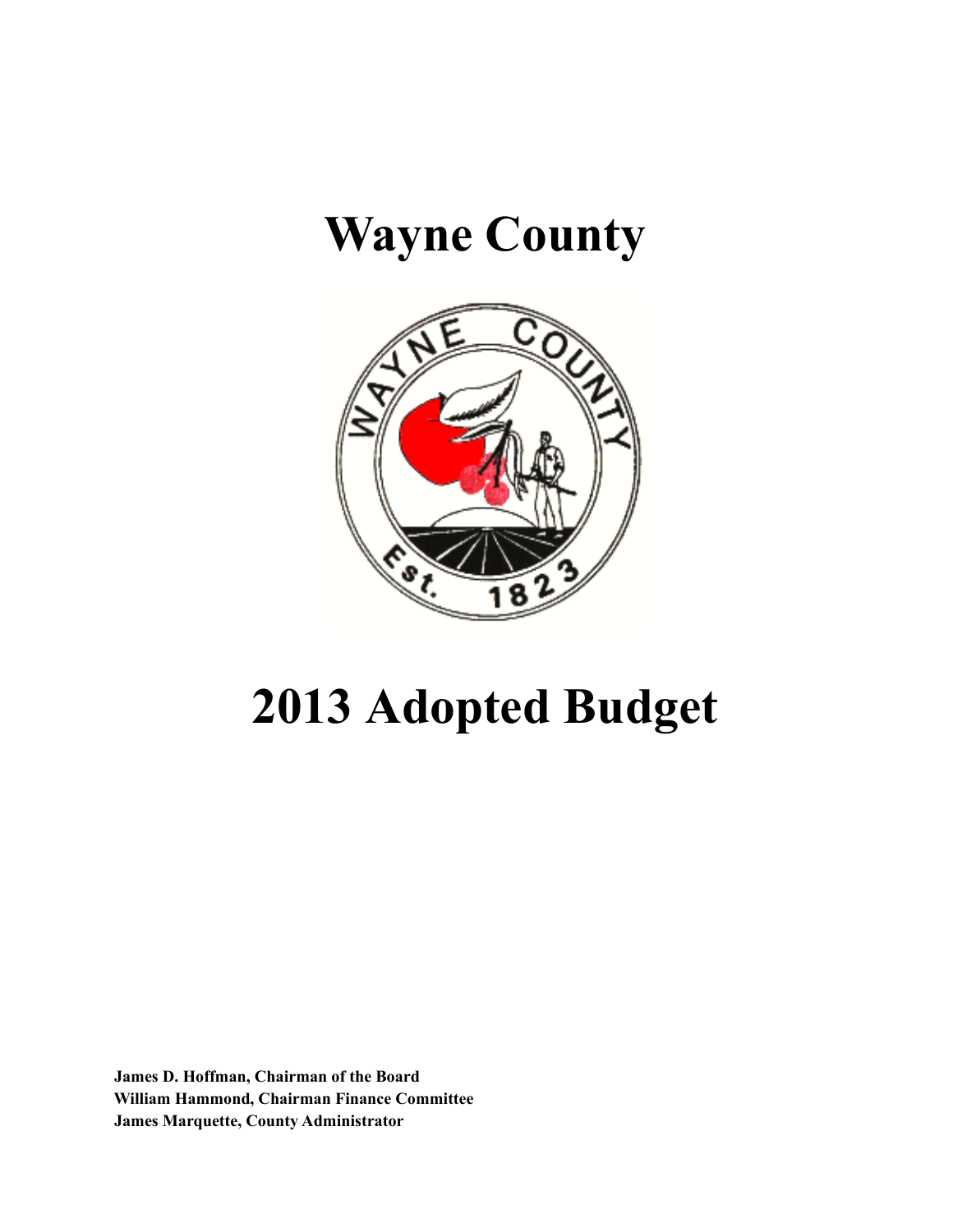### **2013 INDEX**

| Aging, Area Agency on                | 152        |                                         |         |
|--------------------------------------|------------|-----------------------------------------|---------|
| <b>ALS</b> Services                  | 79         | Jail                                    | 67      |
| Animal Abuse Investigations          | 63         | Judgment & Claims                       | 45      |
| Assessments                          | 21         | Justice & Constables                    | 12      |
|                                      |            | Juvenile Office                         | 57      |
| <b>Bonds</b>                         | 177        |                                         |         |
| <b>Budget Summary</b>                | A, B, C, D | Legal Defense of Indigents              | 10      |
| <b>Budget - Supporting Tables</b>    | 219-226    | Legislative Board                       | -1      |
| <b>Buildings and Grounds</b>         | 33         |                                         | 46      |
|                                      |            | Liability & Casualty Reserve            |         |
| <b>Bus Operations (WATS)</b>         | 106        | Library                                 | 160     |
| Cafeteria Plan                       | 30         | Medical Scholarship                     | 50      |
| Central Garage                       | 37         | Mental Health Behavioral Health Network | 100     |
| Certified Home Health Agency         | 96         | Mental Health Contracted MH Programs    | 105     |
| Children with Special Needs          | 92         |                                         |         |
| Civil Office                         | 55         | Nursing Home                            | 209-215 |
| Clerk - Legislative Board            | 2          |                                         |         |
| <b>Community Action Program</b>      | 143        | Other Correction Agencies               | 69      |
| <b>Community College</b>             | 49         |                                         |         |
| Compliance                           | 4          | Palmyra Union Ag. Society               | 171     |
| <b>Consumer Affairs</b>              |            | Parks                                   |         |
|                                      | 150        |                                         | 155     |
| <b>Contingent Fund</b>               | 48         | Planning Board                          | 164     |
| Coroner                              | 13         | Planning Board, Regional                | 166     |
| County Administration                | 15         | Postage, Undistributed                  | 39      |
| <b>County Attorney</b>               | 26         | Pre-Trial Diversion/Release             | 40      |
| <b>County Auditor</b>                | 17         | <b>Printing Department</b>              | 38      |
| <b>County Clerk</b>                  | 24         | Probation                               | 65      |
| <b>County Extension Service</b>      | 172        | Publicity                               | 145     |
| <b>Court Security</b>                | 62         | Public Defender                         | 8       |
| Crime Victims Board                  | 7          | Public Health                           | 82      |
|                                      |            | <b>Public Health Education</b>          | 94      |
| Detective Unit                       | 60         | <b>Public Health Service</b>            | 85      |
| <b>District Attorney</b>             | 5          |                                         | 20      |
| Dues - Co. Officers/NYSAC            | 44         | Purchasing                              |         |
|                                      |            | <b>Recreational Safety</b>              | 53      |
| E-911 Communications                 | 77         | <b>Regional Crime Laboratory</b>        | 70      |
| Early Intervention O-1               | 89         | Revenues, General Fund                  | 180     |
| Economic Development Program         | 144        | Road Patrol                             | 58      |
|                                      |            |                                         |         |
| Economic Development Zone            | 168        |                                         |         |
| Elections                            | 31         | <b>Sales Tax Distribution</b>           | 47      |
| <b>Emergency Management Office</b>   | 75         | Sheriff                                 | 51      |
| <b>EMS</b> Coordinator-Public Health | 81/99      | <b>Sheriff Records</b>                  | 64      |
| Equipment Addendum                   | 227-232    | <b>Social Services</b>                  | 107-124 |
| <b>Expense on Property Acquired</b>  | 23         | Solid Waste Management                  | 167     |
|                                      |            | Soil Conservation                       | 170     |
| Fire Coordinator                     | 73         | Stop - DWI                              | 71      |
| Fish & Game                          | 169        |                                         |         |
|                                      |            | Title V Senior Comm. Program            | 125     |
| Grand Jury                           | 14         | <b>Tourism Matching Funds</b>           | 147     |
|                                      |            | Treasurer                               | 18      |
| Highway                              | 182-207    |                                         |         |
| Historian                            | 161        | Veterans                                | 148     |
|                                      | 163        |                                         |         |
| <b>Historical Society</b>            |            |                                         |         |
| Hospital & Medical Ins.              | 174        | Workforce Development-DSS               | 125-133 |
| <b>Human Resources</b>               | 28         | Workforce Development                   | 134-142 |
|                                      |            | Worker's Compensation                   | 216     |
| <b>Information Technology</b>        | 41         |                                         |         |
| Insurance, Unallocated               | 43         | Youth Bureau                            | 157     |
| <b>Inter-Fund Transfers</b>          | 178        | Youth Program-Recreation                | 159     |
|                                      |            |                                         |         |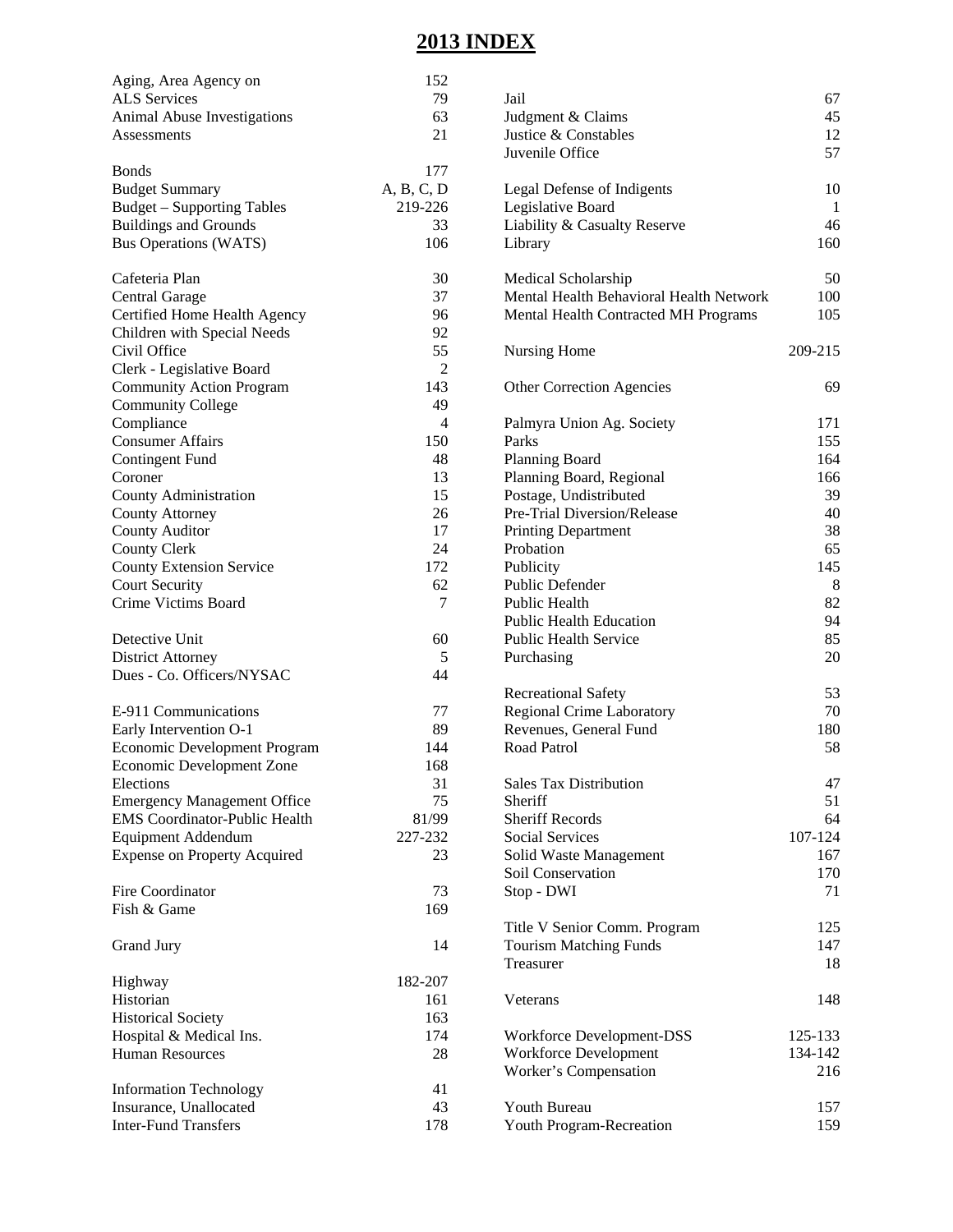#### 2013 Wayne County Budget December 04, 2012 Summary of Budget - All Funds

| Total Appropriations of all funds (including inter-fund items)                               |             | 170,981,214 |
|----------------------------------------------------------------------------------------------|-------------|-------------|
| LESS Estimated revenues, appropriated cash surplus,<br>and appropriated reserve of all funds |             |             |
| Estimated revenues (including inter-fund items)                                              | 129,467,912 |             |
| <b>Appropriated Cash Surplus</b>                                                             | 4,700,000   |             |
| Appropriated Highway Cash Surplus                                                            | 0           |             |
| Appropriated Highway (Machinery) Cash Surplus                                                | 369,800     |             |
| Appropriated E Fund (Nursing Home) Cash Surplus                                              | 350,000     |             |
| Appropriated DWI Cash Surplus                                                                | 0           |             |
| <b>Total Estimates Revenues</b>                                                              |             | 134,887,712 |
| <b>Balance of Total Appropriations</b><br>to be raised by Real Estate Tax Levy               | 36,093,502  |             |
| Allowance for Uncollectable Taxes                                                            |             |             |
| <b>Total Tax Levy</b>                                                                        |             | 36,093,502  |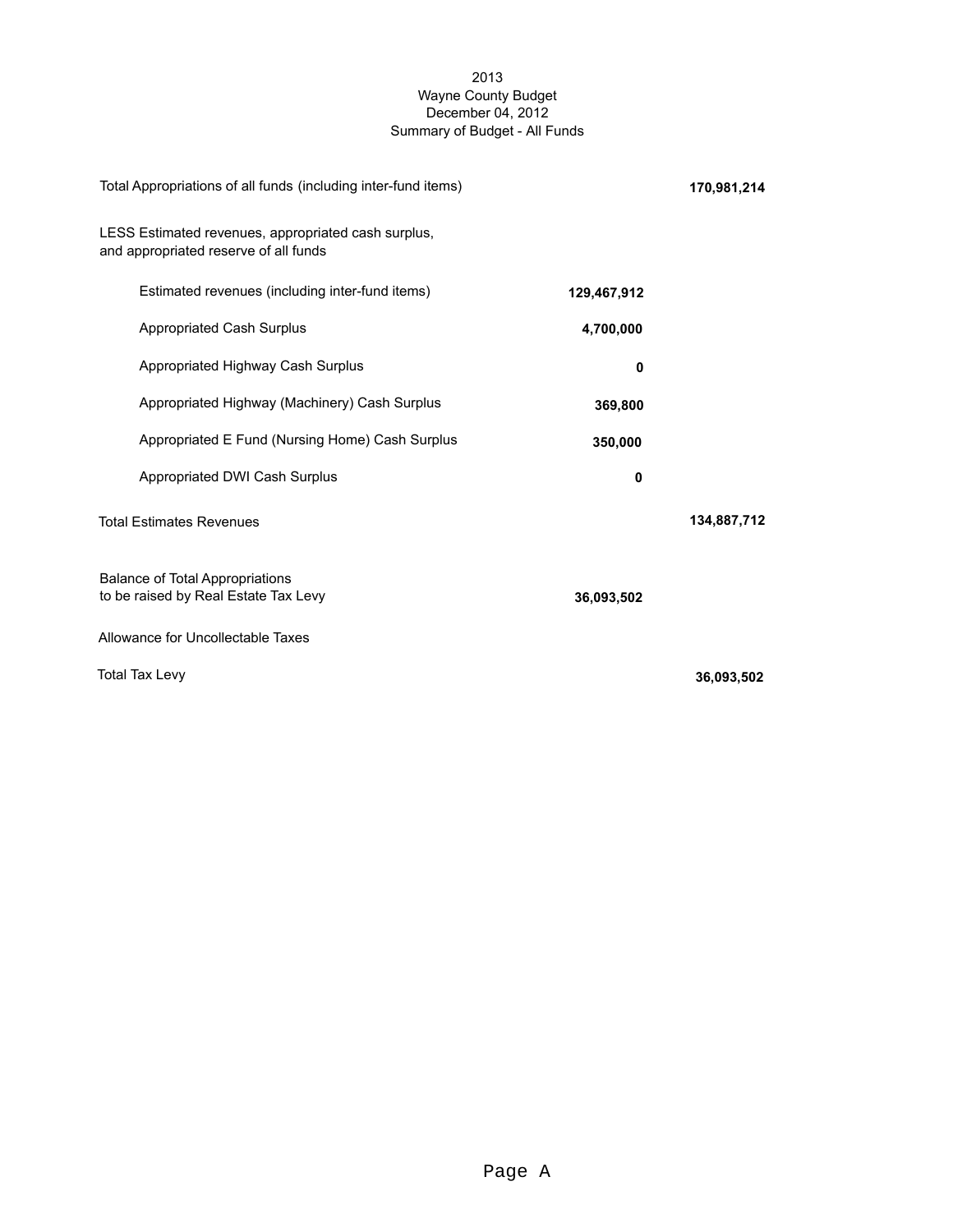#### 2013 Wayne County Budget December 04, 2012 Summary of Budget - by Fund

|                                                                                       | <b>TOTAL</b> | General<br>Fund | County<br>Road<br>Fund | Road<br>Machinery<br>Fund | Special<br>Grant<br><b>Fund</b> | Enterprise<br>Fund | <b>Workers</b><br>Comp |
|---------------------------------------------------------------------------------------|--------------|-----------------|------------------------|---------------------------|---------------------------------|--------------------|------------------------|
| Appropriations (excluding<br>Inter-fund items                                         | 161,799,835  | 125,347,537     | 9,374,634              | 2,171,713                 | $\pmb{0}$                       | 22,217,451         | 2,688,500              |
| Inter-fund appropriations                                                             | 9,181,379    | 9,181,379       |                        |                           |                                 |                    |                        |
| <b>Total Appropriations</b>                                                           | 170,981,214  | 134,528,916     | 9,374,634              | 2,171,713                 | $\pmb{0}$                       | 22,217,451         | 2,688,500              |
| LESS:                                                                                 |              |                 |                        |                           |                                 |                    |                        |
| Estimated Revenue, other<br>than Real estate taxes<br>(excluding Inter-fund<br>items) | 120,286,533  | 93,735,414      | 2,731,103              | 1,413,000                 | 0                               | 21,145,367         | 1,261,649              |
| Inter-Fund Revenues                                                                   | 9,181,379    |                 | 6,643,531              | 388,913                   | 0                               | 722,084            | 1,426,851              |
| <b>Appropriated Cash Surplus</b>                                                      | 4,700,000    | 4,700,000       |                        |                           |                                 |                    |                        |
| Appropriate Highway<br>Cash Surplus                                                   | 0            |                 | 0                      |                           |                                 |                    |                        |
| Appropriate Highway<br><b>Machinery Cash Surplus</b>                                  | 369,800      |                 |                        | 369,800                   |                                 |                    |                        |
| Appropriate Nursing Home<br>Cash Surplus                                              | 350,000      |                 |                        |                           |                                 | 350,000            |                        |
| Appropriate DWI<br>Cash Surplus                                                       | 0            | 0               |                        |                           |                                 |                    |                        |
| <b>Total Revenues</b>                                                                 | 134,887,712  | 98,435,414      | 9,374,634              | 2,171,713                 | $\pmb{0}$                       | 22,217,451         | 2,688,500              |
| <b>Balance of Total</b><br>Appropriations                                             | 36,093,502   | 36,093,502      |                        |                           |                                 |                    |                        |
| Allowance for<br>Uncollectible Taxes                                                  |              |                 |                        |                           |                                 |                    |                        |
| Deferred Tax Revenue                                                                  |              |                 |                        |                           |                                 |                    |                        |
| <b>Total Tax Levy</b>                                                                 | 36,093,502   |                 |                        |                           |                                 |                    |                        |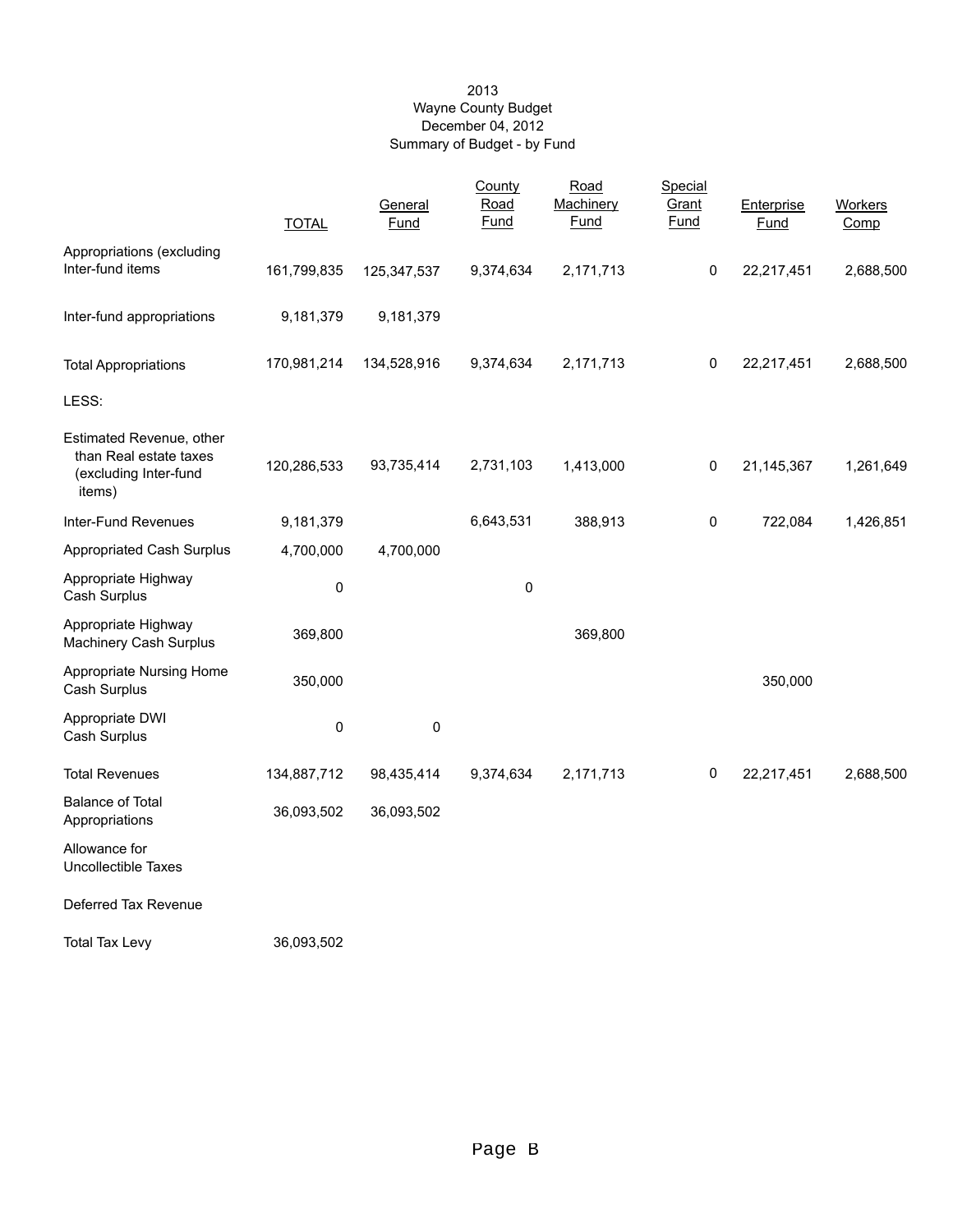#### WAYNE COUNTY September 14, 2012 EXEMPT PROPERTY REPORT

| <b>MUNICIPALITY</b> | <b>NUMBER OF</b><br><b>EXEMPTIONS</b> | <b>TOTAL EQUALIZED</b><br>ASSESSED VALUE | <b>TOTAL EQUALIZED</b><br><b>VALUE OF EXEMPTIONS</b> | PERCENT OF<br><b>VALUE EXEMPTED</b> |
|---------------------|---------------------------------------|------------------------------------------|------------------------------------------------------|-------------------------------------|
| Arcadia             | 1408                                  | 663,245,937                              | 151,353,573                                          | 22.82%                              |
| <b>Butler</b>       | 364                                   | 145,979,761                              | 61,035,785                                           | 41.81%                              |
| Galen               | 864                                   | 185,545,543                              | 36,224,513                                           | 19.52%                              |
| Huron               | 472                                   | 324,589,416                              | 43,186,481                                           | 13.30%                              |
| Lyons               | 743                                   | 283,097,423                              | 111,228,269                                          | 39.29%                              |
| Macedon             | 758                                   | 681,109,446                              | 109,114,025                                          | 16.02%                              |
| Marion              | 506                                   | 239,303,257                              | 33,215,673                                           | 13.88%                              |
| Ontario             | 828                                   | 968,340,197                              | 319,744,915                                          | 33.02%                              |
| Palmyra             | 769                                   | 390,421,791                              | 74,748,207                                           | 19.15%                              |
| Rose                | 452                                   | 119,790,997                              | 22,731,592                                           | 18.98%                              |
| Savannah            | 311                                   | 79,749,646                               | 12,295,913                                           | 15.42%                              |
| Sodus               | 1107                                  | 497,886,556                              | 59,070,606                                           | 11.86%                              |
| Walworth            | 679                                   | 555,758,790                              | 47,240,305                                           | 8.50%                               |
| Williamson          | 863                                   | 480,996,678                              | 83,039,260                                           | 17.26%                              |
| Wolcott             | 515                                   | 246,283,883                              | 46,405,451                                           | 18.84%                              |
| <b>TOTALS</b>       | 10639                                 | 5,862,099,321                            | 1,210,634,568                                        | 20.65%                              |

4,651,464,783

.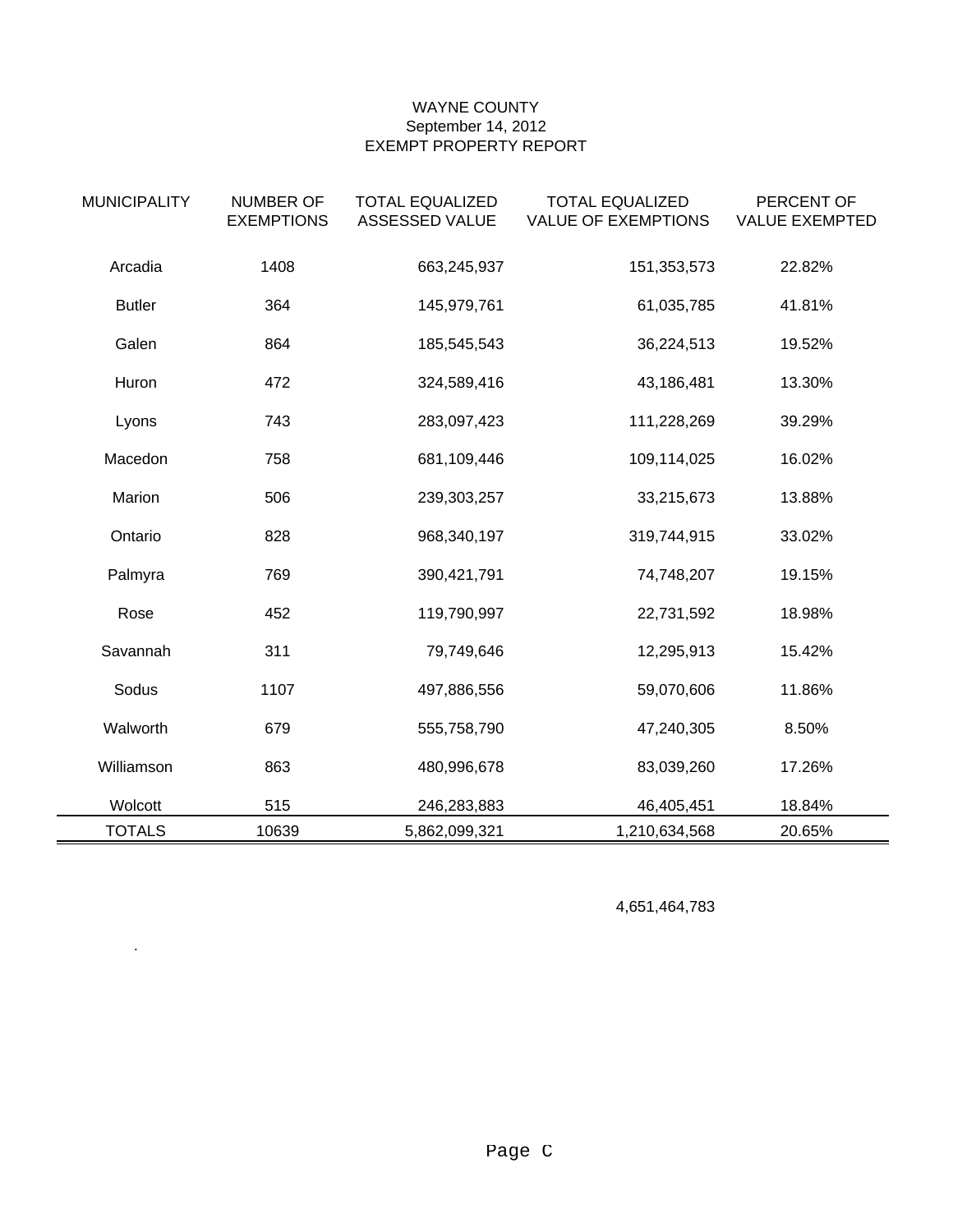| Budget Level: 5                                         | Projection: 2013 |             | <b>Summary of Budget by subfunction</b> |                                      |                                              |
|---------------------------------------------------------|------------------|-------------|-----------------------------------------|--------------------------------------|----------------------------------------------|
| Adopted                                                 |                  |             | State &<br><b>Federal Aid</b>           | Revenue Attributable<br>to Functions | Revenue Attributable<br>to Special Functions |
| Legislative                                             |                  | 907,197     |                                         | 500                                  |                                              |
| Judical                                                 |                  | 3,434,955   | 357,624                                 | 18,350                               |                                              |
| Finance                                                 |                  | 1,730,736   | 500                                     | 59,000                               |                                              |
| Staff                                                   |                  | 2,705,863   | 11,326                                  | 2,044,684                            |                                              |
| <b>Shared Services</b>                                  |                  | 4,920,478   | 20,000                                  | 3,731,649                            |                                              |
| Special Items                                           |                  | 13,531,312  |                                         | 12,543,900                           |                                              |
| Education                                               |                  | 3,500,000   |                                         |                                      |                                              |
| Law Enforcement                                         |                  | 18,809,237  | 1,450,643                               | 785,688                              |                                              |
| <b>Traffic Control</b>                                  |                  | 200,984     |                                         | 200,984                              |                                              |
| <b>Fire Prevention</b>                                  |                  | 179,922     |                                         | 29,137                               |                                              |
| Public Safety - Other                                   |                  | 3,836,799   | 406,106                                 | 741,050                              |                                              |
| <b>Public Health</b>                                    |                  | 11,445,224  | 6,994,548                               | 169,501                              |                                              |
| <b>Mental Health</b>                                    |                  | 10,126,966  | 3,998,461                               | 4,912,568                            |                                              |
| Transportation                                          |                  | 38,378      |                                         |                                      |                                              |
| Social Services                                         |                  | 40,335,698  | 16,398,893                              | 1,865,650                            |                                              |
| <b>Economic Opportunity</b>                             |                  | 1,519,857   | 239,331                                 | 622,943                              |                                              |
| Economic Development                                    |                  | 376,838     | 60,000                                  | 13,600                               |                                              |
| <b>Veteran Services</b>                                 |                  | 266,111     | 13,154                                  |                                      |                                              |
| <b>Consumer Affairs</b>                                 |                  | 106,622     | 4,000                                   | 1,000                                |                                              |
| Program for Aging                                       |                  | 1,854,697   | 1,114,111                               | 148,630                              |                                              |
| Parks                                                   |                  | 386,957     |                                         | 10,000                               |                                              |
| Recreation/Culture                                      |                  | 776,939     | 142,642                                 | 223,083                              |                                              |
| <b>General Environment</b>                              |                  | 737,855     | 221,928                                 | 207,050                              |                                              |
| <b>Natural Resources</b>                                |                  | 805,264     |                                         | 15,000                               |                                              |
| <b>Employee Benefits</b>                                |                  | 2,070,000   |                                         | 200,000                              |                                              |
| Debt Service                                            |                  | 742,648     |                                         | 76,891                               |                                              |
| <b>Interfund Transfers</b>                              |                  | 9,181,379   |                                         |                                      |                                              |
| Highway                                                 |                  | 9,374,634   | 2,200,000                               | 7,174,634                            |                                              |
| <b>Highway Machinery</b>                                |                  | 2,171,713   |                                         | 1,801,913                            |                                              |
| Enterprise                                              |                  | 22,217,451  | 17,605,367                              | 4,262,084                            |                                              |
| <b>Workers Compensation</b>                             |                  | 2,688,500   |                                         | 2,688,500                            |                                              |
| Other                                                   |                  |             |                                         | 6,431,289                            |                                              |
| <b>Tax Stabilization</b>                                |                  |             |                                         |                                      |                                              |
|                                                         |                  |             |                                         |                                      | 27,250,000                                   |
|                                                         |                  |             |                                         |                                      | 36,093,502                                   |
|                                                         |                  |             |                                         |                                      | 4,700,000                                    |
|                                                         |                  |             |                                         |                                      |                                              |
|                                                         |                  |             |                                         |                                      | 0<br>369,800                                 |
|                                                         |                  |             |                                         |                                      | 350,000                                      |
| Allowance for Uncollected Taxes<br>Deferred Tax Revenue |                  |             |                                         |                                      |                                              |
|                                                         |                  |             |                                         |                                      |                                              |
|                                                         |                  | 170,981,214 | 51,238,634                              | 50,979,278                           | 68,763,302                                   |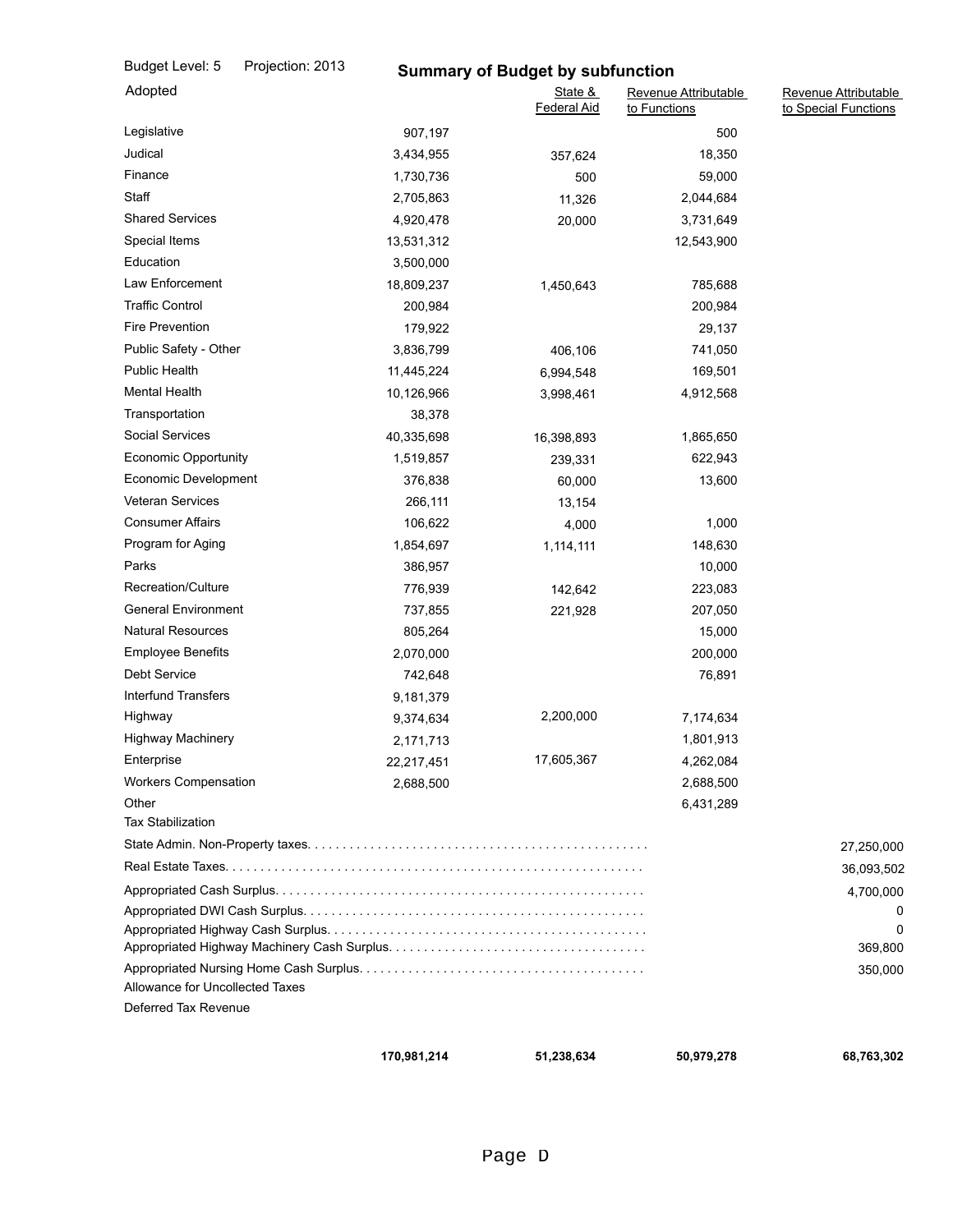|            |                                    |      |                                                                                            |                |      |             | Wayne County 2013 Budget by Department with Prior Info |              |                               |          |          | Level 4        | Level 5  |         |          |
|------------|------------------------------------|------|--------------------------------------------------------------------------------------------|----------------|------|-------------|--------------------------------------------------------|--------------|-------------------------------|----------|----------|----------------|----------|---------|----------|
|            |                                    |      |                                                                                            |                |      | 2011 Actual | 2012 Original                                          | 2012 Revised | <b>YTD</b> thru<br>12/07/2012 | Dept est | $%$ chg  | Tentative %chg |          | Adopted |          |
|            |                                    |      |                                                                                            |                |      |             |                                                        |              |                               |          |          |                |          |         |          |
|            | A 1010<br><b>Legislative Board</b> |      | ----- Position Count -----<br>B <sub>12</sub> L <sub>1</sub> L <sub>4</sub> L <sub>5</sub> |                |      |             |                                                        |              |                               |          |          |                |          |         |          |
| 51921      | Traverl-Taxable                    |      |                                                                                            |                |      | 3,177.79    | 3,500                                                  | 3,500        | 3,210.39                      | 4,000    | 14.29    | 4,000          | 14.29    | 4,000   | 14.29    |
| 51001      | Supervisors                        | 15.0 |                                                                                            | 15.0 15.0      | 15.0 | 225,563.91  | 226,428                                                | 226,428      | 203,874.00                    | 226,428  |          | 226,428        |          | 226,428 |          |
| 51016      | Secretary to Chairman              | 1.0  | 1.0                                                                                        | 1.0            | 1.0  | 42,729.55   | 41,960                                                 | 41,960       | 39,041.69                     | 43,789   | 4.36     | 43,789         | 4.36     | 43,789  | 4.36     |
|            | 51019 Chairman                     | 1.0  | 1.0                                                                                        | 1.0            | 1.0  | 22,356.47   | 20,338                                                 | 20,338       | 19,164.29                     | 20,338   |          | 20,338         |          | 20,338  |          |
|            | <b>BU: 0</b>                       | 17.0 |                                                                                            | 17.0 17.0 17.0 |      |             |                                                        |              |                               |          |          |                |          |         |          |
|            | <b>TOTAL PERSONAL SERVICES</b>     |      |                                                                                            |                |      | 293,827.72  | 292,226                                                | 292,226      | 265,290.37                    | 294,555  | 0.80     | 294,555        | 0.80     | 294,555 | 0.80     |
| 52200      | Office Equipment                   |      |                                                                                            |                |      |             |                                                        | 165          | 165.00                        |          |          |                |          |         |          |
| 52201      | <b>Computer Equipment</b>          |      |                                                                                            |                |      | 845.99      |                                                        |              |                               |          |          |                |          |         |          |
| 52500      | <b>Other Equipment</b>             |      |                                                                                            |                |      |             |                                                        |              |                               | 150      |          | 100            |          | 100     |          |
|            | <b>TOTAL EQUIPMENT</b>             |      |                                                                                            |                |      | 845.99      |                                                        | 165          | 165.00                        | 150      |          | 100            |          | 100     |          |
| 54114      | Car Expense                        |      |                                                                                            |                |      | 4,165.77    | 4,500                                                  | 4,500        | 3,104.00                      | 4,500    |          | 4,500          |          | 4,500   |          |
| 54150      | <b>Office Supplies</b>             |      |                                                                                            |                |      | 68.94       | 325                                                    | 325          | 19.20                         | 200      | $-38.46$ | 200            | $-38.46$ | 200     | $-38.46$ |
| 54197      | WC Lakeshore Alliance efforts      |      |                                                                                            |                |      |             |                                                        | 5,000        | 79.42                         | 5,000    |          | 5,000          |          | 5,000   |          |
| 54410      | Conference                         |      |                                                                                            |                |      | 2,334.30    | 1,750                                                  | 1,770        | 1,438.41                      | 1,800    | 2.86     | 1,800          | 2.86     | 1,800   | 2.86     |
| 54414      | Information Technology             |      |                                                                                            |                |      | 2,775.00    | 1,200                                                  | 1,200        | 1,200.00                      | 7,500    | 525.00   | 7,500          | 525.00   | 7,500   | 525.00   |
| 54485      | Travel                             |      |                                                                                            |                |      | 16,950.54   | 19,000                                                 | 20,092       | 14,523.94                     | 19,000   |          | 19,000         |          | 19,000  |          |
| 54600 Misc |                                    |      |                                                                                            |                |      | 6,201.09    | 11,754                                                 | 11,754       | 3,125.58                      | 8,000    | $-31.94$ | 8,000          | $-31.94$ | 8,000   | $-31.94$ |
|            | <b>TOTAL CONTRACTUAL EXPENSES</b>  |      |                                                                                            |                |      | 32,495.64   | 38,529                                                 | 44,641       | 23,490.55                     | 46,000   | 19.39    | 46,000         | 19.39    | 46,000  | 19.39    |
| 58100      | Payments to NYS Retirement Sys     |      |                                                                                            |                |      | 32,052.00   | 40,995                                                 | 40,995       |                               | 43,862   | 6.99     | 44,935         | 9.61     | 44,935  | 9.61     |
| 58200      | Payments to Social Security        |      |                                                                                            |                |      | 21,516.82   | 22,547                                                 | 22,547       | 19,544.23                     | 22,534   | $-0.06$  | 22,794         | 1.10     | 22,794  | 1.10     |
| 58400      | Hospitalization                    |      |                                                                                            |                |      | 18,716.72   | 22,395                                                 | 22,395       | 21,644.64                     | 22,728   | 1.49     | 21,645         | $-3.35$  | 21,645  | $-3.35$  |
| 58600      | Disability                         |      |                                                                                            |                |      | 154.00      | 154                                                    | 154          | 141.00                        | 154      |          | 154            |          | 154     |          |
| 58901      | Employee Assistance Program        |      |                                                                                            |                |      | 170.00      | 179                                                    | 179          | 174.66                        | 186      | 3.91     | 186            | 3.91     | 186     | 3.91     |
|            | <b>TOTAL FRINGE BENEFITS</b>       |      |                                                                                            |                |      | 72,609.54   | 86,270                                                 | 86,270       | 41,504.53                     | 89,464   | 3.70     | 89,714         | 3.99     | 89,714  | 3.99     |
|            | <b>Total Appropriations</b>        |      |                                                                                            |                |      | 399,778.89  | 417,025                                                | 423,302      | 330,450.45                    | 430,169  |          | 430,369        |          | 430,369 |          |
|            | <b>Total County Cost</b>           |      |                                                                                            |                |      | 399.778.89  | 417,025                                                | 423,302      | 330,450.45                    | 430,169  | 3.15     | 430,369        | 3.20     | 430,369 | 3.20     |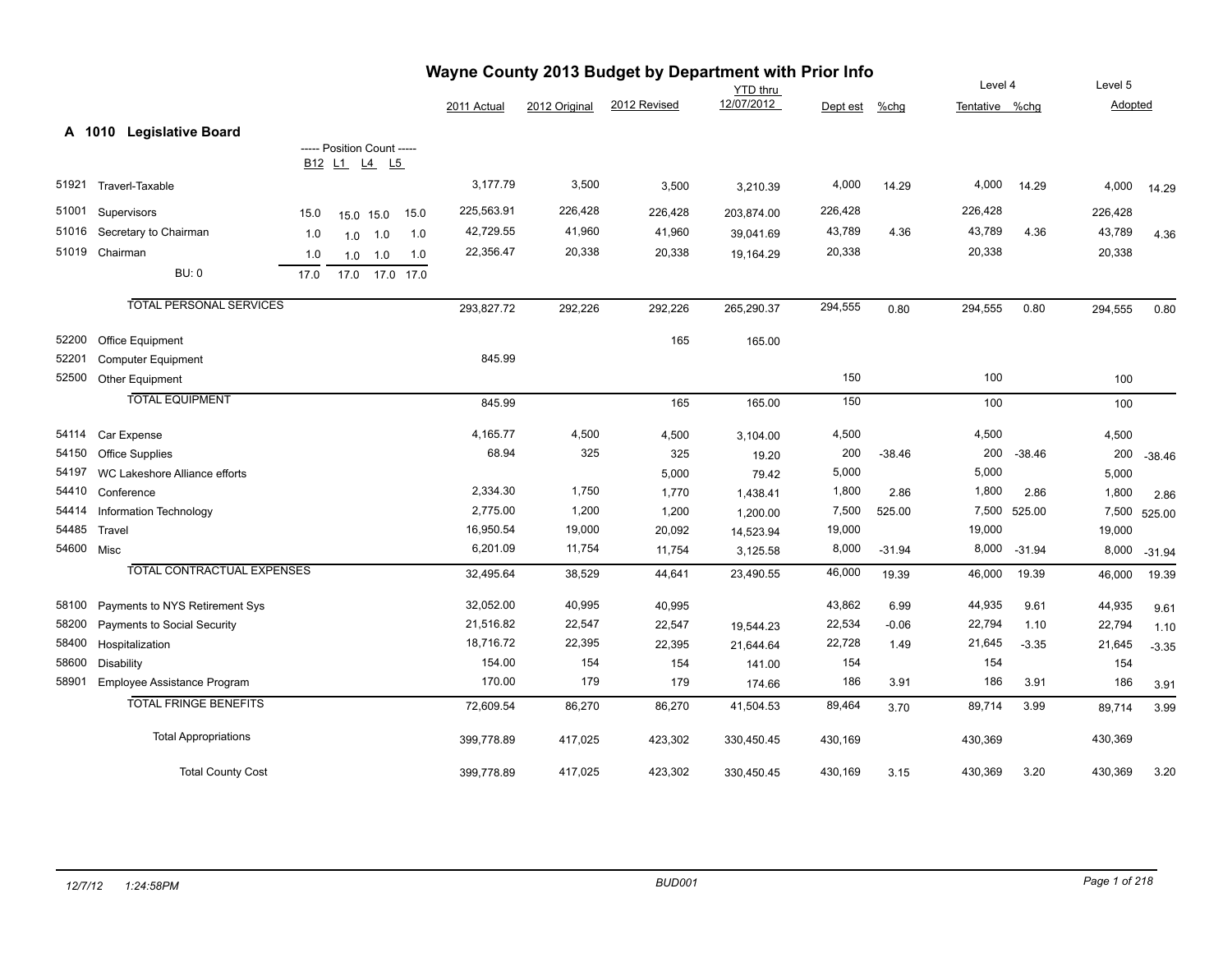|            |                                   | Wayne County 2013 Budget by Department with Prior Info<br><b>YTD</b> thru |     |                            |     |             | Level 4       | Level 5      |            |          |          |                |          |         |          |
|------------|-----------------------------------|---------------------------------------------------------------------------|-----|----------------------------|-----|-------------|---------------|--------------|------------|----------|----------|----------------|----------|---------|----------|
|            |                                   |                                                                           |     |                            |     | 2011 Actual | 2012 Original | 2012 Revised | 12/07/2012 | Dept est | $%$ chg  | Tentative %chg |          | Adopted |          |
|            | A 1040 Clerk Legislative Board    |                                                                           |     |                            |     |             |               |              |            |          |          |                |          |         |          |
|            | 41292 COTB Freedom of Info Fees   |                                                                           |     |                            |     | $-657.25$   | $-550$        | $-550$       |            | $-500$   | $-9.09$  | $-500$         | $-9.09$  | $-500$  |          |
|            | <b>TOTAL REVENUES</b>             |                                                                           |     |                            |     |             |               |              | $-221.25$  |          |          |                |          |         | $-9.09$  |
|            |                                   |                                                                           |     |                            |     | $-657.25$   | $-550$        | $-550$       | $-221.25$  | $-500$   | $-9.09$  | $-500$         | $-9.09$  | $-500$  | $-9.09$  |
|            |                                   |                                                                           |     | ----- Position Count ----- |     |             |               |              |            |          |          |                |          |         |          |
|            |                                   |                                                                           |     | B12 L1 L4 L5               |     |             |               |              |            |          |          |                |          |         |          |
|            | 51020 Deputy Clerk                |                                                                           |     |                            |     | 891.19      |               |              |            |          |          |                |          |         |          |
|            | 51018 Clerk of Board              | 1.0                                                                       | 1.0 | 1.0                        | 1.0 | 44,265.05   | 44,851        | 44,851       | 41,261.27  | 46,058   | 2.69     | 46,058         | 2.69     | 46,058  | 2.69     |
|            | <b>BU: 0</b>                      | 1.0                                                                       | 1.0 | $1.0$                      | 1.0 |             |               |              |            |          |          |                |          |         |          |
|            | <b>TOTAL PERSONAL SERVICES</b>    |                                                                           |     |                            |     | 45,156.24   | 44,851        | 44,851       | 41,261.27  | 46,058   |          | 46,058         | 2.69     |         |          |
|            |                                   |                                                                           |     |                            |     |             |               |              |            |          | 2.69     |                |          | 46,058  | 2.69     |
| 52200      | <b>Office Equipment</b>           |                                                                           |     |                            |     |             |               | 548          | 419.98     | 500      |          | 500            |          | 500     |          |
| 52201      | <b>Computer Equipment</b>         |                                                                           |     |                            |     | 735.00      |               |              |            |          |          |                |          |         |          |
|            | <b>TOTAL EQUIPMENT</b>            |                                                                           |     |                            |     | 735.00      |               | 548          | 419.98     | 500      |          | 500            |          | 500     |          |
|            |                                   |                                                                           |     |                            |     |             |               |              |            |          |          |                |          |         |          |
|            | 54150 Office Supplies             |                                                                           |     |                            |     | 378.42      | 600           | 600          | 293.18     | 500      | $-16.67$ | 500            | $-16.67$ | 500     | $-16.67$ |
| 54166      | Postage                           |                                                                           |     |                            |     | 2,443.00    | 2,110         | 2,110        | 1,593.20   | 2,200    | 4.27     | 2,200          | 4.27     | 2,200   | 4.27     |
| 54210      | Gas                               |                                                                           |     |                            |     | 3,148.62    | 6,200         | 6,200        | 2,197.63   | 3,662    | $-40.94$ | 3,662          | $-40.94$ | 3,662   | $-40.94$ |
| 54220      | Light & Power                     |                                                                           |     |                            |     | 6,934.37    | 9,000         | 9,000        | 5,750.90   | 5,417    | $-39.81$ | 4,875          | $-45.83$ | 4,875   | $-45.83$ |
| 54230      | Telephone                         |                                                                           |     |                            |     | 2,259.35    | 3,000         | 3,000        | 2,385.23   | 3,000    |          | 2,500          | $-16.67$ | 2,500   | $-16.67$ |
| 54240      | Water                             |                                                                           |     |                            |     | 1,031.30    | 1,700         | 1,700        | 1,306.67   | 737      | $-56.65$ | 737            | $-56.65$ | 737     | $-56.65$ |
|            | 54402 Advertising                 |                                                                           |     |                            |     | 4,207.05    | 1,800         | 4,800        | 4,621.34   | 4,000    | 122.22   | 5,000          | 177.78   | 5,000   | 177.78   |
| 54408      | Copier Expense                    |                                                                           |     |                            |     | 1,273.74    | 1,600         | 1,600        | 1,198.58   | 1,600    |          | 1,600          |          | 1,600   |          |
| 54410      | Conference                        |                                                                           |     |                            |     | 150.00      | 480           | 480          |            | 200      | $-58.33$ | 200            | $-58.33$ | 200     | $-58.33$ |
| 54414      | <b>Information Technology</b>     |                                                                           |     |                            |     | 1,850.00    | 2,400         | 2,400        | 2,400.00   | 1,500    | $-37.50$ | 1,500          | $-37.50$ | 1,500   | $-37.50$ |
| 54418      | Dues                              |                                                                           |     |                            |     | 100.00      | 100           | 100          | 100.00     | 100      |          | 100            |          | 100     |          |
| 54438      | Maintenance/Repairs               |                                                                           |     |                            |     | 32,602.50   | 32,603        | 32,603       | 32,602.50  | 36,600   | 12.26    | 36,600         | 12.26    | 36,600  | 12.26    |
| 54456      | Printing                          |                                                                           |     |                            |     |             | 950           | 950          | 1,610.00   | 950      |          | 950            |          | 950     |          |
| 54458      | <b>Printing Proceedings</b>       |                                                                           |     |                            |     |             | 1,200         | 1,200        |            | 1,000    | $-16.67$ | 1,000          | $-16.67$ | 1,000   | $-16.67$ |
| 54475      | Software                          |                                                                           |     |                            |     | 318.12      |               |              |            |          |          |                |          |         |          |
| 54485      | Travel                            |                                                                           |     |                            |     | 1,380.06    | 100           | 100          |            | 100      |          | 100            |          | 100     |          |
| 54521      | Record Storage                    |                                                                           |     |                            |     | 1,063.00    | 1,300         | 1,300        | 895.00     | 1,300    |          | 1,300          |          | 1,300   |          |
| 54600 Misc |                                   |                                                                           |     |                            |     | 24.94       | 300           | 300          |            | 200      | $-33.33$ | 200            | $-33.33$ | 200     | $-33.33$ |
|            | <b>TOTAL CONTRACTUAL EXPENSES</b> |                                                                           |     |                            |     | 59.164.47   | 65.443        | 68.443       | 56.954.23  | 63,066   | $-3.63$  | 63,024         | $-3.70$  | 63,024  | $-3.70$  |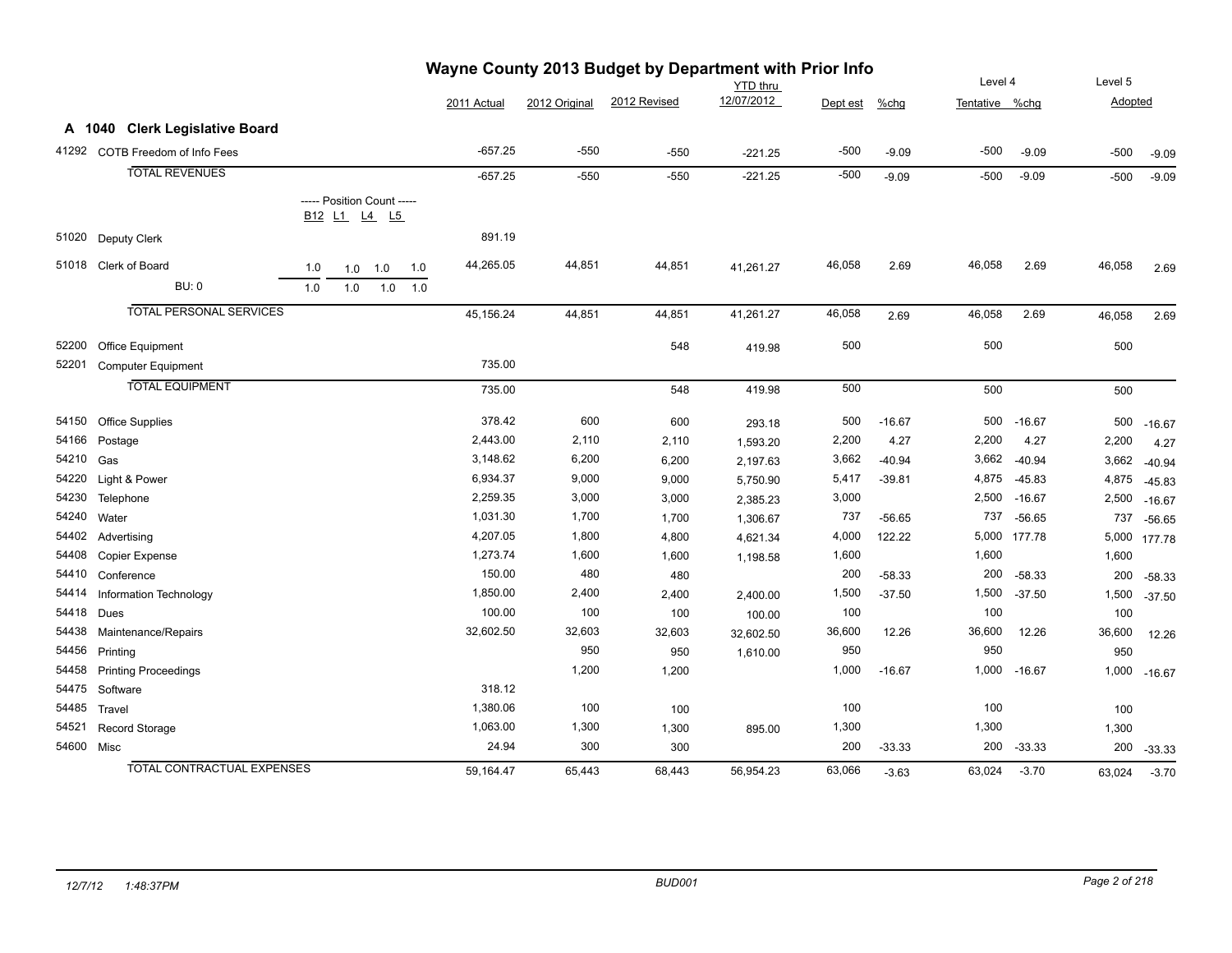|                                          |             | Wayne County 2013 Budget by Department with Prior Info |              |                 |          |         |                |         |         |         |  |
|------------------------------------------|-------------|--------------------------------------------------------|--------------|-----------------|----------|---------|----------------|---------|---------|---------|--|
|                                          |             |                                                        |              | <b>YTD thru</b> |          |         | Level 4        |         | Level 5 |         |  |
|                                          | 2011 Actual | 2012 Original                                          | 2012 Revised | 12/07/2012      | Dept est | $%$ chg | Tentative %chg |         | Adopted |         |  |
| <b>Clerk Legisaltive Board</b><br>A 1040 |             |                                                        |              |                 |          |         |                |         |         |         |  |
| 58100 Payments to NYS Retirement Sys     | 6,339.00    | 8,432                                                  | 8,432        |                 | 8,982    | 6.52    | 8,982          | 6.52    | 8,982   | 6.52    |  |
| 58200 Payments to Social Security        | 3,346.45    | 3,431                                                  | 3,431        | 3,086.18        | 3,524    | 2.71    | 3,524          | 2.71    | 3,524   | 2.71    |  |
| 58400<br>Hospitalization                 | 6,662.40    | 6,730                                                  | 6,730        | 6,726.00        | 7,063    | 4.95    | 6,727          | $-0.04$ | 6,727   | $-0.04$ |  |
| 58600<br>Disability                      | 154.00      | 154                                                    | 154          | 141.00          | 154      |         | 154            |         | 154     |         |  |
| 58901<br>Employee Assistance Program     | 20.00       | 21                                                     | 21           | 20.55           | 21       |         | 21             |         | 21      |         |  |
| <b>TOTAL FRINGE BENEFITS</b>             | 16,521.85   | 18,768                                                 | 18,768       | 9,973.73        | 19,744   | 5.20    | 19,408         | 3.41    | 19,408  | 3.41    |  |
| <b>Total Appropriations</b>              | 121,577.56  | 129,062                                                | 132,610      | 108,609.21      | 129,368  |         | 128,990        |         | 128,990 |         |  |
| <b>Total County Cost</b>                 | 120.920.31  | 128,512                                                | 132,060      | 108.387.96      | 128,868  | 0.28    | 128,490        | $-0.02$ | 128,490 | $-0.02$ |  |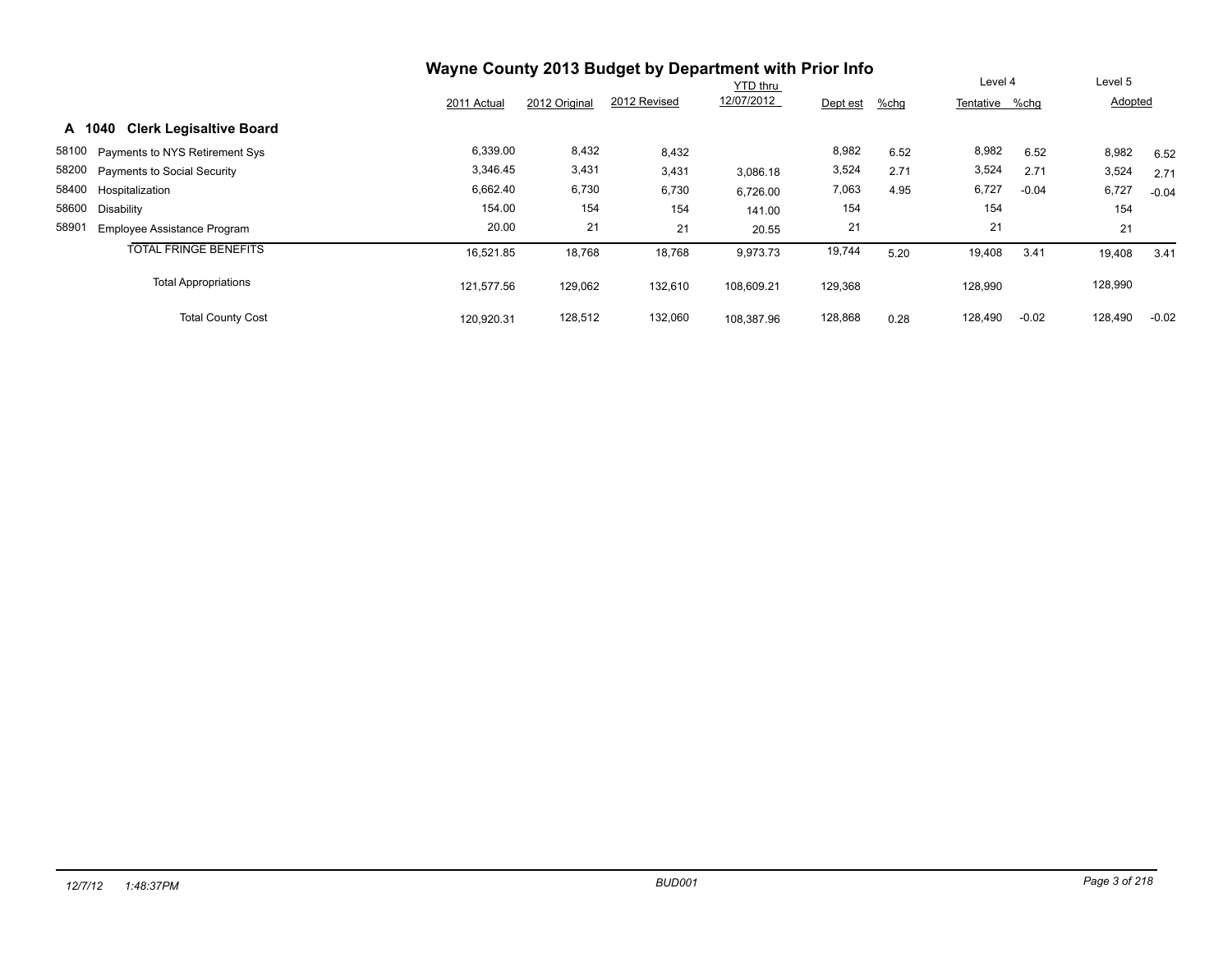|            |                                    |                                                                                            |             |               | Wayne County 2013 Budget by Department with Prior Info | <b>YTD</b> thru |                     | Level 4        | Level 5        |
|------------|------------------------------------|--------------------------------------------------------------------------------------------|-------------|---------------|--------------------------------------------------------|-----------------|---------------------|----------------|----------------|
|            |                                    |                                                                                            | 2011 Actual | 2012 Original | 2012 Revised                                           | 12/07/2012      | $%$ chg<br>Dept est | Tentative %chg | Adopted        |
|            | Compliance<br>A 1041               |                                                                                            |             |               |                                                        |                 |                     |                |                |
|            |                                    | ----- Position Count -----<br>B <sub>12</sub> L <sub>1</sub> L <sub>4</sub> L <sub>5</sub> |             |               |                                                        |                 |                     |                |                |
| 51627      | County Compliance Officer          | 1.0<br>1.0<br>0.0                                                                          |             |               | 2,000                                                  | 500.00          |                     | 6,000          | 6,000          |
|            | <b>BU: 0</b>                       | 0.0<br>1.0<br>1.0                                                                          |             |               |                                                        |                 |                     |                |                |
|            | <b>TOTAL PERSONAL SERVICES</b>     |                                                                                            |             |               | 2,000                                                  | 500.00          |                     | 6,000          | 6,000          |
| 54000      | <b>Contractual Expenses</b>        |                                                                                            |             |               | 9,500                                                  | 9,500.00        |                     |                |                |
| 54230      | Telephone                          |                                                                                            |             |               |                                                        |                 |                     | 180            | 180            |
| 54600 Misc |                                    |                                                                                            | 108.17      | 1,000         | 700                                                    | 275.00          | 1,000               | 1,000          | 1,000          |
|            | <b>TOTAL CONTRACTUAL EXPENSES</b>  |                                                                                            | 108.17      | 1,000         | 10,200                                                 | 9,775.00        | 1,000               | 1,180<br>18.00 | 18.00<br>1,180 |
| 58200      | <b>Payments to Social Security</b> |                                                                                            |             |               | 153                                                    | 38.25           |                     | 459            | 459            |
|            | <b>TOTAL FRINGE BENEFITS</b>       |                                                                                            |             |               | 153                                                    | 38.25           |                     | 459            | 459            |
|            | <b>Total Appropriations</b>        |                                                                                            | 108.17      | 1,000         | 12,353                                                 | 10,313.25       | 1,000               | 7,639          | 7,639          |
|            | <b>Total County Cost</b>           |                                                                                            | 108.17      | 1,000         | 12,353                                                 | 10,313.25       | 1,000               | 7,639 663.90   | 7,639 663.90   |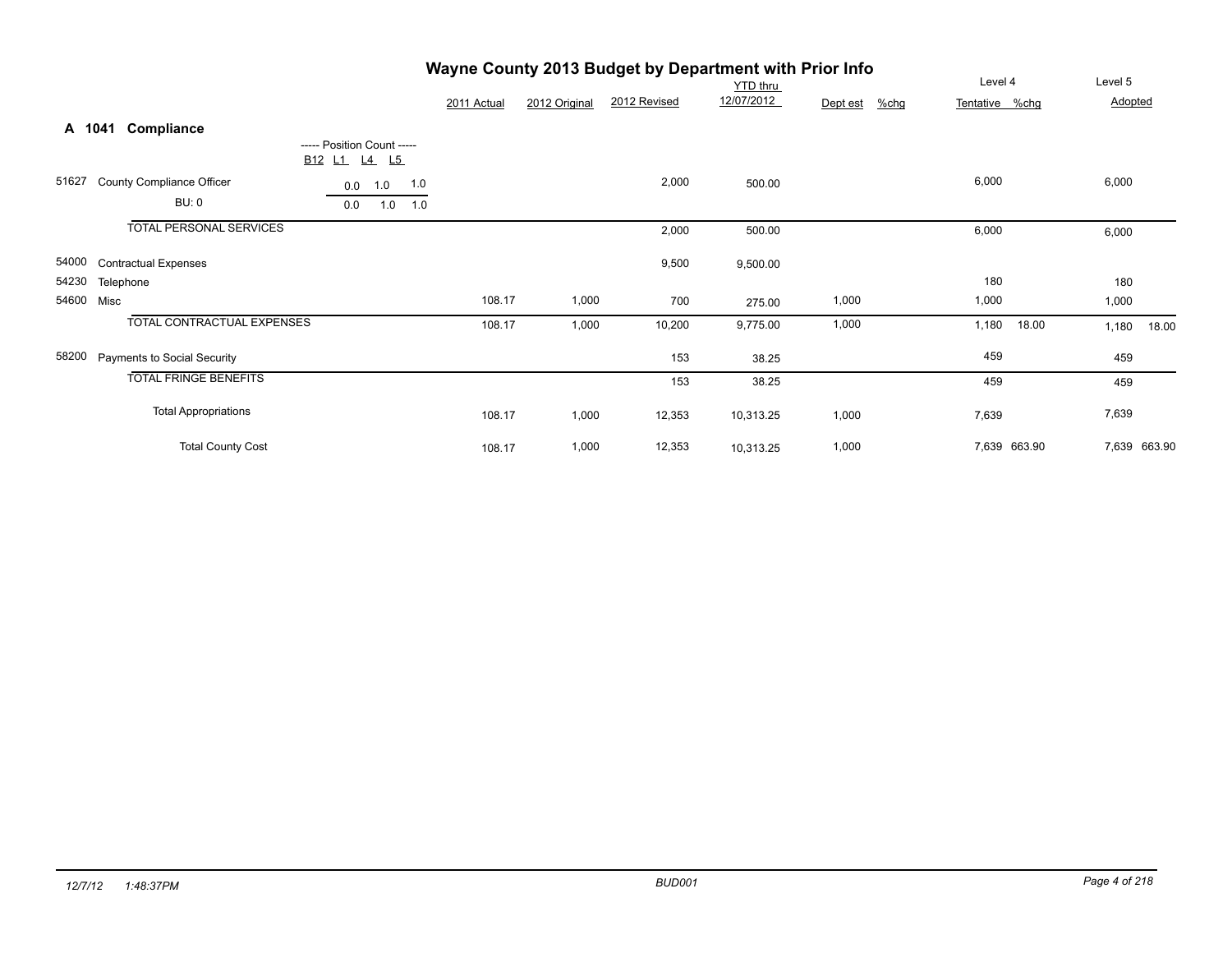|       |                                       |      |                                                              |      |      |               | Wayne County 2013 Budget by Department with Prior Info |              |                               |           |          |                | Level 4       |                    |              |
|-------|---------------------------------------|------|--------------------------------------------------------------|------|------|---------------|--------------------------------------------------------|--------------|-------------------------------|-----------|----------|----------------|---------------|--------------------|--------------|
|       |                                       |      |                                                              |      |      | 2011 Actual   | 2012 Original                                          | 2012 Revised | <b>YTD thru</b><br>12/07/2012 | Dept est  | %chg     | Tentative %chq |               | Level 5<br>Adopted |              |
|       |                                       |      |                                                              |      |      |               |                                                        |              |                               |           |          |                |               |                    |              |
|       | A 1165 District Attorney              |      |                                                              |      |      |               |                                                        |              |                               |           |          |                |               |                    |              |
| 41265 | <b>District Attorney Fees</b>         |      |                                                              |      |      | $-25,000.00$  | $-16,000$                                              | $-16,000$    | $-16,000.00$                  | $-16,000$ |          | $-16,000$      |               | $-16,000$          |              |
| 41267 | <b>Clerical Reimbursement Fees</b>    |      |                                                              |      |      | $-2,350.00$   | $-2,350$                                               | $-2,350$     | $-2,350.00$                   | $-2,350$  |          | $-2,350$       |               | $-2,350$           |              |
| 42770 | Miscellaneous Revenues                |      |                                                              |      |      | $-248.18$     |                                                        |              |                               |           |          |                |               |                    |              |
| 43307 | DA Salary Reimbursement               |      |                                                              |      |      | $-39,489.00$  | $-39,489$                                              | $-39,489$    | -59,989.00                    | $-39,489$ |          | $-59,989$      | 51.91         | $-59,989$          | 51.91        |
| 43322 | Legislative Grant - DA                |      |                                                              |      |      | $-29,880.23$  | $-29,200$                                              | $-29,200$    | $-39,336.51$                  | $-29,200$ |          | $-29,200$      |               | $-29,200$          |              |
|       | 43323 Byrne/JAG Grant                 |      |                                                              |      |      | $-13,880.00$  |                                                        |              |                               |           |          |                |               |                    |              |
|       | <b>TOTAL REVENUES</b>                 |      |                                                              |      |      | $-110,847.41$ | $-87,039$                                              | $-87,039$    | $-117,675.51$                 | $-87,039$ |          | $-107,539$     | 23.55         | $-107,539$         | 23.55        |
|       |                                       |      | ----- Position Count -----                                   |      |      |               |                                                        |              |                               |           |          |                |               |                    |              |
|       |                                       |      | B <sub>12</sub> L <sub>1</sub> L <sub>4</sub> L <sub>5</sub> |      |      |               |                                                        |              |                               |           |          |                |               |                    |              |
|       | 51903 Non Positions                   |      |                                                              |      |      | 15,187.50     | 13,500                                                 | 13,500       | 11,250.00                     | 13,500    |          | 13,500         |               | 13,500             |              |
| 51022 | <b>District Attorney</b>              | 1.0  | 1.0                                                          | 1.0  | 1.0  | 136,552.00    | 136,552                                                | 136,552      | 125,696.65                    | 140,200   | 2.67     | 144,905        | 6.12          | 144,905            | 6.12         |
| 51024 | <b>Assistant District Attorney</b>    | 1.0  | 1.0                                                          | 1.0  | 1.0  | 40,699.87     | 40,700                                                 | 40,700       | 37,128.08                     | 41,412    | 1.75     | 41,412         | 1.75          | 41,412             | 1.75         |
| 51025 | <b>Assistant District Attorney FT</b> | 2.0  | 2.0                                                          | 2.0  | 2.0  | 143,432.77    | 141,549                                                | 141,549      | 131,183.70                    | 146,335   | 3.38     | 146,335        | 3.38          | 146,335            | 3.38         |
| 51026 | Asst District Attorney 2nd            | 1.0  | 1.0                                                          | 1.0  | 1.0  | 47,726.11     | 47,726                                                 | 47,726       | 43,537.56                     | 48,561    | 1.75     | 48,561         | 1.75          | 48,561             | 1.75         |
| 51027 | Asst District Attorney 2nd FT         | 1.0  | 1.0                                                          | 1.0  | 1.0  | 59,792.59     | 59,356                                                 | 59,356       | 54,608.32                     | 60,850    | 2.52     | 60,850         | 2.52          | 60,850             | 2.52         |
| 51028 | Asst District Attorney 3rd            | 1.0  | 1.0                                                          | 1.0  | 1.0  | 28,629.15     | 28,629                                                 | 28,629       | 26,116.74                     | 29,130    | 1.75     | 29,130         | 1.75          | 29,130             | 1.75         |
| 51029 | Asst District Attorney 7th            | 1.0  | 1.0                                                          | 1.0  | 1.0  | 17,339.13     | 18,000                                                 | 18,000       | 16,200.05                     | 18,000    |          | 18,000         |               | 18,000             |              |
| 51030 | Asst District Attorney 4th            | 1.0  | 1.0                                                          | 1.0  | 1.0  | 30,927.01     | 30,927                                                 | 30,927       | 28,212.68                     | 31,468    | 1.75     | 31,468         | 1.75          | 31,468             | 1.75         |
| 51031 | Asst District Attorney 6th            | 1.0  | 1.0                                                          | 1.0  | 1.0  | 30,927.01     | 30,927                                                 | 30,927       | 28,212.68                     | 31,468    | 1.75     | 31,468         | 1.75          | 31,468             | 1.75         |
| 51032 | Asst District Attorney 5th            | 1.0  | 1.0                                                          | 1.0  | 1.0  | 30,927.01     | 30,927                                                 | 30,927       | 28,212.68                     | 31,468    | 1.75     | 31,468         | 1.75          | 31,468             | 1.75         |
| 51033 | Secretary to District Attorney        | 2.0  | 2.0                                                          | 2.0  | 2.0  | 67,586.05     | 60,998                                                 | 60,998       | 55,830.47                     | 62,671    | 2.74     | 62,671         | 2.74          | 62,671             | 2.74         |
|       | <b>BU: 0</b>                          | 13.0 | 13.0                                                         | 13.0 | 13.0 |               |                                                        |              |                               |           |          |                |               |                    |              |
| 51142 | Senior Clerk-Typist                   | 1.0  | 1.0                                                          | 1.0  | 1.0  | 27,551.12     | 29,260                                                 | 29,260       | 26,221.09                     | 30,990    | 5.91     | 30,990         | 5.91          | 30,990             | 5.91         |
| 51311 | Criminal Investigator                 | 1.0  | 1.0                                                          | 1.0  | 1.0  | 25,323.78     | 22,786                                                 | 22,786       | 22,050.49                     | 23,185    | 1.75     | 23,185         | 1.75          | 23,185             | 1.75         |
| 51557 | Criminal Investigator BiLingua        | 0.0  |                                                              |      |      |               |                                                        |              |                               |           |          |                |               |                    |              |
|       | <b>BU: 1</b>                          | 2.0  | 2.0                                                          | 2.0  | 2.0  |               |                                                        |              |                               |           |          |                |               |                    |              |
|       | <b>TOTAL PERSONAL SERVICES</b>        |      |                                                              |      |      | 702,601.10    | 691,837                                                | 691,837      | 634,461.19                    | 709,238   | 2.52     | 713,943        | 3.20          | 713,943            | 3.20         |
| 52200 | Office Equipment                      |      |                                                              |      |      | 1,970.86      | 1,500                                                  |              |                               | 1,200     | $-20.00$ |                | $-100.00$     |                    | $-100.00$    |
| 52201 | <b>Computer Equipment</b>             |      |                                                              |      |      | 2,690.29      | 3,723                                                  | 2,027        | 1,398.80                      | 2,987     | $-19.77$ |                | 2,987 - 19.77 |                    | 2,987 -19.77 |
| 52500 | <b>Other Equipment</b>                |      |                                                              |      |      | 13,880.00     |                                                        |              |                               |           |          |                |               |                    |              |
|       | <b>TOTAL EQUIPMENT</b>                |      |                                                              |      |      | 18,541.15     | 5,223                                                  | 2,027        | 1,398.80                      | 4,187     | $-19.84$ |                | 2,987 -42.81  |                    | 2,987 -42.81 |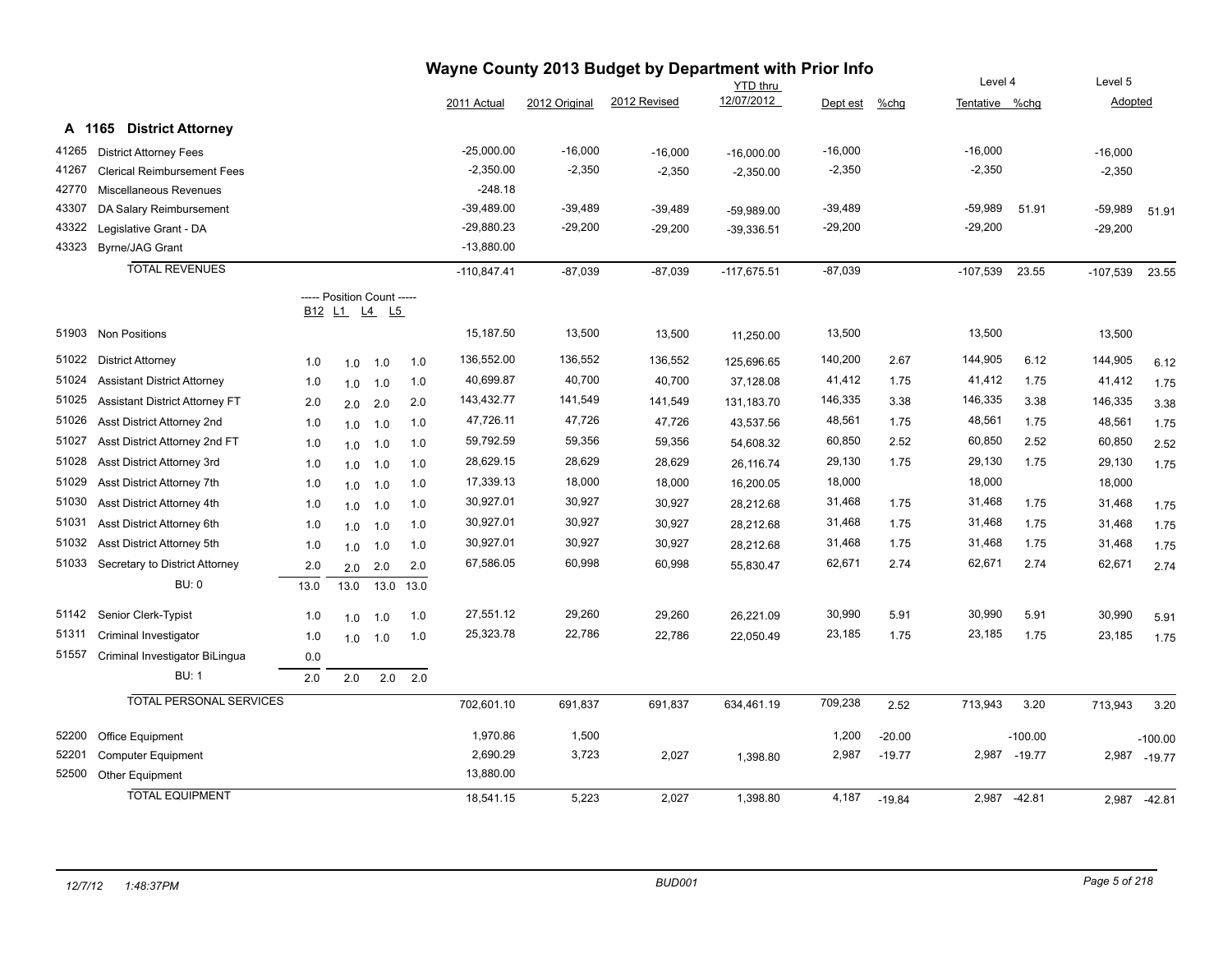|       |                                   |              | Wayne County 2013 Budget by Department with Prior Info |              |                 |           |          |                |          |           |          |  |
|-------|-----------------------------------|--------------|--------------------------------------------------------|--------------|-----------------|-----------|----------|----------------|----------|-----------|----------|--|
|       |                                   |              |                                                        |              | <b>YTD thru</b> |           |          | Level 4        |          | Level 5   |          |  |
|       |                                   | 2011 Actual  | 2012 Original                                          | 2012 Revised | 12/07/2012      | Dept est  | $%$ chg  | Tentative %chg |          | Adopted   |          |  |
|       | A 1165 District Attorney          |              |                                                        |              |                 |           |          |                |          |           |          |  |
| 54114 | Car Expense                       | 4,310.04     | 3,500                                                  | 3,500        | 3,491.30        | 3,500     |          | 3,500          |          | 3,500     |          |  |
| 54150 | <b>Office Supplies</b>            | 5,175.36     | 6,000                                                  | 6,526        | 6,462.20        | 6,000     |          | 6,000          |          | 6,000     |          |  |
| 54166 | Postage                           | 2,691.71     | 3,500                                                  | 3,500        | 1,831.18        | 3,500     |          | 3,500          |          | 3,500     |          |  |
| 54210 | Gas                               | 1,080.41     | 3,200                                                  | 3,200        | 754.08          | 1,257     | $-60.72$ | 1,257          | $-60.72$ | 1,257     | $-60.72$ |  |
| 54220 | Light & Power                     | 4,418.52     | 6,500                                                  | 6,500        | 3,716.82        | 3,806     | $-41.45$ | 3,425          | $-47.31$ | 3,425     | $-47.31$ |  |
| 54230 | Telephone                         | 5,626.11     | 6,000                                                  | 6,000        | 4,545.30        | 6,000     |          | 6,000          |          | 6,000     |          |  |
| 54240 | Water                             | 330.03       | 450                                                    | 450          | 416.16          | 361       | $-19.78$ | 361            | $-19.78$ | 361       | $-19.78$ |  |
| 54410 | Conference                        | 1,245.54     | 1,700                                                  | 700          | 823.80          | 1,700     |          | 1,700          |          | 1,700     |          |  |
| 54414 | Information Technology            | 11,525.00    | 21,600                                                 | 21,600       | 21,600.00       | 25,500    | 18.06    | 25,500         | 18.06    | 25,500    | 18.06    |  |
| 54418 | Dues                              | 1,730.00     | 1,000                                                  | 1,000        | 230.00          | 1,000     |          | 1,000          |          | 1,000     |          |  |
| 54426 | Equipment - Rental                | 2,287.70     | 2,500                                                  | 2,500        | 2,024.40        | 2,500     |          | 2,500          |          | 2,500     |          |  |
| 54438 | Maintenance/Repairs               | 32,145.00    | 33,145                                                 | 33,145       | 32,145.00       | 33,145    |          | 33,145         |          | 33,145    |          |  |
| 54472 | Subscriptions                     | 11,977.93    | 15,000                                                 | 15,000       | 11,893.74       | 15,000    |          | 15,000         |          | 15,000    |          |  |
| 54483 | Training- Seminars & Schools      | 2,105.52     | 2,000                                                  | 2,000        | 829.99          | 2,000     |          | 2,000          |          | 2,000     |          |  |
| 54485 | Travel                            | 12,275.64    | 10,000                                                 | 10,000       | 8,145.26        | 10,000    |          | 10,000         |          | 10,000    |          |  |
| 54500 | Fees for Services Non-employ      | 5,516.95     | 10,000                                                 | 13,000       | 7,225.89        | 10,000    |          | 10,000         |          | 10,000    |          |  |
| 54513 | Appellate Service                 | 7,150.22     | 15,000                                                 | 15,000       | 6,716.69        | 15,000    |          | 15,000         |          | 15,000    |          |  |
|       | 54528 Leglative Grant-DA          |              |                                                        | 1,696        | 1,695.94        | 1,300     |          | 1,300          |          | 1,300     |          |  |
|       | <b>TOTAL CONTRACTUAL EXPENSES</b> | 111,591.68   | 141,095                                                | 145,317      | 114,547.75      | 141,569   | 0.34     | 141,188        | 0.07     | 141,188   | 0.07     |  |
| 58100 | Payments to NYS Retirement Sys    | 98,302.00    | 127,956                                                | 127,956      |                 | 137,825   | 7.71     | 139,398        | 8.94     | 139,398   | 8.94     |  |
| 58200 | Payments to Social Security       | 49,811.76    | 52,925                                                 | 52,925       | 45,671.06       | 51,426    | $-2.83$  | 53,592         | 1.26     | 53,592    | 1.26     |  |
| 58400 | Hospitalization                   | 103,789.66   | 106,215                                                | 106,215      | 101,134.86      | 104,426   | $-1.68$  | 99,453         | $-6.37$  | 99,453    | $-6.37$  |  |
| 58600 | <b>Disability</b>                 | 925.00       | 1,078                                                  | 1,078        | 846.00          | 1,078     |          | 1,078          |          | 1,078     |          |  |
| 58901 | Employee Assistance Program       | 220.00       | 230                                                    | 230          | 226.03          | 235       | 2.17     | 235            | 2.17     | 235       | 2.17     |  |
|       | <b>TOTAL FRINGE BENEFITS</b>      | 253,048.42   | 288,404                                                | 288,404      | 147,877.95      | 294,990   | 2.28     | 293,756        | 1.86     | 293,756   | 1.86     |  |
|       | <b>Total Appropriations</b>       | 1,085,782.35 | 1,126,559                                              | 1,127,585    | 898,285.69      | 1,149,984 |          | 1,151,874      |          | 1,151,874 |          |  |
|       | <b>Total County Cost</b>          | 974,934.94   | 1,039,520                                              | 1,040,546    | 780,610.18      | 1,062,945 | 2.25     | 1,044,335      | 0.46     | 1,044,335 | 0.46     |  |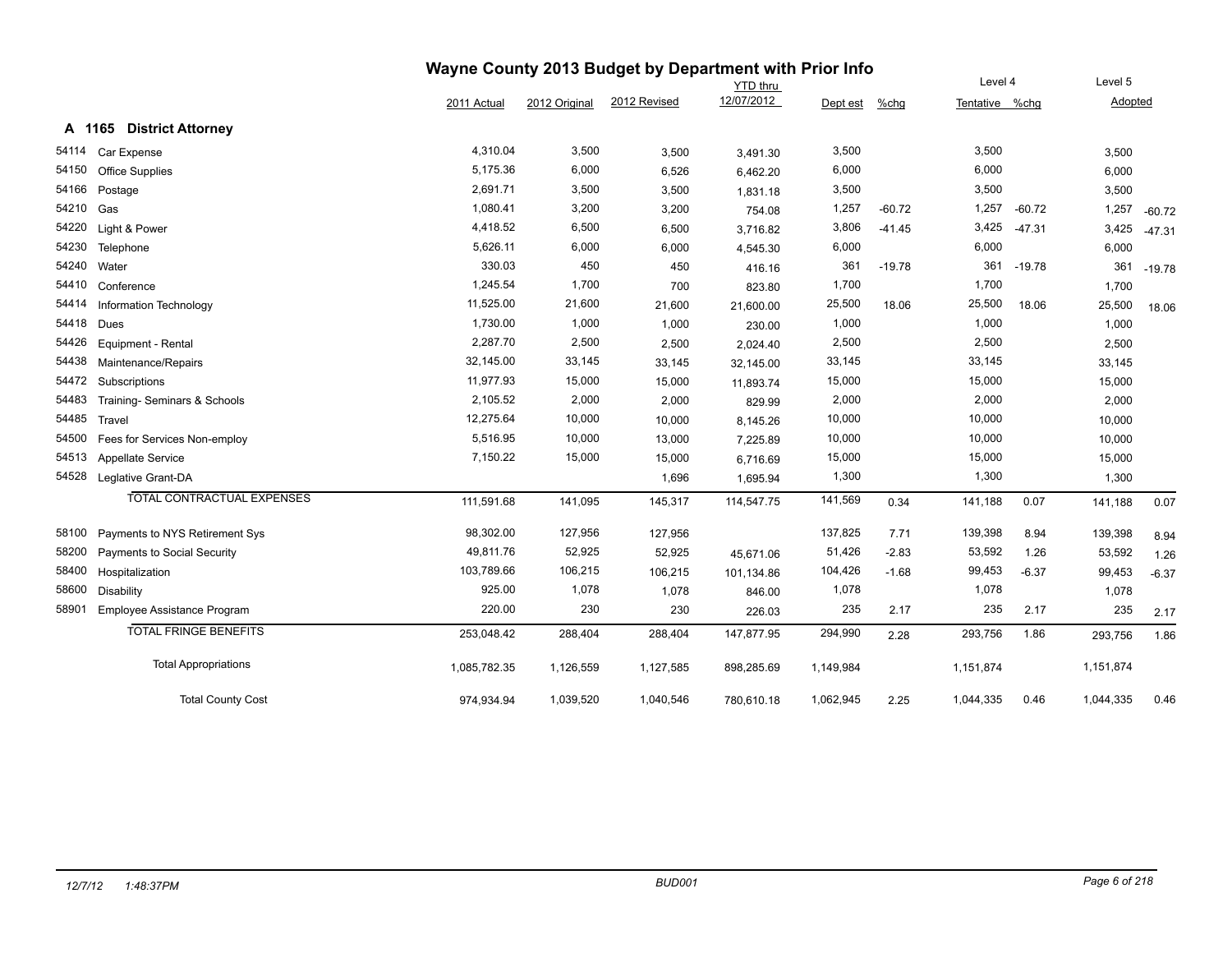|            |                                              |     |                                            |            |              | Wayne County 2013 Budget by Department with Prior Info |              |                 |           |          |                |               |           |          |
|------------|----------------------------------------------|-----|--------------------------------------------|------------|--------------|--------------------------------------------------------|--------------|-----------------|-----------|----------|----------------|---------------|-----------|----------|
|            |                                              |     |                                            |            |              |                                                        |              | <b>YTD thru</b> |           |          | Level 4        |               | Level 5   |          |
|            |                                              |     |                                            |            | 2011 Actual  | 2012 Original                                          | 2012 Revised | 12/07/2012      | Dept est  | $%$ chg  | Tentative %chg |               | Adopted   |          |
|            | <b>Crimes Victims Board Grants</b><br>A 1167 |     |                                            |            |              |                                                        |              |                 |           |          |                |               |           |          |
| 42770      | Miscellaneous Revenues                       |     |                                            |            |              |                                                        |              | $-1,000.00$     |           |          |                |               |           |          |
| 43026      | Crime Victim Grant-State                     |     |                                            |            | $-7,168.60$  | $-9,860$                                               | $-9,860$     | $-9,690.50$     | $-9,590$  | $-2.74$  | $-9,590$       | $-2.74$       | $-9,590$  | $-2.74$  |
|            | 44026 Crime Victim Grant-Federal             |     |                                            |            | $-28,674.40$ | $-39,439$                                              | $-39,439$    | $-38,762.00$    | $-38,362$ | $-2.73$  | $-38,362$      | $-2.73$       | $-38,362$ | $-2.73$  |
|            | <b>TOTAL REVENUES</b>                        |     |                                            |            | $-35,843.00$ | $-49,299$                                              | $-49,299$    | $-49,452.50$    | $-47,952$ | $-2.73$  | $-47,952$      | $-2.73$       | $-47,952$ | $-2.73$  |
|            |                                              |     | ----- Position Count -----<br>B12 L1 L4 L5 |            |              |                                                        |              |                 |           |          |                |               |           |          |
| 51480      | Victim/Witness Coordinator                   | 1.0 | 1.0<br>1.0                                 | 1.0        | 39,268.62    | 38,317                                                 | 38,317       | 35,965.22       | 39,977    | 4.33     | 39,977         | 4.33          | 39,977    | 4.33     |
|            | <b>BU: 0</b>                                 | 1.0 | 1.0                                        | 1.0<br>1.0 |              |                                                        |              |                 |           |          |                |               |           |          |
|            | <b>TOTAL PERSONAL SERVICES</b>               |     |                                            |            | 39,268.62    | 38,317                                                 | 38,317       | 35,965.22       | 39,977    | 4.33     | 39,977         | 4.33          | 39,977    | 4.33     |
| 54150      | <b>Office Supplies</b>                       |     |                                            |            | 241.87       | 250                                                    | 250          | 333.85          | 260       | 4.00     | 260            | 4.00          | 260       | 4.00     |
| 54166      | Postage                                      |     |                                            |            | 175.82       | 250                                                    | 250          | 188.39          | 250       |          | 250            |               | 250       |          |
| 54210      | Gas                                          |     |                                            |            | 203.00       | 250                                                    | 250          | 214.27          | 400       | 60.00    | 400            | 60.00         | 400       | 60.00    |
| 54220      | Light & Power                                |     |                                            |            | 737.97       | 1,100                                                  | 1,100        | 1,001.70        | 952       | $-13.45$ | 895            | $-18.64$      | 895       | $-18.64$ |
| 54230      | Telephone                                    |     |                                            |            | 831.60       | 1,000                                                  | 1,000        | 754.67          | 1,000     |          | 1,000          |               | 1,000     |          |
| 54240      | Water                                        |     |                                            |            | 34.97        | 100                                                    | 100          | 227.99          | 112       | 12.00    | 112            | 12.00         | 112       | 12.00    |
| 54410      | Conference                                   |     |                                            |            |              | 300                                                    | 300          |                 | 350       | 16.67    | 350            | 16.67         | 350       | 16.67    |
| 54414      | Information Technology                       |     |                                            |            | 925.00       | 2,400                                                  | 2,400        | 2,400.00        | 1,500     | $-37.50$ | 1,500          | $-37.50$      | 1,500     | $-37.50$ |
| 54438      | Maintenance/Repairs                          |     |                                            |            | 1,635.00     | 3,000                                                  | 3,000        | 3,000.00        | 3,000     |          | 3,000          |               | 3,000     |          |
| 54456      | Printing                                     |     |                                            |            | 50.79        | 125                                                    | 125          | 215.00          | 150       | 20.00    | 150            | 20.00         | 150       | 20.00    |
| 54485      | Travel                                       |     |                                            |            | 133.29       | 300                                                    | 300          | 266.70          | 300       |          | 300            |               | 300       |          |
| 54493      | <b>Clerical Service Contracts</b>            |     |                                            |            | 2,350.00     | 2,350                                                  | 2,350        | 2,350.00        | 2,350     |          | 2,350          |               | 2,350     |          |
| 54600 Misc |                                              |     |                                            |            | 1,606.93     | 1,609                                                  | 1,609        | 42.18           | 410       | $-74.52$ |                | 410 -74.52    | 410       | $-74.52$ |
|            | TOTAL CONTRACTUAL EXPENSES                   |     |                                            |            | 8,926.24     | 13,034                                                 | 13,034       | 10,994.75       | 11,034    | $-15.34$ |                | 10,977 -15.78 | 10,977    | $-15.78$ |
| 58100      | Payments to NYS Retirement Sys               |     |                                            |            | 5,419.00     | 7,208                                                  | 7,208        |                 | 7,598     | 5.41     | 7,598          | 5.41          | 7,598     | 5.41     |
| 58200      | Payments to Social Security                  |     |                                            |            | 3,004.06     | 2,933                                                  | 2,933        | 2,751.35        | 2,981     | 1.64     | 2,981          | 1.64          | 2,981     | 1.64     |
| 58600      | <b>Disability</b>                            |     |                                            |            | 154.00       | 154                                                    | 154          | 141.00          | 154       |          | 154            |               | 154       |          |
| 58901      | Employee Assistance Program                  |     |                                            |            | 20.00        | 21                                                     | 21           | 20.55           | 21        |          | 21             |               | 21        |          |
|            | <b>TOTAL FRINGE BENEFITS</b>                 |     |                                            |            | 8,597.06     | 10,316                                                 | 10,316       | 2,912.90        | 10,754    | 4.25     | 10,754         | 4.25          | 10,754    | 4.25     |
|            | <b>Total Appropriations</b>                  |     |                                            |            | 56,791.92    | 61,667                                                 | 61,667       | 49,872.87       | 61,765    |          | 61,708         |               | 61,708    |          |
|            | <b>Total County Cost</b>                     |     |                                            |            | 20,948.92    | 12,368                                                 | 12,368       | 420.37          | 13,813    | 11.68    | 13,756         | 11.22         | 13,756    | 11.22    |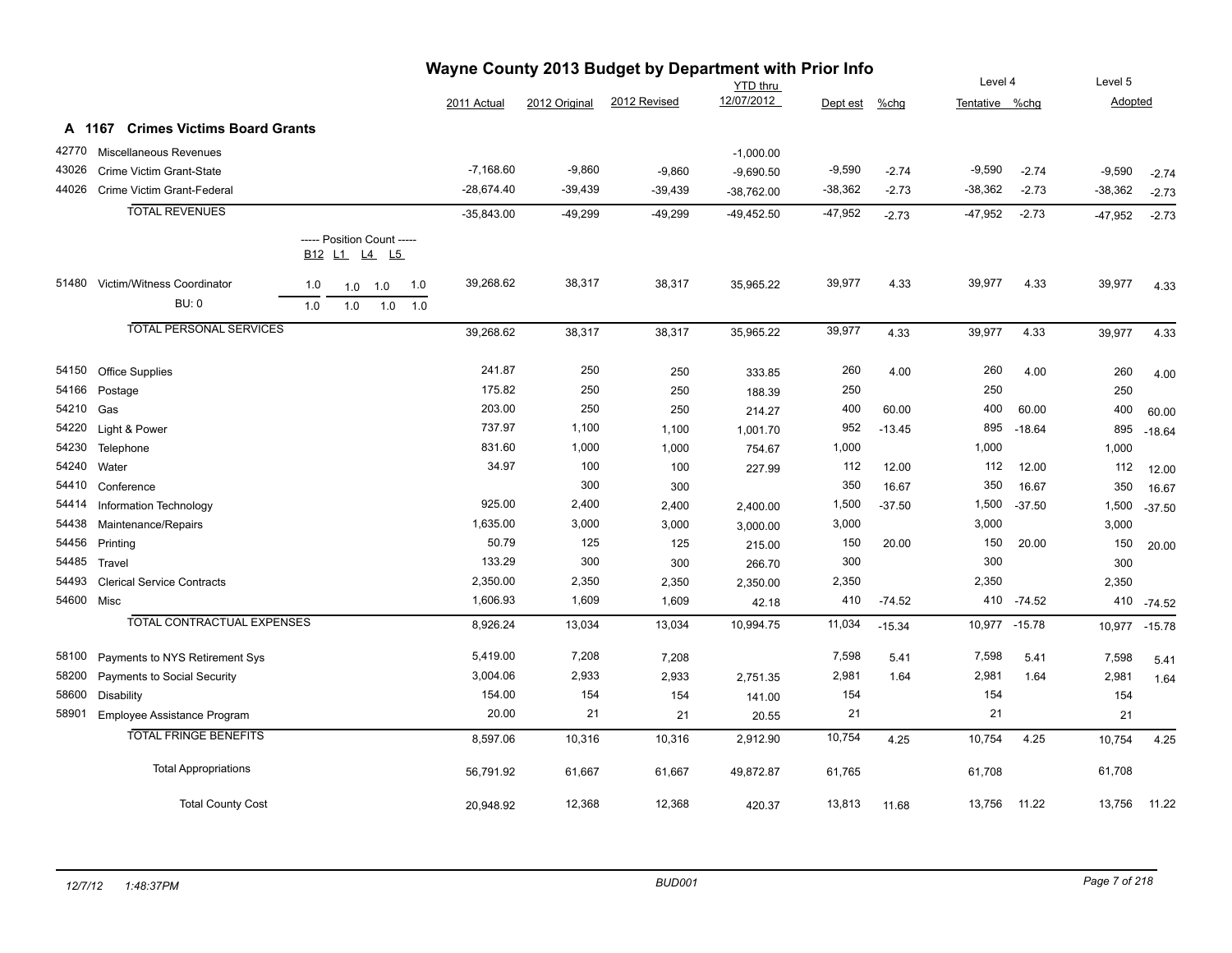|        |                                |                                |                            |              |      |              | Wayne County 2013 Budget by Department with Prior Info |              |                 |           |         |                |         |           |         |
|--------|--------------------------------|--------------------------------|----------------------------|--------------|------|--------------|--------------------------------------------------------|--------------|-----------------|-----------|---------|----------------|---------|-----------|---------|
|        |                                |                                |                            |              |      |              |                                                        |              | <b>YTD</b> thru |           |         | Level 4        |         | Level 5   |         |
|        |                                |                                |                            |              |      | 2011 Actual  | 2012 Original                                          | 2012 Revised | 12/07/2012      | Dept est  | $%$ chg | Tentative %chq |         | Adopted   |         |
| A 1170 | <b>Public Defender</b>         |                                |                            |              |      |              |                                                        |              |                 |           |         |                |         |           |         |
|        | 43716 State Aid                |                                |                            |              |      | $-15,201.81$ | $-36,298$                                              | $-36,298$    | $-20,932.84$    | $-40,286$ | 10.99   | $-40,286$      | 10.99   | $-40,286$ | 10.99   |
|        | <b>TOTAL REVENUES</b>          |                                |                            |              |      | $-15,201.81$ | $-36,298$                                              | $-36,298$    | $-20,932.84$    | $-40,286$ | 10.99   | $-40,286$      | 10.99   | $-40,286$ | 10.99   |
|        |                                |                                | ----- Position Count ----- |              |      |              |                                                        |              |                 |           |         |                |         |           |         |
|        |                                | B <sub>12</sub> L <sub>1</sub> |                            | <u>L4 L5</u> |      |              |                                                        |              |                 |           |         |                |         |           |         |
| 51903  | <b>Non Positions</b>           |                                |                            |              |      | 13,500.00    | 13,500                                                 | 13,500       | 10,125.00       | 13,500    |         | 13,500         |         | 13,500    |         |
| 51904  | Overtime                       |                                |                            |              |      | 865.62       | 3,500                                                  | 3,500        | 79.07           | 3,500     |         | 3,500          |         | 3,500     |         |
| 51040  | <b>Public Defender</b>         | 1.0                            | 1.0                        | 1.0          | 1.0  | 87,757.66    | 86,700                                                 | 86,700       | 80,038.27       | 88,188    | 1.72    | 88,188         | 1.72    | 88,188    | 1.72    |
| 51042  | Asst Public Defender           | 1.0                            | 1.0                        | 1.0          | 1.0  | 40,323.12    | 40,323                                                 | 40,323       | 36.783.87       | 41,028    | 1.75    | 41,028         | 1.75    | 41,028    | 1.75    |
| 51043  | Asst Public Defender FT        | 1.0                            | 1.0                        | 1.0          | 1.0  | 67,424.97    | 78,950                                                 | 78,950       | 71,995.15       | 80,315    | 1.73    | 80,315         | 1.73    | 80,315    | 1.73    |
| 51044  | Asst Public Defender 2nd       | 1.0                            | 1.0                        | 1.0          | 1.0  | 44,866.12    | 44,866                                                 | 44,866       | 40,928.48       | 45,651    | 1.75    | 45,651         | 1.75    | 45,651    | 1.75    |
| 51045  | Asst Public Defender 2nd FT    | 1.0                            | 1.0                        | 1.0          | 1.0  | 33,785.64    | 55,000                                                 | 55,000       | 50,173.78       | 55,963    | 1.75    | 55,963         | 1.75    | 55,963    | 1.75    |
| 51046  | Asst Public Defender 3rd       | 1.0                            | 1.0                        | 1.0          | 1.0  | 29,899.96    | 29,995                                                 | 29,995       | 26,910.00       | 29,900    | $-0.32$ | 29,900         | $-0.32$ | 29,900    | $-0.32$ |
| 51047  | Secretary to Public Defender   | 1.0                            | 1.0                        | 1.0          | 1.0  | 36,738.01    | 36,063                                                 | 36,063       | 32,926.55       | 36,664    | 1.67    | 36,664         | 1.67    | 36,664    | 1.67    |
| 51048  | Asst Public Defender 4th       | 1.0                            | 1.0                        | 1.0          | 1.0  | 30,927.01    | 30,927                                                 | 30,927       | 28,212.68       | 31,468    | 1.75    | 31,468         | 1.75    | 31,468    | 1.75    |
| 51051  | Asst Public Defender 6th       | 1.0                            | 1.0                        | 1.0          | 1.0  | 30,927.01    | 30,927                                                 | 30,927       | 28,212.68       | 31,468    | 1.75    | 31,468         | 1.75    | 31,468    | 1.75    |
| 51053  | Asst Public Defender 7th       | 1.0                            | 1.0                        | 1.0          | 1.0  | 30,927.01    | 30,927                                                 | 30,927       | 28,212.68       | 31,468    | 1.75    | 31,468         | 1.75    | 31,468    | 1.75    |
|        | <b>BU: 0</b>                   | 10.0                           | 10.0                       | 10.0         | 10.0 |              |                                                        |              |                 |           |         |                |         |           |         |
| 51142  | Senior Clerk-Typist            | 2.0                            | 2.0                        | 2.0          | 2.0  | 62,947.09    | 64,608                                                 | 64,608       | 57,991.35       | 66,084    | 2.28    | 66,084         | 2.28    | 66,084    | 2.28    |
| 51160  | Senior Stenographer            | 1.0                            | 1.0                        | 1.0          | 1.0  | 33,487.19    | 34,171                                                 | 34,171       | 30,636.10       | 34,740    | 1.67    | 34,740         | 1.67    | 34,740    | 1.67    |
|        | 51312 Investigator             | 1.0                            | 1.0                        | 1.0          | 1.0  | 55,302.50    | 48,401                                                 | 48,401       | 44,017.51       | 50,132    | 3.58    | 50,132         | 3.58    | 50,132    | 3.58    |
|        | <b>BU: 1</b>                   | 4.0                            | 4.0                        | 4.0          | 4.0  |              |                                                        |              |                 |           |         |                |         |           |         |
|        | <b>TOTAL PERSONAL SERVICES</b> |                                |                            |              |      | 599,678.91   | 628,858                                                | 628,858      | 567,243.17      | 640,069   | 1.78    | 640,069        | 1.78    | 640,069   | 1.78    |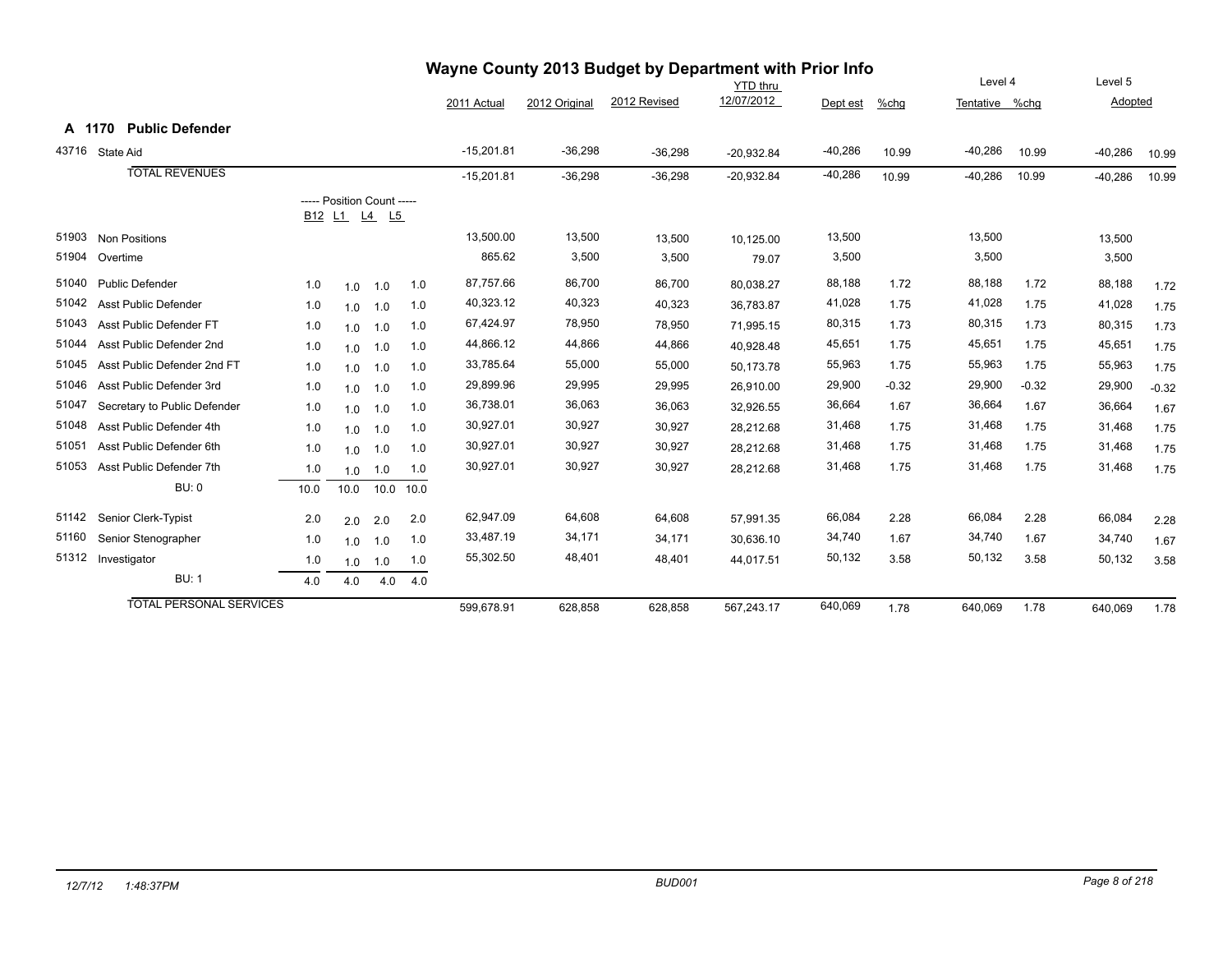|            |                                   | Wayne County 2013 Budget by Department with Prior Info |               |              |                 |           |          |                |          |           |          |
|------------|-----------------------------------|--------------------------------------------------------|---------------|--------------|-----------------|-----------|----------|----------------|----------|-----------|----------|
|            |                                   |                                                        |               |              | <b>YTD thru</b> |           |          | Level 4        |          | Level 5   |          |
|            |                                   | 2011 Actual                                            | 2012 Original | 2012 Revised | 12/07/2012      | Dept est  | $%$ chg  | Tentative %chg |          | Adopted   |          |
|            | A 1170 Public Defender            |                                                        |               |              |                 |           |          |                |          |           |          |
| 54114      | Car Expense                       | 2,590.68                                               | 2,800         | 2,800        | 1,074.08        | 2,800     |          | 2,800          |          | 2,800     |          |
| 54150      | <b>Office Supplies</b>            | 4,442.88                                               | 4,265         | 3,786        | 2,835.68        | 4,265     |          | 4,265          |          | 4,265     |          |
| 54166      | Postage                           | 616.62                                                 | 800           | 800          | 443.88          | 700       | $-12.50$ | 700            | $-12.50$ | 700       | $-12.50$ |
| 54210      | Gas                               | 1,790.23                                               | 3,000         | 3,000        | 1,249.52        | 2,082     | $-30.60$ | 2,082          | $-30.60$ | 2,082     | $-30.60$ |
| 54220      | Light & Power                     | 3,942.82                                               | 4,800         | 4,800        | 3,269.87        | 3,080     | $-35.83$ | 2,772          | $-42.25$ | 2,772     | $-42.25$ |
| 54230      | Telephone                         | 5,930.29                                               | 7,300         | 7,050        | 5,814.62        | 7,000     | $-4.11$  | 7,000          | $-4.11$  | 7,000     | $-4.11$  |
| 54240      | Water                             | 586.39                                                 | 850           | 850          | 742.96          | 419       | $-50.71$ | 419            | $-50.71$ | 419       | $-50.71$ |
| 54408      | Copier Expense                    | 1,991.74                                               | 2,100         | 2,100        | 1,850.54        | 2,100     |          | 2,100          |          | 2,100     |          |
| 54410      | Conference                        | 1,210.00                                               | 2,100         | 2,100        | 1,011.12        | 2,300     | 9.52     | 2,300          | 9.52     | 2,300     | 9.52     |
| 54414      | Information Technology            | 11,100.00                                              | 48,000        | 48,000       | 48,000.00       | 27,000    | $-43.75$ | 27,000         | $-43.75$ | 27,000    | $-43.75$ |
| 54424      | Equipment - Maint Contract        | 1,759.00                                               | 1,500         | 1,500        | 1,500.00        | 1,500     |          | 1,500          |          | 1,500     |          |
| 54438      | Maintenance/Repairs               | 19,912.50                                              | 19,913        | 19,913       | 19,912.50       | 19,913    | 0.00     | 19,913         | 0.00     | 19,913    | 0.00     |
| 54472      | Subscriptions                     | 14,270.11                                              | 10,000        | 11,444       | 11,023.14       | 10,500    | 5.00     | 10,500         | 5.00     | 10,500    | 5.00     |
| 54475      | Software                          |                                                        | 500           | 500          |                 | 500       |          | 500            |          | 500       |          |
| 54483      | Training-Seminars & Schools       | 2,094.96                                               | 2,480         | 2,480        | 2,150.00        | 1,440     | $-41.94$ | 1,440          | -41.94   | 1,440     | $-41.94$ |
| 54485      | Travel                            | 3,225.83                                               | 3,300         | 3,300        | 3,310.34        | 3,600     | 9.09     | 3,600          | 9.09     | 3,600     | 9.09     |
| 54500      | Fees for Services Non-employ      | 25,520.00                                              | 20,000        | 20,000       | 5,457.50        | 20,000    |          | 20,000         |          | 20,000    |          |
| 54502      | <b>Appeal Service</b>             | 12,967.45                                              | 10,000        | 4,000        | 630.29          | 10,000    |          | 6,000          | $-40.00$ | 6,000     | $-40.00$ |
| 54521      | Record Storage                    |                                                        | 1,895         | 1,895        | 1,800.00        | 1,895     |          | 1,895          |          | 1,895     |          |
| 54600 Misc |                                   | 2,097.93                                               | 500           | 500          | 70.41           | 500       |          | 500            |          | 500       |          |
|            | <b>TOTAL CONTRACTUAL EXPENSES</b> | 116,049.43                                             | 146,103       | 140,817      | 112,146.45      | 121,594   | $-16.77$ | 117,286 -19.72 |          | 117,286   | $-19.72$ |
| 58100      | Payments to NYS Retirement Sys    | 67,842.00                                              | 101,507       | 101,507      |                 | 109,454   | 7.83     | 109,454        | 7.83     | 109,454   | 7.83     |
| 58200      | Payments to Social Security       | 43,916.22                                              | 46,807        | 46,807       | 41,756.89       | 47,665    | 1.83     | 47,665         | 1.83     | 47,665    | 1.83     |
| 58400      | Hospitalization                   | 87,691.68                                              | 94,857        | 94,857       | 94,834.56       | 99,576    | 4.97     | 94,834         | $-0.02$  | 94,834    | $-0.02$  |
| 58600      | <b>Disability</b>                 | 1,142.00                                               | 1,232         | 1,232        | 1,128.00        | 1,232     |          | 1,232          |          | 1,232     |          |
| 58901      | Employee Assistance Program       | 220.00                                                 | 231           | 231          | 226.03          | 234       | 1.30     | 234            | 1.30     | 234       | 1.30     |
|            | <b>TOTAL FRINGE BENEFITS</b>      | 200,811.90                                             | 244,634       | 244,634      | 137,945.48      | 258,160   | 5.53     | 253,418        | 3.59     | 253,418   | 3.59     |
|            | <b>Total Appropriations</b>       | 916,540.24                                             | 1,019,595     | 1,014,309    | 817,335.10      | 1,019,823 |          | 1,010,773      |          | 1,010,773 |          |
|            | <b>Total County Cost</b>          | 901,338.43                                             | 983,297       | 978,011      | 796,402.26      | 979,537   | $-0.38$  | 970,487        | $-1.30$  | 970,487   | $-1.30$  |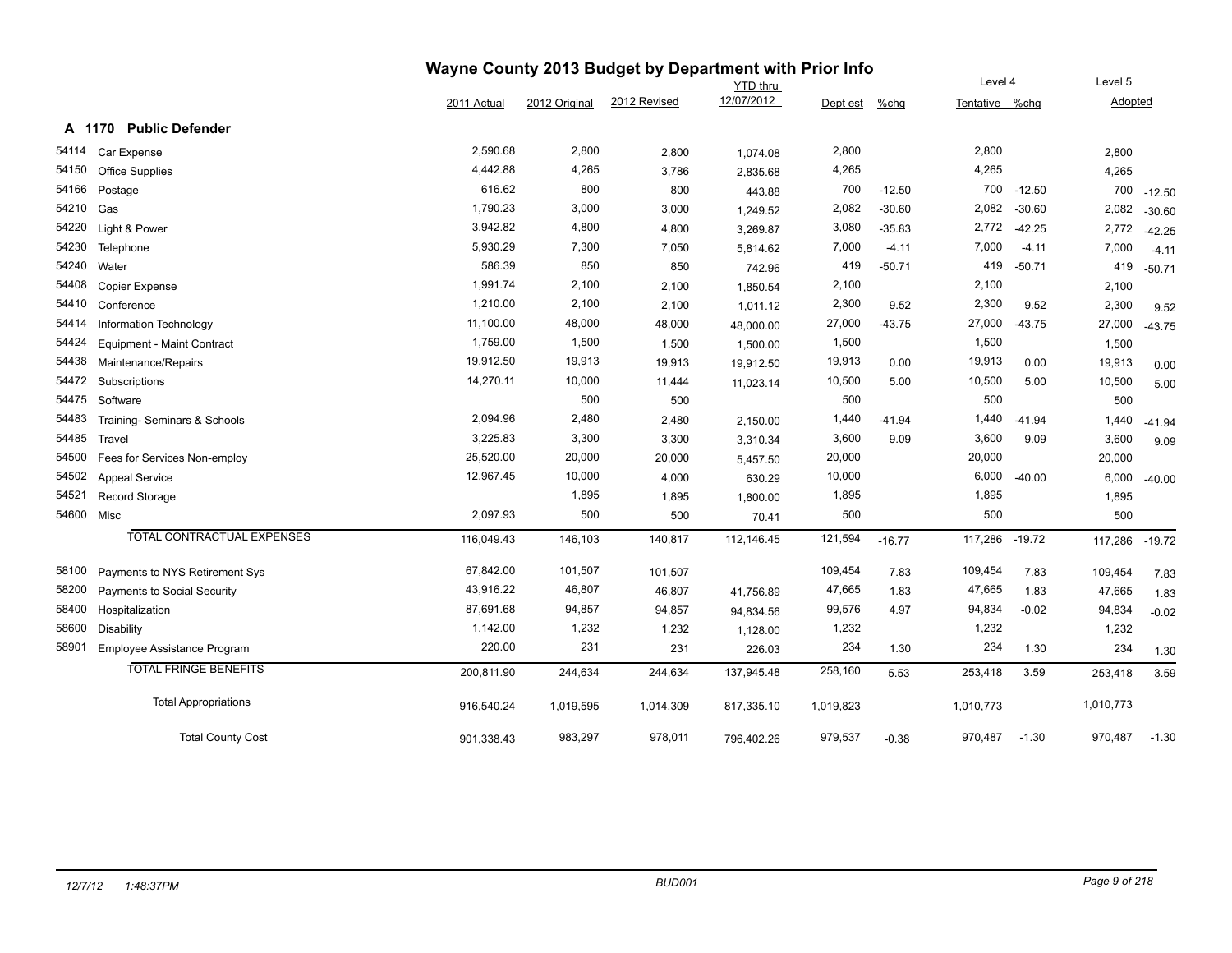|       |                                             | Wayne County 2013 Budget by Department with Prior Info |               |              |                 |            |           |           |           |            |           |
|-------|---------------------------------------------|--------------------------------------------------------|---------------|--------------|-----------------|------------|-----------|-----------|-----------|------------|-----------|
|       |                                             |                                                        |               |              | <b>YTD thru</b> |            |           | Level 4   |           | Level 5    |           |
|       |                                             | 2011 Actual                                            | 2012 Original | 2012 Revised | 12/07/2012      | Dept est   | $%$ chg   | Tentative | %chg      | Adopted    |           |
|       | A 1172<br><b>Legal Defense of Indigents</b> |                                                        |               |              |                 |            |           |           |           |            |           |
| 42770 | Miscellaneous Revenues                      | $-277.50$                                              | $-400$        | $-400$       | $-175.00$       |            | $-100.00$ |           | $-100.00$ |            | $-100.00$ |
| 43024 | Indigent Legal Services Fund                | -293,988.00                                            | $-290,000$    | $-290,000$   | $-247.715.00$   | $-115,143$ | $-60.30$  | -157,840  | $-45.57$  | $-157,840$ | $-45.57$  |
|       | <b>TOTAL REVENUES</b>                       | $-294, 265.50$                                         | $-290,400$    | $-290,400$   | $-247,890.00$   | $-115,143$ | $-60.35$  | -157,840  | $-45.65$  | -157,840   | $-45.65$  |
| 54000 | <b>Contractual Expenses</b>                 | 10,362.75                                              | 14,000        | 14,000       | 10,305.00       | 14,000     |           | 14,000    |           | 14,000     |           |
| 54502 | Appeals                                     | 35,270.50                                              |               | 15,000       | 33,058.35       | 13,000     |           | 13,000    |           | 13,000     |           |
| 54505 | Assigned Counsel - Family                   | 409,488.76                                             | 420,000       | 480,000      | 491,543.55      | 500,000    | 19.05     | 460,000   | 9.52      | 460,000    | 9.52      |
| 54507 | Assigned Counsel - Felony                   | 135,932.75                                             | 140,000       | 140,000      | 156,062.03      | 160,000    | 14.29     | 160,000   | 14.29     | 160,000    | 14.29     |
| 54508 | Assigned Counsel - Other Legal              | 195.00                                                 | 1,000         | 1,000        |                 |            | $-100.00$ |           | $-100.00$ |            | $-100.00$ |
| 54513 | Appeals Administration                      | 1,684.45                                               | 2,000         | 2,000        | 1,650.00        | 2,000      |           | 2,000     |           | 2,000      |           |
| 54556 | Assigned Counsel-Misdemeanor                | 77,828.58                                              | 85,000        | 85,000       | 63,767.96       | 65,000     | $-23.53$  | 65,000    | $-23.53$  | 65,000     | $-23.53$  |
| 54561 | Legal Aid For Indigents                     | 197,654.04                                             | 197,654       | 154,363      | 102,908.64      | 211,234    | 6.87      | 211,234   | 6.87      | 211,234    | 6.87      |
|       | TOTAL CONTRACTUAL EXPENSES                  | 868,416.83                                             | 859,654       | 891,363      | 859,295.53      | 965,234    | 12.28     | 925,234   | 7.63      | 925,234    | 7.63      |
|       | <b>Total Appropriations</b>                 | 868,416.83                                             | 859,654       | 891,363      | 859,295.53      | 965,234    |           | 925,234   |           | 925,234    |           |
|       | <b>Total County Cost</b>                    | 574,151.33                                             | 569,254       | 600,963      | 611,405.53      | 850,091    | 49.33     | 767,394   | 34.81     | 767,394    | 34.81     |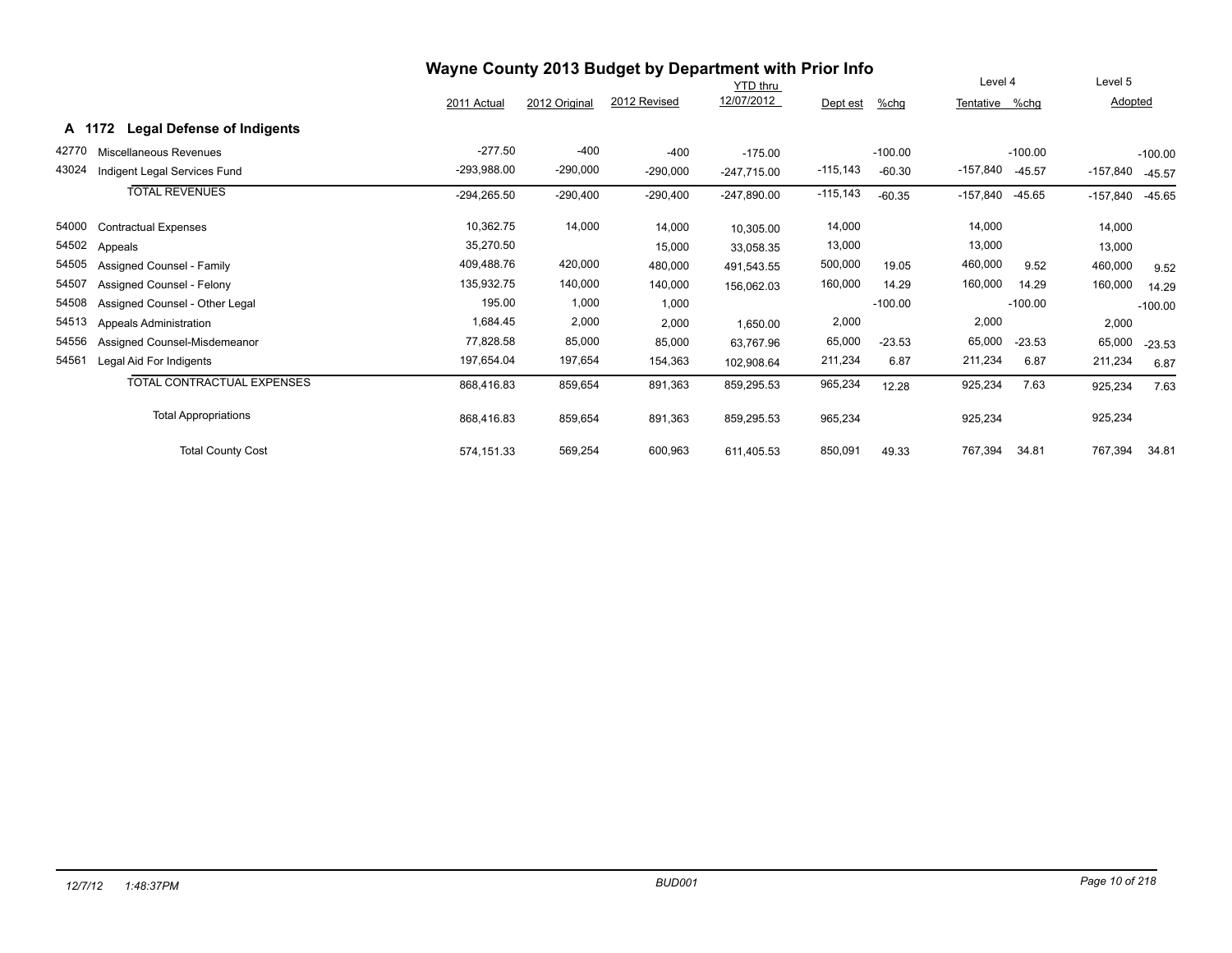|                                          | Wayne County 2013 Budget by Department with Prior Info |               |              | Level 4                       | Level 5   |         |                |                |
|------------------------------------------|--------------------------------------------------------|---------------|--------------|-------------------------------|-----------|---------|----------------|----------------|
|                                          | 2011 Actual                                            | 2012 Original | 2012 Revised | <b>YTD thru</b><br>12/07/2012 | Dept est  | $%$ chg | Tentative %chg | <b>Adopted</b> |
| Wayne Pre-Trial Services, Inc.<br>A 1173 |                                                        |               |              |                               |           |         |                |                |
| 43279<br><b>Pre-Trial Release</b>        | $-21.763.37$                                           | $-22,357$     | $-22,357$    | $-26.227.29$                  | $-22,357$ |         | $-22,357$      | $-22,357$      |
| <b>TOTAL REVENUES</b>                    | $-21,763.37$                                           | $-22,357$     | $-22,357$    | $-26,227.29$                  | $-22,357$ |         | $-22,357$      | $-22,357$      |
| 54624<br><b>Pre-trial Release</b>        | 103,993.92                                             | 113,684       | 113,684      | 104.210.26                    | 116,384   | 2.38    | 113,684        | 113,684        |
| TOTAL CONTRACTUAL EXPENSES               | 103.993.92                                             | 113,684       | 113,684      | 104.210.26                    | 116,384   | 2.38    | 113,684        | 113,684        |
| <b>Total Appropriations</b>              | 103.993.92                                             | 113,684       | 113,684      | 104.210.26                    | 116,384   |         | 113,684        | 113,684        |
| <b>Total County Cost</b>                 | 82,230.55                                              | 91,327        | 91,327       | 77.982.97                     | 94,027    | 2.96    | 91,327         | 91,327         |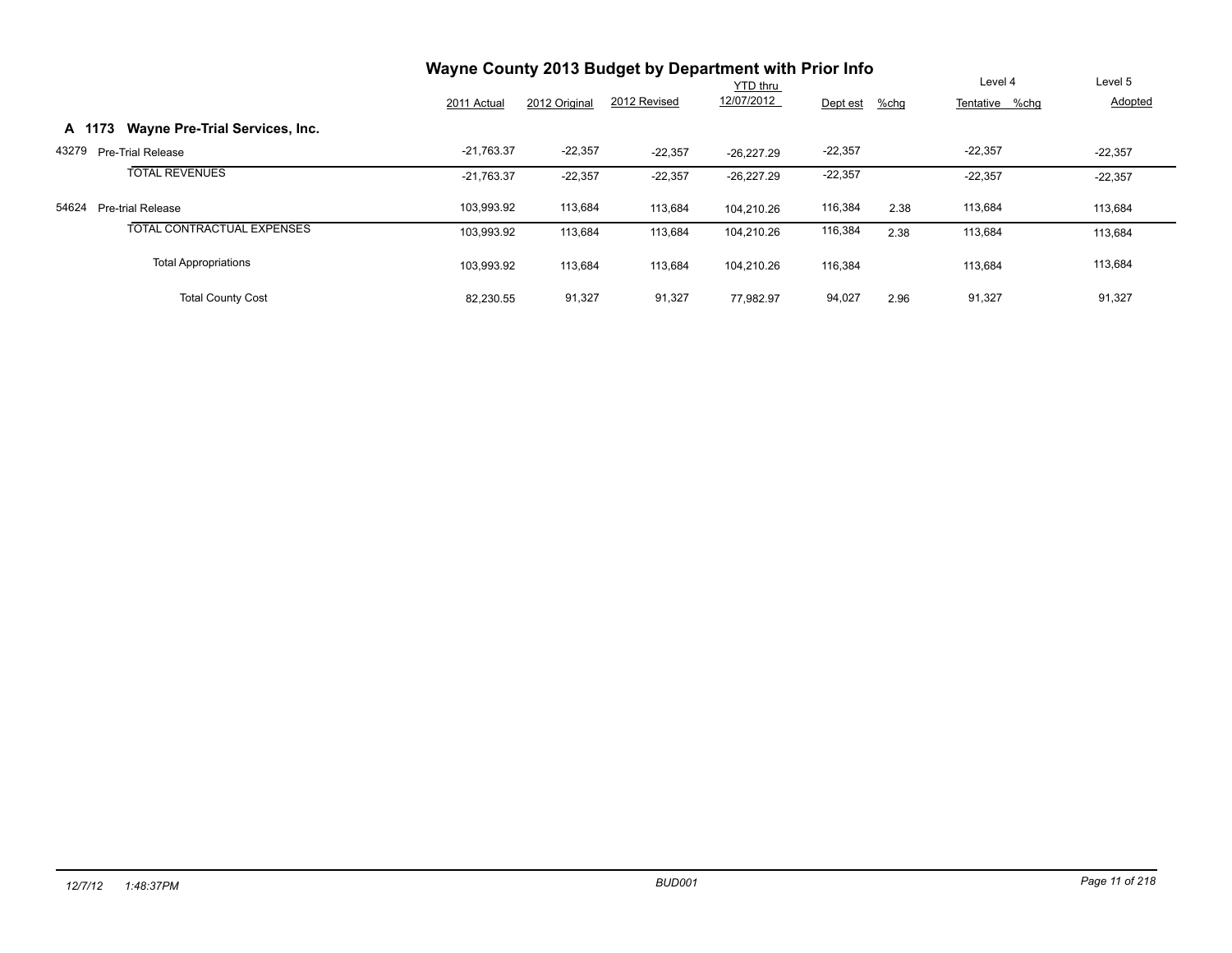|                                       | Wayne County 2013 Budget by Department with Prior Info |               |              |                 |                     |                |         |  |  |  |
|---------------------------------------|--------------------------------------------------------|---------------|--------------|-----------------|---------------------|----------------|---------|--|--|--|
|                                       |                                                        |               |              | <b>YTD thru</b> |                     | Level 4        | Level 5 |  |  |  |
|                                       | 2011 Actual                                            | 2012 Original | 2012 Revised | 12/07/2012      | Dept est<br>$%$ chg | Tentative %chg | Adopted |  |  |  |
| J of P & Constables<br>A 1180         |                                                        |               |              |                 |                     |                |         |  |  |  |
| 54500<br>Fees for Services Non-employ | 5,020.00                                               | 6,000         | 6,000        | 4.325.00        | 6,000               | 6,000          | 6,000   |  |  |  |
| TOTAL CONTRACTUAL EXPENSES            | 5.020.00                                               | 6,000         | 6,000        | 4,325.00        | 6,000               | 6,000          | 6,000   |  |  |  |
| <b>Total Appropriations</b>           | 5.020.00                                               | 6,000         | 6,000        | 4.325.00        | 6,000               | 6,000          | 6,000   |  |  |  |
| <b>Total County Cost</b>              | 5.020.00                                               | 6,000         | 6,000        | 4.325.00        | 6,000               | 6,000          | 6,000   |  |  |  |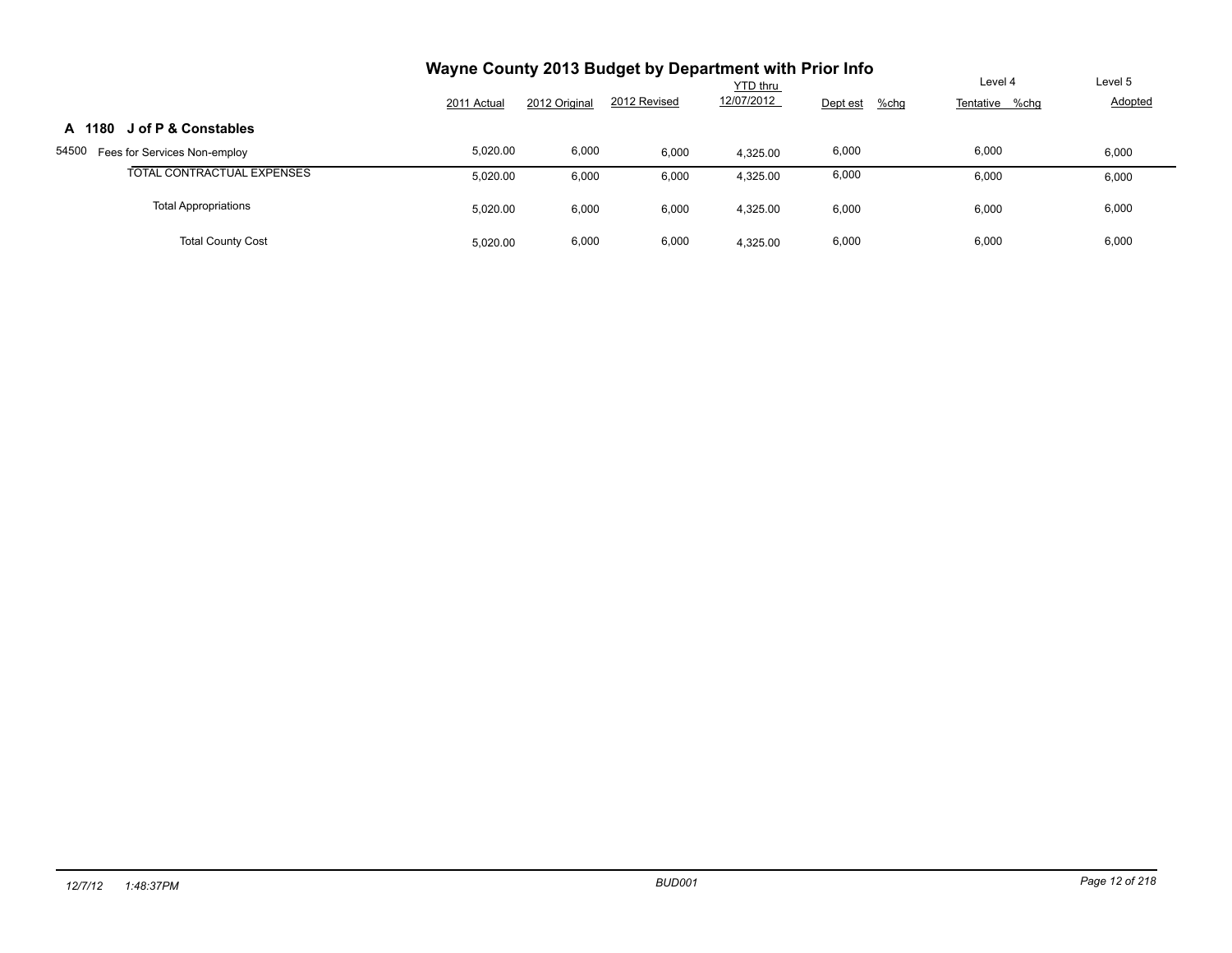|       |                                   | Wayne County 2013 Budget by Department with Prior Info |                            |     |     |             |               |              |                 |          |         |                |         |         |         |
|-------|-----------------------------------|--------------------------------------------------------|----------------------------|-----|-----|-------------|---------------|--------------|-----------------|----------|---------|----------------|---------|---------|---------|
|       |                                   |                                                        |                            |     |     |             |               |              | <b>YTD thru</b> |          |         | Level 4        |         | Level 5 |         |
|       |                                   |                                                        |                            |     |     | 2011 Actual | 2012 Original | 2012 Revised | 12/07/2012      | Dept est | $%$ chg | Tentative %chg |         | Adopted |         |
|       | A 1185 Coroner                    |                                                        |                            |     |     |             |               |              |                 |          |         |                |         |         |         |
|       |                                   |                                                        | ----- Position Count ----- |     |     |             |               |              |                 |          |         |                |         |         |         |
|       |                                   |                                                        | B12 L1 L4 L5               |     |     |             |               |              |                 |          |         |                |         |         |         |
| 51049 | Coroner                           | 1.0                                                    | 1.0                        | 1.0 | 1.0 | 39,073.01   | 39,225        | 39,225       | 35,636.10       | 39,757   | 1.36    | 39,757         | 1.36    | 39,757  | 1.36    |
| 51493 | Coroner Physician                 | 3.0                                                    | 1.0                        | 3.0 | 3.0 | 1,560.00    | 1,662         | 1,662        |                 | 1,560    | $-6.14$ | 1,560          | $-6.14$ | 1,560   | $-6.14$ |
|       | <b>BU: 0</b>                      | 4.0                                                    | 2.0                        | 4.0 | 4.0 |             |               |              |                 |          |         |                |         |         |         |
|       | <b>TOTAL PERSONAL SERVICES</b>    |                                                        |                            |     |     | 40,633.01   | 40,887        | 40,887       | 35,636.10       | 41,317   | 1.05    | 41,317         | 1.05    | 41,317  | 1.05    |
| 54414 | Information Technology            |                                                        |                            |     |     | 50.00       |               |              |                 |          |         |                |         |         |         |
| 54418 | Dues                              |                                                        |                            |     |     | 110.00      | 110           | 110          | 110.00          | 110      |         | 110            |         | 110     |         |
| 54509 | Autopsies                         |                                                        |                            |     |     | 60,137.28   | 70,000        | 75,921       | 71,623.54       | 80,000   | 14.29   | 70,000         |         | 70,000  |         |
| 54600 | Misc                              |                                                        |                            |     |     |             |               | 1,525        |                 |          |         |                |         |         |         |
|       | <b>TOTAL CONTRACTUAL EXPENSES</b> |                                                        |                            |     |     | 60,297.28   | 70,110        | 77,556       | 71,733.54       | 80,110   | 14.26   | 70,110         |         | 70,110  |         |
| 58100 | Payments to NYS Retirement Sys    |                                                        |                            |     |     | 5,643.00    | 7,375         | 7,375        |                 | 7,753    | 5.13    | 7,753          | 5.13    | 7,753   | 5.13    |
| 58200 | Payments to Social Security       |                                                        |                            |     |     | 2,849.59    | 3,128         | 3,128        | 2,503.28        | 3,161    | 1.05    | 3,161          | 1.05    | 3,161   | 1.05    |
| 58400 | Hospitalization                   |                                                        |                            |     |     | 14,021.72   | 13,325        | 13,325       | 13,319.76       | 13,986   | 4.96    | 13,320         | $-0.04$ | 13,320  | $-0.04$ |
| 58901 | Employee Assistance Program       |                                                        |                            |     |     | 20.00       | 21            | 21           | 20.55           | 21       |         | 21             |         | 21      |         |
|       | <b>TOTAL FRINGE BENEFITS</b>      |                                                        |                            |     |     | 22,534.31   | 23,849        | 23,849       | 15,843.59       | 24,921   | 4.49    | 24,255         | 1.70    | 24,255  | 1.70    |
|       | <b>Total Appropriations</b>       |                                                        |                            |     |     | 123,464.60  | 134,846       | 142,292      | 123,213.23      | 146,348  |         | 135,682        |         | 135,682 |         |
|       | <b>Total County Cost</b>          |                                                        |                            |     |     | 123,464.60  | 134,846       | 142,292      | 123,213.23      | 146,348  | 8.53    | 135,682        | 0.62    | 135,682 | 0.62    |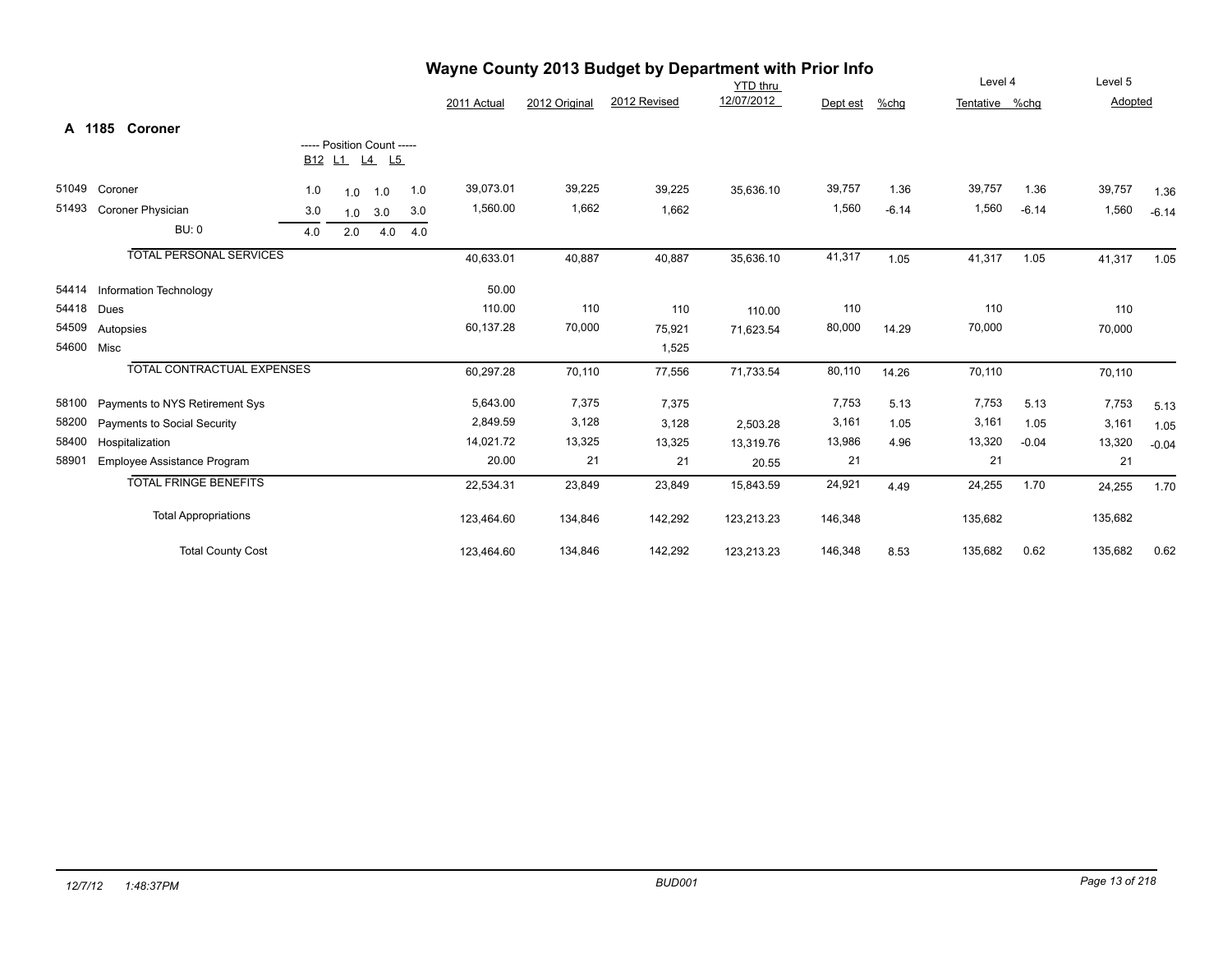|                                       | Wayne County 2013 Budget by Department with Prior Info |               |              |                 |                     |                |         |  |  |  |
|---------------------------------------|--------------------------------------------------------|---------------|--------------|-----------------|---------------------|----------------|---------|--|--|--|
|                                       |                                                        |               |              | <b>YTD thru</b> |                     | Level 4        | Level 5 |  |  |  |
|                                       | 2011 Actual                                            | 2012 Original | 2012 Revised | 12/07/2012      | Dept est<br>$%$ chg | Tentative %chg | Adopted |  |  |  |
| A 1190<br><b>Grand Jury</b>           |                                                        |               |              |                 |                     |                |         |  |  |  |
| 54500<br>Fees for Services Non-employ | 26,399.81                                              | 30,000        | 30,000       | 23.785.40       | 30,000              | 30,000         | 30,000  |  |  |  |
| TOTAL CONTRACTUAL EXPENSES            | 26,399.81                                              | 30,000        | 30,000       | 23.785.40       | 30,000              | 30,000         | 30,000  |  |  |  |
| <b>Total Appropriations</b>           | 26,399.81                                              | 30,000        | 30,000       | 23.785.40       | 30,000              | 30.000         | 30,000  |  |  |  |
| <b>Total County Cost</b>              | 26.399.81                                              | 30,000        | 30,000       | 23.785.40       | 30,000              | 30.000         | 30,000  |  |  |  |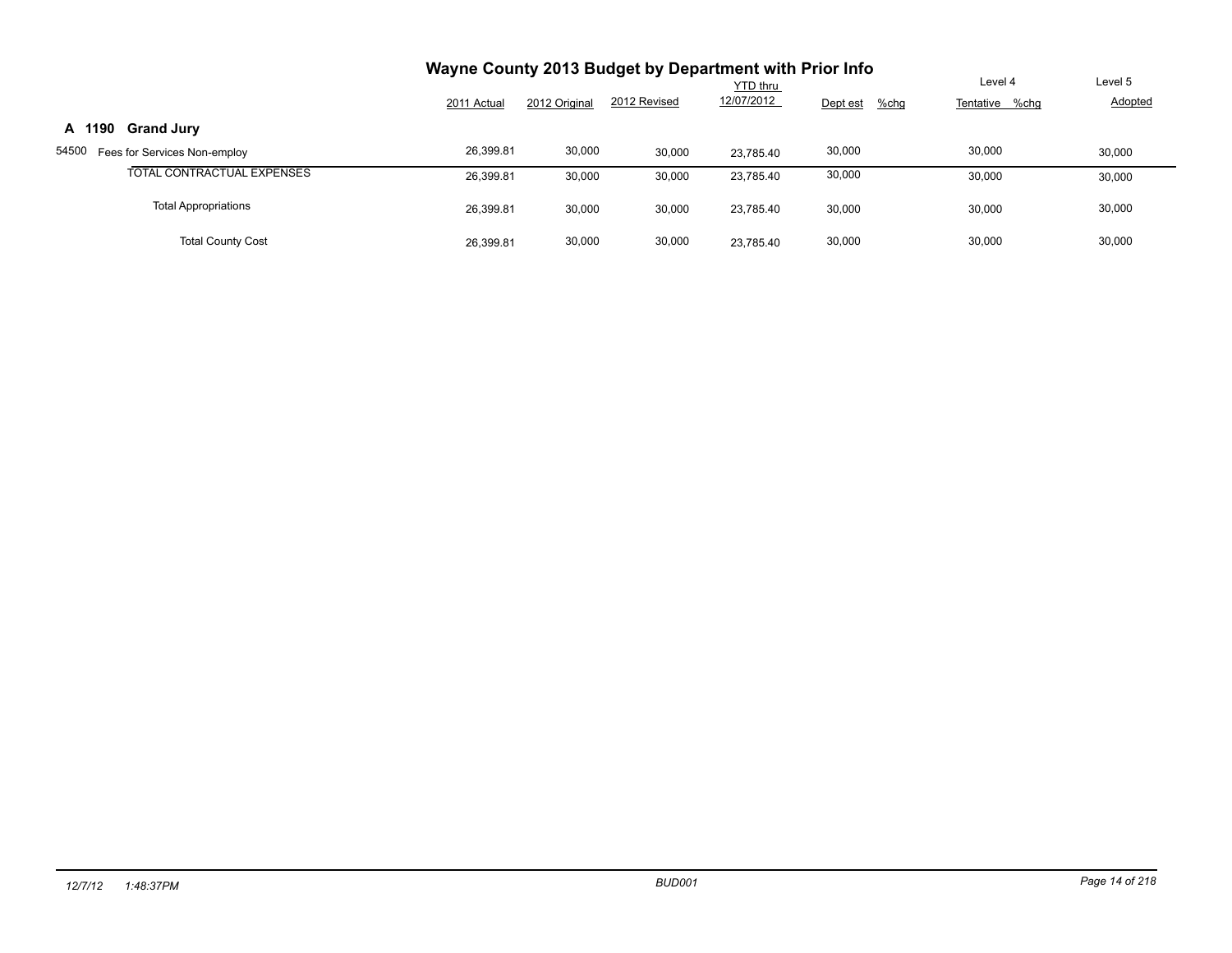|       |                                   |     |                            |           |     |             |               | Wayne County 2013 Budget by Department with Prior Info |                 |          |          |                |               |                |           |
|-------|-----------------------------------|-----|----------------------------|-----------|-----|-------------|---------------|--------------------------------------------------------|-----------------|----------|----------|----------------|---------------|----------------|-----------|
|       |                                   |     |                            |           |     |             |               |                                                        | <b>YTD</b> thru |          |          | Level 4        |               | Level 5        |           |
|       |                                   |     |                            |           |     | 2011 Actual | 2012 Original | 2012 Revised                                           | 12/07/2012      | Dept est | %chg     | Tentative %chg |               | Adopted        |           |
|       | A 1230 County Administration      |     |                            |           |     |             |               |                                                        |                 |          |          |                |               |                |           |
|       |                                   |     | ----- Position Count ----- |           |     |             |               |                                                        |                 |          |          |                |               |                |           |
|       |                                   |     | B12 L1 L4 L5               |           |     |             |               |                                                        |                 |          |          |                |               |                |           |
| 51023 | Secretary-Co Admininstrator       | 1.0 | 1.0                        | 1.0       | 1.0 | 32,474.84   | 32,227        | 32,227                                                 | 29,650.14       | 33,334   | 3.44     | 33,334         | 3.44          | 33,334         | 3.44      |
| 51516 | <b>County Administrator</b>       | 1.0 |                            | $1.0$ 1.0 | 1.0 | 119,074.13  | 118,165       | 118,165                                                | 108,716.48      | 120,583  | 2.05     | 120,583        | 2.05          | 120,583        | 2.05      |
| 51586 | <b>Fiscal Assistant</b>           | 1.0 |                            | $1.0$ 1.0 | 1.0 | 64,076.97   | 70,000        | 70,000                                                 | 63,856.93       | 71,771   | 2.53     | 71,771         | 2.53          | 71,771         | 2.53      |
| 51599 | Management Assistant              | 1.0 | 1.0                        | 0.0       | 0.0 |             | 48,000        | 14,036                                                 |                 | 60,000   | 25.00    |                | $-100.00$     |                | $-100.00$ |
|       | <b>BU: 0</b>                      | 4.0 | 4.0                        | 3.0       | 3.0 |             |               |                                                        |                 |          |          |                |               |                |           |
|       | <b>TOTAL PERSONAL SERVICES</b>    |     |                            |           |     | 215,625.94  | 268,392       | 234,428                                                | 202,223.55      | 285,688  | 6.44     | 225,688 -15.91 |               | 225,688 -15.91 |           |
|       | 52201 Computer Equipment          |     |                            |           |     |             |               | 749                                                    | 523.00          | 1,020    |          |                |               |                |           |
|       | <b>TOTAL EQUIPMENT</b>            |     |                            |           |     |             |               | 749                                                    | 523.00          | 1,020    |          |                |               |                |           |
| 54150 | <b>Office Supplies</b>            |     |                            |           |     | 885.92      | 1,000         | 1,000                                                  | 485.32          | 1,000    |          | 1,000          |               | 1,000          |           |
| 54166 | Postage                           |     |                            |           |     | 22.64       | 50            | 50                                                     | 56.96           | 50       |          | 50             |               | 50             |           |
| 54199 | Miscellaneous Expense             |     |                            |           |     | 835.41      | 850           | 850                                                    | 748.44          | 864      | 1.63     |                | $-100.00$     |                | $-100.00$ |
| 54210 | Gas                               |     |                            |           |     | 445.40      | 800           | 800                                                    | 310.84          | 518      | $-35.25$ | 518            | $-35.25$      | 518            | $-35.25$  |
| 54220 | Light & Power                     |     |                            |           |     | 980.94      | 1,200         | 1,200                                                  | 813.49          | 766      | $-36.17$ | 689            | $-42.58$      | 689            | $-42.58$  |
| 54230 | Telephone                         |     |                            |           |     | 1,553.20    | 1,850         | 1,850                                                  | 1,395.38        | 1,656    | $-10.49$ | 1,656          | $-10.49$      | 1,656          | $-10.49$  |
| 54240 | Water                             |     |                            |           |     | 145.89      | 250           | 250                                                    | 184.85          | 105      | $-58.00$ | 105            | $-58.00$      | 105            | $-58.00$  |
| 54408 | Copier Expense                    |     |                            |           |     | 420.50      | 600           | 600                                                    | 308.25          | 600      |          | 600            |               | 600            |           |
| 54410 | Conference                        |     |                            |           |     | 1,383.00    | 2,500         | 2,685                                                  | 1,136.00        | 2,500    |          | 2,370          | $-5.20$       | 2,370          | $-5.20$   |
| 54414 | Information Technology            |     |                            |           |     | 7,775.00    | 6,000         | 6,000                                                  | 6,000.00        | 6,000    |          | 6,000          |               | 6,000          |           |
| 54418 | Dues                              |     |                            |           |     | 1,380.40    | 1,400         | 1,400                                                  | 1,396.40        | 1,450    | 3.57     | 450            | $-67.86$      | 450            | $-67.86$  |
| 54438 | Maintenance/Repairs               |     |                            |           |     | 4,950.00    | 4,950         | 4,950                                                  | 4,950.00        | 4,950    |          | 4,950          |               | 4,950          |           |
| 54456 | Printing                          |     |                            |           |     | 400.00      | 100           | 100                                                    | 370.00          | 100      |          | 100            |               | 100            |           |
|       | 54485 Travel                      |     |                            |           |     | 410.43      | 2,500         | 2,500                                                  | 1,688.37        | 700      | $-72.00$ | 1,700          | $-32.00$      | 1,700          | $-32.00$  |
|       | <b>TOTAL CONTRACTUAL EXPENSES</b> |     |                            |           |     | 21,588.73   | 24,050        | 24,235                                                 | 19,844.30       | 21,259   | $-11.61$ | 20,188         | $-16.06$      | 20,188         | $-16.06$  |
| 58100 | Payments to NYS Retirement Sys    |     |                            |           |     | 23,289.00   | 45,494        | 45,494                                                 |                 | 50,741   | 11.53    | 41,427         | $-8.94$       | 41,427         | $-8.94$   |
| 58200 | Payments to Social Security       |     |                            |           |     | 15,325.87   | 20,532        | 18,000                                                 | 14,943.80       | 21,768   | 6.02     | 17,177         | $-16.34$      | 17,177         | $-16.34$  |
| 58400 | Hospitalization                   |     |                            |           |     | 33,746.24   | 45,656        | 45,656                                                 | 35,193.12       | 50,940   | 11.57    | 35,194         | $-22.91$      | 35,194         | $-22.91$  |
| 58600 | Disability                        |     |                            |           |     | 449.00      | 586           | 586                                                    | 423.00          | 616      | 5.12     | 462            | $-21.16$      | 462            | $-21.16$  |
| 58901 | Employee Assistance Program       |     |                            |           |     | 60.00       | 81            | 81                                                     | 61.64           | 84       | 3.70     | 63             | $-22.22$      | 63             | $-22.22$  |
|       | <b>TOTAL FRINGE BENEFITS</b>      |     |                            |           |     | 72,870.11   | 112,349       | 109,817                                                | 50,621.56       | 124,149  | 10.50    |                | 94,323 -16.04 | 94,323         | $-16.04$  |
|       | <b>Total Appropriations</b>       |     |                            |           |     | 310,084.78  | 404,791       | 369,229                                                | 273,212.41      | 432,116  |          | 340,199        |               | 340,199        |           |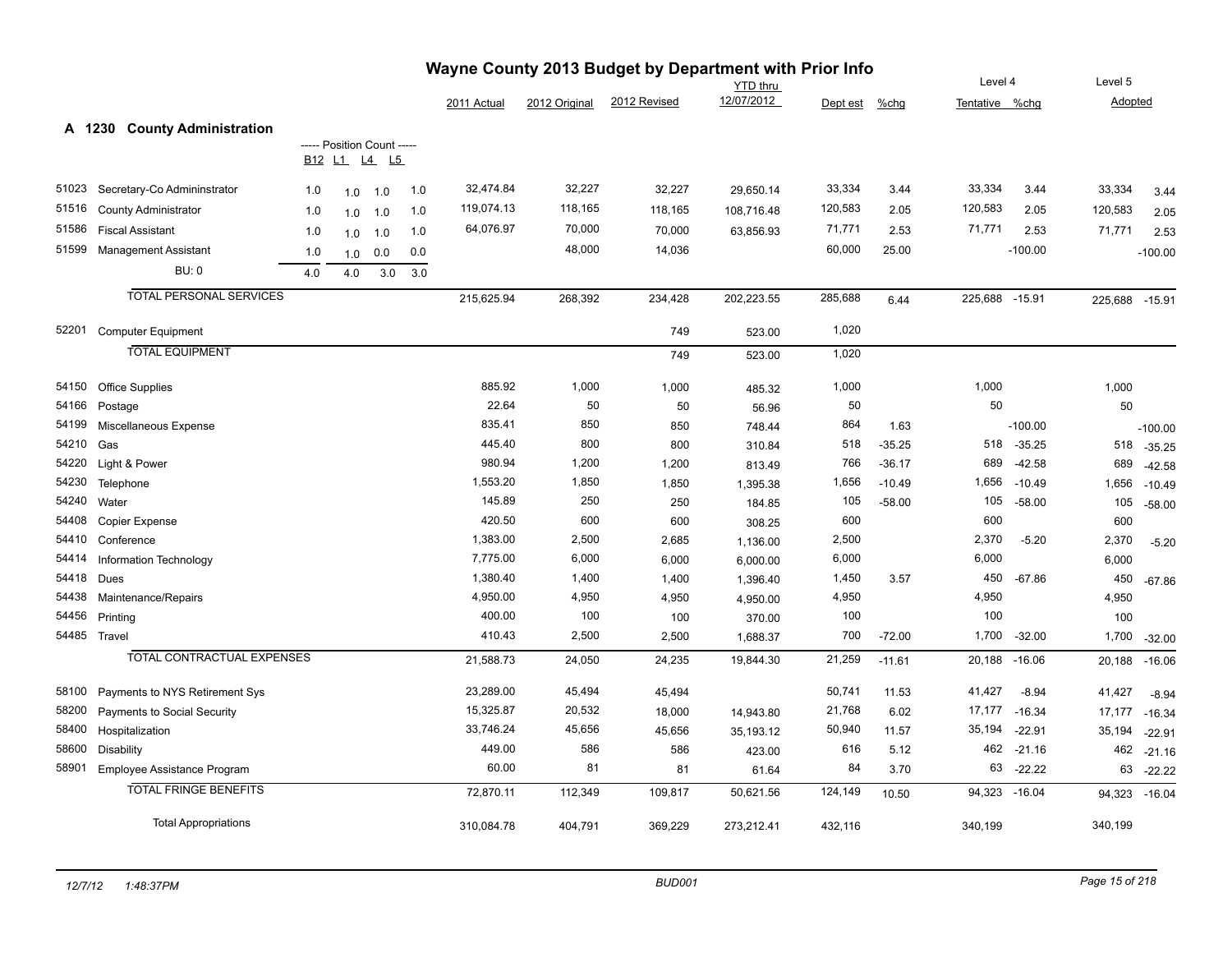|                          | Wayne County 2013 Budget by Department with Prior Info |               |              | <b>YTD thru</b> |                  | Level 4             | Level 5             |
|--------------------------|--------------------------------------------------------|---------------|--------------|-----------------|------------------|---------------------|---------------------|
|                          | 2011 Actual                                            | 2012 Original | 2012 Revised | 12/07/2012      | Dept est<br>%chq | Tentative<br>%cha   | Adopted             |
| <b>Total County Cost</b> | 310.084.78                                             | 404.791       | 369.229      | 273.212.41      | 432.116<br>6.75  | 340.199<br>$-15.96$ | $-15.96$<br>340.199 |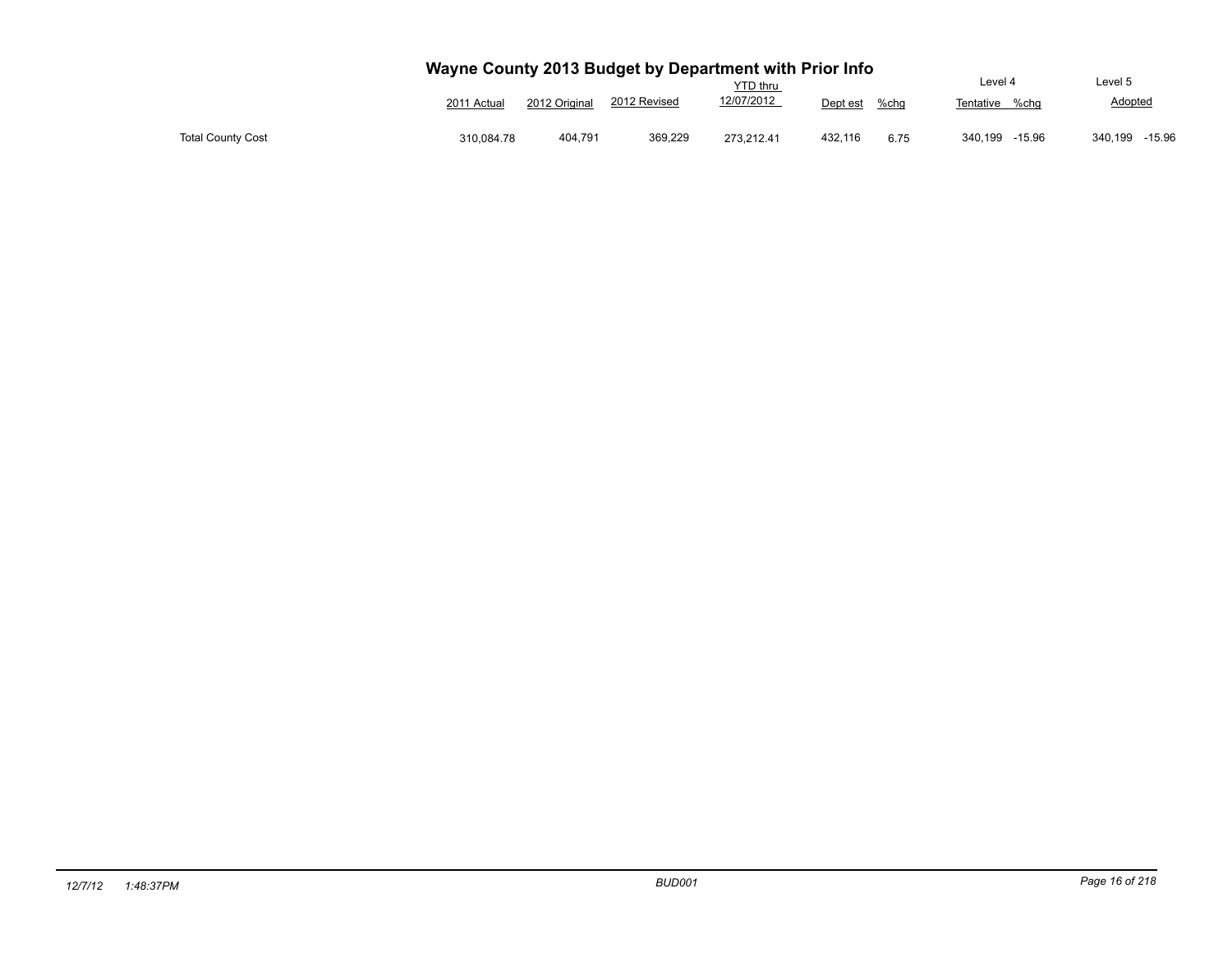|         | Wayne County 2013 Budget by Department with Prior Info<br>Level 4 |     |                                |                            |             |             |               |               |            |          |           |                |               |                |               |
|---------|-------------------------------------------------------------------|-----|--------------------------------|----------------------------|-------------|-------------|---------------|---------------|------------|----------|-----------|----------------|---------------|----------------|---------------|
|         |                                                                   |     |                                |                            |             |             |               |               | YTD thru   |          |           |                |               | Level 5        |               |
|         |                                                                   |     |                                |                            |             | 2011 Actual | 2012 Original | 2012 Revised  | 12/07/2012 | Dept est | $%$ chg   | Tentative %chg |               | Adopted        |               |
|         | A 1320 County Auditor                                             |     |                                |                            |             |             |               |               |            |          |           |                |               |                |               |
|         |                                                                   |     |                                | ----- Position Count ----- |             |             |               |               |            |          |           |                |               |                |               |
|         |                                                                   |     | B <sub>12</sub> L <sub>1</sub> | L4<br>L5                   |             |             |               |               |            |          |           |                |               |                |               |
| 51071   | Manager of Audit                                                  | 1.0 | 1.0                            | 0.5                        | 0.5         | 39,332.69   | 62,800        | 62,800        | 54,390.62  | 63,894   | 1.74      | 30,000         | $-52.23$      | 30,000         | $-52.23$      |
| 51587   | Internal Audit Clerk                                              | 1.0 |                                | $1.0$ 1.0                  | 1.0         | 28,241.01   | 27,755        | 27,755        | 24,344.65  | 28,240   | 1.75      | 28,240         | 1.75          | 28,240         | 1.75          |
|         | <b>BU: 0</b>                                                      | 2.0 | 2.0                            |                            | $1.5$ $1.5$ |             |               |               |            |          |           |                |               |                |               |
|         | <b>TOTAL PERSONAL SERVICES</b>                                    |     |                                |                            |             | 67,573.70   | 90,555        | 90,555        | 78,735.27  | 92,134   | 1.74      |                | 58,240 -35.69 | 58,240         | $-35.69$      |
| 52200   | Office Equipment                                                  |     |                                |                            |             |             |               | 274           | 209.99     |          |           |                |               |                |               |
| 52201   | <b>Computer Equipment</b>                                         |     |                                |                            |             |             | 950           | 676           | 643.62     |          | $-100.00$ |                | $-100.00$     |                | $-100.00$     |
|         | <b>TOTAL EQUIPMENT</b>                                            |     |                                |                            |             |             | 950           | 950           | 853.61     |          | $-100.00$ |                | $-100.00$     |                | $-100.00$     |
|         |                                                                   |     |                                |                            |             |             |               |               |            |          |           |                |               |                |               |
| 54150   | Office Supplies                                                   |     |                                |                            |             | 396.97      | 350           | 350           | 417.36     | 350      |           | 350            |               | 350            |               |
| 54166   | Postage                                                           |     |                                |                            |             | 2,769.77    | 3,500         | 3,500         | 2,196.60   | 3,500    |           | 3,500          |               | 3,500          |               |
| 54210   | Gas                                                               |     |                                |                            |             |             | 350           | 350           |            | 448      | 28.00     | 448            | 28.00         | 448            | 28.00         |
| 54220   | Light & Power                                                     |     |                                |                            |             |             | 650           | 650           |            | 832      | 28.00     | 749            | 15.23         | 749            | 15.23         |
| 54230   | Telephone                                                         |     |                                |                            |             | 365.36      | 900           | 900           | 615.40     | 700      | $-22.22$  | 700            | $-22.22$      | 700            | $-22.22$      |
| 54240   | Water                                                             |     |                                |                            |             |             | 120           | 120           |            | 154      | 28.33     | 154            | 28.33         | 154            | 28.33         |
| 54408   | Copier Expense                                                    |     |                                |                            |             | 330.02      | 670           | 670           | 184.48     | 670      |           | 670            |               | 670            |               |
| 54410   | Conference                                                        |     |                                |                            |             |             | 2,275         | 2,275         | 1,547.22   | 300      | $-86.81$  | 300            | $-86.81$      | 300            | $-86.81$      |
| 54414   | Information Technology                                            |     |                                |                            |             | 11,850.00   | 4,800         | 4,800         | 4,800.00   | 3,000    | $-37.50$  | 3,000          | $-37.50$      | 3,000          | $-37.50$      |
| 54438   | Maintenance/Repairs                                               |     |                                |                            |             | 2,145.00    | 2,415         | 2,415         | 2,415.00   | 3,353    | 38.84     | 3,353          | 38.84         | 3,353          | 38.84         |
| 54475   | Software                                                          |     |                                |                            |             |             | 640           | 640           |            | 250      | $-60.94$  | 250            | $-60.94$      | 250            | $-60.94$      |
| 54485   | Travel                                                            |     |                                |                            |             | 96.57       | 500           | 500           |            | 300      | $-40.00$  | 300            | $-40.00$      | 300            | $-40.00$      |
| 54521   | Record Storage                                                    |     |                                |                            |             |             | 350           | 350           | 105.00     | 350      |           | 350            |               | 350            |               |
|         | 54600 Misc                                                        |     |                                |                            |             | 787.50      | 1,000         | 1,000         | 1,016.23   | 300      | $-70.00$  | 300            | $-70.00$      | 300            | $-70.00$      |
|         | TOTAL CONTRACTUAL EXPENSES                                        |     |                                |                            |             | 18,741.19   | 18,520        | 18,520        | 13,297.29  | 14,507   | $-21.67$  | 14,424         | $-22.12$      | 14,424         | $-22.12$      |
| 58100   | Payments to NYS Retirement Sys                                    |     |                                |                            |             | 8,851.00    | 5,218         | 5,218         |            | 5,507    | 5.53      | 5,506          | 5.53          | 5,506          | 5.53          |
| 58200   | Payments to Social Security                                       |     |                                |                            |             | 5,078.16    | 6,927         | 6,927         | 5,756.49   | 6,965    | 0.54      | 4,605          | $-33.52$      | 4,605          | $-33.52$      |
| 58400   | Hospitalization                                                   |     |                                |                            |             | 6,662.40    | 6,730         | 6,730         | 9,954.65   | 15,905   | 136.33    |                | 15,147 125.07 | 15,147         | 125.07        |
| 58500   | Unemployment                                                      |     |                                |                            |             |             |               |               | 2,398.88   |          |           |                |               |                |               |
| 58600   | Disability                                                        |     |                                |                            |             | 243.00      | 308           | 308           | 268.00     | 308      |           | 308            |               | 308            |               |
|         | 58901 Employee Assistance Program                                 |     |                                |                            |             | 40.00       | $42\,$        | 42            | 41.10      | 42       |           |                | 32 -23.81     |                | 32 -23.81     |
|         | <b>TOTAL FRINGE BENEFITS</b>                                      |     |                                |                            |             | 20,874.56   | 19,225        | 19,225        | 18,419.12  | 28,726   | 49.42     | 25,598         | 33.15         | 25,598         | 33.15         |
|         | <b>Total Appropriations</b>                                       |     |                                |                            |             | 107,189.45  | 129,250       | 129,250       | 111,305.29 | 135,367  |           | 98,262         |               | 98,262         |               |
|         | <b>Total County Cost</b>                                          |     |                                |                            |             | 107,189.45  | 129,250       | 129,250       | 111,305.29 | 135,367  | 4.73      |                | 98,262 -23.98 |                | 98,262 -23.98 |
| 12/7/12 | 1:48:37PM                                                         |     |                                |                            |             |             |               | <b>BUD001</b> |            |          |           |                |               | Page 17 of 218 |               |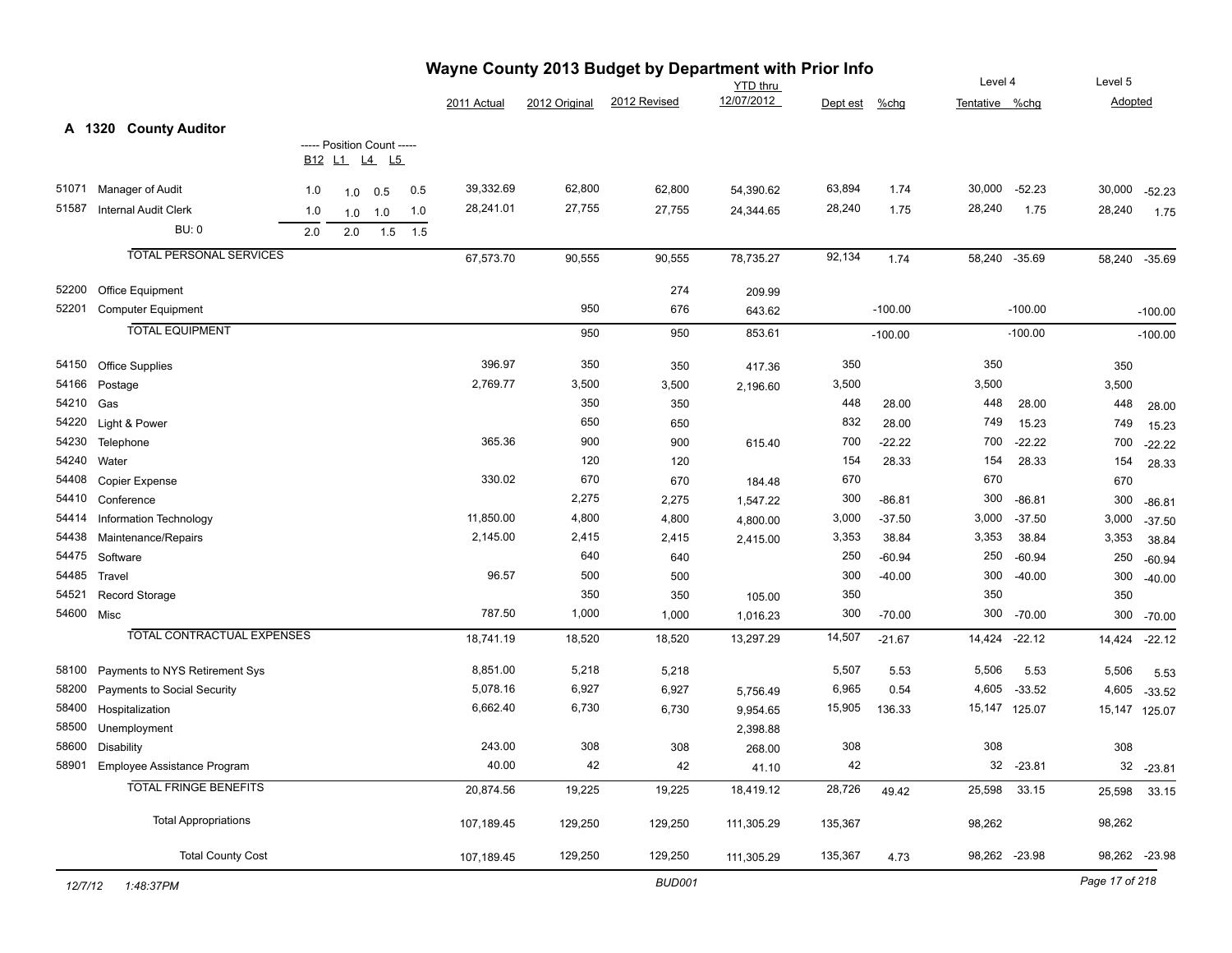|       | Wayne County 2013 Budget by Department with Prior Info |        |                            |              |     |              |               |              |                 |          |      |                |      |          |      |
|-------|--------------------------------------------------------|--------|----------------------------|--------------|-----|--------------|---------------|--------------|-----------------|----------|------|----------------|------|----------|------|
|       |                                                        |        |                            |              |     |              |               |              | <b>YTD thru</b> |          |      | Level 4        |      | Level 5  |      |
|       |                                                        |        |                            |              |     | 2011 Actual  | 2012 Original | 2012 Revised | 12/07/2012      | Dept est | %chg | Tentative %chq |      | Adopted  |      |
|       | A 1325 Treasurer                                       |        |                            |              |     |              |               |              |                 |          |      |                |      |          |      |
| 41230 | <b>Treasurer Fees</b>                                  |        |                            |              |     | $-3,367.45$  | $-5,000$      | $-5,000$     | $-3,305.00$     | $-5,000$ |      | $-5,000$       |      | $-5,000$ |      |
| 41231 | Title Search & Mail Fees                               |        |                            |              |     | $-6,670.43$  |               |              | $-57,273.40$    |          |      |                |      |          |      |
|       | <b>TOTAL REVENUES</b>                                  |        |                            |              |     | $-10,037.88$ | $-5,000$      | $-5,000$     | $-60,578.40$    | $-5,000$ |      | $-5,000$       |      | $-5,000$ |      |
|       |                                                        | B12 L1 | ----- Position Count ----- | <u>L4 L5</u> |     |              |               |              |                 |          |      |                |      |          |      |
| 51050 | Treasurer                                              | 1.0    | 1.0                        | 1.0          | 1.0 | 71,534.98    | 71,536        | 71,536       | 65,257.05       | 72,787   | 1.75 | 72,787         | 1.75 | 72,787   | 1.75 |
| 51052 | Deputy Treasurer                                       | 1.0    | 1.0                        | 1.0          | 1.0 | 57,860.01    | 57,860        | 57,860       | 52,726.41       | 58,837   | 1.69 | 58,837         | 1.69 | 58,837   | 1.69 |
| 51055 | Secretary to Treasurer                                 | 1.0    | 1.0                        | 1.0          | 1.0 | 32,862.94    | 32,863        | 32,863       | 29,923.58       | 33,403   | 1.64 | 33,403         | 1.64 | 33,403   | 1.64 |
| 51057 | Deputy County Treasurer 2nd                            | 1.0    |                            | $1.0$ 1.0    | 1.0 | 44,032.02    | 43,707        | 43,707       | 40,160.40       | 44,446   | 1.69 | 44,446         | 1.69 | 44,446   | 1.69 |
|       | <b>BU: 0</b>                                           | 4.0    | 4.0                        | 4.0          | 4.0 |              |               |              |                 |          |      |                |      |          |      |
| 51121 | <b>Account Clerk Part Time</b>                         | 1.0    | 1.0                        | 1.0          | 1.0 | 11,446.31    | 10,230        | 10,230       | 10,482.27       | 10,410   | 1.76 | 10,410         | 1.76 | 10,410   | 1.76 |
| 51122 | Account Clerk (7hr)                                    | 1.0    | 1.0                        | 1.0          | 1.0 | 31,037.95    | 31,784        | 31,784       | 28,495.64       | 32,534   | 2.36 | 32,534         | 2.36 | 32,534   | 2.36 |
| 51154 | Senior Account Clerk                                   | 2.0    | 2.0                        | 2.0          | 2.0 | 63,188.91    | 65,292        | 65,292       | 58,538.17       | 66,980   | 2.59 | 66,980         | 2.59 | 66,980   | 2.59 |
|       | <b>BU: 1</b>                                           | 4.0    | 4.0                        | 4.0          | 4.0 |              |               |              |                 |          |      |                |      |          |      |
| 51491 | Principal Tax Clerk                                    | 1.0    |                            | $1.0$ 1.0    | 1.0 | 40,020.48    | 40,729        | 40,729       | 36,515.75       | 41,421   | 1.70 | 41,421         | 1.70 | 41,421   | 1.70 |
|       | <b>BU: 4</b>                                           | 1.0    | 1.0                        | 1.0          | 1.0 |              |               |              |                 |          |      |                |      |          |      |
|       | <b>TOTAL PERSONAL SERVICES</b>                         |        |                            |              |     | 351,983.60   | 354,001       | 354,001      | 322,099.27      | 360,818  | 1.93 | 360,818        | 1.93 | 360,818  | 1.93 |
| 52201 | <b>Computer Equipment</b>                              |        |                            |              |     |              |               |              |                 | 1,600    |      | 1,600          |      | 1,600    |      |
|       | <b>TOTAL EQUIPMENT</b>                                 |        |                            |              |     |              |               |              | 0.00            | 1,600    |      | 1,600          |      | 1,600    |      |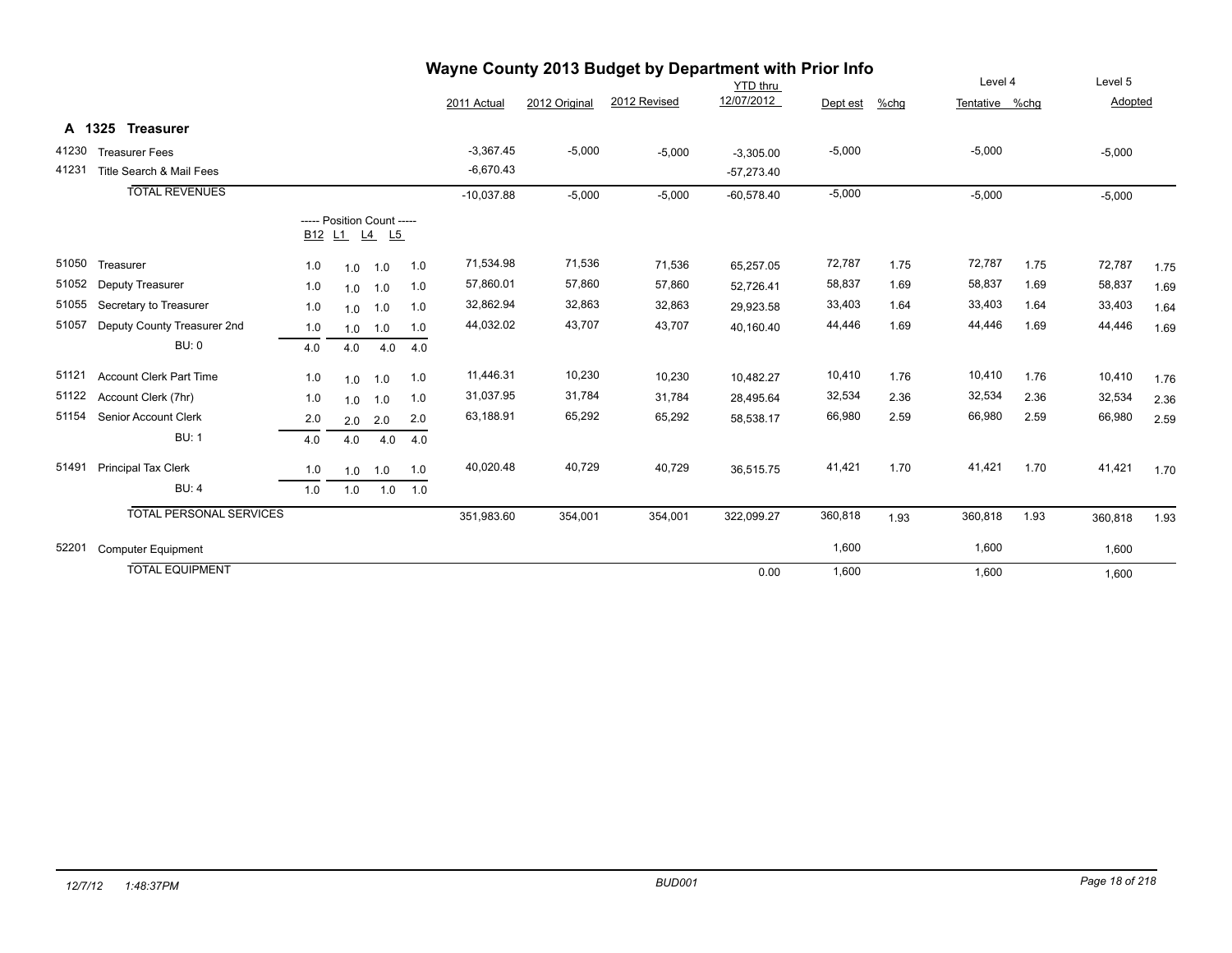|       |                                   |             |               | Wayne County 2013 Budget by Department with Prior Info |                 |          |          |                |          |         |          |
|-------|-----------------------------------|-------------|---------------|--------------------------------------------------------|-----------------|----------|----------|----------------|----------|---------|----------|
|       |                                   |             |               |                                                        | <b>YTD</b> thru |          |          | Level 4        |          | Level 5 |          |
|       |                                   | 2011 Actual | 2012 Original | 2012 Revised                                           | 12/07/2012      | Dept est | $%$ chg  | Tentative %chg |          | Adopted |          |
|       | A 1325 Treasurer                  |             |               |                                                        |                 |          |          |                |          |         |          |
| 54150 | <b>Office Supplies</b>            | 6,329.36    | 6,800         | 6,800                                                  | 4,860.77        | 6,800    |          | 6,800          |          | 6,800   |          |
| 54166 | Postage                           | 19,838.80   | 20,000        | 20,000                                                 | 15,090.04       | 20,000   |          | 20,000         |          | 20,000  |          |
| 54210 | Gas                               | 794.49      | 1,500         | 1,500                                                  | 564.45          | 1,057    | $-29.53$ | 1,057          | $-29.53$ | 1,057   | $-29.53$ |
| 54220 | Light & Power                     | 3,132.72    | 5,200         | 5,200                                                  | 2,638.47        | 2,505    | $-51.83$ | 2,355          | $-54.71$ | 2,355   | $-54.71$ |
| 54230 | Telephone                         | 2,657.41    | 3,500         | 3,500                                                  | 2,321.58        | 3,500    |          | 3,500          |          | 3,500   |          |
| 54240 | Water                             | 236.34      | 500           | 500                                                    | 600.53          | 293      | $-41.40$ | 293            | $-41.40$ | 293     | $-41.40$ |
| 54402 | Advertising                       | 5,757.72    | 12,000        | 12,000                                                 | 5,574.72        | 12,000   |          | 12,000         |          | 12,000  |          |
| 54408 | <b>Copier Expense</b>             | 2,392.65    | 1,800         | 1,800                                                  | 1,583.42        | 2,400    | 33.33    | 2,400          | 33.33    | 2,400   | 33.33    |
| 54411 | <b>Cost Allocation</b>            | 4,000.00    | 4,000         | 4,000                                                  | 4,000.00        | 4,000    |          | 4,000          |          | 4,000   |          |
| 54414 | Information Technology            | 295,275.00  | 271,600       | 271,600                                                | 271,600.00      | 271,000  | $-0.22$  | 271,000        | $-0.22$  | 271,000 | $-0.22$  |
| 54438 | Maintenance/Repairs               | 17,190.00   | 18,000        | 18,000                                                 | 17,190.00       | 17,190   | $-4.50$  | 17,190         | $-4.50$  | 17,190  | $-4.50$  |
| 54485 | Travel                            |             | 500           | 500                                                    |                 | 500      |          | 500            |          | 500     |          |
| 54501 | <b>Accountants &amp; Auditors</b> | 74,055.00   | 74,155        | 74,155                                                 | 71,550.00       | 74,155   |          | 74,155         |          | 74,155  |          |
| 54515 | <b>Estate Expenses</b>            |             | 1,000         | 1,000                                                  |                 | 1,000    |          | 1,000          |          | 1,000   |          |
| 54520 | Consultants                       | 3,480.00    | 13,675        | 13,675                                                 | 14,880.00       | 1,775    | $-87.02$ | 1,775          | $-87.02$ | 1,775   | $-87.02$ |
| 54521 | <b>Record Storage</b>             | 1,425.00    | 2,000         | 2,000                                                  | 1,511.00        | 2,000    |          | 2,000          |          | 2,000   |          |
|       | TOTAL CONTRACTUAL EXPENSES        | 436,564.49  | 436,230       | 436,230                                                | 413,964.98      | 420,175  | $-3.68$  | 420,025        | $-3.71$  | 420,025 | $-3.71$  |
| 58100 | Payments to NYS Retirement Sys    | 50,875.00   | 67,147        | 67,147                                                 |                 | 71,969   | 7.18     | 71,969         | 7.18     | 71,969  | 7.18     |
| 58200 | Payments to Social Security       | 25,533.71   | 27,093        | 27,093                                                 | 23,338.54       | 27,450   | 1.32     | 27,450         | 1.32     | 27,450  | 1.32     |
| 58400 | Hospitalization                   | 94,996.80   | 95,946        | 95,946                                                 | 95,914.80       | 100,711  | 4.97     | 95,916         | $-0.03$  | 95,916  | $-0.03$  |
| 58600 | Disability                        | 1,078.00    | 1,232         | 1,232                                                  | 987.00          | 1,232    |          | 1,232          |          | 1,232   |          |
| 58901 | Employee Assistance Program       | 170.00      | 179           | 179                                                    | 174.66          | 179      | 0.28     | 179            | 0.28     | 179     | 0.28     |
|       | <b>TOTAL FRINGE BENEFITS</b>      | 172,653.51  | 191,597       | 191,597                                                | 120,415.00      | 201,541  | 5.19     | 196,746        | 2.69     | 196,746 | 2.69     |
|       | <b>Total Appropriations</b>       | 961,201.60  | 981,828       | 981,828                                                | 856,479.25      | 984,134  |          | 979,189        |          | 979,189 |          |
|       | <b>Total County Cost</b>          | 951,163.72  | 976,828       | 976,828                                                | 795,900.85      | 979,134  | 0.24     | 974,189        | $-0.27$  | 974,189 | $-0.27$  |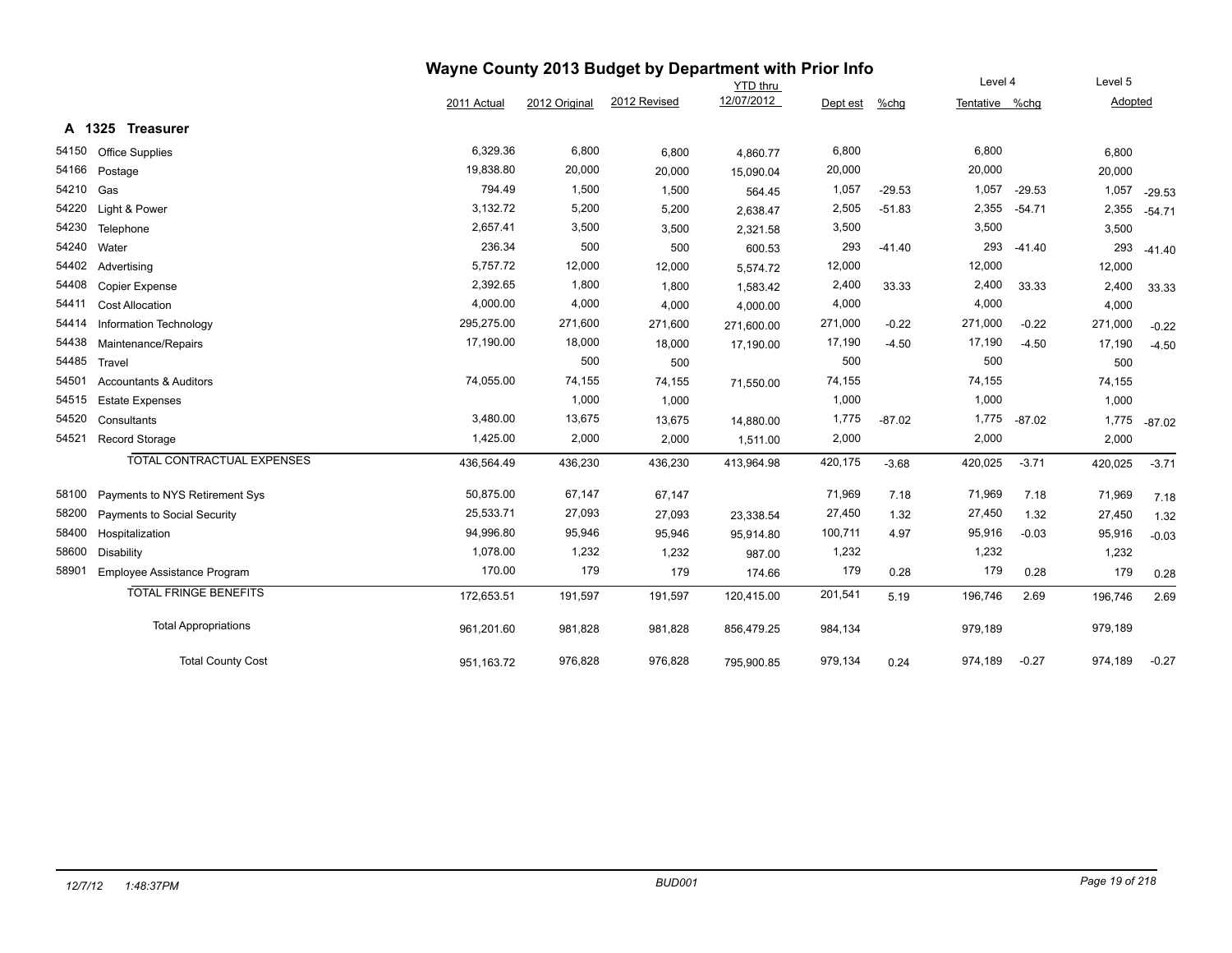| Wayne County 2013 Budget by Department with Prior Info |                                   |     |     |                            |     |             |               |                 |            |          |          |                |              |         |               |
|--------------------------------------------------------|-----------------------------------|-----|-----|----------------------------|-----|-------------|---------------|-----------------|------------|----------|----------|----------------|--------------|---------|---------------|
|                                                        |                                   |     |     |                            |     |             |               | <b>YTD</b> thru |            |          | Level 4  |                | Level 5      |         |               |
|                                                        |                                   |     |     |                            |     | 2011 Actual | 2012 Original | 2012 Revised    | 12/07/2012 | Dept est | $%$ chg  | Tentative %chg |              | Adopted |               |
|                                                        | A 1345 Purchasing                 |     |     |                            |     |             |               |                 |            |          |          |                |              |         |               |
|                                                        |                                   |     |     | ----- Position Count ----- |     |             |               |                 |            |          |          |                |              |         |               |
|                                                        |                                   |     |     | B12 L1 L4 L5               |     |             |               |                 |            |          |          |                |              |         |               |
| 51091                                                  | <b>Purchasing Director</b>        | 1.0 | 1.0 | 0.5                        | 0.5 |             | 58,000        | $-548$          |            | 58,000   |          | 29,000 -50.00  |              | 29,000  | $-50.00$      |
|                                                        | <b>BU: 0</b>                      | 1.0 | 1.0 | 0.5                        | 0.5 |             |               |                 |            |          |          |                |              |         |               |
|                                                        | <b>TOTAL PERSONAL SERVICES</b>    |     |     |                            |     |             | 58,000        | $-548$          | 0.00       | 58,000   |          | 29,000 -50.00  |              | 29,000  | $-50.00$      |
| 52200                                                  | Office Equipment                  |     |     |                            |     |             | 250           |                 |            | 250      |          | 250            |              | 250     |               |
| 52201                                                  | <b>Computer Equipment</b>         |     |     |                            |     | 589.51      | 750           |                 |            | 700      | $-6.67$  | 700            | $-6.67$      | 700     | $-6.67$       |
|                                                        | <b>TOTAL EQUIPMENT</b>            |     |     |                            |     | 589.51      | 1,000         |                 | 0.00       | 950      | $-5.00$  | 950            | $-5.00$      | 950     | $-5.00$       |
|                                                        | 54150 Office Supplies             |     |     |                            |     |             | 250           |                 |            | 250      |          | 125            | $-50.00$     | 125     | $-50.00$      |
| 54166                                                  | Postage                           |     |     |                            |     |             | 100           |                 |            | 100      |          | 50             | $-50.00$     | 50      | $-50.00$      |
| 54230                                                  | Telephone                         |     |     |                            |     |             | 750           |                 |            | 750      |          | 375            | $-50.00$     | 375     | $-50.00$      |
| 54408                                                  | <b>Copier Expense</b>             |     |     |                            |     |             | 235           |                 |            | 235      |          | 120            | $-48.94$     | 120     | $-48.94$      |
|                                                        | 54410 Conference                  |     |     |                            |     |             | 500           |                 |            | 500      |          | 500            |              | 500     |               |
| 54414                                                  | Information Technology            |     |     |                            |     | 925.00      | 1,200         |                 |            | 1,500    | 25.00    | 1,500          | 25.00        | 1,500   | 25.00         |
| 54418                                                  | Dues                              |     |     |                            |     |             | 50            |                 |            | 50       |          | 50             |              | 50      |               |
| 54475                                                  | Software                          |     |     |                            |     |             | 300           |                 |            | 340      | 13.33    | 340            | 13.33        | 340     | 13.33         |
|                                                        | 54485 Travel                      |     |     |                            |     |             | 700           |                 |            | 700      |          | 350            | $-50.00$     | 350     | $-50.00$      |
|                                                        | <b>TOTAL CONTRACTUAL EXPENSES</b> |     |     |                            |     | 925.00      | 4,085         |                 | 0.00       | 4,425    | 8.32     |                | 3,410 -16.52 | 3,410   | $-16.52$      |
| 58100                                                  | Payments to NYS Retirement Sys    |     |     |                            |     |             | 10,904        |                 |            | 9,222    | $-15.43$ | 4,611          | $-57.71$     | 4,611   | $-57.71$      |
| 58200                                                  | Payments to Social Security       |     |     |                            |     |             | 4,438         |                 |            | 4,437    | $-0.02$  | 2,219          | $-50.00$     | 2,219   | $-50.00$      |
| 58400                                                  | Hospitalization                   |     |     |                            |     |             | 13,325        |                 |            | 15,905   | 19.36    | 7,575          | $-43.15$     | 7,575   | $-43.15$      |
| 58600                                                  | Disability                        |     |     |                            |     |             | 154           |                 |            | 154      |          | 154            |              | 154     |               |
| 58901                                                  | Employee Assistance Program       |     |     |                            |     | 10.00       | 21            |                 |            | 21       |          | 21             |              | 21      |               |
|                                                        | <b>TOTAL FRINGE BENEFITS</b>      |     |     |                            |     | 10.00       | 28,842        |                 | 0.00       | 29,739   | 3.11     | 14,580 -49.45  |              | 14,580  | $-49.45$      |
|                                                        | <b>Total Appropriations</b>       |     |     |                            |     | 1,524.51    | 91,927        | $-548$          | 0.00       | 93,114   |          | 47,940         |              | 47,940  |               |
|                                                        | <b>Total County Cost</b>          |     |     |                            |     | 1,524.51    | 91,927        | -548            | 0.00       | 93,114   | 1.29     | 47,940 -47.85  |              |         | 47,940 -47.85 |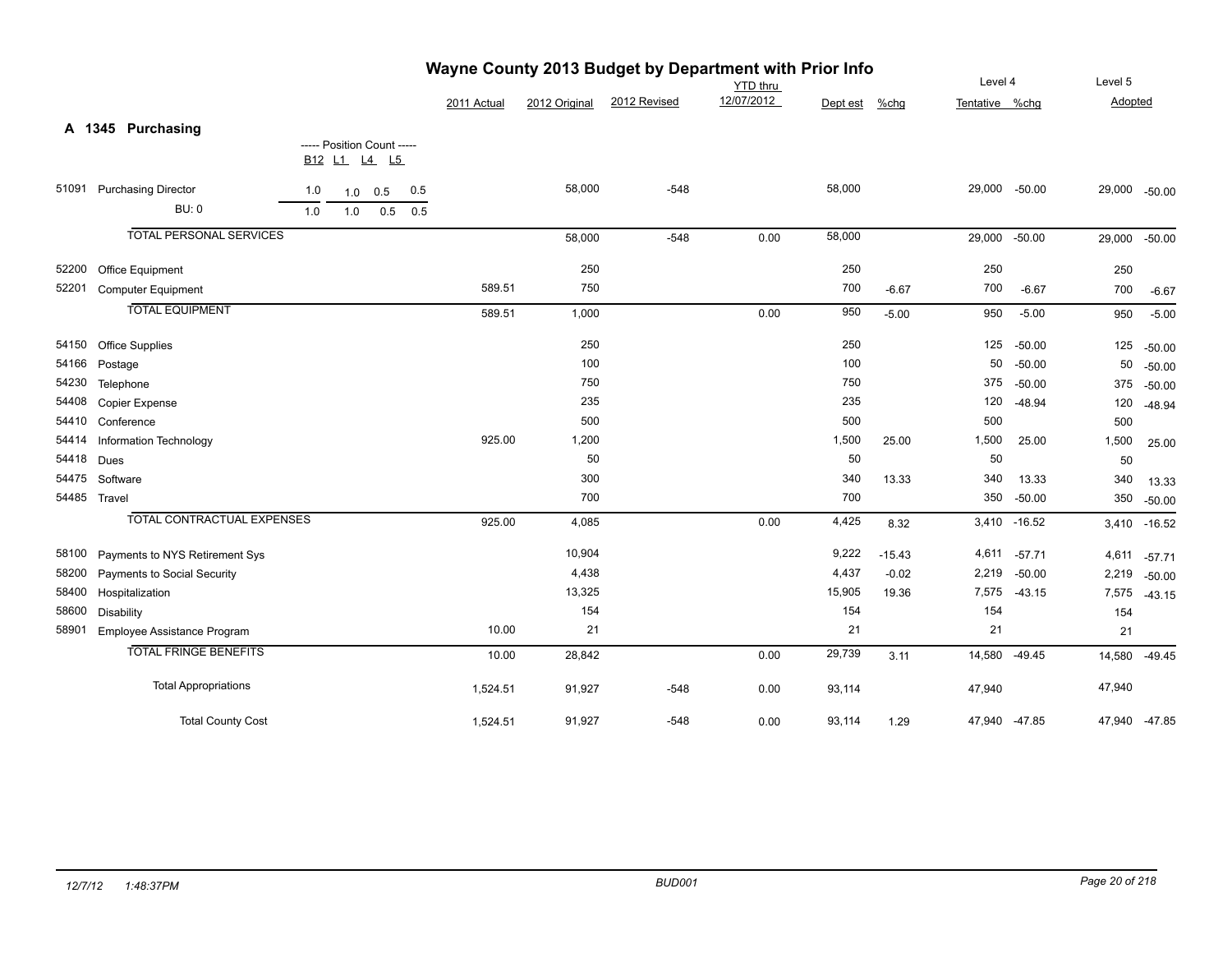|       |                                                 |            |     |                                        | Wayne County 2013 Budget by Department with Prior Info |              |               |              |                 |           |          |                |          |           |          |
|-------|-------------------------------------------------|------------|-----|----------------------------------------|--------------------------------------------------------|--------------|---------------|--------------|-----------------|-----------|----------|----------------|----------|-----------|----------|
|       |                                                 |            |     |                                        |                                                        |              |               |              | <b>YTD thru</b> |           |          | Level 4        |          | Level 5   |          |
|       |                                                 |            |     |                                        |                                                        | 2011 Actual  | 2012 Original | 2012 Revised | 12/07/2012      | Dept est  | $%$ chg  | Tentative %chg |          | Adopted   |          |
|       | <b>Assessment - Real Property Tax</b><br>A 1355 |            |     |                                        |                                                        |              |               |              |                 |           |          |                |          |           |          |
| 41250 | Real Property/Assessment Fees                   |            |     |                                        |                                                        | $-20,198.25$ | $-5,000$      | $-5,000$     | $-16,275.50$    | $-5,000$  |          | $-5,000$       |          | $-5,000$  |          |
| 42216 | <b>Real Property</b>                            |            |     |                                        |                                                        | $-28,382.00$ | $-49,000$     | $-49,000$    | $-15,395.90$    | $-49,000$ |          | $-49,000$      |          | $-49,000$ |          |
| 43716 | State Aid                                       |            |     |                                        |                                                        |              | $-1,360$      | $-1,360$     |                 | $-500$    | $-63.24$ | $-500$         | $-63.24$ | $-500$    | $-63.24$ |
|       | <b>TOTAL REVENUES</b>                           |            |     |                                        |                                                        | $-48,580.25$ | $-55,360$     | $-55,360$    | $-31,671.40$    | $-54,500$ | $-1.55$  | $-54,500$      | $-1.55$  | $-54,500$ | $-1.55$  |
|       |                                                 | <b>B12</b> | L1  | ----- Position Count -----<br>L4<br>L5 |                                                        |              |               |              |                 |           |          |                |          |           |          |
| 51054 | Director Real Property Tax                      | 1.0        | 1.0 | 1.0                                    | 1.0                                                    | 64,454.11    | 64,454        | 64,454       | 55,495.19       | 60,300    | $-6.44$  | 60,300         | $-6.44$  | 60,300    | $-6.44$  |
|       | BU: 0                                           | 1.0        | 1.0 | 1.0                                    | 1.0                                                    |              |               |              |                 |           |          |                |          |           |          |
| 51220 | Asst Tax Service Aide                           | 2.0        | 2.0 | 2.0                                    | 2.0                                                    | 79,557.57    | 80,408        | 80,408       | 74.072.12       | 74,391    | $-7.48$  | 74,391         | $-7.48$  | 74,391    | $-7.48$  |
| 51286 | Tax Map Technician                              | 2.0        | 2.0 | 2.0                                    | 2.0                                                    | 81,591.44    | 83,273        | 83,273       | 75.747.98       | 86,272    | 3.60     | 86,272         | 3.60     | 86,272    | 3.60     |
| 51558 | PT Asst Tax Service Aide                        | 1.0        | 1.0 | 1.0                                    | 1.0                                                    | 15,129.08    | 16,912        | 16,912       | 13,542.32       | 17,208    | 1.75     | 17,208         | 1.75     | 17,208    | 1.75     |
|       | <b>BU: 1</b>                                    | 5.0        | 5.0 | 5.0                                    | 5.0                                                    |              |               |              |                 |           |          |                |          |           |          |
| 51332 | Tax Map Supervisor                              |            |     |                                        |                                                        | 1,923.37     |               |              |                 |           |          |                |          |           |          |
| 51542 | Senior Real Property Tax Aide                   | 1.0        | 1.0 | 1.0                                    | 1.0                                                    | 47,534.99    | 48,140        | 48,140       | 43,528.01       | 49,321    | 2.45     | 49,321         | 2.45     | 49,321    | 2.45     |
|       | <b>BU: 4</b>                                    | 1.0        | 1.0 | 1.0                                    | 1.0                                                    |              |               |              |                 |           |          |                |          |           |          |
|       | <b>TOTAL PERSONAL SERVICES</b>                  |            |     |                                        |                                                        | 290,190.56   | 293,187       | 293,187      | 262,385.62      | 287,492   | $-1.94$  | 287,492        | $-1.94$  | 287,492   | $-1.94$  |
| 52200 | Office Equipment                                |            |     |                                        |                                                        |              |               | 375          |                 |           |          |                |          |           |          |
| 52201 | <b>Computer Equipment</b>                       |            |     |                                        |                                                        | 16,465.02    | 1,500         | 1,500        | 1,244.00        | 2,100     | 40.00    | 2,100          | 40.00    | 2,100     | 40.00    |
|       | <b>TOTAL EQUIPMENT</b>                          |            |     |                                        |                                                        | 16,465.02    | 1,500         | 1,875        | 1,244.00        | 2,100     | 40.00    | 2,100          | 40.00    | 2,100     | 40.00    |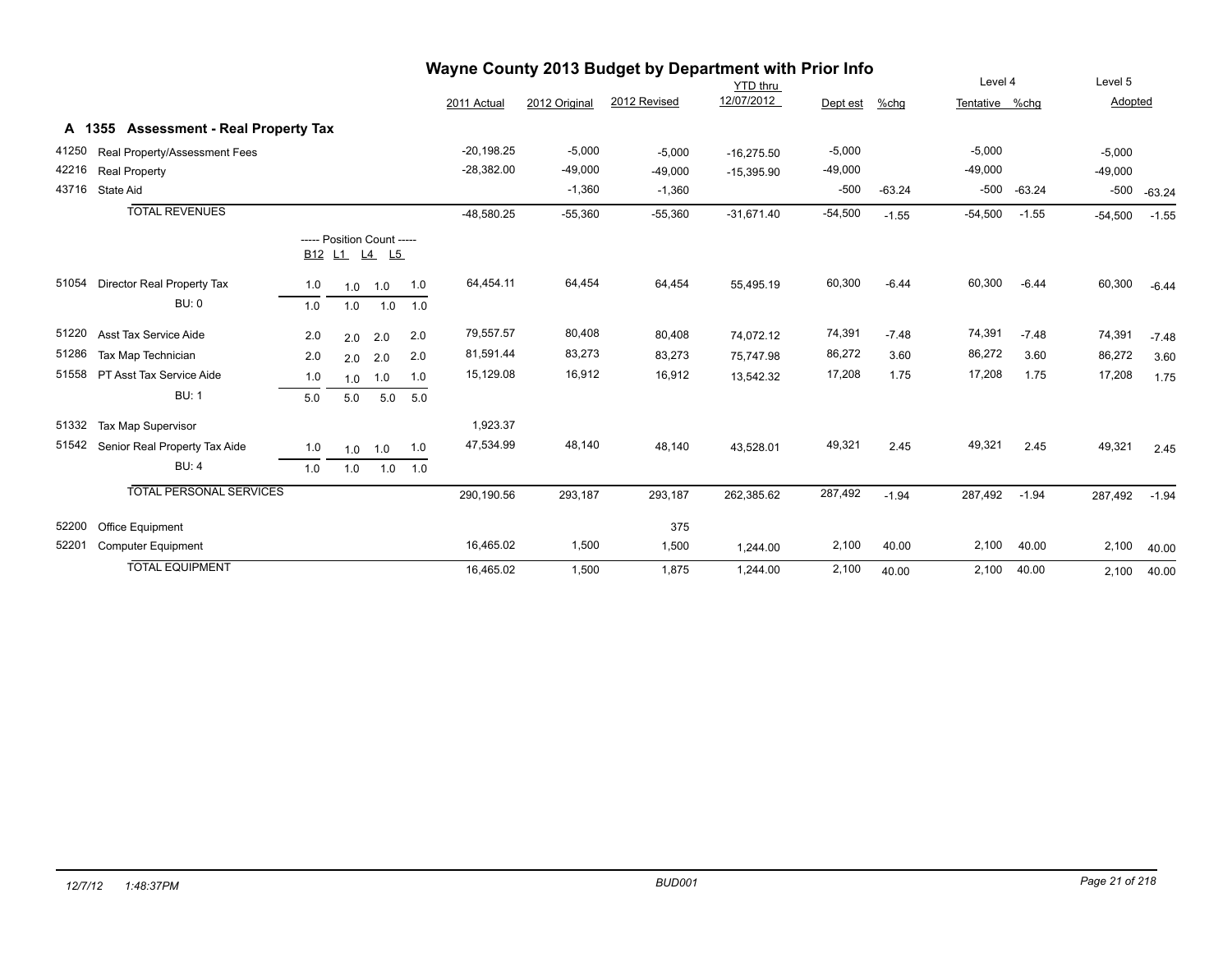|       |                                       | Wayne County 2013 Budget by Department with Prior Info<br><b>YTD thru</b> |               |              |            |          |          | Level 4        |          | Level 5 |          |
|-------|---------------------------------------|---------------------------------------------------------------------------|---------------|--------------|------------|----------|----------|----------------|----------|---------|----------|
|       |                                       | 2011 Actual                                                               | 2012 Original | 2012 Revised | 12/07/2012 | Dept est | $%$ chg  | Tentative %chg |          | Adopted |          |
|       | A 1355 Assessment - Real Property Tax |                                                                           |               |              |            |          |          |                |          |         |          |
| 54000 | <b>Contractual Expenses</b>           | 5.81                                                                      |               |              |            |          |          |                |          |         |          |
| 54116 | <b>Computer Supplies</b>              |                                                                           | 1,400         | 1,025        | 160.00     | 1,400    |          | 1,400          |          | 1,400   |          |
| 54150 | <b>Office Supplies</b>                | 3,599.27                                                                  | 3,800         | 3,800        | 1,998.84   | 3,800    |          | 2,400          | $-36.84$ | 2,400   | $-36.84$ |
| 54166 | Postage                               | 503.45                                                                    | 700           | 700          | 670.13     | 900      | 28.57    | 900            | 28.57    | 900     | 28.57    |
| 54177 | <b>Tax Map Supplies</b>               | 958.97                                                                    | 1,900         | 1,900        | 1,546.47   | 6,000    | 215.79   | 6,000          | 215.79   | 6,000   | 215.79   |
| 54178 | <b>Tax Roll Supplies</b>              | 1,524.26                                                                  | 1,900         | 1,900        | 1,697.86   | 1,900    |          | 1,900          |          | 1,900   |          |
| 54210 | Gas                                   | 519.41                                                                    | 1,005         | 1,005        | 369.00     | 691      | $-31.24$ | 691            | $-31.24$ | 691     | $-31.24$ |
| 54220 | Light & Power                         | 2,048.03                                                                  | 4,630         | 4,630        | 1,724.92   | 1,638    | $-64.62$ | 1,540          | $-66.74$ | 1,540   | $-66.74$ |
| 54230 | Telephone                             | 2,315.99                                                                  | 2,700         | 2,700        | 2,072.35   | 2,700    |          | 2,700          |          | 2,700   |          |
| 54240 | Water                                 | 154.51                                                                    | 390           | 390          | 392.60     | 192      | $-50.77$ | 192            | $-50.77$ | 192     | $-50.77$ |
| 54410 | Conference                            |                                                                           | 1,700         | 1,700        | 637.02     | 1,000    | $-41.18$ | 1,000          | $-41.18$ | 1,000   | $-41.18$ |
| 54414 | Information Technology                | 198,325.00                                                                | 118,000       | 118,000      | 118,000.00 | 112,000  | $-5.08$  | 112,000        | $-5.08$  | 112,000 | $-5.08$  |
| 54418 | Dues                                  | 435.00                                                                    | 500           | 500          | 125.00     | 500      |          | 500            |          | 500     |          |
| 54424 | Equipment - Maint Contract            | 1,584.93                                                                  | 1,500         | 1,500        | 1,454.56   | 1,800    | 20.00    | 1,800          | 20.00    | 1,800   | 20.00    |
| 54438 | Maintenance/Repairs                   | 13,087.50                                                                 | 13,088        | 13,088       | 13,087.50  | 13,088   |          | 13,088         |          | 13,088  |          |
| 54475 | Software                              | 18,550.00                                                                 | 20,000        | 20,000       |            | 20,000   |          | 20,000         |          | 20,000  |          |
| 54485 | Travel                                | 201.25                                                                    | 1,200         | 1,200        | 664.59     | 1,200    |          | 1,200          |          | 1,200   |          |
|       | 54600 Misc                            | 140.00                                                                    |               |              | 140.00     |          |          |                |          |         |          |
|       | <b>TOTAL CONTRACTUAL EXPENSES</b>     | 243,953.38                                                                | 174,413       | 174,038      | 144,740.84 | 168,809  | $-3.21$  | 167,311        | $-4.07$  | 167,311 | $-4.07$  |
| 58100 | Payments to NYS Retirement Sys        | 39,416.00                                                                 | 51,751        | 51,751       |            | 55,272   | 6.80     | 53,900         | 4.15     | 53,900  | 4.15     |
| 58200 | Payments to Social Security           | 21,051.15                                                                 | 22,429        | 22,429       | 19,133.43  | 21,993   | $-1.94$  | 21,993         | $-1.94$  | 21,993  | $-1.94$  |
| 58400 | Hospitalization                       | 61,404.09                                                                 | 56,339        | 56,339       | 57,116.76  | 68,761   | 22.05    | 65,488         | 16.24    | 65,488  | 16.24    |
| 58600 | <b>Disability</b>                     | 924.00                                                                    | 924           | 924          | 861.00     | 924      |          | 924            |          | 924     |          |
| 58901 | Employee Assistance Program           | 130.00                                                                    | 137           | 137          | 133.56     | 137      | 0.37     | 137            | 0.37     | 137     | 0.37     |
|       | <b>TOTAL FRINGE BENEFITS</b>          | 122,925.24                                                                | 131,579       | 131,579      | 77,244.75  | 147,087  | 11.79    | 142,442        | 8.26     | 142,442 | 8.26     |
|       | <b>Total Appropriations</b>           | 673,534.20                                                                | 600,679       | 600,679      | 485,615.21 | 605,488  |          | 599,345        |          | 599,345 |          |
|       | <b>Total County Cost</b>              | 624,953.95                                                                | 545,319       | 545,319      | 453,943.81 | 550,988  | 1.04     | 544,845        | $-0.09$  | 544,845 | $-0.09$  |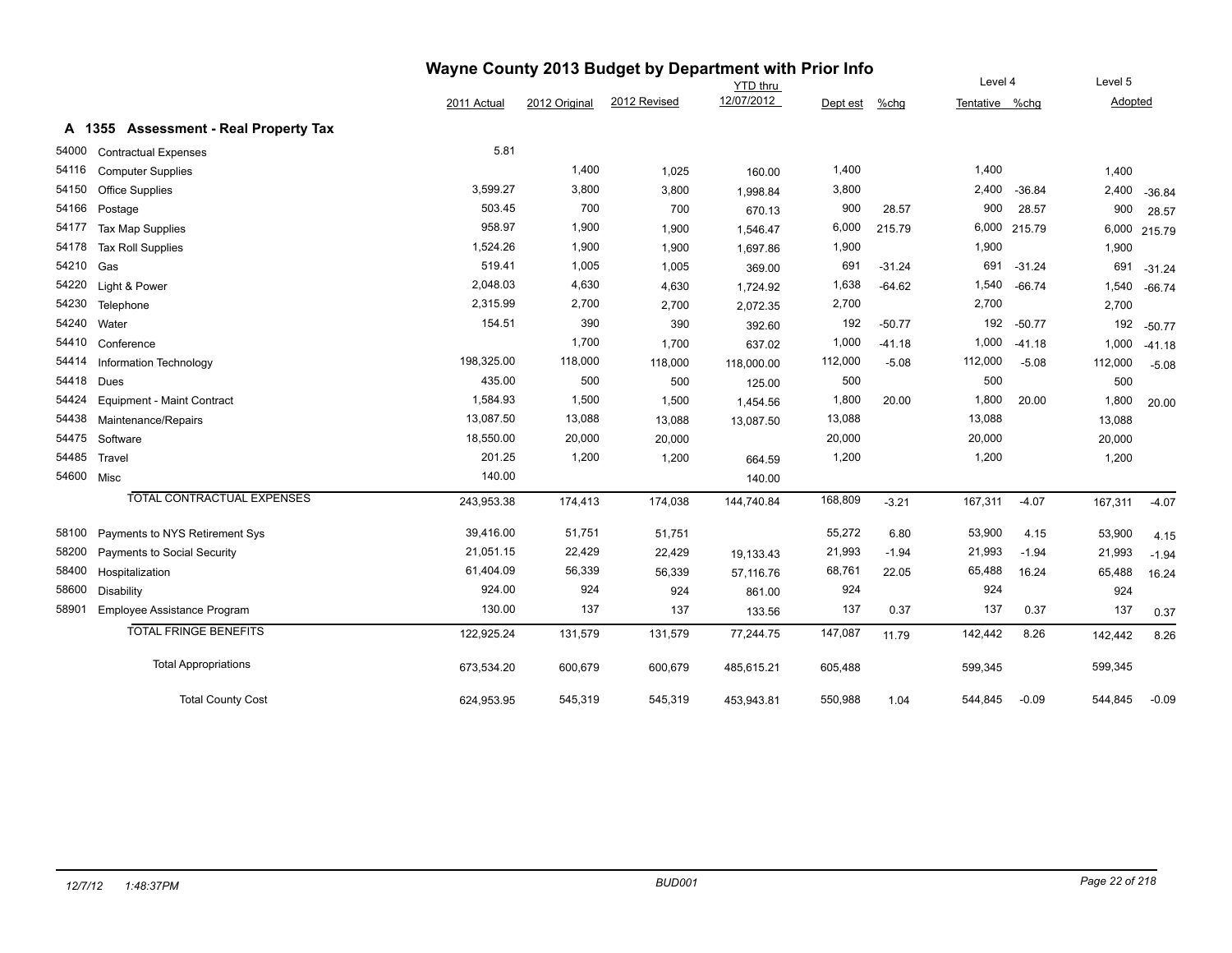|                                                | Wayne County 2013 Budget by Department with Prior Info |               |              | Level 4                       |          |         |                |       |                           |       |
|------------------------------------------------|--------------------------------------------------------|---------------|--------------|-------------------------------|----------|---------|----------------|-------|---------------------------|-------|
|                                                | 2011 Actual                                            | 2012 Original | 2012 Revised | <b>YTD thru</b><br>12/07/2012 | Dept est | $%$ chg | Tentative %chg |       | Level 5<br><b>Adopted</b> |       |
| <b>Expenses on Prop Acquired For</b><br>A 1364 |                                                        |               |              |                               |          |         |                |       |                           |       |
| 54000<br><b>Contractual Expenses</b>           | 5.057.34                                               | 4,000         | 4,600        | 4.590.73                      | 6,000    | 50.00   | 6,000          | 50.00 | 6,000                     | 50.00 |
| TOTAL CONTRACTUAL EXPENSES                     | 5.057.34                                               | 4,000         | 4,600        | 4,590.73                      | 6,000    | 50.00   | 6,000          | 50.00 | 6,000                     | 50.00 |
| <b>Total Appropriations</b>                    | 5,057.34                                               | 4,000         | 4,600        | 4,590.73                      | 6,000    |         | 6,000          |       | 6,000                     |       |
| <b>Total County Cost</b>                       | 5.057.34                                               | 4,000         | 4,600        | 4.590.73                      | 6,000    | 50.00   | 6,000          | 50.00 | 6,000                     | 50.00 |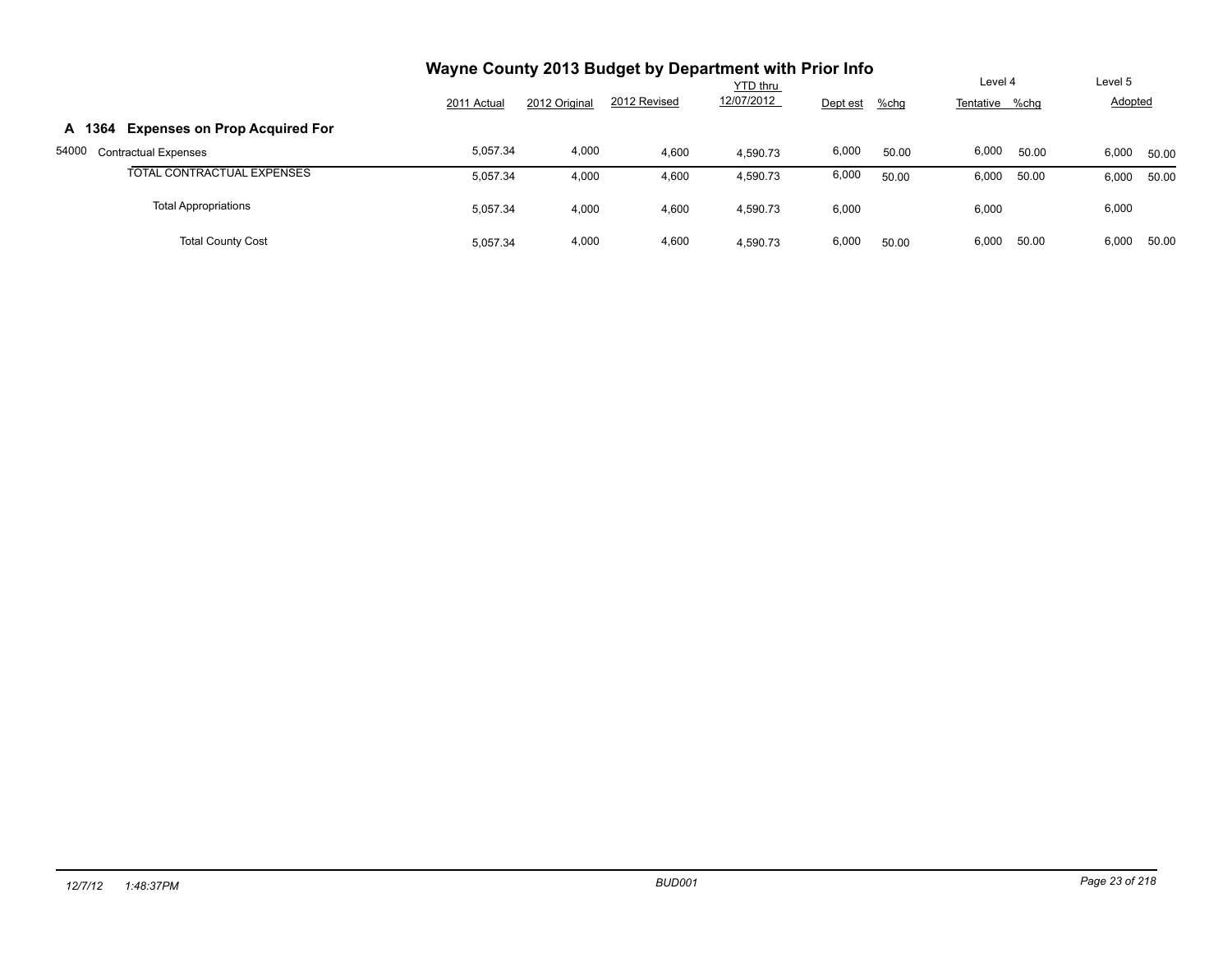| Wayne County 2013 Budget by Department with Prior Info |                                |      |                            |     |           |                 |               |              |                 |              |                 |                |               |              |               |
|--------------------------------------------------------|--------------------------------|------|----------------------------|-----|-----------|-----------------|---------------|--------------|-----------------|--------------|-----------------|----------------|---------------|--------------|---------------|
|                                                        |                                |      |                            |     |           |                 |               |              | <b>YTD thru</b> |              |                 | Level 4        |               | Level 5      |               |
|                                                        |                                |      |                            |     |           | 2011 Actual     | 2012 Original | 2012 Revised | 12/07/2012      | Dept est     | $%$ chg         | Tentative %chg |               | Adopted      |               |
|                                                        | A 1410 County Clerk            |      |                            |     |           |                 |               |              |                 |              |                 |                |               |              |               |
| 41189                                                  | Other Non-Property Tax         |      |                            |     |           | -541.064.81     | $-625,000$    | $-625,000$   | $-660,929.32$   | $-656,250$   | 5.00            | $-656,250$     | 5.00          | $-656,250$   | 5.00          |
| 41255                                                  | <b>County Clerk Fees</b>       |      |                            |     |           | $-1,360,301.62$ | $-1,219,983$  | $-1,219,983$ | $-1,332,285.59$ | $-1,256,583$ | 3.00            | $-1,306,583$   | 7.10          | $-1,306,583$ | 7.10          |
| 41256                                                  | <b>Record Retention Fees</b>   |      |                            |     |           | $-10,760.74$    | $-9,000$      | $-9,000$     | $-9,073.00$     | $-9,000$     |                 | $-9,000$       |               | $-9,000$     |               |
| 41258                                                  | Co Clerk Tax Redemption Fees   |      |                            |     |           | $-8,155.00$     | $-5,900$      | $-5,900$     | $-6,666.33$     | $-5,900$     |                 | $-5,900$       |               | $-5,900$     |               |
| 42401                                                  | <b>Interest Earnings</b>       |      |                            |     |           | $-176.48$       | $-1,400$      | $-1,400$     | $-143.44$       | $-1,200$     | $-14.29$        | $-1,200$       | $-14.29$      | $-1,200$     | $-14.29$      |
| 42412                                                  | <b>Title Company Charges</b>   |      |                            |     |           | $-2,139.70$     | $-1,250$      | $-1,250$     | $-2,139.70$     | $-1,250$     |                 | $-1,250$       |               | $-1,250$     |               |
|                                                        | <b>TOTAL REVENUES</b>          |      |                            |     |           | $-1,922,598.35$ | $-1,862,533$  | $-1,862,533$ | $-2,011,237.38$ | $-1,930,183$ | 3.63            | $-1,980,183$   | 6.32          | $-1,980,183$ | 6.32          |
|                                                        |                                |      | ----- Position Count ----- |     |           |                 |               |              |                 |              |                 |                |               |              |               |
|                                                        |                                |      | B12 L1 L4 L5               |     |           |                 |               |              |                 |              |                 |                |               |              |               |
| 51904                                                  | Overtime                       |      |                            |     |           | 362.14          |               |              |                 |              |                 |                |               |              |               |
| 51058                                                  | <b>County Clerk</b>            | 1.0  | 1.0                        | 1.0 | 1.0       | 73,654.18       | 73,654        | 73,654       | 67,189.63       | 74,943       | 1.75            | 74,943         | 1.75          | 74,943       | 1.75          |
| 51059                                                  | Deputy County Clerk 2nd        | 1.0  | 1.0                        | 1.0 | 1.0       | 39,155.42       | 38,897        | 38,897       | 35,662.04       | 39,542       | 1.66            | 39,542         | 1.66          | 39,542       | 1.66          |
| 51060                                                  | Deputy County Clerk            | 1.0  | 1.0                        | 1.0 | 1.0       | 48,279.63       | 46,442        | 46,442       | 42,311.34       | 47,220       | 1.68            | 47,220         | 1.68          | 47,220       | 1.68          |
| 51626                                                  | Secretary to County Clerk      |      | 1.0                        | 1.0 | 1.0       | 637.94          |               |              | 24,871.56       | 28,428       |                 | 28,428         |               | 28,428       |               |
|                                                        | BU: 0                          | 3.0  | 4.0                        | 4.0 | 4.0       |                 |               |              |                 |              |                 |                |               |              |               |
| 51111                                                  | Clerk PT                       | 2.0  | 1.0                        | 2.0 | 2.0       | 22,640.27       | 25,740        | 25,740       | 24,418.01       | 26,189       | 1.75            | 26,189         | 1.75          | 26,189       | 1.75          |
| 51122                                                  | Account Clerk (7hr)            | 1.0  | 1.0                        | 1.0 | 1.0       | 24,533.47       | 27,363        | 27,363       | 24,217.48       | 29,657       | 8.38            | 29,657         | 8.38          | 29,657       | 8.38          |
| 51132                                                  | <b>Recording Clerk</b>         | 2.0  | 1.0                        | 1.0 | 1.0       | 85,382.43       | 62,747        | 62,747       | 41,834.90       | 33,892       | $-45.99$        | 33,892         | $-45.99$      | 33,892       | $-45.99$      |
| 51146                                                  | <b>MV License Clerk</b>        | 5.0  | 5.0                        | 5.0 | 5.0       | 149,315.33      | 158,203       | 158,203      | 143,604.82      | 163,351      | 3.25            | 163,351        | 3.25          | 163,351      | 3.25          |
| 51147                                                  | MV License Clerk Part Time     | 3.0  | 3.0                        | 3.0 | 3.0       | 29,802.26       | 42,836        | 42,836       | 30,789.27       | 43,586       | 1.75            | 33,587         | $-21.59$      | 33,587       | $-21.59$      |
| 51166                                                  | Senior Recording Clerk         | 3.0  | 3.0                        | 3.0 | 3.0       | 76,732.25       | 102,025       | 102,025      | 79.428.61       | 103,765      | 1.71            | 103,765        | 1.71          | 103,765      | 1.71          |
| 51224                                                  | Senior MV License Clerk        | 1.0  | 1.0                        | 1.0 | 1.0       | 39,050.79       | 39,154        | 39,154       | 36, 154. 12     | 39,823       | 1.71            | 39,823         | 1.71          | 39,823       | 1.71          |
|                                                        | <b>BU: 1</b>                   | 17.0 | 15.0                       |     | 16.0 16.0 |                 |               |              |                 |              |                 |                |               |              |               |
|                                                        | <b>TOTAL PERSONAL SERVICES</b> |      |                            |     |           | 589,546.11      | 617,061       | 617,061      | 550,481.78      | 630,396      | 2.16            | 620,396        | 0.54          | 620,396      | 0.54          |
| 52200                                                  | Office Equipment               |      |                            |     |           | 1,627.04        | 2,512         | 2,512        | 1,601.36        |              | 35,738 1,322.69 |                | 26,678 962.02 | 26,678       | 962.02        |
|                                                        | <b>TOTAL EQUIPMENT</b>         |      |                            |     |           | 1.627.04        | 2,512         | 2,512        | 1.601.36        |              | 35,738 1,322.69 |                | 26,678 962.02 |              | 26,678 962.02 |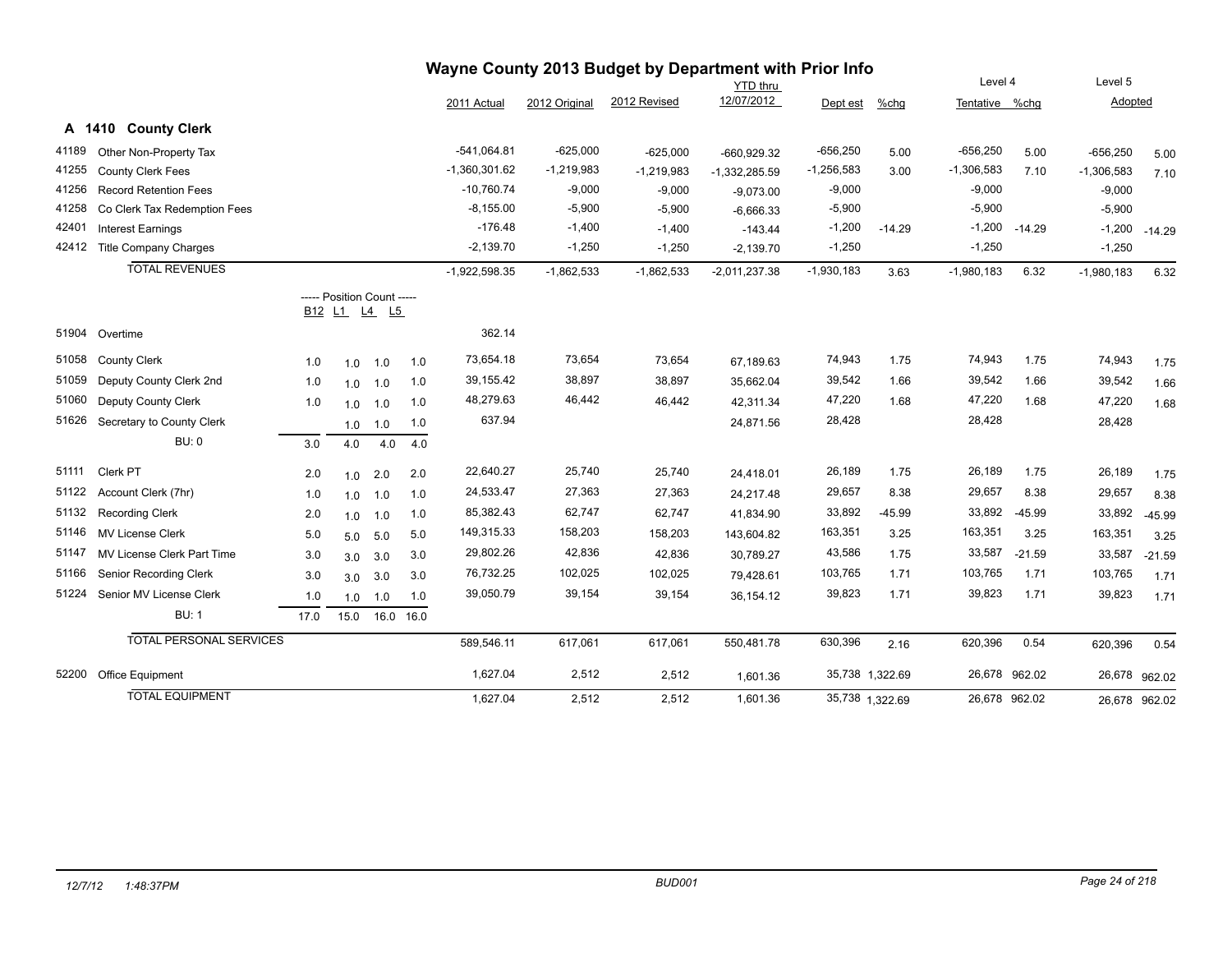|       |                                   | Wayne County 2013 Budget by Department with Prior Info |               |              |                 |            |          |                |          |            |          |
|-------|-----------------------------------|--------------------------------------------------------|---------------|--------------|-----------------|------------|----------|----------------|----------|------------|----------|
|       |                                   |                                                        |               |              | <b>YTD thru</b> |            |          | Level 4        |          | Level 5    |          |
|       |                                   | 2011 Actual                                            | 2012 Original | 2012 Revised | 12/07/2012      | Dept est   | $%$ chg  | Tentative %chg |          | Adopted    |          |
|       | A 1410 County Clerk               |                                                        |               |              |                 |            |          |                |          |            |          |
| 54106 | Book Bindings & Maps              |                                                        | 1,500         | 1,500        |                 | 1,500      |          | 750            | $-50.00$ | 750        | $-50.00$ |
| 54150 | <b>Office Supplies</b>            | 20,053.62                                              | 19,000        | 19,000       | 15,817.51       | 19,000     |          | 19,000         |          | 19,000     |          |
| 54166 | Postage                           | 14,211.57                                              | 16,000        | 16,000       | 10,108.46       | 16,000     |          | 15,000         | $-6.25$  | 15,000     | $-6.25$  |
| 54210 | Gas                               | 5,891.54                                               | 13,054        | 13,054       | 5,695.90        | 11,411     | $-12.59$ | 3,651          | $-72.03$ | 3,651      | $-72.03$ |
| 54220 | Light & Power                     | 12,476.68                                              | 23,042        | 23,042       | 11,991.81       | 12,129     | $-47.36$ | 8,383          | $-63.62$ | 8,383      | $-63.62$ |
| 54230 | Telephone                         | 5,377.08                                               | 5,700         | 5,700        | 4,470.59        | 5,700      |          | 5,700          |          | 5,700      |          |
| 54240 | Water                             | 2,066.81                                               | 2,141         | 2,141        | 2,181.49        | 3,377      | 57.73    | 1,163          | $-45.68$ | 1,163      | $-45.68$ |
| 54408 | Copier Expense                    | 4,133.99                                               | 3,550         | 3,550        | 3,179.99        | 3,650      | 2.82     | 3,650          | 2.82     | 3,650      | 2.82     |
| 54410 | Conference                        | 740.00                                                 | 1,000         | 1,000        | 748.00          | 1,000      |          | 1,000          |          | 1,000      |          |
| 54414 | Information Technology            | 59,725.00                                              | 49,200        | 49,200       | 49,200.00       | 30,000     | $-39.02$ | 30,000         | $-39.02$ | 30,000     | $-39.02$ |
| 54418 | Dues                              | 230.00                                                 | 230           | 230          | 530.00          | 330        | 43.48    | 330            | 43.48    | 330        | 43.48    |
| 54424 | Equipment - Maint Contract        | 31,354.20                                              | 34,200        | 34,200       | 31,580.02       | 36,500     | 6.73     | 36,500         | 6.73     | 36,500     | 6.73     |
| 54438 | Maintenance/Repairs               | 88,272.67                                              | 77,347        | 77,347       | 93,704.37       | 78,540     | 1.54     | 78,540         | 1.54     | 78,540     | 1.54     |
| 54442 | Micro Records                     | 6,881.88                                               | 12,000        | 12,000       | 2,346.28        | 12,000     |          | 10,000         | $-16.67$ | 10,000     | $-16.67$ |
| 54485 | Travel                            | 337.66                                                 | 800           | 829          | 392.26          | 800        |          | 600            | $-25.00$ | 600        | $-25.00$ |
|       | 54572 Tuition Reimbursement       | 1,000.00                                               | 1,000         | 1,000        | 1,000.00        | 600        | $-40.00$ | 600            | $-40.00$ | 600        | $-40.00$ |
|       | <b>TOTAL CONTRACTUAL EXPENSES</b> | 252,752.70                                             | 259,764       | 259,793      | 232,946.68      | 232,537    | $-10.48$ | 214,867 -17.28 |          | 214,867    | $-17.28$ |
| 58100 | Payments to NYS Retirement Sys    | 69,824.00                                              | 101,578       | 101,578      |                 | 115,431    | 13.64    | 115,431        | 13.64    | 115,431    | 13.64    |
| 58200 | Payments to Social Security       | 42,871.69                                              | 46,795        | 46,795       | 40,476.01       | 48,225     | 3.06     | 47,475         | 1.45     | 47,475     | 1.45     |
| 58400 | Hospitalization                   | 160,617.06                                             | 136,123       | 136,123      | 157,905.78      | 171,729    | 26.16    | 163,552        | 20.15    | 163,552    | 20.15    |
| 58500 | Unemployment                      |                                                        |               |              | 6,107.96        |            |          |                |          |            |          |
| 58600 | Disability                        | 2,317.00                                               | 2,310         | 2,310        | 2,115.00        | 2,310      |          | 2,310          |          | 2,310      |          |
| 58901 | Employee Assistance Program       | 330.00                                                 | 366           | 366          | 359.59          | 370        | 1.18     | 370            | 1.18     | 370        | 1.18     |
|       | <b>TOTAL FRINGE BENEFITS</b>      | 275,959.75                                             | 287,171       | 287,171      | 206,964.34      | 338,065    | 17.72    | 329,138        | 14.61    | 329,138    | 14.61    |
|       | <b>Total Appropriations</b>       | 1,119,885.60                                           | 1,166,508     | 1,166,537    | 991,994.16      | 1,236,736  |          | 1,191,079      |          | 1,191,079  |          |
|       | <b>Total County Cost</b>          | -802,712.75                                            | $-696,025$    | $-695,996$   | $-1,019,243.22$ | $-693,447$ | $-0.37$  | $-789,104$     | 13.37    | $-789,104$ | 13.37    |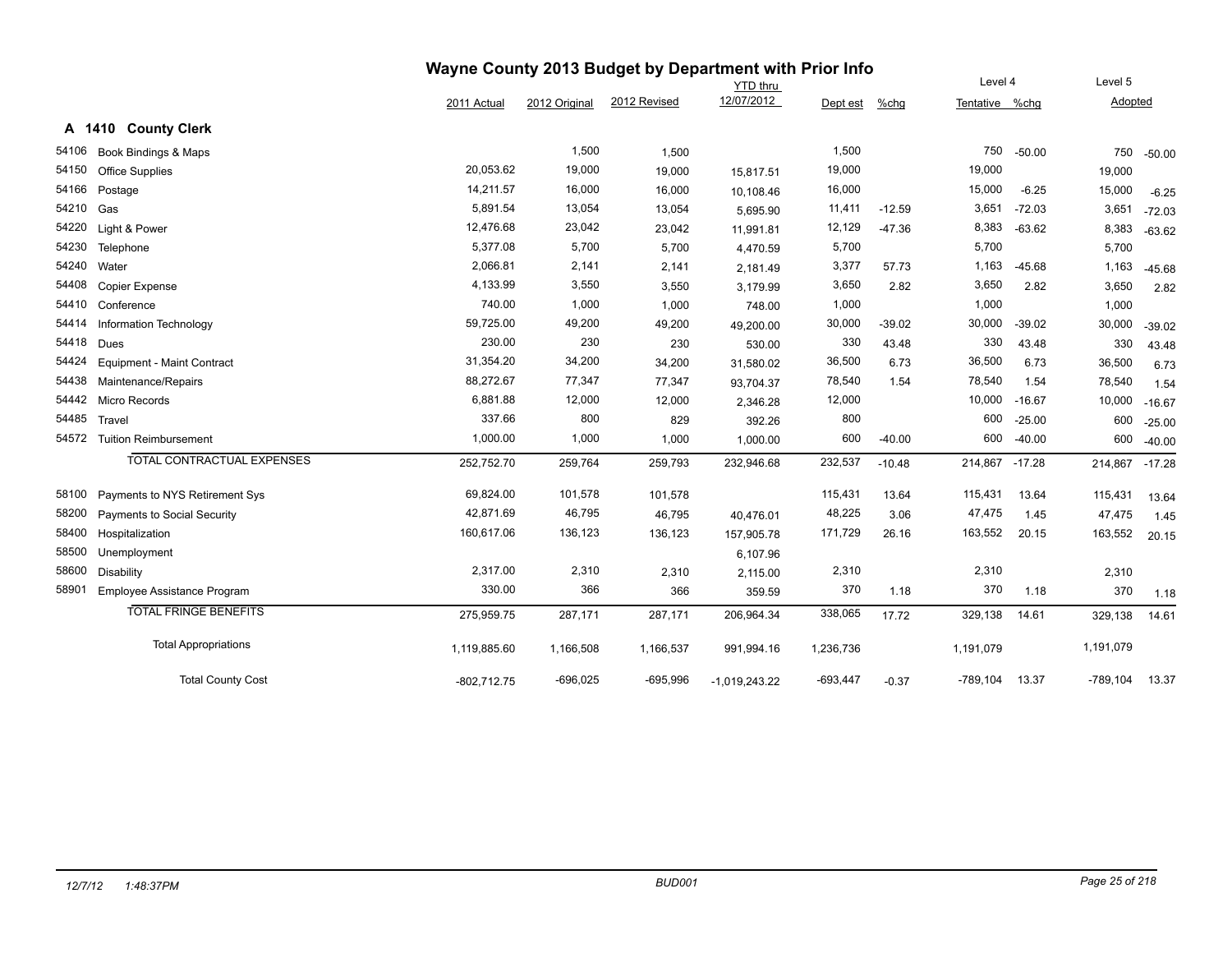|            | Wayne County 2013 Budget by Department with Prior Info |     |                            |           |     |             |               |              |                 |          |           |                |               |         |           |
|------------|--------------------------------------------------------|-----|----------------------------|-----------|-----|-------------|---------------|--------------|-----------------|----------|-----------|----------------|---------------|---------|-----------|
|            |                                                        |     |                            |           |     |             |               |              | <b>YTD thru</b> |          |           | Level 4        |               | Level 5 |           |
|            |                                                        |     |                            |           |     | 2011 Actual | 2012 Original | 2012 Revised | 12/07/2012      | Dept est | $%$ chg   | Tentative %chg |               | Adopted |           |
|            | A 1420 County Attorney                                 |     |                            |           |     |             |               |              |                 |          |           |                |               |         |           |
|            |                                                        |     | ----- Position Count ----- |           |     |             |               |              |                 |          |           |                |               |         |           |
|            |                                                        |     | B12 L1 L4 L5               |           |     |             |               |              |                 |          |           |                |               |         |           |
| 51061      | Secretary to County Attorney                           | 2.0 | 1.0                        | 2.0       | 2.0 | 59,326.70   | 60,490        | 60,490       | 53,880.31       | 61,849   | 2.25      | 62,149         | 2.74          | 62,149  | 2.74      |
| 51062      | <b>County Attorney</b>                                 | 1.0 |                            | $1.0$ 1.0 | 1.0 | 107,798.67  | 92,400        | 92,400       | 87,652.92       | 94,967   | 2.78      | 94,967         | 2.78          | 94,967  | 2.78      |
| 51083      | <b>Asst County Attorney</b>                            | 1.0 | 1.0                        | 1.0       | 1.0 | 71,109.73   | 60,500        | 55,040       | 39,533.48       | 60,500   |           | 60,500         |               | 60,500  |           |
| 51563      | Asst County Attorney PT                                |     | 0.0                        | 1.0       | 1.0 |             |               | 19,550       | 3,422.25        |          |           | 43,476         |               | 43,476  |           |
|            | <b>BU: 0</b>                                           | 4.0 | 3.0                        | 5.0       | 5.0 |             |               |              |                 |          |           |                |               |         |           |
|            | <b>TOTAL PERSONAL SERVICES</b>                         |     |                            |           |     | 238,235.10  | 213,390       | 227,480      | 184,488.96      | 217,316  | 1.84      | 261,092        | 22.35         | 261,092 | 22.35     |
| 52200      | Office Equipment                                       |     |                            |           |     | 315.17      |               |              |                 |          |           |                |               |         |           |
| 52201      | <b>Computer Equipment</b>                              |     |                            |           |     | 968.19      | 1,950         | 1,950        | 524.00          |          | $-100.00$ |                | $-100.00$     |         | $-100.00$ |
|            | <b>TOTAL EQUIPMENT</b>                                 |     |                            |           |     | 1,283.36    | 1,950         | 1,950        | 524.00          |          | $-100.00$ |                | $-100.00$     |         | $-100.00$ |
| 54150      | <b>Office Supplies</b>                                 |     |                            |           |     | 963.65      | 1,400         | 1,714        | 1,160.85        | 1,200    | $-14.29$  | 500            | $-64.29$      | 500     | $-64.29$  |
| 54166      | Postage                                                |     |                            |           |     | 898.31      | 1,100         | 1,100        | 436.85          | 1,000    | $-9.09$   | 700            | $-36.36$      | 700     | $-36.36$  |
| 54184      | <b>Litigation Expense</b>                              |     |                            |           |     | 69.00       | 300           | 300          | 300.00          | 300      |           | 200            | $-33.33$      | 200     | $-33.33$  |
| 54185      | Transcripts                                            |     |                            |           |     | 127.50      | 200           | 200          | 200.00          | 200      |           | 200            |               | 200     |           |
| 54210      | Gas                                                    |     |                            |           |     | 1,024.77    | 3,100         | 3,100        | 715.28          | 1,192    | $-61.55$  | 1,192          | $-61.55$      | 1,192   | $-61.55$  |
| 54220      | Light & Power                                          |     |                            |           |     | 2,256.98    | 4,100         | 4,100        | 1,871.77        | 1,763    | $-57.00$  | 1,587          | $-61.29$      | 1,587   | $-61.29$  |
| 54230      | Telephone                                              |     |                            |           |     | 1,859.54    | 1,800         | 1,800        | 1,975.84        | 1,800    |           | 1,800          |               | 1,800   |           |
| 54240      | Water                                                  |     |                            |           |     | 335.66      | 700           | 700          | 425.29          | 240      | $-65.71$  | 240            | $-65.71$      | 240     | $-65.71$  |
| 54400      | <b>Contracted Services</b>                             |     |                            |           |     |             |               | 38,000       | 29,645.00       |          |           |                |               |         |           |
| 54408      | Copier Expense                                         |     |                            |           |     | 921.41      | 1,800         | 1,800        | 892.12          | 1,500    | $-16.67$  |                | 1,000 -44.44  | 1,000   | $-44.44$  |
| 54414      | Information Technology                                 |     |                            |           |     | 4,625.00    | 9,600         | 9,600        | 9,600.00        | 6,000    | $-37.50$  | 7,500          | $-21.88$      | 7,500   | $-21.88$  |
| 54418      | Dues                                                   |     |                            |           |     | 484.00      | 600           | 600          | 484.00          | 600      |           | 600            |               | 600     |           |
| 54438      | Maintenance/Repairs                                    |     |                            |           |     | 11,392.50   | 11,392        | 11,392       | 11,392.50       | 9,143    | $-19.75$  | 9,143          | $-19.75$      | 9,143   | $-19.75$  |
| 54472      | Subscriptions                                          |     |                            |           |     | 15,554.10   | 13,900        | 13,900       | 12,743.44       | 14,000   | 0.72      | 14,000         | 0.72          | 14,000  | 0.72      |
| 54483      | Training Seminars & Schools                            |     |                            |           |     | 489.00      | 1,000         | 1,000        | 689.00          | 1,000    |           | 800            | $-20.00$      | 800     | $-20.00$  |
| 54485      | Travel                                                 |     |                            |           |     | 1,371.04    | 1,250         | 1,250        | 628.22          | 1,000    | $-20.00$  | 1,000          | $-20.00$      | 1,000   | $-20.00$  |
| 54486      | <b>Union Contracts</b>                                 |     |                            |           |     | 77,961.96   | 40,000        | 43,649       | 25,044.13       | 40,000   |           | 20,000         | $-50.00$      | 20,000  | $-50.00$  |
| 54600 Misc |                                                        |     |                            |           |     | 999.75      | 1,000         | 4,360        | 3,844.20        | 1,000    |           | 1,000          |               | 1,000   |           |
|            | <b>TOTAL CONTRACTUAL EXPENSES</b>                      |     |                            |           |     | 121.334.17  | 93.242        | 138.565      | 102.048.49      | 81,938   | $-12.12$  |                | 61,462 -34.08 | 61,462  | $-34.08$  |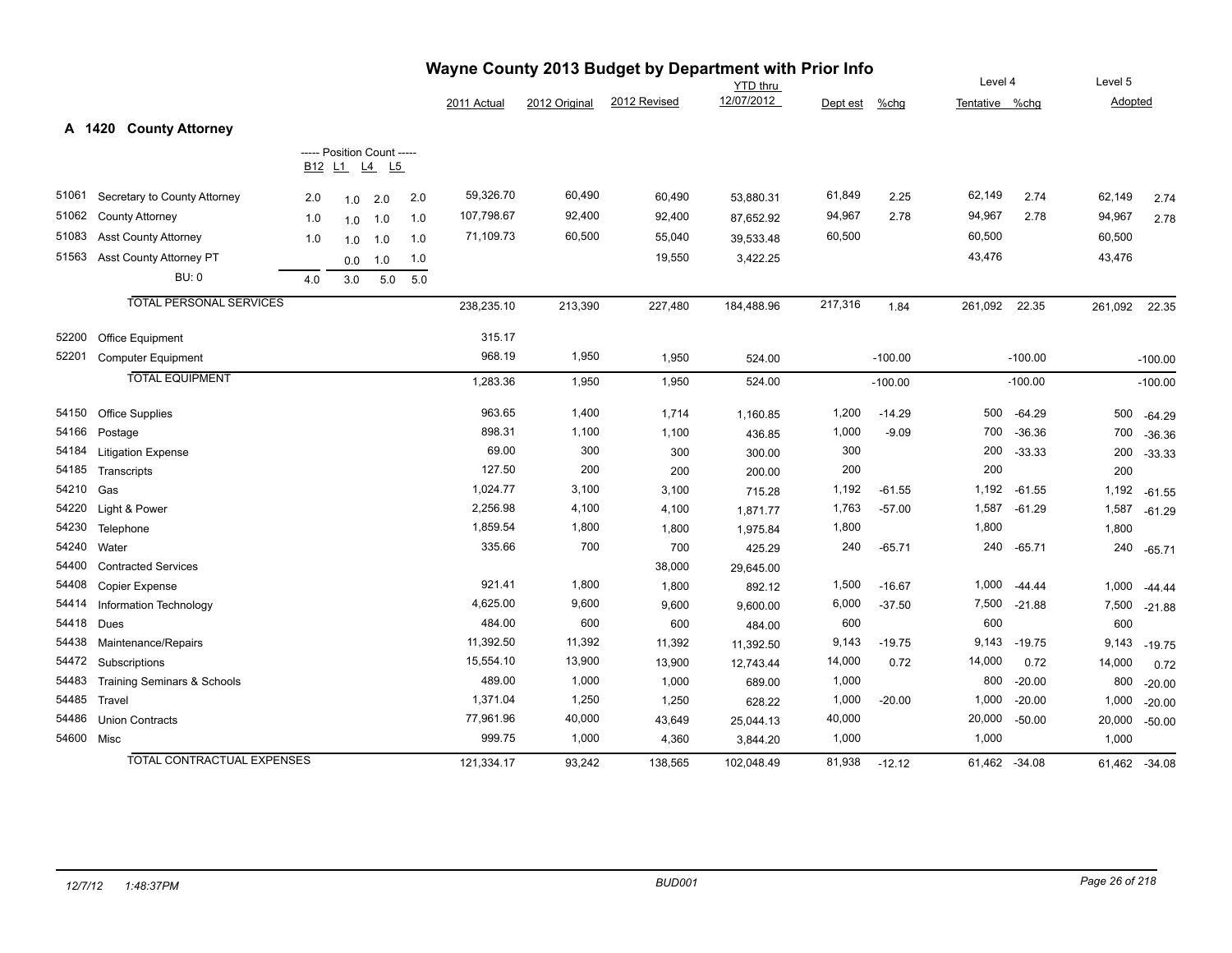|                                             | Wayne County 2013 Budget by Department with Prior Info |               |              |                 |          |         |                |         |         |         |
|---------------------------------------------|--------------------------------------------------------|---------------|--------------|-----------------|----------|---------|----------------|---------|---------|---------|
|                                             |                                                        |               |              | <b>YTD thru</b> |          |         | Level 4        |         | Level 5 |         |
|                                             | 2011 Actual                                            | 2012 Original | 2012 Revised | 12/07/2012      | Dept est | $%$ chg | Tentative %chg |         | Adopted |         |
| A 1420<br><b>County Attorney</b>            |                                                        |               |              |                 |          |         |                |         |         |         |
| 58100 Payments to NYS Retirement Sys        | 39,267.00                                              | 39,420        | 39,420       |                 | 37,235   | $-5.54$ | 37,235         | $-5.54$ | 37,235  | $-5.54$ |
| 58200 Payments to Social Security           | 17,797.64                                              | 16,389        | 17,471       | 13.788.81       | 16,625   | 1.44    | 19,974         | 21.87   | 19,974  | 21.87   |
| 58400 Hospitalization                       | 34,212.64                                              | 26,781        | 26,781       | 23,628.36       | 28,111   | 4.97    | 26,773         | $-0.03$ | 26,773  | $-0.03$ |
| 58600<br>Disability                         | 643.00                                                 | 616           | 616          | 541.00          | 616      |         | 616            |         | 616     |         |
| 58901<br><b>Employee Assistance Program</b> | 80.00                                                  | 84            | 84           | 61.64           | 84       |         | 84             |         | 84      |         |
| <b>TOTAL FRINGE BENEFITS</b>                | 92,000.28                                              | 83,290        | 84,372       | 38,019.81       | 82,671   | $-0.74$ | 84,682         | 1.67    | 84,682  | 1.67    |
| <b>Total Appropriations</b>                 | 452.852.91                                             | 391,872       | 452,367      | 325.081.26      | 381,925  |         | 407,236        |         | 407,236 |         |
| <b>Total County Cost</b>                    | 452.852.91                                             | 391,872       | 452,367      | 325.081.26      | 381,925  | $-2.54$ | 407,236        | 3.92    | 407,236 | 3.92    |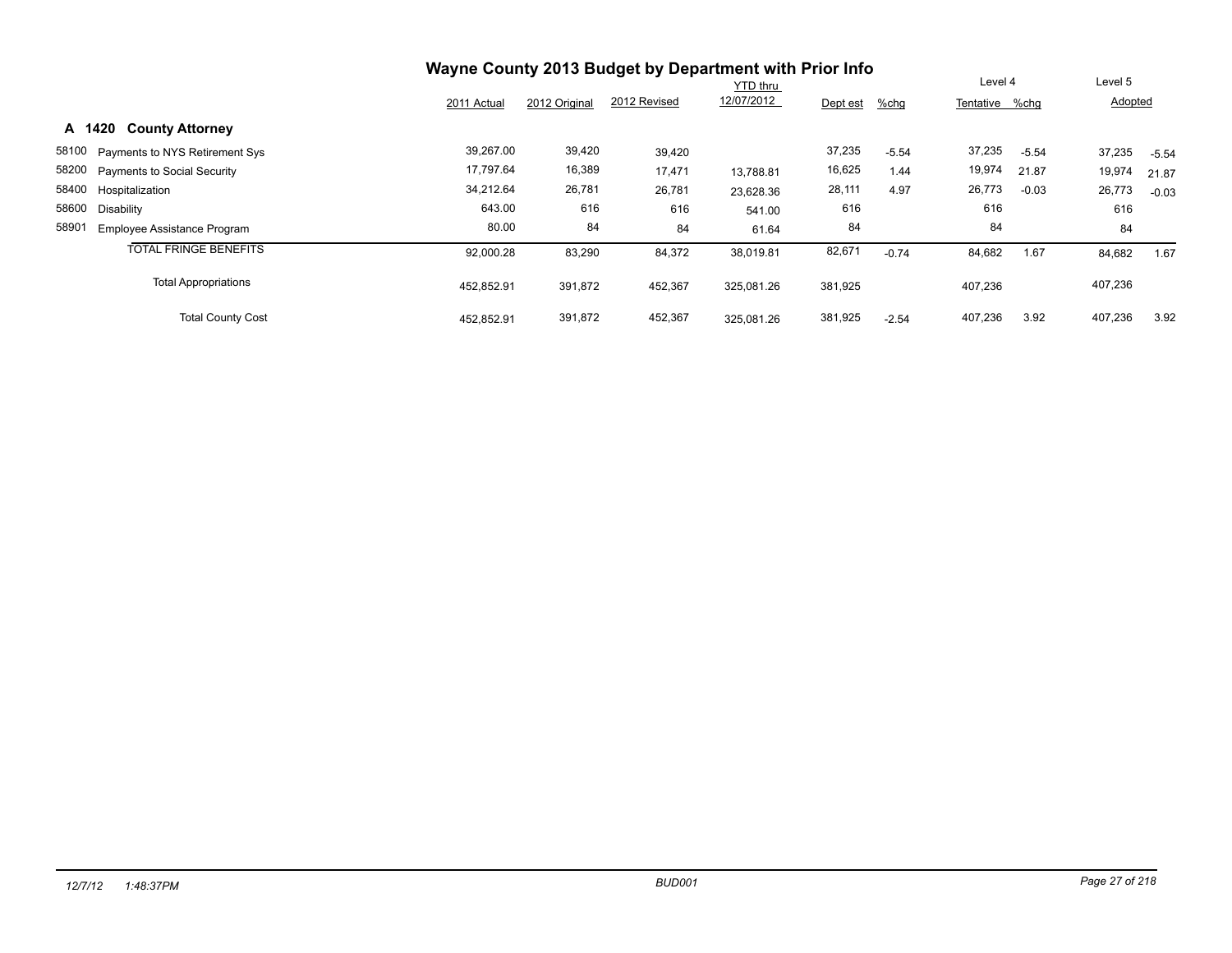| Wayne County 2013 Budget by Department with Prior Info |                                  |                                |     |                                            |     |              |               |              |              |           |          |                |          |           |          |
|--------------------------------------------------------|----------------------------------|--------------------------------|-----|--------------------------------------------|-----|--------------|---------------|--------------|--------------|-----------|----------|----------------|----------|-----------|----------|
|                                                        |                                  |                                |     |                                            |     |              |               |              | YTD thru     |           |          | Level 4        |          | Level 5   |          |
|                                                        |                                  |                                |     |                                            |     | 2011 Actual  | 2012 Original | 2012 Revised | 12/07/2012   | Dept est  | %chg     | Tentative %chq |          | Adopted   |          |
| A                                                      | 1430<br><b>Human Resources</b>   |                                |     |                                            |     |              |               |              |              |           |          |                |          |           |          |
| 41280                                                  | <b>Shared Services Fees</b>      |                                |     |                                            |     | $-22,001.00$ | $-22,001$     | $-22,001$    | $-22,001.00$ | $-22,001$ |          | $-22,001$      |          | $-22,001$ |          |
| 41291                                                  | Civil Service Exam Fees          |                                |     |                                            |     | $-1,205.50$  | $-4,000$      | $-4,000$     | $-6,892.00$  | $-4,000$  |          | $-4,000$       |          | $-4,000$  |          |
| 42770                                                  | Miscellaneous Revenues           |                                |     |                                            |     |              | $-37,000$     | $-37,000$    |              | $-37,000$ |          | $-37,000$      |          | $-37,000$ |          |
|                                                        | <b>TOTAL REVENUES</b>            |                                |     |                                            |     | $-23,206.50$ | $-63,001$     | $-63,001$    | $-28,893.00$ | $-63,001$ |          | $-63,001$      |          | $-63,001$ |          |
|                                                        |                                  | B <sub>12</sub> L <sub>1</sub> |     | ----- Position Count -----<br><u>L4</u> L5 |     |              |               |              |              |           |          |                |          |           |          |
| 51904                                                  | Overtime                         |                                |     |                                            |     | 2,452.17     | 2,600         | 2,600        | 4,300.81     | 2,600     |          | 2,600          |          | 2,600     |          |
| 51064                                                  | <b>Personnel Assistant</b>       | 1.0                            | 1.0 | 1.0                                        | 1.0 | 51,117.78    | 50,718        | 50,718       | 46,619.63    | 51,576    | 1.69     | 51,576         | 1.69     | 51,576    | 1.69     |
| 51065                                                  | Senior Personnel Clerk           | 1.0                            | 1.0 | 1.0                                        | 1.0 | 32,257.98    | 32,058        | 32,058       | 34,800.16    | 32,664    | 1.89     | 32,664         | 1.89     | 32,664    | 1.89     |
| 51067                                                  | <b>Human Resources Director</b>  | 1.0                            | 1.0 | 1.0                                        | 1.0 | 84,576.85    | 83,735        | 83,735       | 77,263.07    | 84,895    | 1.39     | 84,895         | 1.39     | 84,895    | 1.39     |
| 51069                                                  | <b>Personnel Clerk Part Time</b> | 1.0                            | 1.0 | 1.0                                        | 1.0 | 13,951.21    | 14,040        | 14,040       | 12,161.60    | 14,040    |          | 14,040         |          | 14,040    |          |
| 51595                                                  | Self-Insurance Specialist        | 1.0                            | 1.0 | 1.0                                        | 1.0 |              | 60,000        | 42,000       | 30,992.07    | 55,000    | $-8.33$  | 55,000         | $-8.33$  | 55,000    | $-8.33$  |
|                                                        | <b>BU: 0</b>                     | 5.0                            | 5.0 | 5.0                                        | 5.0 |              |               |              |              |           |          |                |          |           |          |
| 51111                                                  | Clerk PT                         | 2.0                            | 1.0 | 1.0                                        | 1.0 | 1,258.69     | 1,100         | 1,100        | 1,112.52     | 1,100     |          | 1,100          |          | 1,100     |          |
| 51157                                                  | Senior Payroll Clerk             | 1.0                            | 1.0 | 1.0                                        | 1.0 | 31,592.77    | 33,021        | 33,021       | 29,605.24    | 34,167    | 3.47     | 34,167         | 3.47     | 34,167    | 3.47     |
| 51552                                                  | Payroll Clerk                    | 1.0                            | 1.0 | 1.0                                        | 1.0 | 30,723.35    | 31,580        | 31,580       | 23,625.69    | 26,530    | $-15.99$ | 26,530         | $-15.99$ | 26,530    | $-15.99$ |
|                                                        | <b>BU: 1</b>                     | 4.0                            | 3.0 | 3.0                                        | 3.0 |              |               |              |              |           |          |                |          |           |          |
|                                                        | <b>TOTAL PERSONAL SERVICES</b>   |                                |     |                                            |     | 247,930.80   | 308,852       | 290,852      | 260,480.79   | 302,572   | $-2.03$  | 302,572        | $-2.03$  | 302,572   | $-2.03$  |
| 52201                                                  | <b>Computer Equipment</b>        |                                |     |                                            |     | 1,239.32     | 1,700         | 1,700        | 1,499.12     | 1,000     | $-41.18$ | 1,000          | $-41.18$ | 1,000     | $-41.18$ |
|                                                        | <b>TOTAL EQUIPMENT</b>           |                                |     |                                            |     | 1,239.32     | 1,700         | 1,700        | 1,499.12     | 1,000     | $-41.18$ | 1,000          | $-41.18$ | 1,000     | $-41.18$ |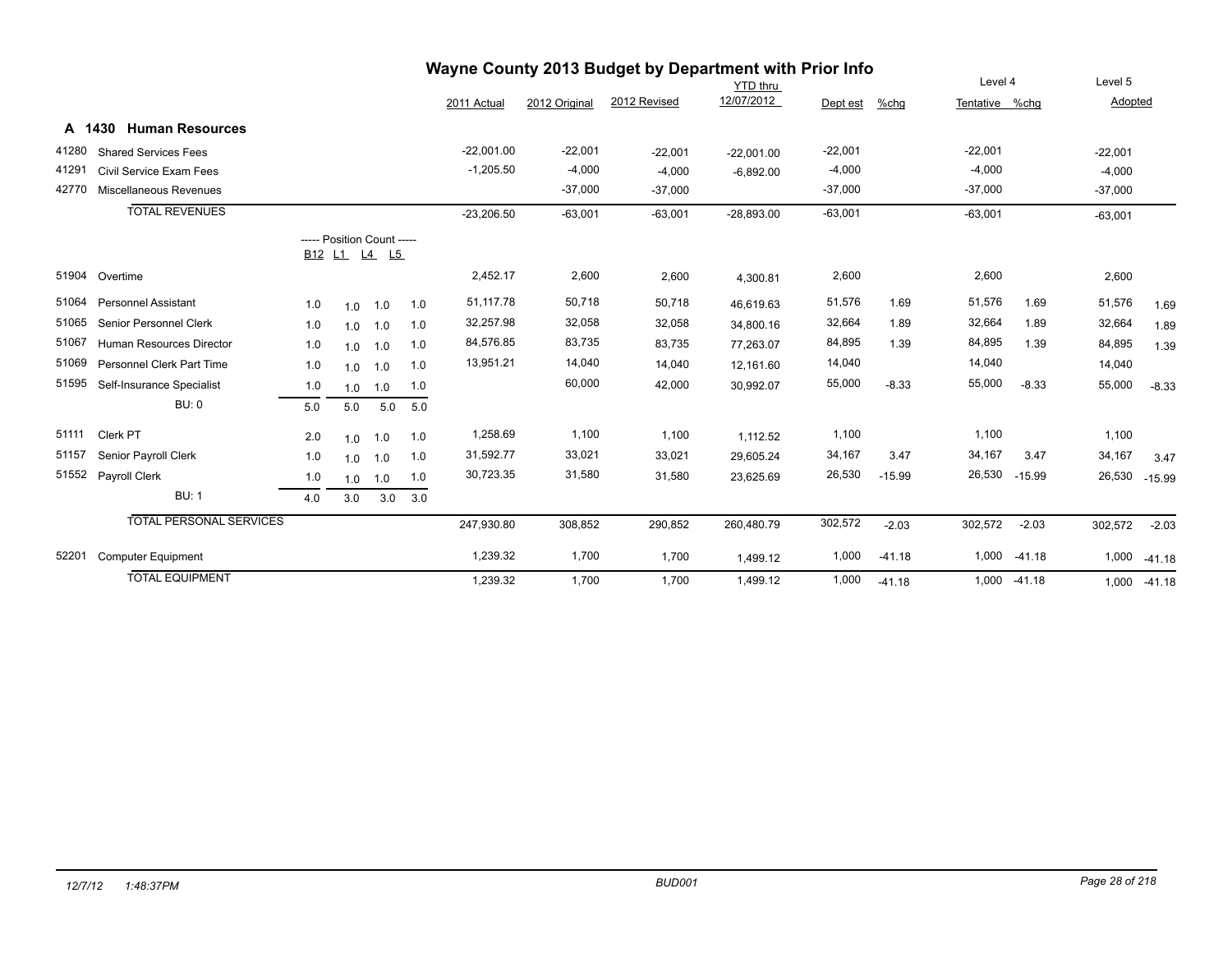|            |                                   |             |               | Wayne County 2013 Budget by Department with Prior Info |                 |          |          |                |              |         |           |
|------------|-----------------------------------|-------------|---------------|--------------------------------------------------------|-----------------|----------|----------|----------------|--------------|---------|-----------|
|            |                                   |             |               |                                                        | <b>YTD</b> thru |          |          | Level 4        |              | Level 5 |           |
|            |                                   | 2011 Actual | 2012 Original | 2012 Revised                                           | 12/07/2012      | Dept est | $%$ chg  | Tentative %chg |              | Adopted |           |
|            | A 1430 Human Resources            |             |               |                                                        |                 |          |          |                |              |         |           |
| 54150      | Office Supplies                   | 1,829.95    | 1,900         | 1,900                                                  | 948.37          | 1,500    | $-21.05$ |                | 1,500 -21.05 | 1,500   | $-21.05$  |
| 54166      | Postage                           | 1,376.01    | 2,800         | 2,800                                                  | 2,342.56        | 2,800    |          | 2,800          |              | 2,800   |           |
| 54210      | Gas                               | 1,327.49    | 3,200         | 3,200                                                  | 926.57          | 1,544    | $-51.75$ | 1,544          | $-51.75$     | 1,544   | $-51.75$  |
| 54220      | Light & Power                     | 2,923.63    | 3,500         | 3,500                                                  | 2,424.68        | 2,284    | $-34.74$ |                | 2,056 -41.26 | 2,056   | $-41.26$  |
| 54230      | Telephone                         | 2,667.50    | 2,200         | 2,200                                                  | 2,683.53        | 2,200    |          | 2,200          |              | 2,200   |           |
| 54240      | Water                             | 434.82      | 700           | 700                                                    | 550.91          | 311      | $-55.57$ | 311            | $-55.57$     | 311     | $-55.57$  |
| 54402      | Advertising                       | 163.75      | 300           | 300                                                    | 67.61           | 300      |          | 300            |              | 300     |           |
| 54410      | Conference                        | 757.58      | 900           | 900                                                    | 374.94          | 2,100    | 133.33   | 2,100          | 133.33       | 2,100   | 133.33    |
| 54414      | Information Technology            | 9,175.00    | 15,600        | 15,600                                                 | 15,600.00       | 13,500   | $-13.46$ | 13,500         | $-13.46$     | 13,500  | $-13.46$  |
| 54418      | Dues                              | 100.00      | 100           | 100                                                    | 100.00          | 155      | 55.00    | 155            | 55.00        | 155     | 55.00     |
| 54424      | Equipment - Maint Contract        | 2,400.81    | 2,000         | 2,000                                                  | 1,631.58        | 2,000    |          | 2,000          |              | 2,000   |           |
| 54438      | Maintenance/Repairs               | 14,760.00   | 14,760        | 14,760                                                 | 14,760.00       | 15,960   | 8.13     | 15,960         | 8.13         | 15,960  | 8.13      |
| 54456      | Printing                          | 1,053.68    | 1,000         | 1,000                                                  | 216.52          | 800      | $-20.00$ | 800            | $-20.00$     | 800     | $-20.00$  |
| 54472      | Subscriptions                     | 809.00      | 1,000         | 1,000                                                  | 862.50          | 1,000    |          | 1,000          |              | 1,000   |           |
| 54479      | <b>Staff Enhancement Training</b> | 5,875.00    | 20,000        | 4,189                                                  |                 | 20,000   |          |                | $-100.00$    |         | $-100.00$ |
| 54483      | Training-Seminars & Schools       |             | 300           | 300                                                    |                 | 300      |          | 300            |              | 300     |           |
| 54485      | Travel                            | 120.02      | 200           | 300                                                    | 195.01          | 200      |          | 200            |              | 200     |           |
| 54486      | <b>Union Contracts</b>            | 500.00      | 1,000         | 1,000                                                  | 758.05          | 800      | $-20.00$ | 800            | $-20.00$     | 800     | $-20.00$  |
| 54500      | Fees for Services Non-employ      | 1,579.84    | 2,500         | 2,500                                                  | 677.33          | 2,500    |          | 2,500          |              | 2,500   |           |
| 54600 Misc |                                   | 1,921.27    | 250           | 150                                                    | 134.00          | 250      |          | 250            |              | 250     |           |
|            | TOTAL CONTRACTUAL EXPENSES        | 49,775.35   | 74,210        | 58,399                                                 | 45,280.42       | 70,504   | $-4.99$  | 50,276 -32.25  |              | 50,276  | $-32.25$  |
| 58100      | Payments to NYS Retirement Sys    | 37,656.00   | 53,984        | 52,004                                                 |                 | 54,032   | 0.09     | 54,032         | 0.09         | 54,032  | 0.09      |
| 58200      | Payments to Social Security       | 17,833.62   | 23,238        | 21,861                                                 | 18,891.47       | 23,082   | $-0.67$  | 23,082         | $-0.67$      | 23,082  | $-0.67$   |
| 58400      | Hospitalization                   | 46,255.92   | 60,608        | 60,608                                                 | 54,915.48       | 67,761   | 11.80    | 64,535         | 6.48         | 64,535  | 6.48      |
| 58600      | Disability                        | 770.00      | 1,078         | 1,078                                                  | 808.00          | 1,078    |          | 1,078          |              | 1,078   |           |
| 58901      | Employee Assistance Program       | 110.00      | 137           | 137                                                    | 113.01          | 159      | 16.06    | 159            | 16.06        | 159     | 16.06     |
|            | <b>TOTAL FRINGE BENEFITS</b>      | 102,625.54  | 139,045       | 135,688                                                | 74,727.96       | 146,112  | 5.08     | 142,886        | 2.76         | 142,886 | 2.76      |
|            | <b>Total Appropriations</b>       | 401,571.01  | 523,807       | 486,639                                                | 381,988.29      | 520,188  |          | 496,734        |              | 496,734 |           |
|            | <b>Total County Cost</b>          | 378,364.51  | 460,806       | 423,638                                                | 353,095.29      | 457,187  | $-0.79$  | 433,733        | $-5.88$      | 433,733 | $-5.88$   |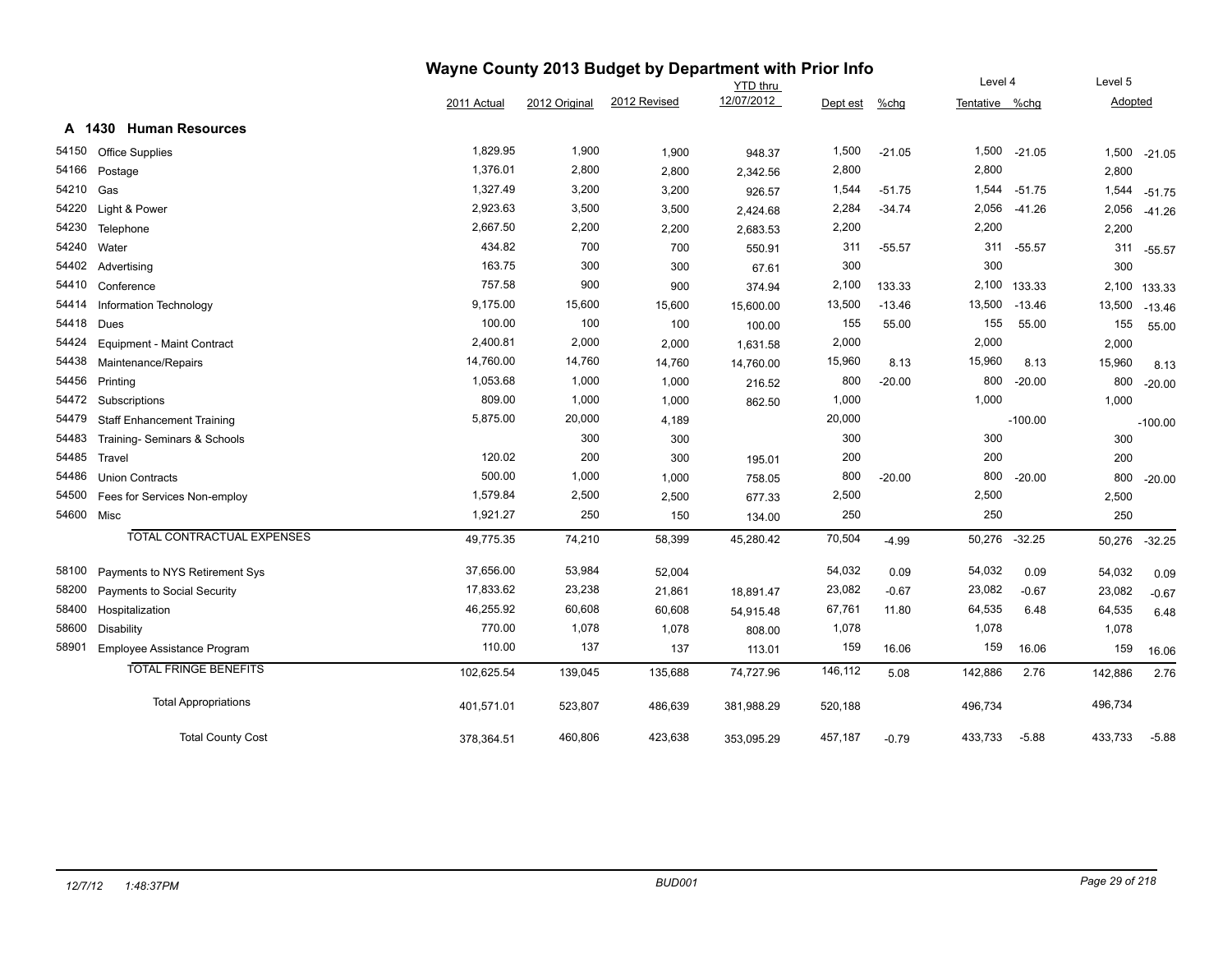|                                      |             |               | Wayne County 2013 Budget by Department with Prior Info |            |                     |                |         |
|--------------------------------------|-------------|---------------|--------------------------------------------------------|------------|---------------------|----------------|---------|
|                                      |             |               |                                                        | YTD thru   |                     | Level 4        | Level 5 |
|                                      | 2011 Actual | 2012 Original | 2012 Revised                                           | 12/07/2012 | $%$ chg<br>Dept est | Tentative %chg | Adopted |
| Cafeteria Plan<br>A 1431             |             |               |                                                        |            |                     |                |         |
| 54000<br><b>Contractual Expenses</b> | 7,745.33    | 8,900         | 8,900                                                  | 7.483.35   | 8,900               | 8,900          | 8,900   |
| TOTAL CONTRACTUAL EXPENSES           | 7,745.33    | 8,900         | 8,900                                                  | 7,483.35   | 8,900               | 8,900          | 8,900   |
| <b>Total Appropriations</b>          | 7,745.33    | 8,900         | 8,900                                                  | 7,483.35   | 8,900               | 8,900          | 8,900   |
| <b>Total County Cost</b>             | 7.745.33    | 8,900         | 8,900                                                  | 7.483.35   | 8,900               | 8,900          | 8,900   |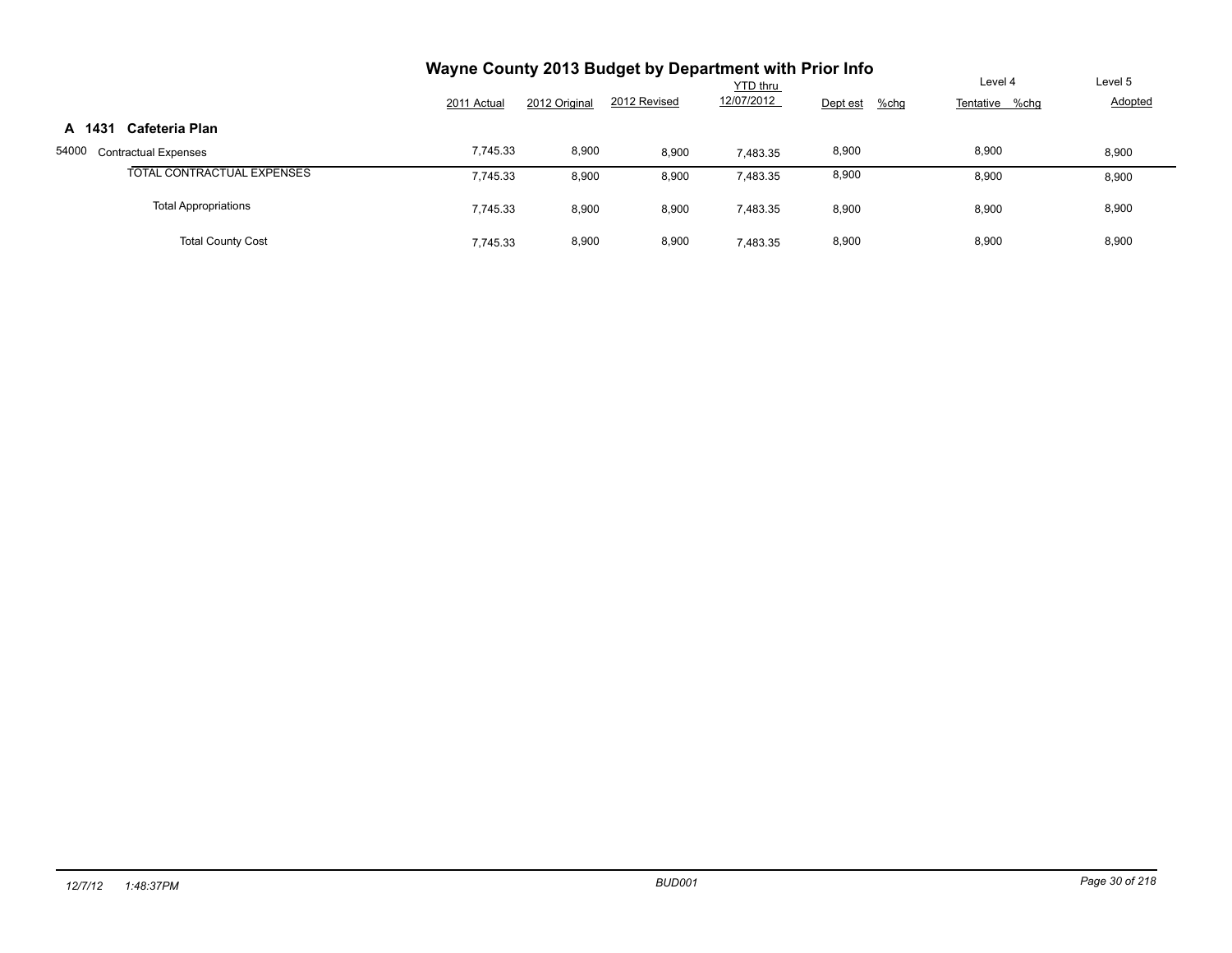|       |                                     |      |                                                                             |     |           |              | Wayne County 2013 Budget by Department with Prior Info |              |                 |           |           |                |           |           |           |
|-------|-------------------------------------|------|-----------------------------------------------------------------------------|-----|-----------|--------------|--------------------------------------------------------|--------------|-----------------|-----------|-----------|----------------|-----------|-----------|-----------|
|       |                                     |      |                                                                             |     |           |              |                                                        |              | <b>YTD</b> thru |           |           | Level 4        |           | Level 5   |           |
|       |                                     |      |                                                                             |     |           | 2011 Actual  | 2012 Original                                          | 2012 Revised | 12/07/2012      | Dept est  | %chg      | Tentative %chg |           | Adopted   |           |
|       | <b>Board of Elections</b><br>A 1450 |      |                                                                             |     |           |              |                                                        |              |                 |           |           |                |           |           |           |
| 41289 | <b>Board of Elections Fees</b>      |      |                                                                             |     |           | $-3,746.01$  | $-1,500$                                               | $-1,500$     | $-5,184.84$     | $-1,500$  |           | $-1,500$       |           | $-1,500$  |           |
| 43961 | <b>HAVA State Aid</b>               |      |                                                                             |     |           |              |                                                        |              |                 | $-3,874$  |           | $-3,874$       |           | $-3,874$  |           |
| 43962 | NYS Polling Access Imp T002696      |      |                                                                             |     |           | $-7,514.75$  | $-1,000$                                               | $-1,000$     |                 | $-1,000$  |           | $-1,000$       |           | $-1,000$  |           |
| 43964 | HHS Polling Access Imp T002821      |      |                                                                             |     |           | $-1,828.75$  | $-77$                                                  | $-77$        | $-76.69$        |           | $-100.00$ |                | $-100.00$ |           | $-100.00$ |
| 43965 | Voter Ed & Trng C002580             |      |                                                                             |     |           |              | $-197$                                                 | $-197$       |                 | $-197$    |           | $-197$         |           | $-197$    |           |
| 43966 | HHS Polling Access Imp T003009      |      |                                                                             |     |           | $-654.57$    | $-4,068$                                               | $-4,068$     | $-737.43$       | $-2,676$  | $-34.22$  | $-2,676$       | $-34.22$  | $-2,676$  | $-34.22$  |
| 44967 | HHS Polling Site Access Improv      |      |                                                                             |     |           |              |                                                        | $-3,580$     |                 | $-3,580$  |           | $-3,580$       |           | $-3,580$  |           |
|       | <b>TOTAL REVENUES</b>               |      |                                                                             |     |           | $-13,744.08$ | $-6,841$                                               | $-10,421$    | $-5,998.96$     | $-12,826$ | 87.49     | $-12,826$      | 87.49     | $-12,826$ | 87.49     |
|       |                                     |      | ----- Position Count -----<br>B <sub>12</sub> L <sub>1</sub> L <sub>4</sub> | L5  |           |              |                                                        |              |                 |           |           |                |           |           |           |
| 51066 | <b>Election Commissioner</b>        | 2.0  | 2.0                                                                         | 2.0 | 2.0       | 22,065.16    | 22,150                                                 | 22,150       | 20.200.88       | 22,538    | 1.75      | 22,538         | 1.75      | 22,538    | 1.75      |
| 51068 | <b>Deputy Election Commissioner</b> | 2.0  | 2.0                                                                         | 2.0 | 2.0       | 86,520.37    | 84,458                                                 | 84,458       | 78,802.70       | 86,556    | 2.48      | 86,556         | 2.48      | 86,556    | 2.48      |
| 51128 | <b>Election Clerk</b>               | 2.0  | 2.0                                                                         | 2.0 | 2.0       | 61,069.03    | 59,960                                                 | 59,960       | 52,570.21       | 60,644    | 1.14      | 60,644         | 1.14      | 60,644    | 1.14      |
| 51578 | <b>Elections Training Coord</b>     | 2.0  | 2.0                                                                         | 2.0 | 2.0       | 6,300.00     | 6,750                                                  | 6,750        | 5,200.00        | 6,750     |           | 6,750          |           | 6,750     |           |
| 51665 | Voting Machine Tech                 | 3.0  | 3.0                                                                         | 3.0 | 3.0       | 16,395.00    | 27,405                                                 | 27,405       | 16,050.00       | 27,405    |           | 27,405         |           | 27,405    |           |
|       | BU: 0                               | 11.0 | 11.0                                                                        |     | 11.0 11.0 |              |                                                        |              |                 |           |           |                |           |           |           |
|       | <b>TOTAL PERSONAL SERVICES</b>      |      |                                                                             |     |           | 192,349.56   | 200,723                                                | 200,723      | 172,823.79      | 203,893   | 1.58      | 203,893        | 1.58      | 203,893   | 1.58      |
| 52201 | <b>Computer Equipment</b>           |      |                                                                             |     |           |              |                                                        |              |                 | 1,400     |           | 1,400          |           | 1,400     |           |
|       | <b>TOTAL EQUIPMENT</b>              |      |                                                                             |     |           |              |                                                        |              | 0.00            | 1,400     |           | 1,400          |           | 1,400     |           |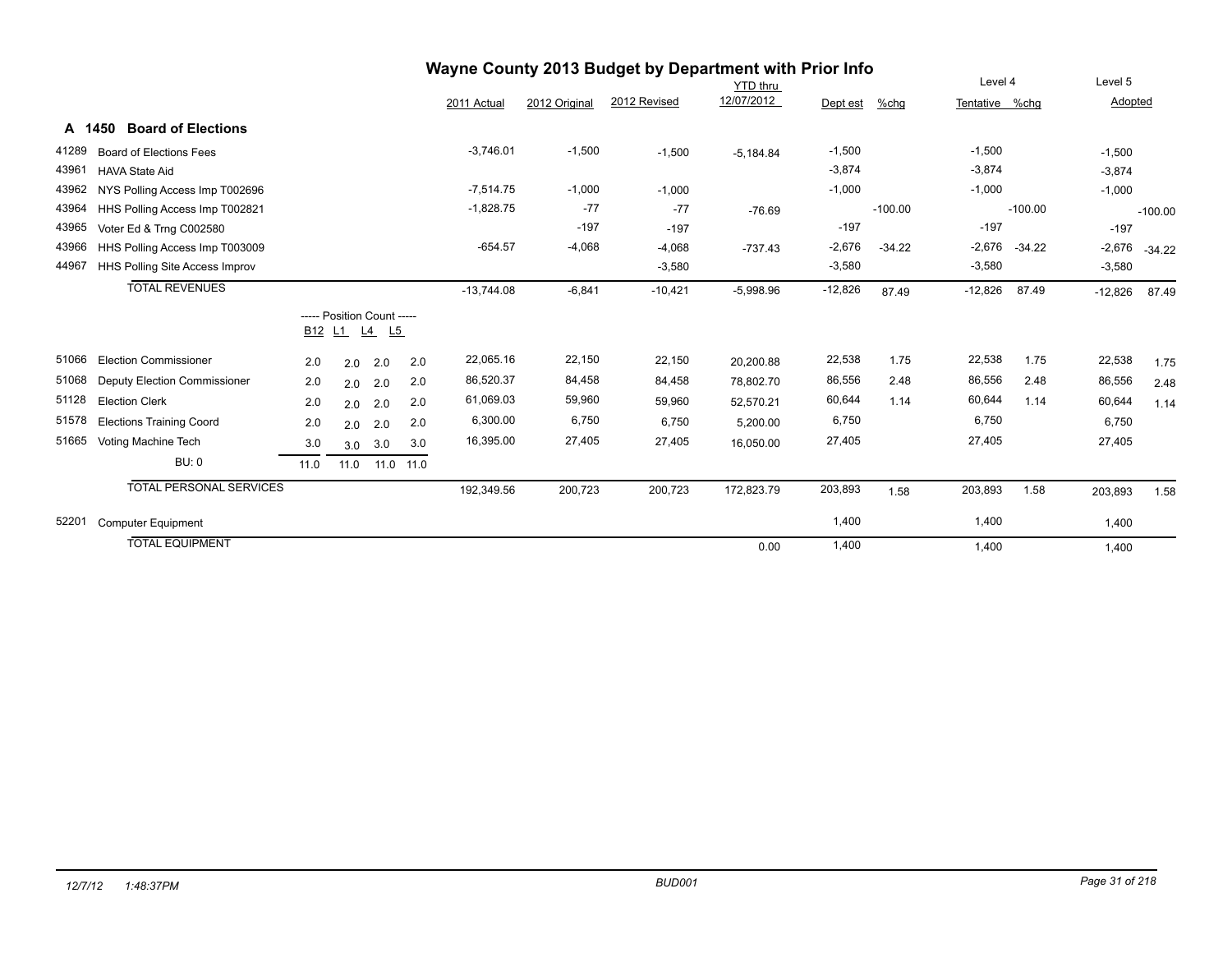|       |                                   | Wayne County 2013 Budget by Department with Prior Info |               |              |            |          |           |                |           |         |           |
|-------|-----------------------------------|--------------------------------------------------------|---------------|--------------|------------|----------|-----------|----------------|-----------|---------|-----------|
|       |                                   |                                                        |               |              | YTD thru   |          |           | Level 4        |           | Level 5 |           |
|       |                                   | 2011 Actual                                            | 2012 Original | 2012 Revised | 12/07/2012 | Dept est | %chg      | Tentative %chg |           | Adopted |           |
|       | A 1450 Board of Elections         |                                                        |               |              |            |          |           |                |           |         |           |
| 54150 | <b>Office Supplies</b>            | 1,125.73                                               | 1,000         | 1,000        | 646.53     | 1,000    |           | 1,000          |           | 1,000   |           |
| 54166 | Postage                           | 23,260.23                                              | 25,000        | 25,000       | 17,087.14  | 25,000   |           | 25,000         |           | 25,000  |           |
| 54199 | Miscellaneous Expense             |                                                        | 250           | 250          | 55.00      | 250      |           | 250            |           | 250     |           |
| 54210 | Gas                               | 1,212.34                                               | 2,463         | 2,463        | 1,562.62   | 3,236    | 31.40     | 1,590          | $-35.44$  | 1,590   | $-35.44$  |
| 54220 | Light & Power                     | 4,240.85                                               | 8,692         | 8,692        | 4,730.79   | 2,795    | $-67.84$  | 5,350          | $-38.45$  | 5,350   | $-38.45$  |
| 54230 | Telephone                         | 2,040.68                                               | 2,750         | 2,750        | 1,173.20   | 2,750    |           | 2,750          |           | 2,750   |           |
| 54240 | Water                             | 993.71                                                 | 652           | 652          | 747.95     | 522      | $-19.92$  | 425            | $-34.80$  | 425     | $-34.80$  |
| 54410 | Conference                        | 3,500.00                                               | 5,500         | 5,500        | 3,764.42   | 3,000    | $-45.45$  | 3,000          | $-45.45$  | 3,000   | $-45.45$  |
| 54414 | Information Technology            | 29,600.00                                              | 18,000        | 18,000       | 18,000.00  | 15,000   | $-16.67$  | 15,000         | $-16.67$  | 15,000  | $-16.67$  |
| 54418 | Dues                              | 180.00                                                 | 200           | 200          | 180.00     | 250      | 25.00     | 250            | 25.00     | 250     | 25.00     |
| 54421 | <b>Election Expense</b>           | 111, 181.57                                            | 234,525       | 234,525      | 198,300.10 | 195,300  | $-16.73$  | 195,300        | $-16.73$  | 195,300 | $-16.73$  |
| 54424 | Equipment - Maint Contract        | 22,234.30                                              | 23,063        | 23,063       | 22,179.93  | 23,063   |           | 23,063         |           | 23,063  |           |
| 54438 | Maintenance/Repairs               | 11,646.06                                              | 24,249        | 24,249       | 17,757.67  | 26,459   | 9.12      | 26,459         | 9.12      | 26,459  | 9.12      |
| 54470 | HHS Polling Site Access Improv    |                                                        |               | 3,580        |            | 3,580    |           | 3,580          |           | 3,580   |           |
| 54483 | Training-Seminars & Schools       | 493.64                                                 | 500           | 500          | 355.00     | 500      |           | 500            |           | 500     |           |
| 54485 | Travel                            | 1,264.17                                               | 2,000         | 2,000        | 324.68     | 2,000    |           | 2,000          |           | 2,000   |           |
| 54488 | NYS Polling Access Imp T002696    | 7,514.75                                               | 1,000         | 1,000        |            | 1,000    |           | 1,000          |           | 1,000   |           |
| 54491 | NYS Polling Access Imp T002821    |                                                        | 77            | 77           | 76.69      |          | $-100.00$ |                | $-100.00$ |         | $-100.00$ |
| 54494 | Voter Ed & Trng C002580           |                                                        | 207           | 207          |            | 207      |           | 207            |           | 207     |           |
| 54497 | NYS Polling Access Imp T003009    | 1,563.04                                               | 4,068         | 4,068        | $-76.69$   | 2,676    | $-34.22$  | 2,676          | $-34.22$  | 2,676   | $-34.22$  |
| 54498 | NYS Polling Access Imp T003136    |                                                        |               |              |            | 3,874    |           | 3,874          |           | 3,874   |           |
|       | <b>TOTAL CONTRACTUAL EXPENSES</b> | 222,051.07                                             | 354,194       | 357,774      | 286,865.03 | 312,461  | $-11.78$  | 313,273        | $-11.55$  | 313,273 | $-11.55$  |
| 58100 | Payments to NYS Retirement Sys    | 21,769.00                                              | 28,684        | 28,684       |            | 30,900   | 7.73      | 30,900         | 7.73      | 30,900  | 7.73      |
| 58200 | Payments to Social Security       | 14,277.31                                              | 15,386        | 15,386       | 12,869.90  | 15,598   | 1.38      | 15,598         | 1.38      | 15,598  | 1.38      |
| 58400 | Hospitalization                   | 35,729.52                                              | 36,087        | 36,087       | 35,820.06  | 37,876   | 4.96      | 36,073         | $-0.04$   | 36,073  | $-0.04$   |
| 58600 | <b>Disability</b>                 | 616.00                                                 | 616           | 616          | 550.00     | 616      |           | 616            |           | 616     |           |
| 58901 | Employee Assistance Program       | 150.00                                                 | 158           | 158          | 102.74     | 161      | 2.22      | 161            | 2.22      | 161     | 2.22      |
|       | <b>TOTAL FRINGE BENEFITS</b>      | 72,541.83                                              | 80,930        | 80,930       | 49,342.70  | 85,151   | 5.22      | 83,348         | 2.99      | 83,348  | 2.99      |
|       | <b>Total Appropriations</b>       | 486,942.46                                             | 635,847       | 639,427      | 509,031.52 | 602,906  |           | 601,914        |           | 601,914 |           |
|       | <b>Total County Cost</b>          | 473.198.38                                             | 629.006       | 629.006      | 503,032.56 | 590,079  | $-6.19$   | 589,088        | $-6.35$   | 589,088 | $-6.35$   |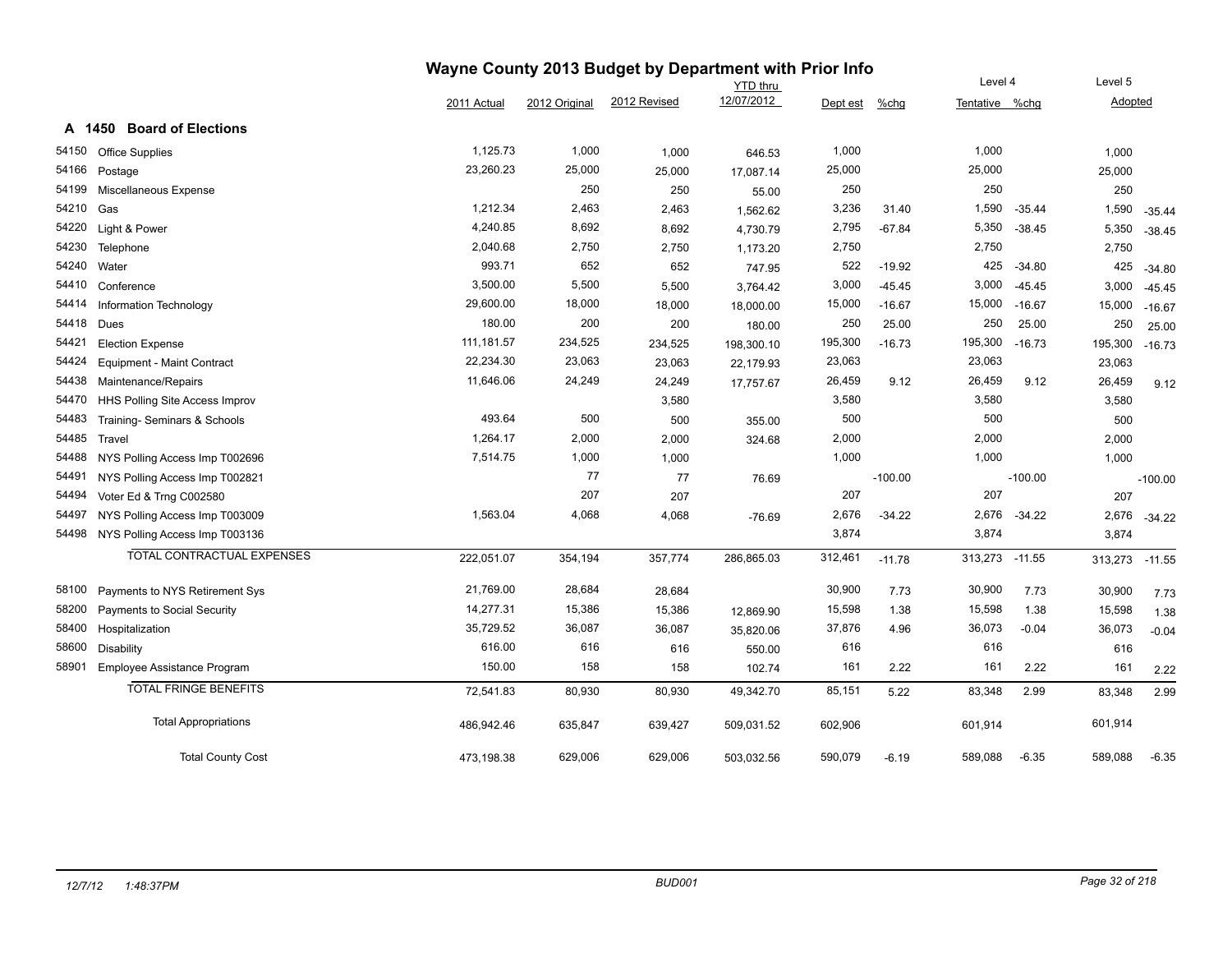|       |                                          | Wayne County 2013 Budget by Department with Prior Info |               |              |                 |              |          |                |          |              |          |
|-------|------------------------------------------|--------------------------------------------------------|---------------|--------------|-----------------|--------------|----------|----------------|----------|--------------|----------|
|       |                                          |                                                        |               |              | <b>YTD thru</b> |              |          | Level 4        |          | Level 5      |          |
|       |                                          | 2011 Actual                                            | 2012 Original | 2012 Revised | 12/07/2012      | Dept est     | %chg     | Tentative %chq |          | Adopted      |          |
|       | <b>Buildings &amp; Grounds</b><br>A 1615 |                                                        |               |              |                 |              |          |                |          |              |          |
| 41275 | <b>Building &amp; Grounds Fees</b>       | $-1,706,755.88$                                        | $-1.600.000$  | $-1,583,810$ | $-1.623.341.79$ | $-1,700,000$ | 6.25     | $-1,407,310$   | $-12.04$ | $-1,407,310$ | $-12.04$ |
| 42411 | <b>Rental Fees</b>                       | $-30,937.47$                                           |               |              |                 |              |          |                |          |              |          |
| 42413 | <b>Health Facility Building</b>          | $-43,050.81$                                           | $-80,000$     | $-108,325$   | $-73.349.10$    | $-80,000$    |          | $-80,000$      |          | $-80,000$    |          |
| 42665 | Sale of Surplus Equipment                |                                                        |               |              |                 |              |          | $-1,500$       |          | $-1,500$     |          |
| 42770 | Miscellaneous Revenues                   | $-560.77$                                              |               |              | $-10.939.11$    | $-1,000$     |          | $-1,000$       |          | $-1,000$     |          |
| 42778 | <b>Telephone Reimbursement</b>           | $-300.494.73$                                          |               |              | $-5.258.63$     |              |          |                |          |              |          |
| 43025 | Court Facility Incentive Aid             | $-7.793.00$                                            | $-76.473$     | $-76.473$    | $-54.709.00$    | $-10,000$    | $-86.92$ | $-20,000$      | $-73.85$ | $-20,000$    | $-73.85$ |
|       | <b>TOTAL REVENUES</b>                    | $-2.089.592.66$                                        | $-1.756.473$  | $-1.768.608$ | $-1.767.597.63$ | $-1,791,000$ | 1.97     | $-1.509.810$   | $-14.04$ | $-1,509,810$ | $-14.04$ |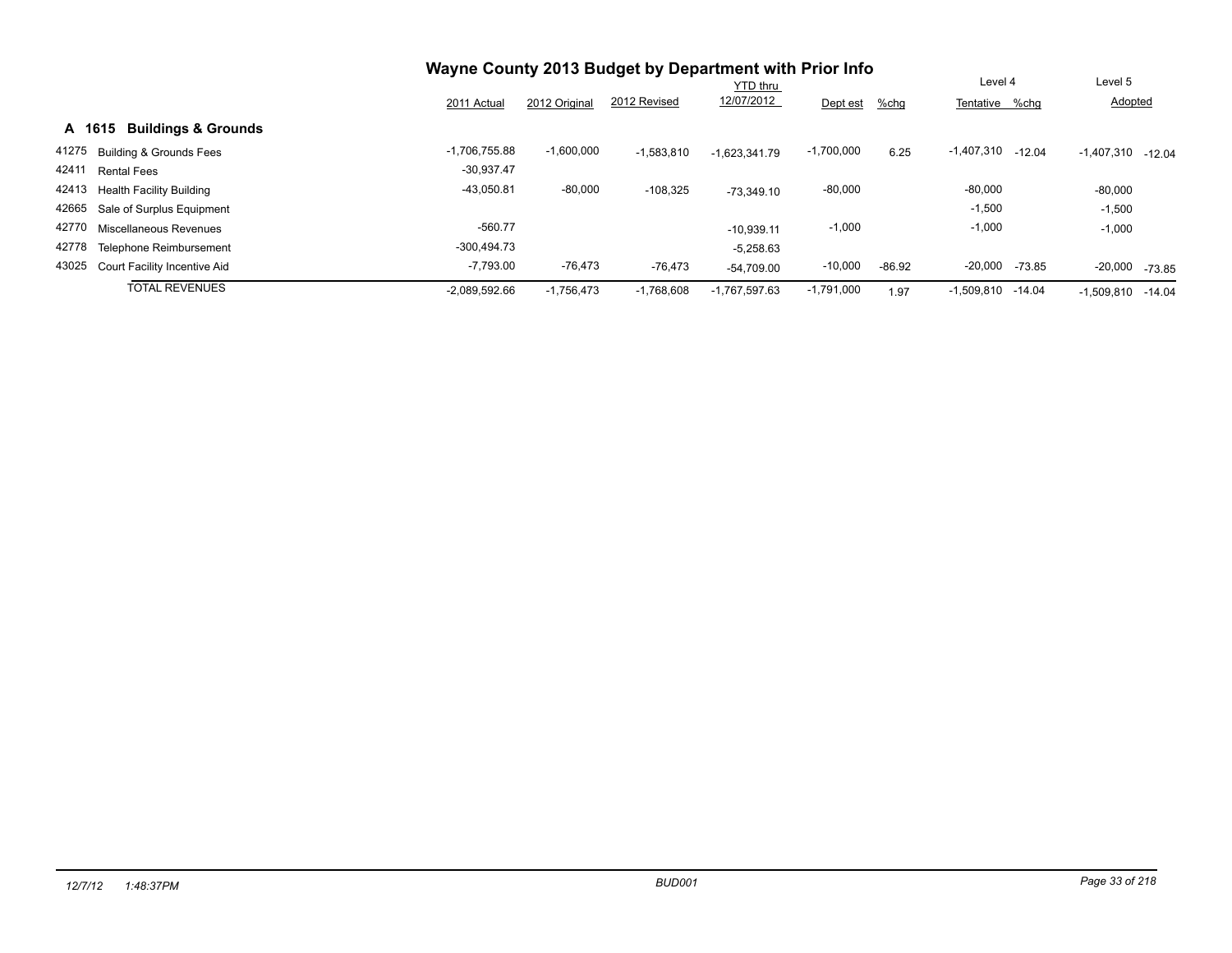| Wayne County 2013 Budget by Department with Prior Info |                                      |        |                            |                 |      |              |               |              |                 |           |           |                  |              |           |              |
|--------------------------------------------------------|--------------------------------------|--------|----------------------------|-----------------|------|--------------|---------------|--------------|-----------------|-----------|-----------|------------------|--------------|-----------|--------------|
|                                                        |                                      |        |                            |                 |      |              |               |              | <b>YTD</b> thru |           |           | Level 4          |              | Level 5   |              |
|                                                        |                                      |        |                            |                 |      | 2011 Actual  | 2012 Original | 2012 Revised | 12/07/2012      | Dept est  | $%$ chg   | Tentative %chg   |              | Adopted   |              |
|                                                        | A 1615 Buildings & Grounds           |        |                            |                 |      |              |               |              |                 |           |           |                  |              |           |              |
|                                                        |                                      | B12 L1 | ----- Position Count ----- |                 |      |              |               |              |                 |           |           |                  |              |           |              |
|                                                        |                                      |        |                            | <u>L4</u><br>L5 |      |              |               |              |                 |           |           |                  |              |           |              |
|                                                        | 51564 Co Superintendent Public Works |        | 0.0                        | 0.3             | 0.3  |              |               | 4,414        |                 |           |           | 22,777           |              | 22,777    |              |
| 51565                                                  | Asst Co Super Public Works           |        | 0.0                        | 0.8             | 0.8  |              |               | 19,311       | 1,315.25        |           |           | 48,750           |              | 48,750    |              |
| 51697                                                  | Senior Account Clerk (8hr)           |        |                            |                 |      |              |               |              | 7,214.55        |           |           |                  |              |           |              |
| 51904                                                  | Overtime                             |        |                            |                 |      | 14,594.89    | 20,000        | 20,000       | 6,233.87        | 15,000    | $-25.00$  | 15,000           | $-25.00$     | 15,000    | $-25.00$     |
| 51906                                                  | Shift Differential                   |        |                            |                 |      | 5,326.49     | 10,000        | 10,000       |                 | 10,000    |           |                  | $-100.00$    |           | $-100.00$    |
| 51070                                                  | Superintendent Building&Ground       | 1.0    | 1.0                        | 0.0             | 0.0  | 74,194.38    | 72,771        | 42,608       | 35,140.48       | 12,000    | $-83.51$  |                  | $-100.00$    |           | $-100.00$    |
| 51072                                                  | <b>ASST B&amp;G SUPERINTENDENT</b>   | 1.0    | 1.0                        | 0.0             | 0.0  | 55,392.42    | 54,912        | 54,912       | 50,281.21       | 56,515    | 2.92      |                  | $-100.00$    |           | $-100.00$    |
| 51321                                                  | Park Foreman Seasonal                |        |                            |                 |      |              |               |              |                 |           |           |                  |              |           |              |
| 51699                                                  | <b>Personnel Clerk</b>               | 0.0    | 0.0                        | 0.0             | 0.0  | 36,075.87    |               |              |                 |           |           |                  |              |           |              |
|                                                        | <b>BU: 0</b>                         | 2.0    | 2.0                        | 0.0             | 0.0  |              |               |              |                 |           |           |                  |              |           |              |
| 51106                                                  | Cleaner                              | 4.0    | 3.0                        | 2.0             | 2.0  | 119,507.19   | 128,587       | 99,935       | 91,648.28       | 102,432   | $-20.34$  | 70,303           | $-45.33$     | 70,303    | $-45.33$     |
| 51107                                                  | Cleaner PT                           | 8.0    | 8.0                        | 4.0             | 4.0  | 78,188.29    | 108,411       | 105,118      | 81,352.69       | 108,953   | 0.50      | 54,158           | $-50.04$     | 54,158    | $-50.04$     |
| 51108                                                  | Sr. Cleaner - 8hr                    | 2.0    | 2.0                        | 1.0             | 1.0  | 73,514.16    | 73,732        | 70,718       | 66,668.68       | 76,202    | 3.35      | 37,754           | $-48.80$     | 37,754    | $-48.80$     |
| 51172                                                  | Maintenance Worker                   | 9.6    | 8.6                        | 6.6             | 6.6  | 246,292.75   | 312,595       | 312,595      | 235,609.09      | 286,594   | $-8.32$   | 228,794          | $-26.81$     | 228,794   | $-26.81$     |
| 51188                                                  | Senior Accountant/Telecomm           | 1.0    | 0.0                        | 0.0             | 0.0  | 37,929.18    | 38,426        | 38,426       | 6,737.09        |           | $-100.00$ |                  | $-100.00$    |           | $-100.00$    |
| 51240                                                  | Maintenance Mechanic                 | 5.3    | 5.3                        | 4.3             | 4.3  | 190,896.22   | 212,406       | 212,406      | 193,236.15      | 218,409   | 2.83      | 179,315 -15.58   |              | 179,315   | $-15.58$     |
| 51262                                                  | <b>Building Maintenance Mechanic</b> | 2.0    | 2.0                        | 2.0             | 2.0  | 106,674.64   | 86,665        | 86,665       | 74,465.21       | 89,817    | 3.64      | 89,817           | 3.64         | 89,817    | 3.64         |
| 51270                                                  | Working Foreman                      | 0.3    | 0.3                        | 0.3             | 0.3  | 15,446.14    | 13,621        | 13,621       | 8,943.29        | 13,760    | 1.01      | 13,760           | 1.01         | 13,760    | 1.01         |
| 51606                                                  | Sr.AcctClerk                         |        | 1.0                        | 1.0             | 1.0  |              |               |              | 20,489.32       | 38,611    |           | 38,611           |              | 38,611    |              |
| 51695                                                  | Clerk-Typist (8hr)                   | 0.5    | 0.8                        | 0.8             | 0.8  | 32,145.59    | 18,064        | 18,064       | 25,901.71       | 29,720    | 64.53     | 29,720           | 64.53        | 29,720    | 64.53        |
|                                                        | 51696 Account Clerk (8hr)            | 1.0    | 1.0                        | 1.0             | 1.0  | 29,149.02    | 29,757        | 29,757       | 27,911.58       | 31,698    | 6.52      | 31,698           | 6.52         | 31,698    | 6.52         |
|                                                        | <b>BU: 1</b>                         | 33.7   | 32.0                       | 23.0            | 23.0 |              |               |              |                 |           |           |                  |              |           |              |
| 51306                                                  | Senior Maintenance Mechanic          | 3.0    | 3.0                        | 3.0             | 3.0  | 120,607.94   | 147,360       | 147,360      | 124,927.08      | 150,774   | 2.32      | 150,774          | 2.32         | 150,774   | 2.32         |
|                                                        | <b>BU: 4</b>                         | 3.0    | 3.0                        | 3.0             | 3.0  |              |               |              |                 |           |           |                  |              |           |              |
|                                                        | <b>TOTAL PERSONAL SERVICES</b>       |        |                            |                 |      | 1,235,935.17 | 1,327,308     | 1,285,911    | 1,058,075.53    | 1,240,484 | $-6.54$   | 1,011,230 -23.81 |              | 1,011,230 | $-23.81$     |
| 52000                                                  | Equipment & Other Cap Outlay         |        |                            |                 |      |              |               | 148,890      | 131,945.50      |           |           |                  |              |           |              |
| 52200                                                  | Office Equipment                     |        |                            |                 |      |              |               | 6,752        | 6,752.00        | 500       |           | 500              |              | 500       |              |
| 52201                                                  | <b>Computer Equipment</b>            |        |                            |                 |      | 25,064.00    | 1,500         | 2,090        | 1,152.09        | 1,500     |           | 700              | $-53.33$     | 700       | $-53.33$     |
| 52401                                                  | Tools                                |        |                            |                 |      | 1,537.94     | 6,665         | 6,665        |                 | 5,125     | $-23.11$  | 5,125            | $-23.11$     | 5,125     | $-23.11$     |
| 52500                                                  | Other Equipment                      |        |                            |                 |      | 6,126.07     | 1,637         | 1,637        |                 | 1,752     | 6.99      | 1,752            | 6.99         | 1,752     | 6.99         |
|                                                        | <b>TOTAL EQUIPMENT</b>               |        |                            |                 |      | 32,728.01    | 9,802         | 166,034      | 139,849.59      | 8,877     | $-9.44$   |                  | 8,077 -17.60 |           | 8,077 -17.60 |
|                                                        |                                      |        |                            |                 |      |              |               |              |                 |           |           |                  |              |           |              |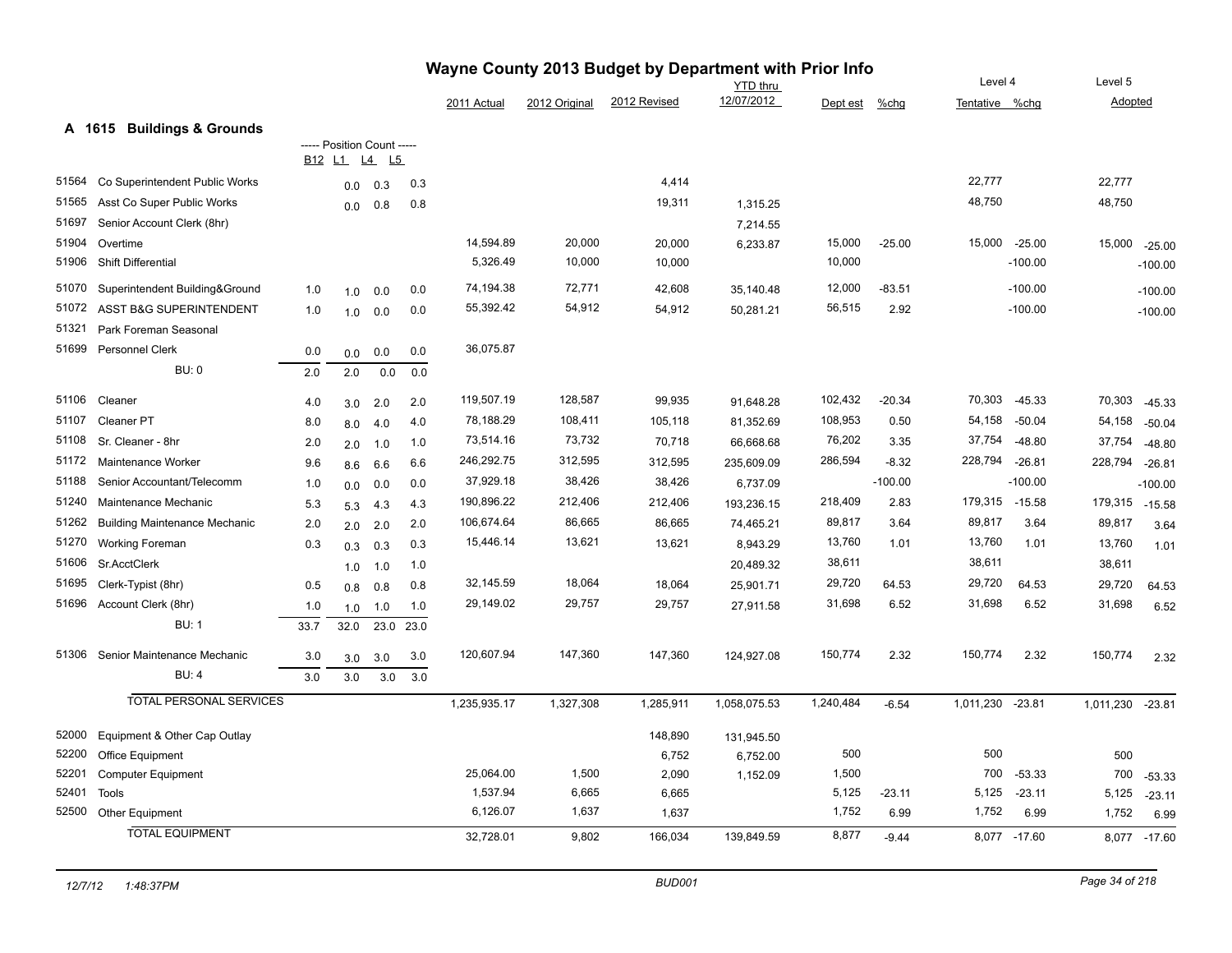|       | Wayne County 2013 Budget by Department with Prior Info |              |               |              |            |          |           |                |           |         |           |
|-------|--------------------------------------------------------|--------------|---------------|--------------|------------|----------|-----------|----------------|-----------|---------|-----------|
|       |                                                        |              |               |              | YTD thru   |          |           | Level 4        |           | Level 5 |           |
|       |                                                        | 2011 Actual  | 2012 Original | 2012 Revised | 12/07/2012 | Dept est | %chg      | Tentative %chg |           | Adopted |           |
|       | A 1615 Buildings & Grounds                             |              |               |              |            |          |           |                |           |         |           |
| 54000 | <b>Contractual Expenses</b>                            | 71,876.08    | 12,000        | 12,000       | 5,112.33   |          | $-100.00$ |                | $-100.00$ |         | $-100.00$ |
| 54125 | Fuel Oil                                               |              | 500           | 500          | 5,833.03   | 500      |           |                | $-100.00$ |         | $-100.00$ |
| 54128 | Gasoline- Oil- Lube                                    | 13,732.03    | 12,000        | 12,000       | 5,877.46   | 13,000   | 8.33      | 13,000         | 8.33      | 13,000  | 8.33      |
| 54135 | Janitor Supplies                                       | 40,272.09    | 30,000        | 30,000       | 21,172.72  | 30,000   |           | 30,000         |           | 30,000  |           |
| 54137 | <b>Safety Supplies</b>                                 | 3,742.78     | 3,500         | 3,500        | 1,301.45   | 3,600    | 2.86      | 3,600          | 2.86      | 3,600   | 2.86      |
| 54150 | <b>Office Supplies</b>                                 | 2,079.36     | 2,000         | 2,000        | 984.62     | 2,000    |           | 2,000          |           | 2,000   |           |
| 54166 | Postage                                                | 180.96       | 650           | 650          | 263.94     | 400      | $-38.46$  | 400            | $-38.46$  | 400     | $-38.46$  |
| 54167 | Propane Gas                                            | 1,765.17     | 1,600         | 1,600        | 777.77     | 650      | $-59.38$  | 650            | $-59.38$  | 650     | $-59.38$  |
| 54210 | Gas                                                    | 20,113.98    | 18,000        | 18,000       | 13,630.95  | 20,000   | 11.11     | 20,000         | 11.11     | 20,000  | 11.11     |
| 54220 | Light & Power                                          | 127,910.08   | 50,000        | 50,000       | 67,247.13  | 75,000   | 50.00     | 75,000         | 50.00     | 75,000  | 50.00     |
| 54230 | Telephone                                              | 167,279.11   | 12,500        | 12,500       | 6,170.57   | 7,000    | $-44.00$  | 7,000          | $-44.00$  | 7,000   | $-44.00$  |
| 54235 | <b>Telephone Repairs</b>                               | 4,500.00     |               |              |            |          |           |                |           |         |           |
| 54240 | Water                                                  | 5,833.13     | 2,800         | 2,800        | 7,116.79   | 5,500    | 96.43     | 5,500          | 96.43     | 5,500   | 96.43     |
| 54250 | Refuse                                                 | 17,809.45    | 24,000        | 24,000       | 12,451.93  | 20,000   | $-16.67$  | 20,000         | $-16.67$  | 20,000  | $-16.67$  |
| 54407 | <b>Building Maintenance &amp; Repair</b>               | 213,268.69   | 198,000       | 445,973      | 333,873.04 | 260,000  | 31.31     | 200,000        | 1.01      | 200,000 | 1.01      |
| 54408 | Copier Expense                                         | 2,339.86     | 2,100         | 2,100        | 1,816.11   | 2,100    |           | 2,100          |           | 2,100   |           |
| 54414 | Information Technology                                 | 23,125.00    | 25,200        | 25,200       | 25,200.00  | 25,500   | 1.19      | 25,500         | 1.19      | 25,500  | 1.19      |
| 54422 | <b>Elevator Maintenance</b>                            | 23,391.40    | 26,000        | 26,000       | 22,707.00  | 26,000   |           | 19,500         | $-25.00$  | 19,500  | $-25.00$  |
| 54424 | Equipment - Maint Contract                             | 92,068.31    | 130,000       | 130,000      | 92,053.58  | 130,000  |           | 130,000        |           | 130,000 |           |
| 54425 | Equipment - Maint & Repair                             | 5,827.19     | 8,000         | 8,000        | 7,086.21   | 8,000    |           | 8,000          |           | 8,000   |           |
| 54437 | Lease                                                  | 5,323.36     | 5,400         | 5,400        | 3,500.00   | 5,500    | 1.85      | 5,500          | 1.85      | 5,500   | 1.85      |
| 54456 | Printing                                               |              | 500           | 500          |            | 500      |           | 500            |           | 500     |           |
| 54474 | Snow Removal                                           | 18,357.06    | 20,000        | 20,000       | 3,039.10   | 14,000   | $-30.00$  | 14,000         | $-30.00$  | 14,000  | $-30.00$  |
| 54483 | Training- Seminars & Schools                           | 225.00       | 750           | 750          | 60.00      | 600      | $-20.00$  | 600            | $-20.00$  | 600     | $-20.00$  |
| 54485 | Travel                                                 | 4.08         | 250           | 250          |            | 200      | $-20.00$  | 200            | $-20.00$  | 200     | $-20.00$  |
| 54500 | Fees for Services Non-employ                           | 108,314.84   | 190,000       | 121,184      | 203,306.19 | 190,123  | 0.06      | 190,123        | 0.06      | 190,123 | 0.06      |
| 54525 | Lease-DOL                                              | 49,556.32    | 50,000        | 50,000       | 51,551.64  | 55,000   | 10.00     | 55,000         | 10.00     | 55,000  | 10.00     |
|       | <b>TOTAL CONTRACTUAL EXPENSES</b>                      | 1,018,895.33 | 825,750       | 1,004,907    | 892,133.56 | 895,173  | 8.41      | 828,173        | 0.29      | 828,173 | 0.29      |
| 58100 | Payments to NYS Retirement Sys                         | 182,451.00   | 240,790       | 239,957      |            | 232,901  | $-3.28$   | 196,764        | $-18.28$  | 196,764 | $-18.28$  |
| 58101 | <b>EARLY RETIREMENT PAYMENT</b>                        |              | 15,090        | 15,090       |            |          | $-100.00$ | 15,090         |           | 15,090  |           |
| 58200 | Payments to Social Security                            | 90,615.89    | 101,540       | 100,859      | 77,515.60  | 99,666   | $-1.85$   | 75,878         | $-25.27$  | 75,878  | $-25.27$  |
| 58400 | Hospitalization                                        | 235,039.92   | 256,676       | 255,551      | 235,700.02 | 304,604  | 18.67     | 260,413        | 1.46      | 260,413 | 1.46      |
| 58500 | Unemployment                                           | 1,935.01     | 8,000         | 11,280       | 1,582.00   |          | $-100.00$ |                | $-100.00$ |         | $-100.00$ |
| 58600 | Disability                                             | 5,094.00     | 5,236         | 5,212        | 4,321.00   | 4,774    | $-8.82$   | 3,966          | $-24.26$  | 3,966   | $-24.26$  |
| 58901 | Employee Assistance Program                            | 730.00       | 798           | 798          | 708.91     | 739      | $-7.39$   | 596            | $-25.31$  | 596     | $-25.31$  |
|       | <b>TOTAL FRINGE BENEFITS</b>                           | 515,865.82   | 628,130       | 628,747      | 319,827.53 | 642,684  | 2.32      | 552,707 -12.01 |           | 552,707 | $-12.01$  |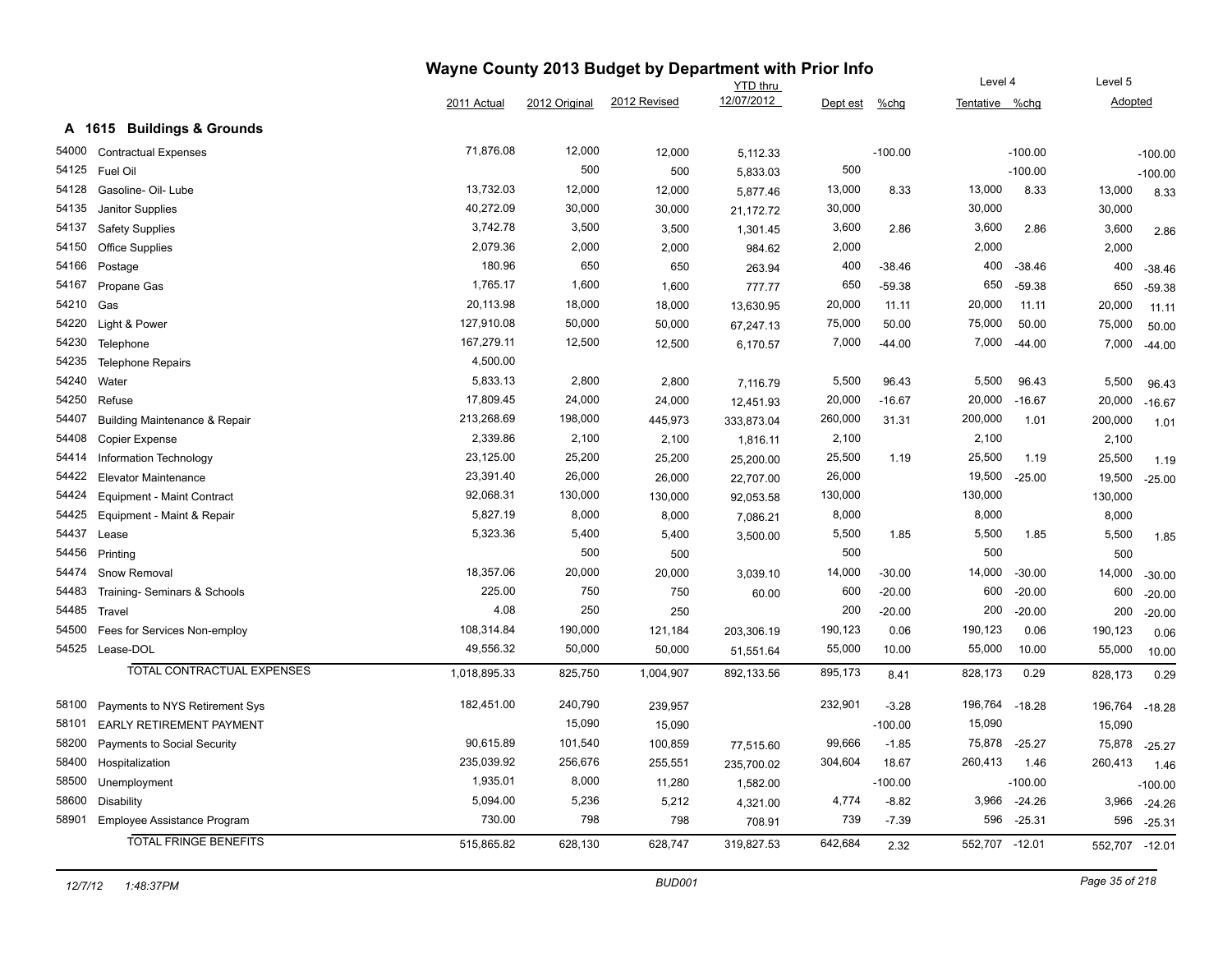|        |                                | Wayne County 2013 Budget by Department with Prior Info |               |              | <b>YTD</b> thru |           |         | Level 4           | Level 5           |
|--------|--------------------------------|--------------------------------------------------------|---------------|--------------|-----------------|-----------|---------|-------------------|-------------------|
|        |                                | 2011 Actual                                            | 2012 Original | 2012 Revised | 12/07/2012      | Dept est  | %chg    | Tentative %chg    | <b>Adopted</b>    |
| A 1615 | <b>Buildings &amp; Grounds</b> |                                                        |               |              |                 |           |         |                   |                   |
|        | <b>Total Appropriations</b>    | 2.803.424.33                                           | 2.790.990     | 3.085.599    | 2.409.886.21    | 2.787.218 |         | 2.400.187         | 2,400,187         |
|        | <b>Total County Cost</b>       | 713.831.67                                             | 1,034,517     | 1,316,991    | 642.288.58      | 996,218   | $-3.70$ | 890.377<br>-13.93 | 890,377<br>-13.93 |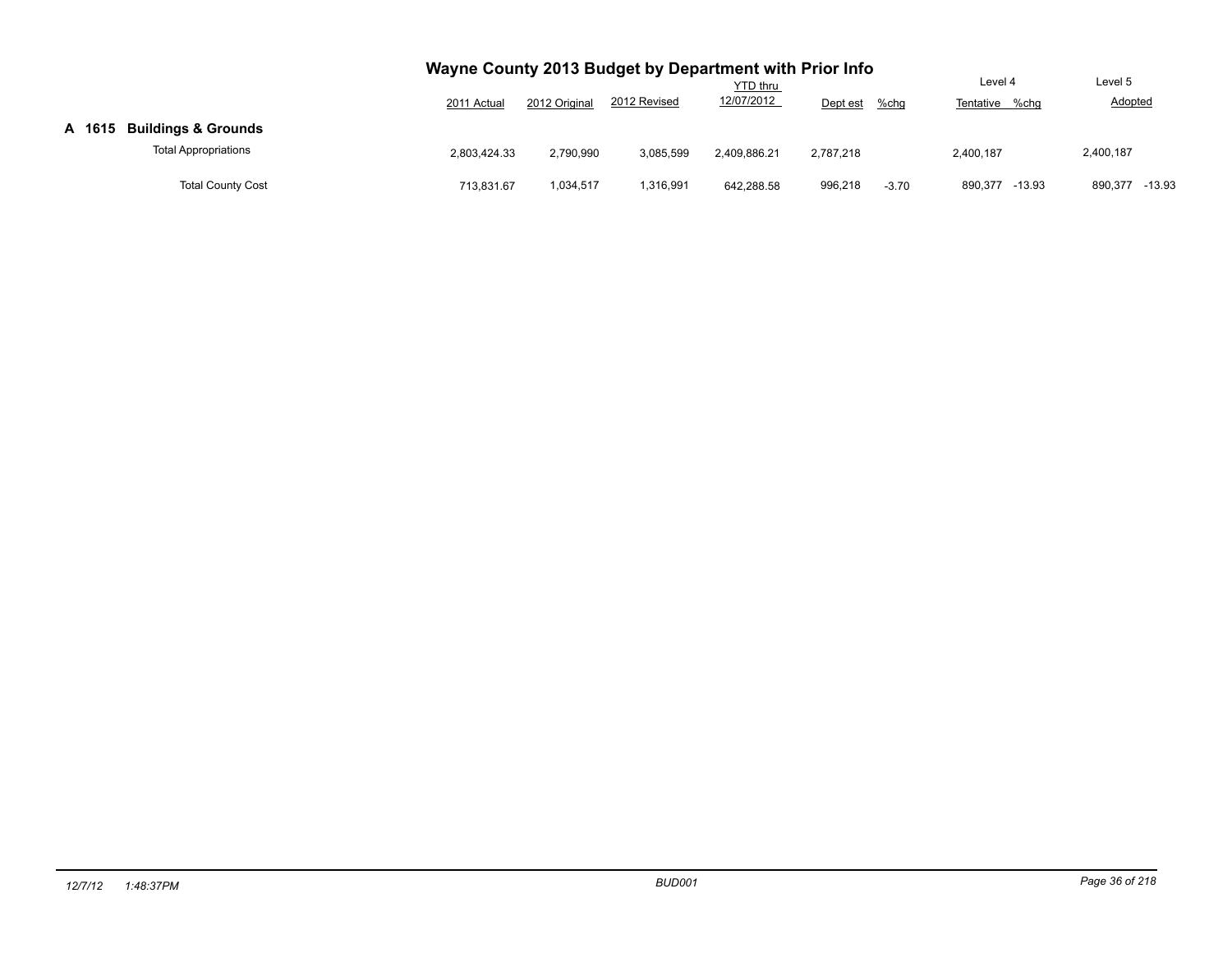|            |                                   |                            | Wayne County 2013 Budget by Department with Prior Info |               |              |                               |            |          | Level 4        |          | Level 5             |          |
|------------|-----------------------------------|----------------------------|--------------------------------------------------------|---------------|--------------|-------------------------------|------------|----------|----------------|----------|---------------------|----------|
|            |                                   |                            | 2011 Actual                                            | 2012 Original | 2012 Revised | <b>YTD</b> thru<br>12/07/2012 | Dept est   | $%$ chg  | Tentative %chg |          | Adopted             |          |
|            |                                   |                            |                                                        |               |              |                               |            |          |                |          |                     |          |
|            | A 1640 Central Garage             |                            |                                                        |               |              |                               |            |          |                |          |                     |          |
| 41272      | <b>Central Garage Fees</b>        |                            | $-274,659.59$                                          | $-316,540$    | $-316,540$   | $-259, 108.66$                | $-375,999$ | 18.78    | $-253,819$     | $-19.81$ | $-253,819$ $-19.81$ |          |
| 42303      | Labor Reimbursement               |                            |                                                        |               |              |                               |            |          | $-75,000$      |          | $-75,000$           |          |
| 42304      | <b>Material Reimbursement</b>     |                            |                                                        |               |              |                               |            |          | $-40,000$      |          | $-40,000$           |          |
|            | <b>TOTAL REVENUES</b>             |                            | $-274,659.59$                                          | $-316,540$    | $-316,540$   | $-259, 108.66$                | $-375,999$ | 18.78    | $-368,819$     | 16.52    | $-368,819$          | 16.52    |
|            |                                   | ----- Position Count ----- |                                                        |               |              |                               |            |          |                |          |                     |          |
|            |                                   | B12 L1 L4 L5               |                                                        |               |              |                               |            |          |                |          |                     |          |
| 51904      | Overtime                          |                            | 715.40                                                 | 1,200         | 1,200        | 1,045.02                      | 1,200      |          | 1,200          |          | 1,200               |          |
| 51298      | Automotive Mechanic               | 2.0<br>2.0<br>2.0<br>2.0   | 77,691.33                                              | 81,964        | 81,964       | 72,928.79                     | 85,116     | 3.85     | 85,116         | 3.85     | 85,116              | 3.85     |
|            | <b>BU: 1</b>                      | 2.0<br>2.0<br>2.0<br>2.0   |                                                        |               |              |                               |            |          |                |          |                     |          |
| 51318      | Automotive Mechanic Foreman       | 1.0<br>1.0<br>1.0<br>1.0   | 48,474.21                                              | 49,023        | 49,023       | 43,650.85                     | 50,834     | 3.69     | 50,834         | 3.69     | 50,834              | 3.69     |
|            | <b>BU: 4</b>                      | 1.0<br>1.0<br>1.0<br>1.0   |                                                        |               |              |                               |            |          |                |          |                     |          |
|            | <b>TOTAL PERSONAL SERVICES</b>    |                            | 126,880.94                                             | 132,187       | 132,187      | 117,624.66                    | 137,150    | 3.75     | 137,150        | 3.75     | 137,150             | 3.75     |
| 52000      | Equipment & Other Cap Outlay      |                            | 6,126.20                                               | 5,500         | 5,500        | 2,796.63                      | 4,700      | $-14.55$ | 1,700          | $-69.09$ | 1,700               | $-69.09$ |
| 52201      | <b>Computer Equipment</b>         |                            | 621.43                                                 |               |              |                               |            |          |                |          |                     |          |
|            | <b>TOTAL EQUIPMENT</b>            |                            | 6,747.63                                               | 5,500         | 5,500        | 2,796.63                      | 4,700      | $-14.55$ | 1,700          | $-69.09$ | 1,700               | $-69.09$ |
|            |                                   |                            |                                                        |               |              |                               |            |          |                |          |                     |          |
| 54100      | Supplies & Materials              |                            | 82,993.32                                              | 80,000        | 80,000       | 79,263.89                     | 80,000     |          | 80,000         |          | 80,000              |          |
| 54126      | <b>Field Supplies</b>             |                            | 69.80                                                  | 200           | 200          | 198.63                        | 400        | 100.00   | 400            | 100.00   | 400                 | 100.00   |
| 54128      | Gasoline- Oil- Lube               |                            | 15,232.97                                              | 15,000        | 15,000       | 18,284.91                     | 17,000     | 13.33    | 17,000         | 13.33    | 17,000              | 13.33    |
| 54150      | <b>Office Supplies</b>            |                            | 255.98                                                 | 300           | 300          | 216.84                        | 300        |          | 300            |          | 300                 |          |
| 54180      | <b>Tires</b>                      |                            | 16,423.39                                              | 19,000        | 19,000       | 18,094.17                     | 21,000     | 10.53    | 21,000         | 10.53    | 21,000              | 10.53    |
| 54210      | Gas                               |                            | 1,253.12                                               | 1,600         | 1,600        | 702.54                        | 1,530      | $-4.38$  | 1,530          | $-4.38$  | 1,530               | $-4.38$  |
| 54220      | Light & Power                     |                            | 2,472.18                                               | 2,900         | 2,900        | 2,067.90                      | 2,306      | $-20.48$ | 2,306          | $-20.48$ | 2,306               | $-20.48$ |
| 54230      | Telephone                         |                            | 987.56                                                 | 1,200         | 1,200        | 1,114.95                      | 1,200      |          | 1,200          |          | 1,200               |          |
| 54240      | Water                             |                            | 189.26                                                 | 300           | 300          | 234.14                        | 247        | $-17.67$ | 247            | $-17.67$ | 247                 | $-17.67$ |
| 54400      | <b>Contracted Services</b>        |                            | 4,925.02                                               | 7,500         | 7,500        | 5,463.62                      | 7,500      |          | 5,500          | $-26.67$ | 5,500               | $-26.67$ |
| 54414      | Information Technology            |                            | 1,388.00                                               | 3,600         | 3,600        | 3,600.00                      | 3,000      | $-16.67$ | 3,000          | $-16.67$ | 3,000               | $-16.67$ |
| 54417      | Dry Cleaning                      |                            | 2,164.33                                               | 2,080         | 2,080        | 2,191.41                      | 2,344      | 12.69    | 2,344          | 12.69    | 2,344               | 12.69    |
| 54425      | Equipment - Maint & Repair        |                            |                                                        | 300           | 300          | 850.00                        | 300        |          | 300            |          | 300                 |          |
| 54475      | Software                          |                            | 844.79                                                 |               |              |                               | 1,188      |          | 1,188          |          | 1,188               |          |
| 54493      | <b>Clerical Service Contracts</b> |                            | 10,963.00                                              | 11,685        | 11,685       | 11,685.00                     | 12,103     | 3.58     | 12,103         | 3.58     | 12,103              | 3.58     |
| 54600 Misc |                                   |                            | 608.77                                                 | 500           | 500          | 323.05                        | 500        |          | 500            |          | 500                 |          |
|            | <b>TOTAL CONTRACTUAL EXPENSES</b> |                            | 140,771.49                                             | 146,165       | 146,165      | 144,291.05                    | 150,918    | 3.25     | 148,918        | 1.88     | 148,918             | 1.88     |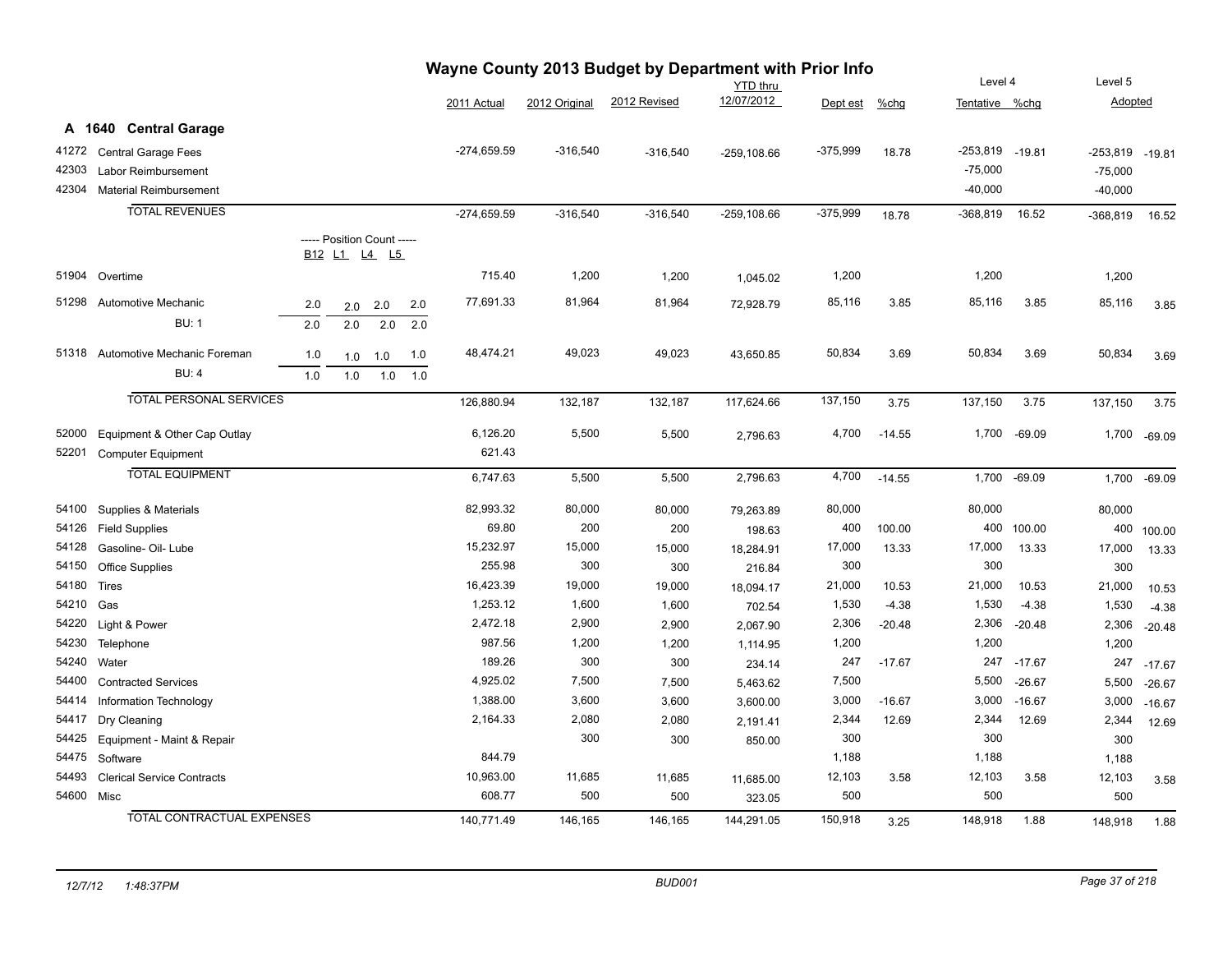|                                         | Wayne County 2013 Budget by Department with Prior Info |               |              |                 |          |           |                |           |         |           |
|-----------------------------------------|--------------------------------------------------------|---------------|--------------|-----------------|----------|-----------|----------------|-----------|---------|-----------|
|                                         |                                                        |               |              | <b>YTD thru</b> |          |           | Level 4        |           | Level 5 |           |
|                                         | 2011 Actual                                            | 2012 Original | 2012 Revised | 12/07/2012      | Dept est | $%$ chg   | Tentative %chg |           | Adopted |           |
| <b>Central Garage</b><br>A 1640         |                                                        |               |              |                 |          |           |                |           |         |           |
| 58100<br>Payments to NYS Retirement Sys | 14,741.00                                              | 22,672        | 22,672       |                 | 26,510   | 16.93     | 26,510         | 16.93     | 26,510  | 16.93     |
| 58200<br>Payments to Social Security    | 8,975.26                                               | 10,020        | 10,020       | 8,268.56        | 10,400   | 3.79      | 10,400         | 3.79      | 10,400  | 3.79      |
| 58400<br>Hospitalization                | 38,298.72                                              | 43,630        | 43,630       | 43.614.48       | 45,796   | 4.96      | 43,616         | $-0.03$   | 43,616  | $-0.03$   |
| 58600<br>Disability                     | 462.00                                                 | 462           | 462          | 423.00          | 462      |           | 462            |           | 462     |           |
| 58901<br>Employee Assistance Program    | 60.00                                                  | 63            | 63           | 61.64           | 63       |           | 63             |           | 63      |           |
| <b>TOTAL FRINGE BENEFITS</b>            | 62,536.98                                              | 76,847        | 76,847       | 52.367.68       | 83,231   | 8.31      | 81,051         | 5.47      | 81,051  | 5.47      |
| <b>Total Appropriations</b>             | 336,937.04                                             | 360,699       | 360,699      | 317.080.02      | 375,999  |           | 368,819        |           | 368,819 |           |
| <b>Total County Cost</b>                | 62.277.45                                              | 44,159        | 44,159       | 57,971.36       |          | $-100.00$ |                | $-100.00$ |         | $-100.00$ |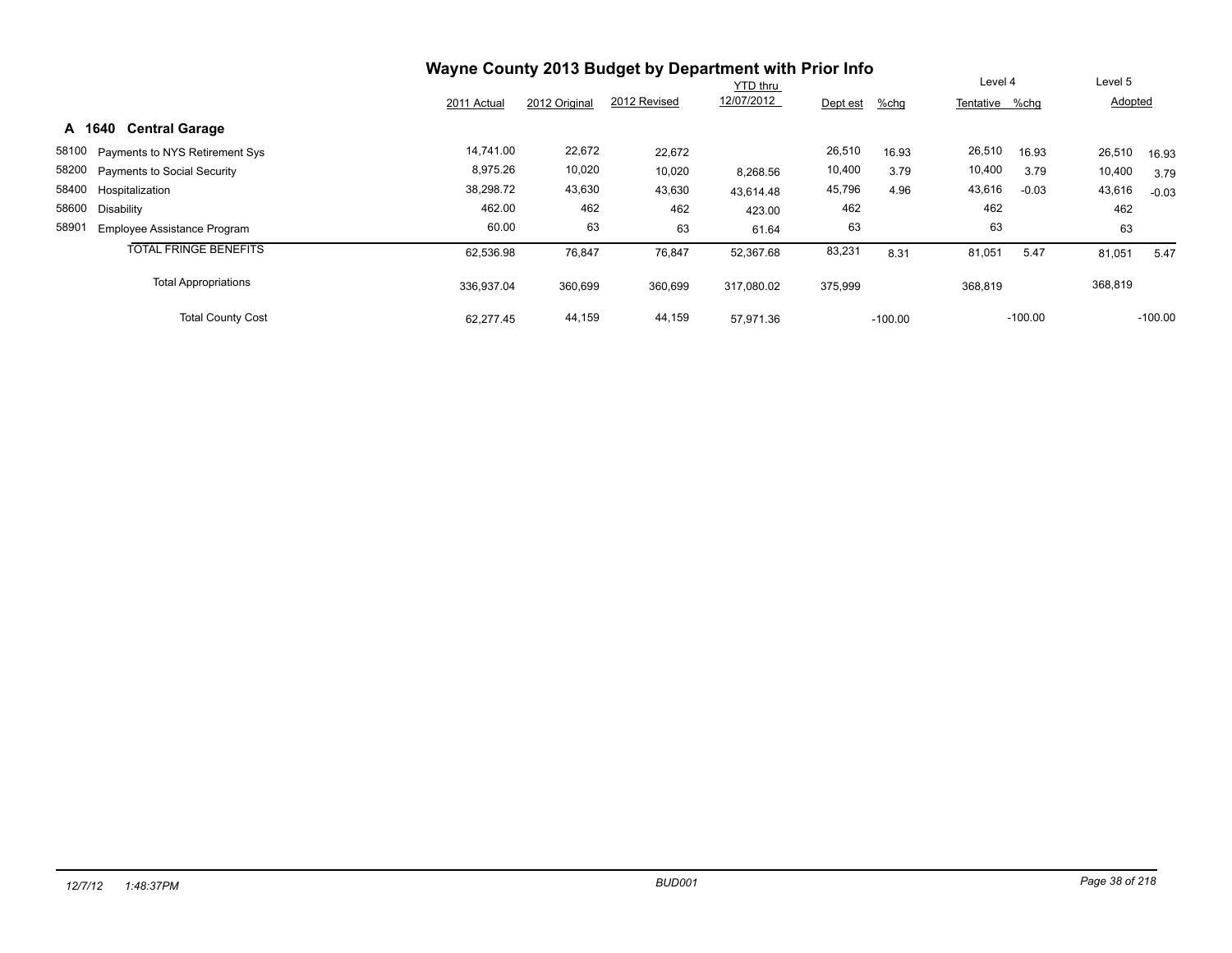|                                              | Wayne County 2013 Budget by Department with Prior Info |               | Level 4      |                               | Level 5   |         |                |         |                |         |
|----------------------------------------------|--------------------------------------------------------|---------------|--------------|-------------------------------|-----------|---------|----------------|---------|----------------|---------|
|                                              | 2011 Actual                                            | 2012 Original | 2012 Revised | <b>YTD thru</b><br>12/07/2012 | Dept est  | $%$ chg | Tentative %chg |         | <b>Adopted</b> |         |
| <b>Undistributed Meter Postage</b><br>A 1670 |                                                        |               |              |                               |           |         |                |         |                |         |
| 41274<br>Postage Reimbursement Fees          | $-37,290.18$                                           | $-55,000$     | $-55,000$    | $-23.564.31$                  | $-50,000$ | $-9.09$ | $-50,000$      | $-9.09$ | $-50,000$      | $-9.09$ |
| <b>TOTAL REVENUES</b>                        | $-37,290.18$                                           | $-55,000$     | $-55,000$    | $-23,564.31$                  | $-50,000$ | $-9.09$ | $-50,000$      | $-9.09$ | $-50,000$      | $-9.09$ |
| 54000<br><b>Contractual Expenses</b>         | 50,514.91                                              | 55,000        | 55,000       | 31.096.73                     | 50,000    | $-9.09$ | 50,000         | $-9.09$ | 50,000         | $-9.09$ |
| TOTAL CONTRACTUAL EXPENSES                   | 50,514.91                                              | 55,000        | 55,000       | 31,096.73                     | 50,000    | $-9.09$ | 50,000         | $-9.09$ | 50,000         | $-9.09$ |
| <b>Total Appropriations</b>                  | 50.514.91                                              | 55,000        | 55,000       | 31,096.73                     | 50,000    |         | 50,000         |         | 50,000         |         |
| <b>Total County Cost</b>                     | 13.224.73                                              |               |              | 7.532.42                      |           |         |                |         |                |         |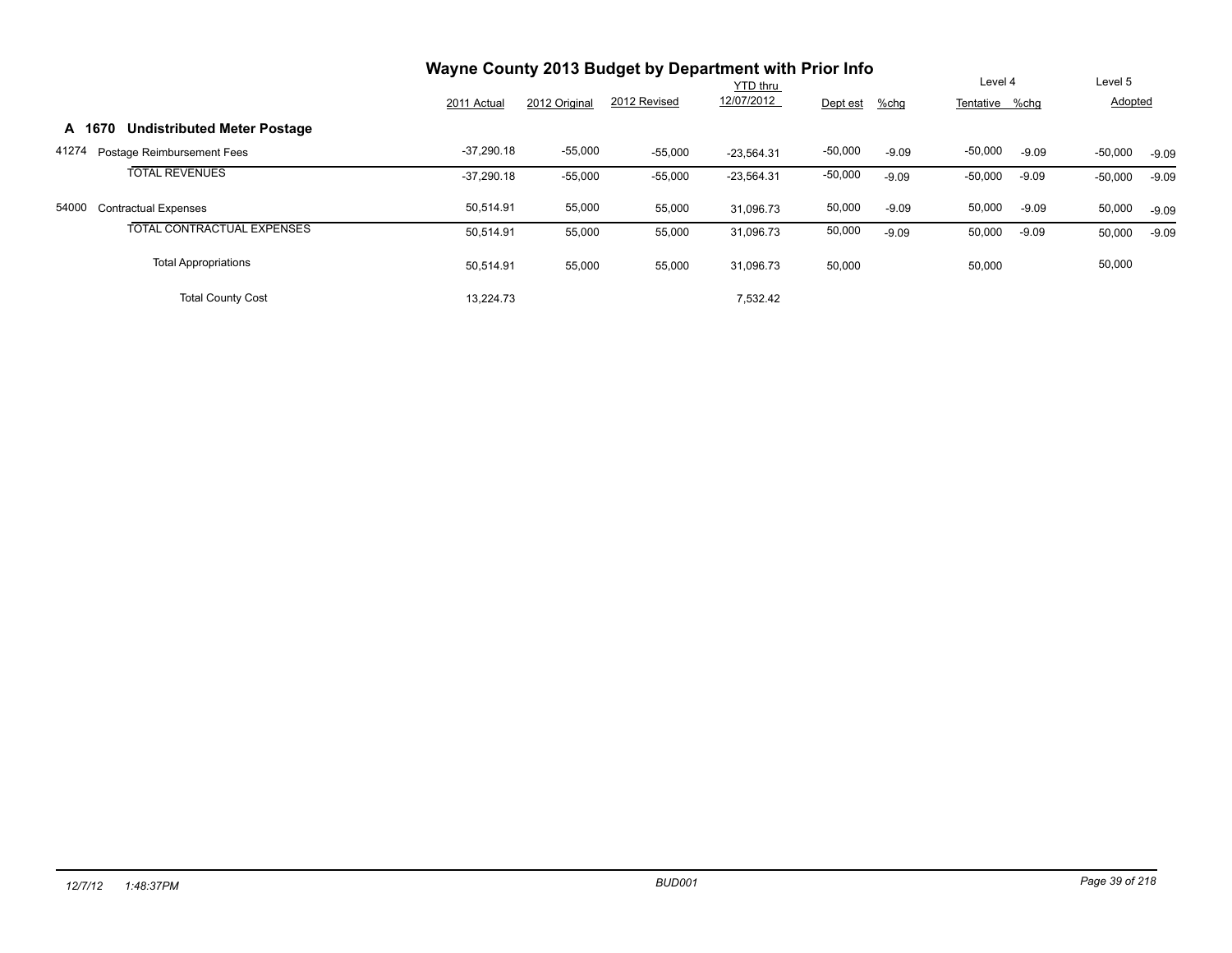|       | wayne County 2013 Budget by Department with Prior Info<br><b>YTD thru</b> |     |                                            |           |     |              |               |              |              |           | Level 4  |                  | Level 5  |           |          |
|-------|---------------------------------------------------------------------------|-----|--------------------------------------------|-----------|-----|--------------|---------------|--------------|--------------|-----------|----------|------------------|----------|-----------|----------|
|       |                                                                           |     |                                            |           |     | 2011 Actual  | 2012 Original | 2012 Revised | 12/07/2012   | Dept est  | %chg     | Tentative %chg   |          | Adopted   |          |
|       | A 1671 Printing Department                                                |     |                                            |           |     |              |               |              |              |           |          |                  |          |           |          |
| 41271 | <b>Central Printing Fees</b>                                              |     |                                            |           |     | $-25,023.02$ | $-32,000$     | $-32,000$    | $-20,137.78$ | $-32,000$ |          | $-26,000 -18.75$ |          | $-26,000$ | $-18.75$ |
|       | <b>TOTAL REVENUES</b>                                                     |     |                                            |           |     | $-25,023.02$ | $-32,000$     | $-32,000$    | $-20,137.78$ | $-32,000$ |          | $-26,000 -18.75$ |          | $-26,000$ | $-18.75$ |
|       |                                                                           |     | ----- Position Count -----<br>B12 L1 L4 L5 |           |     |              |               |              |              |           |          |                  |          |           |          |
| 51114 | Copy Center Coord PT                                                      | 1.0 |                                            | $1.0$ 1.0 | 1.0 | 11,493.21    | 11,593        | 11,593       | 10,106.78    | 11,713    | 1.04     | 11,713           | 1.04     | 11,713    | 1.04     |
|       | <b>BU: 1</b>                                                              | 1.0 | 1.0                                        | 1.0       | 1.0 |              |               |              |              |           |          |                  |          |           |          |
|       | <b>TOTAL PERSONAL SERVICES</b>                                            |     |                                            |           |     | 11,493.21    | 11,593        | 11,593       | 10,106.78    | 11,713    | 1.04     | 11,713           | 1.04     | 11,713    | 1.04     |
| 54100 | Supplies & Materials                                                      |     |                                            |           |     | 18,104.33    | 23,000        | 23,000       | 16,088.96    | 23,000    |          | 23,000           |          | 23,000    |          |
| 54210 | Gas                                                                       |     |                                            |           |     | 573.61       | 1,300         | 1,300        | 400.35       | 667       | $-48.69$ | 667              | $-48.69$ | 667       | $-48.69$ |
| 54220 | Light & Power                                                             |     |                                            |           |     | 1,263.27     | 1,600         | 1,600        | 1.047.72     | 987       | $-38.31$ | 888              | $-44.50$ | 888       | $-44.50$ |
| 54230 | Telephone                                                                 |     |                                            |           |     | 209.21       | 294           | 294          | 250.07       | 294       |          | 294              |          | 294       |          |
| 54240 | Water                                                                     |     |                                            |           |     | 187.88       | 350           | 350          | 238.04       | 134       | $-61.71$ | 134              | $-61.71$ | 134       | $-61.71$ |
| 54414 | Information Technology                                                    |     |                                            |           |     |              | 2,400         | 2,400        | 2,400.00     | 1,500     | $-37.50$ | 1,500            | $-37.50$ | 1,500     | $-37.50$ |
| 54424 | Equipment - Maint Contract                                                |     |                                            |           |     | 10,063.98    | 11,500        | 11,500       | 7,416.11     | 11,500    |          | 11,500           |          | 11,500    |          |
| 54425 | Equipment - Maint & Repair                                                |     |                                            |           |     | 815.00       | 500           | 500          | 494.00       | 500       |          | 500              |          | 500       |          |
| 54438 | Maintenance/Repairs                                                       |     |                                            |           |     | 6,432.00     | 6,383         | 6,383        | 6,382.50     | 6,383     |          | 6,383            |          | 6,383     |          |
|       | <b>TOTAL CONTRACTUAL EXPENSES</b>                                         |     |                                            |           |     | 37,649.28    | 47,327        | 47,327       | 34,717.75    | 44,965    | $-4.99$  | 44,866           | $-5.20$  | 44,866    | $-5.20$  |
| 58200 | Payments to Social Security                                               |     |                                            |           |     | 879.20       | 893           | 893          | 773.23       | 896       | 0.34     | 896              | 0.34     | 896       | 0.34     |
| 58901 | Employee Assistance Program                                               |     |                                            |           |     | 10.00        | 11            | 11           | 10.27        | 11        |          | 11               |          | 11        |          |
|       | <b>TOTAL FRINGE BENEFITS</b>                                              |     |                                            |           |     | 889.20       | 904           | 904          | 783.50       | 907       | 0.33     | 907              | 0.33     | 907       | 0.33     |
|       | <b>Total Appropriations</b>                                               |     |                                            |           |     | 50,031.69    | 59,824        | 59,824       | 45,608.03    | 57,585    |          | 57,486           |          | 57,486    |          |
|       | <b>Total County Cost</b>                                                  |     |                                            |           |     | 25,008.67    | 27,824        | 27,824       | 25,470.25    | 25,585    | $-8.05$  | 31,486           | 13.16    | 31,486    | 13.16    |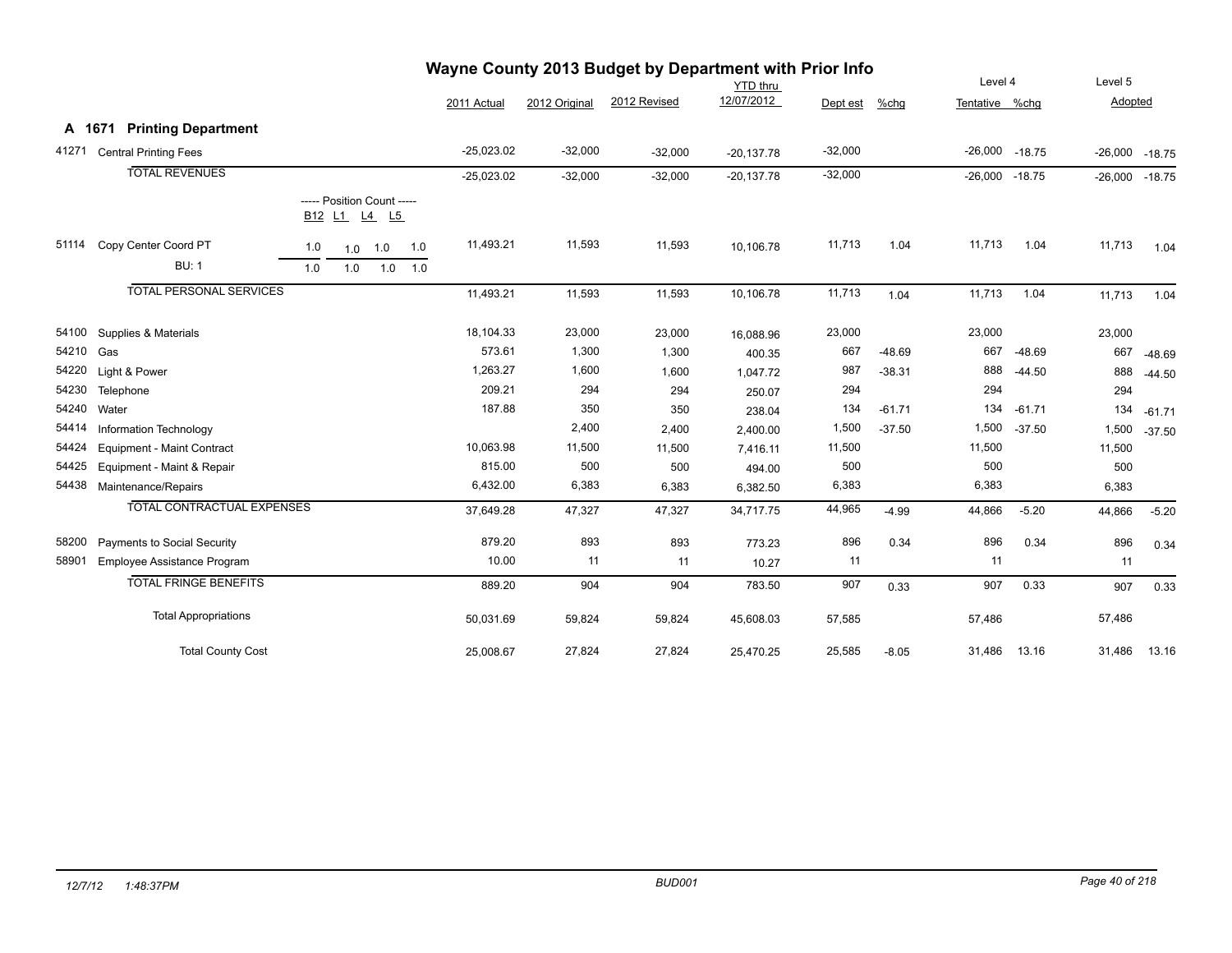|       |                                | Wayne County 2013 Budget by Department with Prior Info<br><b>YTD thru</b> |                            |         |      |                 |               |                           |                              |              |                    | Level 4        |           | Level 5      |               |
|-------|--------------------------------|---------------------------------------------------------------------------|----------------------------|---------|------|-----------------|---------------|---------------------------|------------------------------|--------------|--------------------|----------------|-----------|--------------|---------------|
|       |                                |                                                                           |                            |         |      | 2011 Actual     | 2012 Original | 2012 Revised              | 12/07/2012                   | Dept est     | $%$ chg            | Tentative %chg |           | Adopted      |               |
|       | A 1680 Information Technology  |                                                                           |                            |         |      |                 |               |                           |                              |              |                    |                |           |              |               |
| 41270 | Information Technology Fees    |                                                                           |                            |         |      | $-1,423,894.51$ | $-1,584,800$  |                           |                              | $-1,477,000$ |                    | $-1,477,000$   | $-6.80$   | $-1,477,000$ |               |
| 41274 | Postage Reimbursement Fees     |                                                                           |                            |         |      | $-22,447.64$    | $-24,090$     | $-1,620,349$<br>$-24,090$ | $-1,468,872.78$              | $-22,790$    | $-6.80$<br>$-5.40$ | $-22,790$      | $-5.40$   | $-22,790$    | $-6.80$       |
| 42228 | IT for Other Districts & Govt  |                                                                           |                            |         |      | $-21,646.54$    | $-29,600$     | $-29,600$                 | $-18,286.94$<br>$-19,476.30$ | $-30,200$    | 2.03               | $-30,200$      | 2.03      | $-30,200$    | $-5.40$       |
| 42778 | Telephone Reimbursement        |                                                                           |                            |         |      | $-1,899.30$     | $-200,000$    | $-200,000$                | $-247,238.00$                | $-267,030$   | 33.52              | $-267,030$     | 33.52     | $-267,030$   | 2.03<br>33.52 |
|       | <b>TOTAL REVENUES</b>          |                                                                           |                            |         |      |                 |               |                           |                              |              |                    |                |           |              |               |
|       |                                |                                                                           |                            |         |      | -1,469,887.99   | $-1,838,490$  | $-1,874,039$              | $-1,753,874.02$              | $-1,797,020$ | $-2.26$            | $-1,797,020$   | $-2.26$   | $-1,797,020$ | $-2.26$       |
|       |                                |                                                                           | ----- Position Count ----- |         |      |                 |               |                           |                              |              |                    |                |           |              |               |
|       |                                |                                                                           | B12 L1 L4 L5               |         |      |                 |               |                           |                              |              |                    |                |           |              |               |
| 51904 | Overtime                       |                                                                           |                            |         |      | 2,599.82        | 2,000         | 2,000                     | 1,559.32                     | 2,000        |                    | 2,000          |           | 2,000        |               |
| 51074 | Director of Information Tech   | 1.0                                                                       | 1.0                        | 1.0     | 1.0  | 81,009.26       | 81,117        | 81,117                    | 73,983.04                    | 82,527       | 1.74               | 82,527         | 1.74      | 82,527       | 1.74          |
| 51699 | Personnel Clerk                | 1.0                                                                       | 1.0                        | 1.0     | 1.0  |                 | 36,181        | 36,181                    | 32,953.99                    | 36,785       | 1.67               | 36,785         | 1.67      | 36,785       | 1.67          |
|       | <b>BU: 0</b>                   | 2.0                                                                       | 2.0                        | 2.0     | 2.0  |                 |               |                           |                              |              |                    |                |           |              |               |
| 51238 | Senior Computer Operator       | 1.0                                                                       | 1.0                        | 1.0     | 1.0  | 40,325.18       | 41,369        | 41,369                    | 36,384.79                    | 42,097       | 1.76               | 42,097         | 1.76      | 42,097       | 1.76          |
| 51337 | Micro Comp Prog                | 1.0                                                                       | 2.0                        | 2.0     | 2.0  | 50,639.01       | 51,098        | 76,473                    | 60,511.33                    | 103,131      | 101.83             | 103,131        | 101.83    | 103,131      | 101.83        |
| 51338 | <b>Computer Programmer</b>     | 1.0                                                                       | 1.0                        | 0.0     | 0.0  | 53,071.83       | 54,162        | 54,162                    | 47,290.17                    | 55,073       | 1.68               |                | $-100.00$ |              | $-100.00$     |
| 51346 | Sr. Computer Programmer        | 2.0                                                                       | 2.0                        | 2.0     | 2.0  | 120,259.61      | 123,696       | 123,696                   | 109,915.23                   | 126,032      | 1.89               | 126,032        | 1.89      | 126,032      | 1.89          |
| 51528 | <b>Computer Technicians</b>    | 1.0                                                                       | 1.0                        | 1.0     | 1.0  | 51,685.74       | 50,738        | 50,738                    | 45,497.05                    | 51,635       | 1.77               | 51,635         | 1.77      | 51,635       | 1.77          |
| 51535 | Senior Network Technician      | 2.0                                                                       | 2.0                        | 2.0     | 2.0  | 114,914.19      | 120,394       | 120,394                   | 107,938.47                   | 121,672      | 1.06               | 121,672        | 1.06      | 121,672      | 1.06          |
| 51537 | Senior MicroComputer Programmr | 1.0                                                                       | 1.0                        | 1.0     | 1.0  | 58,525.95       | 59,972        | 59,972                    | 53,588.15                    | 60,011       | 0.07               | 60,011         | 0.07      | 60,011       | 0.07          |
| 51588 | Senior Computer Technician     | 2.0                                                                       | 2.0                        | 2.0     | 2.0  | 98,557.79       | 110,852       | 110,852                   | 99,384.05                    | 113,692      | 2.56               | 113,692        | 2.56      | 113,692      | 2.56          |
| 51593 | Telecommunications Technician  | 1.0                                                                       | 1.0                        | 1.0     | 1.0  |                 | 40,407        | 40,407                    | 37,402.59                    | 46,163       | 14.25              | 46,163         | 14.25     | 46,163       | 14.25         |
|       | <b>BU: 1</b>                   | 12.0                                                                      | 13.0                       | 12.0    | 12.0 |                 |               |                           |                              |              |                    |                |           |              |               |
| 51339 | Asst Director DP Operations    | 1.0                                                                       | 1.0                        | 1.0     | 1.0  | 57,056.62       | 58,229        | 58,229                    | 52,362.29                    | 59,212       | 1.69               | 59,212         | 1.69      | 59,212       | 1.69          |
| 51351 | Network Support Supervisor     | 1.0                                                                       | 1.0                        | 1.0     | 1.0  | 67,457.76       | 69,381        | 69,381                    | 60,579.63                    | 70,303       | 1.33               | 70,303         | 1.33      | 70,303       | 1.33          |
|       | <b>BU: 4</b>                   | 2.0                                                                       | $2.0\,$                    | $2.0\,$ | 2.0  |                 |               |                           |                              |              |                    |                |           |              |               |
|       | <b>TOTAL PERSONAL SERVICES</b> |                                                                           |                            |         |      | 796,102.76      | 899,596       | 924,971                   | 819,350.10                   | 970,333      | 7.86               | 915,260        | 1.74      | 915,260      | 1.74          |
| 52000 | Equipment & Other Cap Outlay   |                                                                           |                            |         |      |                 |               | 3,529                     | 3,528.70                     |              |                    |                |           |              |               |
| 52200 | Office Equipment               |                                                                           |                            |         |      | 1,633.37        |               |                           |                              | 700          |                    | 700            |           | 700          |               |
| 52201 | <b>Computer Equipment</b>      |                                                                           |                            |         |      | 84,966.49       | 54,600        | 39,955                    | 38,773.21                    | 11,600       | $-78.75$           | 11,600         | $-78.75$  | 11,600       | $-78.75$      |
|       | <b>TOTAL EQUIPMENT</b>         |                                                                           |                            |         |      | 86.599.86       | 54.600        | 43.484                    | 42.301.91                    | 12,300       | $-77.47$           | 12.300 -77.47  |           |              | 12,300 -77.47 |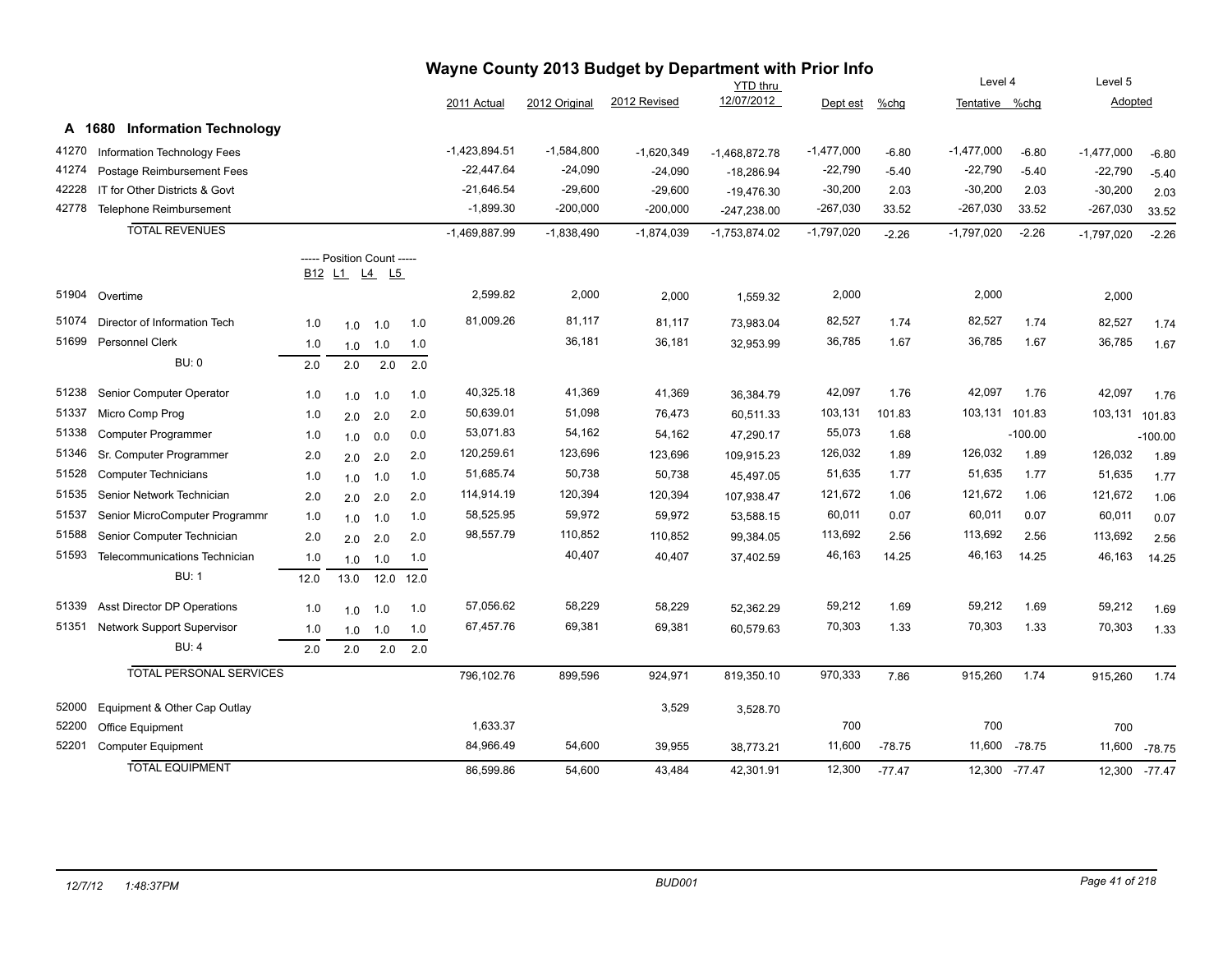|       |                                    | Wayne County 2013 Budget by Department with Prior Info |               |              |                 |           |          |                |              |           |          |
|-------|------------------------------------|--------------------------------------------------------|---------------|--------------|-----------------|-----------|----------|----------------|--------------|-----------|----------|
|       |                                    |                                                        |               |              | <b>YTD</b> thru |           |          | Level 4        |              | Level 5   |          |
|       |                                    | 2011 Actual                                            | 2012 Original | 2012 Revised | 12/07/2012      | Dept est  | $%$ chg  | Tentative %chg |              | Adopted   |          |
|       | A 1680 Information Technology      |                                                        |               |              |                 |           |          |                |              |           |          |
| 54116 | <b>Computer Supplies</b>           | 43,564.38                                              | 28,752        | 30,209       | 38,550.64       | 29,386    | 2.21     | 29,386         | 2.21         | 29,386    | 2.21     |
| 54150 | <b>Office Supplies</b>             | 564.97                                                 | 500           | 500          | 1,616.44        | 500       |          | 500            |              | 500       |          |
| 54166 | Postage                            | 19,913.28                                              | 24,090        | 24,090       | 19,895.91       | 22,790    | $-5.40$  | 22,790         | $-5.40$      | 22,790    | $-5.40$  |
| 54210 | Gas                                | 1,984.12                                               | 3,879         | 3,879        | 1,706.48        | 4,189     | 7.99     | 3,651          | $-5.88$      | 3,651     | $-5.88$  |
| 54220 | Light & Power                      | 8,106.51                                               | 17,236        | 17,236       | 7,315.10        | 7,832     | $-54.56$ | 8,383          | $-51.36$     | 8,383     | $-51.36$ |
| 54230 | Telephone                          | 31,994.59                                              | 153,054       | 241,365      | 215,063.38      | 194,280   | 26.94    | 194,280        | 26.94        | 194,280   | 26.94    |
| 54235 | <b>Telephone Repairs</b>           |                                                        | 10,000        | 10,000       | 12,701.63       | 10,000    |          | 10,000         |              | 10,000    |          |
| 54240 | Water                              | 770.45                                                 | 1,468         | 1,468        | 1,580.38        | 1,048     | $-28.61$ | 1,163          | $-20.78$     | 1,163     | $-20.78$ |
| 54408 | Copier Expense                     | 2,566.83                                               | 2,794         | 2,794        | 2,330.23        | 2,800     | 0.21     | 2,800          | 0.21         | 2,800     | 0.21     |
| 54410 | Conference                         | 2,832.06                                               | 2,800         | 2,800        | 1,958.01        | 8,670     | 209.64   | 8,670          | 209.64       | 8,670     | 209.64   |
| 54415 | IT - Rental/Lease                  | 13,499.50                                              | 11,940        | 12,105       | 10,530.00       | 14,806    | 24.00    | 14,806         | 24.00        | 14,806    | 24.00    |
| 54424 | Equipment - Maint Contract         | 16,569.00                                              | 26,200        | 27,005       | 17,744.25       | 22,100    | $-15.65$ | 22,100         | $-15.65$     | 22,100    | $-15.65$ |
| 54438 | Maintenance/Repairs                | 44,414.73                                              | 47,091        | 123,914      | 48,062.41       | 48,408    | 2.80     | 48,408         | 2.80         | 48,408    | 2.80     |
| 54472 | Subscriptions                      | 75.00                                                  | 200           | 200          |                 | 225       | 12.50    | 225            | 12.50        | 225       | 12.50    |
| 54475 | Software                           | 324,911.21                                             | 298,050       | 323,138      | 314,956.43      | 331,414   | 11.19    | 331,414        | 11.19        | 331,414   | 11.19    |
| 54483 | Training-Seminars & Schools        | 150.00                                                 | 1,000         | 2,592        | 2,901.70        | 1,000     |          | 1,000          |              | 1,000     |          |
| 54485 | Travel                             | 6,259.74                                               | 5,000         | 5,237        | 6,123.08        | 6,000     | 20.00    | 6,000          | 20.00        | 6,000     | 20.00    |
|       | 54600 Misc                         | 1,637.49                                               | 2,612         | 2,612        | 653.35          | 2,112     | $-19.14$ |                | 2,112 -19.14 | 2,112     | $-19.14$ |
|       | <b>TOTAL CONTRACTUAL EXPENSES</b>  | 519,813.86                                             | 636,666       | 831,145      | 703,689.42      | 707,560   | 11.14    | 707,688        | 11.16        | 707,688   | 11.16    |
| 58100 | Payments to NYS Retirement Sys     | 113,918.00                                             | 170,787       | 175,558      |                 | 190,218   | 11.38    | 175,789        | 2.93         | 175,789   | 2.93     |
| 58200 | <b>Payments to Social Security</b> | 58,122.71                                              | 68,822        | 70,483       | 60,377.07       | 74,231    | 7.86     | 70,018         | 1.74         | 70,018    | 1.74     |
| 58400 | Hospitalization                    | 151,196.64                                             | 160,186       | 163,851      | 160,876.53      | 182,121   | 13.69    | 160,131        | $-0.03$      | 160,131   | $-0.03$  |
| 58600 | Disability                         | 2,156.00                                               | 2,606         | 2,683        | 2,296.00        | 2,618     | 0.46     | 2,464          | $-5.45$      | 2,464     | $-5.45$  |
| 58901 | Employee Assistance Program        | 280.00                                                 | 357           | 357          | 328.77          | 357       |          | 336            | $-5.88$      | 336       | $-5.88$  |
|       | <b>TOTAL FRINGE BENEFITS</b>       | 325,673.35                                             | 402,758       | 412,932      | 223,878.37      | 449,545   | 11.62    | 408,738        | 1.48         | 408,738   | 1.48     |
|       | <b>Total Appropriations</b>        | 1,728,189.83                                           | 1,993,620     | 2,212,531    | 1,789,219.80    | 2,139,738 |          | 2,043,986      |              | 2,043,986 |          |
|       | <b>Total County Cost</b>           | 258,301.84                                             | 155,130       | 338,492      | 35,345.78       | 342,718   | 120.92   | 246,966        | 59.20        | 246,966   | 59.20    |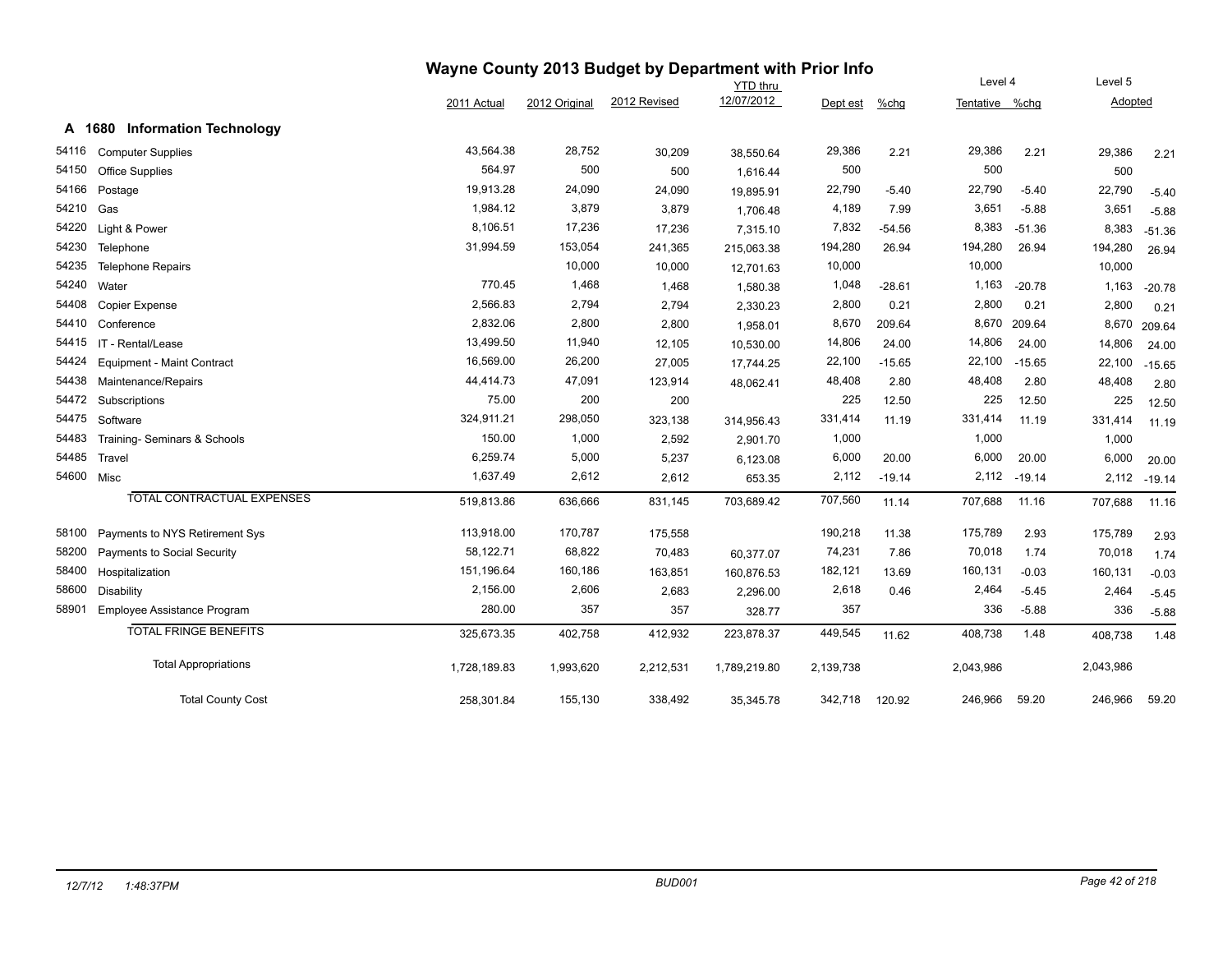|       |                                        | Wayne County 2013 Budget by Department with Prior Info |               |              |                 |            |           |                |           |            |           |
|-------|----------------------------------------|--------------------------------------------------------|---------------|--------------|-----------------|------------|-----------|----------------|-----------|------------|-----------|
|       |                                        |                                                        |               |              | <b>YTD</b> thru |            |           | Level 4        |           | Level 5    |           |
|       |                                        | 2011 Actual                                            | 2012 Original | 2012 Revised | 12/07/2012      | Dept est   | $%$ chg   | Tentative %chg |           | Adopted    |           |
|       | <b>Unallocated Insurance</b><br>A 1910 |                                                        |               |              |                 |            |           |                |           |            |           |
| 41295 | Dept Insurance Reimbursement           | $-252,608.46$                                          | $-250,000$    | $-250,000$   | $-241.602.91$   | $-286,900$ | 14.76     | -286,900       | 14.76     | $-286,900$ | 14.76     |
| 42770 | Miscellaneous Revenues                 | $-33.00$                                               | $-11,000$     | $-21,000$    | $-21,083.90$    |            | $-100.00$ |                | $-100.00$ |            | $-100.00$ |
|       | <b>TOTAL REVENUES</b>                  | $-252,641.46$                                          | $-261,000$    | $-271,000$   | $-262,686.81$   | $-286,900$ | 9.92      | $-286,900$     | 9.92      | $-286,900$ | 9.92      |
| 54300 | Insurance                              | 357,144.70                                             | 330,000       | 340,000      | 346.433.40      | 339,778    | 2.96      | 339,778        | 2.96      | 339,778    | 2.96      |
| 54353 | Insurance Consultant                   |                                                        | 10,110        | 10,110       |                 |            | $-100.00$ |                | $-100.00$ |            | $-100.00$ |
|       | <b>TOTAL CONTRACTUAL EXPENSES</b>      | 357,144.70                                             | 340,110       | 350,110      | 346,433.40      | 339,778    | $-0.10$   | 339,778        | $-0.10$   | 339,778    | $-0.10$   |
|       | <b>Total Appropriations</b>            | 357,144.70                                             | 340,110       | 350,110      | 346,433.40      | 339,778    |           | 339,778        |           | 339,778    |           |
|       | <b>Total County Cost</b>               | 104,503.24                                             | 79,110        | 79,110       | 83.746.59       | 52,878     | $-33.16$  | 52,878         | $-33.16$  | 52,878     | $-33.16$  |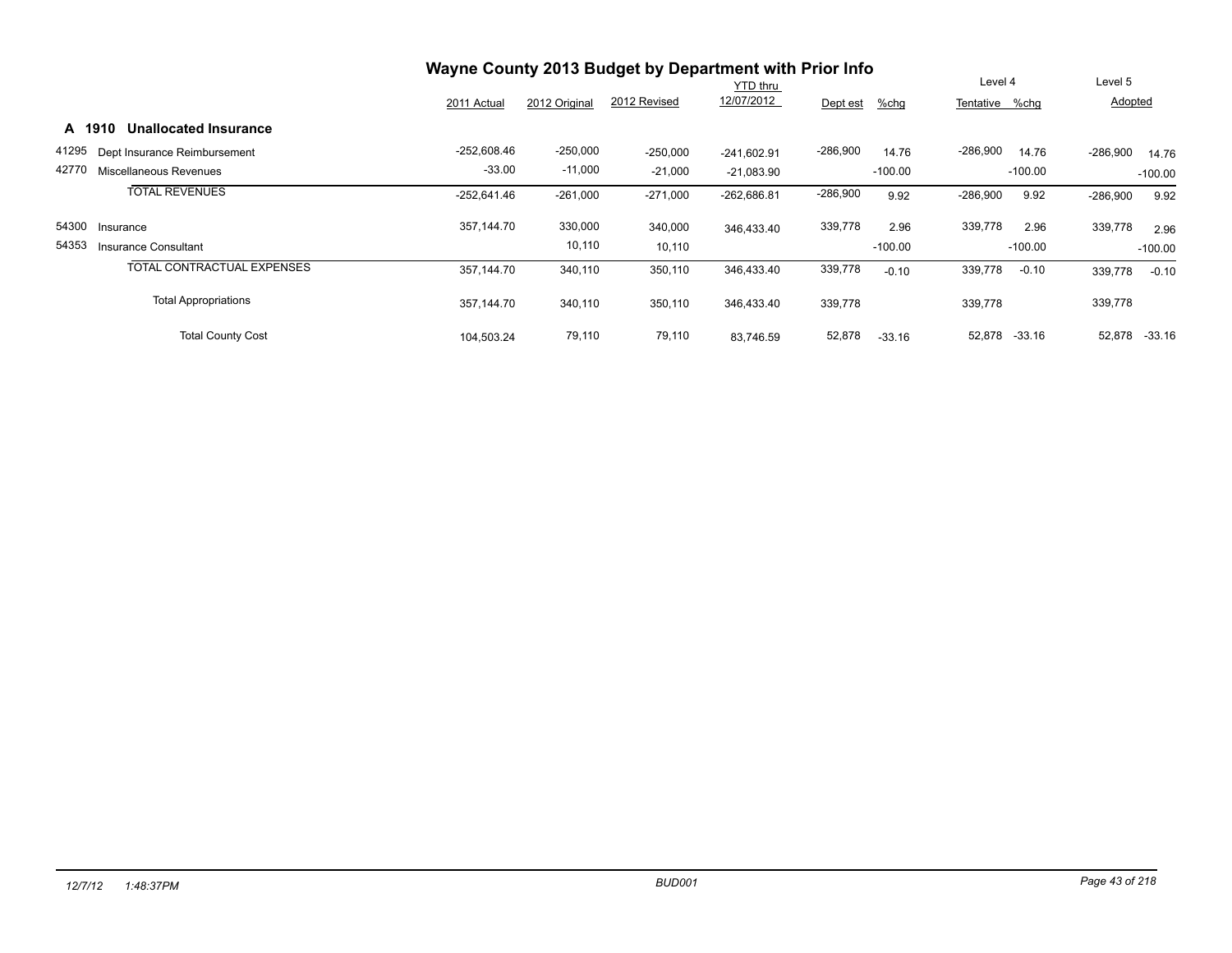|                                      | Wayne County 2013 Budget by Department with Prior Info |               |              |                               |          |         |                |      |                |      |
|--------------------------------------|--------------------------------------------------------|---------------|--------------|-------------------------------|----------|---------|----------------|------|----------------|------|
|                                      |                                                        |               |              | <b>YTD</b> thru<br>12/07/2012 |          |         | Level 4        |      | Level 5        |      |
|                                      | 2011 Actual                                            | 2012 Original | 2012 Revised |                               | Dept est | $%$ chg | Tentative %chg |      | <b>Adopted</b> |      |
| A 1920 County Officers Assoc/NACA    |                                                        |               |              |                               |          |         |                |      |                |      |
| 54000<br><b>Contractual Expenses</b> | 8.987.00                                               | 9,256         | 9,256        | 9.256.00                      | 9,534    | 3.00    | 9,534          | 3.00 | 9,534          | 3.00 |
| TOTAL CONTRACTUAL EXPENSES           | 8.987.00                                               | 9,256         | 9,256        | 9.256.00                      | 9,534    | 3.00    | 9,534          | 3.00 | 9,534          | 3.00 |
| <b>Total Appropriations</b>          | 8.987.00                                               | 9,256         | 9,256        | 9,256.00                      | 9,534    |         | 9,534          |      | 9,534          |      |
| <b>Total County Cost</b>             | 8.987.00                                               | 9,256         | 9,256        | 9.256.00                      | 9,534    | 3.00    | 9,534          | 3.00 | 9,534          | 3.00 |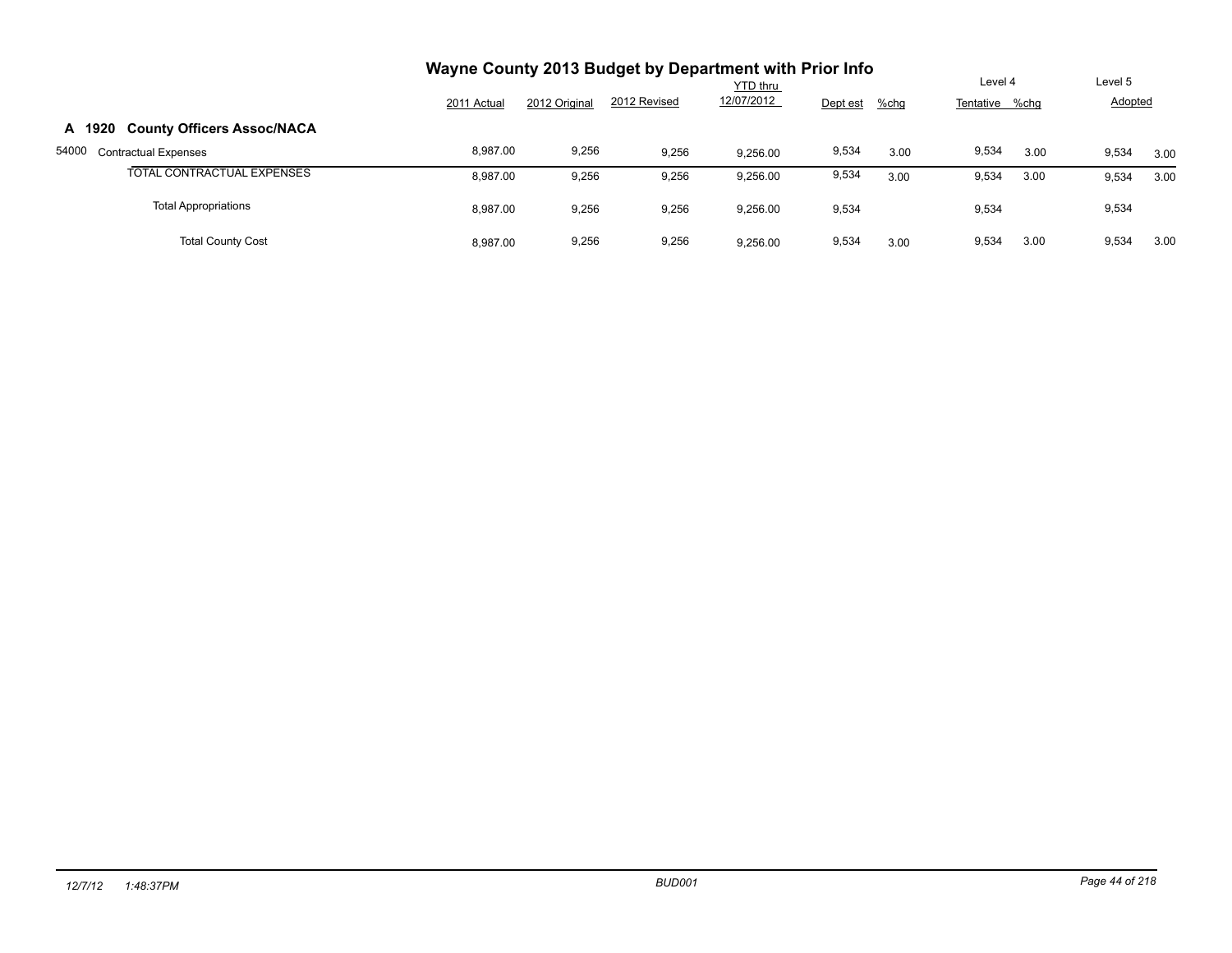|                                          | Wayne County 2013 Budget by Department with Prior Info |               |              |                 |                     |                |                |
|------------------------------------------|--------------------------------------------------------|---------------|--------------|-----------------|---------------------|----------------|----------------|
|                                          |                                                        |               |              | <b>YTD</b> thru |                     | Level 4        | Level 5        |
|                                          | 2011 Actual                                            | 2012 Original | 2012 Revised | 12/07/2012      | $%$ chg<br>Dept est | Tentative %chg | <b>Adopted</b> |
| <b>Judgements &amp; Claims</b><br>A 1930 |                                                        |               |              |                 |                     |                |                |
| 54000<br><b>Contractual Expenses</b>     | 142.018.34                                             | 125,000       | 270.000      | 266.673.11      | 125,000             | 125.000        | 125.000        |
| TOTAL CONTRACTUAL EXPENSES               | 142.018.34                                             | 125,000       | 270.000      | 266.673.11      | 125,000             | 125.000        | 125,000        |
| <b>Total Appropriations</b>              | 142.018.34                                             | 125,000       | 270.000      | 266.673.11      | 125,000             | 125.000        | 125,000        |
| <b>Total County Cost</b>                 | 142.018.34                                             | 125,000       | 270,000      | 266.673.11      | 125,000             | 125.000        | 125.000        |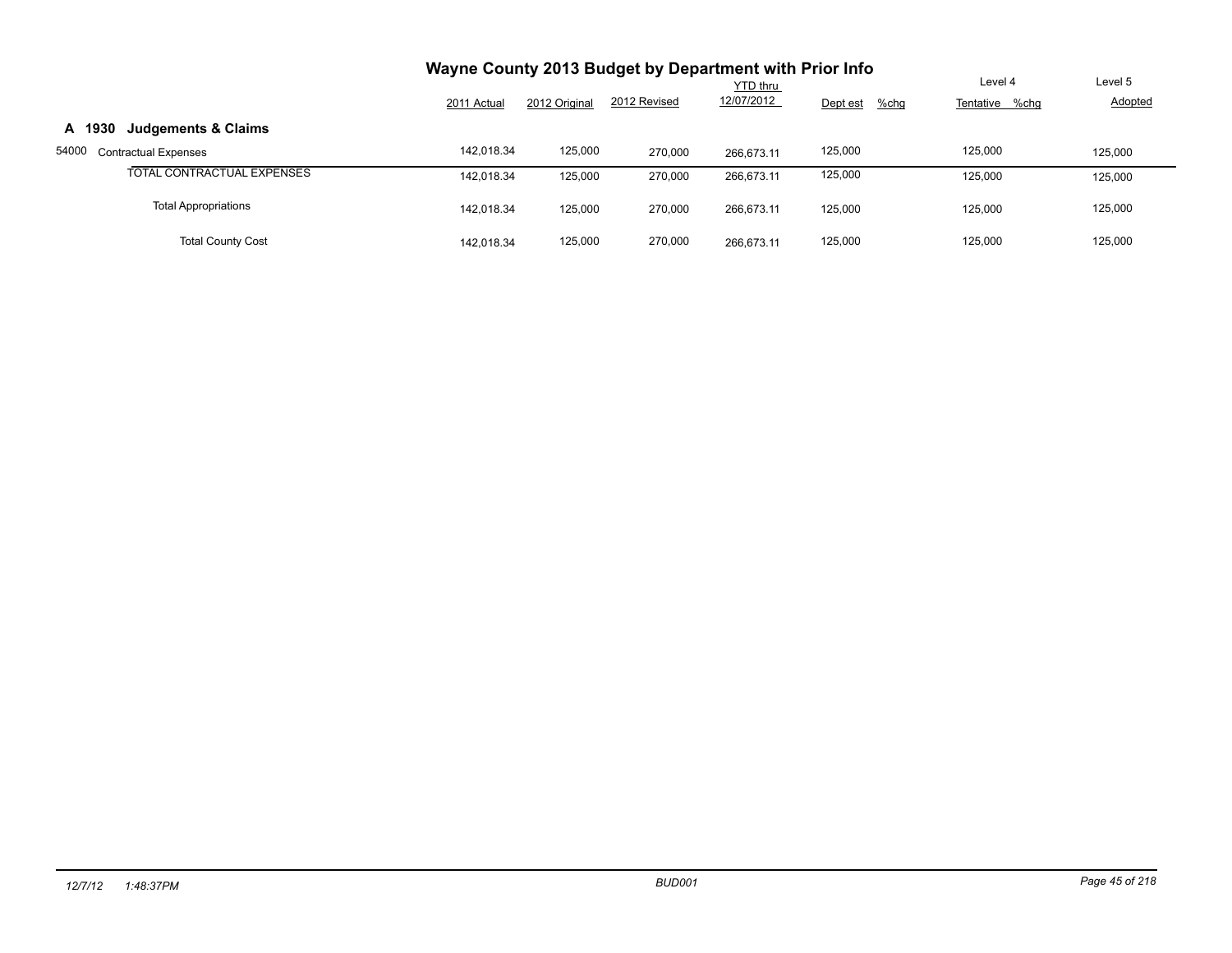|                                                   | Wayne County 2013 Budget by Department with Prior Info |               |              |             |                     |                |         |
|---------------------------------------------------|--------------------------------------------------------|---------------|--------------|-------------|---------------------|----------------|---------|
|                                                   |                                                        |               |              | YTD thru    |                     | Level 4        | Level 5 |
|                                                   | 2011 Actual                                            | 2012 Original | 2012 Revised | 12/07/2012  | $%$ chg<br>Dept est | Tentative %chg | Adopted |
| <b>Liability &amp; Casualty Reserve</b><br>A 1931 |                                                        |               |              |             |                     |                |         |
| 42770<br>Miscellaneous Revenues                   | -815.20                                                |               |              | $-3,692.87$ |                     |                |         |
| <b>TOTAL REVENUES</b>                             | $-815.20$                                              |               |              | $-3,692.87$ |                     |                |         |
| 54998<br>Liability and Casualty                   | 19,698.95                                              | 25,000        | 25,000       | 6,200.39    | 25,000              | 25,000         | 25,000  |
| TOTAL CONTRACTUAL EXPENSES                        | 19.698.95                                              | 25,000        | 25,000       | 6,200.39    | 25,000              | 25,000         | 25,000  |
| <b>Total Appropriations</b>                       | 19.698.95                                              | 25,000        | 25,000       | 6,200.39    | 25,000              | 25,000         | 25,000  |
| <b>Total County Cost</b>                          | 18,883.75                                              | 25,000        | 25,000       | 2.507.52    | 25,000              | 25,000         | 25,000  |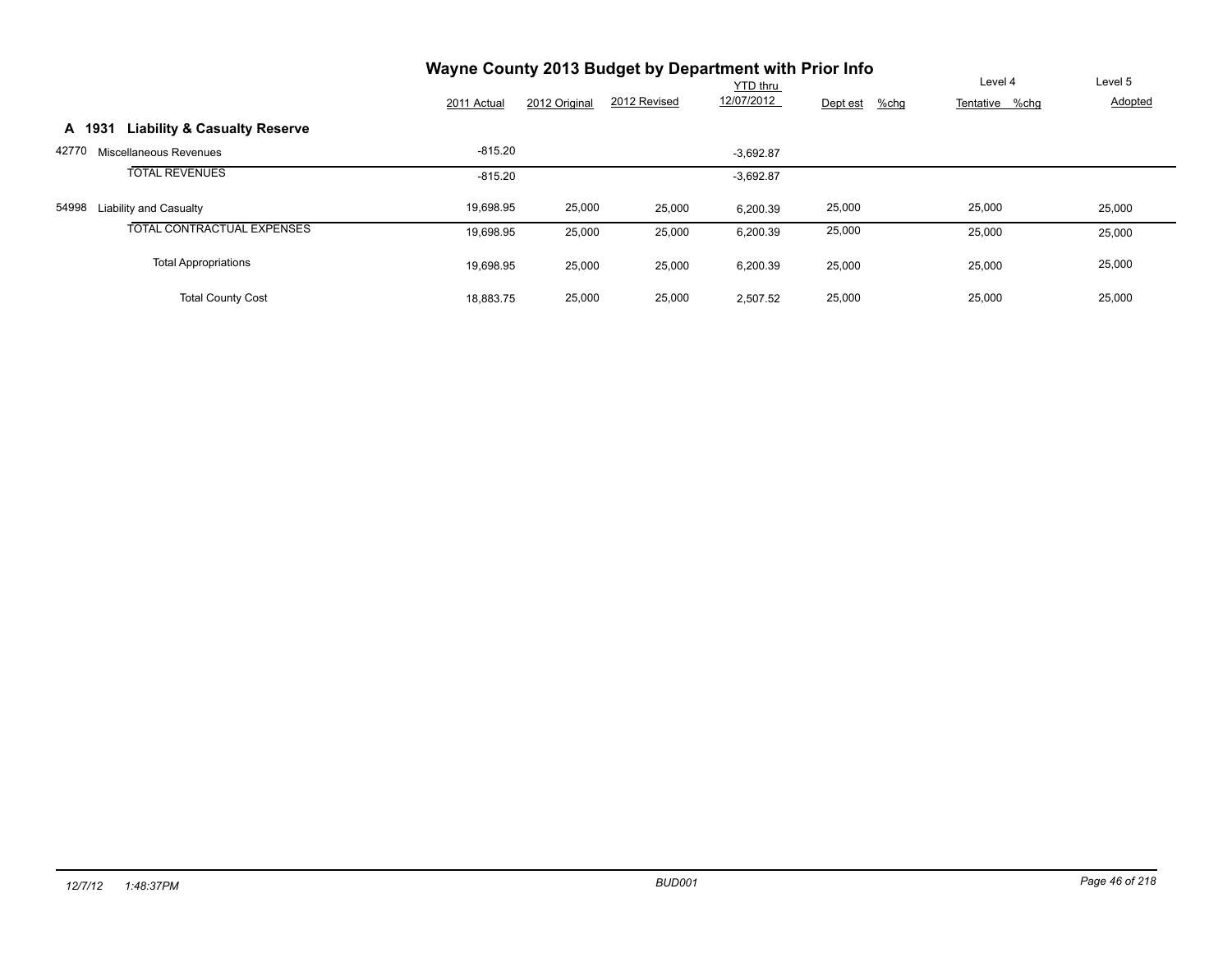|       |                                            | Wayne County 2013 Budget by Department with Prior Info |               |               |                 |                     |                |      |               |      |
|-------|--------------------------------------------|--------------------------------------------------------|---------------|---------------|-----------------|---------------------|----------------|------|---------------|------|
|       |                                            |                                                        |               |               | <b>YTD thru</b> |                     | Level 4        |      | Level 5       |      |
|       |                                            | 2011 Actual                                            | 2012 Original | 2012 Revised  | 12/07/2012      | $%$ chg<br>Dept est | Tentative %chq |      | Adopted       |      |
|       | <b>Distribution of Sales Tax</b><br>A 1985 |                                                        |               |               |                 |                     |                |      |               |      |
| 41110 | Sales & Use Tax                            | $-11,842,849.31$                                       | $-11,754,000$ | $-11,754,000$ | $-9.448.513.49$ | $-11,754,000$       | $-12,257,000$  | 4.28 | $-12,257,000$ | 4.28 |
|       | <b>TOTAL REVENUES</b>                      | $-11,842,849.31$                                       | $-11,754,000$ | $-11,754,000$ | $-9,448,513.49$ | $-11,754,000$       | $-12,257,000$  | 4.28 | $-12,257,000$ | 4.28 |
| 54454 | Payments to School Districts               | 5,400,000.00                                           | 5,400,000     | 5,400,000     | 5,400,000.00    | 5,400,000           | 5,400,000      |      | 5,400,000     |      |
| 54455 | Payments to Towns/Villages                 | 6,186,269.67                                           | 6,354,000     | 6,354,000     | 6,416,096.80    | 6,354,000           | 6,857,000      | 7.92 | 6,857,000     | 7.92 |
|       | <b>TOTAL CONTRACTUAL EXPENSES</b>          | 11.586.269.67                                          | 11.754.000    | 11,754,000    | 11.816.096.80   | 11,754,000          | 12,257,000     | 4.28 | 12,257,000    | 4.28 |
|       | <b>Total Appropriations</b>                | 11.586.269.67                                          | 11,754,000    | 11,754,000    | 11.816.096.80   | 11,754,000          | 12,257,000     |      | 12,257,000    |      |
|       | <b>Total County Cost</b>                   | $-256,579.64$                                          |               |               | 2,367,583.31    |                     |                |      |               |      |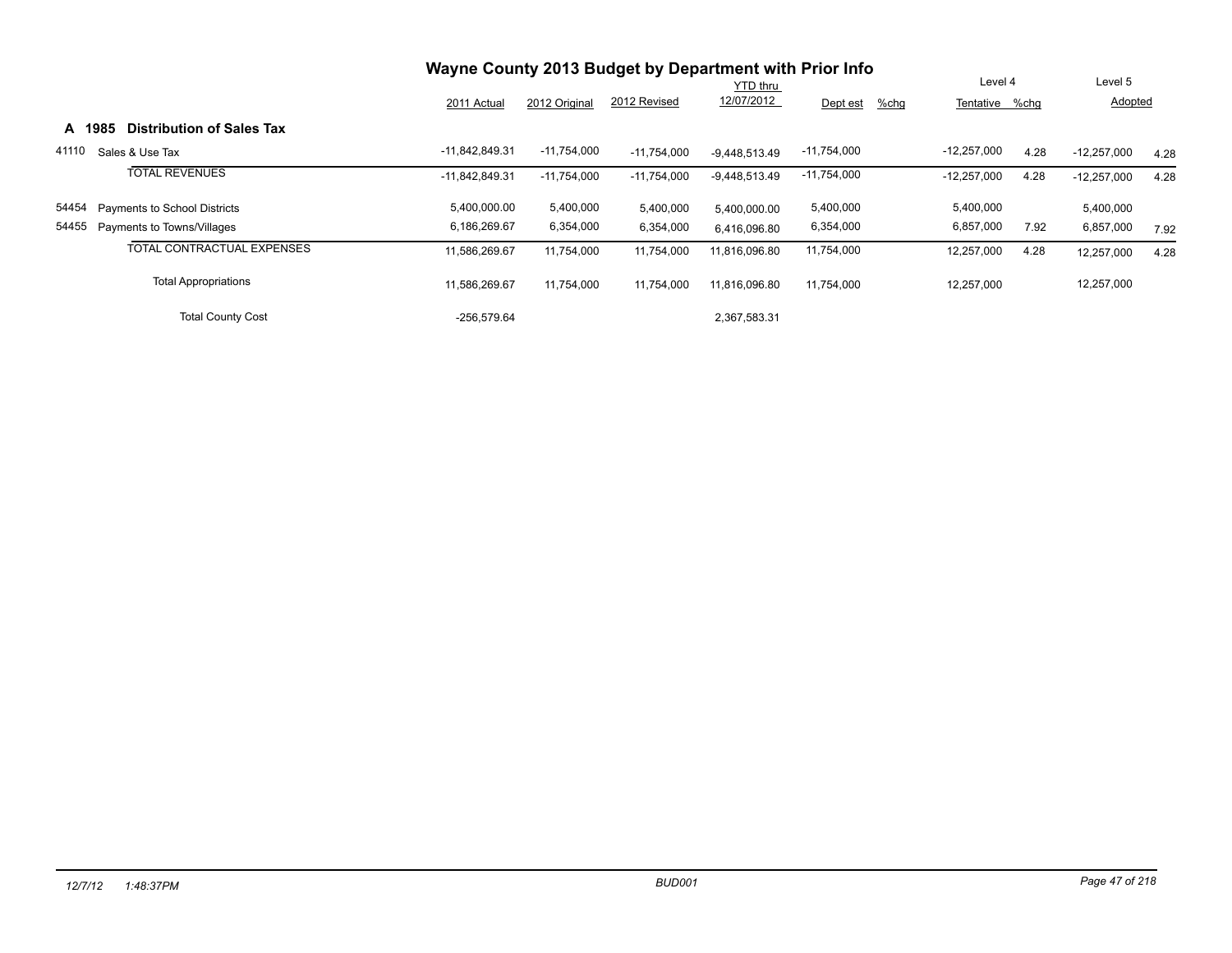|                                      | Wayne County 2013 Budget by Department with Prior Info |               |              |                 |           |       |                     |                     |
|--------------------------------------|--------------------------------------------------------|---------------|--------------|-----------------|-----------|-------|---------------------|---------------------|
|                                      |                                                        |               |              | <b>YTD thru</b> |           |       | Level 4             | Level 5             |
|                                      | 2011 Actual                                            | 2012 Original | 2012 Revised | 12/07/2012      | Dept est  | %chg  | Tentative %chg      | <b>Adopted</b>      |
| <b>Contingent Fund Gen</b><br>A 1990 |                                                        |               |              |                 |           |       |                     |                     |
| 54000<br><b>Contractual Expenses</b> |                                                        | 925,000       | 539,452      |                 | 1.192.000 | 28.86 | 775,000<br>$-16.22$ | 775,000 -16.22      |
| 54400 Contracted Services            |                                                        |               |              |                 |           |       |                     |                     |
| <b>TOTAL CONTRACTUAL EXPENSES</b>    |                                                        | 925,000       | 539,452      | 0.00            | 1,192,000 | 28.86 | 775,000 -16.22      | $-16.22$<br>775.000 |
| <b>Total Appropriations</b>          |                                                        | 925,000       | 539,452      | 0.00            | 1,192,000 |       | 775.000             | 775,000             |
| <b>Total County Cost</b>             |                                                        | 925,000       | 539.452      | 0.00            | 1,192,000 | 28.86 | 775.000<br>-16.22   | 775.000<br>$-16.22$ |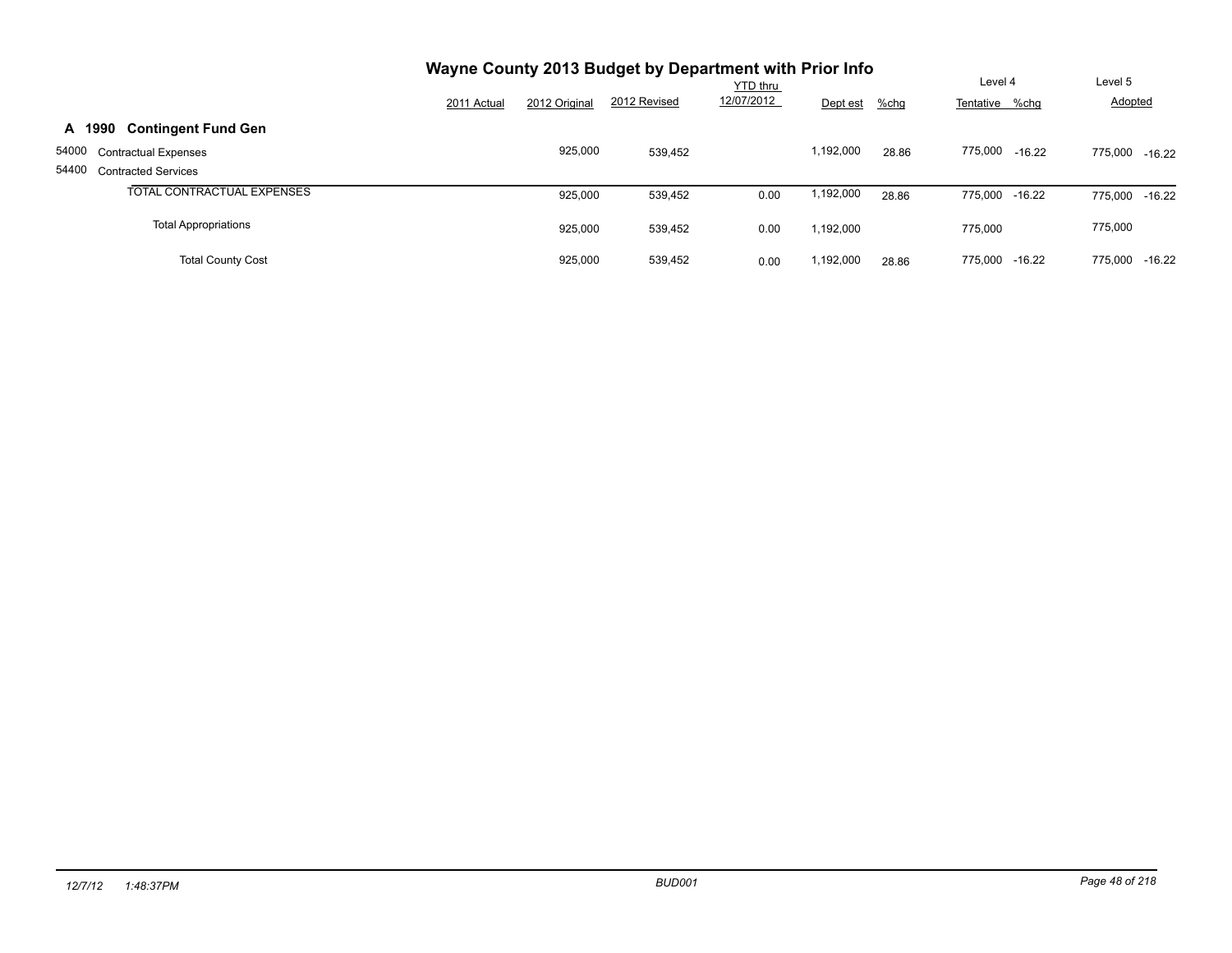|                                      | Wayne County 2013 Budget by Department with Prior Info |               |              |                 |                     |                |       |                |       |
|--------------------------------------|--------------------------------------------------------|---------------|--------------|-----------------|---------------------|----------------|-------|----------------|-------|
|                                      |                                                        |               |              | <b>YTD</b> thru |                     | Level 4        |       | Level 5        |       |
|                                      | 2011 Actual                                            | 2012 Original | 2012 Revised | 12/07/2012      | $%$ chg<br>Dept est | Tentative %chg |       | <b>Adopted</b> |       |
| A 2490<br><b>Community College</b>   |                                                        |               |              |                 |                     |                |       |                |       |
| 54000<br><b>Contractual Expenses</b> | 2.718.286.04                                           | 3,000,000     | 3,650,000    | 3.646.337.30    | 3,000,000           | 3,500,000      | 16.67 | 3,500,000      | 16.67 |
| TOTAL CONTRACTUAL EXPENSES           | 2.718.286.04                                           | 3,000,000     | 3,650,000    | 3.646.337.30    | 3,000,000           | 3,500,000      | 16.67 | 3,500,000      | 16.67 |
| <b>Total Appropriations</b>          | 2.718.286.04                                           | 3,000,000     | 3,650,000    | 3.646.337.30    | 3,000,000           | 3,500,000      |       | 3,500,000      |       |
| <b>Total County Cost</b>             | 2.718.286.04                                           | 3,000,000     | 3,650,000    | 3.646.337.30    | 3,000,000           | 3,500,000      | 16.67 | 3,500,000      | 16.67 |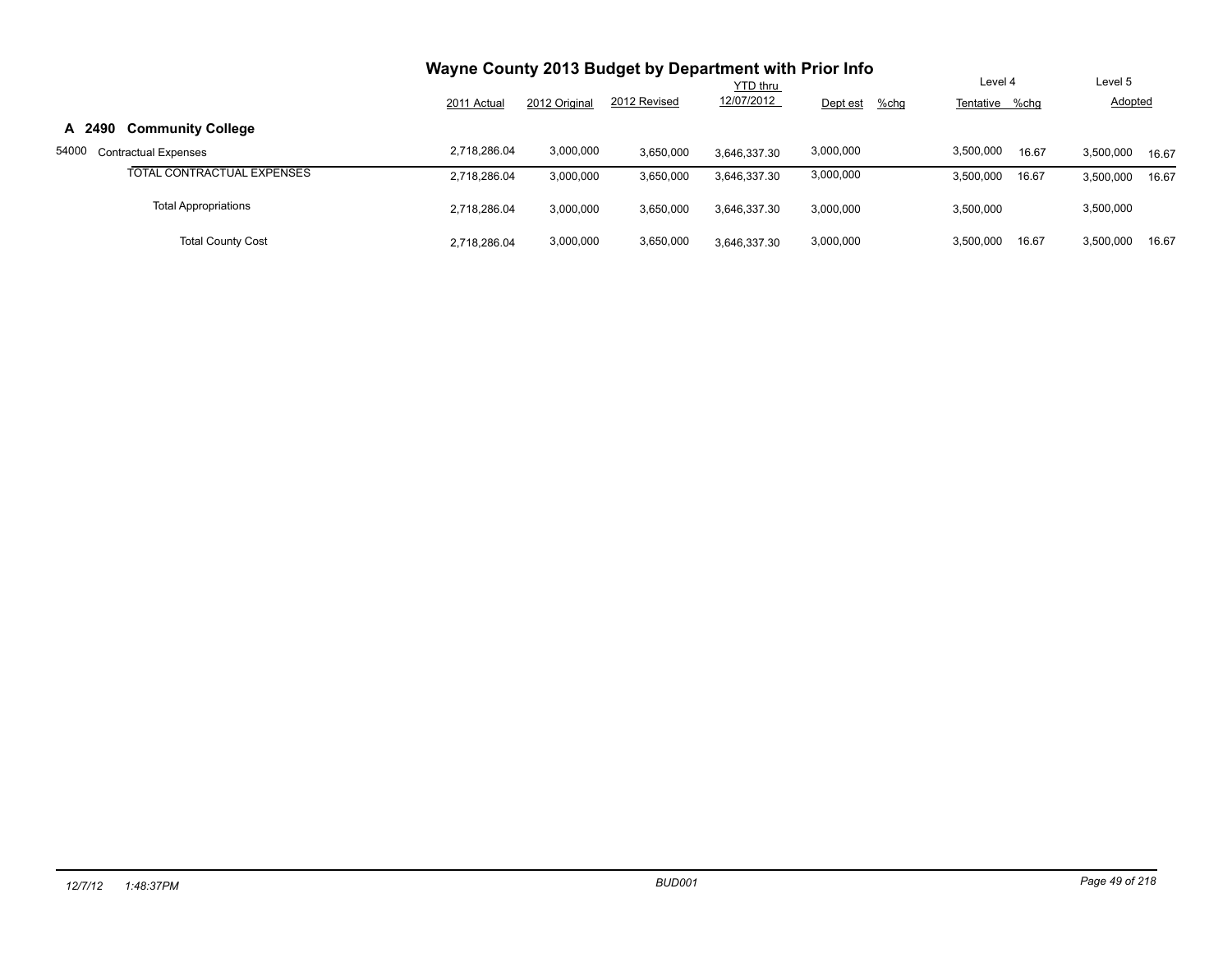| Wayne County 2013 Budget by Department with Prior Info |
|--------------------------------------------------------|
|--------------------------------------------------------|

|             |               |              | $\frac{1}{2}$  |          |      |                   |         |
|-------------|---------------|--------------|----------------|----------|------|-------------------|---------|
|             |               |              | <b>TD</b> thru |          |      | ∟evel 4           | _evel 5 |
| 2011 Actual | 2012 Original | 2012 Revised | 12/07/2012     | Dept est | %cha | %cha<br>Tentative | Adopted |

## **A 2980 Medical Scholarships**

Total County Cost 0.00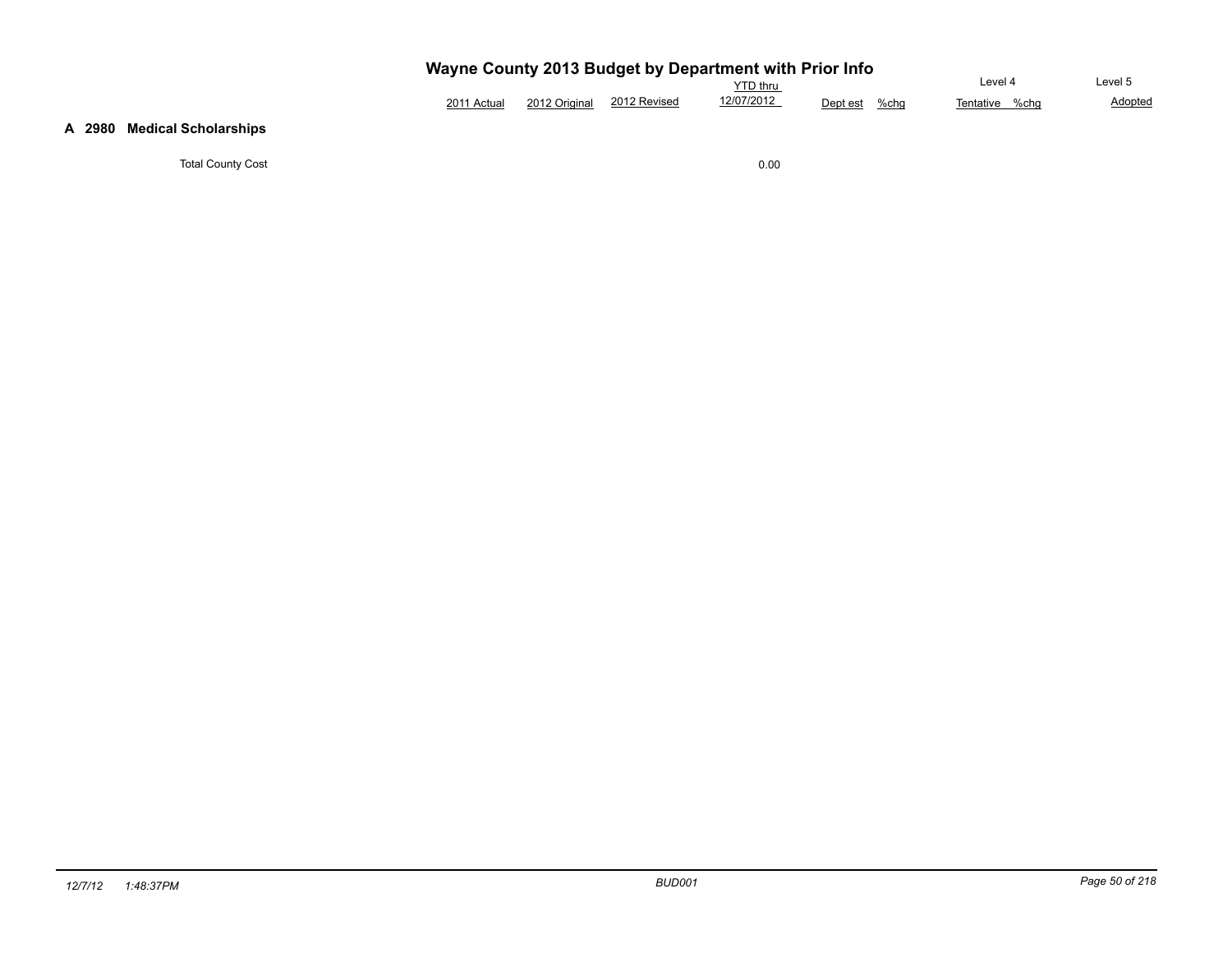| Wayne County 2013 Budget by Department with Prior Info |  |  |  |  |
|--------------------------------------------------------|--|--|--|--|
|--------------------------------------------------------|--|--|--|--|

|       |                                |                                |                            |              |             |              |               |              | <b>YTD</b> thru |          |           | Level 4        |           | Level 5 |           |
|-------|--------------------------------|--------------------------------|----------------------------|--------------|-------------|--------------|---------------|--------------|-----------------|----------|-----------|----------------|-----------|---------|-----------|
|       |                                |                                |                            |              |             | 2011 Actual  | 2012 Original | 2012 Revised | 12/07/2012      | Dept est | %chg      | Tentative %chg |           | Adopted |           |
|       | A 3110 Sheriff                 |                                |                            |              |             |              |               |              |                 |          |           |                |           |         |           |
| 41510 | <b>Sheriff Fees</b>            |                                |                            |              |             | $-6,510.00$  |               |              |                 |          |           |                |           |         |           |
| 41511 | Sale of ID Cards               |                                |                            |              |             | $-4,331.00$  |               |              |                 |          |           |                |           |         |           |
| 42545 | <b>Pistol Permits</b>          |                                |                            |              |             | $-4,230.00$  |               |              |                 |          |           |                |           |         |           |
| 43302 | <b>Homeland Security</b>       |                                |                            |              |             |              |               | $-9,800$     |                 |          |           |                |           |         |           |
|       | <b>TOTAL REVENUES</b>          |                                |                            |              |             | $-15,071.00$ |               | $-9,800$     | 0.00            |          |           |                |           |         |           |
|       |                                | B <sub>12</sub> L <sub>1</sub> | ----- Position Count ----- | <u>L4 L5</u> |             |              |               |              |                 |          |           |                |           |         |           |
|       | 51904 Overtime                 |                                |                            |              |             | 3,263.84     | 1,000         | 1,000        | 15.11           | 1,000    |           | 1,000          |           | 1,000   |           |
|       | 51076 Sheriff                  | 1.0                            | 1.0                        | 1.0          | 1.0         | 88,022.00    | 88,022        | 88,022       | 80,296.21       | 89,562   | 1.75      | 89,562         | 1.75      | 89,562  | 1.75      |
|       | 51077 UnderSheriff             | 1.0                            |                            | $1.0$ 1.0    | 1.0         | 80,384.91    | 78,883        | 78,883       | 73,072.97       | 82,843   | 5.02      | 82,843         | 5.02      | 82,843  | 5.02      |
| 51078 | <b>Chief Deputy</b>            | 1.0                            | 1.0                        | 1.0          | 1.0         | 78,281.33    | 77,005        | 77,005       | 71,295.21       | 82,482   | 7.11      | 82,482         | 7.11      | 82,482  | 7.11      |
| 51081 | <b>Stenograhper Secretary</b>  | 1.0                            |                            | $1.0$ 1.0    | 1.0         | 35,424.57    | 34,753        | 34,753       | 32,651.44       | 36,716   | 5.65      | 36,716         | 5.65      | 36,716  | 5.65      |
|       | <b>BU: 0</b>                   | 4.0                            | 4.0                        |              | 4.0 4.0     |              |               |              |                 |          |           |                |           |         |           |
| 51105 | Clerk Typist - Part Time       |                                |                            |              |             | 14,676.76    |               |              | 845.28          |          |           |                |           |         |           |
| 51367 | <b>Criminal Records Clerk</b>  |                                |                            |              |             | 57,043.77    |               |              | 2,071.76        |          |           |                |           |         |           |
|       | 51696 Account Clerk (8hr)      | 1.0                            |                            | $1.0$ 1.0    | 1.0         | 36,729.57    | 37,628        | 37,628       | 33,731.80       | 38,253   | 1.66      | 38,253         | 1.66      | 38,253  | 1.66      |
|       | <b>BU: 1</b>                   | 1.0                            | 1.0                        |              | $1.0$ $1.0$ |              |               |              |                 |          |           |                |           |         |           |
| 51469 | Senior Criminal Records Clerk  |                                |                            |              |             | 42,411.06    |               |              | 2,256.09        |          |           |                |           |         |           |
|       | <b>BU: 4</b>                   |                                | 0.0                        |              | 0.0 0.0     |              |               |              |                 |          |           |                |           |         |           |
|       | <b>TOTAL PERSONAL SERVICES</b> |                                |                            |              |             | 436,237.81   | 317,291       | 317,291      | 296,235.87      | 330,856  | 4.28      | 330,856        | 4.28      | 330,856 | 4.28      |
| 52201 | <b>Computer Equipment</b>      |                                |                            |              |             | 3,004.00     | 2,050         | 2,050        | 1,739.57        |          | $-100.00$ |                | $-100.00$ |         | $-100.00$ |
|       | <b>TOTAL EQUIPMENT</b>         |                                |                            |              |             | 3,004.00     | 2.050         | 2.050        | 1.739.57        |          | $-100.00$ |                | $-100.00$ |         | $-100.00$ |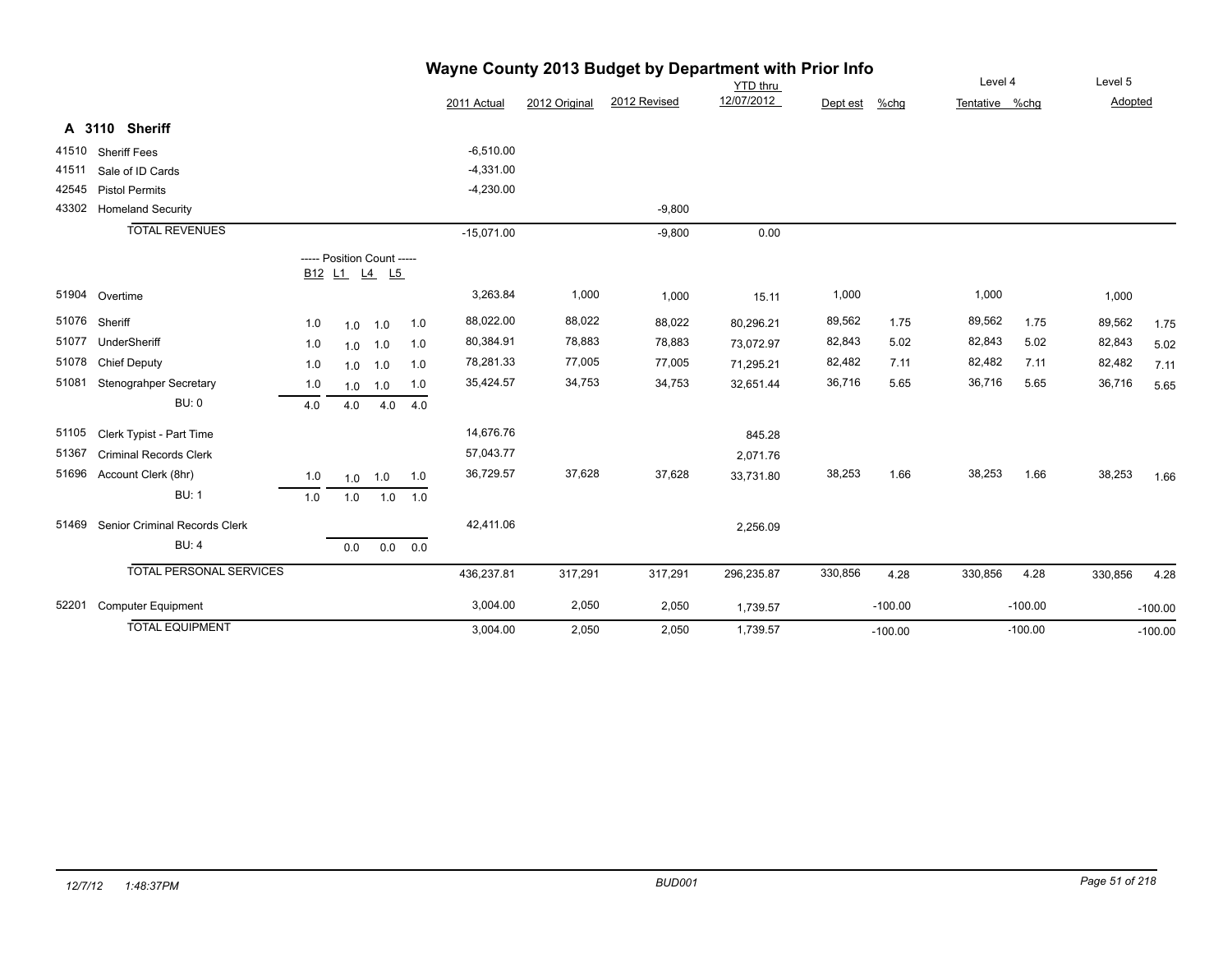|       |                                   |              | Wayne County 2013 Budget by Department with Prior Info |              |                 |           |          |                |          |           |          |  |
|-------|-----------------------------------|--------------|--------------------------------------------------------|--------------|-----------------|-----------|----------|----------------|----------|-----------|----------|--|
|       |                                   |              |                                                        |              | <b>YTD</b> thru |           |          | Level 4        |          | Level 5   |          |  |
|       |                                   | 2011 Actual  | 2012 Original                                          | 2012 Revised | 12/07/2012      | Dept est  | %chg     | Tentative %chg |          | Adopted   |          |  |
|       | A 3110 Sheriff                    |              |                                                        |              |                 |           |          |                |          |           |          |  |
| 54000 | <b>Contractual Expenses</b>       | 36,415.00    | 34,075                                                 | 34,075       | 34,075.00       | 42,890    | 25.87    | 42,890         | 25.87    | 42,890    | 25.87    |  |
| 54100 | Supplies & Materials              | 36,131.93    | 33,445                                                 | 34,747       | 26,454.69       | 35,000    | 4.65     | 35,000         | 4.65     | 35,000    | 4.65     |  |
| 54114 | Car Expense                       | 9,520.37     | 9,000                                                  | 9,000        | 6,259.35        | 9,000     |          | 9,000          |          | 9,000     |          |  |
| 54150 | Office Supplies                   | 9,841.55     | 10,509                                                 | 10,509       | 5,730.69        | 11,000    | 4.67     | 11,000         | 4.67     | 11,000    | 4.67     |  |
| 54166 | Postage                           | 6,099.04     | 10,918                                                 | 10,918       | 10,170.33       | 12,500    | 14.49    | 12,500         | 14.49    | 12,500    | 14.49    |  |
| 54187 | Uniforms                          | 3,126.06     | 2,800                                                  | 2,800        | 891.95          | 2,800     |          | 2,800          |          | 2,800     |          |  |
| 54210 | Gas                               | 3,413.70     | 14,634                                                 | 14,634       | 9,285.60        | 16,676    | 13.95    | 9,420          | $-35.63$ | 9,420     | $-35.63$ |  |
| 54220 | Light & Power                     | 22,375.00    | 51,650                                                 | 51,650       | 30,099.16       | 14,402    | $-72.12$ | 31,600         | $-38.82$ | 31,600    | $-38.82$ |  |
| 54240 | Water                             | 5,995.43     | 3,874                                                  | 3,874        | 5,260.18        | 2,688     | $-30.61$ | 2,650          | $-31.60$ | 2,650     | $-31.60$ |  |
| 54410 | Conference                        | 1,699.80     | 3,000                                                  | 3,000        | 2,514.20        | 3,000     |          | 3,000          |          | 3,000     |          |  |
| 54414 | <b>Information Technology</b>     | 148,000.00   | 158,000                                                | 158,000      | 158,000.00      | 168,000   | 6.33     | 168,000        | 6.33     | 168,000   | 6.33     |  |
| 54424 | Equipment - Maint Contract        | 20,509.20    |                                                        | 263          | 262.50          |           |          |                |          |           |          |  |
| 54425 | Equipment - Maint & Repair        | 12,870.84    | 53,000                                                 | 62,800       | 33,802.08       | 53,500    | 0.94     | 53,500         | 0.94     | 53,500    | 0.94     |  |
| 54438 | Maintenance/Repairs               | 144,205.15   | 110,186                                                | 110,186      | 117,652.66      | 154,873   | 40.56    | 154,873        | 40.56    | 154,873   | 40.56    |  |
| 54483 | Training- Seminars & Schools      | 1,275.00     | 1,900                                                  | 1,900        | 1,525.40        | 1,900     |          | 1,900          |          | 1,900     |          |  |
| 54500 | Fees for Services Non-employ      | 147.36       | 500                                                    | 500          |                 | 500       |          | 500            |          | 500       |          |  |
|       | <b>TOTAL CONTRACTUAL EXPENSES</b> | 461,625.43   | 497,491                                                | 508,855      | 441,983.79      | 528,729   | 6.28     | 538,633        | 8.27     | 538,633   | 8.27     |  |
| 58100 | Payments to NYS Retirement Sys    | 65,561.00    | 66,938                                                 | 66,938       |                 | 75,673    | 13.05    | 75,673         | 13.05    | 75,673    | 13.05    |  |
| 58200 | Payments to Social Security       | 32,342.92    | 24,092                                                 | 24,092       | 21,862.62       | 25,430    | 5.55     | 25,430         | 5.55     | 25,430    | 5.55     |  |
| 58400 | Hospitalization                   | 50,810.08    | 55,260                                                 | 55,260       | 55,238.88       | 58,001    | 4.96     | 55,240         | $-0.04$  | 55,240    | $-0.04$  |  |
| 58600 | Disability                        | 1,001.00     | 770                                                    | 770          | 590.00          | 770       |          | 770            |          | 770       |          |  |
| 58901 | Employee Assistance Program       | 170.00       | 105                                                    | 105          | 123.29          | 105       |          | 105            |          | 105       |          |  |
| 58903 | <b>HRA Plan Cost</b>              |              |                                                        |              |                 | 1,000     |          | 1,000          |          | 1,000     |          |  |
|       | <b>TOTAL FRINGE BENEFITS</b>      | 149,885.00   | 147,165                                                | 147,165      | 77,814.79       | 160,979   | 9.39     | 158,218        | 7.51     | 158,218   | 7.51     |  |
|       | <b>Total Appropriations</b>       | 1,050,752.24 | 963,997                                                | 975,361      | 817,774.02      | 1,020,564 |          | 1,027,707      |          | 1,027,707 |          |  |
|       | <b>Total County Cost</b>          | 1,035,681.24 | 963,997                                                | 965,561      | 817,774.02      | 1,020,564 | 5.87     | 1,027,707      | 6.61     | 1,027,707 | 6.61     |  |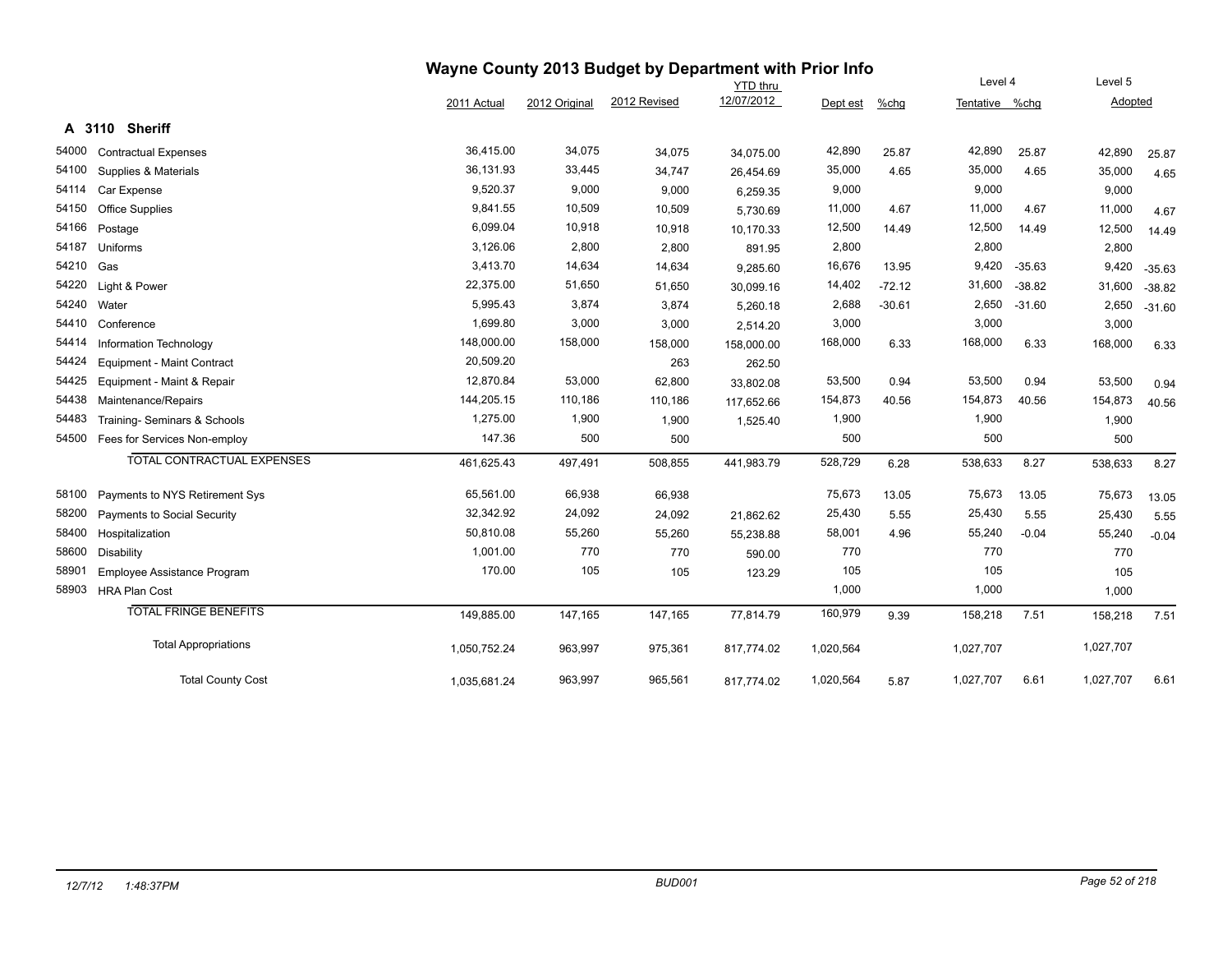|            |                                      |     |                                                                                            |             |               |               | Wayne County 2013 Budget by Department with Prior Info |                        |            |          |                   |                   |                   |              |
|------------|--------------------------------------|-----|--------------------------------------------------------------------------------------------|-------------|---------------|---------------|--------------------------------------------------------|------------------------|------------|----------|-------------------|-------------------|-------------------|--------------|
|            |                                      |     |                                                                                            |             |               |               |                                                        | YTD thru<br>12/07/2012 |            |          | Level 4           |                   | Level 5           |              |
|            |                                      |     |                                                                                            |             | 2011 Actual   | 2012 Original | 2012 Revised                                           |                        | Dept est   | %chg     | Tentative %chg    |                   | <b>Adopted</b>    |              |
|            | A 3111 Sheriff - Recreational Safety |     |                                                                                            |             |               |               |                                                        |                        |            |          |                   |                   |                   |              |
| 43302      | <b>Homeland Security</b>             |     |                                                                                            |             | $-41,600.00$  |               | $-25,069$                                              |                        | $-3,000$   |          | $-3,000$          |                   | $-3,000$          |              |
| 43315      | Navigation Law Enforcement           |     |                                                                                            |             | -40,570.27    | $-112,867$    | $-112,867$                                             |                        | $-93,365$  | $-17.28$ | $-93,365$         | $-17.28$          | $-93,365$         | $-17.28$     |
| 43399      | Snowmobile Law Enforce Grant         |     |                                                                                            |             | $-4,067.27$   | $-7,025$      | $-7,025$                                               | $-9,863.00$            | $-5,000$   | $-28.83$ |                   | $-5,000$ $-28.83$ | $-5,000$          | $-28.83$     |
| 44303      | Federal-Port Security 2009           |     |                                                                                            |             | $-156,357.00$ |               |                                                        |                        |            |          |                   |                   |                   |              |
| 44304      | FEDERAL-PORT SECURITY                |     |                                                                                            |             | $-42,944.00$  |               | $-4,904$                                               | $-4,899.81$            |            |          |                   |                   |                   |              |
|            | <b>TOTAL REVENUES</b>                |     |                                                                                            |             | $-285,538.54$ | $-119,892$    | $-149,865$                                             | $-14,762.81$           | $-101,365$ | $-15.45$ | $-101,365 -15.45$ |                   | $-101,365 -15.45$ |              |
|            |                                      |     | ----- Position Count -----<br>B <sub>12</sub> L <sub>1</sub> L <sub>4</sub> L <sub>5</sub> |             |               |               |                                                        |                        |            |          |                   |                   |                   |              |
|            | 51904 Overtime                       |     |                                                                                            |             | 7.292.74      | 7,100         | 24,384                                                 | 7,046.75               | 7,100      |          | 7,100             |                   | 7,100             |              |
|            | 51377 Deputy Sheriff Part Time       | 3.0 | 3.0                                                                                        | 3.0<br>3.0  | 47,083.98     | 46,917        | 46,917                                                 | 41,233.42              | 48,579     | 3.54     | 48,579            | 3.54              | 48,579            | 3.54         |
|            | <b>BU: 0</b>                         | 3.0 | 3.0                                                                                        | 3.0<br>3.0  |               |               |                                                        |                        |            |          |                   |                   |                   |              |
|            | 51370 Deputy Sheriff Sergeant        | 1.0 | 1.0<br>1.0                                                                                 | 1.0         | 62,789.11     | 61,276        | 64,377                                                 | 61,537.39              | 64,013     | 4.47     | 64,013            | 4.47              | 64,013            | 4.47         |
|            | <b>BU: 6</b>                         | 1.0 | 1.0                                                                                        | $1.0$ $1.0$ |               |               |                                                        |                        |            |          |                   |                   |                   |              |
|            | <b>TOTAL PERSONAL SERVICES</b>       |     |                                                                                            |             | 117, 165.83   | 115,293       | 135,678                                                | 109,817.56             | 119,692    | 3.82     | 119,692           | 3.82              | 119,692           | 3.82         |
| 52300      | <b>Motor Vehicles</b>                |     |                                                                                            |             | 156,357.00    |               |                                                        |                        |            |          |                   |                   |                   |              |
|            | 52500 Other Equipment                |     |                                                                                            |             | 84,533.53     | 1,707         | 45,723                                                 | 40,043.76              | 8,160      | 378.03   |                   | 8,160 378.03      |                   | 8,160 378.03 |
|            | <b>TOTAL EQUIPMENT</b>               |     |                                                                                            |             | 240,890.53    | 1,707         | 45,723                                                 | 40,043.76              | 8,160      | 378.03   |                   | 8,160 378.03      |                   | 8,160 378.03 |
| 54105      | <b>Boat Expense</b>                  |     |                                                                                            |             | 13,389.94     | 15,000        | 18,000                                                 | 17,946.63              | 18,500     | 23.33    | 18,500            | 23.33             | 18,500            | 23.33        |
| 54114      | Car Expense                          |     |                                                                                            |             | 8,227.41      | 7,000         | 7,000                                                  | 8,103.61               | 8,000      | 14.29    | 8,000             | 14.29             | 8,000             | 14.29        |
| 54126      | <b>Field Supplies</b>                |     |                                                                                            |             |               | 4,620         | 4,620                                                  | 926.74                 | 2,320      | $-49.78$ | 2,320             | $-49.78$          | 2,320             | $-49.78$     |
| 54187      | Uniforms                             |     |                                                                                            |             | 1,672.42      | 2,000         | 2,000                                                  | 210.40                 | 2,000      |          | 2,000             |                   | 2,000             |              |
| 54191      | Snowmobile Expense                   |     |                                                                                            |             | 431.38        | 1,000         | 1,000                                                  | 131.20                 | 1,000      |          | 1,000             |                   | 1,000             |              |
| 54220      | Light & Power                        |     |                                                                                            |             |               | 2,500         | 2,500                                                  |                        | 2,500      |          | 2,500             |                   | 2,500             |              |
| 54240      | Water                                |     |                                                                                            |             |               | 800           | 800                                                    |                        | 800        |          | 800               |                   | 800               |              |
| 54300      | Insurance                            |     |                                                                                            |             |               | 318           | 318                                                    | 304.65                 | 305        | $-4.09$  | 305               | $-4.09$           | 305               | $-4.09$      |
| 54483      | Training- Seminars & Schools         |     |                                                                                            |             | 840.00        | 2,700         | 2,700                                                  | 2,500.00               | 2,000      | $-25.93$ | 2,000             | $-25.93$          | 2,000             | $-25.93$     |
| 54600 Misc |                                      |     |                                                                                            |             | 185.68        | 400           | 400                                                    | 167.50                 | 200        | $-50.00$ | 200               | $-50.00$          | 200               | $-50.00$     |
|            | <b>TOTAL CONTRACTUAL EXPENSES</b>    |     |                                                                                            |             | 24,746.83     | 36,338        | 39,338                                                 | 30,290.73              | 37,625     | 3.54     | 37,625            | 3.54              | 37,625            | 3.54         |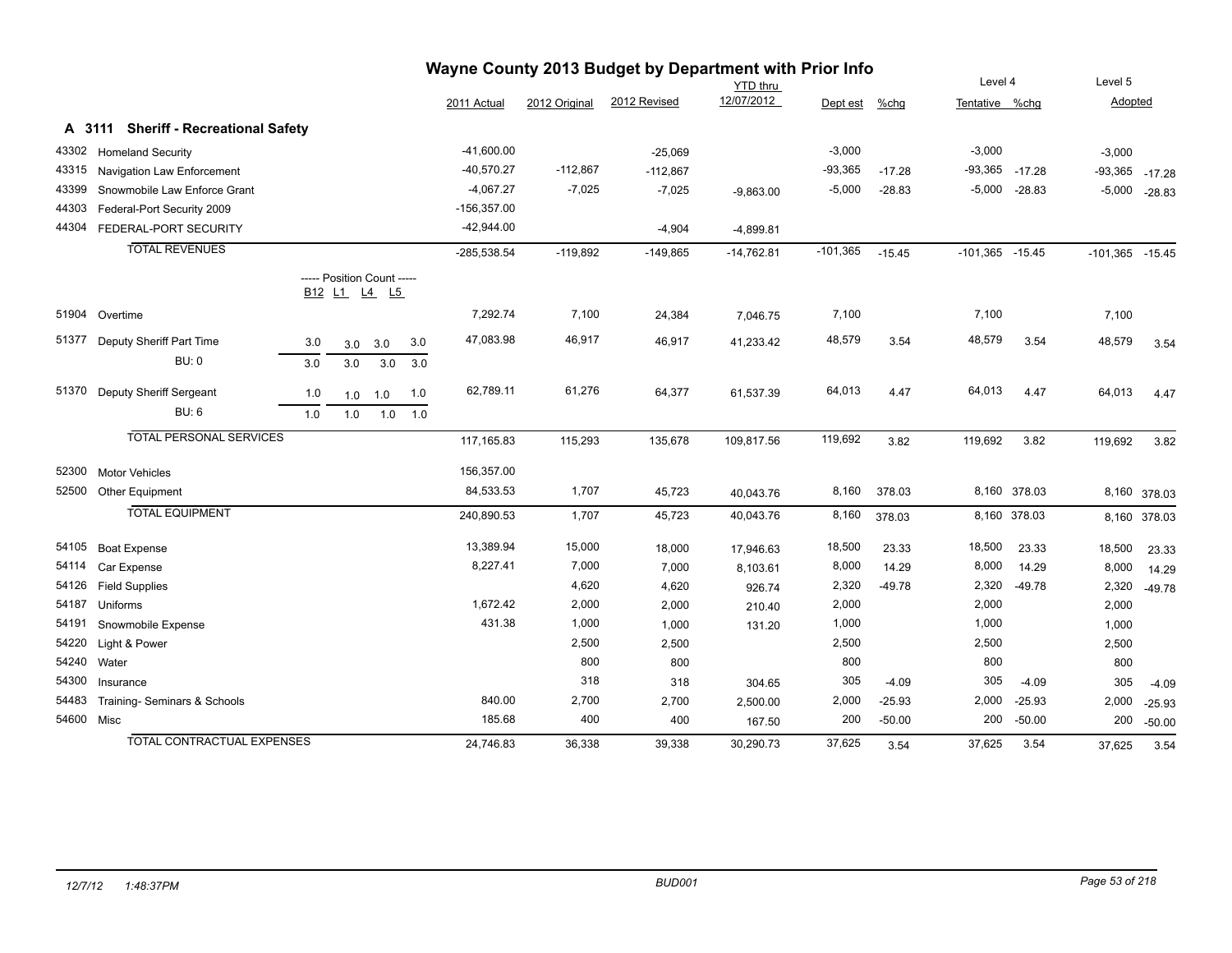|                                                |             |               | Wayne County 2013 Budget by Department with Prior Info |                 |          |         |                |         |         |         |
|------------------------------------------------|-------------|---------------|--------------------------------------------------------|-----------------|----------|---------|----------------|---------|---------|---------|
|                                                |             |               |                                                        | <b>YTD thru</b> |          |         | Level 4        |         | Level 5 |         |
|                                                | 2011 Actual | 2012 Original | 2012 Revised                                           | 12/07/2012      | Dept est | $%$ chg | Tentative %chq |         | Adopted |         |
| <b>Sheriff - Recreational Safety</b><br>A 3111 |             |               |                                                        |                 |          |         |                |         |         |         |
| 58100<br>Payments to NYS Retirement Sys        | 11,782.00   | 14,389        | 15,033                                                 |                 | 14,498   | 0.76    | 14,498         | 0.76    | 14,498  | 0.76    |
| 58200<br><b>Payments to Social Security</b>    | 8,511.49    | 8,824         | 9,089                                                  | 8,177.53        | 8,609    | $-2.44$ | 8,609          | $-2.44$ | 8,609   | $-2.44$ |
| 58400<br>Hospitalization                       | 36,167.32   | 43,652        | 43,652                                                 | 37,520.74       | 43,223   | $-0.98$ | 41,166         | $-5.70$ | 41,166  | $-5.70$ |
| 58600<br>Disability                            | 154.00      | 154           | 154                                                    | 141.00          | 154      |         | 154            |         | 154     |         |
| 58901<br>Employee Assistance Program           | 50.00       | 53            | 53                                                     | 41.10           | 54       | 2.86    | 54             | 2.86    | 54      | 2.86    |
| 58903<br><b>HRA Plan Cost</b>                  |             | 500           | 500                                                    |                 | 500      |         | 500            |         | 500     |         |
| <b>TOTAL FRINGE BENEFITS</b>                   | 56,664.81   | 67,572        | 68,481                                                 | 45,880.37       | 67,038   | $-0.79$ | 64,981         | $-3.83$ | 64,981  | $-3.83$ |
| <b>Total Appropriations</b>                    | 439,468.00  | 220,910       | 289,220                                                | 226,032.42      | 232,515  |         | 230,458        |         | 230,458 |         |
| <b>Total County Cost</b>                       | 153,929.46  | 101,018       | 139,355                                                | 211.269.61      | 131,150  | 29.83   | 129,093        | 27.79   | 129,093 | 27.79   |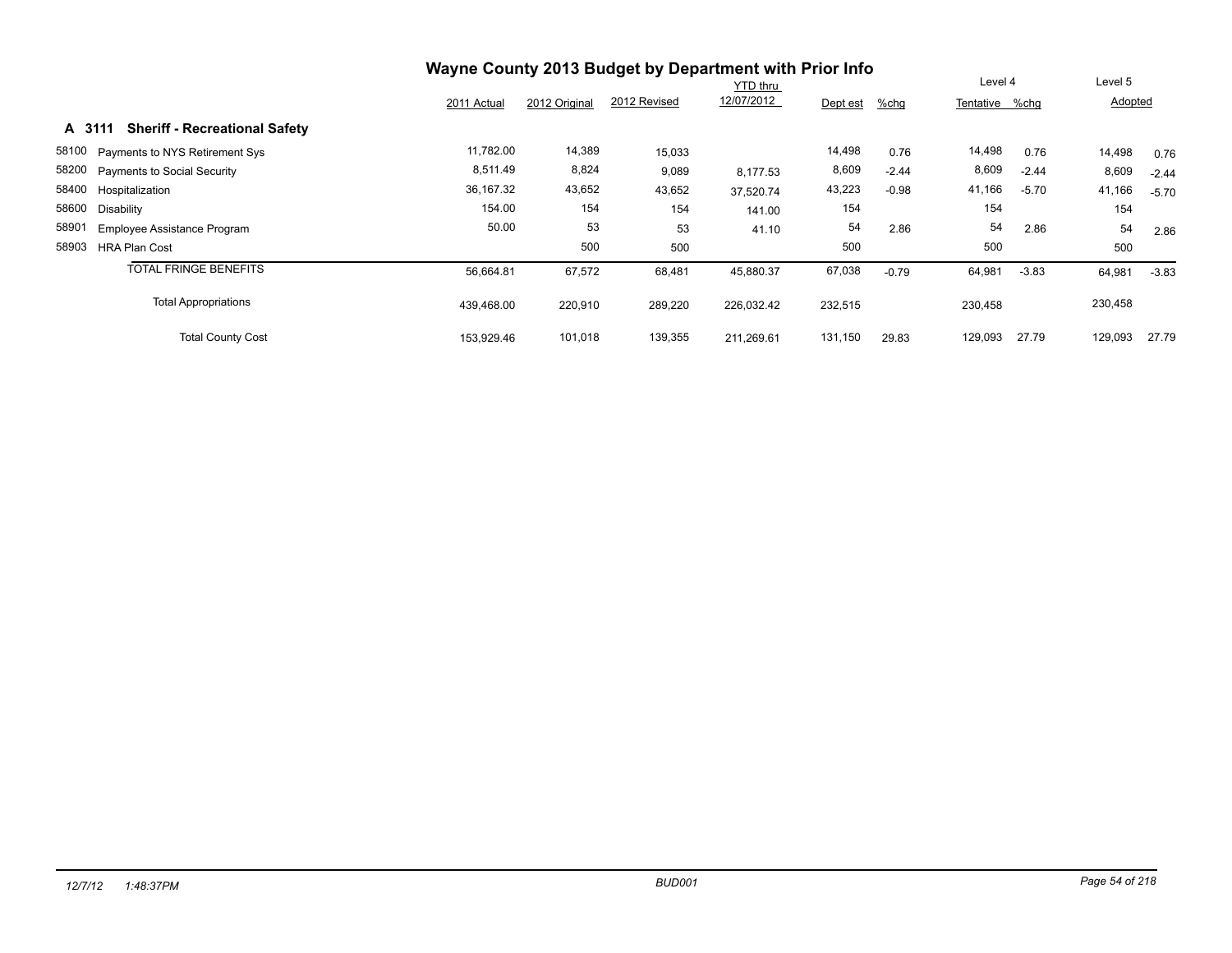|            |                                   |     |     |                                                              |     |               |               | Wayne County 2013 Budget by Department with Prior Info |                 |            |         |                |            |            |          |
|------------|-----------------------------------|-----|-----|--------------------------------------------------------------|-----|---------------|---------------|--------------------------------------------------------|-----------------|------------|---------|----------------|------------|------------|----------|
|            |                                   |     |     |                                                              |     |               |               |                                                        | <b>YTD</b> thru |            |         | Level 4        |            | Level 5    |          |
|            |                                   |     |     |                                                              |     | 2011 Actual   | 2012 Original | 2012 Revised                                           | 12/07/2012      | Dept est   | $%$ chg | Tentative %chg |            | Adopted    |          |
|            | A 3112 Sheriff - Civil Office     |     |     |                                                              |     |               |               |                                                        |                 |            |         |                |            |            |          |
|            | 41510 Sheriff Fees                |     |     |                                                              |     | $-170,342.06$ | $-180,000$    | $-180,000$                                             | $-141, 181.39$  | $-175,000$ | $-2.78$ | $-175,000$     | $-2.78$    | $-175,000$ | $-2.78$  |
|            | <b>TOTAL REVENUES</b>             |     |     |                                                              |     | $-170,342.06$ | $-180,000$    | $-180,000$                                             | $-141, 181.39$  | $-175,000$ | $-2.78$ | $-175,000$     | $-2.78$    | $-175,000$ | $-2.78$  |
|            |                                   |     |     | ----- Position Count -----                                   |     |               |               |                                                        |                 |            |         |                |            |            |          |
|            |                                   |     |     | B <sub>12</sub> L <sub>1</sub> L <sub>4</sub> L <sub>5</sub> |     |               |               |                                                        |                 |            |         |                |            |            |          |
|            | 51904 Overtime                    |     |     |                                                              |     | 6,246.29      | 7,500         | 7,500                                                  | 6,077.14        | 7,500      |         | 7,500          |            | 7,500      |          |
|            | <b>BU: 1</b>                      |     | 0.0 | 0.0                                                          | 0.0 |               |               |                                                        |                 |            |         |                |            |            |          |
|            |                                   |     |     |                                                              |     |               |               |                                                        |                 |            |         |                |            |            |          |
| 51697      | Senior Account Clerk (8hr)        | 2.0 | 2.0 | 2.0                                                          | 2.0 | 77,524.02     | 79,138        | 79,138                                                 | 70,687.65       | 81,548     | 3.05    | 81,548         | 3.05       | 81,548     | 3.05     |
|            | <b>BU: 4</b>                      | 2.0 | 2.0 | 2.0                                                          | 2.0 |               |               |                                                        |                 |            |         |                |            |            |          |
| 51080      | Deputy Sheriff Lieutent           | 1.0 | 1.0 | 1.0                                                          | 1.0 | 78,394.97     | 79,650        | 79,650                                                 | 81,392.52       | 76,061     | $-4.51$ | 80,198         | 0.69       | 80,198     | 0.69     |
|            | <b>BU: 5</b>                      | 1.0 | 1.0 | 1.0                                                          | 1.0 |               |               |                                                        |                 |            |         |                |            |            |          |
|            |                                   |     |     |                                                              |     |               |               |                                                        |                 |            |         |                |            |            |          |
|            | 51376 Deputy Sheriff              | 2.0 | 2.0 | 2.0                                                          | 2.0 | 109,392.40    | 106,430       | 111,815                                                | 106,295.59      | 112,900    | 6.08    | 112,900        | 6.08       | 112,900    | 6.08     |
|            | BU: 6                             | 2.0 | 2.0 | 2.0                                                          | 2.0 |               |               |                                                        |                 |            |         |                |            |            |          |
|            | <b>TOTAL PERSONAL SERVICES</b>    |     |     |                                                              |     | 271,557.68    | 272,718       | 278,103                                                | 264,452.90      | 278,009    | 1.94    | 282,146        | 3.46       | 282,146    | 3.46     |
| 52201      | <b>Computer Equipment</b>         |     |     |                                                              |     | 708.00        | 1,250         | 1,250                                                  | 993.00          | 10,520     | 741.60  | 1,020          | $-18.40$   | 1,020      | $-18.40$ |
|            | 52300 Motor Vehicles              |     |     |                                                              |     |               | 22,750        | 25,550                                                 | 25,550.00       | 26,265     | 15.45   | 26,265         | 15.45      | 26,265     | 15.45    |
|            | <b>TOTAL EQUIPMENT</b>            |     |     |                                                              |     |               |               |                                                        |                 | 36,785     |         |                |            |            |          |
|            |                                   |     |     |                                                              |     | 708.00        | 24,000        | 26,800                                                 | 26,543.00       |            | 53.27   | 27,285         | 13.69      | 27,285     | 13.69    |
| 54114      | Car Expense                       |     |     |                                                              |     | 13,854.01     | 13,120        | 13,120                                                 | 10,461.79       | 13,120     |         | 13,120         |            | 13,120     |          |
| 54187      | Uniforms                          |     |     |                                                              |     | 1,207.55      | 1,640         | 1,640                                                  | 1,641.34        | 1,640      |         | 1,640          |            | 1,640      |          |
| 54475      | Software                          |     |     |                                                              |     |               |               |                                                        |                 |            |         | 9,500          |            | 9,500      |          |
| 54483      | Training- Seminars & Schools      |     |     |                                                              |     | 1,638.11      | 2,000         | 2,000                                                  | 1,039.68        | 2,000      |         | 2,000          |            | 2,000      |          |
| 54600 Misc |                                   |     |     |                                                              |     | 177.48        | 1,000         | 1,000                                                  | 67.99           | 1,000      |         |                | 500 -50.00 | 500        | $-50.00$ |
|            | <b>TOTAL CONTRACTUAL EXPENSES</b> |     |     |                                                              |     | 16,877.15     | 17,760        | 17,760                                                 | 13,210.80       | 17,760     |         | 26,760         | 50.68      | 26,760     | 50.68    |
| 58100      | Payments to NYS Retirement Sys    |     |     |                                                              |     | 47,723.00     | 62,243        | 63,245                                                 |                 | 61,109     | $-1.82$ | 62,193         | $-0.08$    | 62,193     | $-0.08$  |
| 58200      | Payments to Social Security       |     |     |                                                              |     | 19,817.59     | 20,863        | 21,275                                                 | 19,420.26       | 21,269     | 1.95    | 21,585         | 3.46       | 21,585     | 3.46     |
| 58400      | Hospitalization                   |     |     |                                                              |     | 68,158.56     | 68,841        | 68,841                                                 | 68,817.60       | 78,259     | 13.68   | 74,533         | 8.27       | 74,533     | 8.27     |
| 58600      | <b>Disability</b>                 |     |     |                                                              |     | 770.00        | 770           | 770                                                    | 705.00          | 770        |         | 770            |            | 770        |          |
| 58901      | Employee Assistance Program       |     |     |                                                              |     | 100.00        | 105           | 105                                                    | 102.74          | 105        |         | 105            |            | 105        |          |
| 58903      | <b>HRA Plan Cost</b>              |     |     |                                                              |     |               | 1,500         | 1,500                                                  |                 | 1,500      |         | 1,500          |            | 1,500      |          |
|            | <b>TOTAL FRINGE BENEFITS</b>      |     |     |                                                              |     | 136,569.15    | 154,322       | 155,736                                                | 89,045.60       | 163,012    | 5.63    | 160,686        | 4.12       | 160,686    | 4.12     |
|            | <b>Total Appropriations</b>       |     |     |                                                              |     | 425,711.98    | 468,800       | 478,399                                                | 393,252.30      | 495,566    |         | 496,877        |            | 496,877    |          |
|            |                                   |     |     |                                                              |     |               |               |                                                        |                 |            |         |                |            |            |          |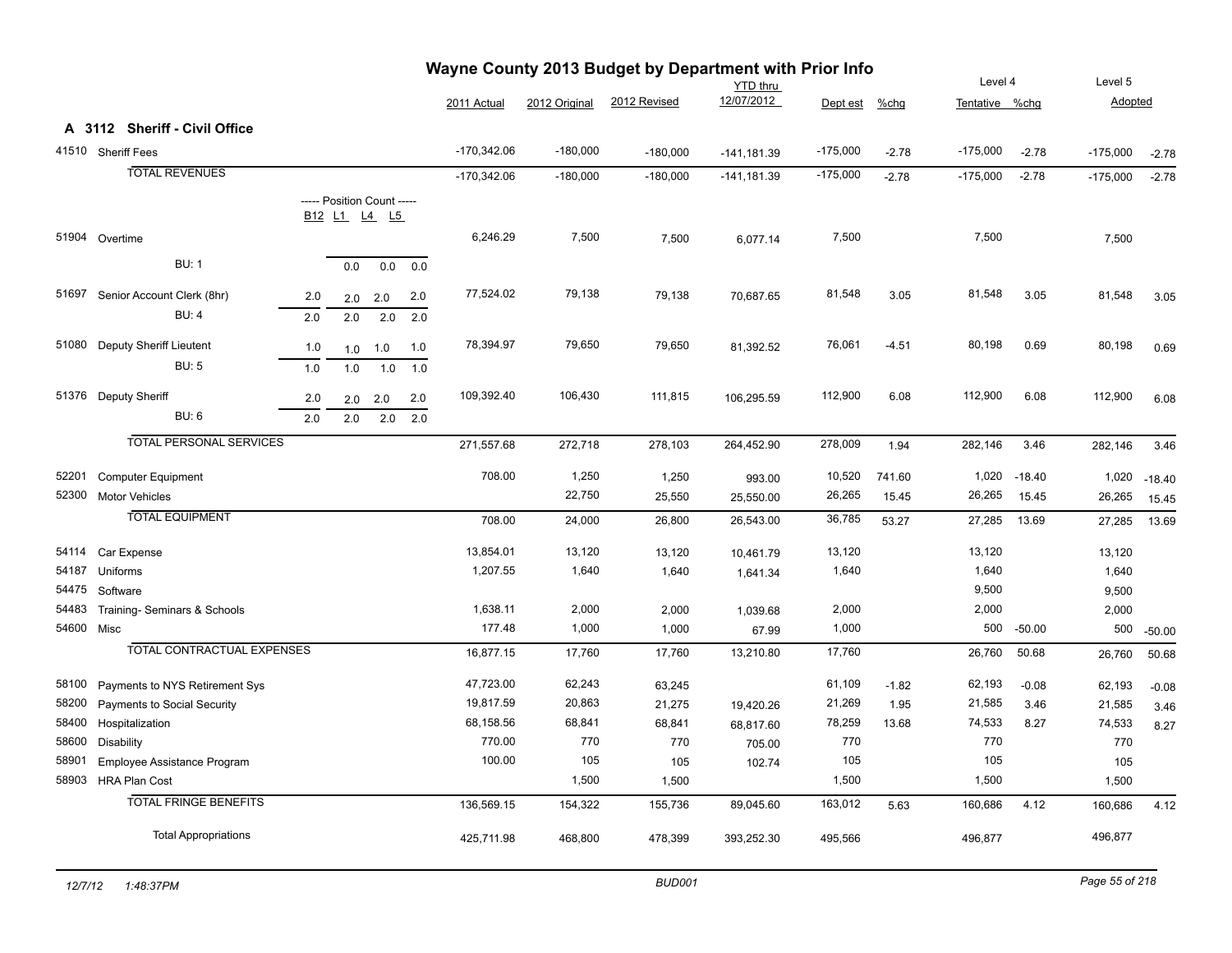## **Wayne County 2013 Budget by Department with Prior Info**

|                          |             |               |              | <b>YTD thru</b> |          |       | Level 4   |       | ∟evel 5 |       |
|--------------------------|-------------|---------------|--------------|-----------------|----------|-------|-----------|-------|---------|-------|
|                          | 2011 Actual | 2012 Original | 2012 Revised | 12/07/2012      | Dept est | %chq  | Tentative | %cha  | Adopted |       |
| <b>Total County Cost</b> | 255,369.92  | 288,800       | 298,399      | 252.070.91      | 320,566  | 11.00 | 321,877   | 11.45 | 321,877 | 11.45 |

 $\overline{a}$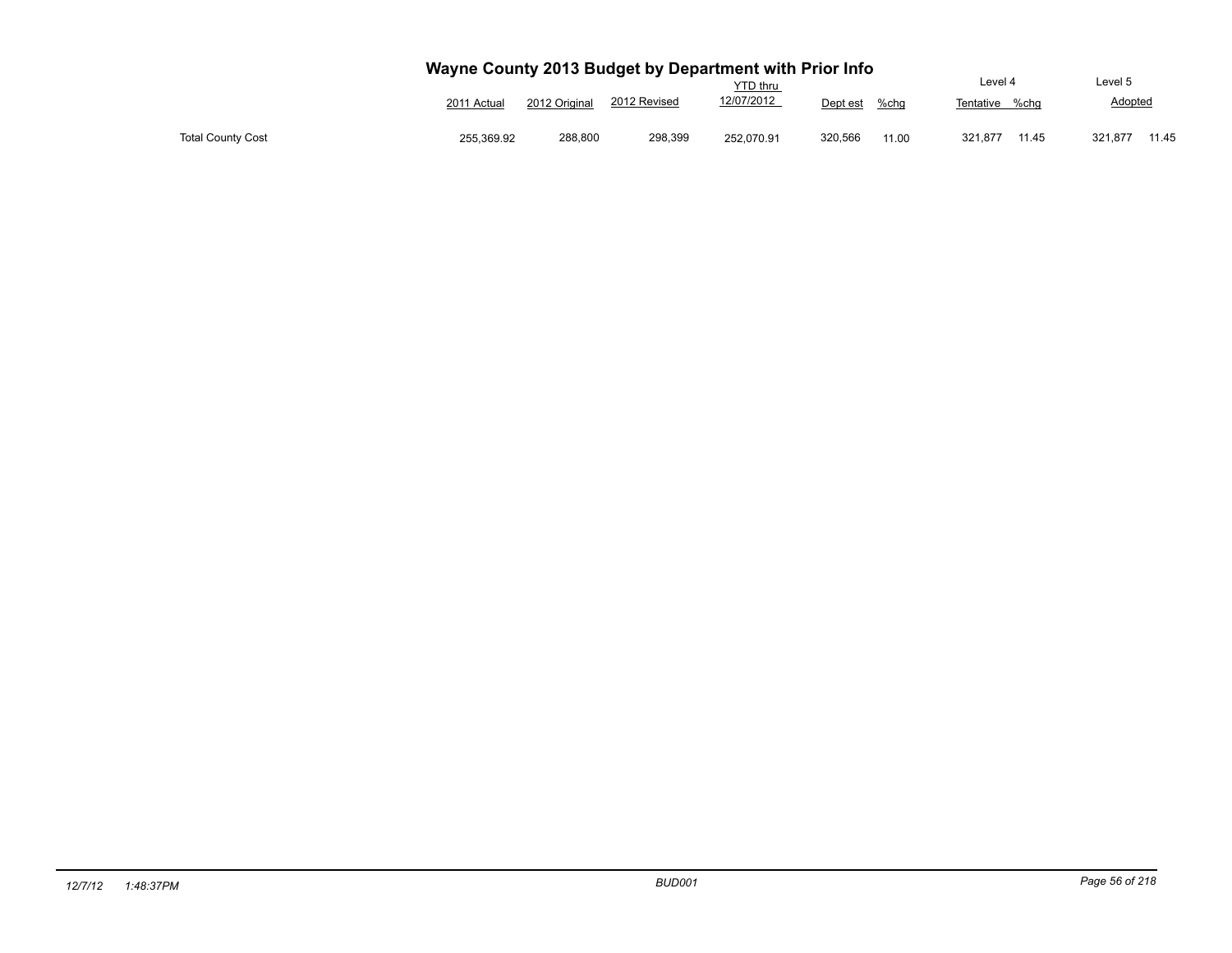|       |                                   |     |     |                                                                                            |     |              |               | Wayne County 2013 Budget by Department with Prior Info |                               |           |         | Level 4        |         | Level 5   |         |
|-------|-----------------------------------|-----|-----|--------------------------------------------------------------------------------------------|-----|--------------|---------------|--------------------------------------------------------|-------------------------------|-----------|---------|----------------|---------|-----------|---------|
|       |                                   |     |     |                                                                                            |     | 2011 Actual  | 2012 Original | 2012 Revised                                           | <b>YTD thru</b><br>12/07/2012 | Dept est  | $%$ chg | Tentative %chg |         | Adopted   |         |
|       |                                   |     |     |                                                                                            |     |              |               |                                                        |                               |           |         |                |         |           |         |
|       | A 3113 Sheriff - Juvenile Office  |     |     |                                                                                            |     |              |               |                                                        |                               |           |         |                |         |           |         |
| 42770 | Miscellaneous Revenues            |     |     |                                                                                            |     | $-7,260.89$  | $-10,000$     | $-10,000$                                              | $-1,633.61$                   | $-10,000$ |         | $-10,000$      |         | $-10,000$ |         |
| 43362 | Child Passenger Safety Program    |     |     |                                                                                            |     | $-4,290.43$  | $-7,760$      | $-7,760$                                               |                               | $-7,000$  | $-9.79$ | $-7,000$       | $-9.79$ | $-7,000$  | $-9.79$ |
|       | <b>TOTAL REVENUES</b>             |     |     |                                                                                            |     | $-11,551.32$ | $-17,760$     | $-17,760$                                              | $-1,633.61$                   | $-17,000$ | $-4.28$ | $-17,000$      | $-4.28$ | $-17,000$ | $-4.28$ |
|       |                                   |     |     | ----- Position Count -----<br>B <sub>12</sub> L <sub>1</sub> L <sub>4</sub> L <sub>5</sub> |     |              |               |                                                        |                               |           |         |                |         |           |         |
| 51904 | Overtime                          |     |     |                                                                                            |     | 12,057.67    | 10,000        | 10,000                                                 | 10,589.12                     | 10,000    |         | 10,000         |         | 10,000    |         |
|       | 51695 Clerk-Typist (8hr)          |     |     |                                                                                            |     | 37,239.99    |               |                                                        | 1,999.53                      |           |         |                |         |           |         |
|       | <b>BU: 1</b>                      |     | 0.0 | 0.0                                                                                        | 0.0 |              |               |                                                        |                               |           |         |                |         |           |         |
|       | 51376 Deputy Sheriff              | 1.0 | 1.0 | 1.0                                                                                        | 1.0 | 55,247.79    | 53,794        | 56,516                                                 | 55,272.04                     | 57,525    | 6.94    | 57,525         | 6.94    | 57,525    | 6.94    |
|       | <b>BU: 6</b>                      | 1.0 | 1.0 | 1.0                                                                                        | 1.0 |              |               |                                                        |                               |           |         |                |         |           |         |
|       | <b>TOTAL PERSONAL SERVICES</b>    |     |     |                                                                                            |     | 104,545.45   | 63,794        | 66,516                                                 | 67,860.69                     | 67,525    | 5.85    | 67,525         | 5.85    | 67,525    | 5.85    |
| 52201 | <b>Computer Equipment</b>         |     |     |                                                                                            |     |              |               |                                                        |                               | 8,000     |         | 8,000          |         | 8,000     |         |
|       | <b>TOTAL EQUIPMENT</b>            |     |     |                                                                                            |     |              |               |                                                        | 0.00                          | 8,000     |         | 8,000          |         | 8,000     |         |
| 54114 | Car Expense                       |     |     |                                                                                            |     | 7,338.69     | 8,000         | 8,000                                                  | 5,191.18                      | 7,500     | $-6.25$ | 7,500          | $-6.25$ | 7,500     | $-6.25$ |
| 54187 | Uniforms                          |     |     |                                                                                            |     | 400.00       | 400           | 400                                                    | 353.95                        | 400       |         | 400            |         | 400       |         |
| 54461 | <b>Public Education</b>           |     |     |                                                                                            |     | 12,522.35    | 16,200        | 16,200                                                 | 13,180.44                     | 16,500    | 1.85    | 16,500         | 1.85    | 16,500    | 1.85    |
|       | 54483 Training-Seminars & Schools |     |     |                                                                                            |     |              | 500           | 500                                                    |                               | 600       | 20.00   | 600            | 20.00   | 600       | 20.00   |
|       | <b>TOTAL CONTRACTUAL EXPENSES</b> |     |     |                                                                                            |     | 20,261.04    | 25,100        | 25,100                                                 | 18,725.57                     | 25,000    | $-0.40$ | 25,000         | $-0.40$ | 25,000    | $-0.40$ |
| 58100 | Payments to NYS Retirement Sys    |     |     |                                                                                            |     | 16,544.00    | 13,502        | 14,008                                                 |                               | 15,058    | 11.52   | 15,058         | 11.52   | 15,058    | 11.52   |
| 58200 | Payments to Social Security       |     |     |                                                                                            |     | 7,907.47     | 4,919         | 5,127                                                  | 5,189.00                      | 5,166     | 5.02    | 5,166          | 5.02    | 5,166     | 5.02    |
| 58400 | Hospitalization                   |     |     |                                                                                            |     | 6,662.40     |               |                                                        | 1,121.00                      |           |         |                |         |           |         |
| 58600 | <b>Disability</b>                 |     |     |                                                                                            |     | 308.00       | 154           | 154                                                    | 154.00                        | 154       |         | 154            |         | 154       |         |
| 58901 | Employee Assistance Program       |     |     |                                                                                            |     | 40.00        | 21            | 21                                                     | 20.55                         | 21        |         | 21             |         | 21        |         |
| 58903 | <b>HRA Plan Cost</b>              |     |     |                                                                                            |     |              | 500           | 500                                                    |                               | 500       |         | 500            |         | 500       |         |
|       | <b>TOTAL FRINGE BENEFITS</b>      |     |     |                                                                                            |     | 31,461.87    | 19,096        | 19,810                                                 | 6,484.55                      | 20,899    | 9.44    | 20,899         | 9.44    | 20,899    | 9.44    |
|       | <b>Total Appropriations</b>       |     |     |                                                                                            |     | 156,268.36   | 107,990       | 111,426                                                | 93,070.81                     | 121,424   |         | 121,424        |         | 121,424   |         |
|       | <b>Total County Cost</b>          |     |     |                                                                                            |     | 144,717.04   | 90,230        | 93,666                                                 | 91,437.20                     | 104,424   | 15.73   | 104,424        | 15.73   | 104,424   | 15.73   |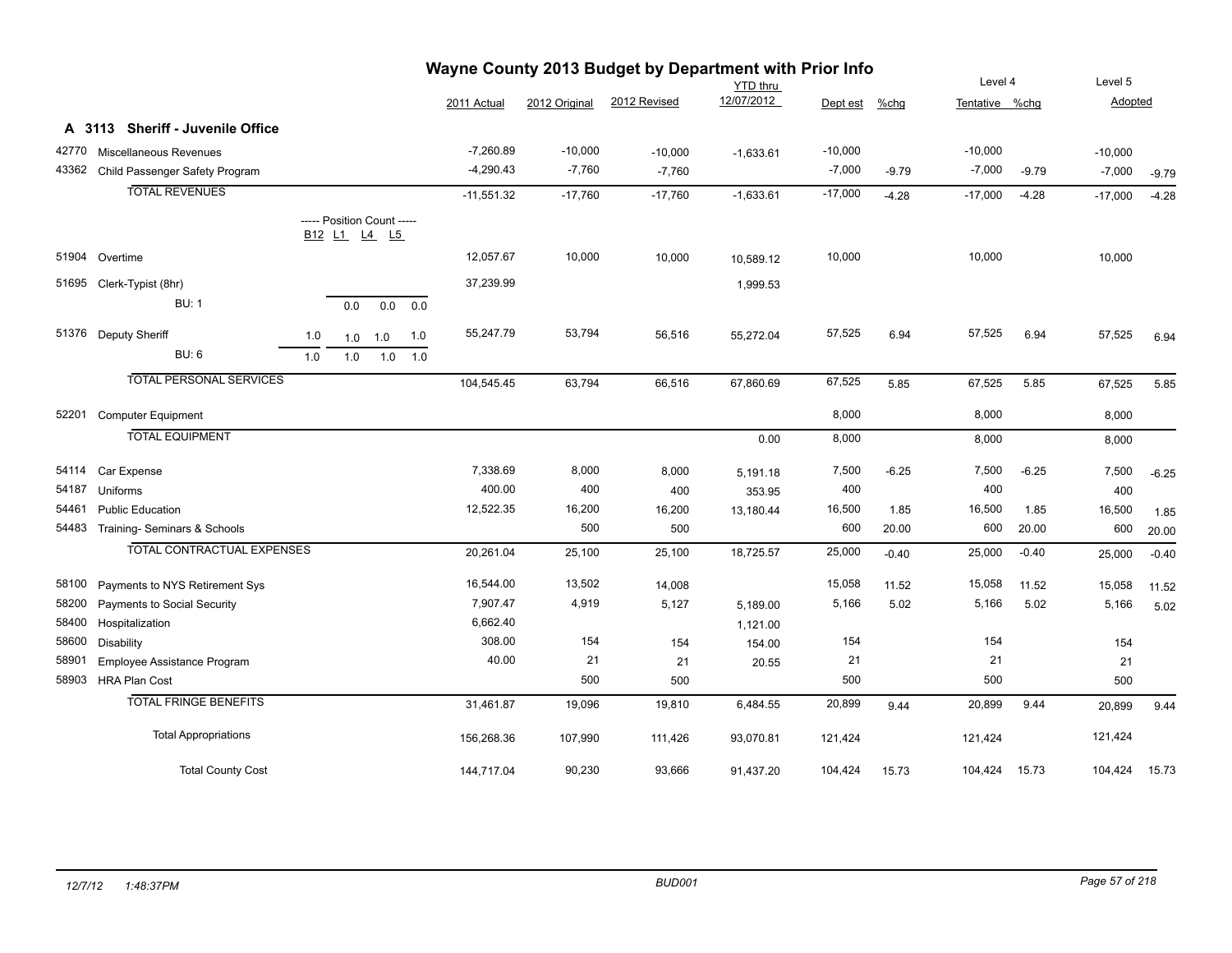|       |                                 |      |                                            |           |      |               |               | Wayne County 2013 Budget by Department with Prior Info |                 |            |           |                     |                   |                    |           |
|-------|---------------------------------|------|--------------------------------------------|-----------|------|---------------|---------------|--------------------------------------------------------|-----------------|------------|-----------|---------------------|-------------------|--------------------|-----------|
|       |                                 |      |                                            |           |      |               |               |                                                        | <b>YTD</b> thru |            |           | Level 4             |                   | Level 5            |           |
|       |                                 |      |                                            |           |      | 2011 Actual   | 2012 Original | 2012 Revised                                           | 12/07/2012      | Dept est   | %chg      | Tentative %chq      |                   | Adopted            |           |
|       | A 3114 Sheriff - Road Patrol    |      |                                            |           |      |               |               |                                                        |                 |            |           |                     |                   |                    |           |
| 41279 | <b>DWI Reimbursement</b>        |      |                                            |           |      | $-5,196.66$   | $-6,000$      | $-6,000$                                               | $-3,767.93$     | $-4,000$   | $-33.33$  |                     | $-4,000$ $-33.33$ | $-4,000$           | $-33.33$  |
| 42770 | Miscellaneous Revenues          |      |                                            |           |      | $-600.00$     |               | $-103,067$                                             | $-96.75$        |            |           |                     |                   |                    |           |
| 42779 | Sodus Sch Res Officer Reimb     |      |                                            |           |      | $-89,103.00$  | $-111,545$    | $-111,545$                                             | $-44,551.50$    | $-114,500$ | 2.65      | $-110,000$          | $-1.39$           | $-110,000$         | $-1.39$   |
| 43302 | <b>Homeland Security</b>        |      |                                            |           |      | $-152,330.23$ | $-15,000$     | $-199,704$                                             | $-92,777.75$    |            | $-100.00$ |                     | $-100.00$         |                    | $-100.00$ |
| 43370 | <b>Traffic Safety Grants</b>    |      |                                            |           |      | $-36,025.25$  | $-19,200$     | $-34,200$                                              | $-1,000.00$     | $-28,000$  | 45.83     | $-28,000$           | 45.83             | $-28,000$          | 45.83     |
| 44303 | Federal-Port Security 2009      |      |                                            |           |      | $-7,225.00$   |               | $-11,554$                                              | $-17,622.75$    |            |           |                     |                   |                    |           |
| 44304 | FEDERAL-PORT SECURITY           |      |                                            |           |      | $-7,322.00$   |               |                                                        | $-16,416.00$    |            |           |                     |                   |                    |           |
| 44306 | <b>Homeland Security</b>        |      |                                            |           |      | $-15,949.75$  | $-20,000$     | $-125,246$                                             | $-69,077.55$    |            | $-100.00$ |                     | $-100.00$         |                    | $-100.00$ |
| 44328 | DOJ - LLEBEG                    |      |                                            |           |      |               |               | $-30,000$                                              |                 |            |           |                     |                   |                    |           |
| 44339 | <b>Body Armor Reimbursement</b> |      |                                            |           |      | $-13,993.49$  | $-16, 125$    | $-16, 125$                                             |                 | $-16, 125$ |           | $-16, 125$          |                   | $-16, 125$         |           |
|       | <b>TOTAL REVENUES</b>           |      |                                            |           |      | $-327,745.38$ | $-187,870$    | $-637,440$                                             | $-245,310.23$   | $-162,625$ | $-13.44$  | $-158, 125 - 15.83$ |                   | $-158, 125 -15.83$ |           |
|       |                                 |      | ----- Position Count -----<br>B12 L1 L4 L5 |           |      |               |               |                                                        |                 |            |           |                     |                   |                    |           |
| 51904 | Overtime                        |      |                                            |           |      | 256,126.44    | 180,000       | 201,268                                                | 236,916.49      | 185,000    | 2.78      | 185,000             | 2.78              | 185,000            | 2.78      |
| 51911 | Overtime-BUNY Program           |      |                                            |           |      | 105.25        | 2,918         | 3,918                                                  | 316.86          |            | $-100.00$ |                     | $-100.00$         |                    | $-100.00$ |
| 51912 | Overtime STEP Program           |      |                                            |           |      | 14,164.00     | 16,000        | 30,000                                                 | 3,484.16        |            | $-100.00$ |                     | $-100.00$         |                    | $-100.00$ |
| 51377 | Deputy Sheriff Part Time        | 8.0  | 8.0                                        | 8.0       | 8.0  | 96,752.55     | 125,112       | 125,112                                                | 50,915.57       | 129,544    | 3.54      | 129,544             | 3.54              | 129,544            | 3.54      |
|       | <b>BU: 0</b>                    | 8.0  | 8.0                                        | 8.0       | 8.0  |               |               |                                                        |                 |            |           |                     |                   |                    |           |
| 51080 | Deputy Sheriff Lieutenant       | 1.0  | 1.0                                        | 1.0       | 1.0  | 76,757.38     | 73,962        | 73,962                                                 | 79,129.87       | 75,639     | 2.27      | 79,776              | 7.86              | 79,776             | 7.86      |
|       | <b>BU: 5</b>                    | 1.0  | 1.0                                        | 1.0       | 1.0  |               |               |                                                        |                 |            |           |                     |                   |                    |           |
| 51370 | Deputy Sheriff Sergeant         | 6.0  | 6.0                                        | 6.0       | 6.0  | 372,103.00    | 348,275       | 365,898                                                | 375,225.56      | 370,010    | 6.24      | 370,010             | 6.24              | 370,010            | 6.24      |
| 51376 | Deputy Sheriff                  | 33.0 | 33.0 33.0                                  |           | 33.0 | 1,674,830.79  | 1,597,989     | 1,726,402                                              | 1,623,990.13    | 1,721,253  | 7.71      | 1,721,253           | 7.71              | 1,721,253          | 7.71      |
|       | <b>BU: 6</b>                    | 39.0 | 39.0                                       | 39.0 39.0 |      |               |               |                                                        |                 |            |           |                     |                   |                    |           |
|       | <b>TOTAL PERSONAL SERVICES</b>  |      |                                            |           |      | 2,490,839.41  | 2,344,256     | 2,526,560                                              | 2,369,978.64    | 2,481,446  | 5.85      | 2,485,583           | 6.03              | 2,485,583          | 6.03      |
| 52201 | <b>Computer Equipment</b>       |      |                                            |           |      | 2,852.00      | 3,750         | 3,750                                                  | 3,150.00        | 4,560      | 21.60     | 4,560               | 21.60             | 4,560              | 21.60     |
| 52300 | <b>Motor Vehicles</b>           |      |                                            |           |      | 174,888.00    | 209,680       | 206,880                                                | 206,280.77      | 183,855    | $-12.32$  | 183,855             | $-12.32$          | 183,855            | $-12.32$  |
| 52500 | Other Equipment                 |      |                                            |           |      | 191,057.55    | 60,089        | 410,976                                                | 222,043.95      | 41,030     | $-31.72$  |                     | 41,030 -31.72     | 41,030             | $-31.72$  |
|       | <b>TOTAL EQUIPMENT</b>          |      |                                            |           |      | 368,797.55    | 273,519       | 621,606                                                | 431,474.72      | 229,445    | $-16.11$  | 229,445 -16.11      |                   | 229,445            | $-16.11$  |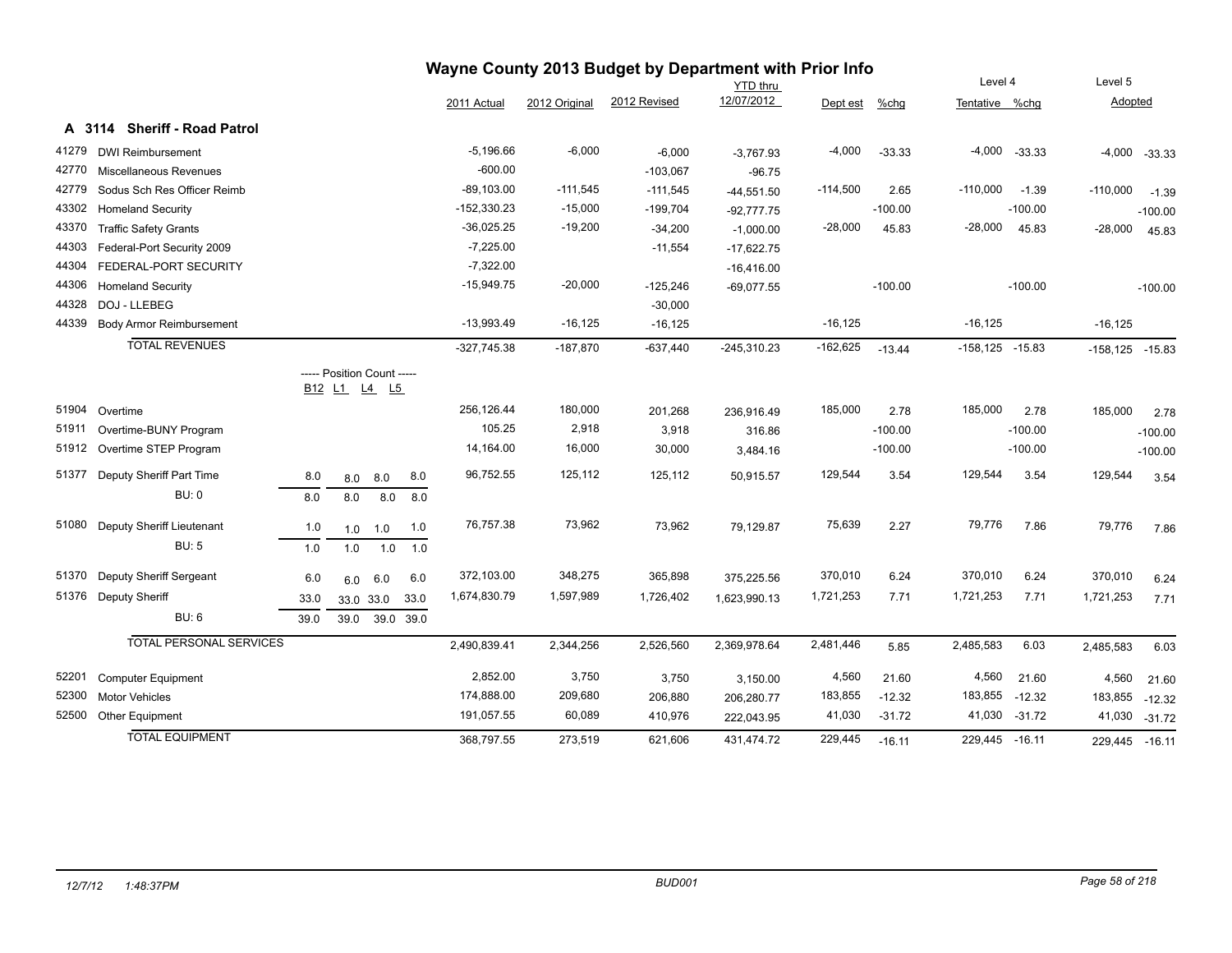|       |                                        |              |               | Wayne County 2013 Budget by Department with Prior Info |                 |           |         |                |         |           |         |
|-------|----------------------------------------|--------------|---------------|--------------------------------------------------------|-----------------|-----------|---------|----------------|---------|-----------|---------|
|       |                                        |              |               |                                                        | <b>YTD thru</b> |           |         | Level 4        |         | Level 5   |         |
|       |                                        | 2011 Actual  | 2012 Original | 2012 Revised                                           | 12/07/2012      | Dept est  | $%$ chg | Tentative %chg |         | Adopted   |         |
|       | <b>Sheriff - Road Patrol</b><br>A 3114 |              |               |                                                        |                 |           |         |                |         |           |         |
| 54114 | Car Expense                            | 285,654.90   | 255,000       | 276,503                                                | 258.888.04      | 277,000   | 8.63    | 277,000        | 8.63    | 277,000   | 8.63    |
| 54126 | <b>Field Supplies</b>                  | 1,554.99     | 10,701        | 10,701                                                 | 10,361.09       | 30,256    | 182.74  | 30,256         | 182.74  | 30,256    | 182.74  |
| 54187 | Uniforms                               | 41,946.73    | 28,596        | 36,041                                                 | 21,195.65       | 39,000    | 36.38   | 39,000         | 36.38   | 39,000    | 36.38   |
| 54483 | Training- Seminars & Schools           | 37,788.46    | 38,500        | 43,672                                                 | 19,075.77       | 38,500    |         | 38,500         |         | 38,500    |         |
| 54500 | Fees for Services Non-employ           | 3,829.93     | 8,500         | 8,500                                                  | 3,480.42        | 8,900     | 4.71    | 8,900          | 4.71    | 8,900     | 4.71    |
| 54600 | Misc                                   | 2,029.45     | 3,600         | 3,600                                                  | 2,125.67        | 3,600     |         | 3,600          |         | 3,600     |         |
|       | <b>TOTAL CONTRACTUAL EXPENSES</b>      | 372,804.46   | 344,897       | 379,017                                                | 315,126.64      | 397,256   | 15.18   | 397,256        | 15.18   | 397,256   | 15.18   |
| 58100 | Payments to NYS Retirement Sys         | 361,386.00   | 429,511       | 457,607                                                |                 | 511,817   | 19.16   | 512,740        | 19.38   | 512,740   | 19.38   |
| 58200 | <b>Payments to Social Security</b>     | 177,894.64   | 179,336       | 191,204                                                | 168,525.91      | 185,498   | 3.44    | 185,814        | 3.61    | 185,814   | 3.61    |
| 58400 | Hospitalization                        | 395,551.89   | 393,457       | 409,706                                                | 385, 164.27     | 398,866   | 1.37    | 379,872        | $-3.45$ | 379,872   | $-3.45$ |
| 58600 | Disability                             | 6,163.00     | 6,160         | 6,304                                                  | 5,529.00        | 5,852     | $-5.00$ | 5,852          | $-5.00$ | 5,852     | $-5.00$ |
| 58901 | Employee Assistance Program            | 790.00       | 925           | 944                                                    | 873.29          | 897       | $-3.03$ | 897            | $-3.03$ | 897       | $-3.03$ |
| 58903 | <b>HRA Plan Cost</b>                   |              | 20,000        | 20,500                                                 |                 | 20,000    |         | 20,000         |         | 20,000    |         |
|       | <b>TOTAL FRINGE BENEFITS</b>           | 941,785.53   | 1,029,389     | 1,086,265                                              | 560,092.47      | 1,122,930 | 9.09    | 1,105,175      | 7.36    | 1,105,175 | 7.36    |
|       | <b>Total Appropriations</b>            | 4,174,226.95 | 3,992,061     | 4,613,448                                              | 3,676,672.47    | 4,231,077 |         | 4,217,459      |         | 4,217,459 |         |
|       | <b>Total County Cost</b>               | 3.846.481.57 | 3,804,191     | 3,976,008                                              | 3,431,362.24    | 4,068,452 | 6.95    | 4,059,334      | 6.71    | 4,059,334 | 6.71    |

## *12/7/12 1:48:37PM BUD001 Page 59 of 218*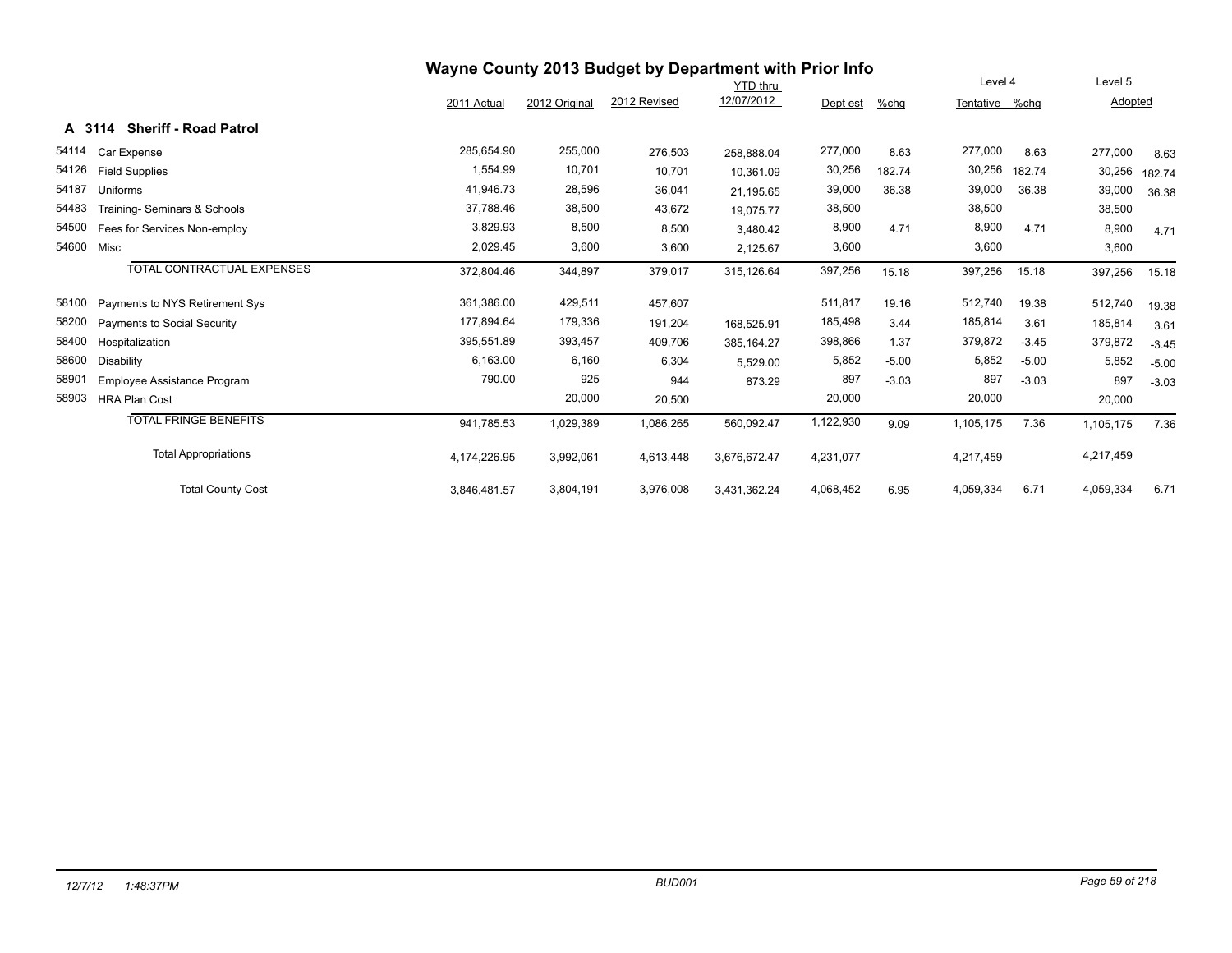|            |                                   |     |                                            |     |             |               | Wayne County 2013 Budget by Department with Prior Info | <b>YTD</b> thru |                 |           | Level 4        |           | Level 5        |           |
|------------|-----------------------------------|-----|--------------------------------------------|-----|-------------|---------------|--------------------------------------------------------|-----------------|-----------------|-----------|----------------|-----------|----------------|-----------|
|            |                                   |     |                                            |     | 2011 Actual | 2012 Original | 2012 Revised                                           | 12/07/2012      | Dept est        | $%$ chg   | Tentative %chg |           | Adopted        |           |
|            | A 3115 Sheriff - Detective Unit   |     |                                            |     |             |               |                                                        |                 |                 |           |                |           |                |           |
|            | 41510 Sheriff Fees                |     |                                            |     | $-90.00$    |               |                                                        |                 |                 |           |                |           |                |           |
|            | 44328 DOJ - LLEBEG                |     |                                            |     |             |               |                                                        | $-23,376.59$    |                 |           |                |           |                |           |
|            | <b>TOTAL REVENUES</b>             |     |                                            |     | $-90.00$    |               |                                                        | $-23,376.59$    |                 |           |                |           |                |           |
|            |                                   |     | ----- Position Count -----<br>B12 L1 L4 L5 |     |             |               |                                                        |                 |                 |           |                |           |                |           |
| 51904      | Overtime                          |     |                                            |     | 64,310.75   | 61,760        | 64,885                                                 | 66,803.97       | 66,000          | 6.87      | 66,000         | 6.87      | 66,000         | 6.87      |
| 51911      | Overtime-BUNY Program             |     |                                            |     | 85.26       |               |                                                        |                 |                 |           |                |           |                |           |
|            | 51912 Overtime STEP Program       |     |                                            |     | 83.04       |               |                                                        | 407.13          |                 |           |                |           |                |           |
| 51080      | Deputy Sheriff Lieutent           | 1.0 | 1.0<br>1.0                                 | 1.0 | 78,375.27   | 77,924        | 77,924                                                 | 81,428.65       | 77,339          | $-0.75$   | 81,476         | 4.56      | 81,476         | 4.56      |
|            | <b>BU: 5</b>                      | 1.0 | 1.0<br>1.0                                 | 1.0 |             |               |                                                        |                 |                 |           |                |           |                |           |
| 51370      | Deputy Sheriff Sergeant           | 7.0 | 7.0<br>7.0                                 | 7.0 | 454,291.99  | 416,615       | 437,696                                                | 450,641.41      | 443,981         | 6.57      | 443,981        | 6.57      | 443,981        | 6.57      |
|            | 51376 Deputy Sheriff              | 0.0 | 0.0<br>0.0                                 | 0.0 |             |               |                                                        | 930.06          |                 |           |                |           |                |           |
|            | <b>BU: 6</b>                      | 7.0 | 7.0 7.0<br>7.0                             |     |             |               |                                                        |                 |                 |           |                |           |                |           |
|            | <b>TOTAL PERSONAL SERVICES</b>    |     |                                            |     | 597,146.31  | 556,299       | 580,505                                                | 600,211.22      | 587,320         | 5.58      | 591,457        | 6.32      | 591,457        | 6.32      |
| 52201      | <b>Computer Equipment</b>         |     |                                            |     |             |               |                                                        |                 | 4,560           |           | 4,560          |           | 4,560          |           |
| 52300      | <b>Motor Vehicles</b>             |     |                                            |     | 19,727.28   |               |                                                        |                 | 52,530          |           | 52,530         |           | 52,530         |           |
| 52500      | Other Equipment                   |     |                                            |     | 15,013.51   | 2,500         | 2,500                                                  | 2,228.58        | 4,000           | 60.00     | 4,000          | 60.00     | 4,000          | 60.00     |
|            | <b>TOTAL EQUIPMENT</b>            |     |                                            |     | 34,740.79   | 2,500         | 2,500                                                  | 2,228.58        | 61,090 2,343.60 |           | 61,090 343.60  |           | 61,090 2343.60 |           |
| 54114      | Car Expense                       |     |                                            |     | 39,106.38   | 32,000        | 32,000                                                 | 44,361.17       | 35,000          | 9.38      | 35,000         | 9.38      | 35,000         | 9.38      |
| 54126      | <b>Field Supplies</b>             |     |                                            |     |             | 1,624         | 1,624                                                  | 1,435.22        | 66              | $-95.94$  | 66             | $-95.94$  | 66             | $-95.94$  |
| 54163      | Photo ID                          |     |                                            |     | 364.46      | 500           | 500                                                    | 274.35          |                 | $-100.00$ |                | $-100.00$ |                | $-100.00$ |
| 54187      | Uniforms                          |     |                                            |     | 7,835.75    | 7,650         | 7,650                                                  | 3,061.70        | 7,650           |           | 7,650          |           | 7,650          |           |
| 54230      | Telephone                         |     |                                            |     | 132.00      | 250           | 250                                                    | 48.00           | 250             |           | 250            |           | 250            |           |
| 54437      | Lease                             |     |                                            |     | 727.49      | 2,400         | 2,400                                                  | 1,876.56        | 2,400           |           | 2,400          |           | 2,400          |           |
| 54483      | Training- Seminars & Schools      |     |                                            |     | 2,609.56    | 6,500         | 6,500                                                  | 5,676.49        | 6,500           |           | 6,500          |           | 6,500          |           |
| 54500      | Fees for Services Non-employ      |     |                                            |     | 290.00      | 500           | 500                                                    | 287.40          | 500             |           | 500            |           | 500            |           |
| 54600 Misc |                                   |     |                                            |     | 6,145.83    | 8,000         | 8,000                                                  | 1,344.06        | 8,000           |           | 8,000          |           | 8,000          |           |
|            | <b>TOTAL CONTRACTUAL EXPENSES</b> |     |                                            |     | 57,211.47   | 59,424        | 59,424                                                 | 58,364.95       | 60,366          | 1.59      | 60,366         | 1.59      | 60,366         | 1.59      |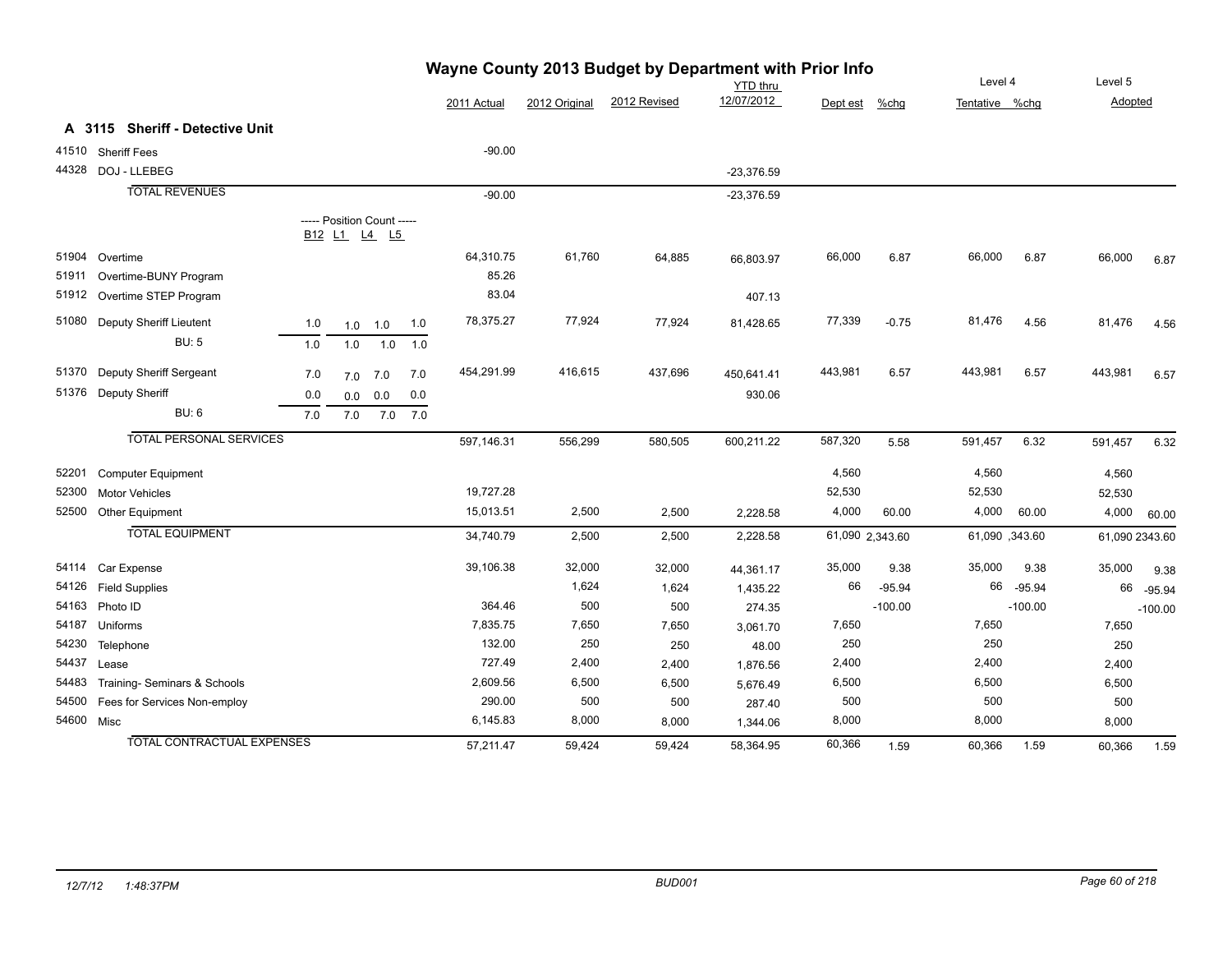|                                             |             |               | Wayne County 2013 Budget by Department with Prior Info |                 |          |          |                |          |           |          |
|---------------------------------------------|-------------|---------------|--------------------------------------------------------|-----------------|----------|----------|----------------|----------|-----------|----------|
|                                             |             |               |                                                        | <b>YTD</b> thru |          |          | Level 4        |          | Level 5   |          |
|                                             | 2011 Actual | 2012 Original | 2012 Revised                                           | 12/07/2012      | Dept est | $%$ chg  | Tentative %chg |          | Adopted   |          |
| <b>Sheriff - Detective Unit</b><br>A 3115   |             |               |                                                        |                 |          |          |                |          |           |          |
| 58100<br>Payments to NYS Retirement Sys     | 96,757.00   | 109,184       | 113,686                                                |                 | 130,259  | 19.30    | 131,182        | 20.15    | 131,182   | 20.15    |
| 58200<br><b>Payments to Social Security</b> | 43,417.65   | 42,619        | 44,471                                                 | 43,553.89       | 44,685   | 4.85     | 45,001         | 5.59     | 45,001    | 5.59     |
| 58400<br>Hospitalization                    | 88,006.37   | 90,912        | 90,912                                                 | 105.947.36      | 111,333  | 22.46    | 106,032        | 16.63    | 106,032   | 16.63    |
| 58600<br><b>Disability</b>                  | 1,233.00    | 1,232         | 1,232                                                  | 1,128.00        | 1,232    |          | 1,232          |          | 1,232     |          |
| 58901<br>Employee Assistance Program        | 180.00      | 168           | 168                                                    | 164.38          | 168      |          | 168            |          | 168       |          |
| 58903<br><b>HRA Plan Cost</b>               |             | 4,000         | 4,000                                                  |                 | 3,500    | $-12.50$ | 3,500          | $-12.50$ | 3,500     | $-12.50$ |
| <b>TOTAL FRINGE BENEFITS</b>                | 229,594.02  | 248,115       | 254,469                                                | 150,793.63      | 291,177  | 17.36    | 287,115        | 15.72    | 287,115   | 15.72    |
| <b>Total Appropriations</b>                 | 918.692.59  | 866,338       | 896,898                                                | 811.598.38      | 999,953  |          | 1,000,028      |          | 1,000,028 |          |
| <b>Total County Cost</b>                    | 918,602.59  | 866,338       | 896,898                                                | 788.221.79      | 999,953  | 15.42    | 1,000,028      | 15.43    | 1,000,028 | 15.43    |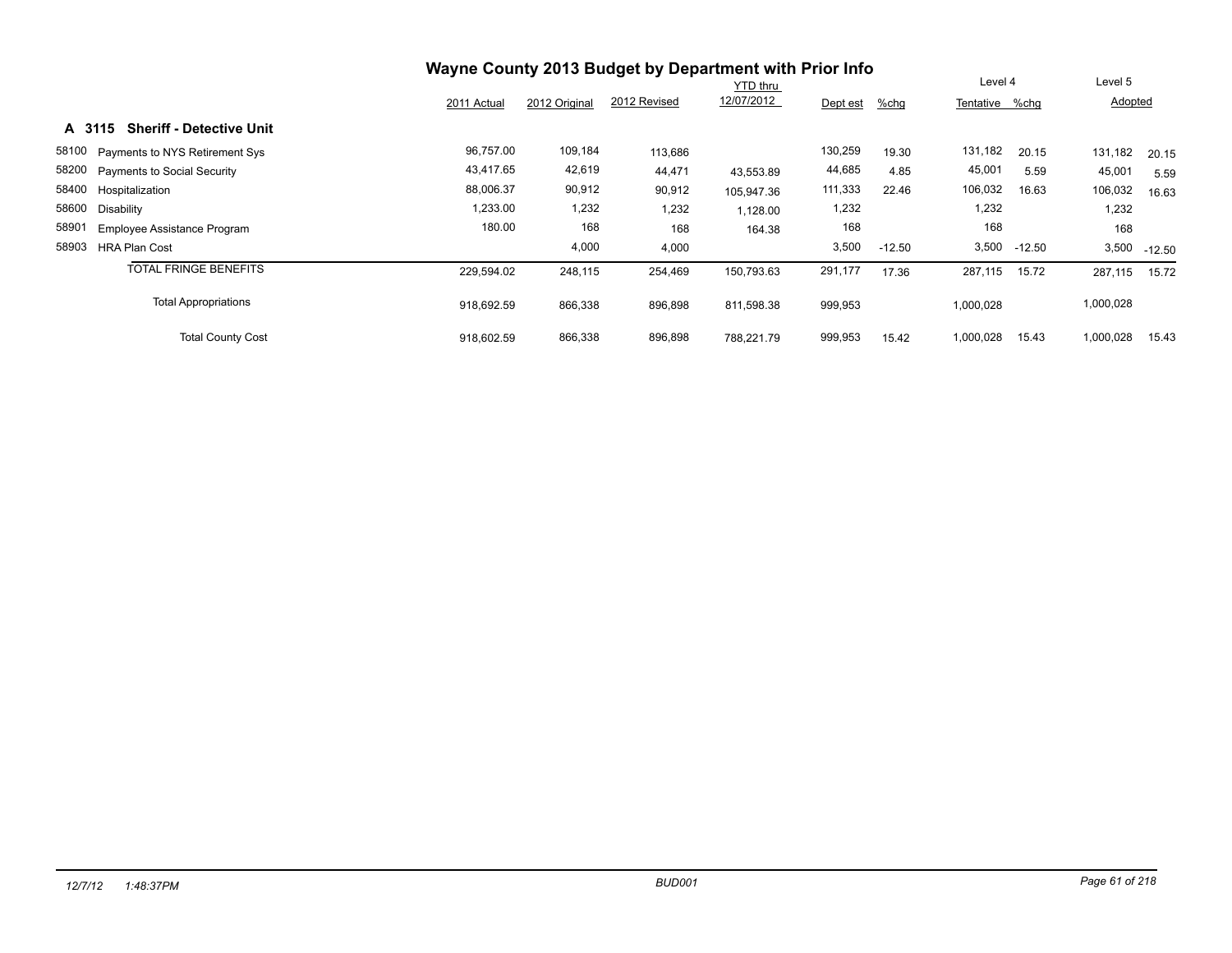|        |                                   |      |                                            |     |           |               |               | Wayne County 2013 Budget by Department with Prior Info |                 |            |          |                |          |            |          |
|--------|-----------------------------------|------|--------------------------------------------|-----|-----------|---------------|---------------|--------------------------------------------------------|-----------------|------------|----------|----------------|----------|------------|----------|
|        |                                   |      |                                            |     |           |               |               |                                                        | <b>YTD thru</b> |            |          | Level 4        |          | Level 5    |          |
|        |                                   |      |                                            |     |           | 2011 Actual   | 2012 Original | 2012 Revised                                           | 12/07/2012      | Dept est   | %chg     | Tentative %chq |          | Adopted    |          |
| A 3116 | <b>Sheriff - Court Security</b>   |      |                                            |     |           |               |               |                                                        |                 |            |          |                |          |            |          |
| 43312  | <b>Court Security Services</b>    |      |                                            |     |           | $-640,515.68$ | $-521,729$    | $-581,729$                                             | $-544,939.81$   | $-662,592$ | 27.00    | $-662,592$     | 27.00    | $-662,592$ | 27.00    |
|        | <b>TOTAL REVENUES</b>             |      |                                            |     |           | $-640,515.68$ | $-521,729$    | $-581,729$                                             | $-544,939.81$   | $-662,592$ | 27.00    | $-662,592$     | 27.00    | $-662,592$ | 27.00    |
|        |                                   |      | ----- Position Count -----<br>B12 L1 L4 L5 |     |           |               |               |                                                        |                 |            |          |                |          |            |          |
|        | 51904 Overtime                    |      |                                            |     |           | 18,212.11     | 1,500         | 1,500                                                  | 725.00          | 1,500      |          | 1,500          |          | 1,500      |          |
|        | <b>BU: 0</b>                      |      | 0.0                                        | 0.0 | 0.0       |               |               |                                                        |                 |            |          |                |          |            |          |
| 51499  | <b>Court Security Supervisor</b>  | 1.0  | 1.0                                        | 1.0 | 1.0       | 50,156.96     | 52,239        | 52,239                                                 | 47,064.90       | 52,103     | $-0.26$  | 52,103         | $-0.26$  | 52,103     | $-0.26$  |
| 51503  | Court Security Officer            | 10.0 | 9.0                                        | 9.0 | 9.0       | 407,405.20    | 428,364       | 428,364                                                | 332,230.21      | 392,992    | $-8.26$  | 392,992        | $-8.26$  | 392,992    | $-8.26$  |
|        | <b>BU: 7</b>                      | 11.0 | 10.0                                       |     | 10.0 10.0 |               |               |                                                        |                 |            |          |                |          |            |          |
|        | <b>TOTAL PERSONAL SERVICES</b>    |      |                                            |     |           | 475,774.27    | 482,103       | 482,103                                                | 380,020.11      | 446,595    | $-7.37$  | 446,595        | $-7.37$  | 446,595    | $-7.37$  |
| 54187  | Uniforms                          |      |                                            |     |           | 3,826.32      | 7,000         | 7,000                                                  | 3,170.25        | 4,000      | $-42.86$ | 4,000          | $-42.86$ | 4,000      | $-42.86$ |
| 54483  | Training- Seminars & Schools      |      |                                            |     |           |               | 2,400         | 2,400                                                  |                 | 1,000      | $-58.33$ | 1,000          | $-58.33$ | 1,000      | $-58.33$ |
|        | <b>TOTAL CONTRACTUAL EXPENSES</b> |      |                                            |     |           | 3,826.32      | 9,400         | 9,400                                                  | 3,170.25        | 5,000      | $-46.81$ | 5,000          | $-46.81$ | 5,000      | $-46.81$ |
| 58100  | Payments to NYS Retirement Sys    |      |                                            |     |           | 66,939.00     | 88,707        | 88,707                                                 |                 | 87,087     | $-1.83$  | 87,087         | $-1.83$  | 87,087     | $-1.83$  |
| 58200  | Payments to Social Security       |      |                                            |     |           | 34,345.47     | 36,881        | 36,881                                                 | 27,680.09       | 34,165     | $-7.36$  | 34,165         | $-7.36$  | 34,165     | $-7.36$  |
| 58400  | Hospitalization                   |      |                                            |     |           | 115,700.88    | 112,500       | 112,500                                                | 97,611.44       | 98,653     | $-12.31$ | 93,956         | $-16.48$ | 93,956     | $-16.48$ |
| 58600  | <b>Disability</b>                 |      |                                            |     |           | 1,762.00      | 1,694         | 1,694                                                  | 1,447.00        | 1,540      | $-9.09$  | 1,540          | $-9.09$  | 1,540      | $-9.09$  |
| 58901  | Employee Assistance Program       |      |                                            |     |           | 240.00        | 231           | 231                                                    | 226.03          | 210        | $-9.09$  | 210            | $-9.09$  | 210        | $-9.09$  |
|        | <b>TOTAL FRINGE BENEFITS</b>      |      |                                            |     |           | 218,987.35    | 240,013       | 240,013                                                | 126,964.56      | 221,655    | $-7.65$  | 216,958        | $-9.61$  | 216,958    | $-9.61$  |
|        | <b>Total Appropriations</b>       |      |                                            |     |           | 698,587.94    | 731,516       | 731,516                                                | 510,154.92      | 673,250    |          | 668,553        |          | 668,553    |          |
|        | <b>Total County Cost</b>          |      |                                            |     |           | 58,072.26     | 209,787       | 149,787                                                | $-34,784.89$    | 10,658     | $-94.92$ | 5,961          | $-97.16$ | 5,961      | $-97.16$ |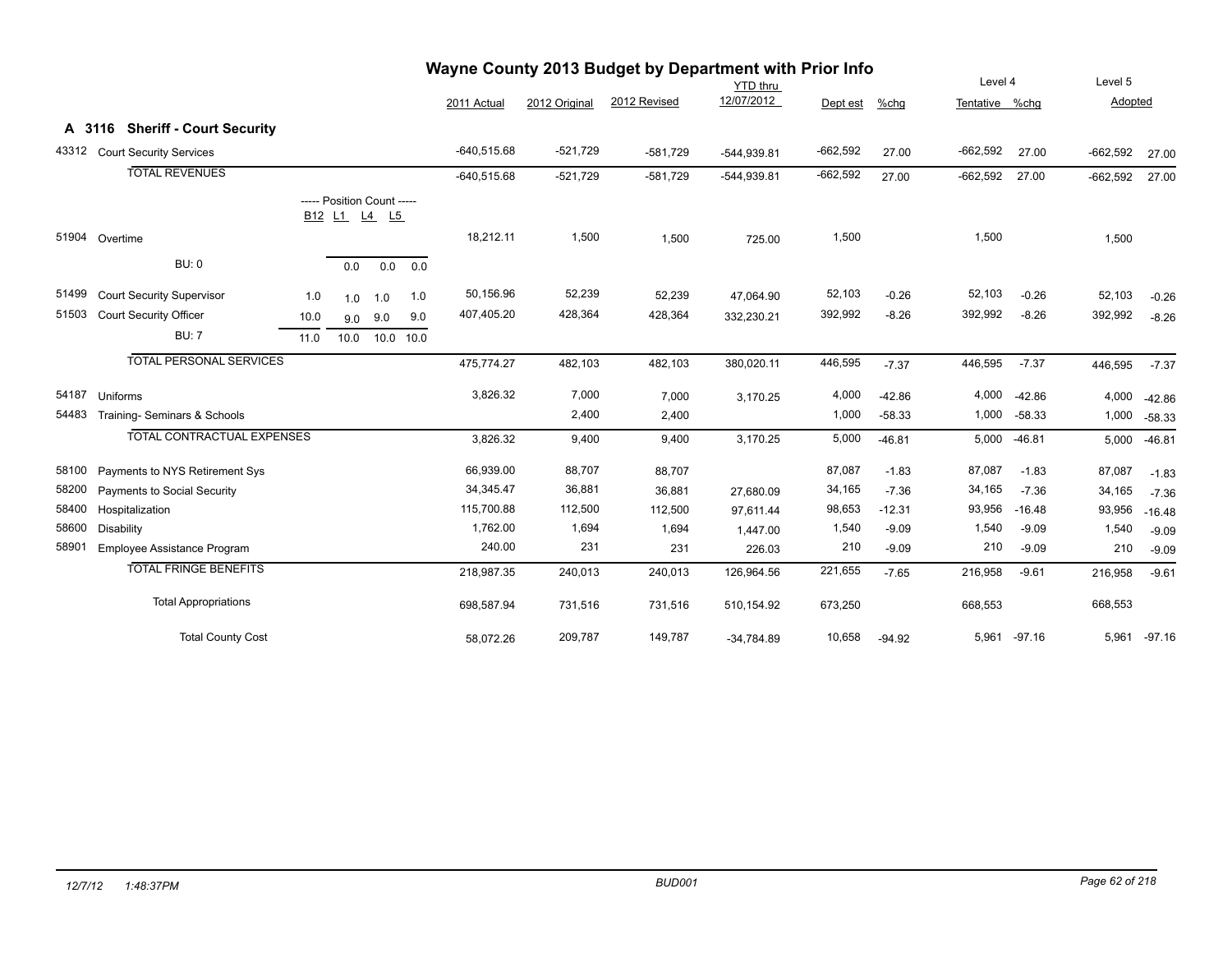|       |                                              |                                                            |             |               | Wayne County 2013 Budget by Department with Prior Info |                 |          |           |                |          |          |          |
|-------|----------------------------------------------|------------------------------------------------------------|-------------|---------------|--------------------------------------------------------|-----------------|----------|-----------|----------------|----------|----------|----------|
|       |                                              |                                                            |             |               |                                                        | <b>YTD</b> thru |          |           | Level 4        |          | Level 5  |          |
|       |                                              |                                                            | 2011 Actual | 2012 Original | 2012 Revised                                           | 12/07/2012      | Dept est | %chg      | Tentative %chg |          | Adopted  |          |
|       | <b>Animal Abuse Investigations</b><br>A 3117 |                                                            |             |               |                                                        |                 |          |           |                |          |          |          |
| 41580 | <b>Restitution Surcharges</b>                |                                                            | $-834.94$   | $-2,000$      | $-2,000$                                               | $-1,071.39$     |          | $-100.00$ | $-1,000$       | $-50.00$ | $-1,000$ | $-50.00$ |
|       | <b>TOTAL REVENUES</b>                        |                                                            | $-834.94$   | $-2,000$      | $-2,000$                                               | $-1,071.39$     |          | $-100.00$ | $-1,000$       | $-50.00$ | $-1,000$ | $-50.00$ |
|       |                                              | ----- Position Count -----<br>$L1$ $L4$ $L5$<br><b>B12</b> |             |               |                                                        |                 |          |           |                |          |          |          |
| 51534 | Animal Abuse Officer<br><b>BU: 0</b>         | 3.0<br>3.0<br>3.0<br>1.0<br>3.0<br>3.0<br>1.0<br>3.0       | 12,922.00   | 12,939        | 12,939                                                 | 11,629.80       | 12,922   | $-0.13$   | 12,922         | $-0.13$  | 12,922   | $-0.13$  |
|       | <b>TOTAL PERSONAL SERVICES</b>               |                                                            | 12,922.00   | 12,939        | 12,939                                                 | 11,629.80       | 12,922   | $-0.13$   | 12,922         | $-0.13$  | 12,922   | $-0.13$  |
| 54485 | Travel                                       |                                                            |             | 1,500         | 1,500                                                  |                 | 1,500    |           | 1,500          |          | 1,500    |          |
| 54500 | Fees for Services Non-employ                 |                                                            | 3,559.00    | 7,500         | 7,500                                                  | 2,417.01        | 7,500    |           | 7,500          |          | 7,500    |          |
|       | <b>TOTAL CONTRACTUAL EXPENSES</b>            |                                                            | 3,559.00    | 9,000         | 9,000                                                  | 2,417.01        | 9,000    |           | 9,000          |          | 9,000    |          |
| 58100 | Payments to NYS Retirement Sys               |                                                            | 1,193.00    | 1,664         | 1,664                                                  |                 | 1,726    | 3.73      | 1,726          | 3.73     | 1,726    | 3.73     |
| 58200 | <b>Payments to Social Security</b>           |                                                            | 988.51      | 989           | 989                                                    | 889.67          | 989      |           | 989            |          | 989      |          |
| 58901 | Employee Assistance Program                  |                                                            |             | 32            | 32                                                     | 30.82           | 33       | 4.76      | 33             | 4.76     | 33       | 4.76     |
|       | <b>TOTAL FRINGE BENEFITS</b>                 |                                                            | 2,181.51    | 2,685         | 2,685                                                  | 920.49          | 2,748    | 2.37      | 2,748          | 2.37     | 2,748    | 2.37     |
|       | <b>Total Appropriations</b>                  |                                                            | 18,662.51   | 24,624        | 24,624                                                 | 14,967.30       | 24,670   |           | 24,670         |          | 24,670   |          |
|       | <b>Total County Cost</b>                     |                                                            | 17,827.57   | 22,624        | 22,624                                                 | 13,895.91       | 24,670   | 9.05      | 23,670         | 4.63     | 23,670   | 4.63     |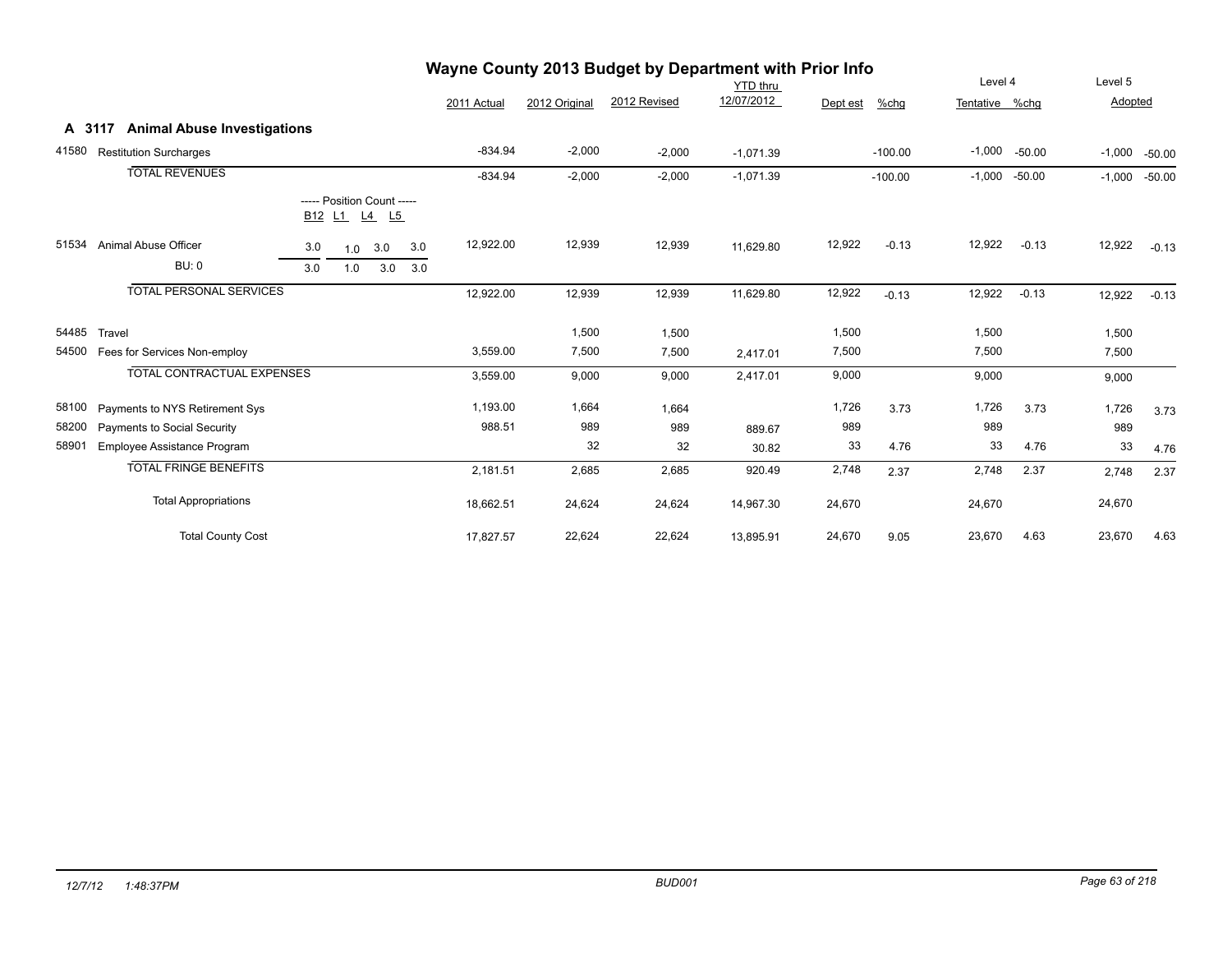|       |                                   |     |     |                                                                                            |     |             |               | Wayne County 2013 Budget by Department with Prior Info |                 |           |         |                |         |           |         |
|-------|-----------------------------------|-----|-----|--------------------------------------------------------------------------------------------|-----|-------------|---------------|--------------------------------------------------------|-----------------|-----------|---------|----------------|---------|-----------|---------|
|       |                                   |     |     |                                                                                            |     |             |               |                                                        | <b>YTD</b> thru |           |         | Level 4        |         | Level 5   |         |
|       |                                   |     |     |                                                                                            |     | 2011 Actual | 2012 Original | 2012 Revised                                           | 12/07/2012      | Dept est  | %chg    | Tentative %chg |         | Adopted   |         |
|       | A 3119 Sheriff - Records          |     |     |                                                                                            |     |             |               |                                                        |                 |           |         |                |         |           |         |
|       | 41510 Sheriff Fees                |     |     |                                                                                            |     |             | $-6,120$      | $-6,120$                                               | $-5,115.00$     | $-6,120$  |         | $-6,120$       |         | $-6,120$  |         |
| 41511 | Sale of ID Cards                  |     |     |                                                                                            |     |             | $-4,500$      | $-4,500$                                               | $-5,310.00$     | $-4,800$  | 6.67    | $-4,800$       | 6.67    | $-4,800$  | 6.67    |
|       | 42545 Pistol Permits              |     |     |                                                                                            |     |             | $-6,000$      | $-6,000$                                               | $-5,030.00$     | $-8,800$  | 46.67   | $-8,800$       | 46.67   | $-8,800$  | 46.67   |
|       | <b>TOTAL REVENUES</b>             |     |     |                                                                                            |     |             | $-16,620$     | $-16,620$                                              | $-15,455.00$    | $-19,720$ | 18.65   | $-19,720$      | 18.65   | $-19,720$ | 18.65   |
|       |                                   |     |     | ----- Position Count -----<br>B <sub>12</sub> L <sub>1</sub> L <sub>4</sub> L <sub>5</sub> |     |             |               |                                                        |                 |           |         |                |         |           |         |
| 51904 | Overtime                          |     |     |                                                                                            |     |             | 5,000         | 5,000                                                  | 4,455.62        | 5,000     |         | 5,000          |         | 5,000     |         |
| 51105 | Clerk Typist - Part Time          | 1.0 | 1.0 | 1.0                                                                                        | 1.0 |             | 14,708        | 14,708                                                 | 12,679.20       | 15,565    | 5.83    | 15,565         | 5.83    | 15,565    | 5.83    |
| 51367 | <b>Criminal Records Clerk</b>     | 1.0 | 1.0 | 1.0                                                                                        | 1.0 |             | 38,924        | 38,924                                                 | 32,856.43       | 40,200    | 3.28    | 40,200         | 3.28    | 40,200    | 3.28    |
| 51695 | Clerk-Typist (8hr)                | 1.0 | 1.0 | 1.0                                                                                        | 1.0 |             | 37,278        | 37,278                                                 | 31,421.36       | 38,500    | 3.28    | 38,500         | 3.28    | 38,500    | 3.28    |
|       | <b>BU: 1</b>                      | 3.0 | 3.0 | 3.0                                                                                        | 3.0 |             |               |                                                        |                 |           |         |                |         |           |         |
| 51469 | Senior Criminal Records Clerk     | 1.0 | 1.0 | 1.0                                                                                        | 1.0 |             | 42,706        | 42,706                                                 | 36,076.57       | 43,890    | 2.77    | 43,890         | 2.77    | 43,890    | 2.77    |
|       | BU:4                              | 1.0 | 1.0 | 1.0                                                                                        | 1.0 |             |               |                                                        |                 |           |         |                |         |           |         |
|       | <b>TOTAL PERSONAL SERVICES</b>    |     |     |                                                                                            |     |             | 138,616       | 138,616                                                | 117,489.18      | 143,155   | 3.27    | 143,155        | 3.27    | 143,155   | 3.27    |
|       | 54000 Contractual Expenses        |     |     |                                                                                            |     |             |               |                                                        |                 | 1,000     |         | 1,000          |         | 1,000     |         |
|       | <b>TOTAL CONTRACTUAL EXPENSES</b> |     |     |                                                                                            |     |             |               |                                                        | 0.00            | 1,000     |         | 1,000          |         | 1,000     |         |
| 58100 | Payments to NYS Retirement Sys    |     |     |                                                                                            |     |             | 25,810        | 25,810                                                 |                 | 25,004    | $-3.12$ | 24,880         | $-3.60$ | 24,880    | $-3.60$ |
| 58200 | Payments to Social Security       |     |     |                                                                                            |     |             | 10,528        | 10,528                                                 | 8,940.33        | 10,954    | 4.05    | 10,954         | 4.05    | 10,954    | 4.05    |
| 58400 | Hospitalization                   |     |     |                                                                                            |     |             | 6,730         | 6,730                                                  | 5,605.00        | 7,062     | 4.93    | 6,727          | $-0.04$ | 6,727     | $-0.04$ |
| 58600 | Disability                        |     |     |                                                                                            |     |             | 462           | 462                                                    | 384.00          | 462       |         | 462            |         | 462       |         |
| 58901 | Employee Assistance Program       |     |     |                                                                                            |     |             | 75            | 75                                                     | 71.92           | 74        | $-1.33$ | 74             | $-1.33$ | 74        | $-1.33$ |
|       | <b>TOTAL FRINGE BENEFITS</b>      |     |     |                                                                                            |     |             | 43,605        | 43,605                                                 | 15,001.25       | 43,556    | $-0.11$ | 43,097         | $-1.17$ | 43,097    | $-1.17$ |
|       | <b>Total Appropriations</b>       |     |     |                                                                                            |     |             | 182,221       | 182,221                                                | 132,490.43      | 187,711   |         | 187,252        |         | 187,252   |         |
|       | <b>Total County Cost</b>          |     |     |                                                                                            |     |             | 165,601       | 165,601                                                | 117,035.43      | 167,991   | 1.44    | 167,532        | 1.17    | 167,532   | 1.17    |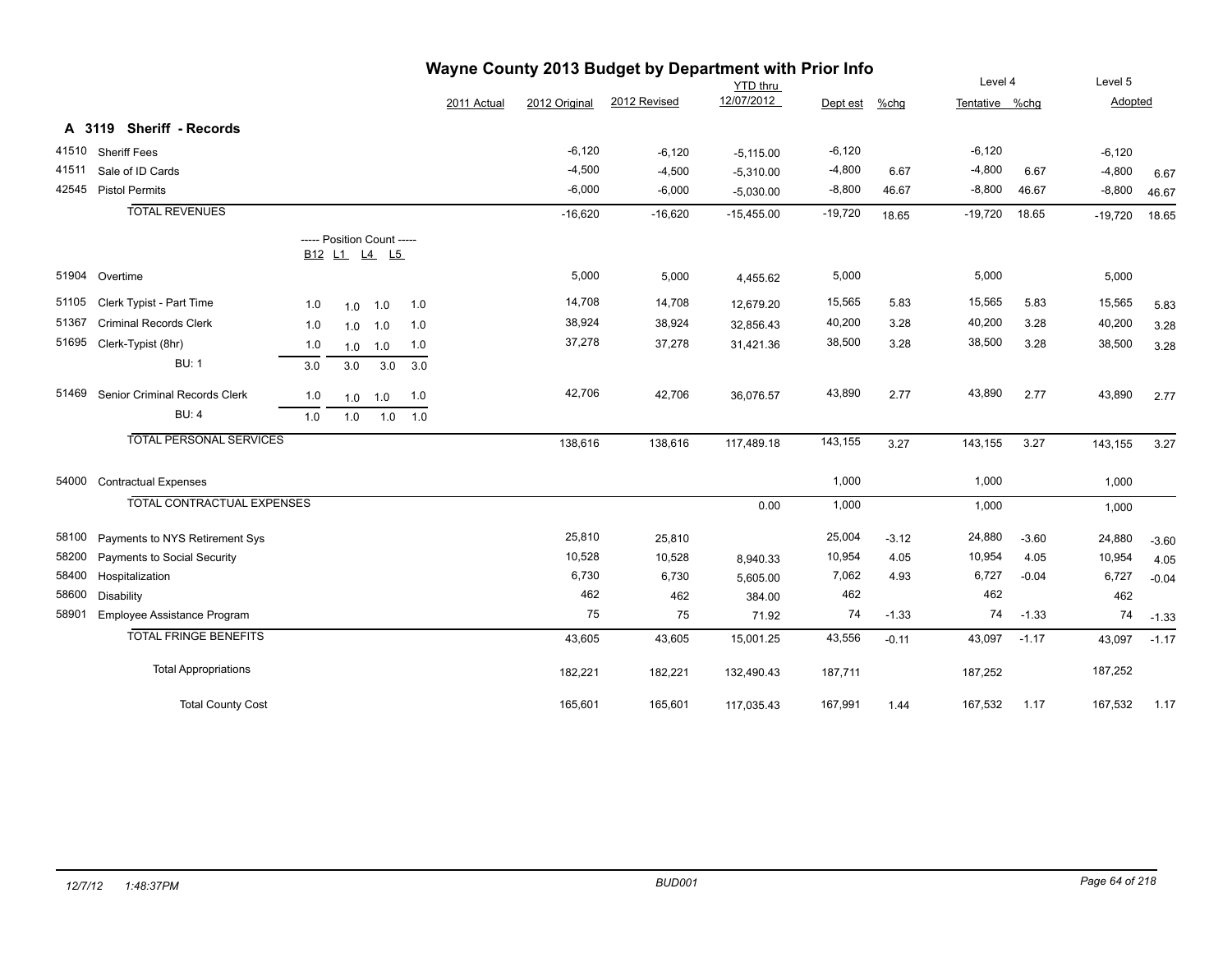|       |                                  |      |                            |      |      |               |               | Wayne County 2013 Budget by Department with Prior Info |               |            |           |                |           |            |           |
|-------|----------------------------------|------|----------------------------|------|------|---------------|---------------|--------------------------------------------------------|---------------|------------|-----------|----------------|-----------|------------|-----------|
|       |                                  |      |                            |      |      |               |               | <b>YTD thru</b>                                        |               |            | Level 4   | Level 5        |           |            |           |
|       |                                  |      |                            |      |      | 2011 Actual   | 2012 Original | 2012 Revised                                           | 12/07/2012    | Dept est   | %chg      | Tentative %chg |           | Adopted    |           |
|       | A 3140 Probation                 |      |                            |      |      |               |               |                                                        |               |            |           |                |           |            |           |
| 41580 | <b>Restitution Surcharges</b>    |      |                            |      |      | $-4,200.14$   | $-5,000$      | $-5,000$                                               | $-4,645.53$   | $-5,500$   | 10.00     | $-5,500$       | 10.00     | $-5,500$   | 10.00     |
| 41588 | <b>EHM Program</b>               |      |                            |      |      | $-8,802.00$   | $-16,000$     | $-16,000$                                              | $-14,451.18$  | $-18,000$  | 12.50     | $-18,000$      | 12.50     | $-18,000$  | 12.50     |
| 41589 | STOP DWI Reimbursement           |      |                            |      |      | $-75,000.00$  | $-50,000$     | $-50,000$                                              | $-50,000.00$  | $-50,000$  |           | $-50,000$      |           | $-50,000$  |           |
| 41590 | <b>Probation Fees</b>            |      |                            |      |      | $-40, 196.78$ | $-40,000$     | $-40,000$                                              | $-36,211.40$  | $-40,000$  |           | $-40,000$      |           | $-40,000$  |           |
| 42766 | <b>DSS Reimbursement</b>         |      |                            |      |      | -393,082.29   | $-306,368$    | $-306,368$                                             | -290,835.77   | $-306,368$ |           | $-306,368$     |           | $-306,368$ |           |
| 43310 | <b>Probation Services</b>        |      |                            |      |      | $-281,027.00$ | $-236,981$    | $-236,981$                                             | $-207,339.50$ | $-283,023$ | 19.43     | $-283,023$     | 19.43     | $-283,023$ | 19.43     |
| 43321 | Probation Operation 360          |      |                            |      |      | $-33,510.43$  | $-19,440$     | $-19,440$                                              | $-2,065.88$   |            | $-100.00$ |                | $-100.00$ |            | $-100.00$ |
| 43716 | State Aid                        |      |                            |      |      | $-37,608.48$  |               |                                                        | $-24,881.06$  |            |           | $-20,638$      |           | $-20,638$  |           |
| 44330 | FED FUNDS-U.S.S.S.               |      |                            |      |      | $-4,024.99$   | $-15,000$     | $-15,000$                                              | $-3,940.47$   | $-15,000$  |           | $-15,000$      |           | $-15,000$  |           |
|       | <b>TOTAL REVENUES</b>            |      |                            |      |      | $-877,452.11$ | $-688,789$    | $-688,789$                                             | -634,370.79   | $-717,891$ | 4.23      | -738,529       | 7.22      | $-738,529$ | 7.22      |
|       |                                  |      | ----- Position Count ----- |      |      |               |               |                                                        |               |            |           |                |           |            |           |
|       |                                  |      | B12 L1 L4 L5               |      |      |               |               |                                                        |               |            |           |                |           |            |           |
| 51903 | <b>Non Positions</b>             |      |                            |      |      |               | 2,500         | 2,500                                                  |               | 2,500      |           | 2,500          |           | 2,500      |           |
| 51904 | Overtime                         |      |                            |      |      | 30,416.31     | 47,000        | 47,000                                                 | 29,311.68     | 47,000     |           | 47,000         |           | 47,000     |           |
| 51905 | 24hr On-call Coverage            |      |                            |      |      | 8,700.00      | 8,861         | 8,861                                                  | 7,785.00      | 8,861      |           | 8,861          |           | 8,861      |           |
| 51082 | Director of Probation            | 1.0  | 1.0                        | 1.0  | 1.0  | 79,804.15     | 79,750        | 79,750                                                 | 72,224.07     | 81,110     | 1.71      | 81,110         | 1.71      | 81,110     | 1.71      |
| 51591 | Deputy Director of Probation     | 1.0  | 1.0                        | 1.0  | 1.0  | 34,794.71     | 68,797        | 68,797                                                 | 62,939.07     | 69,966     | 1.70      | 69,966         | 1.70      | 69,966     | 1.70      |
|       | <b>BU: 0</b>                     | 2.0  | 2.0                        | 2.0  | 2.0  |               |               |                                                        |               |            |           |                |           |            |           |
| 51104 | <b>Clerk Typist</b>              | 1.0  | 1.0                        | 1.0  | 1.0  | 32,474.21     | 34,020        | 34,020                                                 | 29,703.06     | 34,578     | 1.64      | 33,637         | $-1.13$   | 33,637     | $-1.13$   |
| 51140 | Senior Typist                    | 1.0  | 1.0                        | 1.0  | 1.0  | 33,532.28     | 34,480        | 34,480                                                 | 30,340.31     | 35,057     | 1.67      | 35,057         | 1.67      | 35,057     | 1.67      |
| 51156 | Senior Account Clerk/Typist      | 1.0  | 1.0                        | 1.0  | 1.0  | 33,109.42     | 34,832        | 34,832                                                 | 30,412.31     | 35,415     | 1.67      | 34,489         | $-0.98$   | 34,489     | $-0.98$   |
| 51308 | <b>Probation Officer</b>         | 14.9 | 15.0 15.0                  |      | 15.0 | 639,681.86    | 725,310       | 725,310                                                | 615,266.56    | 739,971    | 2.02      | 713,922        | $-1.57$   | 713,922    | $-1.57$   |
| 51330 | Senior Probation Officer         | 6.0  | 6.0                        | 6.0  | 6.0  | 309,806.77    | 318,192       | 318,192                                                | 283,076.69    | 323,834    | 1.77      | 322,117        | 1.23      | 322,117    | 1.23      |
| 51589 | <b>Probation Officer Trainee</b> | 0.1  | 0.0                        | 0.0  | 0.0  | 46,453.28     | 5,677         | 5,677                                                  | 7,767.75      |            | $-100.00$ |                | $-100.00$ |            | $-100.00$ |
| 51691 | <b>Probation Assistant</b>       | 2.0  | 2.0                        | 2.0  | 2.0  | 68,534.16     | 79,534        | 79,534                                                 | 66,024.58     | 78,678     | $-1.08$   | 78,090         | $-1.82$   | 78,090     | $-1.82$   |
|       | <b>BU: 1</b>                     | 26.0 | 26.0                       | 26.0 | 26.0 |               |               |                                                        |               |            |           |                |           |            |           |
|       | 51340 Probation Supervisor       | 2.0  | 2.0                        | 2.0  | 2.0  | 145,521.17    | 118,634       | 118,634                                                | 106,360.50    | 121,892    | 2.75      | 120,754        | 1.79      | 120,754    | 1.79      |
|       | <b>BU: 4</b>                     | 2.0  | 2.0                        | 2.0  | 2.0  |               |               |                                                        |               |            |           |                |           |            |           |
|       | <b>TOTAL PERSONAL SERVICES</b>   |      |                            |      |      | 1,462,828.32  | 1,557,587     | 1,557,587                                              | 1,341,211.58  | 1,578,862  | 1.37      | 1,547,503      | $-0.65$   | 1,547,503  | $-0.65$   |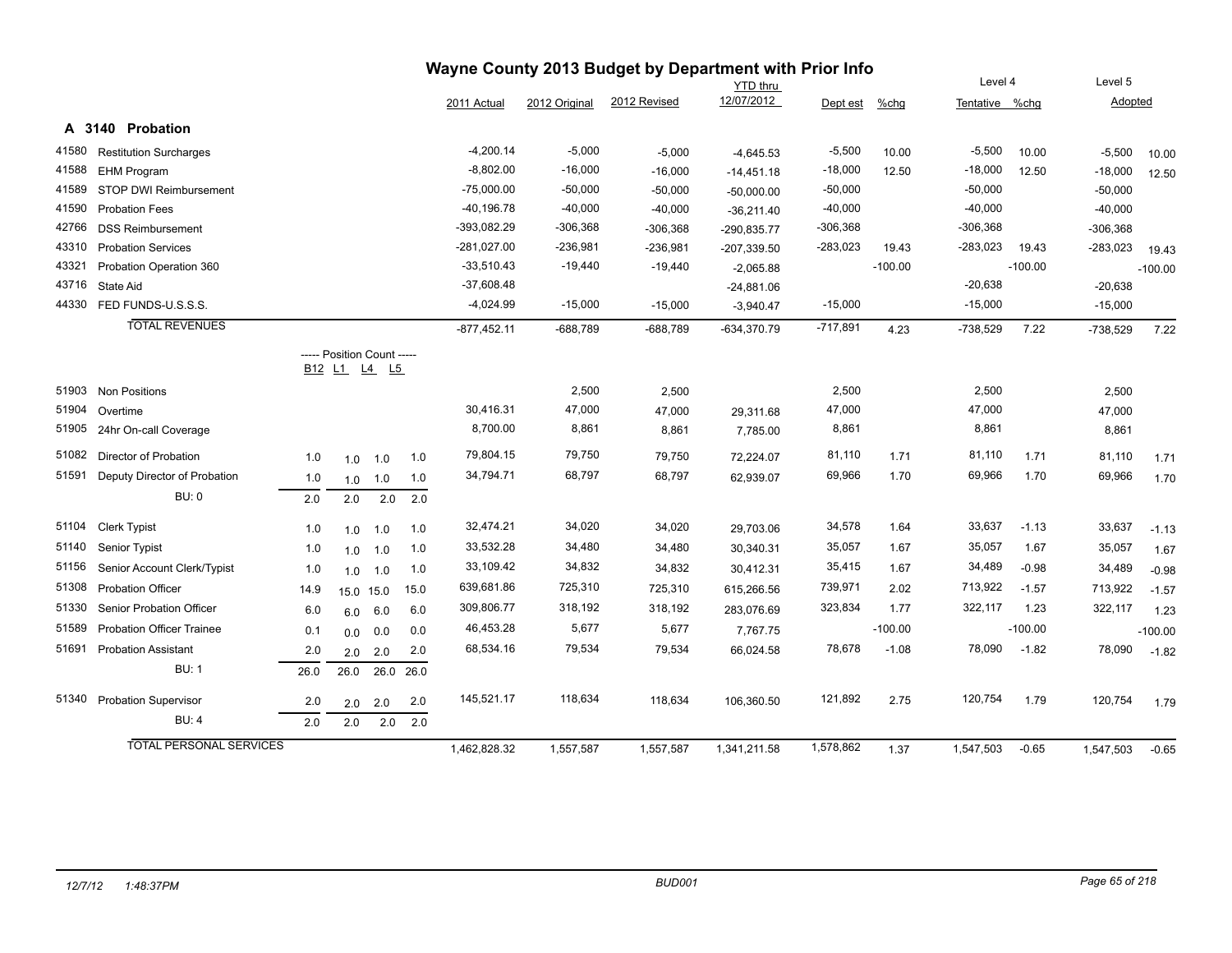|            |                                   | Wayne County 2013 Budget by Department with Prior Info |               |              |                 |           |           |                |              |           |              |
|------------|-----------------------------------|--------------------------------------------------------|---------------|--------------|-----------------|-----------|-----------|----------------|--------------|-----------|--------------|
|            |                                   |                                                        |               |              | <b>YTD</b> thru |           |           | Level 4        |              | Level 5   |              |
|            |                                   | 2011 Actual                                            | 2012 Original | 2012 Revised | 12/07/2012      | Dept est  | $%$ chg   | Tentative %chg |              | Adopted   |              |
|            | A 3140 Probation                  |                                                        |               |              |                 |           |           |                |              |           |              |
| 52200      | Office Equipment                  |                                                        |               | 250          |                 |           |           |                |              |           |              |
| 52201      | <b>Computer Equipment</b>         | 7,425.02                                               | 6,500         | 4,100        | 3,668.02        | 6,500     |           | 6,500          |              | 6,500     |              |
| 52300      | <b>Motor Vehicles</b>             | 16,901.96                                              | 17,700        | 17,700       | 17,689.13       |           | $-100.00$ |                | $-100.00$    |           | $-100.00$    |
| 52500      | <b>Other Equipment</b>            | 589.99                                                 | 500           | 500          | 486.72          | 4,772     | 854.40    |                | 4,772 854.40 |           | 4,772 854.40 |
|            | <b>TOTAL EQUIPMENT</b>            | 24,916.97                                              | 24,700        | 22,550       | 21,843.87       | 11,272    | $-54.36$  | 11,272         | $-54.36$     | 11,272    | $-54.36$     |
| 54000      | <b>Contractual Expenses</b>       | 219.70                                                 |               |              |                 | 2,244     |           | 2,244          |              | 2,244     |              |
| 54100      | Supplies & Materials              | 4,462.87                                               | 3,000         | 3,000        | 3,006.79        | 4,000     | 33.33     | 4,000          | 33.33        | 4,000     | 33.33        |
| 54114      | Car Expense                       | 8,181.29                                               | 9,500         | 9,500        | 7,013.65        | 10,500    | 10.53     | 10,500         | 10.53        | 10,500    | 10.53        |
| 54150      | Office Supplies                   | 7,851.77                                               | 8,000         | 7,750        | 4,824.08        | 8,000     |           | 8,000          |              | 8,000     |              |
| 54166      | Postage                           | 3,973.02                                               | 4,800         | 4,800        | 3,080.68        | 4,800     |           | 4,800          |              | 4,800     |              |
| 54210      | Gas                               | 2,856.65                                               | 5,512         | 5,512        | 3,497.34        | 8,251     | 49.69     | 3,800          | $-31.06$     | 3,800     | $-31.06$     |
| 54220      | Light & Power                     | 13,981.13                                              | 19,453        | 19,453       | 10,588.26       | 7,126     | $-63.37$  | 11,900         | $-38.83$     | 11,900    | $-38.83$     |
| 54230      | Telephone                         | 19,886.56                                              | 17,100        | 17,100       | 15,446.90       | 18,000    | 5.26      | 18,000         | 5.26         | 18,000    | 5.26         |
| 54240      | Water                             | 2,309.54                                               | 1,459         | 1,459        | 1,674.05        | 1,330     | $-8.84$   | 1,000          | $-31.46$     | 1,000     | $-31.46$     |
| 54300      | Insurance                         | 4,621.21                                               | 5,500         | 5,500        | 5,352.62        | 5,889     | 7.07      | 5,889          | 7.07         | 5,889     | 7.07         |
| 54410      | Conference                        | 1,130.00                                               | 1,000         | 1,000        | 390.00          | 1,000     |           | 1,000          |              | 1,000     |              |
| 54414      | Information Technology            | 85,471.27                                              | 62,800        | 62,800       | 52,333.30       | 52,500    | $-16.40$  | 52,500         | $-16.40$     | 52,500    | $-16.40$     |
| 54418      | Dues                              | 520.00                                                 | 1,500         | 1,500        | 740.00          | 1,020     | $-32.00$  | 1,020          | $-32.00$     | 1,020     | $-32.00$     |
| 54424      | Equipment - Maint Contract        | 8,559.55                                               | 12,840        | 13,450       | 13,432.76       | 14,600    | 13.71     | 14,600         | 13.71        | 14,600    | 13.71        |
| 54426      | Equipment - Rental                | 24,001.50                                              | 30,000        | 31,730       | 25,352.50       | 30,000    |           | 30,000         |              | 30,000    |              |
| 54438      | Maintenance/Repairs               | 25,488.19                                              | 41,500        | 41,500       | 40,722.59       | 70,085    | 68.88     | 70,085         | 68.88        | 70,085    | 68.88        |
| 54475      | Software                          | 1,000.00                                               |               | 1,200        | 1,193.20        | 620       |           | 620            |              | 620       |              |
| 54483      | Training- Seminars & Schools      | 14,504.59                                              | 16,000        | 16,000       | 10,001.58       | 16,500    | 3.13      | 16,500         | 3.13         | 16,500    | 3.13         |
| 54485      | Travel                            | 23,596.89                                              | 31,500        | 33,435       | 23,459.38       | 31,000    | $-1.59$   | 27,000         | $-14.29$     | 27,000    | $-14.29$     |
| 54600 Misc |                                   | 2,151.12                                               | 2,000         | 2,000        | 1,744.69        | 3,000     | 50.00     | 3,000          | 50.00        | 3,000     | 50.00        |
|            | <b>TOTAL CONTRACTUAL EXPENSES</b> | 254,766.85                                             | 273,464       | 278,689      | 223,854.37      | 290,465   | 6.22      | 286,458        | 4.75         | 286,458   | 4.75         |
| 58100      | Payments to NYS Retirement Sys    | 201,748.00                                             | 288,971       | 288,971      |                 | 303,485   | 5.02      | 295,746        | 2.34         | 295,746   | 2.34         |
| 58200      | Payments to Social Security       | 106,239.58                                             | 118,957       | 118,957      | 97,875.21       | 120,591   | 1.37      | 118,195        | $-0.64$      | 118,195   | $-0.64$      |
| 58400      | Hospitalization                   | 303,210.84                                             | 326,448       | 326,448      | 303,529.71      | 333,974   | 2.31      | 326,911        | 0.14         | 326,911   | 0.14         |
| 58600      | Disability                        | 4,569.00                                               | 4,620         | 4,620        | 4,196.00        | 4,620     |           | 4,620          |              | 4,620     |              |
| 58901      | Employee Assistance Program       | 600.00                                                 | 630           | 630          | 616.44          | 630       |           | 630            |              | 630       |              |
|            | <b>TOTAL FRINGE BENEFITS</b>      | 616,367.42                                             | 739,626       | 739,626      | 406,217.36      | 763,300   | 3.20      | 746,102        | 0.88         | 746,102   | 0.88         |
|            | <b>Total Appropriations</b>       | 2,358,879.56                                           | 2,595,377     | 2,598,452    | 1,993,127.18    | 2,643,899 |           | 2,591,335      |              | 2,591,335 |              |
|            | <b>Total County Cost</b>          | 1,481,427.45                                           | 1,906,588     | 1,909,663    | 1,358,756.39    | 1,926,008 | 1.02      | 1,852,806      | $-2.82$      | 1,852,806 | $-2.82$      |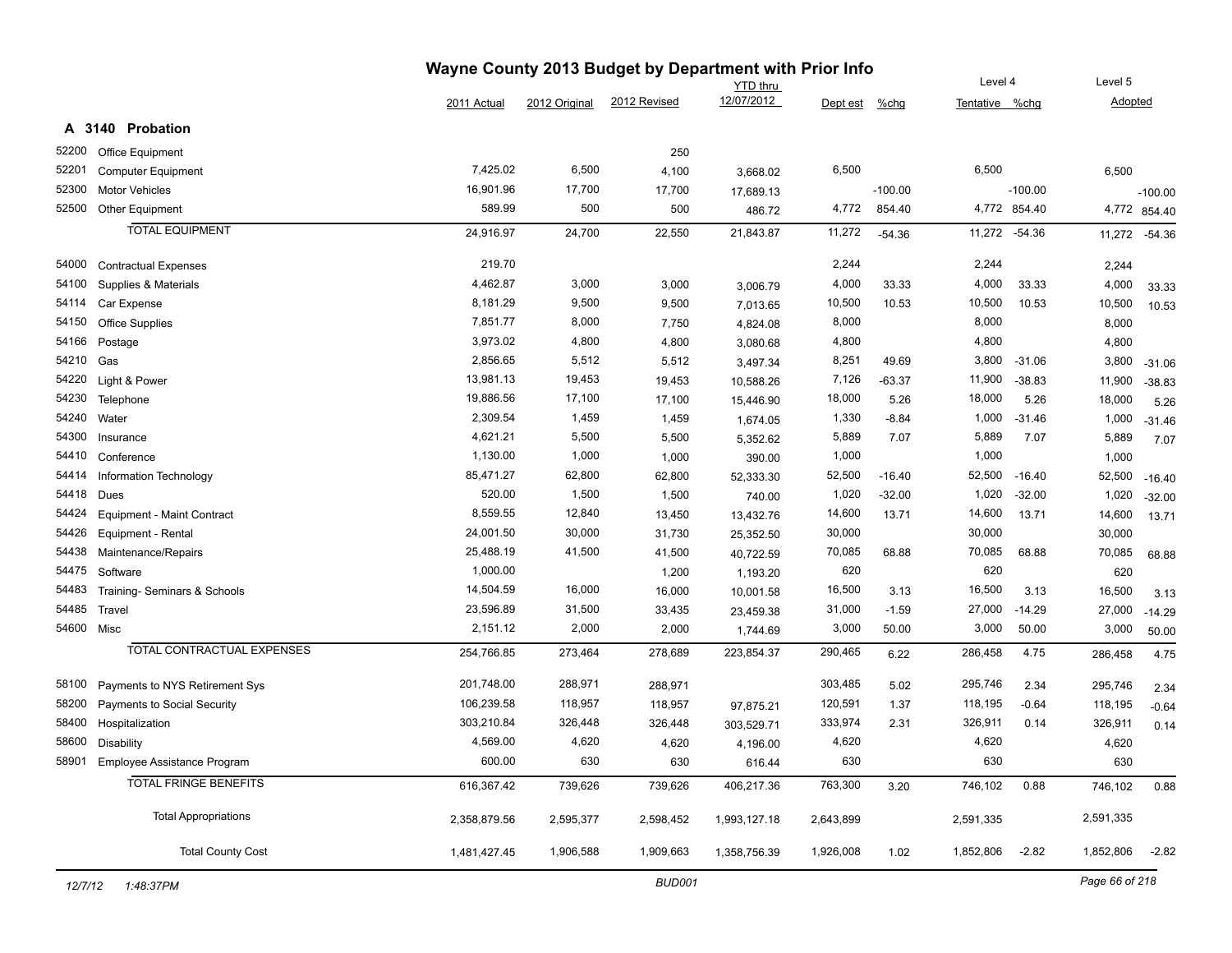|       | Wayne County 2013 Budget by Department with Prior Info |      |                            |           |      |                |               |              |                               |            |          | Level 4        |          | Level 5        |          |
|-------|--------------------------------------------------------|------|----------------------------|-----------|------|----------------|---------------|--------------|-------------------------------|------------|----------|----------------|----------|----------------|----------|
|       |                                                        |      |                            |           |      | 2011 Actual    | 2012 Original | 2012 Revised | <b>YTD thru</b><br>12/07/2012 |            |          | Tentative %chg |          | Adopted        |          |
|       |                                                        |      |                            |           |      |                |               |              |                               | Dept est   | $%$ chg  |                |          |                |          |
|       | A 3150 Sheriff - Jail                                  |      |                            |           |      |                |               |              |                               |            |          |                |          |                |          |
| 40000 | <b>Miscellaneous Receipts</b>                          |      |                            |           |      | $-882.59$      |               |              |                               |            |          |                |          |                |          |
| 41516 | SSA Funds                                              |      |                            |           |      | $-14,200.00$   | $-9,600$      | $-9,600$     | $-13,200.00$                  | $-9,600$   |          | $-9,600$       |          | $-9,600$       |          |
| 41526 | Inmate Housing Revenue                                 |      |                            |           |      | $-36,890.00$   | $-7,820$      | $-7,820$     | -319,940.00                   | $-34,000$  | 334.78   | $-34,000$      | 334.78   | -34,000 334.78 |          |
| 42770 | Miscellaneous Revenues                                 |      |                            |           |      | $-2,149.40$    | $-2,500$      | $-2,500$     | $-1,945.40$                   | $-2,500$   |          | $-2,500$       |          | $-2,500$       |          |
| 43311 | <b>Prisoner Transport</b>                              |      |                            |           |      | $-2,215.73$    | $-1,200$      | $-1,200$     | $-2,393.87$                   | $-1,200$   |          | $-1,200$       |          | $-1,200$       |          |
| 43319 | B & L for Minors                                       |      |                            |           |      | $-709.00$      | $-500$        | $-500$       | $-322.00$                     | $-500$     |          | $-500$         |          | $-500$         |          |
| 44333 | <b>USDA</b>                                            |      |                            |           |      | $-15,287.00$   | $-14,400$     | $-14,400$    | $-9,508.00$                   | $-15,200$  | 5.56     | $-15,200$      | 5.56     | $-15,200$      | 5.56     |
|       | 44336 Federal Housing                                  |      |                            |           |      | $-503, 175.00$ | $-300,000$    | $-300,000$   | $-319,050.00$                 | $-300,000$ |          | $-300,000$     |          | $-300,000$     |          |
|       | <b>TOTAL REVENUES</b>                                  |      |                            |           |      | $-575,508.72$  | $-336,020$    | $-336,020$   | -666,359.27                   | $-363,000$ | 8.03     | $-363,000$     | 8.03     | $-363,000$     | 8.03     |
|       |                                                        |      | ----- Position Count ----- |           |      |                |               |              |                               |            |          |                |          |                |          |
|       |                                                        |      | <u>B12 L1 L4 L5</u>        |           |      |                |               |              |                               |            |          |                |          |                |          |
| 51904 | Overtime                                               |      |                            |           |      | 648,575.96     | 300,000       | 300,000      | 514,263.59                    | 300,000    |          | 300,000        |          | 300,000        |          |
| 51999 | Vacancy Factor                                         |      |                            |           |      |                |               |              |                               |            |          | $-145,000$     |          | $-145,000$     |          |
| 51079 | Jail Physician                                         | 1.0  | 1.0                        | 1.0       | 1.0  | 42,912.50      | 31,200        | 32,800       | 38,150.00                     | 34,320     | 10.00    | 34,320         | 10.00    | 34,320         | 10.00    |
| 51377 | Deputy Sheriff Part Time                               | 4.0  | 4.0                        | 4.0       | 4.0  | 48,475.66      | 62,556        | 62,556       | 66,289.80                     | 64,772     | 3.54     | 64,772         | 3.54     | 64,772         | 3.54     |
| 51470 | Corrections Officer Part Time                          | 0.0  |                            | 12.0 18.0 | 18.0 |                |               |              | 58,979.61                     | 187,416    |          | 187,416        |          | 187,416        |          |
| 51482 | <b>Receptionist Sub</b>                                | 2.0  | 2.0                        | 2.0       | 2.0  | 9,679.08       | 23,866        | 23,866       | 10,386.77                     | 24,702     | 3.50     | 24,702         | 3.50     | 24,702         | 3.50     |
| 51483 | Work Program Supervisor PT                             | 4.0  | 3.0                        | 3.0       | 3.0  | 17,975.30      | 60,008        | 60,008       | 20,445.12                     | 46,605     | $-22.34$ | 46,605         | $-22.34$ | 46,605         | $-22.34$ |
| 51577 | <b>Corrections Major</b>                               | 1.0  | 1.0                        | 1.0       | 1.0  | 76,727.45      | 77,005        | 77,005       | 70,916.29                     | 80,866     | 5.01     | 80,866         | 5.01     | 80,866         | 5.01     |
| 51597 | <b>Physicians Assistant</b>                            | 1.0  | 1.0                        | 1.0       | 1.0  | 11,906.25      | 46,800        | 48,000       | 31.856.25                     | 46,800     |          | 46,800         |          | 46,800         |          |
|       | <b>BU: 0</b>                                           | 13.0 | 24.0                       | 30.0      | 30.0 |                |               |              |                               |            |          |                |          |                |          |
| 51109 | Receptionist 8Hr                                       | 1.0  | 1.0                        | 1.0       | 1.0  | 36,942.26      | 36,178        | 36,178       | 33,212.92                     | 36,550     | 1.03     | 36,550         | 1.03     | 36,550         | 1.03     |
| 51696 | Account Clerk (8hr)                                    | 1.0  | 1.0                        | 1.0       | 1.0  | 30,934.49      | 35,573        | 35,573       | 26,702.48                     | 37,053     | 4.16     | 37,053         | 4.16     | 37,053         | 4.16     |
|       | 51698 R P Nurse (8hr)                                  | 2.0  | 2.0                        | 2.0       | 2.0  | 113,243.83     | 121,060       | 121,060      | 90,491.14                     | 122,214    | 0.95     | 122,214        | 0.95     | 122,214        | 0.95     |
|       | <b>BU: 1</b>                                           | 4.0  | 4.0                        | 4.0       | 4.0  |                |               |              |                               |            |          |                |          |                |          |
|       |                                                        |      |                            |           |      |                |               |              |                               |            |          |                |          |                |          |
| 51371 | <b>Corrections Sergeant</b>                            | 8.0  | 8.0                        | 8.0       | 8.0  | 497,698.46     | 480,403       | 480,403      | 463,199.63                    | 486,461    | 1.26     | 503,636        | 4.84     | 503,636        | 4.84     |
| 51475 | <b>Corrections Officer</b>                             | 62.0 |                            | 62.0 61.0 | 61.0 | 3,148,637.35   | 3,128,339     | 3,128,339    | 2,882,642.50                  | 3,184,938  | 1.81     | 3,249,605      | 3.88     | 3,249,605      | 3.88     |
|       | <b>BU: 2</b>                                           | 70.0 | 70.0                       | 69.0      | 69.0 |                |               |              |                               |            |          |                |          |                |          |
| 51374 | <b>Corrections Lieutenant</b>                          | 1.0  | 1.0                        | 1.0       | 1.0  | 77,394.19      | 76,882        | 76,882       | 81,630.01                     | 76,708     | $-0.23$  | 80,845         | 5.15     | 80,845         | 5.15     |
|       | <b>BU: 5</b>                                           | 1.0  | 1.0                        | 1.0       | 1.0  |                |               |              |                               |            |          |                |          |                |          |
|       | <b>BU: 6</b>                                           |      | 0.0                        | 0.0       | 0.0  |                |               |              |                               |            |          |                |          |                |          |
|       | <b>TOTAL PERSONAL SERVICES</b>                         |      |                            |           |      | 4,761,102.78   | 4,479,870     | 4,482,670    | 4,389,166.11                  | 4,729,405  | 5.57     | 4,670,384      | 4.25     | 4,670,384      | 4.25     |
|       |                                                        |      |                            |           |      |                |               |              |                               |            |          |                |          |                |          |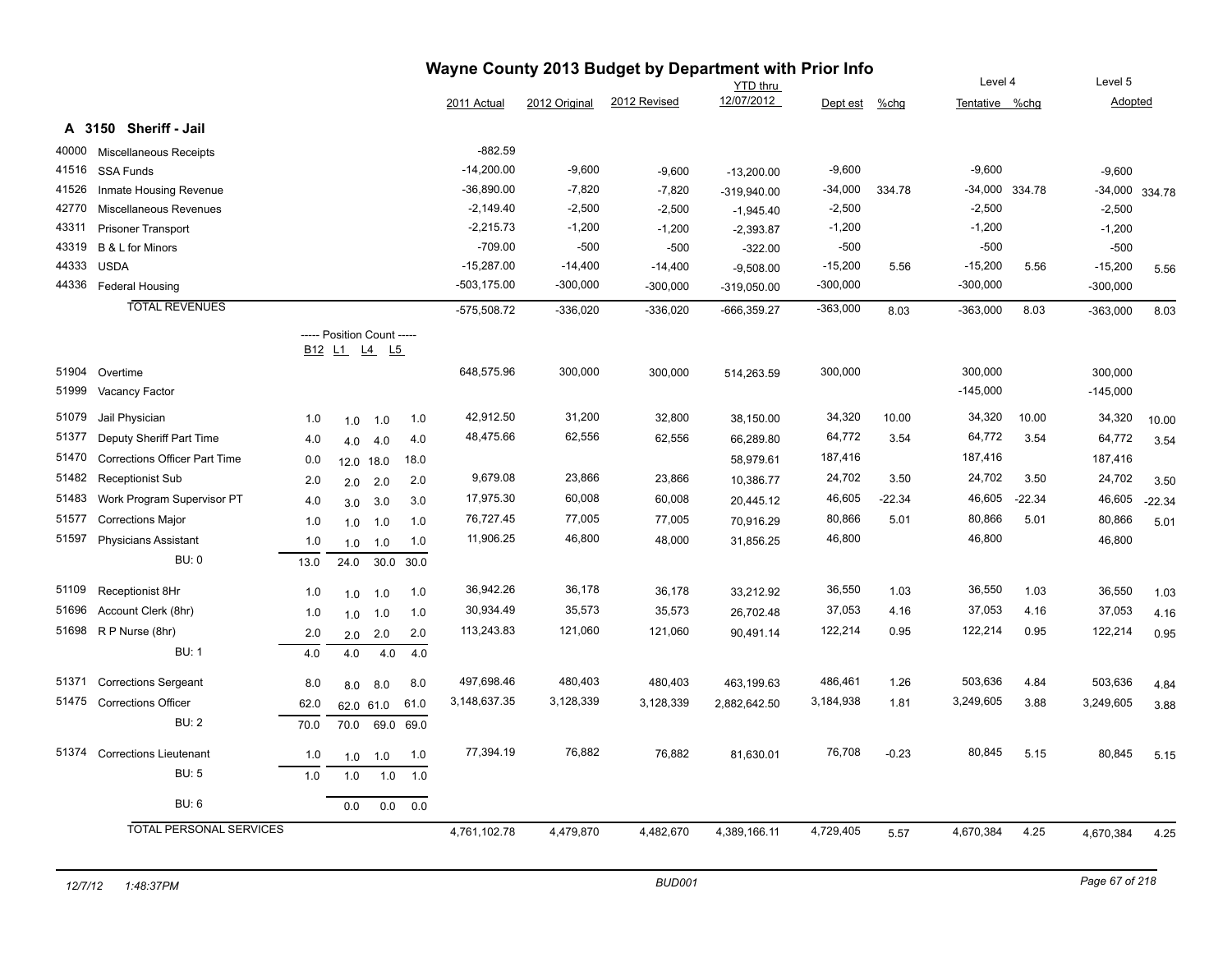|            |                                   | Wayne County 2013 Budget by Department with Prior Info |               | Level 4      |                               | Level 5   |           |                  |           |           |           |
|------------|-----------------------------------|--------------------------------------------------------|---------------|--------------|-------------------------------|-----------|-----------|------------------|-----------|-----------|-----------|
|            |                                   | 2011 Actual                                            | 2012 Original | 2012 Revised | <b>YTD thru</b><br>12/07/2012 | Dept est  | $%$ chg   | Tentative %chg   |           | Adopted   |           |
|            | A 3150 Sheriff - Jail             |                                                        |               |              |                               |           |           |                  |           |           |           |
| 52201      | <b>Computer Equipment</b>         | 2,852.00                                               | 3,000         | 3,000        | 2,152.04                      | 4,080     | 36.00     | 4,080            | 36.00     | 4,080     | 36.00     |
| 52300      | <b>Motor Vehicles</b>             | 21,861.00                                              |               |              |                               |           |           |                  |           |           |           |
| 52500      | Other Equipment                   | 3,453.40                                               | 12,001        | 12,001       |                               | 13,590    | 13.24     | 13,590           | 13.24     | 13,590    | 13.24     |
|            | <b>TOTAL EQUIPMENT</b>            | 28,166.40                                              | 15,001        | 15,001       | 2,152.04                      | 17,670    | 17.79     | 17,670           | 17.79     | 17,670    | 17.79     |
| 54000      | <b>Contractual Expenses</b>       | 7,500.00                                               |               |              |                               |           |           |                  |           |           |           |
| 54114      | Car Expense                       | 13,657.27                                              | 15,800        | 15,800       | 14,776.73                     | 15,800    |           | 15,800           |           | 15,800    |           |
| 54145      | Maintenance Supplies              | 827.48                                                 | 1,200         | 1,200        | 944.00                        | 1,200     |           | 1,200            |           | 1,200     |           |
| 54187      | Uniforms                          | 28,617.00                                              | 34,200        | 34,200       | 22,880.36                     | 40,000    | 16.96     | 40,000           | 16.96     | 40,000    | 16.96     |
| 54210      | Gas                               | 33,948.70                                              | 40,000        | 40,000       | 20,341.47                     | 34,080    | $-14.80$  | 34,080           | $-14.80$  | 34,080    | $-14.80$  |
| 54220      | Light & Power                     | 37,766.87                                              | 100,000       | 100,000      | 74,414.15                     | 73,742    | $-26.26$  | 70,055           | $-29.95$  | 70,055    | $-29.95$  |
| 54230      | Telephone                         | 50,362.71                                              | 49,880        | 49,880       | 52,261.72                     | 50,500    | 1.24      | 50,500           | 1.24      | 50,500    | 1.24      |
| 54240      | Water                             | 34,951.12                                              | 40,000        | 40,000       | 29,928.54                     | 32,875    | $-17.81$  | 32,875           | $-17.81$  | 32,875    | $-17.81$  |
| 54300      | Insurance                         |                                                        | 12,815        | 12,815       | 13,622.00                     | 13,500    | 5.35      | 13,500           | 5.35      | 13,500    | 5.35      |
| 54408      | <b>Copier Expense</b>             | 18,960.60                                              | 24,750        | 24,750       | 20,737.97                     | 26,500    | 7.07      | 26,500           | 7.07      | 26,500    | 7.07      |
| 54435      | Inmate Expense                    | 622,079.46                                             | 570,720       | 570,720      | 439,994.87                    | 488,000   | $-14.49$  | 488,000          | $-14.49$  | 488,000   | $-14.49$  |
| 54438      | Maintenance/Repairs               | 264,111.27                                             | 208,010       | 208,010      | 251,562.85                    | 271,842   | 30.69     | 271,842          | 30.69     | 271,842   | 30.69     |
| 54453      | Plant Improvement                 |                                                        | 1,000         | 1,000        |                               |           | $-100.00$ |                  | $-100.00$ |           | $-100.00$ |
| 54483      | Training- Seminars & Schools      | 7,214.98                                               | 8,000         | 8,000        | 5,471.29                      | 8,000     |           | 8,000            |           | 8,000     |           |
| 54500      | Fees for Services Non-employ      | 381,296.79                                             | 402,177       | 259,555      | 288,348.99                    | 209,555   | $-47.89$  | 209,555          | $-47.89$  | 209,555   | $-47.89$  |
| 54571      | <b>CPL Costs</b>                  | 102,086.34                                             | 50,000        | 50,000       |                               | 50,000    |           | 50,000           |           | 50,000    |           |
| 54600 Misc |                                   | 210.90                                                 | 500           | 500          | 40.00                         | 500       |           | 500              |           | 500       |           |
|            | <b>TOTAL CONTRACTUAL EXPENSES</b> | 1,603,591.49                                           | 1,559,052     | 1,416,430    | 1,235,324.94                  | 1,316,094 | $-15.58$  | 1,312,407 -15.82 |           | 1,312,407 | $-15.82$  |
| 58100      | Payments to NYS Retirement Sys    | 693,091.00                                             | 855,572       | 855,572      |                               | 951,973   | 11.27     | 963,107          | 12.57     | 963,107   | 12.57     |
| 58200      | Payments to Social Security       | 337,136.00                                             | 342,710       | 342,710      | 310,903.97                    | 367,768   | 7.31      | 370,781          | 8.19      | 370,781   | 8.19      |
| 58400      | Hospitalization                   | 768,514.56                                             | 791,215       | 791,215      | 768,896.38                    | 809,798   | 2.35      | 754,628          | $-4.62$   | 754,628   | $-4.62$   |
| 58500      | Unemployment                      | 19,788.96                                              | 25,000        | 25,000       | 10,061.23                     | 25,000    |           | 25,000           |           | 25,000    |           |
| 58600      | <b>Disability</b>                 | 11,641.00                                              | 11,704        | 11,704       | 10,686.00                     | 11,704    |           | 11,704           |           | 11,704    |           |
| 58901      | Employee Assistance Program       | 1,590.00                                               | 1,712         | 1,712        | 1,664.39                      | 1,750     | 2.22      | 1,750            | 2.22      | 1,750     | 2.22      |
| 58903      | <b>HRA Plan Cost</b>              |                                                        | 35,500        | 35,500       |                               | 35,500    |           | 35,500           |           | 35,500    |           |
|            | <b>TOTAL FRINGE BENEFITS</b>      | 1,831,761.52                                           | 2,063,413     | 2,063,413    | 1,102,211.97                  | 2,203,493 | 6.79      | 2,162,470        | 4.80      | 2,162,470 | 4.80      |
|            | <b>Total Appropriations</b>       | 8,224,622.19                                           | 8,117,336     | 7,977,514    | 6,728,855.06                  | 8,266,662 |           | 8,162,931        |           | 8,162,931 |           |
|            | <b>Total County Cost</b>          | 7,649,113.47                                           | 7,781,316     | 7,641,494    | 6,062,495.79                  | 7,903,662 | 1.57      | 7,799,931        | 0.24      | 7,799,931 | 0.24      |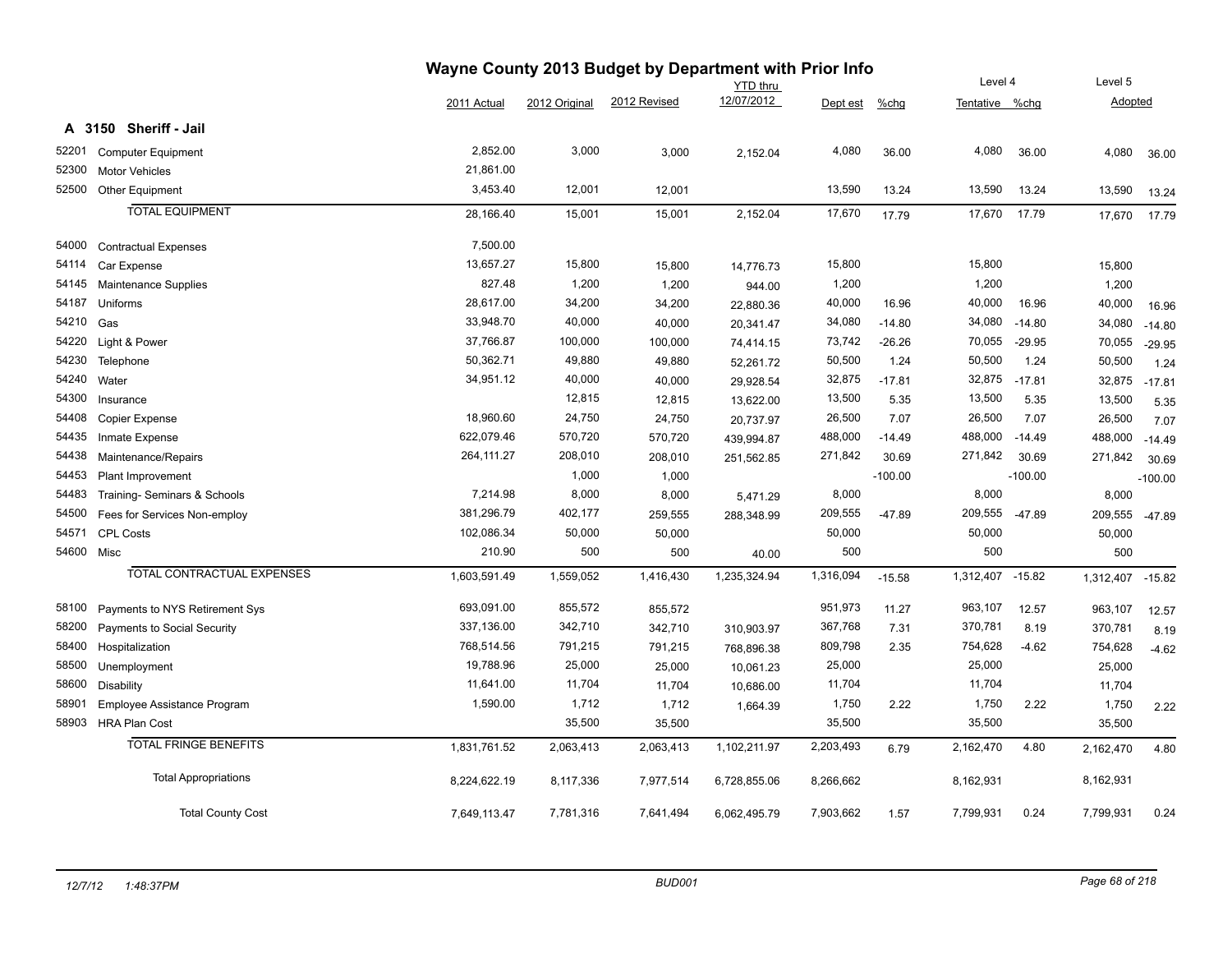|                                              |             |               | Wayne County 2013 Budget by Department with Prior Info |                               |          |          |                           |                    |
|----------------------------------------------|-------------|---------------|--------------------------------------------------------|-------------------------------|----------|----------|---------------------------|--------------------|
|                                              | 2011 Actual | 2012 Original | 2012 Revised                                           | <b>YTD</b> thru<br>12/07/2012 | Dept est | $%$ chg  | Level 4<br>Tentative %chg | Level 5<br>Adopted |
| <b>Other Correctional Agencies</b><br>A 3170 |             |               |                                                        |                               |          |          |                           |                    |
| 54435<br>Inmate Expense                      | 2.140.00    | 10,000        | 10.000                                                 |                               | 5,000    | $-50.00$ | 5,000<br>-50.00           | 5,000<br>$-50.00$  |
| TOTAL CONTRACTUAL EXPENSES                   | 2.140.00    | 10,000        | 10,000                                                 | 0.00                          | 5,000    | $-50.00$ | 5.000<br>-50.00           | $-50.00$<br>5,000  |
| <b>Total Appropriations</b>                  | 2.140.00    | 10,000        | 10,000                                                 | 0.00                          | 5,000    |          | 5,000                     | 5,000              |
| <b>Total County Cost</b>                     | 2.140.00    | 10,000        | 10,000                                                 | 0.00                          | 5,000    | $-50.00$ | 5,000<br>-50.00           | $-50.00$<br>5,000  |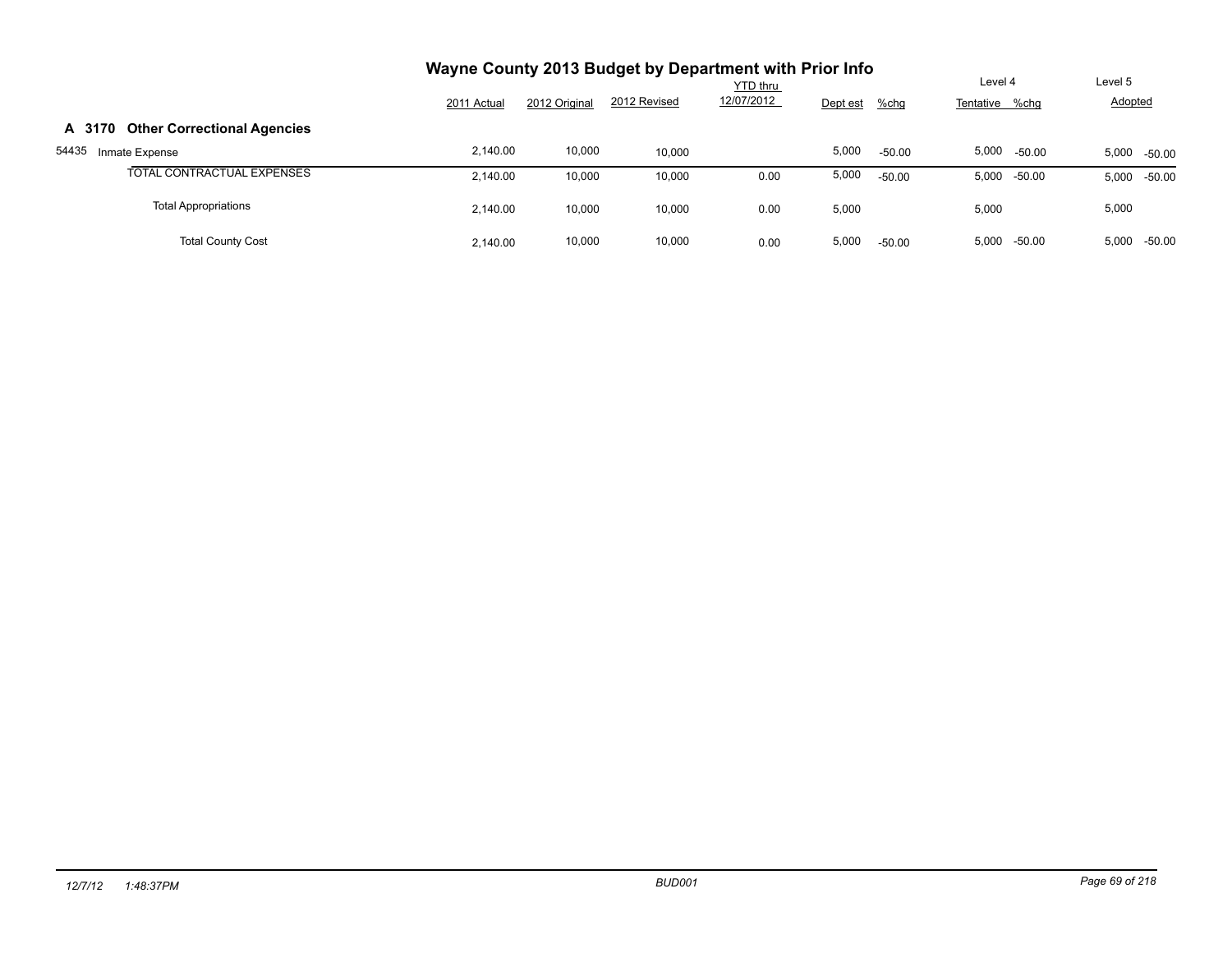|                                           | Wayne County 2013 Budget by Department with Prior Info |               |              |                 |                     |                |         |
|-------------------------------------------|--------------------------------------------------------|---------------|--------------|-----------------|---------------------|----------------|---------|
|                                           |                                                        |               |              | <b>YTD thru</b> |                     | Level 4        | Level 5 |
|                                           | 2011 Actual                                            | 2012 Original | 2012 Revised | 12/07/2012      | $%$ chg<br>Dept est | Tentative %chg | Adopted |
| <b>Regional Crime Labratory</b><br>A 3171 |                                                        |               |              |                 |                     |                |         |
| 54000<br><b>Contractual Expenses</b>      | 75,542.50                                              | 75,543        | 75.543       | 75.542.50       | 75,543              | 75,543         | 75,543  |
| TOTAL CONTRACTUAL EXPENSES                | 75.542.50                                              | 75,543        | 75,543       | 75.542.50       | 75,543              | 75,543         | 75,543  |
| <b>Total Appropriations</b>               | 75.542.50                                              | 75,543        | 75,543       | 75.542.50       | 75,543              | 75,543         | 75,543  |
| <b>Total County Cost</b>                  | 75.542.50                                              | 75.543        | 75.543       | 75.542.50       | 75,543              | 75.543         | 75,543  |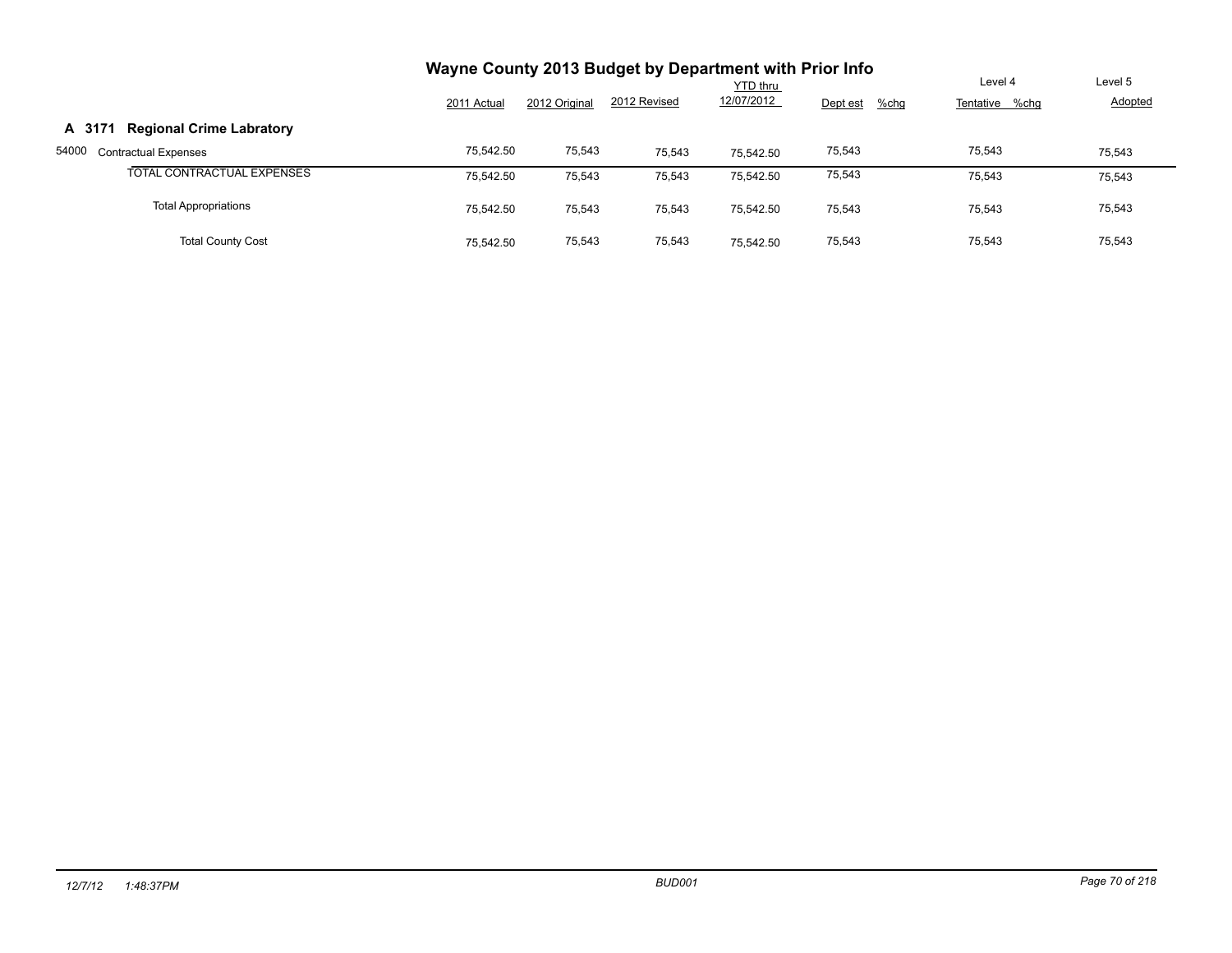|       | Wayne County 2013 Budget by Department with Prior Info<br><b>YTD</b> thru |                                |     |                                                                                            |     |     |             |               |              |               |            | Level 4  |                | Level 5  |            |          |
|-------|---------------------------------------------------------------------------|--------------------------------|-----|--------------------------------------------------------------------------------------------|-----|-----|-------------|---------------|--------------|---------------|------------|----------|----------------|----------|------------|----------|
|       |                                                                           |                                |     |                                                                                            |     |     | 2011 Actual | 2012 Original | 2012 Revised | 12/07/2012    | Dept est   | $%$ chg  | Tentative %chg |          | Adopted    |          |
|       |                                                                           |                                |     |                                                                                            |     |     |             |               |              |               |            |          |                |          |            |          |
|       | 42615 Fines                                                               | A 3315 Stop DWI                |     |                                                                                            |     |     | -193,883.38 | $-203,000$    | $-203,000$   | $-186,442.27$ | $-200,991$ | $-0.99$  | $-200,984$     | $-0.99$  | $-200,984$ | $-0.99$  |
|       |                                                                           | <b>TOTAL REVENUES</b>          |     |                                                                                            |     |     | -193,883.38 | $-203,000$    | $-203,000$   | $-186,442.27$ | $-200,991$ | $-0.99$  | $-200,984$     | $-0.99$  | $-200,984$ | $-0.99$  |
|       |                                                                           |                                |     | ----- Position Count -----<br>B <sub>12</sub> L <sub>1</sub> L <sub>4</sub> L <sub>5</sub> |     |     |             |               |              |               |            |          |                |          |            |          |
| 51017 |                                                                           | Secy-Chairman/DWI              | 1.0 | 1.0                                                                                        | 1.0 | 1.0 | 21,347.86   | 21,626        | 21,626       | 18,876.18     | 22,002     | 1.74     | 22,002         | 1.74     | 22,002     | 1.74     |
| 51021 |                                                                           | Coordinator Stop DWI           | 1.0 | 1.0                                                                                        | 1.0 | 1.0 | 21,565.94   | 17,500        | 17,500       | 15,306.73     | 17,500     |          | 17,500         |          | 17,500     |          |
|       |                                                                           | <b>BU: 0</b>                   | 2.0 | 2.0                                                                                        | 2.0 | 2.0 |             |               |              |               |            |          |                |          |            |          |
|       |                                                                           | <b>TOTAL PERSONAL SERVICES</b> |     |                                                                                            |     |     | 42,913.80   | 39,126        | 39,126       | 34,182.91     | 39,502     | 0.96     | 39,502         | 0.96     | 39,502     | 0.96     |
|       |                                                                           | 52500 Other Equipment          |     |                                                                                            |     |     | 3,342.66    | 10,000        | 10,000       |               | 10,000     |          | 10,000         |          | 10,000     |          |
|       |                                                                           | <b>TOTAL EQUIPMENT</b>         |     |                                                                                            |     |     | 3,342.66    | 10,000        | 10,000       | 0.00          | 10,000     |          | 10,000         |          | 10,000     |          |
| 54126 |                                                                           | <b>Field Supplies</b>          |     |                                                                                            |     |     | 751.86      | 1,800         | 1,800        | 595.00        | 1,800      |          | 1,800          |          | 1,800      |          |
| 54150 |                                                                           | Office Supplies                |     |                                                                                            |     |     | 159.86      | 400           | 400          | 223.49        | 400        |          | 400            |          | 400        |          |
| 54166 | Postage                                                                   |                                |     |                                                                                            |     |     | 197.86      | 359           | 359          | 139.54        | 359        |          | 359            |          | 359        |          |
| 54210 | Gas                                                                       |                                |     |                                                                                            |     |     | 593.34      | 461           | 461          | 292.33        | 690        | 49.67    | 300            | $-34.92$ | 300        | $-34.92$ |
| 54220 |                                                                           | Light & Power                  |     |                                                                                            |     |     | 1,595.81    | 1,626         | 1,626        | 885.05        | 596        | $-63.35$ | 1,000          | $-38.50$ | 1,000      | $-38.50$ |
| 54230 |                                                                           | Telephone                      |     |                                                                                            |     |     | 796.90      | 1,300         | 1,300        | 535.50        | 1,300      |          | 1,300          |          | 1,300      |          |
| 54240 | Water                                                                     |                                |     |                                                                                            |     |     | 201.73      | 122           | 122          | 139.94        | 111        | $-9.02$  | 90             | $-26.23$ | 90         | $-26.23$ |
| 54300 | Insurance                                                                 |                                |     |                                                                                            |     |     |             | 358           | 358          |               | 394        | 10.06    | 394            | 10.06    | 394        | 10.06    |
| 54414 |                                                                           | Information Technology         |     |                                                                                            |     |     | 4,250.00    | 6,000         | 6,000        | 6,061.90      | 4,500      | $-25.00$ | 4,500          | $-25.00$ | 4,500      | $-25.00$ |
| 54416 |                                                                           | <b>District Attorney Reimb</b> |     |                                                                                            |     |     | 25,000.00   | 16,000        | 16,000       | 16,000.00     | 16,000     |          | 16,000         |          | 16,000     |          |
| 54425 |                                                                           | Equipment - Maint & Repair     |     |                                                                                            |     |     | 1,947.43    | 3,000         | 3,000        | 818.30        | 3,000      |          | 3,000          |          | 3,000      |          |
| 54438 |                                                                           | Maintenance/Repairs            |     |                                                                                            |     |     | 323.31      | 4,678         | 4,678        | 3,308.23      | 4,297      | $-8.14$  | 4,297          | $-8.14$  | 4,297      | $-8.14$  |
| 54461 |                                                                           | <b>Public Education</b>        |     |                                                                                            |     |     | 34,840.79   | 36,000        | 36,385       | 26,943.06     | 36,000     |          | 36,000         |          | 36,000     |          |
| 54483 |                                                                           | Training-Seminars & Schools    |     |                                                                                            |     |     | 611.50      | 2,000         | 2,000        | 1,008.86      | 2,000      |          | 2,000          |          | 2,000      |          |
| 54485 | Travel                                                                    |                                |     |                                                                                            |     |     | 822.06      | 1,000         | 1,000        |               | 1,000      |          | 1,000          |          | 1,000      |          |
| 54503 |                                                                           | Alcohol Evaluation & Rehab     |     |                                                                                            |     |     | 7,500.00    | 7,500         | 7,500        | 7,500.00      | 7,500      |          | 7,500          |          | 7,500      |          |
| 54559 |                                                                           | Jury & Trial Exp/T&V           |     |                                                                                            |     |     | 1,000.00    |               |              |               |            |          |                |          |            |          |
| 54570 |                                                                           | Reimb Town & Village Police    |     |                                                                                            |     |     | 7,592.69    | 7,000         | 7,115        | 4,470.45      | 7,000      |          | 7,000          |          | 7,000      |          |
| 54611 | Probation                                                                 |                                |     |                                                                                            |     |     | 75,000.00   | 50,000        | 50,000       | 50,000.00     | 50,000     |          | 50,000         |          | 50,000     |          |
|       | 54613 Sheriff                                                             |                                |     |                                                                                            |     |     | 4,340.81    | 8,000         | 8,000        | 3,767.93      | 8,000      |          | 8,000          |          | 8,000      |          |
|       |                                                                           | TOTAL CONTRACTUAL EXPENSES     |     |                                                                                            |     |     | 167,525.95  | 147,604       | 148,104      | 122,689.58    | 144,947    | $-1.80$  | 144,940        | $-1.80$  | 144,940    | $-1.80$  |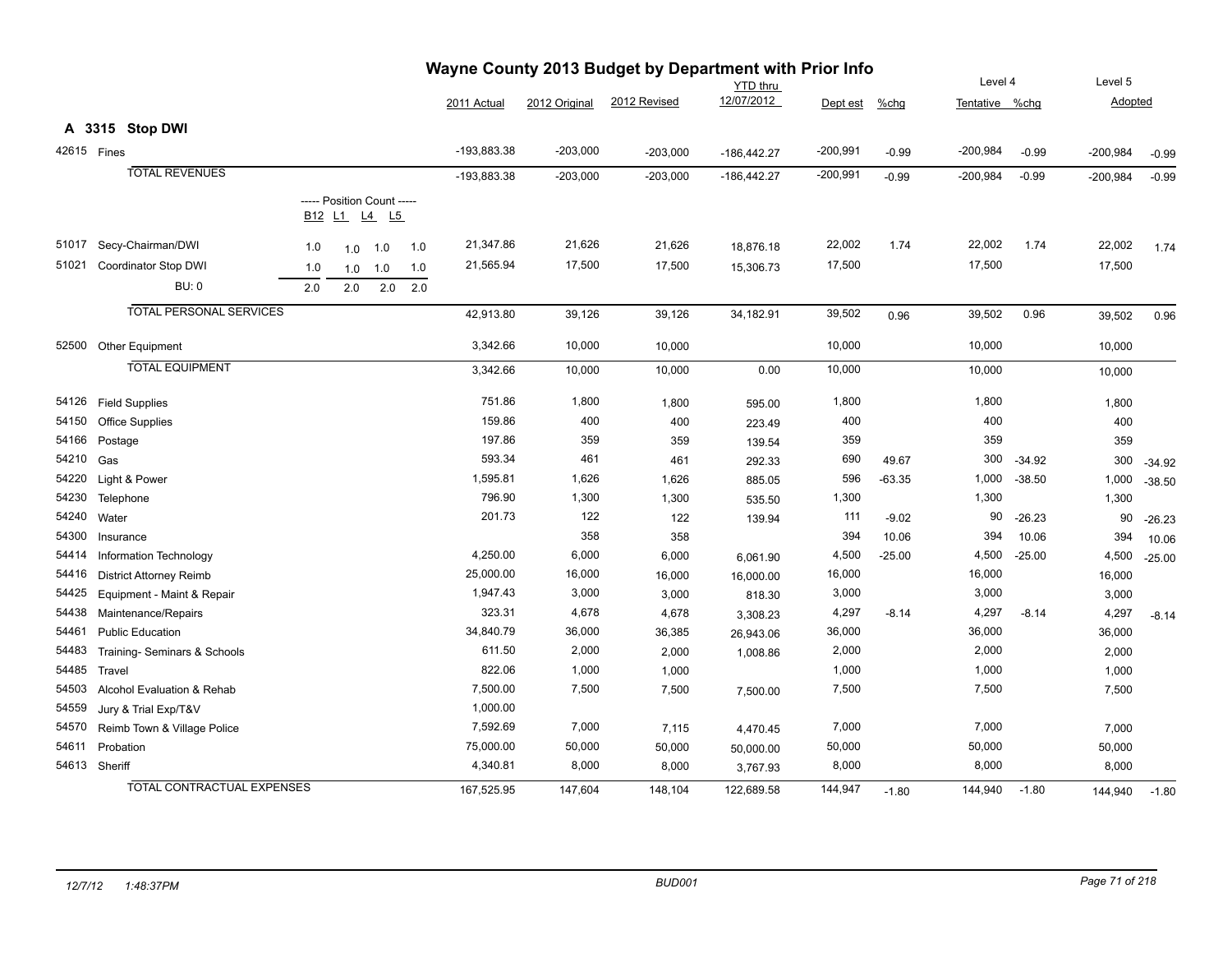|                                             | Wayne County 2013 Budget by Department with Prior Info |               |              |                 |          |           |                |           |         |           |
|---------------------------------------------|--------------------------------------------------------|---------------|--------------|-----------------|----------|-----------|----------------|-----------|---------|-----------|
|                                             |                                                        |               |              | <b>YTD thru</b> |          |           | Level 4        |           | Level 5 |           |
|                                             | 2011 Actual                                            | 2012 Original | 2012 Revised | 12/07/2012      | Dept est | %chg      | Tentative %chg |           | Adopted |           |
| A 3315 Stop DWI                             |                                                        |               |              |                 |          |           |                |           |         |           |
| 58100 Payments to NYS Retirement Sys        | 720.00                                                 | 3,102         | 3,102        |                 | 3,498    | 12.77     | 3,498          | 12.77     | 3,498   | 12.77     |
| 58200 Payments to Social Security           | 3,166.66                                               | 2,992         | 2,992        | 2.614.78        | 3,022    | 1.00      | 3,022          | 1.00      | 3,022   | 1.00      |
| 58400 Hospitalization                       | 6,303.62                                               |               |              |                 |          |           |                |           |         |           |
| 58600<br>Disability                         | 52.00                                                  | 154           | 154          | 12.00           |          | $-100.00$ |                | $-100.00$ |         | $-100.00$ |
| 58901<br><b>Employee Assistance Program</b> | 30.00                                                  | 22            | 22           | 20.55           | 22       |           | 22             |           | 22      |           |
| <b>TOTAL FRINGE BENEFITS</b>                | 10,272.28                                              | 6,270         | 6,270        | 2,647.33        | 6,542    | 4.34      | 6,542          | 4.34      | 6,542   | 4.34      |
| <b>Total Appropriations</b>                 | 224,054.69                                             | 203,000       | 203,500      | 159,519.82      | 200,991  |           | 200,984        |           | 200,984 |           |
| <b>Total County Cost</b>                    | 30,171.31                                              |               | 500          | $-26.922.45$    |          |           |                |           |         |           |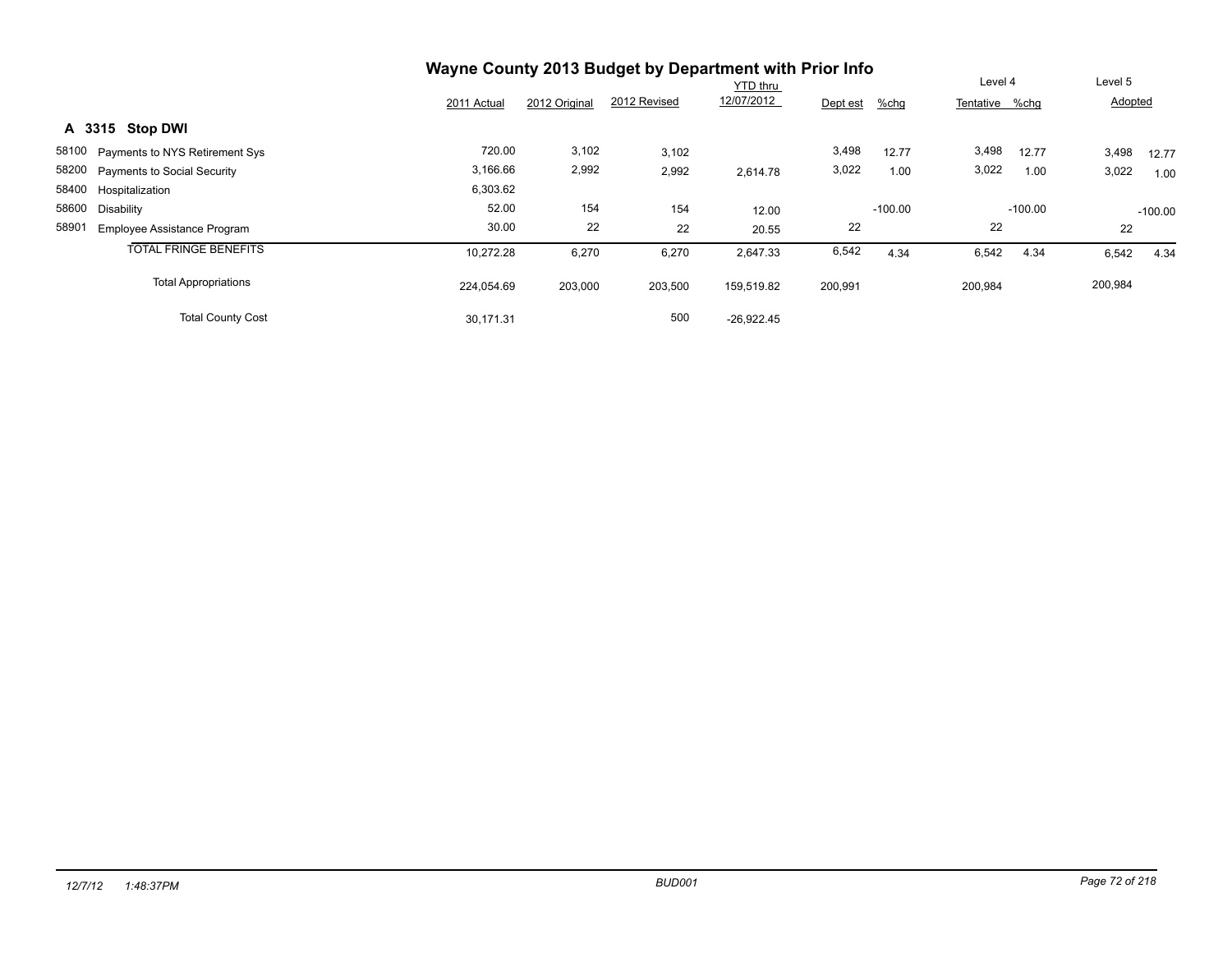|       |                                      |               |     |                                            | Wayne County 2013 Budget by Department with Prior Info |              |               |              |              |           |           |                |           |           |           |
|-------|--------------------------------------|---------------|-----|--------------------------------------------|--------------------------------------------------------|--------------|---------------|--------------|--------------|-----------|-----------|----------------|-----------|-----------|-----------|
|       |                                      |               |     |                                            |                                                        |              |               |              | YTD thru     |           |           | Level 4        |           | Level 5   |           |
|       |                                      |               |     |                                            |                                                        | 2011 Actual  | 2012 Original | 2012 Revised | 12/07/2012   | Dept est  | $%$ chg   | Tentative %chg |           | Adopted   |           |
|       | A 3410 Mutual Aid (Fire Coordinator) |               |     |                                            |                                                        |              |               |              |              |           |           |                |           |           |           |
| 41280 | <b>Shared Services Fees</b>          |               |     |                                            |                                                        | $-27,754.00$ | $-28,813$     | $-28,813$    | $-28,813.00$ | $-29,137$ | 1.12      | $-29,137$      | 1.12      | $-29,137$ | 1.12      |
| 42770 | Miscellaneous Revenues               |               |     |                                            |                                                        |              |               |              | $-398.61$    |           |           |                |           |           |           |
|       | <b>TOTAL REVENUES</b>                |               |     |                                            |                                                        | $-27,754.00$ | $-28,813$     | $-28,813$    | $-29,211.61$ | $-29,137$ | 1.12      | $-29,137$      | 1.12      | $-29,137$ | 1.12      |
|       |                                      | <u>B12 L1</u> |     | ----- Position Count -----<br><u>L4</u> L5 |                                                        |              |               |              |              |           |           |                |           |           |           |
| 51084 | Fire Coordinator                     | 1.0           | 1.0 | 1.0                                        | 1.0                                                    | 28,001.45    | 28,840        | 28,840       | 25.281.63    | 28,840    |           | 28,840         |           | 28,840    |           |
| 51592 | Live Fire Training Officer           | 6.0           | 4.0 | 4.0                                        | 4.0                                                    |              | 4,240         | 4,240        |              | 4,240     | 0.00      | 4,240          | 0.00      | 4,240     | 0.00      |
|       | <b>BU: 0</b>                         | 7.0           | 5.0 | 5.0                                        | 5.0                                                    |              |               |              |              |           |           |                |           |           |           |
| 51122 | Account Clerk (7hr)                  | 1.0           | 1.0 | 1.0                                        | 1.0                                                    | 32,332.67    | 32,383        | 32,383       | 29,281.85    | 33,184    | 2.47      | 33,184         | 2.47      | 33,184    | 2.47      |
|       | <b>BU: 1</b>                         | 1.0           | 1.0 | 1.0                                        | 1.0                                                    |              |               |              |              |           |           |                |           |           |           |
|       | <b>TOTAL PERSONAL SERVICES</b>       |               |     |                                            |                                                        | 60,334.12    | 65,463        | 65,463       | 54,563.48    | 66,264    | 1.22      | 66,264         | 1.22      | 66,264    | 1.22      |
| 52200 | Office Equipment                     |               |     |                                            |                                                        |              |               | 895          |              |           |           |                |           |           |           |
| 52201 | <b>Computer Equipment</b>            |               |     |                                            |                                                        |              | 4,400         | 3,505        | 3,471.99     |           | $-100.00$ |                | $-100.00$ |           | $-100.00$ |
| 52300 | <b>Motor Vehicles</b>                |               |     |                                            |                                                        |              |               |              |              | 39,314    |           |                |           |           |           |
| 52500 | Other Equipment                      |               |     |                                            |                                                        | 1,488.27     |               | 1,035        | 1,035.00     |           |           |                |           |           |           |
|       | <b>TOTAL EQUIPMENT</b>               |               |     |                                            |                                                        | 1,488.27     | 4,400         | 5,435        | 4,506.99     | 39,314    | 793.50    |                | $-100.00$ |           | $-100.00$ |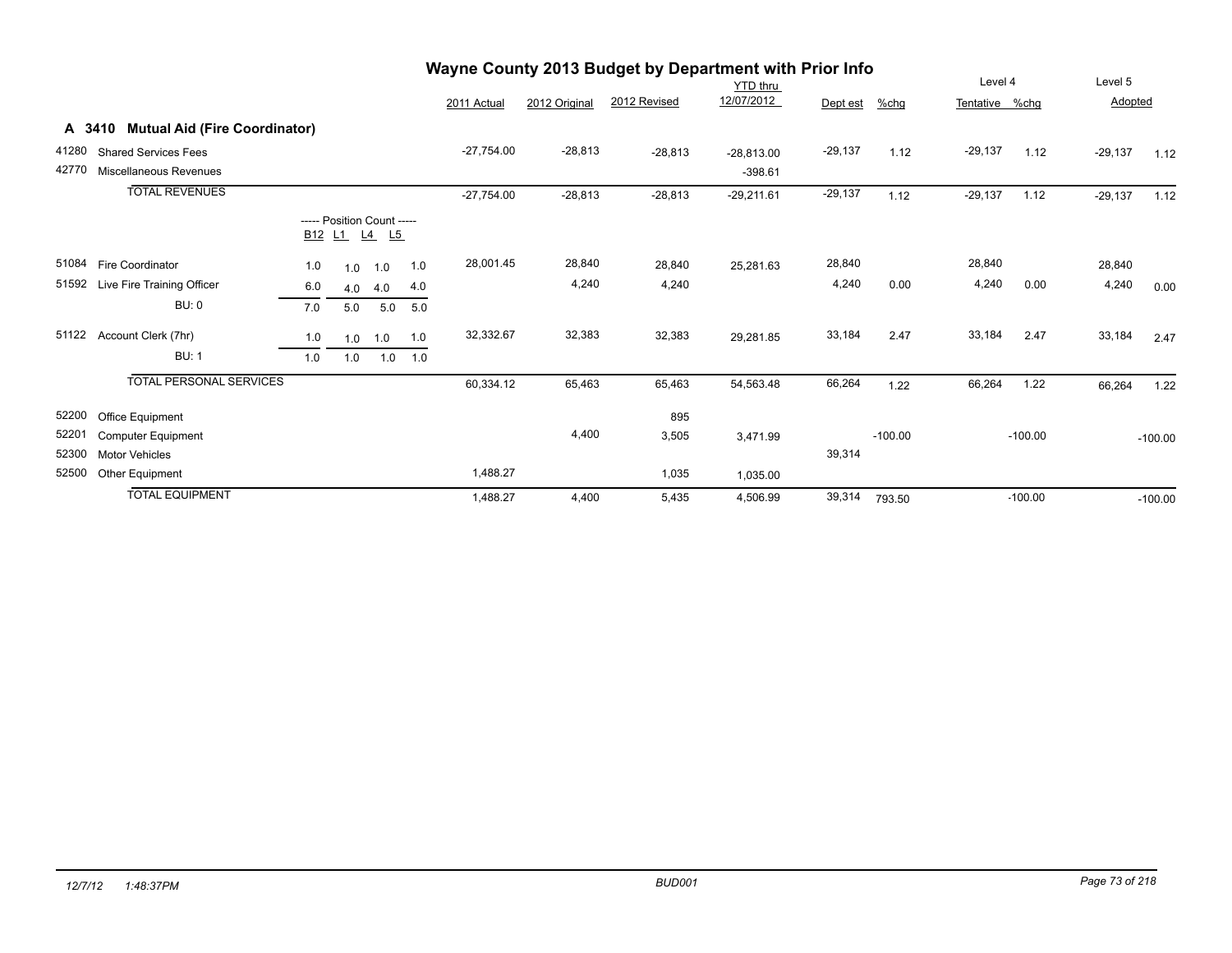|       |                                      | Wayne County 2013 Budget by Department with Prior Info |               |              |                        |          |          | Level 4        |          | Level 5        |          |
|-------|--------------------------------------|--------------------------------------------------------|---------------|--------------|------------------------|----------|----------|----------------|----------|----------------|----------|
|       |                                      | 2011 Actual                                            | 2012 Original | 2012 Revised | YTD thru<br>12/07/2012 | Dept est | $%$ chg  | Tentative %chg |          | Adopted        |          |
|       | A 3410 Mutual Aid (Fire Coordinator) |                                                        |               |              |                        |          |          |                |          |                |          |
|       | 54114 Car Expense                    | 7,530.42                                               | 5,000         | 5,000        | 4,529.50               | 5,700    | 14.00    | 5,700          | 14.00    | 5,700          | 14.00    |
| 54126 | <b>Field Supplies</b>                | 1,299.92                                               | 4,000         | 5,517        | 2,974.69               | 4,000    |          | 4,000          |          | 4,000          |          |
| 54150 | <b>Office Supplies</b>               | 631.19                                                 | 550           | 550          | 645.95                 | 550      |          | 550            |          | 550            |          |
| 54166 | Postage                              | 1,408.43                                               | 1,100         | 900          | 191.24                 | 1,000    | $-9.09$  | 1,000          | $-9.09$  | 1,000          | $-9.09$  |
| 54181 | <b>Training Materials</b>            | 389.24                                                 | 2,700         | 3,781        | 2,636.45               | 5,700    | 111.11   | 5,700          | 111.11   | 5,700          | 111.11   |
| 54187 | Uniforms                             | 144.00                                                 | 800           | 800          |                        | 800      |          | 800            |          | 800            |          |
| 54210 | Gas                                  | 3,554.81                                               | 5,583         | 5,583        | 1,630.93               | 4,293    | $-23.11$ | 3,795          | $-32.03$ | 3,795          | $-32.03$ |
| 54220 | Light & Power                        | 5,240.71                                               | 9,058         | 9,058        | 4,983.50               | 6,230    | $-31.22$ | 6,736          | $-25.63$ | 6,736          | $-25.63$ |
| 54230 | Telephone                            | 1,910.31                                               | 3,200         | 3,200        | 2,125.10               | 3,200    |          | 3,200          |          | 3,200          |          |
| 54240 | Water                                | 1,350.98                                               | 3,154         | 3,154        | 1,884.80               | 2,693    | $-14.62$ | 2,662          | $-15.60$ | 2,662          | $-15.60$ |
| 54250 | Refuse                               | 4,000.00                                               | 4,000         | 4,000        | 3,059.45               | 3,590    | $-10.25$ | 3,590          | $-10.25$ | 3,590          | $-10.25$ |
| 54408 | Copier Expense                       | 2,369.94                                               | 3,100         | 3,100        | 1,596.56               | 1,700    | $-45.16$ | 1,700          | $-45.16$ | 1,700          | $-45.16$ |
| 54414 | Information Technology               | 1,388.00                                               | 10,800        | 10,800       | 10,800.00              | 6,000    | $-44.44$ | 6,000          | $-44.44$ | 6,000          | $-44.44$ |
| 54418 | Dues                                 | 315.00                                                 | 450           | 450          | 500.00                 | 450      |          | 450            |          | 450            |          |
| 54425 | Equipment - Maint & Repair           | 4,590.85                                               | 5,074         | 5,074        | 6,980.92               | 8,330    | 64.17    | 8,330          | 64.17    | 8,330          | 64.17    |
| 54438 | Maintenance/Repairs                  | 20,717.17                                              | 36,375        | 36,375       | 30,850.55              | 23,896   | $-34.31$ | 23,896         | $-34.31$ | 23,896         | $-34.31$ |
| 54456 | Printing                             | 272.23                                                 | 350           | 250          | 320.94                 | 350      |          | 350            |          | 350            |          |
| 54461 | <b>Public Education</b>              | 158.07                                                 | 1,250         | 1,210        | 1,598.77               | 1,250    |          | 1,250          |          | 1,250          |          |
| 54472 | Subscriptions                        |                                                        | 200           | 200          | 21.00                  | 200      |          | 200            |          | 200            |          |
| 54483 | Training- Seminars & Schools         | 499.78                                                 | 945           | 945          | 152.05                 | 1,945    | 105.82   | 1,945          | 105.82   | 1,945          | 105.82   |
| 54485 | Travel                               | 3,600.96                                               | 4,000         | 4,000        | 1,872.36               | 4,000    |          | 4,000          |          | 4,000          |          |
| 54521 | <b>Record Storage</b>                | 440.00                                                 | 440           | 440          | 440.00                 | 440      |          | 440            |          | 440            |          |
|       | 54600 Misc                           | 398.04                                                 | 500           | 404          | 124.44                 | 500      |          | 500            |          | 500            |          |
|       | <b>TOTAL CONTRACTUAL EXPENSES</b>    | 62,210.05                                              | 102,629       | 104,791      | 79,919.20              | 86,817   | $-15.41$ | 86,794         | $-15.43$ | 86,794         | $-15.43$ |
| 58100 | Payments to NYS Retirement Sys       | 4,570.00                                               | 6,088         | 6,088        |                        | 6,471    | 6.29     | 6,471          | 6.29     | 6,471          | 6.29     |
| 58200 | Payments to Social Security          | 4,175.59                                               | 4,646         | 4,646        | 3,801.76               | 5,069    | 9.10     | 5,069          | 9.10     | 5,069          | 9.10     |
| 58400 | Hospitalization                      | 20,010.86                                              | 15,152        | 15,152       | 20,215.28              | 15,905   | 4.97     | 15,149         | $-0.02$  | 15,149         | $-0.02$  |
| 58600 | Disability                           | 154.00                                                 | 154           | 154          | 177.00                 | 154      |          | 154            |          | 154            |          |
| 58901 | Employee Assistance Program          | 20.00                                                  | 21            | 21           | 20.55                  | 21       |          | 21             |          | 21             |          |
|       | <b>TOTAL FRINGE BENEFITS</b>         | 28,930.45                                              | 26,061        | 26,061       | 24,214.59              | 27,620   | 5.98     | 26,864         | 3.08     | 26,864         | 3.08     |
|       | <b>Total Appropriations</b>          | 152,962.89                                             | 198,553       | 201,750      | 163,204.26             | 220,015  |          | 179,922        |          | 179,922        |          |
|       | <b>Total County Cost</b>             | 125,208.89                                             | 169,740       | 172,937      | 133,992.65             | 190,878  | 12.45    | 150,785 -11.17 |          | 150,785 -11.17 |          |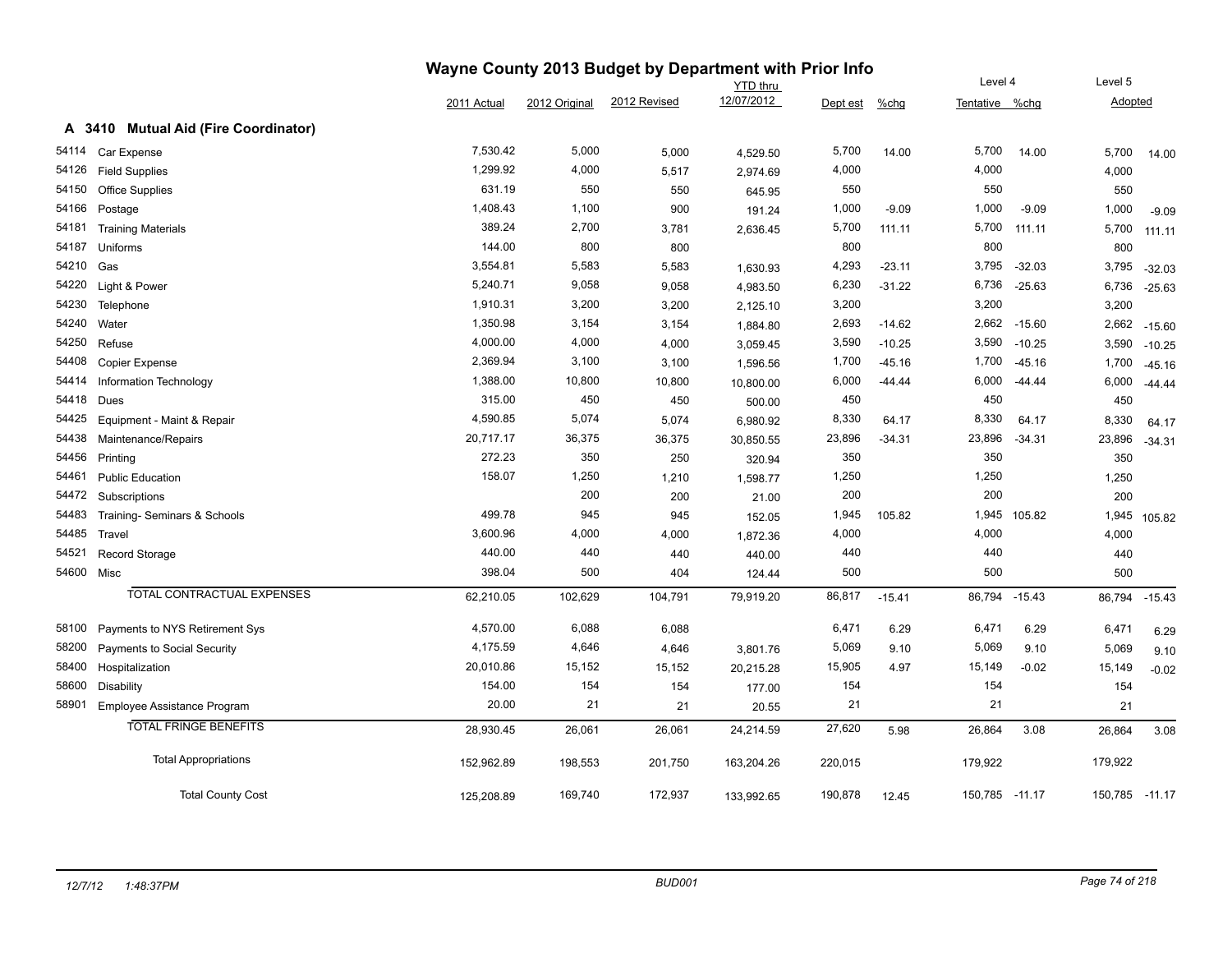|       |                                 |     |                                                              |           |     |               |               | Wayne County 2013 Budget by Department with Prior Info |                 |             |          |                |               |             |               |
|-------|---------------------------------|-----|--------------------------------------------------------------|-----------|-----|---------------|---------------|--------------------------------------------------------|-----------------|-------------|----------|----------------|---------------|-------------|---------------|
|       |                                 |     |                                                              |           |     |               |               |                                                        | <b>YTD</b> thru |             |          | Level 4        |               | Level 5     |               |
|       |                                 |     |                                                              |           |     | 2011 Actual   | 2012 Original | 2012 Revised                                           | 12/07/2012      | Dept est    | $%$ chg  | Tentative %chg |               | Adopted     |               |
|       | A 3640 Emergency Management     |     |                                                              |           |     |               |               |                                                        |                 |             |          |                |               |             |               |
| 43302 | <b>Homeland Security</b>        |     |                                                              |           |     | $-265,069.14$ |               | $-60,000$                                              | 17,382.92       |             |          |                |               |             |               |
| 43305 | <b>NYS Grants</b>               |     |                                                              |           |     |               |               | $-46,875$                                              |                 |             |          |                |               |             |               |
| 43306 | <b>Nuclear Facility Support</b> |     |                                                              |           |     | 1,953.36      | $-372,000$    | $-372,000$                                             | $-372,000.00$   | $-372,000$  |          | $-372,000$     |               | $-372,000$  |               |
| 43317 | Sara Title III                  |     |                                                              |           |     | $-4,585.86$   | $-3,500$      | $-3,500$                                               | $-4,703.00$     | $-3,500$    |          | $-3,500$       |               | $-3,500$    |               |
| 44305 | <b>LEMP GRANT</b>               |     |                                                              |           |     | $-18,981.00$  | $-30,606$     | $-30,606$                                              | $-18,981.00$    | $-30,606$   |          | $-30,606$      |               | $-30,606$   |               |
| 44306 | <b>Homeland Security</b>        |     |                                                              |           |     |               |               | $-81,676$                                              |                 |             |          |                |               |             |               |
|       | <b>TOTAL REVENUES</b>           |     |                                                              |           |     | -286,682.64   | $-406, 106$   | $-594,657$                                             | $-378,301.08$   | $-406, 106$ |          | $-406, 106$    |               | $-406, 106$ |               |
|       |                                 |     | ----- Position Count -----                                   |           |     |               |               |                                                        |                 |             |          |                |               |             |               |
|       |                                 |     | B <sub>12</sub> L <sub>1</sub> L <sub>4</sub> L <sub>5</sub> |           |     |               |               |                                                        |                 |             |          |                |               |             |               |
| 51904 | Overtime                        |     |                                                              |           |     | 939.19        |               |                                                        | 223.81          |             |          |                |               |             |               |
| 51085 | Director ODP                    | 1.0 |                                                              | $1.0$ 1.0 | 1.0 | 55,607.70     | 53,390        | 53,390                                                 | 56,628.85       | 57,743      | 8.15     | 79,000         | 47.97         | 79,000      | 47.97         |
|       | <b>BU: 0</b>                    | 1.0 | 1.0                                                          | 1.0       | 1.0 |               |               |                                                        |                 |             |          |                |               |             |               |
| 51112 | Typist                          | 1.0 | 1.0                                                          | 1.0       | 1.0 | 31,060.65     | 32,830        | 32,830                                                 | 29,433.98       | 33,746      | 2.79     | 33,746         | 2.79          | 33,746      | 2.79          |
| 51284 | <b>EMT Coordinator</b>          | 1.0 | 1.0                                                          | 1.0       | 1.0 | 18,005.47     | 19,270        | 19,270                                                 | 13,690.01       | 19,607      | 1.75     | 19,607         | 1.75          | 19,607      | 1.75          |
| 51299 | Radiological/Chemical Officer   | 1.0 | 1.0                                                          | 1.0       | 1.0 | 9,204.91      | 11,928        | 11,928                                                 | 10,441.53       | 12,286      | 3.00     | 12,286         | 3.00          | 12,286      | 3.00          |
| 51575 | <b>EM Training Officer</b>      | 1.0 | 1.0                                                          | 1.0       | 1.0 | 32,484.52     | 33,910        | 33,910                                                 | 31,234.91       | 50,000      | 47.45    | 37,746         | 11.31         | 37,746      | 11.31         |
|       | <b>BU: 1</b>                    | 4.0 | 4.0                                                          | 4.0       | 4.0 |               |               |                                                        |                 |             |          |                |               |             |               |
| 51494 | <b>Operations Officer</b>       | 1.0 |                                                              | $1.0$ 1.0 | 1.0 | 50,386.07     | 50,116        | 50,116                                                 | 46,274.44       | 53,623      | 7.00     | 53,623         | 7.00          | 53,623      | 7.00          |
|       | BU: 4                           | 1.0 | 1.0                                                          | 1.0       | 1.0 |               |               |                                                        |                 |             |          |                |               |             |               |
|       | <b>TOTAL PERSONAL SERVICES</b>  |     |                                                              |           |     | 197,688.51    | 201,444       | 201,444                                                | 187,927.53      | 227,005     | 12.69    | 236,008        | 17.16         | 236,008     | 17.16         |
| 52000 | Equipment & Other Cap Outlay    |     |                                                              |           |     | 4,296.02      | 8,200         | 11,576                                                 | 4,525.92        | 21,150      | 157.93   |                | 21,150 157.93 |             | 21,150 157.93 |
| 52200 | Office Equipment                |     |                                                              |           |     | 134,034.66    | 6,620         | 7,697                                                  | 7,660.11        | 3,159       | $-52.28$ | 3,159          | $-52.28$      | 3,159       | $-52.28$      |
| 52201 | <b>Computer Equipment</b>       |     |                                                              |           |     | 49,082.58     | 15,700        | 15,700                                                 | 15,043.98       | 6,300       | $-59.87$ | 6,300          | $-59.87$      | 6,300       | $-59.87$      |
| 52203 | Homeland Security-Equipment     |     |                                                              |           |     | 144,636.88    |               | 141,676                                                | 60,000.00       |             |          |                |               |             |               |
|       | <b>TOTAL EQUIPMENT</b>          |     |                                                              |           |     | 332.050.14    | 30,520        | 176,649                                                | 87,230.01       | 30,609      | 0.29     | 30,609         | 0.29          | 30,609      | 0.29          |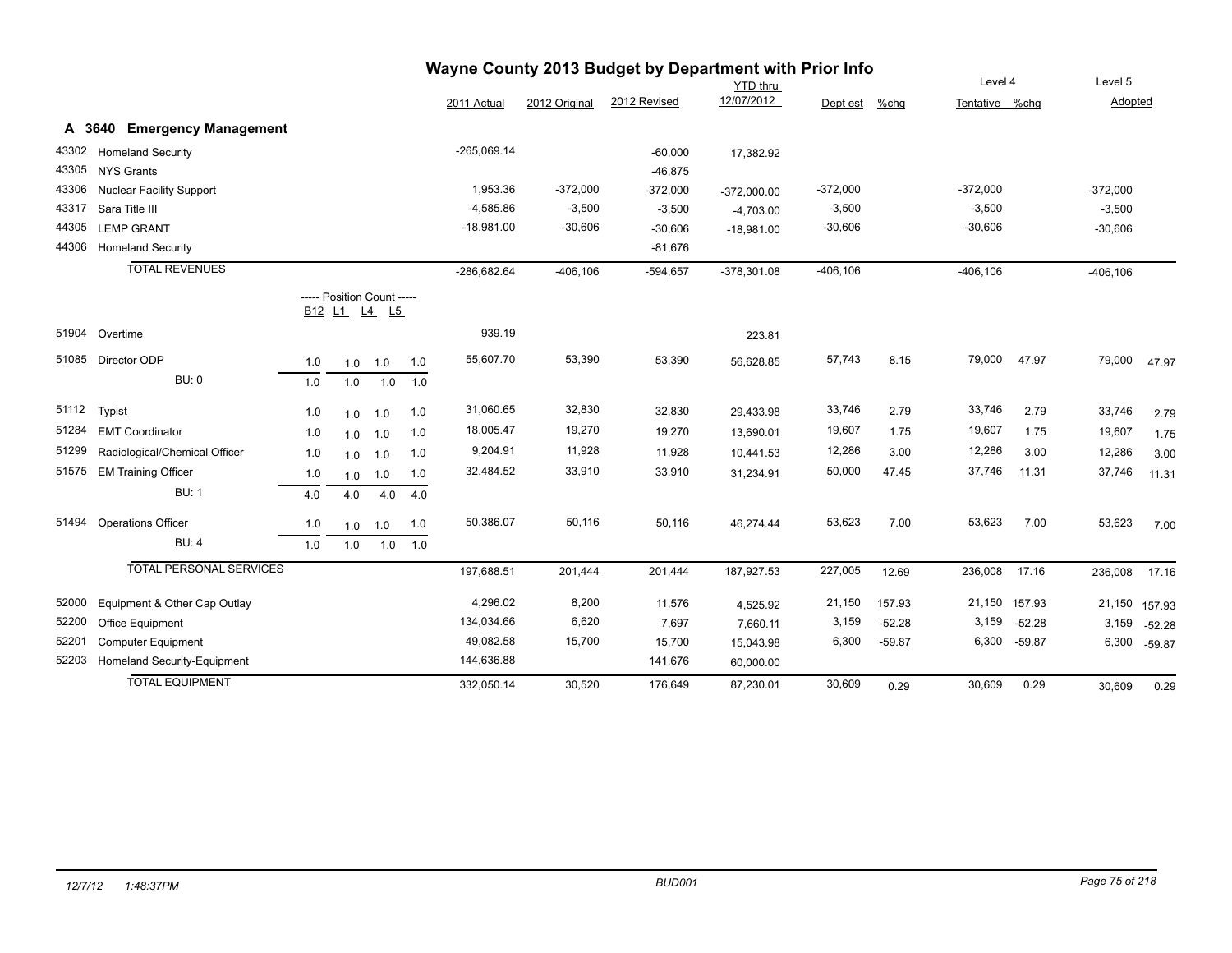|       |                                       | Wayne County 2013 Budget by Department with Prior Info |               |              |                 |          |          |                |           |         |           |
|-------|---------------------------------------|--------------------------------------------------------|---------------|--------------|-----------------|----------|----------|----------------|-----------|---------|-----------|
|       |                                       |                                                        |               |              | <b>YTD</b> thru |          |          | Level 4        |           | Level 5 |           |
|       |                                       | 2011 Actual                                            | 2012 Original | 2012 Revised | 12/07/2012      | Dept est | $%$ chg  | Tentative %chg |           | Adopted |           |
|       | <b>Emergency Management</b><br>A 3640 |                                                        |               |              |                 |          |          |                |           |         |           |
| 54114 | Car Expense                           | 1,984.46                                               | 2,500         | 2,500        | 1,638.52        | 2,500    |          | 2,500          |           | 2,500   |           |
| 54126 | <b>Field Supplies</b>                 | 14,008.83                                              | 18,350        | 30,379       | 29,981.21       | 18,350   |          | 18,350         |           | 18,350  |           |
| 54150 | Office Supplies                       | 3,086.12                                               | 4,000         | 4,000        | 2,428.60        | 4,000    |          | 4,000          |           | 4,000   |           |
| 54166 | Postage                               | 898.20                                                 | 800           | 800          | 231.82          | 800      |          | 800            |           | 800     |           |
| 54181 | <b>Training Materials</b>             | 4,338.55                                               | 3,000         | 3,076        | 3,277.78        | 3,000    |          | 3,000          |           | 3,000   |           |
| 54210 | Gas                                   | 2,853.53                                               | 4,989         | 4,989        | 3,165.08        | 7,467    | 49.67    | 3,500          | $-29.85$  | 3,500   | $-29.85$  |
| 54220 | Light & Power                         | 9,254.09                                               | 17,606        | 17,606       | 9,592.11        | 6,449    | $-63.37$ | 10,800         | $-38.66$  | 10,800  | $-38.66$  |
| 54230 | Telephone                             | 18,535.56                                              | 17,388        | 17,388       | 16,272.42       | 21,866   | 25.75    | 16,388         | $-5.75$   | 16,388  | $-5.75$   |
| 54240 | Water                                 | 2,110.92                                               | 1,321         | 1,321        | 1,516.88        | 1,204    | $-8.86$  | 900            | $-31.87$  | 900     | $-31.87$  |
| 54400 | <b>Contracted Services</b>            | 11,062.64                                              | 5,373         | 5,373        | 2,380.91        | 11,547   | 114.91   | 11,547 114.91  |           | 11,547  | 114.91    |
| 54408 | <b>Copier Expense</b>                 | 92.00                                                  | 300           | 300          |                 | 300      |          | 300            |           | 300     |           |
| 54410 | Conference                            | 2,881.97                                               | 6,500         | 6,500        | 4,503.77        | 6,500    |          | 6,500          |           | 6,500   |           |
| 54414 | Information Technology                | 5,550.00                                               | 64,800        | 64,800       | 64,800.00       | 64,500   | $-0.46$  | 64,500         | $-0.46$   | 64,500  | $-0.46$   |
| 54418 | Dues                                  | 370.00                                                 | 440           | 490          | 362.00          | 440      |          | 440            |           | 440     |           |
| 54425 | Equipment - Maint & Repair            | 1,093.11                                               | 1,000         | 1,000        | 2,213.13        | 5,000    | 400.00   | 5,000          | 400.00    | 5,000   | 400.00    |
| 54438 | Maintenance/Repairs                   | 38,934.01                                              | 52,180        | 52,180       | 44,410.84       | 71,359   | 36.76    | 71,359         | 36.76     | 71,359  | 36.76     |
| 54475 | Software                              | 12,000.00                                              | 25,292        | 47,041       | 37,799.83       | 27,616   | 9.19     | 27,616         | 9.19      | 27,616  | 9.19      |
| 54485 | Travel                                | 1,614.53                                               | 3,000         | 3,000        | 2,834.90        | 3,000    |          | 3,000          |           | 3,000   |           |
| 54500 | Fees for Services Non-employ          | 3,100.00                                               | 5,000         | 5,000        | 3,000.00        | 5,000    |          | 5,000          |           | 5,000   |           |
| 54520 | Consultants                           |                                                        |               | 50,000       | 16,763.90       |          |          |                |           |         |           |
| 54572 | <b>Tuition Reimbursement</b>          |                                                        | 2,000         | 2,000        |                 | 2,000    |          |                | $-100.00$ |         | $-100.00$ |
|       | 54574 Sara Title III                  | 8,988.90                                               | 3,500         | 3,500        | 2,169.10        | 3,500    |          | 3,500          |           | 3,500   |           |
|       | TOTAL CONTRACTUAL EXPENSES            | 142,757.42                                             | 239,339       | 323,243      | 249,342.80      | 266,398  | 11.31    | 259,000        | 8.21      | 259,000 | 8.21      |
| 58100 | Payments to NYS Retirement Sys        | 21,431.00                                              | 31,402        | 31,402       |                 | 38,047   | 21.16    | 39,803         | 26.75     | 39,803  | 26.75     |
| 58200 | Payments to Social Security           | 14,266.62                                              | 15,464        | 15,464       | 13,623.68       | 17,366   | 12.30    | 18,056         | 16.76     | 18,056  | 16.76     |
| 58400 | Hospitalization                       | 47,345.04                                              | 57,202        | 57,202       | 37,020.72       | 52,696   | $-7.88$  | 50,188         | $-12.26$  | 50,188  | $-12.26$  |
| 58600 | Disability                            | 616.00                                                 | 616           | 616          | 516.00          | 732      | 18.83    | 732            | 18.83     | 732     | 18.83     |
| 58901 | Employee Assistance Program           | 100.00                                                 | 105           | 105          | 102.74          | 105      |          | 105            |           | 105     |           |
|       | <b>TOTAL FRINGE BENEFITS</b>          | 83,758.66                                              | 104,789       | 104,789      | 51,263.14       | 108,946  | 3.97     | 108,884        | 3.91      | 108,884 | 3.91      |
|       | <b>Total Appropriations</b>           | 756,254.73                                             | 576,092       | 806,125      | 575,763.48      | 632,958  |          | 634,501        |           | 634,501 |           |
|       | <b>Total County Cost</b>              | 469,572.09                                             | 169,986       | 211.468      | 197,462.40      | 226,852  | 33.45    | 228,395        | 34.36     | 228,395 | 34.36     |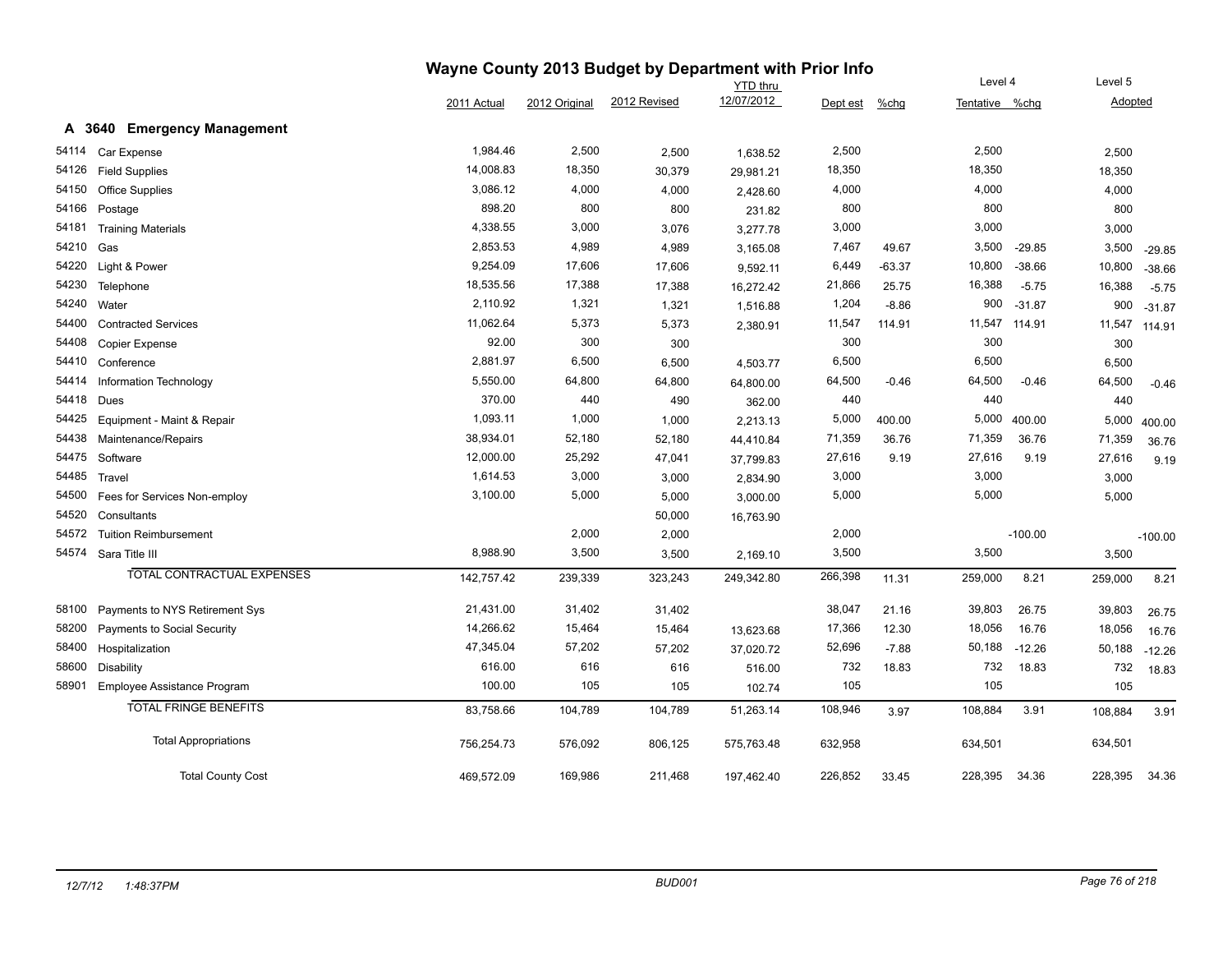| Wayne County 2013 Budget by Department with Prior Info |                                      |      |                                                                             |           |           |               |               |              |                 |            |                 |                |              |            |           |
|--------------------------------------------------------|--------------------------------------|------|-----------------------------------------------------------------------------|-----------|-----------|---------------|---------------|--------------|-----------------|------------|-----------------|----------------|--------------|------------|-----------|
|                                                        |                                      |      |                                                                             |           |           |               |               |              | <b>YTD thru</b> |            |                 | Level 4        |              | Level 5    |           |
|                                                        |                                      |      |                                                                             |           |           | 2011 Actual   | 2012 Original | 2012 Revised | 12/07/2012      | Dept est   | %chg            | Tentative %chq |              | Adopted    |           |
|                                                        | <b>E911 Communications</b><br>A 3642 |      |                                                                             |           |           |               |               |              |                 |            |                 |                |              |            |           |
| 42091                                                  | E911 Surcharges                      |      |                                                                             |           |           | $-121,159.62$ | $-127,500$    | $-127,500$   | $-112, 115.76$  | $-115,000$ | $-9.80$         | $-115,000$     | $-9.80$      | $-115,000$ | $-9.80$   |
| 42092                                                  | E911 Wireless                        |      |                                                                             |           |           | $-208,893.18$ | $-209,000$    | $-209,000$   | -193.938.88     | $-211,500$ | 1.20            | $-211,500$     | 1.20         | $-211,500$ | 1.20      |
| 42770                                                  | Miscellaneous Revenues               |      |                                                                             |           |           | $-69,327.24$  | $-58,000$     | $-58,000$    | $-62,885.26$    | $-78,038$  | 34.55           | $-78,038$      | 34.55        | $-78,038$  | 34.55     |
|                                                        | <b>TOTAL REVENUES</b>                |      |                                                                             |           |           | -399,380.04   | $-394,500$    | $-394,500$   | $-368,939.90$   | $-404,538$ | 2.54            | $-404,538$     | 2.54         | $-404,538$ | 2.54      |
|                                                        |                                      |      | ----- Position Count -----<br>B <sub>12</sub> L <sub>1</sub> L <sub>4</sub> | L5        |           |               |               |              |                 |            |                 |                |              |            |           |
| 51904                                                  | Overtime                             |      |                                                                             |           |           | 155,362.43    | 110,000       | 110,000      | 95,980.86       | 100,000    | $-9.09$         | 100,000        | $-9.09$      | 100,000    | $-9.09$   |
| 51378                                                  | 911 Technology Coordinator           | 1.0  | 1.0                                                                         | 1.0       | 1.0       | 53,905.65     | 53,712        | 53,712       | 48,998.23       | 54,652     | 1.75            | 54,652         | 1.75         | 54,652     | 1.75      |
| 51514                                                  | E911 Coordinator                     | 1.0  | 1.0                                                                         | 0.0       | 0.0       | 69,368.27     | 67,805        | 67,805       | 47,252.22       | 68,966     | 1.71            |                | $-100.00$    |            | $-100.00$ |
| 51555                                                  | E911 Operations Manager              | 1.0  | 1.0                                                                         | 1.0       | 1.0       | 53,444.50     | 52,075        | 52,075       | 47,471.30       | 53,215     | 2.19            | 53,215         | 2.19         | 53,215     | 2.19      |
|                                                        | BU: 0                                | 3.0  | 3.0                                                                         | 2.0       | 2.0       |               |               |              |                 |            |                 |                |              |            |           |
| 51489                                                  | <b>Public Safety Dispatcher</b>      | 21.0 |                                                                             | 22.0 21.0 | 21.0      | 830,704.36    | 877,622       | 877,622      | 763,656.07      | 932,246    | 6.22            | 889,443        | 1.35         | 889,443    | 1.35      |
| 51511                                                  | Public Safety Dispatcher Sub         | 7.0  |                                                                             | 7.0 7.0   | 7.0       | 40,635.65     | 38,395        | 38,395       | 44,023.86       | 38,395     |                 | 38,395         |              | 38,395     |           |
|                                                        | <b>BU: 1</b>                         | 28.0 | 29.0                                                                        |           | 28.0 28.0 |               |               |              |                 |            |                 |                |              |            |           |
| 51509                                                  | Public Safety Dispatcher Super       | 4.0  | 4.0                                                                         | 4.0       | 4.0       | 161,268.19    | 184,693       | 184,693      | 165,064.20      | 189,632    | 2.67            | 189,632        | 2.67         | 189,632    | 2.67      |
|                                                        | <b>BU: 4</b>                         | 4.0  | 4.0                                                                         | 4.0       | 4.0       |               |               |              |                 |            |                 |                |              |            |           |
|                                                        | <b>TOTAL PERSONAL SERVICES</b>       |      |                                                                             |           |           | 1,364,689.05  | 1,384,302     | 1,384,302    | 1,212,446.74    | 1,437,106  | 3.81            | 1,325,337      | $-4.26$      | 1,325,337  | $-4.26$   |
| 52200                                                  | Office Equipment                     |      |                                                                             |           |           | 1,327.82      | 1,000         | 2,342        | 1,202.24        | 1,299      | 29.90           | 799            | $-20.10$     | 799        | $-20.10$  |
| 52201                                                  | <b>Computer Equipment</b>            |      |                                                                             |           |           | 4,780.00      | 4,650         | 7,118        | 5,362.94        | 2,530      | $-45.59$        | 900            | $-80.65$     | 900        | $-80.65$  |
| 52500                                                  | <b>Other Equipment</b>               |      |                                                                             |           |           |               |               |              |                 | 63,150     |                 |                |              |            |           |
|                                                        | <b>TOTAL EQUIPMENT</b>               |      |                                                                             |           |           | 6,107.82      | 5,650         | 9,460        | 6,565.18        |            | 66,979 1,085.47 |                | 1,699 -69.93 | 1,699      | $-69.93$  |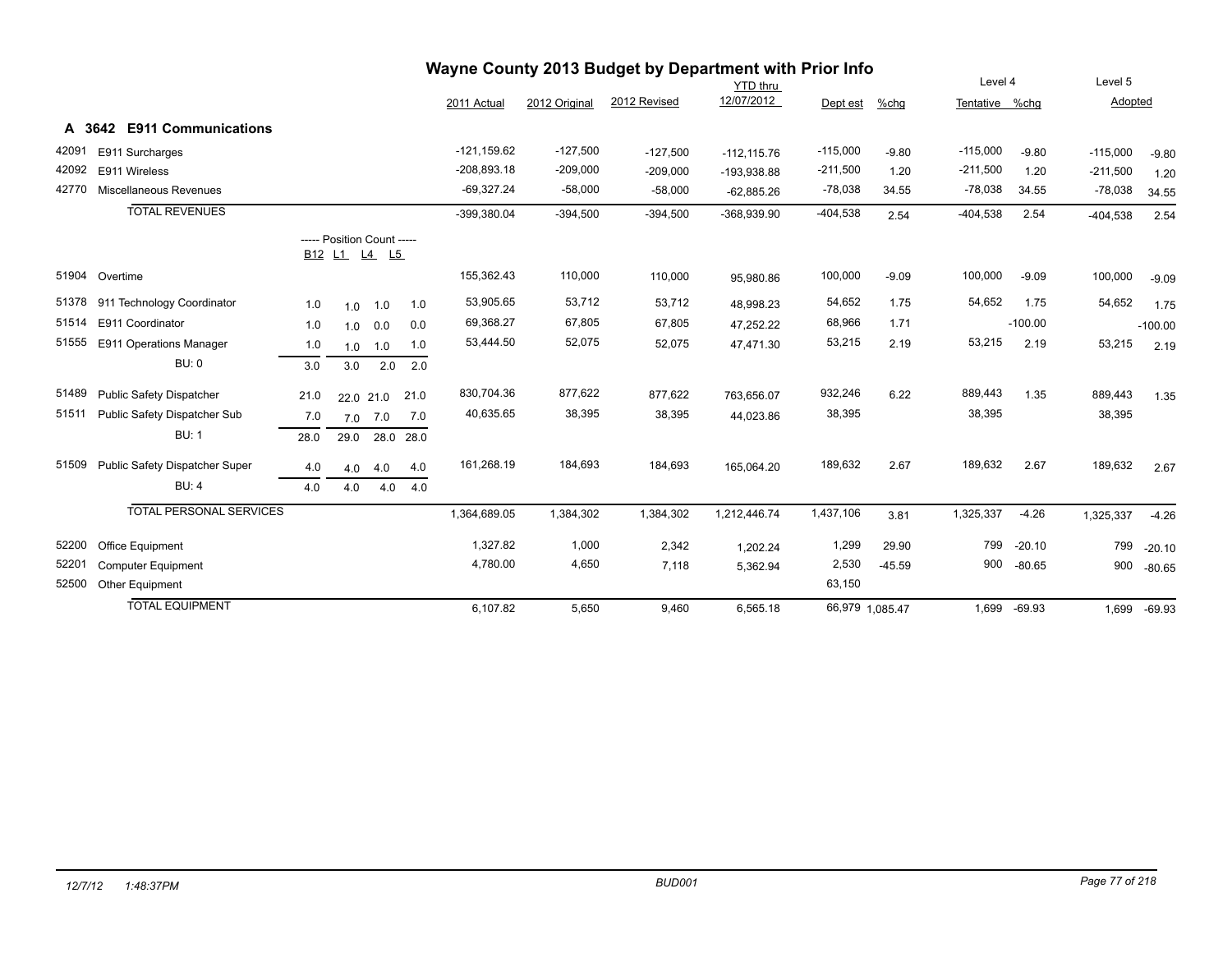|            |                                   |              |               | Wayne County 2013 Budget by Department with Prior Info |                 |           |          |                |               |           |               |
|------------|-----------------------------------|--------------|---------------|--------------------------------------------------------|-----------------|-----------|----------|----------------|---------------|-----------|---------------|
|            |                                   |              |               |                                                        | <b>YTD</b> thru |           |          | Level 4        |               | Level 5   |               |
|            |                                   | 2011 Actual  | 2012 Original | 2012 Revised                                           | 12/07/2012      | Dept est  | %chg     | Tentative %chg |               | Adopted   |               |
|            | A 3642 E911 Communications        |              |               |                                                        |                 |           |          |                |               |           |               |
| 54100      | Supplies & Materials              | 3,709.86     | 2,500         | 2,500                                                  | 1,061.77        | 2,500     |          | 2,500          |               | 2,500     |               |
| 54114      | Car Expense                       | 5,597.25     | 3,800         | 3,800                                                  | 3,462.15        | 3,800     |          |                | $-100.00$     |           | $-100.00$     |
| 54150      | <b>Office Supplies</b>            | 1,769.01     | 1,800         | 1,800                                                  | 1,658.99        | 1,800     |          | 1,800          |               | 1,800     |               |
| 54166      | Postage                           | 988.80       | 700           | 700                                                    | 205.68          | 700       |          | 700            |               | 700       |               |
| 54187      | Uniforms                          | 942.87       | 8,000         | 4,906                                                  | 3,442.20        | 6,000     | $-25.00$ |                | $-100.00$     |           | $-100.00$     |
| 54210      | Gas                               | 1,006.51     | 2,200         | 2,200                                                  | 515.75          | 680       | $-69.09$ | 680            | $-69.09$      | 680       | $-69.09$      |
| 54220      | Light & Power                     | 8,341.32     | 8,500         | 8,500                                                  | 6,403.70        | 6,183     | $-27.26$ | 5,874          | $-30.89$      | 5,874     | $-30.89$      |
| 54230      | Telephone                         | 85,987.98    | 74,800        | 68,800                                                 | 54,825.25       | 60,000    | $-19.79$ | 60,000         | $-19.79$      | 60,000    | $-19.79$      |
| 54232      | <b>NYSPIN Teletype</b>            | 568.44       |               |                                                        |                 |           |          |                |               |           |               |
| 54240      | Water                             | 265.42       | 400           | 400                                                    | 223.82          | 240       | $-40.00$ | 240            | $-40.00$      | 240       | $-40.00$      |
| 54400      | <b>Contracted Services</b>        |              |               |                                                        |                 | 5,600     |          | 5,600          |               | 5,600     |               |
| 54408      | Copier Expense                    | 1,221.07     | 1,000         | 1,000                                                  | 892.02          | 1,100     | 10.00    | 1,100          | 10.00         | 1,100     | 10.00         |
| 54414      | Information Technology            | 19,425.00    | 26,400        | 26,400                                                 | 26,400.00       | 27,000    | 2.27     | 27,000         | 2.27          | 27,000    | 2.27          |
| 54424      | Equipment - Maint Contract        | 44,613.80    | 62,850        | 62,850                                                 | 40,550.87       | 92,524    | 47.21    | 92,524         | 47.21         | 92,524    | 47.21         |
| 54425      | Equipment - Maint & Repair        | 20,707.42    | 14,000        | 14,000                                                 | 33,216.21       | 20,000    | 42.86    | 20,000         | 42.86         | 20,000    | 42.86         |
| 54437      | Lease                             | 12,000.00    | 12,000        | 12,000                                                 | 13,680.11       | 12,000    |          | 12,000         |               | 12,000    |               |
| 54438      | Maintenance/Repairs               | 16,793.90    | 15,000        | 15,980                                                 | 31,651.22       | 15,509    | 3.39     | 15,509         | 3.39          | 15,509    | 3.39          |
| 54460      | Promotion                         | 892.09       | 700           | 700                                                    | 777.09          | 700       |          | 700            |               | 700       |               |
| 54475      | Software                          | 550.00       | 2,500         | 2,500                                                  | 1,489.00        | 2,500     |          | 2,500          |               | 2,500     |               |
| 54483      | Training- Seminars & Schools      | 5,165.50     | 4,800         | 6,300                                                  | 5,375.90        | 25,700    | 435.42   |                | 25,700 435.42 |           | 25,700 435.42 |
| 54485      | Travel                            |              | 1,200         | 1,200                                                  | 956.39          | 1,200     |          | 1,200          |               | 1,200     |               |
| 54493      | <b>Clerical Service Contracts</b> | 27,754.00    | 28,813        | 28,813                                                 | 28,813.00       | 29,137    | 1.12     | 29,137         | 1.12          | 29,137    | 1.12          |
| 54500      | Fees for Services - Non-employ    |              |               |                                                        |                 |           |          | 47,072         |               | 47,072    |               |
| 54533      | Mobile Computer Supply/Repair     | 9,594.80     | 7,300         | 7,300                                                  | 1,793.71        | 42,400    | 480.82   | 42,400         | 480.82        | 42,400    | 480.82        |
| 54600 Misc |                                   | 4,609.83     | 3,000         | 3,000                                                  | 4,105.65        | 3,000     |          | 3,000          |               | 3,000     |               |
|            | TOTAL CONTRACTUAL EXPENSES        | 272,504.87   | 282,263       | 275,648                                                | 261,500.48      | 360,273   | 27.64    | 397,236        | 40.73         | 397,236   | 40.73         |
| 58100      | Payments to NYS Retirement Sys    | 184,392.00   | 248,897       | 248,897                                                |                 | 275,855   | 10.83    | 255,405        | 2.61          | 255,405   | 2.61          |
| 58200      | Payments to Social Security       | 98,831.13    | 107,861       | 107,861                                                | 87,921.85       | 109,939   | 1.93     | 101,390        | $-6.00$       | 101,390   | $-6.00$       |
| 58400      | Hospitalization                   | 300,398.15   | 350,487       | 350,487                                                | 316,324.73      | 354,098   | 1.03     | 346,080        | $-1.26$       | 346,080   | $-1.26$       |
| 58600      | Disability                        | 4,310.00     | 4,312         | 4,312                                                  | 3,886.00        | 4,466     | 3.57     | 4,312          |               | 4,312     |               |
| 58901      | Employee Assistance Program       | 560.00       | 651           | 651                                                    | 636.99          | 686       | 5.38     | 665            | 2.15          | 665       | 2.15          |
|            | <b>TOTAL FRINGE BENEFITS</b>      | 588,491.28   | 712,208       | 712,208                                                | 408,769.57      | 745,044   | 4.61     | 707,852        | $-0.61$       | 707,852   | $-0.61$       |
|            | <b>Total Appropriations</b>       | 2,231,793.02 | 2,384,423     | 2,381,619                                              | 1,889,281.97    | 2,609,402 |          | 2,432,124      |               | 2,432,124 |               |
|            | <b>Total County Cost</b>          | 1,832,412.98 | 1,989,923     | 1,987,119                                              | 1,520,342.07    | 2,204,864 | 10.80    | 2,027,586      | 1.89          | 2,027,586 | 1.89          |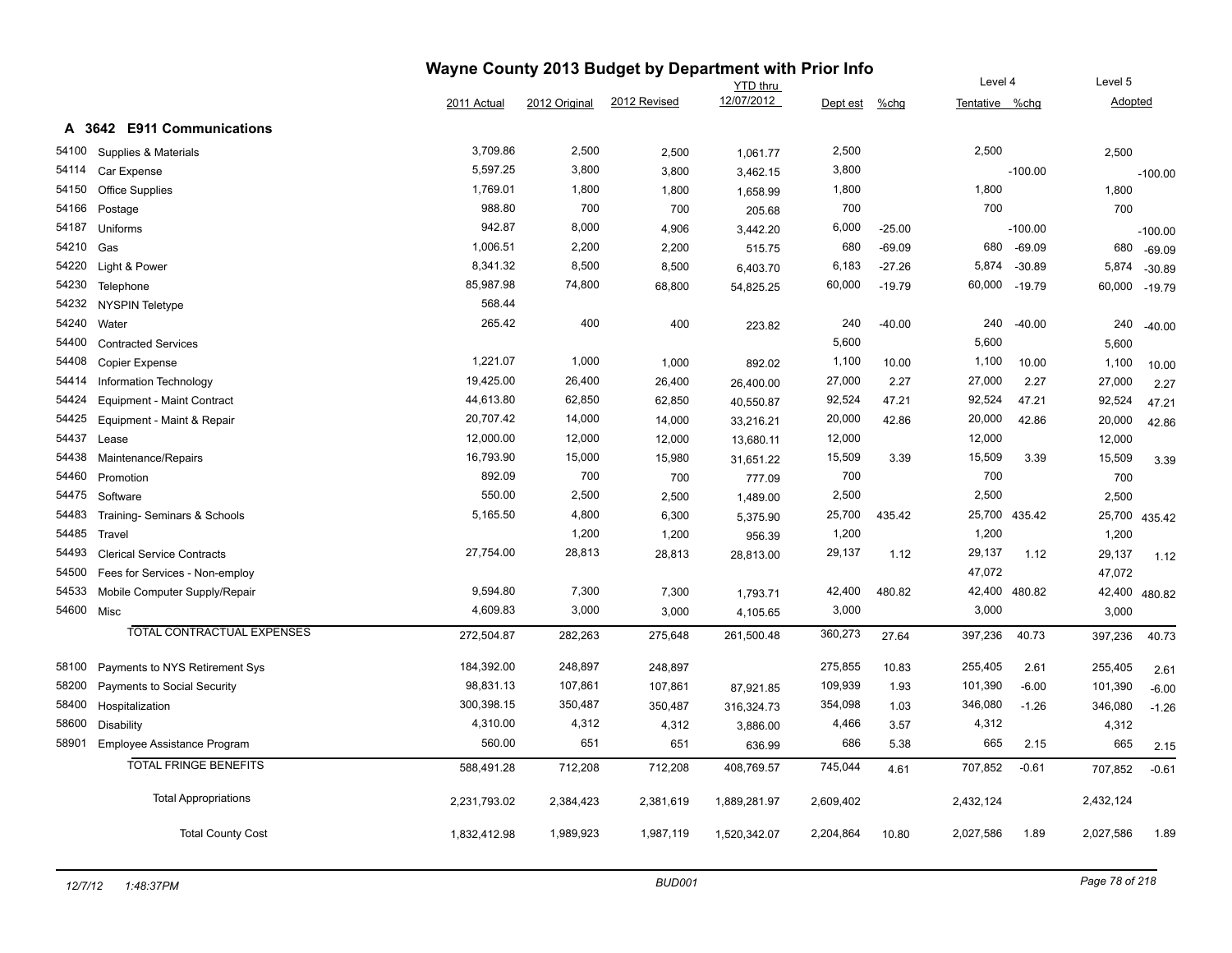|            |                                   |      |      |                                                   |      |               |               | Wayne County 2013 Budget by Department with Prior Info |                 |            |          |                |          |            |          |
|------------|-----------------------------------|------|------|---------------------------------------------------|------|---------------|---------------|--------------------------------------------------------|-----------------|------------|----------|----------------|----------|------------|----------|
|            |                                   |      |      |                                                   |      |               |               |                                                        | <b>YTD</b> thru |            |          | Level 4        |          | Level 5    |          |
|            |                                   |      |      |                                                   |      | 2011 Actual   | 2012 Original | 2012 Revised                                           | 12/07/2012      | Dept est   | %chg     | Tentative %chg |          | Adopted    |          |
|            | A 3644 ALS Services               |      |      |                                                   |      |               |               |                                                        |                 |            |          |                |          |            |          |
|            | 41282 Personnel Fees              |      |      |                                                   |      |               |               |                                                        |                 |            |          | $-47,072$      |          | $-47,072$  |          |
|            | 41615 Other Third Party Payer     |      |      |                                                   |      | -218,499.94   | $-276,500$    | $-278,600$                                             | $-233,341.24$   | $-289,440$ | 4.68     | $-289,440$     | 4.68     | $-289,440$ | 4.68     |
|            | <b>TOTAL REVENUES</b>             |      |      |                                                   |      | $-218,499.94$ | $-276,500$    | $-278,600$                                             | $-233,341.24$   | $-289,440$ | 4.68     | $-336,512$     | 21.70    | $-336,512$ | 21.70    |
|            |                                   |      |      |                                                   |      |               |               |                                                        |                 |            |          |                |          |            |          |
|            |                                   |      |      | ----- Position Count -----<br><u>B12 L1 L4 L5</u> |      |               |               |                                                        |                 |            |          |                |          |            |          |
| 51904      | Overtime                          |      |      |                                                   |      | 28,233.88     | 21,500        | 21,500                                                 | 31,706.29       | 21,500     |          | 21,500         |          | 21,500     |          |
|            |                                   |      |      |                                                   |      |               |               |                                                        |                 |            |          | 68,966         |          |            |          |
|            | 51561 Adv Life Support Director   |      | 0.0  | 1.0                                               | 1.0  |               |               |                                                        | 15,854.28       |            |          |                |          | 68,966     |          |
|            | <b>BU: 0</b>                      |      | 0.0  | 1.0                                               | 1.0  |               |               |                                                        |                 |            |          |                |          |            |          |
|            | 51548 ALS Technician              | 4.0  | 4.0  | 4.0                                               | 4.0  | 180,558.38    | 176,377       | 176,377                                                | 124,474.21      | 174,694    | $-0.95$  | 174,694        | $-0.95$  | 174,694    | $-0.95$  |
| 51549      | <b>ALS Technician Sub</b>         | 5.0  | 6.0  | 6.0                                               | 6.0  | 33,882.34     | 41,400        | 41,400                                                 | 35,848.64       | 51,432     | 24.23    | 51,432         | 24.23    | 51,432     | 24.23    |
|            | 51550 ALS Technician Part Time    | 5.0  | 5.0  | 5.0                                               | 5.0  | 41,910.80     | 41,400        | 41,400                                                 | 42,734.40       | 42,868     | 3.55     | 42,868         | 3.55     | 42,868     | 3.55     |
|            | 51562 Chief ALS Tech              | 1.0  | 1.0  | 1.0                                               | 1.0  | 37,946.96     | 49,038        | 49,038                                                 | 44,395.79       | 50,587     | 3.16     | 50,587         | 3.16     | 50,587     | 3.16     |
|            | <b>BU: 1</b>                      | 15.0 | 16.0 | 16.0                                              | 16.0 |               |               |                                                        |                 |            |          |                |          |            |          |
|            | <b>TOTAL PERSONAL SERVICES</b>    |      |      |                                                   |      | 322,532.36    | 329,715       | 329,715                                                | 295,013.61      | 341,081    | 3.45     | 410,047        | 24.36    | 410,047    | 24.36    |
|            |                                   |      |      |                                                   |      |               |               |                                                        |                 |            |          |                |          |            |          |
|            | 52500 Other Equipment             |      |      |                                                   |      | 249.99        | 29,000        |                                                        |                 | 29,310     | 1.07     | 29,310         | 1.07     | 29,310     | 1.07     |
|            | <b>TOTAL EQUIPMENT</b>            |      |      |                                                   |      | 249.99        | 29,000        |                                                        | 0.00            | 29,310     | 1.07     | 29,310         | 1.07     | 29,310     | 1.07     |
|            |                                   |      |      |                                                   |      |               |               |                                                        |                 |            |          |                |          |            |          |
| 54100      | Supplies & Materials              |      |      |                                                   |      | 32,406.69     | 33,500        | 33,500                                                 | 32,398.96       | 37,700     | 12.54    | 37,700         | 12.54    | 37,700     | 12.54    |
| 54114      | Car Expense                       |      |      |                                                   |      | 24,489.28     | 22,500        | 22,500                                                 | 25,123.65       | 31,000     | 37.78    | 31,000         | 37.78    | 31,000     | 37.78    |
| 54187      | Uniforms                          |      |      |                                                   |      | 2,164.76      | 3,400         | 3,400                                                  | 2,393.85        | 3,200      | $-5.88$  | 3,200          | $-5.88$  | 3,200      | $-5.88$  |
| 54210      | Gas                               |      |      |                                                   |      | 2,552.80      | 3,000         | 3,000                                                  | 2,456.03        | 4,332      | 44.40    | 4,332          | 44.40    | 4,332      | 44.40    |
| 54220      | Light & Power                     |      |      |                                                   |      | 1,086.76      | 1,100         | 1,100                                                  | 798.98          | 777        | $-29.36$ | 777            | $-29.36$ | 777        | $-29.36$ |
| 54230      | Telephone                         |      |      |                                                   |      | 4,099.95      | 5,000         | 5,000                                                  | 3,948.95        | 5,000      |          | 5,000          |          | 5,000      |          |
| 54240      | Water                             |      |      |                                                   |      | 105.47        | 250           | 250                                                    | 29.40           | 250        |          | 250            |          | 250        |          |
| 54300      | Insurance                         |      |      |                                                   |      | 1,602.00      | 1,763         | 1,763                                                  | 1,704.00        | 1,875      | 6.35     | 1,875          | 6.35     | 1,875      | 6.35     |
| 54424      | <b>Equipment - Maint Contract</b> |      |      |                                                   |      | 5,578.78      | 4,215         | 4,215                                                  | 5,817.17        | 4,236      | 0.50     | 4,236          | 0.50     | 4,236      | 0.50     |
| 54425      | Equipment - Maint & Repair        |      |      |                                                   |      | 217.00        | 1,500         | 1,500                                                  | 1,195.05        | 1,700      | 13.33    | 1,700          | 13.33    | 1,700      | 13.33    |
| 54437      | Lease                             |      |      |                                                   |      |               |               | 15,126                                                 | 8,568.56        | 20,172     |          | 20,172         |          | 20,172     |          |
| 54438      | Maintenance/Repairs               |      |      |                                                   |      | 587.19        | 1,500         | 3,600                                                  | 2,752.48        | 3,600      | 140.00   | 3,600          | 140.00   | 3,600      | 140.00   |
| 54483      | Training- Seminars & Schools      |      |      |                                                   |      | 7,497.83      | 4,000         | 4,000                                                  | 1,070.00        | 3,600      | $-10.00$ | 3,600          | $-10.00$ | 3,600      | $-10.00$ |
| 54500      | Fees for Services Non-employ      |      |      |                                                   |      | 32,859.00     | 32,965        | 32,965                                                 | 42,234.00       | 37,080     | 12.48    | 37,080         | 12.48    | 37,080     | 12.48    |
|            | 54532 Medical Director            |      |      |                                                   |      | 3,000.00      | 4,000         | 4,000                                                  | 3,000.00        | 4,000      |          | 4,000          |          | 4,000      |          |
| 54600 Misc |                                   |      |      |                                                   |      | 267.40        | 1,400         | 1,400                                                  | 1,443.05        | 1,400      |          | 1,400          |          | 1,400      |          |
|            | <b>TOTAL CONTRACTUAL EXPENSES</b> |      |      |                                                   |      | 118,514.91    | 120,093       | 137,319                                                | 134,934.13      | 159,922    | 33.17    | 159,922        | 33.17    | 159,922    | 33.17    |
|            |                                   |      |      |                                                   |      |               |               |                                                        |                 |            |          |                |          |            |          |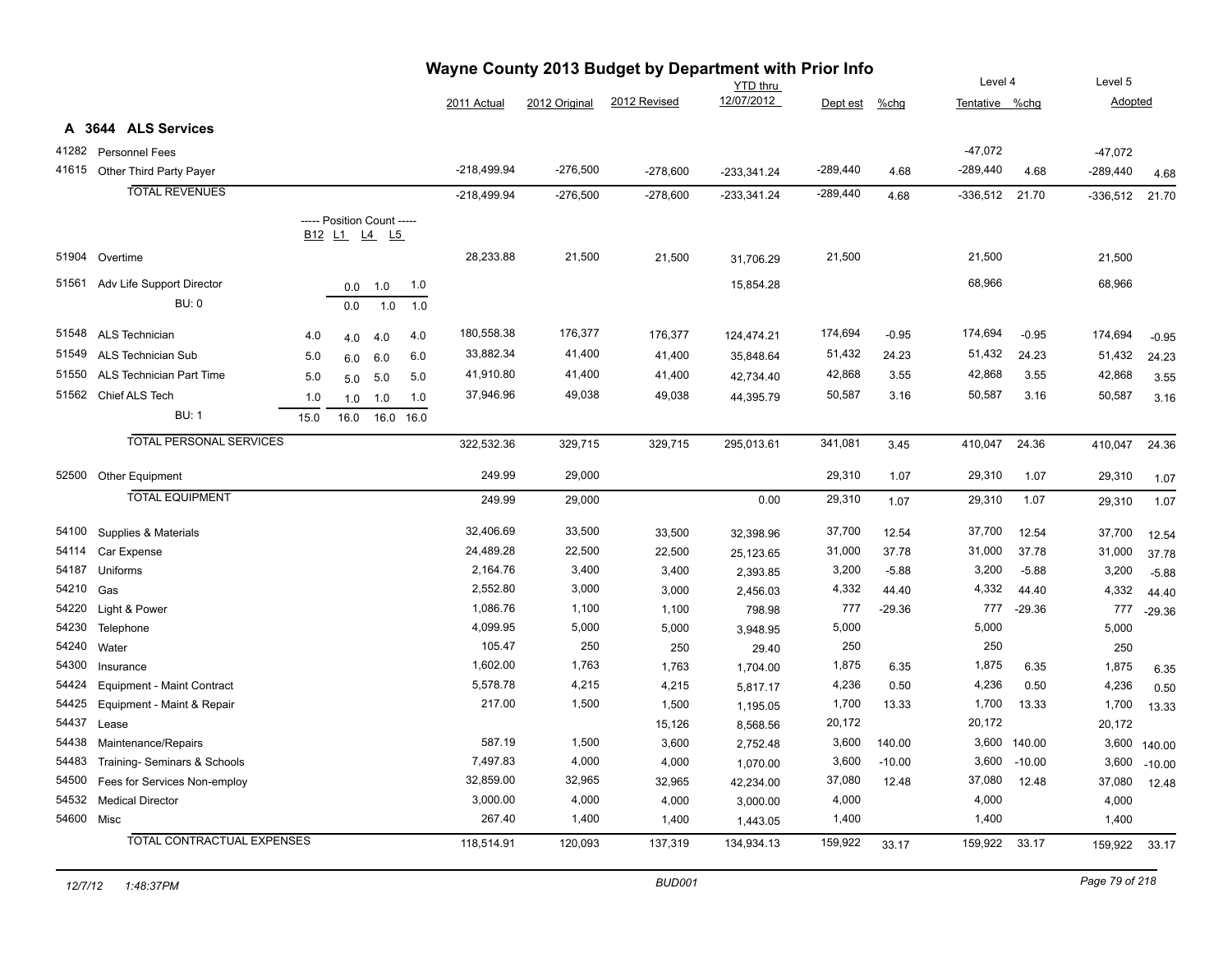|                                      | Wayne County 2013 Budget by Department with Prior Info |               |              |                 |          |         |                |       |         |       |
|--------------------------------------|--------------------------------------------------------|---------------|--------------|-----------------|----------|---------|----------------|-------|---------|-------|
|                                      |                                                        |               |              | <b>YTD thru</b> |          |         | Level 4        |       | Level 5 |       |
|                                      | 2011 Actual                                            | 2012 Original | 2012 Revised | 12/07/2012      | Dept est | $%$ chg | Tentative %chg |       | Adopted |       |
| <b>ALS Services</b><br>A 3644        |                                                        |               |              |                 |          |         |                |       |         |       |
| 58100 Payments to NYS Retirement Sys | 31,631.00                                              | 29,755        | 29,755       |                 | 37,141   | 24.82   | 50,590         | 70.02 | 50,590  | 70.02 |
| 58200 Payments to Social Security    | 23,696.26                                              | 25,223        | 25,223       | 22.279.25       | 26,093   | 3.45    | 31,369         | 24.37 | 31,369  | 24.37 |
| 58400 Hospitalization                | 42,878.15                                              | 43,631        | 43,631       | 38.170.34       | 57,862   | 32.62   | 55,107         | 26.30 | 55,107  | 26.30 |
| 58600 Disability                     | 787.00                                                 | 770           | 770          | 776.00          | 770      |         | 770            |       | 770     |       |
| 58901<br>Employee Assistance Program | 170.00                                                 | 215           | 215          | 164.38          | 226      | 5.12    | 226            | 5.12  | 226     | 5.12  |
| <b>TOTAL FRINGE BENEFITS</b>         | 99.162.41                                              | 99,594        | 99,594       | 61.389.97       | 122,092  | 22.59   | 138,062        | 38.62 | 138,062 | 38.62 |
| <b>Total Appropriations</b>          | 540.459.67                                             | 578,402       | 566,628      | 491,337.71      | 652,405  |         | 737,341        |       | 737,341 |       |
| <b>Total County Cost</b>             | 321,959.73                                             | 301,902       | 288,028      | 257.996.47      | 362,965  | 20.23   | 400,829        | 32.77 | 400,829 | 32.77 |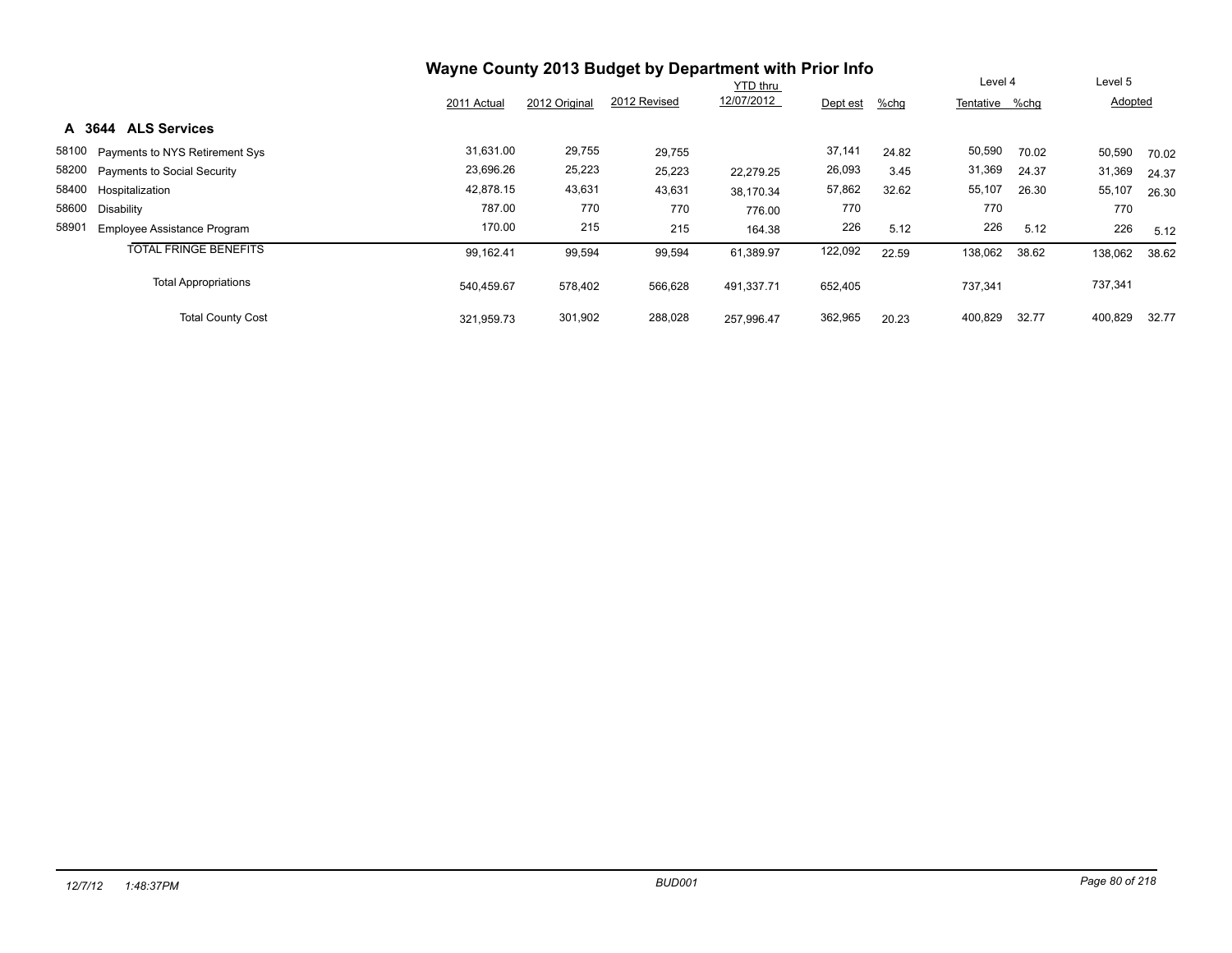|       | Wayne County 2013 Budget by Department with Prior Info |     |                                |           |     |             |               |              |            |          |           |                |           |         |           |
|-------|--------------------------------------------------------|-----|--------------------------------|-----------|-----|-------------|---------------|--------------|------------|----------|-----------|----------------|-----------|---------|-----------|
|       |                                                        |     |                                |           |     |             |               |              | YTD thru   |          |           | Level 4        |           | Level 5 |           |
|       |                                                        |     |                                |           |     | 2011 Actual | 2012 Original | 2012 Revised | 12/07/2012 | Dept est | %chg      | Tentative %chg |           | Adopted |           |
|       | A 3645 Emergency Medical Services                      |     |                                |           |     |             |               |              |            |          |           |                |           |         |           |
|       |                                                        |     | ----- Position Count -----     |           |     |             |               |              |            |          |           |                |           |         |           |
|       |                                                        |     | B <sub>12</sub> L <sub>1</sub> | $L4$ $L5$ |     |             |               |              |            |          |           |                |           |         |           |
| 51484 | <b>EMS Coordinator Part Time</b>                       | 1.0 |                                | 1.0 1.0   | 1.0 |             | 20,310        | 20,310       | 18,598.79  | 20,666   | 1.75      | 20,666         | 1.75      | 20,666  | 1.75      |
|       | <b>BU: 0</b>                                           | 1.0 | 1.0                            | 1.0       | 1.0 |             |               |              |            |          |           |                |           |         |           |
|       | <b>TOTAL PERSONAL SERVICES</b>                         |     |                                |           |     |             | 20,310        | 20,310       | 18,598.79  | 20,666   | 1.75      | 20,666         | 1.75      | 20,666  | 1.75      |
|       | 52201 Computer Equipment                               |     |                                |           |     |             |               | 1,030        |            |          |           |                |           |         |           |
|       | <b>TOTAL EQUIPMENT</b>                                 |     |                                |           |     |             |               | 1,030        | 0.00       |          |           |                |           |         |           |
| 54100 | Supplies & Materials                                   |     |                                |           |     |             | 3,300         | 2,270        | 2,334.46   | 3,300    |           | 500            | $-84.85$  | 500     | $-84.85$  |
| 54150 | <b>Office Supplies</b>                                 |     |                                |           |     |             | 1,000         | 1,000        | 421.86     | 1,000    |           | 1,000          |           | 1,000   |           |
| 54166 | Postage                                                |     |                                |           |     |             | 500           | 500          |            | 500      |           | 500            |           | 500     |           |
| 54210 | Gas                                                    |     |                                |           |     |             |               |              | 156.85     | 370      |           | 160            |           | 160     |           |
| 54220 | Light & Power                                          |     |                                |           |     |             | 873           | 873          | 474.83     | 320      | $-63.34$  | 550            | $-37.00$  | 550     | $-37.00$  |
| 54230 | Telephone                                              |     |                                |           |     |             | 300           | 300          | 137.89     | 300      |           | 300            |           | 300     |           |
| 54240 | Water                                                  |     |                                |           |     |             | 66            | 66           | 70.79      | 60       | $-9.09$   | 60             | $-9.09$   | 60      | $-9.09$   |
| 54414 | Information Technology                                 |     |                                |           |     |             |               |              |            | 1,500    |           | 1,500          |           | 1,500   |           |
| 54424 | <b>Equipment - Maint Contract</b>                      |     |                                |           |     |             | 117           | 117          |            |          | $-100.00$ |                | $-100.00$ |         | $-100.00$ |
| 54425 | Equipment - Maint & Repair                             |     |                                |           |     |             | 600           | 600          |            | 600      |           | 600            |           | 600     |           |
| 54438 | Maintenance/Repairs                                    |     |                                |           |     |             | 1,745         | 1,745        | 963.84     | 2,105    | 20.63     | 2,105          | 20.63     | 2,105   | 20.63     |
| 54485 | Travel                                                 |     |                                |           |     |             |               |              |            |          |           | 3,300          |           | 3,300   |           |
|       | 54621 A & G Travel                                     |     |                                |           |     |             | 3,200         | 3,200        | 2,490.87   | 3,300    | 3.13      |                | $-100.00$ |         | $-100.00$ |
|       | TOTAL CONTRACTUAL EXPENSES                             |     |                                |           |     |             | 11,701        | 10,671       | 7,051.39   | 13,355   | 14.14     | 10,575         | $-9.62$   | 10,575  | $-9.62$   |
| 58200 | Payments to Social Security                            |     |                                |           |     |             | 1,554         | 1,554        | 1,422.77   | 1,581    | 1.74      | 1,581          | 1.74      | 1,581   | 1.74      |
| 58901 | Employee Assistance Program                            |     |                                |           |     |             | 11            | 11           | 10.27      | 11       |           | 11             |           | 11      |           |
|       | <b>TOTAL FRINGE BENEFITS</b>                           |     |                                |           |     |             | 1,565         | 1,565        | 1,433.04   | 1,592    | 1.73      | 1,592          | 1.73      | 1,592   | 1.73      |
|       | <b>Total Appropriations</b>                            |     |                                |           |     |             | 33,576        | 33,576       | 27,083.22  | 35,613   |           | 32,833         |           | 32,833  |           |
|       | <b>Total County Cost</b>                               |     |                                |           |     |             | 33,576        | 33,576       | 27,083.22  | 35,613   | 6.07      | 32,833         | $-2.21$   | 32,833  | $-2.21$   |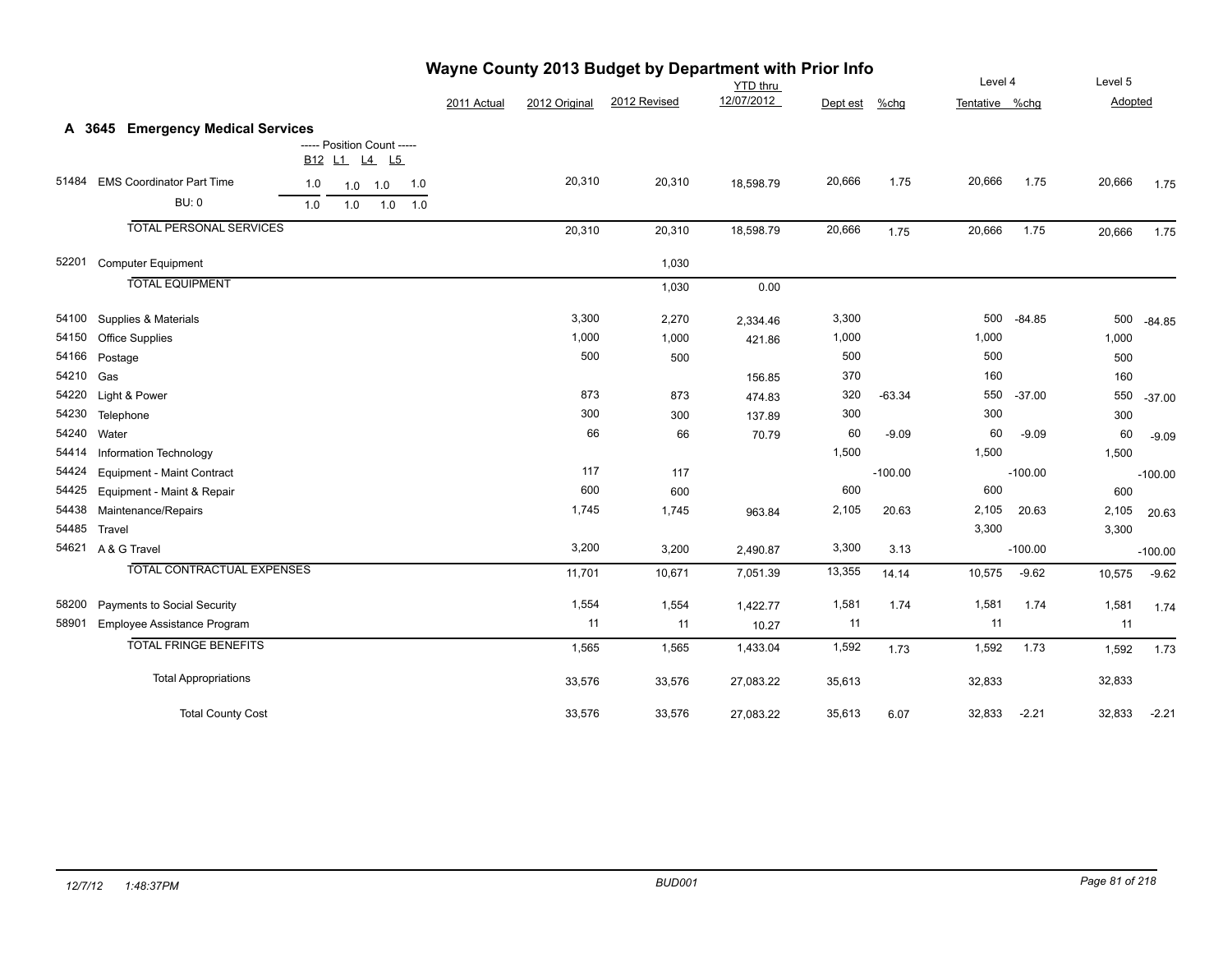|       |                                |     |     |                                            |     |               |               | Wayne County 2013 Budget by Department with Prior Info |                 |            |         |                |              |            |              |
|-------|--------------------------------|-----|-----|--------------------------------------------|-----|---------------|---------------|--------------------------------------------------------|-----------------|------------|---------|----------------|--------------|------------|--------------|
|       |                                |     |     |                                            |     |               |               |                                                        | <b>YTD thru</b> |            |         | Level 4        |              | Level 5    |              |
|       |                                |     |     |                                            |     | 2011 Actual   | 2012 Original | 2012 Revised                                           | 12/07/2012      | Dept est   | $%$ chg | Tentative %chg |              | Adopted    |              |
|       | A 4010 Public Health           |     |     |                                            |     |               |               |                                                        |                 |            |         |                |              |            |              |
| 42770 | Miscellaneous Revenues         |     |     |                                            |     | $-1,192.22$   | $-800$        | $-800$                                                 | $-877.17$       | $-900$     | 12.50   | $-900$         | 12.50        | $-900$     | 12.50        |
| 43401 | Public Health Art 6 Aid        |     |     |                                            |     | -200,950.82   | $-308,095$    | $-308,095$                                             | $-219,893.64$   | $-299,541$ | $-2.78$ | $-299,827$     | $-2.68$      | $-299,827$ | $-2.68$      |
|       | <b>TOTAL REVENUES</b>          |     |     |                                            |     | $-202,143.04$ | $-308,895$    | $-308,895$                                             | $-220,770.81$   | $-300,441$ | $-2.74$ | $-300,727$     | $-2.64$      | $-300,727$ | $-2.64$      |
|       |                                |     |     | ----- Position Count -----<br>B12 L1 L4 L5 |     |               |               |                                                        |                 |            |         |                |              |            |              |
| 51121 | <b>Account Clerk Part Time</b> |     |     |                                            |     | 8,833.29      |               |                                                        |                 |            |         |                |              |            |              |
| 51590 | Sr Acct Clerk PT               |     |     |                                            |     | 2,095.27      |               |                                                        |                 |            |         |                |              |            |              |
| 51904 | Overtime                       |     |     |                                            |     |               | 400           | 400                                                    |                 | 400        |         | 400            |              | 400        |              |
| 51458 | <b>Medical Director</b>        | 1.0 | 1.0 | 1.0                                        | 1.0 | 14,942.72     | 15,000        | 15,000                                                 | 13,530.55       | 15,000     |         | 15,000         |              | 15,000     |              |
| 51477 | Director of Public Health      | 1.0 | 1.0 | 1.0                                        | 1.0 | 75,609.73     | 74,409        | 74,409                                                 | 67,842.72       | 76,971     | 3.44    | 76,971         | 3.44         | 76,971     | 3.44         |
| 51513 | <b>Administrative Asst</b>     | 1.0 | 1.0 | 1.0                                        | 1.0 | 57,282.99     | 57,283        | 57,283                                                 | 52,200.05       | 58,250     | 1.69    | 58,250         | 1.69         | 58,250     | 1.69         |
| 51580 | Deputy Director Public Health  | 1.0 | 1.0 | 1.0                                        | 1.0 | 34,318.27     | 64,559        | 64,559                                                 | 59,358.77       | 67,384     | 4.38    | 67,384         | 4.38         | 67,384     | 4.38         |
|       | <b>BU: 0</b>                   | 4.0 | 4.0 | 4.0                                        | 4.0 |               |               |                                                        |                 |            |         |                |              |            |              |
| 51104 | <b>Clerk Typist</b>            | 0.0 | 0.0 | 0.0                                        | 0.0 | 29,120.84     |               |                                                        |                 |            |         |                |              |            |              |
| 51110 | Receptionist 7Hr               | 1.0 | 1.0 | 1.0                                        | 1.0 | 24,796.25     | 27,141        | 27,141                                                 | 24,452.44       | 29,820     | 9.87    | 29,820         | 9.87         | 29,820     | 9.87         |
| 51142 | Senior Clerk-Typist            | 1.0 | 1.0 | 1.0                                        | 1.0 | 31,287.57     | 32,867        | 32,867                                                 | 29,452.21       | 33,640     | 2.35    | 33,640         | 2.35         | 33,640     | 2.35         |
| 51154 | Senior Account Clerk           | 2.0 | 2.0 | 2.0                                        | 2.0 | 70,321.74     | 67,158        | 67,158                                                 | 60,900.99       | 68,759     | 2.38    | 68,759         | 2.38         | 68,759     | 2.38         |
|       | <b>BU: 1</b>                   | 4.0 | 4.0 | 4.0                                        | 4.0 |               |               |                                                        |                 |            |         |                |              |            |              |
|       | <b>TOTAL PERSONAL SERVICES</b> |     |     |                                            |     | 348,608.67    | 338,817       | 338,817                                                | 307,737.73      | 350,224    | 3.37    | 350,224        | 3.37         | 350,224    | 3.37         |
| 52100 | Furniture & Furnishings        |     |     |                                            |     | 787.50        |               |                                                        |                 |            |         |                |              |            |              |
| 52200 | Office Equipment               |     |     |                                            |     | 1,359.71      |               |                                                        |                 | 450        |         | 450            |              | 450        |              |
| 52201 | <b>Computer Equipment</b>      |     |     |                                            |     | 1,204.30      | 750           | 750                                                    | 576.00          | 1,600      | 113.33  |                | 1,600 113.33 |            | 1,600 113.33 |
|       | <b>TOTAL EQUIPMENT</b>         |     |     |                                            |     | 3.351.51      | 750           | 750                                                    | 576.00          | 2,050      | 173.33  |                | 2.050 173.33 |            | 2,050 173.33 |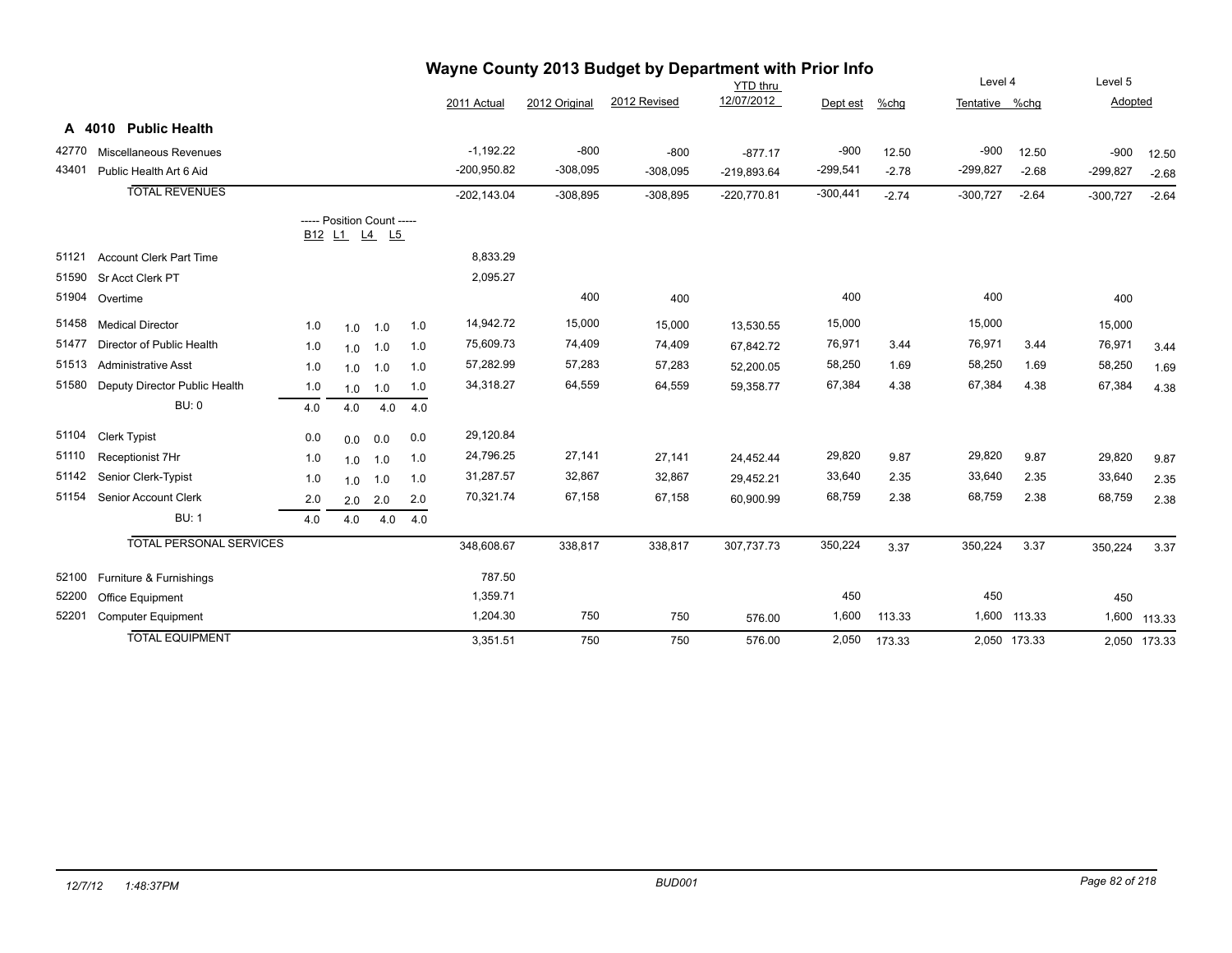|       |                                    |             |               | Wayne County 2013 Budget by Department with Prior Info |                 |          |          |                |           |         |           |
|-------|------------------------------------|-------------|---------------|--------------------------------------------------------|-----------------|----------|----------|----------------|-----------|---------|-----------|
|       |                                    |             |               |                                                        | <b>YTD</b> thru |          |          | Level 4        |           | Level 5 |           |
|       |                                    | 2011 Actual | 2012 Original | 2012 Revised                                           | 12/07/2012      | Dept est | $%$ chg  | Tentative %chg |           | Adopted |           |
|       | <b>Public Health</b><br>A 4010     |             |               |                                                        |                 |          |          |                |           |         |           |
| 54116 | <b>Computer Supplies</b>           | 901.75      | 1,300         | 1,437                                                  | 598.00          | 1,200    | $-7.69$  | 1,200          | $-7.69$   | 1,200   | $-7.69$   |
| 54150 | <b>Office Supplies</b>             | 1,765.19    | 2,400         | 2,902                                                  | 1,700.64        | 2,300    | $-4.17$  | 2,300          | $-4.17$   | 2,300   | $-4.17$   |
| 54166 | Postage                            | 363.88      | 800           | 1,068                                                  | 899.27          | 800      |          | 800            |           | 800     |           |
| 54210 | Gas                                | 843.11      | 1,029         | 1,029                                                  | 713.91          | 955      | $-7.19$  | 955            | $-7.19$   | 955     | $-7.19$   |
| 54220 | Light & Power                      | 6,286.14    | 7,514         | 7,514                                                  | 4,739.52        | 6,985    | $-7.04$  | 6,985          | $-7.04$   | 6,985   | $-7.04$   |
| 54230 | Telephone                          | 9,263.15    | 9,900         | 9,900                                                  | 7,705.53        | 9,300    | $-6.06$  | 9,300          | $-6.06$   | 9,300   | $-6.06$   |
| 54240 | Water                              | 544.07      | 633           | 633                                                    | 570.57          | 615      | $-2.84$  | 615            | $-2.84$   | 615     | $-2.84$   |
| 54300 | Insurance                          | 3,488.48    | 4,013         | 4,013                                                  | 4,559.08        | 5,015    | 24.97    | 5,015          | 24.97     | 5,015   | 24.97     |
| 54402 | Advertising                        | 607.54      | 1,800         | 1,800                                                  | 1,252.95        | 900      | $-50.00$ | 900            | $-50.00$  | 900     | $-50.00$  |
| 54408 | <b>Copier Expense</b>              | 850.82      | 1,400         | 1,635                                                  | 931.61          | 1,400    |          | 1,400          |           | 1,400   |           |
| 54410 | Conference                         | 90.00       | 3,055         | 3,055                                                  | 192.67          | 3,055    |          | 3,055          |           | 3,055   |           |
| 54414 | Information Technology             | 23,424.96   | 22,800        | 22,800                                                 | 19,800.00       | 16,500   | $-27.63$ | 16,500         | $-27.63$  | 16,500  | $-27.63$  |
| 54418 | Dues                               | 17,669.50   | 17,670        | 17,670                                                 | 18,235.00       | 18,735   | 6.03     | 18,735         | 6.03      | 18,735  | 6.03      |
| 54424 | Equipment - Maint Contract         | 1,266.00    | 3,616         | 3,616                                                  | 1,160.50        | 1,266    | $-64.99$ | 1,266          | $-64.99$  | 1,266   | $-64.99$  |
| 54436 | <b>Inservice Education</b>         |             | 300           | 300                                                    | 250.00          | 300      |          | 300            |           | 300     |           |
| 54437 | Lease                              | 49,925.76   | 51,632        | 51,632                                                 | 50,219.89       | 52,664   | 2.00     | 52,664         | 2.00      | 52,664  | 2.00      |
| 54438 | Maintenance/Repairs                | 20,191.39   | 21,941        | 21,941                                                 | 15,745.36       | 18,132   | $-17.36$ | 18,132         | $-17.36$  | 18,132  | $-17.36$  |
| 54456 | Printing                           | 650.00      | 550           | 550                                                    | 124.54          | 550      |          | 550            |           | 550     |           |
| 54472 | Subscriptions                      | 674.14      | 900           | 900                                                    | 807.08          | 850      | $-5.56$  | 850            | $-5.56$   | 850     | $-5.56$   |
| 54475 | Software                           |             | 300           | 300                                                    |                 | 320      | 6.67     | 320            | 6.67      | 320     | 6.67      |
| 54485 | Travel                             |             |               |                                                        |                 |          |          | 2,800          |           | 2,800   |           |
| 54500 | Fees for Services Non-employ       | 1,000.00    | 1,000         | 1,000                                                  | 1,000.00        | 1,000    |          | 1,000          |           | 1,000   |           |
| 54572 | <b>Tuition Reimbursement</b>       | 949.50      | 1,100         | 1,484                                                  | 594.00          | 1,100    |          | 1,100          |           | 1,100   |           |
| 54600 | Misc                               | 308.06      | 700           | 700                                                    | 160.65          | 600      | $-14.29$ | 600            | $-14.29$  | 600     | $-14.29$  |
| 54621 | A & G Travel                       | 2,446.65    | 3,300         | 3,708                                                  | 2,400.39        | 2,800    | $-15.15$ |                | $-100.00$ |         | $-100.00$ |
| 54638 | <b>Community Assesments</b>        | 7,721.00    | 7,721         | 7,721                                                  | 7,721.00        | 7,721    |          | 7,721          |           | 7,721   |           |
|       | <b>TOTAL CONTRACTUAL EXPENSES</b>  | 151,231.09  | 167,374       | 169,307                                                | 142,082.16      | 155,063  | $-7.36$  | 155,063        | $-7.36$   | 155,063 | $-7.36$   |
| 58100 | Payments to NYS Retirement Sys     | 45,783.00   | 58,774        | 58,774                                                 |                 | 64,354   | 9.49     | 64,354         | 9.49      | 64,354  | 9.49      |
| 58101 | <b>EARLY RETIREMENT PAYMENT</b>    |             |               |                                                        |                 | 10,124   |          | 10,124         |           | 10,124  |           |
| 58200 | <b>Payments to Social Security</b> | 25,508.54   | 25,920        | 25,920                                                 | 22,647.66       | 26,815   | 3.45     | 26,815         | 3.45      | 26,815  | 3.45      |
| 58400 | Hospitalization                    | 68,358.74   | 58,915        | 58,915                                                 | 59,313.80       | 75,825   | 28.70    | 72,215         | 22.57     | 72,215  | 22.57     |
| 58500 | Unemployment                       |             | 14,412        | 14,412                                                 | 118.40          | 1,000    | $-93.06$ | 1,000          | $-93.06$  | 1,000   | $-93.06$  |
| 58600 | Disability                         | 1,259.00    | 1,078         | 1,078                                                  | 987.00          | 1,078    |          | 1,078          |           | 1,078   |           |
| 58901 | Employee Assistance Program        | 180.00      | 158           | 158                                                    | 154.11          | 158      |          | 158            |           | 158     |           |
|       | <b>TOTAL FRINGE BENEFITS</b>       | 141,089.28  | 159,257       | 159,257                                                | 83,220.97       | 179,354  | 12.62    | 175,744        | 10.35     | 175,744 | 10.35     |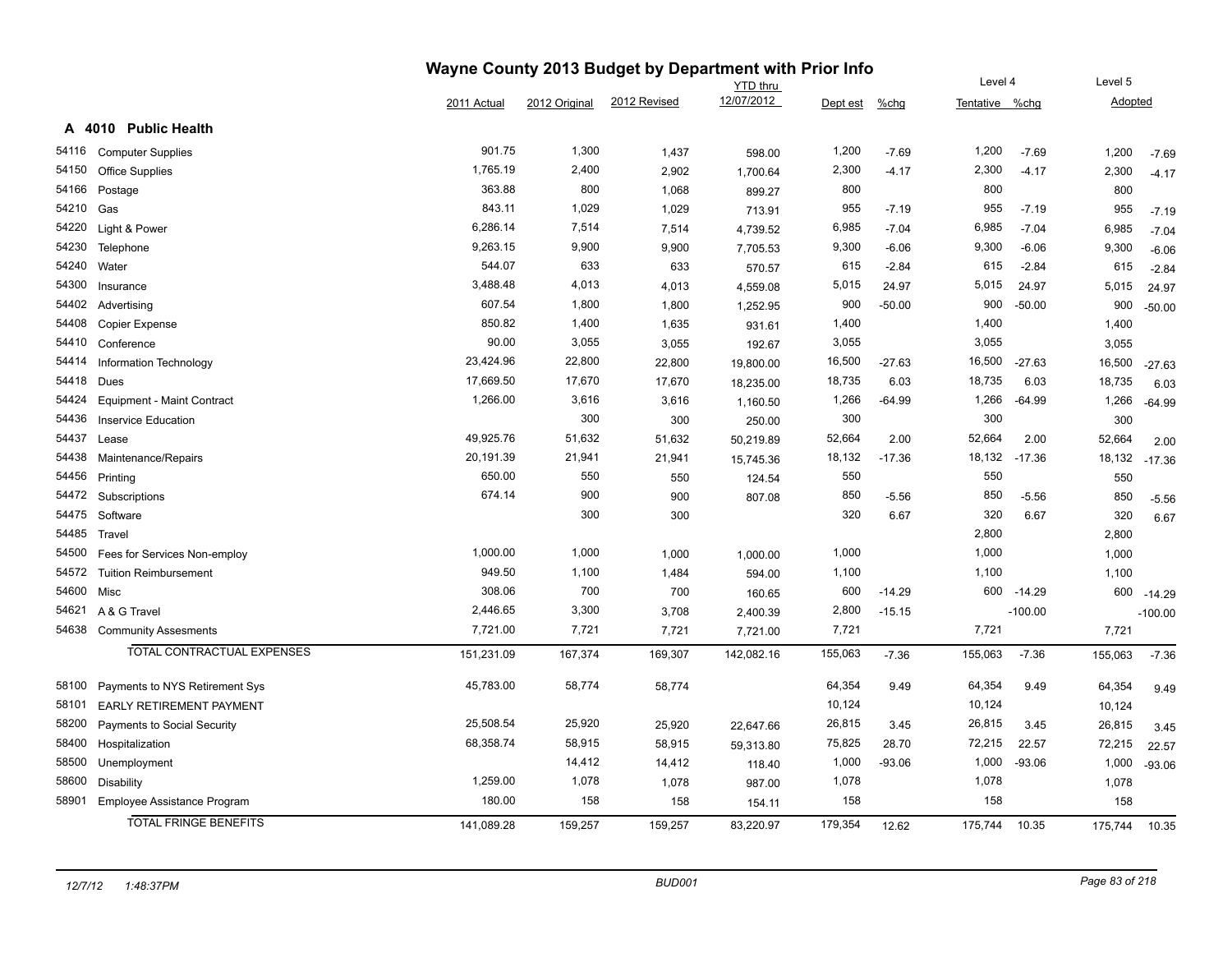|        |                             | Wayne County 2013 Budget by Department with Prior Info<br>2011 Actual | 2012 Original | 2012 Revised | <b>YTD</b> thru<br>12/07/2012 | Dept est | $%$ chg | Level 4<br>Tentative %chg |      | Level 5<br><b>Adopted</b> |      |
|--------|-----------------------------|-----------------------------------------------------------------------|---------------|--------------|-------------------------------|----------|---------|---------------------------|------|---------------------------|------|
| A 4010 | <b>Public Health</b>        |                                                                       |               |              |                               |          |         |                           |      |                           |      |
|        | <b>Total Appropriations</b> | 644.280.55                                                            | 666,198       | 668.131      | 533.616.86                    | 686,691  |         | 683,081                   |      | 683,081                   |      |
|        | <b>Total County Cost</b>    | 442,137.51                                                            | 357,303       | 359,236      | 312.846.05                    | 386,250  | 8.10    | 382.354                   | 7.01 | 382,354                   | 7.01 |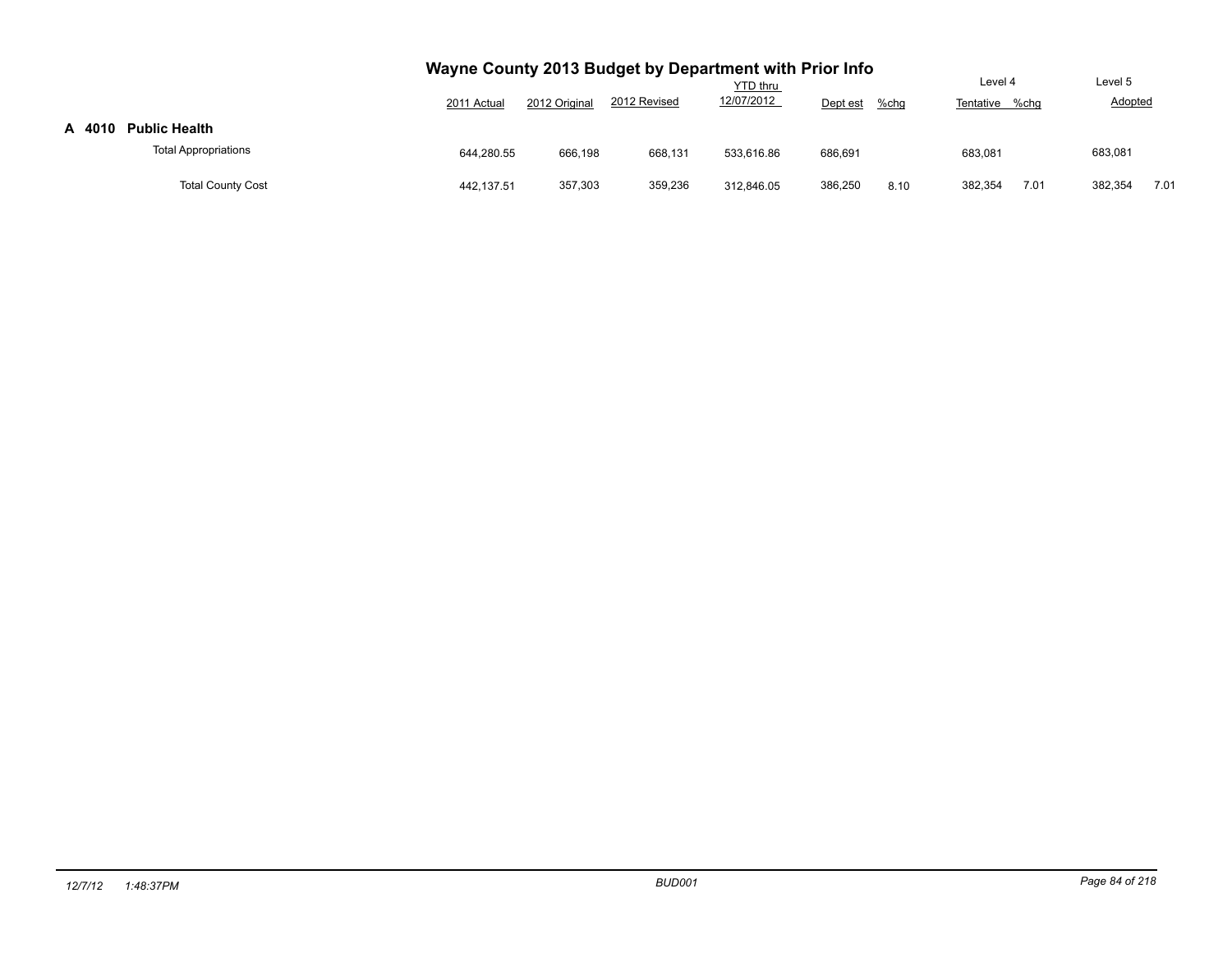|       |                                  |               |               | Wayne County 2013 Budget by Department with Prior Info |                 |            |                   |                |                  |            |                  |
|-------|----------------------------------|---------------|---------------|--------------------------------------------------------|-----------------|------------|-------------------|----------------|------------------|------------|------------------|
|       |                                  |               |               |                                                        | <b>YTD thru</b> |            |                   | Level 4        |                  | Level 5    |                  |
|       |                                  | 2011 Actual   | 2012 Original | 2012 Revised                                           | 12/07/2012      | Dept est   | %chg              | Tentative %chq |                  | Adopted    |                  |
|       | A 4011 Public Health Service     |               |               |                                                        |                 |            |                   |                |                  |            |                  |
| 41610 | Medicaid TB                      | $-111.00$     | $-100$        | $-100$                                                 | $-5,810.15$     |            | $-3,500$ 3,400.00 |                | $-3,5003,400.00$ |            | $-3,500$ 3400.00 |
| 41611 | Other Third Party - MOM/MCH      | $-1,924.50$   | $-1,000$      | $-1,000$                                               | $-4,886.50$     | $-7,000$   | 600.00            |                | $-7,000$ 600.00  |            | $-7,000$ 600.00  |
| 41612 | Medicare                         | $-5,808.62$   | $-8,200$      | $-8,200$                                               | $-100.15$       | $-5,800$   | $-29.27$          | $-5,800$       | $-29.27$         | $-5,800$   | $-29.27$         |
| 41613 | Medicaid                         | $-8,476.64$   | $-7,000$      | $-7,000$                                               | $-18,213.97$    | $-500$     | $-92.86$          | $-500$         | $-92.86$         | $-500$     | $-92.86$         |
| 41615 | Other Third Party Payer          | $-32,869.12$  | $-32,000$     | $-32,000$                                              | $-10,701.86$    | $-32,000$  |                   | $-32,000$      |                  | $-32,000$  |                  |
| 41616 | Self Pay                         | $-1,920.83$   | $-2,600$      | $-2,600$                                               | $-5,020.70$     | $-6,000$   | 130.77            |                | $-6,000$ 130.77  | $-6,000$   | 130.77           |
| 41621 | <b>Public Health Clinic Fees</b> | $-9,872.70$   | $-8,000$      | $-8,000$                                               | $-2,560.00$     | $-8,000$   |                   | $-8,000$       |                  | $-8,000$   |                  |
| 41623 | Self Pay - Rabies                | $-4,331.90$   | $-3,100$      | $-3,100$                                               | $-3,807.18$     | $-4,300$   | 38.71             | $-4,300$       | 38.71            | $-4,300$   | 38.71            |
| 41625 | <b>Interpreter Fees</b>          | $-223.14$     | $-250$        | $-250$                                                 | $-1,219.39$     | $-600$     | 140.00            | $-600$         | 140.00           | $-600$     | 140.00           |
| 42770 | <b>Miscellaneous Revenues</b>    | $-5,749.01$   | $-5,800$      | $-5,800$                                               | $-5,081.56$     | $-2,051$   | $-64.64$          | $-2,051$       | $-64.64$         | $-2,051$   | $-64.64$         |
| 43401 | Public Health Art 6 Aid          | $-297,756.63$ | $-267,675$    | $-267,675$                                             | $-198, 155.65$  | $-267,034$ | $-0.24$           | $-255,775$     | $-4.45$          | $-255,775$ | $-4.45$          |
| 43407 | Lead Lab                         | $-15.00$      | $-200$        | $-200$                                                 |                 | $-200$     |                   | $-200$         |                  | $-200$     |                  |
| 43408 | <b>Lead Education</b>            | $-15,388.98$  | $-19,226$     | $-21,160$                                              | $-16,923.94$    | $-20,607$  | 7.18              | $-20,607$      | 7.18             | $-20,607$  | 7.18             |
| 43409 | Partnership Grant                | $-142,888.20$ | $-170,462$    | $-170,462$                                             | $-117,349.05$   | $-170,033$ | $-0.25$           | $-170,033$     | $-0.25$          | $-170,033$ | $-0.25$          |
| 43442 | Rabies                           | $-16,223.84$  | $-11,237$     | $-11,237$                                              | $-5,172.54$     | $-11,237$  |                   | $-11,237$      |                  | $-11,237$  |                  |
| 43446 | PHCP Handicapped Children        |               | $-2,000$      | $-2,000$                                               | $-246.13$       | $-1,750$   | $-12.50$          |                | $-100.00$        |            | $-100.00$        |
| 43457 | IAP IMMUNIZATION ACTION PLAN     | $-13,895.31$  | $-33,189$     | $-33,189$                                              | $-22,944.64$    | $-33,189$  |                   | $-33,189$      |                  | $-33,189$  |                  |
| 43462 | COLA awards                      | $-7,819.14$   |               | $-7,261$                                               | $-6,714.40$     |            |                   |                |                  |            |                  |
| 44449 | Child w/Spec Hlth Care Needs     | $-14,283.73$  | $-20,403$     | $-20,403$                                              | $-15,904.17$    | $-20,746$  | 1.68              | $-20,746$      | 1.68             | $-20,746$  | 1.68             |
| 44457 | <b>IAP Claims</b>                | $-36, 101.86$ | $-13,556$     | $-13,556$                                              | $-14,615.33$    | $-13,556$  |                   | $-13,556$      |                  | $-13,556$  |                  |
| 44626 | <b>Immunization Stimulus</b>     | $-10,581.96$  |               |                                                        |                 |            |                   |                |                  |            |                  |
| 44628 | Swine Flu H1N1                   | $-16,671.14$  |               |                                                        |                 |            |                   |                |                  |            |                  |
| 44630 | <b>Migrant Grant</b>             | $-40,901.63$  | $-43,785$     | $-43,785$                                              | $-34,411.17$    | $-43,785$  |                   | $-14,411$      | $-67.09$         | $-14,411$  | $-67.09$         |
| 44633 | <b>Lead Grant</b>                | $-11,362.01$  | $-14,165$     | $-15,624$                                              | $-15,971.26$    | $-15,710$  | 10.91             | $-15,710$      | 10.91            | $-15,710$  | 10.91            |
| 44634 | Cancer Screening HRI Grant       | $-22,428.80$  | $-33,154$     | $-33,154$                                              | $-22,217.06$    | $-26,356$  | $-20.50$          | $-26,356$      | $-20.50$         | $-26,356$  | $-20.50$         |
| 44638 | PH-Emergency Prep-BIO            | $-75,261.03$  | $-83,438$     | $-83,438$                                              | $-55,331.14$    | $-86,943$  | 4.20              | $-86,943$      | 4.20             | $-86,943$  | 4.20             |
|       | 44962 Federal Aid                | $-11,138.96$  | $-6,802$      | $-6,802$                                               | $-6,243.96$     | $-2,040$   | $-70.01$          | $-2,040$       | $-70.01$         | $-2,040$   | $-70.01$         |
|       | <b>TOTAL REVENUES</b>            | $-804,005.68$ | $-787,342$    | -797,996                                               | $-589,601.90$   | $-782,937$ | $-0.56$           | $-740,554$     | $-5.94$          | $-740,554$ | $-5.94$          |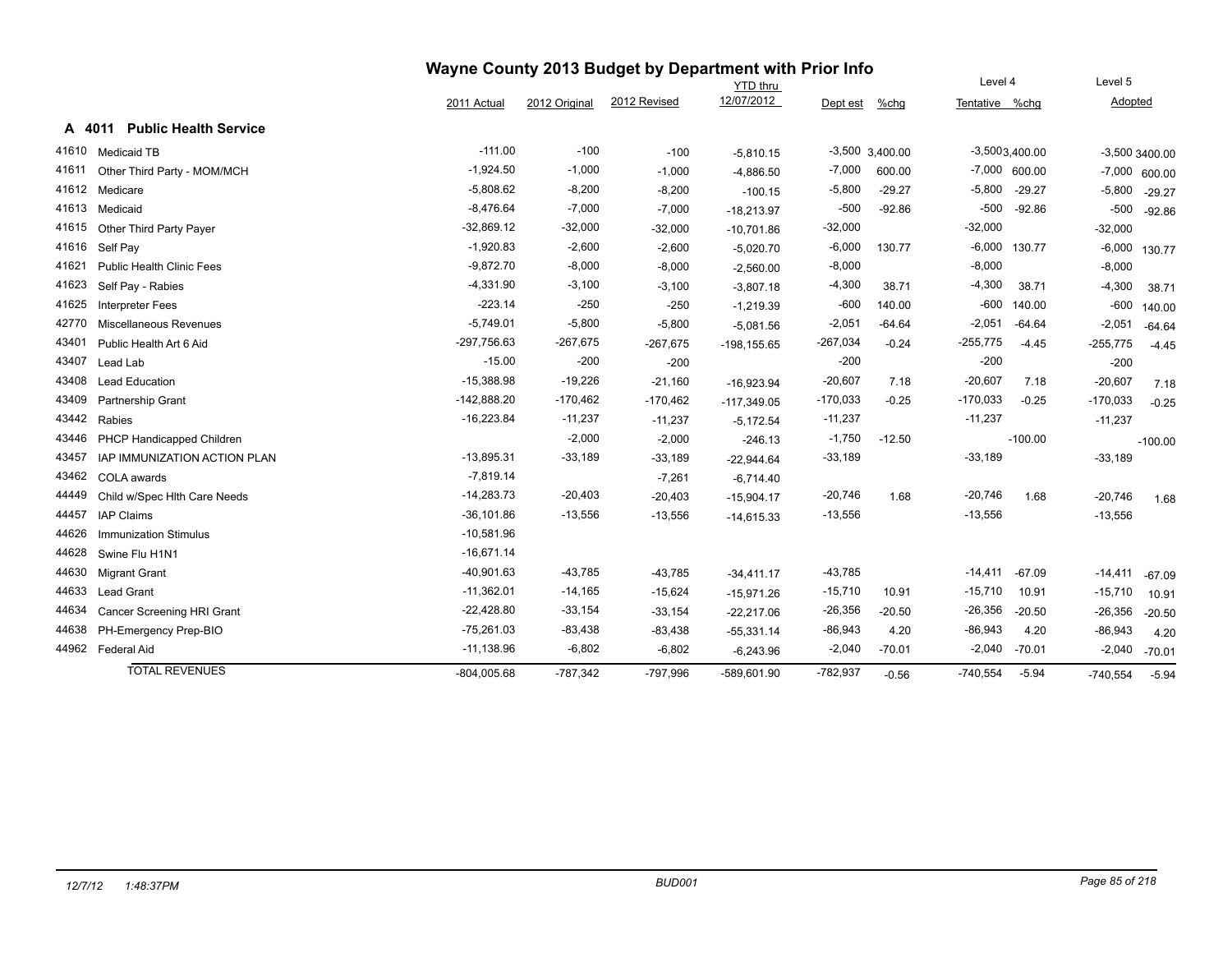|       |                                        |     |                            |     |     |             |               | Wayne County 2013 Budget by Department with Prior Info |                 |          |         |                |          |         |          |
|-------|----------------------------------------|-----|----------------------------|-----|-----|-------------|---------------|--------------------------------------------------------|-----------------|----------|---------|----------------|----------|---------|----------|
|       |                                        |     |                            |     |     |             |               |                                                        | <b>YTD thru</b> |          |         | Level 4        |          | Level 5 |          |
|       |                                        |     |                            |     |     | 2011 Actual | 2012 Original | 2012 Revised                                           | 12/07/2012      | Dept est | $%$ chg | Tentative %chg |          | Adopted |          |
|       | <b>Public Health Service</b><br>A 4011 |     |                            |     |     |             |               |                                                        |                 |          |         |                |          |         |          |
|       |                                        |     | ----- Position Count ----- |     |     |             |               |                                                        |                 |          |         |                |          |         |          |
|       |                                        |     | B12 L1 L4 L5               |     |     |             |               |                                                        |                 |          |         |                |          |         |          |
| 51904 | Overtime                               |     |                            |     |     | 636.32      | 400           | 400                                                    | 86.83           | 400      |         | 400            |          | 400     |          |
| 51905 | 24hr On-call Coverage                  |     |                            |     |     | 3,882.00    | 8,688         | 8,688                                                  | 4,902.00        | 8,688    |         | 8,688          |          | 8,688   |          |
| 51481 | Physician - Clinical                   | 1.0 | 1.0                        | 1.0 | 1.0 | 3,250.00    | 4,500         | 4,500                                                  | 2,750.00        | 4,950    | 10.00   | 4,950          | 10.00    | 4,950   | 10.00    |
| 51567 | Rabid Animal Responder                 |     | 0.0                        | 6.0 | 6.0 |             |               | 2,000                                                  |                 |          |         | 3,000          |          | 3,000   |          |
|       | BU: 0                                  | 1.0 | 1.0                        | 7.0 | 7.0 |             |               |                                                        |                 |          |         |                |          |         |          |
|       | 51210 LPNurse                          | 1.0 | 1.0                        | 1.0 | 1.0 | 37,743.77   | 38,754        | 38,754                                                 | 34,723.05       | 39,613   | 2.22    | 39,613         | 2.22     | 39,613  | 2.22     |
| 51282 | RPNurse                                | 4.0 | 4.0                        | 3.0 | 3.0 | 203,793.09  | 209,183       | 206,683                                                | 143,749.09      | 212,341  | 1.51    | 160,009        | $-23.51$ | 160,009 | $-23.51$ |
| 51302 | <b>Public Health Nurse</b>             | 1.0 | 1.0                        | 1.0 | 1.0 | 51,916.85   | 53,124        | 53,124                                                 | 47,669.22       | 55,186   | 3.88    | 55,186         | 3.88     | 55,186  | 3.88     |
| 51527 | <b>Community Health Worker</b>         | 1.0 | 1.0                        | 1.0 | 1.0 | 26,203.44   | 27,542        | 27,542                                                 | 25,024.57       | 31,139   | 13.06   | 31,139         | 13.06    | 31,139  | 13.06    |
|       | <b>BU: 1</b>                           | 7.0 | 7.0                        | 6.0 | 6.0 |             |               |                                                        |                 |          |         |                |          |         |          |
| 51334 | <b>Public Health Supervisor</b>        | 1.0 | 1.0                        | 1.0 | 1.0 | 8,184.71    | 56,137        | 56,137                                                 | 45,240.07       | 58,111   | 3.52    | 58,111         | 3.52     | 58,111  | 3.52     |
|       | BU:4                                   | 1.0 | 1.0                        | 1.0 | 1.0 |             |               |                                                        |                 |          |         |                |          |         |          |
|       | <b>TOTAL PERSONAL SERVICES</b>         |     |                            |     |     | 335,610.18  | 398,328       | 397,828                                                | 304,144.83      | 410,428  | 3.04    | 361,096        | $-9.35$  | 361,096 | $-9.35$  |
| 52200 | Office Equipment                       |     |                            |     |     | 24,355.75   |               | 1,320                                                  | 1,319.96        | 3,032    |         | 3,032          |          | 3,032   |          |
| 52201 | <b>Computer Equipment</b>              |     |                            |     |     | 2,640.40    |               |                                                        |                 | 1,800    |         | 1,800          |          | 1,800   |          |
| 52300 | <b>Motor Vehicles</b>                  |     |                            |     |     | 16,473.22   |               |                                                        |                 |          |         |                |          |         |          |
|       | <b>TOTAL EQUIPMENT</b>                 |     |                            |     |     | 43,469.37   |               | 1,320                                                  | 1,319.96        | 4,832    |         | 4,832          |          | 4,832   |          |
|       |                                        |     |                            |     |     |             |               |                                                        |                 |          |         |                |          |         |          |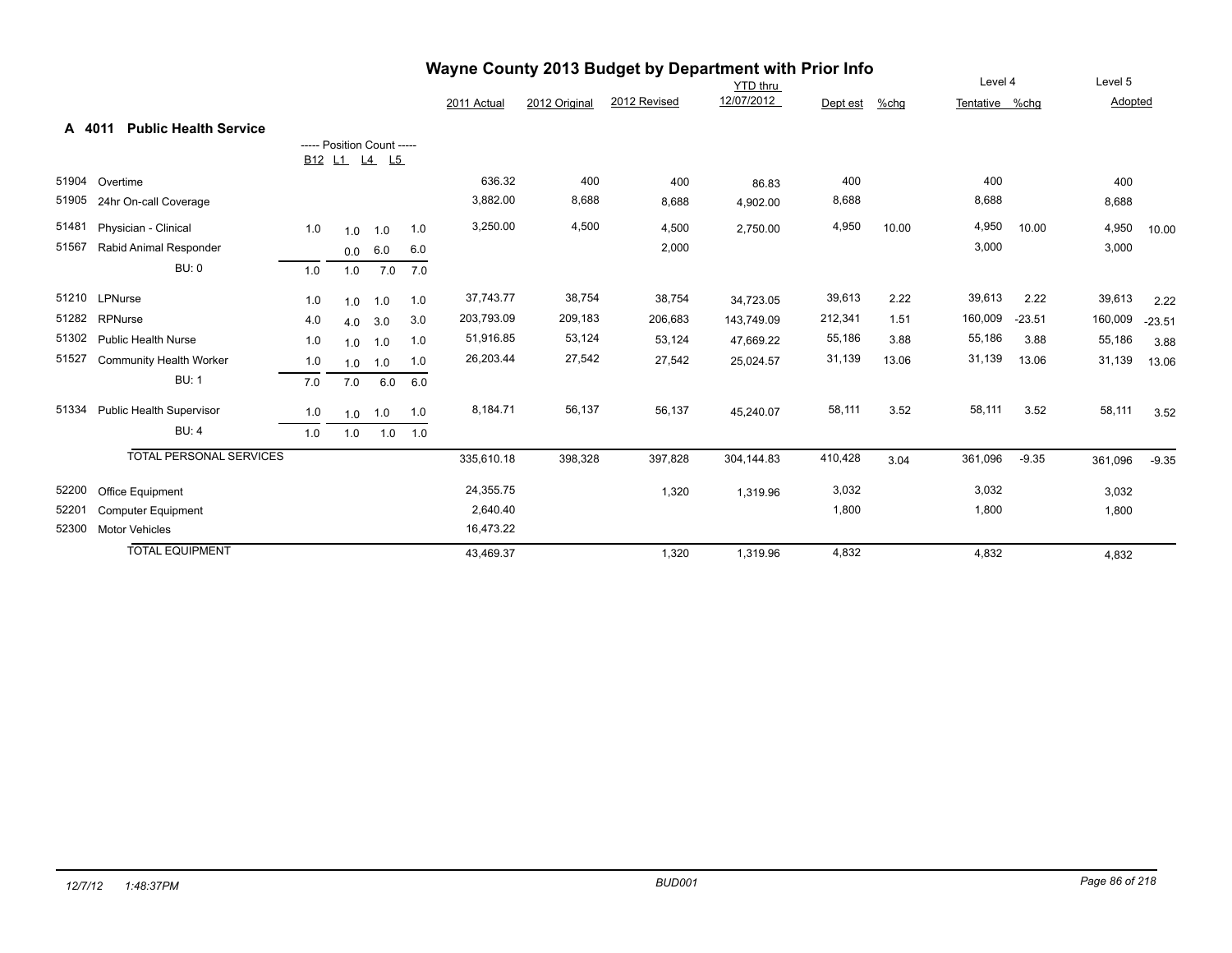|       | Wayne County 2013 Budget by Department with Prior Info<br>Level 4<br>Level 5<br>YTD thru |             |               |              |            |          |           |                |           |         |           |  |  |  |
|-------|------------------------------------------------------------------------------------------|-------------|---------------|--------------|------------|----------|-----------|----------------|-----------|---------|-----------|--|--|--|
|       |                                                                                          |             |               |              |            |          |           |                |           |         |           |  |  |  |
|       |                                                                                          | 2011 Actual | 2012 Original | 2012 Revised | 12/07/2012 | Dept est | $%$ chg   | Tentative %chg |           | Adopted |           |  |  |  |
| A     | <b>Public Health Service</b><br>4011                                                     |             |               |              |            |          |           |                |           |         |           |  |  |  |
| 54000 | <b>Contractual Expenses</b>                                                              | 1,780.98    | 12,000        | 12,000       | 2,029.68   |          | $-100.00$ |                | $-100.00$ |         | $-100.00$ |  |  |  |
| 54100 | Supplies & Materials                                                                     | 400.00      | 400           | 400          | 400.00     | 600      | 50.00     | 600            | 50.00     | 600     | 50.00     |  |  |  |
| 54117 | <b>Nurses Supplies</b>                                                                   | 468.80      | 600           | 600          | 409.45     | 700      | 16.67     | 700            | 16.67     | 700     | 16.67     |  |  |  |
| 54150 | <b>Office Supplies</b>                                                                   | 882.44      | 1,140         | 1,140        | 1,055.12   | 900      | $-21.05$  | 900            | $-21.05$  | 900     | $-21.05$  |  |  |  |
| 54166 | Postage                                                                                  | 1,853.32    | 2,860         | 4,081        | 2,904.00   | 3,110    | 8.74      | 3,050          | 6.64      | 3,050   | 6.64      |  |  |  |
| 54210 | Gas                                                                                      | 580.47      | 764           | 764          | 553.88     | 735      | $-3.80$   | 735            | $-3.80$   | 735     | $-3.80$   |  |  |  |
| 54220 | Light & Power                                                                            | 4,228.58    | 5,574         | 5,574        | 3,570.25   | 5,215    | $-6.44$   | 5,215          | $-6.44$   | 5,215   | $-6.44$   |  |  |  |
| 54230 | Telephone                                                                                | 8,652.30    | 10,880        | 10,880       | 8,290.60   | 11,581   | 6.44      | 10,881         | 0.01      | 10,881  | 0.01      |  |  |  |
| 54240 | Water                                                                                    | 366.03      | 471           | 471          | 425.54     | 470      | $-0.21$   | 470            | $-0.21$   | 470     | $-0.21$   |  |  |  |
| 54300 | Insurance                                                                                | 7,107.47    | 8,224         | 7,578        | 7,577.78   | 9,340    | 13.57     | 9,340          | 13.57     | 9,340   | 13.57     |  |  |  |
| 54402 | Advertising                                                                              | 1,282.96    | 300           | 689          | 688.10     | 300      |           | 300            |           | 300     |           |  |  |  |
| 54414 | <b>Information Technology</b>                                                            | 22,774.92   | 22,800        | 22,800       | 20,200.00  | 15,000   | $-34.21$  | 12,400         | $-45.61$  | 12,400  | $-45.61$  |  |  |  |
| 54424 | Equipment - Maint Contract                                                               | 4,076.00    | 5,358         | 5,358        | 4,024.75   | 1,008    | $-81.19$  | 1,008          | $-81.19$  | 1,008   | $-81.19$  |  |  |  |
| 54436 | <b>Inservice Education</b>                                                               | 50.00       | 200           | 200          | 118.05     | 200      |           | 200            |           | 200     |           |  |  |  |
| 54437 | Lease                                                                                    | 34,122.32   | 38,298        | 38,298       | 38,299.92  | 39,064   | 2.00      | 39,064         | 2.00      | 39,064  | 2.00      |  |  |  |
| 54438 | Maintenance/Repairs                                                                      | 13,641.06   | 13,149        | 13,149       | 11,135.31  | 11,900   | $-9.50$   | 11,900         | $-9.50$   | 11,900  | $-9.50$   |  |  |  |
| 54441 | <b>IAP GRANT</b>                                                                         | 845.78      | 1,000         | 1,751        | 1,250.50   | 1,200    | 20.00     | 1,200          | 20.00     | 1,200   | 20.00     |  |  |  |
| 54443 | <b>Immunization Clinic</b>                                                               | 3,345.75    | 4,000         | 7,251        | 7,306.72   | 4,000    |           | 4,000          |           | 4,000   |           |  |  |  |
| 54444 | H1N1 SWINE FLU                                                                           | 644.92      |               |              |            |          |           |                |           |         |           |  |  |  |
| 54447 | <b>Immunization Stimulus</b>                                                             | 2,273.28    |               |              |            |          |           |                |           |         |           |  |  |  |
| 54456 | Printing                                                                                 | 174.93      | 350           | 350          | 301.90     | 300      | $-14.29$  | 300            | $-14.29$  | 300     | $-14.29$  |  |  |  |
| 54475 | Software                                                                                 | 1,396.00    | 350           | 350          | 149.95     | 320      | $-8.57$   | 320            | $-8.57$   | 320     | $-8.57$   |  |  |  |
| 54480 | T.B. Clinic                                                                              | 10,667.00   | 9,800         | 11,221       | 4,553.81   | 22,360   | 128.16    | 22,360         | 128.16    | 22,360  | 128.16    |  |  |  |
| 54481 | T.B. Lab                                                                                 | 277.26      | 400           | 405          | 114.36     | 400      |           | 400            |           | 400     |           |  |  |  |
| 54485 | Travel                                                                                   |             |               |              |            |          |           | 2,500          |           | 2,500   |           |  |  |  |
| 54492 | Well Child Program                                                                       | 223.82      | 700           | 709          | 57.92      | 500      | $-28.57$  | 500            | $-28.57$  | 500     | $-28.57$  |  |  |  |
| 54499 | <b>Worksite Wellness</b>                                                                 |             | 1,600         | 1,600        |            |          | $-100.00$ |                | $-100.00$ |         | $-100.00$ |  |  |  |
| 54500 | Fees for Services Non-employ                                                             | 19,446.15   | 22,295        | 22,295       | 18,412.50  | 11,000   | $-50.66$  | 11,000         | $-50.66$  | 11,000  | $-50.66$  |  |  |  |
| 54557 | <b>Cancer Screening Grant</b>                                                            | 13,951.63   | 6,489         | 6,689        | 4,624.71   | 8,000    | 23.29     | 8,000          | 23.29     | 8,000   | 23.29     |  |  |  |
| 54558 | Asthma                                                                                   |             | 300           | 300          | 300.41     | 300      |           | 300            |           | 300     |           |  |  |  |
| 54562 | <b>Medical Social Work</b>                                                               |             | 700           |              |            | 700      |           | 700            |           | 700     |           |  |  |  |
| 54569 | Zoonosis                                                                                 |             | 300           |              |            |          | $-100.00$ |                | $-100.00$ |         | $-100.00$ |  |  |  |
| 54573 | Lead Education                                                                           | 10,260.29   | 15,455        | 18,848       | 18,405.73  | 19,218   | 24.35     | 19,218         | 24.35     | 19,218  | 24.35     |  |  |  |
| 54578 | Lead Lab                                                                                 | 15.00       | 200           | 200          |            | 200      |           | 200            |           | 200     |           |  |  |  |
| 54580 | Dental Health                                                                            | 2,468.46    | 3,500         | 3,500        | 1,104.95   | 2,750    | $-21.43$  | 2,750          | $-21.43$  | 2,750   | $-21.43$  |  |  |  |
| 54581 | Primary/Preventive                                                                       | 10,392.90   | 16,155        | 16,155       | 10,858.33  | 1,494    | $-90.75$  | 1,494          | $-90.75$  | 1,494   | $-90.75$  |  |  |  |
|       | 54582 Prenatal Care/ InfantMortality                                                     | 561.93      | 1,100         | 1,127        | 256.62     | 1,000    | $-9.09$   | 1,000          | $-9.09$   | 1,000   | $-9.09$   |  |  |  |
|       |                                                                                          |             |               |              |            |          |           |                |           |         |           |  |  |  |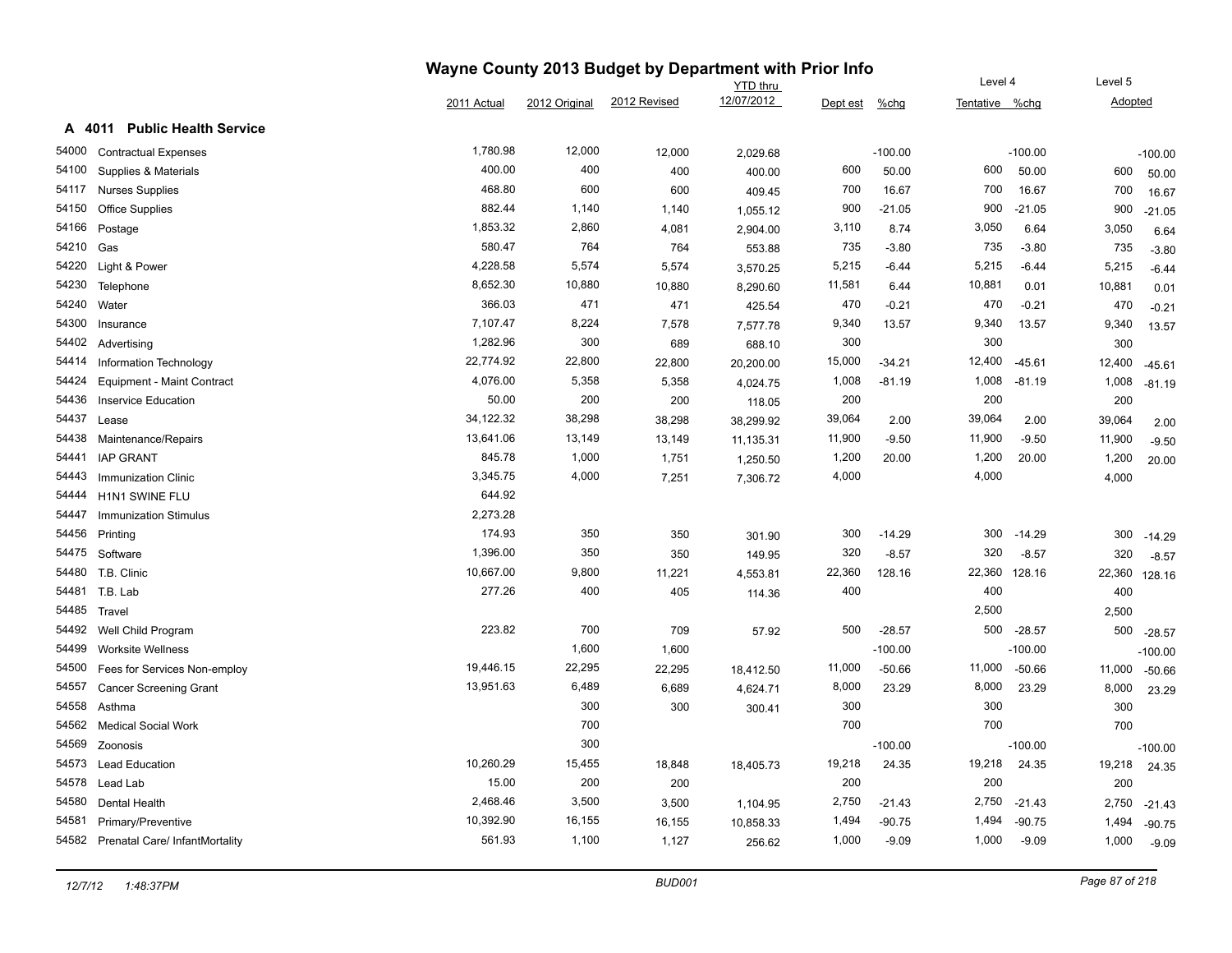|       |                                      |              |               | Wayne County 2013 Budget by Department with Prior Info |            |           |          |                |           |           |           |
|-------|--------------------------------------|--------------|---------------|--------------------------------------------------------|------------|-----------|----------|----------------|-----------|-----------|-----------|
|       |                                      |              |               |                                                        | YTD thru   |           |          | Level 4        |           | Level 5   |           |
|       |                                      | 2011 Actual  | 2012 Original | 2012 Revised                                           | 12/07/2012 | Dept est  | %chg     | Tentative %chg |           | Adopted   |           |
| A     | <b>Public Health Service</b><br>4011 |              |               |                                                        |            |           |          |                |           |           |           |
| 54583 | <b>Family Planning</b>               | 198.02       | 200           | 200                                                    |            | 200       |          | 200            |           | 200       |           |
| 54584 | Injury Prevention & Control          | 398.00       | 400           | 400                                                    | 400.00     | 400       |          | 400            |           | 400       |           |
| 54585 | <b>Sexual Transmitted Diseases</b>   | 1,899.68     | 5,000         | 5,100                                                  | 1,567.14   | 4,000     | $-20.00$ | 4,000          | $-20.00$  | 4,000     | $-20.00$  |
| 54586 | <b>Chronic Diseases</b>              | 24,730.25    | 33,154        | 39,463                                                 | 29,684.80  | 26,356    | $-20.50$ | 26,356         | $-20.50$  | 26,356    | $-20.50$  |
| 54587 | <b>HIV</b>                           | 357.18       | 200           | 200                                                    |            | 200       |          | 200            |           | 200       |           |
| 54589 | STD Lab                              | 7,383.93     | 10,000        | 6,501                                                  | 2,370.57   | 9,000     | $-10.00$ | 9,000          | $-10.00$  | 9,000     | $-10.00$  |
| 54590 | Rabies Control                       | 11,320.22    | 11,237        | 11,510                                                 | 6,642.27   | 22,737    | 102.34   | 24,037         | 113.91    | 24,037    | 113.91    |
| 54595 | <b>HIV Lab</b>                       |              | 800           | 800                                                    |            | 600       | $-25.00$ | 600            | $-25.00$  | 600       | $-25.00$  |
| 54596 | Chronic Disease < 40                 | 44,595.72    | 57,242        | 62,802                                                 | 26,959.61  | 57,242    |          | 57,242         |           | 57,242    |           |
| 54599 | <b>Adult Immunization Clinic</b>     | 40,306.57    | 43,000        | 48,015                                                 | 31,904.98  | 41,000    | $-4.65$  | 41,000         | $-4.65$   | 41,000    | $-4.65$   |
| 54600 | Misc                                 |              |               | 500                                                    | 500.00     | 300       |          | 300            |           | 300       |           |
| 54616 | Car Expense-Nursing                  | 3,010.55     | 2,400         | 2,400                                                  | 1,775.02   | 2,800     | 16.67    | 2,800          | 16.67     | 2,800     | 16.67     |
| 54621 | A & G Travel                         | 3,272.89     | 2,600         | 2,600                                                  | 2,248.77   | 2,500     | $-3.85$  |                | $-100.00$ |           | $-100.00$ |
| 54634 | Migrant Nurse Program                | 1,001.78     | 900           | 4,669                                                  | 4,712.90   | 1,400     | 55.56    |                | $-100.00$ |           | $-100.00$ |
| 54641 | Child w/Spec Hlth Care Needs         |              |               |                                                        |            | 14,506    |          | 14,506         |           | 14,506    |           |
| 54643 | Phys Handicapped Children Prog       |              |               |                                                        |            | 3,500     |          |                |           |           |           |
| 54650 | Communicable Disease                 | 524.40       | 350           | 358                                                    | 232.63     | 450       | 28.57    | 450            | 28.57     | 450       | 28.57     |
| 54675 | <b>Nutrition</b>                     | 166.54       | 2,200         | 2,200                                                  | 246.24     | 2,200     |          | 1,200          | $-45.45$  | 1,200     | $-45.45$  |
| 54679 | <b>STD Nurse Practitioner</b>        | 10,971.00    | 13,356        | 14,628                                                 | 11,660.00  | 13,356    |          | 13,356         |           | 13,356    |           |
| 54694 | Sub Contract-Cancer Partnershp       | 97,990.62    | 106,481       | 117,907                                                | 88,083.96  | 108,507   | 1.90     | 108,507        | 1.90      | 108,507   | 1.90      |
| 54793 | PH-Emergency Prep-BIO                | 6,070.69     | 6,434         | 5,114                                                  | 3,388.55   | 19,130    | 197.33   | 19,130         | 197.33    | 19,130    | 197.33    |
|       | TOTAL CONTRACTUAL EXPENSES           | 433,410.79   | 503,666       | 542,102                                                | 381,758.28 | 504,249   | 0.12     | 496,289        | $-1.46$   | 496,289   | $-1.46$   |
| 58100 | Payments to NYS Retirement Sys       | 46,882.00    | 73,213        | 69,854                                                 |            | 79,730    | 8.90     | 70,223         | $-4.08$   | 70,223    | $-4.08$   |
| 58200 | Payments to Social Security          | 24,887.91    | 30,472        | 28,472                                                 | 22,398.27  | 31,398    | 3.04     | 28,598         | $-6.15$   | 28,598    | $-6.15$   |
| 58400 | Hospitalization                      | 62,677.54    | 66,890        | 66,890                                                 | 62,774.90  | 79,049    | 18.18    | 68,224         | 1.99      | 68,224    | 1.99      |
| 58500 | Unemployment                         |              |               |                                                        |            |           |          | 10,400         |           | 10,400    |           |
| 58600 | <b>Disability</b>                    | 1,066.00     | 1,232         | 1,232                                                  | 1,029.00   | 1,232     |          | 1,078          | $-12.50$  | 1,078     | $-12.50$  |
| 58901 | Employee Assistance Program          | 170.00       | 179           | 179                                                    | 154.11     | 179       |          | 158            | $-11.73$  | 158       | $-11.73$  |
|       | <b>TOTAL FRINGE BENEFITS</b>         | 135,683.45   | 171,986       | 166,627                                                | 86,356.28  | 191,588   | 11.40    | 178,681        | 3.89      | 178,681   | 3.89      |
|       | <b>Total Appropriations</b>          | 948,173.79   | 1,073,980     | 1,107,877                                              | 773,579.35 | 1,111,097 |          | 1,040,898      |           | 1,040,898 |           |
|       | <b>Total County Cost</b>             | 144, 168. 11 | 286,638       | 309,881                                                | 183,977.45 | 328,160   | 14.49    | 300,344        | 4.78      | 300,344   | 4.78      |

## *12/7/12 1:48:37PM BUD001 Page 88 of 218*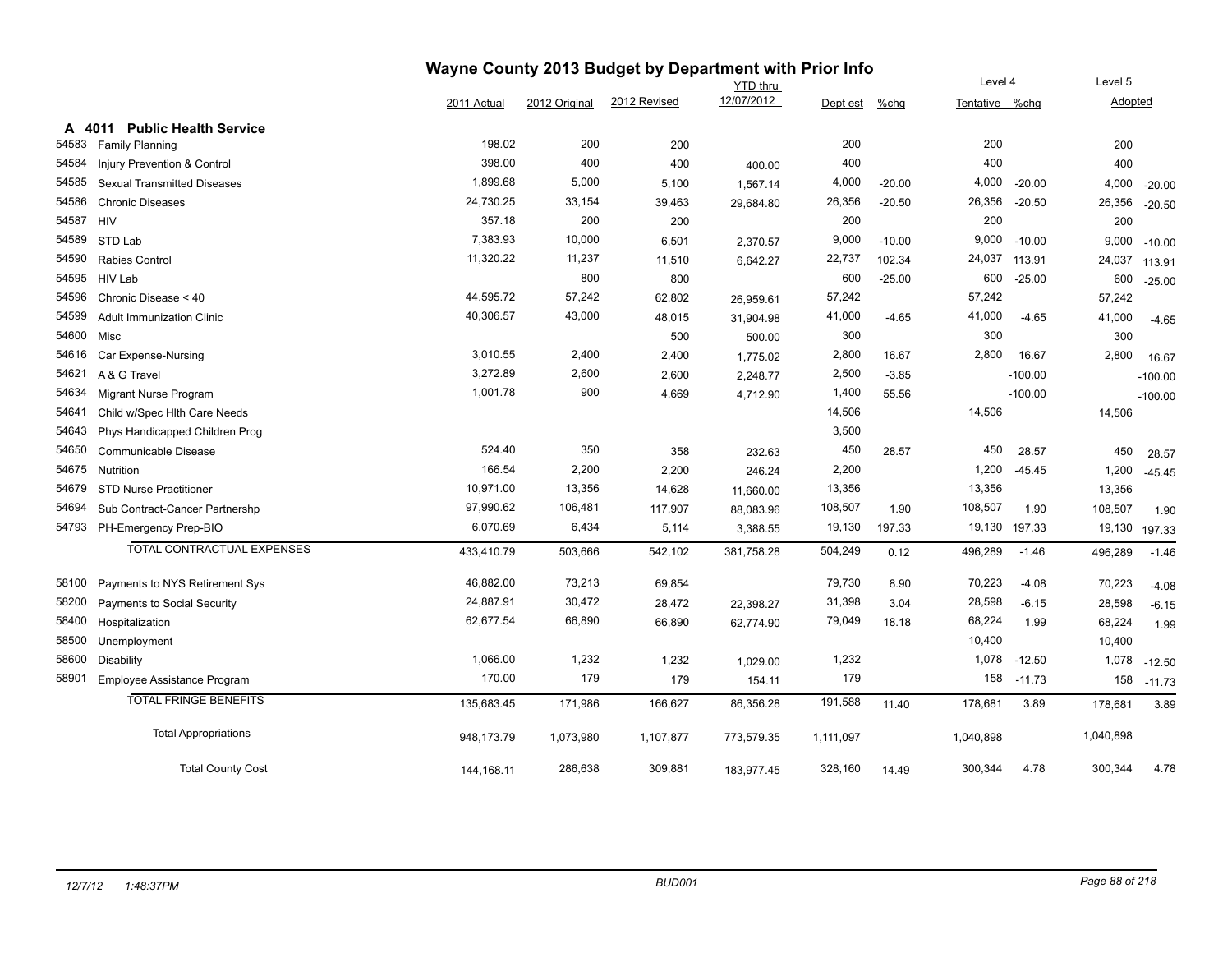|       |                                    |     |     |                            |     |                |               | Wayne County 2013 Budget by Department with Prior Info |                 |              |          |                 |          |              |          |
|-------|------------------------------------|-----|-----|----------------------------|-----|----------------|---------------|--------------------------------------------------------|-----------------|--------------|----------|-----------------|----------|--------------|----------|
|       |                                    |     |     |                            |     |                |               |                                                        | <b>YTD thru</b> |              |          | Level 4         |          | Level 5      |          |
|       |                                    |     |     |                            |     | 2011 Actual    | 2012 Original | 2012 Revised                                           | 12/07/2012      | Dept est     | $%$ chg  | Tentative %chg  |          | Adopted      |          |
|       | A 4016 PH - Early Intervention 0-1 |     |     |                            |     |                |               |                                                        |                 |              |          |                 |          |              |          |
| 41615 | Other Third Party Payer            |     |     |                            |     | $-20,777.42$   | $-22,000$     | $-22,000$                                              | $-39,053.85$    | $-34,000$    | 54.55    | $-34,000$       | 54.55    | $-34,000$    | 54.55    |
| 42770 | <b>Miscellaneous Revenues</b>      |     |     |                            |     | $-559.31$      | $-700$        | $-700$                                                 | $-489.06$       | $-600$       | $-14.29$ | $-600$          | $-14.29$ | $-600$       | $-14.29$ |
| 43277 | Physically Handi Ed-State Aid      |     |     |                            |     | $-190,705.80$  | $-420,420$    | $-420,420$                                             | $-112, 115.58$  | $-396,900$   | $-5.59$  | $-396,900$      | $-5.59$  | $-396,900$   | $-5.59$  |
| 43401 | <b>Public Health</b>               |     |     |                            |     | $-19,413.00$   |               |                                                        |                 |              |          |                 |          |              |          |
| 43414 | <b>Respite Grant</b>               |     |     |                            |     | $-654.10$      | $-1,500$      | $-1,500$                                               | $-36.00$        | $-1,000$     | $-33.33$ | $-1,000$        | $-33.33$ | $-1,000$     | $-33.33$ |
| 43446 | PHCP Handicapped Children          |     |     |                            |     | $-436.96$      |               |                                                        |                 |              |          |                 |          |              |          |
| 43513 | Medicaid iService Coord Reimb      |     |     |                            |     | $-26,752.36$   | $-45,000$     | $-45,000$                                              | $-21,998.66$    | $-40,000$    | $-11.11$ | $-40,000$       | $-11.11$ | $-40,000$    | $-11.11$ |
| 43517 | 0-2 Medicaid                       |     |     |                            |     | $-524,469.18$  | $-640,000$    | $-640,000$                                             | $-334,700.80$   | $-525,000$   | $-17.97$ | -525,000 -17.97 |          | $-525,000$   | $-17.97$ |
| 44625 | <b>El Stimulus</b>                 |     |     |                            |     | $-25,083.26$   |               |                                                        |                 |              |          |                 |          |              |          |
| 44632 | Early Intervention Grant           |     |     |                            |     | $-65,796.95$   | $-66,666$     | $-66,666$                                              | $-42,864.60$    | $-51,820$    | $-22.27$ | $-51,820$       | $-22.27$ | $-51,820$    | $-22.27$ |
| 44635 | Medicaid Assistance Admin          |     |     |                            |     | $-115,485.00$  | $-72,000$     | $-72,000$                                              | $-14,702.00$    | $-77,372$    | 7.46     | $-77,372$       | 7.46     | $-77,372$    | 7.46     |
|       | <b>TOTAL REVENUES</b>              |     |     |                            |     | $-990, 133.34$ | $-1,268,286$  | $-1,268,286$                                           | $-565,960.55$   | $-1,126,692$ | $-11.16$ | $-1,126,692$    | $-11.16$ | $-1,126,692$ | $-11.16$ |
|       |                                    |     |     | ----- Position Count ----- |     |                |               |                                                        |                 |              |          |                 |          |              |          |
|       |                                    |     |     | B12 L1 L4 L5               |     |                |               |                                                        |                 |              |          |                 |          |              |          |
| 51904 | Overtime                           |     |     |                            |     |                | 400           | 400                                                    |                 | 200          | $-50.00$ | 200             | $-50.00$ | 200          | $-50.00$ |
|       |                                    |     |     |                            |     |                |               |                                                        |                 |              |          |                 |          |              |          |
| 51104 | Clerk Typist (7hr)                 | 0.0 | 0.0 | 0.0                        | 0.0 | 13,268.00      |               |                                                        |                 |              |          |                 |          |              |          |
| 51123 | Account Clerk - Typist             | 1.0 | 1.0 | 1.0                        | 1.0 | 32,221.70      | 32,884        | 32,884                                                 | 29,481.89       | 33,434       | 1.67     | 33,434          | 1.67     | 33,434       | 1.67     |
| 51521 | Early Intervention Coordinator     | 2.0 | 2.0 | 1.0                        | 1.0 | 67,960.62      | 74,966        | 74,966                                                 | 66,434.61       | 77,397       | 3.24     | 39,784          | $-46.93$ | 39,784       | $-46.93$ |
|       | <b>BU: 1</b>                       | 3.0 | 3.0 | 2.0                        | 2.0 |                |               |                                                        |                 |              |          |                 |          |              |          |
| 51334 | <b>Public Health Supervisor</b>    | 0.7 | 0.7 | 0.7                        | 0.7 | 47,019.22      | 43,240        | 43,240                                                 | 39,529.08       | 44,940       | 3.93     | 44,940          | 3.93     | 44,940       | 3.93     |
|       | <b>BU: 4</b>                       | 0.7 | 0.7 | 0.7                        | 0.7 |                |               |                                                        |                 |              |          |                 |          |              |          |
|       | <b>TOTAL PERSONAL SERVICES</b>     |     |     |                            |     | 160,469.54     | 151,490       | 151,490                                                | 135,445.58      | 155,971      | 2.96     | 118,358 -21.87  |          | 118,358      | $-21.87$ |
|       |                                    |     |     |                            |     |                |               |                                                        |                 |              |          |                 |          |              |          |
| 52200 | Office Equipment                   |     |     |                            |     | 2,808.67       |               |                                                        |                 |              |          |                 |          |              |          |
| 52201 | <b>Computer Equipment</b>          |     |     |                            |     |                |               |                                                        |                 | 1,800        |          |                 |          |              |          |
|       | <b>TOTAL EQUIPMENT</b>             |     |     |                            |     | 2,808.67       |               |                                                        | 0.00            | 1,800        |          |                 |          |              |          |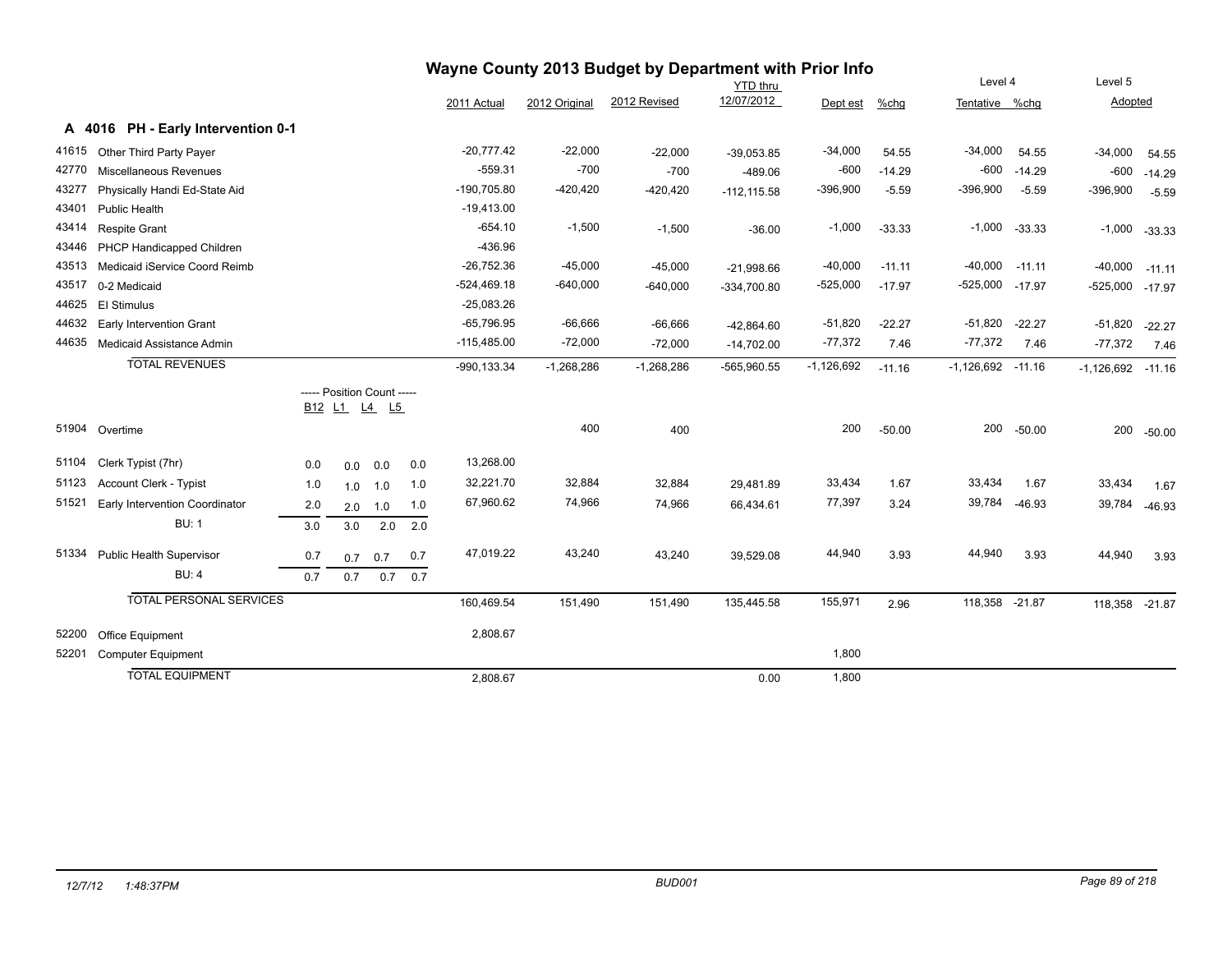|       |                                    |              |               | Wayne County 2013 Budget by Department with Prior Info | YTD thru     |           |           | Level 4        |               | Level 5   |          |
|-------|------------------------------------|--------------|---------------|--------------------------------------------------------|--------------|-----------|-----------|----------------|---------------|-----------|----------|
|       |                                    | 2011 Actual  | 2012 Original | 2012 Revised                                           | 12/07/2012   | Dept est  | $%$ chg   | Tentative %chg |               | Adopted   |          |
|       | A 4016 PH - Early Intervention 0-1 |              |               |                                                        |              |           |           |                |               |           |          |
| 54000 | <b>Contractual Expenses</b>        | 887.73       |               |                                                        |              |           |           |                |               |           |          |
| 54100 | Supplies & Materials               | 605.13       | 900           | 769                                                    | 344.50       | 800       | $-11.11$  | 800            | $-11.11$      | 800       | $-11.11$ |
| 54150 | <b>Office Supplies</b>             | 905.19       | 900           | 900                                                    | 709.20       | 900       |           | 900            |               | 900       |          |
| 54166 | Postage                            | 1,989.57     | 2,700         | 1,700                                                  | 126.42       | 2,000     | $-25.93$  | 2,000          | $-25.93$      | 2,000     | $-25.93$ |
| 54210 | Gas                                | 215.77       | 234           | 234                                                    | 133.75       | 220       | $-5.98$   | 220            | $-5.98$       | 220       | $-5.98$  |
| 54220 | Light & Power                      | 1,596.64     | 1,706         | 1,706                                                  | 970.15       | 1,590     | $-6.80$   | 1,590          | $-6.80$       | 1,590     | $-6.80$  |
| 54230 | Telephone                          | 4,485.98     | 5,260         | 5,260                                                  | 3,872.14     | 6,220     | 18.25     | 5,260          |               | 5,260     |          |
| 54240 | Water                              | 137.28       | 144           | 144                                                    | 118.70       | 145       | 0.69      | 145            | 0.69          | 145       | 0.69     |
| 54300 | Insurance                          | 1,216.96     | 1,245         | 1,376                                                  | 1,375.12     | 1,513     | 21.53     | 1,513          | 21.53         | 1,513     | 21.53    |
| 54402 | Advertising                        |              | 200           | 200                                                    |              | 200       |           | 200            |               | 200       |          |
| 54410 | Conference                         |              | 1,000         | 1,000                                                  | 254.10       | 1,000     |           | 1,000          |               | 1,000     |          |
| 54414 | Information Technology             | 4,625.04     | 8,400         | 8,400                                                  | 7,700.00     | 6,000     | $-28.57$  | 6,000          | $-28.57$      | 6,000     | $-28.57$ |
| 54424 | Equipment - Maint Contract         | 504.00       | 1,008         | 1,008                                                  | 840.00       | 1,008     |           | 1,008          |               | 1,008     |          |
| 54437 | Lease                              | 12,953.36    | 11,722        | 11,722                                                 | 10,266.00    | 11,957    | 2.00      | 11,957         | 2.00          | 11,957    | 2.00     |
| 54438 | Maintenance/Repairs                | 5,280.04     | 4,103         | 5,103                                                  | 5,070.67     | 3,652     | $-10.99$  | 3,652          | $-10.99$      | 3,652     | $-10.99$ |
| 54451 | El Stimulus                        | 8,730.10     |               |                                                        |              |           |           |                |               |           |          |
| 54456 | Printing                           | 13.39        | 250           | 250                                                    | 139.37       | 250       |           | 250            |               | 250       |          |
| 54483 | Training- Seminars & Schools       |              | 365           | 365                                                    |              | 365       |           | 365            |               | 365       |          |
| 54485 | Travel                             | 12.30        | 300           | 300                                                    | 12.00        | 200       | $-33.33$  | 200            | $-33.33$      | 200       | $-33.33$ |
| 54511 | Other Purchased Services           | 3,931.37     | 6,000         | 6,000                                                  | 5,795.21     | 6,000     |           | 6,000          |               | 6,000     |          |
| 54562 | <b>Medical Social Work</b>         |              | 500           |                                                        |              | 500       |           | 500            |               | 500       |          |
| 54600 | Misc                               | 177.82       | 400           | 1,400                                                  | 1,294.39     | 400       |           | 400            |               | 400       |          |
| 54616 | Car Expense-Nursing                | 5,256.21     | 5,600         | 5,100                                                  | 4,249.55     | 5,600     |           | 5,600          |               | 5,600     |          |
| 54645 | PHCE - 0-3 Tuition                 | 962,740.37   | 1,470,000     | 1,561,950                                              | 836,418.79   | 1,340,000 | $-8.84$   | 1,340,000      | $-8.84$       | 1,340,000 | $-8.84$  |
| 54648 | PHCE - 0-5 Transportation          | 77,656.87    | 100,000       | 102,700                                                | 33,601.33    | 70,000    | $-30.00$  | 70,000         | $-30.00$      | 70,000    | $-30.00$ |
| 54688 | Serv. Coordinator Contract         | 14,457.13    | 20,000        | 28,300                                                 | 25,032.00    | 35,000    | 75.00     | 51,912         | 159.56        | 51,912    | 159.56   |
|       | TOTAL CONTRACTUAL EXPENSES         | 1,108,378.25 | 1,642,937     | 1,745,887                                              | 938,323.39   | 1,495,520 | $-8.97$   | 1,511,472      | $-8.00$       | 1,511,472 | $-8.00$  |
| 58100 | Payments to NYS Retirement Sys     | 22,008.00    | 30,984        | 30,984                                                 |              | 33,424    | 7.88      | 26,090         | $-15.80$      | 26,090    | $-15.80$ |
| 58200 | Payments to Social Security        | 11,414.54    | 11,589        | 11,589                                                 | 9,631.76     | 11,932    | 2.96      | 9,055          | $-21.87$      | 9,055     | $-21.87$ |
| 58400 | Hospitalization                    | 43,196.16    | 43,629        | 43,629                                                 | 43,614.48    | 45,796    | 4.97      | 28,467         | $-34.75$      | 28,467    | $-34.75$ |
| 58500 | Unemployment                       |              | 5,265         | 5,265                                                  |              |           | $-100.00$ | 10,400         | 97.53         | 10,400    | 97.53    |
| 58600 | Disability                         | 720.00       | 570           | 570                                                    | 564.00       | 570       |           | 416            | $-27.02$      | 416       | $-27.02$ |
| 58901 | Employee Assistance Program        | 96.00        | 78            | 78                                                     | 82.19        | 78        |           | 57             | $-26.92$      | 57        | $-26.92$ |
|       | <b>TOTAL FRINGE BENEFITS</b>       | 77,434.70    | 92,115        | 92,115                                                 | 53,892.43    | 91,800    | $-0.34$   |                | 74,485 -19.14 | 74,485    | $-19.14$ |
|       | <b>Total Appropriations</b>        | 1,349,091.16 | 1,886,542     | 1,989,492                                              | 1,127,661.40 | 1,745,091 |           | 1,704,315      |               | 1,704,315 |          |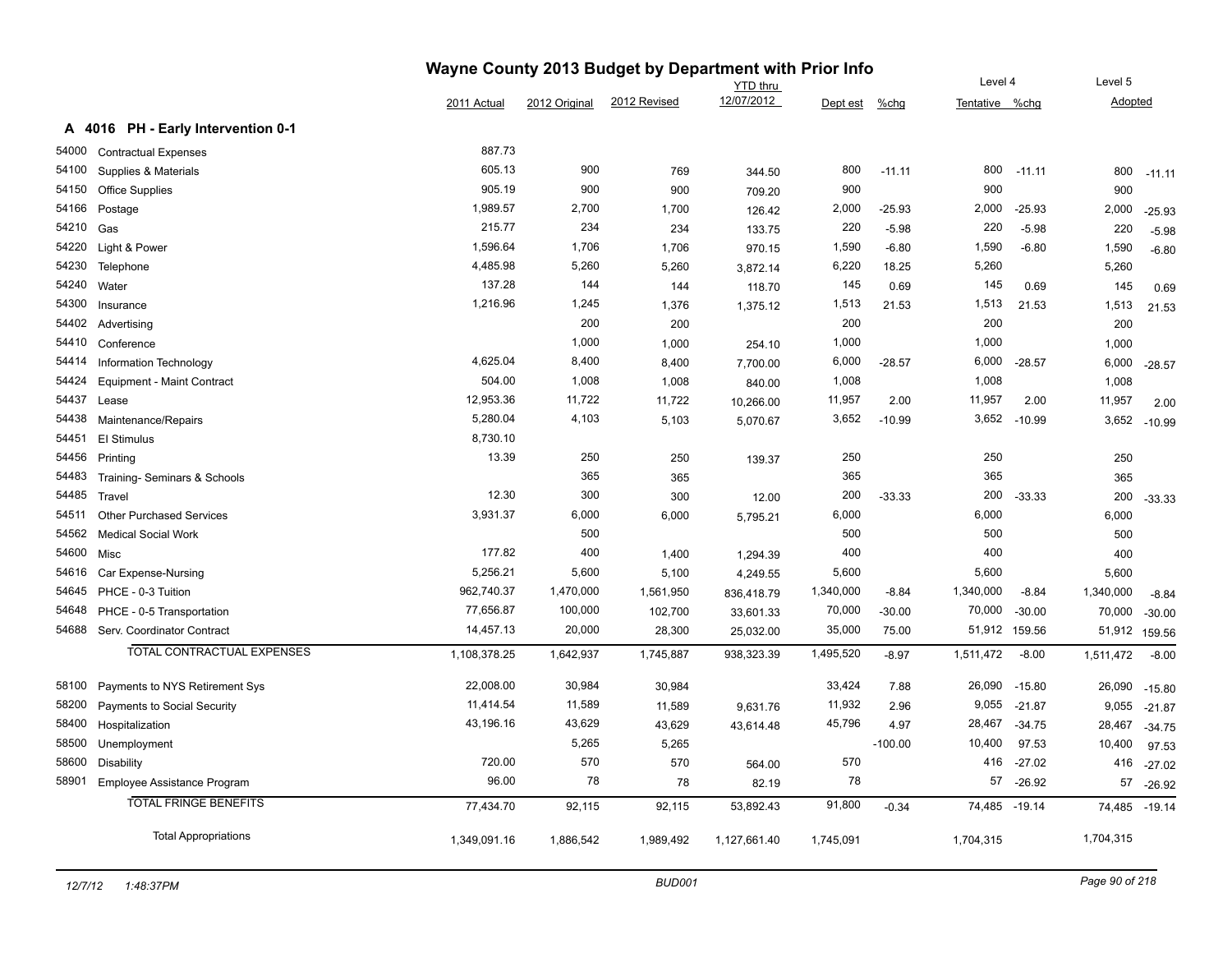|                          | Wayne County 2013 Budget by Department with Prior Info<br>Level 4<br><b>YTD thru</b> |               |              |            |                     |                    |                    |  |  |  |  |  |  |  |
|--------------------------|--------------------------------------------------------------------------------------|---------------|--------------|------------|---------------------|--------------------|--------------------|--|--|--|--|--|--|--|
|                          | 2011 Actual                                                                          | 2012 Original | 2012 Revised | 12/07/2012 | $%$ chg<br>Dept est | Tentative<br>%cha  | Adopted            |  |  |  |  |  |  |  |
| <b>Total County Cost</b> | 358.957.82                                                                           | 618.256       | 721.206      | 561.700.85 | 618,399<br>0.02     | 577.623<br>$-6.57$ | $-6.57$<br>577.623 |  |  |  |  |  |  |  |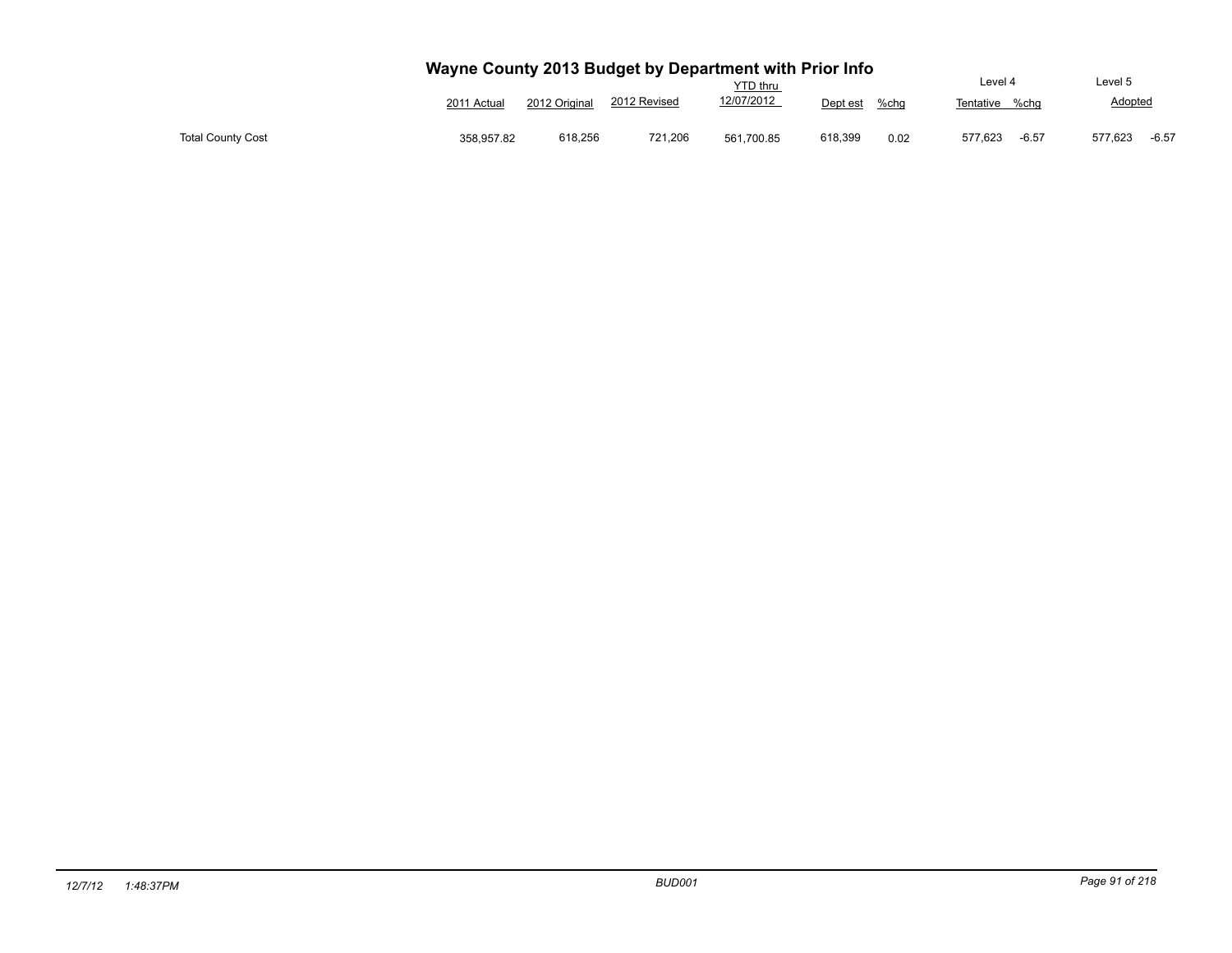|       |                                    |                                |     |                            | Wayne County 2013 Budget by Department with Prior Info |                 |                |              |                        |              |           | Level 4        |           | Level 5        |           |
|-------|------------------------------------|--------------------------------|-----|----------------------------|--------------------------------------------------------|-----------------|----------------|--------------|------------------------|--------------|-----------|----------------|-----------|----------------|-----------|
|       |                                    |                                |     |                            |                                                        |                 |                | 2012 Revised | YTD thru<br>12/07/2012 |              |           |                |           |                |           |
|       |                                    |                                |     |                            |                                                        | 2011 Actual     | 2012 Original  |              |                        | Dept est     | $%$ chg   | Tentative %chg |           | Adopted        |           |
|       | A 4017 PH - Child w/Spec Needs 3-5 |                                |     |                            |                                                        |                 |                |              |                        |              |           |                |           |                |           |
| 42770 | <b>Miscellaneous Revenues</b>      |                                |     |                            |                                                        |                 |                |              | $-1,546.66$            |              |           |                |           |                |           |
| 43277 | Physically Handi Ed-State Aid      |                                |     |                            |                                                        | $-3,333,398.12$ | $-4, 111, 450$ | -4,111,450   | $-1,610,349.92$        | -4,450,060   | 8.24      | $-4, 153, 100$ | 1.01      | $-4, 153, 100$ | 1.01      |
| 43401 | Public Health                      |                                |     |                            |                                                        | $-5,243.68$     |                |              |                        |              |           |                |           |                |           |
| 43515 | 3-5 Administration                 |                                |     |                            |                                                        | $-199.636.05$   | $-165,000$     | $-165,000$   | -46,874.98             | $-166,000$   | 0.61      | $-166,000$     | 0.61      | $-166,000$     | 0.61      |
| 43516 | 3-5 Medicaid                       |                                |     |                            |                                                        | $-190,509.15$   | $-640,000$     | $-640,000$   | $-218,335.61$          | $-540,000$   | $-15.63$  | $-540,000$     | $-15.63$  | $-540,000$     | $-15.63$  |
|       | <b>TOTAL REVENUES</b>              |                                |     |                            |                                                        | $-3,728,787.00$ | $-4,916,450$   | $-4,916,450$ | $-1,877,107.17$        | $-5,156,060$ | 4.87      | $-4,859,100$   | $-1.17$   | $-4,859,100$   | $-1.17$   |
|       |                                    |                                |     | ----- Position Count ----- |                                                        |                 |                |              |                        |              |           |                |           |                |           |
|       |                                    | B <sub>12</sub> L <sub>1</sub> |     | L4<br>L5                   |                                                        |                 |                |              |                        |              |           |                |           |                |           |
| 51334 | <b>Public Health Supervisor</b>    |                                | 0.3 | 0.3                        | 0.3                                                    | 14,648.13       | 18,531         | 18,531       | 16,640.49              | 19,260       | 3.93      | 19,260         | 3.93      | 19,260         | 3.93      |
| 51123 | Account Clerk - Typist             | 1.0                            | 1.0 | 1.0                        | 1.0                                                    | 30,435.65       | 31,434         | 31,434       | 28,181.94              | 32,817       | 4.40      | 32,817         | 4.40      | 32,817         | 4.40      |
|       | <b>BU: 1</b>                       | 1.0                            | 1.0 | 1.0                        | 1.0                                                    |                 |                |              |                        |              |           |                |           |                |           |
|       | <b>TOTAL PERSONAL SERVICES</b>     |                                |     |                            |                                                        | 45,083.78       | 49,965         | 49,965       | 44,822.43              | 52,077       | 4.23      | 52,077         | 4.23      | 52,077         | 4.23      |
|       |                                    |                                |     |                            |                                                        |                 |                |              |                        |              |           |                |           |                |           |
| 54100 | Supplies & Materials               |                                |     |                            |                                                        | 83.55           | 300            |              |                        |              | $-100.00$ |                | $-100.00$ |                | $-100.00$ |
| 54150 | Office Supplies                    |                                |     |                            |                                                        | 207.34          | 400            | 715          | 714.56                 | 700          | 75.00     | 700            | 75.00     | 700            | 75.00     |
| 54166 | Postage                            |                                |     |                            |                                                        | 654.99          | 800            | 385          | 159.75                 | 700          | $-12.50$  | 700            | $-12.50$  | 700            | $-12.50$  |
| 54210 | Gas                                |                                |     |                            |                                                        | 68.33           | 124            | 124          | 53.79                  | 120          | $-3.23$   | 120            | $-3.23$   | 120            | $-3.23$   |
| 54220 | Light & Power                      |                                |     |                            |                                                        | 502.71          | 901            | 901          | 454.38                 | 845          | $-6.22$   | 845            | $-6.22$   | 845            | $-6.22$   |
| 54230 | Telephone                          |                                |     |                            |                                                        | 372.43          | 660            | 660          | 353.22                 | 600          | $-9.09$   | 600            | $-9.09$   | 600            | $-9.09$   |
| 54240 | Water                              |                                |     |                            |                                                        | 43.32           | 76             | 76           | 57.24                  | 80           | 5.26      | 80             | 5.26      | 80             | 5.26      |
| 54300 | Insurance                          |                                |     |                            |                                                        | 120.94          | 158            | 158          | 117.23                 | 129          | $-18.35$  | 129            | $-18.35$  | 129            | $-18.35$  |
| 54402 | Advertising                        |                                |     |                            |                                                        |                 | 60             | 60           | 37.95                  | 60           |           | 60             |           | 60             |           |
| 54410 | Conference                         |                                |     |                            |                                                        |                 | 90             | 90           |                        | 90           |           | 90             |           | 90             |           |
| 54414 | Information Technology             |                                |     |                            |                                                        | 924.96          | 2,400          | 2,400        | 2,200.00               | 1,500        | $-37.50$  | 1,500          | $-37.50$  | 1,500          | $-37.50$  |
| 54437 | Lease                              |                                |     |                            |                                                        | 4,037.44        | 6,162          | 6,162        | 4,650.13               | 6,315        | 2.48      | 6,315          | 2.48      | 6,315          | 2.48      |
| 54438 | Maintenance/Repairs                |                                |     |                            |                                                        | 2,033.85        | 2,156          | 2,756        | 2,787.66               | 1,937        | $-10.16$  | 1,937          | $-10.16$  | 1,937          | $-10.16$  |
| 54456 | Printing                           |                                |     |                            |                                                        |                 | 80             | 80           | 28.00                  | 80           |           | 80             |           | 80             |           |
| 54485 | Travel                             |                                |     |                            |                                                        | 75.31           | 120            | 120          | 54.27                  | 120          |           | 120            |           | 120            |           |
| 54511 | <b>Other Purchased Services</b>    |                                |     |                            |                                                        | 13,571.23       | 18,000         | 19,800       | 14,417.99              | 19,500       | 8.33      | 19,500         | 8.33      | 19,500         | 8.33      |
| 54600 | Misc                               |                                |     |                            |                                                        |                 | 250            | 250          |                        | 250          |           | 250            |           | 250            |           |
| 54644 | <b>CPSE Admin</b>                  |                                |     |                            |                                                        | 196,491.73      | 200,000        | 200,000      | 166,762.18             | 200,000      |           | 200,000        |           | 200,000        |           |
| 54647 | PHCE - 3-5 Tuition                 |                                |     |                            |                                                        | 4,368,096.25    | 6,000,000      | 6,505,901    | 4,563,211.91           | 6,500,000    | 8.33      | 6,000,000      |           | 6,000,000      |           |
| 54648 | PHCE - 0-5 Transportation          |                                |     |                            |                                                        | 1,162,336.34    | 1,550,000      | 1,656,500    | 1,005,481.46           | 1,520,000    | $-1.94$   | 1,520,000      | $-1.94$   | 1,520,000      | $-1.94$   |
|       | <b>TOTAL CONTRACTUAL EXPENSES</b>  |                                |     |                            |                                                        | 5,749,620.72    | 7,782,737      | 8,397,138    | 5,761,541.72           | 8,253,026    | 6.04      | 7,753,026      | $-0.38$   | 7,753,026      | $-0.38$   |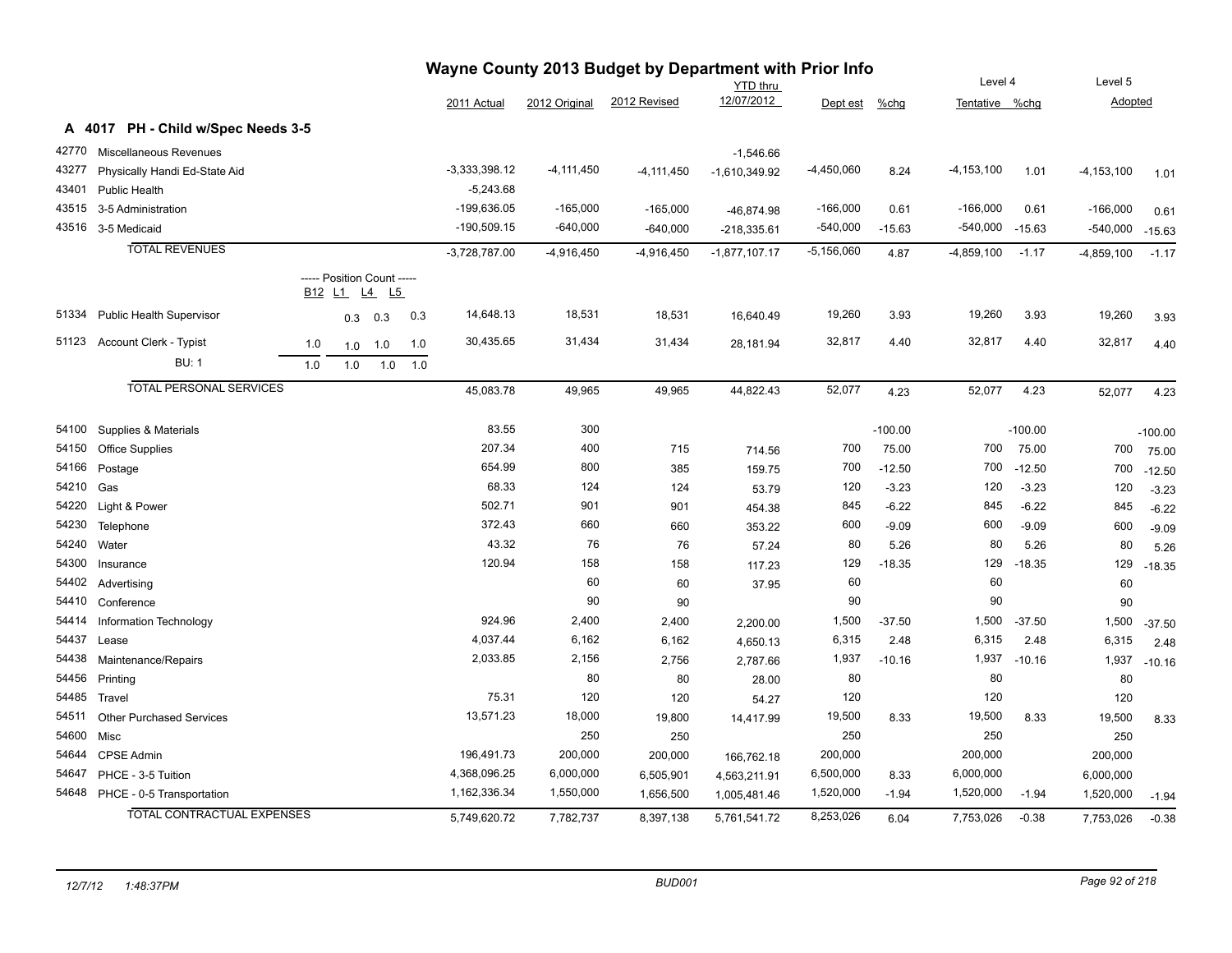|                                         | Wayne County 2013 Budget by Department with Prior Info |               |              |                 |           |         |                |         |                |         |
|-----------------------------------------|--------------------------------------------------------|---------------|--------------|-----------------|-----------|---------|----------------|---------|----------------|---------|
|                                         |                                                        |               |              | <b>YTD thru</b> |           |         | Level 4        |         | Level 5        |         |
|                                         | 2011 Actual                                            | 2012 Original | 2012 Revised | 12/07/2012      | Dept est  | $%$ chg | Tentative %chg |         | <b>Adopted</b> |         |
| PH - Child w/Spec Needs 3-5<br>A 4017   |                                                        |               |              |                 |           |         |                |         |                |         |
| 58100<br>Payments to NYS Retirement Sys | 6,462.00                                               | 10,467        | 10,467       |                 | 11,445    | 9.34    | 11,445         | 9.34    | 11,445         | 9.34    |
| 58200<br>Payments to Social Security    | 3,213.40                                               | 3,823         | 3,823        | 3.034.86        | 3,984     | 4.21    | 3,984          | 4.21    | 3,984          | 4.21    |
| 58400<br>Hospitalization                | 7,500.96                                               | 15,153        | 15,153       | 15,147.36       | 15,905    | 4.96    | 15,149         | $-0.03$ | 15,149         | $-0.03$ |
| 58600<br>Disability                     | 154.00                                                 | 201           | 201          | 141.00          | 201       |         | 201            |         | 201            |         |
| 58901<br>Employee Assistance Program    | 26.00                                                  | 28            | 28           | 20.55           | 28        |         | 28             |         | 28             |         |
| <b>TOTAL FRINGE BENEFITS</b>            | 17,356.36                                              | 29,672        | 29,672       | 18.343.77       | 31,563    | 6.37    | 30,807         | 3.83    | 30,807         | 3.83    |
| <b>Total Appropriations</b>             | 5,812,060.86                                           | 7,862,374     | 8,476,775    | 5.824.707.92    | 8,336,666 |         | 7,835,910      |         | 7,835,910      |         |
| <b>Total County Cost</b>                | 2,083,273.86                                           | 2,945,924     | 3,560,325    | 3.947.600.75    | 3,180,606 | 7.97    | 2,976,810      | 1.05    | 2,976,810      | 1.05    |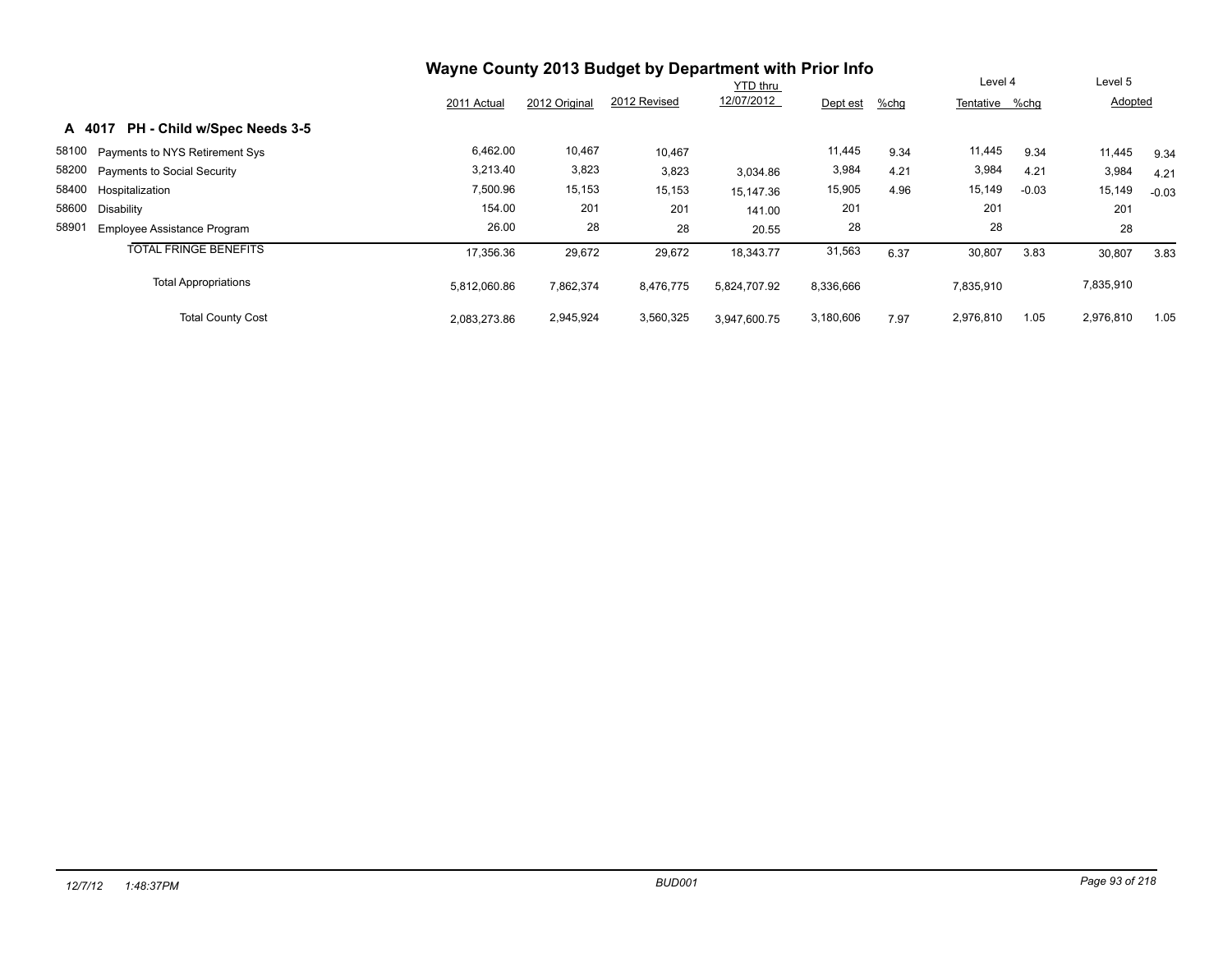|       |                                          |                                                                                            |     |     | Wayne County 2013 Budget by Department with Prior Info |               |               |              |                 |            |           |                |           |            |           |
|-------|------------------------------------------|--------------------------------------------------------------------------------------------|-----|-----|--------------------------------------------------------|---------------|---------------|--------------|-----------------|------------|-----------|----------------|-----------|------------|-----------|
|       |                                          |                                                                                            |     |     |                                                        |               |               |              | <b>YTD thru</b> |            |           | Level 4        |           | Level 5    |           |
|       |                                          |                                                                                            |     |     |                                                        | 2011 Actual   | 2012 Original | 2012 Revised | 12/07/2012      | Dept est   | $%$ chg   | Tentative %chg |           | Adopted    |           |
|       | <b>Public Health Education</b><br>A 4018 |                                                                                            |     |     |                                                        |               |               |              |                 |            |           |                |           |            |           |
| 42690 | Compensation for Loss-Tobacco            |                                                                                            |     |     |                                                        | $-67,085.11$  | $-71,242$     | $-71,242$    | $-47.519.21$    | $-64,250$  | $-9.81$   | $-64,250$      | $-9.81$   | $-64,250$  | $-9.81$   |
| 42770 | Miscellaneous Revenues                   |                                                                                            |     |     |                                                        | $-1.25$       | $-50$         | $-50$        |                 |            | $-100.00$ |                | $-100.00$ |            | $-100.00$ |
| 43401 | Public Health Art 6 Aid                  |                                                                                            |     |     |                                                        | $-29,068.00$  | $-22,331$     | $-22,331$    | $-27.962.42$    | $-30,469$  | 36.44     | $-30,626$      | 37.15     | $-30,626$  | 37.15     |
| 43409 | <b>Partnership Grant</b>                 |                                                                                            |     |     |                                                        | $-9,555.97$   | $-20,544$     | $-20,544$    | $-23,217.01$    | $-21,700$  | 5.63      | $-21,700$      | 5.63      | $-21,700$  | 5.63      |
| 44458 | <b>Traffic Safety Grant</b>              |                                                                                            |     |     |                                                        | $-4,200.00$   | $-4,200$      | $-4,200$     | $-4,200.00$     | $-4,200$   |           | $-4,400$       | 4.76      | $-4,400$   | 4.76      |
| 44636 | Child Safety Program                     |                                                                                            |     |     |                                                        | $-17,059.22$  | $-17,000$     | $-17,000$    | $-10,211.57$    | $-16,000$  | $-5.88$   | $-16,000$      | $-5.88$   | $-16,000$  | $-5.88$   |
|       | <b>TOTAL REVENUES</b>                    |                                                                                            |     |     |                                                        | $-126,969.55$ | $-135,367$    | $-135,367$   | $-113.110.21$   | $-136,619$ | 0.92      | $-136,976$     | 1.19      | $-136,976$ | 1.19      |
|       |                                          | ----- Position Count -----<br>B <sub>12</sub> L <sub>1</sub> L <sub>4</sub> L <sub>5</sub> |     |     |                                                        |               |               |              |                 |            |           |                |           |            |           |
| 51904 | Overtime                                 |                                                                                            |     |     |                                                        | 165.86        | 200           | 200          |                 | 200        |           | 200            |           | 200        |           |
| 51486 | <b>Public Health Educator</b>            | 2.0                                                                                        | 2.0 | 2.0 | 2.0                                                    | 81,041.69     | 84,227        | 84,227       | 75,884.25       | 87,929     | 4.40      | 87,929         | 4.40      | 87,929     | 4.40      |
|       | <b>BU: 1</b>                             | 2.0                                                                                        | 2.0 | 2.0 | 2.0                                                    |               |               |              |                 |            |           |                |           |            |           |
|       | <b>TOTAL PERSONAL SERVICES</b>           |                                                                                            |     |     |                                                        | 81,207.55     | 84,427        | 84,427       | 75,884.25       | 88,129     | 4.38      | 88,129         | 4.38      | 88,129     | 4.38      |
| 52200 | <b>Office Equipment</b>                  |                                                                                            |     |     |                                                        |               | 230           | 230          | 214.61          |            | $-100.00$ |                | $-100.00$ |            | $-100.00$ |
| 52201 | <b>Computer Equipment</b>                |                                                                                            |     |     |                                                        | 634.77        | 750           | 750          | 560.00          |            | $-100.00$ |                | $-100.00$ |            | $-100.00$ |
|       | <b>TOTAL EQUIPMENT</b>                   |                                                                                            |     |     |                                                        | 634.77        | 980           | 980          | 774.61          |            | $-100.00$ |                | $-100.00$ |            | $-100.00$ |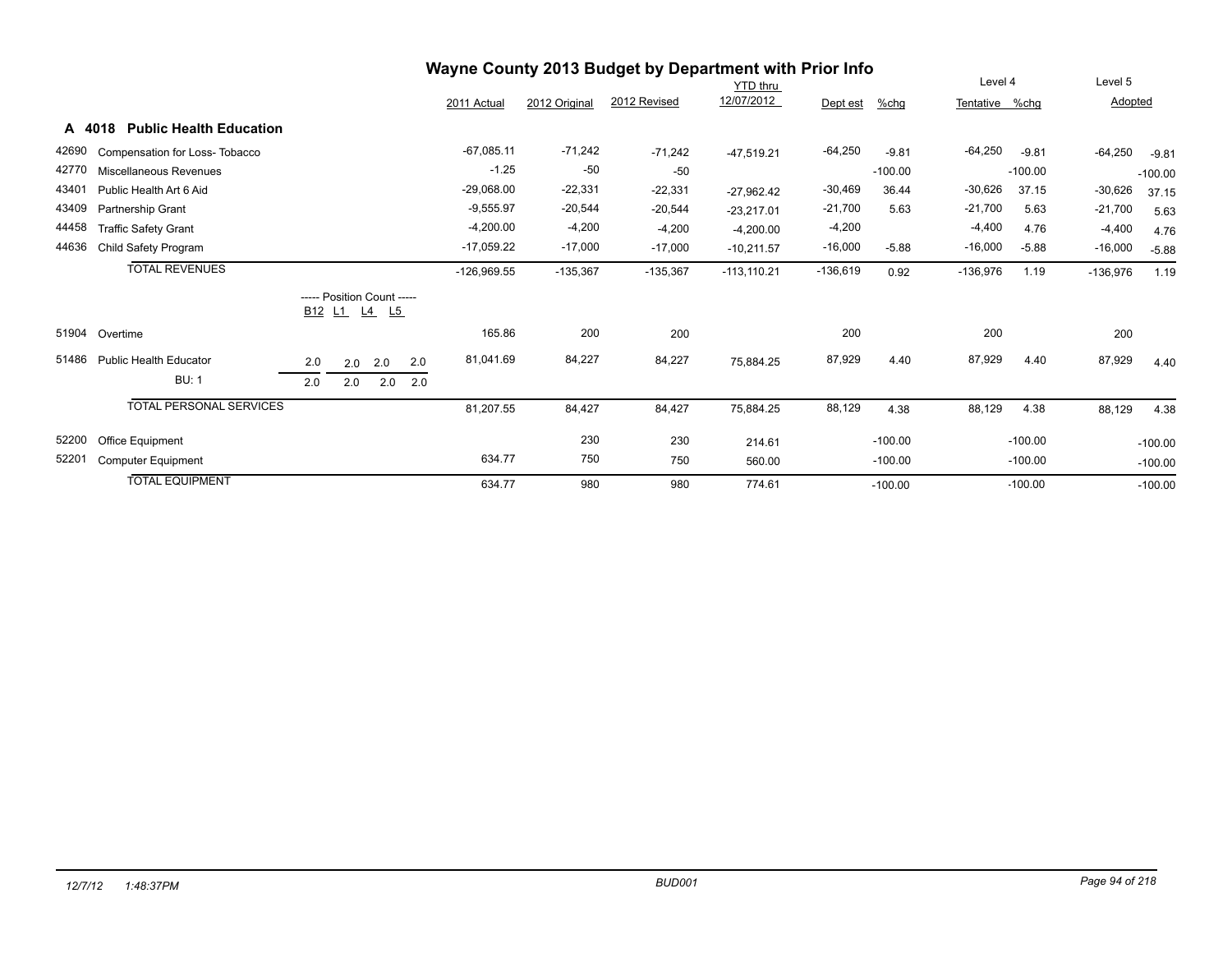|       |                                |             |               | Wayne County 2013 Budget by Department with Prior Info |                 |          |          |                |               |         |               |
|-------|--------------------------------|-------------|---------------|--------------------------------------------------------|-----------------|----------|----------|----------------|---------------|---------|---------------|
|       |                                |             |               |                                                        | <b>YTD thru</b> |          |          | Level 4        |               | Level 5 |               |
|       |                                | 2011 Actual | 2012 Original | 2012 Revised                                           | 12/07/2012      | Dept est | $%$ chg  | Tentative %chg |               | Adopted |               |
|       | A 4018 Public Health Education |             |               |                                                        |                 |          |          |                |               |         |               |
| 54150 | <b>Office Supplies</b>         | 327.83      | 600           | 740                                                    | 740.25          | 600      |          | 600            |               | 600     |               |
| 54166 | Postage                        | 446.16      | 400           | 404                                                    | 169.27          | 400      |          | 400            |               | 400     |               |
| 54210 | Gas                            | 73.83       | 91            | 91                                                     | 65.50           | 90       | $-1.10$  | 90             | $-1.10$       | 90      | $-1.10$       |
| 54220 | Light & Power                  | 543.23      | 660           | 660                                                    | 422.32          | 620      | $-6.06$  | 620            | $-6.06$       | 620     | $-6.06$       |
| 54230 | Telephone                      | 743.16      | 1,000         | 1,000                                                  | 650.60          | 1,000    |          | 1,000          |               | 1,000   |               |
| 54240 | Water                          | 46.84       | 56            | 56                                                     | 50.32           | 60       | 7.14     | 60             | 7.14          | 60      | 7.14          |
| 54300 | Insurance                      | 242.44      | 341           | 341                                                    | 211.15          | 233      | $-31.67$ | 233            | $-31.67$      | 233     | $-31.67$      |
| 54414 | Information Technology         | 1,850.04    | 7,200         | 7,200                                                  | 6,600.00        | 3,000    | $-58.33$ | 3,000          | $-58.33$      | 3,000   | $-58.33$      |
| 54437 | Lease                          | 4,363.04    | 4,534         | 4,534                                                  | 4,530.48        | 4,624    | 1.99     | 4,624          | 1.99          | 4,624   | 1.99          |
| 54438 | Maintenance/Repairs            | 1,643.87    | 1,632         | 1,632                                                  | 1,627.77        | 1,381    | $-15.38$ | 1,381          | $-15.38$      | 1,381   | $-15.38$      |
| 54456 | Printing                       | 100.00      | 100           | 100                                                    | 100.00          | 100      |          | 100            |               | 100     |               |
| 54485 | Travel                         |             |               |                                                        |                 |          |          | 1,780          |               | 1,780   |               |
| 54580 | Dental Health                  | 400.00      | 400           | 400                                                    | 395.63          | 400      |          | 400            |               | 400     |               |
| 54581 | Primary/Preventive             | 7,954.31    | 10,000        | 12,288                                                 | 12,117.36       | 10,000   |          | 10,000         |               | 10,000  |               |
| 54584 | Injury Prevention & Control    | 8,006.00    | 8,000         | 8,000                                                  | 10,140.20       | 8,000    |          | 8,000          |               | 8,000   |               |
| 54616 | Car Expense                    |             |               | 300                                                    | 83.74           | 1,000    |          | 1,000          |               | 1,000   |               |
| 54621 | A & G Travel                   | 1,301.96    | 2,280         | 2,113                                                  | 1,655.02        | 1,780    | $-21.93$ |                | $-100.00$     |         | $-100.00$     |
| 54650 | Communicable Disease           | 308.84      | 300           | 300                                                    | 300.00          | 300      |          | 300            |               | 300     |               |
| 54792 | Child Safety Program           | 16,387.24   | 17,000        | 17,000                                                 | 16,695.51       | 17,000   |          | 17,000         |               | 17,000  |               |
|       | 54794 Traffic Safety Helmet    | 5,934.57    | 4,200         | 4,200                                                  | 2,556.00        | 4,200    |          | 4,400          | 4.76          | 4,400   | 4.76          |
|       | TOTAL CONTRACTUAL EXPENSES     | 50,673.36   | 58,794        | 61,360                                                 | 59,111.12       | 54,788   | $-6.81$  | 54,988         | $-6.47$       | 54,988  | $-6.47$       |
| 58100 | Payments to NYS Retirement Sys | 13,389.00   | 14,153        | 14,153                                                 |                 | 15,662   | 10.66    | 15,662         | 10.66         | 15,662  | 10.66         |
| 58200 | Payments to Social Security    | 5,839.85    | 6,459         | 6,459                                                  | 5,549.24        | 6,742    | 4.38     | 6,742          | 4.38          | 6,742   | 4.38          |
| 58400 | Hospitalization                | 21,664.32   | 21,882        | 21,882                                                 | 16,268.36       | 15,905   | $-27.31$ | 15,149         | $-30.77$      | 15,149  | $-30.77$      |
| 58600 | Disability                     | 308.00      | 308           | 308                                                    | 282.00          | 308      |          | 308            |               | 308     |               |
| 58901 | Employee Assistance Program    | 40.00       | 42            | 42                                                     | 41.10           | 42       |          | 42             |               | 42      |               |
|       | <b>TOTAL FRINGE BENEFITS</b>   | 41,241.17   | 42,844        | 42,844                                                 | 22,140.70       | 38,659   | $-9.77$  |                | 37,903 -11.53 |         | 37,903 -11.53 |
|       | <b>Total Appropriations</b>    | 173,756.85  | 187,045       | 189,611                                                | 157,910.68      | 181,576  |          | 181,020        |               | 181,020 |               |
|       | <b>Total County Cost</b>       | 46,787.30   | 51,678        | 54,244                                                 | 44,800.47       | 44,957   | $-13.01$ |                | 44,044 -14.77 |         | 44,044 -14.77 |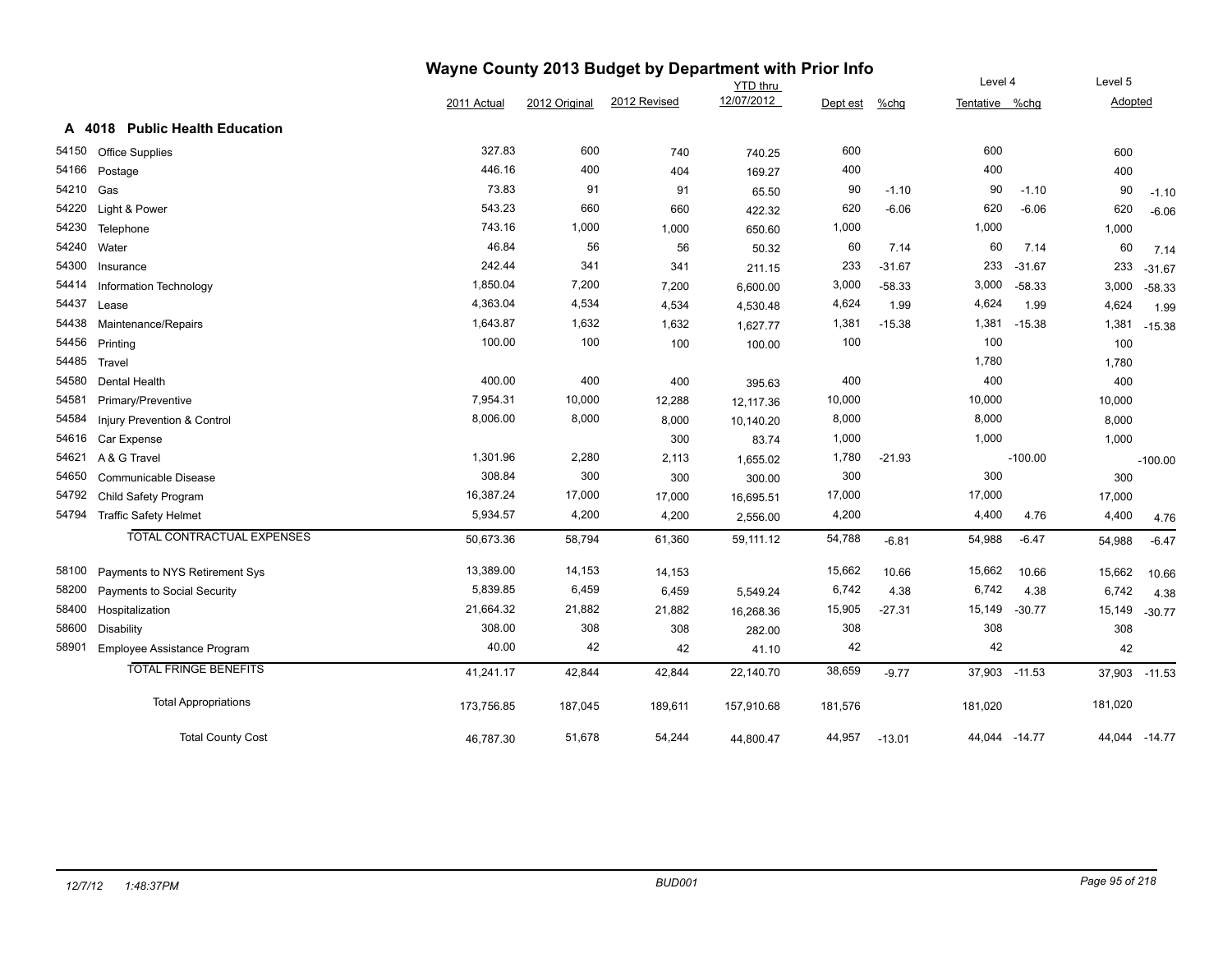|       |                                     |                                |     |                                            | Wayne County 2013 Budget by Department with Prior Info |                |               |              |                 |                  |                |                        |
|-------|-------------------------------------|--------------------------------|-----|--------------------------------------------|--------------------------------------------------------|----------------|---------------|--------------|-----------------|------------------|----------------|------------------------|
|       |                                     |                                |     |                                            |                                                        |                |               |              | <b>YTD</b> thru |                  | Level 4        | Level 5                |
|       |                                     |                                |     |                                            |                                                        | 2011 Actual    | 2012 Original | 2012 Revised | 12/07/2012      | %chg<br>Dept est | Tentative %chg | Adopted                |
|       | A 4019 Wayne Community Nursing Care |                                |     |                                            |                                                        |                |               |              |                 |                  |                |                        |
| 41612 | Medicare                            |                                |     |                                            |                                                        | $-141,699.67$  | $-289,252$    | $-289,252$   | $-53,344.38$    | $-100.00$        |                | $-100.00$<br>$-100.00$ |
| 41613 | Medicaid                            |                                |     |                                            |                                                        | $-515, 120.51$ | $-500,000$    | $-500,000$   | $-193,884.87$   | $-100.00$        |                | $-100.00$<br>$-100.00$ |
| 41615 | Other Third Party Payer             |                                |     |                                            |                                                        | $-108,951.52$  | $-120,000$    | $-120,000$   | $-9,172.16$     | $-100.00$        |                | $-100.00$<br>$-100.00$ |
| 41616 | Self Pay                            |                                |     |                                            |                                                        | $-987.50$      | $-2,000$      | $-2,000$     | $-270.00$       | $-100.00$        |                | $-100.00$<br>$-100.00$ |
| 41617 | Blue Cross / Blue Shield            |                                |     |                                            |                                                        | $-16, 114.50$  | $-24,000$     | $-24,000$    | $-2,319.83$     | $-100.00$        |                | $-100.00$<br>$-100.00$ |
| 42770 | Miscellaneous Revenues              |                                |     |                                            |                                                        | $-185.25$      |               |              | $-18.55$        |                  |                |                        |
|       | <b>TOTAL REVENUES</b>               |                                |     |                                            |                                                        | -783,058.95    | $-935,252$    | $-935,252$   | $-259,009.79$   | $-100.00$        |                | $-100.00$<br>$-100.00$ |
|       |                                     | B <sub>12</sub> L <sub>1</sub> |     | ----- Position Count -----<br><u>L4 L5</u> |                                                        |                |               |              |                 |                  |                |                        |
| 51153 | Home Hith Aide PT                   |                                | 0.0 | 0.0                                        | 0.0                                                    | 2,289.75       |               | 14,118       | 8,044.34        |                  |                |                        |
| 51580 | Deputy Director Public Health       |                                | 0.0 | 0.0                                        | 0.0                                                    | 31,841.40      |               |              |                 |                  |                |                        |
| 51904 | Overtime                            |                                |     |                                            |                                                        | 2,587.21       |               | 6,500        | 1,009.84        |                  |                |                        |
| 51905 | 24hr On-call Coverage               |                                |     |                                            |                                                        | 4,137.00       |               | 2,725        | 2,265.00        |                  |                |                        |
| 51906 | Shift Differential                  |                                |     |                                            |                                                        | 12.00          |               | 800          |                 |                  |                |                        |
| 51596 | <b>Occupational Therapist</b>       | 1.0                            | 0.0 | 0.0                                        | 0.0                                                    |                | 18,200        | 18,200       |                 | $-100.00$        |                | $-100.00$<br>$-100.00$ |
|       | <b>BU: 0</b>                        | 1.0                            | 0.0 | 0.0                                        | 0.0                                                    |                |               |              |                 |                  |                |                        |
| 51121 | <b>Account Clerk Part Time</b>      |                                |     |                                            |                                                        |                |               | 15,554       | 9,294.20        |                  |                |                        |
| 51152 | Home Health Aide                    |                                |     |                                            |                                                        | 4,370.61       |               |              |                 |                  |                |                        |
| 51282 | RPNurse                             | 0.0                            | 0.0 | 0.0                                        | 0.0                                                    | 221,065.65     |               | 102,865      | 39,766.95       |                  |                |                        |
| 51302 | <b>Public Health Nurse</b>          | 0.0                            | 0.0 | 0.0                                        | 0.0                                                    | 2,924.05       |               |              |                 |                  |                |                        |
| 51319 | Public Health Nurse Part Time       | 0.0                            | 0.0 | 0.0                                        | 0.0                                                    | 55,112.40      |               | 51,433       | 25,047.33       |                  |                |                        |
| 51590 | Sr Acct Clerk PT                    |                                |     |                                            |                                                        |                |               | 5,690        | 1,719.42        |                  |                |                        |
|       | <b>TOTAL PERSONAL SERVICES</b>      |                                |     |                                            |                                                        | 324,340.07     | 18,200        | 217,885      | 87,147.08       | $-100.00$        |                | $-100.00$<br>$-100.00$ |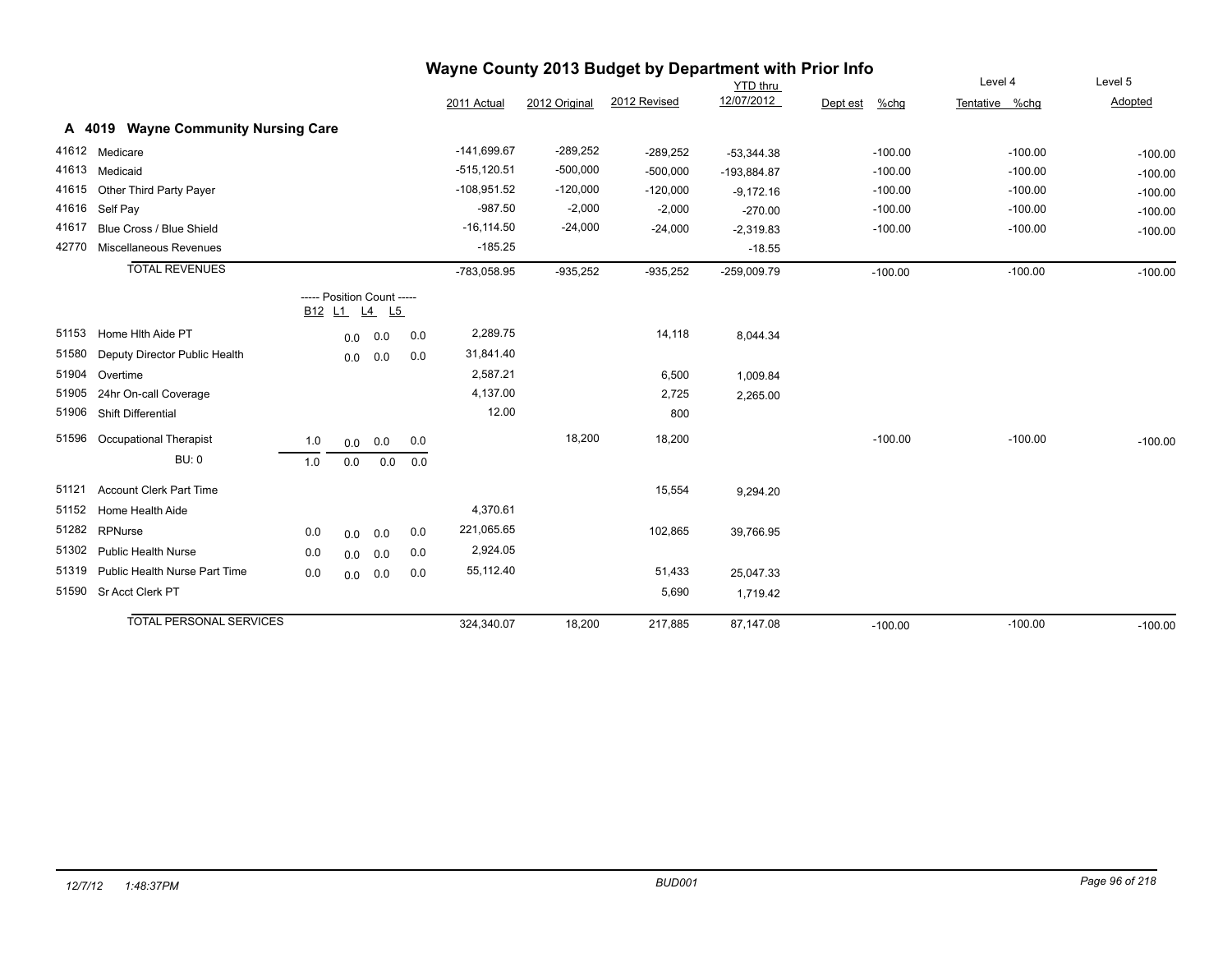|           |                                     | Wayne County 2013 Budget by Department with Prior Info |               |              |                 |                     |                |           |
|-----------|-------------------------------------|--------------------------------------------------------|---------------|--------------|-----------------|---------------------|----------------|-----------|
|           |                                     |                                                        |               |              | <b>YTD</b> thru |                     | Level 4        | Level 5   |
|           |                                     | 2011 Actual                                            | 2012 Original | 2012 Revised | 12/07/2012      | $%$ chg<br>Dept est | Tentative %chg | Adopted   |
|           | A 4019 Wayne Community Nursing Care |                                                        |               |              |                 |                     |                |           |
| 54000     | <b>Contractual Expenses</b>         | 56,305.70                                              | 824,065       | 382,954      | 143,752.28      | $-100.00$           | $-100.00$      | $-100.00$ |
| 54118     | Reimburseable Supplies              | 2,917.97                                               |               | 2,671        | 171.40          |                     |                |           |
| 54119     | Non-Reimburseable Supplies          | 575.69                                                 |               | 1,100        |                 |                     |                |           |
| 54150     | <b>Office Supplies</b>              | 1,087.09                                               | 600           | 1,078        | 563.87          | $-100.00$           | $-100.00$      | $-100.00$ |
| 54166     | Postage                             | 1,049.91                                               | 2,000         | 2,395        | 929.11          | $-100.00$           | $-100.00$      | $-100.00$ |
| 54210 Gas |                                     | 446.48                                                 |               | 365          | 104.42          |                     |                |           |
|           | 54220 Light & Power                 | 3,283.76                                               |               | 2,800        | 358.05          |                     |                |           |
| 54230     | Telephone                           | 10,390.86                                              | 1,000         | 5,060        | 4,881.23        | $-100.00$           | $-100.00$      | $-100.00$ |
|           | 54240 Water                         | 283.07                                                 |               | 184          | 33.63           |                     |                |           |
| 54300     | Insurance                           | 7,432.64                                               |               | 3,720        | 5,632.71        |                     |                |           |
| 54408     | <b>Copier Expense</b>               | 398.47                                                 | 100           | 300          | 101.38          | $-100.00$           | $-100.00$      | $-100.00$ |
|           | 54410 Conference                    | 10.00                                                  |               |              |                 |                     |                |           |
| 54414     | Information Technology              | 31,224.96                                              | 1,200         | 6,000        | 4,900.00        | $-100.00$           | $-100.00$      | $-100.00$ |
| 54420     | <b>Interpreter Fees</b>             | 55.32                                                  |               | 200          |                 |                     |                |           |
| 54424     | Equipment - Maint Contract          | 13,841.35                                              | 12,559        | 12,559       | 9,302.25        | $-100.00$           | $-100.00$      | $-100.00$ |
| 54437     | Lease                               | 26,373.60                                              |               | 13,200       | 4,497.22        |                     |                |           |
|           | 54438 Maintenance/Repairs           | 9,124.80                                               |               | 4,666        | 1,223.30        |                     |                |           |
| 54450     | <b>Occupational Therapy</b>         | 8,344.00                                               |               | 7,000        | 3,428.00        |                     |                |           |
|           | 54452 Physical Therapy              | 57,791.34                                              |               | 48,000       | 9,151.00        |                     |                |           |
|           | 54456 Printing                      | 408.12                                                 |               | 500          |                 |                     |                |           |
|           | 54472 Subscriptions                 | 1,038.83                                               |               | 1,000        | 209.00          |                     |                |           |
| 54477     | Speech Theraphy                     | 30.00                                                  |               | 500          | 30.00           |                     |                |           |
| 54500     | Fees for Services Non-employ        | 28,648.00                                              | 25,000        | 25,036       | 22,111.00       | $-100.00$           | $-100.00$      | $-100.00$ |
| 54527     | <b>Public Relations</b>             | 1,197.83                                               |               |              |                 |                     |                |           |
|           | 54562 Medical Social Work           | 90.01                                                  |               | 200          |                 |                     |                |           |
|           | 54579 RT & R                        | 3,714.47                                               |               | 6,000        | 663.35          |                     |                |           |
| 54594     | <b>Contractual Aides</b>            | 169,849.27                                             |               | 116,781      | 101,988.52      |                     |                |           |
|           | 54616 Car Expense-Nursing           | 9,943.85                                               |               | 4,000        | 1,500.79        |                     |                |           |
|           | 54619 Nursing Travel                | 749.38                                                 |               | 500          |                 |                     |                |           |
| 54621     | A & G Travel                        | 68.04                                                  |               | 200          | 130.97          |                     |                |           |
| 54666     | <b>Cash Receipts Assessments</b>    | 2,789.00                                               | 4,000         | 4,000        | 1,578.00        | $-100.00$           | $-100.00$      | $-100.00$ |
|           | 54691 Dietician                     |                                                        |               | 250          |                 |                     |                |           |
|           | TOTAL CONTRACTUAL EXPENSES          | 449,463.81                                             | 870,524       | 653,219      | 317,241.48      | $-100.00$           | $-100.00$      | $-100.00$ |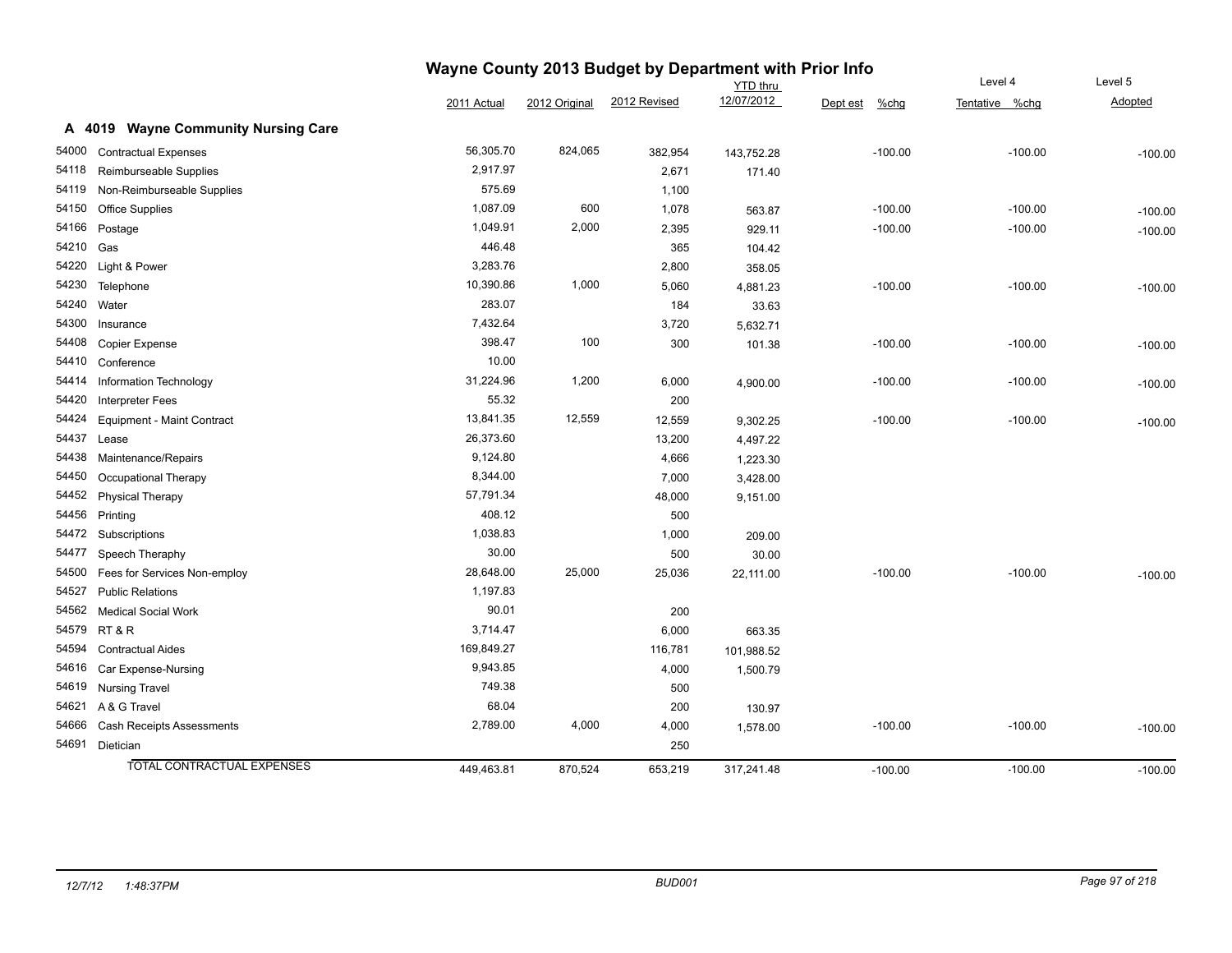|                                               | Wayne County 2013 Budget by Department with Prior Info |               |              |                 |                     |                |           |
|-----------------------------------------------|--------------------------------------------------------|---------------|--------------|-----------------|---------------------|----------------|-----------|
|                                               |                                                        |               |              | <b>YTD thru</b> |                     | Level 4        | Level 5   |
|                                               | 2011 Actual                                            | 2012 Original | 2012 Revised | 12/07/2012      | $%$ chg<br>Dept est | Tentative %chg | Adopted   |
| <b>Wayne Community Nursing Care</b><br>A 4019 |                                                        |               |              |                 |                     |                |           |
| 58100<br>Payments to NYS Retirement Sys       | 45,959.00                                              | 3,422         | 27,299       |                 | $-100.00$           | $-100.00$      | $-100.00$ |
| 58101<br><b>EARLY RETIREMENT PAYMENT</b>      |                                                        | 10,124        | 10,124       |                 | $-100.00$           | $-100.00$      | $-100.00$ |
| 58200<br><b>Payments to Social Security</b>   | 24,039.06                                              | 1,392         | 15,043       | 6,109.93        | $-100.00$           | $-100.00$      | $-100.00$ |
| 58400<br>Hospitalization                      | 48,713.64                                              |               | 21,841       | 14,577.33       |                     |                |           |
| 58500<br>Unemployment                         | 128.25                                                 | 31,590        | 31,590       | 2,524.51        | $-100.00$           | $-100.00$      | $-100.00$ |
| 58600<br><b>Disability</b>                    | 761.00                                                 |               | 308          | 141.00          |                     |                |           |
| 58901<br>Employee Assistance Program          | 210.00                                                 |               | 86           | 92.47           |                     |                |           |
| <b>TOTAL FRINGE BENEFITS</b>                  | 119,810.95                                             | 46,528        | 106,291      | 23,445.24       | $-100.00$           | $-100.00$      | $-100.00$ |
| <b>Total Appropriations</b>                   | 893,614.83                                             | 935,252       | 977,395      | 427,833.80      |                     |                |           |
| <b>Total County Cost</b>                      | 110,555.88                                             |               | 42,143       | 168,824.01      |                     |                |           |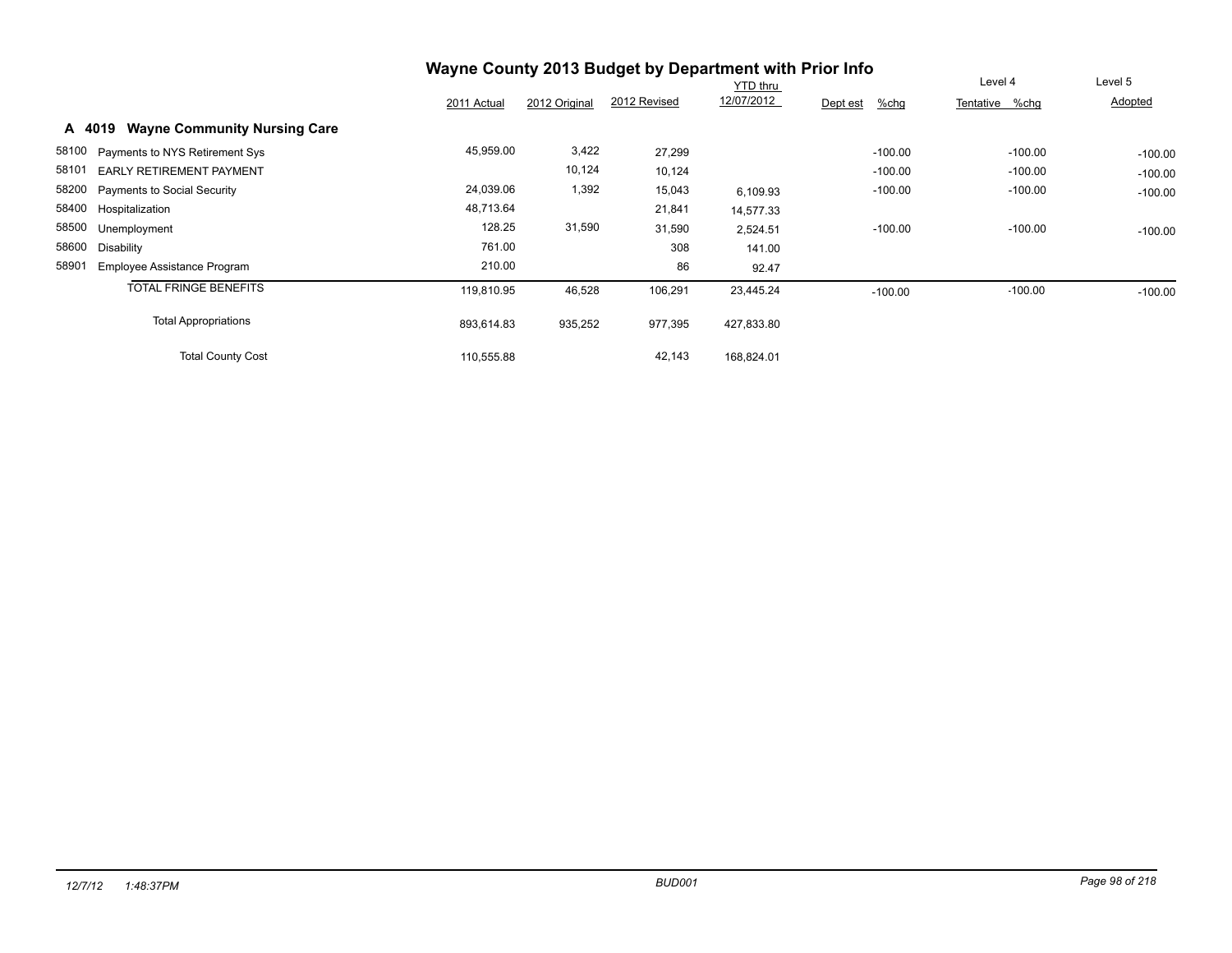|       |                                   | Wayne County 2013 Budget by Department with Prior Info | Level 4     | Level 5       |              |                               |                  |                |         |
|-------|-----------------------------------|--------------------------------------------------------|-------------|---------------|--------------|-------------------------------|------------------|----------------|---------|
|       |                                   |                                                        | 2011 Actual | 2012 Original | 2012 Revised | <b>YTD</b> thru<br>12/07/2012 | %chg<br>Dept est | Tentative %chg | Adopted |
|       | A 4020 PH - EMS Coordinator       |                                                        |             |               |              |                               |                  |                |         |
|       | 43401 Public Health               |                                                        | $-5,864.00$ |               |              |                               |                  |                |         |
|       | <b>TOTAL REVENUES</b>             |                                                        | $-5,864.00$ |               |              | 0.00                          |                  |                |         |
|       |                                   | ----- Position Count -----<br>B12 L1 L4 L5             |             |               |              |                               |                  |                |         |
|       | 51484 EMS Coordinator Part Time   | 0.0<br>0.0<br>$0.0\ 0.0$                               | 20,387.75   |               |              |                               |                  |                |         |
|       | <b>TOTAL PERSONAL SERVICES</b>    |                                                        | 20,387.75   |               |              | 0.00                          |                  |                |         |
|       | 54100 Supplies & Materials        |                                                        | 3,631.12    |               |              |                               |                  |                |         |
| 54150 | <b>Office Supplies</b>            |                                                        | 869.91      |               | 112          | 108.20                        |                  |                |         |
|       | 54166 Postage                     |                                                        | 379.83      |               |              |                               |                  |                |         |
|       | 54230 Telephone                   |                                                        | 219.44      |               |              |                               |                  |                |         |
|       | 54240 Water                       |                                                        |             |               |              | 4.27                          |                  |                |         |
|       | 54300 Insurance                   |                                                        | 56.76       |               |              |                               |                  |                |         |
|       | 54621 A & G Travel                |                                                        | 2,935.93    |               | 1,050        | 191.47                        |                  |                |         |
|       | <b>TOTAL CONTRACTUAL EXPENSES</b> |                                                        | 8,092.99    |               | 1,162        | 303.94                        |                  |                |         |
| 58200 | Payments to Social Security       |                                                        | 1,559.78    |               |              |                               |                  |                |         |
| 58901 | Employee Assistance Program       |                                                        | 5.00        |               |              |                               |                  |                |         |
|       | <b>TOTAL FRINGE BENEFITS</b>      |                                                        | 1,564.78    |               |              | 0.00                          |                  |                |         |
|       | <b>Total Appropriations</b>       |                                                        | 30,045.52   |               | 1,162        | 303.94                        |                  |                |         |
|       | <b>Total County Cost</b>          |                                                        | 24,181.52   |               | 1,162        | 303.94                        |                  |                |         |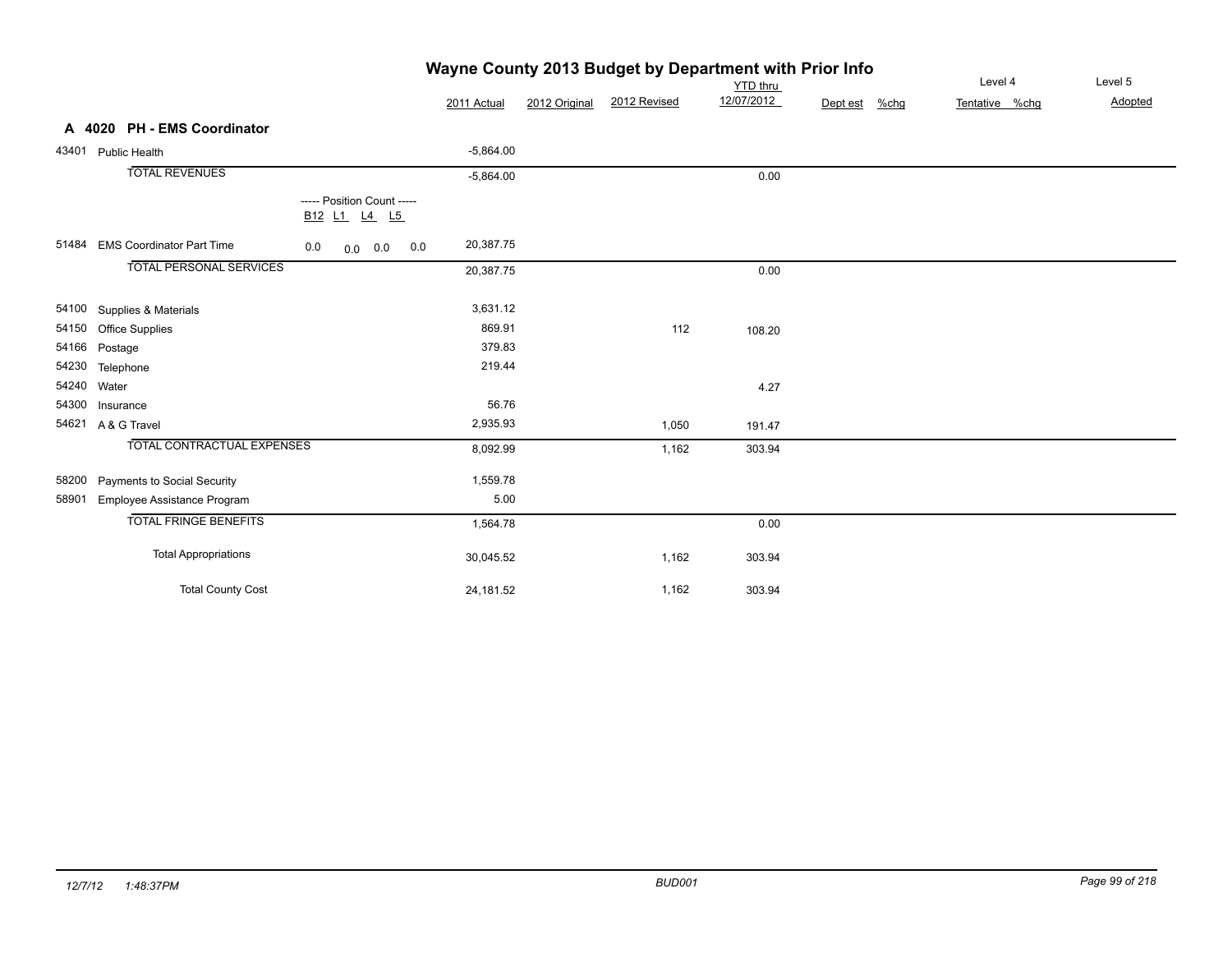|       |                                    | Wayne County 2013 Budget by Department with Prior Info |               |              |                 |              |          |                |           |              |           |
|-------|------------------------------------|--------------------------------------------------------|---------------|--------------|-----------------|--------------|----------|----------------|-----------|--------------|-----------|
|       |                                    |                                                        |               |              | YTD thru        |              |          | Level 4        |           | Level 5      |           |
|       |                                    | 2011 Actual                                            | 2012 Original | 2012 Revised | 12/07/2012      | Dept est     | $%$ chg  | Tentative %chg |           | Adopted      |           |
|       | <b>Behavioral Health</b><br>A 4300 |                                                        |               |              |                 |              |          |                |           |              |           |
| 41284 | <b>Sheriff Reimbursement</b>       | $-263,500.00$                                          | $-267,225$    | $-199,670$   | $-184,080.35$   | $-200,506$   | $-24.97$ | $-200,506$     | $-24.97$  | $-200,506$   | $-24.97$  |
| 41612 | Medicare                           | $-44,657.01$                                           | $-47,939$     | $-47,939$    | $-87,659.39$    | $-88,356$    | 84.31    | $-69,806$      | 45.61     | $-69,806$    | 45.61     |
| 41613 | Medicaid                           | $-3,314,149.60$                                        | $-4,738,260$  | $-4,738,260$ | $-2,452,245.62$ | $-3,068,012$ | $-35.25$ | $-3,705,032$   | $-21.81$  | $-3,705,032$ | $-21.81$  |
| 41616 | Self Pay                           | -199,878.98                                            | $-99,000$     | $-99,000$    | $-47,560.95$    | $-118,800$   | 20.00    | $-92,584$      | $-6.48$   | $-92,584$    | $-6.48$   |
| 41620 | <b>Mental Health Fees</b>          | -703,582.36                                            | $-750,000$    | $-750,000$   | -717,060.36     | -991,372     | 32.18    | $-742,144$     | $-1.05$   | $-742,144$   | $-1.05$   |
| 41701 | Co Required Match OMH              | $-33,685.00$                                           | $-33,685$     | $-33,685$    | $-33,685.00$    | $-33,685$    |          | $-33,685$      |           | $-33,685$    |           |
| 41702 | Co Required MAtch OASAS            | $-28,902.00$                                           | $-28,902$     | $-28,902$    | $-28,902.00$    | $-28,902$    |          | $-28,902$      |           | $-28,902$    |           |
| 41703 | Co Required Match OMRDD            | $-12,709.00$                                           | $-12,709$     | $-12,709$    | $-12,709.00$    | $-12,709$    |          | $-12,709$      |           | $-12,709$    |           |
| 42770 | <b>Miscellaneous Revenues</b>      | $-9,506.95$                                            | $-29,500$     | $-29,500$    | $-13.110.41$    | $-29,500$    |          | -27,200        | $-7.80$   | $-27,200$    | $-7.80$   |
| 43487 | Indigent Care                      |                                                        | $-304,217$    | $-304,217$   |                 | $-380,271$   | 25.00    |                | $-100.00$ |              | $-100.00$ |
| 43490 | State Aid - Mental Health          | $-1,045,074.37$                                        | $-1,013,967$  | $-1,013,967$ | -728.992.00     | $-1,126,928$ | 11.14    | $-971,865$     | $-4.15$   | $-971,865$   | $-4.15$   |
| 43509 | <b>COPS</b>                        | $-664,075.10$                                          | $-450,000$    | $-450,000$   |                 | $-612,000$   | 36.00    |                | $-100.00$ |              | $-100.00$ |
| 43523 | <b>CSP</b>                         | $-52,270.69$                                           | $-370,479$    | $-370,479$   |                 | $-489,032$   | 32.00    |                | $-100.00$ |              | $-100.00$ |
| 43585 | OWPDD                              | $-6,799.25$                                            | $-27,477$     | $-27,477$    | $-20,134.00$    | $-27,477$    |          | $-26,842$      | $-2.31$   | $-26,842$    | $-2.31$   |
| 43586 | StAid - OASIS                      | 86,596.29                                              | $-78,477$     | $-78,477$    | $-74,437.00$    | $-78,477$    |          | $-78,477$      |           | $-78,477$    |           |
| 43587 | <b>Medication Reimburse</b>        | $-11,889.53$                                           | $-10,000$     | $-10,000$    |                 | $-10,000$    |          |                | $-100.00$ |              | $-100.00$ |
| 44469 | MH Salary Sharing                  | $-767,544.00$                                          |               |              |                 | $-50,000$    |          |                |           |              |           |
|       | <b>TOTAL REVENUES</b>              | $-7,071,627.55$                                        | $-8,261,837$  | $-8,194,282$ | -4,400,576.08   | $-7,346,027$ | $-11.08$ | -5,989,752     | $-27.50$  | $-5,989,752$ | $-27.50$  |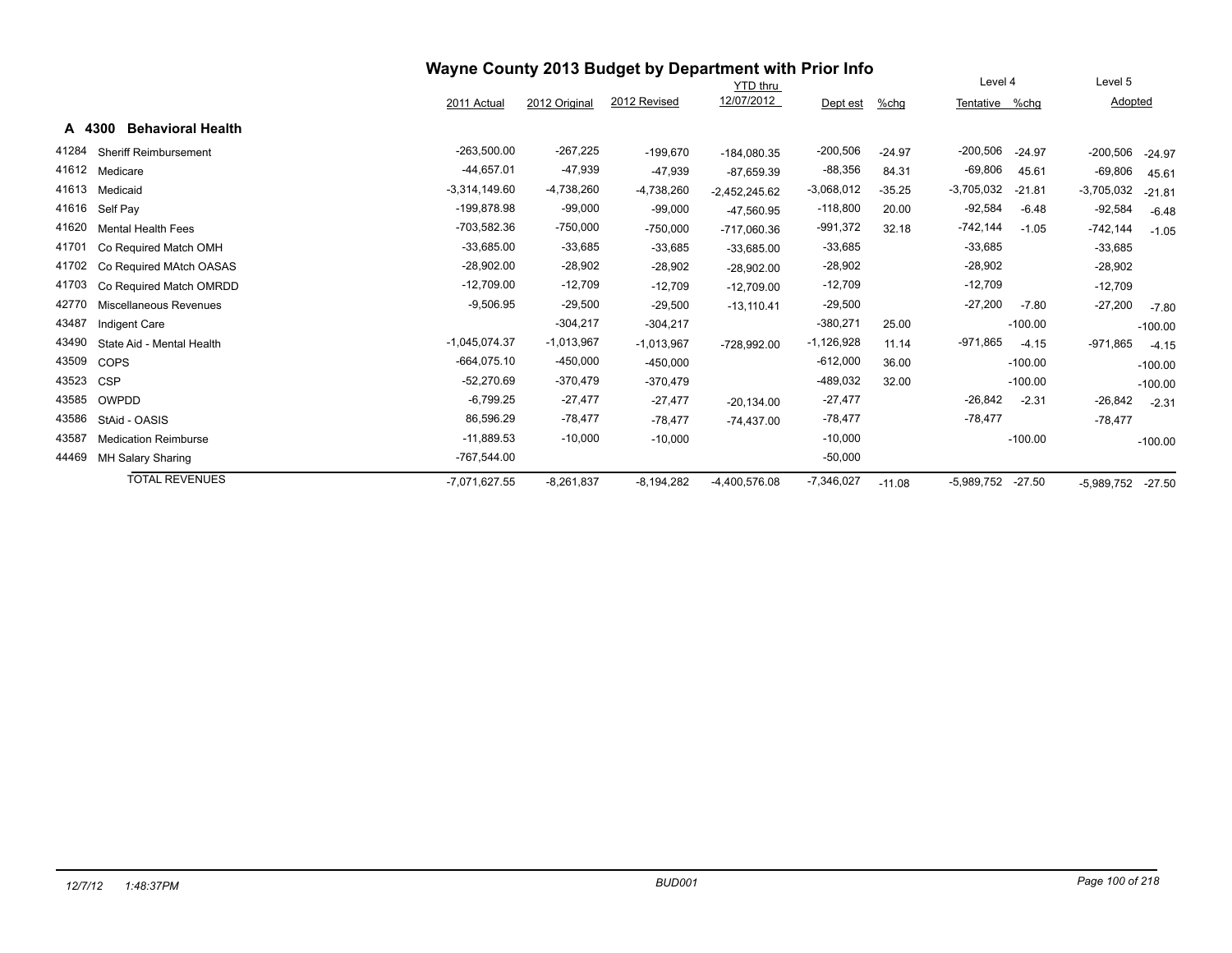|       | Wayne County 2013 Budget by Department with Prior Info |      |                                                              |      |            |             |               |              |                 |          |           |                |           |                |           |
|-------|--------------------------------------------------------|------|--------------------------------------------------------------|------|------------|-------------|---------------|--------------|-----------------|----------|-----------|----------------|-----------|----------------|-----------|
|       |                                                        |      |                                                              |      |            |             |               |              | <b>YTD</b> thru |          |           | Level 4        |           | Level 5        |           |
|       |                                                        |      |                                                              |      |            | 2011 Actual | 2012 Original | 2012 Revised | 12/07/2012      | Dept est | $%$ chg   | Tentative %chg |           | <b>Adopted</b> |           |
|       | A 4300<br><b>Behavioral Health</b>                     |      |                                                              |      |            |             |               |              |                 |          |           |                |           |                |           |
|       |                                                        |      | ----- Position Count -----                                   |      |            |             |               |              |                 |          |           |                |           |                |           |
| 51183 | Mental Health Aide PartTime                            |      | B <sub>12</sub> L <sub>1</sub> L <sub>4</sub> L <sub>5</sub> |      |            |             |               | $-38,288$    |                 |          |           |                |           |                |           |
| 51086 | Director of Mental Health                              |      |                                                              |      |            | 92,361.26   | 91,759        | 83,254       | 83,100.28       | 92,000   | 0.26      | 93,256         | 1.63      | 93,256         |           |
| 51396 | <b>Psychologist Supervisor</b>                         | 1.0  | 1.0                                                          | 1.0  | 1.0<br>1.0 | 77,987.44   | 76,820        | 76,820       | 71,827.15       | 79,876   | 3.98      | 79,877         | 3.98      | 79,877         | 1.63      |
| 51397 | Social Worker Supervisor                               | 1.0  | 3.0                                                          | 1.0  | 0.0        | 1,994.11    |               |              |                 |          |           |                |           |                | 3.98      |
| 51405 | Program Supervisor                                     | 0.0  | 0.0                                                          | 0.0  |            | 146,406.87  | 166,071       | 166,071      |                 | 169,582  | 2.11      | 115,220        | $-30.62$  | 115,220        |           |
| 51495 |                                                        | 3.0  | 6.0                                                          | 2.0  | 2.0        | 33,738.43   | 68,000        | 68,000       | 138,448.19      | 69,190   |           | 69,190         | 1.75      |                | $-30.62$  |
|       | Staff Psychologist                                     | 1.0  | 1.0                                                          | 1.0  | 1.0        | 172,557.62  | 369,900       |              | 62,032.56       | 369,000  | 1.75      | 369,900        |           | 69,190         | 1.75      |
| 51496 | Staff Psychiatrist                                     | 2.0  | 2.0                                                          | 2.0  | 2.0        |             |               | 244,900      | 178,396.98      |          | $-0.24$   |                |           | 369,900        |           |
| 51518 | <b>Psychiatric Nurse Practitioner</b>                  | 2.0  | 2.0                                                          | 3.0  | 3.0        | 150,757.38  | 152,397       | 139,625      | 82,648.64       | 153,771  | 0.90      | 195,354        | 28.19     | 195,354        | 28.19     |
| 51581 | Physician                                              | 2.0  | 2.0                                                          | 2.0  | 2.0        | 36,795.00   | 137,500       | 137,500      | 80,575.00       | 137,500  |           | 71,875         | $-47.73$  | 71,875         | $-47.73$  |
| 51582 | PT Staff Psychologist                                  | 1.0  | 1.0                                                          | 0.0  | 0.0        | 28,985.00   | 44,000        | 44,000       | 23,430.00       | 44,000   |           |                | $-100.00$ |                | $-100.00$ |
| 51583 | PT Staff Psychiatrists                                 | 5.0  | 2.0                                                          | 5.0  | 5.0        | 389,285.00  | 790,499       | 509,543      | 444,967.50      | 554,559  | $-29.85$  | 417,680        | $-47.16$  | 417,680        | $-47.16$  |
| 51584 | Coordinator of Offenders                               | 1.0  | 1.0                                                          | 1.0  | 1.0        | 71,940.00   | 84,500        | 84,500       | 49,362.50       | 100,485  | 18.92     | 100,485        | 18.92     | 100,485        | 18.92     |
| 51598 | PT Psychiatrict NP                                     |      | 1.0                                                          | 0.0  | 0.0        | 5,160.00    |               |              | 39,990.00       | 54,810   |           |                |           |                |           |
| 51692 | Deputy Director Mental Health                          | 1.0  | 1.0                                                          | 1.0  | 1.0        | 58,101.84   | 57,867        | 57,867       | 28,119.69       | 72,092   | 24.58     | 59,494         | 2.81      | 59,494         | 2.81      |
| 51901 | Mental Health Worker                                   | 12.0 | 1.0                                                          | 0.0  | 0.0        | 9,742.48    | 12,000        | 12,000       | 11,139.86       | 12,000   |           |                | $-100.00$ |                | $-100.00$ |
|       | <b>BU: 0</b>                                           | 32.0 | 24.0                                                         | 19.0 | 19.0       |             |               |              |                 |          |           |                |           |                |           |
| 51100 | Vehicle Operator (7Hr)                                 | 1.0  | 1.0                                                          | 0.0  | 0.0        | 29,567.06   | 31,092        | 31,092       | 22,295.53       | 31,675   | 1.88      |                | $-100.00$ |                | $-100.00$ |
| 51104 | Clerk Typist (7hr)                                     | 5.0  | 4.0                                                          | 4.0  | 4.0        | 137,594.39  | 145,971       | 145,971      | 98,232.30       | 413,411  | 183.21    | 114,251        | $-21.73$  | 114,251        | $-21.73$  |
| 51105 | Clerk Typist - Part Time                               | 1.0  | 2.0                                                          | 0.0  | 0.0        | 12,295.23   | 12,870        | 12,870       | 11,400.72       | 26,188   | 103.48    |                | $-100.00$ |                | $-100.00$ |
| 51110 | Receptionist 7Hr                                       | 2.0  | 2.0                                                          | 0.0  | 0.0        | 63,195.50   | 65,160        | 65,160       | 56,645.87       | 67,109   | 2.99      |                | $-100.00$ |                | $-100.00$ |
| 51111 | Clerk PT                                               | 1.0  | 0.0                                                          | 0.0  | 0.0        | 11,609.88   | 12,870        | 12,870       | 12,045.24       |          | $-100.00$ |                | $-100.00$ |                | $-100.00$ |
| 51122 | Account Clerk (7hr)                                    | 1.0  | 1.0                                                          | 2.0  | 2.0        | 26,724.21   | 27,260        | 33,741       | 29,582.97       | 30,158   | 10.63     | 56,082 105.73  |           | 56,082 105.73  |           |
| 51134 | <b>Activity Aide</b>                                   | 1.0  | 1.0                                                          | 0.0  | 0.0        | 31,435.24   | 31,595        | 31,595       | 28,325.47       | 32,707   | 3.52      |                | $-100.00$ |                | $-100.00$ |
| 51135 | <b>Activity Aide Part Time</b>                         | 1.0  | 1.0                                                          | 0.0  | 0.0        | 10,726.22   | 12,211        | 12,211       | 10,249.12       | 12,424   | 1.74      |                | $-100.00$ |                | $-100.00$ |
| 51140 | Senior Typist                                          | 2.0  | 2.0                                                          | 1.0  | 1.0        | 66,082.78   | 66,908        | 66,908       | 60,038.16       | 68,902   | 2.98      | 34,387         | $-48.61$  | 34,387         | $-48.61$  |
| 51154 | Senior Account Clerk (7hr)                             | 5.0  | 5.0                                                          | 4.0  | 4.0        | 166,533.91  | 169,954       | 163,473      | 142,074.41      | 168,897  | $-0.62$   | 133,838        | $-21.25$  | 133,838        | $-21.25$  |
| 51184 | <b>Mental Health Aide</b>                              | 5.0  | 5.0                                                          | 4.0  | 4.0        | 161,135.77  | 166,691       | 166,691      | 152,054.46      | 177,507  | 6.49      | 144,653        | $-13.22$  | 144,653        | $-13.22$  |
| 51185 | Comm Mental Health Aide PT                             | 1.0  | 0.0                                                          | 0.0  | 0.0        | 13,050.38   | 15,239        |              |                 |          | $-100.00$ |                | $-100.00$ |                | $-100.00$ |
| 51210 | LPNurse                                                | 1.0  | 1.0                                                          | 0.0  | 0.0        | 38,595.40   | 38,667        | 38,667       | 35,427.51       | 40,644   | 5.11      |                | $-100.00$ |                | $-100.00$ |
| 51258 | <b>Assistant Social Worker</b>                         | 9.0  | 9.0                                                          | 7.0  | 7.0        | 355,264.51  | 368,154       | 368,154      | 330,317.40      | 381,552  | 3.64      | 297,480        | $-19.20$  | 297,480        | $-19.20$  |
| 51282 | RPNurse                                                | 1.0  | 1.0                                                          | 1.0  | 1.0        | 51,629.82   | 51,982        | 51,982       | 46,974.23       | 53,869   | 3.63      | 53,869         | 3.63      | 53,869         | 3.63      |
| 51283 | <b>RPNurse Part Time</b>                               | 1.0  | 1.0                                                          | 0.0  | 0.0        | 19,548.74   | 21,165        | 21,165       | 18,442.61       | 21,535   | 1.75      |                | $-100.00$ |                | $-100.00$ |
| 51309 | <b>Mental Health Nurse</b>                             | 2.0  |                                                              | 2.0  | 2.0        | 100,647.26  | 104,564       | 104,564      | 92,225.53       | 107,948  | 3.24      | 107,948        | 3.24      | 107,948        | 3.24      |
|       |                                                        |      | 2.0                                                          |      |            |             |               |              |                 |          |           |                |           |                |           |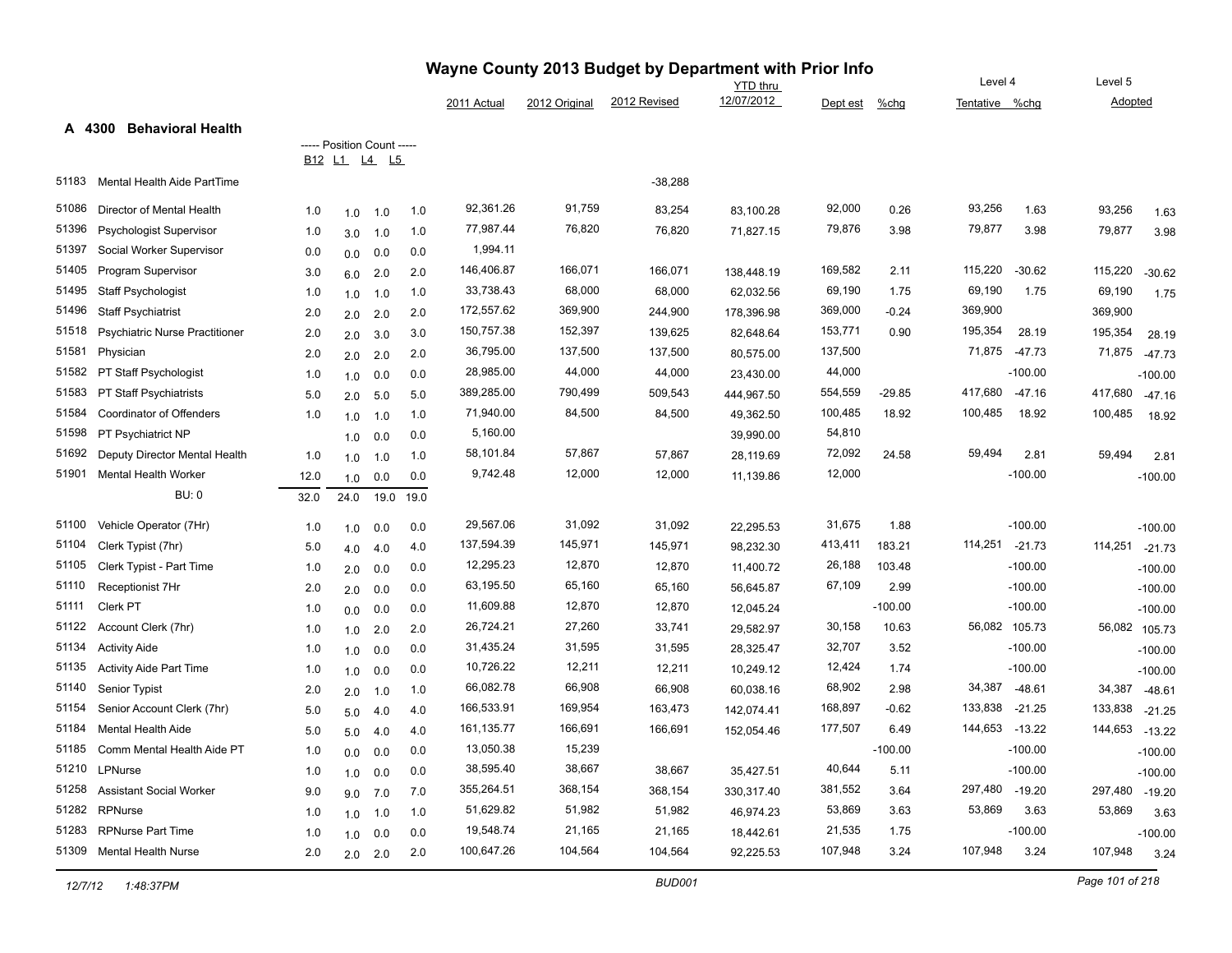|        |                                       |      |                            |           |      |              |               | Wayne County 2013 Budget by Department with Prior Info |              |           |           |                |           |           |           |
|--------|---------------------------------------|------|----------------------------|-----------|------|--------------|---------------|--------------------------------------------------------|--------------|-----------|-----------|----------------|-----------|-----------|-----------|
|        |                                       |      |                            |           |      |              |               |                                                        | YTD thru     |           |           | Level 4        |           | Level 5   |           |
|        |                                       |      |                            |           |      | 2011 Actual  | 2012 Original | 2012 Revised                                           | 12/07/2012   | Dept est  | $%$ chg   | Tentative %chg |           | Adopted   |           |
| A 4300 | <b>Behavioral Health</b>              |      |                            |           |      |              |               |                                                        |              |           |           |                |           |           |           |
|        |                                       |      | ----- Position Count ----- |           |      |              |               |                                                        |              |           |           |                |           |           |           |
|        |                                       | B12  | L1                         | L4<br>L5  |      |              |               |                                                        |              |           |           |                |           |           |           |
| 51322  | <b>Staff Social Worker</b>            | 19.0 |                            | 22.0 22.0 | 22.0 | 894,065.77   | 956,310       | 1,040,109                                              | 873,691.08   | 1,115,324 | 16.63     | 1,138,203      | 19.02     | 1,138,203 | 19.02     |
| 51323  | <b>SSW PT</b>                         | 1.0  | 0.0                        | 1.0       | 1.0  | 21,454.63    | 28,250        | 28,250                                                 | 24,593.61    |           | $-100.00$ | 22,433         | $-20.59$  | 22,433    | $-20.59$  |
| 51325  | <b>CMHP</b>                           | 10.0 | 7.0                        | 6.0       | 6.0  | 473,948.65   | 495,094       | 393,617                                                | 343,044.68   | 366,608   | $-25.95$  | 312,694        | $-36.84$  | 312,694   | $-36.84$  |
| 51497  | Substance Abuse Counselor             | 4.0  | 4.0                        | 4.0       | 4.0  | 156,235.42   | 179,213       | 179,213                                                | 138,182.11   | 183,983   | 2.66      | 183,983        | 2.66      | 183,983   | 2.66      |
| 51507  | <b>Mental Health Activities Coord</b> | 1.0  | 1.0                        | 0.0       | 0.0  | 37,399.33    | 37,916        | 37,916                                                 | 34,709.39    | 39,269    | 3.57      |                | $-100.00$ |           | $-100.00$ |
| 51661  | Supportive Case Manager               | 2.0  | 1.0                        | 1.0       | 1.0  | 57,225.97    | 64,090        | 64,090                                                 | 47,025.83    | 35,440    | $-44.70$  | 35,440         | $-44.70$  | 35,440    | $-44.70$  |
|        | <b>BU: 1</b>                          | 77.0 | 73.0                       | 59.0      | 59.0 |              |               |                                                        |              |           |           |                |           |           |           |
|        | <b>TOTAL PERSONAL SERVICES</b>        |      |                            |           |      | 4,211,778.50 | 5,154,539     | 4,656,101                                              | 3,901,616.58 | 5,284,015 | 2.51      | 4,207,592      | -18.37    | 4,207,592 | $-18.37$  |
| 52200  | Office Equipment                      |      |                            |           |      | 676.25       |               | 400                                                    | 349.83       |           |           |                |           |           |           |
| 52201  | <b>Computer Equipment</b>             |      |                            |           |      | 11,554.57    | 7,500         | 7,500                                                  | 5,600.00     |           | $-100.00$ |                | $-100.00$ |           | $-100.00$ |
|        | <b>TOTAL EQUIPMENT</b>                |      |                            |           |      | 12,230.82    | 7,500         | 7,900                                                  | 5,949.83     |           | $-100.00$ |                | $-100.00$ |           | $-100.00$ |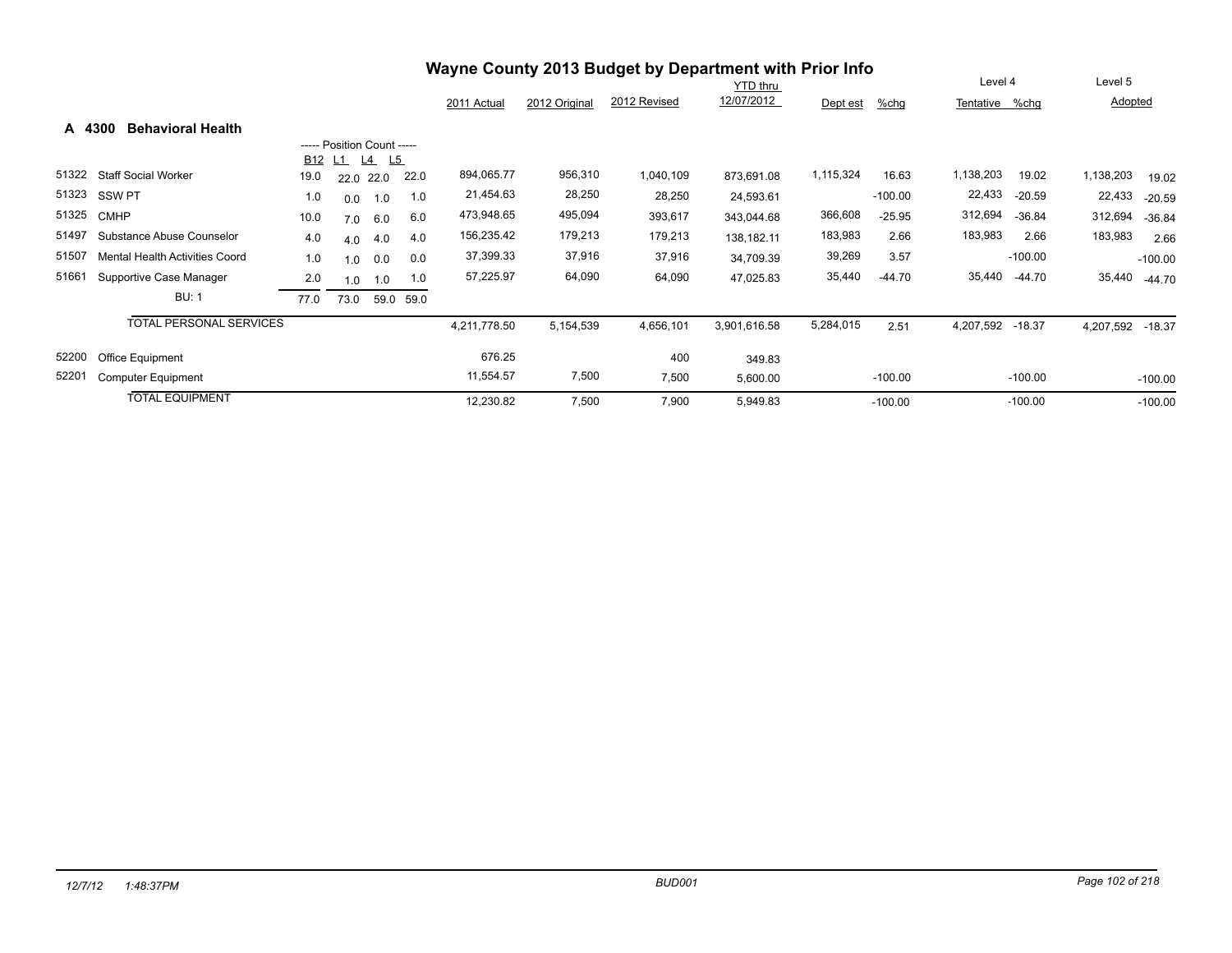|       |                                    |              |               | Wayne County 2013 Budget by Department with Prior Info |                 |           |          |                |           |           |           |
|-------|------------------------------------|--------------|---------------|--------------------------------------------------------|-----------------|-----------|----------|----------------|-----------|-----------|-----------|
|       |                                    |              |               |                                                        | <b>YTD</b> thru |           |          | Level 4        |           | Level 5   |           |
|       |                                    | 2011 Actual  | 2012 Original | 2012 Revised                                           | 12/07/2012      | Dept est  | $%$ chg  | Tentative %chg |           | Adopted   |           |
|       | <b>Behavioral Health</b><br>A 4300 |              |               |                                                        |                 |           |          |                |           |           |           |
| 54100 | Supplies & Materials               | 12,251.98    | 12,900        | 12,900                                                 | 10,552.15       | 12,900    |          | 12,900         |           | 12,900    |           |
| 54114 | Car Expense                        | 29,389.28    | 29,000        | 29,000                                                 | 28,369.73       | 29,000    |          | 29,000         |           | 29,000    |           |
| 54115 | <b>Clinic Supplies</b>             | 14,302.49    | 15,100        | 15,100                                                 | 13,414.55       | 15,100    |          | 15,100         |           | 15,100    |           |
| 54138 | <b>Cleaning Expense</b>            |              | 100           | 100                                                    |                 | 100       |          | 100            |           | 100       |           |
| 54150 | Office Supplies                    | 13,141.26    | 19,600        | 19,600                                                 | 13,882.45       | 19,600    |          | 17,000         | $-13.27$  | 17,000    | $-13.27$  |
| 54166 | Postage                            | 13,889.67    | 16,000        | 16,000                                                 | 9,119.00        | 16,000    |          | 14,000         | $-12.50$  | 14,000    | $-12.50$  |
| 54185 | Transcripts                        | 10,975.51    | 20,000        | 20,000                                                 | 13,091.68       | 20,000    |          | 16,000         | $-20.00$  | 16,000    | $-20.00$  |
| 54210 | Gas                                | 5,821.03     | 7,122         | 7,122                                                  | 5,172.50        | 6,574     | $-7.69$  | 6,574          | $-7.69$   | 6,574     | $-7.69$   |
| 54220 | Light & Power                      | 42,958.95    | 52,049        | 52,049                                                 | 33,445.48       | 48,349    | $-7.11$  | 38,349         | $-26.32$  | 38,349    | $-26.32$  |
| 54230 | Telephone                          | 56,141.97    | 66,000        | 66,000                                                 | 37,145.71       | 66,000    |          | 50,000         | $-24.24$  | 50,000    | $-24.24$  |
| 54240 | Water                              | 3,712.06     | 4,383         | 4,383                                                  | 3,993.89        | 4,218     | $-3.76$  | 4,218          | $-3.76$   | 4,218     | $-3.76$   |
| 54300 | Insurance                          | 111,033.99   | 124,300       | 124,300                                                | 118,915.39      | 130,806   | 5.23     | 130,806        | 5.23      | 130,806   | 5.23      |
| 54395 | <b>Bldg Maint - Contracts</b>      | 10,633.80    | 11,067        | 11,067                                                 | 12,441.80       | 19,933    | 80.11    | 15,000         | 35.54     | 15,000    | 35.54     |
| 54396 | Bldg Maint - Work Orders           |              | 15,000        | 15,000                                                 |                 | 15,000    |          | 3,000          | $-80.00$  | 3,000     | $-80.00$  |
| 54410 | Conference                         | 1,154.14     | 1,000         | 1,000                                                  |                 | 1,000     |          | 1,000          |           | 1,000     |           |
| 54414 | Information Technology             | 101,413.97   | 122,000       | 157,549                                                | 109,954.10      | 197,000   | 61.48    | 197,000        | 61.48     | 197,000   | 61.48     |
| 54424 | Equipment - Maint Contract         | 44,016.55    | 68,000        | 68,000                                                 | 42,406.86       | 68,000    |          | 43,000         | $-36.76$  | 43,000    | $-36.76$  |
| 54437 | Lease                              | 343,833.60   | 357,657       | 357,657                                                | 357,656.04      | 364,809   | 2.00     | 364,809        | 2.00      | 364,809   | 2.00      |
| 54438 | Maintenance/Repairs                | 71,044.66    | 63,006        | 63,006                                                 | 70,332.56       | 49,309    | $-21.74$ | 79,309         | 25.88     | 79,309    | 25.88     |
| 54473 | Medications                        | 18,784.78    | 10,000        | 10,000                                                 | 8,831.49        | 10,000    |          | 10,000         |           | 10,000    |           |
| 54475 | Software                           |              | 25,000        | 25,000                                                 |                 | 100       | $-99.60$ |                | $-100.00$ |           | $-100.00$ |
| 54483 | Training- Seminars & Schools       | 3,641.00     | 5,000         | 5,000                                                  | 2,896.20        | 4,100     | $-18.00$ | 4,100          | $-18.00$  | 4,100     | $-18.00$  |
| 54485 | Travel                             | 120.00       | 1,500         | 1,500                                                  | 409.11          | 600       | $-60.00$ | 1,000          | $-33.33$  | 1,000     | $-33.33$  |
| 54500 | Fees for Services Non-employ       | 37,880.27    | 38,900        | 38,900                                                 | 31,998.45       | 39,725    | 2.12     | 39,725         | 2.12      | 39,725    | 2.12      |
| 54501 | <b>Accountants &amp; Auditors</b>  | 29,257.25    | 40,000        | 40,000                                                 | 27,585.00       | 40,000    |          | 30,000         | $-25.00$  | 30,000    | $-25.00$  |
| 54540 | Interpreter                        | 17,387.23    | 11,500        | 11,500                                                 | 9,080.24        | 11,500    |          | 11,500         |           | 11,500    |           |
| 54563 | <b>Contracted CMHP</b>             | 4,283.75     | 6,000         | 6,000                                                  | 4,473.50        | 6,000     |          | 6,000          |           | 6,000     |           |
| 54566 | Physician                          | 244,584.88   |               | 396,500                                                | 365,252.49      | 62,920    |          |                |           |           |           |
| 54575 | Sexual Offender Contractor         | 2,165.00     | 2,500         | 2,500                                                  | 1,500.00        | 2,500     |          | 2,500          |           | 2,500     |           |
| 54600 | Misc                               | 264.00       | 2,000         | 1,600                                                  | 1,104.80        | 8,000     | 300.00   | 9,200          | 360.00    | 9,200     | 360.00    |
| 54654 | Wrap-around Funds                  | 59,348.56    | 88,196        | 88,196                                                 | 55,247.75       | 88,196    |          | 88,196         |           | 88,196    |           |
| 54784 | <b>Drug Testing</b>                | 3,681.25     | 4,000         | 4,000                                                  | 4,350.00        | 4,000     |          | 5,000          | 25.00     | 5,000     | 25.00     |
|       | TOTAL CONTRACTUAL EXPENSES         | 1,307,112.88 | 1,238,880     | 1,670,529                                              | 1,392,622.92    | 1,361,339 | 9.88     | 1,244,386      | 0.44      | 1,244,386 | 0.44      |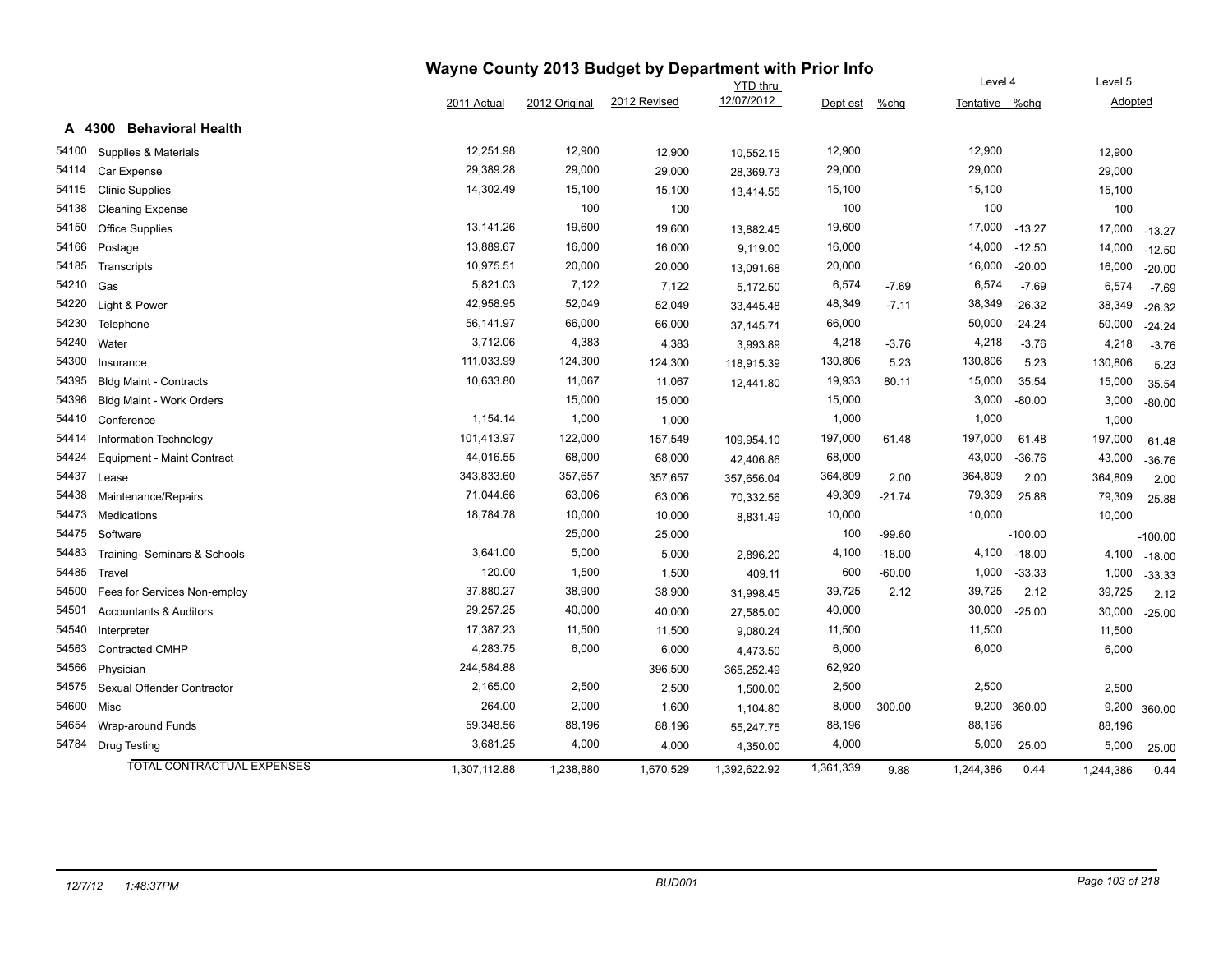|                                             | Wayne County 2013 Budget by Department with Prior Info |               |              |                 |           |         |                |          |                |          |
|---------------------------------------------|--------------------------------------------------------|---------------|--------------|-----------------|-----------|---------|----------------|----------|----------------|----------|
|                                             |                                                        |               |              | <b>YTD thru</b> |           |         | Level 4        |          | Level 5        |          |
|                                             | 2011 Actual                                            | 2012 Original | 2012 Revised | 12/07/2012      | Dept est  | $%$ chg | Tentative %chg |          | Adopted        |          |
| <b>Behavioral Health</b><br>A 4300          |                                                        |               |              |                 |           |         |                |          |                |          |
| 58100<br>Payments to NYS Retirement Sys     | 494,766.00                                             | 827,184       | 827,184      |                 | 818,388   | $-1.06$ | 712,730 -13.84 |          | 712,730        | $-13.84$ |
| 58200<br><b>Payments to Social Security</b> | 302,631.74                                             | 387,165       | 385,999      | 280,655.05      | 385,485   | $-0.43$ | 323,754        | $-16.38$ | 323,754        | $-16.38$ |
| 58400 Hospitalization                       | 595,465.76                                             | 629,958       | 629,958      | 597.106.14      | 652,811   | 3.63    | 534,914 -15.09 |          | 534,914 -15.09 |          |
| 58500<br>Unemployment                       | 14,236.14                                              | 2,000         | 2,000        | 3,198.64        | 2,000     |         | 2,000          |          | 2,000          |          |
| 58600<br>Disability                         | 12,059.00                                              | 12,617        | 12,617       | 10,838.00       | 12,464    | $-1.21$ | 10,626         | $-15.78$ | 10,626         | $-15.78$ |
| 58901<br>Employee Assistance Program        | 1,680.00                                               | 1,994         | 1,994        | 2,044.55        | 1,865     | $-6.47$ | 1,547          | $-22.42$ | 1,547          | $-22.42$ |
| TOTAL FRINGE BENEFITS                       | 1,420,838.64                                           | 1,860,918     | 1,859,752    | 893,842.38      | 1,873,013 | 0.65    | 1,585,571      | -14.80   | 1,585,571      | $-14.80$ |
| <b>Total Appropriations</b>                 | 6,951,960.84                                           | 8,261,837     | 8,194,282    | 6,194,031.71    | 8,518,367 |         | 7,037,549      |          | 7,037,549      |          |
| <b>Total County Cost</b>                    | $-119.666.71$                                          |               |              | 1,793,455.63    | 1,172,340 |         | 1,047,797      |          | 1,047,797      |          |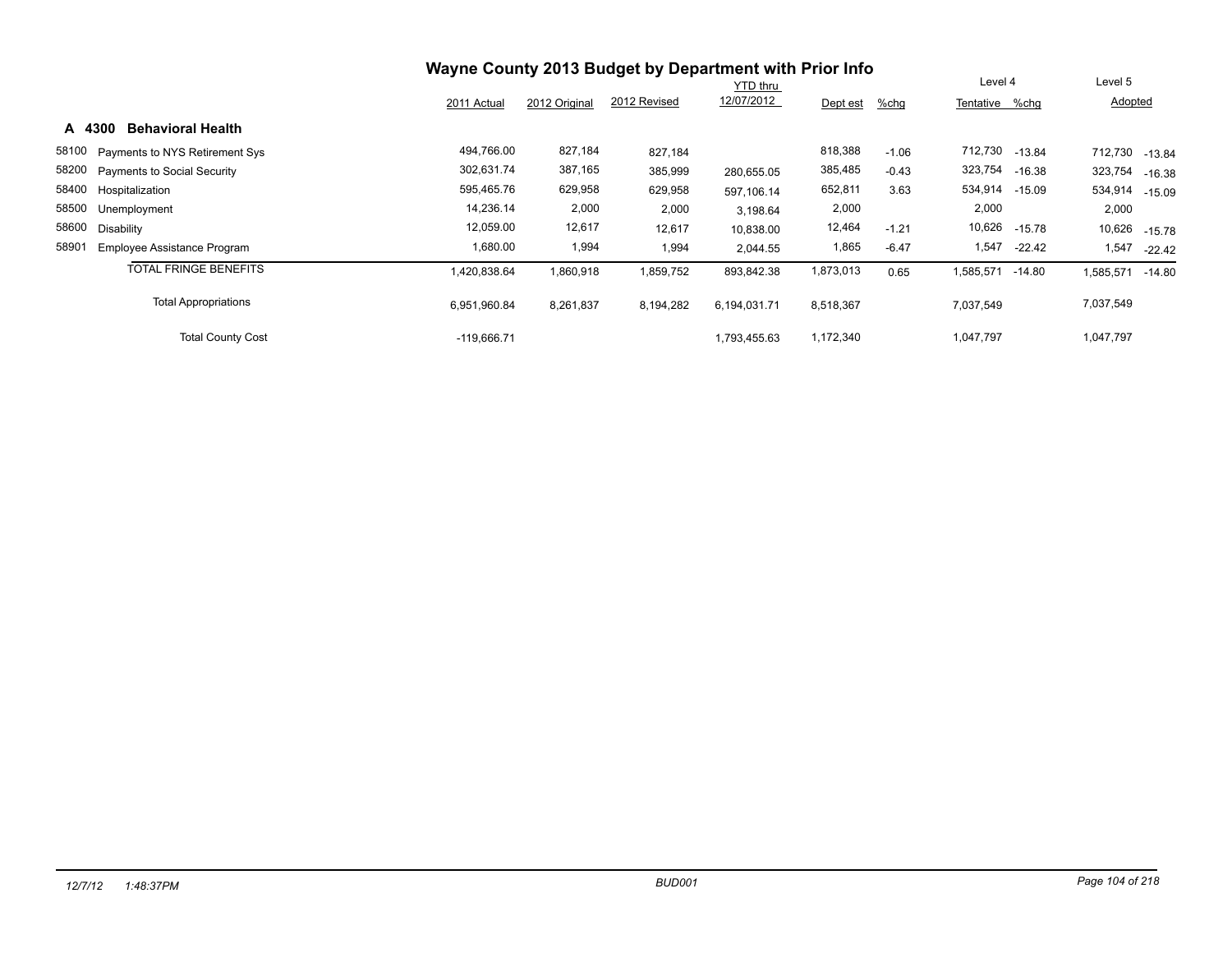|       |                                     | Wayne County 2013 Budget by Department with Prior Info |               | Level 4      |                               |              | Level 5   |                |           |              |           |
|-------|-------------------------------------|--------------------------------------------------------|---------------|--------------|-------------------------------|--------------|-----------|----------------|-----------|--------------|-----------|
|       |                                     | 2011 Actual                                            | 2012 Original | 2012 Revised | <b>YTD thru</b><br>12/07/2012 | Dept est     | %chg      | Tentative %chg |           | Adopted      |           |
|       | A 4322 Community Providers          |                                                        |               |              |                               |              |           |                |           |              |           |
|       | 43478 ARC MH                        | $-37,117.00$                                           | $-23,841$     | $-23,841$    | $-27,184.00$                  | $-23,841$    |           | $-23,841$      |           | $-23,841$    |           |
| 43485 | <b>Unity House</b>                  | $-92,358.00$                                           | $-114,655$    | $-114,655$   | -101,563.00                   | $-114,655$   |           | $-114,655$     |           | $-114,655$   |           |
| 43488 | <b>Epilepsy Association</b>         | $-2,778.00$                                            | $-2,851$      | $-2,851$     |                               |              | $-100.00$ |                | $-100.00$ |              | $-100.00$ |
| 43490 | State Aid - Mental Health           |                                                        | $-3,276$      | $-3,276$     |                               | $-3,276$     |           | $-3,276$       |           | $-3,276$     |           |
| 43494 | Delphi                              | $-364,933.00$                                          | $-395,725$    | $-395,725$   | $-375,350.00$                 | $-395,725$   |           | $-395,725$     |           | $-395,725$   |           |
| 43495 | ARC - MR                            | $-200,745.00$                                          | $-249,600$    | $-249,600$   | -153,886.00                   | $-249,600$   |           | $-249,600$     |           | $-249,600$   |           |
|       | 43499 FLACRA                        | $-1,123,080.00$                                        | $-1,107,288$  | $-1,107,288$ | $-1,050,275.00$               | $-1,107,288$ |           | $-1,107,288$   |           | $-1,107,288$ |           |
| 43504 | Lifeline                            | $-24,031.00$                                           | $-24,927$     | $-24,927$    | $-23,415.00$                  | $-24,927$    |           | $-24,927$      |           | $-24,927$    |           |
| 43522 | Council on ALC                      | $-162,914.00$                                          | $-185,960$    | $-185,960$   | -102,332.00                   | -185,960     |           | $-185,960$     |           | $-185,960$   |           |
| 43526 | Wayne CAP                           | $-52,887.00$                                           | $-53,476$     | $-53,476$    | $-52,887.00$                  | $-53,476$    |           | $-53,476$      |           | $-53,476$    |           |
| 43607 | FL Parents' Network                 | $-24,005.00$                                           | $-24,269$     | $-24,269$    | $-24,005.00$                  | $-24,269$    |           | $-24,269$      |           | $-24,269$    |           |
| 43614 | <b>Lakeview Mental Health</b>       | $-64,274.00$                                           | $-80,753$     | $-80,753$    | $-58,986.00$                  | $-80,753$    |           | $-80,753$      |           | $-80,753$    |           |
| 43615 | Catholic Fam Ctr-Hannick Hall       | $-675,857.00$                                          | $-619,071$    | $-619,071$   | -587,197.00                   | $-619,071$   |           | $-619,071$     |           | $-619,071$   |           |
| 43840 | Aging & Youth                       | $-38,012.00$                                           | $-38,436$     | $-38,436$    | $-38,012.00$                  | $-38,436$    |           | $-38,436$      |           | $-38,436$    |           |
|       | <b>TOTAL REVENUES</b>               | $-2,862,991.00$                                        | $-2,924,128$  | $-2,924,128$ | $-2,595,092.00$               | $-2,921,277$ | $-0.10$   | $-2,921,277$   | $-0.10$   | $-2,921,277$ | $-0.10$   |
| 54534 | Aging & Youth                       | 38,012.00                                              | 38,436        | 38,436       | 38,012.00                     | 38,436       |           | 38,436         |           | 38,436       |           |
| 54604 | <b>FLACRA</b>                       | 1,192,682.00                                           | 1,176,890     | 1,176,890    | 1,050,275.00                  | 1,176,890    |           | 1,176,890      |           | 1,176,890    |           |
| 54607 | <b>DELPHI</b>                       | 369,288.00                                             | 403,475       | 403,475      | 375,350.00                    | 403,475      |           | 403,475        |           | 403,475      |           |
| 54608 | ARC MR                              | 215,513.00                                             | 264,368       | 264,368      | 153,886.00                    | 264,368      |           | 264,368        |           | 264,368      |           |
| 54609 | ARC MH                              | 37,117.00                                              | 23,841        | 23,841       | 27,184.00                     | 23,841       |           | 23,841         |           | 23,841       |           |
|       | 54612 Catholic Fam Ctr-Hannick Hall | 619,070.00                                             | 619,071       | 619,071      | 587,197.00                    | 619,071      |           | 619,071        |           | 619,071      |           |
| 54614 | <b>Lakeview Mental Health</b>       | 64,274.00                                              | 80,753        | 80,753       | 58,986.00                     | 80,753       |           | 80,753         |           | 80,753       |           |
| 54631 | Epilepsy Assoc.                     | 2,996.00                                               | 3,069         | 3,069        |                               |              | $-100.00$ |                | $-100.00$ |              | $-100.00$ |
| 54640 | Lifeline                            | 24,031.00                                              | 24,927        | 24,927       | 23,415.00                     | 24,927       |           | 24,927         |           | 24,927       |           |
| 54685 | <b>Unity House</b>                  | 92,358.00                                              | 114,655       | 114,655      | 101,563.00                    | 114,655      |           | 114,655        |           | 114,655      |           |
|       | 54686 FL Parents' Network           | 28,005.00                                              | 28,269        | 28,269       | 24,005.00                     | 28,269       |           | 28,269         |           | 28,269       |           |
| 54687 | <b>WBHN</b>                         | 75,296.00                                              | 75,296        | 75,296       | 75,296.00                     | 75,296       |           | 75,296         |           | 75,296       |           |
| 54690 | Council on ALC                      | 149,932.00                                             | 185,960       | 185,960      | 102,332.00                    | 185,960      |           | 185,960        |           | 185,960      |           |
|       | 54697 Wayne CAP                     | 52,887.00                                              | 53,476        | 53,476       | 52,887.00                     | 53,476       |           | 53,476         |           | 53,476       |           |
|       | TOTAL CONTRACTUAL EXPENSES          | 2,961,461.00                                           | 3,092,486     | 3,092,486    | 2,670,388.00                  | 3,089,417    | $-0.10$   | 3,089,417      | $-0.10$   | 3,089,417    | $-0.10$   |
|       | <b>Total Appropriations</b>         | 2,961,461.00                                           | 3,092,486     | 3,092,486    | 2,670,388.00                  | 3,089,417    |           | 3,089,417      |           | 3,089,417    |           |
|       | <b>Total County Cost</b>            | 98,470.00                                              | 168,358       | 168,358      | 75,296.00                     | 168,140      | $-0.13$   | 168,140        | $-0.13$   | 168,140      | $-0.13$   |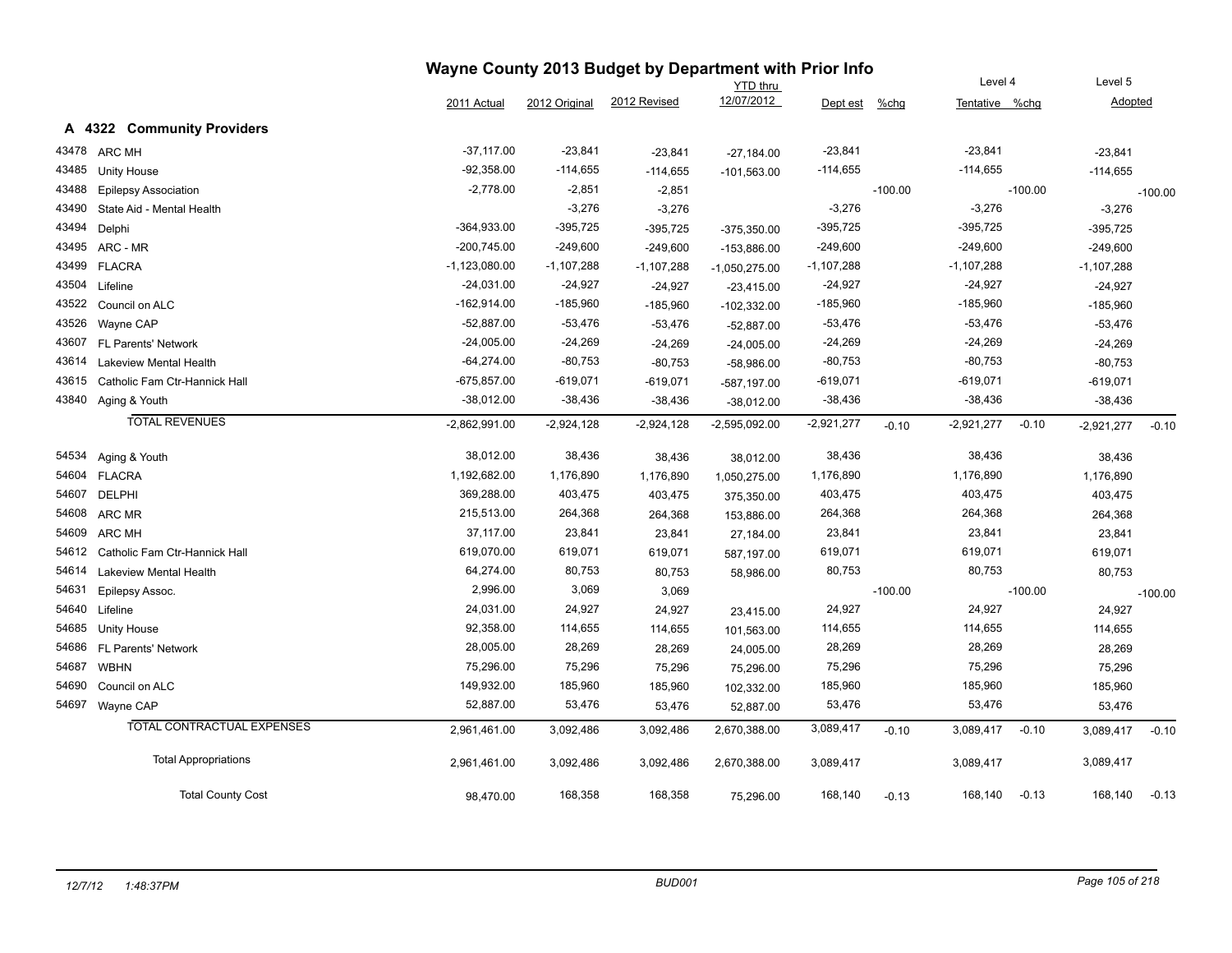|                                   | Wayne County 2013 Budget by Department with Prior Info |               |              |                               |          |         |                           |         |                           |         |
|-----------------------------------|--------------------------------------------------------|---------------|--------------|-------------------------------|----------|---------|---------------------------|---------|---------------------------|---------|
|                                   | 2011 Actual                                            | 2012 Original | 2012 Revised | <b>YTD thru</b><br>12/07/2012 | Dept est | $%$ chg | Level 4<br>Tentative %chg |         | Level 5<br><b>Adopted</b> |         |
| A 5632 Bus Operations             |                                                        |               |              |                               |          |         |                           |         |                           |         |
| 54464<br>Regional Transportation  | 38,377.80                                              | 38,400        | 38,400       | 38.377.80                     | 38,378   | $-0.06$ | 38,378                    | $-0.06$ | 38,378                    | $-0.06$ |
| <b>TOTAL CONTRACTUAL EXPENSES</b> | 38,377.80                                              | 38,400        | 38,400       | 38.377.80                     | 38,378   | $-0.06$ | 38,378                    | $-0.06$ | 38,378                    | $-0.06$ |
| <b>Total Appropriations</b>       | 38,377.80                                              | 38,400        | 38,400       | 38,377.80                     | 38,378   |         | 38,378                    |         | 38,378                    |         |
| <b>Total County Cost</b>          | 38.377.80                                              | 38,400        | 38,400       | 38.377.80                     | 38,378   | $-0.06$ | 38,378                    | $-0.06$ | 38,378                    | $-0.06$ |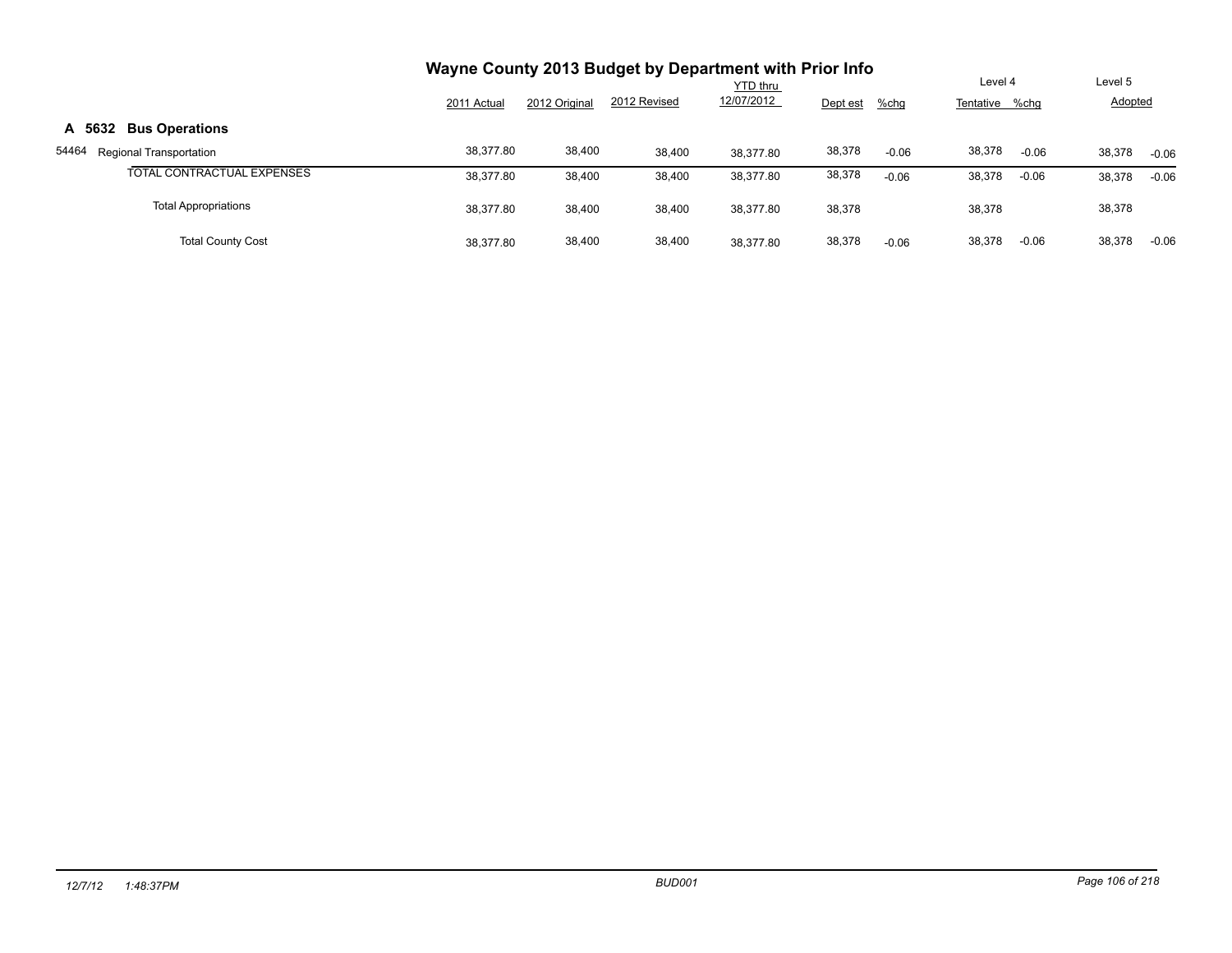|                                         | Wayne County 2013 Budget by Department with Prior Info |               |               |                 |              |          |                |          |               |          |
|-----------------------------------------|--------------------------------------------------------|---------------|---------------|-----------------|--------------|----------|----------------|----------|---------------|----------|
|                                         |                                                        |               |               | <b>YTD thru</b> |              |          | Level 4        |          | Level 5       |          |
|                                         | 2011 Actual                                            | 2012 Original | 2012 Revised  | 12/07/2012      | Dept est     | $%$ chg  | Tentative %chq |          | Adopted       |          |
| <b>Administration</b><br>A 6010         |                                                        |               |               |                 |              |          |                |          |               |          |
| 41811<br><b>Federal Incentives</b>      | $-1,368.79$                                            | $-1,500$      | $-1,500$      | $-411.16$       | $-1,000$     | $-33.33$ | $-1,000$       | $-33.33$ | $-1,000$      | $-33.33$ |
| 41880<br>Social Services- Recovery Chrq | $-35,893.61$                                           | $-3,000$      | $-3,000$      | $-76.591.88$    | $-3,000$     |          | $-3,000$       |          | $-3,000$      |          |
| 41894<br>Social Services Charges        | -49,386.52                                             | $-30,000$     | $-30,000$     | $-33,173.28$    | $-35,000$    | 16.67    | $-35,000$      | 16.67    | $-35,000$     | 16.67    |
| 42701<br>Refund of Prior Yr Expenditure | $-25,111.57$                                           | $-25,000$     | $-25,000$     | $-10.425.84$    | $-25,000$    |          | $-25,000$      |          | $-25,000$     |          |
| 42770<br>Miscellaneous Revenues         | $-30.00$                                               |               |               | -30.10          |              |          |                |          |               |          |
| 43610<br>Social Services Administration | $-3,316,842.00$                                        | $-3,824,516$  | $-3,838,089$  | $-2.607.539.98$ | $-3,840,906$ | 0.43     | $-3,909,511$   | 2.22     | $-3,909,511$  | 2.22     |
| 44610<br>Social Services Administration | $-3,568,561.00$                                        | $-4,366,262$  | $-4,382,195$  | $-2.843.881.00$ | $-4,259,768$ | $-2.44$  | $-4,333,651$   | $-0.75$  | $-4,333,651$  | $-0.75$  |
| 44611<br>Food Stamp Program             | $-659,920.00$                                          | -795,435      | $-795,435$    | $-576,304.00$   | -781,419     | $-1.76$  | $-800,351$     | 0.62     | $-800,351$    | 0.62     |
| 44615<br>Flex Fund for Fam Serv         | $-660,588.00$                                          | $-1,310,000$  | $-1,310,000$  | $-1.316.887.00$ | $-1,038,569$ | $-20.72$ | $-1,038,569$   | $-20.72$ | $-1,038,569$  | $-20.72$ |
| <b>TOTAL REVENUES</b>                   | $-8,317,701.49$                                        | $-10,355,713$ | $-10,385,219$ | $-7,465,244.24$ | $-9,984,662$ | $-3.58$  | $-10,146,082$  | $-2.02$  | $-10,146,082$ | $-2.02$  |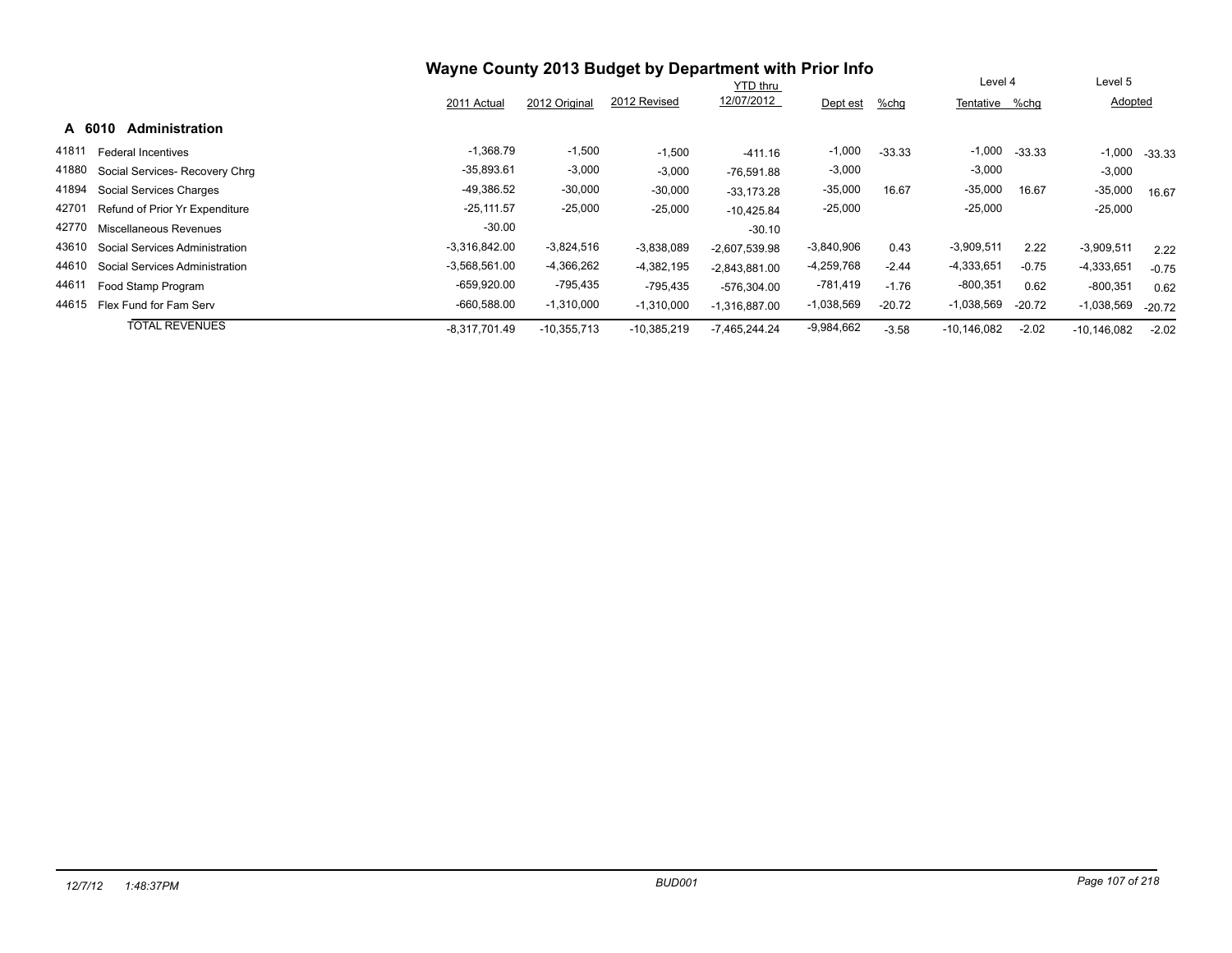|       |                                      |      |                            |                |      |              |               | Wayne County 2013 Budget by Department with Prior Info |                 |           |         |                |         |           |         |
|-------|--------------------------------------|------|----------------------------|----------------|------|--------------|---------------|--------------------------------------------------------|-----------------|-----------|---------|----------------|---------|-----------|---------|
|       |                                      |      |                            |                |      |              |               |                                                        | <b>YTD thru</b> |           |         | Level 4        |         | Level 5   |         |
|       |                                      |      |                            |                |      | 2011 Actual  | 2012 Original | 2012 Revised                                           | 12/07/2012      | Dept est  | %chg    | Tentative %chg |         | Adopted   |         |
|       | A 6010 Administration                |      |                            |                |      |              |               |                                                        |                 |           |         |                |         |           |         |
|       |                                      |      | ----- Position Count ----- |                |      |              |               |                                                        |                 |           |         |                |         |           |         |
|       |                                      |      | B12 L1 L4 L5               |                |      |              |               |                                                        |                 |           |         |                |         |           |         |
| 51903 | <b>Non Positions</b>                 |      |                            |                |      |              |               |                                                        |                 | 44,800    |         | 44,800         |         | 44,800    |         |
| 51904 | Overtime                             |      |                            |                |      | 41,887.29    | 40,000        | 40,000                                                 | 20,567.35       | 40,000    |         | 40,000         |         | 40,000    |         |
| 51905 | 24hr On-call Coverage                |      |                            |                |      | 12,531.00    | 14,000        | 14,000                                                 | 11,765.00       | 14,000    |         | 14,000         |         | 14,000    |         |
| 51081 | Stenograhper Secretary               | 1.0  | 1.0                        | 1.0            | 1.0  | 39,260.99    | 39,941        | 39,941                                                 | 35,760.27       | 40,605    | 1.66    | 40,605         | 1.66    | 40,605    | 1.66    |
| 51087 | <b>Commissioner Social Services</b>  | 1.0  | 1.0                        | 1.0            | 1.0  | 88,373.05    | 89,624        | 89,624                                                 | 80,285.37       | 91,396    | 1.98    | 91,396         | 1.98    | 91,396    | 1.98    |
| 51331 | <b>Head Social Welfare Examiner</b>  | 1.0  | 1.0                        | 1.0            | 1.0  | 57,359.86    | 58,369        | 58,369                                                 | 52,270.99       | 59,356    | 1.69    | 59,356         | 1.69    | 59,356    | 1.69    |
| 51380 | InformationTech Coordinator          | 1.0  | 1.0                        | 1.0            | 1.0  | 45,088.50    | 48,026        | 48,026                                                 | 43,023.08       | 48,885    | 1.79    | 48,885         | 1.79    | 48,885    | 1.79    |
| 51381 | Social Services Attorney             | 1.0  | 1.0                        | 1.0            | 1.0  | 91,753.05    | 90,992        | 90,992                                                 | 83,884.66       | 92,550    | 1.71    | 92,550         | 1.71    | 92,550    | 1.71    |
| 51382 | Director Administrative Servic       | 1.0  | 1.0                        | 1.0            | 1.0  | 67,225.23    | 67,161        | 67,161                                                 | 60,150.73       | 68,534    | 2.04    | 68,534         | 2.04    | 68,534    | 2.04    |
| 51384 | <b>Staff Development Coordinator</b> | 1.0  | 1.0                        | 1.0            | 1.0  | 44,291.91    | 51,930        | 51,930                                                 | 49,089.20       | 54,839    | 5.60    | 54,839         | 5.60    | 54,839    | 5.60    |
| 51387 | <b>Director of Social Services</b>   | 1.0  | 1.0                        | 1.0            | 1.0  | 56,039.13    | 71,348        | 71,348                                                 | 63,856.96       | 72,523    | 1.65    | 72,523         | 1.65    | 72,523    | 1.65    |
| 51492 | <b>Assistant DSS Attorney</b>        | 1.0  | 1.0                        | 1.0            | 1.0  | 72,714.44    | 58,756        | 58,756                                                 | 53,752.56       | 59,851    | 1.86    | 59,851         | 1.86    | 59,851    | 1.86    |
| 51594 | 2nd Asst DSS Attorney                | 1.0  | 1.0                        | 1.0            | 1.0  | 22,423.08    | 56,002        | 56,002                                                 | 41,450.09       | 56,302    | 0.54    | 56,302         | 0.54    | 56,302    | 0.54    |
|       | <b>BU: 0</b>                         | 10.0 | 10.0                       | 10.0           | 10.0 |              |               |                                                        |                 |           |         |                |         |           |         |
| 51100 | Vehicle Operator                     | 4.0  | 4.0                        | 4.0            | 4.0  | 140,589.78   | 129,488       | 129,488                                                | 110,858.15      | 132,560   | 2.37    | 132,560        | 2.37    | 132,560   | 2.37    |
| 51110 | Receptionist                         | 1.0  | 1.0                        | 1.0            | 1.0  | 31,925.12    | 33,147        | 33,147                                                 | 29,459.57       | 33,702    | 1.67    | 33,702         | 1.67    | 33,702    | 1.67    |
| 51112 | Typist                               | 8.0  | 8.0                        | 8.0            | 8.0  | 232,011.48   | 248,928       | 248,928                                                | 224,599.77      | 263,520   | 5.86    | 263,520        | 5.86    | 263,520   | 5.86    |
| 51118 | <b>Telephone Operator</b>            | 1.0  | 1.0                        | 1.0            | 1.0  | 32,425.26    | 33,550        | 33,550                                                 | 29,777.01       | 34,252    | 2.09    | 34,252         | 2.09    | 34,252    | 2.09    |
| 51122 | <b>Account Clerk</b>                 | 2.0  | 2.0                        | 2.0            | 2.0  | 50,947.89    | 58,952        | 58,952                                                 | 48,653.09       | 62,026    | 5.21    | 62,026         | 5.21    | 62,026    | 5.21    |
| 51124 | <b>Audit Clerk</b>                   | 3.0  |                            | 3.0            | 3.0  | 95,410.79    | 98,022        | 98,022                                                 | 113,183.11      | 100,011   | 2.03    | 100,011        | 2.03    | 100,011   | 2.03    |
| 51140 | Senior Typist                        | 7.0  | 3.0                        | 7.0            | 7.0  | 191,083.19   | 228,088       | 228,088                                                | 202,156.43      | 237,587   | 4.16    | 237,587        | 4.16    | 237,587   | 4.16    |
| 51144 | Data Entry Operator                  | 1.0  | 7.0                        | 1.0            | 1.0  | 33,837.30    | 34,465        | 34,465                                                 | 30,405.98       | 35,246    | 2.27    | 35,246         | 2.27    | 35,246    | 2.27    |
| 51154 | Senior Account Clerk                 | 4.0  | 1.0                        | 4.0            | 4.0  | 130,863.56   | 136,248       | 136,248                                                | 116,764.66      | 139,064   | 2.07    | 139,064        | 2.07    | 139,064   | 2.07    |
| 51158 | Senior Audit Clerk                   |      | 4.0                        |                |      |              |               |                                                        |                 |           |         |                |         |           |         |
| 51160 | Senior Stenographer                  | 1.0  | 1.0                        | 1.0            | 1.0  | 33,690.32    | 35,063        | 35,063                                                 | 30,905.27       | 35,641    | 1.65    | 35,641         | 1.65    | 35,641    | 1.65    |
| 51174 | Senior Data Entry Operator           | 1.0  | 1.0                        | 1.0            | 1.0  | 34,095.83    | 35,395        | 35,395                                                 | 31,459.68       | 35,985    | 1.67    | 35,985         | 1.67    | 35,985    | 1.67    |
| 51200 | Social Welfare Exam                  | 37.0 |                            | 37.0 36.0      | 36.0 | 1,373,210.35 | 1,445,701     | 1,445,701                                              | 1,255,878.74    | 1,470,195 | 1.69    | 1,433,916      | $-0.82$ | 1,433,916 | $-0.82$ |
| 51209 | Support Investigator                 | 7.0  |                            |                | 7.0  | 253,248.03   | 268,632       | 268,632                                                | 224,127.91      | 266,553   | $-0.77$ | 266,553        | $-0.77$ | 266,553   | $-0.77$ |
| 51227 | Legal Assistant                      | 1.0  |                            | 7.0 7.0<br>1.0 | 1.0  | 40,566.75    | 41,535        | 41,535                                                 | 37,103.88       | 42,227    | 1.67    | 42,227         | 1.67    | 42,227    | 1.67    |
| 51229 | <b>Computer Services Asst</b>        | 1.0  | 1.0                        |                | 1.0  | 39,960.60    | 41,285        | 41,285                                                 | 36,610.85       | 42,015    | 1.77    | 42,015         | 1.77    | 42,015    | 1.77    |
|       | 51282 RPNurse                        | 2.0  | 1.0                        | 1.0            | 2.0  |              | 105,286       | 105,286                                                | 93,136.74       | 107,670   | 2.26    | 107,670        | 2.26    | 107,670   |         |
|       | <b>BU: 1</b>                         | 81.0 | 2.0<br>81.0                | 2.0<br>80.0    | 80.0 |              |               |                                                        |                 |           |         |                |         |           | 2.26    |
|       |                                      |      |                            |                |      |              |               |                                                        |                 |           |         |                |         |           |         |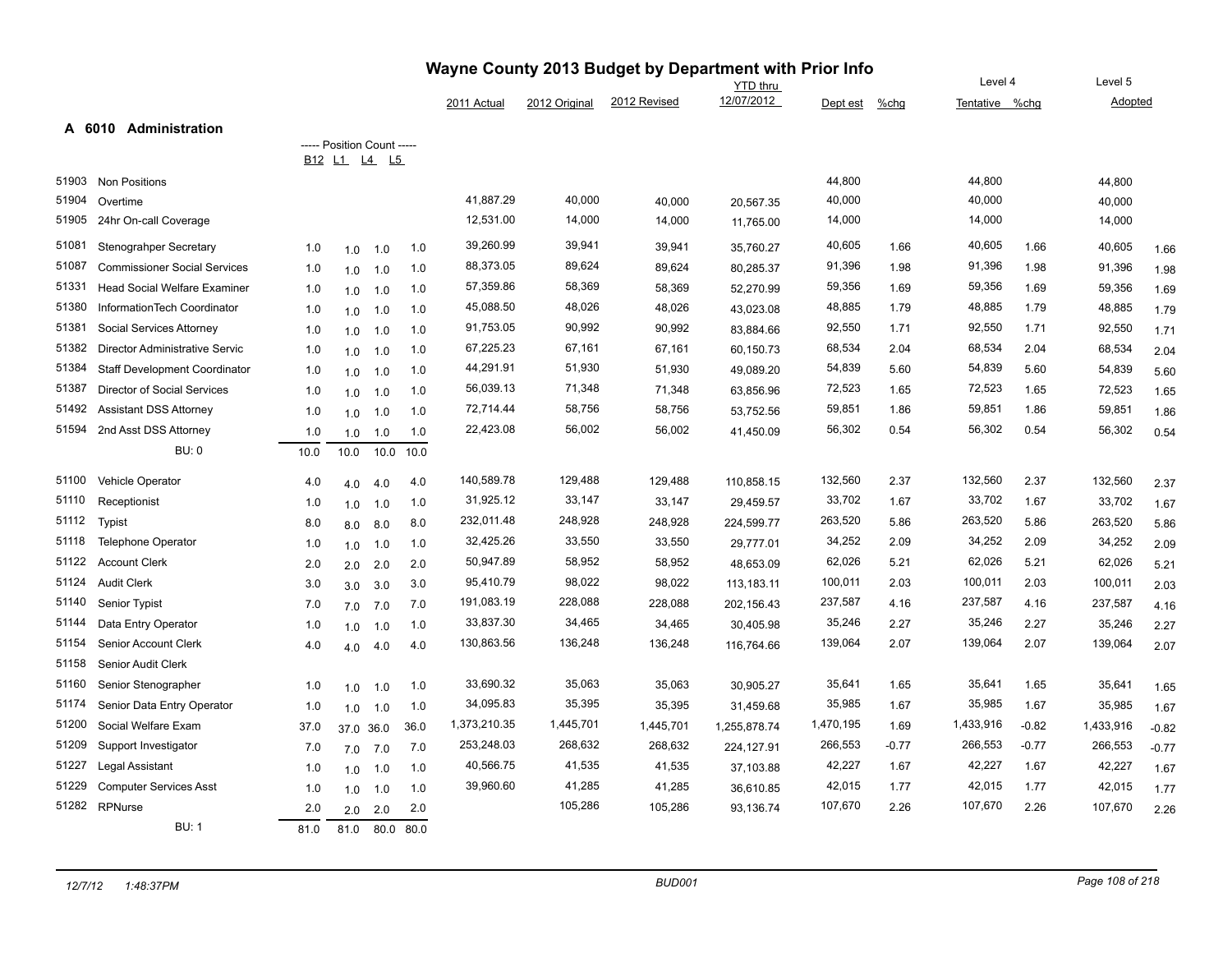|       | Wayne County 2013 Budget by Department with Prior Info |                 |                            |              |           |              |               |              |              |           |           |                |           |           |           |
|-------|--------------------------------------------------------|-----------------|----------------------------|--------------|-----------|--------------|---------------|--------------|--------------|-----------|-----------|----------------|-----------|-----------|-----------|
|       |                                                        |                 |                            |              |           |              |               |              | YTD thru     |           |           | Level 4        |           | Level 5   |           |
|       |                                                        |                 |                            |              |           | 2011 Actual  | 2012 Original | 2012 Revised | 12/07/2012   | Dept est  | %chg      | Tentative %chg |           | Adopted   |           |
|       | A 6010<br>Administration                               |                 |                            |              |           |              |               |              |              |           |           |                |           |           |           |
|       |                                                        |                 | ----- Position Count ----- |              |           |              |               |              |              |           |           |                |           |           |           |
|       |                                                        | B <sub>12</sub> | L1                         | <u>L4 L5</u> |           |              |               |              |              |           |           |                |           |           |           |
| 51360 | Caseworker                                             | 34.0            |                            | 34.0 34.0    | 34.0      | 1,584,369.15 | 1,676,302     | 1,676,302    | 1.453.886.37 | 1,714,688 | 2.29      | 1,714,688      | 2.29      | 1,714,688 | 2.29      |
| 51362 | Senior Caseworker                                      | 9.0             | 9.0                        | 9.0          | 9.0       | 472,283.76   | 485,415       | 485,415      | 436,028.13   | 494,433   | 1.86      | 494,433        | 1.86      | 494,433   | 1.86      |
| 51364 | Case Supervisor                                        | 4.0             | 4.0                        | 4.0          | 4.0       | 228,584.47   | 233,896       | 233,896      | 208,090.90   | 238,040   | 1.77      | 238,040        | 1.77      | 238,040   | 1.77      |
|       | <b>BU: 3</b>                                           | 47.0            | 47.0                       |              | 47.0 47.0 |              |               |              |              |           |           |                |           |           |           |
| 51232 | <b>Principal Account Clerk</b>                         | 1.0             | 1.0                        | 1.0          | 1.0       | 39,886.73    | 41,449        | 41,449       | 36,515.73    | 42,152    | 1.70      | 42,152         | 1.70      | 42,152    | 1.70      |
| 51234 | <b>Principal Audit Clerk</b>                           | 1.0             | 1.0                        | 1.0          | 1.0       | 41,035.10    | 42,249        | 42,249       | 37,232.80    | 42,952    | 1.66      | 42,952         | 1.66      | 42,952    | 1.66      |
| 51242 | Senior Social Welfare Exam                             | 9.0             | 9.0                        | 9.0          | 9.0       | 394,279.24   | 408,906       | 408,906      | 363,665.35   | 415,737   | 1.67      | 415,737        | 1.67      | 415,737   | 1.67      |
| 51243 | <b>Employment Coordinator</b>                          | 1.0             | 1.0                        | 1.0          | 1.0       | 44,145.61    | 45,834        | 45,834       | 40,389.38    | 46,600    | 1.67      | 46,600         | 1.67      | 46,600    | 1.67      |
| 51248 | Senior Support Investigator                            | 1.0             | 1.0                        | 1.0          | 1.0       | 44,325.32    | 45,834        | 45,834       | 40,734.44    | 46,600    | 1.67      | 46,600         | 1.67      | 46,600    | 1.67      |
| 51301 | <b>Supervising Support Investigat</b>                  | 1.0             | 1.0                        | 1.0          | 1.0       | 49,225.37    | 50,700        | 50,700       | 45,100.39    | 51,549    | 1.67      | 51,549         | 1.67      | 51,549    | 1.67      |
| 51305 | Principal Soc Welfare Examiner                         | 3.0             | 3.0                        | 3.0          | 3.0       | 144,336.63   | 151,500       | 151,500      | 131,990.00   | 153,483   | 1.31      | 153,483        | 1.31      | 153,483   | 1.31      |
| 51307 | <b>Accounting Supervisor</b>                           | 1.0             | 1.0                        | 1.0          | 1.0       | 47,172.04    | 48,979        | 48,979       | 43,159.16    | 49,801    | 1.68      | 49,801         | 1.68      | 49,801    | 1.68      |
|       | BU: 4                                                  | 18.0            | 18.0                       | 18.0         | 18.0      |              |               |              |              |           |           |                |           |           |           |
|       | <b>TOTAL PERSONAL SERVICES</b>                         |                 |                            |              |           | 6,442,457.20 | 6,890,998     | 6,890,998    | 6,047,729.75 | 7,077,930 | 2.71      | 7,041,651      | 2.19      | 7,041,651 | 2.19      |
| 52200 | Office Equipment                                       |                 |                            |              |           | 5,473.77     | 6,725         | 6,725        | 5,949.30     | 3,500     | $-47.96$  | 3,500          | $-47.96$  | 3,500     | $-47.96$  |
| 52201 | <b>Computer Equipment</b>                              |                 |                            |              |           | 15,840.00    | 29,487        | 20,817       | 7,435.00     | 43,244    | 46.65     | 23,244         | $-21.17$  | 23,244    | $-21.17$  |
| 52300 | <b>Motor Vehicles</b>                                  |                 |                            |              |           |              | 24,000        | 24,000       |              | 24,000    |           | 24,000         |           | 24,000    |           |
| 52500 | Other Equipment                                        |                 |                            |              |           |              | 12,250        | 12,250       |              |           | $-100.00$ |                | $-100.00$ |           | $-100.00$ |
|       | <b>TOTAL EQUIPMENT</b>                                 |                 |                            |              |           | 21,313.77    | 72,462        | 63,792       | 13,384.30    | 70,744    | $-2.37$   | 50,744         | $-29.97$  | 50.744    | $-29.97$  |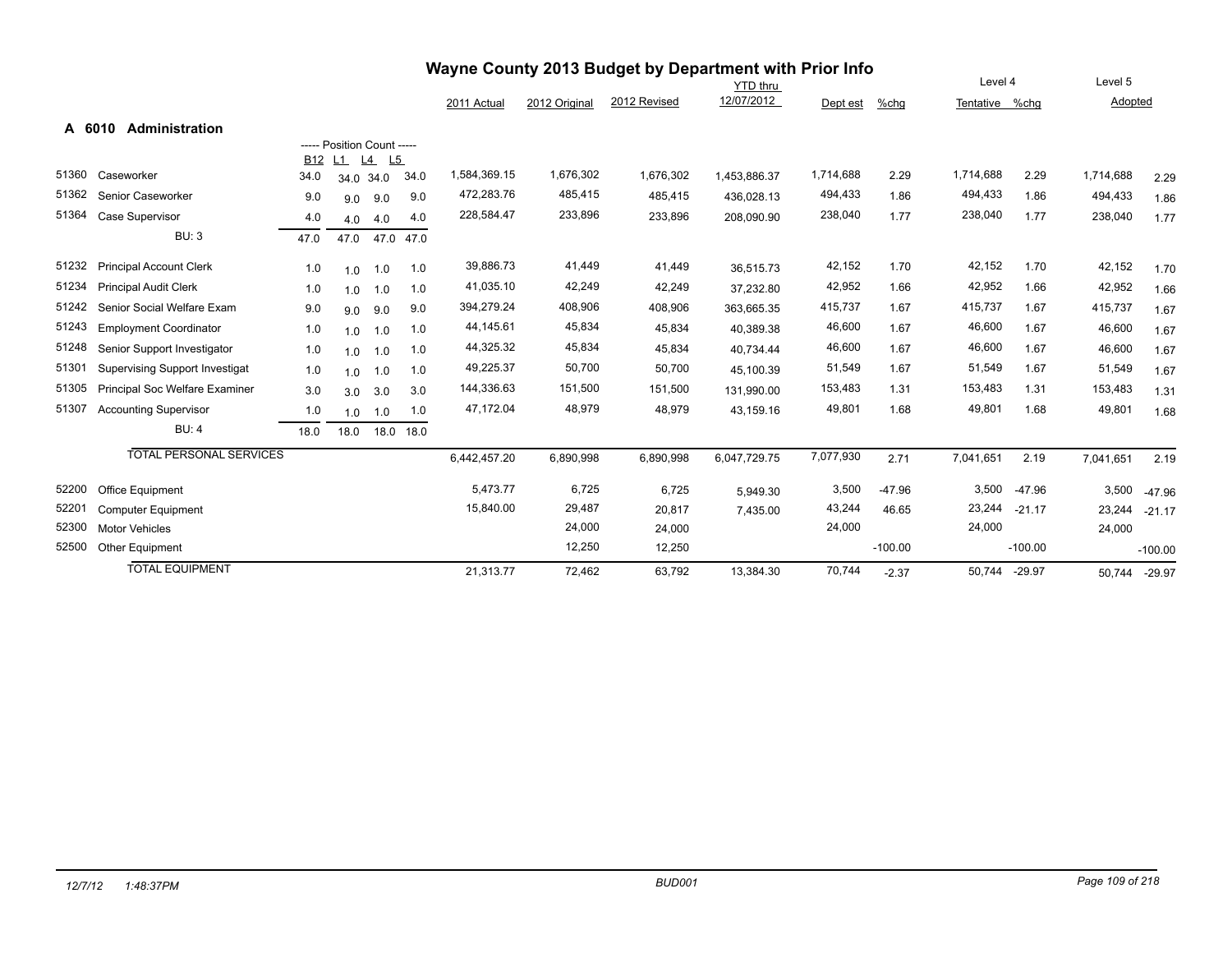|       |                                          | Wayne County 2013 Budget by Department with Prior Info |               |              |                 |           |          |                |          |           |          |
|-------|------------------------------------------|--------------------------------------------------------|---------------|--------------|-----------------|-----------|----------|----------------|----------|-----------|----------|
|       |                                          |                                                        |               |              | <b>YTD</b> thru |           |          | Level 4        |          | Level 5   |          |
|       |                                          | 2011 Actual                                            | 2012 Original | 2012 Revised | 12/07/2012      | Dept est  | %chg     | Tentative %chg |          | Adopted   |          |
|       | A 6010 Administration                    |                                                        |               |              |                 |           |          |                |          |           |          |
| 54000 | <b>Contractual Expenses</b>              |                                                        |               | 10,000       |                 |           |          |                |          |           |          |
| 54110 | <b>Building Supplies &amp; Materials</b> | 40,198.87                                              | 402,500       | 452,737      | 32,159.72       | 42,000    | $-89.57$ | 42,000         | $-89.57$ | 42,000    | $-89.57$ |
| 54116 | <b>Computer Supplies</b>                 | 21,169.73                                              | 22,500        | 27,163       | 18,796.62       | 27,500    | 22.22    | 27,500         | 22.22    | 27,500    | 22.22    |
| 54150 | Office Supplies                          | 48,664.94                                              | 58,029        | 59,679       | 46,769.50       | 60,000    | 3.40     | 60,000         | 3.40     | 60,000    | 3.40     |
| 54166 | Postage                                  | 74,089.79                                              | 83,191        | 83,191       | 54,901.05       | 78,000    | $-6.24$  | 78,000         | $-6.24$  | 78,000    | $-6.24$  |
| 54185 | Transcripts                              | 3,677.00                                               | 3,000         | 3,000        | 6,623.50        | 7,000     | 133.33   | 7,000          | 133.33   | 7,000     | 133.33   |
| 54210 | Gas                                      | 6,008.96                                               | 12,000        | 12,000       | 3,465.71        | 6,375     | $-46.88$ | 6,375          | $-46.88$ | 6,375     | $-46.88$ |
| 54220 | Light & Power                            | 63,661.03                                              | 90,000        | 90,000       | 44,469.94       | 51,134    | $-43.18$ | 42,953         | $-52.27$ | 42,953    | $-52.27$ |
| 54230 | Telephone                                | 64,355.94                                              | 79,368        | 79,368       | 60,196.27       | 90,000    | 13.40    | 90,000         | 13.40    | 90,000    | 13.40    |
| 54240 | Water                                    | 8,938.65                                               | 9,500         | 9,500        | 10,292.80       | 9,063     | $-4.60$  | 9,063          | $-4.60$  | 9,063     | $-4.60$  |
| 54250 | Refuse                                   | 2,241.50                                               | 3,000         | 3,000        | 1,464.00        | 2,500     | $-16.67$ | 2,500          | $-16.67$ | 2,500     | $-16.67$ |
| 54300 | Insurance                                | 21,295.35                                              | 21,296        | 21,296       |                 | 21,296    |          | 21,296         |          | 21,296    |          |
| 54407 | <b>Building Maintenance &amp; Repair</b> | 99,729.55                                              | 98,317        | 103,898      | 83,083.07       | 121,500   | 23.58    | 121,500        | 23.58    | 121,500   | 23.58    |
| 54411 | <b>Cost Allocation</b>                   | 5,000.00                                               | 5,000         | 5,000        | 6,000.00        | 6,000     | 20.00    | 6,000          | 20.00    | 6,000     | 20.00    |
| 54414 | Information Technology                   | 108,775.00                                             | 54,400        | 54,400       | 49,866.63       | 34,500    | $-36.58$ | 34,500         | $-36.58$ | 34,500    | $-36.58$ |
| 54424 | Equipment - Maint Contract               | 7,116.06                                               | 7,650         | 7,650        | 5,534.89        | 10,000    | 30.72    | 10,000         | 30.72    | 10,000    | 30.72    |
| 54437 | Lease                                    | 25,614.00                                              | 26,814        | 26,814       | 21,983.50       | 26,614    | $-0.75$  | 26,614         | $-0.75$  | 26,614    | $-0.75$  |
| 54440 | <b>Medical Travel</b>                    | 23,936.61                                              | 25,000        | 25,000       | 28,110.41       | 35,000    | 40.00    | 35,000         | 40.00    | 35,000    | 40.00    |
| 54475 | Software                                 |                                                        | 3,735         | 3,735        |                 | 2,490     | $-33.33$ | 2,490          | $-33.33$ | 2,490     | $-33.33$ |
| 54482 | Fair Hearing Charges                     |                                                        | 3,000         | 3,000        |                 | 3,000     |          | 3,000          |          | 3,000     |          |
| 54483 | Training- Seminars & Schools             | 13,131.93                                              | 15,626        | 15,712       | 11,676.91       | 15,626    |          | 15,626         |          | 15,626    |          |
| 54485 | Travel                                   | 116,524.30                                             | 111,000       | 111,000      | 116,381.92      | 132,000   | 18.92    | 132,000        | 18.92    | 132,000   | 18.92    |
| 54487 | Vehicle Maintenance & Repair             | 28,894.36                                              | 26,765        | 26,765       | 21,772.57       | 28,000    | 4.61     | 28,000         | 4.61     | 28,000    | 4.61     |
| 54500 | Fees for Services-Non-employ             | 881,949.33                                             | 1,348,251     | 1,566,420    | 962,222.55      | 1,393,379 | 3.35     | 1,390,379      | 3.12     | 1,390,379 | 3.12     |
| 54516 | <b>Check Transaction Fee</b>             | 10,508.00                                              | 5,000         | 5,000        | 23,905.00       | 12,000    | 140.00   | 12,000         | 140.00   | 12,000    | 140.00   |
| 54518 | Disb Advocacy Program Charges            | 7,231.00                                               | 10,000        | 9,300        | 4,832.00        | 10,000    |          | 7,000          | $-30.00$ | 7,000     | $-30.00$ |
| 54519 | Single Audit Charge                      |                                                        | 13,125        | 13,125       |                 | 13,500    | 2.86     | 13,500         | 2.86     | 13,500    | 2.86     |
| 54522 | Document Imaging I/EDR                   | 23,543.00                                              | 60,000        | 25,000       |                 | 25,000    | $-58.33$ | 25,000         | $-58.33$ | 25,000    | $-58.33$ |
| 54535 | <b>FLCC/DSS Training</b>                 | 41,616.92                                              | 39,995        | 51,106       | 28,185.55       | 40,000    | 0.01     | 40,000         | 0.01     | 40,000    | 0.01     |
| 54591 | CBIC-Common Benefit & ISS Card           | 6,419.00                                               | 5,000         | 5,000        | 3,709.00        | 6,000     | 20.00    | 6,000          | 20.00    | 6,000     | 20.00    |
| 54592 | <b>CNS-Client Notice System</b>          | 13,674.00                                              | 15,000        | 15,000       | 9,743.00        | 19,000    | 26.67    | 19,000         | 26.67    | 19,000    | 26.67    |
| 54593 | Finger Imaging Chargeback                | 2,683.00                                               | 5,000         | 5,000        | 2,128.00        | 4,000     | $-20.00$ | 1,000          | $-80.00$ | 1,000     | $-80.00$ |
| 54600 | Misc                                     | 68,765.97                                              | 25,000        | 25,100       | 21,421.80       | 30,000    | 20.00    | 30,000         | 20.00    | 30,000    | 20.00    |
| 54748 | <b>Legal Adoption Fees</b>               | 7,319.03                                               | 4,000         | 4,000        | 3,590.00        | 5,000     | 25.00    | 5,000          | 25.00    | 5,000     | 25.00    |
| 54758 | Non-Res. Dom. Viol. Services             |                                                        | 1,000         | 1,000        |                 | 10,000    | 900.00   | 10,000         | 900.00   | 10,000    | 900.00   |
| 54777 | Centralized Supp. Coll. Chgbac           | 27,109.00                                              | 38,000        | 38,000       | 12,104.00       | 36,000    | $-5.26$  | 32,000         | $-15.79$ | 32,000    | $-15.79$ |
|       | <b>TOTAL CONTRACTUAL EXPENSES</b>        | 1,873,841.82                                           | 2,731,062     | 2,996,960    | 1,695,389.91    | 2,413,477 | $-11.63$ | 2,392,296      | $-12.40$ | 2,392,296 | $-12.40$ |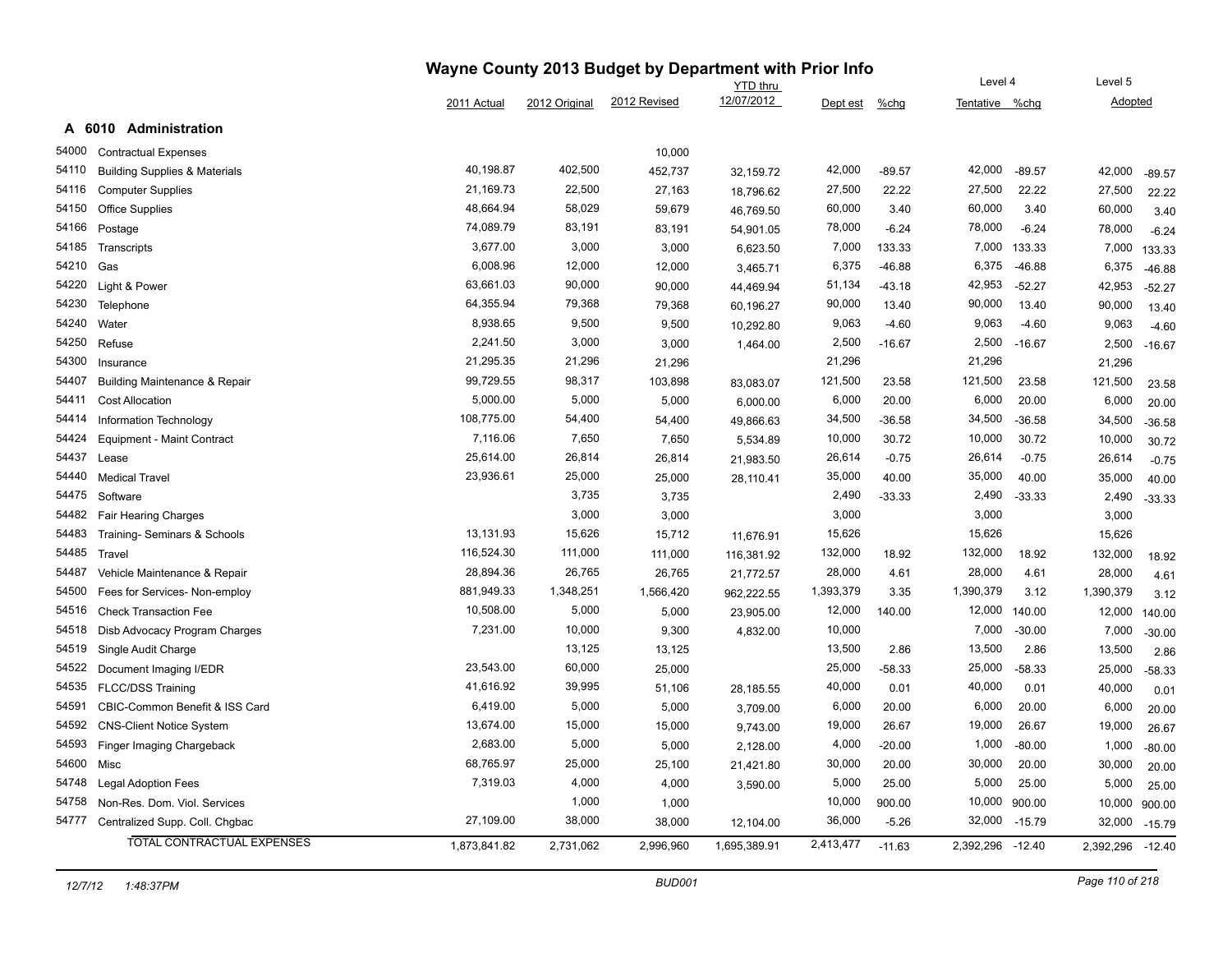|                                             | Wayne County 2013 Budget by Department with Prior Info |               |              |                 |            |          |            |          |            |          |
|---------------------------------------------|--------------------------------------------------------|---------------|--------------|-----------------|------------|----------|------------|----------|------------|----------|
|                                             |                                                        |               |              | <b>YTD thru</b> |            |          | Level 4    |          | Level 5    |          |
|                                             | 2011 Actual                                            | 2012 Original | 2012 Revised | 12/07/2012      | Dept est   | $%$ chg  | Tentative  | %chg     | Adopted    |          |
| <b>Administration</b><br>A 6010             |                                                        |               |              |                 |            |          |            |          |            |          |
| 58100<br>Payments to NYS Retirement Sys     | 896,053.00                                             | 1,243,221     | 1,243,221    |                 | 1,352,768  | 8.81     | 1,346,141  | 8.28     | 1,346,141  | 8.28     |
| 58101<br><b>EARLY RETIREMENT PAYMENT</b>    |                                                        | 5,672         | 5,672        |                 | 5,672      |          | 5,672      |          | 5,672      |          |
| 58200<br><b>Payments to Social Security</b> | 468,386.55                                             | 522,678       | 522,678      | 441,236.89      | 536,834    | 2.71     | 538,686    | 3.06     | 538,686    | 3.06     |
| 58300<br><b>Workmens Comp</b>               | 51,400.26                                              | 63,275        | 63,275       | 21,284.61       | 50,000     | $-20.98$ | 50,000     | $-20.98$ | 50,000     | $-20.98$ |
| 58400<br>Hospitalization                    | 2,041,483.29                                           | 2,080,734     | 2,080,734    | 2,013,455.63    | 2,158,837  | 3.75     | 2,056,035  | $-1.19$  | 2,056,035  | $-1.19$  |
| 58500<br>Unemployment                       | 10,721.50                                              | 9,650         | 9,650        | 3,736.21        | 9,650      |          | 9,650      |          | 9,650      |          |
| 58600<br>Disability                         | 23,463.00                                              | 24,024        | 24,024       | 22,051.00       | 24,178     | 0.64     | 24,024     |          | 24,024     |          |
| 58901<br>Employee Assistance Program        | 3,060.00                                               | 3,276         | 3,276        | 3,246.59        | 3,297      | 0.64     | 3,276      |          | 3,276      |          |
| <b>TOTAL FRINGE BENEFITS</b>                | 3,494,567.60                                           | 3,952,530     | 3,952,530    | 2,505,010.93    | 4,141,236  | 4.77     | 4,033,484  | 2.05     | 4,033,484  | 2.05     |
| <b>Total Appropriations</b>                 | 11,832,180.39                                          | 13,647,052    | 13,904,280   | 10,261,514.89   | 13,703,387 |          | 13,518,175 |          | 13,518,175 |          |
| <b>Total County Cost</b>                    | 3,514,478.90                                           | 3,291,339     | 3,519,061    | 2,796,270.65    | 3,718,725  | 12.99    | 3,372,093  | 2.45     | 3,372,093  | 2.45     |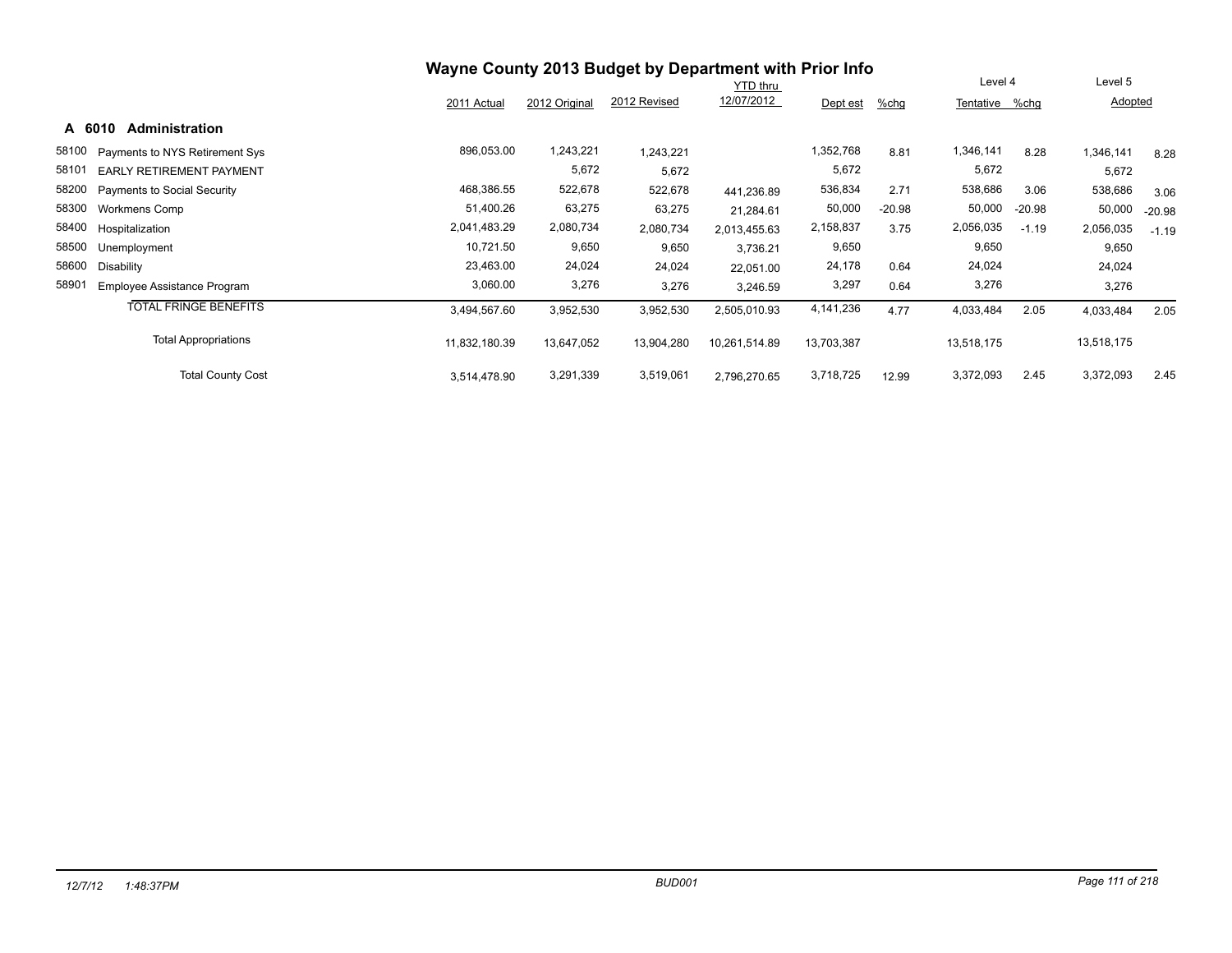|                                      | Wayne County 2013 Budget by Department with Prior Info |               |              |                 |              |          |                |          |              |          |
|--------------------------------------|--------------------------------------------------------|---------------|--------------|-----------------|--------------|----------|----------------|----------|--------------|----------|
|                                      |                                                        |               |              | <b>YTD thru</b> |              |          | Level 4        |          | Level 5      |          |
|                                      | 2011 Actual                                            | 2012 Original | 2012 Revised | 12/07/2012      | Dept est     | $%$ chg  | Tentative %chq |          | Adopted      |          |
| A 6055 Day Care                      |                                                        |               |              |                 |              |          |                |          |              |          |
| 41855<br>Repay - Day Care            | $-933.10$                                              | $-2,000$      | $-2,000$     | $-485.40$       | $-400$       | $-80.00$ | -400           | $-80.00$ | $-400$       | $-80.00$ |
| 43655<br>Repay - Day Care            | $-768,444.00$                                          | $-1,058,584$  | $-1,058,584$ | $-1,050,908.00$ | $-1,060,184$ | 0.15     | $-1,060,184$   | 0.15     | $-1,060,184$ | 0.15     |
| <b>TOTAL REVENUES</b>                | $-769.377.10$                                          | $-1,060,584$  | $-1,060,584$ | $-1,051,393.40$ | $-1,060,584$ |          | $-1,060,584$   |          | $-1,060,584$ |          |
| 54000<br><b>Contractual Expenses</b> | 950,668.03                                             | 1,100,000     | 1,100,000    | 1,088,019.38    | 1,100,000    |          | 1,100,000      |          | 1,100,000    |          |
| <b>TOTAL CONTRACTUAL EXPENSES</b>    | 950,668.03                                             | 1,100,000     | 1,100,000    | 1,088,019.38    | 1,100,000    |          | 1,100,000      |          | 1,100,000    |          |
| <b>Total Appropriations</b>          | 950,668.03                                             | 1,100,000     | 1,100,000    | 1,088,019.38    | 1,100,000    |          | 1,100,000      |          | 1,100,000    |          |
| <b>Total County Cost</b>             | 181.290.93                                             | 39,416        | 39,416       | 36.625.98       | 39,416       |          | 39,416         |          | 39,416       |          |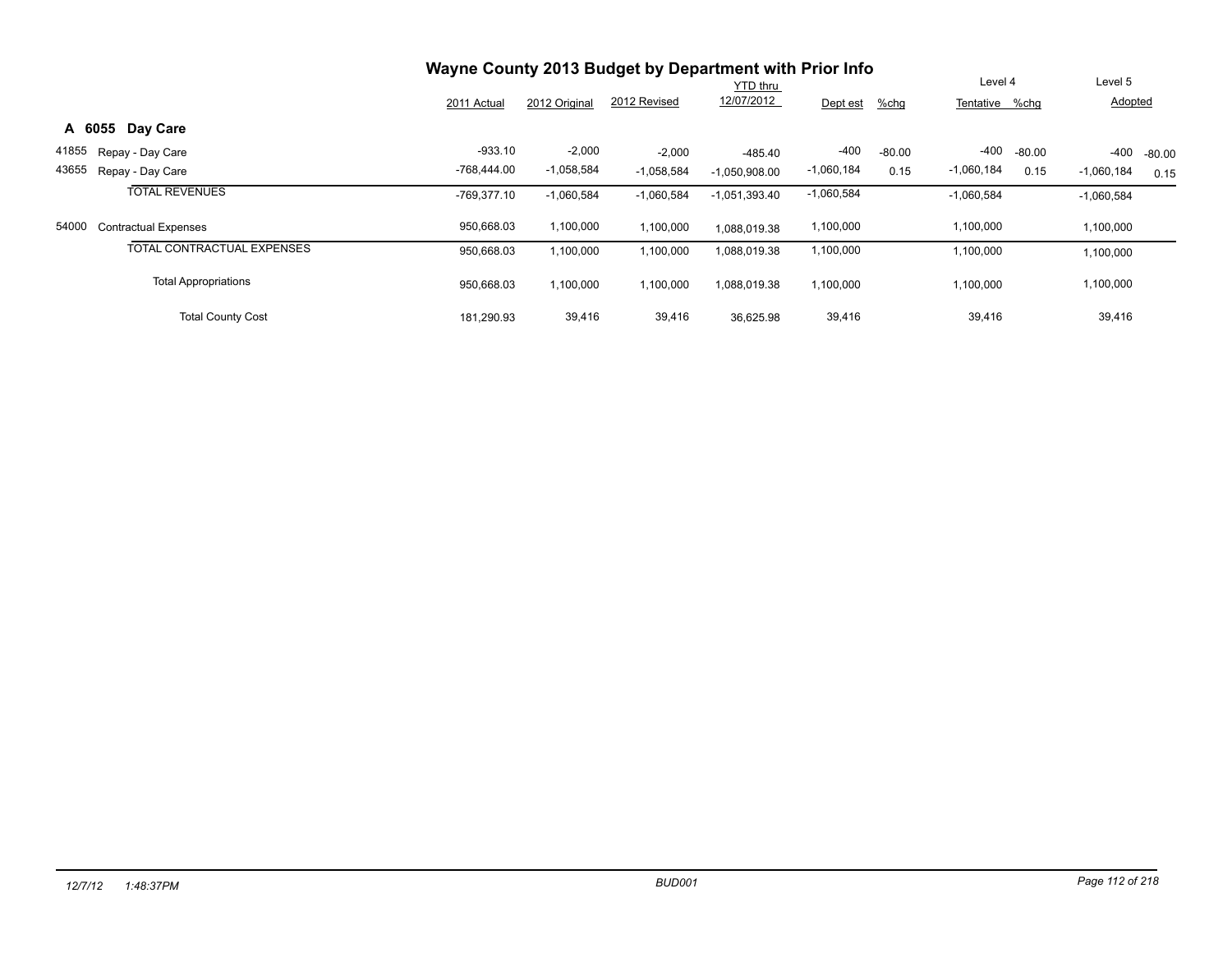|       |                                       | Wayne County 2013 Budget by Department with Prior Info |               |              |                 |            |         |                |         |            |         |
|-------|---------------------------------------|--------------------------------------------------------|---------------|--------------|-----------------|------------|---------|----------------|---------|------------|---------|
|       |                                       |                                                        |               |              | <b>YTD</b> thru |            |         | Level 4        |         | Level 5    |         |
|       |                                       | 2011 Actual                                            | 2012 Original | 2012 Revised | 12/07/2012      | Dept est   | $%$ chg | Tentative %chg |         | Adopted    |         |
|       | <b>Purchase of Services</b><br>A 6070 |                                                        |               |              |                 |            |         |                |         |            |         |
| 43670 | Services for Recipients               | $-351,049.00$                                          | $-309,047$    | $-309,047$   | $-366,624.00$   | $-316,500$ | 2.41    | $-316,500$     | 2.41    | $-316,500$ | 2.41    |
| 44615 | Flex Fund for Fam Serv                | -133,664.00                                            | -324,368      | $-324,368$   | $-335, 185.00$  | -324,368   |         | $-324,368$     |         | $-324,368$ |         |
| 44670 | Services to Recipients                | $-189,495.00$                                          | $-205,915$    | $-205,915$   | $-164,204.00$   | $-200,000$ | $-2.87$ | $-200,000$     | $-2.87$ | $-200,000$ | $-2.87$ |
|       | <b>TOTAL REVENUES</b>                 | $-674,208.00$                                          | $-839,330$    | $-839,330$   | $-866,013.00$   | $-840,868$ | 0.18    | $-840,868$     | 0.18    | $-840,868$ | 0.18    |
| 54637 | Child Sexual Abuse Treatment          | 118,249.25                                             | 115,293       | 115,293      | 105,685.25      | 115,293    |         | 115,293        |         | 115,293    |         |
| 54755 | Preventive SVC. Child                 | 650,367.23                                             | 839,500       | 855,343      | 827,624.53      | 839,500    |         | 839,500        |         | 839,500    |         |
| 54758 | Non-Res. Dom. Viol. Services          | 25,474.72                                              | 43,966        | 54,344       | 25,500.00       | 43,966     |         | 43,966         |         | 43,966     |         |
| 54780 | <b>Family Violence Parent Educ</b>    | 16,259.55                                              | 18,000        | 22,399       | 12,444.16       | 18,000     |         | 18,000         |         | 18,000     |         |
| 54790 | Intensive School Based Educ           | 393,082.29                                             | 306,368       | 306,368      | 290,835.77      | 306,368    |         | 306,368        |         | 306,368    |         |
|       | TOTAL CONTRACTUAL EXPENSES            | 1,203,433.04                                           | 1,323,127     | 1,353,747    | 1,262,089.71    | 1,323,127  |         | 1,323,127      |         | 1,323,127  |         |
|       | <b>Total Appropriations</b>           | 1,203,433.04                                           | 1,323,127     | 1,353,747    | 1,262,089.71    | 1,323,127  |         | 1,323,127      |         | 1,323,127  |         |
|       | <b>Total County Cost</b>              | 529,225.04                                             | 483,797       | 514,417      | 396,076.71      | 482,259    | $-0.32$ | 482,259        | $-0.32$ | 482,259    | $-0.32$ |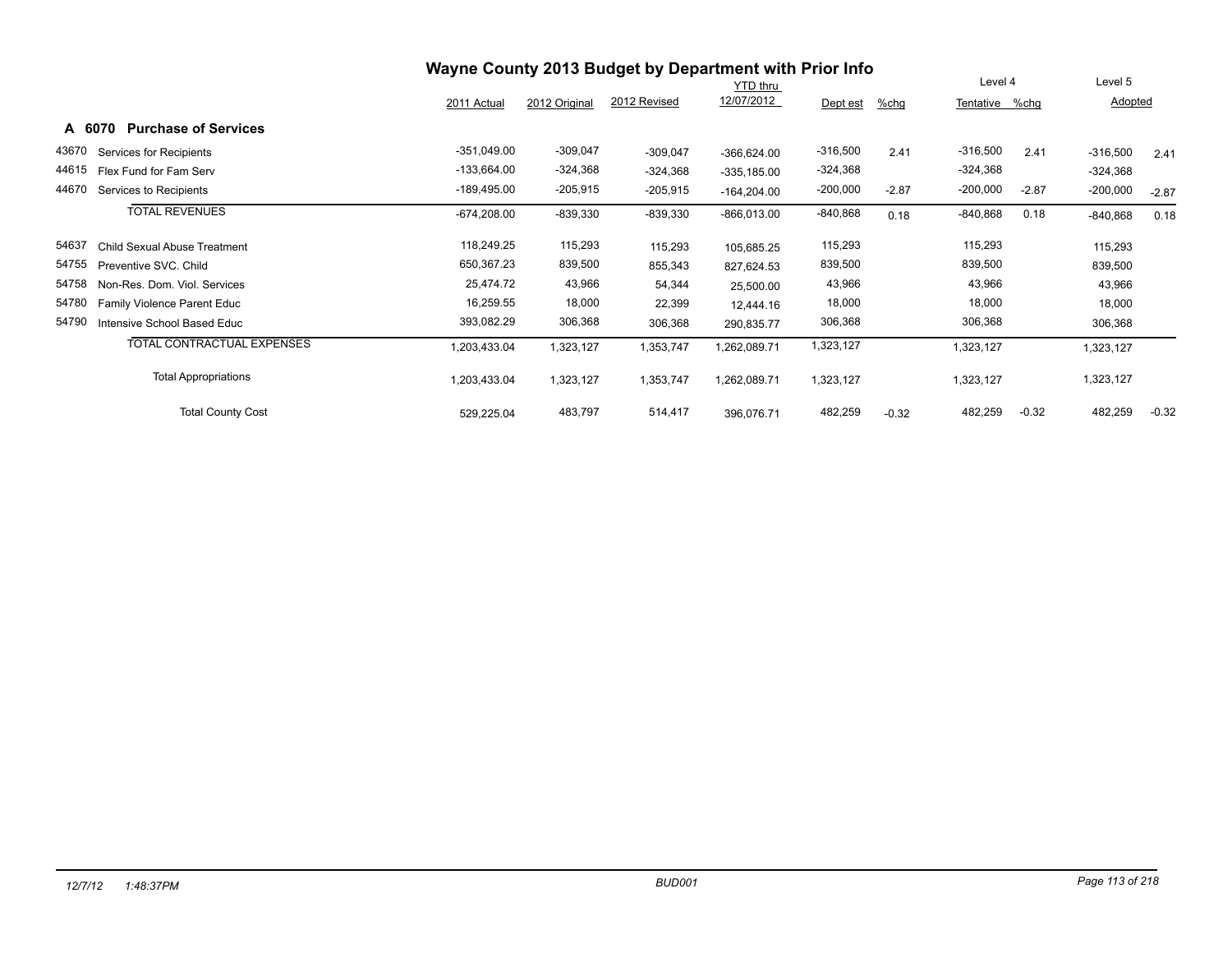|                                      |               | Wayne County 2013 Budget by Department with Prior Info |              |               | <b>YTD thru</b> |         |                |      | Level 5    |      |
|--------------------------------------|---------------|--------------------------------------------------------|--------------|---------------|-----------------|---------|----------------|------|------------|------|
|                                      | 2011 Actual   | 2012 Original                                          | 2012 Revised | 12/07/2012    | Dept est        | $%$ chg | Tentative %chq |      | Adopted    |      |
| Medicaid<br>A 6100                   |               |                                                        |              |               |                 |         |                |      |            |      |
| 41613<br>Medicaid                    | $-682,065.00$ | $-10,000$                                              | $-10,000$    | $-5.424.00$   | $-10,000$       |         | $-10,000$      |      | $-10,000$  |      |
| <b>TOTAL REVENUES</b>                | $-682.065.00$ | $-10,000$                                              | $-10,000$    | $-5,424.00$   | $-10,000$       |         | $-10.000$      |      | $-10.000$  |      |
| 54000<br><b>Contractual Expenses</b> | 13.169.776.56 | 13.688.184                                             | 14,160,893   | 13.296.425.00 | 14,390,896      | 5.13    | 14,390,896     | 5.13 | 14,390,896 | 5.13 |
| TOTAL CONTRACTUAL EXPENSES           | 13,169,776.56 | 13,688,184                                             | 14,160,893   | 13,296,425.00 | 14,390,896      | 5.13    | 14,390,896     | 5.13 | 14,390,896 | 5.13 |
| <b>Total Appropriations</b>          | 13.169.776.56 | 13,688,184                                             | 14,160,893   | 13.296.425.00 | 14,390,896      |         | 14,390,896     |      | 14,390,896 |      |
| <b>Total County Cost</b>             | 12.487.711.56 | 13.678.184                                             | 14,150,893   | 13.291.001.00 | 14,380,896      | 5.14    | 14,380,896     | 5.14 | 14,380,896 | 5.14 |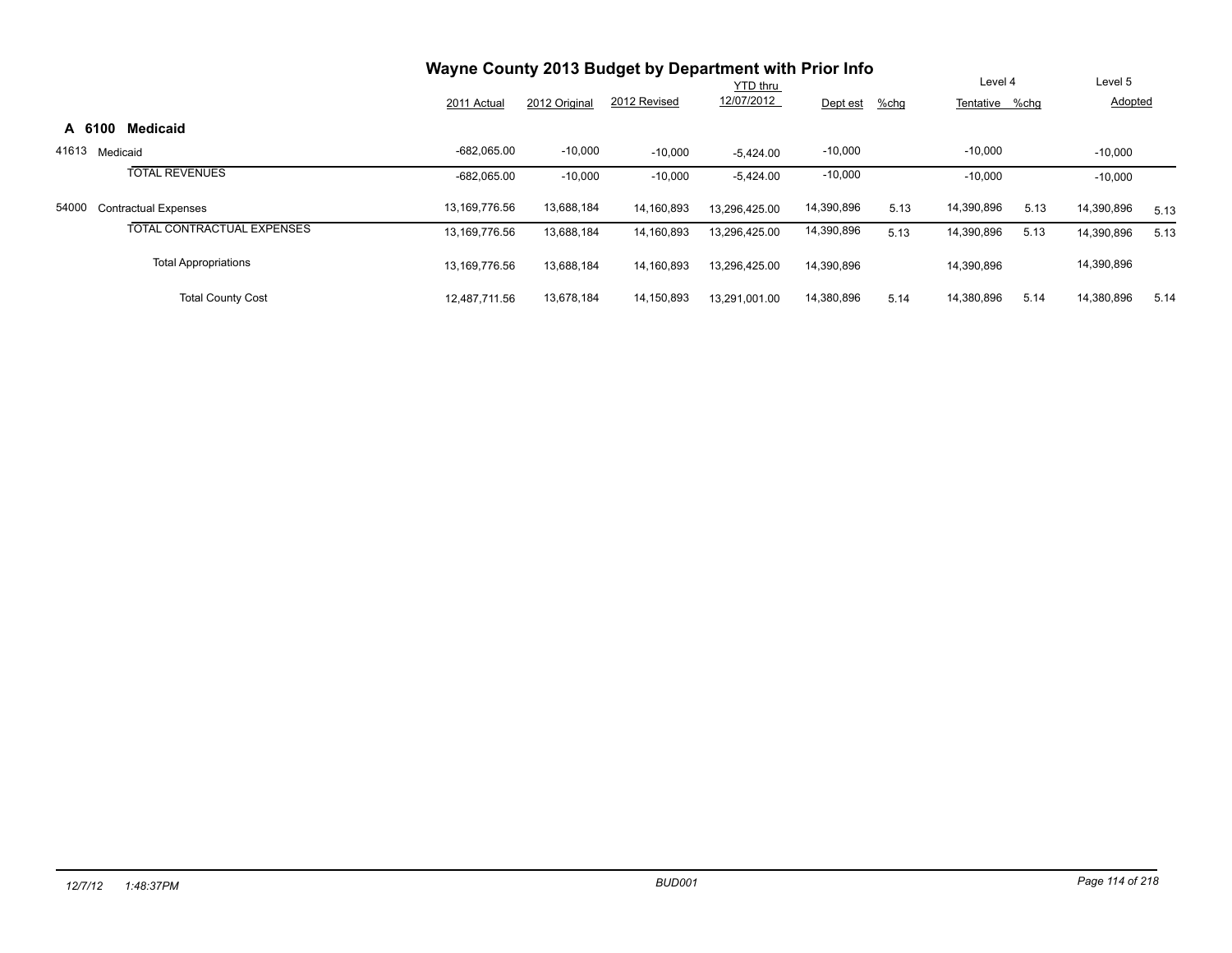|                                      | Wayne County 2013 Budget by Department with Prior Info |               |              |                 |                     |                |            |
|--------------------------------------|--------------------------------------------------------|---------------|--------------|-----------------|---------------------|----------------|------------|
|                                      |                                                        |               |              | <b>YTD thru</b> |                     | Level 4        | Level 5    |
|                                      | 2011 Actual                                            | 2012 Original | 2012 Revised | 12/07/2012      | $%$ chg<br>Dept est | Tentative %chg | Adopted    |
| <b>Medical Assistance</b><br>A 6101  |                                                        |               |              |                 |                     |                |            |
| 41801<br>Repay - Medical Assistance  | $-760.474.20$                                          | $-750,000$    | $-750,000$   | -729.288.90     | $-750,000$          | $-750,000$     | $-750,000$ |
| 43601<br><b>Medical Assistance</b>   | 409,203.00                                             | 350,000       | 350,000      | 312,016.00      | 350,000             | 350,000        | 350,000    |
| 44601<br><b>Medical Assistance</b>   | 304,824.00                                             | 350,000       | 350,000      | 255,165.00      | 350,000             | 350,000        | 350,000    |
| <b>TOTAL REVENUES</b>                | $-46, 447.20$                                          | $-50,000$     | $-50,000$    | $-162, 107.90$  | $-50,000$           | $-50,000$      | $-50,000$  |
| 54000<br><b>Contractual Expenses</b> | 44,282.20                                              | 50,000        | 50,000       | 94,828.34       | 50,000              | 50,000         | 50,000     |
| <b>TOTAL CONTRACTUAL EXPENSES</b>    | 44,282.20                                              | 50,000        | 50,000       | 94,828.34       | 50,000              | 50,000         | 50,000     |
| <b>Total Appropriations</b>          | 44,282.20                                              | 50,000        | 50,000       | 94,828.34       | 50,000              | 50,000         | 50,000     |
| <b>Total County Cost</b>             | $-2,165.00$                                            |               |              | $-67,279.56$    |                     |                |            |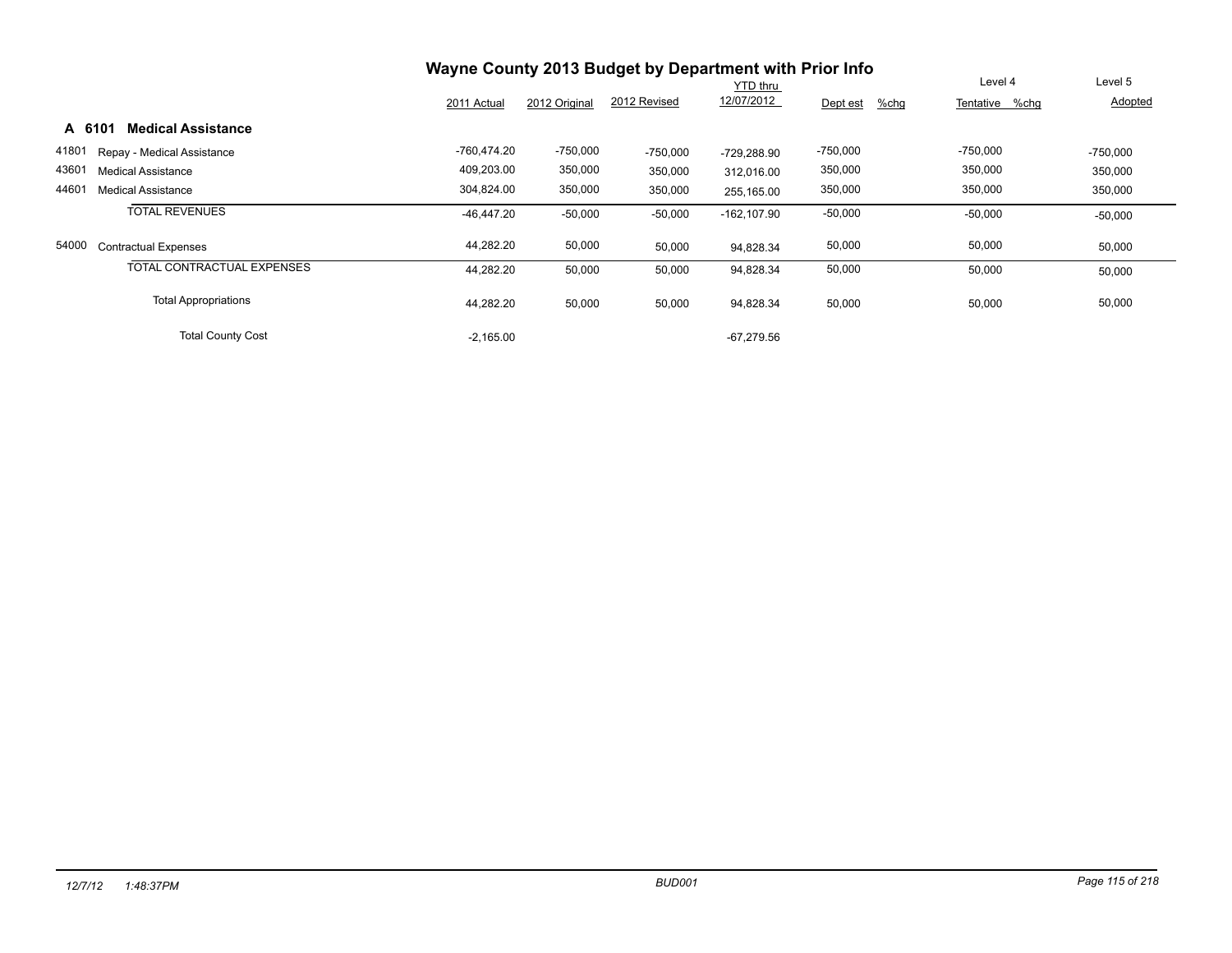| Wayne County 2013 Budget by Department with Prior Info |                              |              |                 |                     |                |                |  |  |  |  |  |  |  |
|--------------------------------------------------------|------------------------------|--------------|-----------------|---------------------|----------------|----------------|--|--|--|--|--|--|--|
|                                                        |                              |              | <b>YTD thru</b> |                     | Level 4        | Level 5        |  |  |  |  |  |  |  |
|                                                        | 2012 Original<br>2011 Actual | 2012 Revised | 12/07/2012      | $%$ chg<br>Dept est | Tentative %chg | <b>Adopted</b> |  |  |  |  |  |  |  |
| <b>MMIS Medical Assistance</b><br>A 6102               |                              |              |                 |                     |                |                |  |  |  |  |  |  |  |
| 54000<br><b>Contractual Expenses</b>                   | 2,123,538.00                 |              |                 |                     | 1,450,000      | 1,450,000      |  |  |  |  |  |  |  |
| TOTAL CONTRACTUAL EXPENSES                             | 2,123,538.00                 |              | 0.00            |                     | 1,450,000      | 1,450,000      |  |  |  |  |  |  |  |
| <b>Total Appropriations</b>                            | 2,123,538.00                 |              | 0.00            |                     | 1,450,000      | 1,450,000      |  |  |  |  |  |  |  |
| <b>Total County Cost</b>                               | 2,123,538.00                 |              | 0.00            |                     | 1,450,000      | 1,450,000      |  |  |  |  |  |  |  |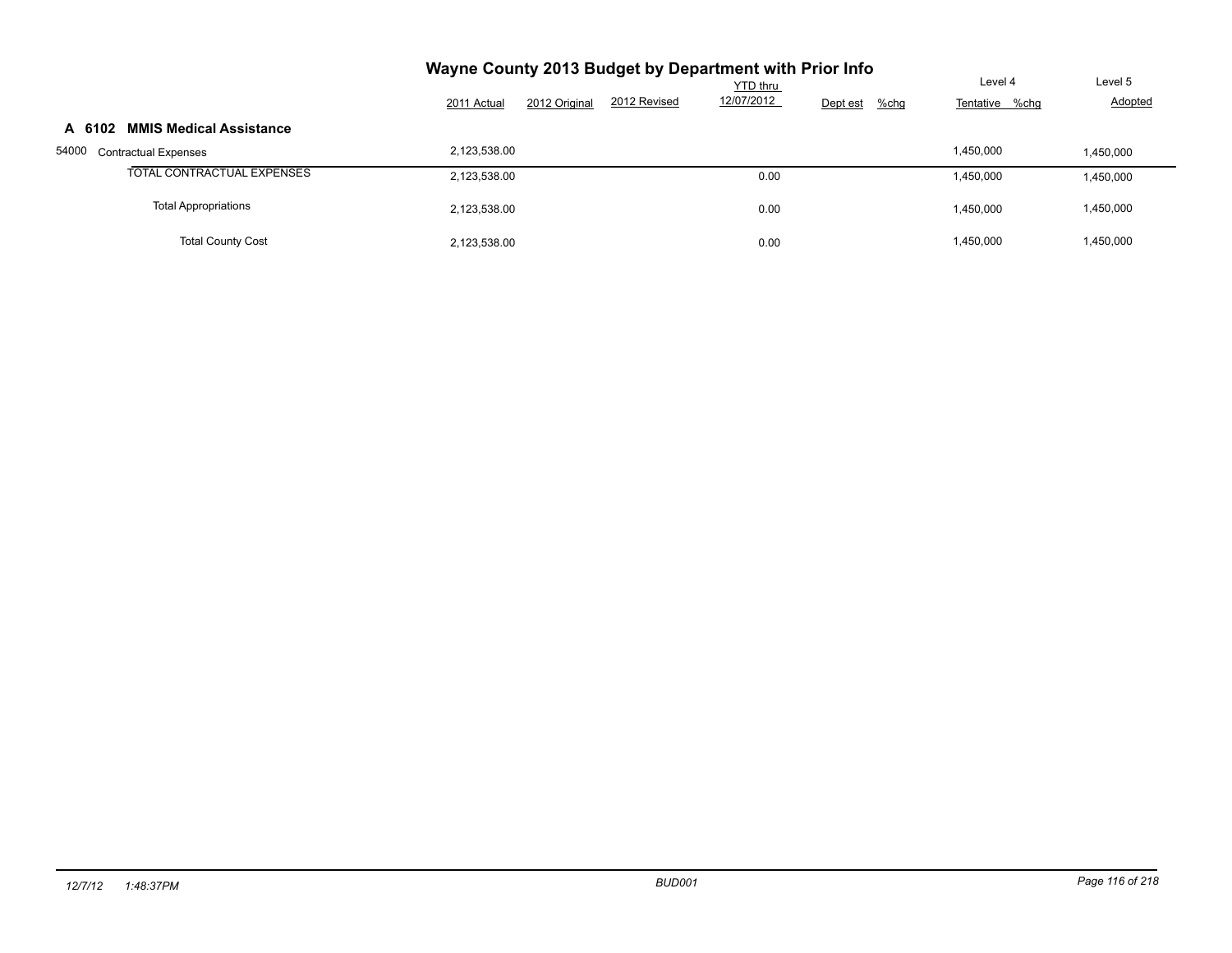|                                      | Wayne County 2013 Budget by Department with Prior Info |               |              |                 |                     |                |         |
|--------------------------------------|--------------------------------------------------------|---------------|--------------|-----------------|---------------------|----------------|---------|
|                                      |                                                        |               |              | <b>YTD thru</b> |                     | Level 4        | Level 5 |
|                                      | 2011 Actual                                            | 2012 Original | 2012 Revised | 12/07/2012      | $%$ chg<br>Dept est | Tentative %chg | Adopted |
| A 6106 Family Type Homes             |                                                        |               |              |                 |                     |                |         |
| 43606 Special Needs Program          |                                                        | $-500$        | $-500$       |                 | $-500$              | $-500$         | $-500$  |
| <b>TOTAL REVENUES</b>                |                                                        | $-500$        | $-500$       | 0.00            | $-500$              | $-500$         | $-500$  |
| 54000<br><b>Contractual Expenses</b> |                                                        | 500           | 500          |                 | 500                 | 500            | 500     |
| <b>TOTAL CONTRACTUAL EXPENSES</b>    |                                                        | 500           | 500          | 0.00            | 500                 | 500            | 500     |
| <b>Total Appropriations</b>          |                                                        | 500           | 500          | 0.00            | 500                 | 500            | 500     |
| <b>Total County Cost</b>             |                                                        |               |              | 0.00            |                     |                |         |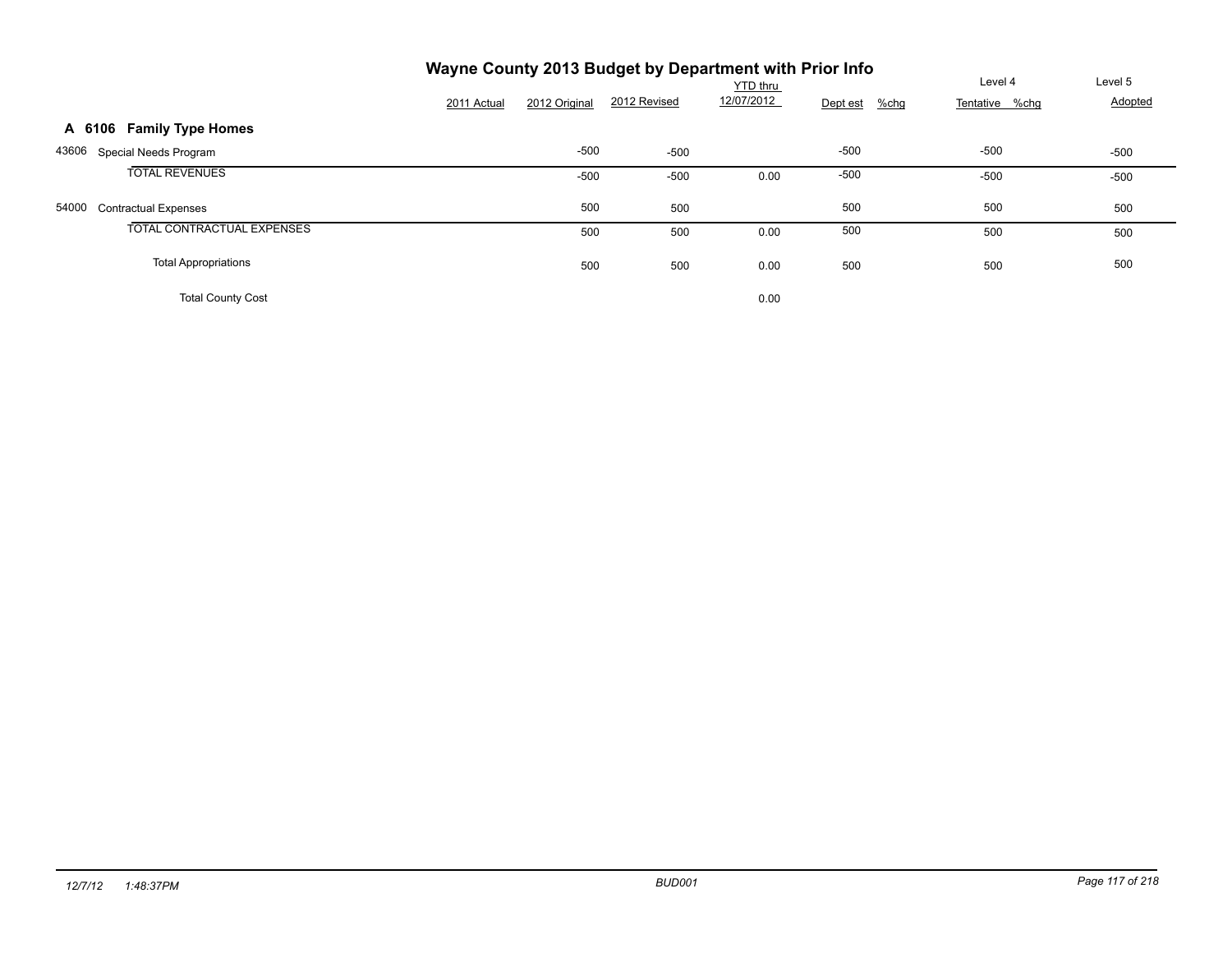|       |                                    | Wayne County 2013 Budget by Department with Prior Info |               |              |                 |              |           |                |           |              |           |
|-------|------------------------------------|--------------------------------------------------------|---------------|--------------|-----------------|--------------|-----------|----------------|-----------|--------------|-----------|
|       |                                    |                                                        |               |              | YTD thru        |              |           | Level 4        |           | Level 5      |           |
|       |                                    | 2011 Actual                                            | 2012 Original | 2012 Revised | 12/07/2012      | Dept est     | $%$ chg   | Tentative %chg |           | Adopted      |           |
|       | <b>Family Assistance</b><br>A 6109 |                                                        |               |              |                 |              |           |                |           |              |           |
| 41809 | Repay - Family Assistance          | $-412, 103.37$                                         | $-400,000$    | $-400,000$   | $-353,674.66$   | $-400,000$   |           | $-400,000$     |           | $-400,000$   |           |
| 43609 | <b>Family Assistance</b>           | $-759.00$                                              | $-75,000$     | $-75,000$    | $-85,255.00$    | $-50,000$    | $-33.33$  | $-50,000$      | $-33.33$  | $-50,000$    | $-33.33$  |
| 44609 | <b>Family Assistance</b>           | $-1,974,318.00$                                        | $-1,720,000$  | $-1,720,000$ | $-1,569,635.00$ | $-1,870,000$ | 8.72      | $-1,870,000$   | 8.72      | $-1,870,000$ | 8.72      |
| 44615 | Flex Fund for Fam Serv             | $-660,587.00$                                          | $-1,100,000$  | $-1,100,000$ | $-1,113,730.00$ | $-1,550,000$ | 40.91     | $-1,550,000$   | 40.91     | $-1,550,000$ | 40.91     |
|       | <b>TOTAL REVENUES</b>              | $-3,047,767.37$                                        | $-3,295,000$  | $-3,295,000$ | $-3,122,294.66$ | $-3,870,000$ | 17.45     | $-3,870,000$   | 17.45     | $-3,870,000$ | 17.45     |
| 54710 | <b>Family Assistance</b>           | 1,964,567.50                                           | 2,000,000     | 2,000,000    | 1,847,735.12    | 2,050,000    | 2.50      | 2,050,000      | 2.50      | 2,050,000    | 2.50      |
| 54720 | EAF-Vendor                         | 8,992.01                                               | 30,000        | 30,000       | 4,604.00        | 20,000       | $-33.33$  | 20,000         | $-33.33$  | 20,000       | $-33.33$  |
| 54722 | EAF-FC                             | 1,048,613.50                                           | 1,275,000     | 1,275,000    | 1,587,055.09    | 1,800,000    | 41.18     | 1,800,000      | 41.18     | 1,800,000    | 41.18     |
| 54799 | FA Disregard                       | $-29.06$                                               |               |              | $-70.94$        |              |           |                |           |              |           |
|       | TOTAL CONTRACTUAL EXPENSES         | 3,022,143.95                                           | 3,305,000     | 3,305,000    | 3,439,323.27    | 3,870,000    | 17.10     | 3,870,000      | 17.10     | 3,870,000    | 17.10     |
|       | <b>Total Appropriations</b>        | 3,022,143.95                                           | 3,305,000     | 3,305,000    | 3,439,323.27    | 3,870,000    |           | 3,870,000      |           | 3,870,000    |           |
|       | <b>Total County Cost</b>           | $-25,623.42$                                           | 10,000        | 10,000       | 317,028.61      |              | $-100.00$ |                | $-100.00$ |              | $-100.00$ |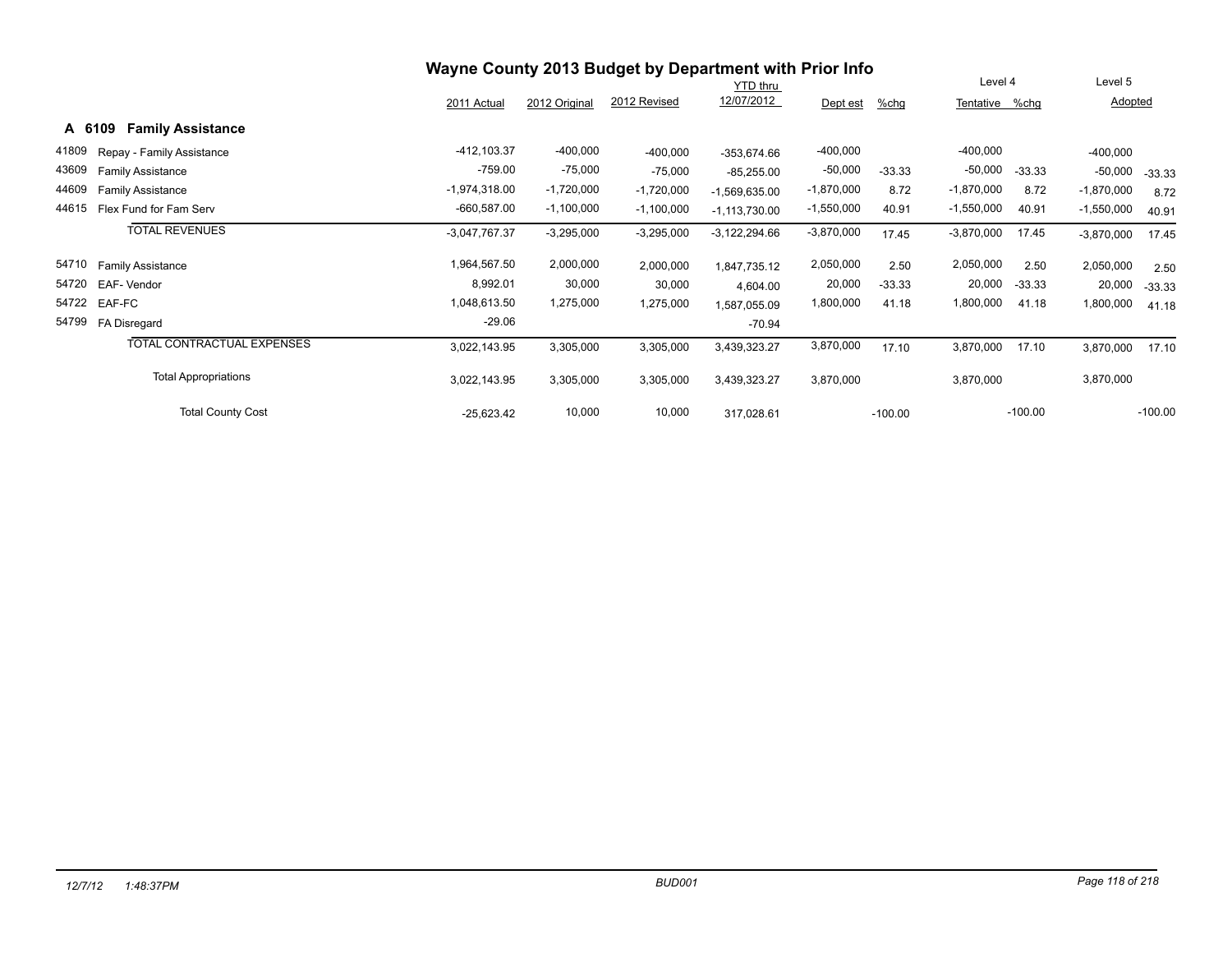|       |                                       |                 | Wayne County 2013 Budget by Department with Prior Info |              |                 |              |         |                |         |              |         |
|-------|---------------------------------------|-----------------|--------------------------------------------------------|--------------|-----------------|--------------|---------|----------------|---------|--------------|---------|
|       |                                       |                 |                                                        |              | YTD thru        |              |         | Level 4        |         | Level 5      |         |
|       |                                       | 2011 Actual     | 2012 Original                                          | 2012 Revised | 12/07/2012      | Dept est     | $%$ chg | Tentative %chg |         | Adopted      |         |
|       | <b>Soc Serv Foster Care</b><br>A 6119 |                 |                                                        |              |                 |              |         |                |         |              |         |
| 41819 | Repay - Foster Care                   | -163,663.05     | $-150,000$                                             | $-150,000$   | $-335,174.81$   | $-205,750$   | 37.17   | $-205,750$     | 37.17   | $-205,750$   | 37.17   |
| 43619 | Foster Care/Handicapped Child         | -586,769.00     | -541,816                                               | $-541,816$   | $-517,470.00$   | $-562,140$   | 3.75    | -562,140       | 3.75    | $-562,140$   | 3.75    |
| 44619 | Federal Aid - Foster Care             | -401,651.00     | $-415,000$                                             | $-415,000$   | $-148,245.00$   | $-420,150$   | 1.24    | $-420,150$     | 1.24    | $-420,150$   | 1.24    |
|       | <b>TOTAL REVENUES</b>                 | $-1,152,083.05$ | $-1,106,816$                                           | $-1,106,816$ | $-1,000,889.81$ | $-1,188,040$ | 7.34    | $-1,188,040$   | 7.34    | $-1,188,040$ | 7.34    |
|       | 54713 IV-E                            | 148,182.13      | 180,000                                                | 180,000      | 209,767.74      | 178,000      | $-1.11$ | 178,000        | $-1.11$ | 178,000      | $-1.11$ |
| 54714 | IV-E JD/Pins                          | 305,224.99      | 300,000                                                | 300,000      | 242,205.38      | 395,000      | 31.67   | 395,000        | 31.67   | 395,000      | 31.67   |
| 54743 | <b>COH Maintenance</b>                | 353,434.05      | 465,000                                                | 465,000      | 299,596.56      | 460,000      | $-1.08$ | 460,000        | $-1.08$ | 460,000      | $-1.08$ |
| 54744 | Adoption Subsidy IV-E                 | 287,494.43      | 350,000                                                | 350,000      | 264,431.43      | 340,000      | $-2.86$ | 340,000        | $-2.86$ | 340,000      | $-2.86$ |
| 54745 | <b>Adoption Subsidy</b>               | 187,459.91      | 175,000                                                | 175,000      | 195,694.04      | 195,000      | 11.43   | 195,000        | 11.43   | 195,000      | 11.43   |
|       | TOTAL CONTRACTUAL EXPENSES            | 1,281,795.51    | 1,470,000                                              | 1,470,000    | 1,211,695.15    | 1,568,000    | 6.67    | 1,568,000      | 6.67    | 1,568,000    | 6.67    |
|       | <b>Total Appropriations</b>           | 1,281,795.51    | 1,470,000                                              | 1,470,000    | 1,211,695.15    | 1,568,000    |         | 1,568,000      |         | 1,568,000    |         |
|       | <b>Total County Cost</b>              | 129,712.46      | 363,184                                                | 363,184      | 210,805.34      | 379,960      | 4.62    | 379,960        | 4.62    | 379,960      | 4.62    |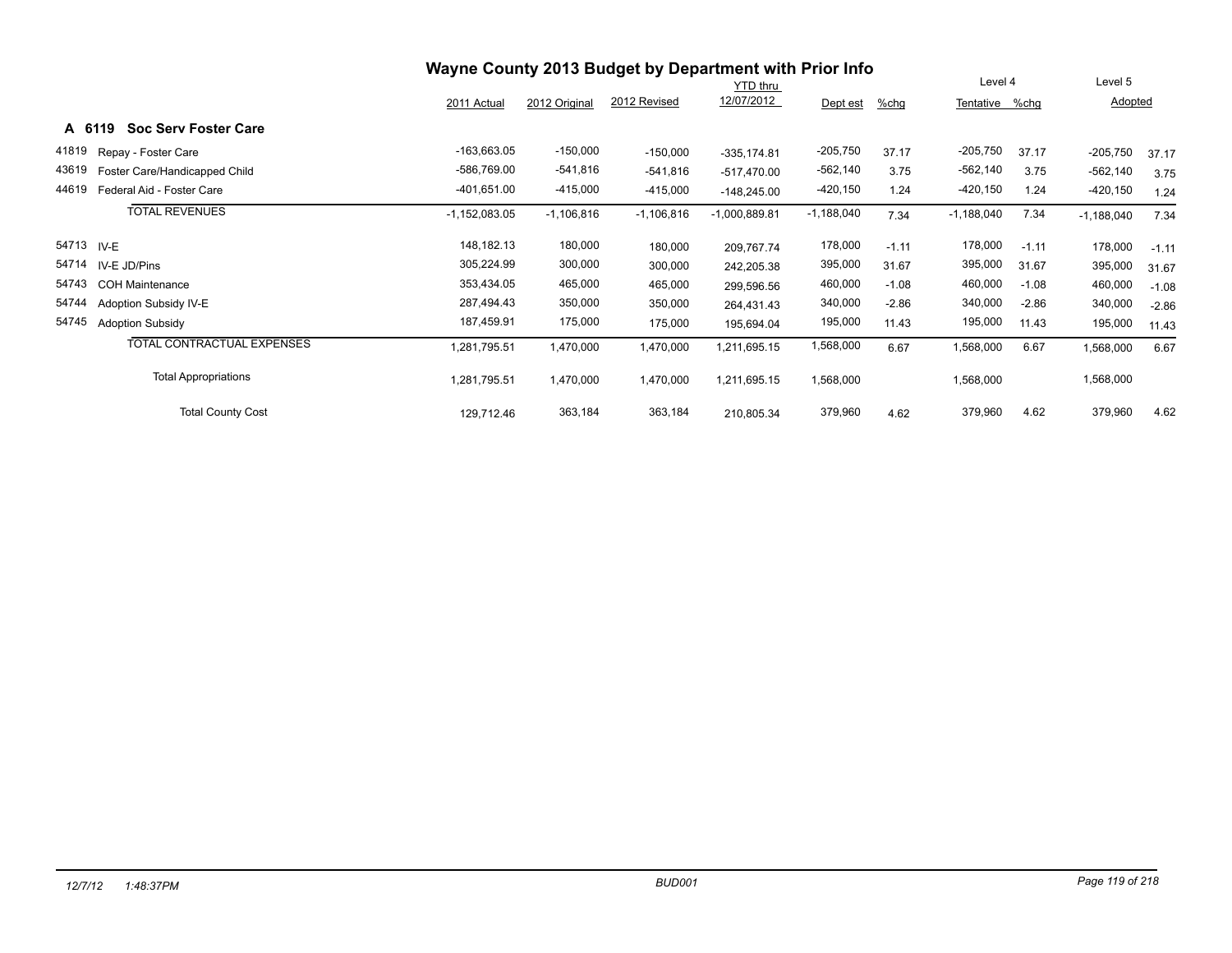|       |                                       |              | Wayne County 2013 Budget by Department with Prior Info |              |                 |            |           |                |           |            |           |
|-------|---------------------------------------|--------------|--------------------------------------------------------|--------------|-----------------|------------|-----------|----------------|-----------|------------|-----------|
|       |                                       |              |                                                        |              | <b>YTD</b> thru |            |           | Level 4        |           | Level 5    |           |
|       |                                       | 2011 Actual  | 2012 Original                                          | 2012 Revised | 12/07/2012      | Dept est   | $%$ chg   | Tentative %chg |           | Adopted    |           |
|       | A 6123<br><b>Juv Delinguent Care</b>  |              |                                                        |              |                 |            |           |                |           |            |           |
| 41823 | Repay - Juvenile Delinquent           | $-5,114.54$  | $-8,000$                                               | $-8,000$     |                 |            | $-100.00$ |                | $-100.00$ |            | $-100.00$ |
| 43623 | Juvenile Delinquent Care              | $-58,581.08$ | $-112,210$                                             | $-112,210$   | $-68,742.16$    | $-188,650$ | 68.12     | -188,650       | 68.12     | $-188,650$ | 68.12     |
|       | <b>TOTAL REVENUES</b>                 | $-63,695.62$ | $-120,210$                                             | $-120,210$   | $-68,742.16$    | $-188,650$ | 56.93     | -188,650       | 56.93     | $-188,650$ | 56.93     |
| 54742 | <b>Residential Treatment Facility</b> |              | 20,000                                                 | 20,000       |                 | 15,000     | $-25.00$  | 15,000         | $-25.00$  | 15,000     | $-25.00$  |
| 54750 | Secure Detention                      |              | 40,000                                                 | 131,192      | 10,023.91       | 90,000     | 125.00    | 90,000         | 125.00    | 90,000     | 125.00    |
| 54751 | Non-Secure Detention                  | 36,938.72    | 15,000                                                 | 15,000       | 23,199.16       | 20,000     | 33.33     | 20,000         | 33.33     | 20,000     | 33.33     |
| 54752 | Foster Care - JD                      | 6,176.82     | 15,000                                                 | 15,000       | 200.00          | 60,000     | 300.00    | 60,000         | 300.00    | 60,000     | 300.00    |
| 54753 | Hopewell                              | 104,400.00   | 150,000                                                | 183,100      | 148,075.00      | 200,000    | 33.33     | 200,000        | 33.33     | 200,000    | 33.33     |
|       | TOTAL CONTRACTUAL EXPENSES            | 147,515.54   | 240,000                                                | 364,292      | 181,498.07      | 385,000    | 60.42     | 385,000        | 60.42     | 385,000    | 60.42     |
|       | <b>Total Appropriations</b>           | 147,515.54   | 240,000                                                | 364,292      | 181,498.07      | 385,000    |           | 385,000        |           | 385,000    |           |
|       | <b>Total County Cost</b>              | 83,819.92    | 119,790                                                | 244,082      | 112,755.91      | 196,350    | 63.91     | 196,350        | 63.91     | 196,350    | 63.91     |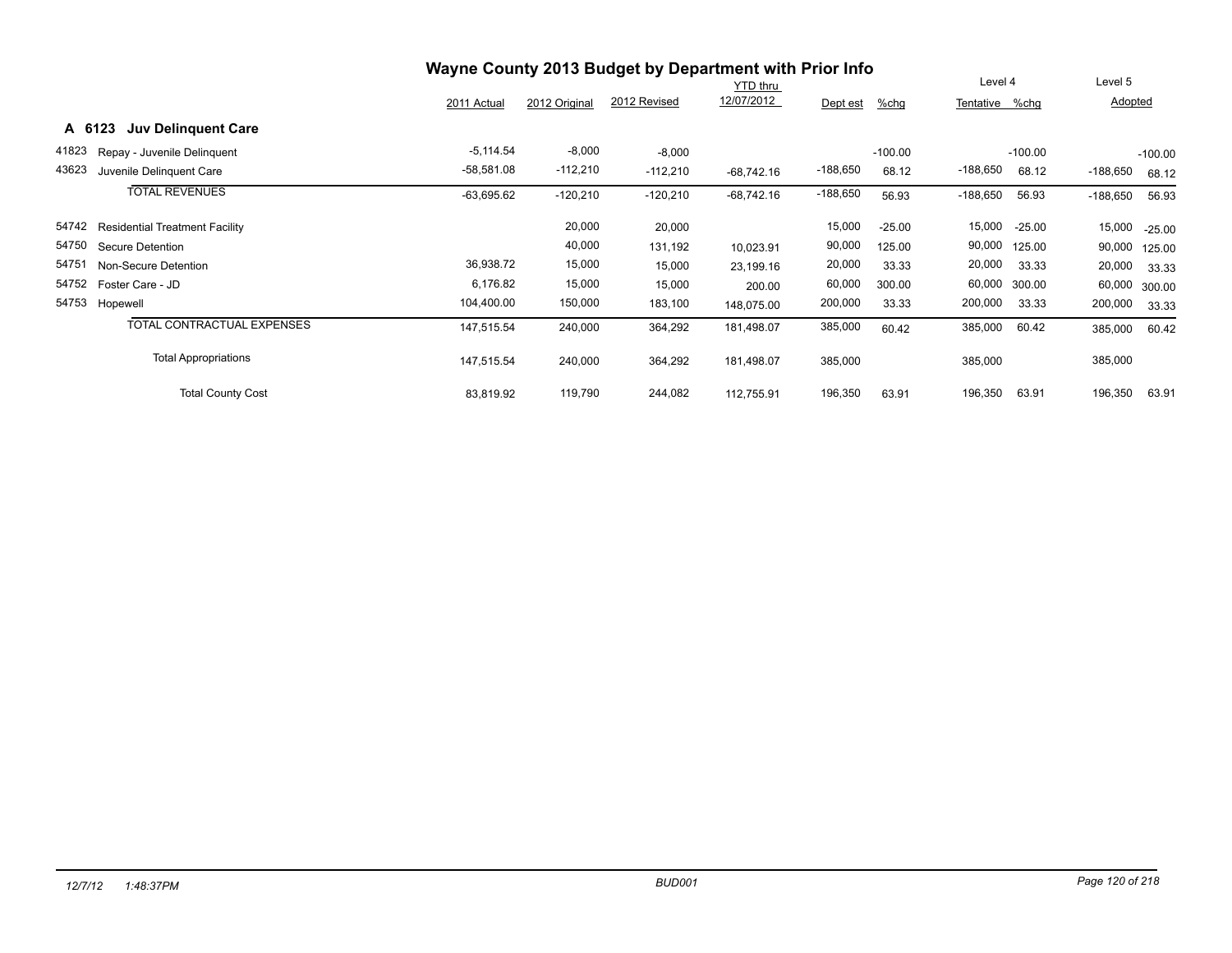|                                        | Wayne County 2013 Budget by Department with Prior Info                                               |         |           |            | Level 5 |       |                           |       |         |       |
|----------------------------------------|------------------------------------------------------------------------------------------------------|---------|-----------|------------|---------|-------|---------------------------|-------|---------|-------|
|                                        | <b>YTD thru</b><br>12/07/2012<br>2012 Revised<br>2012 Original<br>$%$ chg<br>2011 Actual<br>Dept est |         |           |            |         |       | Level 4<br>Tentative %chq |       | Adopted |       |
| <b>State Training School</b><br>A 6129 |                                                                                                      |         |           |            |         |       |                           |       |         |       |
| 41829<br>Repay - State Training School | 228.88                                                                                               | $-500$  | $-500$    | $-79.79$   | $-500$  |       | $-500$                    |       | $-500$  |       |
| <b>TOTAL REVENUES</b>                  | 228.88                                                                                               | $-500$  | $-500$    | $-79.79$   | $-500$  |       | $-500$                    |       | $-500$  |       |
| 54000<br><b>Contractual Expenses</b>   | 142,168.78                                                                                           | 500,000 | 1,265,856 | 178.281.37 | 575,000 | 15.00 | 575,000                   | 15.00 | 575,000 | 15.00 |
| TOTAL CONTRACTUAL EXPENSES             | 142,168.78                                                                                           | 500,000 | 1,265,856 | 178,281.37 | 575,000 | 15.00 | 575,000                   | 15.00 | 575,000 | 15.00 |
| <b>Total Appropriations</b>            | 142.168.78                                                                                           | 500,000 | 1,265,856 | 178.281.37 | 575,000 |       | 575,000                   |       | 575,000 |       |
| <b>Total County Cost</b>               | 142,397.66                                                                                           | 499,500 | 1,265,356 | 178.201.58 | 574,500 | 15.02 | 574,500                   | 15.02 | 574,500 | 15.02 |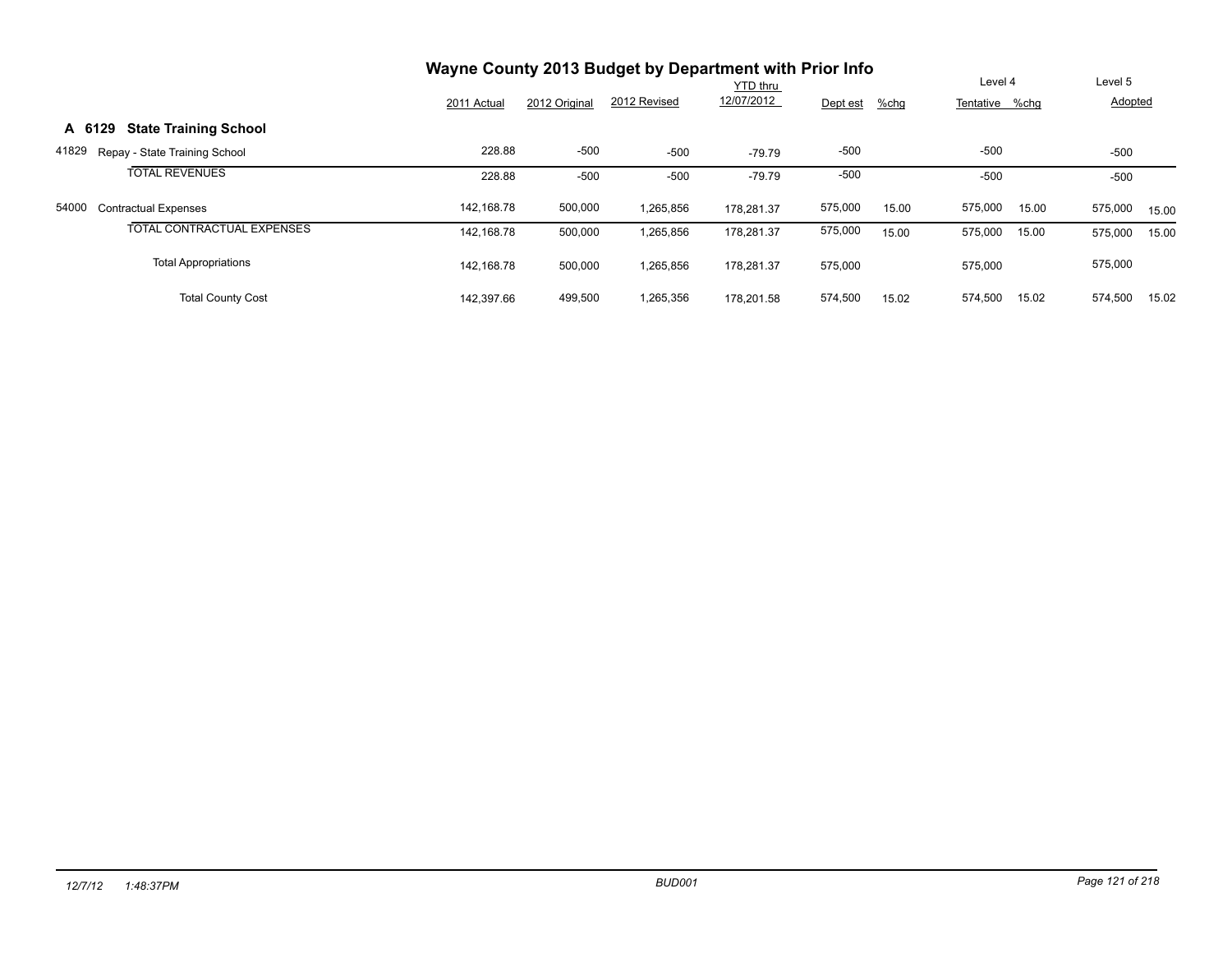|       |                                   | Wayne County 2013 Budget by Department with Prior Info |               |              |                 |            |         |                |      |            |      |
|-------|-----------------------------------|--------------------------------------------------------|---------------|--------------|-----------------|------------|---------|----------------|------|------------|------|
|       |                                   |                                                        |               |              | <b>YTD</b> thru |            |         | Level 4        |      | Level 5    |      |
|       |                                   | 2011 Actual                                            | 2012 Original | 2012 Revised | 12/07/2012      | Dept est   | $%$ chg | Tentative %chg |      | Adopted    |      |
|       | <b>Safety Net</b><br>A 6140       |                                                        |               |              |                 |            |         |                |      |            |      |
|       | 41840 Repay - Safety Net          | $-329,792.14$                                          | $-315,000$    | $-315,000$   | $-317.717.95$   | $-315,000$ |         | $-315,000$     |      | $-315,000$ |      |
| 43640 | Safety Net                        | -409,312.00                                            | $-455,184$    | $-455, 184$  | $-320,462.00$   | $-467,342$ | 2.67    | -467,342       | 2.67 | $-467,342$ | 2.67 |
| 44640 | Tanf B.G to Safety Net            | $-77,741.00$                                           | -75,400       | $-75,400$    | $-87,595.00$    | $-79,477$  | 5.41    | $-79,477$      | 5.41 | $-79,477$  | 5.41 |
|       | <b>TOTAL REVENUES</b>             | $-816, 845.14$                                         | $-845,584$    | $-845,584$   | $-725,774.95$   | -861,819   | 1.92    | $-861,819$     | 1.92 | $-861,819$ | 1.92 |
| 54000 | <b>Contractual Expenses</b>       | 1,651,416.15                                           | 2,000,000     | 2,000,000    | 1,628,654.80    | 2,050,000  | 2.50    | 2,050,000      | 2.50 | 2,050,000  | 2.50 |
|       | <b>TOTAL CONTRACTUAL EXPENSES</b> | 1,651,416.15                                           | 2,000,000     | 2,000,000    | 628,654.80      | 2,050,000  | 2.50    | 2,050,000      | 2.50 | 2,050,000  | 2.50 |
|       | <b>Total Appropriations</b>       | 1.651.416.15                                           | 2,000,000     | 2,000,000    | 628,654.80      | 2,050,000  |         | 2,050,000      |      | 2,050,000  |      |
|       | <b>Total County Cost</b>          | 834,571.01                                             | 1,154,416     | 1,154,416    | 902,879.85      | 1,188,181  | 2.92    | 1,188,181      | 2.92 | 1,188,181  | 2.92 |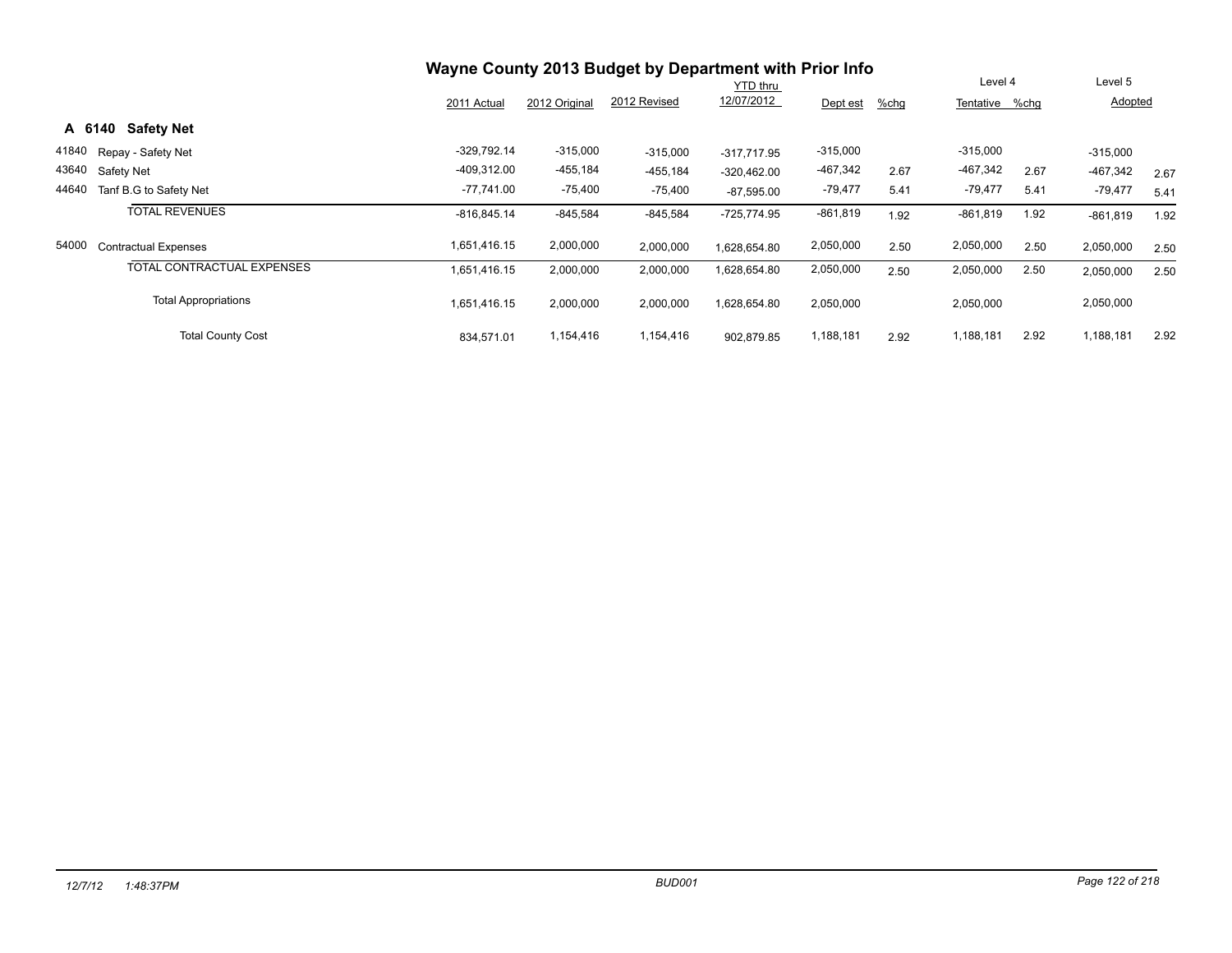|                                                 | Wayne County 2013 Budget by Department with Prior Info |               |              |                 |            |          |                |          |            |          |
|-------------------------------------------------|--------------------------------------------------------|---------------|--------------|-----------------|------------|----------|----------------|----------|------------|----------|
|                                                 |                                                        |               |              | <b>YTD thru</b> |            |          | Level 4        |          | Level 5    |          |
|                                                 | 2011 Actual                                            | 2012 Original | 2012 Revised | 12/07/2012      | Dept est   | $%$ chg  | Tentative %chg |          | Adopted    |          |
| <b>Home Energy Assistance Program</b><br>A 6141 |                                                        |               |              |                 |            |          |                |          |            |          |
| 41841<br>Repay - HEAP                           | $-92,455.74$                                           | $-130,000$    | $-130.000$   | $-98.075.02$    | $-120,000$ | $-7.69$  | $-120,000$     | $-7.69$  | $-120,000$ | $-7.69$  |
| 44641<br><b>HEAP</b>                            | 116.340.00                                             | 70,000        | 70,000       | 96,100.00       | 80,000     | 14.29    | 80,000         | 14.29    | 80,000     | 14.29    |
| <b>TOTAL REVENUES</b>                           | 23,884.26                                              | $-60,000$     | $-60,000$    | $-1,975.02$     | $-40,000$  | $-33.33$ | -40,000        | -33.33   | $-40,000$  | $-33.33$ |
| 54000<br><b>Contractual Expenses</b>            | 883.82                                                 | 60,000        | 60,000       | 11.288.84       | 40,000     | $-33.33$ | 40,000         | $-33.33$ | 40,000     | $-33.33$ |
| TOTAL CONTRACTUAL EXPENSES                      | 883.82                                                 | 60,000        | 60,000       | 11,288.84       | 40,000     | $-33.33$ | 40,000 -33.33  |          | 40,000     | $-33.33$ |
| <b>Total Appropriations</b>                     | 883.82                                                 | 60,000        | 60,000       | 11,288.84       | 40,000     |          | 40,000         |          | 40,000     |          |
| <b>Total County Cost</b>                        | 24.768.08                                              |               |              | 9,313.82        |            |          |                |          |            |          |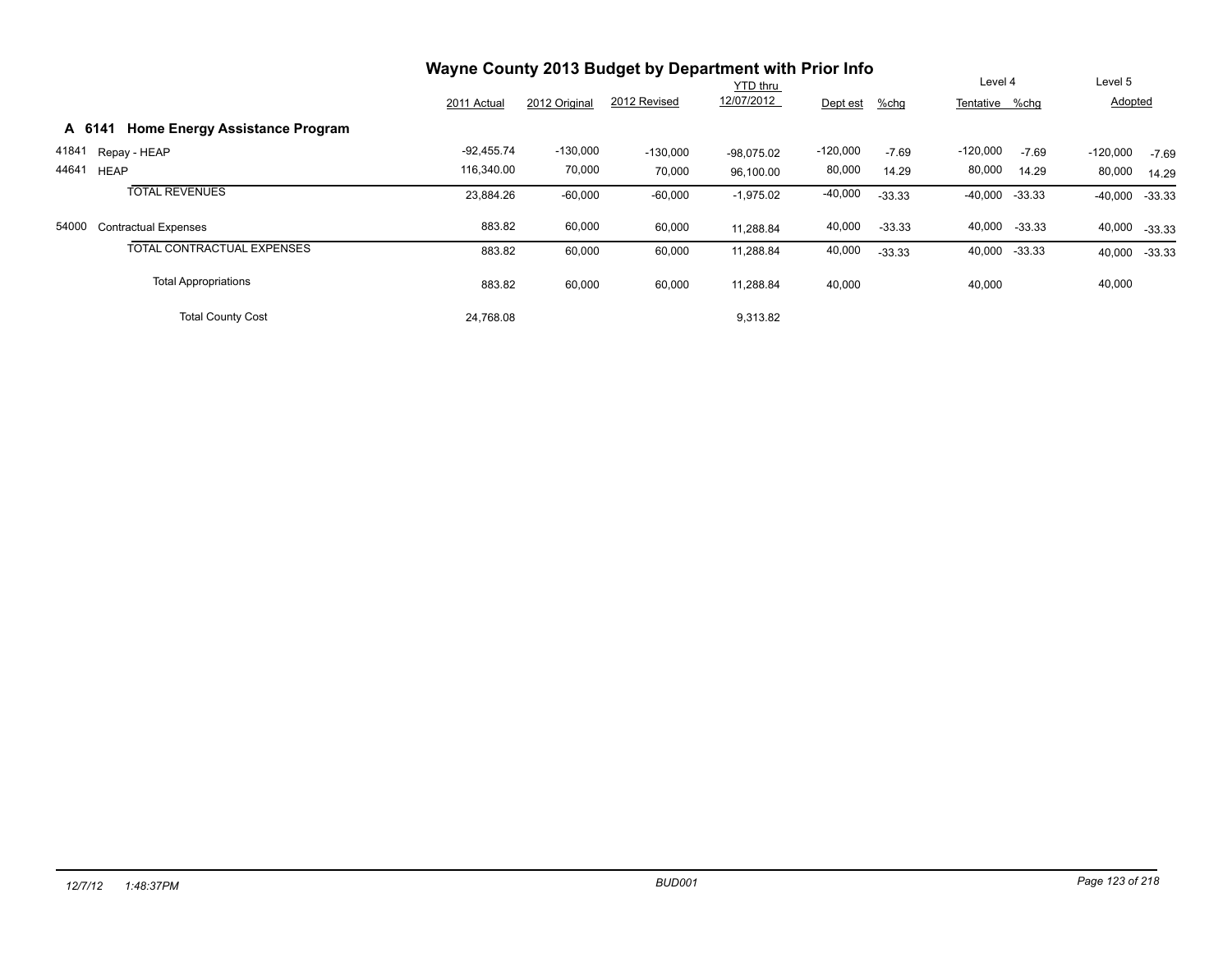|                                             | Wayne County 2013 Budget by Department with Prior Info |               |              |                 |          |          |                      |                      |
|---------------------------------------------|--------------------------------------------------------|---------------|--------------|-----------------|----------|----------|----------------------|----------------------|
|                                             |                                                        |               |              | <b>YTD thru</b> |          |          | Level 4              | Level 5              |
|                                             | 2011 Actual                                            | 2012 Original | 2012 Revised | 12/07/2012      | Dept est | %chg     | Tentative %chg       | Adopted              |
| <b>Emer Assistance for Adults</b><br>A 6142 |                                                        |               |              |                 |          |          |                      |                      |
| 41842<br>Repay - Emergency Aid to Adult     |                                                        |               |              | $-434.48$       |          |          |                      |                      |
| 43642<br><b>Emergency Aid to Adults</b>     | $-7,043.00$                                            | $-10,000$     | $-10,000$    | $-1,877.00$     | $-7,500$ | $-25.00$ | -7,500<br>$-25.00$   | $-7,500$<br>$-25.00$ |
| <b>TOTAL REVENUES</b>                       | $-7,043.00$                                            | $-10,000$     | $-10,000$    | $-2,311.48$     | $-7,500$ | $-25.00$ | $-7,500$<br>$-25.00$ | $-25.00$<br>$-7,500$ |
| 54000<br><b>Contractual Expenses</b>        | 13,205.07                                              | 20,000        | 20,000       | 3.896.77        | 15,000   | $-25.00$ | 15,000<br>$-25.00$   | 15,000<br>$-25.00$   |
| TOTAL CONTRACTUAL EXPENSES                  | 13,205.07                                              | 20,000        | 20,000       | 3,896.77        | 15,000   | $-25.00$ | 15,000<br>$-25.00$   | 15,000<br>$-25.00$   |
| <b>Total Appropriations</b>                 | 13,205.07                                              | 20,000        | 20,000       | 3,896.77        | 15,000   |          | 15,000               | 15,000               |
| <b>Total County Cost</b>                    | 6,162.07                                               | 10,000        | 10,000       | 1.585.29        | 7,500    | $-25.00$ | 7,500<br>$-25.00$    | 7,500<br>$-25.00$    |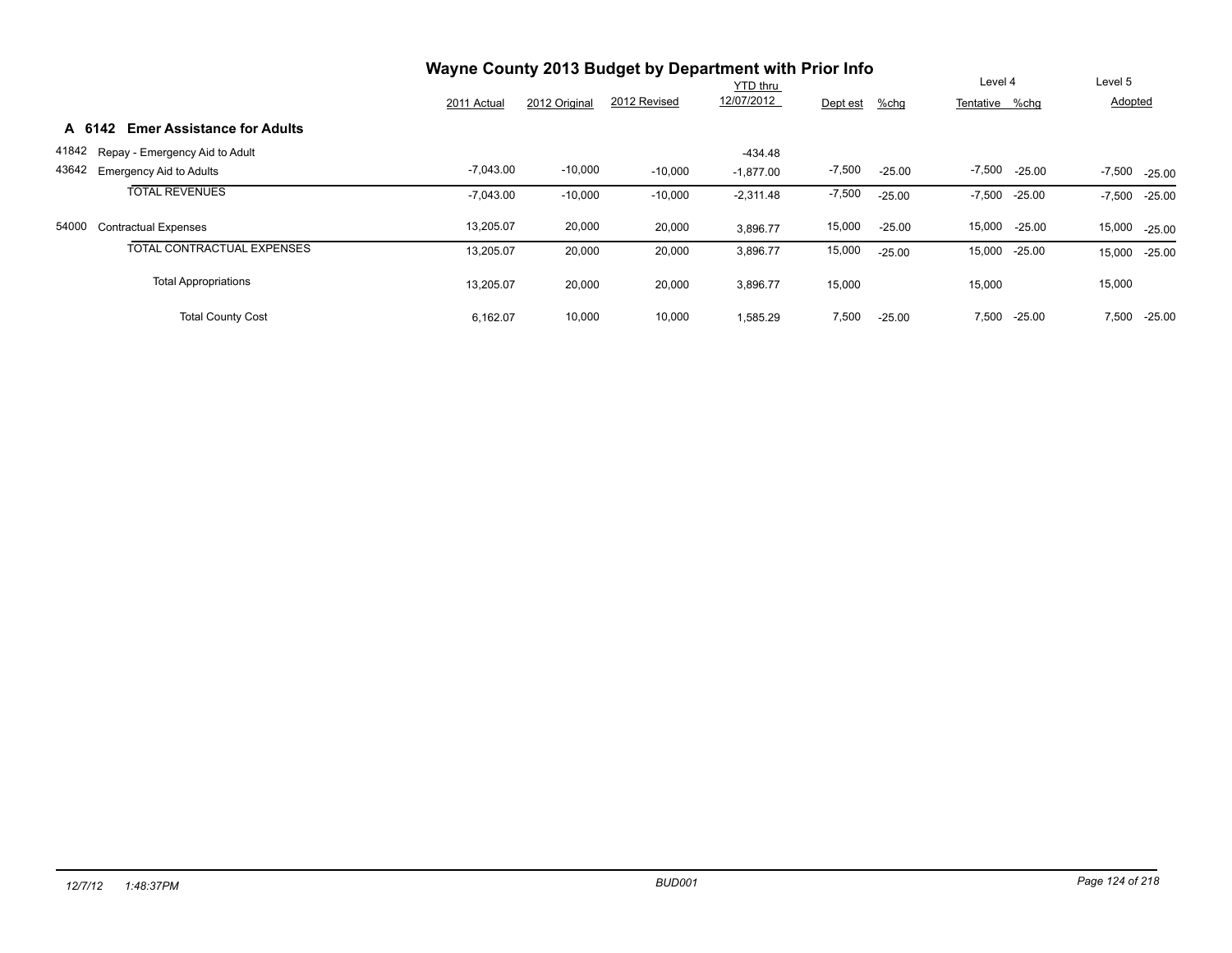|       |                                          | Wayne County 2013 Budget by Department with Prior Info<br><b>YTD</b> thru |          |     |              |               | Level 4        |              | Level 5        |          |                |          |                |          |
|-------|------------------------------------------|---------------------------------------------------------------------------|----------|-----|--------------|---------------|----------------|--------------|----------------|----------|----------------|----------|----------------|----------|
|       |                                          |                                                                           |          |     | 2011 Actual  | 2012 Original | 2012 Revised   | 12/07/2012   | Dept est       | %chg     | Tentative %chg |          | Adopted        |          |
|       | A 6211 Title V Senior Comm Service       |                                                                           |          |     |              |               |                |              |                |          |                |          |                |          |
|       | 42761 CETA SCSEP Title V                 |                                                                           |          |     | $-53,362.10$ | $-37,238$     | $-37,238$      | $-38,305.06$ | $-37,065$      | $-0.46$  | $-37,065$      | $-0.46$  | $-37,065$      | $-0.46$  |
|       | <b>TOTAL REVENUES</b>                    |                                                                           |          |     | $-53,362.10$ | $-37,238$     | $-37,238$      | $-38,305.06$ | $-37,065$      | $-0.46$  | $-37,065$      | $-0.46$  | $-37,065$      | $-0.46$  |
|       |                                          | ----- Position Count -----<br>B <sub>12</sub> L <sub>1</sub>              | L4<br>L5 |     |              |               |                |              |                |          |                |          |                |          |
| 51256 | Empl & Training Coordinator              | 0.1                                                                       | 0.1      | 0.1 | 4,496.31     | 4,461         | 4,461          | 3,935.71     | 4,561          | 2.24     | 4,561          | 2.24     | 4,561          | 2.24     |
|       | 51357 Work Experience Participant        | 1.0                                                                       | 8.0      | 8.0 | 45,810.96    | 30,310        | 30,310         | 27,845.01    | 28,520         | $-5.91$  | 28,520         | $-5.91$  | 28,520         | $-5.91$  |
|       | <b>TOTAL PERSONAL SERVICES</b>           |                                                                           |          |     | 50,307.27    | 34,771        | 34,771         | 31,780.72    | 33,081         | $-4.86$  | 33,081         | $-4.86$  | 33,081         | $-4.86$  |
| 54150 | Office Supplies                          |                                                                           |          |     | 3.67         | 30            | 30             | 0.13         | 91             | 203.33   | 91             | 203.33   | 91             | 203.33   |
| 54166 | Postage                                  |                                                                           |          |     | 14.66        | 20            | 20             | 2.12         | 50             | 150.00   | 50             | 150.00   | 50             | 150.00   |
| 54199 | Miscellaneous Expense                    |                                                                           |          |     | 55.00        | 20            | 20             | 9.00         | 150            | 650.00   | 150            | 650.00   | 150            | 650.00   |
| 54210 | Gas                                      |                                                                           |          |     | 10.27        | 10            | 10             | 7.46         | 9              | $-10.00$ | 9              | $-10.00$ | 9              | $-10.00$ |
| 54220 | Light & Power                            |                                                                           |          |     | 74.08        | 72            | 72             | 48.08        | 70             | $-2.78$  | 70             | $-2.78$  | 70             | $-2.78$  |
| 54230 | Telephone                                |                                                                           |          |     | 27.64        | 25            | 25             | 6.42         | 58             | 132.00   | 58             | 132.00   | 58             | 132.00   |
| 54240 | Water                                    |                                                                           |          |     | 6.46         | 6             | 6              | 5.72         | 6              |          | 6              |          | 6              |          |
| 54300 | Insurance                                |                                                                           |          |     | 25.28        | 27            | 27             | 17.00        | 19             | $-29.63$ | 19             | $-29.63$ | 19             | $-29.63$ |
| 54407 | <b>Building Maintenance &amp; Repair</b> |                                                                           |          |     | 218.41       | 157           | 157            | 156.13       | 157            |          | 157            |          | 157            |          |
| 54408 | <b>Copier Expense</b>                    |                                                                           |          |     |              |               |                |              | 35             |          | 35             |          | 35             |          |
| 54414 | Information Technology                   |                                                                           |          |     | 133.00       | 432           | 432            | 432.00       | 210            | $-51.39$ | 210            | $-51.39$ | 210            | $-51.39$ |
| 54437 | Lease                                    |                                                                           |          |     | 574.21       | 497           | 497            | 515.76       | 526            | 5.84     | 526            | 5.84     | 526            | 5.84     |
| 54456 | Printing                                 |                                                                           |          |     | 0.91         |               |                |              |                |          |                |          |                |          |
|       | 54485 Travel                             |                                                                           |          |     | 1.27         | 10            | 10             | 18.32        | 25             | 150.00   | 25             | 150.00   | 25             | 150.00   |
|       | <b>TOTAL CONTRACTUAL EXPENSES</b>        |                                                                           |          |     | 1,144.86     | 1,306         | 1,306          | 1,218.14     | 1,406          | 7.66     | 1,406          | 7.66     | 1,406          | 7.66     |
| 58100 | Payments to NYS Retirement Sys           |                                                                           |          |     | 753.00       | 839           | 839            |              | 890            | 6.08     | 890            | 6.08     | 890            | 6.08     |
| 58200 | Payments to Social Security              |                                                                           |          |     | 3,815.97     | 2,654         | 2,654          | 2,407.59     | 2,531          | $-4.63$  | 2,531          | $-4.63$  | 2,531          | $-4.63$  |
| 58400 | Hospitalization                          |                                                                           |          |     | 987.67       | 1,515         | 1,515          | 2,000.68     | 1,590          | 4.95     | 1,515          |          | 1,515          |          |
| 58600 | Disability                               |                                                                           |          |     | 17.18        | 15            | 15             | 14.10        | 15             |          | 15             |          | 15             |          |
| 58901 | Employee Assistance Program              |                                                                           |          |     | 2.00         | 2             | $\overline{2}$ | 51.37        | $\overline{2}$ |          | $\overline{2}$ |          | $\overline{2}$ |          |
|       | <b>TOTAL FRINGE BENEFITS</b>             |                                                                           |          |     | 5,575.82     | 5,025         | 5,025          | 4,473.74     | 5,028          | 0.06     | 4,953          | $-1.43$  | 4,953          | $-1.43$  |
|       | <b>Total Appropriations</b>              |                                                                           |          |     | 57,027.95    | 41,102        | 41,102         | 37,472.60    | 39,515         |          | 39,440         |          | 39,440         |          |
|       | <b>Total County Cost</b>                 |                                                                           |          |     | 3,665.85     | 3,864         | 3,864          | $-832.46$    | 2,450          | $-36.59$ | 2,375          | $-38.54$ | 2,375          | $-38.54$ |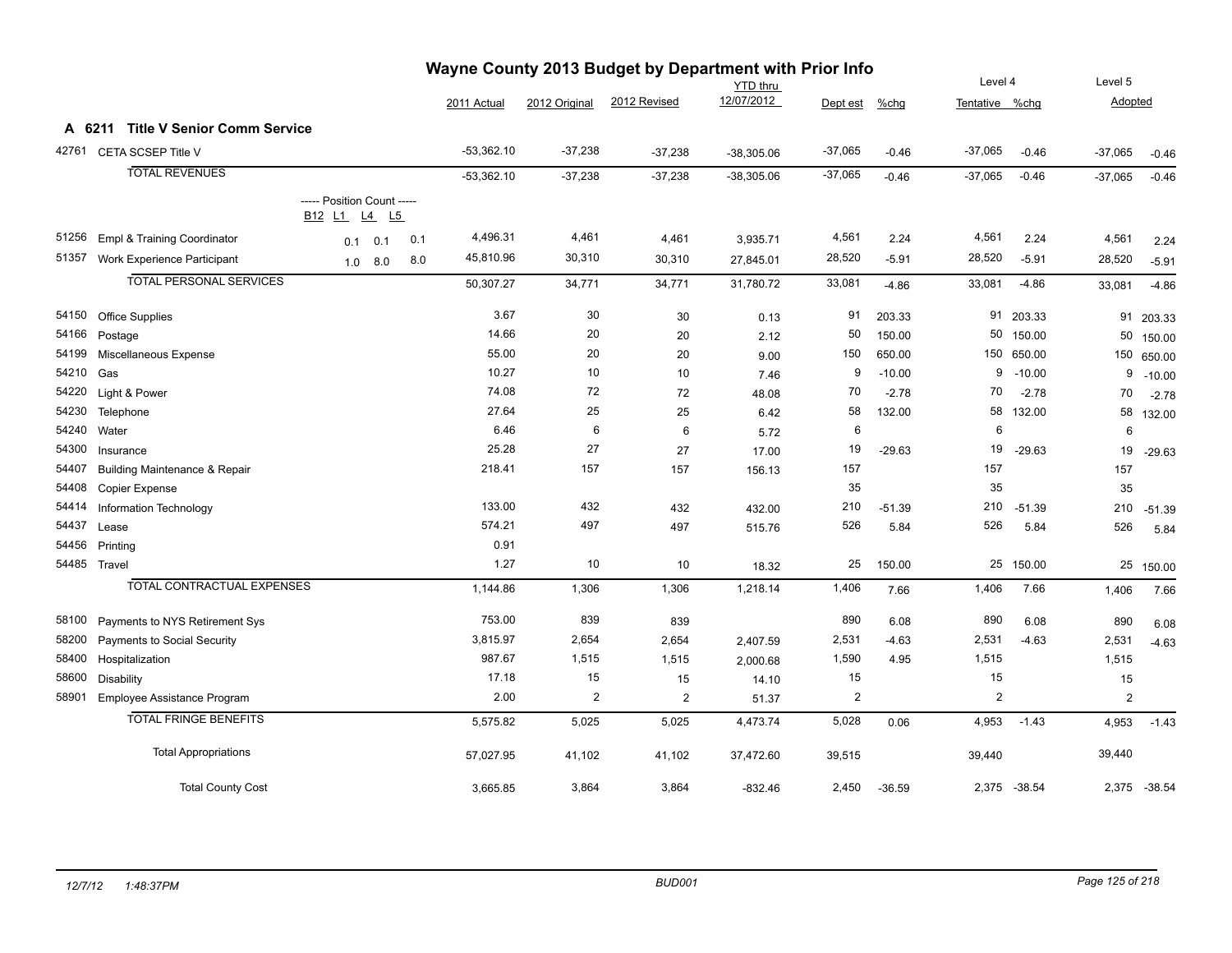| Wayne County 2013 Budget by Department with Prior Info |                                          |     |     |                                                              |     |               |               |              |            |               |  |                |         |
|--------------------------------------------------------|------------------------------------------|-----|-----|--------------------------------------------------------------|-----|---------------|---------------|--------------|------------|---------------|--|----------------|---------|
|                                                        |                                          |     |     |                                                              |     |               |               |              | YTD thru   |               |  | Level 4        | Level 5 |
|                                                        |                                          |     |     |                                                              |     | 2011 Actual   | 2012 Original | 2012 Revised | 12/07/2012 | Dept est %chg |  | Tentative %chg | Adopted |
|                                                        | A 6212 WFD/DSS Intensive Employment      |     |     |                                                              |     |               |               |              |            |               |  |                |         |
|                                                        | 42766 DSS Reimbursement                  |     |     |                                                              |     | $-168,697.81$ |               |              |            |               |  |                |         |
|                                                        | <b>TOTAL REVENUES</b>                    |     |     |                                                              |     | $-168,697.81$ |               |              | 0.00       |               |  |                |         |
|                                                        |                                          |     |     | ----- Position Count -----                                   |     |               |               |              |            |               |  |                |         |
|                                                        |                                          |     |     | B <sub>12</sub> L <sub>1</sub> L <sub>4</sub> L <sub>5</sub> |     |               |               |              |            |               |  |                |         |
|                                                        | 51088 E & T Director II                  |     | 0.0 | 0.0                                                          | 0.0 | 9,816.00      |               |              |            |               |  |                |         |
| 51123                                                  | Account Clerk - Typist (7hr)             | 0.0 | 0.0 | 0.0                                                          | 0.0 | 13,364.85     |               |              |            |               |  |                |         |
| 51252                                                  | <b>Employment &amp; Training Counsel</b> | 0.0 | 0.0 | 0.0                                                          | 0.0 | 78,352.81     |               |              |            |               |  |                |         |
| 51256                                                  | Empl & Training Coordinator              | 0.0 | 0.0 | 0.0                                                          | 0.0 | 8,553.37      |               |              |            |               |  |                |         |
|                                                        | 51300 Senior Employment & Training C     | 0.0 | 0.0 | 0.0                                                          | 0.0 | 320.62        |               |              |            |               |  |                |         |
|                                                        | <b>TOTAL PERSONAL SERVICES</b>           |     |     |                                                              |     | 110,407.65    |               |              | 0.00       |               |  |                |         |
| 54150                                                  |                                          |     |     |                                                              |     | 889.75        |               |              |            |               |  |                |         |
| 54166                                                  | <b>Office Supplies</b><br>Postage        |     |     |                                                              |     | 578.60        |               |              |            |               |  |                |         |
| 54199                                                  | Miscellaneous Expense                    |     |     |                                                              |     | 1,833.85      |               |              |            |               |  |                |         |
| 54210                                                  | Gas                                      |     |     |                                                              |     | 240.21        |               |              |            |               |  |                |         |
| 54220                                                  | Light & Power                            |     |     |                                                              |     | 1,700.98      |               |              |            |               |  |                |         |
| 54230                                                  | Telephone                                |     |     |                                                              |     | 1,195.69      |               |              |            |               |  |                |         |
| 54240                                                  | Water                                    |     |     |                                                              |     | 145.59        |               |              |            |               |  |                |         |
|                                                        | 54300 Insurance                          |     |     |                                                              |     | 562.52        |               |              |            |               |  |                |         |
| 54407                                                  | Building Maintenance & Repair            |     |     |                                                              |     | 4,631.38      |               |              |            |               |  |                |         |
| 54408                                                  | Copier Expense                           |     |     |                                                              |     | 2,493.00      |               |              |            |               |  |                |         |
| 54410                                                  | Conference                               |     |     |                                                              |     | 395.38        |               |              |            |               |  |                |         |
| 54414                                                  | Information Technology                   |     |     |                                                              |     | 3,230.00      |               |              |            |               |  |                |         |
| 54437                                                  | Lease                                    |     |     |                                                              |     | 15,867.59     |               |              |            |               |  |                |         |
|                                                        | 54456 Printing                           |     |     |                                                              |     | 48.69         |               |              |            |               |  |                |         |
|                                                        | 54485 Travel                             |     |     |                                                              |     | 730.65        |               |              |            |               |  |                |         |
|                                                        | TOTAL CONTRACTUAL EXPENSES               |     |     |                                                              |     | 34,543.88     |               |              | 0.00       |               |  |                |         |
| 58100                                                  | Payments to NYS Retirement Sys           |     |     |                                                              |     | 14,531.00     |               |              |            |               |  |                |         |
| 58200                                                  | Payments to Social Security              |     |     |                                                              |     | 7,696.57      |               |              |            |               |  |                |         |
| 58400                                                  | Hospitalization                          |     |     |                                                              |     | 34,438.27     |               |              |            |               |  |                |         |
| 58600                                                  | <b>Disability</b>                        |     |     |                                                              |     | 413.14        |               |              |            |               |  |                |         |
| 58901                                                  | Employee Assistance Program              |     |     |                                                              |     | 50.00         |               |              |            |               |  |                |         |
|                                                        | <b>TOTAL FRINGE BENEFITS</b>             |     |     |                                                              |     | 57,128.98     |               |              | 0.00       |               |  |                |         |
|                                                        |                                          |     |     |                                                              |     |               |               |              |            |               |  |                |         |
|                                                        | <b>Total Appropriations</b>              |     |     |                                                              |     | 202,080.51    |               |              | 0.00       |               |  |                |         |
|                                                        |                                          |     |     |                                                              |     |               |               |              |            |               |  |                |         |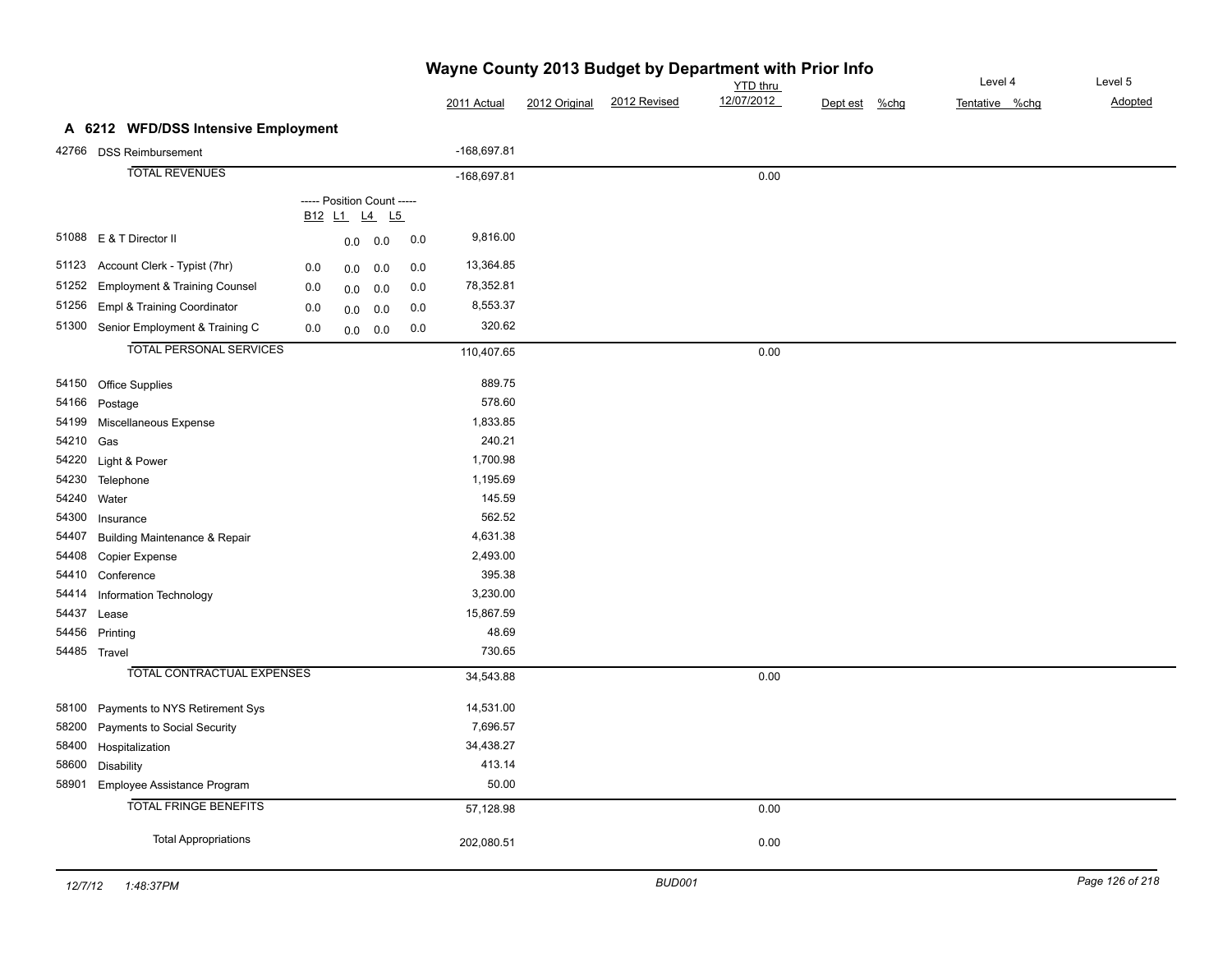|                          | Wayne County 2013 Budget by Department with Prior Info<br>Level 4<br><b>YTD thru</b> |               |              |            |                  |                   |                    |  |  |  |  |  |  |
|--------------------------|--------------------------------------------------------------------------------------|---------------|--------------|------------|------------------|-------------------|--------------------|--|--|--|--|--|--|
|                          | 2011 Actual                                                                          | 2012 Original | 2012 Revised | 12/07/2012 | %chg<br>Dept est | Tentative<br>%cha | Level 5<br>Adopted |  |  |  |  |  |  |
| <b>Total County Cost</b> | 33,382.70                                                                            |               |              | 0.00       |                  |                   |                    |  |  |  |  |  |  |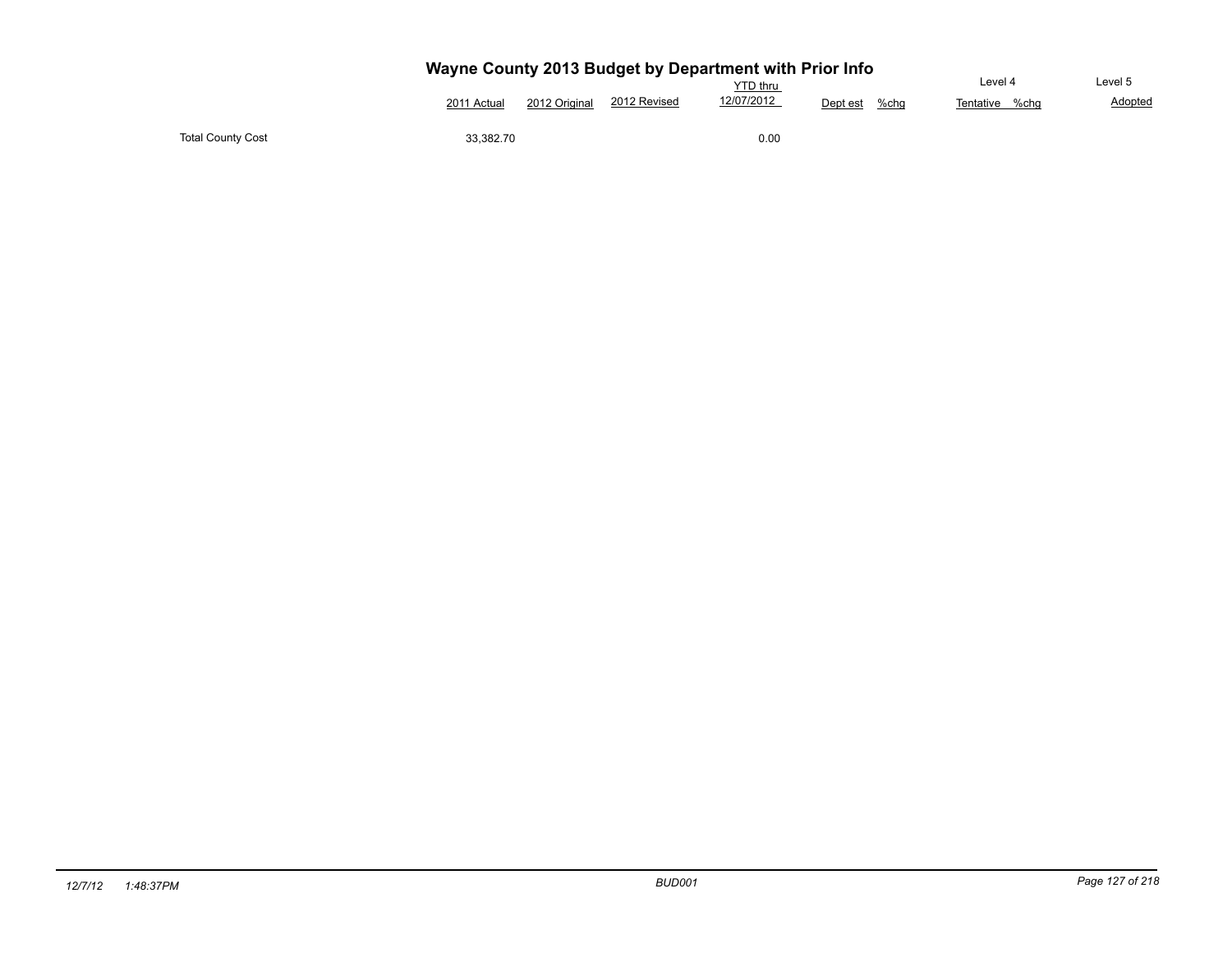| Wayne County 2013 Budget by Department with Prior Info |             |               |              |            |               |                |         |  |  |  |  |  |
|--------------------------------------------------------|-------------|---------------|--------------|------------|---------------|----------------|---------|--|--|--|--|--|
|                                                        |             |               |              | YTD thru   |               | Level 4        | Level 5 |  |  |  |  |  |
|                                                        | 2011 Actual | 2012 Original | 2012 Revised | 12/07/2012 | Dept est %chg | Tentative %chg | Adopted |  |  |  |  |  |
| A 6214 Economic Opportuntiy & Develop                  |             |               |              |            |               |                |         |  |  |  |  |  |
| ----- Position Count -----<br><u>B12 L1 L4 L5</u>      |             |               |              |            |               |                |         |  |  |  |  |  |
| <b>Total Appropriations</b>                            |             |               |              | 0.00       |               |                |         |  |  |  |  |  |
| <b>Total County Cost</b>                               |             |               |              | 0.00       |               |                |         |  |  |  |  |  |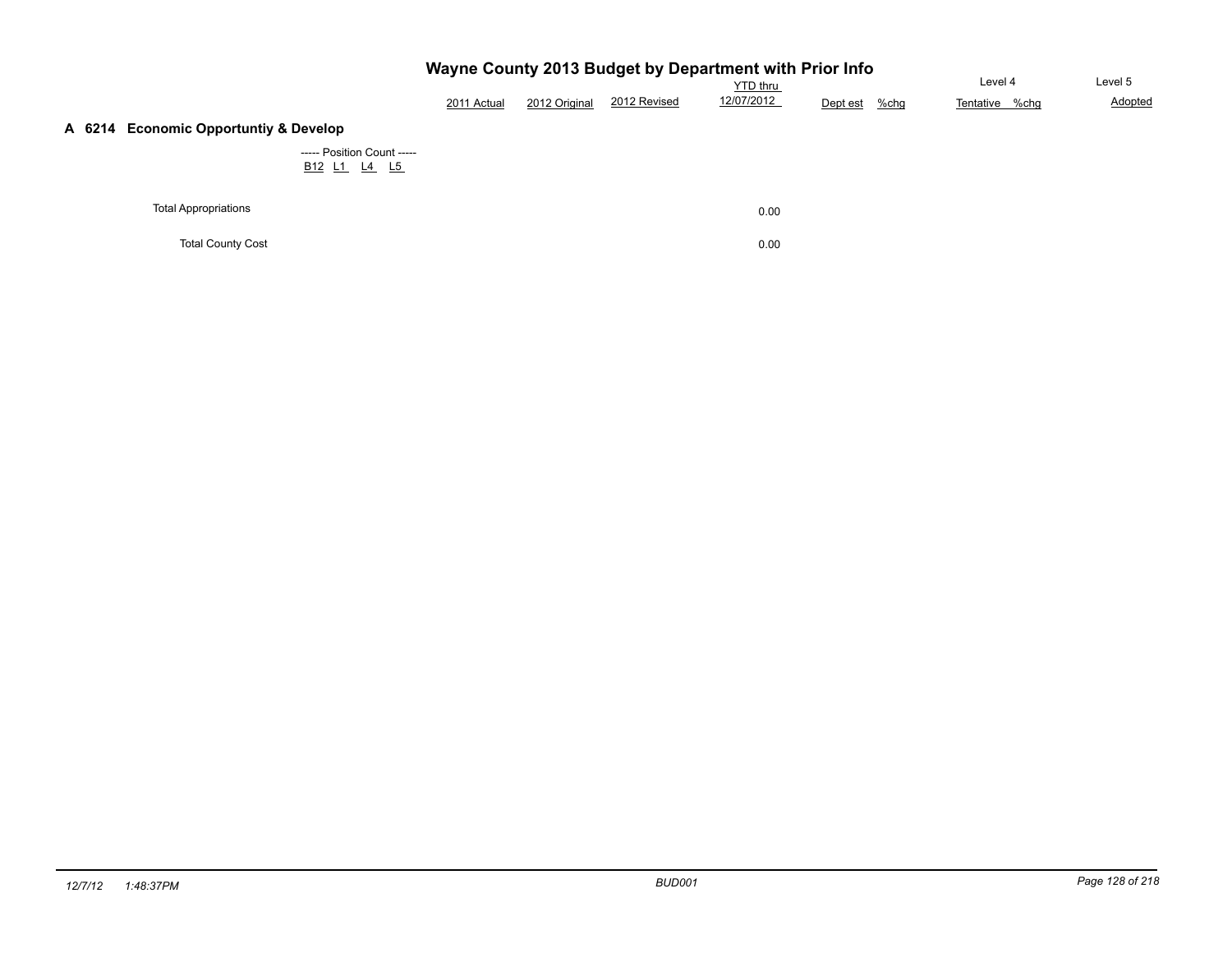| Wayne County 2013 Budget by Department with Prior Info |                                          |                                            |            |               |               |              |                 |               |                |         |  |
|--------------------------------------------------------|------------------------------------------|--------------------------------------------|------------|---------------|---------------|--------------|-----------------|---------------|----------------|---------|--|
|                                                        |                                          |                                            |            |               |               |              | <b>YTD</b> thru |               | Level 4        | Level 5 |  |
|                                                        |                                          |                                            |            | 2011 Actual   | 2012 Original | 2012 Revised | 12/07/2012      | Dept est %chg | Tentative %chg | Adopted |  |
|                                                        | A 6217 WFD-DSS WAGE SUBSIDY              |                                            |            |               |               |              |                 |               |                |         |  |
|                                                        | 42766 DSS Reimbursement                  |                                            |            | $-202,631.27$ |               |              |                 |               |                |         |  |
|                                                        | <b>TOTAL REVENUES</b>                    |                                            |            | $-202,631.27$ |               |              | 0.00            |               |                |         |  |
|                                                        |                                          | ----- Position Count -----<br>B12 L1 L4 L5 |            |               |               |              |                 |               |                |         |  |
|                                                        | 51088 E & T Director II                  | 0.0                                        | 0.0<br>0.0 | 9,881.21      |               |              |                 |               |                |         |  |
| 51123                                                  | Account Clerk - Typist (7hr)             | 0.0                                        | 0.0<br>0.0 | 13,258.93     |               |              |                 |               |                |         |  |
| 51252                                                  | <b>Employment &amp; Training Counsel</b> | 0.0                                        | 0.0<br>0.0 | 82,831.39     |               |              |                 |               |                |         |  |
| 51256                                                  | Empl & Training Coordinator              | 0.0                                        | 0.0<br>0.0 | 23,095.83     |               |              |                 |               |                |         |  |
|                                                        | 51300 Senior Employment & Training C     | 0.0                                        | 0.0<br>0.0 | 12.73         |               |              |                 |               |                |         |  |
|                                                        | <b>TOTAL PERSONAL SERVICES</b>           |                                            |            |               |               |              |                 |               |                |         |  |
|                                                        |                                          |                                            |            | 129,080.09    |               |              | 0.00            |               |                |         |  |
| 54000                                                  | <b>Contractual Expenses</b>              |                                            |            | 2,838.01      |               |              |                 |               |                |         |  |
| 54150                                                  | <b>Office Supplies</b>                   |                                            |            | 1,021.98      |               |              |                 |               |                |         |  |
| 54166                                                  | Postage                                  |                                            |            | 736.75        |               |              |                 |               |                |         |  |
| 54199                                                  | Miscellaneous Expense                    |                                            |            | 77.00         |               |              |                 |               |                |         |  |
| 54210 Gas                                              |                                          |                                            |            | 225.00        |               |              |                 |               |                |         |  |
| 54220                                                  | Light & Power                            |                                            |            | 1,838.70      |               |              |                 |               |                |         |  |
| 54230                                                  | Telephone                                |                                            |            | 1,480.40      |               |              |                 |               |                |         |  |
|                                                        | 54240 Water                              |                                            |            | 147.15        |               |              |                 |               |                |         |  |
| 54300                                                  | Insurance                                |                                            |            | 684.71        |               |              |                 |               |                |         |  |
| 54407                                                  | <b>Building Maintenance &amp; Repair</b> |                                            |            | 5,598.88      |               |              |                 |               |                |         |  |
| 54408                                                  | Copier Expense                           |                                            |            | 563.30        |               |              |                 |               |                |         |  |
| 54410                                                  | Conference                               |                                            |            | 395.38        |               |              |                 |               |                |         |  |
| 54414                                                  | Information Technology                   |                                            |            | 3,896.00      |               |              |                 |               |                |         |  |
| 54437                                                  | Lease                                    |                                            |            | 19,728.71     |               |              |                 |               |                |         |  |
|                                                        | 54456 Printing                           |                                            |            | 61.92         |               |              |                 |               |                |         |  |
|                                                        | 54485 Travel                             |                                            |            | 412.35        |               |              |                 |               |                |         |  |
|                                                        | TOTAL CONTRACTUAL EXPENSES               |                                            |            | 39,706.24     |               |              | 0.00            |               |                |         |  |
| 58100                                                  | Payments to NYS Retirement Sys           |                                            |            | 15,051.00     |               |              |                 |               |                |         |  |
| 58200                                                  | Payments to Social Security              |                                            |            | 9,165.24      |               |              |                 |               |                |         |  |
| 58400                                                  | Hospitalization                          |                                            |            | 37,417.36     |               |              |                 |               |                |         |  |
| 58600                                                  | Disability                               |                                            |            | 520.10        |               |              |                 |               |                |         |  |
| 58901                                                  | Employee Assistance Program              |                                            |            | 62.00         |               |              |                 |               |                |         |  |
|                                                        | <b>TOTAL FRINGE BENEFITS</b>             |                                            |            | 62,215.70     |               |              | 0.00            |               |                |         |  |
|                                                        | <b>Total Appropriations</b>              |                                            |            | 231,002.03    |               |              | 0.00            |               |                |         |  |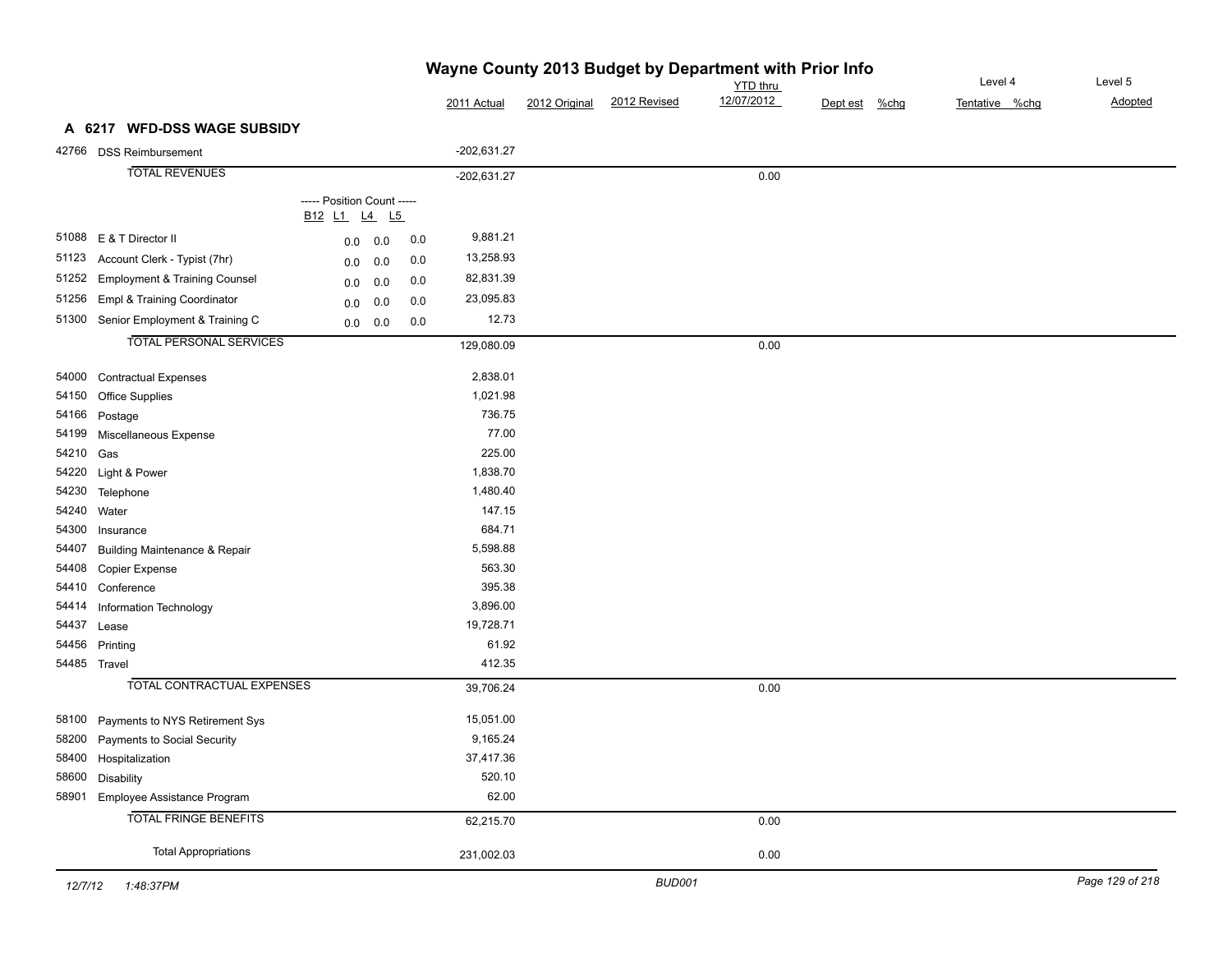|                          | Wayne County 2013 Budget by Department with Prior Info<br>Level 4 |               |              |                               |                  |                   |                    |  |  |  |  |  |  |
|--------------------------|-------------------------------------------------------------------|---------------|--------------|-------------------------------|------------------|-------------------|--------------------|--|--|--|--|--|--|
|                          | 2011 Actual                                                       | 2012 Original | 2012 Revised | <b>YTD thru</b><br>12/07/2012 | %chg<br>Dept est | Tentative<br>%cha | Level 5<br>Adopted |  |  |  |  |  |  |
| <b>Total County Cost</b> | 28,370.76                                                         |               |              | 0.00                          |                  |                   |                    |  |  |  |  |  |  |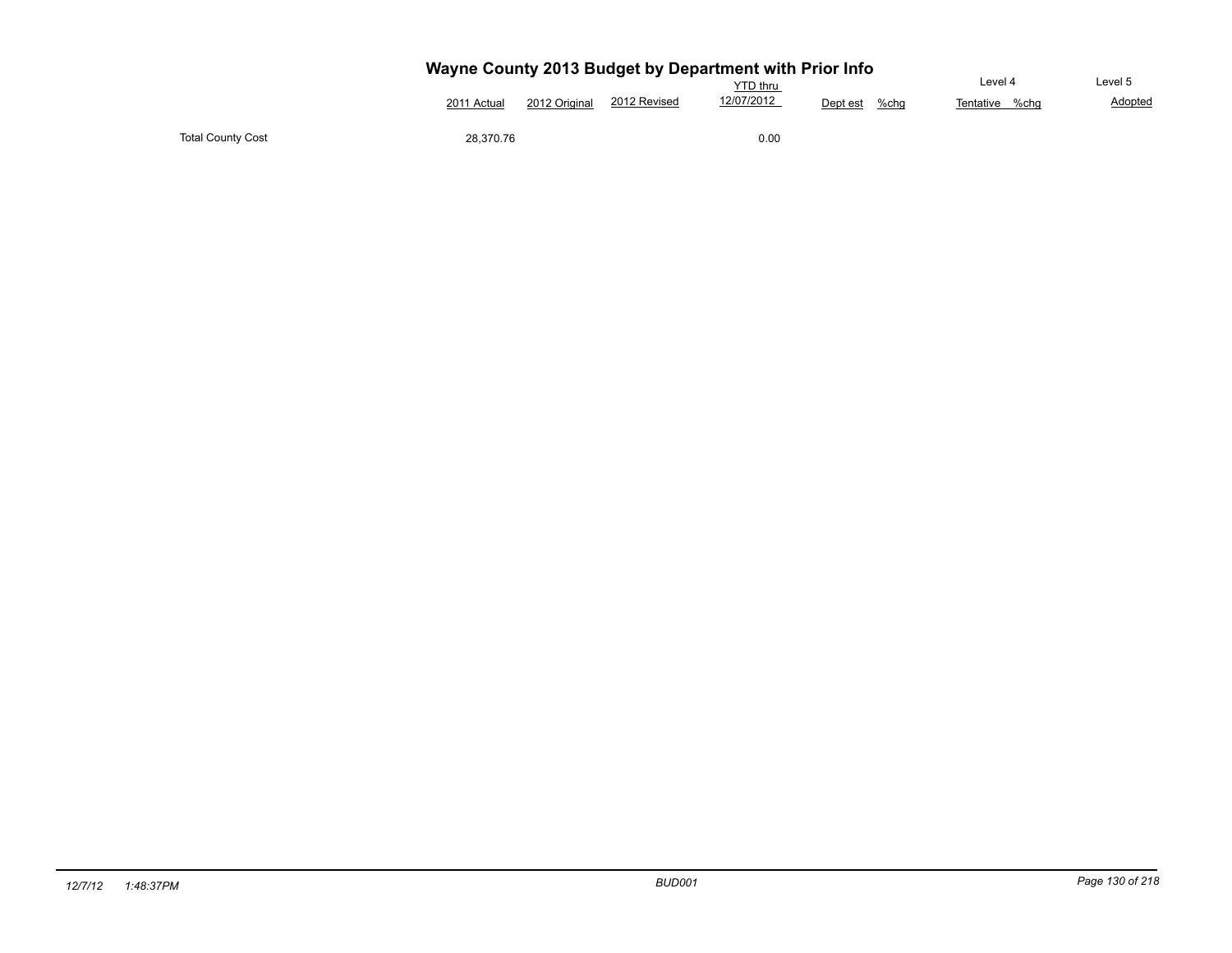| Wayne County 2013 Budget by Department with Prior Info |                                      |                                            |             |               |              |                 |          |         |                |  |                |
|--------------------------------------------------------|--------------------------------------|--------------------------------------------|-------------|---------------|--------------|-----------------|----------|---------|----------------|--|----------------|
|                                                        |                                      |                                            |             |               |              | <b>YTD thru</b> |          |         | Level 4        |  | Level 5        |
|                                                        |                                      |                                            | 2011 Actual | 2012 Original | 2012 Revised | 12/07/2012      | Dept est | $%$ chg | Tentative %chg |  | <b>Adopted</b> |
|                                                        | A 6218 Project Veteran Return        |                                            |             |               |              |                 |          |         |                |  |                |
|                                                        |                                      | ----- Position Count -----<br>B12 L1 L4 L5 |             |               |              |                 |          |         |                |  |                |
|                                                        | 54000 Contractual Expenses           |                                            | 1,191.79    |               |              |                 |          |         |                |  |                |
| 54210 Gas                                              |                                      |                                            | 33.70       |               |              |                 |          |         |                |  |                |
|                                                        | 54220 Light & Power                  |                                            | 117.99      |               |              |                 |          |         |                |  |                |
|                                                        | 54230 Telephone                      |                                            | 1.12        |               |              |                 |          |         |                |  |                |
|                                                        | 54240 Water                          |                                            | 14.97       |               |              |                 |          |         |                |  |                |
|                                                        | TOTAL CONTRACTUAL EXPENSES           |                                            | 1,359.57    |               |              | 0.00            |          |         |                |  |                |
|                                                        | 58100 Payments to NYS Retirement Sys |                                            | 722.00      |               |              |                 |          |         |                |  |                |
|                                                        | <b>TOTAL FRINGE BENEFITS</b>         |                                            | 722.00      |               |              | 0.00            |          |         |                |  |                |
|                                                        | <b>Total Appropriations</b>          |                                            | 2,081.57    |               |              | 0.00            |          |         |                |  |                |
|                                                        | <b>Total County Cost</b>             |                                            | 2,081.57    |               |              | 0.00            |          |         |                |  |                |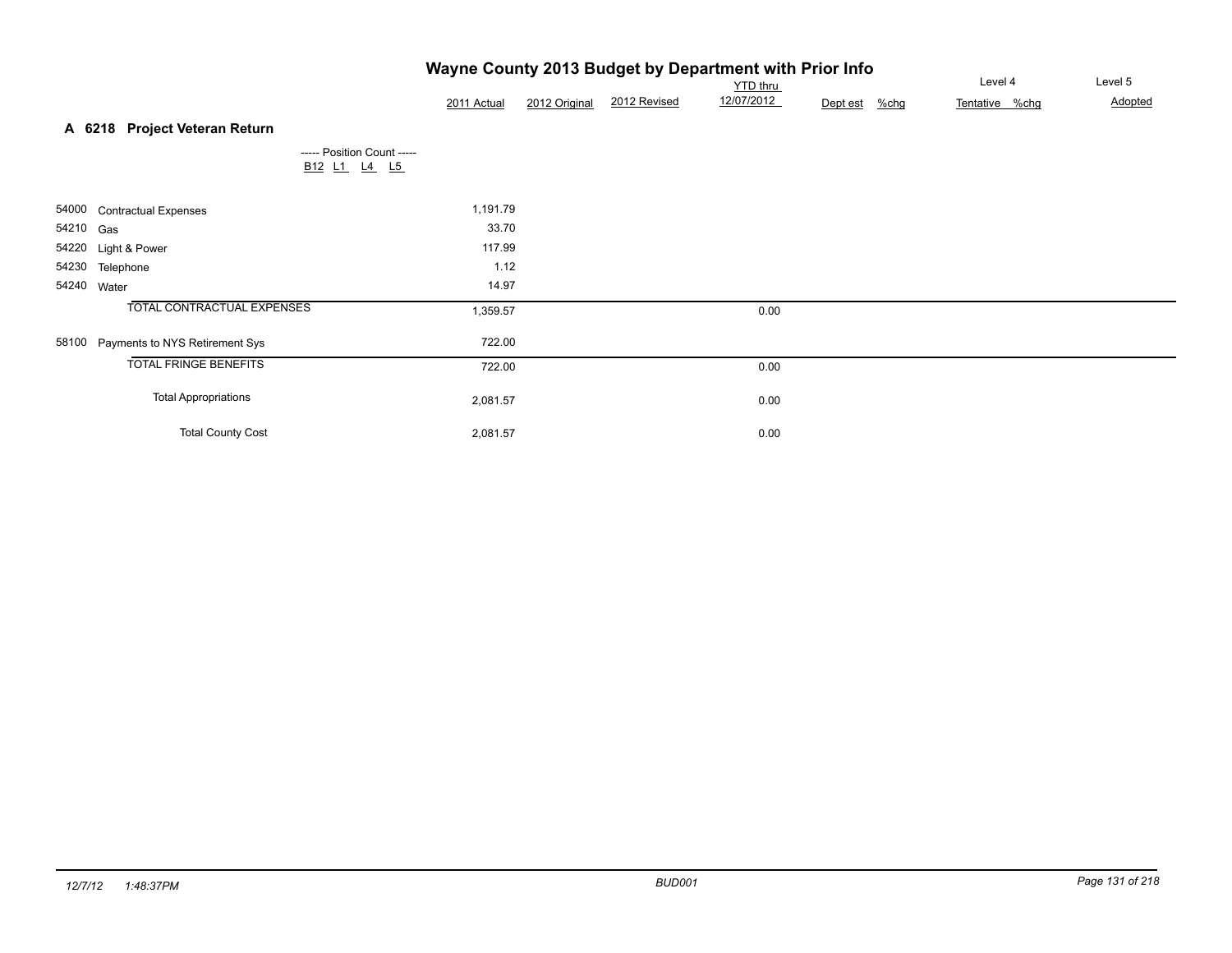|       |                                          | Wayne County 2013 Budget by Department with Prior Info<br><b>YTD</b> thru |     |                            |     |             | Level 4       |              | Level 5       |            |           |                |           |            |               |
|-------|------------------------------------------|---------------------------------------------------------------------------|-----|----------------------------|-----|-------------|---------------|--------------|---------------|------------|-----------|----------------|-----------|------------|---------------|
|       |                                          |                                                                           |     |                            |     | 2011 Actual | 2012 Original | 2012 Revised | 12/07/2012    | Dept est   | $%$ chg   | Tentative %chg |           | Adopted    |               |
|       | A 6275 WFD/DSS Back to Work Pograms      |                                                                           |     |                            |     |             |               |              |               |            |           |                |           |            |               |
| 42766 | <b>DSS Reimbursement</b>                 |                                                                           |     |                            |     |             | $-493,421$    | $-493,421$   | $-312,290.36$ | $-500,000$ | 1.33      | $-500,000$     | 1.33      | $-500,000$ | 1.33          |
|       | <b>TOTAL REVENUES</b>                    |                                                                           |     |                            |     |             | $-493,421$    | $-493,421$   | $-312,290.36$ | $-500,000$ | 1.33      | $-500,000$     | 1.33      | $-500,000$ | 1.33          |
|       |                                          |                                                                           |     | ----- Position Count ----- |     |             |               |              |               |            |           |                |           |            |               |
|       |                                          |                                                                           |     | B12 L1 L4 L5               |     |             |               |              |               |            |           |                |           |            |               |
| 51088 | E & T Director II                        |                                                                           | 0.4 | 0.4                        | 0.4 |             | 19,147        | 19,147       | 15,332.43     | 19,472     | 1.70      | 19,472         | 1.70      | 19,472     | 1.70          |
| 51111 | Clerk PT                                 |                                                                           | 1.0 | 1.0                        | 1.0 |             |               |              | 3,975.00      | 3,289      |           | 3,289          |           | 3,289      |               |
| 51121 | <b>Account Clerk Part Time</b>           |                                                                           | 0.0 | 0.0                        | 0.0 |             | 3,103         | 3,103        |               |            | $-100.00$ |                | $-100.00$ |            | $-100.00$     |
| 51123 | Account Clerk - Typist (7hr)             | 0.8                                                                       | 0.8 | 0.8                        | 0.8 |             | 27,412        | 27,412       | 24,263.47     | 28,040     | 2.29      | 28,040         | 2.29      | 28,040     | 2.29          |
| 51252 | <b>Employment &amp; Training Counsel</b> | 3.1                                                                       | 3.4 | 3.4                        | 3.4 |             | 120,694       | 120,694      | 135,729.32    | 144,553    | 19.77     | 144,553        | 19.77     | 144,553    | 19.77         |
| 51256 | Empl & Training Coordinator              | 0.9                                                                       | 0.6 | 0.6                        | 0.6 |             | 40,145        | 40,145       | 27,670.59     | 27,402     | $-31.74$  | 27,402         | $-31.74$  | 27,402     | $-31.74$      |
| 51300 | Senior Employment & Training C           | 1.0                                                                       | 1.0 | 1.0                        | 1.0 |             | 44,606        | 44,606       | 20,509.18     | 45,363     | 1.70      | 45,363         | 1.70      | 45,363     | 1.70          |
|       | <b>BU: 1</b>                             | 5.8                                                                       | 5.8 | 5.8                        | 5.8 |             |               |              |               |            |           |                |           |            |               |
|       | <b>TOTAL PERSONAL SERVICES</b>           |                                                                           |     |                            |     |             | 255,107       | 255,107      | 227,479.99    | 268,119    | 5.10      | 268,119        | 5.10      | 268,119    | 5.10          |
| 54000 | <b>Contractual Expenses</b>              |                                                                           |     |                            |     |             | 12,122        | 12,122       | 11,710.34     | 10,000     | $-17.51$  | 10,000         | $-17.51$  | 10,000     | $-17.51$      |
| 54150 | <b>Office Supplies</b>                   |                                                                           |     |                            |     |             | 2,104         | 2,104        | 1,786.92      | 3,000      | 42.59     | 3,000          | 42.59     | 3,000      | 42.59         |
| 54166 | Postage                                  |                                                                           |     |                            |     |             | 750           | 750          | 999.34        | 1,468      | 95.73     | 1,468          | 95.73     | 1,468      | 95.73         |
| 54199 | Miscellaneous Expense                    |                                                                           |     |                            |     |             | 1,500         | 1,500        | 860.01        | 1,200      | $-20.00$  | 1,200          | $-20.00$  | 1,200      | $-20.00$      |
| 54210 | Gas                                      |                                                                           |     |                            |     |             | 613           | 613          | 462.02        | 578        | $-5.71$   | 578            | $-5.71$   | 578        | $-5.71$       |
| 54220 | Light & Power                            |                                                                           |     |                            |     |             | 4,476         | 4,476        | 2,977.55      | 4,251      | $-5.03$   | 4,251          | $-5.03$   | 4,251      | $-5.03$       |
| 54230 | Telephone                                |                                                                           |     |                            |     |             | 3,000         | 3,000        | 2,387.95      | 3,000      |           | 3,000          |           | 3,000      |               |
| 54240 | Water                                    |                                                                           |     |                            |     |             | 377           | 377          | 354.89        | 371        | $-1.59$   | 371            | $-1.59$   | 371        | $-1.59$       |
| 54300 | Insurance                                |                                                                           |     |                            |     |             | 1,702         | 1,702        | 1,053.76      | 1,140      | $-33.02$  | 1,140          | $-33.02$  | 1,140      | $-33.02$      |
| 54407 | <b>Building Maintenance &amp; Repair</b> |                                                                           |     |                            |     |             | 9,716         | 9,716        | 9,235.00      | 9,581      | $-1.39$   | 9,581          | $-1.39$   | 9,581      | $-1.39$       |
| 54408 | <b>Copier Expense</b>                    |                                                                           |     |                            |     |             | 2,700         | 2,700        | 2,749.01      | 2,135      | $-20.93$  | 2,135          | $-20.93$  | 2,135      | $-20.93$      |
| 54410 | Conference                               |                                                                           |     |                            |     |             | 1,800         | 1,800        | 882.37        | 950        | $-47.22$  | 950            | $-47.22$  | 950        | $-47.22$      |
| 54414 | Information Technology                   |                                                                           |     |                            |     |             | 26,741        | 26,741       | 26,741.00     | 12,810     | $-52.10$  | 12,810         | $-52.10$  | 12,810     | $-52.10$      |
| 54437 | Lease                                    |                                                                           |     |                            |     |             | 30,760        | 30,760       | 31,941.48     | 32,074     | 4.27      | 32,074         | 4.27      | 32,074     | 4.27          |
| 54456 | Printing                                 |                                                                           |     |                            |     |             | 500           | 500          | 47.52         | 100        | $-80.00$  | 100            | $-80.00$  | 100        | $-80.00$      |
|       | 54485 Travel                             |                                                                           |     |                            |     |             | 1,900         | 1,900        | 800.02        | 1,000      | $-47.37$  | 1,000          | $-47.37$  | 1,000      | $-47.37$      |
|       | <b>TOTAL CONTRACTUAL EXPENSES</b>        |                                                                           |     |                            |     |             | 100.761       | 100.761      | 94.989.18     | 83,658     | $-16.97$  | 83.658         | $-16.97$  |            | 83.658 -16.97 |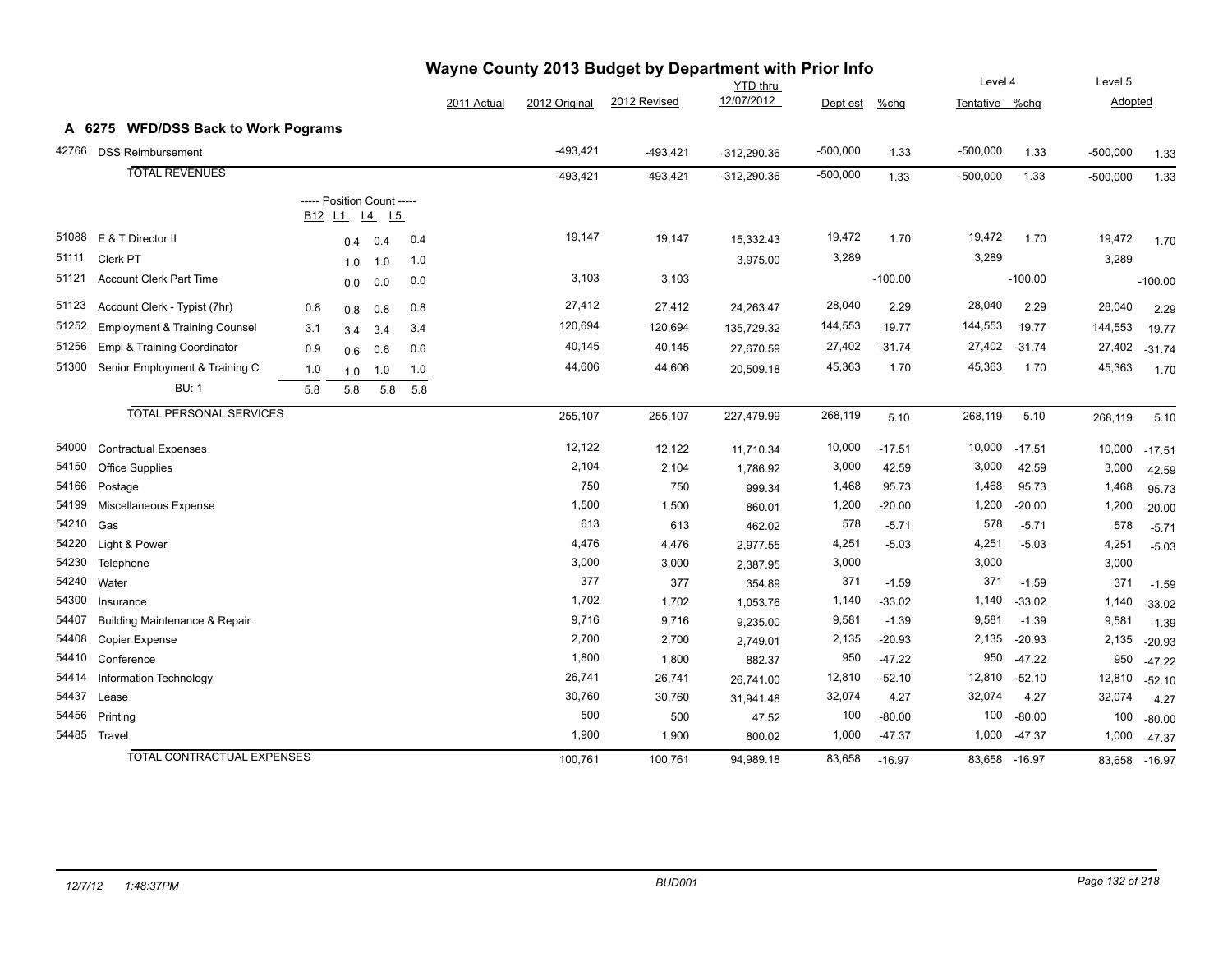|                                               | Wayne County 2013 Budget by Department with Prior Info |               |              |                 |          |         |                |       |          |       |
|-----------------------------------------------|--------------------------------------------------------|---------------|--------------|-----------------|----------|---------|----------------|-------|----------|-------|
|                                               |                                                        |               |              | <b>YTD thru</b> |          |         | Level 4        |       | Level 5  |       |
|                                               | 2011 Actual                                            | 2012 Original | 2012 Revised | 12/07/2012      | Dept est | $%$ chg | Tentative %chg |       | Adopted  |       |
| <b>WFD/DSS Back to Work Pograms</b><br>A 6275 |                                                        |               |              |                 |          |         |                |       |          |       |
| 58100 Payments to NYS Retirement Sys          |                                                        | 43,120        | 43,120       |                 | 50,773   | 17.75   | 50,773         | 17.75 | 50,773   | 17.75 |
| 58200 Payments to Social Security             |                                                        | 19,516        | 19,516       | 16,176.23       | 20,527   | 5.18    | 20,527         | 5.18  | 20,527   | 5.18  |
| 58400 Hospitalization                         |                                                        | 73,844        | 73,844       | 73.422.22       | 77,800   | 5.36    | 74,096         | 0.34  | 74,096   | 0.34  |
| 58600 Disability                              |                                                        | 944           | 944          | 874.20          | 968      | 2.54    | 968            | 2.54  | 968      | 2.54  |
| 58901<br>Employee Assistance Program          |                                                        | 129           | 129          | 122.39          | 155      | 20.16   | 155            | 20.16 | 155      | 20.16 |
| <b>TOTAL FRINGE BENEFITS</b>                  |                                                        | 137,553       | 137,553      | 90,595.04       | 150,223  | 9.21    | 146,519        | 6.52  | 146,519  | 6.52  |
| <b>Total Appropriations</b>                   |                                                        | 493,421       | 493,421      | 413,064.21      | 502,000  |         | 498,296        |       | 498,296  |       |
| <b>Total County Cost</b>                      |                                                        |               |              | 100.773.85      | 2,000    |         | $-1,704$       |       | $-1,704$ |       |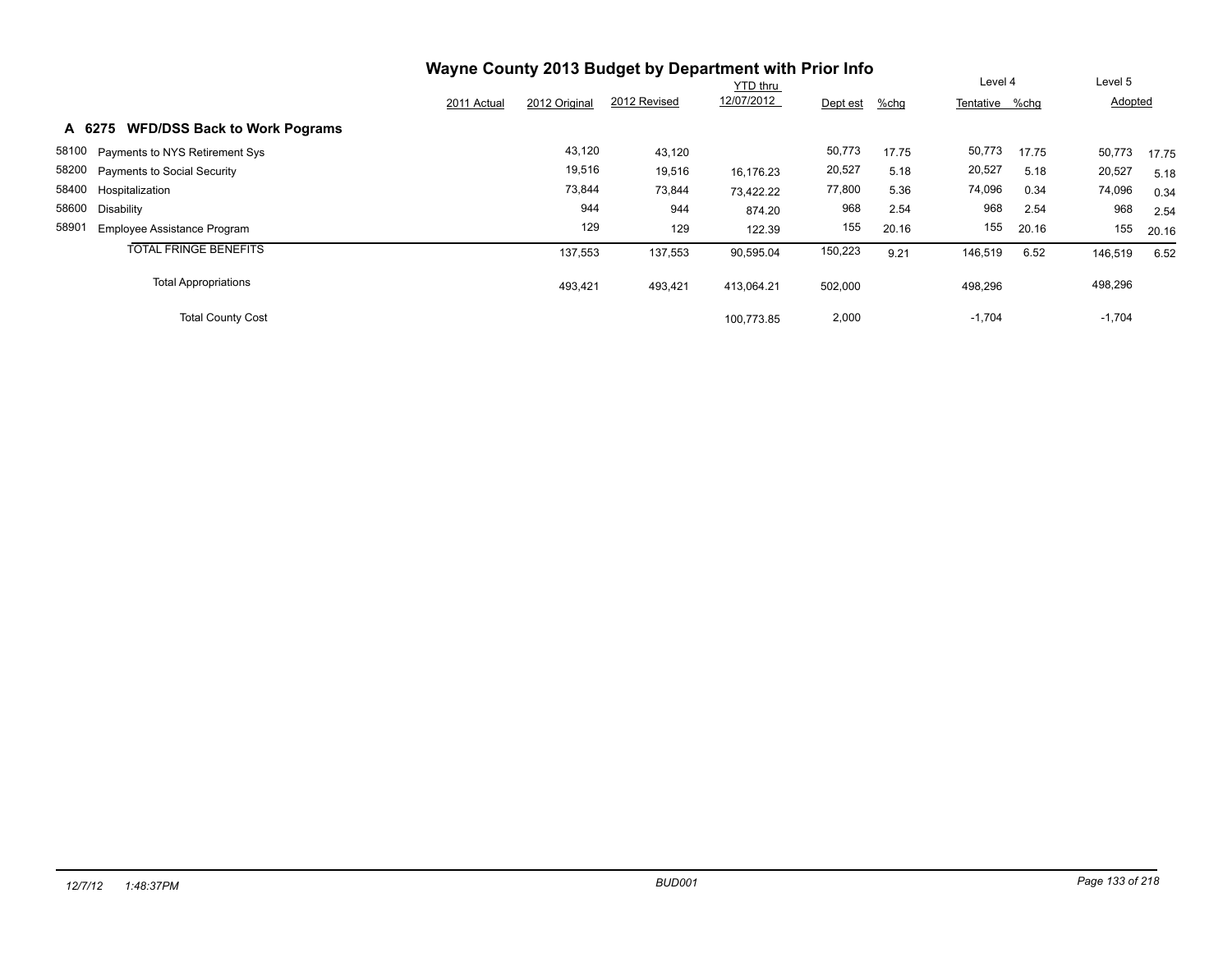|                                 |                                                                                            |             |               | Wayne County 2013 Budget by Department with Prior Info |                               |          | Level 4 | Level 5        |         |
|---------------------------------|--------------------------------------------------------------------------------------------|-------------|---------------|--------------------------------------------------------|-------------------------------|----------|---------|----------------|---------|
|                                 |                                                                                            | 2011 Actual | 2012 Original | 2012 Revised                                           | <b>YTD thru</b><br>12/07/2012 | Dept est | $%$ chg | Tentative %chg | Adopted |
| A 6289 WIA YOUTH STIMULUS FUNDS |                                                                                            |             |               |                                                        |                               |          |         |                |         |
|                                 | ----- Position Count -----<br>B <sub>12</sub> L <sub>1</sub> L <sub>4</sub> L <sub>5</sub> |             |               |                                                        |                               |          |         |                |         |
| <b>Total Appropriations</b>     |                                                                                            |             |               |                                                        | 0.00                          |          |         |                |         |
| <b>Total County Cost</b>        |                                                                                            |             |               |                                                        | 0.00                          |          |         |                |         |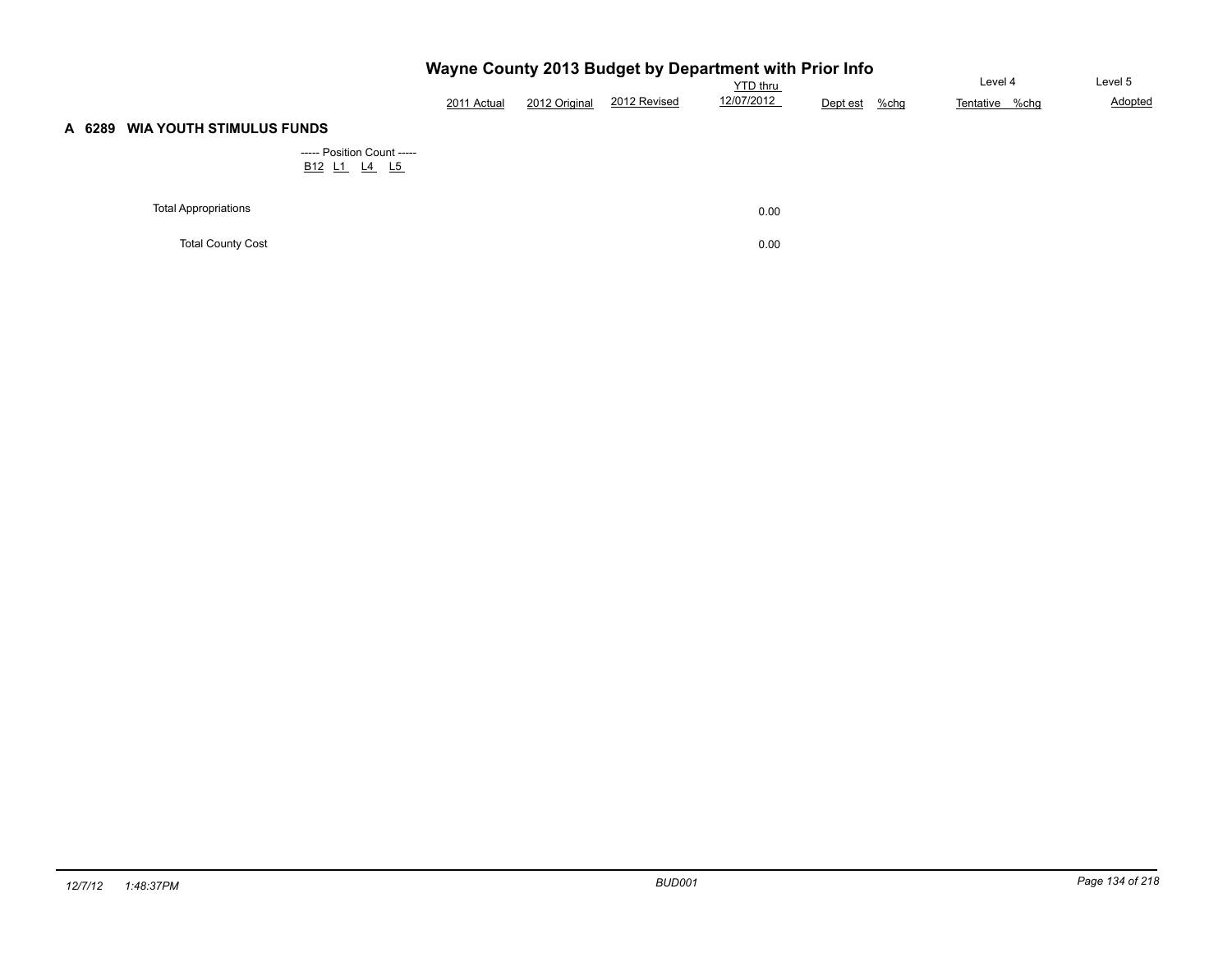|       | Wayne County 2013 Budget by Department with Prior Info |                                                                    |            |                 |               |              |                               | Level 4   | Level 5  |                |              |           |              |
|-------|--------------------------------------------------------|--------------------------------------------------------------------|------------|-----------------|---------------|--------------|-------------------------------|-----------|----------|----------------|--------------|-----------|--------------|
|       |                                                        |                                                                    |            |                 |               | 2012 Revised | <b>YTD</b> thru<br>12/07/2012 |           |          |                |              |           |              |
|       |                                                        |                                                                    |            | 2011 Actual     | 2012 Original |              |                               | Dept est  | %chg     | Tentative %chg |              | Adopted   |              |
|       | A 6293 WIA Adult                                       |                                                                    |            |                 |               |              |                               |           |          |                |              |           |              |
|       | 44712 WFD Revenue                                      |                                                                    |            | $-50, 143.00$   | $-48,702$     | $-48,702$    | $-34,529.04$                  | $-48,702$ |          | $-48,702$      |              | $-48,702$ |              |
|       | <b>TOTAL REVENUES</b>                                  |                                                                    |            | $-50,143.00$    | $-48,702$     | $-48,702$    | $-34,529.04$                  | $-48,702$ |          | $-48,702$      |              | $-48,702$ |              |
|       |                                                        | ----- Position Count -----<br>B <sub>12</sub> L <sub>1</sub><br>L4 | L5         |                 |               |              |                               |           |          |                |              |           |              |
| 51252 | <b>Employment &amp; Training Counsel</b>               | 0.8                                                                | 0.8<br>0.8 | 29,897.36       | 32,787        | 32,787       | 29,724.81                     | 31,854    | $-2.85$  | 31,854         | $-2.85$      | 31,854    | $-2.85$      |
|       | 51256 Empl & Training Coordinator                      | $0.0\ 0.0$                                                         |            | 3,264.75<br>0.0 |               |              |                               |           |          |                |              |           |              |
|       | <b>TOTAL PERSONAL SERVICES</b>                         |                                                                    |            | 33,162.11       | 32,787        | 32,787       | 29,724.81                     | 31,854    | $-2.85$  | 31,854         | $-2.85$      | 31,854    | $-2.85$      |
| 54150 | Office Supplies                                        |                                                                    |            | 553.91          | 1,000         | 1,000        | 327.95                        | 1,000     |          | 1,000          |              | 1,000     |              |
| 54166 | Postage                                                |                                                                    |            | 176.77          | 250           | 250          | 85.29                         | 500       | 100.00   | 500            | 100.00       | 500       | 100.00       |
| 54210 | Gas                                                    |                                                                    |            | 64.33           | 75            | 75           | 59.67                         | 66        | $-12.00$ | 66             | $-12.00$     | 66        | $-12.00$     |
| 54220 | Light & Power                                          |                                                                    |            | 488.72          | 550           | 550          | 384.60                        | 488       | $-11.27$ | 488            | $-11.27$     | 488       | $-11.27$     |
| 54230 | Telephone                                              |                                                                    |            | 374.08          | 273           | 273          | 285.95                        | 500       | 83.15    | 500            | 83.15        | 500       | 83.15        |
| 54240 | Water                                                  |                                                                    |            | 41.55           | 46            | 46           | 45.83                         | 43        | $-6.52$  | 43             | $-6.52$      | 43        | $-6.52$      |
| 54300 | Insurance                                              |                                                                    |            | 179.08          | 209           | 209          | 135.97                        | 131       | $-37.32$ | 131            | $-37.32$     | 131       | $-37.32$     |
| 54407 | Building Maintenance & Repair                          |                                                                    |            | 1,379.66        | 1,193         | 1,193        | 1,245.56                      | 1,100     | $-7.80$  | 1,100          | $-7.80$      | 1,100     | $-7.80$      |
| 54408 | <b>Copier Expense</b>                                  |                                                                    |            |                 |               |              |                               | 245       |          | 245            |              | 245       |              |
| 54410 | Conference                                             |                                                                    |            | 32.50           | 250           | 250          | 30.00                         | 150       | $-40.00$ | 150            | $-40.00$     | 150       | $-40.00$     |
| 54414 | Information Technology                                 |                                                                    |            | 944.00          | 3,283         | 3,283        | 3,283.00                      | 1,470     | $-55.22$ | 1,470          | $-55.22$     | 1,470     | $-55.22$     |
| 54437 | Lease                                                  |                                                                    |            | 4,055.28        | 3,777         | 3,777        | 4,125.72                      | 3,680     | $-2.57$  | 3,680          | $-2.57$      | 3,680     | $-2.57$      |
| 54456 | Printing                                               |                                                                    |            | 7.27            |               |              |                               |           |          |                |              |           |              |
|       | 54485 Travel                                           |                                                                    |            | 1,211.62        | 1,000         | 1,000        | 759.02                        | 1,300     | 30.00    | 1,100          | 10.00        | 1,100     | 10.00        |
|       | <b>TOTAL CONTRACTUAL EXPENSES</b>                      |                                                                    |            | 9,508.77        | 11,906        | 11,906       | 10,768.56                     | 10,673    | $-10.36$ | 10,473         | $-12.04$     | 10,473    | $-12.04$     |
| 58100 | Payments to NYS Retirement Sys                         |                                                                    |            | 5,082.00        | 6,154         | 6,154        |                               | 5,982     | $-2.79$  | 5,982          | $-2.79$      | 5,982     | $-2.79$      |
| 58200 | Payments to Social Security                            |                                                                    |            | 2,475.41        | 2,504         | 2,504        | 2,260.64                      | 2,438     | $-2.64$  | 2,438          | $-2.64$      | 2,438     | $-2.64$      |
| 58400 | Hospitalization                                        |                                                                    |            | 6,519.66        | 5,673         | 5,673        | 5,570.77                      | 7,113     | 25.38    | 6,775          | 19.43        | 6,775     | 19.43        |
| 58600 | <b>Disability</b>                                      |                                                                    |            | 127.28          | 117           | 117          | 98.70                         | 116       | $-0.85$  | 116            | $-0.85$      | 116       | $-0.85$      |
| 58901 | Employee Assistance Program                            |                                                                    |            | 15.00           | 16            | 16           | 16.00                         | 15        | $-6.25$  | 15             | $-6.25$      | 15        | $-6.25$      |
|       | <b>TOTAL FRINGE BENEFITS</b>                           |                                                                    |            | 14,219.35       | 14,464        | 14,464       | 7,946.11                      | 15,664    | 8.30     | 15,326         | 5.96         | 15,326    | 5.96         |
|       | <b>Total Appropriations</b>                            |                                                                    |            | 56,890.23       | 59,157        | 59,157       | 48,439.48                     | 58,191    |          | 57,653         |              | 57,653    |              |
|       | <b>Total County Cost</b>                               |                                                                    |            | 6,747.23        | 10,455        | 10,455       | 13,910.44                     | 9,489     | $-9.24$  |                | 8,951 -14.39 |           | 8,951 -14.39 |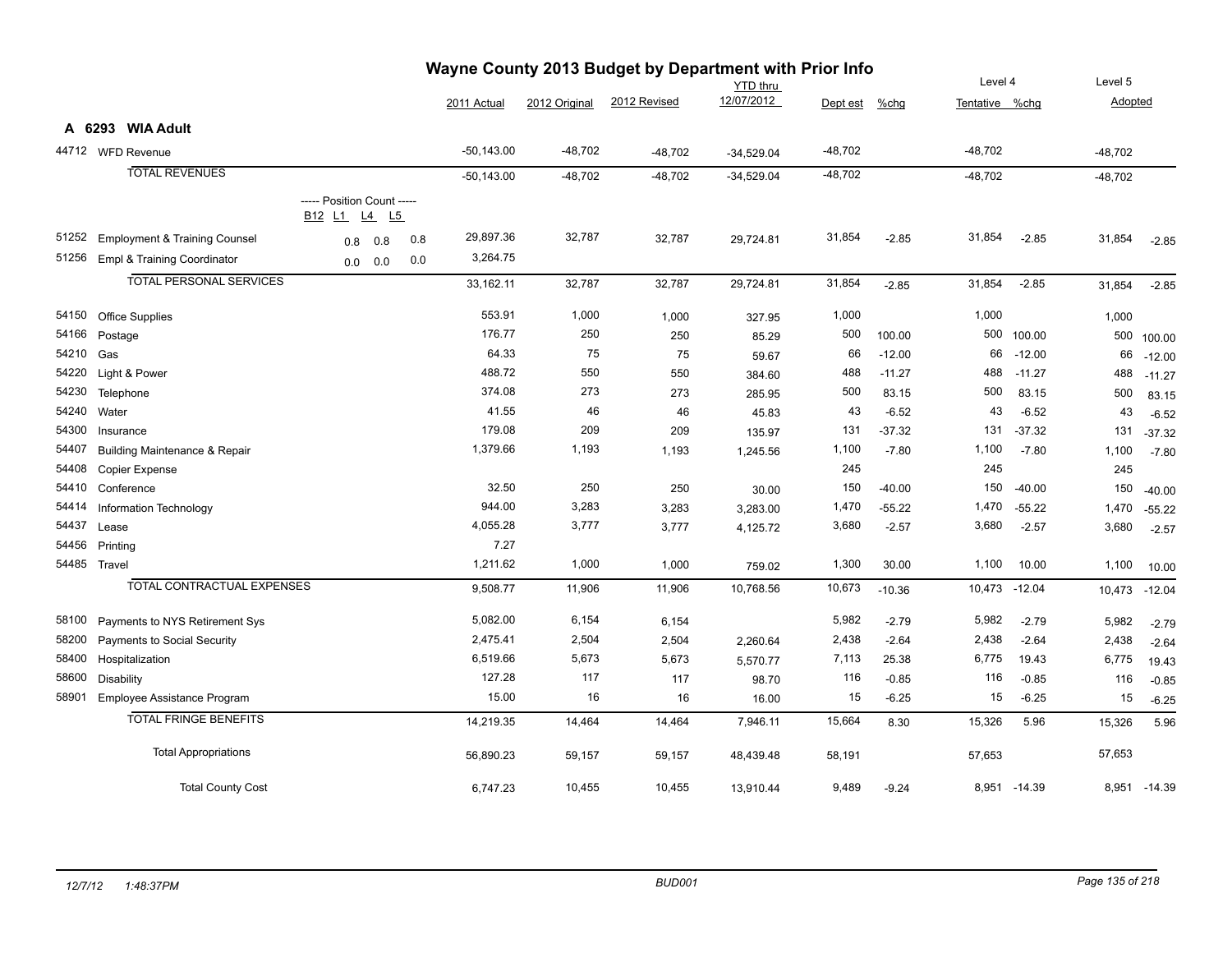| Wayne County 2013 Budget by Department with Prior Info |                                          |     |                                                |     |             |              |               |              |                 |           |          |                |          |           |          |
|--------------------------------------------------------|------------------------------------------|-----|------------------------------------------------|-----|-------------|--------------|---------------|--------------|-----------------|-----------|----------|----------------|----------|-----------|----------|
|                                                        |                                          |     |                                                |     |             |              |               |              | <b>YTD</b> thru |           |          | Level 4        |          | Level 5   |          |
|                                                        |                                          |     |                                                |     |             | 2011 Actual  | 2012 Original | 2012 Revised | 12/07/2012      | Dept est  | %chg     | Tentative %chg |          | Adopted   |          |
|                                                        | A 6294 WIA Dislocated                    |     |                                                |     |             |              |               |              |                 |           |          |                |          |           |          |
|                                                        | 44712 WFD Revenue                        |     |                                                |     |             | $-81,603.49$ | $-78,457$     | $-78,457$    | $-54,395.00$    | $-78,457$ |          | $-78,457$      |          | $-78,457$ |          |
|                                                        | <b>TOTAL REVENUES</b>                    |     |                                                |     |             | $-81,603.49$ | $-78,457$     | $-78,457$    | $-54,395.00$    | $-78,457$ |          | $-78,457$      |          | $-78,457$ |          |
|                                                        |                                          |     | ----- Position Count -----<br><u>B12 L1 L4</u> | L5  |             |              |               |              |                 |           |          |                |          |           |          |
| 51256                                                  | Empl & Training Coordinator              |     | 0.0                                            | 0.0 | 0.0         | 1,375.28     |               |              |                 |           |          |                |          |           |          |
| 51252                                                  | <b>Employment &amp; Training Counsel</b> | 2.0 | 1.2                                            | 1.2 | $1.2$       | 53,020.98    | 51,857        | 51,857       | 45,408.61       | 52,213    | 0.69     | 52,213         | 0.69     | 52,213    | 0.69     |
|                                                        | <b>BU: 1</b>                             | 2.0 | 1.2                                            |     | $1.2$ $1.2$ |              |               |              |                 |           |          |                |          |           |          |
|                                                        | <b>TOTAL PERSONAL SERVICES</b>           |     |                                                |     |             | 54,396.26    | 51,857        | 51,857       | 45,408.61       | 52,213    | 0.69     | 52,213         | 0.69     | 52,213    | 0.69     |
| 54150                                                  | <b>Office Supplies</b>                   |     |                                                |     |             | 697.67       | 1,000         | 1,000        | 674.13          | 1,000     |          | 1,000          |          | 1,000     |          |
| 54166                                                  | Postage                                  |     |                                                |     |             | 280.68       | 250           | 250          | 140.94          | 500       | 100.00   | 500            | 100.00   | 500       | 100.00   |
| 54210                                                  | Gas                                      |     |                                                |     |             | 121.01       | 119           | 119          | 89.50           | 114       | $-4.20$  | 114            | $-4.20$  | 114       | $-4.20$  |
| 54220                                                  | Light & Power                            |     |                                                |     |             | 824.12       | 868           | 868          | 576.87          | 836       | $-3.69$  | 836            | $-3.69$  | 836       | $-3.69$  |
| 54230                                                  | Telephone                                |     |                                                |     |             | 568.25       | 300           | 300          | 462.19          | 696       | 132.00   | 696            | 132.00   | 696       | 132.00   |
| 54240                                                  | Water                                    |     |                                                |     |             | 76.04        | 73            | 73           | 68.75           | 73        |          | 73             |          | 73        |          |
| 54300                                                  | Insurance                                |     |                                                |     |             | 299.17       | 330           | 330          | 203.95          | 224       | $-32.12$ | 224            | $-32.12$ | 224       | $-32.12$ |
| 54407                                                  | <b>Building Maintenance &amp; Repair</b> |     |                                                |     |             | 2,071.18     | 1,884         | 1,884        | 1,879.87        | 1,885     | 0.05     | 1,885          | 0.05     | 1,885     | 0.05     |
| 54408                                                  | Copier Expense                           |     |                                                |     |             |              | 500           | 500          | 21.00           | 420       | $-16.00$ | 420            | $-16.00$ | 420       | $-16.00$ |
| 54410                                                  | Conference                               |     |                                                |     |             | 32.50        | 250           | 250          | 30.00           | 200       | $-20.00$ | 200            | $-20.00$ | 200       | $-20.00$ |
| 54414                                                  | Information Technology                   |     |                                                |     |             | 1,576.00     | 5,184         | 5,184        | 5,184.00        | 2,520     | $-51.39$ | 2,520          | $-51.39$ | 2,520     | $-51.39$ |
| 54437                                                  | Lease                                    |     |                                                |     |             | 3,790.60     | 5,963         | 5,963        | 6,188.52        | 6,310     | 5.82     | 6,310          | 5.82     | 6,310     | 5.82     |
| 54456                                                  | Printing                                 |     |                                                |     |             | 14.53        |               |              |                 | 50        |          | 50             |          | 50        |          |
|                                                        | 54485 Travel                             |     |                                                |     |             | 1,872.52     | 2,000         | 2,000        | 1,893.57        | 2,200     | 10.00    | 1,952          | $-2.40$  | 1,952     | $-2.40$  |
|                                                        | TOTAL CONTRACTUAL EXPENSES               |     |                                                |     |             | 12,224.27    | 18,721        | 18,721       | 17,413.29       | 17,028    | $-9.04$  | 16,780         | $-10.37$ | 16,780    | $-10.37$ |
| 58100                                                  | Payments to NYS Retirement Sys           |     |                                                |     |             | 8,560.00     | 9,787         | 9,787        |                 | 9,846     | 0.60     | 9,846          | 0.60     | 9,846     | 0.60     |
| 58200                                                  | Payments to Social Security              |     |                                                |     |             | 3,996.75     | 3,983         | 3,983        | 3,430.08        | 3,995     | 0.30     | 3,995          | 0.30     | 3,995     | 0.30     |
| 58400                                                  | Hospitalization                          |     |                                                |     |             | 10,039.39    | 9,009         | 9,009        | 8,899.51        | 10,644    | 18.15    | 10,137         | 12.52    | 10,137    | 12.52    |
| 58600                                                  | <b>Disability</b>                        |     |                                                |     |             | 201.68       | 185           | 185          | 169.20          | 185       |          | 185            |          | 185       |          |
| 58901                                                  | Employee Assistance Program              |     |                                                |     |             | 29.00        | 26            | 26           | 26.00           | 25        | $-3.85$  | 25             | $-3.85$  | 25        | $-3.85$  |
|                                                        | <b>TOTAL FRINGE BENEFITS</b>             |     |                                                |     |             | 22,826.82    | 22,990        | 22,990       | 12,524.79       | 24,695    | 7.42     | 24,188         | 5.21     | 24,188    | 5.21     |
|                                                        | <b>Total Appropriations</b>              |     |                                                |     |             | 89,447.35    | 93,568        | 93,568       | 75,346.69       | 93,936    |          | 93,181         |          | 93,181    |          |
|                                                        | <b>Total County Cost</b>                 |     |                                                |     |             | 7,843.86     | 15,111        | 15,111       | 20,951.69       | 15,479    | 2.44     | 14,724         | $-2.56$  | 14,724    | $-2.56$  |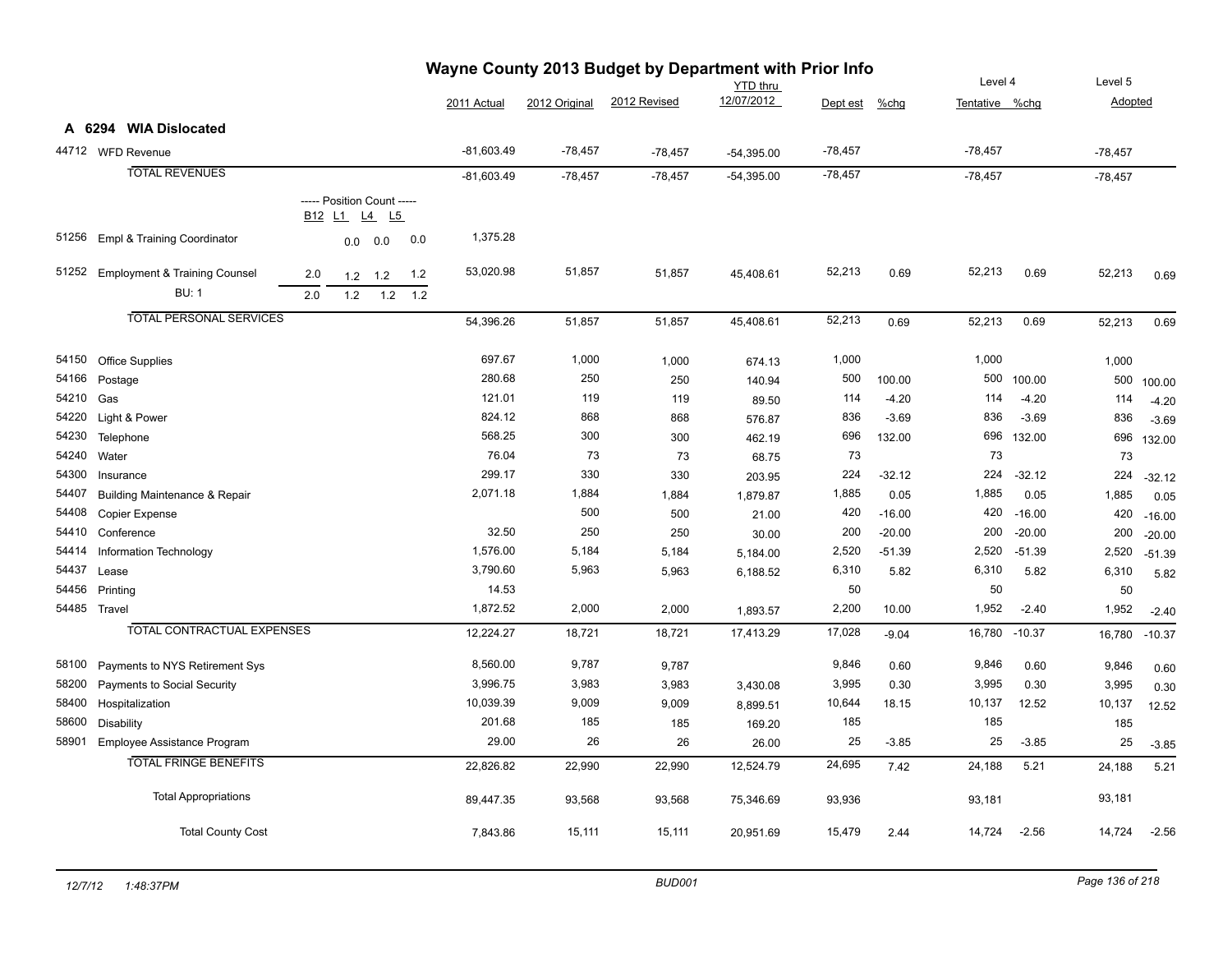|       |                                          |     |                                             |                 |     |                |               | Wayne County 2013 Budget by Department with Prior Info |                               |            |          | Level 4        |              | Level 5        |          |
|-------|------------------------------------------|-----|---------------------------------------------|-----------------|-----|----------------|---------------|--------------------------------------------------------|-------------------------------|------------|----------|----------------|--------------|----------------|----------|
|       |                                          |     |                                             |                 |     |                |               | 2012 Revised                                           | <b>YTD</b> thru<br>12/07/2012 |            |          |                |              |                |          |
|       |                                          |     |                                             |                 |     | 2011 Actual    | 2012 Original |                                                        |                               | Dept est   | $%$ chg  | Tentative %chg |              | <b>Adopted</b> |          |
|       | A 6295 WIA Youth                         |     |                                             |                 |     |                |               |                                                        |                               |            |          |                |              |                |          |
|       | 44712 WFD Revenue                        |     |                                             |                 |     | $-112, 178.00$ | $-109,000$    | $-112,199$                                             | $-101,643.42$                 | $-109,000$ |          | $-109,000$     |              | $-109,000$     |          |
|       | <b>TOTAL REVENUES</b>                    |     |                                             |                 |     | $-112,178.00$  | $-109,000$    | $-112,199$                                             | $-101,643.42$                 | $-109,000$ |          | $-109,000$     |              | $-109,000$     |          |
|       |                                          |     | ----- Position Count -----<br><b>B12 L1</b> | <u>L4</u><br>L5 |     |                |               |                                                        |                               |            |          |                |              |                |          |
| 51256 | Empl & Training Coordinator              |     | 0.3                                         | 0.3             | 0.3 | 2,976.11       |               |                                                        | 8,610.55                      | 13,650     |          | 13,650         |              | 13,650         |          |
| 51357 | Work Experience Participant              |     | 1.0                                         | 1.0             | 1.0 | 44,422.86      | 41,003        | 41,003                                                 | 46,367.69                     | 40,631     | $-0.91$  | 40,631         | $-0.91$      | 40,631         | $-0.91$  |
| 51252 | <b>Employment &amp; Training Counsel</b> | 1.0 | 0.5                                         | 0.5             | 0.5 | 32,288.53      | 36,195        | 38,195                                                 | 27,204.10                     | 22,350     | $-38.25$ | 22,350         | $-38.25$     | 22,350         | $-38.25$ |
|       | <b>BU: 1</b>                             | 1.0 | 0.5                                         | 0.5             | 0.5 |                |               |                                                        |                               |            |          |                |              |                |          |
|       | <b>TOTAL PERSONAL SERVICES</b>           |     |                                             |                 |     | 79,687.50      | 77,198        | 79,198                                                 | 82,182.34                     | 76,631     | $-0.73$  | 76,631         | $-0.73$      | 76,631         | $-0.73$  |
| 54150 | <b>Office Supplies</b>                   |     |                                             |                 |     | 252.90         | 500           | 500                                                    | 478.47                        | 400        | $-20.00$ | 400            | $-20.00$     | 400            | $-20.00$ |
| 54166 | Postage                                  |     |                                             |                 |     | 153.46         | 200           | 200                                                    | 122.34                        | 400        | 100.00   | 400            | 100.00       | 400            | 100.00   |
| 54199 | Miscellaneous Expense                    |     |                                             |                 |     | 1,650.60       | 900           | 1,800                                                  | 1,899.31                      | 2,500      | 177.78   |                | 2,500 177.78 | 2,500          | 177.78   |
| 54210 | Gas                                      |     |                                             |                 |     | 71.05          | 82            | 82                                                     | 59.67                         | 76         | $-7.32$  | 76             | $-7.32$      | 76             | $-7.32$  |
| 54220 | Light & Power                            |     |                                             |                 |     | 488.54         | 600           | 600                                                    | 384.60                        | 558        | $-7.00$  | 558            | $-7.00$      | 558            | $-7.00$  |
| 54230 | Telephone                                |     |                                             |                 |     | 323.63         | 225           | 225                                                    | 337.08                        | 464        | 106.22   | 464            | 106.22       | 464            | 106.22   |
| 54240 | Water                                    |     |                                             |                 |     | 45.10          | 51            | 51                                                     | 45.83                         | 49         | $-3.92$  | 49             | $-3.92$      | 49             | $-3.92$  |
| 54300 | Insurance                                |     |                                             |                 |     | 181.19         | 228           | 228                                                    | 135.97                        | 150        | $-34.21$ | 150            | $-34.21$     | 150            | $-34.21$ |
| 54402 | Advertising                              |     |                                             |                 |     |                |               |                                                        |                               | 200        |          | 200            |              | 200            |          |
| 54407 | <b>Building Maintenance &amp; Repair</b> |     |                                             |                 |     | 1,254.84       | 1,303         | 1,303                                                  | 1,699.28                      | 1,256      | $-3.61$  | 1,256          | $-3.61$      | 1,256          | $-3.61$  |
| 54408 | Copier Expense                           |     |                                             |                 |     |                |               |                                                        |                               | 280        |          | 280            |              | 280            |          |
| 54410 | Conference                               |     |                                             |                 |     | 563.00         | 356           | 356                                                    | 345.00                        | 600        | 68.54    | 600            | 68.54        | 600            | 68.54    |
| 54414 | Information Technology                   |     |                                             |                 |     | 955.00         | 3,586         | 3,586                                                  | 3,586.00                      | 1,680      | $-53.15$ | 1,680          | $-53.15$     | 1,680          | $-53.15$ |
| 54437 | Lease                                    |     |                                             |                 |     | 2,117.41       | 4,125         | 4,125                                                  | 4,125.72                      | 4,206      | 1.96     | 4,206          | 1.96         | 4,206          | 1.96     |
| 54456 | Printing                                 |     |                                             |                 |     | 7.27           |               |                                                        |                               | 100        |          | 100            |              | 100            |          |
|       | 54485 Travel                             |     |                                             |                 |     | 1,091.37       | 1,099         | 1,298                                                  | 1,248.79                      | 2,000      | 81.98    | 1,900          | 72.88        | 1,900          | 72.88    |
|       | <b>TOTAL CONTRACTUAL EXPENSES</b>        |     |                                             |                 |     | 9,155.36       | 13,255        | 14,354                                                 | 14,468.06                     | 14,919     | 12.55    | 14,819         | 11.80        | 14,819         | 11.80    |
| 58100 | Payments to NYS Retirement Sys           |     |                                             |                 |     | 5,120.00       | 6,768         | 6,768                                                  |                               | 7,077      | 4.57     | 7,077          | 4.57         | 7,077          | 4.57     |
| 58200 | Payments to Social Security              |     |                                             |                 |     | 5,905.94       | 5,901         | 6,001                                                  | 6,059.71                      | 5,863      | $-0.64$  | 5,863          | $-0.64$      | 5,863          | $-0.64$  |
| 58400 | Hospitalization                          |     |                                             |                 |     | 13,701.74      | 12,509        | 12,509                                                 | 13,392.83                     | 12,884     | 3.00     | 12,270         | $-1.91$      | 12,270         | $-1.91$  |
| 58500 | Unemployment                             |     |                                             |                 |     | 2,568.57       |               |                                                        | 61.80                         |            |          |                |              |                |          |
| 58600 | <b>Disability</b>                        |     |                                             |                 |     | 130.53         | 127           | 127                                                    | 112.80                        | 125        | $-1.57$  | 125            | $-1.57$      | 125            | $-1.57$  |
| 58901 | Employee Assistance Program              |     |                                             |                 |     | 18.00          | 18            | 18                                                     | 71.92                         | 17         | $-5.56$  | 17             | $-5.56$      | 17             | $-5.56$  |
|       | <b>TOTAL FRINGE BENEFITS</b>             |     |                                             |                 |     | 27,444.78      | 25,323        | 25,423                                                 | 19,699.06                     | 25,966     | 2.54     | 25,352         | 0.11         | 25,352         | 0.11     |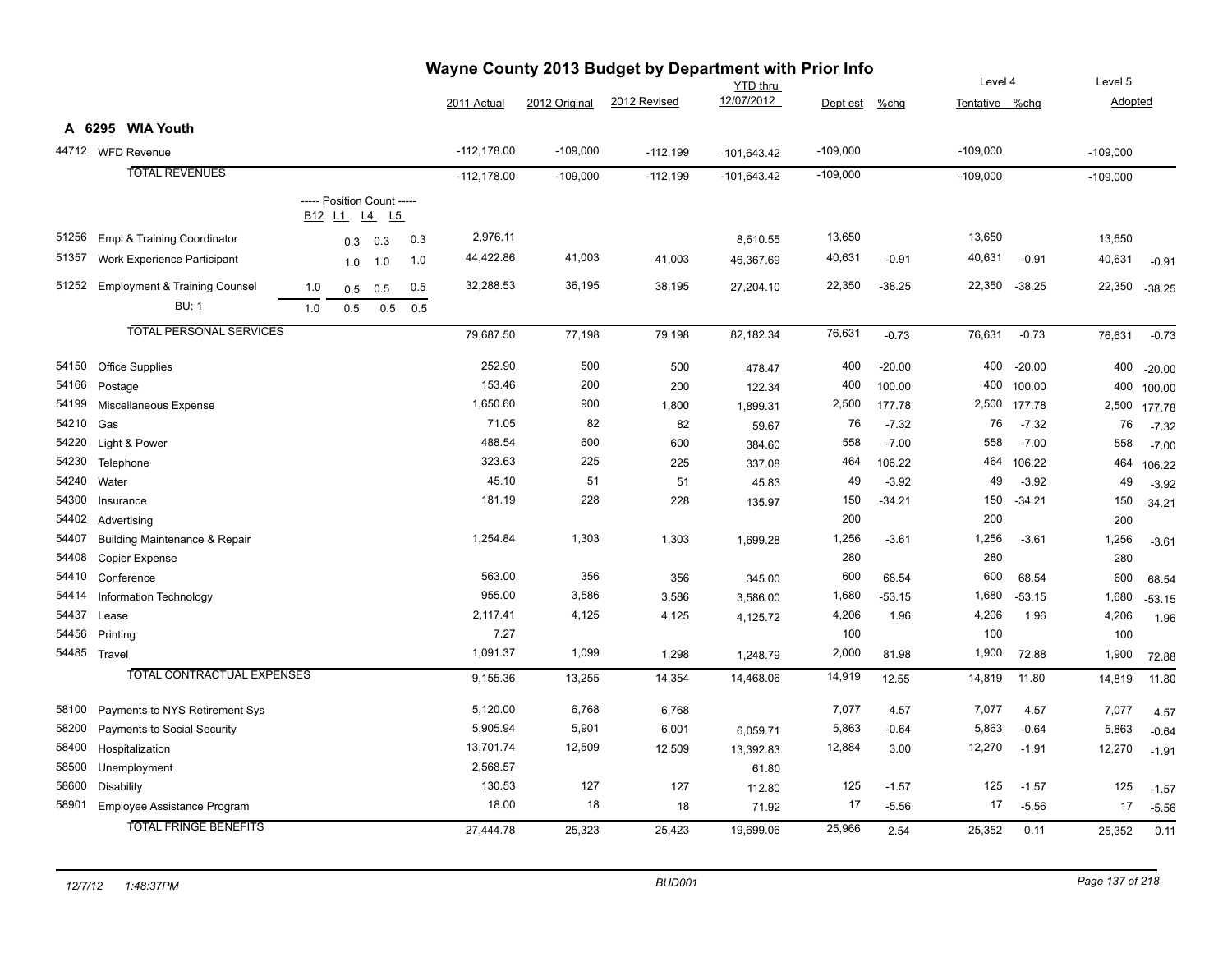|                             | Wayne County 2013 Budget by Department with Prior Info<br><b>YTD</b> thru<br>12/07/2012<br>2012 Revised<br>2012 Original<br>2011 Actual<br>Dept est<br>$%$ chg |         |         |            |         |       |                |                |  |  |  |
|-----------------------------|----------------------------------------------------------------------------------------------------------------------------------------------------------------|---------|---------|------------|---------|-------|----------------|----------------|--|--|--|
| A 6295<br><b>WIA Youth</b>  |                                                                                                                                                                |         |         |            |         |       |                |                |  |  |  |
| <b>Total Appropriations</b> | 116.287.64                                                                                                                                                     | 115.776 | 118.975 | 116.349.46 | 117.516 |       | 116.802        | 116,802        |  |  |  |
| <b>Total County Cost</b>    | 4,109.64                                                                                                                                                       | 6,776   | 6,776   | 14.706.04  | 8,516   | 25.68 | 7,802<br>15.14 | 7,802<br>15.14 |  |  |  |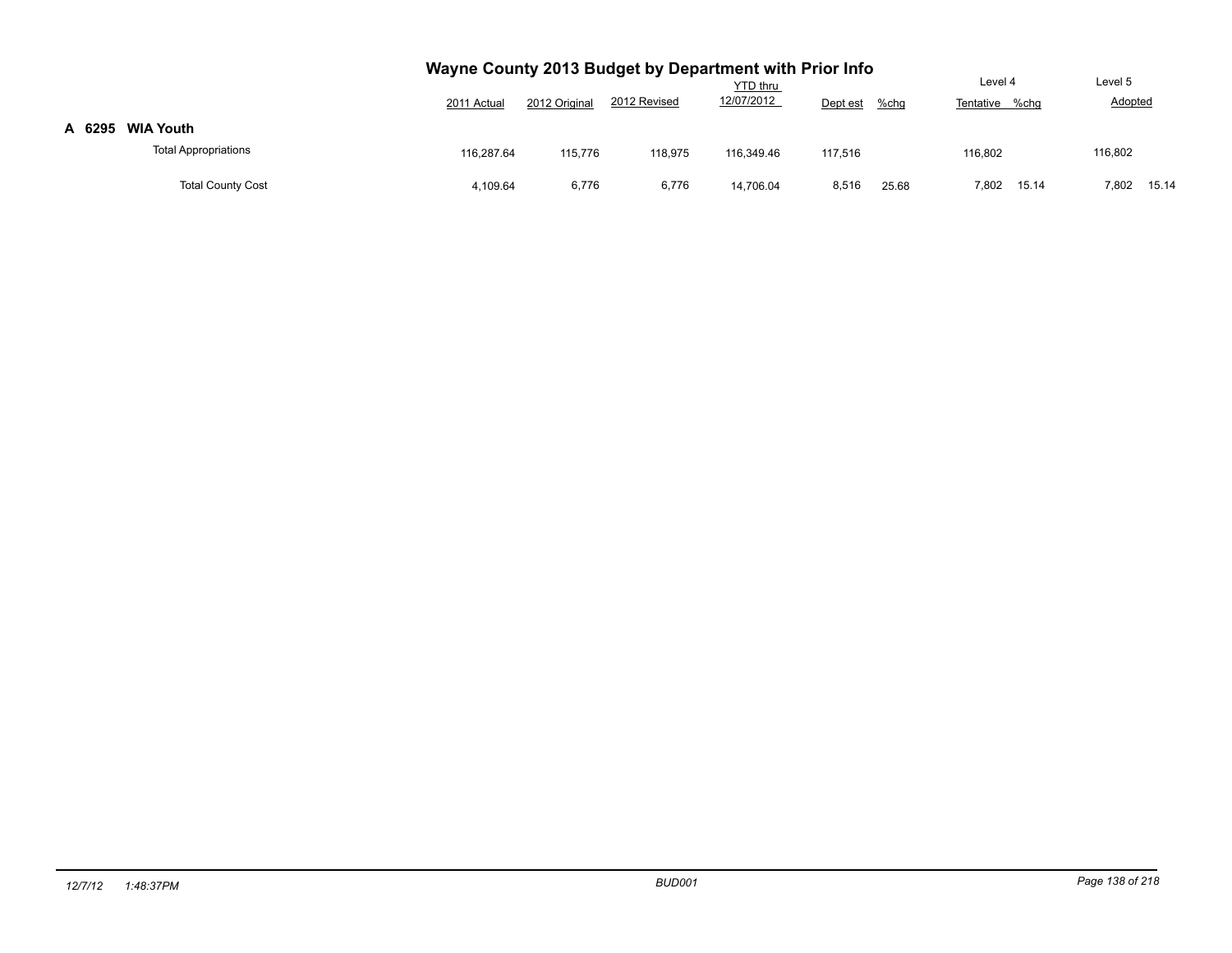|       |                                          | Wayne County 2013 Budget by Department with Prior Info | Level 4                        |              | Level 5 |              |               |              |                               |           |          |                |          |           |          |
|-------|------------------------------------------|--------------------------------------------------------|--------------------------------|--------------|---------|--------------|---------------|--------------|-------------------------------|-----------|----------|----------------|----------|-----------|----------|
|       |                                          |                                                        |                                |              |         | 2011 Actual  | 2012 Original | 2012 Revised | <b>YTD</b> thru<br>12/07/2012 | Dept est  | $%$ chg  | Tentative %chg |          | Adopted   |          |
|       |                                          |                                                        |                                |              |         |              |               |              |                               |           |          |                |          |           |          |
|       | A 6296 TANF Summer                       |                                                        |                                |              |         |              |               |              |                               |           |          |                |          |           |          |
| 42766 | <b>DSS Reimbursement</b>                 |                                                        |                                |              |         |              | $-53,675$     | $-86,003$    |                               | $-86,003$ | 60.23    | -85,878        | 60.00    | $-85,878$ | 60.00    |
|       | 44712 WFD Revenue                        |                                                        |                                |              |         | $-45,409.07$ |               |              | $-64, 139.68$                 |           |          |                |          |           |          |
|       | <b>TOTAL REVENUES</b>                    |                                                        |                                |              |         | $-45,409.07$ | $-53,675$     | $-86,003$    | $-64, 139.68$                 | $-86,003$ | 60.23    | $-85,878$      | 60.00    | $-85,878$ | 60.00    |
|       |                                          |                                                        | ----- Position Count -----     |              |         |              |               |              |                               |           |          |                |          |           |          |
|       |                                          |                                                        | B <sub>12</sub> L <sub>1</sub> | <u>L4</u> L5 |         |              |               |              |                               |           |          |                |          |           |          |
| 51088 | E & T Director II                        |                                                        | 0.1                            | 0.1          | 0.1     | 5,083.64     | 4,787         | 4,787        | 5,826.50                      | 4,868     | 1.69     | 4,868          | 1.69     | 4,868     | 1.69     |
| 51123 | Account Clerk - Typist                   |                                                        | 0.1                            | 0.1          | 0.1     | 2,888.55     | 3,263         | 3,263        | 3,452.19                      | 3,263     |          | 3,263          |          | 3,263     |          |
| 51252 | <b>Employment &amp; Training Counsel</b> |                                                        | 0.1                            | 0.1          | 0.1     | 2,130.55     | 1,881         | 2,881        | 2,953.88                      | 3,960     | 110.53   | 3,960          | 110.53   | 3,960     | 110.53   |
| 51357 | Work Experience Participant              |                                                        |                                | 1.0 33.0     | 33.0    | 24,061.03    | 24,181        | 48,581       | 42,394.60                     | 48,162    | 99.17    | 48,180         | 99.25    | 48,180    | 99.25    |
| 51251 | Employment & training Coun- PT           | 1.0                                                    | 1.0                            | 1.0          | 1.0     | 4,781.00     | 5,762         | 8,820        | 7,546.00                      | 7,952     | 38.01    | 7,952          | 38.01    | 7,952     | 38.01    |
|       | <b>BU: 1</b>                             | 1.0                                                    | 1.0                            | 1.0          | 1.0     |              |               |              |                               |           |          |                |          |           |          |
|       | <b>TOTAL PERSONAL SERVICES</b>           |                                                        |                                |              |         | 38,944.77    | 39,874        | 68,332       | 62,173.17                     | 68,205    | 71.05    | 68,223         | 71.10    | 68,223    | 71.10    |
| 54150 | <b>Office Supplies</b>                   |                                                        |                                |              |         | 686.81       | 618           | 618          | 655.80                        | 250       | $-59.55$ | 250            | $-59.55$ | 250       | $-59.55$ |
| 54166 | Postage                                  |                                                        |                                |              |         | 288.13       | 157           | 157          | 151.26                        | 150       | $-4.46$  | 150            | $-4.46$  | 150       | $-4.46$  |
| 54199 | Miscellaneous Expense                    |                                                        |                                |              |         | 641.42       | 200           | 1,193        | 577.04                        | 250       | 25.00    | 250            | 25.00    | 250       | 25.00    |
| 54210 | Gas                                      |                                                        |                                |              |         | 15.64        | 25            | 25           | 14.91                         | 47        | 88.00    | 47             | 88.00    | 47        | 88.00    |
| 54220 | Light & Power                            |                                                        |                                |              |         | 133.67       | 181           | 181          | 96.14                         | 348       | 92.27    | 348            | 92.27    | 348       | 92.27    |
| 54230 | Telephone                                |                                                        |                                |              |         | 208.48       | 200           | 200          | 200.96                        | 200       |          | 200            |          | 200       |          |
| 54240 | Water                                    |                                                        |                                |              |         | 10.60        | 15            | 15           | 11.45                         | 30        | 100.00   | 30             | 100.00   | 30        | 100.00   |
| 54300 | Insurance                                |                                                        |                                |              |         | 52.67        | 69            | 69           | 33.99                         | 94        | 36.23    | 94             | 36.23    | 94        | 36.23    |
| 54407 | <b>Building Maintenance &amp; Repair</b> |                                                        |                                |              |         | 422.29       | 392           | 392          | 312.45                        | 785       | 100.26   | 785            | 100.26   | 785       | 100.26   |
| 54408 | Copier Expense                           |                                                        |                                |              |         |              | 50            | 50           |                               | 175       | 250.00   | 175            | 250.00   | 175       | 250.00   |
| 54414 | Information Technology                   |                                                        |                                |              |         | 277.00       | 1,080         | 1,080        | 1,080.00                      | 1,050     | $-2.78$  | 1,050          | $-2.78$  | 1,050     | $-2.78$  |
| 54437 | Lease                                    |                                                        |                                |              |         | 1,216.35     | 1,242         | 1,242        | 1,031.40                      | 2,629     | 111.67   | 2,629          | 111.67   | 2,629     | 111.67   |
| 54456 | Printing                                 |                                                        |                                |              |         | 10.47        | 200           | 200          |                               | 125       | $-37.50$ | 125            | $-37.50$ | 125       | $-37.50$ |
|       | 54485 Travel                             |                                                        |                                |              |         | 404.32       | 500           | 1,200        | 386.12                        | 1,000     | 100.00   | 1,000          | 100.00   | 1,000     | 100.00   |
|       | <b>TOTAL CONTRACTUAL EXPENSES</b>        |                                                        |                                |              |         | 4,367.85     | 4,929         | 6,622        | 4,551.52                      | 7,133     | 44.71    | 7,133          | 44.71    | 7,133     | 44.71    |
| 58100 | Payments to NYS Retirement Sys           |                                                        |                                |              |         | 1,435.00     | 1,867         | 1,867        |                               | 2,373     | 27.10    | 2,373          | 27.10    | 2,373     | 27.10    |
| 58200 | Payments to Social Security              |                                                        |                                |              |         | 2,914.77     | 3,074         | 5,251        | 4,702.69                      | 5,217     | 69.71    | 5,217          | 69.71    | 5,217     | 69.71    |
| 58400 | Hospitalization                          |                                                        |                                |              |         | 2,692.60     | 3,569         | 3,569        | 2,977.16                      | 3,002     | $-15.89$ | 2,859          | $-19.89$ | 2,859     | $-19.89$ |
| 58500 | Unemployment                             |                                                        |                                |              |         | $-50.80$     |               |              |                               |           |          |                |          |           |          |
| 58600 | <b>Disability</b>                        |                                                        |                                |              |         | 34.53        | 39            | 39           | 42.30                         | 45        | 15.38    | 45             | 15.38    | 45        | 15.38    |
| 58901 | Employee Assistance Program              |                                                        |                                |              |         | 5.00         | 5             | 5            |                               | 28        | 460.00   | 28             | 460.00   | 28        | 460.00   |
|       | <b>TOTAL FRINGE BENEFITS</b>             |                                                        |                                |              |         | 7,031.10     | 8,554         | 10,731       | 7,722.15                      | 10,665    | 24.68    | 10,522         | 23.01    | 10,522    | 23.01    |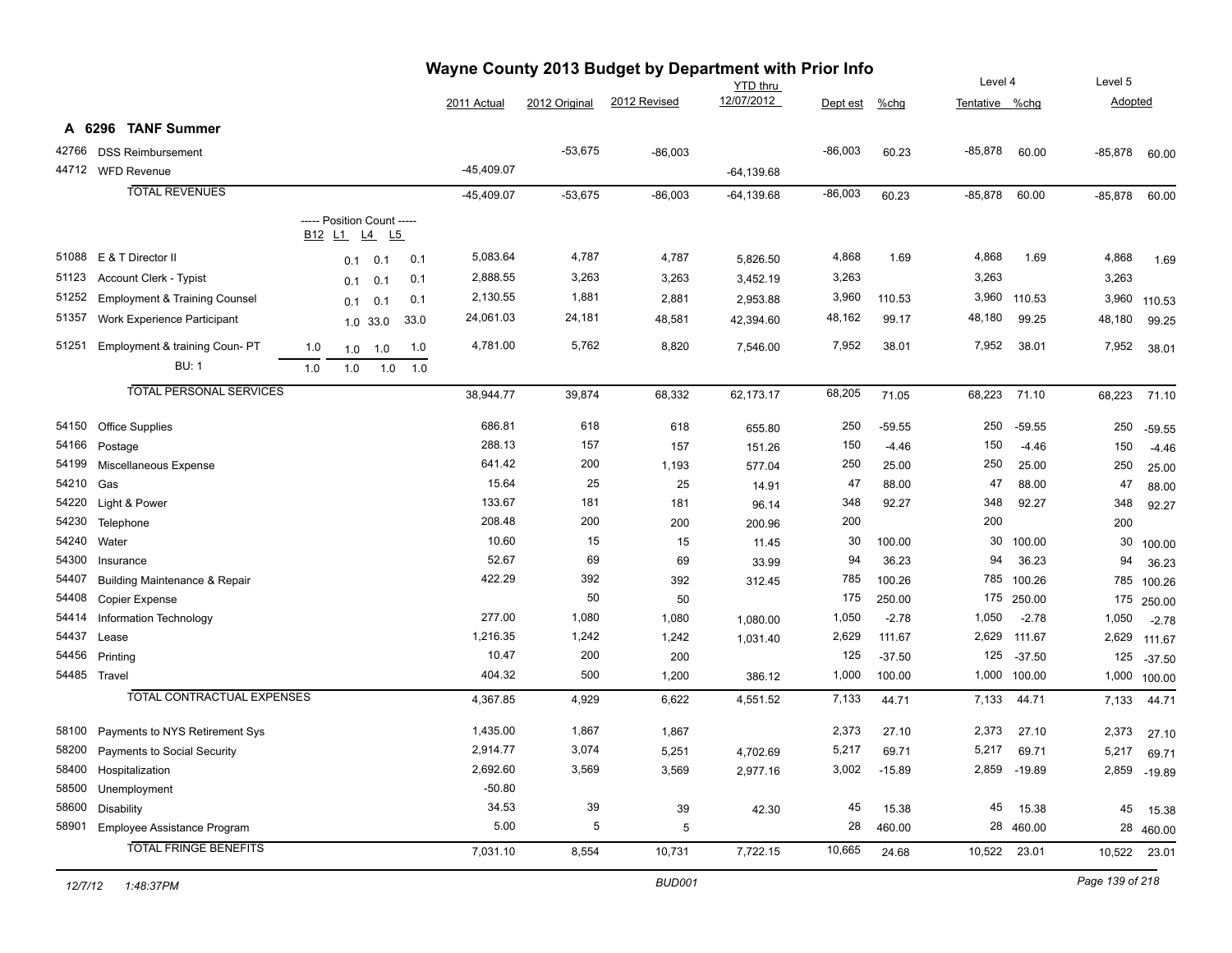|        |                             | Wayne County 2013 Budget by Department with Prior Info |               |              |                               |                     | Level 4        | Level 5        |
|--------|-----------------------------|--------------------------------------------------------|---------------|--------------|-------------------------------|---------------------|----------------|----------------|
|        |                             | 2011 Actual                                            | 2012 Original | 2012 Revised | <b>YTD thru</b><br>12/07/2012 | Dept est<br>$%$ chg | Tentative %chq | <b>Adopted</b> |
| A 6296 | <b>TANF Summer</b>          |                                                        |               |              |                               |                     |                |                |
|        | <b>Total Appropriations</b> | 50.343.72                                              | 53,357        | 85.685       | 74.446.84                     | 86,003              | 85.878         | 85,878         |
|        | <b>Total County Cost</b>    | 4.934.65                                               | $-318$        | $-318$       | 10.307.16                     | $-100.00$           | $-100.00$      | $-100.00$      |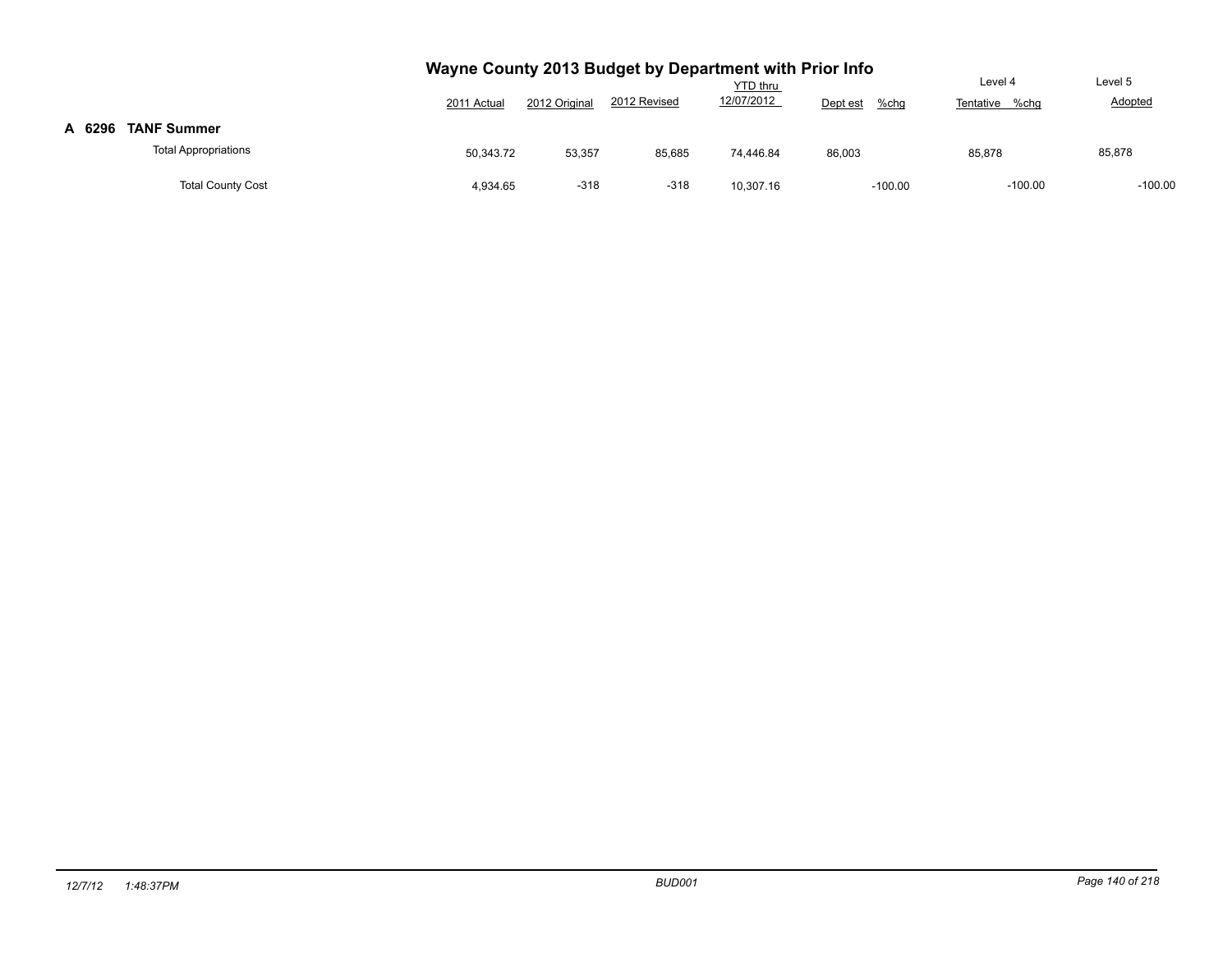|                             |                                                              |             |               |              | Wayne County 2013 Budget by Department with Prior Info |                     |                |         |
|-----------------------------|--------------------------------------------------------------|-------------|---------------|--------------|--------------------------------------------------------|---------------------|----------------|---------|
|                             |                                                              |             |               |              | YTD thru                                               |                     | Level 4        | Level 5 |
|                             |                                                              | 2011 Actual | 2012 Original | 2012 Revised | 12/07/2012                                             | $%$ chg<br>Dept est | Tentative %chg | Adopted |
| <b>WIA TTA</b><br>6298      |                                                              |             |               |              |                                                        |                     |                |         |
|                             | ----- Position Count -----                                   |             |               |              |                                                        |                     |                |         |
|                             | B <sub>12</sub> L <sub>1</sub> L <sub>4</sub> L <sub>5</sub> |             |               |              |                                                        |                     |                |         |
|                             |                                                              |             |               |              |                                                        |                     |                |         |
| <b>Total Appropriations</b> |                                                              |             |               |              | 0.00                                                   |                     |                |         |
| <b>Total County Cost</b>    |                                                              |             |               |              | 0.00                                                   |                     |                |         |

**A 6298 WIA TTA**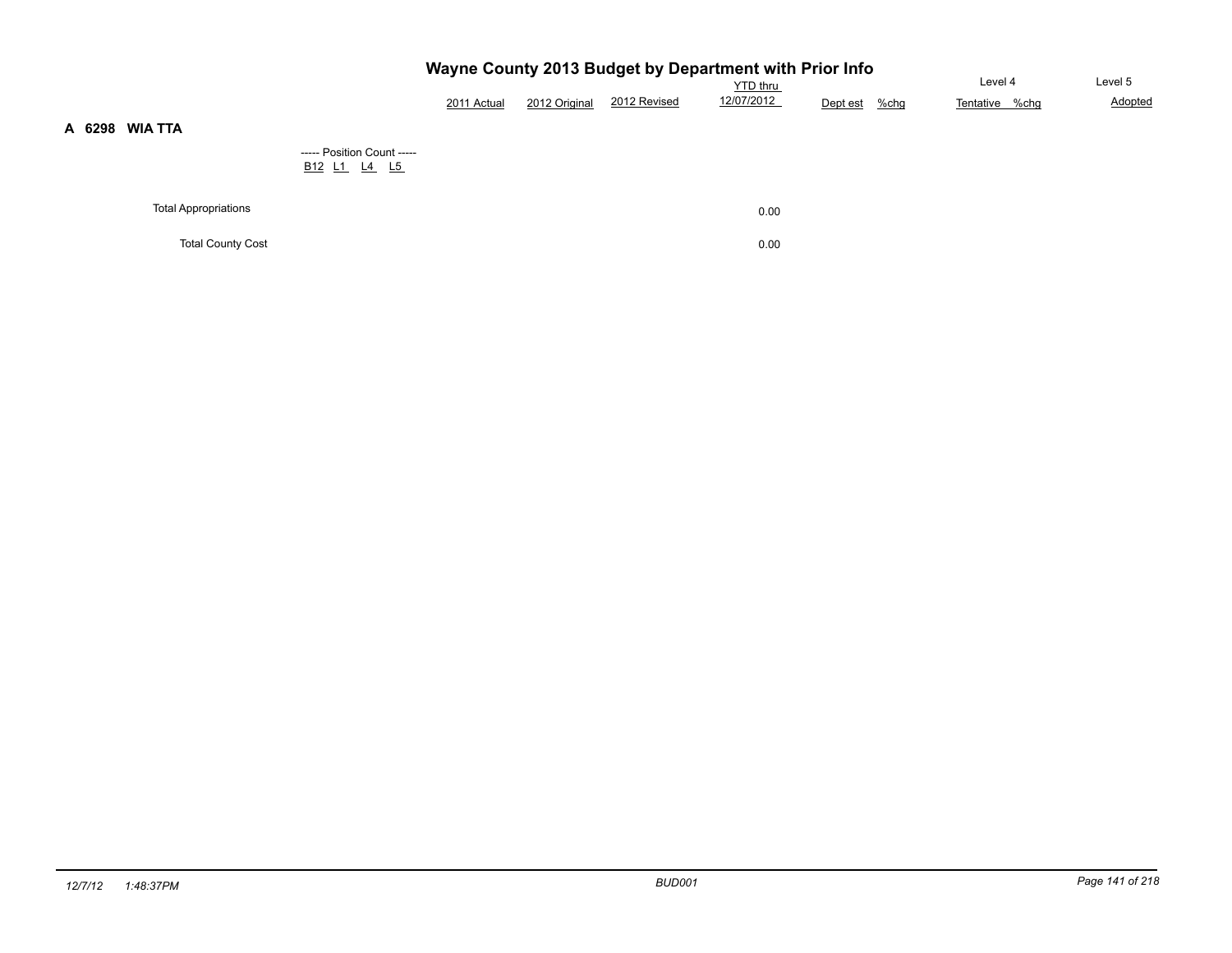|       |                                          | Wayne County 2013 Budget by Department with Prior Info |     |                                                                                            |     |              |               |              |                 |          |           |                |                   |          |                   |
|-------|------------------------------------------|--------------------------------------------------------|-----|--------------------------------------------------------------------------------------------|-----|--------------|---------------|--------------|-----------------|----------|-----------|----------------|-------------------|----------|-------------------|
|       |                                          |                                                        |     |                                                                                            |     |              |               |              | <b>YTD thru</b> |          |           | Level 4        |                   | Level 5  |                   |
|       |                                          |                                                        |     |                                                                                            |     | 2011 Actual  | 2012 Original | 2012 Revised | 12/07/2012      | Dept est | $%$ chg   | Tentative %chg |                   | Adopted  |                   |
|       | A 6299 WFD-Administration                |                                                        |     |                                                                                            |     |              |               |              |                 |          |           |                |                   |          |                   |
|       | 43716 State Aid                          |                                                        |     |                                                                                            |     | $-7,500.00$  | $-7,500$      | $-7,500$     | $-6,500.00$     |          | $-100.00$ |                | $-100.00$         |          | $-100.00$         |
|       | 44712 WFD Revenue                        |                                                        |     |                                                                                            |     | $-5,828.41$  | $-3,150$      | $-3,150$     | $-8,899.94$     | $-3,172$ | 0.70      | $-3,172$       | 0.70              | $-3,172$ | 0.70              |
|       | <b>TOTAL REVENUES</b>                    |                                                        |     |                                                                                            |     | $-13,328.41$ | $-10,650$     | $-10,650$    | $-15,399.94$    | $-3,172$ | $-70.22$  |                | $-3,172$ $-70.22$ |          | $-3,172$ $-70.22$ |
|       |                                          |                                                        |     |                                                                                            |     |              |               |              |                 |          |           |                |                   |          |                   |
|       |                                          |                                                        |     | ----- Position Count -----<br>B <sub>12</sub> L <sub>1</sub> L <sub>4</sub> L <sub>5</sub> |     |              |               |              |                 |          |           |                |                   |          |                   |
| 51123 | Account Clerk - Typist (7hr)             |                                                        |     |                                                                                            |     | 2,459.37     | 1,958         | 1,958        |                 | 2,131    | 8.84      | 2,131          | 8.84              | 2,131    |                   |
| 51252 | <b>Employment &amp; Training Counsel</b> |                                                        | 0.1 | 0.1                                                                                        | 0.1 | 3,571.60     | 4,797         | 4,797        | 1,685.75        |          | $-100.00$ |                |                   |          | 8.84              |
|       |                                          |                                                        | 0.0 | 0.0                                                                                        | 0.0 |              |               |              | 3,543.77        |          |           |                | $-100.00$         |          | $-100.00$         |
|       | 51088 E & T Director II                  | 1.0                                                    | 0.5 | 0.5                                                                                        | 0.5 | 23,950.32    | 23,934        | 23,934       | 22,446.91       | 24,340   | 1.70      | 24,340         | 1.70              | 24,340   | 1.70              |
|       | <b>BU: 0</b>                             | 1.0                                                    | 0.5 | 0.5                                                                                        | 0.5 |              |               |              |                 |          |           |                |                   |          |                   |
|       | <b>TOTAL PERSONAL SERVICES</b>           |                                                        |     |                                                                                            |     | 29,981.29    | 30,689        | 30,689       | 27,676.43       | 26,471   | $-13.74$  |                | 26,471 -13.74     |          | 26,471 -13.74     |
| 54150 | Office Supplies                          |                                                        |     |                                                                                            |     |              |               |              |                 | 50       |           | 50             |                   | 50       |                   |
| 54166 | Postage                                  |                                                        |     |                                                                                            |     |              |               |              |                 | 84       |           |                |                   |          |                   |
| 54210 | Gas                                      |                                                        |     |                                                                                            |     | 26.99        | 66            | 66           | 52.19           | 58       | $-12.12$  | 58             | $-12.12$          | 58       | $-12.12$          |
| 54220 | Light & Power                            |                                                        |     |                                                                                            |     | 276.33       | 485           | 485          | 336.49          | 418      | $-13.81$  |                | 418 - 13.81       | 418      | $-13.81$          |
| 54230 | Telephone                                |                                                        |     |                                                                                            |     | 3.21         |               |              |                 | 348      |           |                |                   |          |                   |
| 54240 | Water                                    |                                                        |     |                                                                                            |     | 24.87        | 41            | 41           | 40.11           | 37       | $-9.76$   | 37             | $-9.76$           | 37       | $-9.76$           |
| 54300 | Insurance                                |                                                        |     |                                                                                            |     | 122.19       | 184           | 184          | 118.97          | 112      | $-39.13$  | 112            | $-39.13$          | 112      | $-39.13$          |
| 54407 | Building Maintenance & Repair            |                                                        |     |                                                                                            |     | 923.56       | 1,052         | 1,052        | 1,982.62        | 942      | $-10.46$  |                | 942 -10.46        | 942      | $-10.46$          |
| 54408 | Copier Expense                           |                                                        |     |                                                                                            |     |              |               |              |                 | 210      |           |                |                   |          |                   |
| 54414 | Information Technology                   |                                                        |     |                                                                                            |     | 89.00        | 2,894         | 2,894        | 2,894.00        | 1,260    | $-56.46$  | 1,260          | $-56.46$          | 1,260    | $-56.46$          |
| 54437 | Lease                                    |                                                        |     |                                                                                            |     | 382.81       | 3,329         | 3,329        | 3,609.96        | 3,155    | $-5.23$   | 3,155          | $-5.23$           | 3,155    | $-5.23$           |
|       | 54485 Travel                             |                                                        |     |                                                                                            |     |              | 300           | 300          | 18.87           | 1,200    | 300.00    |                | 1,000 233.33      | 1,000    | 233.33            |
|       | <b>TOTAL CONTRACTUAL EXPENSES</b>        |                                                        |     |                                                                                            |     | 1,848.96     | 8,351         | 8,351        | 9,053.21        | 7,874    | $-5.71$   |                | 7,032 -15.79      |          | 7,032 -15.79      |
| 58100 | Payments to NYS Retirement Sys           |                                                        |     |                                                                                            |     | 3,827.00     | 5,758         | 5,758        |                 | 5,137    | $-10.78$  |                | 5,137 -10.78      | 5,137    | $-10.78$          |
| 58200 | Payments to Social Security              |                                                        |     |                                                                                            |     | 2,005.90     | 2,343         | 2,343        | 1,941.70        | 2,025    | $-13.57$  |                | 2,025 -13.57      | 2,025    | $-13.57$          |
| 58400 | Hospitalization                          |                                                        |     |                                                                                            |     | 8,100.95     | 9,607         | 9,607        | 9,364.51        | 8,377    | $-12.80$  |                | 7,979 -16.95      |          | 7,979 -16.95      |
| 58500 | Unemployment                             |                                                        |     |                                                                                            |     | 313.28       |               |              |                 |          |           |                |                   |          |                   |
| 58600 | <b>Disability</b>                        |                                                        |     |                                                                                            |     | 98.56        | 103           | 103          | 98.70           | 86       | $-16.50$  | 86             | $-16.50$          | 86       | $-16.50$          |
| 58901 | Employee Assistance Program              |                                                        |     |                                                                                            |     | 12.00        | 14            | 14           | 20.55           | 12       | $-14.29$  |                | 12 - 14.29        |          | 12 -14.29         |
|       | <b>TOTAL FRINGE BENEFITS</b>             |                                                        |     |                                                                                            |     | 14,357.69    | 17,825        | 17,825       | 11,425.46       | 15,637   | $-12.27$  |                | 15,239 -14.51     |          | 15,239 -14.51     |
|       | <b>Total Appropriations</b>              |                                                        |     |                                                                                            |     | 46,187.94    | 56,865        | 56,865       | 48,155.10       | 49,982   |           | 48,742         |                   | 48,742   |                   |
|       | <b>Total County Cost</b>                 |                                                        |     |                                                                                            |     | 32,859.53    | 46,215        | 46,215       | 32,755.16       | 46,810   | 1.29      | 45,570         | $-1.40$           | 45,570   | $-1.40$           |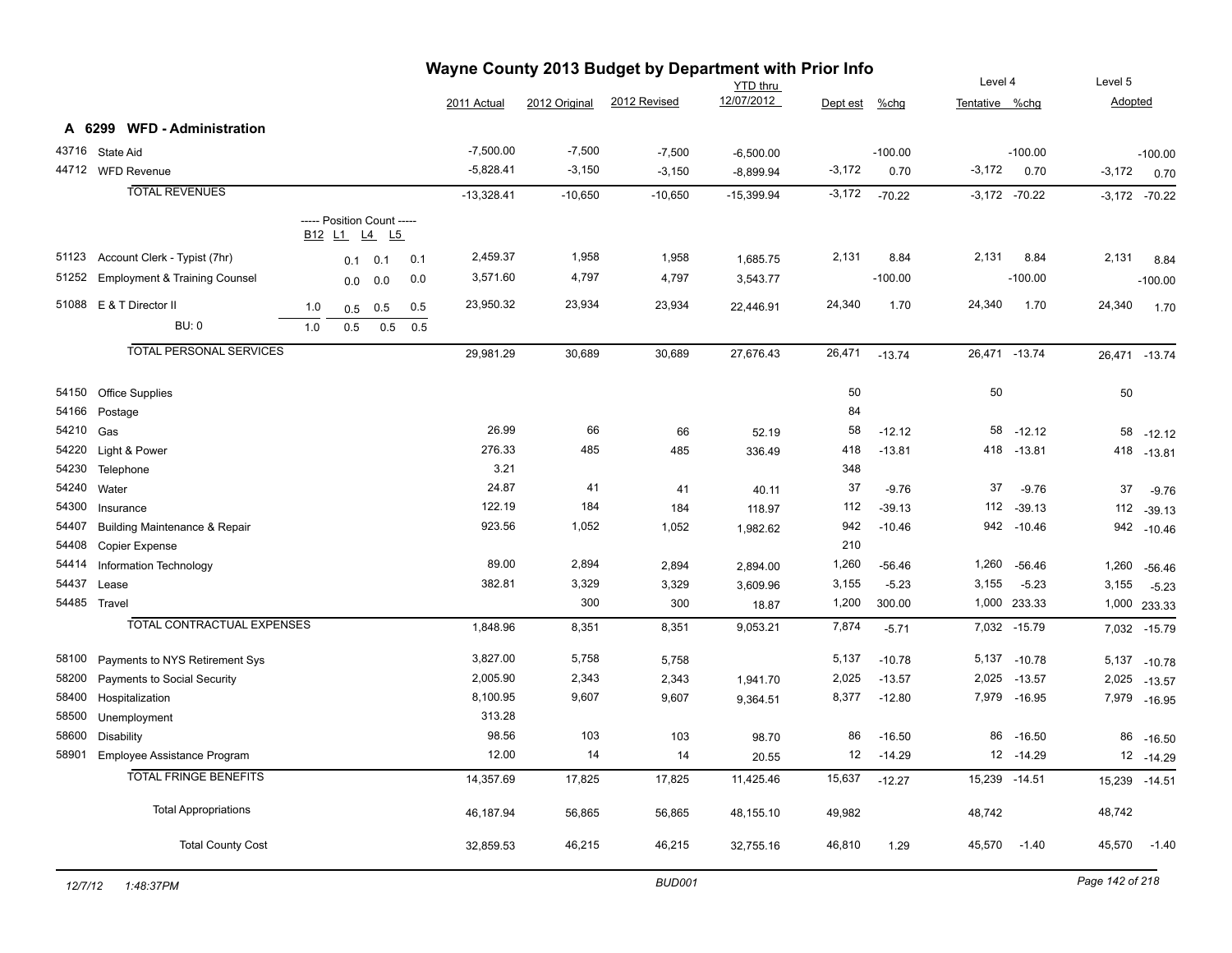|                                           |             |               | Wayne County 2013 Budget by Department with Prior Info |                 |                     |                |         |                |         |
|-------------------------------------------|-------------|---------------|--------------------------------------------------------|-----------------|---------------------|----------------|---------|----------------|---------|
|                                           |             |               |                                                        | <b>YTD</b> thru |                     | Level 4        |         | Level 5        |         |
|                                           | 2011 Actual | 2012 Original | 2012 Revised                                           | 12/07/2012      | $%$ chg<br>Dept est | Tentative %chg |         | <b>Adopted</b> |         |
| <b>Community Action Program</b><br>A 6310 |             |               |                                                        |                 |                     |                |         |                |         |
| 54495<br>Wayne Cap                        | 43,983.00   | 43,983        | 43,983                                                 | 43.983.00       | 43,983              | 40,465         | $-8.00$ | 40,465         | $-8.00$ |
| TOTAL CONTRACTUAL EXPENSES                | 43,983.00   | 43,983        | 43,983                                                 | 43,983.00       | 43,983              | 40.465         | $-8.00$ | 40,465         | $-8.00$ |
| <b>Total Appropriations</b>               | 43,983.00   | 43,983        | 43,983                                                 | 43.983.00       | 43,983              | 40.465         |         | 40,465         |         |
| <b>Total County Cost</b>                  | 43,983.00   | 43,983        | 43,983                                                 | 43.983.00       | 43,983              | 40.465         | $-8.00$ | 40,465         | $-8.00$ |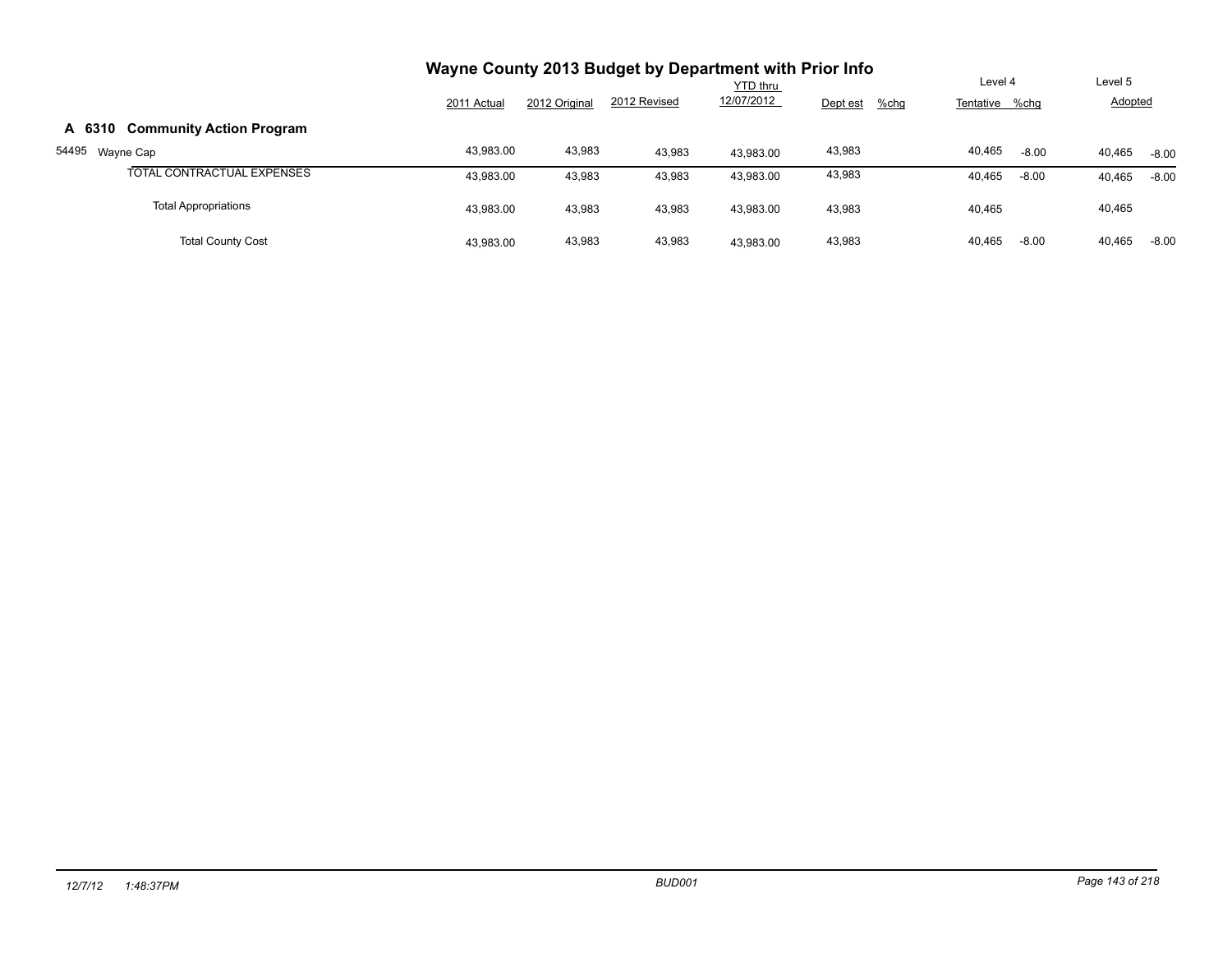|       |                                             |             |               | Wayne County 2013 Budget by Department with Prior Info |                 |          |       |                |         |         |         |
|-------|---------------------------------------------|-------------|---------------|--------------------------------------------------------|-----------------|----------|-------|----------------|---------|---------|---------|
|       |                                             |             |               |                                                        | <b>YTD</b> thru |          |       | Level 4        |         | Level 5 |         |
|       |                                             | 2011 Actual | 2012 Original | 2012 Revised                                           | 12/07/2012      | Dept est | %chg  | Tentative %chg |         | Adopted |         |
|       | <b>Economic Development Admin</b><br>A 6326 |             |               |                                                        |                 |          |       |                |         |         |         |
| 42770 | Miscellaneous Revenues                      |             |               | $-100,000$                                             | $-100,000.00$   |          |       |                |         |         |         |
|       | <b>TOTAL REVENUES</b>                       |             |               | $-100,000$                                             | $-100,000.00$   |          |       |                |         |         |         |
| 54000 | <b>Contractual Expenses</b>                 | 257,400.00  | 257,400       | 257,400                                                | 257,400.00      | 257,400  |       | 257,400        |         | 257,400 |         |
| 54400 | <b>Contracted Services</b>                  | 281,737.00  | 292,600       | 292,600                                                | 292,600.00      | 292,600  |       | 282,000        | $-3.62$ | 282,000 | $-3.62$ |
| 54552 | Joint Municipal Improvement                 | 26,733.84   |               | 107,429                                                | 57,907.97       | 107,429  |       |                |         |         |         |
| 54553 | Industrial Development Progrm               |             |               | 746,434                                                |                 |          |       |                |         |         |         |
|       | <b>TOTAL CONTRACTUAL EXPENSES</b>           | 565,870.84  | 550,000       | 1,403,863                                              | 607,907.97      | 657,429  | 19.53 | 539,400        | $-1.93$ | 539,400 | $-1.93$ |
|       | <b>Total Appropriations</b>                 | 565,870.84  | 550,000       | 1,403,863                                              | 607,907.97      | 657,429  |       | 539,400        |         | 539,400 |         |
|       | <b>Total County Cost</b>                    | 565,870.84  | 550,000       | 1,303,863                                              | 507.907.97      | 657,429  | 19.53 | 539,400        | $-1.93$ | 539,400 | $-1.93$ |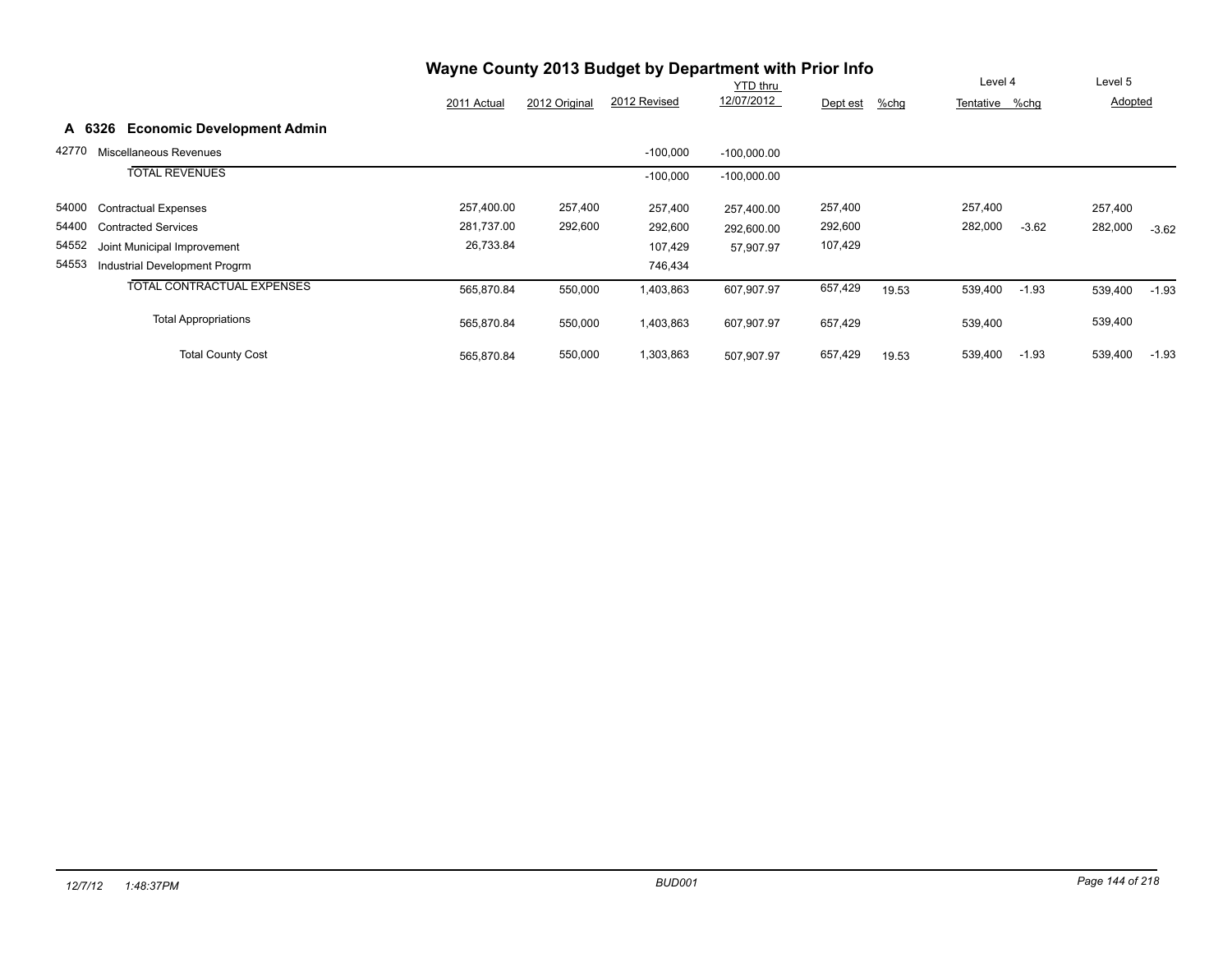|       |                                       |     |                                                                                            |     |     |             |               | Wayne County 2013 Budget by Department with Prior Info |                 |          |         |                |         |          |         |
|-------|---------------------------------------|-----|--------------------------------------------------------------------------------------------|-----|-----|-------------|---------------|--------------------------------------------------------|-----------------|----------|---------|----------------|---------|----------|---------|
|       |                                       |     |                                                                                            |     |     |             |               |                                                        | <b>YTD thru</b> |          |         | Level 4        |         | Level 5  |         |
|       |                                       |     |                                                                                            |     |     | 2011 Actual | 2012 Original | 2012 Revised                                           | 12/07/2012      | Dept est | $%$ chg | Tentative %chg |         | Adopted  |         |
|       | <b>Publicity (Tourism)</b><br>A 6410  |     |                                                                                            |     |     |             |               |                                                        |                 |          |         |                |         |          |         |
| 42089 | Departmental Income                   |     |                                                                                            |     |     | $-9,115.17$ | $-7,100$      | $-7,100$                                               | $-6,821.88$     | $-8,600$ | 21.13   | $-8,600$       | 21.13   | $-8,600$ | 21.13   |
|       | <b>TOTAL REVENUES</b>                 |     |                                                                                            |     |     | $-9,115.17$ | $-7,100$      | $-7,100$                                               | $-6,821.88$     | $-8,600$ | 21.13   | $-8,600$       | 21.13   | $-8,600$ | 21.13   |
|       |                                       |     | ----- Position Count -----<br>B <sub>12</sub> L <sub>1</sub> L <sub>4</sub> L <sub>5</sub> |     |     |             |               |                                                        |                 |          |         |                |         |          |         |
| 51416 | Director Tourism & Promotions         | 1.0 | 1.0                                                                                        | 1.0 | 1.0 | 55,685.11   | 54,310        | 54,310                                                 | 50,973.99       | 55,661   | 2.49    | 55,661         | 2.49    | 55,661   | 2.49    |
|       | BU: 0                                 | 1.0 | 1.0                                                                                        | 1.0 | 1.0 |             |               |                                                        |                 |          |         |                |         |          |         |
| 51104 | <b>Clerk Typist</b>                   | 1.0 | 1.0                                                                                        | 1.0 | 1.0 | 31,426.05   | 32,330        | 32,330                                                 | 28,985.86       | 32,876   | 1.69    | 32,876         | 1.69    | 32,876   | 1.69    |
| 51432 | <b>Outdoor Recreation Coordinator</b> | 1.0 | 1.0                                                                                        | 1.0 | 1.0 | 20,334.35   | 20,864        | 20,864                                                 | 19,044.02       | 20,926   | 0.30    | 19,865         | $-4.79$ | 19,865   | $-4.79$ |
| 51536 | <b>Tourism Assistant</b>              | 1.0 | 1.0                                                                                        | 1.0 | 1.0 | 21,420.17   | 22,651        | 22,651                                                 | 19,869.92       | 23,048   | 1.75    | 23,048         | 1.75    | 23,048   | 1.75    |
|       | <b>BU: 1</b>                          | 3.0 | 3.0                                                                                        | 3.0 | 3.0 |             |               |                                                        |                 |          |         |                |         |          |         |
|       | <b>TOTAL PERSONAL SERVICES</b>        |     |                                                                                            |     |     | 128,865.68  | 130,155       | 130,155                                                | 118,873.79      | 132,511  | 1.81    | 131,450        | 0.99    | 131,450  | 0.99    |
| 52201 | <b>Computer Equipment</b>             |     |                                                                                            |     |     | 589.51      |               | 576                                                    |                 |          |         |                |         |          |         |
| 52500 | Other Equipment                       |     |                                                                                            |     |     |             |               | 191                                                    | 190.88          | 700      |         |                |         |          |         |
|       | <b>TOTAL EQUIPMENT</b>                |     |                                                                                            |     |     | 589.51      |               | 767                                                    | 190.88          | 700      |         |                |         |          |         |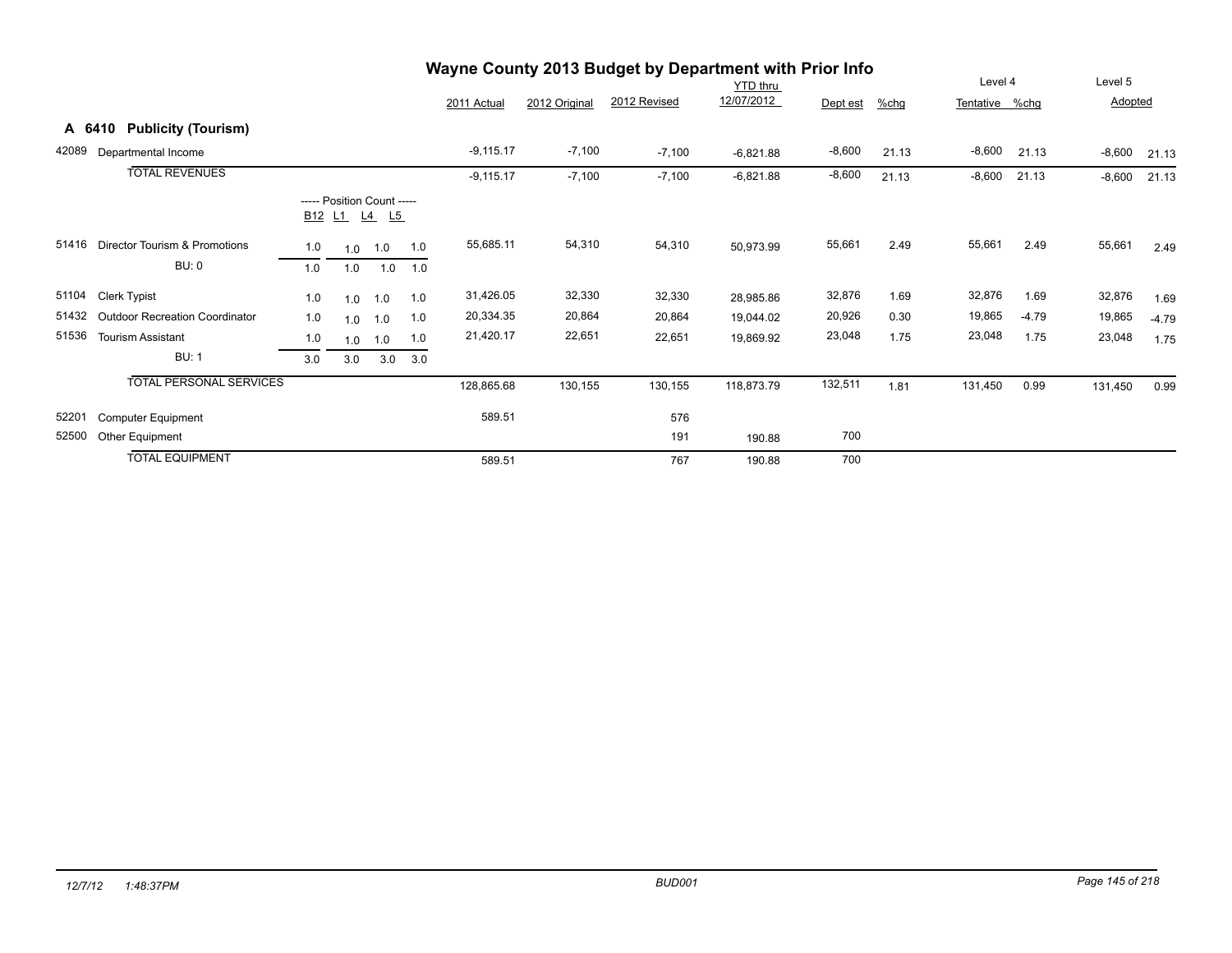|       |                                |             |               | Wayne County 2013 Budget by Department with Prior Info |                               | Level 4  |          |                |          |         |          |
|-------|--------------------------------|-------------|---------------|--------------------------------------------------------|-------------------------------|----------|----------|----------------|----------|---------|----------|
|       |                                |             |               |                                                        | <b>YTD thru</b><br>12/07/2012 |          |          |                |          | Level 5 |          |
|       |                                | 2011 Actual | 2012 Original | 2012 Revised                                           |                               | Dept est | %chg     | Tentative %chg |          | Adopted |          |
|       | A 6410 Publicity (Tourism)     |             |               |                                                        |                               |          |          |                |          |         |          |
| 54120 | County Info Packets            | 552.73      |               | 28                                                     | 28.13                         |          |          |                |          |         |          |
| 54150 | <b>Office Supplies</b>         | 1,200.11    | 1,200         | 1,009                                                  | 888.41                        | 1,200    |          | 1,200          |          | 1,200   |          |
| 54166 | Postage                        | 1,643.19    | 2,600         | 2,600                                                  | 1,911.41                      | 2,600    |          | 2,600          |          | 2,600   |          |
| 54210 | Gas                            | 309.20      | 600           | 600                                                    | 210.15                        | 397      | $-33.83$ | 397            | $-33.83$ | 397     | $-33.83$ |
| 54220 | Light & Power                  | 465.30      | 700           | 700                                                    | 315.44                        | 300      | $-57.14$ | 255            | $-63.57$ | 255     | $-63.57$ |
| 54230 | Telephone                      | 1,990.55    | 1,750         | 1,750                                                  | 1,449.58                      | 1,750    |          | 1,750          |          | 1,750   |          |
| 54240 | Water                          | 49.39       | 100           | 100                                                    | 67.32                         | 75       | $-25.00$ | 75             | $-25.00$ | 75      | $-25.00$ |
| 54402 | Advertising                    | 10,954.83   | 11,000        | 11,000                                                 | 6,881.53                      | 11,000   |          | 11,000         |          | 11,000  |          |
| 54408 | <b>Copier Expense</b>          | 609.75      | 675           | 675                                                    | 564.99                        | 675      |          | 675            |          | 675     |          |
| 54410 | Conference                     | 716.90      | 800           | 1,765                                                  | 1,684.62                      | 804      | 0.50     | 804            | 0.50     | 804     | 0.50     |
| 54414 | Information Technology         | 3,700.00    | 6,600         | 6,600                                                  | 6,600.00                      | 6,000    | $-9.09$  | 6,000          | $-9.09$  | 6,000   | $-9.09$  |
| 54424 | Equipment - Maint Contract     | 42.00       |               |                                                        |                               |          |          |                |          |         |          |
| 54434 | <b>Information Centers</b>     | 885.50      | 1,000         | 1,000                                                  | 940.43                        | 1,000    |          | 1,000          |          | 1,000   |          |
| 54438 | Maintenance/Repairs            | 3,172.50    | 3,173         | 3,173                                                  | 3,172.50                      | 3,173    |          | 3,173          |          | 3,173   |          |
| 54457 | Printing Literature & Brochure | 7,357.12    | 7,400         | 7,440                                                  | 4,929.90                      | 7,400    |          | 7,400          |          | 7,400   |          |
| 54460 | Promotion                      | 18,337.31   | 18,000        | 16,459                                                 | 13,038.02                     | 18,000   |          | 18,000         |          | 18,000  |          |
| 54485 | Travel                         | 3,637.02    | 4,500         | 4,500                                                  | 4,407.48                      | 4,500    |          | 4,225          | $-6.11$  | 4,225   | $-6.11$  |
| 54539 | Brochure/AD Development        | 1,552.50    | 2,000         | 2,000                                                  | 1,990.00                      | 2,000    |          | 2,000          |          | 2,000   |          |
| 54600 | Misc                           | 1,071.44    | 1,000         | 1,000                                                  | 857.64                        | 1,000    |          | 1,000          |          | 1,000   |          |
|       | 54603 Fishing Derby            | 4,291.27    | 4,300         | 4,300                                                  | 3,789.46                      | 4,300    |          | 4,300          |          | 4,300   |          |
|       | TOTAL CONTRACTUAL EXPENSES     | 62,538.61   | 67,398        | 66,699                                                 | 53,727.01                     | 66,174   | $-1.82$  | 65,854         | $-2.29$  | 65,854  | $-2.29$  |
| 58100 | Payments to NYS Retirement Sys | 15,348.00   | 20,547        | 20,547                                                 |                               | 21,759   | 5.90     | 21,759         | 5.90     | 21,759  | 5.90     |
| 58200 | Payments to Social Security    | 9,259.67    | 9,957         | 9,957                                                  | 8,651.80                      | 10,138   | 1.82     | 10,056         | 1.00     | 10,056  | 1.00     |
| 58400 | Hospitalization                | 19,854.72   | 20,054        | 20,054                                                 | 20,045.76                     | 21,049   | 4.96     | 20,047         | $-0.03$  | 20,047  | $-0.03$  |
| 58600 | Disability                     | 308.00      | 308           | 308                                                    | 282.00                        | 308      |          | 308            |          | 308     |          |
| 58901 | Employee Assistance Program    | 60.00       | 63            | 63                                                     | 61.64                         | 64       | 1.59     | 64             | 1.59     | 64      | 1.59     |
|       | <b>TOTAL FRINGE BENEFITS</b>   | 44,830.39   | 50,929        | 50,929                                                 | 29,041.20                     | 53,318   | 4.69     | 52,234         | 2.56     | 52,234  | 2.56     |
|       | <b>Total Appropriations</b>    | 236,824.19  | 248,482       | 248,550                                                | 201,832.88                    | 252,703  |          | 249,538        |          | 249,538 |          |
|       | <b>Total County Cost</b>       | 227,709.02  | 241,382       | 241,450                                                | 195,011.00                    | 244,103  | 1.13     | 240,938        | $-0.18$  | 240,938 | $-0.18$  |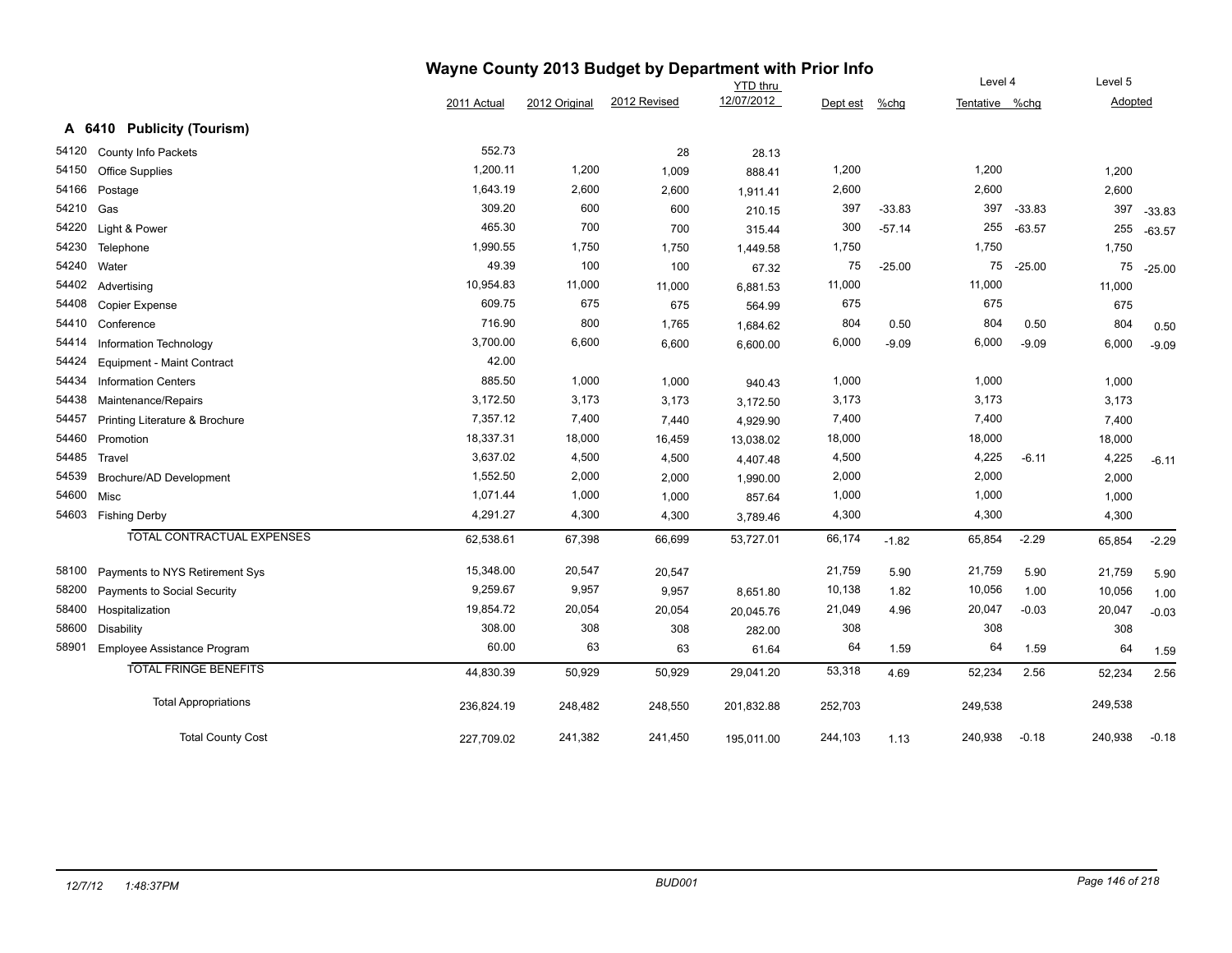|       |                                                 | Wayne County 2013 Budget by Department with Prior Info |               |              |              |           |          |           |           |           |           |
|-------|-------------------------------------------------|--------------------------------------------------------|---------------|--------------|--------------|-----------|----------|-----------|-----------|-----------|-----------|
|       |                                                 |                                                        |               |              | YTD thru     |           |          | Level 4   |           | Level 5   |           |
|       |                                                 | 2011 Actual                                            | 2012 Original | 2012 Revised | 12/07/2012   | Dept est  | $%$ chg  | Tentative | %chq      | Adopted   |           |
|       | <b>Tourism Matching Funds Program</b><br>A 6411 |                                                        |               |              |              |           |          |           |           |           |           |
| 42089 | Departmental Income                             | $-4,845.00$                                            | $-4,000$      | $-4,000$     | $-4,750.00$  | $-5,000$  | 25.00    | $-5,000$  | 25.00     | $-5,000$  | 25.00     |
| 43716 | State Aid                                       | $-57,575.00$                                           | $-58,000$     | $-43,422$    | $-43,422.00$ | $-60,000$ | 3.45     | $-60,000$ | 3.45      | $-60,000$ | 3.45      |
|       | <b>TOTAL REVENUES</b>                           | $-62,420.00$                                           | $-62,000$     | $-47,422$    | $-48,172.00$ | $-65,000$ | 4.84     | $-65,000$ | 4.84      | $-65,000$ | 4.84      |
| 54166 | Postage                                         | 2,703.59                                               | 5,100         | 5,100        | 4,131.29     | 4,000     | $-21.57$ | 6,500     | 27.45     | 6,500     | 27.45     |
| 54230 | Telephone                                       | 597.25                                                 | 900           | 800          | 568.21       | 650       | $-27.78$ | 650       | $-27.78$  | 650       | $-27.78$  |
| 54397 | <b>Tourism Direct Mail</b>                      | 2,500.00                                               | 2,500         | 2,500        | 2,500.00     | 2,500     |          |           | $-100.00$ |           | $-100.00$ |
| 54399 | <b>Video Production</b>                         |                                                        | 3,300         | 2,500        | 2,500.00     | 2,000     | $-39.39$ | 2,000     | $-39.39$  | 2,000     | $-39.39$  |
| 54402 | Advertising                                     | 55,931.08                                              | 53,000        | 46,822       | 46,523.52    | 56,200    | 6.04     | 56,200    | 6.04      | 56,200    | 6.04      |
| 54434 | <b>Information Centers</b>                      | 16,143.15                                              | 15,000        | 12,000       | 12,800.00    | 15,750    | 5.00     | 15,750    | 5.00      | 15,750    | 5.00      |
| 54457 | Printing Literature & Brochure                  | 33,035.50                                              | 27,800        | 24,300       | 22,490.94    | 27,800    |          | 27,800    |           | 27,800    |           |
| 54460 | Promotion                                       | 6,182.84                                               | 6,700         | 5,700        | 5,636.31     | 6,700     |          | 6,700     |           | 6,700     |           |
| 54539 | Brochure/AD Development                         | 8,443.75                                               | 6,800         | 6,800        | 6,775.00     | 8,200     | 20.59    | 8,200     | 20.59     | 8,200     | 20.59     |
|       | 54600 Misc                                      | 3,187.51                                               | 3,200         | 3,200        | 3,051.51     | 3,500     | 9.38     | 3,500     | 9.38      | 3,500     | 9.38      |
|       | <b>TOTAL CONTRACTUAL EXPENSES</b>               | 128,724.67                                             | 124,300       | 109,722      | 106,976.78   | 127,300   | 2.41     | 127,300   | 2.41      | 127,300   | 2.41      |
|       | <b>Total Appropriations</b>                     | 128,724.67                                             | 124,300       | 109,722      | 106,976.78   | 127,300   |          | 127,300   |           | 127,300   |           |
|       | <b>Total County Cost</b>                        | 66,304.67                                              | 62,300        | 62,300       | 58,804.78    | 62,300    |          | 62,300    |           | 62,300    |           |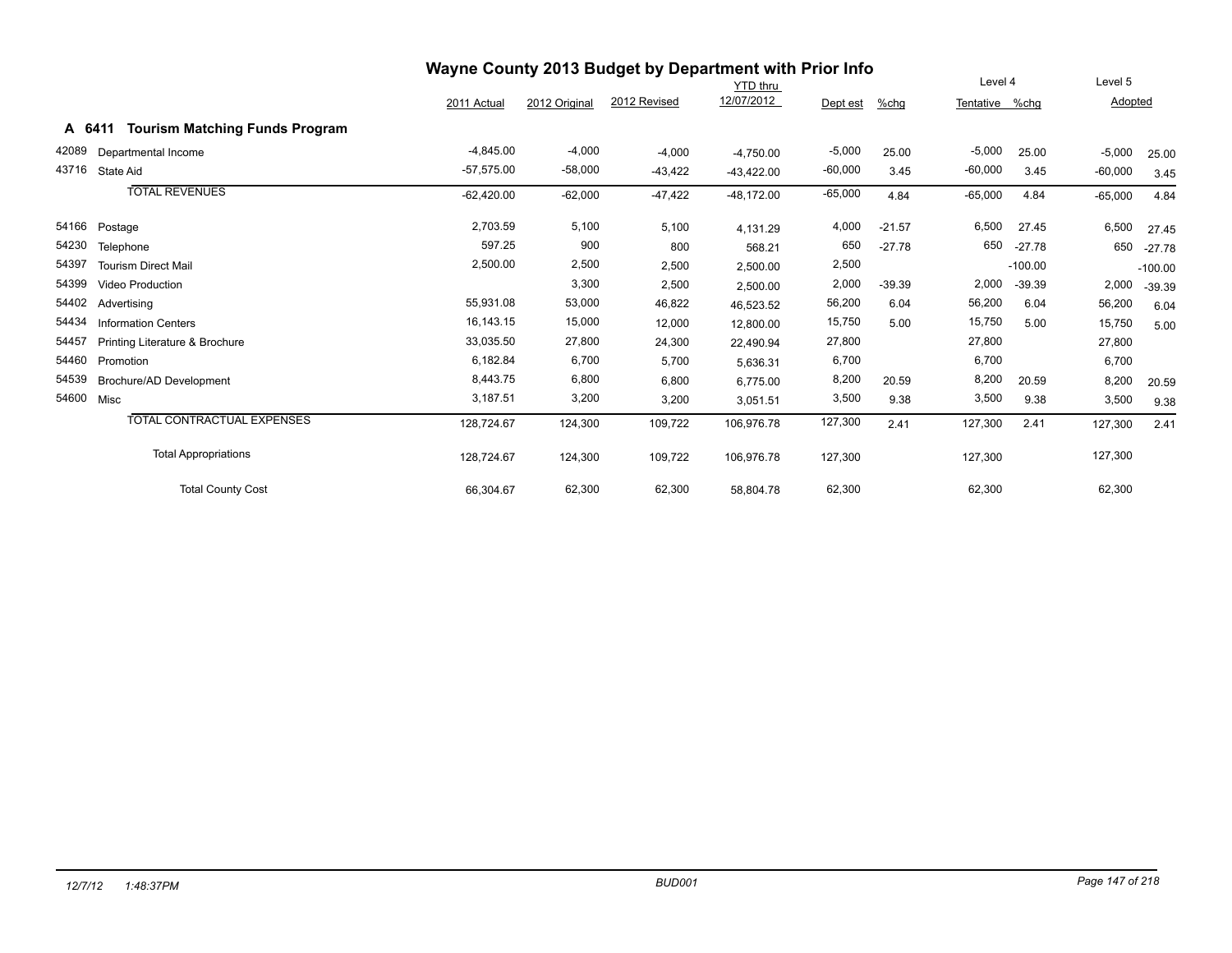|       | Wayne County 2013 Budget by Department with Prior Info |     |                  |                                  |     |              |               |              |              |           |          |           |          |           |          |
|-------|--------------------------------------------------------|-----|------------------|----------------------------------|-----|--------------|---------------|--------------|--------------|-----------|----------|-----------|----------|-----------|----------|
|       |                                                        |     |                  |                                  |     |              |               |              | YTD thru     |           |          | Level 4   |          | Level 5   |          |
|       |                                                        |     |                  |                                  |     | 2011 Actual  | 2012 Original | 2012 Revised | 12/07/2012   | Dept est  | $%$ chg  | Tentative | %chq     | Adopted   |          |
|       | <b>Veteran Services</b><br>A 6510                      |     |                  |                                  |     |              |               |              |              |           |          |           |          |           |          |
| 43648 | <b>Social Services Burials</b>                         |     |                  |                                  |     | $-1,800.00$  | $-1,800$      | $-1,800$     | $-1,566.00$  | $-4,500$  | 150.00   | $-4,500$  | 150.00   | $-4,500$  | 150.00   |
| 43710 | Veteran Service Agencies                               |     |                  |                                  |     | $-8,654.00$  | $-5,000$      | $-5,000$     | $-8,529.00$  | $-8,654$  | 73.08    | $-8,654$  | 73.08    | $-8,654$  | 73.08    |
|       | <b>TOTAL REVENUES</b>                                  |     |                  |                                  |     | $-10,454.00$ | $-6,800$      | $-6,800$     | $-10,095.00$ | $-13,154$ | 93.44    | $-13,154$ | 93.44    | $-13,154$ | 93.44    |
|       |                                                        |     | <u>B12 L1 L4</u> | ----- Position Count -----<br>L5 |     |              |               |              |              |           |          |           |          |           |          |
| 51903 | <b>Non Positions</b>                                   |     |                  |                                  |     |              |               |              |              |           |          | 10,608    |          | 10,608    |          |
| 51069 | <b>Personnel Clerk Part Time</b>                       | 1.0 | 1.0              | 1.0                              | 1.0 | 23,668.55    | 23,763        | 23,763       | 21.747.84    | 35,224    | 48.23    | 24,179    | 1.75     | 24,179    | 1.75     |
| 51089 | <b>Director Veteran Services</b>                       | 1.0 | 1.0              | 1.0                              | 1.0 | 16,418.11    | 27,640        | 27,640       | 14.881.71    | 27,460    | $-0.65$  | 27,460    | $-0.65$  | 27,460    | $-0.65$  |
|       | BU: 0                                                  | 2.0 | 2.0              | 2.0                              | 2.0 |              |               |              |              |           |          |           |          |           |          |
| 51117 | Motor Vehicle Operator- PT                             | 1.0 | 1.0              | 1.0                              | 1.0 | 388.44       | 400           | 400          |              | 400       |          | 400       |          | 400       |          |
| 51206 | Veteran Services Officer                               | 1.0 | 1.0              | 1.0                              | 1.0 | 37,445.77    | 37,916        | 37,916       | 34.876.76    | 33,638    | $-11.28$ | 33,638    | $-11.28$ | 33,638    | $-11.28$ |
| 51694 | Vehicle Operator (8hr)                                 | 1.0 | 1.0              | 1.0                              | 1.0 | 34,960.83    | 35,578        | 35,578       | 32.210.77    | 36,750    | 3.29     | 36,750    | 3.29     | 36,750    | 3.29     |
|       | <b>BU: 1</b>                                           | 3.0 | 3.0              | 3.0                              | 3.0 |              |               |              |              |           |          |           |          |           |          |
|       | <b>TOTAL PERSONAL SERVICES</b>                         |     |                  |                                  |     | 112,881.70   | 125,297       | 125,297      | 103,717.08   | 133,472   | 6.52     | 133,035   | 6.18     | 133,035   | 6.18     |
| 52200 | Office Equipment                                       |     |                  |                                  |     |              |               |              |              | 700       |          | 700       |          | 700       |          |
|       | <b>TOTAL EQUIPMENT</b>                                 |     |                  |                                  |     |              |               |              | 0.00         | 700       |          | 700       |          | 700       |          |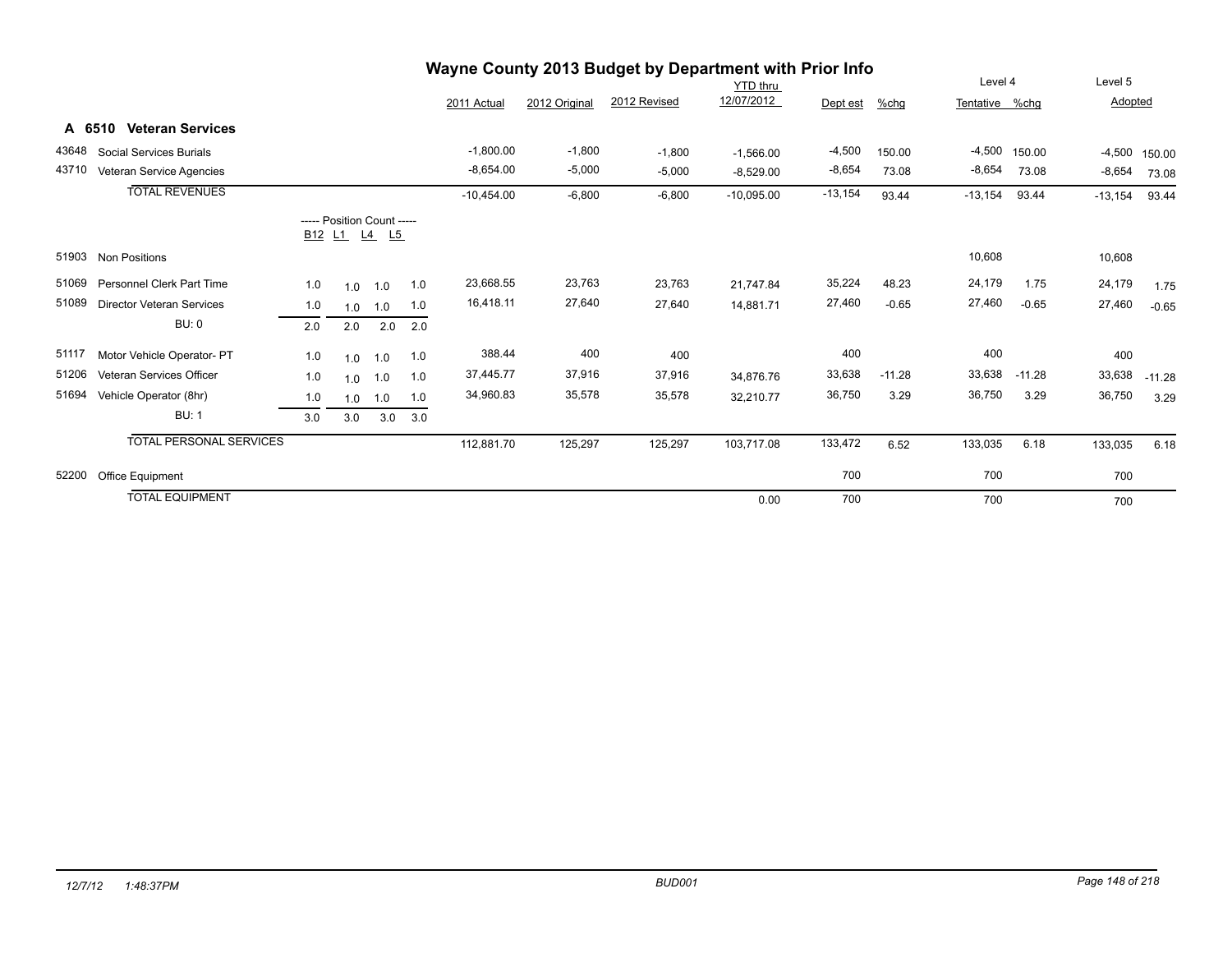|       |                                   | Wayne County 2013 Budget by Department with Prior Info |               |              |                 |          |          |                |               |         |          |
|-------|-----------------------------------|--------------------------------------------------------|---------------|--------------|-----------------|----------|----------|----------------|---------------|---------|----------|
|       |                                   |                                                        |               |              | <b>YTD</b> thru |          |          | Level 4        |               | Level 5 |          |
|       |                                   | 2011 Actual                                            | 2012 Original | 2012 Revised | 12/07/2012      | Dept est | %chg     | Tentative %chg |               | Adopted |          |
|       | A 6510 Veteran Services           |                                                        |               |              |                 |          |          |                |               |         |          |
| 54114 | Car Expense                       | 7,804.94                                               | 8,500         | 8,500        | 5,477.77        | 8,500    |          | 8,500          |               | 8,500   |          |
| 54150 | <b>Office Supplies</b>            | 482.51                                                 | 400           | 400          | 480.23          | 400      |          | 400            |               | 400     |          |
| 54166 | Postage                           | 686.42                                                 | 700           | 700          | 563.72          | 700      |          | 700            |               | 700     |          |
| 54210 | Gas                               | 432.63                                                 | 926           | 926          | 587.20          | 1,386    | 49.74    | 800            | $-13.57$      | 800     | $-13.57$ |
| 54220 | Light & Power                     | 1,720.35                                               | 3,267         | 3,267        | 1,777.90        | 1,197    | $-63.36$ | 2,000          | $-38.78$      | 2,000   | $-38.78$ |
| 54230 | Telephone                         | 2,318.17                                               | 2,400         | 2,400        | 1,626.72        | 2,400    |          | 2,400          |               | 2,400   |          |
| 54240 | Water                             | 377.03                                                 | 245           | 245          | 281.06          | 223      | $-8.98$  | 170            | $-30.62$      | 170     | $-30.62$ |
| 54400 | <b>Contracted Services</b>        | 27,291.75                                              | 30,000        | 30,000       | 21,636.00       | 10,000   | $-66.67$ | 10,000         | $-66.67$      | 10,000  | $-66.67$ |
| 54408 | Copier Expense                    | 1,413.31                                               | 1,300         | 1,300        | 529.77          | 1,300    |          | 1,300          |               | 1,300   |          |
| 54410 | Conference                        | 363.02                                                 | 750           | 750          | 325.09          | 750      |          | 750            |               | 750     |          |
| 54414 | Information Technology            | 2,775.00                                               | 8,400         | 8,400        | 8,400.00        | 4,500    | $-46.43$ | 4,500          | $-46.43$      | 4,500   | $-46.43$ |
| 54424 | Equipment - Maint Contract        | 110.00                                                 | 375           | 375          | 433.75          | 375      |          | 375            |               | 375     |          |
| 54438 | Maintenance/Repairs               | 4,176.64                                               | 6,534         | 6,534        | 8,251.88        | 13,475   | 106.24   | 13,475         | 106.24        | 13,475  | 106.24   |
| 54456 | Printing                          | 191.40                                                 | 350           | 350          | 191.00          | 350      |          | 350            |               | 350     |          |
| 54472 | Subscriptions                     | 28.00                                                  | 50            | 50           | 30.00           | 50       |          | 50             |               | 50      |          |
| 54475 | Software                          | 700.00                                                 | 750           | 750          | 700.00          | 750      |          | 750            |               | 750     |          |
| 54483 | Training- Seminars & Schools      | 883.41                                                 | 2,500         | 2,500        | 669.65          | 2,500    |          | 2,500          |               | 2,500   |          |
| 54485 | Travel                            |                                                        | 100           | 100          |                 | 100      |          | 100            |               | 100     |          |
| 54510 | <b>Burials</b>                    | 28,615.80                                              | 27,500        | 27,500       | 24,947.28       | 27,500   |          | 27,500         |               | 27,500  |          |
|       | <b>TOTAL CONTRACTUAL EXPENSES</b> | 80,370.38                                              | 95,046        | 95,046       | 76,909.02       | 76,456   | $-19.56$ |                | 76,620 -19.39 | 76,620  | $-19.39$ |
| 58100 | Payments to NYS Retirement Sys    | 13,611.00                                              | 18,284        | 18,284       |                 | 23,125   | 26.48    | 23,125         | 26.48         | 23,125  | 26.48    |
| 58200 | Payments to Social Security       | 8,277.10                                               | 8,807         | 8,807        | 7,703.36        | 10,883   | 23.57    | 10,210         | 15.93         | 10,210  | 15.93    |
| 58400 | Hospitalization                   | 21,664.32                                              | 21,881        | 21,881       | 18,086.52       | 22,967   | 4.96     | 21,874         | $-0.03$       | 21,874  | $-0.03$  |
| 58600 | <b>Disability</b>                 | 308.00                                                 | 308           | 308          | 299.00          | 462      | 50.00    | 462            | 50.00         | 462     | 50.00    |
| 58901 | Employee Assistance Program       | 60.00                                                  | 74            | 74           | 61.64           | 85       | 15.65    | 85             | 15.65         | 85      | 15.65    |
|       | <b>TOTAL FRINGE BENEFITS</b>      | 43,920.42                                              | 49,354        | 49,354       | 26,150.52       | 57,522   | 16.55    | 55,756         | 12.97         | 55,756  | 12.97    |
|       | <b>Total Appropriations</b>       | 237,172.50                                             | 269,696       | 269,696      | 206,776.62      | 268,150  |          | 266,111        |               | 266,111 |          |
|       | <b>Total County Cost</b>          | 226,718.50                                             | 262,896       | 262,896      | 196,681.62      | 254,996  | $-3.01$  | 252,957        | $-3.78$       | 252,957 | $-3.78$  |

## *12/7/12 1:48:37PM BUD001 Page 149 of 218*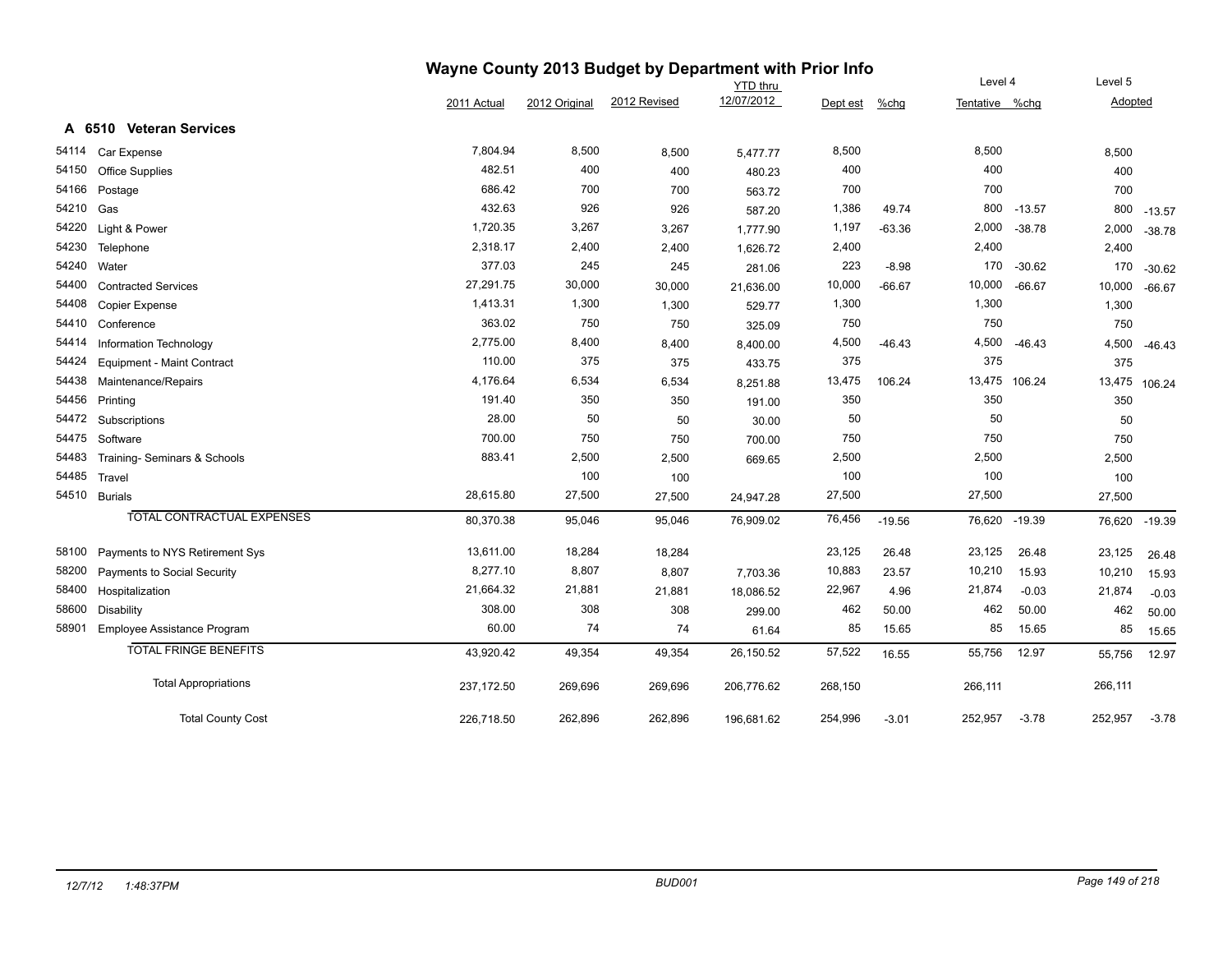|            |                                   |     |     |                                                                                            |     |             |               | Wayne County 2013 Budget by Department with Prior Info |                 |          |          |                |               |          |               |
|------------|-----------------------------------|-----|-----|--------------------------------------------------------------------------------------------|-----|-------------|---------------|--------------------------------------------------------|-----------------|----------|----------|----------------|---------------|----------|---------------|
|            |                                   |     |     |                                                                                            |     |             |               |                                                        | <b>YTD thru</b> |          |          | Level 4        |               | Level 5  |               |
|            |                                   |     |     |                                                                                            |     | 2011 Actual | 2012 Original | 2012 Revised                                           | 12/07/2012      | Dept est | %chg     | Tentative %chg |               | Adopted  |               |
|            | A 6610 Consumer Affairs (W&M)     |     |     |                                                                                            |     |             |               |                                                        |                 |          |          |                |               |          |               |
| 42620      | Fines & Forteitures               |     |     |                                                                                            |     | $-800.00$   | $-1,000$      | $-1,000$                                               | $-1,850.00$     | $-1,000$ |          | $-1,000$       |               | $-1,000$ |               |
|            | 43717 Weights & Measures          |     |     |                                                                                            |     | $-5,206.44$ | $-4,000$      | $-4,000$                                               | $-4,376.45$     | $-4,000$ |          | $-4,000$       |               | $-4,000$ |               |
|            | <b>TOTAL REVENUES</b>             |     |     |                                                                                            |     | $-6,006.44$ | $-5,000$      | $-5,000$                                               | $-6,226.45$     | $-5,000$ |          | $-5,000$       |               | $-5,000$ |               |
|            |                                   |     |     | ----- Position Count -----<br>B <sub>12</sub> L <sub>1</sub> L <sub>4</sub> L <sub>5</sub> |     |             |               |                                                        |                 |          |          |                |               |          |               |
| 51090      | Director Weights & Measures       | 1.0 | 1.0 | 1.0                                                                                        | 1.0 | 52,640.50   | 51,313        | 51,313                                                 | 47,139.04       | 53,500   | 4.26     | 26,750         | $-47.87$      | 26,750   | $-47.87$      |
|            | <b>BU: 0</b>                      | 1.0 | 1.0 | 1.0                                                                                        | 1.0 |             |               |                                                        |                 |          |          |                |               |          |               |
| 51228      | Deputy Director Weights&Measur    | 1.0 | 1.0 | 1.0                                                                                        | 1.0 | 40,766.34   | 40,577        | 40,577                                                 | 36,791.15       | 42,313   | 4.28     | 42,516         | 4.78          | 42,516   | 4.78          |
|            | <b>BU: 1</b>                      | 1.0 | 1.0 | 1.0                                                                                        | 1.0 |             |               |                                                        |                 |          |          |                |               |          |               |
|            | <b>TOTAL PERSONAL SERVICES</b>    |     |     |                                                                                            |     | 93,406.84   | 91,890        | 91,890                                                 | 83,930.19       | 95,813   | 4.27     | 69,266 -24.62  |               | 69,266   | $-24.62$      |
| 52201      | <b>Computer Equipment</b>         |     |     |                                                                                            |     |             | 750           | 750                                                    |                 | 900      | 20.00    | 900            | 20.00         | 900      | 20.00         |
|            | <b>TOTAL EQUIPMENT</b>            |     |     |                                                                                            |     |             | 750           | 750                                                    | 0.00            | 900      | 20.00    | 900            | 20.00         | 900      | 20.00         |
| 54150      | <b>Office Supplies</b>            |     |     |                                                                                            |     | 375.52      | 1,300         | 1,300                                                  | 770.00          | 500      | $-61.54$ | 500            | $-61.54$      | 500      | $-61.54$      |
| 54166      | Postage                           |     |     |                                                                                            |     | 161.94      | 400           | 400                                                    | 174.81          | 400      |          | 300            | $-25.00$      | 300      | $-25.00$      |
| 54210      | Gas                               |     |     |                                                                                            |     | 626.53      | 875           | 875                                                    | 351.26          | 900      | 2.86     | 900            | 2.86          | 900      | 2.86          |
| 54220      | Light & Power                     |     |     |                                                                                            |     | 1,236.11    | 1,650         | 1,650                                                  | 1,033.97        | 1,700    | 3.03     | 1,700          | 3.03          | 1,700    | 3.03          |
| 54230      | Telephone                         |     |     |                                                                                            |     | 276.29      | 350           | 350                                                    | 266.95          | 350      |          | 350            |               | 350      |               |
| 54240      | Water                             |     |     |                                                                                            |     | 94.61       | 155           | 155                                                    | 117.08          | 170      | 9.68     | 170            | 9.68          | 170      | 9.68          |
| 54410      | Conference                        |     |     |                                                                                            |     | 70.00       | 300           | 300                                                    | 259.00          | 800      | 166.67   | 800            | 166.67        | 800      | 166.67        |
| 54414      | Information Technology            |     |     |                                                                                            |     | 925.00      | 4,800         | 4,800                                                  | 4,800.00        | 3,000    | $-37.50$ | 3,000          | $-37.50$      | 3,000    | $-37.50$      |
|            | 54418 Dues                        |     |     |                                                                                            |     | 125.00      | 125           | 125                                                    | 125.00          | 135      | 8.00     | 135            | 8.00          | 135      | 8.00          |
| 54438      | Maintenance/Repairs               |     |     |                                                                                            |     |             | 200           | 200                                                    | 54.35           | 400      | 100.00   | 400            | 100.00        | 400      | 100.00        |
| 54485      | Travel                            |     |     |                                                                                            |     | 31.30       | 300           | 300                                                    | 53.75           | 200      | $-33.33$ | 200            | $-33.33$      | 200      | $-33.33$      |
| 54487      | Vehicle Maintenance & Repair      |     |     |                                                                                            |     | 4,221.43    | 4,500         | 4,500                                                  | 3,672.70        | 4,500    |          | 4,500          |               | 4,500    |               |
| 54511      | <b>Other Purchased Services</b>   |     |     |                                                                                            |     | 220.00      | 1,650         | 1,650                                                  | 1,493.75        | 300      | $-81.82$ | 300            | $-81.82$      | 300      | $-81.82$      |
| 54600 Misc |                                   |     |     |                                                                                            |     | 10.08       | 200           | 200                                                    | 28.95           | 200      |          | 200            |               | 200      |               |
|            | <b>TOTAL CONTRACTUAL EXPENSES</b> |     |     |                                                                                            |     | 8,373.81    | 16,805        | 16,805                                                 | 13,201.57       | 13,555   | $-19.34$ |                | 13,455 -19.93 |          | 13,455 -19.93 |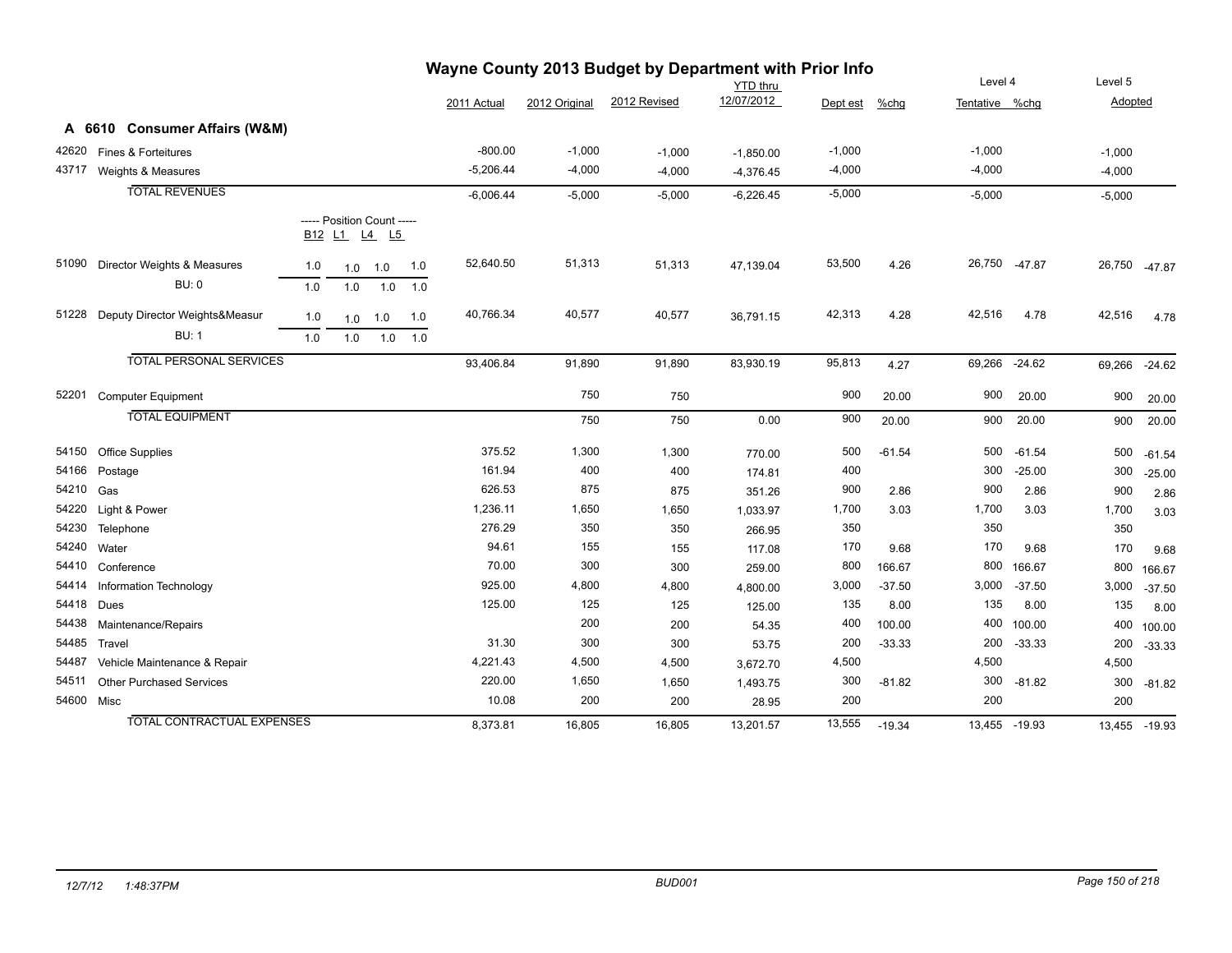|                                             | Wayne County 2013 Budget by Department with Prior Info |               |              |                 |          |         |                |          |         |          |
|---------------------------------------------|--------------------------------------------------------|---------------|--------------|-----------------|----------|---------|----------------|----------|---------|----------|
|                                             |                                                        |               |              | <b>YTD thru</b> |          |         | Level 4        |          | Level 5 |          |
|                                             | 2011 Actual                                            | 2012 Original | 2012 Revised | 12/07/2012      | Dept est | $%$ chg | Tentative %chg |          | Adopted |          |
| <b>Consumer Affairs (W&amp;M)</b><br>A 6610 |                                                        |               |              |                 |          |         |                |          |         |          |
| 58100 Payments to NYS Retirement Sys        | 14,111.00                                              | 19,277        | 19,277       |                 | 20,520   | 6.45    | 10,941         | $-43.24$ | 10,941  | $-43.24$ |
| 58200 Payments to Social Security           | 6,882.51                                               | 7,030         | 7,030        | 6.197.85        | 7,130    | 1.42    | 5,400          | $-23.19$ | 5,400   | $-23.19$ |
| 58400 Hospitalization                       | 13,192.32                                              | 13,325        | 13,325       | 13,319.76       | 13,985   | 4.95    | 6,320          | $-52.57$ | 6,320   | $-52.57$ |
| 58600<br>Disability                         | 308.00                                                 | 308           | 308          | 282.00          | 308      |         | 308            |          | 308     |          |
| 58901<br><b>Employee Assistance Program</b> | 40.00                                                  | 42            | 42           | 41.10           | 42       |         | 32             | $-23.81$ | 32      | $-23.81$ |
| <b>TOTAL FRINGE BENEFITS</b>                | 34,533.83                                              | 39,982        | 39,982       | 19,840.71       | 41,985   | 5.01    | 23,001         | -42.47   | 23,001  | $-42.47$ |
| <b>Total Appropriations</b>                 | 136,314.48                                             | 149,427       | 149,427      | 116.972.47      | 152,253  |         | 106,622        |          | 106,622 |          |
| <b>Total County Cost</b>                    | 130,308.04                                             | 144,427       | 144,427      | 110.746.02      | 147,253  | 1.96    | 101,622        | $-29.64$ | 101,622 | $-29.64$ |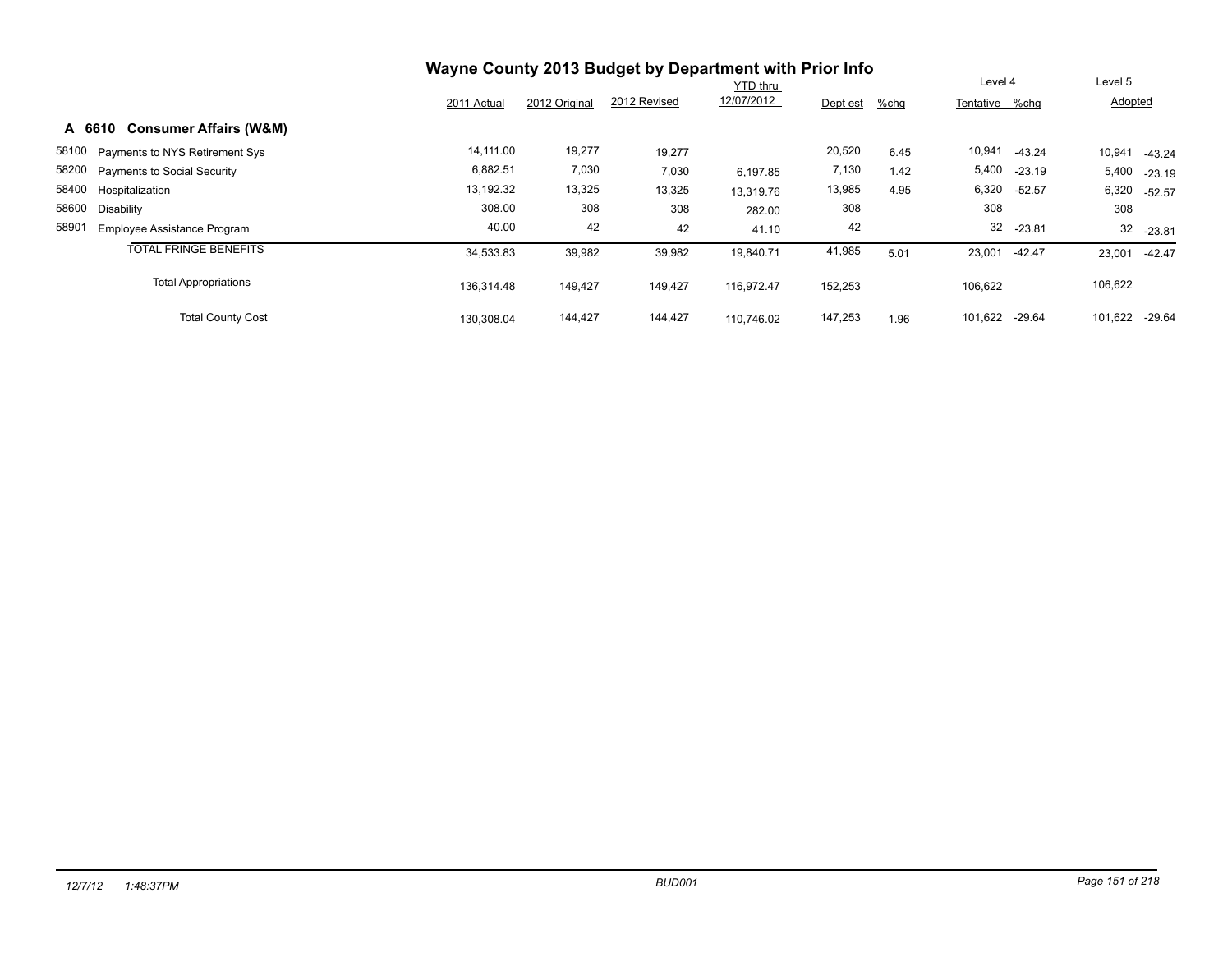|       |                                       |      |                                            |      |      | Wayne County 2013 Budget by Department with Prior Info |               |              |              |              |          |                |          |              |          |
|-------|---------------------------------------|------|--------------------------------------------|------|------|--------------------------------------------------------|---------------|--------------|--------------|--------------|----------|----------------|----------|--------------|----------|
|       |                                       |      |                                            |      |      |                                                        |               |              | YTD thru     |              |          | Level 4        |          | Level 5      |          |
|       |                                       |      |                                            |      |      | 2011 Actual                                            | 2012 Original | 2012 Revised | 12/07/2012   | Dept est     | %chg     | Tentative %chg |          | Adopted      |          |
|       | A 6772 Area Agency on Aging           |      |                                            |      |      |                                                        |               |              |              |              |          |                |          |              |          |
| 41281 | Aging Reimbursement                   |      |                                            |      |      | $-94,457.03$                                           | $-88,430$     | $-90,930$    | $-81,029.45$ | $-95,930$    | 8.48     | $-95,930$      | 8.48     | $-95,930$    | 8.48     |
| 41613 | Medicaid                              |      |                                            |      |      |                                                        |               |              |              |              |          | $-20,000$      |          | $-20,000$    |          |
| 42772 | Office of the Aging                   |      |                                            |      |      | $-30,057.95$                                           | $-31,050$     | $-31,050$    | $-32,891.37$ | $-32,700$    | 5.31     | $-32,700$      | 5.31     | $-32,700$    | 5.31     |
| 43772 | State Aid - Program for Aging         |      |                                            |      |      | -642,168.62                                            | $-662,570$    | $-662,570$   | -406,423.82  | $-651,407$   | $-1.68$  | $-651,407$     | $-1.68$  | $-651,407$   | $-1.68$  |
|       | 44772 Programs for the Aging          |      |                                            |      |      | -490,585.28                                            | $-519,886$    | $-519,886$   | -291,509.28  | $-448,704$   | $-13.69$ | $-462,704$     | $-11.00$ | $-462,704$   | $-11.00$ |
|       | <b>TOTAL REVENUES</b>                 |      |                                            |      |      | $-1,257,268.88$                                        | $-1,301,936$  | $-1,304,436$ | -811,853.92  | $-1,228,741$ | $-5.62$  | $-1,262,741$   | $-3.01$  | $-1,262,741$ | $-3.01$  |
|       |                                       |      | ----- Position Count -----<br>B12 L1 L4 L5 |      |      |                                                        |               |              |              |              |          |                |          |              |          |
| 51092 | Director Office of Aging              | 1.0  | 1.0                                        | 1.0  | 1.0  | 61,923.90                                              | 62,380        | 62,380       | 56,934.29    | 63,711       | 2.13     | 63,711         | 2.13     | 63,711       | 2.13     |
| 51297 | Deputy Director of Aging              | 1.0  | 1.0                                        | 1.0  | 1.0  | 46,599.48                                              | 46,811        | 46,811       | 43,534.65    | 48,479       | 3.56     | 48,479         | 3.56     | 48,479       | 3.56     |
|       | <b>BU: 0</b>                          | 2.0  | 2.0                                        | 2.0  | 2.0  |                                                        |               |              |              |              |          |                |          |              |          |
| 51100 | Vehicle Operator                      | 1.0  | 1.0                                        | 1.0  | 1.0  | 31,633.61                                              | 32,330        | 32,330       | 28,985.86    | 32,875       | 1.69     | 32,875         | 1.69     | 32,875       | 1.69     |
| 51110 | Receptionist                          | 1.0  | 1.0                                        | 1.0  | 1.0  | 30,938.33                                              | 31,480        | 31,480       | 28,223.63    | 32,225       | 2.37     | 32,225         | 2.37     | 32,225       | 2.37     |
| 51123 | Account Clerk - Typist (7hr)          | 1.0  | 1.0                                        | 1.0  | 1.0  | 28,465.70                                              | 31,784        | 31,784       | 26,238.28    | 32,333       | 1.73     | 26,024         | $-18.12$ | 26,024       | $-18.12$ |
| 51142 | Senior Clerk-Typist                   | 1.0  | 1.0                                        | 1.0  | 1.0  | 33,152.16                                              | 34,089        | 34,089       | 30,329.81    | 34,654       | 1.66     | 34,654         | 1.66     | 34,654       | 1.66     |
| 51149 | Aging Service Worker                  | 2.0  | 2.0                                        | 2.0  | 2.0  | 58,185.71                                              | 66,058        | 49,392       | 32,295.39    | 37,440       | $-43.32$ | 37,440         | $-43.32$ | 37,440       | $-43.32$ |
| 51253 | Caseworker Aging                      | 2.0  | 2.0                                        | 2.0  | 2.0  | 88,678.46                                              | 86,910        | 86,910       | 62,243.53    | 69,628       | $-19.88$ | 69,628         | $-19.88$ | 69,628       | $-19.88$ |
| 51276 | <b>Aging Services Specialist</b>      | 1.0  | 1.0                                        | 1.0  | 1.0  | 44,455.42                                              | 45,503        | 45,503       | 40,815.91    | 46,264       | 1.67     | 46,264         | 1.67     | 46,264       | 1.67     |
| 51278 | <b>Nutrition Services Coordinator</b> | 1.0  | 1.0                                        | 1.0  | 1.0  | 37,541.97                                              | 38,539        | 38,539       | 34,700.29    | 40,526       | 5.16     | 40,526         | 5.16     | 40,526       | 5.16     |
| 51283 | <b>RPNurse Part Time</b>              | 1.0  | 1.0                                        | 1.0  | 1.0  | 27,666.89                                              | 29,277        | 29,277       | 25,096.66    | 29,790       | 1.75     | 29,790         | 1.75     | 29,790       | 1.75     |
| 51362 | Senior Caseworker                     | 1.0  | 1.0                                        | 1.0  | 1.0  | 21,767.16                                              | 44,657        | 44,657       | 38,361.41    | 45,412       | 1.69     | 45,412         | 1.69     | 45,412       | 1.69     |
| 51385 | Aging Services Aide                   | 3.0  | 4.0                                        | 4.0  | 4.0  | 27,831.66                                              | 30,639        | 30,639       | 25,628.52    | 33,528       | 9.43     | 33,528         | 9.43     | 33,528       | 9.43     |
| 51576 | Services Assistant - A&Y              | 3.0  | 3.0                                        | 3.0  | 3.0  | 109,129.86                                             | 120,414       | 120,414      | 107,456.46   | 124,690      | 3.55     | 124,690        | 3.55     | 124,690      | 3.55     |
| 51579 | PT Senior Caseworker                  | 0.0  | 0.0                                        | 0.0  | 0.0  |                                                        |               |              |              |              |          |                |          |              |          |
|       | <b>BU: 1</b>                          | 18.0 | 19.0                                       | 19.0 | 19.0 |                                                        |               |              |              |              |          |                |          |              |          |
| 51232 | <b>Principal Account Clerk</b>        | 1.0  | 1.0                                        | 1.0  | 1.0  | 41,013.09                                              | 41,847        | 41,847       | 37,551.08    | 42,543       | 1.66     | 42,543         | 1.66     | 42,543       | 1.66     |
|       | <b>BU: 4</b>                          | 1.0  | 1.0                                        | 1.0  | 1.0  |                                                        |               |              |              |              |          |                |          |              |          |
|       | <b>TOTAL PERSONAL SERVICES</b>        |      |                                            |      |      | 688,983.40                                             | 742,718       | 726,052      | 618,650.98   | 714,098      | $-3.85$  | 707,789        | $-4.70$  | 707,789      | $-4.70$  |
| 52201 | <b>Computer Equipment</b>             |      |                                            |      |      |                                                        |               | 4,240        | 3,432.00     |              |          |                |          |              |          |
|       | <b>TOTAL EQUIPMENT</b>                |      |                                            |      |      |                                                        |               | 4.240        | 3,432.00     |              |          |                |          |              |          |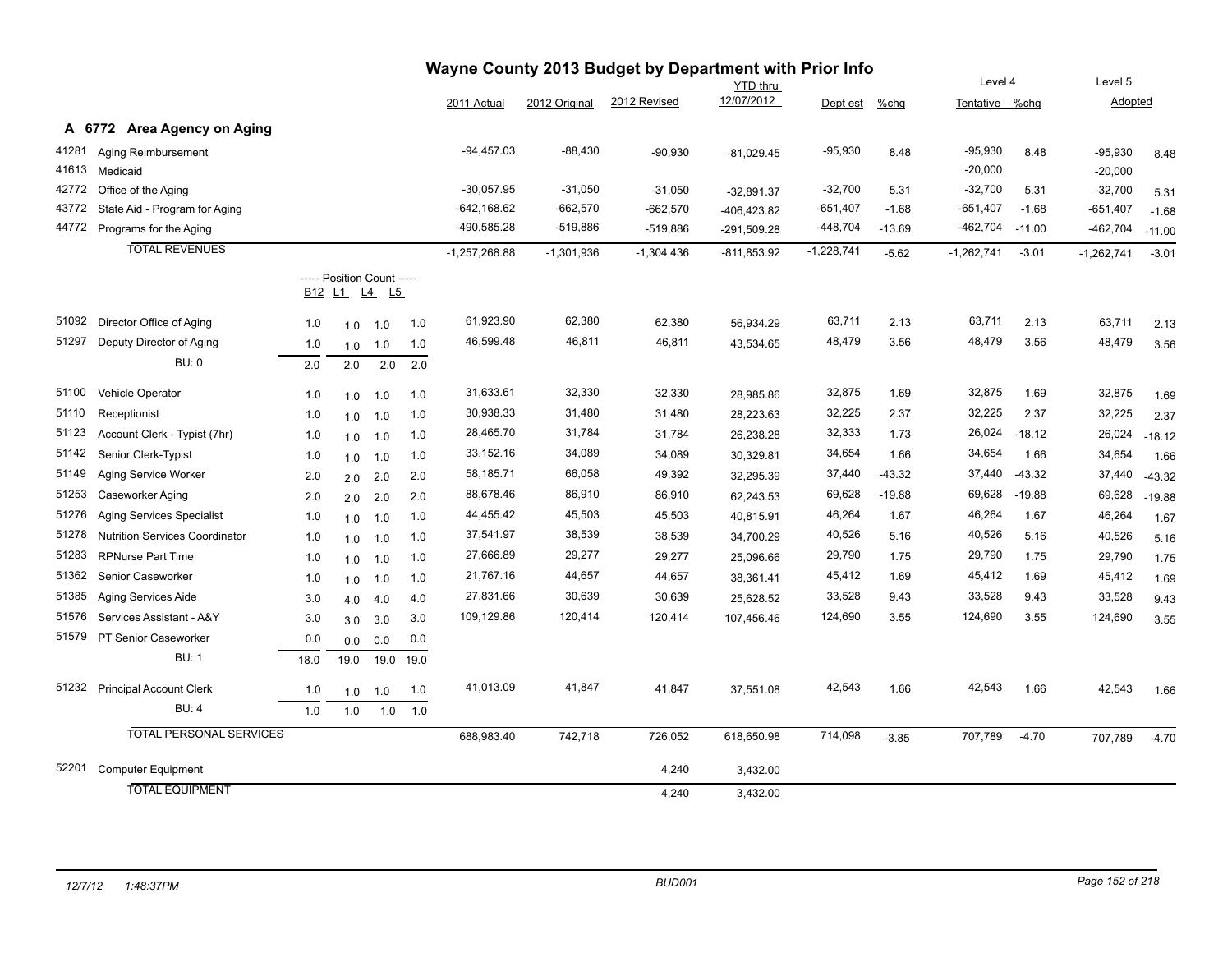|       |                              |             |               | Wayne County 2013 Budget by Department with Prior Info |                 |          |           |                |           |         |           |
|-------|------------------------------|-------------|---------------|--------------------------------------------------------|-----------------|----------|-----------|----------------|-----------|---------|-----------|
|       |                              |             |               |                                                        | <b>YTD</b> thru |          |           | Level 4        |           | Level 5 |           |
|       |                              | 2011 Actual | 2012 Original | 2012 Revised                                           | 12/07/2012      | Dept est | $%$ chg   | Tentative %chg |           | Adopted |           |
|       | A 6772 Area Agency on Aging  |             |               |                                                        |                 |          |           |                |           |         |           |
| 54166 | Postage                      | 6,643.13    | 7,000         | 7,000                                                  | 6,727.70        | 3,500    | $-50.00$  | 3,500          | $-50.00$  | 3,500   | $-50.00$  |
| 54210 | Gas                          | 1,297.57    | 1,587         | 1,587                                                  | 1,152.23        | 1,465    | $-7.69$   | 1,465          | $-7.69$   | 1,465   | $-7.69$   |
| 54220 | Light & Power                | 9,576.21    | 11,594        | 11,594                                                 | 7,450.76        | 10,770   | $-7.11$   | 9,585          | $-17.33$  | 9,585   | $-17.33$  |
| 54230 | Telephone                    | 13,450.98   | 13,400        | 13,400                                                 | 9,866.35        | 12,050   | $-10.07$  | 12,050         | $-10.07$  | 12,050  | $-10.07$  |
| 54240 | Water                        | 827.34      | 976           | 976                                                    | 889.64          | 940      | $-3.69$   | 940            | $-3.69$   | 940     | $-3.69$   |
| 54300 | Insurance                    | 2,664.40    | 3,168         | 3,168                                                  | 2,323.48        | 2,556    | $-19.32$  | 2,556          | $-19.32$  | 2,556   | $-19.32$  |
| 54410 | Conference                   | 2,260.54    | 1,200         | 1,200                                                  | 871.82          | 1,000    | $-16.67$  | 1,000          | $-16.67$  | 1,000   | $-16.67$  |
| 54414 | Information Technology       | 19,231.25   | 37,200        | 37,200                                                 | 35,718.75       | 30,000   | $-19.35$  | 30,000         | $-19.35$  | 30,000  | $-19.35$  |
| 54418 | Dues                         | 1,220.00    | 1,300         | 1,300                                                  | 1,250.00        | 1,275    | $-1.92$   | 1,275          | $-1.92$   | 1,275   | $-1.92$   |
| 54424 | Equipment - Maint Contract   | 3,544.24    | 3,490         | 3,490                                                  | 3,170.61        | 3,400    | $-2.58$   | 3,400          | $-2.58$   | 3,400   | $-2.58$   |
| 54437 | Lease                        | 76,646.24   | 79,671        | 79,671                                                 | 79,674.12       | 81,265   | 2.00      | 81,265         | 2.00      | 81,265  | 2.00      |
| 54438 | Maintenance/Repairs          | 25,042.85   | 25,166        | 25,166                                                 | 26,273.28       | 24,274   | $-3.54$   | 24,274         | $-3.54$   | 24,274  | $-3.54$   |
| 54456 | Printing                     | 7,574.10    | 10,000        | 9,600                                                  | 6,654.90        | 8,600    | $-14.00$  | 8,600          | $-14.00$  | 8,600   | $-14.00$  |
| 54465 | Rental - Office Space        | 9,420.00    | 9,420         | 9,420                                                  | 9,420.00        | 9,420    |           | 9,420          |           | 9,420   |           |
| 54466 | <b>Home Delivered Meals</b>  | 146,350.42  | 132,000       | 139,190                                                | 128,081.68      | 132,000  |           | 132,000        |           | 132,000 |           |
| 54472 | Subscriptions                | 285.54      | 500           | 500                                                    | 60.00           | 500      |           | 500            |           | 500     |           |
| 54475 | Software                     | 11,893.43   | 11,109        | 14,004                                                 | 12,632.31       | 11,109   |           | 11,109         |           | 11,109  |           |
| 54483 | Training- Seminars & Schools |             | 1,000         | 1,000                                                  |                 |          | $-100.00$ |                | $-100.00$ |         | $-100.00$ |
| 54485 | Travel                       | 16,573.24   | 15,500        | 18,000                                                 | 20,049.91       | 18,000   | 16.13     | 18,000         | 16.13     | 18,000  | 16.13     |
| 54487 | Vehicle Maintenance & Repair | 6,411.27    | 7,200         | 7,200                                                  | 4,709.85        | 7,200    |           | 7,200          |           | 7,200   |           |
| 54520 | Consultants                  | 19,503.50   | 18,576        | 18,576                                                 | 18,464.71       | 18,900   | 1.74      | 18,900         | 1.74      | 18,900  | 1.74      |
| 54572 | <b>Tuition Reimbursement</b> |             |               |                                                        |                 | 1,000    |           | 1,000          |           | 1,000   |           |
| 54600 | Misc                         | 2,672.14    | 5,000         | 5,000                                                  | 3,623.10        | 5,000    |           | 5,000          |           | 5,000   |           |
| 54657 | <b>WIA</b>                   | 59,454.35   | 37,238        | 37,238                                                 | 38,305.06       | 37,065   | $-0.46$   | 37,065         | $-0.46$   | 37,065  | $-0.46$   |
| 54658 | Genesee Regional             | 254,488.63  | 292,000       | 292,000                                                | 278,989.41      | 292,000  |           | 292,000        |           | 292,000 |           |
| 54659 | Legal Aid Agency             | 11,832.00   | 9,000         | 9,000                                                  | 7,758.00        | 9,000    |           | 9,000          |           | 9,000   |           |
| 54660 | Key Industries               | 89,148.50   | 92,358        | 92,358                                                 | 80,710.00       | 89,858   | $-2.71$   | 89,858         | $-2.71$   | 89,858  | $-2.71$   |
| 54661 | V/O Newark                   | 4,248.00    | 3,975         | 3,975                                                  | 3,642.61        | 3,975    |           | 3,975          |           | 3,975   |           |
| 54662 | T/O Ontario                  | 6,200.00    | 6,200         | 6,200                                                  | 6,200.00        | 6,200    |           | 6,200          |           | 6,200   |           |
| 54668 | Sodus Site                   | 10,461.45   | 8,000         | 8,000                                                  | 8,000.00        | 8,000    |           | 8,000          |           | 8,000   |           |
| 54891 | <b>Other Direct Expenses</b> | 774.00      |               |                                                        |                 |          |           |                |           |         |           |
|       | TOTAL CONTRACTUAL EXPENSES   | 819,695.32  | 844,828       | 857,013                                                | 802,670.28      | 830,322  | $-1.72$   | 829,137        | $-1.86$   | 829,137 | $-1.86$   |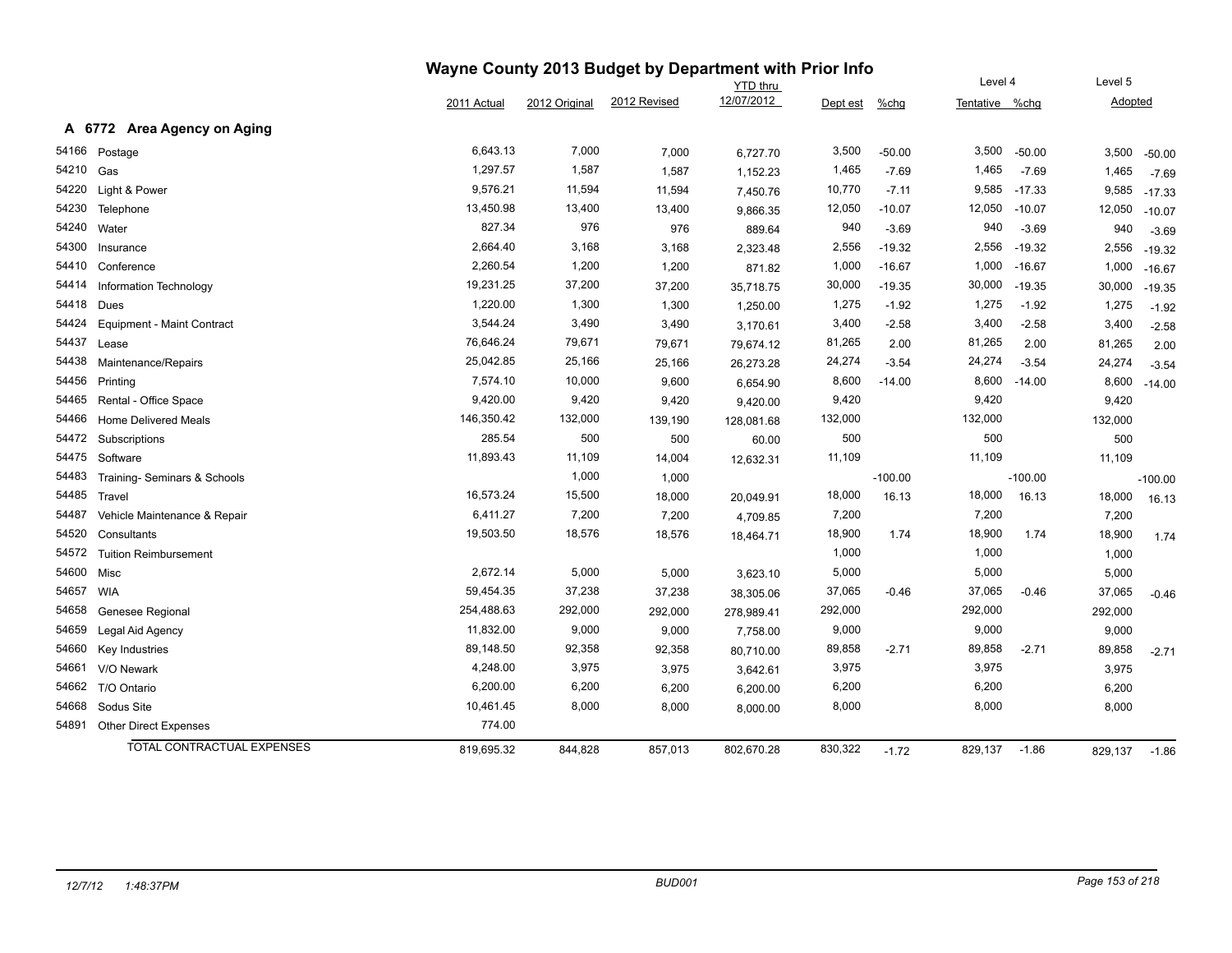|                                             | Wayne County 2013 Budget by Department with Prior Info |               |              |                 |           |          |                |          |           |          |
|---------------------------------------------|--------------------------------------------------------|---------------|--------------|-----------------|-----------|----------|----------------|----------|-----------|----------|
|                                             |                                                        |               |              | <b>YTD</b> thru |           |          | Level 4        |          | Level 5   |          |
|                                             | 2011 Actual                                            | 2012 Original | 2012 Revised | 12/07/2012      | Dept est  | $%$ chg  | Tentative %chg |          | Adopted   |          |
| Area Agency on Aging<br>A 6772              |                                                        |               |              |                 |           |          |                |          |           |          |
| 58100<br>Payments to NYS Retirement Sys     | 95,544.20                                              | 131,145       | 131,145      |                 | 131,892   | 0.57     | 130,662        | $-0.37$  | 130,662   | $-0.37$  |
| 58200<br><b>Payments to Social Security</b> | 50,045.39                                              | 56,759        | 56,759       | 44.910.65       | 54,307    | $-4.32$  | 53,824         | $-5.17$  | 53,824    | $-5.17$  |
| 58400<br>Hospitalization                    | 139,966.98                                             | 146,608       | 146,608      | 144.447.36      | 151,821   | 3.56     | 130,605        | $-10.92$ | 130,605   | $-10.92$ |
| 58500<br>Unemployment                       | 3,671.65                                               |               |              | 6,030.00        |           |          |                |          |           |          |
| 58600<br>Disability                         | 2,404.00                                               | 2,618         | 2,618        | 2,116.00        | 2,310     | $-11.76$ | 2,310          | $-11.76$ | 2,310     | $-11.76$ |
| 58901<br>Employee Assistance Program        | 390.00                                                 | 399           | 399          | 369.87          | 370       | $-7.27$  | 370            | $-7.27$  | 370       | $-7.27$  |
| <b>TOTAL FRINGE BENEFITS</b>                | 292,022.22                                             | 337,529       | 337,529      | 197,873.88      | 340,700   | 0.94     | 317,771        | $-5.85$  | 317,771   | $-5.85$  |
| <b>Total Appropriations</b>                 | 1,800,700.94                                           | 1,925,075     | 1,924,834    | 622,627.14      | 1,885,120 |          | 1,854,697      |          | 1,854,697 |          |
| <b>Total County Cost</b>                    | 543.432.06                                             | 623,139       | 620,398      | 810.773.22      | 656,379   | 5.33     | 591,956        | $-5.00$  | 591,956   | $-5.00$  |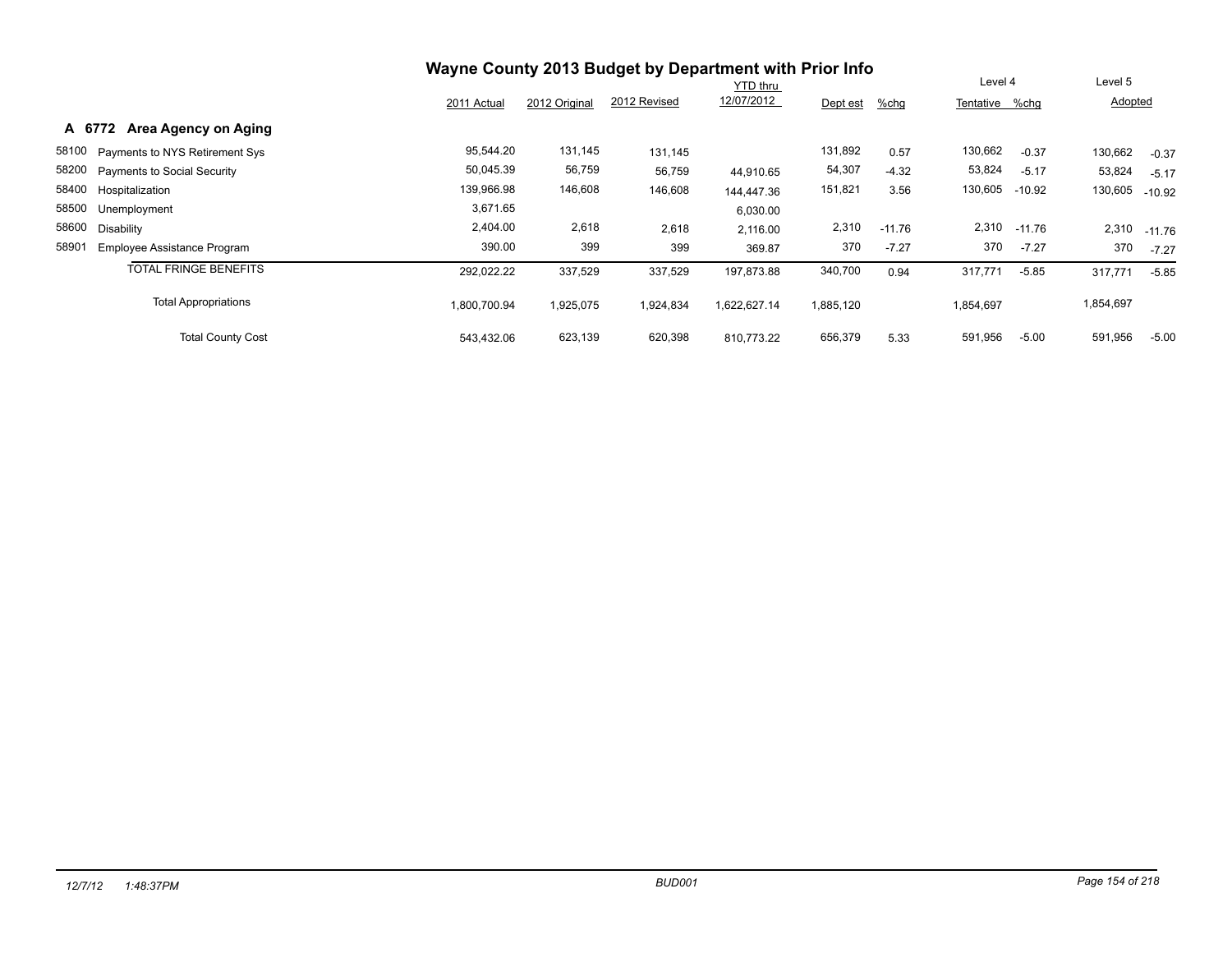|           | Wayne County 2013 Budget by Department with Prior Info<br><b>YTD</b> thru |      |                                                              |           |           |             |               |              |              |           |           | Level 4        |                | Level 5   |           |
|-----------|---------------------------------------------------------------------------|------|--------------------------------------------------------------|-----------|-----------|-------------|---------------|--------------|--------------|-----------|-----------|----------------|----------------|-----------|-----------|
|           |                                                                           |      |                                                              |           |           | 2011 Actual | 2012 Original | 2012 Revised | 12/07/2012   | Dept est  | $%$ chg   | Tentative %chg |                | Adopted   |           |
|           |                                                                           |      |                                                              |           |           |             |               |              |              |           |           |                |                |           |           |
|           | A 7110 Parks                                                              |      |                                                              |           |           |             |               |              |              |           |           |                |                |           |           |
|           | 42012 Recreation Concessions                                              |      |                                                              |           |           | $-1,500.00$ | $-1,200$      | $-1,200$     |              |           | $-100.00$ |                | $-100.00$      |           | $-100.00$ |
| 42411     | <b>Rental Fees</b>                                                        |      |                                                              |           |           | $-8,007.50$ | $-13,000$     | $-13,000$    | $-11,048.90$ | $-10,000$ | $-23.08$  | $-10,000$      | $-23.08$       | $-10,000$ | $-23.08$  |
|           | <b>TOTAL REVENUES</b>                                                     |      |                                                              |           |           | $-9,507.50$ | $-14,200$     | $-14,200$    | $-11,048.90$ | $-10,000$ | $-29.58$  | $-10,000$      | $-29.58$       | $-10,000$ | $-29.58$  |
|           |                                                                           |      | ----- Position Count -----                                   |           |           |             |               |              |              |           |           |                |                |           |           |
|           |                                                                           |      | B <sub>12</sub> L <sub>1</sub> L <sub>4</sub> L <sub>5</sub> |           |           |             |               |              |              |           |           |                |                |           |           |
|           | 51172 Maintenance Worker                                                  |      | 1.4                                                          | 1.4       | 1.4       | 31,397.54   | 48,236        | 48,236       | 44,122.69    | 43,897    | $-8.99$   | 43,897         | $-8.99$        | 43,897    | $-8.99$   |
| 51240     | Maintenance Mechanic                                                      |      | 0.7                                                          | 0.7       | 0.7       | 27,259.34   | 29,016        | 29,016       | 14,915.29    | 26,023    | $-10.31$  | 26,023         | $-10.31$       | 26,023    | $-10.31$  |
| 51270     | <b>Working Foreman</b>                                                    |      | 0.7                                                          | 0.7       | 0.7       | 28,745.47   | 31,783        | 31,783       | 31,495.87    | 32,106    | 1.01      | 32,106         | 1.01           | 32,106    | 1.01      |
| 51695     | Clerk-Typist (8hr)                                                        |      | 0.2                                                          | 0.2       | 0.2       | 3,507.17    | 18,064        | 18,064       | 6,765.26     | 7,430     | $-58.87$  | 7,430          | $-58.87$       | 7,430     | $-58.87$  |
| 51904     | Overtime                                                                  |      |                                                              |           |           | 58.50       | 1,000         | 1,000        |              | 1,000     |           | 1,000          |                | 1,000     |           |
| 51181     | Laborer Seasonal                                                          | 12.0 |                                                              | 12.0 11.0 | 11.0      | 60,569.00   | 78,000        | 78,000       | 69,395.75    | 104,136   | 33.51     | 68,750         | $-11.86$       | 68,750    | $-11.86$  |
| 51321     | Park Foreman Seasonal                                                     | 3.0  | 3.0                                                          | 3.0       | 3.0       | 25,860.63   | 30,000        | 30,000       | 25,723.38    | 31,515    | 5.05      | 28,015         | $-6.62$        | 28,015    | $-6.62$   |
|           | <b>BU: 0</b>                                                              | 15.0 | 15.0                                                         |           | 14.0 14.0 |             |               |              |              |           |           |                |                |           |           |
|           | <b>TOTAL PERSONAL SERVICES</b>                                            |      |                                                              |           |           | 177,397.65  | 236,098       | 236,098      | 192,418.24   | 246,107   | 4.24      |                | 207,221 -12.23 | 207,221   | $-12.23$  |
|           |                                                                           |      |                                                              |           |           |             |               |              |              |           |           |                |                |           |           |
|           | 52500 Other Equipment                                                     |      |                                                              |           |           | 9,697.94    | 18,797        | 13,797       | 11,216.00    | 20,150    | 7.20      | 11,150         | $-40.68$       | 11,150    | $-40.68$  |
|           | <b>TOTAL EQUIPMENT</b>                                                    |      |                                                              |           |           | 9,697.94    | 18,797        | 13,797       | 11,216.00    | 20,150    | 7.20      | 11,150         | $-40.68$       | 11,150    | $-40.68$  |
| 54000     | <b>Contractual Expenses</b>                                               |      |                                                              |           |           |             | 5,000         | 5,000        | 1,340.00     | 5,000     |           | 5,000          |                | 5,000     |           |
| 54128     | Gasoline-Oil-Lube                                                         |      |                                                              |           |           | 5,913.15    | 3,500         | 3,500        | 7,826.72     | 5,000     | 42.86     | 5,000          | 42.86          | 5,000     | 42.86     |
| 54135     | Janitor Supplies                                                          |      |                                                              |           |           | 1,848.75    | 1,200         | 1,200        | 2,649.19     | 2,500     | 108.33    | 2,500          | 108.33         | 2,500     | 108.33    |
| 54137     | <b>Safety Supplies</b>                                                    |      |                                                              |           |           | 22.50       | 600           | 600          | 534.00       | 600       |           | 600            |                | 600       |           |
| 54150     | <b>Office Supplies</b>                                                    |      |                                                              |           |           |             | 200           | 200          | 58.96        | 200       |           | 200            |                | 200       |           |
| 54166     | Postage                                                                   |      |                                                              |           |           | 88.00       | 375           | 375          | 367.00       | 150       | $-60.00$  | 150            | $-60.00$       | 150       | $-60.00$  |
| 54210 Gas |                                                                           |      |                                                              |           |           | 633.23      | 600           | 600          | 403.07       | 600       |           | 600            |                | 600       |           |
| 54220     | Light & Power                                                             |      |                                                              |           |           | 2,432.89    | 2,500         | 2,500        | 2,917.73     | 2,500     |           | 2,500          |                | 2,500     |           |
| 54230     | Telephone                                                                 |      |                                                              |           |           | 656.40      | 800           | 800          | 741.70       | 700       | $-12.50$  | 700            | $-12.50$       | 700       | $-12.50$  |
| 54240     | Water                                                                     |      |                                                              |           |           | 1,856.57    | 700           | 700          | 2,356.12     | 1,200     | 71.43     | 1,200          | 71.43          | 1,200     | 71.43     |
| 54250     | Refuse                                                                    |      |                                                              |           |           | 3,650.60    | 2,000         | 2,000        | 1,880.00     | 14,000    | 600.00    | 14,000         | 600.00         | 14,000    | 600.00    |
| 54407     | <b>Building Maintenance &amp; Repair</b>                                  |      |                                                              |           |           | 21,722.44   | 30,000        | 30,000       | 28,323.96    | 20,000    | $-33.33$  | 20,000         | $-33.33$       | 20,000    | $-33.33$  |
| 54425     | Equipment - Maint & Repair                                                |      |                                                              |           |           | 3,745.21    | 3,500         | 3,500        | 8,368.19     | 4,500     | 28.57     | 4,500          | 28.57          | 4,500     | 28.57     |
|           | 54456 Printing                                                            |      |                                                              |           |           |             | 200           | 200          |              |           | $-100.00$ |                | $-100.00$      |           | $-100.00$ |
|           | <b>TOTAL CONTRACTUAL EXPENSES</b>                                         |      |                                                              |           |           | 42.569.74   | 51,175        | 51,175       | 57,766.64    | 56,950    | 11.28     | 56,950         | 11.28          | 56,950    | 11.28     |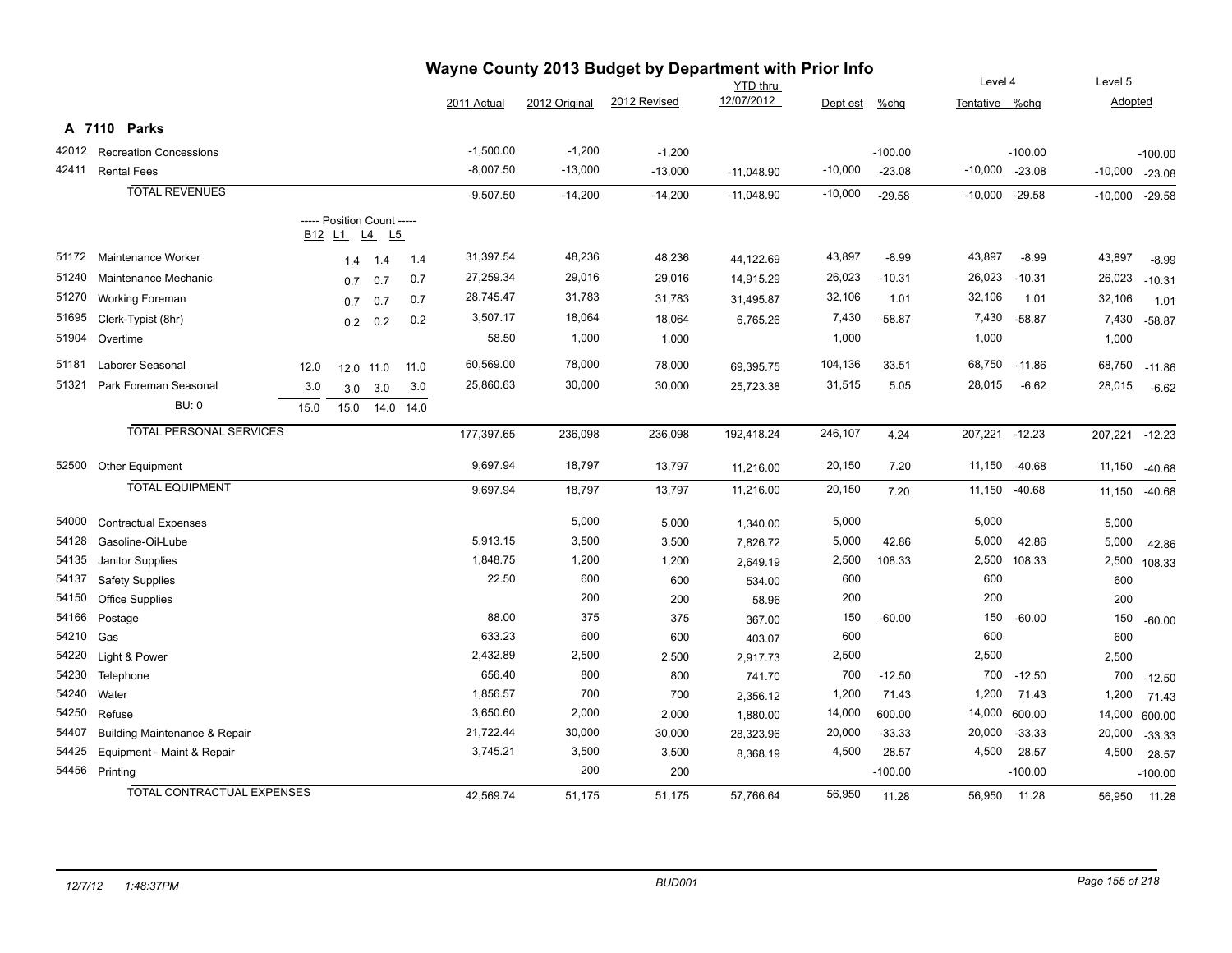|                                             | Wayne County 2013 Budget by Department with Prior Info |               |              |                 |          |         |                |         |         |         |
|---------------------------------------------|--------------------------------------------------------|---------------|--------------|-----------------|----------|---------|----------------|---------|---------|---------|
|                                             |                                                        |               |              | <b>YTD thru</b> |          |         | Level 4        |         | Level 5 |         |
|                                             | 2011 Actual                                            | 2012 Original | 2012 Revised | 12/07/2012      | Dept est | $%$ chg | Tentative %chq |         | Adopted |         |
| Parks<br>A 7110                             |                                                        |               |              |                 |          |         |                |         |         |         |
| 58100<br>Payments to NYS Retirement Sys     | 1,264.00                                               | 5,066         | 5,066        |                 | 29,525   | 482.78  | 28,625 465.01  |         | 28,625  | 465.01  |
| 58200<br><b>Payments to Social Security</b> | 13,254.45                                              | 18,062        | 18,062       | 14,202.02       | 19,816   | 9.71    | 16,599         | $-8.10$ | 16,599  | $-8.10$ |
| 58400<br>Hospitalization                    | 14,785.24                                              | 23,987        | 23,987       | 36,750.85       | 37,453   | 56.14   | 35,670         | 48.71   | 35,670  | 48.71   |
| 58500<br>Unemployment                       | 25,442.33                                              | 30,000        | 30,000       | 22,031.34       | 30,000   |         | 30,000         |         | 30,000  |         |
| 58600<br>Disability                         |                                                        |               |              |                 | 508      |         | 508            |         | 508     |         |
| 58901<br>Employee Assistance Program        |                                                        |               |              |                 | 234      |         | 234            |         | 234     |         |
| <b>TOTAL FRINGE BENEFITS</b>                | 54,746.02                                              | 77,115        | 77,115       | 72,984.21       | 117,538  | 52.42   | 111,637        | 44.77   | 111,637 | 44.77   |
| <b>Total Appropriations</b>                 | 284,411.35                                             | 383,185       | 378,185      | 334,385.09      | 440,744  |         | 386,957        |         | 386,957 |         |
| <b>Total County Cost</b>                    | 274,903.85                                             | 368,985       | 363,985      | 323,336.19      | 430,744  | 16.74   | 376,957        | 2.16    | 376,957 | 2.16    |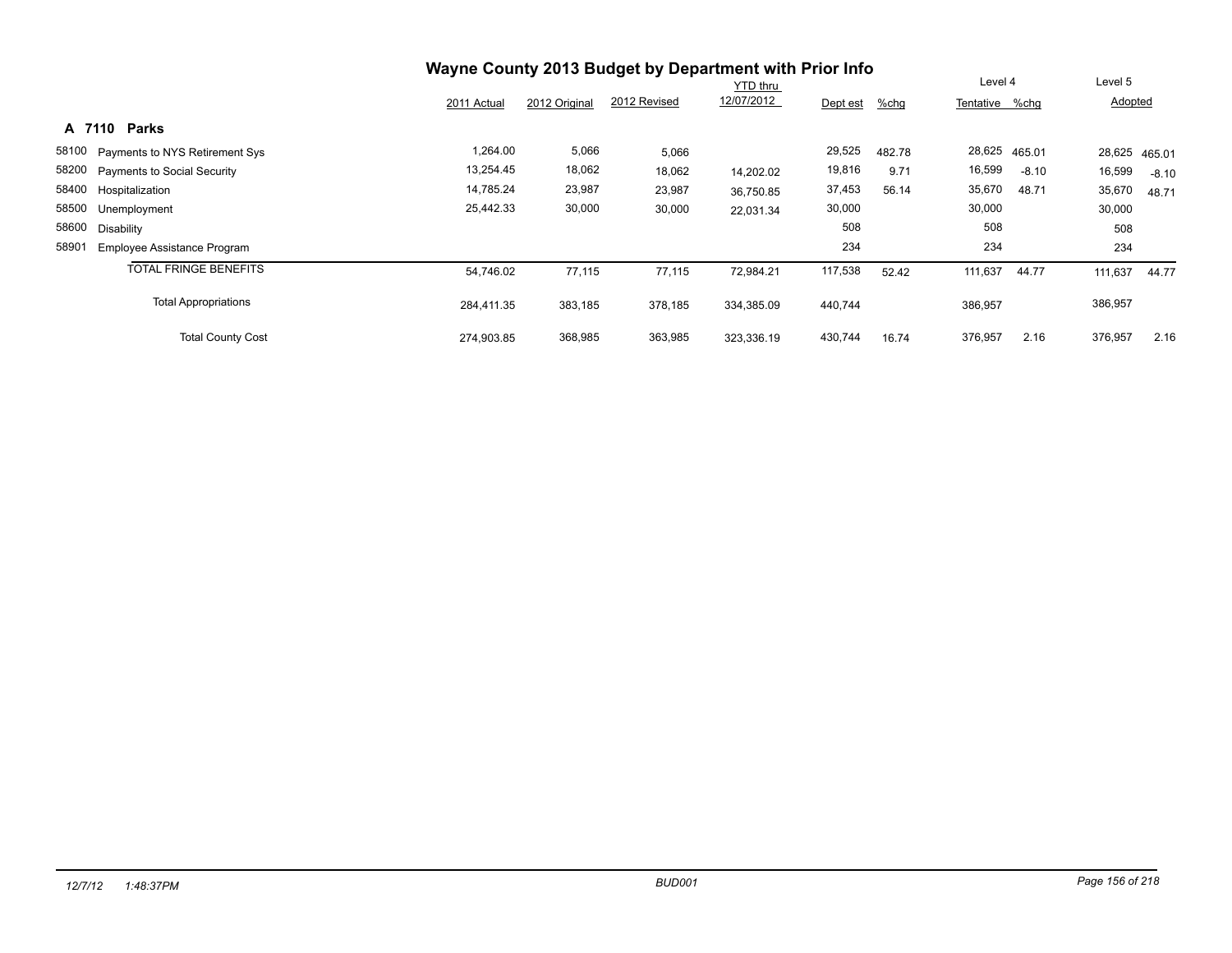|       |                                   |     |         |                            |     | Wayne County 2013 Budget by Department with Prior Info |               |              |                 |            |          |                |          |                |          |
|-------|-----------------------------------|-----|---------|----------------------------|-----|--------------------------------------------------------|---------------|--------------|-----------------|------------|----------|----------------|----------|----------------|----------|
|       |                                   |     |         |                            |     |                                                        |               |              | <b>YTD</b> thru |            |          | Level 4        |          | Level 5        |          |
|       |                                   |     |         |                            |     | 2011 Actual                                            | 2012 Original | 2012 Revised | 12/07/2012      | Dept est   | %chg     | Tentative %chg |          | Adopted        |          |
|       | A 7310 Youth Bureau               |     |         |                            |     |                                                        |               |              |                 |            |          |                |          |                |          |
|       | 42760 FACT Program                |     |         |                            |     | $-153,000.00$                                          | $-217,790$    | $-217,790$   | $-165,849.35$   | -219,083   | 0.59     | $-219,083$     | 0.59     | $-219,083$     | 0.59     |
| 43584 | OMH                               |     |         |                            |     | $-38,012.00$                                           | $-38,012$     | $-38,012$    | $-38,012.00$    | $-38,012$  |          | $-38,012$      |          | $-38,012$      |          |
| 43836 | Youth Bureau / YDPP               |     |         |                            |     | $-56,256.50$                                           | $-40,688$     | $-40,688$    | $-27,156.99$    | $-34,069$  | $-16.27$ | $-34,069$      | $-16.27$ | $-34,069$      | $-16.27$ |
| 43837 | Youth Bureau / SDPP               |     |         |                            |     | $-29,775.29$                                           | $-22,406$     | $-22,406$    | $-18,225.95$    | $-22,972$  | 2.53     | $-22,972$      | 2.53     | $-22,972$      | 2.53     |
| 43839 | Runaway / Homeless Youth II       |     |         |                            |     | $-51,194.35$                                           | $-38,554$     | $-38,554$    | $-30,912.58$    | $-37,390$  | $-3.02$  | $-37,390$      | $-3.02$  | $-37,390$      | $-3.02$  |
|       | <b>TOTAL REVENUES</b>             |     |         |                            |     | $-328,238.14$                                          | $-357,450$    | $-357,450$   | $-280, 156.87$  | $-351,526$ | $-1.66$  | $-351,526$     | $-1.66$  | $-351,526$     | $-1.66$  |
|       |                                   |     |         | ----- Position Count ----- |     |                                                        |               |              |                 |            |          |                |          |                |          |
|       |                                   |     |         | B12 L1 L4 L5               |     |                                                        |               |              |                 |            |          |                |          |                |          |
|       | 51540 Deputy Director for Youth   | 1.0 | 1.0     | 1.0                        | 1.0 | 45,483.19                                              | 46,061        | 46,061       | 41,992.03       | 46,850     | 1.71     | 46,850         | 1.71     | 46,850         | 1.71     |
|       | <b>BU: 0</b>                      | 1.0 | 1.0     | 1.0                        | 1.0 |                                                        |               |              |                 |            |          |                |          |                |          |
| 51253 | Caseworker Aging                  | 4.0 | 4.0     | 3.0                        | 3.0 | 127,906.64                                             | 159,488       | 159,488      | 137,517.97      | 165,662    | 3.87     | 122,127        | $-23.43$ | 122,127        | $-23.43$ |
| 51576 | Services Assistant - A&Y          | 1.0 |         | $1.0$ 1.0                  | 1.0 | 35,822.22                                              | 40,100        | 38,230       | 22,052.11       | 41,098     | 2.49     | 38,085         | $-5.02$  | 38,085         | $-5.02$  |
|       | <b>BU: 1</b>                      | 5.0 | $5.0\,$ | 4.0                        | 4.0 |                                                        |               |              |                 |            |          |                |          |                |          |
|       | <b>TOTAL PERSONAL SERVICES</b>    |     |         |                            |     | 209,212.05                                             | 245,649       | 243,779      | 201,562.11      | 253,610    | 3.24     | 207,062 -15.71 |          | 207,062 -15.71 |          |
| 52201 | <b>Computer Equipment</b>         |     |         |                            |     | 1,770.09                                               |               | 1,870        |                 |            |          |                |          |                |          |
|       | <b>TOTAL EQUIPMENT</b>            |     |         |                            |     | 1,770.09                                               |               | 1,870        | 0.00            |            |          |                |          |                |          |
| 54114 | Car Expense                       |     |         |                            |     |                                                        |               |              |                 | 5,000      |          | 5,000          |          | 5,000          |          |
| 54150 | Office Supplies                   |     |         |                            |     | 4,763.64                                               | 3,000         | 3,025        | 3,730.95        | 3,000      |          | 3,000          |          | 3,000          |          |
| 54166 | Postage                           |     |         |                            |     | 30.20                                                  | 1,000         | 1,000        | 989.00          | 1,000      |          | 1,000          |          | 1,000          |          |
| 54230 | Telephone                         |     |         |                            |     | 2,431.41                                               | 3,000         | 3,000        | 2,149.51        | 3,000      |          | 3,000          |          | 3,000          |          |
| 54300 | Insurance                         |     |         |                            |     | 537.87                                                 | 634           | 634          | 543.99          | 598        | $-5.68$  | 598            | $-5.68$  | 598            | $-5.68$  |
| 54400 | <b>Contracted Services</b>        |     |         |                            |     | 194,698.00                                             | 180,078       | 180,078      | 176,897.00      | 176,897    | $-1.77$  | 176,897        | $-1.77$  | 176,897        | $-1.77$  |
| 54410 | Conference                        |     |         |                            |     |                                                        | 1,000         | 1,000        | 104.95          | 1,000      |          | 1,000          |          | 1,000          |          |
| 54414 | Information Technology            |     |         |                            |     | 924.96                                                 | 7,200         | 7,200        | 6,600.00        | 9,000      | 25.00    | 9,000          | 25.00    | 9,000          | 25.00    |
| 54438 | Maintenance/Repairs               |     |         |                            |     | 12,000.00                                              | 12,000        | 12,000       | 12,000.00       | 16,800     | 40.00    | 16,800         | 40.00    | 16,800         | 40.00    |
| 54485 | Travel                            |     |         |                            |     | 10,554.68                                              | 16,000        | 16,000       | 10,640.58       | 11,000     | $-31.25$ | 11,000         | $-31.25$ | 11,000         | $-31.25$ |
| 54493 | <b>Clerical Service Contracts</b> |     |         |                            |     | 50,038.99                                              | 46,000        | 46,000       | 37,033.73       | 46,000     |          | 46,000         |          | 46,000         |          |
| 54608 | <b>ARC MR</b>                     |     |         |                            |     | 750.00                                                 | 500           | 500          |                 | 470        | $-6.00$  | 470            | $-6.00$  | 470            | $-6.00$  |
|       | 54654 Wrap-around Funds           |     |         |                            |     | 3,265.56                                               | 2,000         | 2,000        | 1,894.50        | 2,000      |          | 2,000          |          | 2,000          |          |
|       | <b>TOTAL CONTRACTUAL EXPENSES</b> |     |         |                            |     | 279.995.31                                             | 272,412       | 272,437      | 252.584.21      | 275,765    | 1.23     | 275,765        | 1.23     | 275,765        | 1.23     |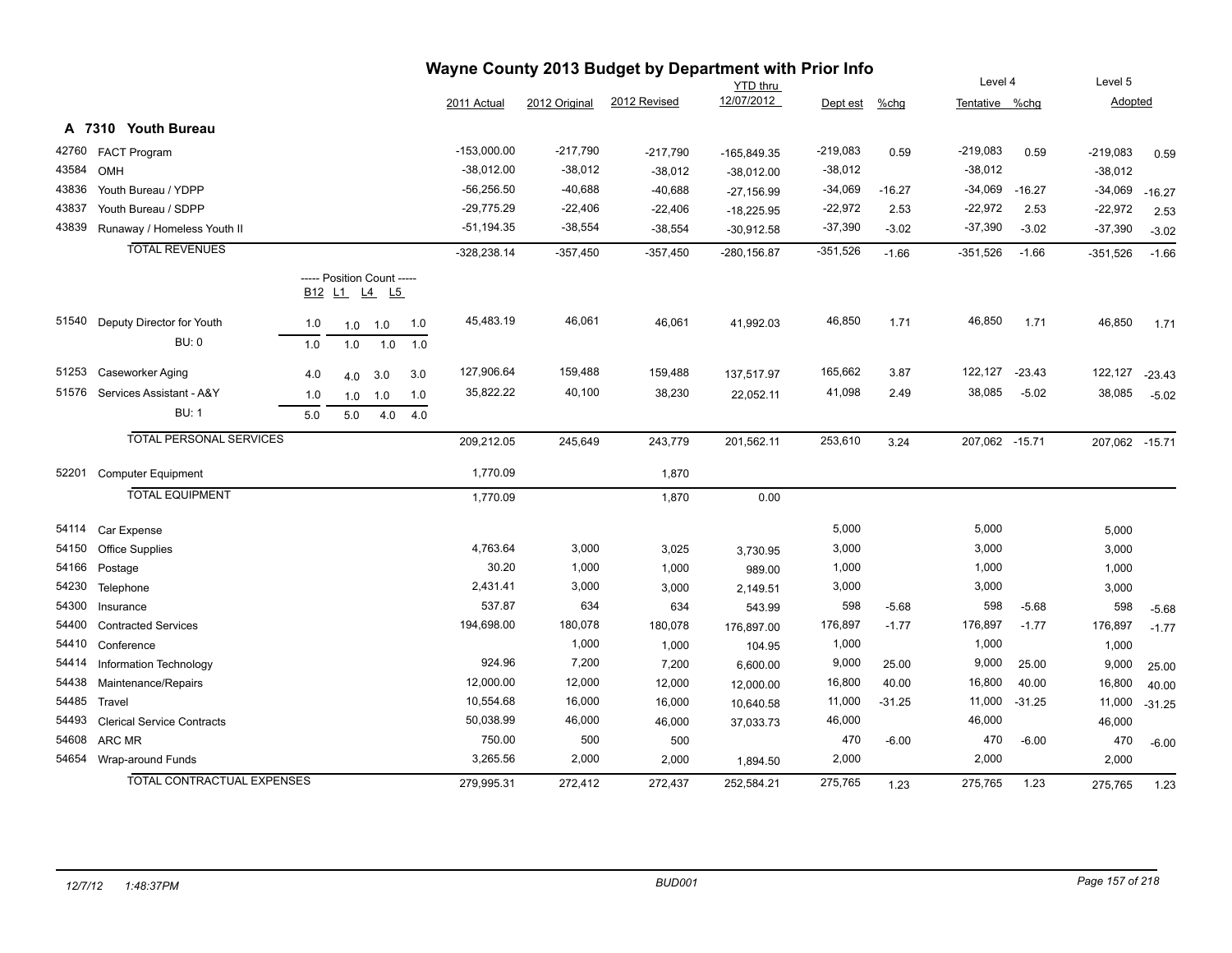|                                      | Wayne County 2013 Budget by Department with Prior Info |               |              |                 |          |          |                |          |                |          |
|--------------------------------------|--------------------------------------------------------|---------------|--------------|-----------------|----------|----------|----------------|----------|----------------|----------|
|                                      |                                                        |               |              | <b>YTD thru</b> |          |          | Level 4        |          | Level 5        |          |
|                                      | 2011 Actual                                            | 2012 Original | 2012 Revised | 12/07/2012      | Dept est | $%$ chg  | Tentative %chg |          | <b>Adopted</b> |          |
| Youth Bureau<br>A 7310               |                                                        |               |              |                 |          |          |                |          |                |          |
| 58100 Payments to NYS Retirement Sys | 29,138.00                                              | 46,182        | 46,182       | 1,783.28        | 49,454   | 7.09     | 40,965         | -11.30   | 40,965         | $-11.30$ |
| 58200 Payments to Social Security    | 15,594.29                                              | 18,792        | 18,792       | 15,102.15       | 19,401   | 3.24     | 16,071         | $-14.48$ | 16,071         | $-14.48$ |
| 58400 Hospitalization                | 37,600.72                                              | 42,817        | 38,817       | 31,840.82       | 37,876   | $-11.54$ | 20,167         | $-52.90$ | 20,167         | $-52.90$ |
| 58600 Disability                     | 902.00                                                 | 924           | 924          | 820.00          | 924      |          | 770            | $-16.67$ | 770            | $-16.67$ |
| 58901<br>Employee Assistance Program | 100.00                                                 | 126           | 126          | 123.29          | 126      |          | 105            | $-16.67$ | 105            | $-16.67$ |
| <b>TOTAL FRINGE BENEFITS</b>         | 83,335.01                                              | 108,841       | 104,841      | 49,669.54       | 107,781  | $-0.97$  | 78,078         | -28.26   | 78,078         | $-28.26$ |
| <b>Total Appropriations</b>          | 574.312.46                                             | 626,902       | 622,927      | 503.815.86      | 637,156  |          | 560,905        |          | 560,905        |          |
| <b>Total County Cost</b>             | 246,074.32                                             | 269,452       | 265.477      | 223,658.99      | 285,630  | 6.00     | 209,379        | $-22.29$ | 209,379        | $-22.29$ |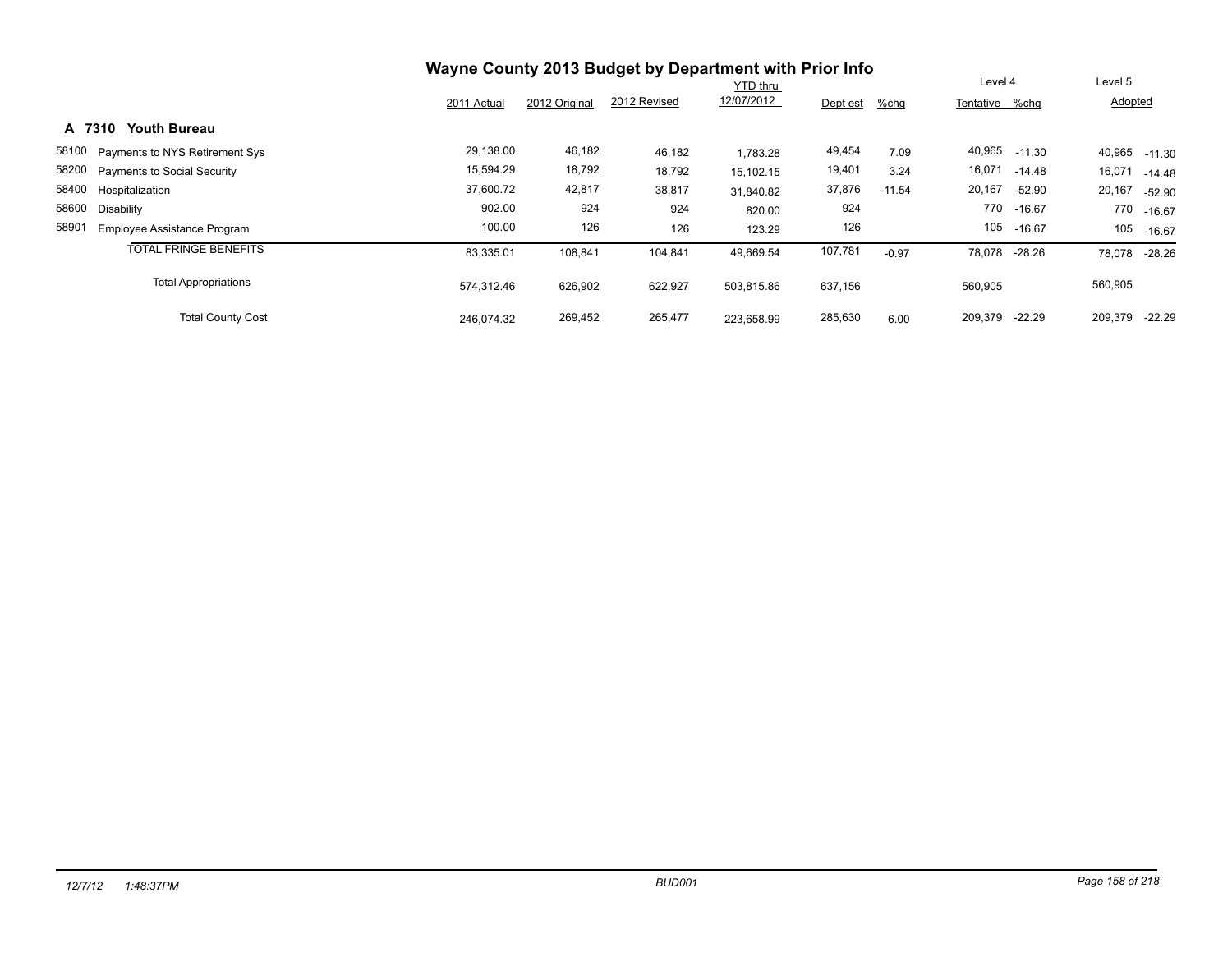|       | Wayne County 2013 Budget by Department with Prior Info |      |                                            |     |           |              |               |              |              |           |          |                |          |           |          |
|-------|--------------------------------------------------------|------|--------------------------------------------|-----|-----------|--------------|---------------|--------------|--------------|-----------|----------|----------------|----------|-----------|----------|
|       |                                                        |      |                                            |     |           |              |               |              | YTD thru     |           |          | Level 4        |          | Level 5   |          |
|       |                                                        |      |                                            |     |           | 2011 Actual  | 2012 Original | 2012 Revised | 12/07/2012   | Dept est  | $%$ chg  | Tentative %chg |          | Adopted   |          |
|       | A 7311 Youth Program - Recreation                      |      |                                            |     |           |              |               |              |              |           |          |                |          |           |          |
| 43716 | State Aid                                              |      |                                            |     |           | $-13,198.00$ | $-9,899$      | $-9,899$     | $-9,899.00$  | $-9,899$  |          | $-9,899$       |          | $-9,899$  |          |
| 43821 | Youth Recreation                                       |      |                                            |     |           | $-287.00$    | $-300$        | $-300$       | $-336.00$    | $-300$    |          | $-300$         |          | $-300$    |          |
|       | <b>TOTAL REVENUES</b>                                  |      |                                            |     |           | $-13,485.00$ | $-10,199$     | $-10,199$    | $-10,235.00$ | $-10,199$ |          | $-10,199$      |          | $-10,199$ |          |
|       |                                                        |      | ----- Position Count -----<br>B12 L1 L4 L5 |     |           |              |               |              |              |           |          |                |          |           |          |
| 51906 | Shift Differential                                     |      |                                            |     |           | 660.46       | 500           | 500          | 735.28       | 500       |          | 500            |          | 500       |          |
| 51459 | Director of Recreation                                 | 1.0  | 1.0                                        | 1.0 | 1.0       | 4,803.28     | 4,900         | 4,900        | 2,810.98     | 4,900     |          | 4,900          |          | 4,900     |          |
| 51461 | Lifeguard                                              | 19.0 | 16.0 16.0                                  |     | 16.0      | 32,027.26    | 32,990        | 32,990       | 34,256.81    | 32,990    |          | 32,990         |          | 32,990    |          |
| 51467 | Lifeguard in Charge                                    | 1.0  | $1.0$ 1.0                                  |     | 1.0       | 200.10       | 275           | 275          | 391.00       | 275       |          | 275            |          | 275       |          |
|       | <b>BU: 0</b>                                           | 21.0 | 18.0                                       |     | 18.0 18.0 |              |               |              |              |           |          |                |          |           |          |
|       | <b>TOTAL PERSONAL SERVICES</b>                         |      |                                            |     |           | 37,691.10    | 38,665        | 38,665       | 38,194.07    | 38,665    |          | 38,665         |          | 38,665    |          |
| 54100 | Supplies & Materials                                   |      |                                            |     |           | 2,955.06     | 3,365         | 3,365        | 2,627.34     | 3,365     |          | 3,365          |          | 3,365     |          |
| 54300 | Insurance                                              |      |                                            |     |           | 107.04       | 165           | 165          | 98.00        | 108       | $-34.55$ | 108            | $-34.55$ | 108       | $-34.55$ |
| 54485 | Travel                                                 |      |                                            |     |           | 195.19       | 200           | 200          | 105.45       | 200       |          | 200            |          | 200       |          |
| 54500 | Fees for Services- Non-employ                          |      |                                            |     |           | 666.00       | 1,000         | 1,000        | 762.00       | 1,000     |          | 1,000          |          | 1,000     |          |
|       | <b>TOTAL CONTRACTUAL EXPENSES</b>                      |      |                                            |     |           | 3,923.29     | 4,730         | 4,730        | 3,592.79     | 4,673     | $-1.21$  | 4,673          | $-1.21$  | 4,673     | $-1.21$  |
| 58200 | <b>Payments to Social Security</b>                     |      |                                            |     |           | 2,883.45     | 2,958         | 2,958        | 2,921.80     | 2,958     |          | 2,958          |          | 2,958     |          |
|       | <b>TOTAL FRINGE BENEFITS</b>                           |      |                                            |     |           | 2,883.45     | 2,958         | 2,958        | 2,921.80     | 2,958     |          | 2,958          |          | 2,958     |          |
|       | <b>Total Appropriations</b>                            |      |                                            |     |           | 44,497.84    | 46,353        | 46,353       | 44,708.66    | 46,296    |          | 46,296         |          | 46,296    |          |
|       | <b>Total County Cost</b>                               |      |                                            |     |           | 31,012.84    | 36,154        | 36,154       | 34,473.66    | 36,097    | $-0.16$  | 36,097         | $-0.16$  | 36,097    | $-0.16$  |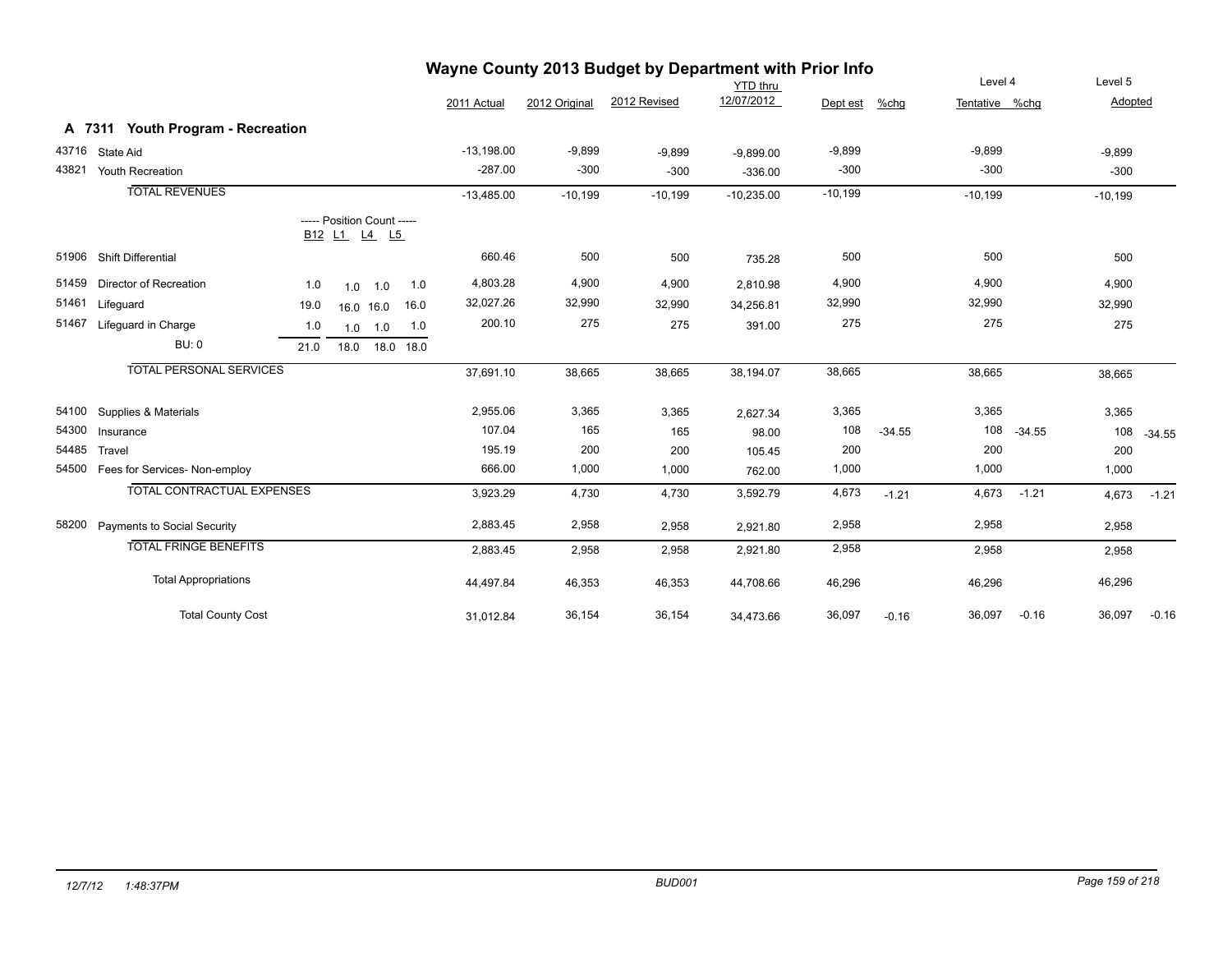|                                      |             |               | Wayne County 2013 Budget by Department with Prior Info |                 |          |         |                  |                    |
|--------------------------------------|-------------|---------------|--------------------------------------------------------|-----------------|----------|---------|------------------|--------------------|
|                                      |             |               |                                                        | <b>YTD</b> thru |          |         | Level 4          | Level 5            |
|                                      | 2011 Actual | 2012 Original | 2012 Revised                                           | 12/07/2012      | Dept est | $%$ chg | Tentative %chg   | <b>Adopted</b>     |
| A 7410 Library                       |             |               |                                                        |                 |          |         |                  |                    |
| 54000<br><b>Contractual Expenses</b> | 94,365.00   | 94,365        | 94,365                                                 | 94.365.00       | 96,965   | 2.76    | 62,910 -33.33    | 62,910<br>$-33.33$ |
| TOTAL CONTRACTUAL EXPENSES           | 94,365.00   | 94,365        | 94,365                                                 | 94.365.00       | 96,965   | 2.76    | 62,910 -33.33    | 62,910<br>-33.33   |
| <b>Total Appropriations</b>          | 94,365.00   | 94,365        | 94,365                                                 | 94,365.00       | 96,965   |         | 62.910           | 62,910             |
| <b>Total County Cost</b>             | 94,365.00   | 94,365        | 94,365                                                 | 94.365.00       | 96,965   | 2.76    | 62.910<br>-33.33 | 62,910<br>$-33.33$ |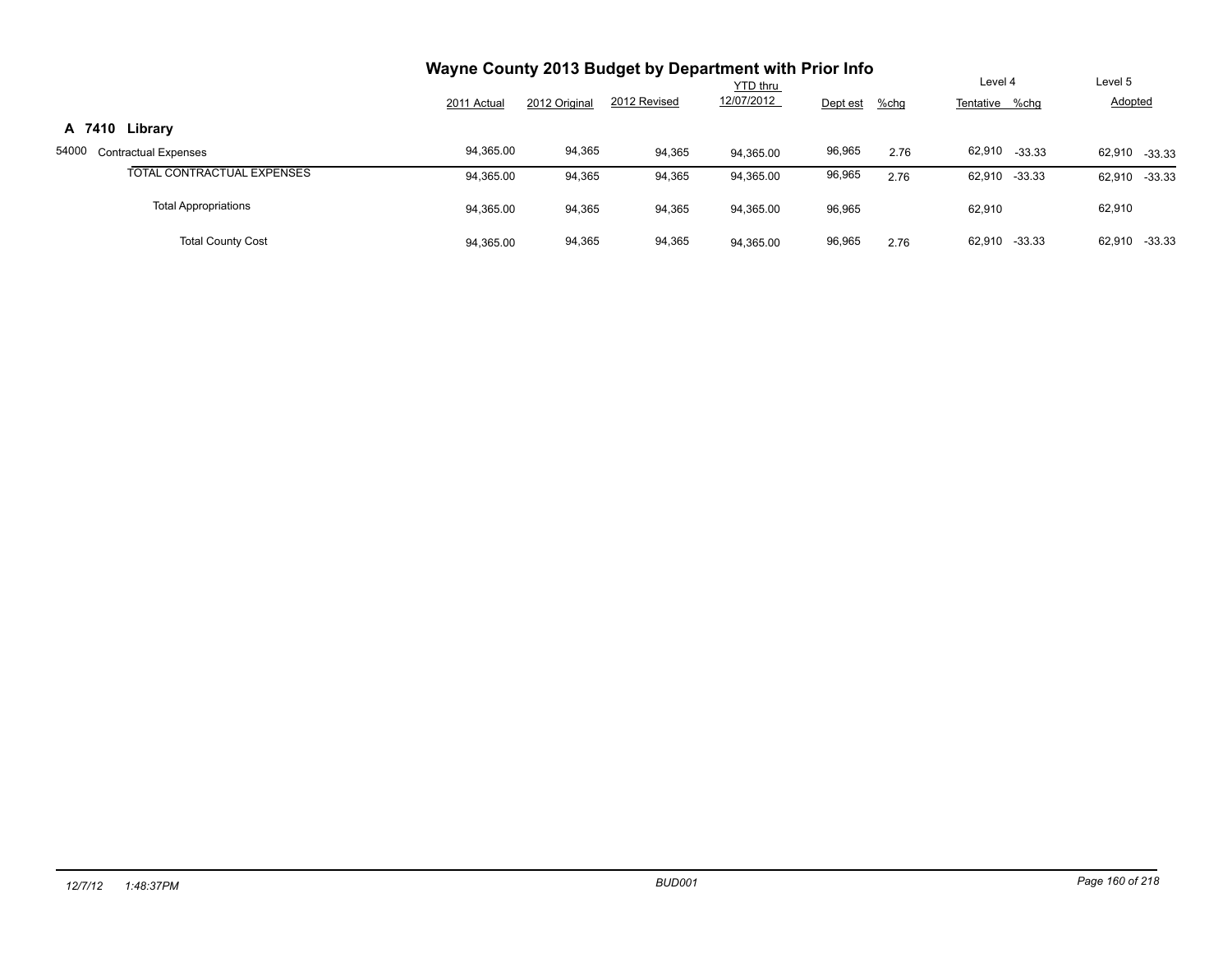|            |                                                | Wayne County 2013 Budget by Department with Prior Info<br><b>YTD</b> thru |     |                                                                                            |     |              |               |              | Level 4     |          | Level 5   |                |               |          |                 |
|------------|------------------------------------------------|---------------------------------------------------------------------------|-----|--------------------------------------------------------------------------------------------|-----|--------------|---------------|--------------|-------------|----------|-----------|----------------|---------------|----------|-----------------|
|            |                                                |                                                                           |     |                                                                                            |     | 2011 Actual  | 2012 Original | 2012 Revised | 12/07/2012  | Dept est | %chg      | Tentative %chg |               | Adopted  |                 |
|            | A 7510 County Historian                        |                                                                           |     |                                                                                            |     |              |               |              |             |          |           |                |               |          |                 |
| 42089      | Departmental Income                            |                                                                           |     |                                                                                            |     | $-2,210.53$  | $-3,000$      | $-3,000$     | $-2,183.90$ | $-3,000$ |           | $-4,000$       | 33.33         | $-4,000$ | 33.33           |
|            | 42090 Hoffman Foundation                       |                                                                           |     |                                                                                            |     | $-8,144.00$  | $-2,000$      | $-2,000$     |             |          | $-100.00$ |                | $-100.00$     |          | $-100.00$       |
|            | <b>TOTAL REVENUES</b>                          |                                                                           |     |                                                                                            |     | $-10,354.53$ | $-5,000$      | $-5,000$     | $-2,183.90$ | $-3,000$ | $-40.00$  | $-4,000$       | $-20.00$      |          | $-4,000 -20.00$ |
|            |                                                |                                                                           |     | ----- Position Count -----<br>B <sub>12</sub> L <sub>1</sub> L <sub>4</sub> L <sub>5</sub> |     |              |               |              |             |          |           |                |               |          |                 |
|            | 51075 County Historian                         | 1.0                                                                       | 1.0 | 1.0                                                                                        | 1.0 | 31,462.44    | 32,432        | 32,432       | 28,633.36   | 32,985   | 1.71      | 32,985         | 1.71          | 32,985   | 1.71            |
|            | <b>BU: 0</b>                                   | 1.0                                                                       | 1.0 | 1.0                                                                                        | 1.0 |              |               |              |             |          |           |                |               |          |                 |
|            |                                                |                                                                           |     |                                                                                            |     |              |               |              |             |          |           |                |               |          |                 |
|            | 51105 Clerk Typist - Part Time<br><b>BU: 1</b> | 1.0                                                                       | 1.0 | 1.0                                                                                        | 1.0 | 14,770.25    | 15,120        | 15,120       | 13,711.16   | 15,120   | 0.00      | 15,120         | 0.00          | 15,120   | 0.00            |
|            |                                                | 1.0                                                                       | 1.0 | 1.0                                                                                        | 1.0 |              |               |              |             |          |           |                |               |          |                 |
|            | <b>TOTAL PERSONAL SERVICES</b>                 |                                                                           |     |                                                                                            |     | 46,232.69    | 47,552        | 47,552       | 42,344.52   | 48,105   | 1.16      | 48,105         | 1.16          | 48,105   | 1.16            |
|            | 52201 Computer Equipment                       |                                                                           |     |                                                                                            |     |              | 1,000         | 1,000        |             |          | $-100.00$ |                | $-100.00$     |          | $-100.00$       |
|            | <b>TOTAL EQUIPMENT</b>                         |                                                                           |     |                                                                                            |     |              | 1,000         | 1,000        | 0.00        |          |           |                | $-100.00$     |          | $-100.00$       |
|            |                                                |                                                                           |     |                                                                                            |     |              |               |              |             |          | $-100.00$ |                |               |          |                 |
| 54150      | <b>Office Supplies</b>                         |                                                                           |     |                                                                                            |     | 419.42       | 950           | 950          | 296.76      | 850      | $-10.53$  | 850            | $-10.53$      |          | 850 -10.53      |
| 54166      | Postage                                        |                                                                           |     |                                                                                            |     | 207.49       | 400           | 400          | 152.35      | 400      |           | 400            |               | 400      |                 |
| 54210 Gas  |                                                |                                                                           |     |                                                                                            |     | 673.42       | 1,500         | 1,500        | 457.74      | 865      | $-42.33$  | 865            | $-42.33$      | 865      | $-42.33$        |
| 54220      | Light & Power                                  |                                                                           |     |                                                                                            |     | 1,013.49     | 1,300         | 1,300        | 687.04      | 652      | $-49.85$  | 554            | $-57.38$      | 554      | $-57.38$        |
| 54230      | Telephone                                      |                                                                           |     |                                                                                            |     | 514.69       | 600           | 600          | 484.79      | 600      |           | 600            |               | 600      |                 |
|            | 54240 Water                                    |                                                                           |     |                                                                                            |     | 107.61       | 170           | 170          | 146.61      | 164      | $-3.53$   | 164            | $-3.53$       | 164      | $-3.53$         |
| 54408      | Copier Expense                                 |                                                                           |     |                                                                                            |     | 609.76       | 660           | 660          | 565.00      | 660      |           | 660            |               | 660      |                 |
| 54410      | Conference                                     |                                                                           |     |                                                                                            |     | 1,357.50     | 900           | 918          | 659.20      | 900      |           | 900            |               | 900      |                 |
| 54414      | Information Technology                         |                                                                           |     |                                                                                            |     | 2,775.00     | 6,600         | 6,600        | 6,600.00    | 6,000    | $-9.09$   | 6,000          | $-9.09$       | 6,000    | $-9.09$         |
| 54424      | Equipment - Maint Contract                     |                                                                           |     |                                                                                            |     | 1,920.00     | 2,100         | 2,100        | 1,920.00    | 2,100    |           | 2,100          |               | 2,100    |                 |
| 54438      | Maintenance/Repairs                            |                                                                           |     |                                                                                            |     | 11,520.00    | 11,520        | 11,520       | 11,520.00   | 11,520   |           | 11,520         |               | 11,520   |                 |
| 54442      | Micro Records                                  |                                                                           |     |                                                                                            |     | 169.98       | 500           | 500          |             | 500      |           | 500            |               | 500      |                 |
| 54460      | Promotion                                      |                                                                           |     |                                                                                            |     | 50.00        | 2,500         | 1,164        |             | 2,500    |           | 500            | $-80.00$      | 500      | $-80.00$        |
| 54476      | Preserve NY                                    |                                                                           |     |                                                                                            |     | 381.90       |               | 2,418        |             | 2,418    |           |                |               |          |                 |
| 54478      | <b>Student History</b>                         |                                                                           |     |                                                                                            |     |              | 500           | 500          | 149.96      | 500      |           | 500            |               | 500      |                 |
| 54483      | Training- Seminars & Schools                   |                                                                           |     |                                                                                            |     | 424.10       | 450           | 450          | 35.00       | 450      |           | 450            |               | 450      |                 |
| 54484      | <b>Hoffman Foundation</b>                      |                                                                           |     |                                                                                            |     | 565.12       |               | 7,676        | 4,733.88    |          |           |                |               |          |                 |
| 54485      | Travel                                         |                                                                           |     |                                                                                            |     | 1,757.68     | 1,800         | 1,839        | 1,796.57    | 1,800    |           | 1,800          |               | 1,800    |                 |
| 54521      | Record Storage                                 |                                                                           |     |                                                                                            |     | 1,146.06     | 1,400         | 1,400        | 830.00      | 1,400    |           | 1,400          |               | 1,400    |                 |
| 54600 Misc |                                                |                                                                           |     |                                                                                            |     | 89.00        | 150           | 150          | 28.00       | 250      | 66.67     | 250            | 66.67         | 250      | 66.67           |
|            | TOTAL CONTRACTUAL EXPENSES                     |                                                                           |     |                                                                                            |     | 25,702.22    | 34,000        | 42,814       | 31,062.90   | 34,529   | 1.56      |                | 30,013 -11.73 |          | 30,013 -11.73   |
|            |                                                |                                                                           |     |                                                                                            |     |              |               |              |             |          |           |                |               |          |                 |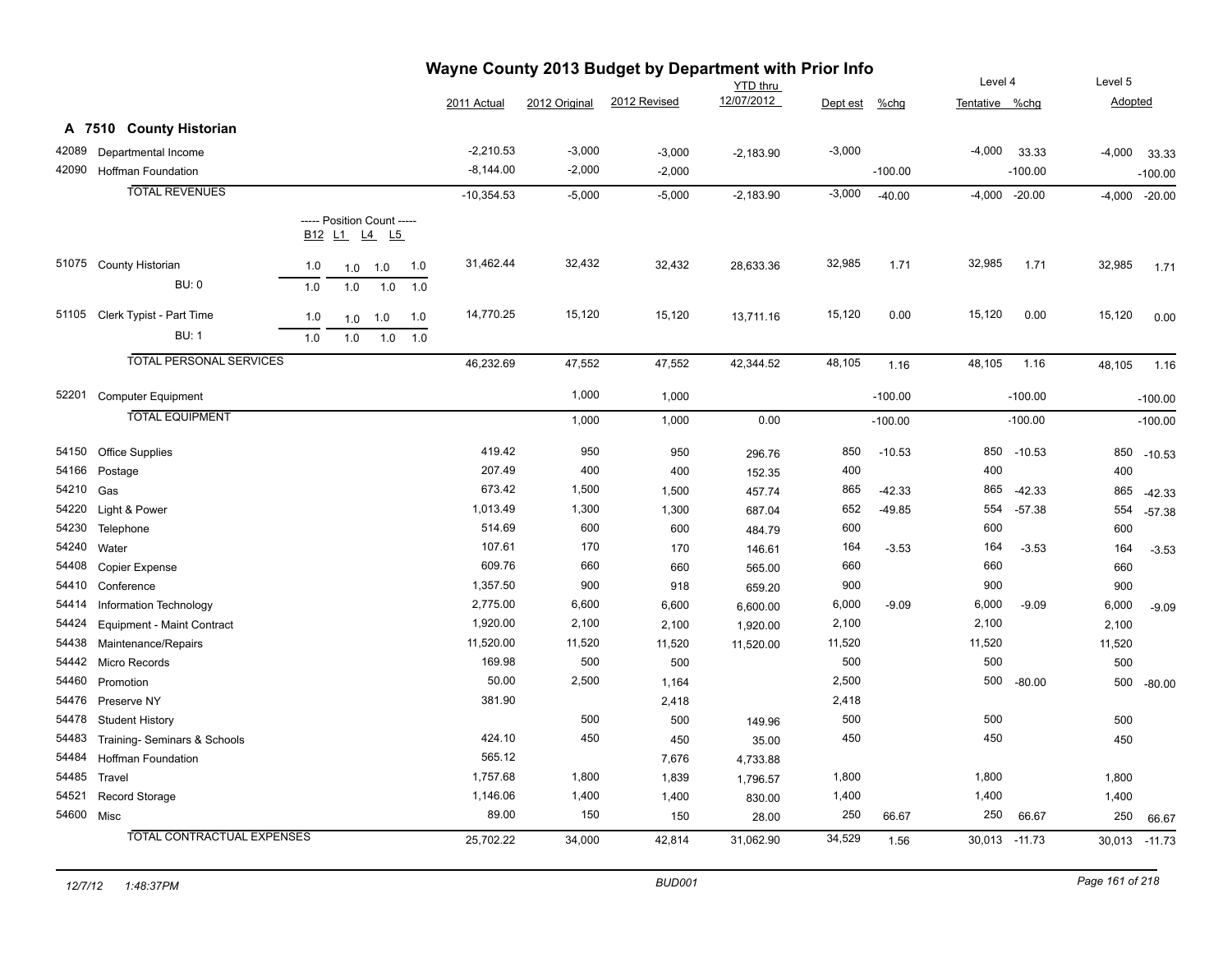|                                             | Wayne County 2013 Budget by Department with Prior Info | Level 4       |              | Level 5                       |          |         |                |         |         |         |
|---------------------------------------------|--------------------------------------------------------|---------------|--------------|-------------------------------|----------|---------|----------------|---------|---------|---------|
|                                             | 2011 Actual                                            | 2012 Original | 2012 Revised | <b>YTD thru</b><br>12/07/2012 | Dept est | $%$ chg | Tentative %chg |         | Adopted |         |
| <b>County Historian</b><br>A 7510           |                                                        |               |              |                               |          |         |                |         |         |         |
| 58100 Payments to NYS Retirement Sys        | 4,955.00                                               | 7,790         | 7,790        |                               | 8,643    | 10.95   | 8,643          | 10.95   | 8,643   | 10.95   |
| 58200 Payments to Social Security           | 3,380.03                                               | 3,596         | 3,596        | 3,063.40                      | 6,050    | 68.23   | 3,681          | 2.36    | 3,681   | 2.36    |
| 58600 Disability                            | 154.00                                                 | 154           | 154          | 141.00                        | 154      |         | 154            |         | 154     |         |
| 58901<br><b>Employee Assistance Program</b> | 30.00                                                  | 32            | 32           | 30.82                         | 32       | 1.59    | 32             | 1.59    | 32      | 1.59    |
| <b>TOTAL FRINGE BENEFITS</b>                | 8,519.03                                               | 11,572        | 11,572       | 3,235.22                      | 14,879   | 28.58   | 12,510         | 8.11    | 12,510  | 8.11    |
| <b>Total Appropriations</b>                 | 80,453.94                                              | 94,124        | 102,938      | 76.642.64                     | 97,513   |         | 90,628         |         | 90,628  |         |
| <b>Total County Cost</b>                    | 70.099.41                                              | 89,124        | 97,938       | 74.458.74                     | 94,513   | 6.05    | 86,628         | $-2.80$ | 86,628  | $-2.80$ |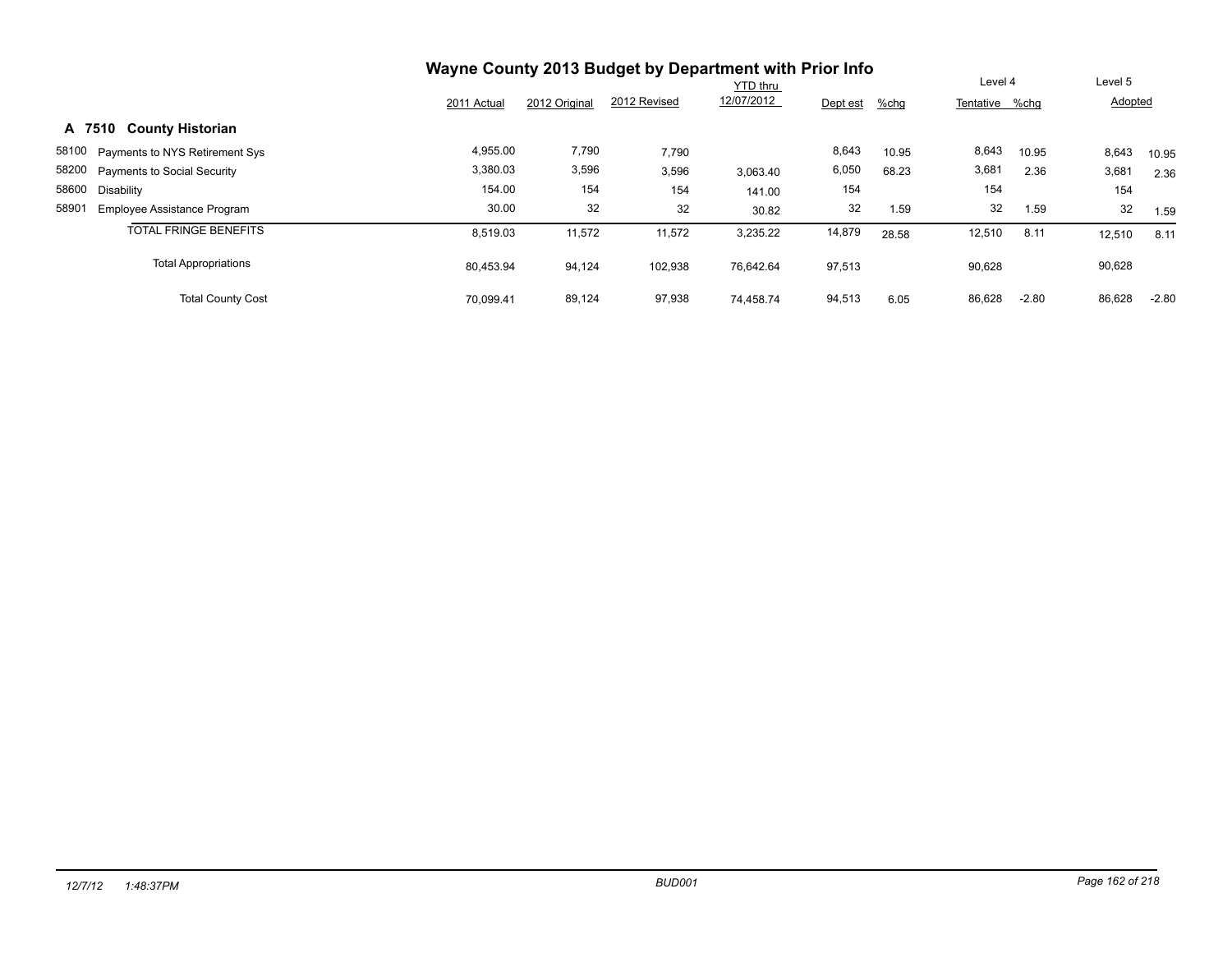|                                      | Wayne County 2013 Budget by Department with Prior Info |               |              |                 |          |         |                |         |
|--------------------------------------|--------------------------------------------------------|---------------|--------------|-----------------|----------|---------|----------------|---------|
|                                      |                                                        |               |              | <b>YTD thru</b> |          |         | Level 4        | Level 5 |
|                                      | 2011 Actual                                            | 2012 Original | 2012 Revised | 12/07/2012      | Dept est | $%$ chg | Tentative %chg | Adopted |
| <b>Historical Society</b><br>A 7520  |                                                        |               |              |                 |          |         |                |         |
| 54000<br><b>Contractual Expenses</b> | 16,200.00                                              | 16,200        | 16.200       |                 | 17,500   | 8.02    | 16,200         | 16,200  |
| TOTAL CONTRACTUAL EXPENSES           | 16,200.00                                              | 16,200        | 16,200       | 0.00            | 17,500   | 8.02    | 16,200         | 16,200  |
| <b>Total Appropriations</b>          | 16,200.00                                              | 16,200        | 16,200       | 0.00            | 17,500   |         | 16,200         | 16,200  |
| <b>Total County Cost</b>             | 16.200.00                                              | 16,200        | 16,200       | 0.00            | 17,500   | 8.02    | 16,200         | 16,200  |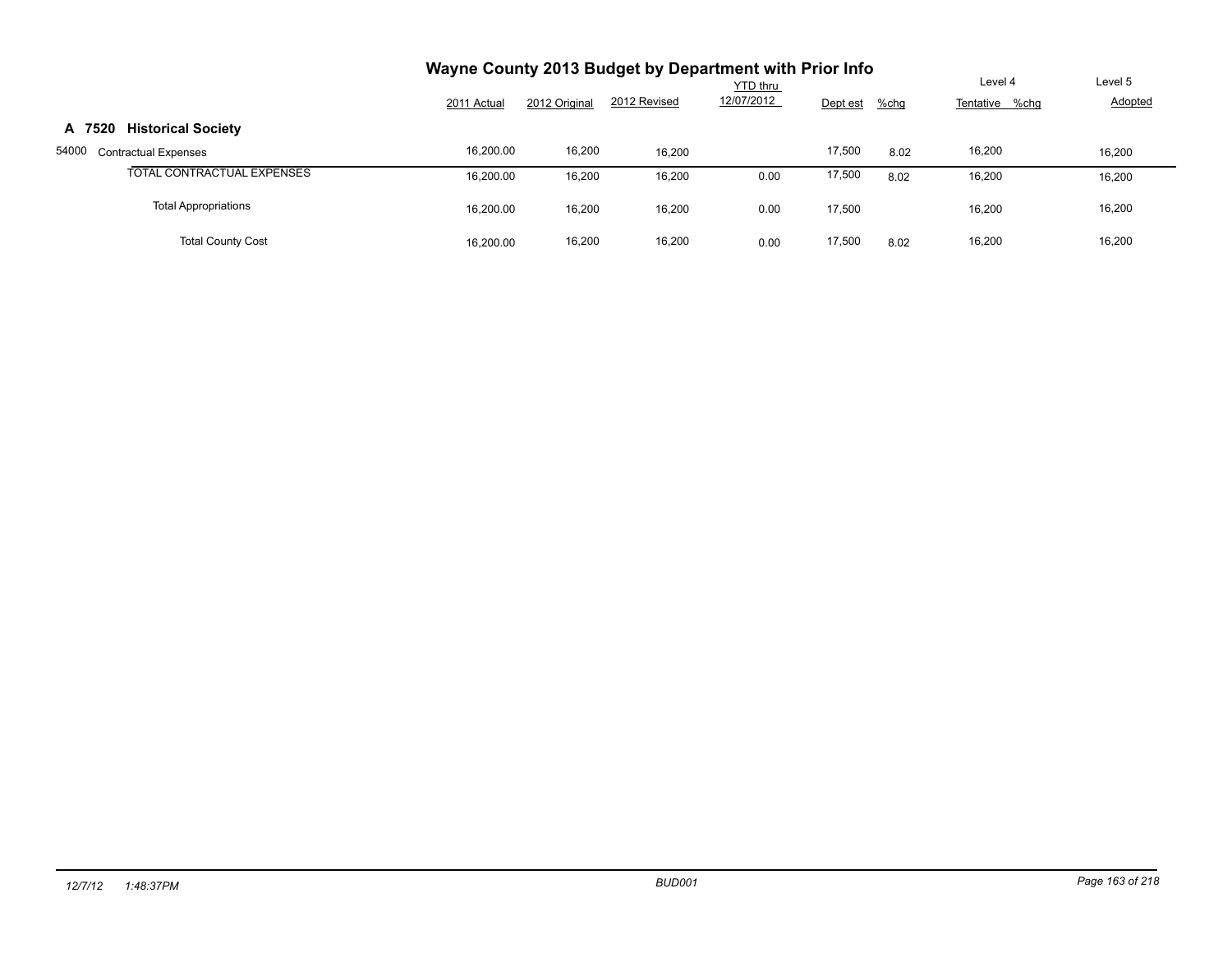|       |                                       | Wayne County 2013 Budget by Department with Prior Info |                            |                 |     |               |               |              |                |            |           |                |           |            |           |
|-------|---------------------------------------|--------------------------------------------------------|----------------------------|-----------------|-----|---------------|---------------|--------------|----------------|------------|-----------|----------------|-----------|------------|-----------|
|       |                                       |                                                        |                            |                 |     |               |               |              | YTD thru       |            |           | Level 4        |           | Level 5    |           |
|       |                                       |                                                        |                            |                 |     | 2011 Actual   | 2012 Original | 2012 Revised | 12/07/2012     | Dept est   | $%$ chg   | Tentative %chq |           | Adopted    |           |
|       | A 8020<br><b>Planning Board</b>       |                                                        |                            |                 |     |               |               |              |                |            |           |                |           |            |           |
| 41277 | <b>Planning Fees</b>                  |                                                        |                            |                 |     | $-5,596.85$   | $-6,200$      | $-6,200$     | $-2,740.67$    | $-3,700$   | $-40.32$  | $-3,700$       | $-40.32$  | $-3,700$   | $-40.32$  |
| 41294 | Solid Waste Authority Fees            |                                                        |                            |                 |     | $-16,325.41$  |               |              |                |            |           |                |           |            |           |
| 42093 | <b>Grant Administration</b>           |                                                        |                            |                 |     |               | $-7,500$      | $-7,500$     |                |            | $-100.00$ |                | $-100.00$ |            | $-100.00$ |
| 42096 | Local Aid - Harbor Management         |                                                        |                            |                 |     |               | $-3,350$      | $-3,350$     | $-1,500.00$    | $-3,350$   |           | $-3,350$       |           | $-3,350$   |           |
| 43714 | Snowmobile fund trail fees            |                                                        |                            |                 |     | $-17,265.00$  | $-69,000$     | $-69,000$    | $-52.940.89$   | $-69,000$  |           | $-69,000$      |           | $-69,000$  |           |
| 43715 | <b>Clyde River Dredging</b>           |                                                        |                            |                 |     | $-39,012.55$  |               |              | 9,753.14       |            |           |                |           |            |           |
| 43723 | Red Creek Railroad Bridge             |                                                        |                            |                 |     | 10,317.30     |               |              |                |            |           |                |           |            |           |
| 43724 | Erie Canal Mainstreet-State           |                                                        |                            |                 |     | $-53,158.49$  | $-240,000$    | $-186,842$   | $-114,717.07$  | $-152,928$ | $-36.28$  | $-152,928$     | $-36.28$  | $-152,928$ | $-36.28$  |
|       | <b>TOTAL REVENUES</b>                 |                                                        |                            |                 |     | $-121,041.00$ | $-326,050$    | $-272,892$   | $-162, 145.49$ | $-228,978$ | $-29.77$  | $-228,978$     | $-29.77$  | $-228,978$ | $-29.77$  |
|       |                                       | B <sub>12</sub> L <sub>1</sub>                         | ----- Position Count ----- | <u>L4</u><br>L5 |     |               |               |              |                |            |           |                |           |            |           |
| 51099 | Director of Planning                  | 1.0                                                    | 1.0                        | 0.0             | 0.0 | 88,066.46     | 66,287        | 44,057       | 44,208.82      | 59,761     | $-9.85$   |                | $-100.00$ |            | $-100.00$ |
| 51532 | <b>Agricultural Devlop Specialist</b> | 1.0                                                    | 1.0                        | 1.0             | 1.0 | 26,446.97     | 53,383        | 36,833       | 8,306.80       | 53,415     | 0.06      | 54,296         | 1.71      | 54,296     | 1.71      |
| 51566 | Director of EconDev & Planning        |                                                        | 0.0                        | 1.0             | 1.0 |               |               | 32,450       | 16,436.79      |            |           | 110,000        |           | 110,000    |           |
|       | <b>BU: 0</b>                          | 2.0                                                    | 2.0                        | 2.0             | 2.0 |               |               |              |                |            |           |                |           |            |           |
| 51142 | Senior Clerk-Typist                   | 1.0                                                    | 1.0                        | 1.0             | 1.0 | 28,918.97     | 30,306        | 30,306       | 27,451.28      | 32,117     | 5.98      | 32,117         | 5.98      | 32,117     | 5.98      |
| 51342 | Senior Planner                        | 2.0                                                    | 2.0                        | 2.0             | 2.0 | 109,804.91    | 113,919       | 113,919      | 101,211.15     | 116,184    | 1.99      | 116,184        | 1.99      | 116,184    | 1.99      |
|       | <b>BU: 1</b>                          | 3.0                                                    | 3.0                        | 3.0             | 3.0 |               |               |              |                |            |           |                |           |            |           |
|       | <b>TOTAL PERSONAL SERVICES</b>        |                                                        |                            |                 |     | 253,237.31    | 263,895       | 257,565      | 197,614.84     | 261,477    | $-0.92$   | 312,597        | 18.46     | 312,597    | 18.46     |
| 52200 | Office Equipment                      |                                                        |                            |                 |     | 116.00        |               |              |                | 135        |           | 135            |           | 135        |           |
| 52201 | <b>Computer Equipment</b>             |                                                        |                            |                 |     | 11,123.61     | 1,070         | 1,070        | 803.97         | 1,220      | 14.02     | 1,220          | 14.02     | 1,220      | 14.02     |
|       | <b>TOTAL EQUIPMENT</b>                |                                                        |                            |                 |     | 11,239.61     | 1,070         | 1,070        | 803.97         | 1,355      | 26.64     | 1,355          | 26.64     | 1,355      | 26.64     |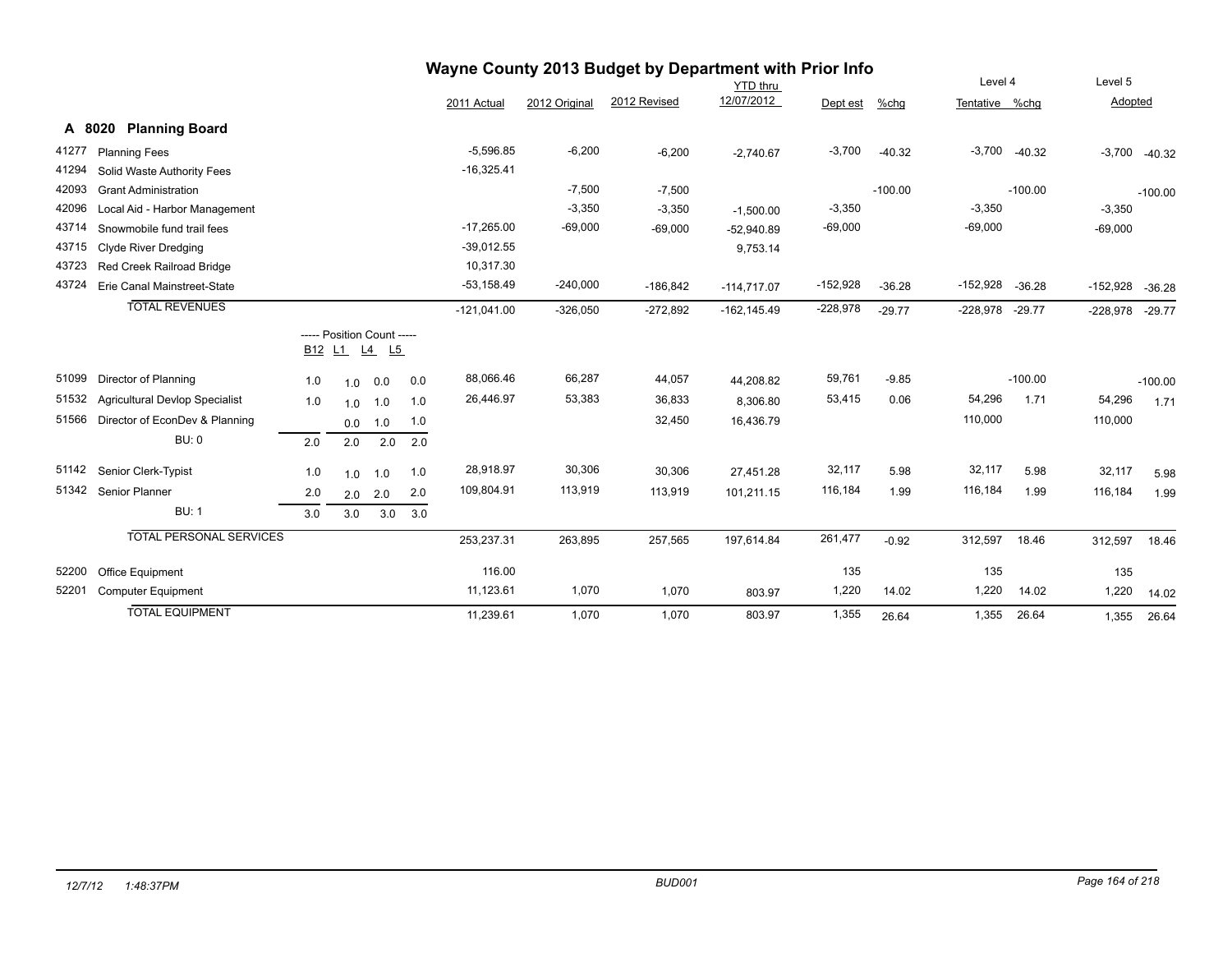|       |                                |             | Wayne County 2013 Budget by Department with Prior Info |              |                 |          |          |                |           |         |           |
|-------|--------------------------------|-------------|--------------------------------------------------------|--------------|-----------------|----------|----------|----------------|-----------|---------|-----------|
|       |                                |             |                                                        |              | <b>YTD</b> thru |          |          | Level 4        |           | Level 5 |           |
|       |                                | 2011 Actual | 2012 Original                                          | 2012 Revised | 12/07/2012      | Dept est | $%$ chg  | Tentative %chg |           | Adopted |           |
|       | A 8020 Planning Board          |             |                                                        |              |                 |          |          |                |           |         |           |
| 54150 | <b>Office Supplies</b>         | 3,983.15    | 3,000                                                  | 3,000        | 321.48          | 2,500    | $-16.67$ | 1,000          | $-66.67$  | 1,000   | $-66.67$  |
| 54166 | Postage                        | 683.51      | 1,800                                                  | 1,800        | 464.78          | 1,800    |          | 1,400          | $-22.22$  | 1,400   | $-22.22$  |
| 54191 | Snowmobile Expense             | 59,090.00   | 69,000                                                 | 69,000       | 52,940.89       | 69,000   |          | 69,000         |           | 69,000  |           |
| 54196 | <b>Erie Canal Mainstreet</b>   | 53,158.49   | 240,000                                                | 186,842      | 61,558.58       | 152,928  | $-36.28$ | 152,928        | $-36.28$  | 152,928 | $-36.28$  |
| 54210 | Gas                            | 674.22      | 1,300                                                  | 1,300        | 458.22          | 1,038    | $-20.15$ | 1,038          | $-20.15$  | 1,038   | $-20.15$  |
| 54220 | Light & Power                  | 1,014.64    | 1,600                                                  | 1,600        | 687.92          | 784      | $-51.03$ | 784            | $-51.03$  | 784     | $-51.03$  |
| 54230 | Telephone                      | 1,969.95    | 2,700                                                  | 2,700        | 2,245.46        | 2,900    | 7.41     | 2,700          |           | 2,700   |           |
| 54240 | Water                          | 107.76      | 150                                                    | 150          | 146.79          | 164      | 9.33     | 164            | 9.33      | 164     | 9.33      |
|       | 54402 Advertising              | 337.47      | 600                                                    | 600          | 119.60          | 500      | $-16.67$ | 500            | $-16.67$  | 500     | $-16.67$  |
| 54403 | <b>AG District Reviews</b>     | 305.64      | 500                                                    | 500          | 202.05          | 350      | $-30.00$ | 350            | $-30.00$  | 350     | $-30.00$  |
| 54410 | Conference                     | 275.00      | 475                                                    | 475          | 265.00          | 550      | 15.79    | 950            | 100.00    | 950     | 100.00    |
| 54414 | Information Technology         | 7,400.00    | 18,000                                                 | 18,000       | 18,000.00       | 10,500   | $-41.67$ | 10,500         | $-41.67$  | 10,500  | $-41.67$  |
| 54418 | Dues                           | 1,342.00    | 1,350                                                  | 1,350        | 1,353.00        | 1,400    | 3.70     | 1,400          | 3.70      | 1,400   | 3.70      |
| 54437 | Lease                          | 2,304.00    | 3,456                                                  | 3,456        | 3,456.00        | 3,456    |          | 3,456          |           | 3,456   |           |
| 54438 | Maintenance/Repairs            | 10,080.00   | 10,080                                                 | 10,080       | 10,080.00       | 12,096   | 20.00    | 12,096         | 20.00     | 12,096  | 20.00     |
| 54456 | Printing                       | 1,165.01    | 2,800                                                  | 2,800        | 1,142.62        | 2,000    | $-28.57$ | 2,000          | $-28.57$  | 2,000   | $-28.57$  |
| 54472 | Subscriptions                  | 410.28      | 252                                                    | 252          | 221.10          | 266      | 5.56     | 266            | 5.56      | 266     | 5.56      |
| 54475 | Software                       | 1,452.00    | 8,150                                                  | 8,150        | 1,224.00        | 2,251    | $-72.38$ | 2,251          | $-72.38$  | 2,251   | $-72.38$  |
| 54485 | Travel                         | 8,425.08    | 8,500                                                  | 8,500        | 4,880.95        | 8,000    | $-5.88$  | 12,000         | 41.18     | 12,000  | 41.18     |
| 54548 | Harbor Management Plan         | 5,280.00    | 3,350                                                  | 3,350        |                 | 3,350    |          | 3,350          |           | 3,350   |           |
| 54551 | <b>Clyde River Dredging</b>    | 95.00       | 95                                                     | 95           | 95.00           | 95       |          | 95             |           | 95      |           |
|       | 54572 Tuition Reimbursement    | 2,000.00    | 1,000                                                  | 1,000        | 1,000.00        | 1,000    |          |                | $-100.00$ |         | $-100.00$ |
|       | TOTAL CONTRACTUAL EXPENSES     | 161,553.20  | 378,158                                                | 325,000      | 160,863.44      | 276,928  | $-26.77$ | 278,228        | $-26.43$  | 278,228 | $-26.43$  |
| 58100 | Payments to NYS Retirement Sys | 28,588.00   | 48,557                                                 | 48,557       |                 | 51,308   | 5.67     | 68,269         | 40.60     | 68,269  | 40.60     |
| 58200 | Payments to Social Security    | 18,867.14   | 20,189                                                 | 20,189       | 14,690.21       | 20,129   | $-0.30$  | 23,894         | 18.35     | 23,894  | 18.35     |
| 58400 | Hospitalization                | 30,794.48   | 35,340                                                 | 35,340       | 31,566.68       | 30,813   | $-12.81$ | 42,667         | 20.73     | 42,667  | 20.73     |
| 58600 | <b>Disability</b>              | 706.00      | 770                                                    | 770          | 590.00          | 770      |          | 770            |           | 770     |           |
| 58901 | Employee Assistance Program    | 100.00      | 105                                                    | 105          | 82.19           | 105      |          | 105            |           | 105     |           |
|       | <b>TOTAL FRINGE BENEFITS</b>   | 79,055.62   | 104,961                                                | 104,961      | 46,929.08       | 103,125  | $-1.75$  | 135,705        | 29.29     | 135,705 | 29.29     |
|       | <b>Total Appropriations</b>    | 505,085.74  | 748,084                                                | 688,596      | 406,211.33      | 642,885  |          | 727,885        |           | 727,885 |           |
|       | <b>Total County Cost</b>       | 384,044.74  | 422,034                                                | 415,704      | 244.065.84      | 413,907  | $-1.93$  | 498,907        | 18.21     | 498,907 | 18.21     |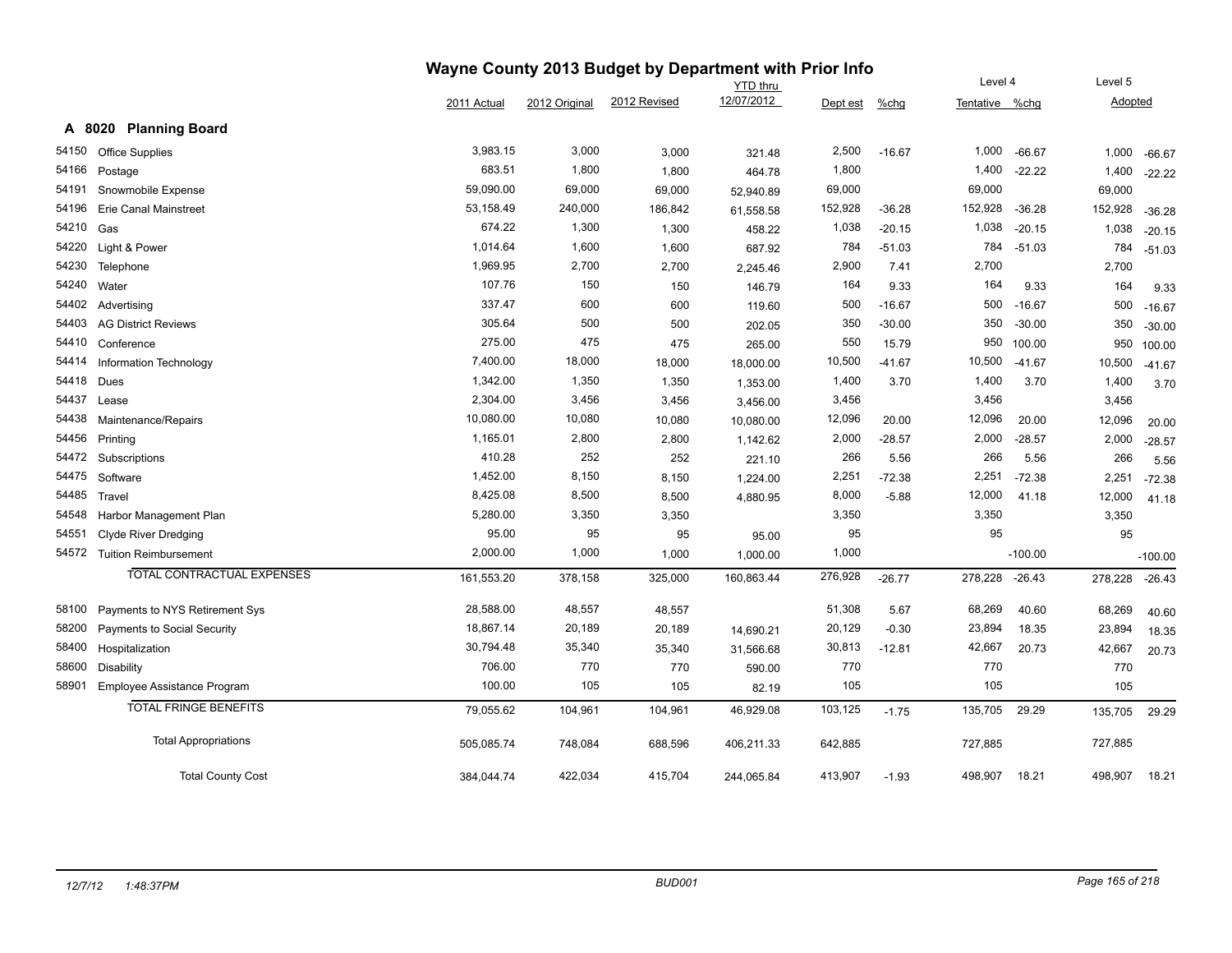|                                          |             |               | Wayne County 2013 Budget by Department with Prior Info | <b>YTD thru</b> |                     | Level 4        | Level 5        |
|------------------------------------------|-------------|---------------|--------------------------------------------------------|-----------------|---------------------|----------------|----------------|
|                                          | 2011 Actual | 2012 Original | 2012 Revised                                           | 12/07/2012      | Dept est<br>$%$ chg | Tentative %chg | <b>Adopted</b> |
| <b>Regional Planning Board</b><br>A 8025 |             |               |                                                        |                 |                     |                |                |
| 54400<br><b>Contracted Services</b>      | 9.970.00    | 9,970         | 9,970                                                  | 9.970.00        | 9,970               | 9,970          | 9,970          |
| TOTAL CONTRACTUAL EXPENSES               | 9.970.00    | 9,970         | 9,970                                                  | 9.970.00        | 9,970               | 9.970          | 9,970          |
| <b>Total Appropriations</b>              | 9.970.00    | 9,970         | 9,970                                                  | 9.970.00        | 9,970               | 9,970          | 9,970          |
| <b>Total County Cost</b>                 | 9.970.00    | 9,970         | 9,970                                                  | 9.970.00        | 9,970               | 9,970          | 9,970          |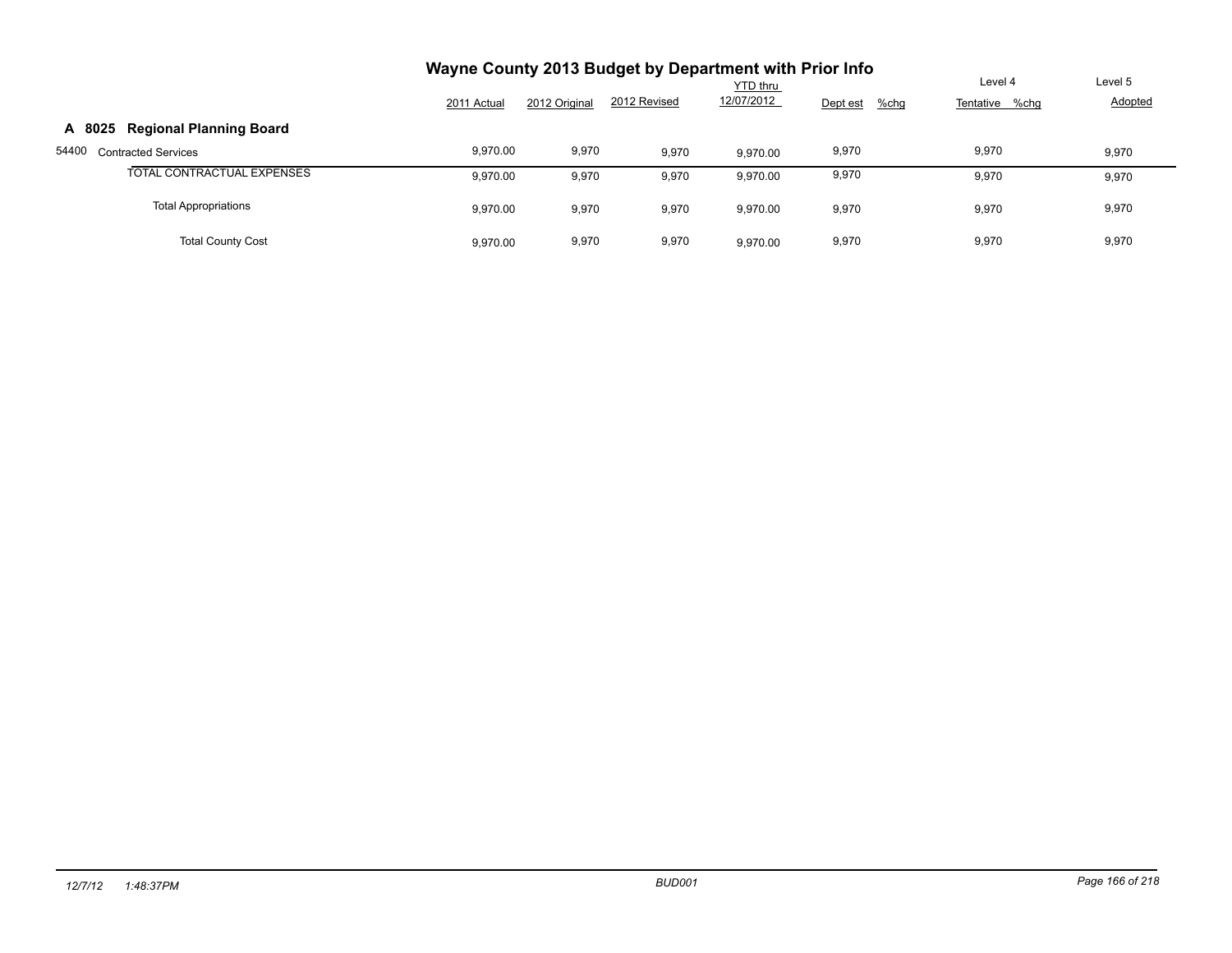|                                               | Wayne County 2013 Budget by Department with Prior Info |               |              |            |          |           |                  |                  |
|-----------------------------------------------|--------------------------------------------------------|---------------|--------------|------------|----------|-----------|------------------|------------------|
|                                               |                                                        |               |              | YTD thru   |          |           | Level 4          | Level 5          |
|                                               | 2011 Actual                                            | 2012 Original | 2012 Revised | 12/07/2012 | Dept est | $%$ chg   | Tentative %chg   | Adopted          |
| <b>Solid Waste Management</b><br>A 8160       |                                                        |               |              |            |          |           |                  |                  |
| 42770<br>Miscellaneous Revenues               |                                                        |               |              |            |          |           | $-200,000$       | $-200,000$       |
| <b>TOTAL REVENUES</b>                         |                                                        |               |              | 0.00       |          |           | $-200,000$       | $-200,000$       |
| 54000<br><b>Contractual Expenses</b>          |                                                        | 107,882       |              |            | 18,000   | $-83.32$  | $-100.00$        | $-100.00$        |
| 54430<br><b>MRF Subsidy</b>                   | 300,000.00                                             |               |              |            |          |           |                  |                  |
| 54431<br>Adm & Legal Fees                     | 121,500.00                                             | 5,400         |              |            |          | $-100.00$ | $-100.00$        | $-100.00$        |
| 54432<br><b>Education/Spec Recycling Efft</b> | 109,000.00                                             | 31,275        | 31,275       | 809.80     |          | $-100.00$ | $-100.00$        | $-100.00$        |
| <b>TOTAL CONTRACTUAL EXPENSES</b>             | 530,500.00                                             | 144,557       | 31,275       | 809.80     | 18,000   | $-87.55$  | $-100.00$        | $-100.00$        |
| <b>Total Appropriations</b>                   | 530,500.00                                             | 144,557       | 31,275       | 809.80     | 18,000   |           |                  |                  |
| <b>Total County Cost</b>                      | 530,500.00                                             | 144,557       | 31,275       | 809.80     | 18,000   | $-87.55$  | -200,000 -238.35 | -200,000 -238.35 |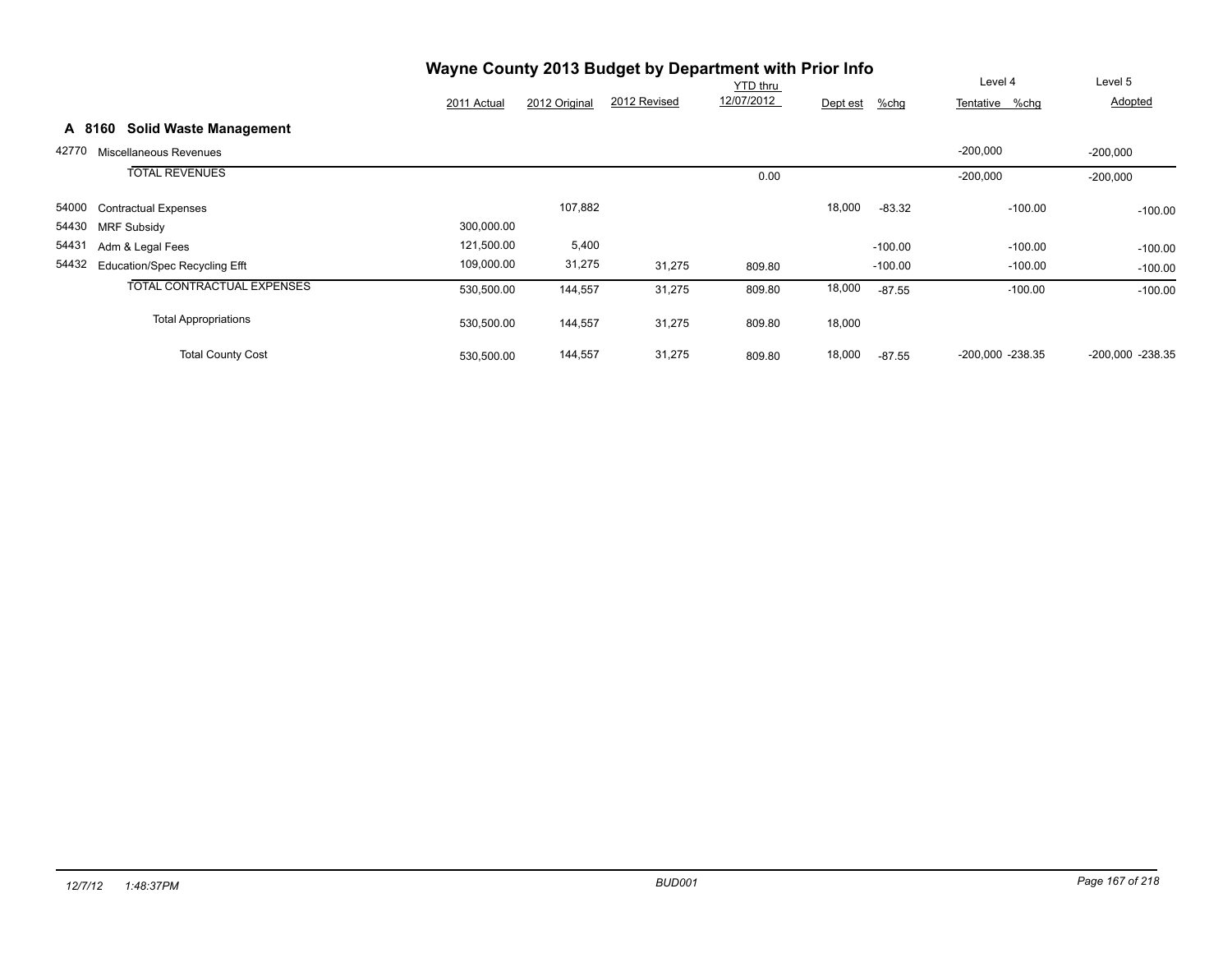|                                                 | Wayne County 2013 Budget by Department with Prior Info |               |              |            |                  |                |         |  |  |  |  |  |
|-------------------------------------------------|--------------------------------------------------------|---------------|--------------|------------|------------------|----------------|---------|--|--|--|--|--|
|                                                 |                                                        |               | Level 4      | Level 5    |                  |                |         |  |  |  |  |  |
|                                                 | 2011 Actual                                            | 2012 Original | 2012 Revised | 12/07/2012 | %chg<br>Dept est | Tentative %chg | Adopted |  |  |  |  |  |
| <b>Economic Development Zone Admn</b><br>A 8687 |                                                        |               |              |            |                  |                |         |  |  |  |  |  |
| <b>Total Appropriations</b>                     |                                                        |               |              | 0.00       |                  |                |         |  |  |  |  |  |
| <b>Total County Cost</b>                        |                                                        |               |              | 0.00       |                  |                |         |  |  |  |  |  |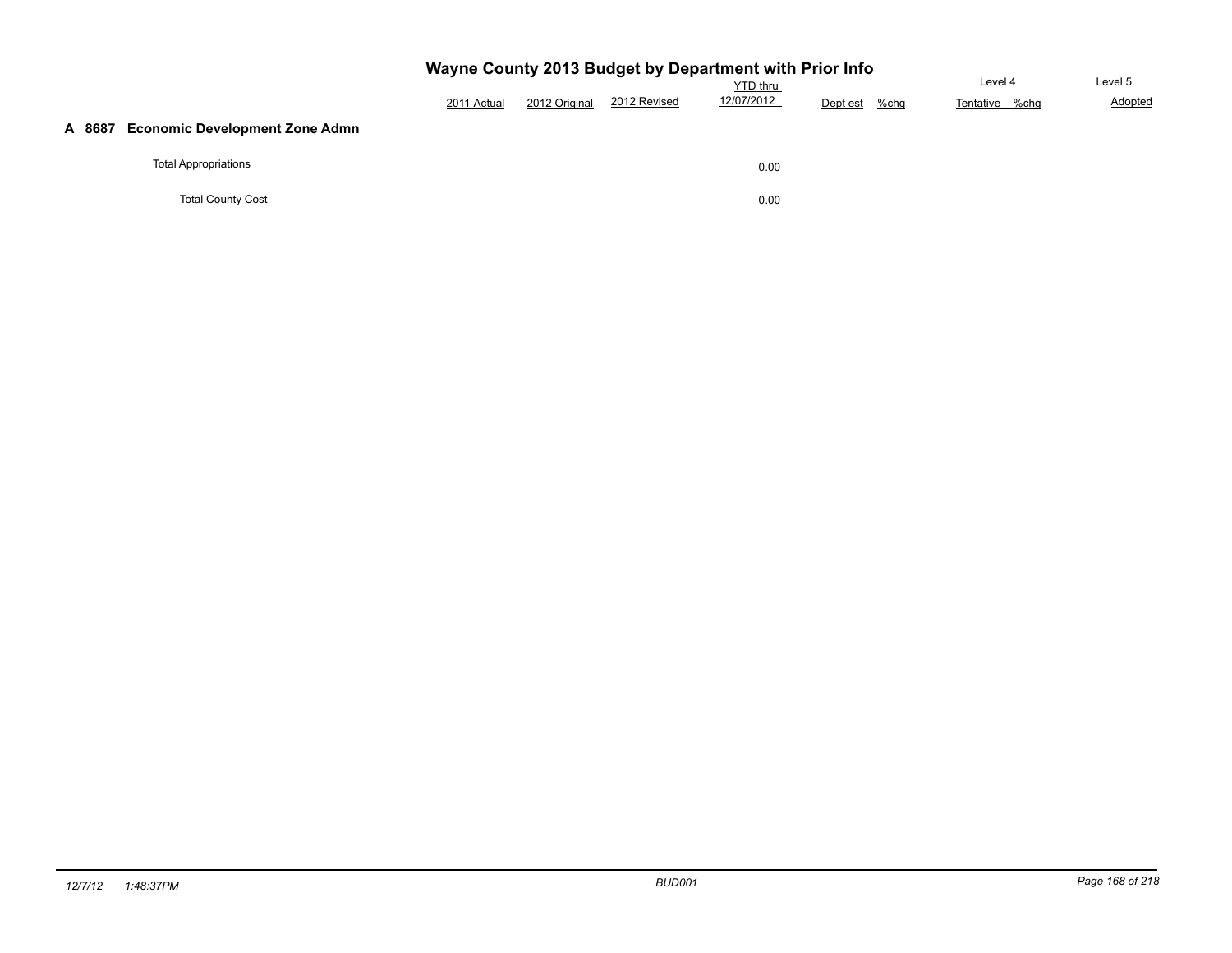|                                      | Wayne County 2013 Budget by Department with Prior Info |               |              |                 |                     |                |         |
|--------------------------------------|--------------------------------------------------------|---------------|--------------|-----------------|---------------------|----------------|---------|
|                                      |                                                        |               |              | <b>YTD thru</b> |                     | Level 4        | Level 5 |
|                                      | 2011 Actual                                            | 2012 Original | 2012 Revised | 12/07/2012      | $%$ chg<br>Dept est | Tentative %chg | Adopted |
| A 8720 Fish & Game Department        |                                                        |               |              |                 |                     |                |         |
| 54000<br><b>Contractual Expenses</b> | 1.877.00                                               | 1,877         | 1.877        |                 | 1,877               | 1,877          | 1,877   |
| TOTAL CONTRACTUAL EXPENSES           | 1.877.00                                               | 1,877         | 1,877        | 0.00            | 1,877               | 1,877          | 1,877   |
| <b>Total Appropriations</b>          | 1,877.00                                               | 1,877         | 1,877        | 0.00            | 1,877               | 1,877          | 1,877   |
| <b>Total County Cost</b>             | 1.877.00                                               | 1,877         | 1.877        | 0.00            | 1,877               | 1,877          | 1,877   |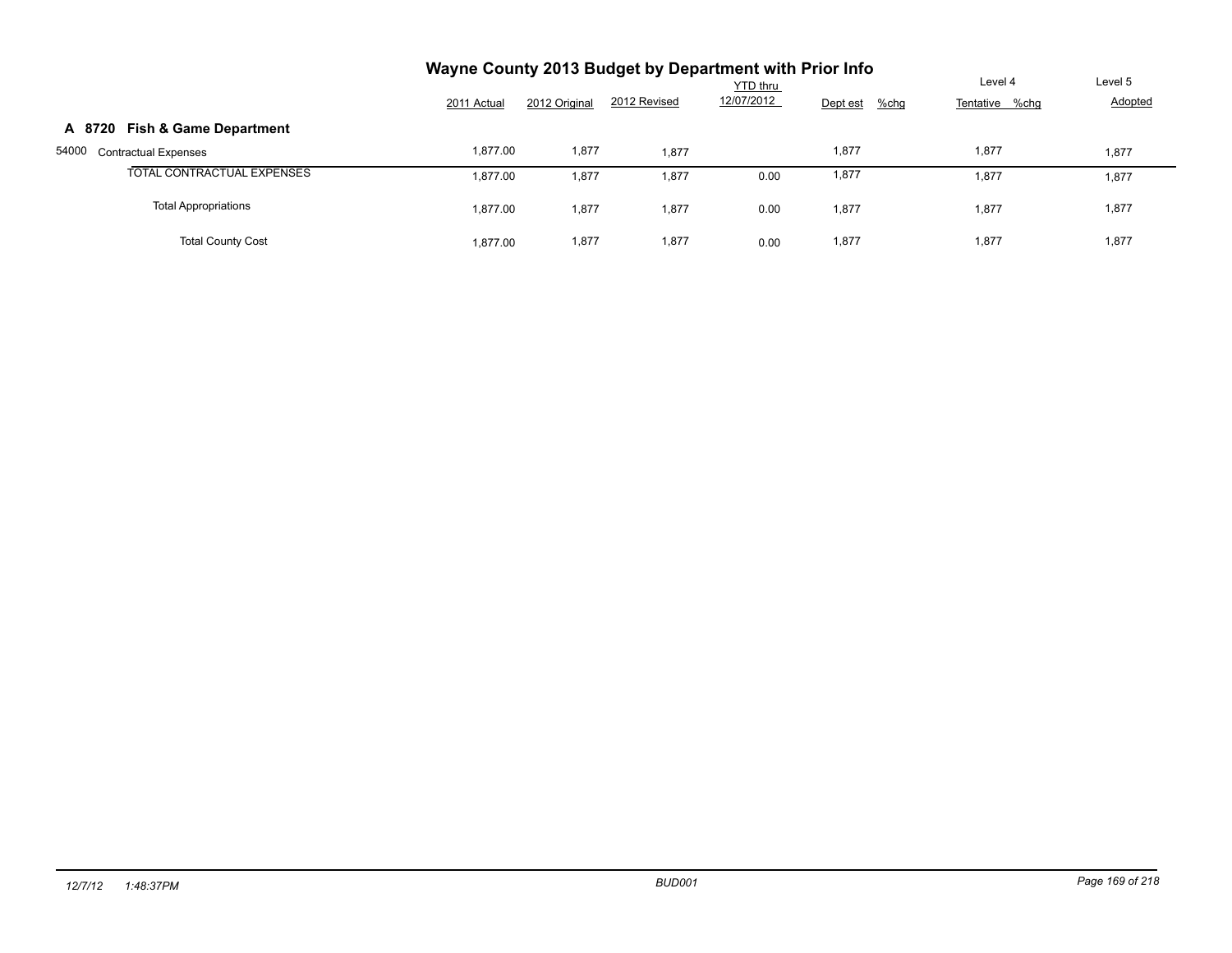|                                      | Wayne County 2013 Budget by Department with Prior Info |               |              |                 |           |         |                |          |           |          |
|--------------------------------------|--------------------------------------------------------|---------------|--------------|-----------------|-----------|---------|----------------|----------|-----------|----------|
|                                      |                                                        |               |              | <b>YTD</b> thru |           |         | Level 4        |          | Level 5   |          |
|                                      | 2011 Actual                                            | 2012 Original | 2012 Revised | 12/07/2012      | Dept est  | $%$ chg | Tentative %chq |          | Adopted   |          |
| <b>Soil Conservation</b><br>A 8730   |                                                        |               |              |                 |           |         |                |          |           |          |
| 42770<br>Miscellaneous Revenues      | $-15,000.00$                                           | $-15,000$     | $-15,000$    | $-13.000.00$    | $-15,000$ |         | $-15,000$      |          | $-15,000$ |          |
| <b>TOTAL REVENUES</b>                | $-15,000.00$                                           | $-15,000$     | $-15,000$    | $-13,000.00$    | $-15,000$ |         | $-15,000$      |          | $-15,000$ |          |
| 54000<br><b>Contractual Expenses</b> | 184,475.00                                             | 184,475       | 184,475      | 184.475.00      | 184,475   |         | 184,475        |          | 184,475   |          |
| 54400<br><b>Contracted Services</b>  | 109,204.29                                             | 100,000       | 113,867      | 67.610.10       | 120,000   | 20.00   | 89,000         | $-11.00$ | 89,000    | $-11.00$ |
| 54496<br>Weed Harvesting Program     | 79,265.72                                              | 109,100       | 138,934      | 116,211.89      | 109,100   |         | 100,000        | $-8.34$  | 100,000   | $-8.34$  |
| TOTAL CONTRACTUAL EXPENSES           | 372,945.01                                             | 393,575       | 437,276      | 368,296.99      | 413,575   | 5.08    | 373,475        | $-5.11$  | 373,475   | $-5.11$  |
| <b>Total Appropriations</b>          | 372,945.01                                             | 393,575       | 437,276      | 368,296.99      | 413,575   |         | 373,475        |          | 373,475   |          |
| <b>Total County Cost</b>             | 357,945.01                                             | 378,575       | 422,276      | 355.296.99      | 398,575   | 5.28    | 358,475        | $-5.31$  | 358,475   | $-5.31$  |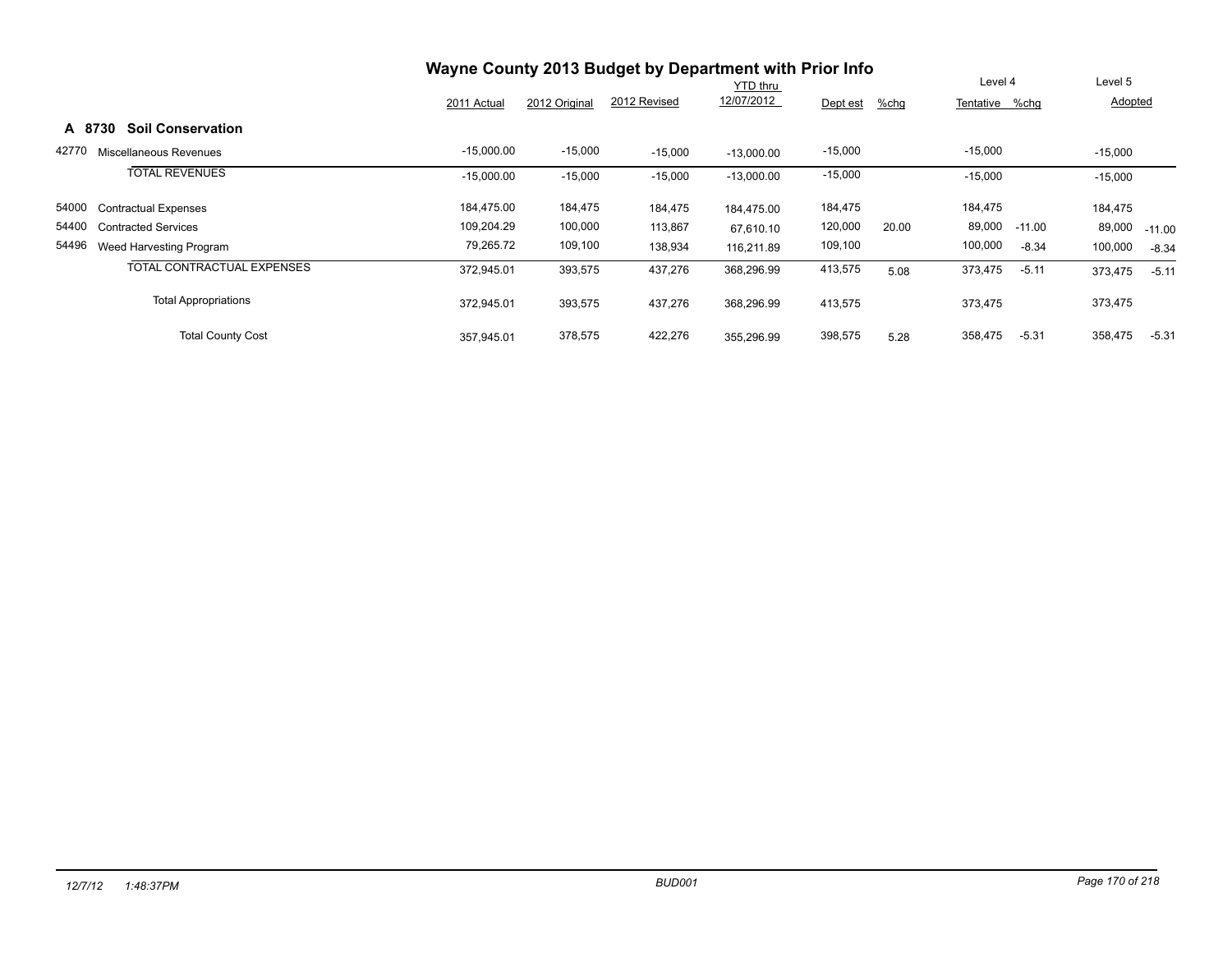|                                      | Wayne County 2013 Budget by Department with Prior Info |               |              |                 |          |         |                |         |
|--------------------------------------|--------------------------------------------------------|---------------|--------------|-----------------|----------|---------|----------------|---------|
|                                      |                                                        |               |              | <b>YTD thru</b> |          |         | Level 4        | Level 5 |
|                                      | 2011 Actual                                            | 2012 Original | 2012 Revised | 12/07/2012      | Dept est | $%$ chg | Tentative %chg | Adopted |
| A 8752 Palmyra Union Ag Society      |                                                        |               |              |                 |          |         |                |         |
| 54000<br><b>Contractual Expenses</b> | 5.265.00                                               | 5,265         | 5,265        | 5.265.00        | 8,700    | 65.24   | 5,265          | 5,265   |
| TOTAL CONTRACTUAL EXPENSES           | 5.265.00                                               | 5,265         | 5,265        | 5.265.00        | 8,700    | 65.24   | 5,265          | 5,265   |
| <b>Total Appropriations</b>          | 5.265.00                                               | 5,265         | 5,265        | 5,265.00        | 8,700    |         | 5,265          | 5,265   |
| <b>Total County Cost</b>             | 5.265.00                                               | 5,265         | 5,265        | 5.265.00        | 8,700    | 65.24   | 5,265          | 5,265   |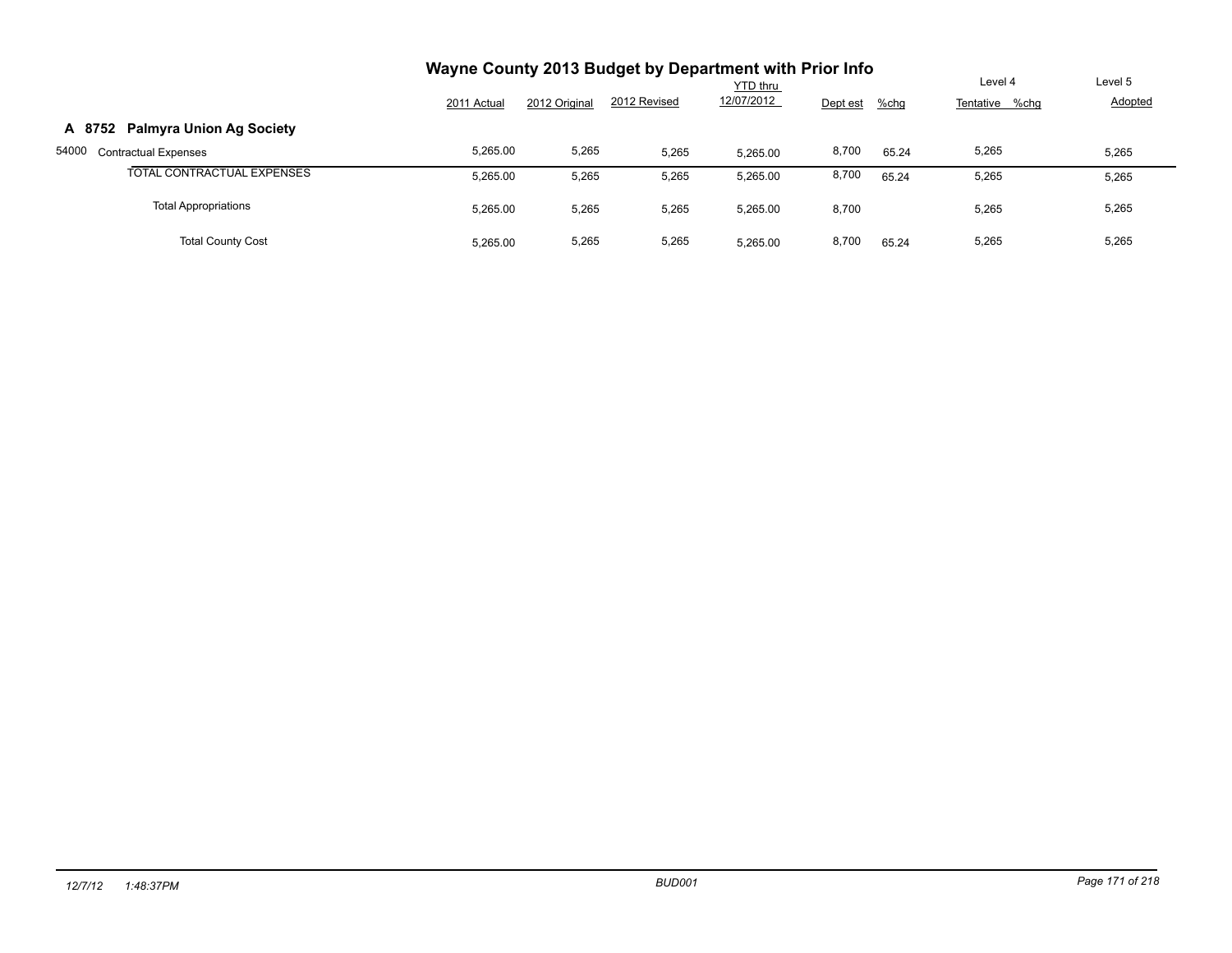|                                      |             |               |              | <b>YTD thru</b> |                     | Level 4        | Level 5 |
|--------------------------------------|-------------|---------------|--------------|-----------------|---------------------|----------------|---------|
|                                      | 2011 Actual | 2012 Original | 2012 Revised | 12/07/2012      | $%$ chg<br>Dept est | Tentative %chg | Adopted |
| A 8754 County Extension Serv         |             |               |              |                 |                     |                |         |
| 54000<br><b>Contractual Expenses</b> | 424.647.00  | 424,647       | 424.647      | 424.647.00      | 424,647             | 424,647        | 424.647 |
| TOTAL CONTRACTUAL EXPENSES           | 424.647.00  | 424.647       | 424.647      | 424.647.00      | 424.647             | 424.647        | 424.647 |
| <b>Total Appropriations</b>          | 424.647.00  | 424.647       | 424.647      | 424.647.00      | 424.647             | 424.647        | 424,647 |
| <b>Total County Cost</b>             | 424.647.00  | 424.647       | 424.647      | 424.647.00      | 424.647             | 424.647        | 424.647 |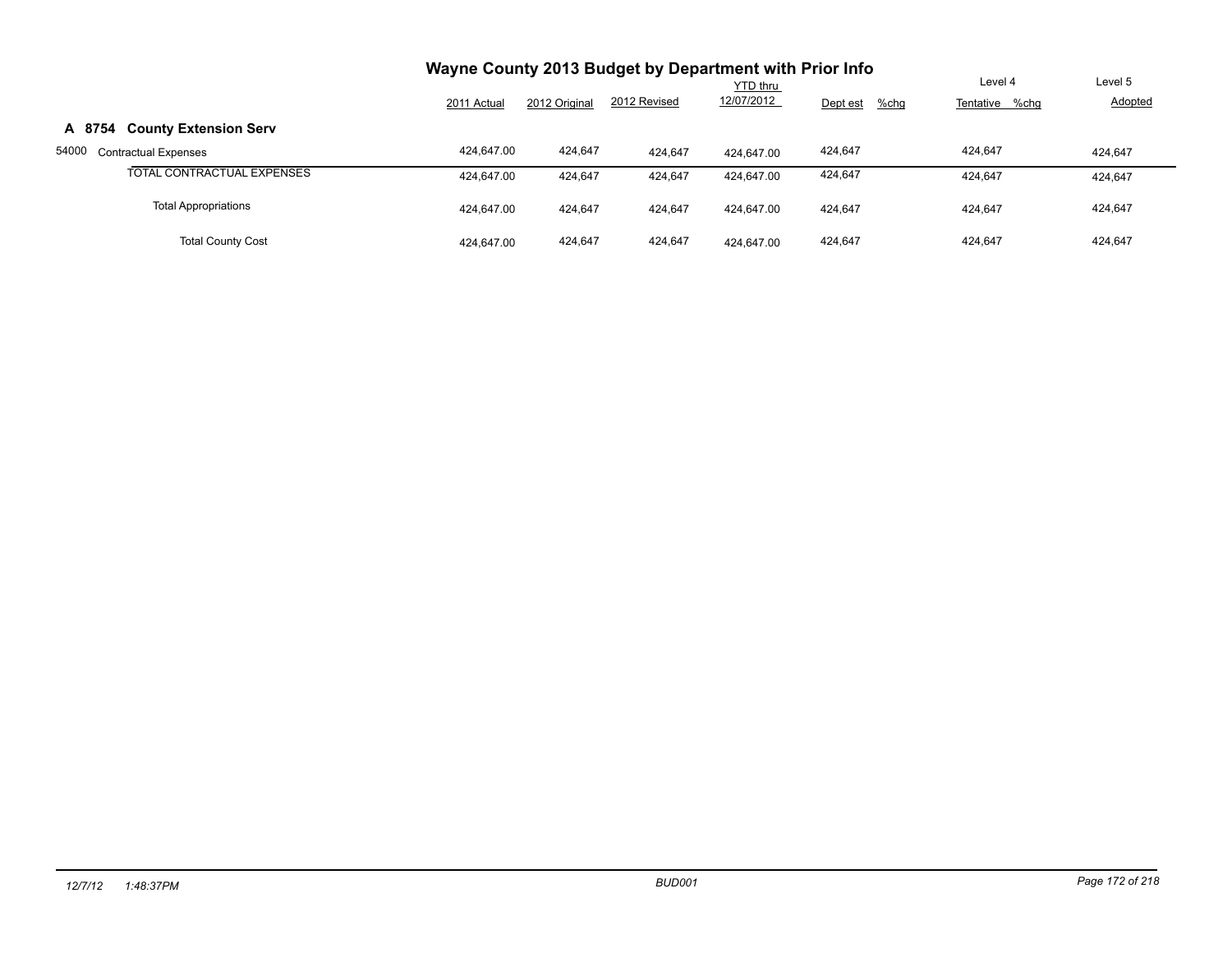|                                       | Wayne County 2013 Budget by Department with Prior Info |               |              |                 |                     |                |                   |
|---------------------------------------|--------------------------------------------------------|---------------|--------------|-----------------|---------------------|----------------|-------------------|
|                                       |                                                        |               |              | <b>YTD thru</b> |                     | Level 4        | Level 5           |
|                                       | 2011 Actual                                            | 2012 Original | 2012 Revised | 12/07/2012      | Dept est<br>$%$ chg | Tentative %chg | Adopted           |
| <b>Unemployment Reserve</b><br>A 9050 |                                                        |               |              |                 |                     |                |                   |
| 42801<br>Interfund Reimb of Expenses  | $-154,969.80$                                          | $-200,000$    | $-200,000$   | $-148.889.07$   | $-200,000$          | $-200,000$     | $-200,000$        |
| <b>TOTAL REVENUES</b>                 | -154,969.80                                            | $-200,000$    | $-200,000$   | $-148,889.07$   | $-200,000$          | $-200,000$     | $-200.000$        |
| 58000<br><b>Employee Benefits</b>     | 192,859.93                                             | 200,000       | 251,729      | 162.154.15      | 200,000             | 470,000 135.00 | 470,000<br>135.00 |
| <b>TOTAL FRINGE BENEFITS</b>          | 192,859.93                                             | 200,000       | 251,729      | 162,154.15      | 200,000             | 470.000 135.00 | 135.00<br>470,000 |
| <b>Total Appropriations</b>           | 192.859.93                                             | 200,000       | 251,729      | 162.154.15      | 200,000             | 470,000        | 470,000           |
| <b>Total County Cost</b>              | 37,890.13                                              |               | 51,729       | 13.265.08       |                     | 270,000        | 270,000           |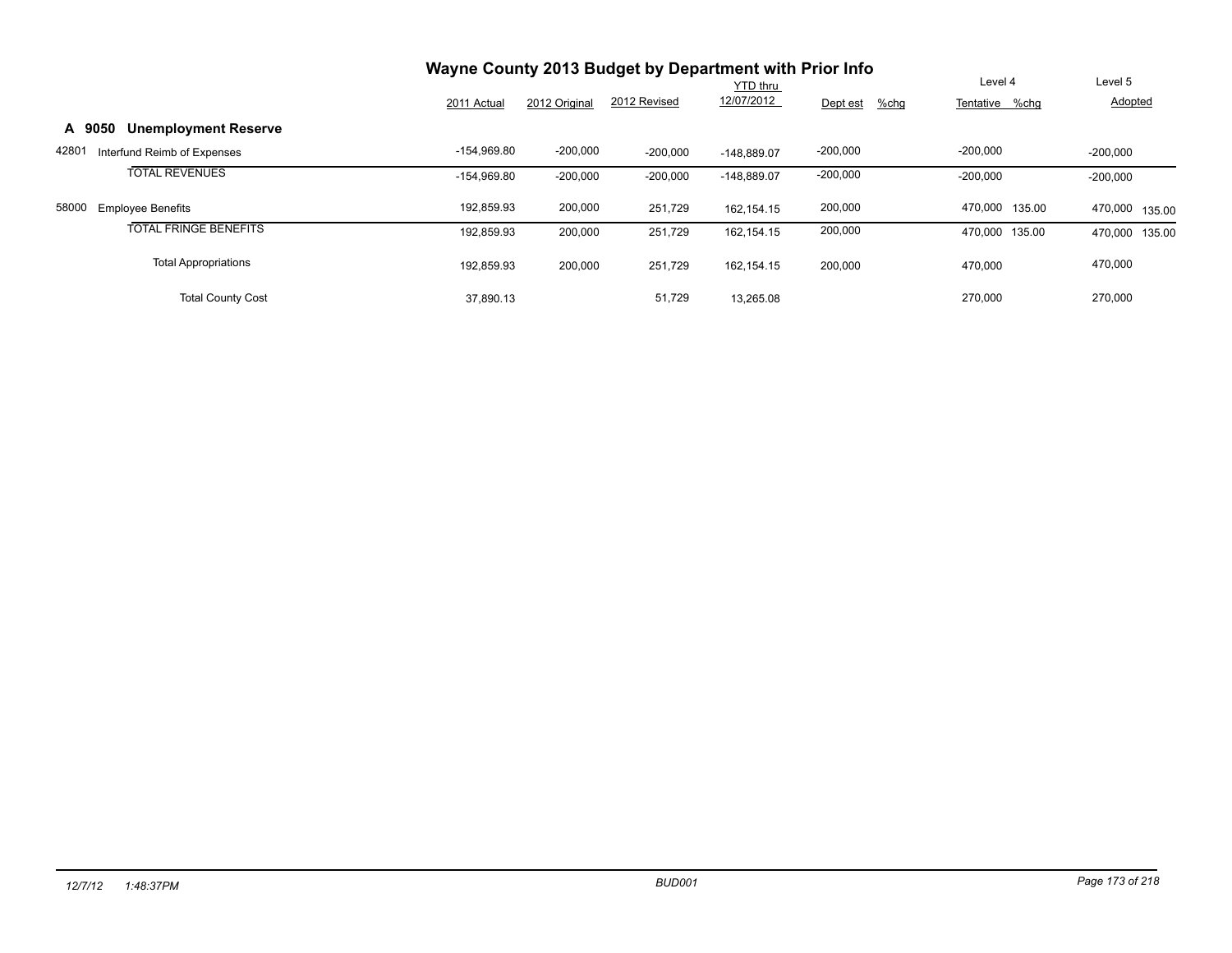|                                                   | Wayne County 2013 Budget by Department with Prior Info |               |              |                 |           |         |                |               |                |         |
|---------------------------------------------------|--------------------------------------------------------|---------------|--------------|-----------------|-----------|---------|----------------|---------------|----------------|---------|
|                                                   |                                                        |               |              | <b>YTD thru</b> |           |         | Level 4        |               | Level 5        |         |
|                                                   | 2011 Actual                                            | 2012 Original | 2012 Revised | 12/07/2012      | Dept est  | $%$ chg | Tentative %chg |               | <b>Adopted</b> |         |
| <b>Hospital &amp; Medical Insurance</b><br>A 9060 |                                                        |               |              |                 |           |         |                |               |                |         |
| 58100<br>Payments to NYS Retirement Sys           | 72.214.00                                              | 20,265        | 20.265       |                 | 100,000   | 393.46  |                | 75,000 270.10 | 75,000 270.10  |         |
| 58400<br>Hospitalization                          | 1,511,804.62                                           | 1,665,000     | 1,665,000    | 1.330.313.69    | 1,575,000 | $-5.41$ | 1,525,000      | $-8.41$       | 1,525,000      | $-8.41$ |
| <b>TOTAL FRINGE BENEFITS</b>                      | 1,584,018.62                                           | 1,685,265     | 1,685,265    | 330,313.69      | 1,675,000 | $-0.61$ | 1,600,000      | $-5.06$       | 1,600,000      | $-5.06$ |
| <b>Total Appropriations</b>                       | 1.584.018.62                                           | 1.685.265     | 1.685.265    | 1.330.313.69    | 1,675,000 |         | 1,600,000      |               | 000,000,1      |         |
| <b>Total County Cost</b>                          | 1.584.018.62                                           | 1,685,265     | 1,685,265    | 1.330.313.69    | 1,675,000 | $-0.61$ | 1,600,000      | $-5.06$       | 1,600,000      | $-5.06$ |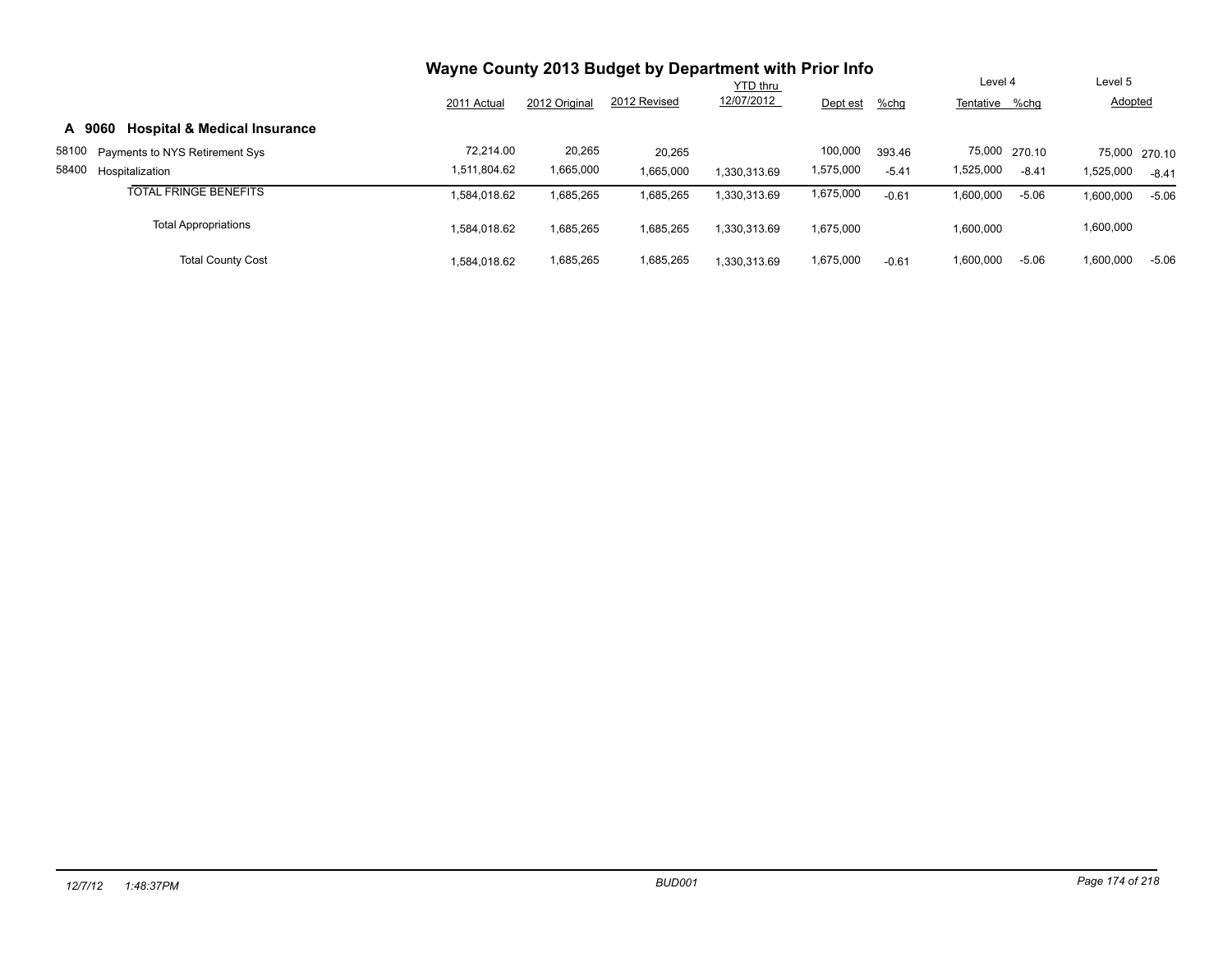|                              |             |               | Wayne County 2013 Budget by Department with Prior Info |                               | Level 4             | Level 5        |         |
|------------------------------|-------------|---------------|--------------------------------------------------------|-------------------------------|---------------------|----------------|---------|
|                              | 2011 Actual | 2012 Original | 2012 Revised                                           | <b>YTD thru</b><br>12/07/2012 | $%$ chg<br>Dept est | Tentative %chg | Adopted |
| Vacation<br>A 9080           |             |               |                                                        |                               |                     |                |         |
| 58800 Vacation               | 113,541.87  |               |                                                        |                               |                     |                |         |
| <b>TOTAL FRINGE BENEFITS</b> | 113,541.87  |               |                                                        | 0.00                          |                     |                |         |
| <b>Total Appropriations</b>  | 113,541.87  |               |                                                        | 0.00                          |                     |                |         |
| <b>Total County Cost</b>     | 113,541.87  |               |                                                        | 0.00                          |                     |                |         |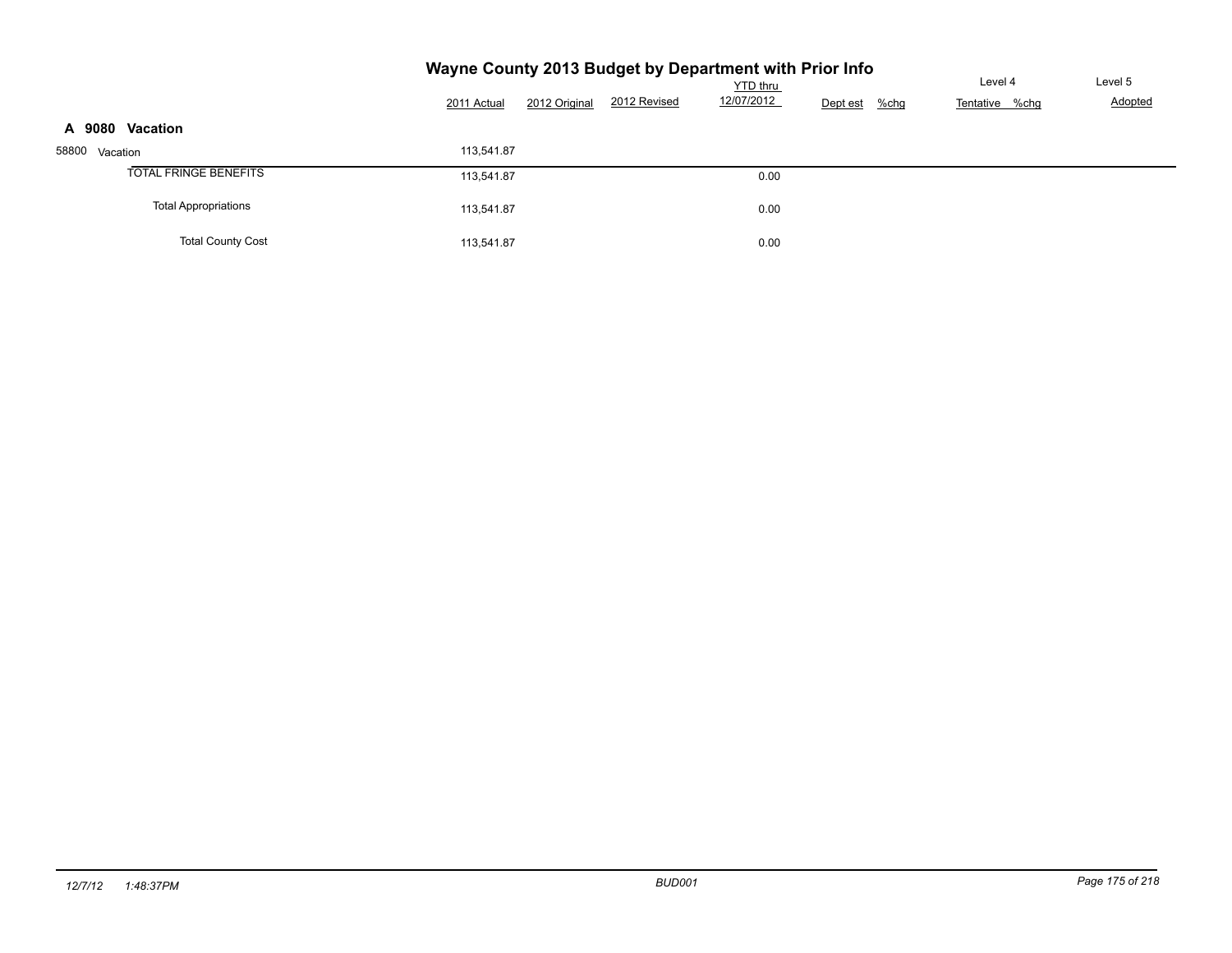|                              | Wayne County 2013 Budget by Department with Prior Info |               |              |            |                     |                |         |
|------------------------------|--------------------------------------------------------|---------------|--------------|------------|---------------------|----------------|---------|
|                              |                                                        |               |              |            | Level 4             | Level 5        |         |
|                              | 2011 Actual                                            | 2012 Original | 2012 Revised | 12/07/2012 | $%$ chg<br>Dept est | Tentative %chg | Adopted |
| Sick Time/Hosp.<br>A 9081    |                                                        |               |              |            |                     |                |         |
| 58802 Sick Time/Hosp.        | 94,267.75                                              |               |              |            |                     |                |         |
| <b>TOTAL FRINGE BENEFITS</b> | 94.267.75                                              |               |              | 0.00       |                     |                |         |
| <b>Total Appropriations</b>  | 94,267.75                                              |               |              | 0.00       |                     |                |         |
| <b>Total County Cost</b>     | 94.267.75                                              |               |              | 0.00       |                     |                |         |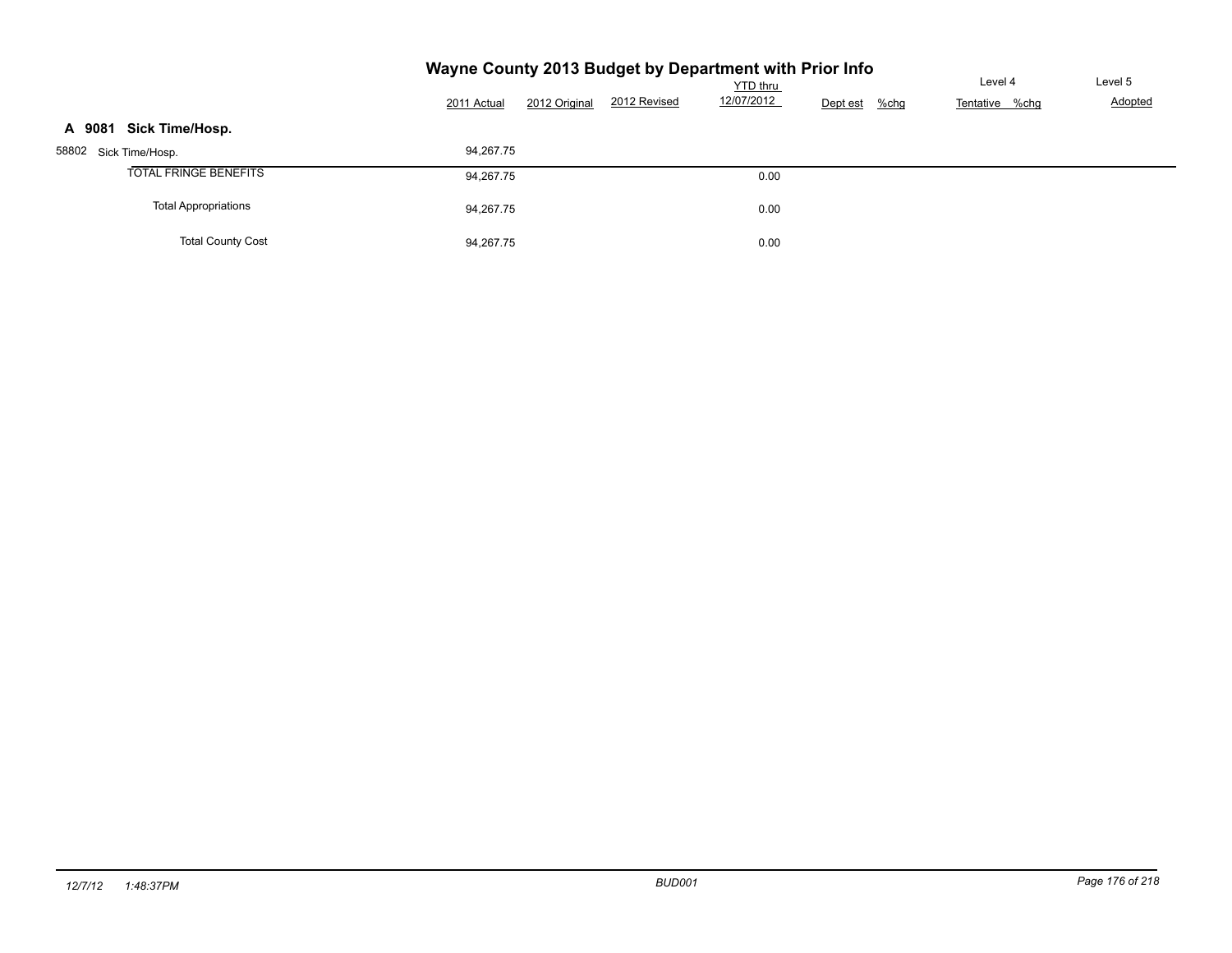|       |                               |              |               | Wayne County 2013 Budget by Department with Prior Info |                 |           |         |                |         |           |         |
|-------|-------------------------------|--------------|---------------|--------------------------------------------------------|-----------------|-----------|---------|----------------|---------|-----------|---------|
|       |                               |              |               |                                                        | <b>YTD</b> thru |           |         | Level 4        |         | Level 5   |         |
|       |                               | 2011 Actual  | 2012 Original | 2012 Revised                                           | 12/07/2012      | Dept est  | $%$ chg | Tentative %chg |         | Adopted   |         |
|       | <b>Serial Bonds</b><br>A 9710 |              |               |                                                        |                 |           |         |                |         |           |         |
| 42769 | <b>Subsidy Receipts</b>       | $-76,890.02$ | $-76,890$     | $-76,890$                                              | $-38,445.01$    | $-76,891$ | 0.00    | $-76,891$      | 0.00    | $-76,891$ | 0.00    |
|       | <b>TOTAL REVENUES</b>         | $-76,890.02$ | $-76,890$     | $-76,890$                                              | $-38,445.01$    | $-76,891$ | 0.00    | $-76,891$      | 0.00    | $-76,891$ | 0.00    |
| 54517 | <b>MBBA FEES</b>              | 11,032.50    | 10,269        | 10,269                                                 | 10,268.50       | 9,999     | $-2.63$ | 9,999          | $-2.63$ | 9,999     | $-2.63$ |
|       | TOTAL CONTRACTUAL EXPENSES    | 11,032.50    | 10,269        | 10,269                                                 | 10,268.50       | 9,999     | $-2.63$ | 9,999          | $-2.63$ | 9,999     | $-2.63$ |
| 56000 | Principal on Indebtedness     | 240,000.00   | 245,000       | 245,000                                                | 245,000.00      | 255,000   | 4.08    | 255,000        | 4.08    | 255,000   | 4.08    |
|       | <b>TOTAL PRINCIPAL</b>        | 240,000.00   | 245,000       | 245,000                                                | 245,000.00      | 255,000   | 4.08    | 255,000        | 4.08    | 255,000   | 4.08    |
| 57000 | Interest on Indebtedness      | 490,998.26   | 484,999       | 484,999                                                | 484,998.26      | 477,649   | $-1.52$ | 477,649        | $-1.52$ | 477,649   | $-1.52$ |
|       | <b>TOTAL INTEREST</b>         | 490,998.26   | 484,999       | 484,999                                                | 484,998.26      | 477,649   | $-1.52$ | 477,649        | $-1.52$ | 477,649   | $-1.52$ |
|       | <b>Total Appropriations</b>   | 742,030.76   | 740,268       | 740,268                                                | 740,266.76      | 742,648   |         | 742,648        |         | 742,648   |         |
|       | <b>Total County Cost</b>      | 665,140.74   | 663,378       | 663,378                                                | 701,821.75      | 665,757   | 0.36    | 665,757        | 0.36    | 665,757   | 0.36    |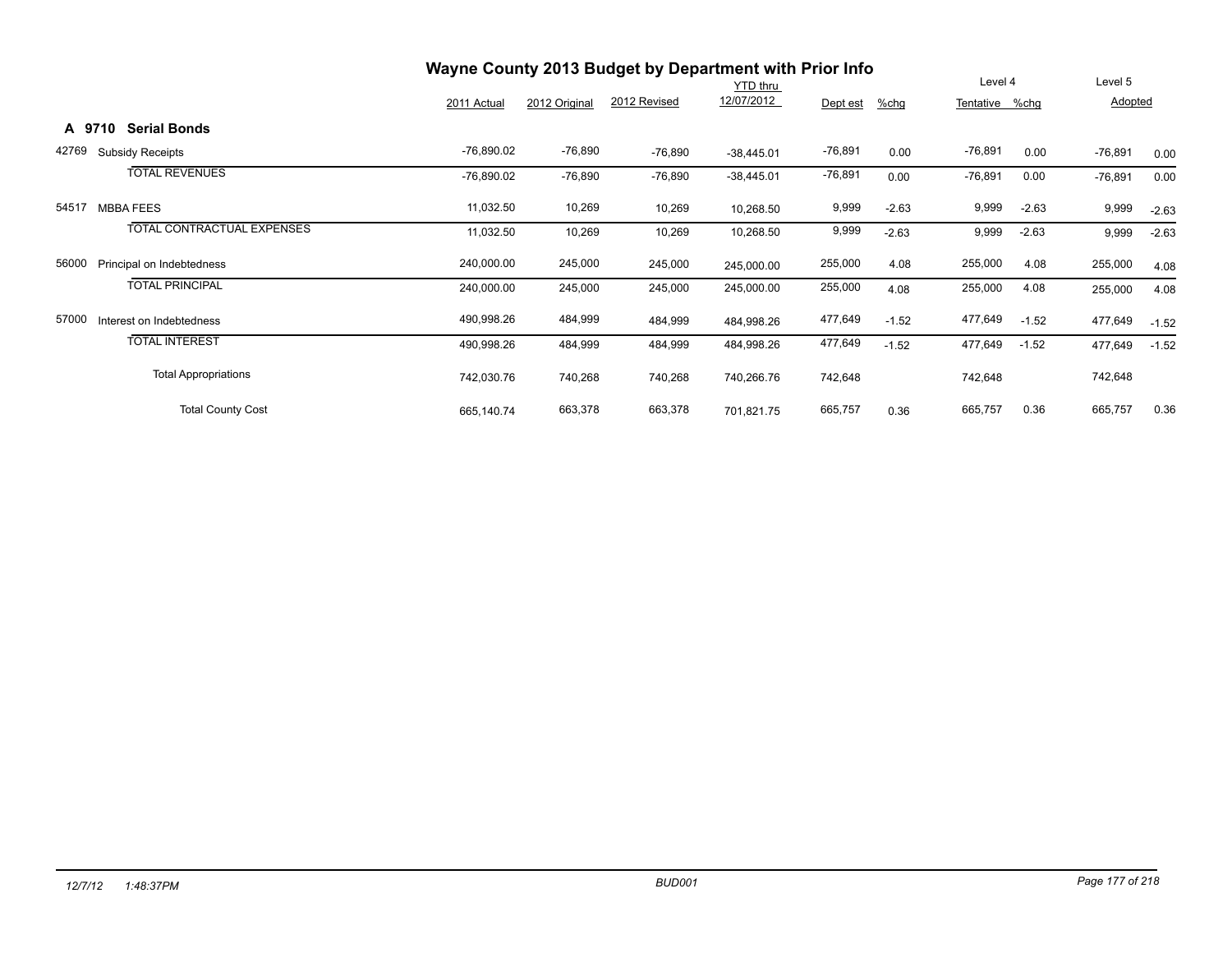|                                        | Wayne County 2013 Budget by Department with Prior Info |               |              |              |            |         |                |          |                |          |
|----------------------------------------|--------------------------------------------------------|---------------|--------------|--------------|------------|---------|----------------|----------|----------------|----------|
|                                        |                                                        |               | Level 4      |              | Level 5    |         |                |          |                |          |
|                                        | 2011 Actual                                            | 2012 Original | 2012 Revised | 12/07/2012   | Dept est   | %chg    | Tentative %chq |          | <b>Adopted</b> |          |
| A 9901<br><b>Interfund Transfers</b>   |                                                        |               |              |              |            |         |                |          |                |          |
| 59300<br>Transfer - County Road        | 6,830,580.19                                           | 6,879,247     | 6,350,035    | 6,350,035.00 | 6,863,597  | $-0.23$ | 6,643,531      | $-3.43$  | 6,643,531      | $-3.43$  |
| 59400<br>Transfer - Machinery          | 701,557.00                                             | 391,477       | 409,477      | 409.477.00   | 409,477    | 4.60    | 388,913        | $-0.65$  | 388,913        | $-0.65$  |
| 59500<br>Transfer - Nursing Home       |                                                        | 753,000       | 906,540      | 906.540.00   | 3,838,806  | 409.80  | 72,084         | $-90.43$ | 72,084         | $-90.43$ |
| 59600<br>Transfer-NH-Retiree Insurance |                                                        | 647,000       | 647,000      | 647,000.00   | 666,500    | 3.01    | 650,000        | 0.46     | 650,000        | 0.46     |
| 59700<br>Transfer - Workmen's Comp     | 1,364,835.00                                           | 1,187,561     | 1,187,561    | 1,187,561.00 | 1,426,851  | 20.15   | 1,426,851      | 20.15    | 1,426,851      | 20.15    |
| <b>TOTAL TRANSFERS</b>                 | 8,896,972.19                                           | 9,858,285     | 9,500,613    | 9,500,613.00 | 13,205,231 | 33.95   | 9,181,379      | $-6.87$  | 9,181,379      | $-6.87$  |
| <b>Total Appropriations</b>            | 8,896,972.19                                           | 9,858,285     | 9,500,613    | 9,500,613.00 | 13,205,231 |         | 9,181,379      |          | 9,181,379      |          |
| <b>Total County Cost</b>               | 8.896.972.19                                           | 9,858,285     | 9,500,613    | 9.500.613.00 | 13,205,231 | 33.95   | 9,181,379      | $-6.87$  | 9,181,379      | $-6.87$  |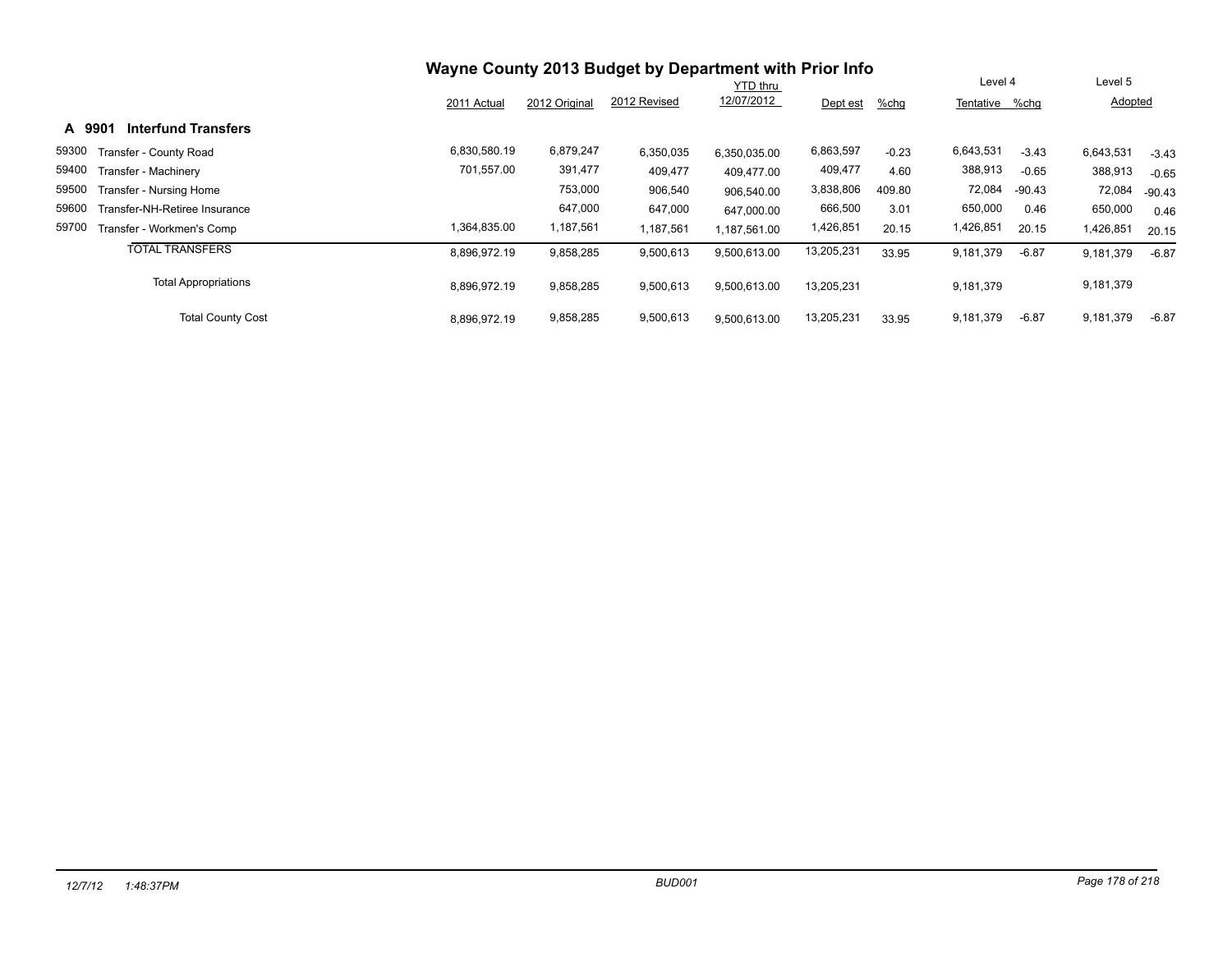## **Wayne County 2013 Budget by Department with Prior Info**

|       |                                      |             |               |              | <b>YTD</b> thru |          |         | Level 4        | Level 5 |
|-------|--------------------------------------|-------------|---------------|--------------|-----------------|----------|---------|----------------|---------|
|       |                                      | 2011 Actual | 2012 Original | 2012 Revised | 12/07/2012      | Dept est | $%$ chg | Tentative %chg | Adopted |
|       | A 9950 Transfer to Capital Fund Proj |             |               |              |                 |          |         |                |         |
| 52718 | Parks Project                        |             |               | 39,915       | 39,915.00       |          |         |                |         |
| 52719 | Parks Pavilion Project               | 129,540.00  |               |              |                 |          |         |                |         |
| 52743 | E911 Telephone Replacement           | 246,090.00  |               | 63,150       | 63,150.00       |          |         |                |         |
| 52774 | Building Renovation Cap. Proj.       |             |               | 43,800       | 43,800.00       |          |         |                |         |
| 52775 | Co Bldg Renovation-ONH               | 103,003.65  |               |              |                 |          |         |                |         |
| 52776 | <b>Energy Conservation</b>           |             |               | 136,075      | 136,075.00      |          |         |                |         |
| 52777 | Radio Interoperability Project       | 88,722.00   |               | 118,386      | 118,386.00      |          |         |                |         |
| 52780 | <b>Building Repairs</b>              |             |               | 29,500       | 29,500.00       |          |         |                |         |
|       | <b>TOTAL EQUIPMENT</b>               | 567,355.65  |               | 430,826      | 430,826.00      |          |         |                |         |
| 59705 | <b>Virtualization Project</b>        |             |               | 100,000      | 100,000.00      |          |         |                |         |
|       | <b>TOTAL TRANSFERS</b>               |             |               | 100,000      | 100,000.00      |          |         |                |         |
|       | <b>Total Appropriations</b>          | 567,355.65  |               | 530,826      | 530,826.00      |          |         |                |         |
|       | <b>Total County Cost</b>             | 567,355.65  |               | 530,826      | 530,826.00      |          |         |                |         |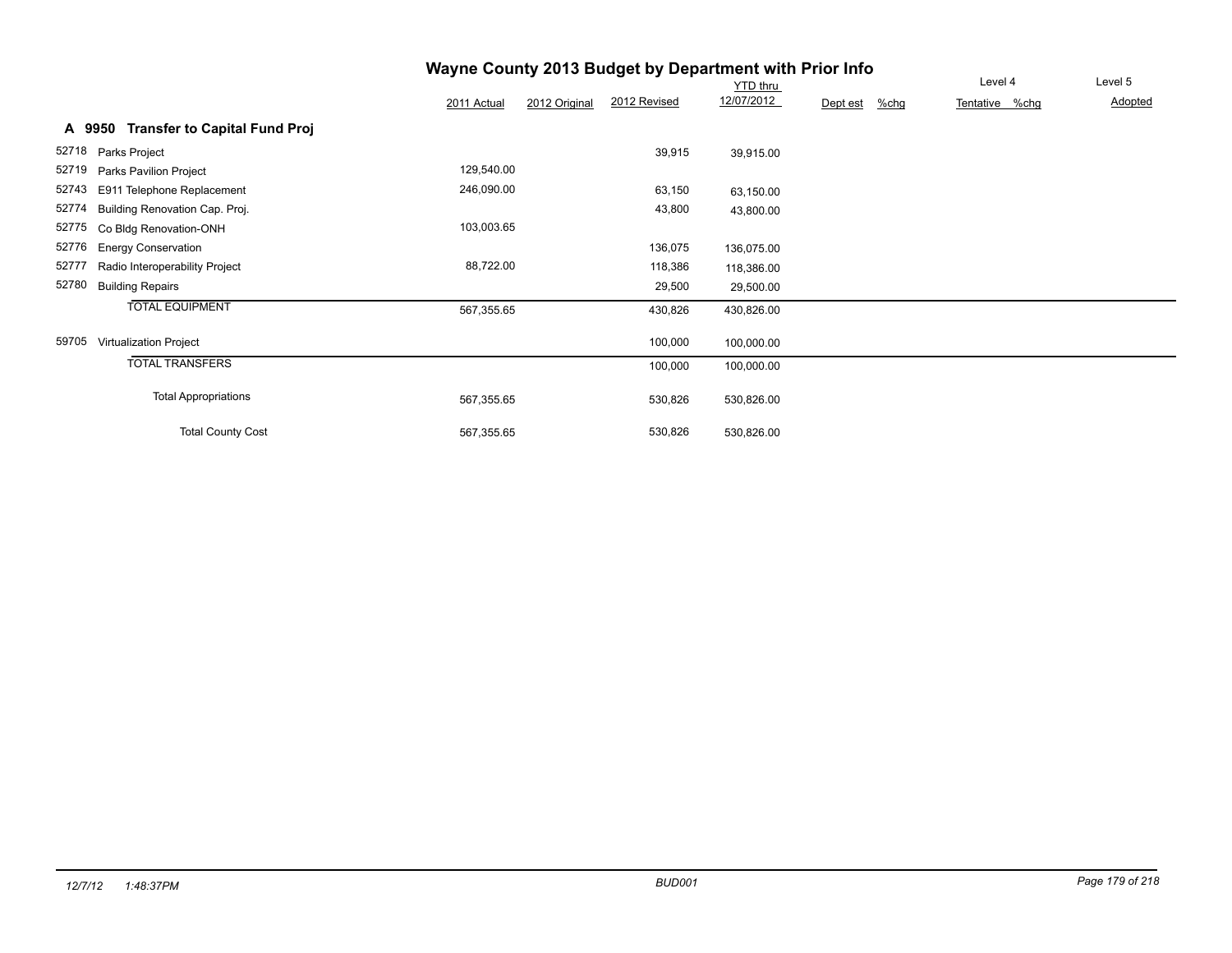|        |                                | Wayne County 2013 Budget by Department with Prior Info |               |               |                  |               |           |                |          |               |          |
|--------|--------------------------------|--------------------------------------------------------|---------------|---------------|------------------|---------------|-----------|----------------|----------|---------------|----------|
|        |                                |                                                        |               |               | <b>YTD thru</b>  |               |           | Level 4        |          | Level 5       |          |
|        |                                | 2011 Actual                                            | 2012 Original | 2012 Revised  | 12/07/2012       | Dept est      | $%$ chg   | Tentative %chg |          | Adopted       |          |
| A 9999 | Other                          |                                                        |               |               |                  |               |           |                |          |               |          |
| 41001  | <b>Real Property Taxes</b>     | $-34,363,491.91$                                       | $-34,961,250$ | $-34,961,250$ | $-35,037,045.73$ | -47,940,224   | 37.12     | $-36,093,502$  | 3.24     | $-36,093,502$ | 3.24     |
| 41051  | Gain from Tax Sale or Property | $-234,850.75$                                          |               |               | $-103.78$        |               |           |                |          |               |          |
| 41081  | Payment in Lieu of Taxes       | $-2,371,043.70$                                        | $-2,370,000$  | $-2,370,000$  | $-2,363,154.68$  | $-2,310,000$  | $-2.53$   | $-2,400,339$   | 1.28     | $-2,400,339$  | 1.28     |
| 41090  | Interest/Penalty - Real PTaxes | $-1,686,236.63$                                        | $-1,300,000$  | $-1,300,000$  | $-1,278,263.14$  | $-1,300,000$  |           | $-1,300,000$   |          | $-1,300,000$  |          |
| 41092  | Interest/Penalty - Contracts   | $-367,695.00$                                          | $-345,000$    | $-345,000$    | $-360, 130.71$   | $-370,000$    | 7.25      | $-370,000$     | 7.25     | $-370,000$    | 7.25     |
| 41110  | Sales & Use Tax                | $-26,435,403.43$                                       | $-25,250,000$ | $-25,250,000$ | -24,312,900.04   | $-25,250,000$ |           | $-27,250,000$  | 7.92     | $-27,250,000$ | 7.92     |
| 41115  | Town Payment - Reduce Tax Levy | $-284,716.19$                                          | $-284,000$    | $-284,000$    | $-261,579.78$    | $-260,000$    | $-8.45$   | $-260,000$     | $-8.45$  | $-260,000$    | $-8.45$  |
| 42401  | <b>Interest Earnings</b>       | $-304,690.87$                                          | $-300,000$    | $-300,000$    | $-190,913.43$    | $-240,000$    | $-20.00$  | $-240,000$     | $-20.00$ | $-240,000$    | $-20.00$ |
| 42402  | Interest on Reserve Accounts   | $-17,826.15$                                           | $-17,000$     | $-17,000$     | $-9,116.23$      | $-12,000$     | $-29.41$  | $-12,000$      | $-29.41$ | $-12,000$     | $-29.41$ |
| 42403  | Discount on Retirement Payment | $-59,134.00$                                           | $-55,000$     | $-55,000$     |                  | $-80,000$     | 45.45     | $-80,000$      | 45.45    | $-80,000$     | 45.45    |
| 42540  | License for Games of Chance    | $-99.40$                                               |               |               | $-62.75$         |               |           |                |          |               |          |
| 42611  | <b>Handicapped Parking</b>     | $-52.50$                                               |               |               | $-225.00$        |               |           |                |          |               |          |
| 42620  | Fines & Forteitures            | $-35,470.00$                                           |               |               | $-9,705.00$      |               |           |                |          |               |          |
| 42660  | Sales of Real Property         | $-91.00$                                               |               |               | $-90.00$         |               |           |                |          |               |          |
| 42665  | Sale of Surplus Equipment      | $-17,023.00$                                           | $-30,000$     | $-30,000$     | $-24,929.86$     | $-25,000$     | $-16.67$  | $-25,000$      | $-16.67$ | $-25,000$     | $-16.67$ |
| 42680  | <b>Insurance Recoveries</b>    | $-112,914.83$                                          | $-60,000$     | $-60,000$     | $-147.479.72$    | $-80,000$     | 33.33     | $-80,000$      | 33.33    | $-80,000$     | 33.33    |
| 42690  | Compensation for Loss-Tobacco  | $-1,116,534.32$                                        | $-1,121,000$  | $-1,121,000$  | $-1,159,556.47$  | $-1,120,000$  | $-0.09$   | $-1,120,000$   | $-0.09$  | $-1,120,000$  | $-0.09$  |
| 42701  | Refund of Prior Yr Expenditure | $-2,418.58$                                            |               |               | $-2,303.99$      |               |           |                |          |               |          |
| 42705  | <b>GIFTS AND DONATION</b>      | $-1,500.00$                                            |               |               |                  |               |           |                |          |               |          |
| 42720  | OTB - Distributed Earnings     | $-73,874.00$                                           | $-85,000$     | $-85,000$     | $-75,007.00$     | $-85,000$     |           | $-85,000$      |          | $-85,000$     |          |
| 42770  | <b>Miscellaneous Revenues</b>  | $-180,691.61$                                          | $-860,000$    | $-95,000$     | $-56,440.88$     |               | $-100.00$ | $-18,950$      | $-97.80$ | $-18,950$     | $-97.80$ |
| 42801  | Interfund Reimb of Expenses    | -437,334.45                                            | $-467,275$    | $-467,275$    | $-240,549.53$    |               | $-100.00$ | $-440,000$     | $-5.84$  | $-440,000$    | $-5.84$  |
| 45031  | <b>Interfund Transfers</b>     | $-323,668.00$                                          |               | $-70,509$     |                  |               |           |                |          |               |          |
|        | <b>TOTAL REVENUES</b>          | -68,426,760.32                                         | $-67,505,525$ | $-66,811,034$ | $-65,529,557.72$ | $-79,072,224$ | 17.13     | $-69,774,791$  | 3.36     | $-69,774,791$ | 3.36     |
|        | <b>Total County Cost</b>       | -68,426,760.32                                         | $-67,505,525$ | $-66,811,034$ | $-65,529,557.72$ | $-79,072,224$ | 17.13     | $-69,774,791$  | 3.36     | $-69,774,791$ | 3.36     |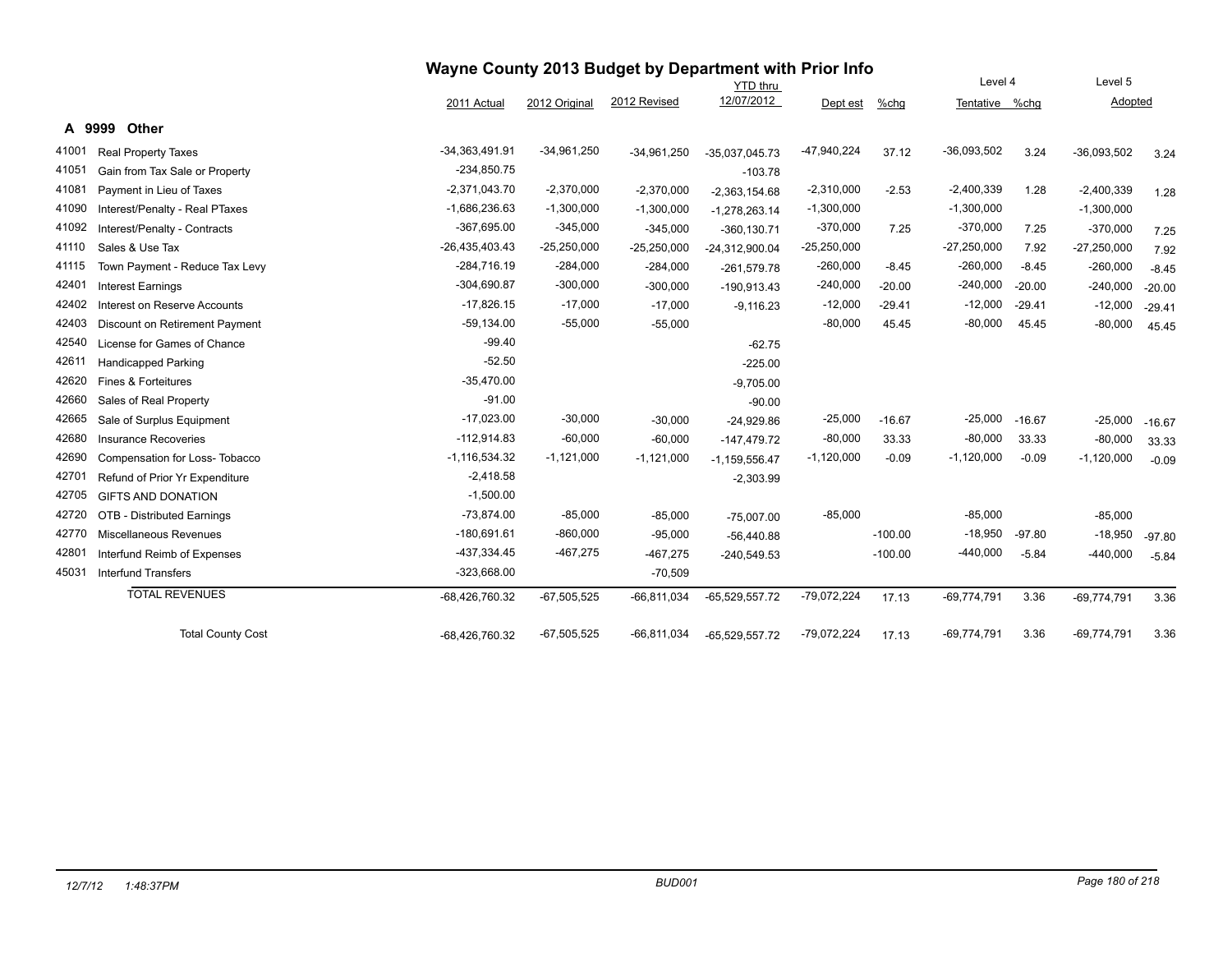|                           | 2011 Actual   | 2012 Original | Wayne County 2013 Budget by Department with Prior Info<br>2012 Revised | <b>YTD</b> thru<br>12/07/2012 | Dept est<br>%chg | Level 4<br>%chq<br>Tentative | Level 5<br>Adopted |
|---------------------------|---------------|---------------|------------------------------------------------------------------------|-------------------------------|------------------|------------------------------|--------------------|
| Fund: A Total County Cost | $-869,525.74$ |               | 8,743,434.95                                                           |                               | 0.15             | 4.699.999.90                 | 4,699,999.90       |
|                           |               | 3,825,000.01  |                                                                        | 2,881,999.04                  |                  |                              |                    |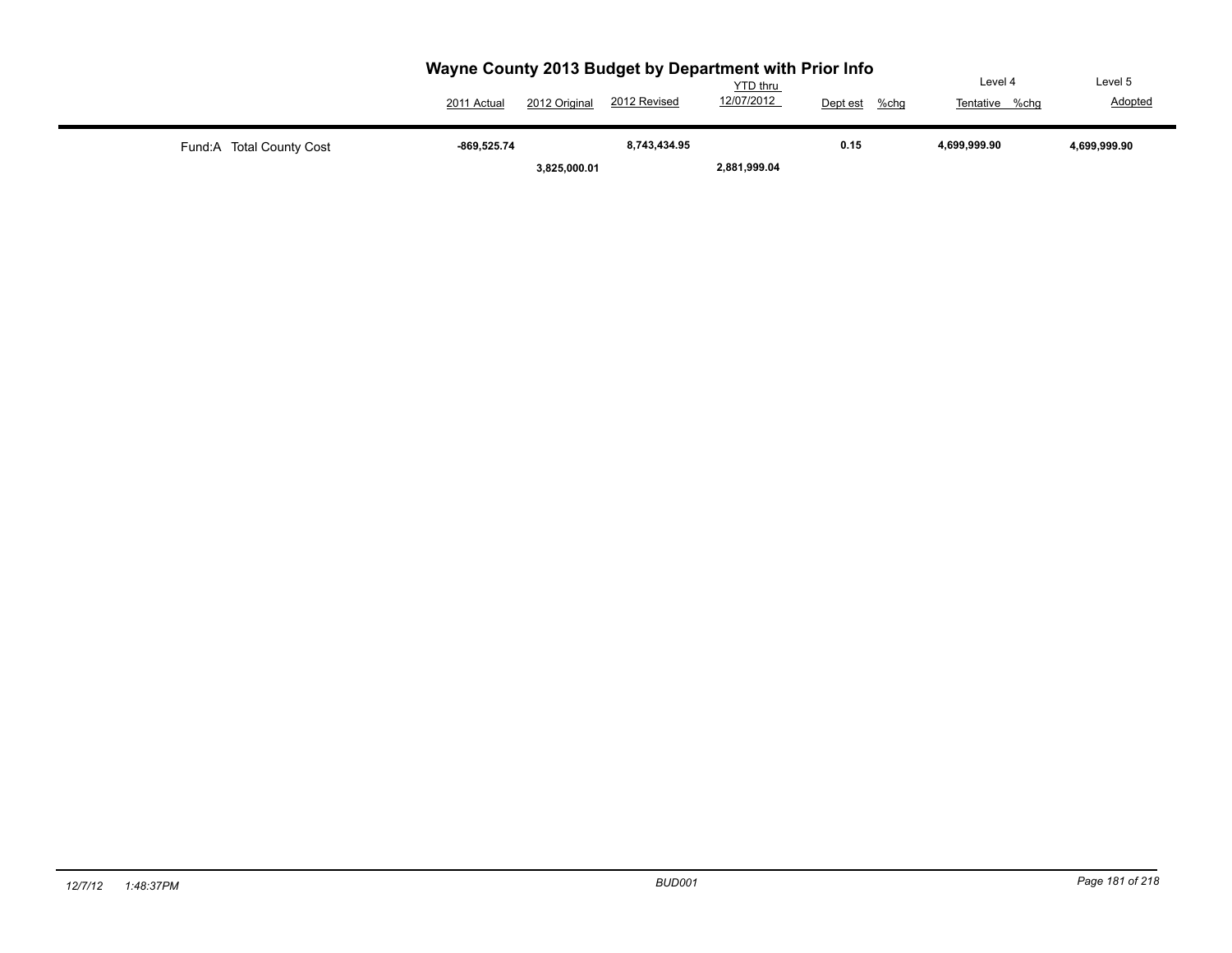|       |                                   |                                |                            |                 |     |              |               | Wayne County 2013 Budget by Department with Prior Info |                 |           |           |                |           |           |               |
|-------|-----------------------------------|--------------------------------|----------------------------|-----------------|-----|--------------|---------------|--------------------------------------------------------|-----------------|-----------|-----------|----------------|-----------|-----------|---------------|
|       |                                   |                                |                            |                 |     |              |               |                                                        | <b>YTD</b> thru |           |           | Level 4        |           | Level 5   |               |
|       |                                   |                                |                            |                 |     | 2011 Actual  | 2012 Original | 2012 Revised                                           | 12/07/2012      | Dept est  | $%$ chg   | Tentative %chg |           | Adopted   |               |
|       | D 5010 Highway Administration     |                                |                            |                 |     |              |               |                                                        |                 |           |           |                |           |           |               |
| 42770 | Miscellaneous Revenues            |                                |                            |                 |     | $-1,587.20$  | $-1,780$      | $-1,780$                                               | $-392.98$       | $-300$    | $-83.15$  | $-300$         | $-83.15$  | $-300$    | $-83.15$      |
| 42801 | Interfund Reimb of Expenses       |                                |                            |                 |     | $-10,963.00$ | $-11,685$     | $-11,685$                                              | $-11,685.00$    | $-12,103$ | 3.58      | $-12,103$      | 3.58      | $-12,103$ | 3.58          |
|       | <b>TOTAL REVENUES</b>             |                                |                            |                 |     | $-12,550.20$ | $-13,465$     | $-13,465$                                              | $-12,077.98$    | $-12,403$ | $-7.89$   | $-12,403$      | $-7.89$   | $-12,403$ | $-7.89$       |
|       |                                   |                                | ----- Position Count ----- |                 |     |              |               |                                                        |                 |           |           |                |           |           |               |
|       |                                   | B <sub>12</sub> L <sub>1</sub> |                            | <u>L4</u><br>L5 |     |              |               |                                                        |                 |           |           |                |           |           |               |
| 51565 | Asst Co Super Public Works        |                                | 0.0                        | 0.3             | 0.3 |              |               | 6,438                                                  | 428.04          |           |           | 16,250         |           | 16,250    |               |
| 51904 | Overtime                          |                                |                            |                 |     | 244.69       |               |                                                        |                 |           |           |                |           |           |               |
| 51095 | Superintendent of Highways        | 1.0                            | 1.0                        | 0.0             | 0.0 | 79,441.38    | 78,896        | 45,495                                                 | 49,226.86       | 81,782    | 3.66      |                | $-100.00$ |           | $-100.00$     |
| 51564 | Co Superintendent Public Works    |                                | 0.0                        | 0.8             | 0.8 |              |               | 33,401                                                 | 26,425.78       |           |           | 68,331         |           | 68,331    |               |
|       | <b>BU: 0</b>                      | 1.0                            | 1.0                        | 0.8             | 0.8 |              |               |                                                        |                 |           |           |                |           |           |               |
| 51151 | Account Clerk-Typist (8hr)        | 1.0                            | 1.0                        | 1.0             | 1.0 | 38,500.11    | 38,950        | 38,950                                                 | 35,205.33       | 40,345    | 3.58      | 40,345         | 3.58      | 40,345    | 3.58          |
| 51159 | Senior Acct Clerk/Typist (8hr)    | 1.0                            |                            | $1.0$ 1.0       | 1.0 | 40,004.40    | 40,447        | 40,447                                                 | 36,773.49       | 41,867    | 3.51      | 41,867         | 3.51      | 41,867    | 3.51          |
|       | <b>BU: 1</b>                      | 2.0                            | $2.0\,$                    | 2.0             | 2.0 |              |               |                                                        |                 |           |           |                |           |           |               |
|       | <b>TOTAL PERSONAL SERVICES</b>    |                                |                            |                 |     | 158,190.58   | 158,293       | 164,731                                                | 148,059.50      | 163,994   | 3.60      | 166,793        | 5.37      | 166,793   | 5.37          |
| 52200 | Office Equipment                  |                                |                            |                 |     | 102.24       |               |                                                        |                 |           |           |                |           |           |               |
| 52201 | <b>Computer Equipment</b>         |                                |                            |                 |     | 735.00       | 750           | 750                                                    | 643.62          |           | $-100.00$ |                | $-100.00$ |           | $-100.00$     |
|       | <b>TOTAL EQUIPMENT</b>            |                                |                            |                 |     | 837.24       | 750           | 750                                                    | 643.62          |           | $-100.00$ |                | $-100.00$ |           | $-100.00$     |
| 54150 | <b>Office Supplies</b>            |                                |                            |                 |     | 2,202.66     | 2,500         | 2,500                                                  | 1,843.37        | 2,300     | $-8.00$   | 2,300          | $-8.00$   | 2,300     | $-8.00$       |
| 54166 | Postage                           |                                |                            |                 |     | 1,500.00     | 1,500         | 1,500                                                  | 1,500.00        | 1,000     | $-33.33$  | 1,000          | $-33.33$  | 1,000     | $-33.33$      |
| 54230 | Telephone                         |                                |                            |                 |     | 3,500.58     | 3,500         | 3,500                                                  | 3,100.72        | 3,500     |           | 3,500          |           | 3,500     |               |
| 54300 | Insurance                         |                                |                            |                 |     | 436.05       | 560           | 560                                                    | 411.32          | 454       | $-18.93$  | 454            | $-18.93$  | 454       | $-18.93$      |
| 54402 | Advertising                       |                                |                            |                 |     | 460.47       | 500           | 500                                                    | 431.65          | 500       |           | 500            |           | 500       |               |
| 54410 | Conference                        |                                |                            |                 |     | 1,221.41     | 1,510         | 1,510                                                  | 1,510.00        | 1,685     | 11.59     | 1,685          | 11.59     | 1,685     | 11.59         |
| 54414 | Information Technology            |                                |                            |                 |     | 32,175.00    | 22,800        | 22,800                                                 | 22,800.00       | 18,000    | $-21.05$  | 18,000         | $-21.05$  | 18,000    | $-21.05$      |
| 54418 | Dues                              |                                |                            |                 |     | 595.00       | 545           | 545                                                    | 555.00          | 595       | 9.17      | 595            | 9.17      | 595       | 9.17          |
| 54426 | Equipment - Rental                |                                |                            |                 |     | 2,743.78     | 3,318         | 3,318                                                  | 2,322.39        | 2,758     | $-16.88$  | 2,758          | $-16.88$  | 2,758     | $-16.88$      |
| 54483 | Training- Seminars & Schools      |                                |                            |                 |     | 169.00       | 255           | 255                                                    | 223.80          | 215       | $-15.69$  | 215            | $-15.69$  | 215       | $-15.69$      |
| 54485 | Travel                            |                                |                            |                 |     |              | 30            | 30                                                     |                 | 30        |           | 30             |           | 30        |               |
|       | 54600 Misc                        |                                |                            |                 |     | 93.43        | 400           | 400                                                    | 374.28          | 400       |           | 400            |           | 400       |               |
|       | <b>TOTAL CONTRACTUAL EXPENSES</b> |                                |                            |                 |     | 45.097.38    | 37,418        | 37,418                                                 | 35,072.53       | 31,437    | $-15.98$  | 31,437 -15.98  |           |           | 31,437 -15.98 |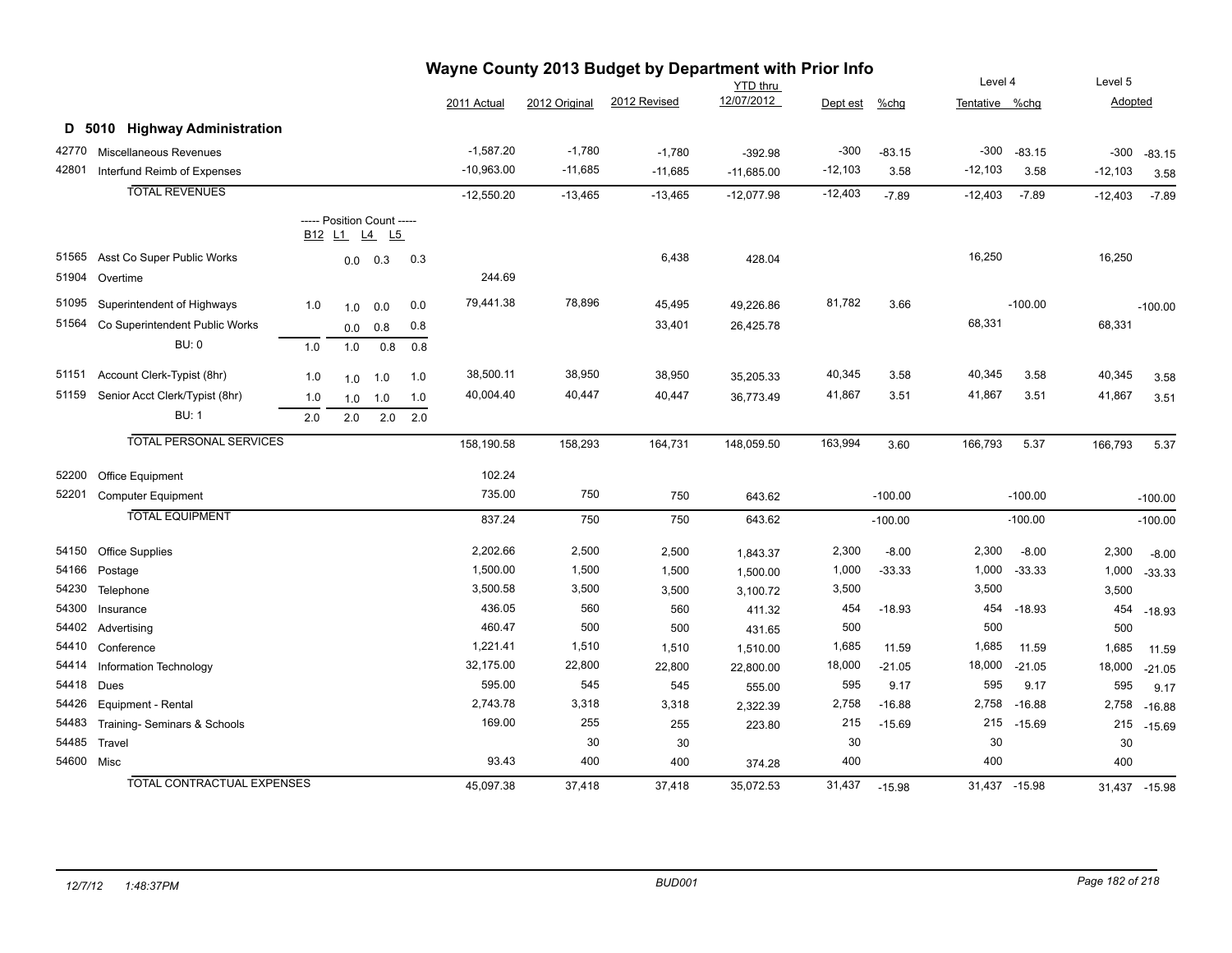|                                         | Wayne County 2013 Budget by Department with Prior Info |               |              |                 |          |         |                |      |         |      |
|-----------------------------------------|--------------------------------------------------------|---------------|--------------|-----------------|----------|---------|----------------|------|---------|------|
|                                         |                                                        |               |              | <b>YTD thru</b> |          |         | Level 4        |      | Level 5 |      |
|                                         | 2011 Actual                                            | 2012 Original | 2012 Revised | 12/07/2012      | Dept est | $%$ chg | Tentative %chg |      | Adopted |      |
| <b>Highway Administration</b><br>D 5010 |                                                        |               |              |                 |          |         |                |      |         |      |
| 58100 Payments to NYS Retirement Sys    | 22,276.00                                              | 29,127        | 29,127       |                 | 31,979   | 9.79    | 31,144         | 6.92 | 31,144  | 6.92 |
| 58200 Payments to Social Security       | 11,533.31                                              | 12,110        | 12,110       | 10,893.06       | 12,546   | 3.60    | 12,761         | 5.38 | 12,761  | 5.38 |
| 58400<br>Hospitalization                | 31,091.76                                              | 30,306        | 30,306       | 29,366.24       | 29,891   | $-1.37$ | 32,255         | 6.43 | 32,255  | 6.43 |
| 58600<br>Disability                     | 462.00                                                 | 462           | 462          | 423.00          | 462      |         | 501            | 8.33 | 501     | 8.33 |
| 58901<br>Employee Assistance Program    | 60.00                                                  | 63            | 63           | 61.64           | 63       |         | 68             | 8.33 | 68      | 8.33 |
| <b>TOTAL FRINGE BENEFITS</b>            | 65,423.07                                              | 72,068        | 72,068       | 40.743.94       | 74,941   | 3.99    | 76,729         | 6.47 | 76,729  | 6.47 |
| <b>Total Appropriations</b>             | 269,548.27                                             | 268,529       | 274,967      | 224,519.59      | 270,372  |         | 274,959        |      | 274,959 |      |
| <b>Total County Cost</b>                | 256.998.07                                             | 255,064       | 261,502      | 212.441.61      | 257,969  | 1.14    | 262,556        | 2.94 | 262,556 | 2.94 |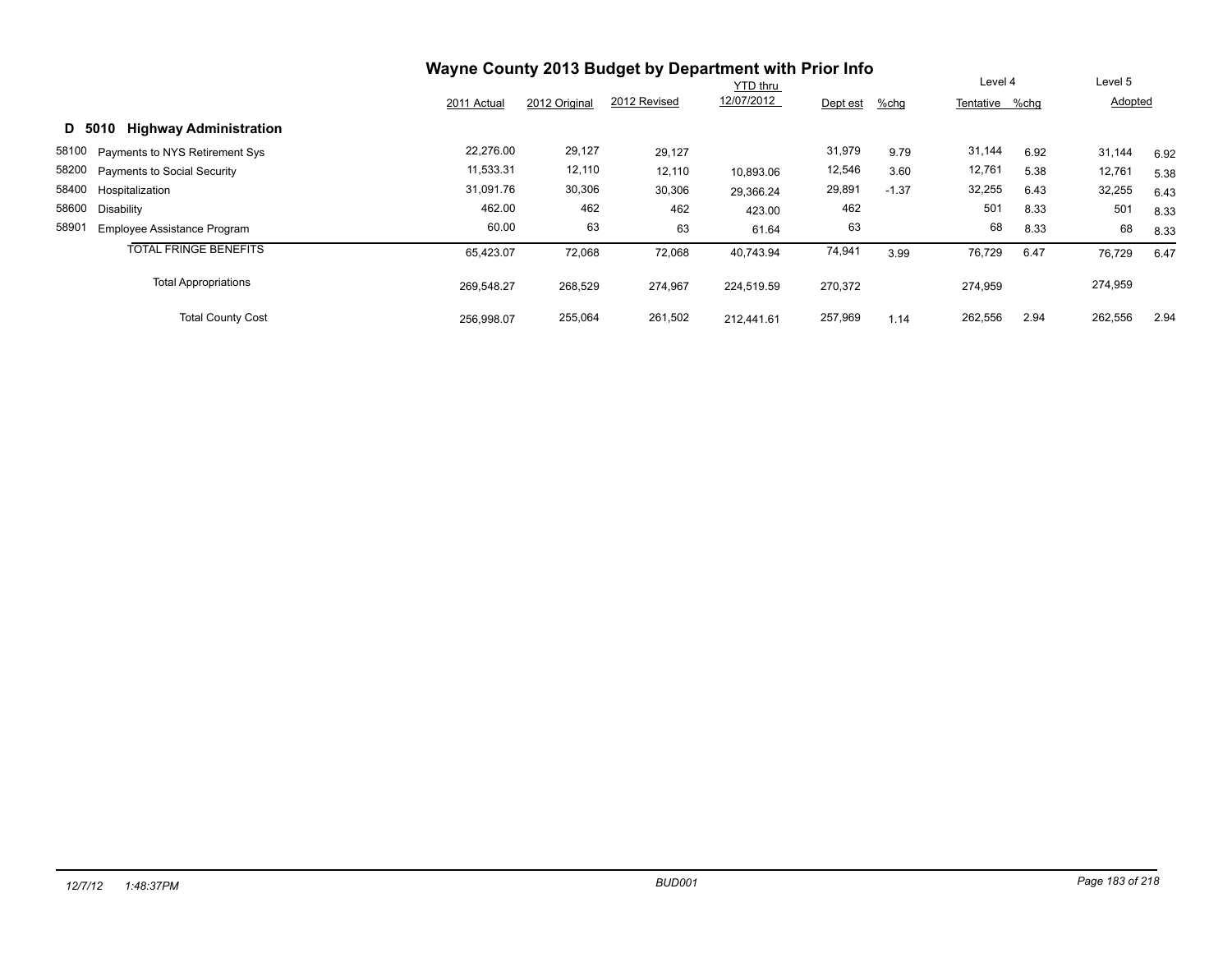|            |                                      |     |                            |             |     |              |               | Wayne County 2013 Budget by Department with Prior Info |                               |          |           | Level 4        |                   | Level 5  |                 |
|------------|--------------------------------------|-----|----------------------------|-------------|-----|--------------|---------------|--------------------------------------------------------|-------------------------------|----------|-----------|----------------|-------------------|----------|-----------------|
|            |                                      |     |                            |             |     | 2011 Actual  | 2012 Original | 2012 Revised                                           | <b>YTD</b> thru<br>12/07/2012 | Dept est | $%$ chg   | Tentative %chg |                   | Adopted  |                 |
|            |                                      |     |                            |             |     |              |               |                                                        |                               |          |           |                |                   |          |                 |
|            | D 5020 Highway Engineering           |     |                            |             |     |              |               |                                                        |                               |          |           |                |                   |          |                 |
| 42303      | Labor Reimbursement                  |     |                            |             |     | $-8,195.50$  | $-20,000$     | $-20,000$                                              | $-4,949.00$                   | $-5,000$ | $-75.00$  |                | $-5,000$ $-75.00$ | $-5,000$ | $-75.00$        |
| 42770      | Miscellaneous Revenues               |     |                            |             |     | $-8,778.84$  | $-500$        | $-500$                                                 | $-40.00$                      | $-500$   |           | $-500$         |                   | $-500$   |                 |
|            | <b>TOTAL REVENUES</b>                |     |                            |             |     | $-16,974.34$ | $-20,500$     | $-20,500$                                              | $-4,989.00$                   | $-5,500$ | $-73.17$  |                | $-5,500 -73.17$   |          | $-5,500 -73.17$ |
|            |                                      |     | ----- Position Count ----- |             |     |              |               |                                                        |                               |          |           |                |                   |          |                 |
|            |                                      |     | <u>B12 L1 L4 L5</u>        |             |     |              |               |                                                        |                               |          |           |                |                   |          |                 |
| 51904      | Overtime                             |     |                            |             |     | 1,513.56     | 500           | 500                                                    | 185.20                        | 500      |           | 500            |                   | 500      |                 |
| 51230      | Engineer Technician- Seasonal        | 1.0 | 1.0                        | 1.0         | 1.0 | 5,512.00     | 6,500         | 6,500                                                  | 6,493.50                      | 6,760    | 4.00      | 6,760          | 4.00              | 6,760    | 4.00            |
| 51920      | <b>Assistant Engineering Manager</b> | 1.0 |                            | $1.0$ $1.0$ | 1.0 | 63,425.86    | 64,313        | 64,313                                                 | 58,132.53                     | 65,417   | 1.72      | 65,417         | 1.72              | 65,417   | 1.72            |
|            | <b>BU: 0</b>                         | 2.0 | 2.0                        | 2.0         | 2.0 |              |               |                                                        |                               |          |           |                |                   |          |                 |
| 51254      | Junior Engineer                      | 1.0 | 1.0                        | 1.0         | 1.0 | 50,419.78    | 54,135        | 54,135                                                 | 48,457.22                     | 56,100   | 3.63      | 56,100         | 3.63              | 56,100   | 3.63            |
| 51693      | Sr. Engineering Tech                 | 1.0 |                            | 1.0         | 1.0 | 43,789.63    | 45,295        | 45,295                                                 | 40,542.54                     | 46,056   | 1.68      | 46,056         | 1.68              | 46,056   | 1.68            |
|            | <b>BU: 1</b>                         | 2.0 | 1.0<br>2.0                 | 2.0         | 2.0 |              |               |                                                        |                               |          |           |                |                   |          |                 |
|            | <b>TOTAL PERSONAL SERVICES</b>       |     |                            |             |     |              |               |                                                        |                               |          |           |                |                   |          |                 |
|            |                                      |     |                            |             |     | 164,660.83   | 170,743       | 170,743                                                | 153,810.99                    | 174,833  | 2.40      | 174,833        | 2.40              | 174,833  | 2.40            |
| 52201      | <b>Computer Equipment</b>            |     |                            |             |     | 735.00       | 750           | 750                                                    | 643.62                        |          | $-100.00$ |                | $-100.00$         |          | $-100.00$       |
| 52400      | Highway & Street Equipment           |     |                            |             |     | 7,856.00     | 13,000        | 10,920                                                 | 10,327.60                     | 3,500    | $-73.08$  |                | 3,500 -73.08      | 3,500    | $-73.08$        |
|            | <b>TOTAL EQUIPMENT</b>               |     |                            |             |     | 8,591.00     | 13,750        | 11,670                                                 | 10,971.22                     | 3,500    | $-74.55$  |                | 3,500 -74.55      | 3,500    | $-74.55$        |
| 54000      | <b>Contractual Expenses</b>          |     |                            |             |     | 5,000.00     | 5,000         | 5,000                                                  | 5,000.00                      | 5,000    |           | 5,000          |                   | 5,000    |                 |
| 54150      | <b>Office Supplies</b>               |     |                            |             |     | 1,479.69     | 1,500         | 1,500                                                  | 939.74                        | 1,500    |           | 1,500          |                   | 1,500    |                 |
| 54300      | Insurance                            |     |                            |             |     | 399.65       | 613           | 613                                                    | 428.15                        | 471      | $-23.16$  | 471            | $-23.16$          | 471      | $-23.16$        |
| 54425      | Equipment - Maint & Repair           |     |                            |             |     | 287.06       | 300           | 300                                                    | 126.00                        | 300      |           | 300            |                   | 300      |                 |
| 54475      | Software                             |     |                            |             |     | 5,762.91     |               | 2,080                                                  | 1,890.58                      | 8,565    |           | 6,485          |                   | 6,485    |                 |
| 54483      | Training-Seminars & Schools          |     |                            |             |     | 590.90       | 1,845         | 2,097                                                  | 1,745.46                      | 1,945    | 5.42      | 1,945          | 5.42              | 1,945    | 5.42            |
| 54485      | Travel                               |     |                            |             |     |              | 30            | 30                                                     |                               | 30       |           | 30             |                   | 30       |                 |
| 54600 Misc |                                      |     |                            |             |     | 295.38       | 300           | 300                                                    | 124.33                        | 300      |           | 300            |                   | 300      |                 |
|            | <b>TOTAL CONTRACTUAL EXPENSES</b>    |     |                            |             |     | 13,815.59    | 9,588         | 11,920                                                 | 10,254.26                     | 18,111   | 88.89     | 16,031         | 67.20             | 16,031   | 67.20           |
| 58100      | Payments to NYS Retirement Sys       |     |                            |             |     | 22,489.00    | 30,129        | 30,129                                                 |                               | 32,775   | 8.78      | 32,775         | 8.78              | 32,775   | 8.78            |
| 58200      | Payments to Social Security          |     |                            |             |     | 12,537.33    | 13,161        | 13,161                                                 | 11,716.46                     | 13,355   | 1.47      | 13,355         | 1.47              | 13,355   | 1.47            |
| 58400      | Hospitalization                      |     |                            |             |     | 6,662.40     | 6,730         | 6,730                                                  | 6,726.00                      | 7,063    | 4.95      | 6,728          | $-0.03$           | 6,728    | $-0.03$         |
| 58600      | Disability                           |     |                            |             |     | 462.00       | 462           | 462                                                    | 423.00                        | 462      |           | 462            |                   | 462      |                 |
| 58901      | Employee Assistance Program          |     |                            |             |     | 60.00        | 63            | 63                                                     | 61.64                         | 63       |           | 63             |                   | 63       |                 |
|            | <b>TOTAL FRINGE BENEFITS</b>         |     |                            |             |     | 42,210.73    | 50,545        | 50,545                                                 | 18,927.10                     | 53,718   | 6.28      | 53,383         | 5.61              | 53,383   | 5.61            |
|            | <b>Total Appropriations</b>          |     |                            |             |     | 229,278.15   | 244,626       | 244,878                                                | 193,963.57                    | 250,162  |           | 247,747        |                   | 247,747  |                 |
|            |                                      |     |                            |             |     |              |               |                                                        |                               |          |           |                |                   |          |                 |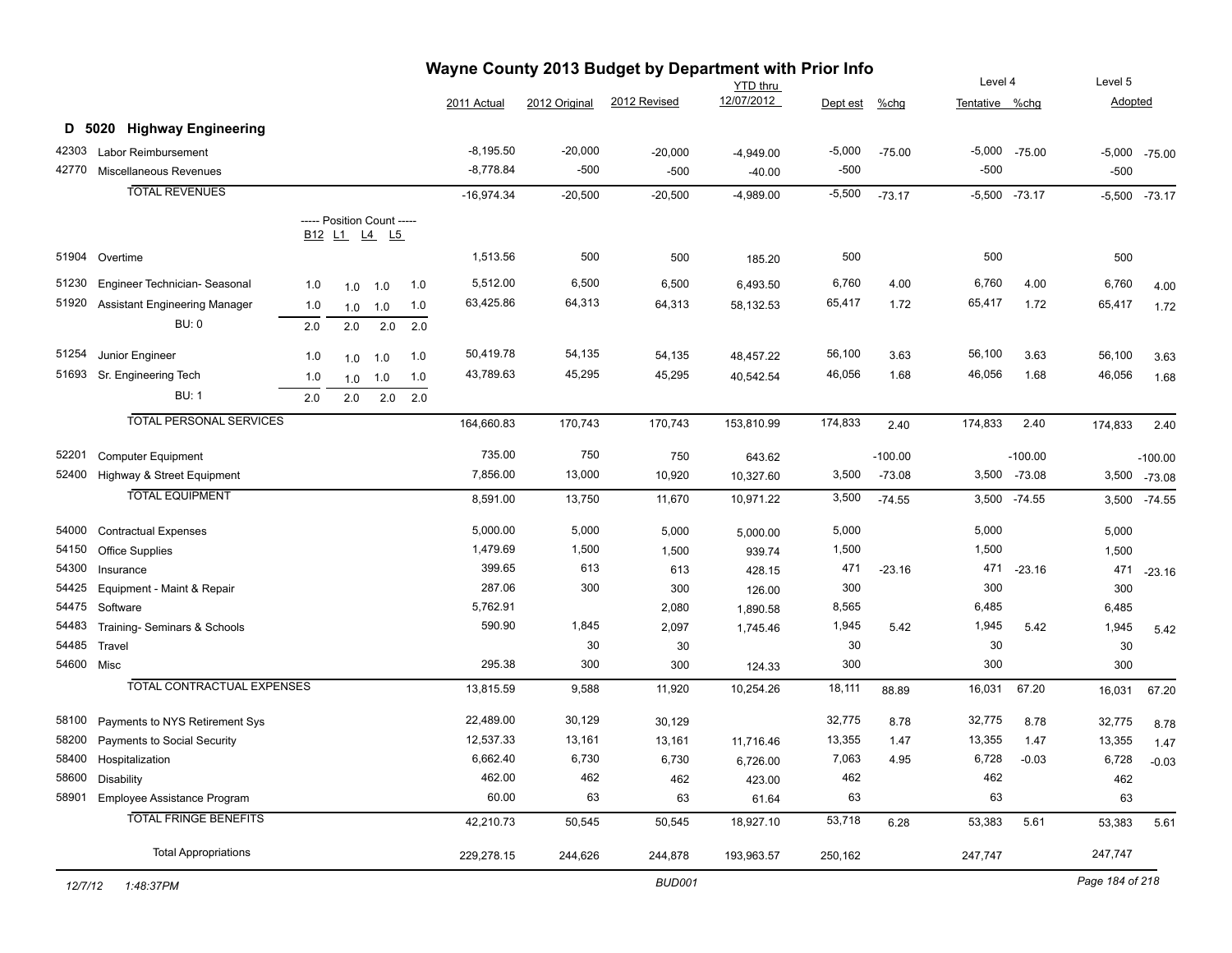|                          |             |               |              | Wayne County 2013 Budget by Department with Prior Info |                  | Level 4           | Level 5         |
|--------------------------|-------------|---------------|--------------|--------------------------------------------------------|------------------|-------------------|-----------------|
|                          | 2011 Actual | 2012 Original | 2012 Revised | <b>YTD thru</b><br>12/07/2012                          | %chg<br>Dept est | Tentative<br>%cha | Adopted         |
| <b>Total County Cost</b> | 212.303.81  | 224.126       | 224.378      | 188.974.57                                             | 244,662<br>9.16  | 242.247<br>8.09   | 8.09<br>242.247 |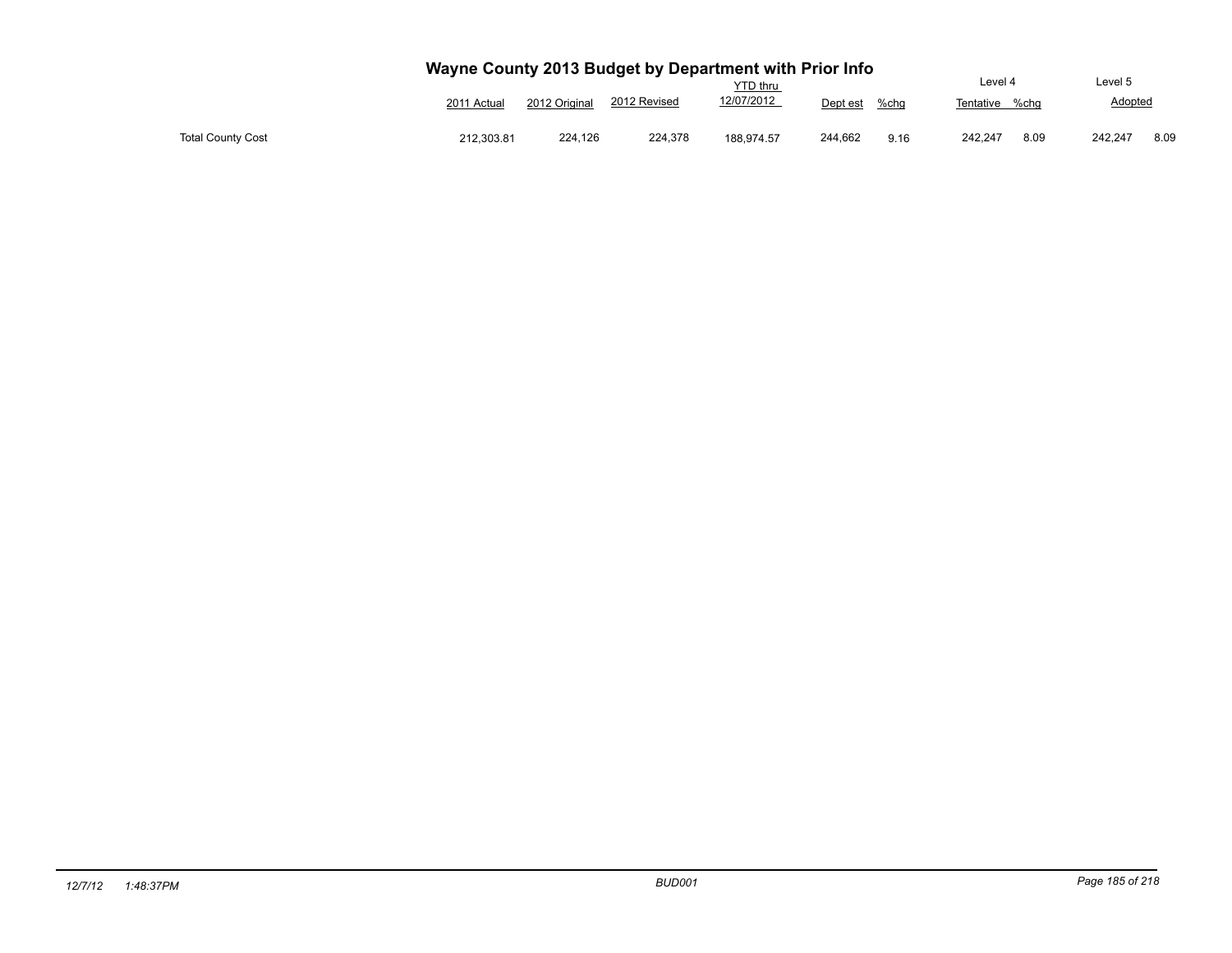|       |                                                                            |      |                                            |           |           |              |            | Wayne County 2013 Budget by Department with Prior Info |               |            |           |                |           |            |           |
|-------|----------------------------------------------------------------------------|------|--------------------------------------------|-----------|-----------|--------------|------------|--------------------------------------------------------|---------------|------------|-----------|----------------|-----------|------------|-----------|
|       | <b>YTD</b> thru<br>12/07/2012<br>2012 Revised<br>2012 Original<br>Dept est |      |                                            |           |           |              |            |                                                        |               |            | Level 4   |                | Level 5   |            |           |
|       |                                                                            |      |                                            |           |           | 2011 Actual  |            |                                                        |               |            | %chg      | Tentative %chg |           | Adopted    |           |
|       | <b>Maintenance of Roads &amp; Bridges</b><br>D 5110                        |      |                                            |           |           |              |            |                                                        |               |            |           |                |           |            |           |
| 42303 | <b>Labor Reimbursement</b>                                                 |      |                                            |           |           | $-34,304.19$ | $-275,000$ | $-275,000$                                             | $-326,904.85$ | $-275,000$ |           | $-300,000$     | 9.09      | $-300,000$ | 9.09      |
| 42304 | <b>Material Reimbursement</b>                                              |      |                                            |           |           | $-7,238.51$  | $-8,000$   | $-8,000$                                               | $-6,646.58$   | $-8,000$   |           | $-8,000$       |           | $-8,000$   |           |
| 42416 | Rental of Equipment Other Govt                                             |      |                                            |           |           | $-80.15$     | $-2,000$   | $-2,000$                                               | $-6,334.96$   | $-2,000$   |           | $-2,000$       |           | $-2,000$   |           |
|       | <b>TOTAL REVENUES</b>                                                      |      |                                            |           |           | $-41,622.85$ | $-285,000$ | $-285,000$                                             | -339,886.39   | $-285,000$ |           | $-310,000$     | 8.77      | $-310,000$ | 8.77      |
|       |                                                                            |      | ----- Position Count -----<br>B12 L1 L4 L5 |           |           |              |            |                                                        |               |            |           |                |           |            |           |
| 51904 | Overtime                                                                   |      |                                            |           |           | 49,788.88    | 15,000     | 15,000                                                 | 19,873.43     | 18,000     | 20.00     | 18,000         | 20.00     | 18,000     | 20.00     |
| 51999 | Vacancy Factor                                                             |      |                                            |           |           |              |            |                                                        |               |            |           | $-65,000$      |           | $-65,000$  |           |
| 51097 | General Highway Foreman                                                    | 1.0  | 1.0                                        | 1.0       | 1.0       | 56,434.28    | 55,628     | 55,628                                                 | 50,718.25     | 56,871     | 2.23      | 56,871         | 2.23      | 56,871     | 2.23      |
| 51181 | Laborer- Seasonal                                                          | 4.0  | 5.0                                        | 4.0       | 4.0       | 16,433.38    | 18,720     | 18,720                                                 | 18,613.50     | 19,500     | 4.17      | 15,600         | $-16.67$  | 15,600     | $-16.67$  |
| 51213 | M E O #2- Seasonal                                                         | 10.0 | 10.0                                       | 9.0       | 9.0       | 96,587.94    | 150,000    | 150,000                                                | 150,133.43    | 159,360    | 6.24      | 143,424        | $-4.38$   | 143,424    | $-4.38$   |
| 51468 | <b>Licensed Pesticide Applicator</b>                                       | 1.0  | 0.0                                        | 0.0       | 0.0       | 5,756.00     | 6,500      |                                                        |               |            | $-100.00$ |                | $-100.00$ |            | $-100.00$ |
|       | <b>BU: 0</b>                                                               | 16.0 | 16.0                                       | 14.0      | 14.0      |              |            |                                                        |               |            |           |                |           |            |           |
|       | 51212 MEO#2                                                                | 8.0  | 8.0                                        | 8.0       | 8.0       | 240,535.32   | 313,774    | 313,774                                                | 281,107.05    | 322,388    | 2.75      | 322,388        | 2.75      | 322,388    | 2.75      |
| 51244 | M E O #1                                                                   | 8.0  | 8.0                                        | 8.0       | 8.0       | 246,249.27   | 338,588    | 338,588                                                | 302,970.81    | 346,386    | 2.30      | 346,386        | 2.30      | 346,386    | 2.30      |
| 51268 | HEO                                                                        | 11.0 |                                            | 11.0 11.0 | 11.0      | 366,021.70   | 490,086    | 490,086                                                | 438,709.12    | 501,059    | 2.24      | 501,059        | 2.24      | 501,059    | 2.24      |
|       | 51270 Working Foreman                                                      | 3.0  | 3.0                                        | 3.0       | 3.0       | 117,554.19   | 137,935    | 137,935                                                | 124,095.41    | 140,820    | 2.09      | 140,820        | 2.09      | 140,820    | 2.09      |
|       | <b>BU: 1</b>                                                               | 30.0 | 30.0                                       |           | 30.0 30.0 |              |            |                                                        |               |            |           |                |           |            |           |
| 51315 | <b>Highway Construction Foreman</b>                                        | 2.0  | 2.0                                        | 2.0       | 2.0       | 67,859.35    | 101,314    | 101,314                                                | 90,468.59     | 103,259    | 1.92      | 103,259        | 1.92      | 103,259    | 1.92      |
| 51544 | <b>Highway Bridge Construction</b>                                         | 1.0  | 1.0                                        | 1.0       | 1.0       | 23,780.47    | 49,837     | 49,837                                                 | 44,640.33     | 50,936     | 2.21      | 50,936         | 2.21      | 50,936     | 2.21      |
|       | BU: 4                                                                      | 3.0  | 3.0                                        | 3.0       | 3.0       |              |            |                                                        |               |            |           |                |           |            |           |
|       | <b>TOTAL PERSONAL SERVICES</b>                                             |      |                                            |           |           | 1,287,000.78 | 1,677,382  | 1,670,882                                              | 1,521,329.92  | 1,718,579  | 2.46      | 1,633,743      | $-2.60$   | 1,633,743  | $-2.60$   |
| 52201 | <b>Computer Equipment</b>                                                  |      |                                            |           |           | 735.00       |            |                                                        |               |            |           |                |           |            |           |
|       | <b>TOTAL EQUIPMENT</b>                                                     |      |                                            |           |           | 735.00       |            |                                                        | 0.00          |            |           |                |           |            |           |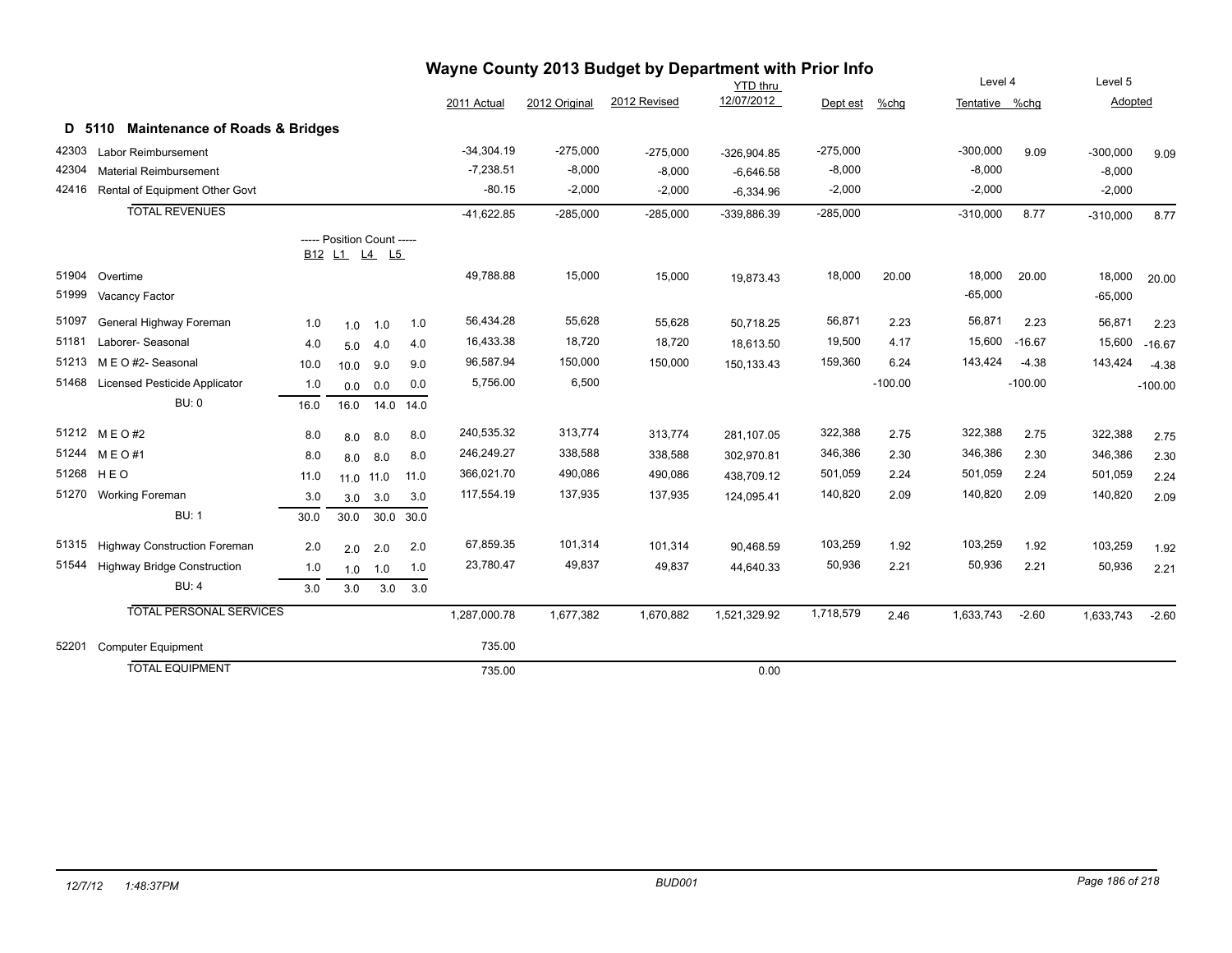|       | Wayne County 2013 Budget by Department with Prior Info |              |               |              |                 |           |           |                  |          |           |          |
|-------|--------------------------------------------------------|--------------|---------------|--------------|-----------------|-----------|-----------|------------------|----------|-----------|----------|
|       |                                                        |              |               |              | <b>YTD</b> thru |           |           | Level 4          |          | Level 5   |          |
|       |                                                        | 2011 Actual  | 2012 Original | 2012 Revised | 12/07/2012      | Dept est  | %chg      | Tentative %chg   |          | Adopted   |          |
|       | <b>Maintenance of Roads &amp; Bridges</b><br>D 5110    |              |               |              |                 |           |           |                  |          |           |          |
| 54100 | Supplies & Materials                                   | 33,213.04    | 35,000        | 35,000       | 33,425.51       | 35,000    |           | 35,000           |          | 35,000    |          |
| 54107 | <b>Bituminous Liquid</b>                               | 673,671.04   | 675,000       | 675,000      | 644,838.28      | 700,000   | 3.70      | 400,000          | $-40.74$ | 400,000   | $-40.74$ |
| 54108 | <b>Bituminous Stockpile</b>                            | 4,797.69     | 5,000         | 5,000        | 4,313.65        | 5,000     |           | 5,000            |          | 5,000     |          |
| 54109 | <b>Bituminous Hot Mix</b>                              | 161,030.43   | 170,000       | 170,000      | 149,212.36      | 170,000   |           | 170,000          |          | 170,000   |          |
| 54132 | <b>Guide Rail &amp; Posts</b>                          | 7,034.00     | 12,000        | 12,000       | 9,350.00        | 12,000    |           | 12,000           |          | 12,000    |          |
| 54164 | Pipe & Pipe Arches                                     | 41,024.08    | 40,000        | 40,000       | 37,087.77       | 40,000    |           | 40,000           |          | 40,000    |          |
| 54175 | Stone                                                  | 102,276.47   | 110,000       | 110,000      | 121,579.48      | 110,000   |           | 110,000          |          | 110,000   |          |
| 54186 | <b>Trees</b>                                           | 24,727.50    | 18,000        | 18,000       | 22,631.00       | 20,000    | 11.11     | 20,000           | 11.11    | 20,000    | 11.11    |
| 54300 | Insurance                                              | 5,929.19     | 7,000         | 7,000        | 5,109.44        | 5,621     | $-19.70$  | 5,621            | $-19.70$ | 5,621     | $-19.70$ |
| 54407 | <b>Building Maintenance &amp; Repair</b>               | 12.287.28    | 30,000        | 30,000       | 16,800.55       | 30,000    |           | 30,000           |          | 30,000    |          |
| 54426 | Equipment - Rental                                     | 355,000.00   | 355,000       | 355,000      | 355,000.00      | 355,000   |           | 355,000          |          | 355,000   |          |
| 54429 | Fire Extinguisher Inspection                           | 340.00       | 400           | 400          | 430.00          | 450       | 12.50     | 450              | 12.50    | 450       | 12.50    |
| 54483 | Training- Seminars & Schools                           | 409.00       | 490           | 490          | 80.00           | 2,405     | 390.82    | 2,405            | 390.82   | 2,405     | 390.82   |
| 54490 | Weed Spraying                                          | 6,026.83     | 6,000         | 12,500       | 9,947.00        | 11,000    | 83.33     | 11,000           | 83.33    | 11,000    | 83.33    |
| 54600 | Misc                                                   | 3,048.73     | 3,000         | 3,000        | 2,470.24        | 3,000     |           | 3,000            |          | 3,000     |          |
| 54689 | <b>Machinery Leasing</b>                               | 8,478.00     | 7,500         | 7,500        | 7,899.50        | 7,500     |           | 7,500            |          | 7,500     |          |
| 54784 | Drug Testing                                           | 2,271.00     | 1,800         | 1,800        | 1,057.00        | 1,800     |           | 1,800            |          | 1,800     |          |
|       | <b>TOTAL CONTRACTUAL EXPENSES</b>                      | 1,441,564.28 | 1,476,190     | 1,482,690    | 1,421,231.78    | 1,508,776 | 2.21      | 1,208,776 -18.12 |          | 1,208,776 | $-18.12$ |
| 58100 | Payments to NYS Retirement Sys                         | 218,974.00   | 291,724       | 291,724      |                 | 325,709   | 11.65     | 325,709          | 11.65    | 325,709   | 11.65    |
| 58101 | <b>EARLY RETIREMENT PAYMENT</b>                        |              | 13,925        | 13,925       |                 |           | $-100.00$ | 13,925           |          | 13,925    |          |
| 58200 | Payments to Social Security                            | 122.858.67   | 128,678       | 128,678      | 111,119.49      | 131,472   | 2.17      | 131,472          | 2.17     | 131,472   | 2.17     |
| 58400 | Hospitalization                                        | 375,510.15   | 375,489       | 375,489      | 384,422.67      | 404,116   | 7.62      | 384,872          | 2.50     | 384,872   | 2.50     |
| 58500 | Unemployment                                           | 22,305.76    | 43,000        | 43,000       | 24,275.37       | 43,000    |           | 43,000           |          | 43,000    |          |
| 58600 | <b>Disability</b>                                      | 5,171.00     | 5,236         | 5,236        | 4,794.00        | 5,236     |           | 5,236            |          | 5,236     |          |
| 58901 | Employee Assistance Program                            | 700.00       | 714           | 714          | 698.63          | 714       |           | 714              |          | 714       |          |
|       | <b>TOTAL FRINGE BENEFITS</b>                           | 745,519.58   | 858,766       | 858,766      | 525,310.16      | 910,247   | 5.99      | 904,928          | 5.38     | 904,928   | 5.38     |
|       | <b>Total Appropriations</b>                            | 3,474,819.64 | 4,012,338     | 4,012,338    | 3,467,871.86    | 4,137,602 |           | 3,747,447        |          | 3,747,447 |          |
|       | <b>Total County Cost</b>                               | 3,433,196.79 | 3,727,338     | 3,727,338    | 3,127,985.47    | 3,852,602 | 3.36      | 3,437,447        | $-7.78$  | 3,437,447 | $-7.78$  |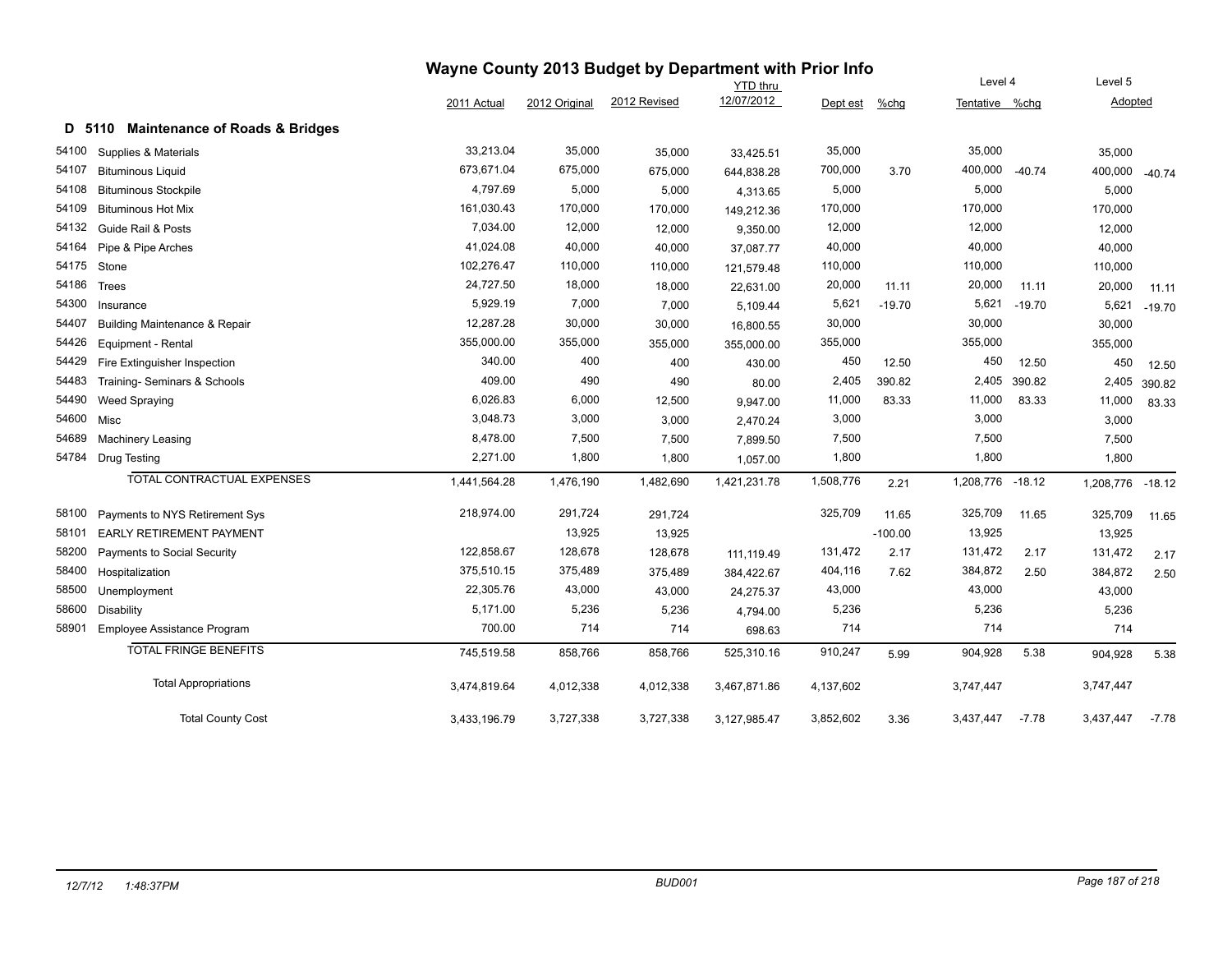|                |                                      | Wayne County 2013 Budget by Department with Prior Info<br><b>YTD</b> thru |                               |                         | Level 4      |               | Level 5    |           |                         |          |            |          |
|----------------|--------------------------------------|---------------------------------------------------------------------------|-------------------------------|-------------------------|--------------|---------------|------------|-----------|-------------------------|----------|------------|----------|
|                |                                      |                                                                           | 2011 Actual                   | 2012 Original           | 2012 Revised | 12/07/2012    | Dept est   | $%$ chg   | Tentative %chg          |          | Adopted    |          |
|                | Road Striping & Sign Maint<br>D 5111 |                                                                           |                               |                         |              |               |            |           |                         |          |            |          |
|                |                                      |                                                                           |                               |                         |              |               |            |           |                         |          |            |          |
| 42303<br>42304 | Labor Reimbursement                  |                                                                           | $-19,524.82$<br>$-144,906.59$ | $-25,000$               | $-25,000$    | $-15,352.20$  | $-30,000$  | 20.00     | $-30,000$<br>$-140,000$ | 20.00    | $-30,000$  | 20.00    |
|                | <b>Material Reimbursement</b>        |                                                                           | $-14,619.94$                  | $-140,000$<br>$-12,000$ | $-140,000$   | -151,580.90   | $-140,000$ |           | $-12,000$               |          | $-140,000$ |          |
|                | 42416 Rental of Equipment Other Govt |                                                                           |                               |                         | $-12,000$    | $-11,582.76$  | $-12,000$  |           |                         |          | $-12,000$  |          |
|                | <b>TOTAL REVENUES</b>                |                                                                           | $-179,051.35$                 | $-177,000$              | $-177,000$   | $-178,515.86$ | $-182,000$ | 2.82      | $-182,000$              | 2.82     | $-182,000$ | 2.82     |
|                |                                      | ----- Position Count -----                                                |                               |                         |              |               |            |           |                         |          |            |          |
|                |                                      | B12 L1 L4 L5                                                              |                               |                         |              |               |            |           |                         |          |            |          |
| 51904          | Overtime                             |                                                                           | 344.38                        | 2,000                   | 2,000        | 2,867.48      | 2,500      | 25.00     | 2,500                   | 25.00    | 2,500      | 25.00    |
| 51214          | Sign Maintenance Worker              | 3.0<br>3.0<br>3.0                                                         | 118,761.39<br>3.0             | 125,887                 | 125,887      | 112,662.30    | 128,814    | 2.33      | 128,814                 | 2.33     | 128,814    | 2.33     |
|                | <b>BU: 1</b>                         | 3.0<br>3.0<br>3.0                                                         | 3.0                           |                         |              |               |            |           |                         |          |            |          |
|                |                                      |                                                                           |                               |                         |              |               |            |           |                         |          |            |          |
| 51547          | Sign Maintenance Foreman             | 1.0<br>1.0<br>1.0                                                         | 50,547.66<br>1.0              | 50,972                  | 50,972       | 46,716.30     | 51,823     | 1.67      | 51,823                  | 1.67     | 51,823     | 1.67     |
|                | <b>BU: 4</b>                         | 1.0<br>1.0<br>1.0                                                         | 1.0                           |                         |              |               |            |           |                         |          |            |          |
|                | <b>TOTAL PERSONAL SERVICES</b>       |                                                                           | 169,653.43                    | 178,859                 | 178,859      | 162,246.08    | 183,137    | 2.39      | 183,137                 | 2.39     | 183,137    | 2.39     |
|                |                                      |                                                                           |                               |                         |              |               |            |           |                         |          |            |          |
| 54100          | Supplies & Materials                 |                                                                           | 10,249.95                     | 10,000                  | 10,000       | 12,079.77     | 11,000     | 10.00     | 11,000                  | 10.00    | 11,000     | 10.00    |
| 54129          | Glass Beads                          |                                                                           | 52,879.60                     | 50,000                  | 50,000       | 46,539.75     | 55,000     | 10.00     | 55,000                  | 10.00    | 55,000     | 10.00    |
| 54160          | Paint - Road Striping                |                                                                           | 178,229.20                    | 185,000                 | 185,000      | 185,265.06    | 200,000    | 8.11      | 200,000                 | 8.11     | 200,000    | 8.11     |
| 54171          | Sign Posts                           |                                                                           | 19,355.86                     | 18,000                  | 18,000       | 17,145.16     | 18,000     |           | 18,000                  |          | 18,000     |          |
| 54172          | Sign Blanks & Faces                  |                                                                           | 32,328.73                     | 35,000                  | 35,000       | 35,106.02     | 40,000     | 14.29     | 40,000                  | 14.29    | 40,000     | 14.29    |
| 54300          | Insurance                            |                                                                           | 608.12                        | 710                     | 710          | 441.13        | 486        | $-31.55$  | 486                     | $-31.55$ | 486        | $-31.55$ |
| 54425          | Equipment - Maint & Repair           |                                                                           | 511.20                        | 500                     | 500          |               | 500        |           | 500                     |          | 500        |          |
|                | 54783 Hazard Materials               |                                                                           |                               |                         |              | 2,374.00      | 5,000      |           | 4,000                   |          | 4,000      |          |
|                | <b>TOTAL CONTRACTUAL EXPENSES</b>    |                                                                           | 294,162.66                    | 299,210                 | 299,210      | 298,950.89    | 329,986    | 10.29     | 328,986                 | 9.95     | 328,986    | 9.95     |
| 58100          | Payments to NYS Retirement Sys       |                                                                           | 27,200.00                     | 32,911                  | 32,911       |               | 35,810     | 8.81      | 35,810                  | 8.81     | 35,810     | 8.81     |
| 58101          | <b>EARLY RETIREMENT PAYMENT</b>      |                                                                           |                               | 6,883                   | 6,883        |               |            | $-100.00$ | 6,883                   |          | 6,883      |          |
| 58200          | Payments to Social Security          |                                                                           | 12,882.29                     | 13,683                  | 13,683       | 11,804.70     | 14,049     | 2.67      | 14,049                  | 2.67     | 14,049     | 2.67     |
| 58400          | Hospitalization                      |                                                                           | 43,452.68                     | 43,765                  | 43,765       | 43,746.72     | 45,935     | 4.96      | 43,748                  | $-0.04$  | 43,748     | $-0.04$  |
| 58600          | Disability                           |                                                                           | 603.00                        | 616                     | 616          | 564.00        | 616        |           | 616                     |          | 616        |          |
| 58901          | Employee Assistance Program          |                                                                           | 80.00                         | 84                      | 84           | 82.19         | 84         |           | 84                      |          | 84         |          |
|                | <b>TOTAL FRINGE BENEFITS</b>         |                                                                           | 84,217.97                     | 97,942                  | 97,942       | 56,197.61     | 96,494     | $-1.48$   | 101,190                 | 3.32     | 101,190    | 3.32     |
|                | <b>Total Appropriations</b>          |                                                                           | 548,034.06                    | 576,011                 | 576,011      | 517,394.58    | 609,617    |           | 613,313                 |          | 613,313    |          |
|                | <b>Total County Cost</b>             |                                                                           | 368,982.71                    | 399,011                 | 399,011      | 338,878.72    | 427,617    | 7.17      | 431,313                 | 8.10     | 431,313    | 8.10     |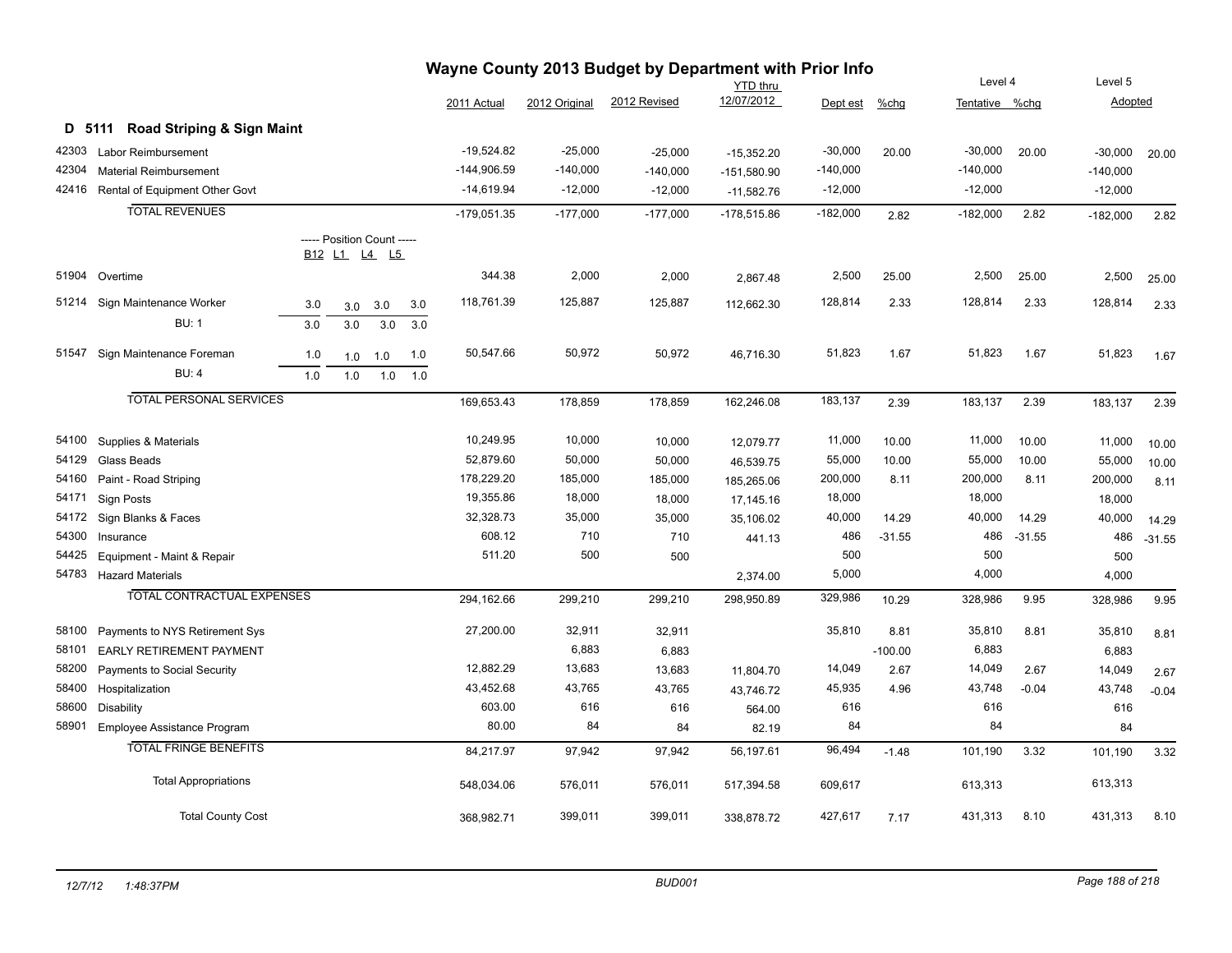| Wayne County 2013 Budget by Department with Prior Info |  |
|--------------------------------------------------------|--|
|                                                        |  |

|             |               |              | $\alpha$ , and source, so is suaged by supermising main rior and |               |                   |                |
|-------------|---------------|--------------|------------------------------------------------------------------|---------------|-------------------|----------------|
|             |               |              | '∕TD thru                                                        |               | ∟evel 4           | evel 5         |
| 2011 Actual | 2012 Original | 2012 Revised | 12/07/2012                                                       | Dept est %cha | %cha<br>Tentative | <b>Adopted</b> |

**D 5112 Road Construction**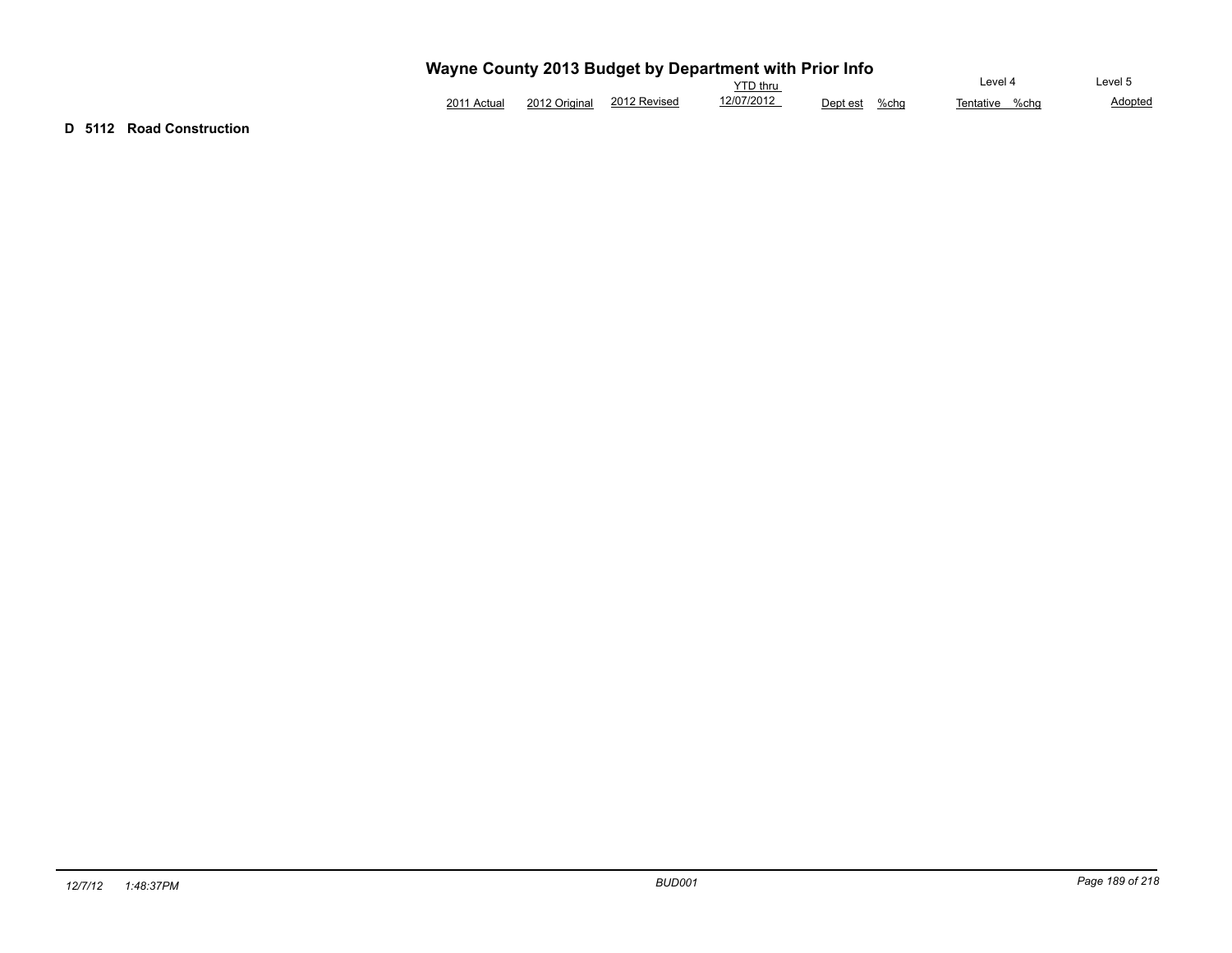|       |                                |              |               | Wayne County 2013 Budget by Department with Prior Info |                 |                     |                |           |
|-------|--------------------------------|--------------|---------------|--------------------------------------------------------|-----------------|---------------------|----------------|-----------|
|       |                                |              |               |                                                        | <b>YTD</b> thru |                     | Level 4        | Level 5   |
|       |                                | 2011 Actual  | 2012 Original | 2012 Revised                                           | 12/07/2012      | Dept est<br>$%$ chg | Tentative %chg | Adopted   |
|       | D 5112 Road Construction       |              |               |                                                        |                 |                     |                |           |
| 52600 | <b>Highway Construction</b>    |              | 2,000,000     | 47,000                                                 |                 | 2,000,000           | 2,000,000      | 2,000,000 |
| 52613 | Highway Storarge Barn          |              |               | 30,000                                                 |                 |                     |                |           |
| 52618 | Misc Guard Rail Maint Proj     | 14,722.57    |               | 25,000                                                 | 4,346.86        |                     |                |           |
| 52620 | WC Horizontal Curve Signage    |              |               | 55,000                                                 | 4,659.50        |                     |                |           |
| 52621 | Atlantic Ave Rehab             |              |               | 57,975                                                 |                 |                     |                |           |
| 52622 | CR 103 Rehab                   |              |               | 80,434                                                 |                 |                     |                |           |
| 52625 | CR 308 REHABILITATION          |              |               | 660,000                                                |                 |                     |                |           |
| 52627 | WC Safe Passing Zone Study     | 36,946.00    |               | 514                                                    |                 |                     |                |           |
| 52629 | Hot In-Place Project           | 260,637.94   |               | 15,638                                                 |                 |                     |                |           |
| 52632 | Knickerbocker Rd Project       | 4,818.84     |               |                                                        |                 |                     |                |           |
| 52637 | Sodus Ctr Rd Culvert Project   | 31,172.63    |               |                                                        |                 |                     |                |           |
| 52638 | Chips-Equipment                |              |               | 30                                                     |                 |                     |                |           |
| 52644 | Salter Rd Project              | 1,069,627.47 |               | 270,060                                                | 552.50          |                     |                |           |
| 52647 | Minsteed Rd                    | 184,680.67   |               |                                                        |                 |                     |                |           |
| 52648 | Ridge Rd Cold In-Place         | 334,262.05   |               |                                                        |                 |                     |                |           |
| 52649 | Misc Drainage Improvement      | 182,583.41   |               |                                                        |                 |                     |                |           |
| 52651 | Leach Rd Seal Project          |              |               | 135,080                                                | 135,080.25      |                     |                |           |
| 52652 | Alderman Rd                    | 153,349.29   |               | 32,807                                                 | 32,807.18       |                     |                |           |
| 52653 | Macedon Center Rd              |              |               | 80,025                                                 | 51,969.01       |                     |                |           |
| 52654 | Whiskey Hill Rd TO/ Butler     | 62,536.99    |               |                                                        |                 |                     |                |           |
| 52657 | Salter Road Paving Project     |              |               | 139,575                                                | 139,575.20      |                     |                |           |
| 52658 | Ridge Rd. Paving Project       |              |               | 157,811                                                | 157,810.57      |                     |                |           |
| 52659 | Salter Rd Sidewalk/Restoration |              |               | 152,103                                                | 152,292.57      |                     |                |           |
| 52660 | Ridge Rd. Cold-In Place Recycl |              |               | 322,358                                                | 322,358.48      |                     |                |           |
| 52661 | Maple Ave Cold-In Place Recycl |              |               | 245,138                                                | 245,137.63      |                     |                |           |
| 52663 | Ridge Rd & Maple Ave Sealing   |              |               | 127,000                                                | 126,809.04      |                     |                |           |
| 52664 | Sand Hill Rd Project           |              |               | 50,000                                                 | 101,312.59      |                     |                |           |
| 52665 | Kelsey Rd Project              |              |               | 60,000                                                 |                 |                     |                |           |
| 52666 | Magog Rd & Erie St. Project    |              |               | 43,270                                                 | 43,270.20       |                     |                |           |
| 52667 | N. Wayneport Paving Project    |              |               | 9,995                                                  |                 |                     |                |           |
| 52669 | E. Port Bay Retaing Wall Proj  |              |               | 75,000                                                 | 7,400.00        |                     |                |           |
| 52670 | Surface Treatment Proj         |              |               | 140,000                                                | 119,613.07      |                     |                |           |
| 52671 | Drainage & Shoulder Imp Projec |              |               | 365,542                                                | 385,920.18      |                     |                |           |
| 52672 | Clyde Hunts Corners Culvert    |              |               | 82,606                                                 | 82,605.58       |                     |                |           |
| 52678 | Signage Project                |              |               | 111,250                                                |                 |                     |                |           |
| 52686 | Creager Island-Clyde River Pro | 730,542.60   |               | 77,231                                                 |                 |                     |                |           |
| 52900 | <b>Bridge Construction</b>     |              | 200,000       | 64,000                                                 |                 | 200,000             | 200,000        | 200,000   |
|       |                                |              |               |                                                        |                 |                     |                |           |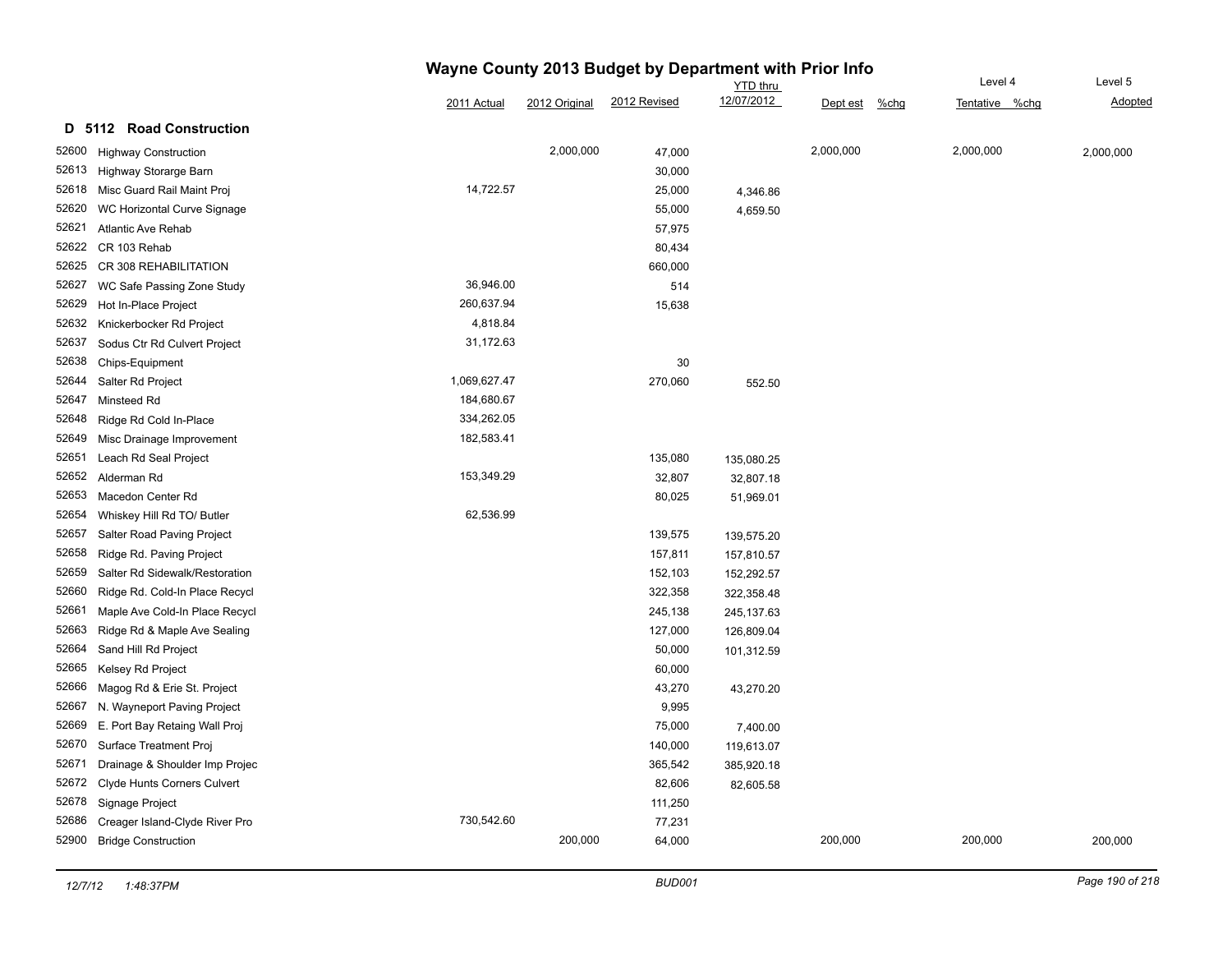## **Wayne County 2013 Budget by Department with Prior Info**

|                                        |              |               |              | <b>YTD thru</b> |           |      | Level 4        | Level 5   |
|----------------------------------------|--------------|---------------|--------------|-----------------|-----------|------|----------------|-----------|
|                                        | 2011 Actual  | 2012 Original | 2012 Revised | 12/07/2012      | Dept est  | %chg | Tentative %chg | Adopted   |
| <b>Road Construction</b><br>D 5112     |              |               |              |                 |           |      |                |           |
| 52905<br>Alderman Rd Bridge            | 1,542,504.07 |               | 270,527      | 22,408.76       |           |      |                |           |
| 52920<br>Christian Holler Bridge Deck  |              |               | 3,037        |                 |           |      |                |           |
| 52925<br>Arcadia Zurich Rd Bridge Proj | 87,300.19    |               | 121,861      | 120,381.36      |           |      |                |           |
| 52941<br>Magog Rd Bridge Project       | 325,388.30   |               |              |                 |           |      |                |           |
| 52942<br>Yellow Mills Bridge           |              |               | 312,000      | 133,380.89      |           |      |                |           |
| 52946<br>Misc Bridge Maint/Repair Proj | 66,703.32    |               | 121,396      | 185,713.79      |           |      |                |           |
| 52950<br>Macedon Center Rd Bridge      |              |               | 50,000       |                 |           |      |                |           |
| 52955<br>Leroy Island Bridge           |              |               | 176,381      |                 |           |      |                |           |
| 52979<br>Erie St Bridge                |              |               | 60,495       |                 |           |      |                |           |
| 52987<br>Sodus Center Bridge           |              |               | 20,900       |                 |           |      |                |           |
| <b>TOTAL EQUIPMENT</b>                 | 5,087,776.34 | 2,200,000     | 4,849,039    | 2,575,405.21    | 2,200,000 |      | 2,200,000      | 2,200,000 |
| <b>Total Appropriations</b>            | 5,087,776.34 | 2,200,000     | 4,849,039    | 2,575,405.21    | 2,200,000 |      | 2,200,000      | 2,200,000 |
| <b>Total County Cost</b>               | 5,087,776.34 | 2,200,000     | 4,849,039    | 2,575,405.21    | 2,200,000 |      | 2,200,000      | 2,200,000 |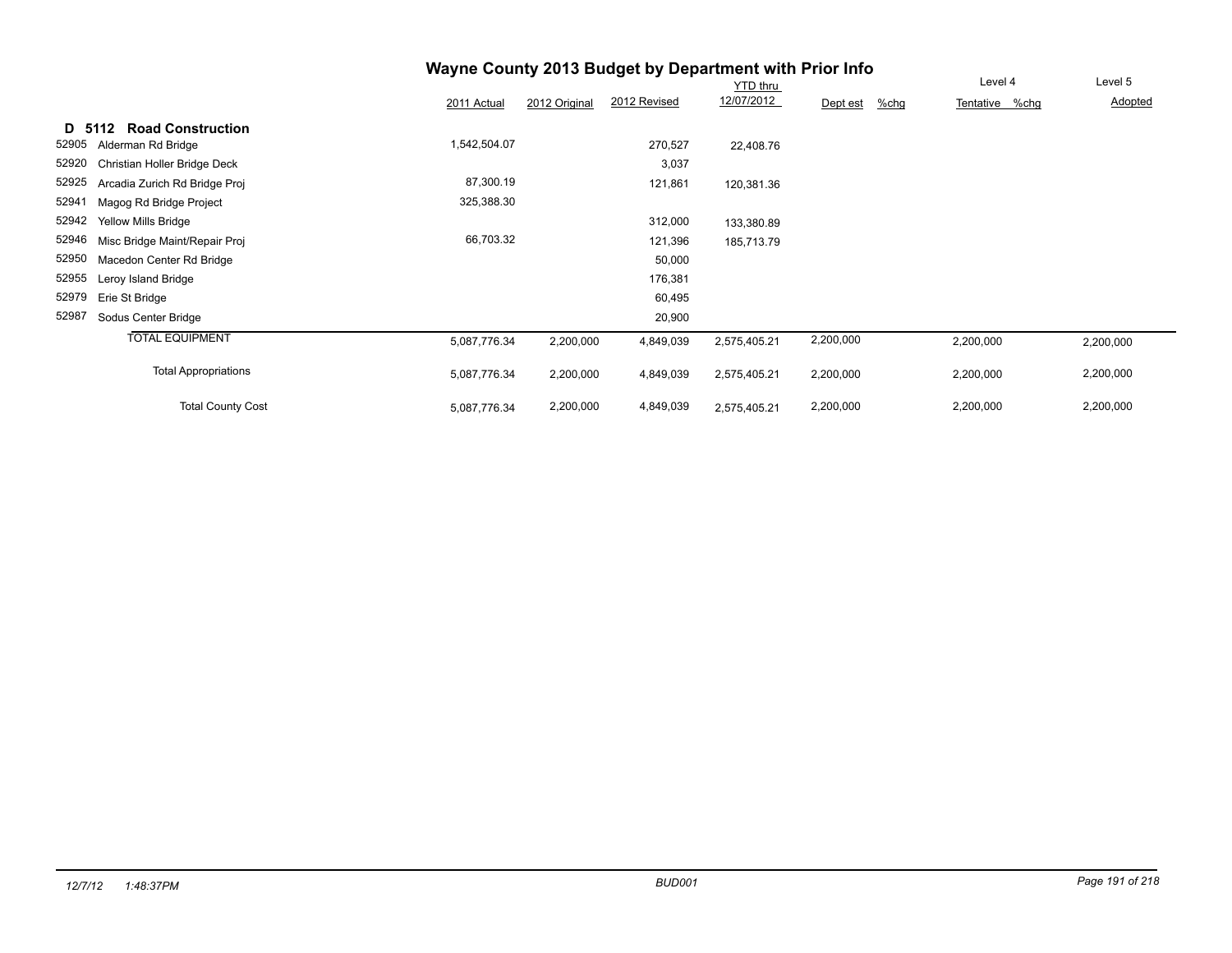|       |                                                                                            |              |               | Wayne County 2013 Budget by Department with Prior Info |                 |           |           |                |           |           |           |
|-------|--------------------------------------------------------------------------------------------|--------------|---------------|--------------------------------------------------------|-----------------|-----------|-----------|----------------|-----------|-----------|-----------|
|       |                                                                                            |              |               |                                                        | <b>YTD</b> thru |           |           | Level 4        |           | Level 5   |           |
|       |                                                                                            | 2011 Actual  | 2012 Original | 2012 Revised                                           | 12/07/2012      | Dept est  | $%$ chg   | Tentative %chg |           | Adopted   |           |
|       | <b>Snow Removal - County</b><br>D 5142                                                     |              |               |                                                        |                 |           |           |                |           |           |           |
|       | ----- Position Count -----<br>B <sub>12</sub> L <sub>1</sub> L <sub>4</sub> L <sub>5</sub> |              |               |                                                        |                 |           |           |                |           |           |           |
|       | 54300 Insurance                                                                            |              | 40            | 40                                                     |                 |           | $-100.00$ |                | $-100.00$ |           | $-100.00$ |
| 54400 | <b>Contracted Services</b>                                                                 | 1,402,635.83 | 1,750,000     | 1,397,739                                              | 819,333.88      | 1,750,000 |           | 1,750,000      |           | 1,750,000 |           |
|       | TOTAL CONTRACTUAL EXPENSES                                                                 | 1,402,635.83 | 1,750,040     | 1,397,779                                              | 819,333.88      | 1,750,000 | 0.00      | 1,750,000      | 0.00      | 1,750,000 | 0.00      |
|       | <b>Total Appropriations</b>                                                                | 1,402,635.83 | 1,750,040     | 1,397,779                                              | 819,333.88      | 1,750,000 |           | 1,750,000      |           | 1,750,000 |           |
|       | <b>Total County Cost</b>                                                                   | 1,402,635.83 | 1,750,040     | 1,397,779                                              | 819.333.88      | 1,750,000 | 0.00      | 1,750,000      | 0.00      | 1,750,000 | 0.00      |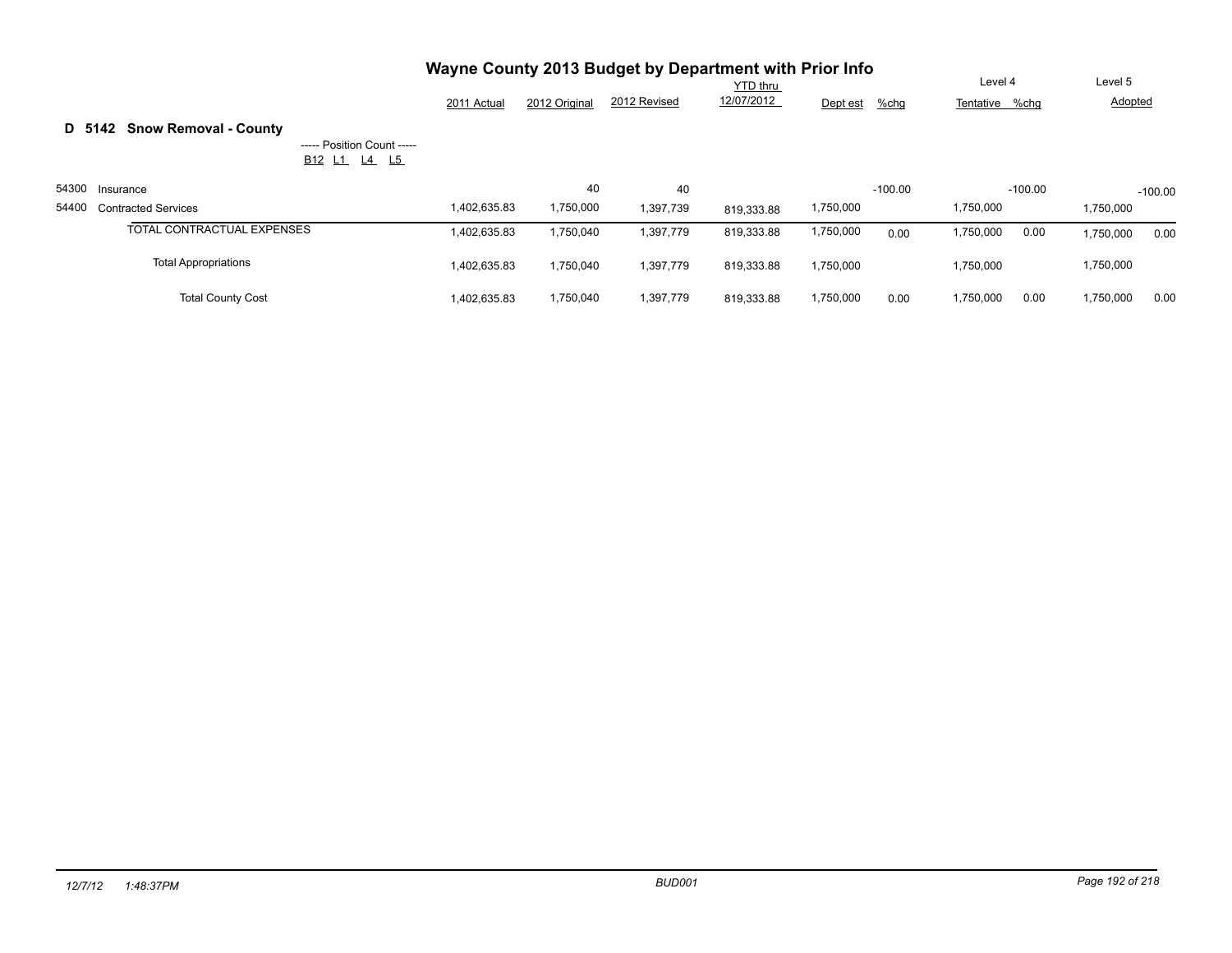|                                                 | Wayne County 2013 Budget by Department with Prior Info |               |              | Level 4                       | Level 5             |                |           |
|-------------------------------------------------|--------------------------------------------------------|---------------|--------------|-------------------------------|---------------------|----------------|-----------|
|                                                 | 2011 Actual                                            | 2012 Original | 2012 Revised | <b>YTD thru</b><br>12/07/2012 | $%$ chg<br>Dept est | Tentative %chg | Adopted   |
| <b>Workmens Compensation Payments</b><br>D 9040 |                                                        |               |              |                               |                     |                |           |
| 58300<br><b>Workmens Comp</b>                   |                                                        | 3,000         | 3,000        |                               | $-100.00$           | $-100.00$      | $-100.00$ |
| <b>TOTAL FRINGE BENEFITS</b>                    |                                                        | 3,000         | 3,000        | 0.00                          | $-100.00$           | $-100.00$      | $-100.00$ |
| <b>Total Appropriations</b>                     |                                                        | 3,000         | 3,000        | 0.00                          |                     |                |           |
| <b>Total County Cost</b>                        |                                                        | 3,000         | 3,000        | 0.00                          | $-100.00$           | $-100.00$      | $-100.00$ |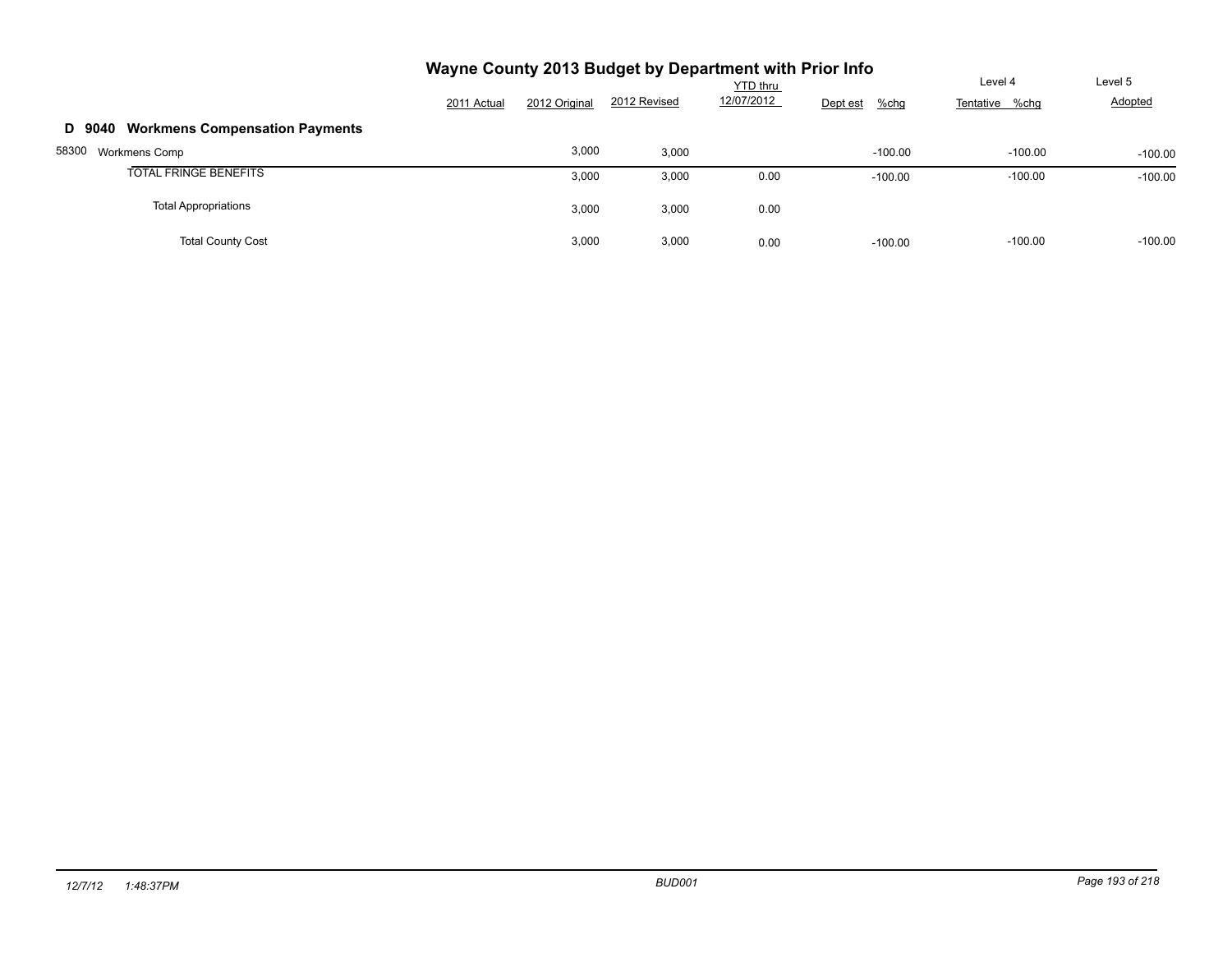|                                                   | Wayne County 2013 Budget by Department with Prior Info |               |              |                 |                  |                |         |
|---------------------------------------------------|--------------------------------------------------------|---------------|--------------|-----------------|------------------|----------------|---------|
|                                                   |                                                        |               |              | <b>YTD thru</b> |                  | Level 4        | Level 5 |
|                                                   | 2011 Actual                                            | 2012 Original | 2012 Revised | 12/07/2012      | %chg<br>Dept est | Tentative %chg | Adopted |
| <b>Hospital &amp; Medical Insurance</b><br>D 9060 |                                                        |               |              |                 |                  |                |         |
| 58100 Payments to NYS Retirement Sys              | 1,639.00                                               |               |              |                 |                  |                |         |
| 58400<br>Hospitalization                          | 521.045.91                                             | 541,168       | 541,168      | 439.573.59      | 541,168          | 541.168        | 541,168 |
| <b>TOTAL FRINGE BENEFITS</b>                      | 522.684.91                                             | 541,168       | 541,168      | 439.573.59      | 541,168          | 541.168        | 541,168 |
| <b>Total Appropriations</b>                       | 522.684.91                                             | 541,168       | 541,168      | 439.573.59      | 541,168          | 541,168        | 541,168 |
| <b>Total County Cost</b>                          | 522.684.91                                             | 541,168       | 541,168      | 439.573.59      | 541,168          | 541,168        | 541,168 |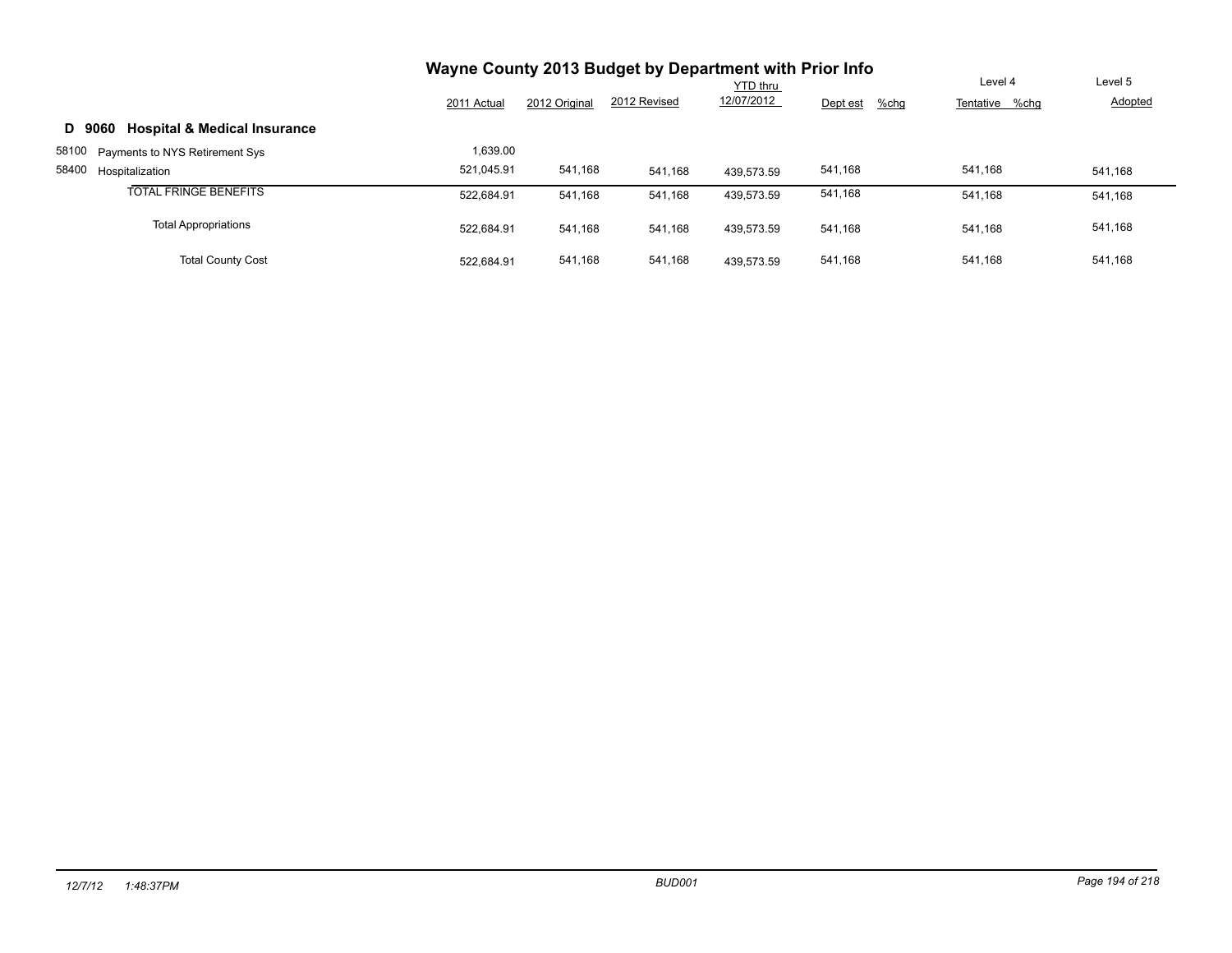|                              | Wayne County 2013 Budget by Department with Prior Info |               |              |                                               |  | Level 4        | Level 5 |
|------------------------------|--------------------------------------------------------|---------------|--------------|-----------------------------------------------|--|----------------|---------|
|                              | 2011 Actual                                            | 2012 Original | 2012 Revised | YTD thru<br>12/07/2012<br>Dept est<br>$%$ chg |  | Tentative %chg | Adopted |
| Vacation<br>D 9080           |                                                        |               |              |                                               |  |                |         |
| 58800 Vacation               | $-6,529.14$                                            |               |              |                                               |  |                |         |
| <b>TOTAL FRINGE BENEFITS</b> | $-6,529.14$                                            |               |              | 0.00                                          |  |                |         |
| <b>Total Appropriations</b>  | $-6,529.14$                                            |               |              | 0.00                                          |  |                |         |
| <b>Total County Cost</b>     | $-6,529.14$                                            |               |              | 0.00                                          |  |                |         |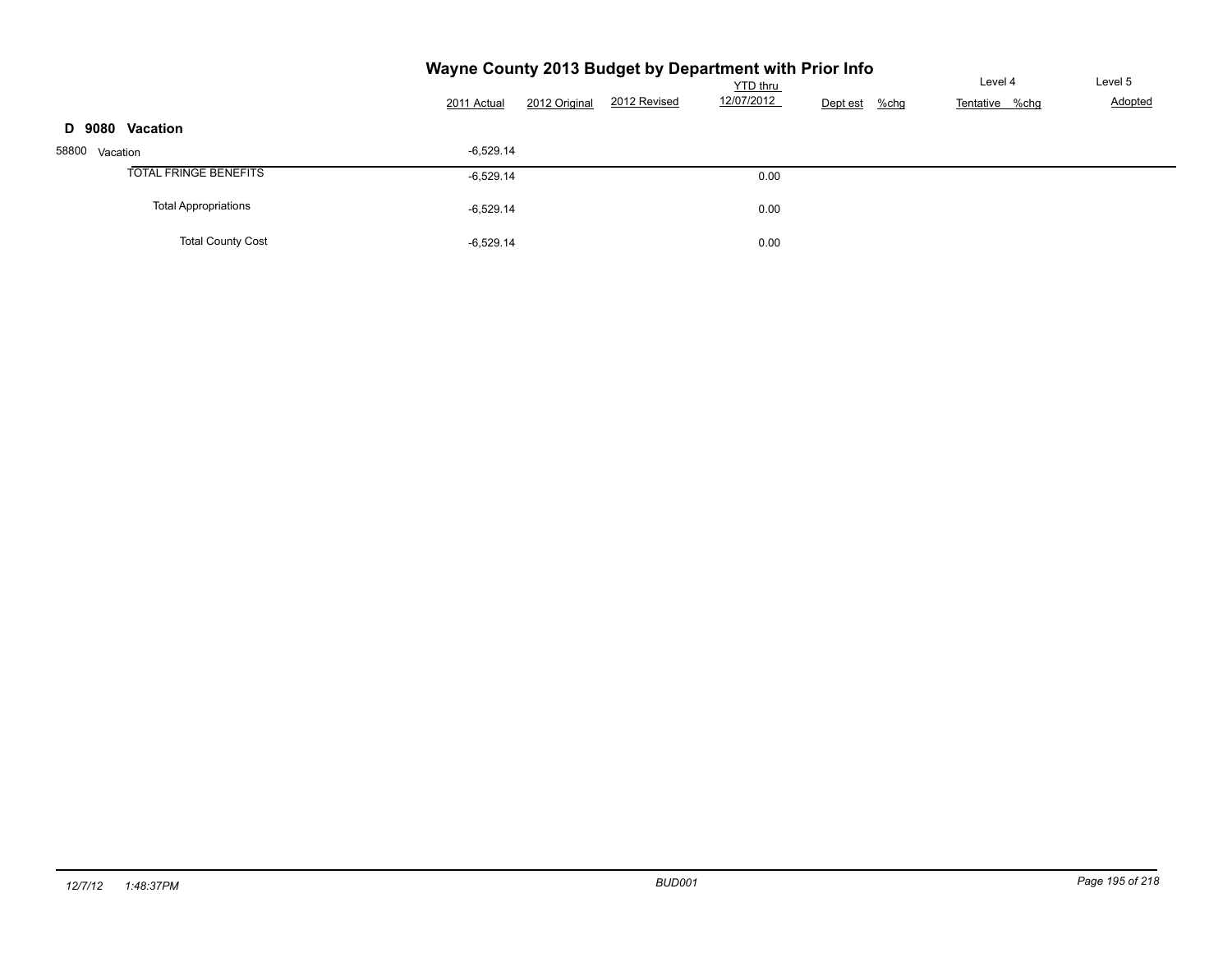|                             |             |               | Wayne County 2013 Budget by Department with Prior Info |            |                     |                |         |
|-----------------------------|-------------|---------------|--------------------------------------------------------|------------|---------------------|----------------|---------|
|                             |             |               |                                                        | YTD thru   |                     | Level 4        | Level 5 |
|                             | 2011 Actual | 2012 Original | 2012 Revised                                           | 12/07/2012 | $%$ chg<br>Dept est | Tentative %chg | Adopted |
| Sick Time/Hosp.<br>D 9081   |             |               |                                                        |            |                     |                |         |
| 58802<br>Sick Time/Hosp.    | $-6,112.13$ |               |                                                        |            |                     |                |         |
| TOTAL FRINGE BENEFITS       | $-6.112.13$ |               |                                                        | 0.00       |                     |                |         |
| <b>Total Appropriations</b> | $-6,112.13$ |               |                                                        | 0.00       |                     |                |         |
| <b>Total County Cost</b>    | $-6,112.13$ |               |                                                        | 0.00       |                     |                |         |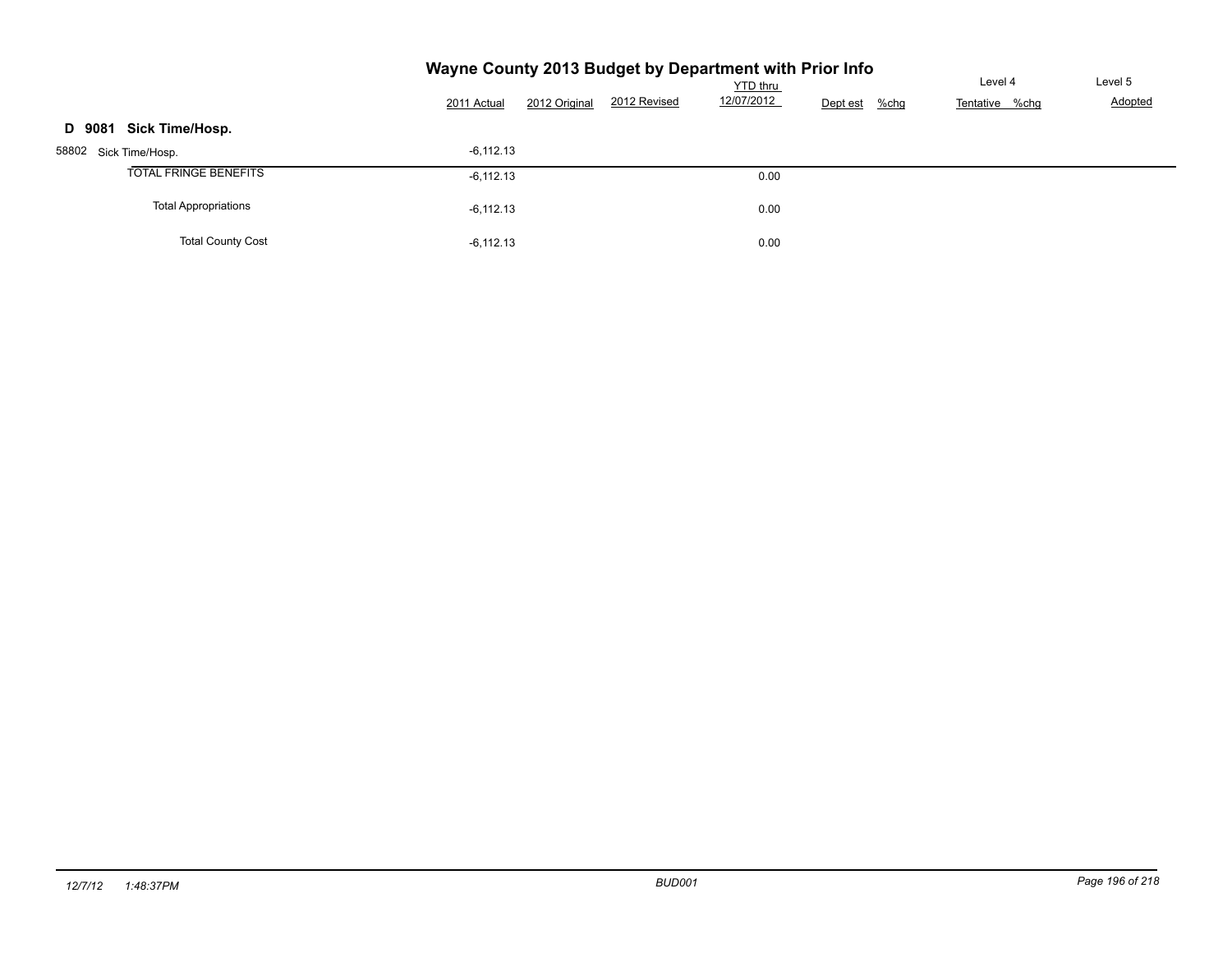|        |                             | Wayne County 2013 Budget by Department with Prior Info |                 |              |            |                  |                |         |
|--------|-----------------------------|--------------------------------------------------------|-----------------|--------------|------------|------------------|----------------|---------|
|        |                             |                                                        | <b>YTD thru</b> |              |            |                  |                | Level 5 |
|        |                             | 2011 Actual                                            | 2012 Original   | 2012 Revised | 12/07/2012 | %chg<br>Dept est | Tentative %chg | Adopted |
| D 9901 | <b>Interfund Transfers</b>  |                                                        |                 |              |            |                  |                |         |
|        | <b>Total Appropriations</b> |                                                        |                 |              | 0.00       |                  |                |         |
|        | <b>Total County Cost</b>    |                                                        |                 |              | 0.00       |                  |                |         |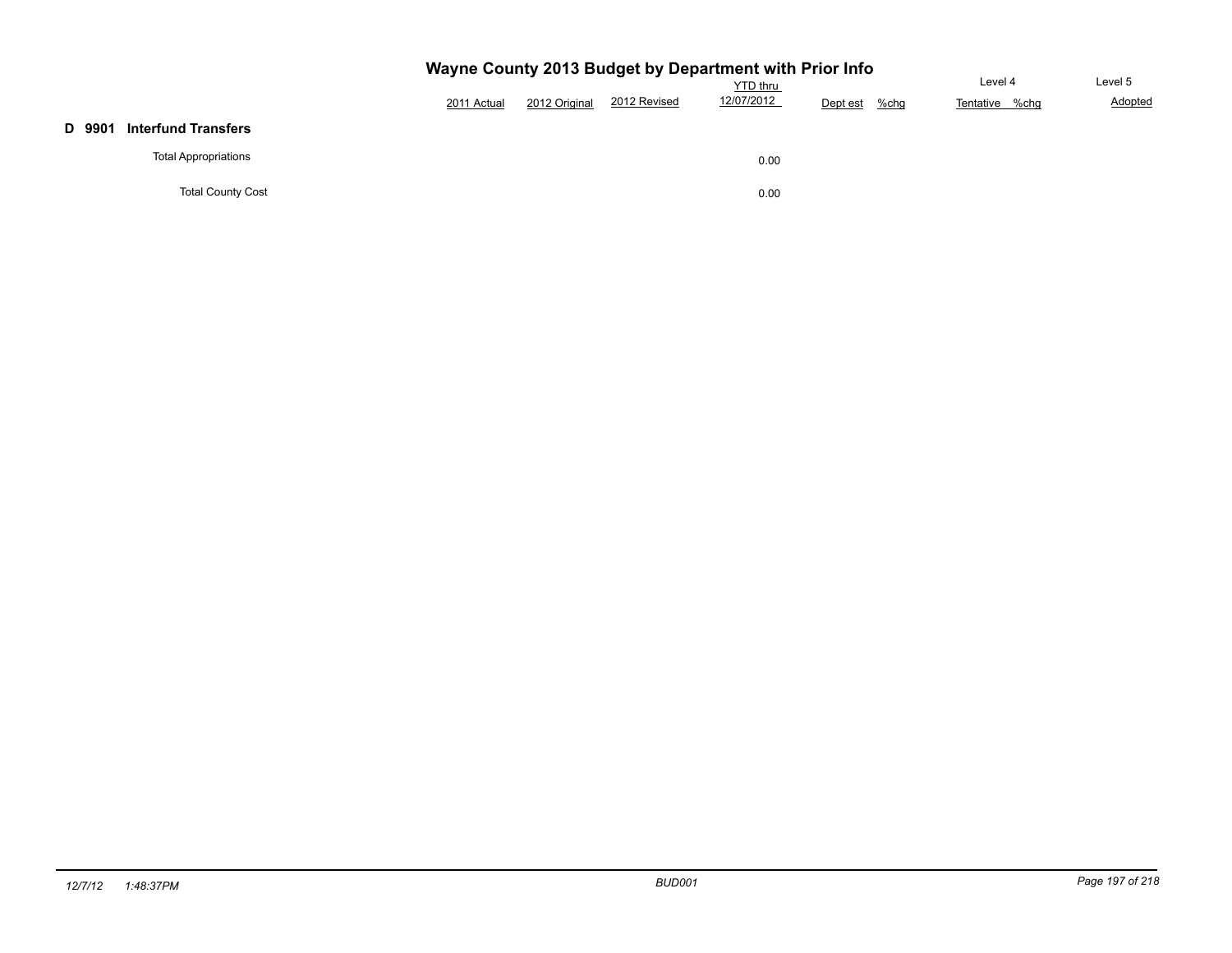|       |                                | Wayne County 2013 Budget by Department with Prior Info |               |              |                 |              |          |                |          |              |          |
|-------|--------------------------------|--------------------------------------------------------|---------------|--------------|-----------------|--------------|----------|----------------|----------|--------------|----------|
|       |                                |                                                        |               |              | <b>YTD</b> thru |              |          | Level 4        |          | Level 5      |          |
|       |                                | 2011 Actual                                            | 2012 Original | 2012 Revised | 12/07/2012      | Dept est     | $%$ chg  | Tentative %chg |          | Adopted      |          |
|       | <b>Other</b><br>D 9999         |                                                        |               |              |                 |              |          |                |          |              |          |
| 42401 | <b>Interest Earnings</b>       | $-416.98$                                              | -500          | $-500$       | $-6.42$         | $-300$       | $-40.00$ | $-300$         | $-40.00$ | $-300$       | $-40.00$ |
| 42654 | <b>Highway Permit Fees</b>     | $-9,740.00$                                            | $-7,500$      | $-7,500$     | $-9,320.00$     | $-7,500$     |          | $-7,500$       |          | $-7,500$     |          |
| 42655 | <b>Minor Sales</b>             | $-714.94$                                              | -500          | $-500$       | $-356.90$       | -400         | $-20.00$ | $-400$         | $-20.00$ | $-400$       | $-20.00$ |
| 42680 | Insurance Recoveries           | $-4,522.00$                                            | $-3,000$      | $-3,000$     | $-5,355.70$     | $-4,000$     | 33.33    | $-4,000$       | 33.33    | $-4,000$     | 33.33    |
| 42770 | Miscellaneous Revenues         | $-12,407.98$                                           | $-9,000$      | $-9,000$     | $-9,345.55$     | $-9,000$     |          | $-9,000$       |          | $-9,000$     |          |
| 43501 | Consolidated Highway Aid       | $-2,235,345.69$                                        | $-2,200,000$  | $-2,200,000$ | $-2,276,545.55$ | $-2,200,000$ |          | $-2,200,000$   |          | $-2,200,000$ |          |
| 43511 | State Aid - Marchiselli Funds  | $-226,647.89$                                          |               | $-7,050$     | $-37,938.08$    | $-187,500$   |          |                |          |              |          |
| 44511 | Federal Aid - Marchiselli Fund | $-1,965,633.44$                                        |               | $-92,600$    | $-212,462.97$   | $-1,000,000$ |          |                |          |              |          |
| 45031 | <b>Interfund Transfers</b>     | $-6,830,580.19$                                        | $-6,879,247$  | $-6,350,035$ | $-6,759,512.00$ | $-5,865,318$ | $-14.74$ | $-6,643,531$   | $-3.43$  | $-6,643,531$ | $-3.43$  |
|       | <b>TOTAL REVENUES</b>          | $-11,286,009.11$                                       | $-9,099,747$  | $-8,670,185$ | $-9,310,843.17$ | $-9,274,018$ | 1.92     | $-8,864,731$   | $-2.58$  | $-8,864,731$ | $-2.58$  |
|       | <b>Total Appropriations</b>    |                                                        |               |              | 0.00            |              |          |                |          |              |          |
|       | <b>Total County Cost</b>       | $-11,286,009.11$                                       | $-9,099,747$  | $-8,670,185$ | $-9,310,843.17$ | $-9,274,018$ | 1.92     | $-8,864,731$   | $-2.58$  | $-8,864,731$ | $-2.58$  |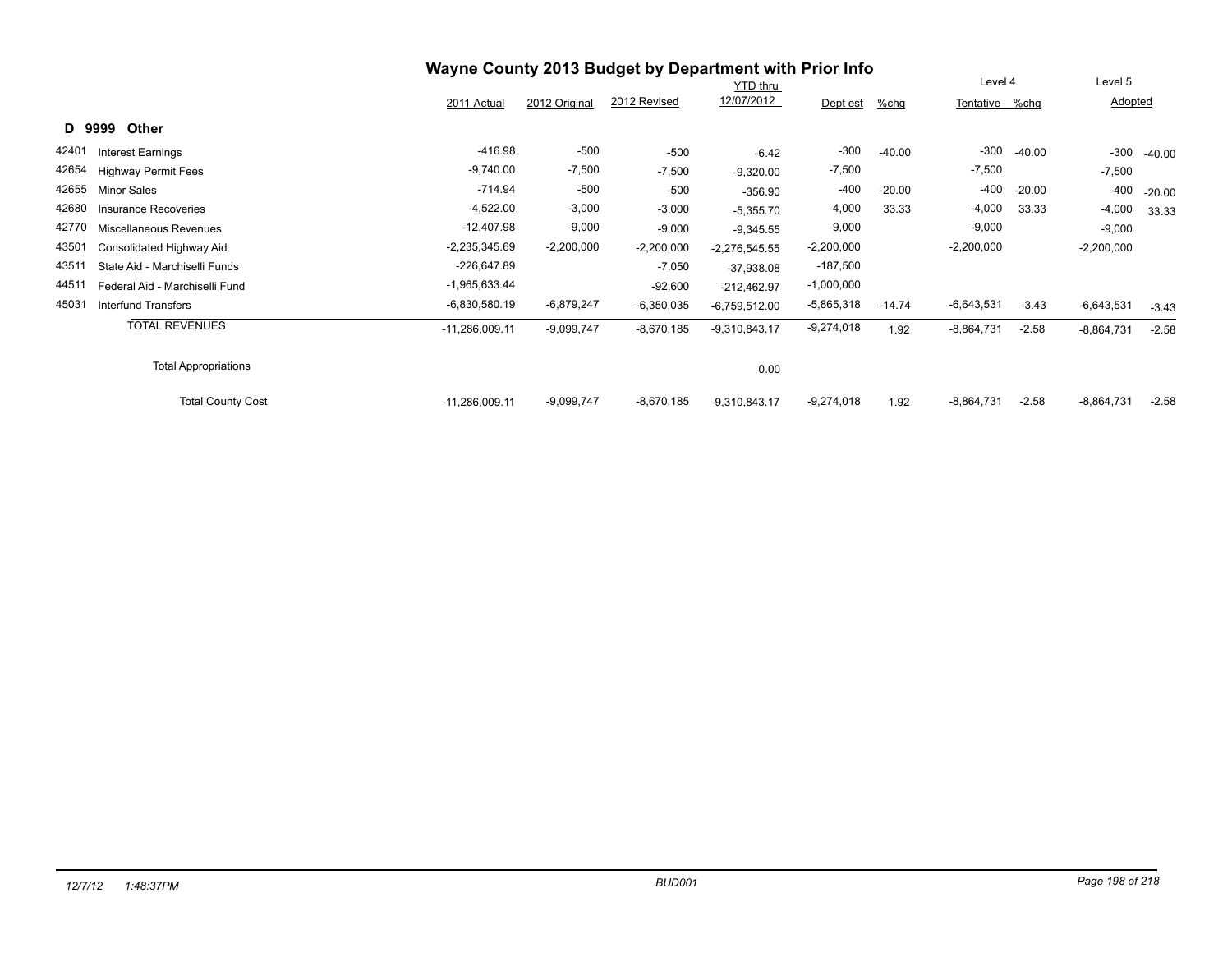|                           | Wayne County 2013 Budget by Department with Prior Info<br>2012 Original<br>2011 Actual | 2012 Revised | <b>YTD thru</b><br>12/07/2012 | Dept est<br>$%$ chg | Level 4<br>%chq<br>Tentative | Level 5<br>Adopted |
|---------------------------|----------------------------------------------------------------------------------------|--------------|-------------------------------|---------------------|------------------------------|--------------------|
| Fund: D Total County Cost | -14.071.92                                                                             | 2,733,030.20 |                               | 0.00                | $-0.25$                      | $-0.25$            |
|                           | 0.00                                                                                   |              | $-1.608.250.12$               |                     |                              |                    |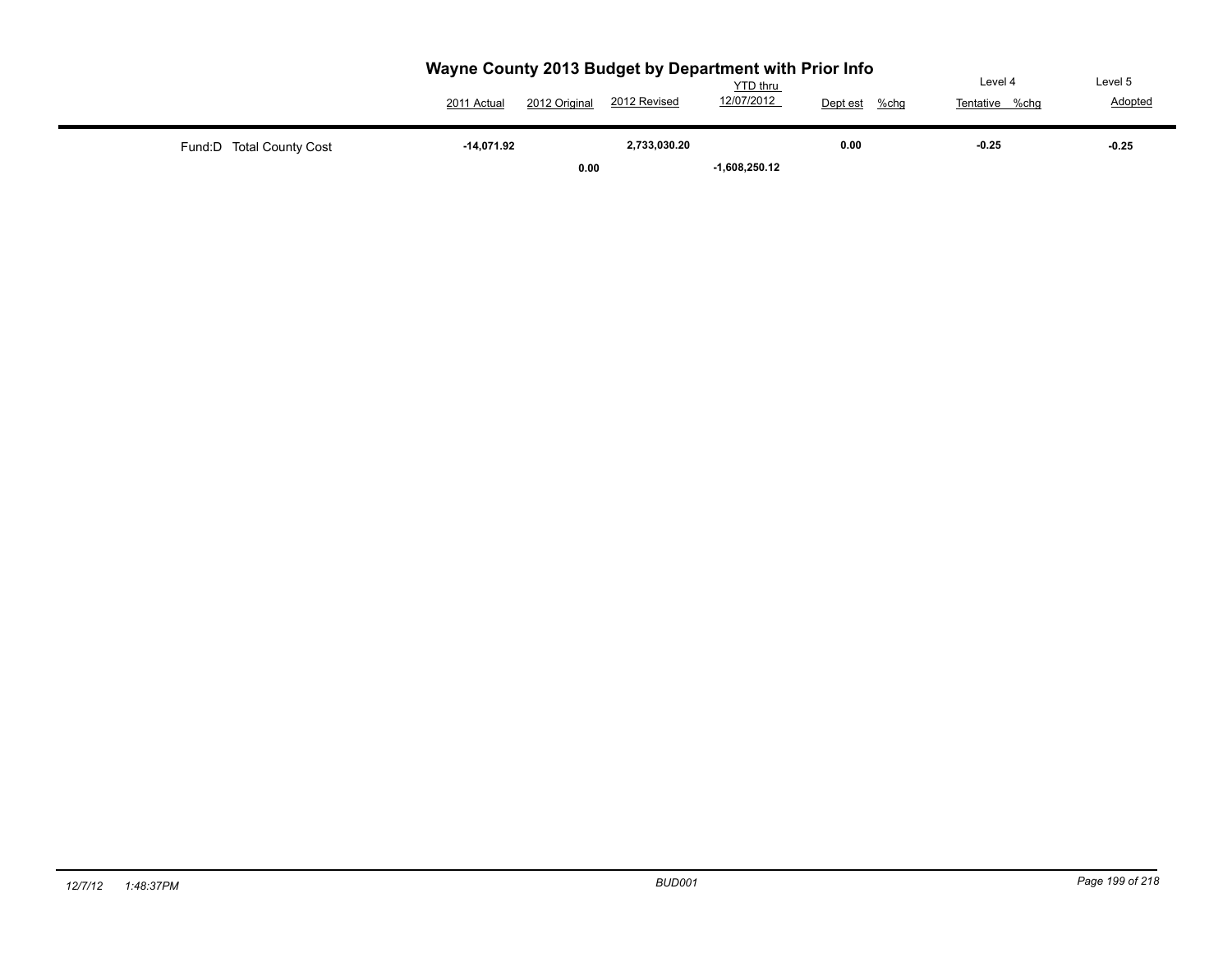|                |                                |               |     |                                            | Wayne County 2013 Budget by Department with Prior Info |                |               |              |                 |            |           |            |                 |            |           |
|----------------|--------------------------------|---------------|-----|--------------------------------------------|--------------------------------------------------------|----------------|---------------|--------------|-----------------|------------|-----------|------------|-----------------|------------|-----------|
|                |                                |               |     |                                            |                                                        |                |               |              | <b>YTD thru</b> |            |           | Level 4    |                 | Level 5    |           |
|                |                                |               |     |                                            |                                                        | 2011 Actual    | 2012 Original | 2012 Revised | 12/07/2012      | Dept est   | $%$ chg   | Tentative  | %chq            | Adopted    |           |
| <b>DM 5130</b> | <b>Road Machinery</b>          |               |     |                                            |                                                        |                |               |              |                 |            |           |            |                 |            |           |
| 42303          | Labor Reimbursement            |               |     |                                            |                                                        | $-495.00$      | $-300$        | $-300$       | $-2,448.60$     | $-500$     | 66.67     |            | $-1,000$ 233.33 | $-1,000$   | 233.33    |
| 42304          | <b>Material Reimbursement</b>  |               |     |                                            |                                                        | $-658,704.40$  | $-600,000$    | $-600,000$   | $-560, 109.53$  | $-600,000$ |           | $-625,000$ | 4.17            | $-625,000$ | 4.17      |
|                | <b>TOTAL REVENUES</b>          |               |     |                                            |                                                        | $-659, 199.40$ | $-600,300$    | $-600,300$   | $-562,558.13$   | $-600,500$ | 0.03      | $-626,000$ | 4.28            | $-626,000$ | 4.28      |
|                |                                | <u>B12 L1</u> |     | ----- Position Count -----<br><u>L4</u> L5 |                                                        |                |               |              |                 |            |           |            |                 |            |           |
| 51904          | Overtime                       |               |     |                                            |                                                        | 8,866.75       | 2,000         | 2,000        | 4,406.55        | 3,000      | 50.00     | 3,000      | 50.00           | 3,000      | 50.00     |
| 51298          | Automotive Mechanic            | 3.0           | 3.0 | 3.0                                        | 3.0                                                    | 132,123.80     | 136,631       | 136,631      | 121,749.64      | 138,970    | 1.71      | 138,970    | 1.71            | 138,970    | 1.71      |
| 51543          | Auto Body Technician           | 2.0           | 2.0 | 2.0                                        | 2.0                                                    | 87,614.95      | 88,840        | 88,840       | 80,600.05       | 92,509     | 4.13      | 92,509     | 4.13            | 92,509     | 4.13      |
|                | <b>BU: 1</b>                   | 5.0           | 5.0 | 5.0                                        | 5.0                                                    |                |               |              |                 |            |           |            |                 |            |           |
| 51318          | Automotive Mechanic Foreman    | 1.0           | 1.0 | 1.0                                        | 1.0                                                    | 50,732.56      | 51,526        | 51,526       | 46,120.31       | 53,352     | 3.54      | 53,352     | 3.54            | 53,352     | 3.54      |
|                | <b>BU: 4</b>                   | 1.0           | 1.0 | 1.0                                        | 1.0                                                    |                |               |              |                 |            |           |            |                 |            |           |
|                | <b>TOTAL PERSONAL SERVICES</b> |               |     |                                            |                                                        | 279,338.06     | 278,997       | 278,997      | 252,876.55      | 287,831    | 3.17      | 287,831    | 3.17            | 287,831    | 3.17      |
| 52201          | <b>Computer Equipment</b>      |               |     |                                            |                                                        | 735.00         |               |              |                 |            |           |            |                 |            |           |
| 52400          | Highway & Street Equipment     |               |     |                                            |                                                        | 301,860.06     | 388,000       | 413,492      | 377.474.89      | 369,800    | $-4.69$   | 369,800    | $-4.69$         | 369,800    | $-4.69$   |
| 52500          | Other Equipment                |               |     |                                            |                                                        |                | 10,000        | 10,000       |                 |            | $-100.00$ |            | $-100.00$       |            | $-100.00$ |
|                | <b>TOTAL EQUIPMENT</b>         |               |     |                                            |                                                        | 302,595.06     | 398,000       | 423,492      | 377,474.89      | 369,800    | $-7.09$   | 369,800    | $-7.09$         | 369,800    | $-7.09$   |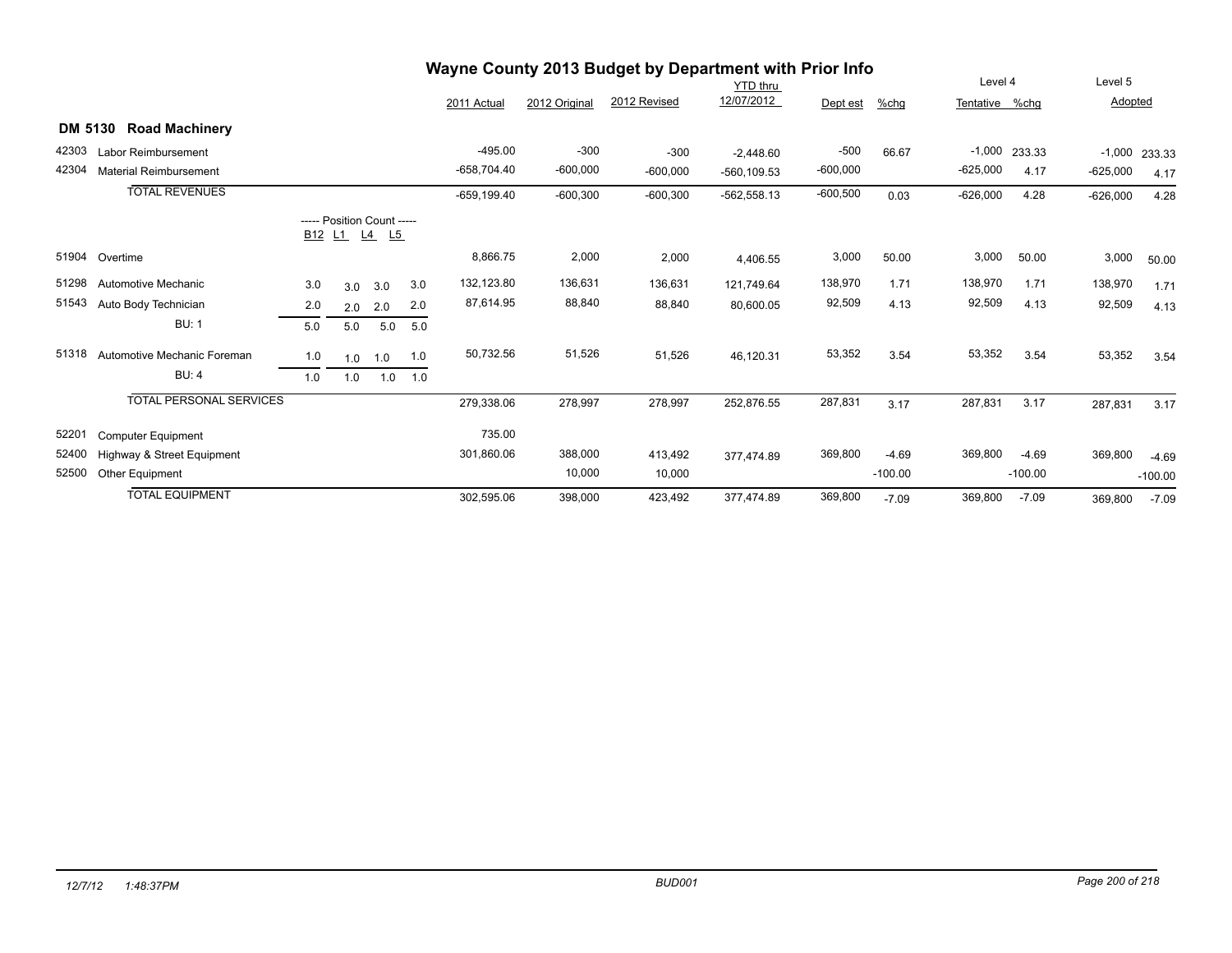|       |                                          |              | Wayne County 2013 Budget by Department with Prior Info |              |                 |           |          |                |          |           |          |
|-------|------------------------------------------|--------------|--------------------------------------------------------|--------------|-----------------|-----------|----------|----------------|----------|-----------|----------|
|       |                                          |              |                                                        |              | <b>YTD</b> thru |           |          | Level 4        |          | Level 5   |          |
|       |                                          | 2011 Actual  | 2012 Original                                          | 2012 Revised | 12/07/2012      | Dept est  | $%$ chg  | Tentative %chg |          | Adopted   |          |
|       | DM 5130 Road Machinery                   |              |                                                        |              |                 |           |          |                |          |           |          |
| 54100 | Supplies & Materials                     | 50,007.53    | 50,000                                                 | 50,000       | 50,007.54       | 50,000    |          | 50,000         |          | 50,000    |          |
| 54121 | Diesel Fuel                              | 565,697.08   | 600,000                                                | 600,000      | 524,330.41      | 600,000   |          | 600,000        |          | 600,000   |          |
| 54128 | Gasoline- Oil- Lube                      | 420,124.23   | 410,000                                                | 410,000      | 448,932.86      | 410,000   |          | 410,000        |          | 410,000   |          |
| 54140 | Kerosene                                 | 1,347.63     | 1,500                                                  | 1,500        | 1,264.75        | 1,500     |          | 1,500          |          | 1,500     |          |
| 54167 | Propane Gas                              | 10,427.00    | 9,000                                                  | 9,000        | 8,365.05        | 9,000     |          | 9,000          |          | 9,000     |          |
| 54180 | <b>Tires</b>                             | 35,383.19    | 40,000                                                 | 40,000       | 40,300.83       | 40,000    |          | 40,000         |          | 40,000    |          |
| 54187 | Uniforms                                 | 3,337.19     | 3,100                                                  | 3,100        | 3,261.76        | 3,600     | 16.13    | 3,600          | 16.13    | 3,600     | 16.13    |
| 54210 | Gas                                      | 15,112.65    | 18,000                                                 | 18,000       | 8,704.61        | 18,104    | 0.58     | 16,500         | $-8.33$  | 16,500    | $-8.33$  |
| 54220 | Light & Power                            | 22,781.32    | 26,000                                                 | 26,000       | 19,286.50       | 22,534    | $-13.33$ | 22,534         | $-13.33$ | 22,534    | $-13.33$ |
| 54230 | Telephone                                | 7,096.76     | 8,000                                                  | 8,000        | 6,526.41        | 8,200     | 2.50     | 8,200          | 2.50     | 8,200     | 2.50     |
| 54240 | Water                                    | 5,399.88     | 5,500                                                  | 5,500        | 9,739.37        | 11,600    | 110.91   | 11,600         | 110.91   | 11,600    | 110.91   |
| 54250 | Refuse                                   | 2,116.90     | 2,160                                                  | 2,160        | 1,440.00        | 1,476     | $-31.67$ | 1,476          | $-31.67$ | 1,476     | $-31.67$ |
| 54300 | Insurance                                | 751.85       | 920                                                    | 920          | 726.33          | 799       | $-13.15$ | 799            | $-13.15$ | 799       | $-13.15$ |
| 54407 | <b>Building Maintenance &amp; Repair</b> | 17,637.27    | 20,000                                                 | 20,000       | 19,819.60       | 20,000    |          | 20,000         |          | 20,000    |          |
| 54425 | Equipment - Maint & Repair               | 118,371.44   | 135,000                                                | 154,590      | 121,405.06      | 135,000   |          | 135,000        |          | 135,000   |          |
| 54483 | Training-Seminars-Schools                | 4,300.00     |                                                        |              |                 |           |          |                |          |           |          |
| 54600 | Misc                                     | 512.80       | 500                                                    | 500          | 462.07          | 500       |          | 500            |          | 500       |          |
| 54783 | <b>Hazard Materials</b>                  | 963.00       | 1,500                                                  | 1,500        |                 | 1,500     |          | 1,500          |          | 1,500     |          |
|       | <b>TOTAL CONTRACTUAL EXPENSES</b>        | 1,281,367.72 | 1,331,180                                              | 1,350,770    | 1,264,573.15    | 1,333,813 | 0.20     | 1,332,209      | 0.08     | 1,332,209 | 0.08     |
| 58100 | Payments to NYS Retirement Sys           | 39,411.00    | 51,336                                                 | 51,336       |                 | 56,128    | 9.33     | 56,128         | 9.33     | 56,128    | 9.33     |
| 58200 | Payments to Social Security              | 20,620.35    | 21,344                                                 | 21,344       | 18,422.89       | 22,020    | 3.17     | 22,020         | 3.17     | 22,020    | 3.17     |
| 58400 | Hospitalization                          | 41,386.56    | 41,802                                                 | 41,802       | 58,245.12       | 57,862    | 38.42    | 55,107         | 31.83    | 55,107    | 31.83    |
| 58600 | Disability                               | 924.00       | 924                                                    | 924          | 846.00          | 924       |          | 924            |          | 924       |          |
| 58901 | Employee Assistance Program              | 120.00       | 126                                                    | 126          | 123.29          | 126       |          | 126            |          | 126       |          |
|       | <b>TOTAL FRINGE BENEFITS</b>             | 102,461.91   | 115,532                                                | 115,532      | 77,637.30       | 137,060   | 18.63    | 134,305        | 16.25    | 134,305   | 16.25    |
|       | <b>Total Appropriations</b>              | 1,965,762.75 | 2,123,709                                              | 2,168,791    | 1,972,561.89    | 2,128,504 |          | 2,124,145      |          | 2,124,145 |          |
|       | <b>Total County Cost</b>                 | 1,306,563.35 | 1,523,409                                              | 1,568,491    | 1,410,003.76    | 1,528,004 | 0.30     | 1,498,145      | $-1.66$  | 1,498,145 | $-1.66$  |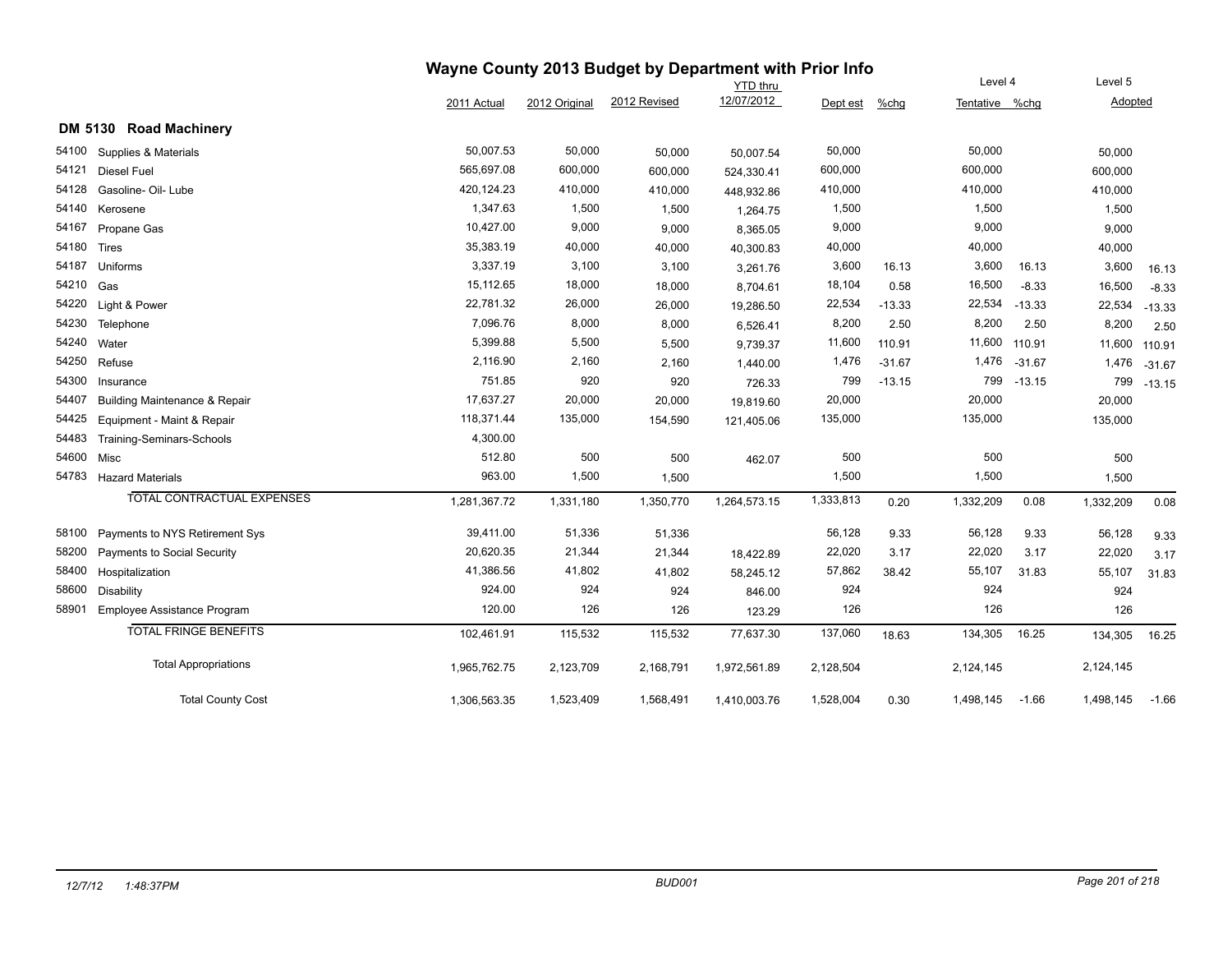|                                                         | Wayne County 2013 Budget by Department with Prior Info |               |              | Level 4                       | Level 5             |                |           |
|---------------------------------------------------------|--------------------------------------------------------|---------------|--------------|-------------------------------|---------------------|----------------|-----------|
|                                                         | 2011 Actual                                            | 2012 Original | 2012 Revised | <b>YTD thru</b><br>12/07/2012 | $%$ chg<br>Dept est | Tentative %chg | Adopted   |
| <b>Workmens Compensation Payments</b><br><b>DM 9040</b> |                                                        |               |              |                               |                     |                |           |
| 58300<br><b>Workmens Comp</b>                           |                                                        | 1,000         | 1,000        |                               | $-100.00$           | $-100.00$      | $-100.00$ |
| <b>TOTAL FRINGE BENEFITS</b>                            |                                                        | 1,000         | 1,000        | 0.00                          | $-100.00$           | $-100.00$      | $-100.00$ |
| <b>Total Appropriations</b>                             |                                                        | 1,000         | 1,000        | 0.00                          |                     |                |           |
| <b>Total County Cost</b>                                |                                                        | 1,000         | 1,000        | 0.00                          | $-100.00$           | $-100.00$      | $-100.00$ |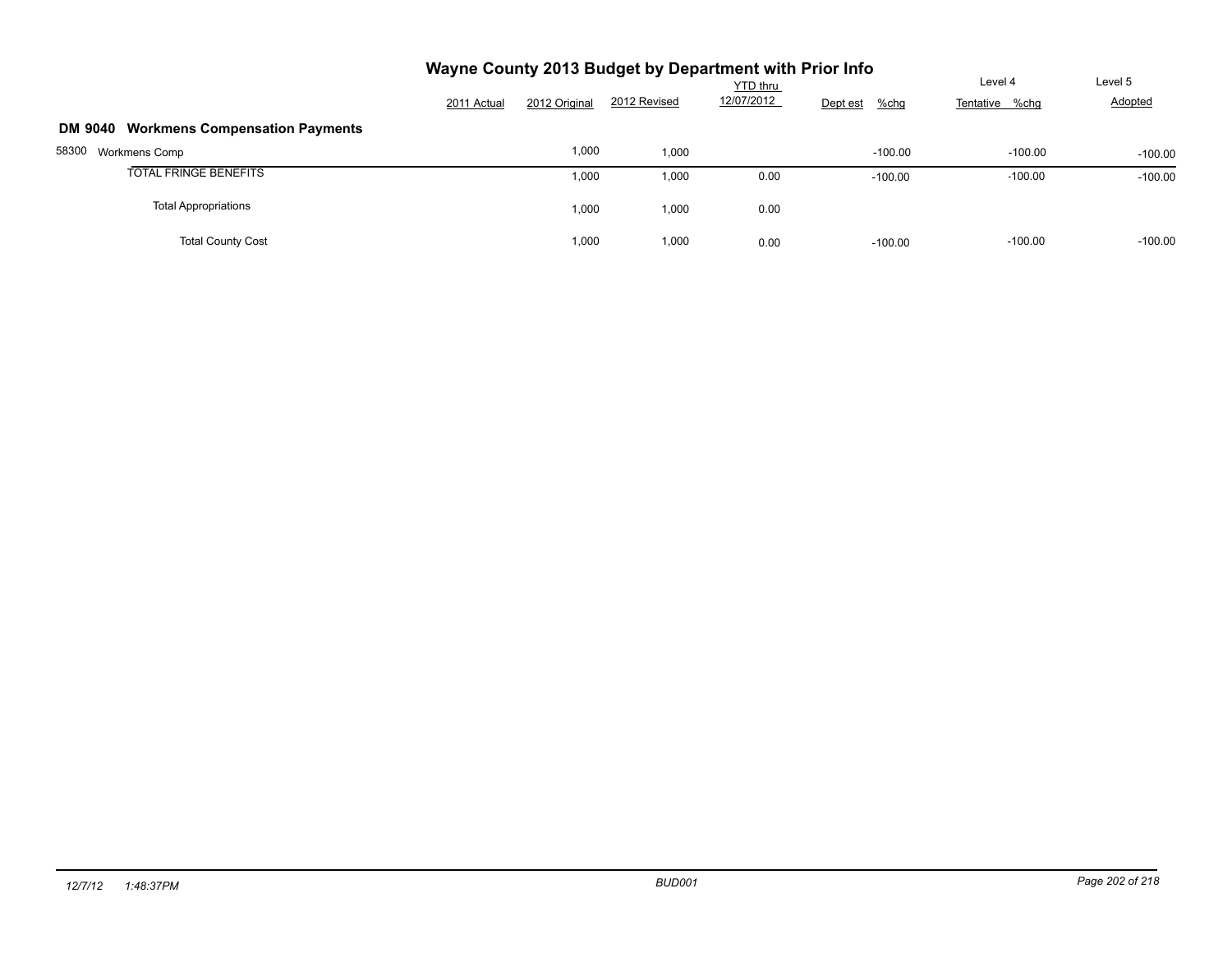|                                                           |             |               |              | <b>YTD thru</b> |                     | Level 4        | Level 5 |
|-----------------------------------------------------------|-------------|---------------|--------------|-----------------|---------------------|----------------|---------|
|                                                           | 2011 Actual | 2012 Original | 2012 Revised | 12/07/2012      | $%$ chg<br>Dept est | Tentative %chg | Adopted |
| <b>Hospital &amp; Medical Insurance</b><br><b>DM 9060</b> |             |               |              |                 |                     |                |         |
| 58400<br>Hospitalization                                  | 45,391.98   | 47,568        | 47.568       | 33.743.25       | 47,568              | 47,568         | 47.568  |
| <b>TOTAL FRINGE BENEFITS</b>                              | 45.391.98   | 47,568        | 47.568       | 33.743.25       | 47,568              | 47,568         | 47,568  |
| <b>Total Appropriations</b>                               | 45.391.98   | 47.568        | 47.568       | 33.743.25       | 47,568              | 47.568         | 47,568  |
| <b>Total County Cost</b>                                  | 45.391.98   | 47.568        | 47.568       | 33.743.25       | 47,568              | 47.568         | 47,568  |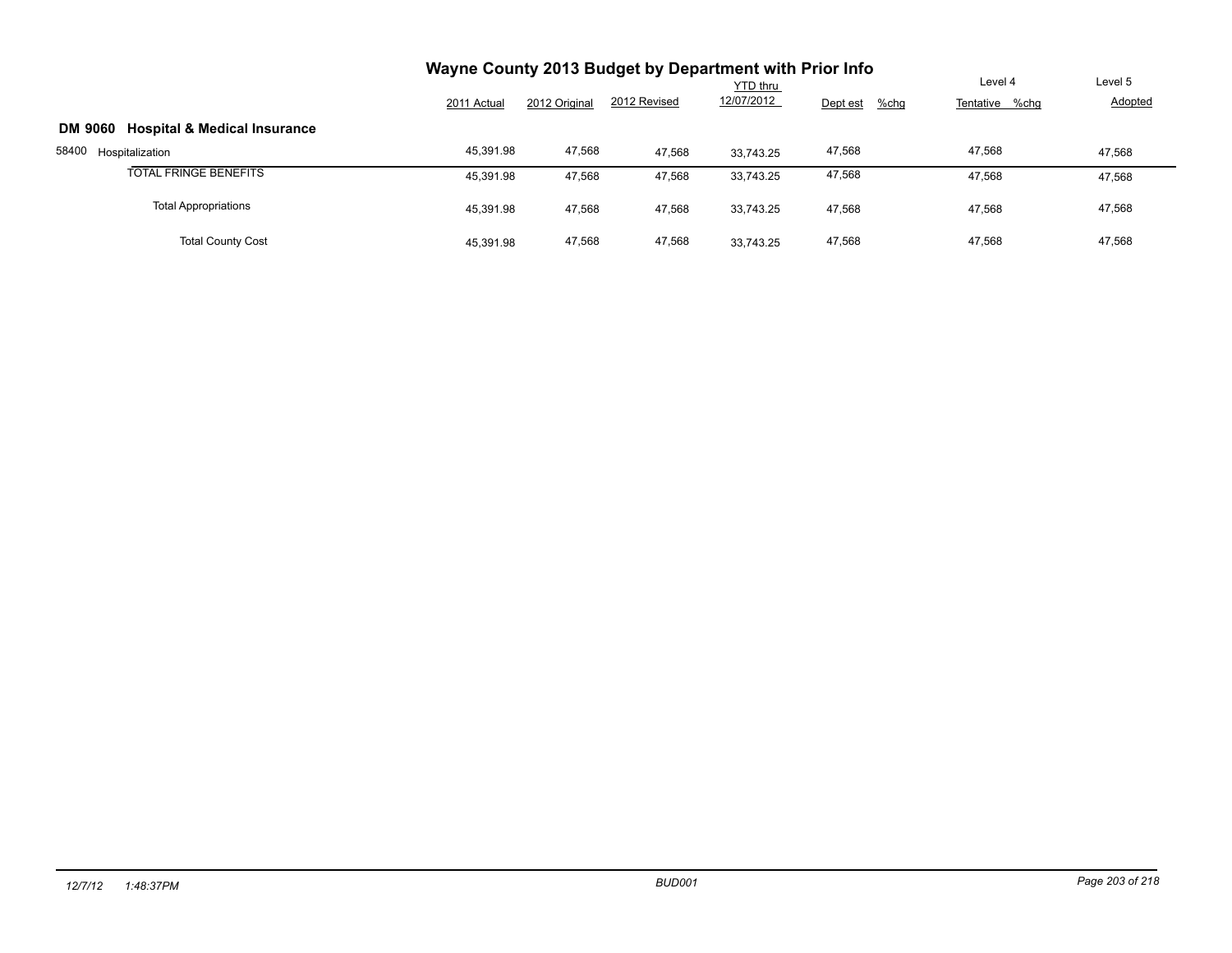| Wayne County 2013 Budget by Department with Prior Info |             |               |              |            |                     |                |         |  |  |  |  |
|--------------------------------------------------------|-------------|---------------|--------------|------------|---------------------|----------------|---------|--|--|--|--|
|                                                        |             |               |              | YTD thru   |                     | Level 4        | Level 5 |  |  |  |  |
|                                                        | 2011 Actual | 2012 Original | 2012 Revised | 12/07/2012 | Dept est<br>$%$ chg | Tentative %chg | Adopted |  |  |  |  |
| Vacation<br><b>DM 9080</b>                             |             |               |              |            |                     |                |         |  |  |  |  |
| 58800<br>Vacation                                      | $-320.49$   |               |              |            |                     |                |         |  |  |  |  |
| <b>TOTAL FRINGE BENEFITS</b>                           | $-320.49$   |               |              | 0.00       |                     |                |         |  |  |  |  |
| <b>Total Appropriations</b>                            | $-320.49$   |               |              | 0.00       |                     |                |         |  |  |  |  |
| <b>Total County Cost</b>                               | $-320.49$   |               |              | 0.00       |                     |                |         |  |  |  |  |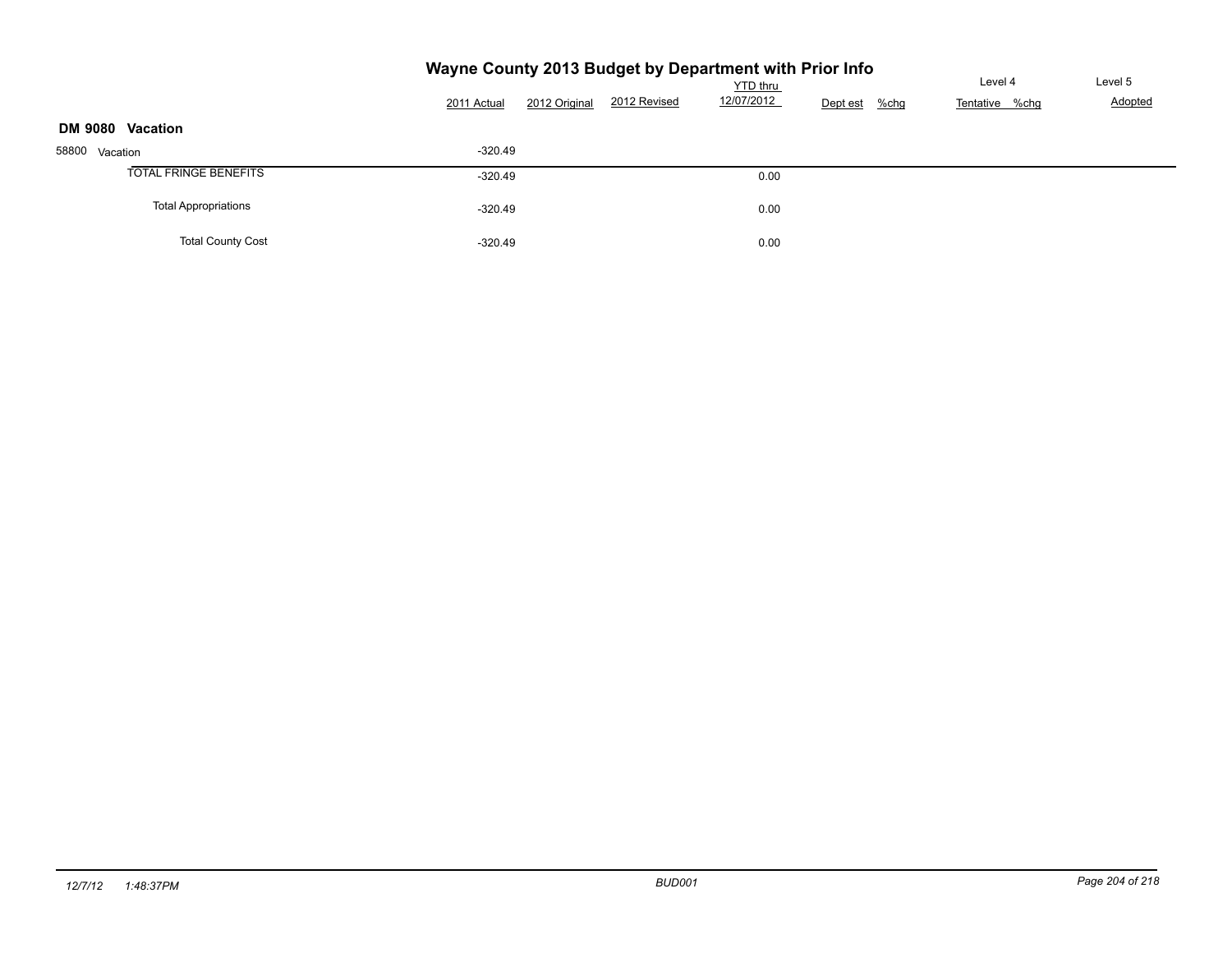|                                         |             |               | Wayne County 2013 Budget by Department with Prior Info | <b>YTD thru</b> |          |         | Level 4        | Level 5 |
|-----------------------------------------|-------------|---------------|--------------------------------------------------------|-----------------|----------|---------|----------------|---------|
|                                         | 2011 Actual | 2012 Original | 2012 Revised                                           | 12/07/2012      | Dept est | $%$ chg | Tentative %chg | Adopted |
| <b>Sick Time/Hosp</b><br><b>DM 9081</b> |             |               |                                                        |                 |          |         |                |         |
| 58802 Sick Time/Hosp.                   | 24,684.00   |               |                                                        |                 |          |         |                |         |
| <b>TOTAL FRINGE BENEFITS</b>            | 24,684.00   |               |                                                        | 0.00            |          |         |                |         |
| <b>Total Appropriations</b>             | 24,684.00   |               |                                                        | 0.00            |          |         |                |         |
| <b>Total County Cost</b>                | 24,684.00   |               |                                                        | 0.00            |          |         |                |         |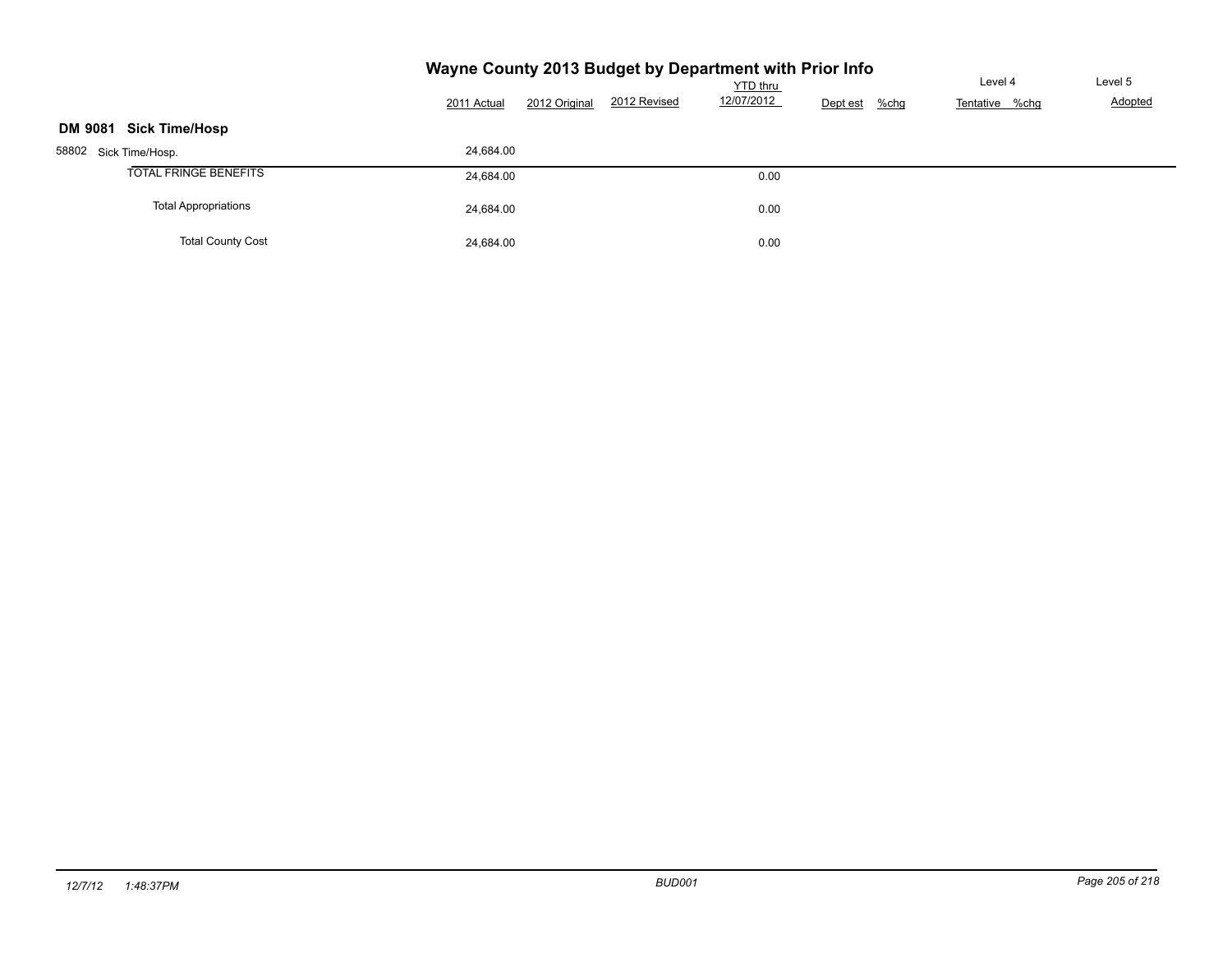|                                     | Wayne County 2013 Budget by Department with Prior Info |               |              |                 |              |          |              |          |              |          |
|-------------------------------------|--------------------------------------------------------|---------------|--------------|-----------------|--------------|----------|--------------|----------|--------------|----------|
|                                     |                                                        |               |              | <b>YTD thru</b> |              |          | Level 4      |          | Level 5      |          |
|                                     | 2011 Actual                                            | 2012 Original | 2012 Revised | 12/07/2012      | Dept est     | %chg     | Tentative    | %chq     | Adopted      |          |
| <b>DM 9999</b><br>Other             |                                                        |               |              |                 |              |          |              |          |              |          |
| 42401<br><b>Interest Earnings</b>   | $-2,479.21$                                            | $-2,500$      | $-2,500$     | $-1.355.80$     | $-2,000$     | $-20.00$ | $-2,000$     | $-20.00$ | $-2,000$     | $-20.00$ |
| 42665<br>Sale of Surplus Equipment  | $-82,561.00$                                           | $-30,000$     | $-30,000$    | $-75.456.00$    | $-30,000$    |          | $-35,000$    | 16.67    | $-35,000$    | 16.67    |
| 42680<br>Insurance Recoveries       |                                                        |               |              | $-680.00$       |              |          |              |          |              |          |
| 42822<br><b>Machinery Rental</b>    | $-608,556.40$                                          | $-750,000$    | $-750,000$   | -578.801.29     | $-750,000$   |          | $-750,000$   |          | $-750.000$   |          |
| 45031<br><b>Interfund Transfers</b> | -701.557.00                                            | $-391.477$    | $-409.477$   |                 | $-409,477$   | 4.60     | $-388,913$   | $-0.65$  | $-388,913$   | $-0.65$  |
| <b>TOTAL REVENUES</b>               | $-1,395,153.61$                                        | $-1,173,977$  | $-1,191,977$ | $-656.293.09$   | $-1,191,477$ | 1.49     | $-1,175,913$ | 0.16     | $-1,175,913$ | 0.16     |
| <b>Total County Cost</b>            | $-1,395,153.61$                                        | $-1.173.977$  | $-1.191.977$ | $-656.293.09$   | $-1,191,477$ | 1.49     | $-1,175,913$ | 0.16     | $-1,175,913$ | 0.16     |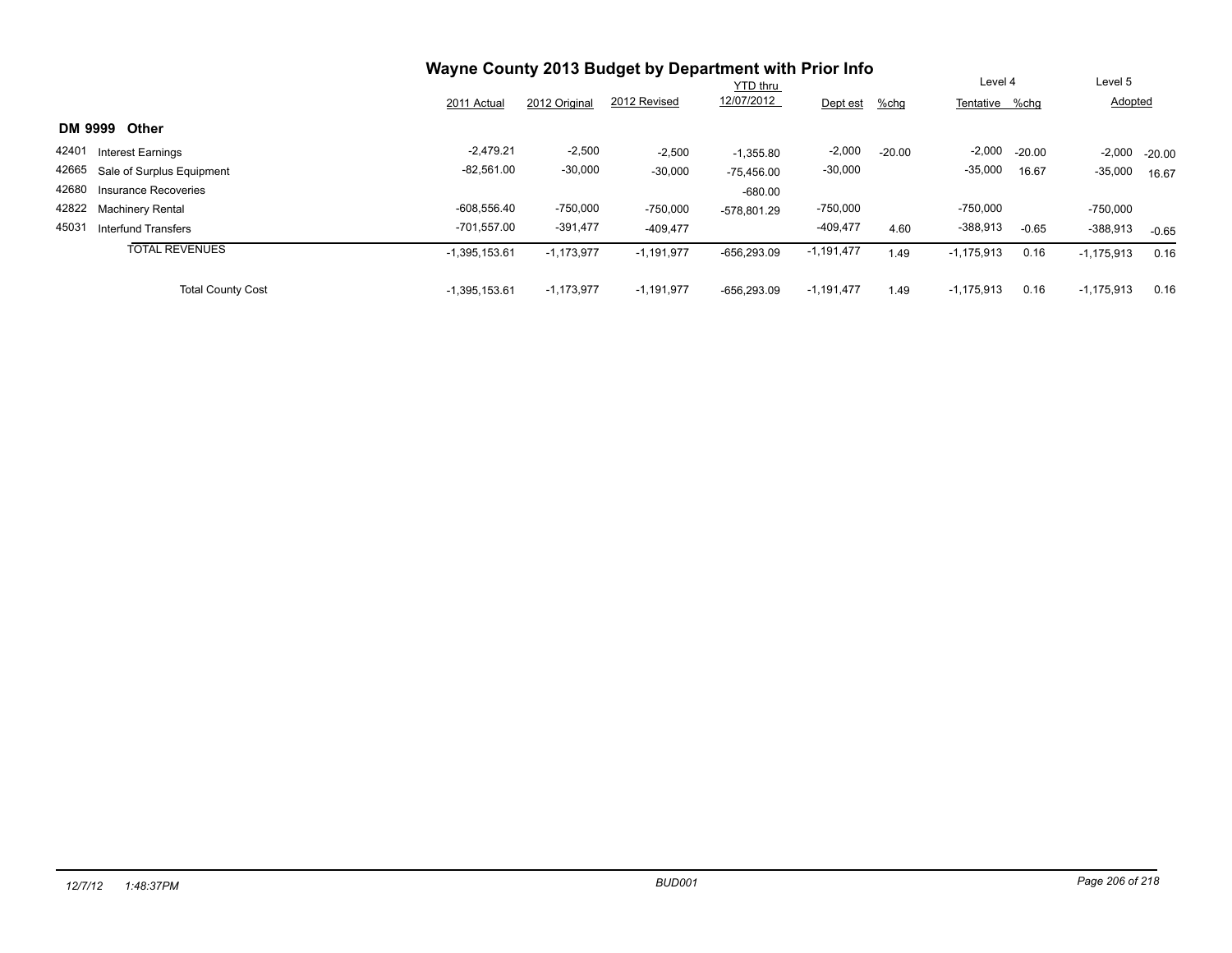|                            | Wayne County 2013 Budget by Department with Prior Info<br>2011 Actual | 2012 Original | 2012 Revised | <b>YTD</b> thru<br>12/07/2012 | Dept est<br>%chg | Level 4<br>%chq<br>Tentative | Level 5<br>Adopted |
|----------------------------|-----------------------------------------------------------------------|---------------|--------------|-------------------------------|------------------|------------------------------|--------------------|
| Fund: DM Total County Cost | $-18.834.77$                                                          | 398,000.00    | 425,081.58   | 787,453.92                    | 384,095.00       | 369.800.00                   | 369,800.00         |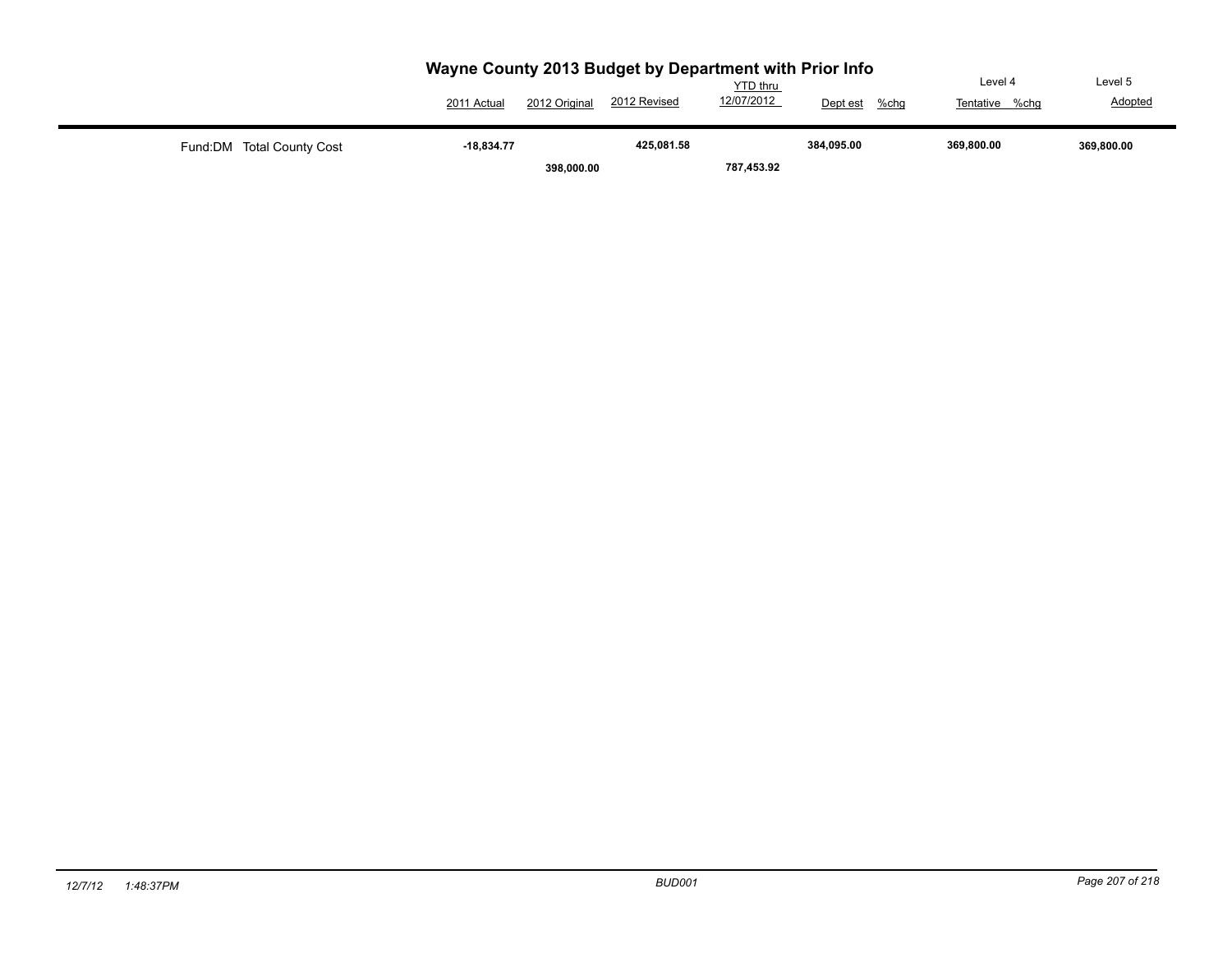|                                      | Wayne County 2013 Budget by Department with Prior Info |               |              |                 |                     |                |           |
|--------------------------------------|--------------------------------------------------------|---------------|--------------|-----------------|---------------------|----------------|-----------|
|                                      |                                                        |               |              | <b>YTD thru</b> |                     | Level 4        | Level 5   |
|                                      | 2011 Actual                                            | 2012 Original | 2012 Revised | 12/07/2012      | $%$ chg<br>Dept est | Tentative %chg | Adopted   |
| <b>Contingent Fund</b><br>E 1990     |                                                        |               |              |                 |                     |                |           |
| 54000<br><b>Contractual Expenses</b> |                                                        | 20,000        | 20,000       |                 | $-100.00$           | $-100.00$      | $-100.00$ |
| TOTAL CONTRACTUAL EXPENSES           |                                                        | 20,000        | 20,000       | 0.00            | $-100.00$           | $-100.00$      | $-100.00$ |
| <b>Total Appropriations</b>          |                                                        | 20,000        | 20,000       | 0.00            |                     |                |           |
| <b>Total County Cost</b>             |                                                        | 20,000        | 20,000       | 0.00            | $-100.00$           | $-100.00$      | $-100.00$ |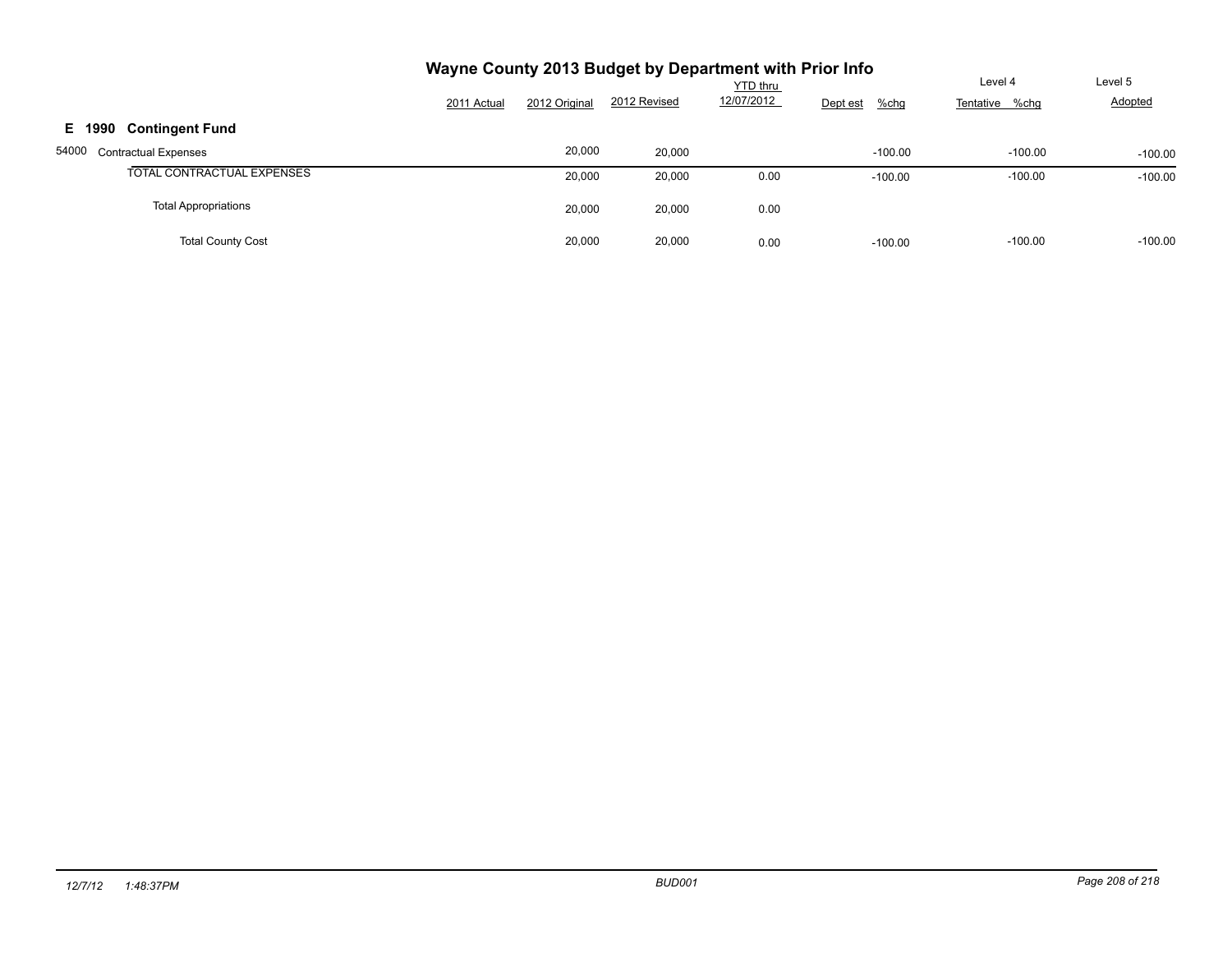|       |                                | Wayne County 2013 Budget by Department with Prior Info |                 |                 |                  |               |           |                |           |               |           |
|-------|--------------------------------|--------------------------------------------------------|-----------------|-----------------|------------------|---------------|-----------|----------------|-----------|---------------|-----------|
|       |                                |                                                        |                 |                 | <b>YTD</b> thru  |               |           | Level 4        |           | Level 5       |           |
|       |                                | 2011 Actual                                            | 2012 Original   | 2012 Revised    | 12/07/2012       | Dept est      | $%$ chg   | Tentative %chg |           | Adopted       |           |
|       | <b>NH Combined</b><br>E 6000   |                                                        |                 |                 |                  |               |           |                |           |               |           |
| 41891 | Nursing Home- Meals on Wheels  |                                                        | $-30,000$       | $-30,000$       |                  |               | $-100.00$ |                | $-100.00$ |               | $-100.00$ |
| 41892 | Nursing Home- Cafe/GST Meals   | $-72,354.13$                                           |                 |                 | $-59,296.08$     |               |           |                |           |               |           |
| 41896 | Cablevision                    | $-16,160.00$                                           | $-17,000$       | $-17,000$       | $-14,150.00$     | $-17,000$     |           | $-17,000$      |           | $-17,000$     |           |
| 41897 | Sales Tax Income               | $-346.06$                                              |                 |                 | $-769.48$        |               |           |                |           |               |           |
| 41898 | Cash Rec - Assessment Tax Rev  | $-531,591.35$                                          | $-458,500$      | $-458,500$      | $-445,603.05$    | $-547,000$    | 19.30     | $-547,000$     | 19.30     | $-547,000$    | 19.30     |
| 42770 | Miscellaneous Revenues         | $-11,253.48$                                           |                 |                 |                  |               |           |                |           |               |           |
| 42773 | <b>NYLTCII GRANT</b>           | $-265.00$                                              |                 |                 |                  |               |           |                |           |               |           |
| 43002 | Medicaid                       | $-15,289,120.00$                                       | $-10, 116, 890$ | $-10, 116, 890$ | $-11,979,910.00$ | $-9,939,434$  | $-1.75$   | $-9,939,434$   | $-1.75$   | $-9,939,434$  | $-1.75$   |
| 43003 | Self Pay                       | $-2,858,660.00$                                        | $-2,736,000$    | $-2,736,000$    | $-1,961,690.00$  | $-2,709,770$  | $-0.96$   | $-2,709,770$   | $-0.96$   | $-2,709,770$  | $-0.96$   |
| 43004 | Other Insurance                | $-1,794,210.00$                                        | $-1,608,000$    | $-1,608,000$    | $-1,378,400.00$  | $-1,861,895$  | 15.79     | $-1,861,895$   | 15.79     | $-1,861,895$  | 15.79     |
| 43007 | Medicare A                     | $-992,430.00$                                          | $-1,491,369$    | $-1,491,369$    | $-847,570.00$    | $-1,286,250$  | $-13.75$  | $-1,286,250$   | $-13.75$  | $-1,286,250$  | $-13.75$  |
| 43008 | Medicare B                     | $-152,467.14$                                          | $-105,000$      | $-105,000$      | $-76,500.00$     | $-153,000$    | 45.71     | $-153,000$     | 45.71     | $-153,000$    | 45.71     |
| 43009 | <b>Patient Share-NAMI</b>      |                                                        | $-1,507,136$    | $-1,507,136$    |                  | $-1,529,743$  | 1.50      | $-1,529,743$   | 1.50      | $-1,529,743$  | 1.50      |
| 43016 | <b>Outpatient PT Revenue</b>   | $-103,458.85$                                          | $-108,000$      | $-108,000$      | $-57,600.00$     | $-125,275$    | 16.00     | $-125,275$     | 16.00     | $-125,275$    | 16.00     |
| 43021 | <b>Bullis Grant Funds</b>      | $-13,000.00$                                           |                 |                 |                  |               |           |                |           |               |           |
| 45030 | INTERFUND TRANSFER-RETIREE     |                                                        | $-647,000$      | $-647,000$      | $-647,000.00$    | $-666,500$    | 3.01      | $-650,000$     | 0.46      | $-650,000$    | 0.46      |
| 45031 | <b>Interfund Transfers</b>     | $-244,311.00$                                          | $-753,000$      | $-906,540$      | $-906,540.00$    | $-3,838,806$  | 409.80    | $-72,084$      | $-90.43$  | $-72,084$     | $-90.43$  |
| 45061 | Cafeteria                      |                                                        | $-74,000$       | $-74,000$       |                  | $-74,000$     |           | $-74,000$      |           | $-74,000$     |           |
| 45095 | Vending Machine Commission Net | $-48.00$                                               |                 |                 | $-37.25$         |               |           |                |           |               |           |
| 45096 | Misc. Income- IGT              | $-5,123,700.00$                                        |                 |                 |                  |               |           | $-2,900,000$   |           | $-2,900,000$  |           |
| 49030 | Non-Operating Revenue          | $-35,046.98$                                           |                 |                 | $-22,156.21$     |               |           |                |           |               |           |
| 49051 | Income From Investments        | $-3,847.62$                                            | $-5,000$        | $-5,000$        | $-1,820.45$      | $-2,000$      | $-60.00$  | $-2,000$       | $-60.00$  | $-2,000$      | $-60.00$  |
|       | <b>TOTAL REVENUES</b>          | -27,242,269.61                                         | $-19,656,895$   | $-19,810,435$   | -18,401,222.99   | $-22,750,673$ | 15.74     | $-21,867,451$  | 11.25     | $-21,867,451$ | 11.25     |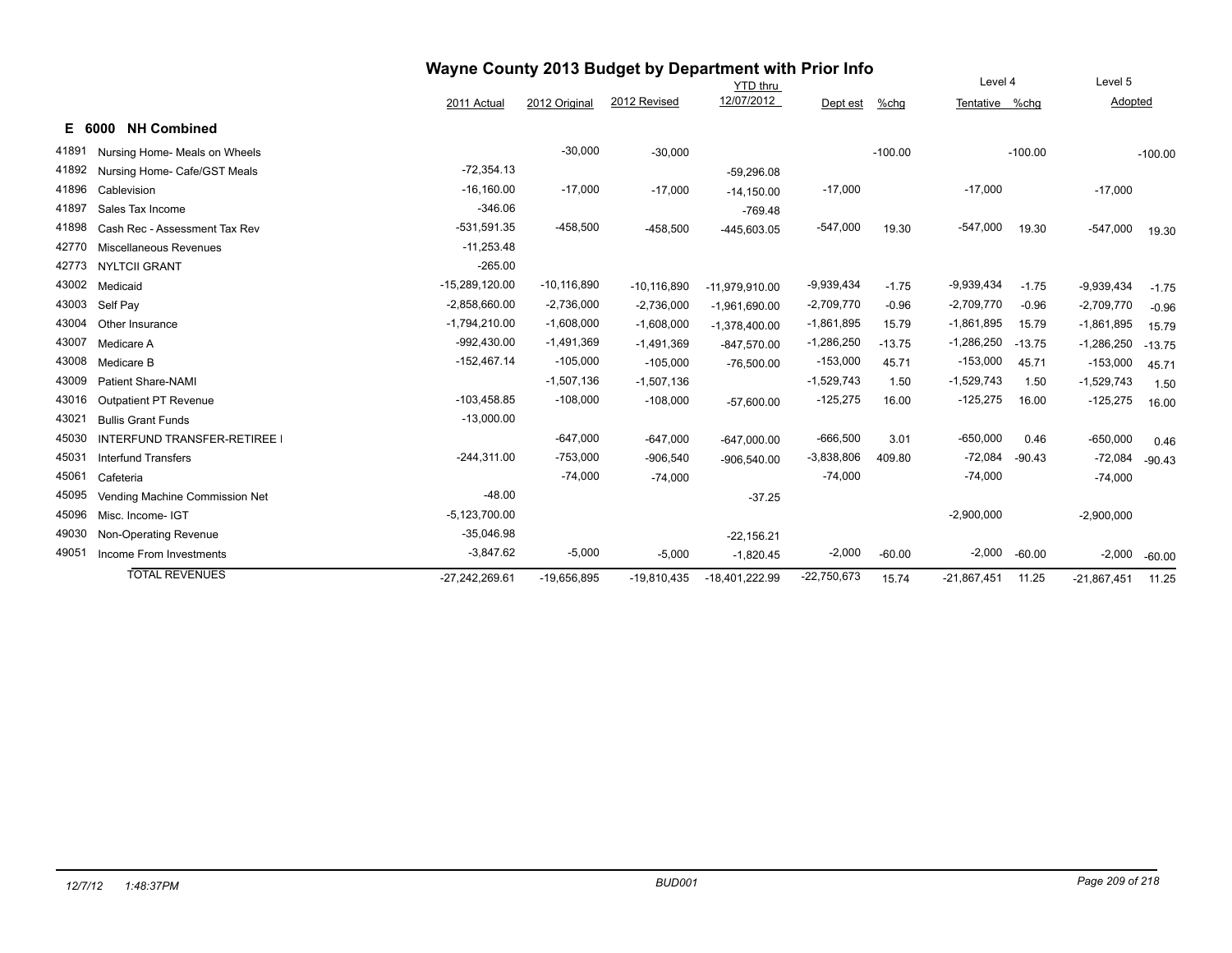|       |                                      |                                |                            |           |      |                |                 | Wayne County 2013 Budget by Department with Prior Info |              |           |           |                |           |                |           |
|-------|--------------------------------------|--------------------------------|----------------------------|-----------|------|----------------|-----------------|--------------------------------------------------------|--------------|-----------|-----------|----------------|-----------|----------------|-----------|
|       |                                      |                                |                            |           |      |                | <b>YTD</b> thru |                                                        |              |           |           | Level 4        |           | Level 5        |           |
|       |                                      |                                |                            |           |      | 2011 Actual    | 2012 Original   | 2012 Revised                                           | 12/07/2012   | Dept est  | %chg      | Tentative %chg |           | <b>Adopted</b> |           |
|       | <b>NH Combined</b><br>E 6000         |                                |                            |           |      |                |                 |                                                        |              |           |           |                |           |                |           |
|       |                                      |                                | ----- Position Count ----- |           |      |                |                 |                                                        |              |           |           |                |           |                |           |
|       |                                      | B <sub>12</sub> L <sub>1</sub> |                            | L4<br>L5  |      |                |                 |                                                        |              |           |           |                |           |                |           |
| 51760 | Cleaner (NH)                         |                                | 0.0                        | 0.0       | 0.0  | 410,521.53     |                 |                                                        |              |           |           |                |           |                |           |
| 51770 | <b>Laundry Worker</b>                |                                |                            |           |      | 410,521.52     |                 |                                                        |              |           |           |                |           |                |           |
| 51820 | <b>Graduate Nurse</b>                |                                | 3.0                        | 3.0       | 3.0  | 10,551.45      |                 |                                                        | 13,341.60    |           |           |                |           |                |           |
| 51903 | <b>Non Positions</b>                 |                                |                            |           |      |                | 36,850          |                                                        |              | 20,000    | $-45.73$  | 20,000         | $-45.73$  | 20,000         | $-45.73$  |
| 51904 | Overtime                             |                                |                            |           |      | 202.37         | 275,000         | 275,000                                                | 1,829.76     | 160,000   | $-41.82$  | 160,000        | $-41.82$  | 160,000        | $-41.82$  |
| 51101 | Nursing Home Administrator           | 1.0                            | 1.0                        | 1.0       | 1.0  | 80,270.48      | 78,362          | 78,362                                                 | 71,437.47    | 81,473    | 3.97      | 81,473         | 3.97      | 81,473         | 3.97      |
| 51113 | Director of Nursing (NH)             | 1.0                            | 1.0                        | 1.0       | 1.0  | 75,042.81      | 72,700          | 72,700                                                 | 66,273.20    | 75,855    | 4.34      | 75,855         | 4.34      | 75,855         | 4.34      |
| 51150 | Assistant Director Nurse Serv        | 1.0                            | 1.0                        | 1.0       | 1.0  | 49,274.75      | 62,500          | 62,500                                                 | 57,015.16    | 63,594    | 1.75      | 63,594         | 1.75      | 63,594         | 1.75      |
| 51155 | Coordinator of Nursing Trainin       | 1.0                            | 1.0                        | 1.0       | 1.0  | 54,179.86      | 56,217          | 56,217                                                 | 50,151.92    | 57,604    | 2.47      | 57,604         | 2.47      | 57,604         | 2.47      |
| 51182 | Comptroller (NH)                     | 1.0                            | 1.0                        | 1.0       | 1.0  | 65,922.35      | 66,036          | 66,036                                                 | 60,755.10    | 67,191    | 1.75      | 67,191         | 1.75      | 67,191         | 1.75      |
| 51560 | Asst Admin/Compliance Officer        | 1.0                            | 1.0                        | 1.0       | 1.0  | 67,409.40      | 65,650          | 65,650                                                 | 59,915.24    | 66,794    | 1.74      | 66,794         | 1.74      | 66,794         | 1.74      |
| 51600 | Administrative Secretary (NH)        | 1.0                            | 1.0                        | 1.0       | 1.0  | 36,417.81      | 35,890          | 35,890                                                 | 33,239.05    | 37,097    | 3.36      | 37,097         | 3.36      | 37,097         | 3.36      |
|       | <b>BU: 0</b>                         | 7.0                            | 7.0                        | 7.0       | 7.0  |                |                 |                                                        |              |           |           |                |           |                |           |
| 51105 | Clerk Typist - Part Time             | 0.0                            | 0.0                        | 0.0       | 0.0  | 17,175.98      |                 |                                                        | 211.32       |           |           |                |           |                |           |
| 51154 | Senior Account Clerk (7hr)           | 1.0                            | 1.0                        | 1.0       | 1.0  | 36,576.94      | 36,348          | 36,348                                                 | 32,062.95    | 35,040    | $-3.60$   | 35,040         | $-3.60$   | 35,040         | $-3.60$   |
| 51211 | Cook Sub                             | 1.0                            | 1.0                        | 1.0       | 1.0  | 22,907.75      | 14,623          | 14,623                                                 | 18,926.58    | 14,879    | 1.75      | 14,879         | 1.75      | 14,879         | 1.75      |
| 51215 | Cook (Nursing Home)                  | 6.0                            | 6.0                        | 6.0       | 6.0  | 221,778.53     | 207,721         | 207,721                                                | 188,871.34   | 214,212   | 3.12      | 214,212        | 3.12      | 214,212        | 3.12      |
| 51264 | Social Work Assistant                | 3.0                            | 0.0                        | 3.0       | 3.0  | 124,106.59     | 132,000         | 132,000                                                | 116,973.09   | 128,211   | $-2.87$   | 128,211        | $-2.87$   | 128,211        | $-2.87$   |
| 51280 | <b>Admissions Coordinator</b>        | 1.0                            | 0.0                        | 1.0       | 1.0  | 59,747.93      | 50,187          | 50,187                                                 | 50,097.37    | 53,839    | 7.28      | 53,839         | 7.28      | 53,839         | 7.28      |
| 51303 | <b>RPNurse Nursing Home</b>          | 14.0                           |                            | 12.0 12.0 | 12.0 | 521,917.01     | 702,000         | 702,000                                                | 515,093.72   | 625,667   | $-10.87$  | 625,667        | $-10.87$  | 625,667        | $-10.87$  |
| 51310 | RPNurse PartTime Nursing Home        | 1.0                            | 0.0                        | 0.0       | 0.0  | 10,690.74      |                 |                                                        |              |           |           |                |           |                |           |
| 51400 | L P N (Nursing Home)                 | 38.0                           |                            | 39.0 39.0 | 39.0 | 1,573,332.90   | 1,501,414       | 1,501,414                                              | 1,405,890.82 | 1,546,773 | 3.02      | 1,546,773      | 3.02      | 1,546,773      | 3.02      |
| 51401 | L P N- Part Time (NursingHome)       | 1.0                            | 2.0                        | 2.0       | 2.0  | 20,812.66      | 17,481          | 17,481                                                 | 28,942.64    | 38,388    | 119.60    | 38,388         | 119.60    | 38,388         | 119.60    |
| 51402 | L P N- Sub (Nursing Home)            | 1.0                            | 1.0                        | 1.0       | 1.0  | 24,901.08      | 17,481          | 17,481                                                 | 10,117.31    | 19,194    | 9.80      | 19,194         | 9.80      | 19,194         | 9.80      |
| 51403 | L P N-Temp (Nursing Home)            |                                | 0.0                        | 0.0       | 0.0  |                | 74,544          | 74,544                                                 | 33,187.16    |           | $-100.00$ |                | $-100.00$ |                | $-100.00$ |
| 51500 | <b>Nursing Assistant</b>             | 94.0                           |                            | 94.0 94.0 | 94.0 | 3, 187, 286.83 | 3,069,123       | 3,069,123                                              | 2,849,205.46 | 3,078,689 | 0.31      | 3,078,689      | 0.31      | 3,078,689      | 0.31      |
| 51501 | <b>Nursing Assistant- PartTime</b>   | 15.0                           |                            | 15.0 15.0 | 15.0 | 306,719.64     | 229,620         | 229,620                                                | 208,594.58   | 216,791   | $-5.59$   | 216,791        | $-5.59$   | 216,791        | $-5.59$   |
| 51502 | <b>Nursing Assistant- Substitute</b> | 1.0                            |                            | 2.0       | 2.0  | 15,122.20      | 15,308          | 15,308                                                 | 18,168.40    | 32,071    | 109.50    | 32,071         | 109.50    | 32,071         | 109.50    |
| 51510 | <b>Activity Aide</b>                 | 4.0                            | 2.0                        | 4.0       | 4.0  | 130,451.15     | 131,425         | 131,425                                                | 122,533.76   | 137,359   | 4.52      | 137,359        | 4.52      | 137,359        | 4.52      |
| 51553 | Activity Aide PT (NH)                | 2.0                            | 4.0                        |           | 2.0  | 26,247.59      | 26,160          | 26,160                                                 | 22,700.53    | 26,618    | 1.75      | 26,618         | 1.75      | 26,618         | 1.75      |
| 51605 | Senior Clerk-Typist (NH)             | 1.0                            | 2.0                        | 2.0       | 1.0  | 35,138.66      | 32,962          | 32,962                                                 | 30,628.36    | 33,642    | 2.06      | 33,642         | 2.06      | 33,642         | 2.06      |
| 51610 | Account Clerk (NH)                   | 3.0                            | 1.0                        | 1.0       | 3.0  | 100,130.52     | 102,551         | 102,551                                                | 89,828.44    | 99,529    | $-2.95$   | 99,529         | $-2.95$   | 99,529         | $-2.95$   |
| 51620 | Telephone Operator (NH)              |                                | 3.0                        | 3.0       | 1.0  | 30,950.23      | 34,100          | 34,100                                                 | 29,447.38    | 33,641    | $-1.35$   | 33,641         | $-1.35$   | 33,641         |           |
|       |                                      | 1.0                            | 1.0                        | 1.0       |      |                |                 |                                                        |              |           |           |                |           |                | $-1.35$   |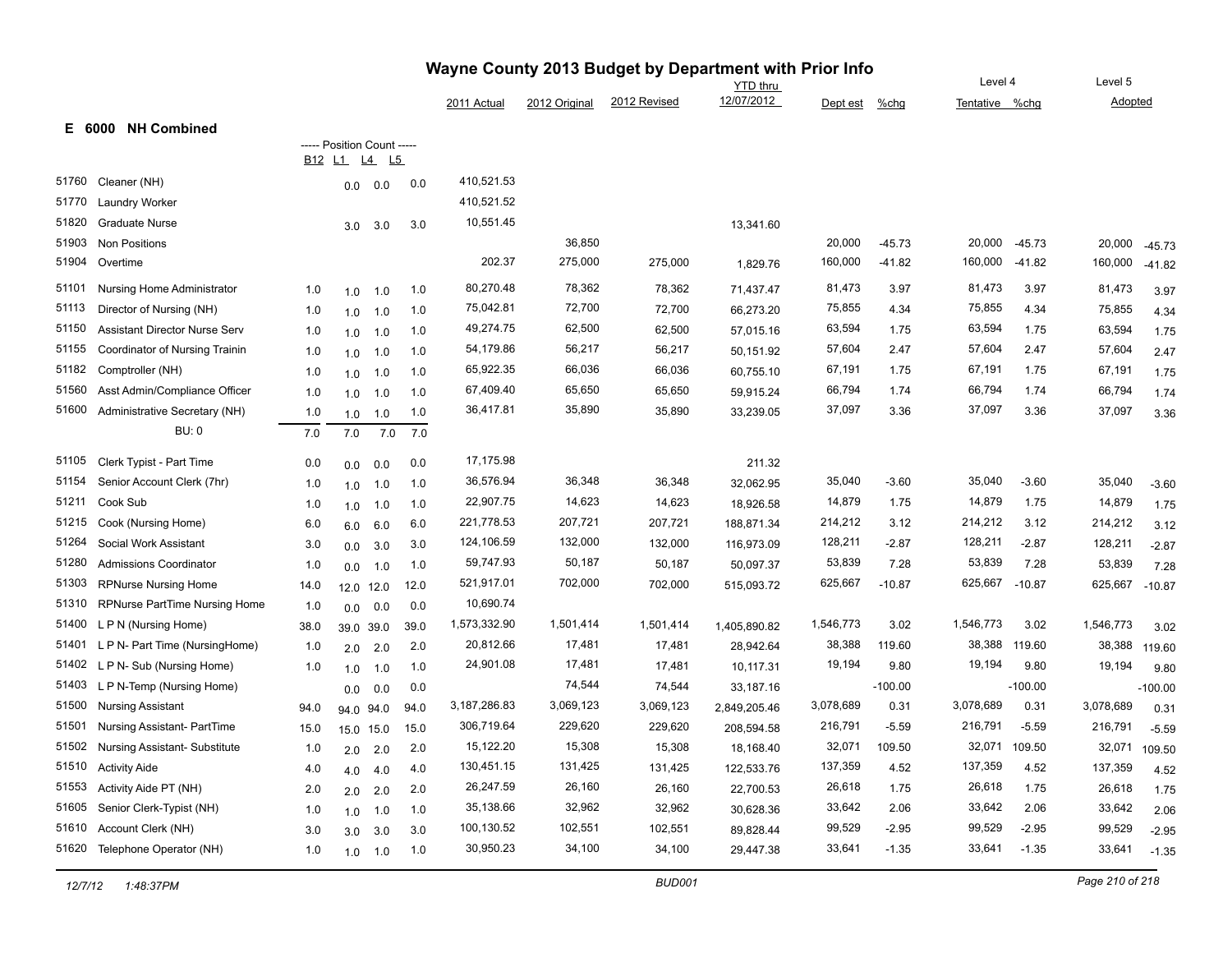|       |                                |            | Wayne County 2013 Budget by Department with Prior Info |                   |           |              |               |              |                 |           |          |                |          |           |           |
|-------|--------------------------------|------------|--------------------------------------------------------|-------------------|-----------|--------------|---------------|--------------|-----------------|-----------|----------|----------------|----------|-----------|-----------|
|       |                                |            |                                                        |                   |           |              |               |              | <b>YTD thru</b> |           |          | Level 4        |          | Level 5   |           |
|       |                                |            |                                                        |                   |           | 2011 Actual  | 2012 Original | 2012 Revised | 12/07/2012      | Dept est  | %chg     | Tentative %chg |          | Adopted   |           |
|       | E 6000 NH Combined             |            |                                                        |                   |           |              |               |              |                 |           |          |                |          |           |           |
|       |                                | <b>B12</b> | ----- Position Count -----<br>L1                       | L4<br>L5          |           |              |               |              |                 |           |          |                |          |           |           |
| 51621 | Receptionist- PT (NH)          | 2.0        | 2.0                                                    | 2.0               | 2.0       | 21,725.63    | 27,572        | 27,572       | 23,530.42       | 28,054    | 1.75     | 28,054         | 1.75     | 28,054    | 1.75      |
| 51622 | Clerk-Typist (NH)              | 6.0        | 6.0                                                    | 6.0               | 6.0       | 153,615.53   | 175,652       | 175,652      | 163,264.50      | 186,567   | 6.21     | 186,567        | 6.21     | 186,567   | 6.21      |
| 51623 | Receptionist (NH)              | 1.0        | 1.0                                                    | 1.0               | 1.0       | 34,021.51    | 31,667        | 31,667       | 29,675.46       | 31,676    | 0.03     | 31,676         | 0.03     | 31,676    | 0.03      |
| 51624 | <b>Purchasing Clerk</b>        |            | 1.0                                                    | 1.0               | 1.0       |              |               | 31,450       | 27,240.93       | 32,412    |          | 32,412         |          | 32,412    |           |
| 51650 | Medical Records Clerk (NH)     | 1.0        | 1.0                                                    | 1.0               | 1.0       | 34,960.30    | 36,486        | 36,486       | 32,711.96       | 37,090    | 1.66     | 37,090         | 1.66     | 37,090    | 1.66      |
| 51780 | <b>Stock Attendant</b>         | 0.0        | 0.0                                                    | 0.0               | 0.0       | 31,751.74    |               |              |                 |           |          |                |          |           |           |
| 51790 | Food Service Helper            | 7.0        | 7.0                                                    | 7.0               | 7.0       | 633,987.23   | 227,263       | 227,263      | 202,677.42      | 232,213   | 2.18     | 232,213        | 2.18     | 232,213   | 2.18      |
| 51791 | Food Service Helper- PT        | 7.0        | 7.0                                                    | 7.0               | 7.0       | 92,279.90    | 92,426        | 92,426       | 73,980.76       | 92,008    | $-0.45$  | 92,008         | $-0.45$  | 92,008    | $-0.45$   |
| 51800 | <b>Household Assistant</b>     | 17.0       |                                                        | 16.0 16.0         | 16.0      |              | 480,481       | 420,387      | 410,565.75      | 464,313   | $-3.36$  | 464,313        | $-3.36$  | 464,313   | $-3.36$   |
| 51801 | Household Assistant- PartTime  | 19.0       |                                                        | 19.0 23.0         | 23.0      |              | 229,051       | 229,051      | 363,241.62      | 234,787   | 2.50     | 314,787        | 37.43    | 314,787   | 37.43     |
| 51802 | Household Asst (grandfathered) | 10.0       | 9.0                                                    | 8.0               | 8.0       |              | 320,639       | 320,639      | 249,362.33      | 294,714   | $-8.09$  | 263,893        | $-17.70$ | 263,893   | $-17.70$  |
| 51804 | Sr Household Assistant         |            | 2.0                                                    | 2.0               | 2.0       |              |               | 65,494       | 49,089.96       | 62,662    |          | 62,662         |          | 62,662    |           |
|       | <b>BU: 1</b>                   | 268.0      |                                                        | 255.0 262.0 262.0 |           |              |               |              |                 |           |          |                |          |           |           |
| 51120 | Leisure Time Activity Director | 1.0        | 1.0                                                    | 1.0               | 1.0       | 40,105.58    | 39,436        | 39,436       | 35,868.97       | 41,136    | 4.31     | 41,136         | 4.31     | 41,136    | 4.31      |
| 51161 | Supervising RN Prt Time        | 1.0        | 1.0                                                    | 1.0               | 0.0       |              | 31,000        | 31,000       |                 | 31,542    | 1.75     | 31,542         | 1.75     |           | $-100.00$ |
| 51164 | Supervising RN (NH)            | 7.0        | 7.0                                                    | 7.0               | 8.0       | 558,323.27   | 447,301       | 447,301      | 454,598.40      | 453,167   | 1.31     | 453,167        | 1.31     | 513,481   | 14.80     |
| 51263 | Senior Social Work Assistant   | 1.0        | 0.0                                                    | 1.0               | 1.0       | 50,379.02    | 45,000        | 45,000       | 46,138.83       | 44,692    | $-0.68$  | 44,692         | $-0.68$  | 44,692    | $-0.68$   |
| 51559 | <b>Household Coordinator</b>   | 1.0        | 1.0                                                    | 1.0               | 1.0       |              | 37,074        | 37,074       | 35,539.94       | 38,321    | 3.36     | 38,321         | 3.36     | 38,321    | 3.36      |
| 51615 | Principal Account Clerk (NH)   | 1.0        | 1.0                                                    | 1.0               | 1.0       | 45,623.03    | 44,590        | 44,590       | 41,479.43       | 44,100    | $-1.10$  | 44,100         | $-1.10$  | 44,100    | $-1.10$   |
|       | <b>BU: 4</b>                   | 12.0       | 11.0                                                   |                   | 12.0 12.0 |              |               |              |                 |           |          |                |          |           |           |
|       | <b>TOTAL PERSONAL SERVICES</b> |            |                                                        |                   |           | 9,423,082.00 | 9.409.891     | 9,409,891    | 8,424,406.39    | 9,313,605 | $-1.02$  | 9,362,784      | $-0.50$  | 9,391,556 | $-0.19$   |
| 52000 | Equipment & Other Cap Outlay   |            |                                                        |                   |           |              | 181,137       | 338,089      | 292,024.92      | 257,360   | 42.08    | 169,825        | $-6.24$  | 169,825   | $-6.24$   |
| 52201 | <b>Computer Equipment</b>      |            |                                                        |                   |           |              | 32,400        | 32,400       | 13,151.12       | 17,000    | $-47.53$ | 17,000         | $-47.53$ | 17,000    | $-47.53$  |
|       | <b>TOTAL EQUIPMENT</b>         |            |                                                        |                   |           |              | 213,537       | 370.489      | 305.176.04      | 274,360   | 28.48    | 186.825        | $-12.51$ | 186,825   | $-12.51$  |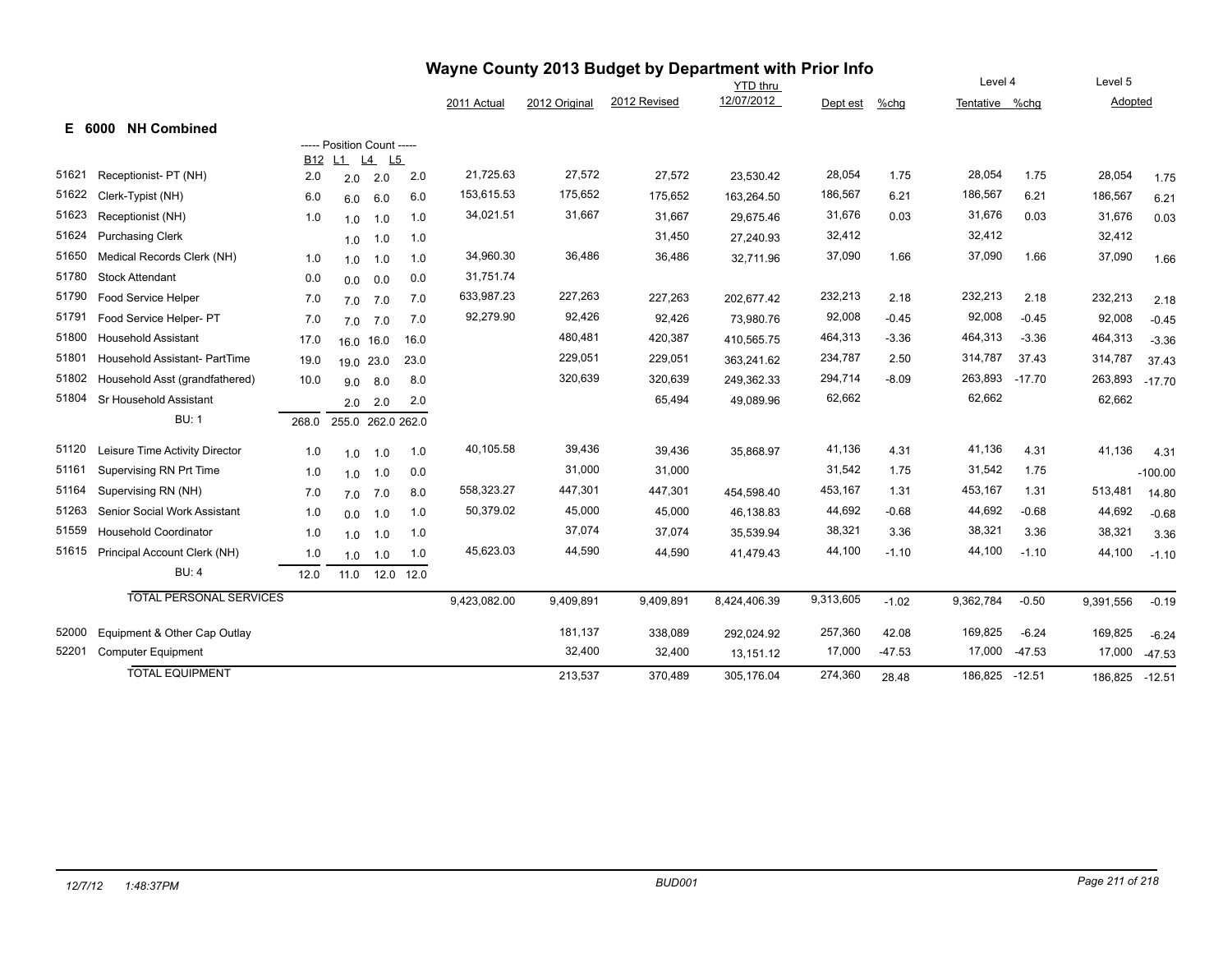|       |                                |               | Wayne County 2013 Budget by Department with Prior Info<br><b>YTD thru</b> |              |               |            | Level 4   |                |           |            |           |
|-------|--------------------------------|---------------|---------------------------------------------------------------------------|--------------|---------------|------------|-----------|----------------|-----------|------------|-----------|
|       |                                | 2011 Actual   | 2012 Original                                                             | 2012 Revised | 12/07/2012    | Dept est   | $%$ chg   | Tentative %chg |           | Adopted    |           |
| Е.    | <b>NH Combined</b><br>6000     |               |                                                                           |              |               |            |           |                |           |            |           |
|       |                                |               |                                                                           |              |               |            |           |                |           |            |           |
| 54474 | Snow Removal                   | 12,542.65     |                                                                           |              | 3,812.55      | 22,875     |           | 22,875         |           | 22,875     |           |
| 54800 | 0000 Recovery-Mow              | $-32,214.50$  |                                                                           |              | $-22,842.50$  | $-30,000$  |           | $-30,000$      |           | $-30,000$  |           |
| 54801 | 2702 Medical Director Fee      | 34,916.00     | 52,500                                                                    | 55,433       | 45,833.35     | 52,500     |           | 52,500         |           | 52,500     |           |
| 54803 | 2803 Dental Consultant Fees    | 34,985.00     | 34,000                                                                    | 34,000       | 29,453.00     | 35,000     | 2.94      | 35,000         | 2.94      | 35,000     | 2.94      |
| 54804 | 2803 Physical Therapist        | 391,062.84    | 456,000                                                                   | 496,000      | 368,019.74    | 425,000    | $-6.80$   | 425,000        | $-6.80$   | 425,000    | $-6.80$   |
| 54805 | 2804 Occupational Therapist    | 259,781.63    | 285,000                                                                   | 311,000      | 240,466.63    | 260,000    | $-8.77$   | 260,000        | $-8.77$   | 260,000    | $-8.77$   |
| 54806 | 2805 Speech Therapist          | 133,654.41    | 120,000                                                                   | 139,000      | 120,010.64    | 120,000    |           | 120,000        |           | 120,000    |           |
| 54807 | 2802 Podiatrist                | 4,577.00      | 5,000                                                                     | 5,000        | 4,462.00      | 5,000      |           | 5,000          |           | 5,000      |           |
| 54810 | 2901 Dietary Consultant        | 317,238.09    | 322,828                                                                   | 322,828      | 275,319.52    | 322,828    |           | 322,828        |           | 322,828    |           |
| 54811 | 2902 Pharmacist                | 13,585.00     | 15,000                                                                    | 15,000       | 12,315.00     | 15,000     |           | 15,000         |           | 15,000     |           |
| 54813 | 2904 Social Work Consultant Fe | 10,557.40     | 12,000                                                                    | 12,000       | 8,729.28      | 12,000     |           | 12,000         |           | 12,000     |           |
| 54814 | 2905 Clergy                    | 620.00        | 800                                                                       | 800          | 200.00        |            | $-100.00$ |                | $-100.00$ |            | $-100.00$ |
| 54815 | 3100 Audit                     | 11,900.00     | 20,000                                                                    | 20,000       | 20,500.00     | 20,000     |           | 17,000         | $-15.00$  | 17,000     | $-15.00$  |
| 54818 | 4400 Drugs                     | 261,239.00    | 360,000                                                                   | 360,000      | 209,741.81    | 265,000    | $-26.39$  | 265,000        | $-26.39$  | 265,000    | $-26.39$  |
| 54821 | 4900 PT Supplies & Materials   | 8,495.09      | 8,000                                                                     | 8,000        | 5,261.24      | 7,000      | $-12.50$  | 7,000          | $-12.50$  | 7,000      | $-12.50$  |
| 54822 | 4901 Medical & Nursing Supplie | 155, 174.42   | 180,000                                                                   | 180,000      | 128,819.71    | 153,000    | $-15.00$  | 153,000        | $-15.00$  | 153,000    | $-15.00$  |
| 54826 | 4905 Incontinent Supplies      | 109,894.73    | 115,000                                                                   | 115,000      | 93,859.51     | 101,000    | $-12.17$  | 101,000        | $-12.17$  | 101,000    | $-12.17$  |
| 54827 | 4906 Speech Supplies&Material  | 3,553.15      | 4,000                                                                     | 4,000        | 4,931.16      | 3,500      | $-12.50$  | 3,500          | $-12.50$  | 3,500      | $-12.50$  |
| 54830 | Over the counter drugs         | 41,216.94     | 40,000                                                                    | 40,000       | 32,993.61     | 40,000     |           | 40,000         |           | 40,000     |           |
| 54838 | 5110 Dietary Recovery - Jail   | $-238,481.11$ | $-275,000$                                                                | $-275,000$   | $-176,038.41$ | $-235,000$ | $-14.55$  | $-235,000$     | $-14.55$  | $-235,000$ | $-14.55$  |
| 54849 | 5404 Janitorial Supplies       | 49,237.34     | 50,000                                                                    | 50,000       | 49,836.42     | 50,000     |           | 50,000         |           | 50,000     |           |
| 54850 | 5405 HSKG Supplies Recovery    | $-7,836.42$   | $-6,000$                                                                  | $-6,000$     | $-597.26$     |            | $-100.00$ |                | $-100.00$ |            | $-100.00$ |
| 54855 | 5505 Office Supplies           | 29.73         |                                                                           |              | 80.71         |            |           |                |           |            |           |
| 54856 | 5502 Printing                  | 1,077.73      | 1,150                                                                     | 1,150        | 1,127.18      | 1,050      | $-8.70$   | 1,050          | $-8.70$   | 1,050      | $-8.70$   |
| 54857 | 5512 Office Supplies           | 14,581.05     | 16,250                                                                    | 16,401       | 13,411.93     | 14,950     | $-8.00$   | 14,950         | $-8.00$   | 14,950     | $-8.00$   |
| 54858 | 2806 Audiologist               | 704.00        | 1,000                                                                     | 1,000        | 1,056.42      | 1,500      | 50.00     | 1,500          | 50.00     | 1,500      | 50.00     |
| 54860 | <b>Hospital Screener</b>       | 52.99         |                                                                           |              |               |            |           |                |           |            |           |
| 54862 | 5902 Household Furnishings     | 279.40        | 4,000                                                                     | 4,000        | 2,952.70      | 4,000      |           | 4,000          |           | 4,000      |           |
| 54863 | 5900 Non-Food                  | 68,618.46     | 80,000                                                                    | 80,000       | 56,174.19     | 70,000     | $-12.50$  | 73,000         | $-8.75$   | 73,000     | $-8.75$   |
| 54864 | 5904 Poly Bags                 | 13,152.31     | 15,000                                                                    | 15,000       | 13,858.63     | 15,000     |           | 15,000         |           | 15,000     |           |
| 54865 | 5910 Laundry Supplies          | 9,493.33      | 15,000                                                                    | 15,000       | 3,485.01      | 10,000     | $-33.33$  | 10,000         | $-33.33$  | 10,000     | $-33.33$  |
| 54866 | 5916 Bldg Repair & Maintenance | 37,826.52     | 27,000                                                                    | 27,000       | 29,563.00     | 35,000     | 29.63     | 35,000         | 29.63     | 35,000     | 29.63     |
| 54868 | 5917 Equip Repair & Maint      | 104,079.92    | 103,200                                                                   | 103,320      | 75,780.21     | 103,000    | $-0.19$   | 103,000        | $-0.19$   | 103,000    | $-0.19$   |
| 54869 | 5109 Food                      | 720,852.80    | 768,000                                                                   | 768,000      | 607,263.27    | 700,000    | $-8.85$   | 700,000        | $-8.85$   | 700,000    | $-8.85$   |
| 54870 | 5111 Dietary Inventory Adj.    | $-1,945.79$   |                                                                           |              |               |            |           |                |           |            |           |
| 54873 | 5940 Disposable Paper          | 48,890.99     | 70,000                                                                    | 70,000       | 29,252.46     | 45,000     | $-35.71$  | 35,000         | $-50.00$  | 35,000     | $-50.00$  |
| 54874 | 8900 Books & Periodicals       | 1,245.48      | 1,700                                                                     | 1,700        | 1,586.31      | 2,500      | 47.06     | 2,500          | 47.06     | 2,500      | 47.06     |
|       |                                |               |                                                                           |              |               |            |           |                |           |            |           |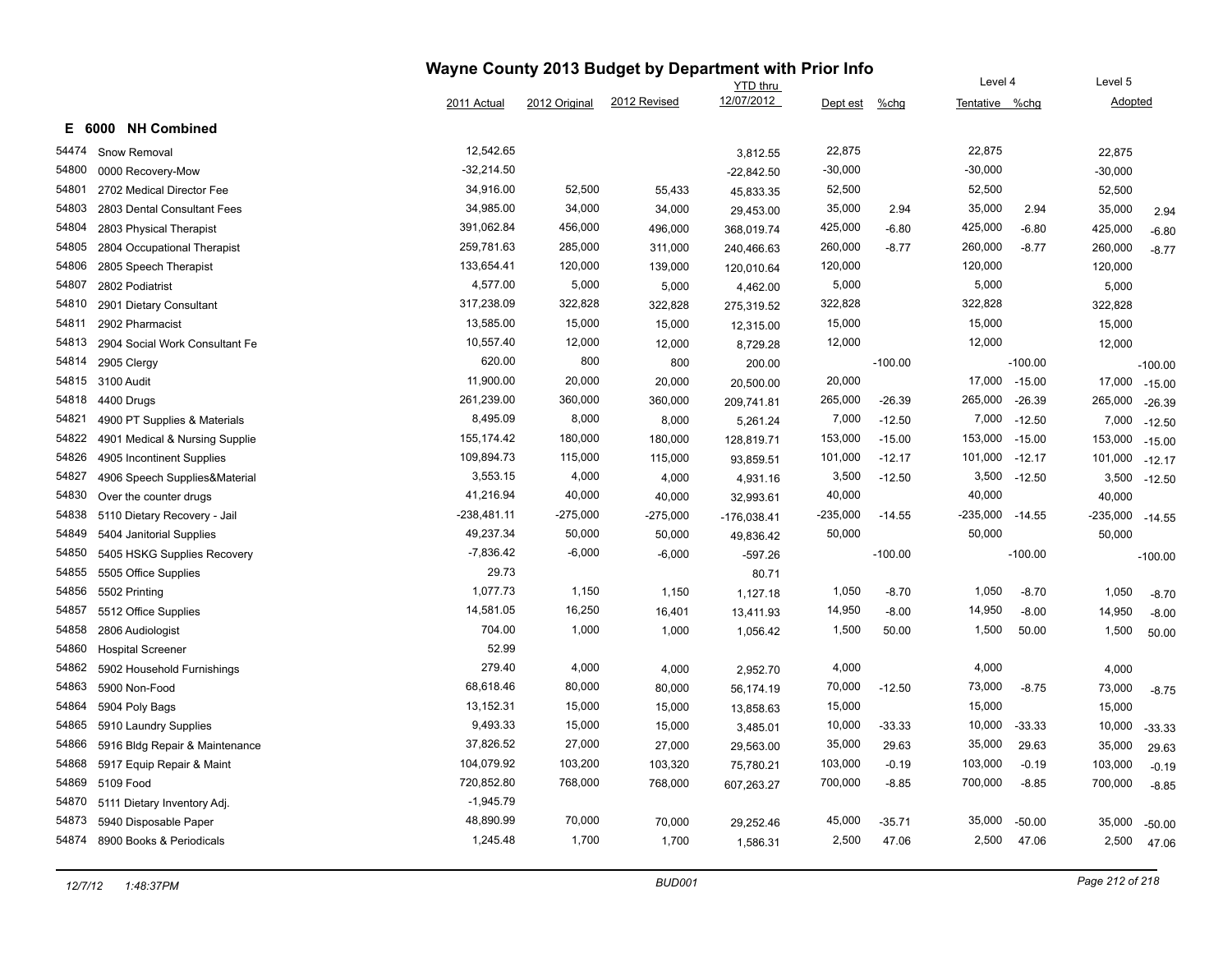|       | Wayne County 2013 Budget by Department with Prior Info |              |               |              |                               |          |           | Level 4        |              |         |           |
|-------|--------------------------------------------------------|--------------|---------------|--------------|-------------------------------|----------|-----------|----------------|--------------|---------|-----------|
|       |                                                        |              |               |              | <b>YTD thru</b><br>12/07/2012 |          |           |                |              | Level 5 |           |
|       |                                                        | 2011 Actual  | 2012 Original | 2012 Revised |                               | Dept est | $%$ chg   | Tentative %chg |              | Adopted |           |
|       | E 6000 NH Combined                                     |              |               |              |                               |          |           |                |              |         |           |
| 54875 | 4906 Central Supply Adj.                               | 42,025.30    |               |              |                               |          |           |                |              |         |           |
| 54876 | 5501 Xerox Supplies                                    | 4,009.86     | 5,600         | 5,600        | 3,887.55                      | 4,500    | $-19.64$  | 4,500          | $-19.64$     | 4,500   | $-19.64$  |
| 54877 | 5952 Fire Inservice                                    | 3,166.51     | 3,500         | 3,500        | 3,222.51                      | 3,400    | $-2.86$   | 3,400          | $-2.86$      | 3,400   | $-2.86$   |
| 54880 | 5951 Inservice                                         | 12,486.62    | 16,250        | 16,250       | 12,681.65                     | 16,650   | 2.46      | 16,650         | 2.46         | 16,650  | 2.46      |
| 54883 | 5965 Activity Supplies                                 | 2,722.92     | 4,000         | 4,040        | 2,938.24                      | 3,000    | $-25.00$  | 1,000          | $-75.00$     | 1,000   | $-75.00$  |
| 54884 | 5967 Newspapers                                        | 458.00       | 600           | 600          | 717.50                        | 700      | 16.67     | 700            | 16.67        | 700     | 16.67     |
| 54886 | 5969 Recreational Trip-Resid.                          | 312.00       |               |              |                               |          |           |                |              |         |           |
| 54887 | 5980 Misc. Expense                                     | 11,155.99    | 20,000        | 20,025       | 13,823.03                     | 20,000   |           | 20,000         |              | 20,000  |           |
| 54890 | 6300 Main Purchase Services                            | 268,516.69   | 270,000       | 270,000      | 261,636.15                    | 268,966  | $-0.38$   | 268,966        | $-0.38$      | 268,966 | $-0.38$   |
| 54892 | 6302 Elavator Service Contract                         | 5,142.88     | 5,600         | 5,600        | 4,226.80                      | 8,000    | 42.86     | 8,000          | 42.86        | 8,000   | 42.86     |
| 54893 | 6303 Vehicle Maintenance                               | 6,211.63     | 5,000         | 5,000        | 6,656.03                      | 6,500    | 30.00     | 6,500          | 30.00        | 6,500   | 30.00     |
| 54894 | 6304 Refuse Removal                                    | 23,780.00    | 20,000        | 20,000       | 17,953.47                     | 20,000   |           | 20,000         |              | 20,000  |           |
| 54895 | 6305 Contracted Labor - HSKP                           | 220,232.34   | 215,000       | 215,000      | 177,728.94                    | 227,690  | 5.90      |                | $-100.00$    |         | $-100.00$ |
| 54896 | 6306 Music Services                                    | 140.00       | 250           | 250          | 70.00                         | 250      |           | 250            |              | 250     |           |
| 54897 | 6305 Contracted Labor                                  | 385,560.53   | 340,000       | 340,000      | 359,905.09                    | 386,659  | 13.72     | 321,659        | $-5.39$      | 321,659 | $-5.39$   |
| 54898 | 6312 Service Contract                                  | 7,410.16     | 3,500         | 3,710        | 4,657.00                      | 2,600    | $-25.71$  | 2,600          | $-25.71$     | 2,600   | $-25.71$  |
| 54900 | 6315 Service Contracts                                 | 1,411.25     | 1,600         | 1,720        | 1,202.78                      | 1,600    |           | 1,600          |              | 1,600   |           |
| 54906 | AMORTIZATION EXPENSE                                   | 2,236.00     |               |              |                               |          |           |                |              |         |           |
| 54908 | 6703 Data Processing                                   | 147,940.50   | 288,000       | 288,000      | 252,814.30                    | 303,630  | 5.43      | 303,630        | 5.43         | 303,630 | 5.43      |
| 54909 | 0000 Depreciation                                      | 2,003,173.00 | 825,000       | 825,000      | 955,714.99                    | 855,000  | 3.64      | 855,000        | 3.64         | 855,000 | 3.64      |
| 54911 | 7401 Electricity - NH                                  | 158,110.25   | 210,000       | 210,000      | 176,889.39                    | 154,588  | $-26.39$  | 153,042        | $-27.12$     | 153,042 | $-27.12$  |
| 54913 | 7501 Gas-NH                                            | 91,929.14    | 110,000       | 110,000      | 64,812.54                     | 89,986   | $-18.19$  | 89,986         | $-18.19$     | 89,986  | $-18.19$  |
| 54915 | 7601 Water - NH                                        | 18,684.19    | 19,000        | 19,000       | 18,150.07                     | 22,966   | 20.87     | 22,966         | 20.87        | 22,966  | 20.87     |
| 54917 | 7701 Oil - NH                                          | 993.08       | 2,000         | 2,000        |                               |          | $-100.00$ |                | $-100.00$    |         | $-100.00$ |
| 54918 | 8400 Telephone                                         | 39,168.33    | 35,000        | 35,000       | 30,503.03                     | 40,000   | 14.29     | 40,500         | 15.71        | 40,500  | 15.71     |
| 54919 | 8800 Mileage/Travel                                    | 2,326.48     | 4,000         | 4,000        | 2,892.37                      | 4,400    | 10.00     | 4,400          | 10.00        | 4,400   | 10.00     |
| 54920 | 9100 Postage                                           | 7,787.93     | 10,000        | 10,000       | 3,530.96                      | 8,000    | $-20.00$  | 8,000          | $-20.00$     | 8,000   | $-20.00$  |
| 54921 | 9101 Advertising - Bids                                | 71.13        | 200           | 200          | 39.90                         | 200      |           | 200            |              | 200     |           |
| 54922 | 9102 Advertising - Help Wanted                         | 8,972.79     | 10,000        | 10,000       | 6,134.62                      | 10,000   |           | 10,000         |              | 10,000  |           |
| 54923 | 9103 Advertising - Public Rela                         | 18,225.67    | 15,000        | 15,850       | 14, 157. 11                   | 15,000   |           | 15,000         |              | 15,000  |           |
| 54924 | 9104 Employees Physicals                               | 461.00       | 1,000         | 1,000        | $-270.00$                     |          | $-100.00$ |                | $-100.00$    |         | $-100.00$ |
| 54925 | 9105 Notary Fees                                       |              | 100           | 100          |                               | 100      |           | 100            |              | 100     |           |
| 54927 | 9202 County Cost Allocation                            | 244,311.00   |               |              |                               |          |           |                |              |         |           |
| 54928 | 9203 Insurance                                         | 67,715.91    | 75,000        | 75,000       | 70,449.73                     | 75,000   |           | 75,000         |              | 75,000  |           |
| 54930 | 6201 Medical Purchased Service                         | 65,178.55    | 82,000        | 82,632       | 55,033.65                     | 82,000   |           | 82,000         |              | 82,000  |           |
| 54932 | 2906 Psychiatrist                                      | 1,530.00     | 3,000         | 3,000        | 2,497.87                      | 5,000    | 66.67     | 5,000          | 66.67        | 5,000   | 66.67     |
| 54933 | 2908 Account Consultant                                | 14,751.00    | 15,000        | 17,100       | 19,887.00                     | 25,000   | 66.67     | 25,000         | 66.67        | 25,000  | 66.67     |
|       | 54935 4907 OT Supplies & Materials                     | 1,649.75     | 2,000         | 2,000        | 1,541.39                      | 1,500    | $-25.00$  |                | 1,500 -25.00 | 1,500   | $-25.00$  |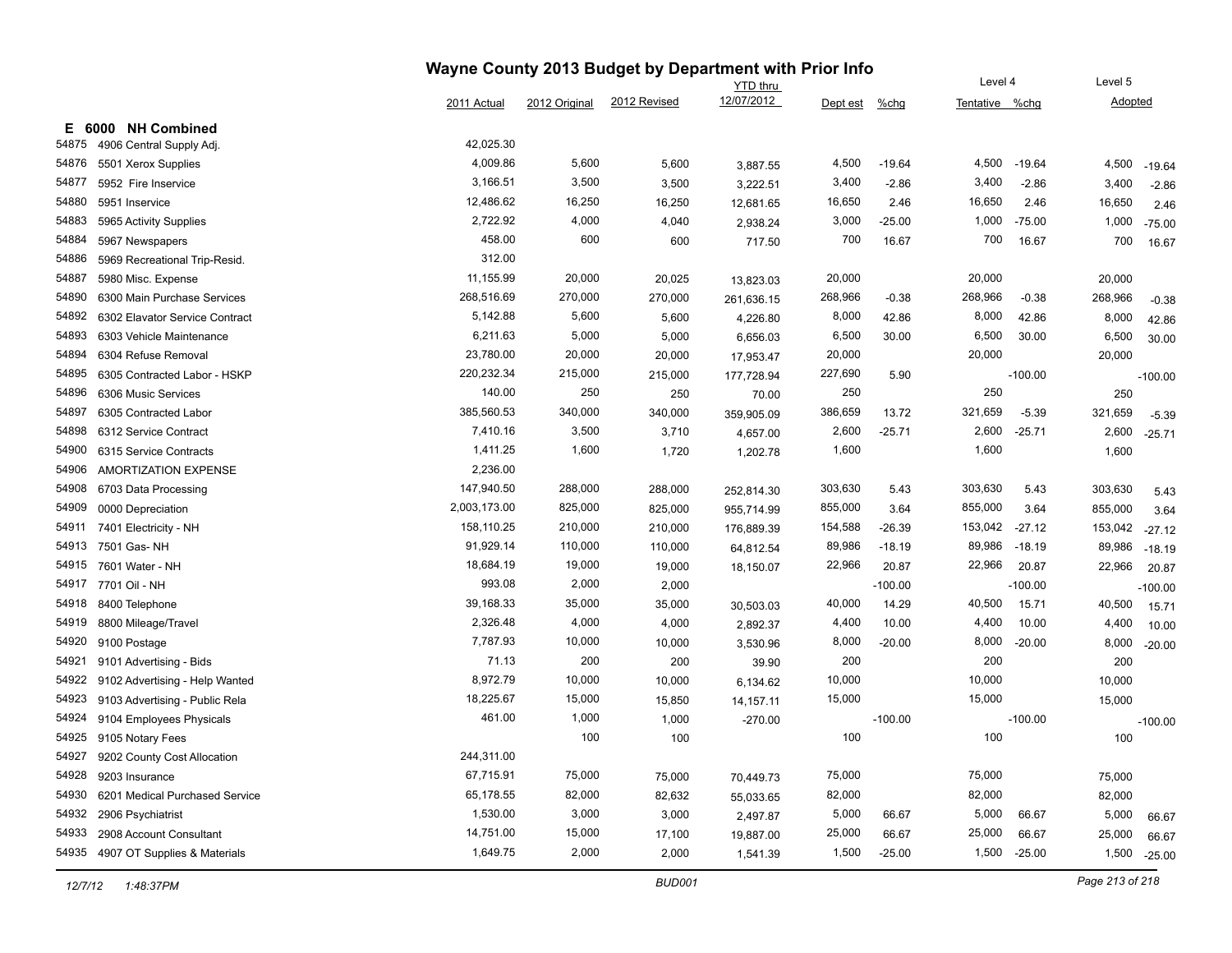|       |                                     |               | Wayne County 2013 Budget by Department with Prior Info<br>YTD thru |              |               |            |           |                | Level 4  |                |          |
|-------|-------------------------------------|---------------|--------------------------------------------------------------------|--------------|---------------|------------|-----------|----------------|----------|----------------|----------|
|       |                                     | 2011 Actual   | 2012 Original                                                      | 2012 Revised | 12/07/2012    | Dept est   | %chg      | Tentative %chg |          | Adopted        |          |
| E.    | <b>NH Combined</b><br>6000          |               |                                                                    |              |               |            |           |                |          |                |          |
| 54936 | 0000 Bad Debt Expense               | 273,483.00    |                                                                    |              |               |            |           |                |          |                |          |
| 54937 | 9200 NYS Assessment                 | 1,036,327.00  | 900,000                                                            | 900,000      | 1,060,005.00  | 1,194,634  | 32.74     | 1,194,634      | 32.74    | 1,194,634      | 32.74    |
| 54938 | 7300 Medical Equipment Rental       | 151,937.29    | 130,000                                                            | 130,000      | 128,238.71    | 150,000    | 15.38     | 150,000        | 15.38    | 150,000        | 15.38    |
| 54939 | 7300 Office Equipment Rental        | 7,386.23      | 13,500                                                             | 13,500       | 10,356.78     | 14,000     | 3.70      | 14,000         | 3.70     | 14,000         | 3.70     |
| 54940 | 4908 Oxygen                         | 29,532.00     | 32,000                                                             | 32,000       | 29,496.60     | 35,000     | 9.38      | 35,000         | 9.38     | 35,000         | 9.38     |
| 54942 | 4909 Skin Care Program              | 32,321.13     | 60,000                                                             | 60,000       | 59,768.81     | 55,000     | $-8.33$   | 55,000         | $-8.33$  | 55,000         | $-8.33$  |
| 54944 | 5925 Grounds Supplies               | 615.83        | 3,000                                                              | 3,000        | 374.85        | 3,000      |           | 3,000          |          | 3,000          |          |
| 54945 | 9201 Dues & Assessments             | 18,921.94     | 19,270                                                             | 19,270       | 18,559.71     | 20,000     | 3.79      | 20,000         | 3.79     | 20,000         | 3.79     |
| 54946 | 3400 RN Nursing Fees                | 195,463.66    | 170,000                                                            | 175,800      | 128,458.27    | 135,000    | $-20.59$  | 105,000        | $-38.24$ | 73,704         | $-56.64$ |
| 54947 | 3500 LPN Nursing Fees               | 154,206.57    | 120,000                                                            | 123,200      | 59,479.47     | 102,000    | $-15.00$  | 75,000         | $-37.50$ | 50,000         | $-58.33$ |
| 54949 | 5110 Dietary Recovery-Other         | $-8,490.01$   | $-10,000$                                                          | $-10,000$    | $-6,060.96$   | $-6,000$   | $-40.00$  | $-6,000$       | $-40.00$ | $-6,000$       | $-40.00$ |
| 54950 | 0000 Settlements/Arbitration        | 29,919.80     | 20,000                                                             | 24,000       | 39,410.18     | 40,000     | 100.00    | 40,000         | 100.00   | 40,000         | 100.00   |
| 54951 | 91xx Cablevision                    | 29,525.50     | 30,000                                                             | 30,000       | 27,704.49     | 31,000     | 3.33      | 31,000         | 3.33     | 31,000         | 3.33     |
| 55520 | 0000 Medicaid Contractual Allo      | 4,355,780.13  |                                                                    |              | 3,702,192.58  |            |           |                |          |                |          |
| 55521 | Medicare Contractual Allowance      | $-349,252.71$ |                                                                    |              | $-247,272.00$ |            |           |                |          |                |          |
| 55525 | Prior Year Revenue Adjustment       | -1,049,251.93 |                                                                    |              |               |            |           |                |          |                |          |
|       | 55530 TPHI VA Contractual Allowance | $-131,277.20$ |                                                                    |              | $-12,975.29$  |            |           |                |          |                |          |
|       | <b>TOTAL CONTRACTUAL EXPENSES</b>   | 11,261,744.19 | 7,006,398                                                          | 7,111,578    | 9,834,501.88  | 7,083,222  | 1.10      | 6,720,486      | $-4.08$  | 6,664,190      | $-4.88$  |
| 57000 | Interest on Indebtedness            | 736,780.89    | 705,985                                                            | 705,985      | 506,641.27    | 573,116    | $-18.82$  | 573,116        | $-18.82$ | 573,116        | $-18.82$ |
|       | <b>TOTAL INTEREST</b>               | 736,780.89    | 705,985                                                            | 705,985      | 506,641.27    | 573,116    | $-18.82$  | 573,116 -18.82 |          | 573,116 -18.82 |          |
| 58100 | Payments to NYS Retirement Sys      | 1,257,400.00  | 1,542,339                                                          | 1,542,339    |               | 1,648,400  | 6.88      | 1,642,406      | 6.49     | 1,651,996      | 7.11     |
| 58200 | Payments to Social Security         | 693,285.92    | 716,882                                                            | 716,882      | 620,275.56    | 713,175    | $-0.52$   | 716,937        | 0.01     | 721,551        | 0.65     |
| 58300 | <b>Workmens Comp</b>                | 389,603.82    | 400,000                                                            | 400,000      | 219,264.92    | 395,000    | $-1.25$   | 390,000        | $-2.50$  | 390,000        | $-2.50$  |
| 58400 | Hospitalization                     | 1,842,207.30  | 1,934,976                                                          | 1,934,976    | 1,850,966.27  | 1,958,300  | 1.21      | 1,849,902      | $-4.40$  | 1,863,222      | $-3.71$  |
| 58401 | 1800 BS/BC                          | 640,362.12    | 647,000                                                            | 647,000      | 535,612.42    | 666,500    | 3.01      | 650,000        | 0.46     | 650,000        | 0.46     |
| 58500 | Unemployment                        | 84,239.15     | 40,000                                                             | 40,000       | 66,762.73     | 85,000     | 112.50    | 85,000         | 112.50   | 85,000         | 112.50   |
| 58601 | 9206 Disability                     | 33,943.00     | 34,958                                                             | 34,958       | 31,672.00     | 34,650     | $-0.88$   | 34,650         | $-0.88$  | 34,650         | $-0.88$  |
| 58901 | Employee Assistance Program         | 5,050.00      | 5,376                                                              | 5,376        | 4,695.23      | 5,345      | $-0.58$   | 5,345          | $-0.58$  | 5,345          | $-0.58$  |
|       | <b>TOTAL FRINGE BENEFITS</b>        | 4,946,091.31  | 5,321,531                                                          | 5,321,531    | 3,329,249.13  | 5,506,370  | 3.47      | 5,374,240      | 0.99     | 5,401,764      | 1.51     |
|       | <b>Total Appropriations</b>         | 26,367,698.39 | 22,657,342                                                         | 22,919,474   | 22,399,974.71 | 22,750,673 |           | 22,217,451     |          | 22,217,451     |          |
|       | <b>Total County Cost</b>            | $-874,571.22$ | 3,000,447                                                          | 3,109,039    | 3,998,751.72  |            | $-100.00$ | 350,000        | $-88.34$ | 350,000 -88.34 |          |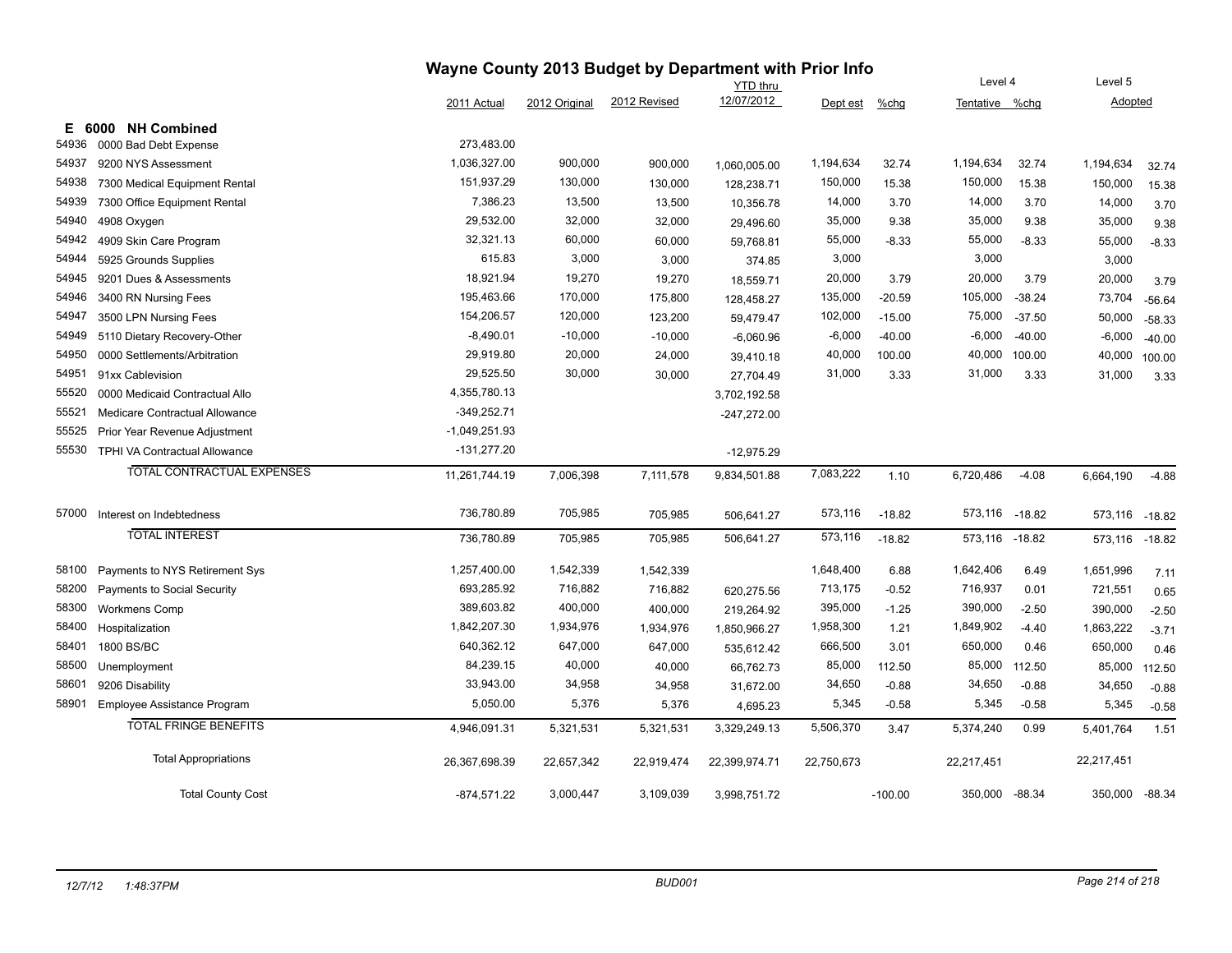|                           | Wayne County 2013 Budget by Department with Prior Info<br>2012 Original<br>2011 Actual | 2012 Revised | <b>YTD</b> thru<br>12/07/2012 | $%$ chg<br>Dept est | Level 4<br>Tentative %chg | Level 5<br>Adopted |
|---------------------------|----------------------------------------------------------------------------------------|--------------|-------------------------------|---------------------|---------------------------|--------------------|
| Fund: E Total County Cost | -874.571.22                                                                            | 3.129.038.85 |                               | 0.00                | 350.000.00                | 350,000.00         |
|                           | 3,020,446.75                                                                           |              | 3,998,751.72                  |                     |                           |                    |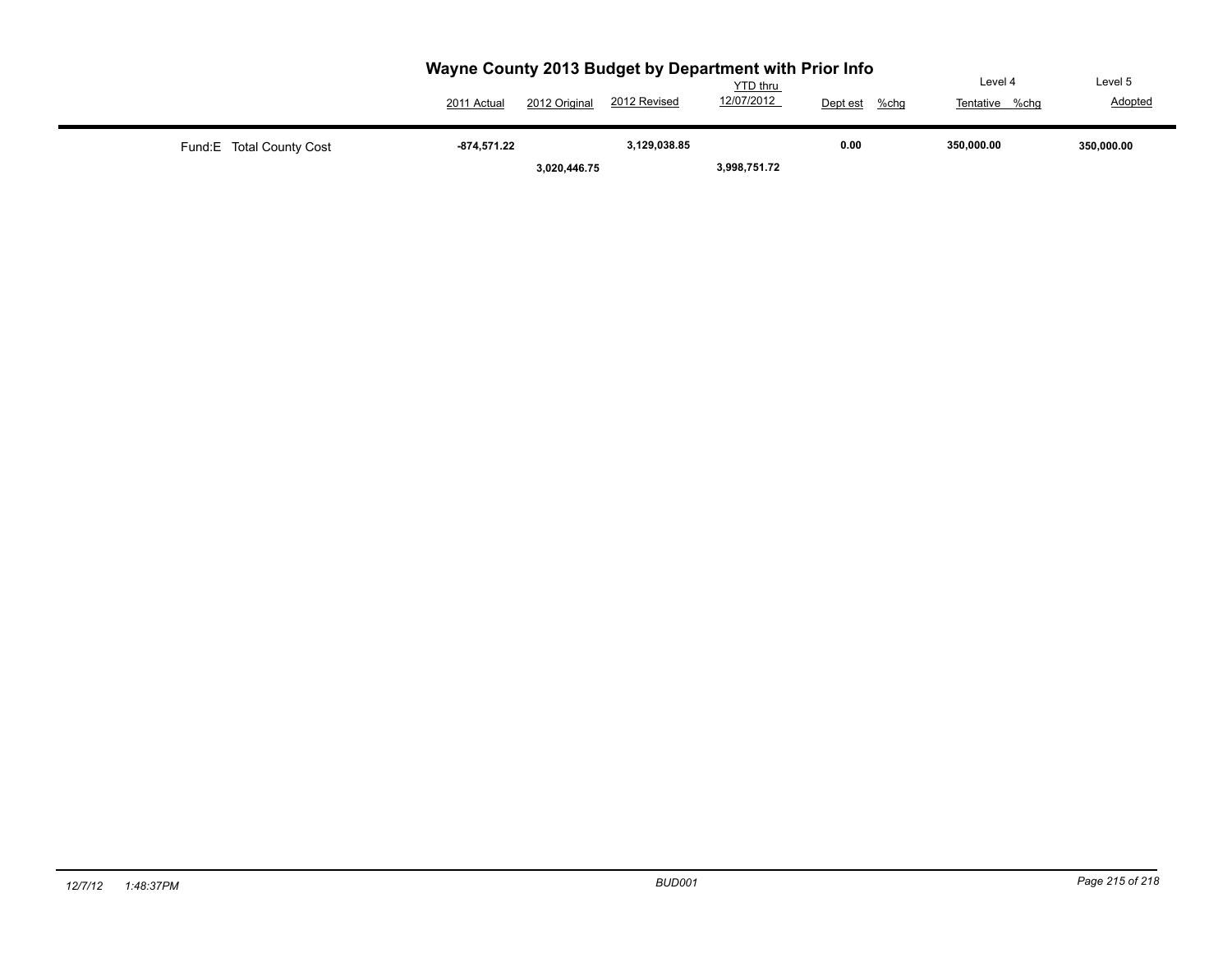|       |                                |                 | Wayne County 2013 Budget by Department with Prior Info |              |                 |              |          |                |          |              |          |
|-------|--------------------------------|-----------------|--------------------------------------------------------|--------------|-----------------|--------------|----------|----------------|----------|--------------|----------|
|       |                                |                 |                                                        |              | <b>YTD</b> thru |              |          | Level 4        |          | Level 5      |          |
|       |                                | 2011 Actual     | 2012 Original                                          | 2012 Revised | 12/07/2012      | Dept est     | $%$ chg  | Tentative %chg |          | Adopted      |          |
|       | <b>Workmens Comp</b><br>S 1710 |                 |                                                        |              |                 |              |          |                |          |              |          |
| 42222 | WC - Participant Assessment    | $-1,417,614.10$ | $-767,439$                                             | -767,439     | $-689,843.00$   | $-823,149$   | 7.26     | $-823,149$     | 7.26     | $-823,149$   | 7.26     |
| 42401 | <b>Interest Earnings</b>       | $-10,753.96$    | $-7,000$                                               | $-7,000$     | $-4,965.92$     | $-3,500$     | $-50.00$ | $-3,500$       | $-50.00$ | $-3,500$     | $-50.00$ |
| 42681 | <b>WC - 15-8 Monies</b>        | $-397,824.40$   | $-435,000$                                             | $-435,000$   | $-320,326.81$   | $-435,000$   |          | $-435,000$     |          | $-435,000$   |          |
| 42770 | Miscellaneous Revenues         | $-1,636.52$     |                                                        |              | $-157.84$       |              |          |                |          |              |          |
| 45031 | <b>Interfund Transfers</b>     | $-1,364,835.00$ | $-1,187,561$                                           | $-1,187,561$ | $-1,187,561.00$ | $-1,426,851$ | 20.15    | $-1,426,851$   | 20.15    | $-1,426,851$ | 20.15    |
|       | <b>TOTAL REVENUES</b>          | $-3,192,663.98$ | $-2,397,000$                                           | $-2,397,000$ | $-2,207,854.57$ | $-2,688,500$ | 12.16    | $-2,688,500$   | 12.16    | $-2,688,500$ | 12.16    |
| 54000 | <b>Contractual Expenses</b>    | 194,189.62      | 173,200                                                | 173,200      | 86,926.00       | 142,500      | $-17.73$ | 142,500        | $-17.73$ | 142,500      | $-17.73$ |
| 54001 | WC - State Assessment          | 181,203.00      | 350,000                                                | 350,000      | 332,877.00      | 375,000      | 7.14     | 375,000        | 7.14     | 375,000      | 7.14     |
| 54003 | WC - Excess Insurance          | 144,446.00      | 158,800                                                | 158,800      | 240,617.00      | 295,800      | 86.27    | 295,800        | 86.27    | 295,800      | 86.27    |
|       | TOTAL CONTRACTUAL EXPENSES     | 519,838.62      | 682,000                                                | 682,000      | 660,420.00      | 813,300      | 19.25    | 813,300        | 19.25    | 813,300      | 19.25    |
|       | <b>Total Appropriations</b>    | 519,838.62      | 682,000                                                | 682,000      | 660,420.00      | 813,300      |          | 813,300        |          | 813,300      |          |
|       | <b>Total County Cost</b>       | $-2,672,825.36$ | $-1,715,000$                                           | $-1,715,000$ | $-1,547,434.57$ | $-1,875,200$ | 9.34     | $-1,875,200$   | 9.34     | $-1,875,200$ | 9.34     |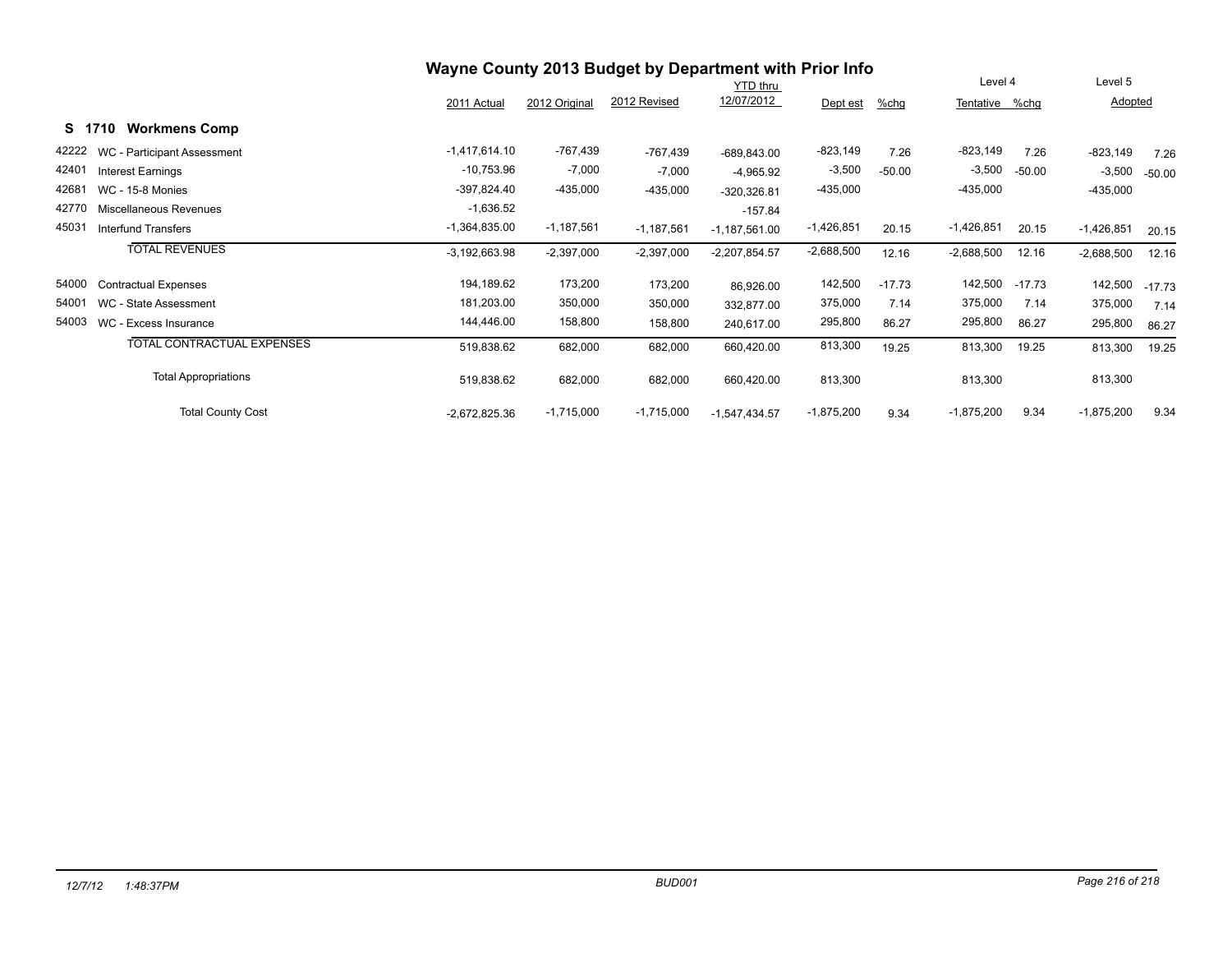|                                           | Wayne County 2013 Budget by Department with Prior Info |               |              |                 |           |         |                |         |                |      |
|-------------------------------------------|--------------------------------------------------------|---------------|--------------|-----------------|-----------|---------|----------------|---------|----------------|------|
|                                           |                                                        |               |              | <b>YTD</b> thru |           |         |                | Level 4 |                |      |
|                                           | 2011 Actual                                            | 2012 Original | 2012 Revised | 12/07/2012      | Dept est  | $%$ chg | Tentative %chg |         | <b>Adopted</b> |      |
| <b>Workmens Comp / Benefits</b><br>S 1720 |                                                        |               |              |                 |           |         |                |         |                |      |
| 54000<br><b>Contractual Expenses</b>      | 2.291.746.68                                           | 1,715,000     | 2,165,000    | 1.865.917.49    | 1,875,200 | 9.34    | 1,875,200      | 9.34    | 1,875,200      | 9.34 |
| TOTAL CONTRACTUAL EXPENSES                | 2.291.746.68                                           | 1,715,000     | 2,165,000    | 1.865.917.49    | 1,875,200 | 9.34    | 1,875,200      | 9.34    | 1,875,200      | 9.34 |
| <b>Total Appropriations</b>               | 2.291.746.68                                           | 1.715.000     | 2,165,000    | 1.865.917.49    | 1.875.200 |         | 1,875,200      |         | 1,875,200      |      |
| <b>Total County Cost</b>                  | 2,291,746.68                                           | 1,715,000     | 2,165,000    | 1.865.917.49    | 1,875,200 | 9.34    | 1,875,200      | 9.34    | 1.875.200      | 9.34 |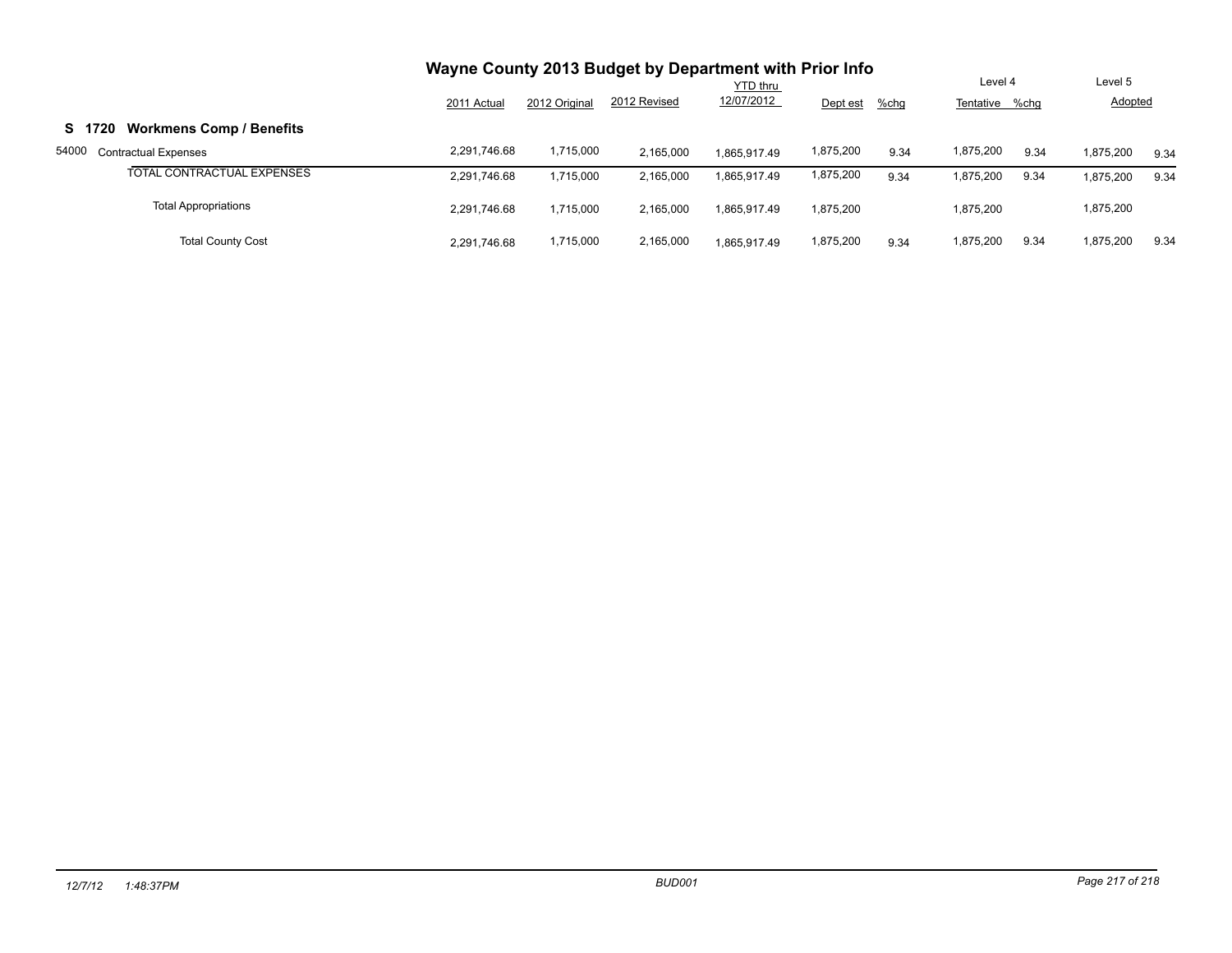| Wayne County 2013 Budget by Department with Prior Info |             |               |              |            |                     |                |         |
|--------------------------------------------------------|-------------|---------------|--------------|------------|---------------------|----------------|---------|
|                                                        |             |               |              | YTD thru   |                     | Level 4        | Level 5 |
|                                                        | 2011 Actual | 2012 Original | 2012 Revised | 12/07/2012 | $%$ chg<br>Dept est | Tentative %chg | Adopted |
| <b>Workers Comp</b><br>S 1930                          |             |               |              |            |                     |                |         |
| 54000<br><b>Contractual Expenses</b>                   | 144,011.00  |               |              |            |                     |                |         |
| TOTAL CONTRACTUAL EXPENSES                             | 144,011.00  |               |              | 0.00       |                     |                |         |
| <b>Total Appropriations</b>                            | 144,011.00  |               |              | 0.00       |                     |                |         |
| <b>Total County Cost</b>                               | 144,011.00  |               |              | 0.00       |                     |                |         |
| Fund:S Total County Cost                               | -237,067.68 |               | 450,000.00   |            | 0.00                | 0.00           | 0.00    |
|                                                        |             | 0.00          |              | 318,482.92 |                     |                |         |

 **384,095.15 5,419,799.65 5,419,799.65**

\*\*\* End of Report \*\*\*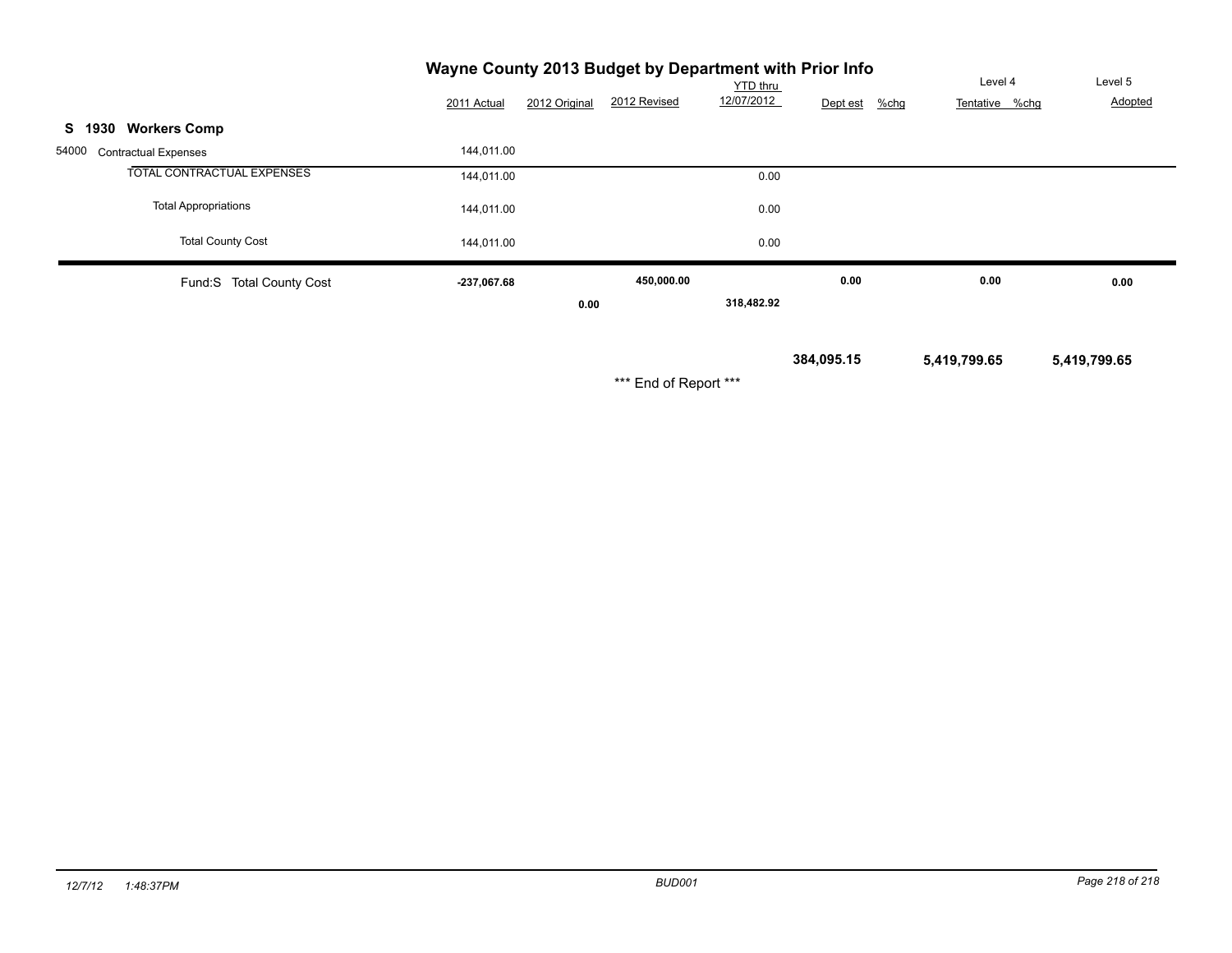### 2013 Wayne County Budget December 04, 2012

| Grand Total All Appropriations - All Funds                            |           | 170,981,214 |
|-----------------------------------------------------------------------|-----------|-------------|
| <b>LESS Inter-Fund Items</b>                                          |           |             |
| General Fund Appropriation for Special Grant Fund                     | 0         |             |
| General Fund Appropriation for County Road Fund                       | 6,643,531 |             |
| General Fund Appopriation for Road Machinery Fund                     | 388,913   |             |
| General fund Appropriation for Enterprise Fund                        | 722,084   |             |
| General Fund Appropriation for Workers Comp Fund                      | 1,426,851 |             |
| Total                                                                 |           | 9,181,379   |
| Grand Total - Appropriations (Excluding Inter-Fund Items) - All Funds |           | 161,799,835 |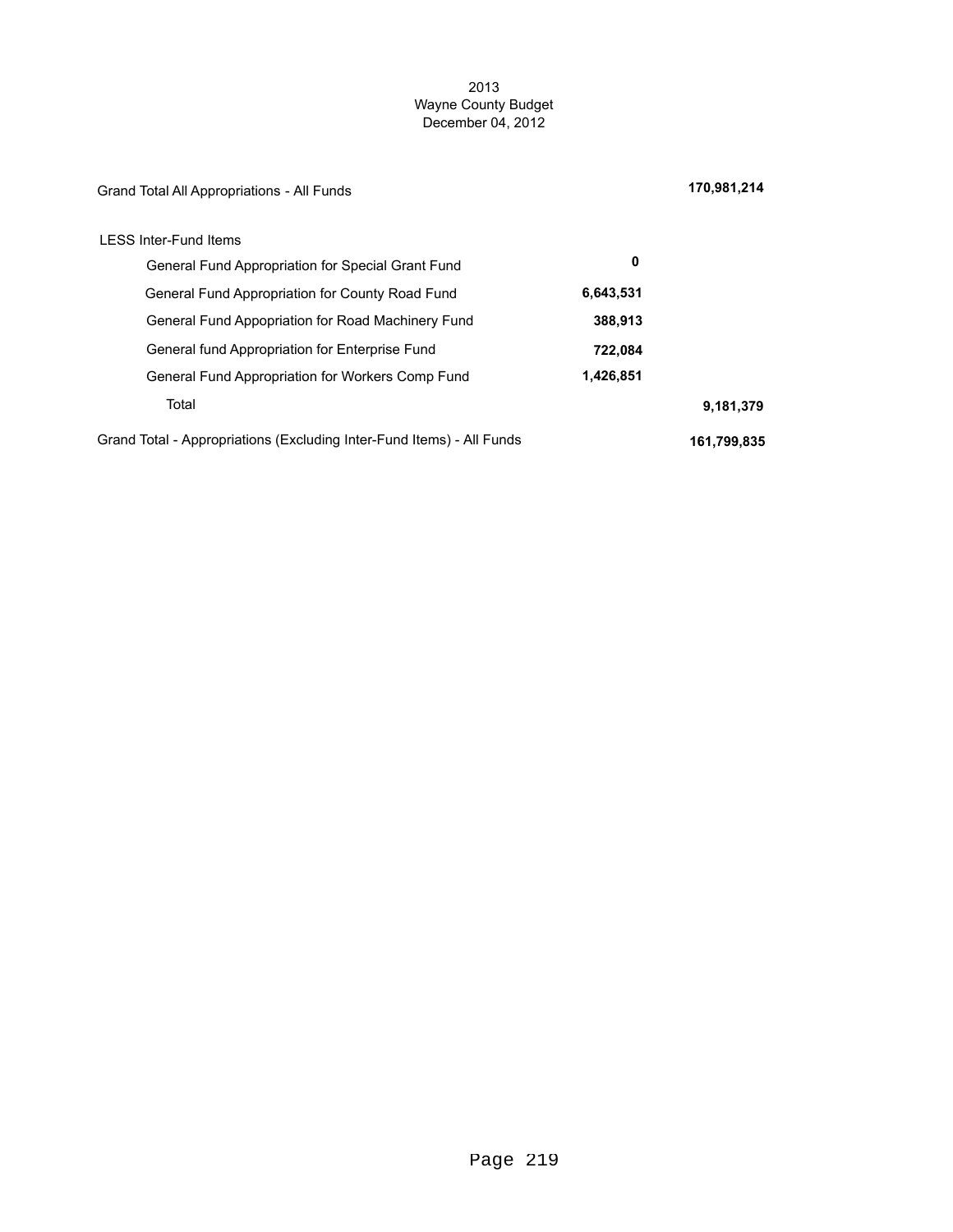### 2013 Wayne County Budget December 04, 2012

# **Highway Revenues**

## **D Highway**

|                             |                            | Departmental Income Inter-Governmental Charges |           |           |
|-----------------------------|----------------------------|------------------------------------------------|-----------|-----------|
|                             | 42303                      | Labor Reimbursement                            | 335,000   |           |
|                             | 42304                      | <b>Material Reimbursement</b>                  | 148,000   |           |
|                             | 42401                      | <b>Interest Earnings</b>                       | 300       |           |
|                             | 42416                      | Rental of Equipment Other Govt                 | 14,000    |           |
|                             | 42654                      | <b>Highway Permit Fees</b>                     | 7,500     |           |
|                             | 42655                      | <b>Minor Sales</b>                             | 400       |           |
|                             | 42680                      | <b>Insurance Recoveries</b>                    | 4,000     |           |
|                             | 42770                      | Miscellaneous Revenues                         | 9,800     |           |
|                             | 42801                      | Interfund Reimb of Expenses                    | 12,103    |           |
|                             |                            | Total                                          |           | 531,103   |
|                             | <b>Transportation</b>      |                                                |           |           |
|                             | 43501                      | Consolidated Highway Aid<br>Total              | 2,200,000 | 2,200,000 |
|                             | <b>Inter-fund Revenues</b> |                                                |           |           |
|                             | 45031                      | <b>Interfund Transfers</b><br>Total            | 6,643,531 | 6,643,531 |
|                             |                            | Total Estimated Revenue - Highway Fund         |           | 9,374,634 |
| <b>DM Highway Machinery</b> |                            |                                                |           |           |
|                             |                            | Departmental Income Inter-Governmental Charges |           |           |
|                             | 42303                      | Labor Reimbursement                            | 1,000     |           |
|                             | 42304                      | <b>Material Reimbursement</b>                  | 625,000   |           |
|                             | 42401                      | <b>Interest Earnings</b>                       | 2,000     |           |
|                             | 42665                      | Sale of Surplus Equipment                      | 35,000    |           |
|                             | 42822                      | <b>Machinery Rental</b>                        | 750,000   |           |
|                             |                            | Total                                          |           | 1,413,000 |

**Inter-fund Revenues** 45031 Interfund Transfers 388,913

| Total                                            | 388.913   |
|--------------------------------------------------|-----------|
| Total Estimated Revenue - Highway Machinery Fund | 1.801.913 |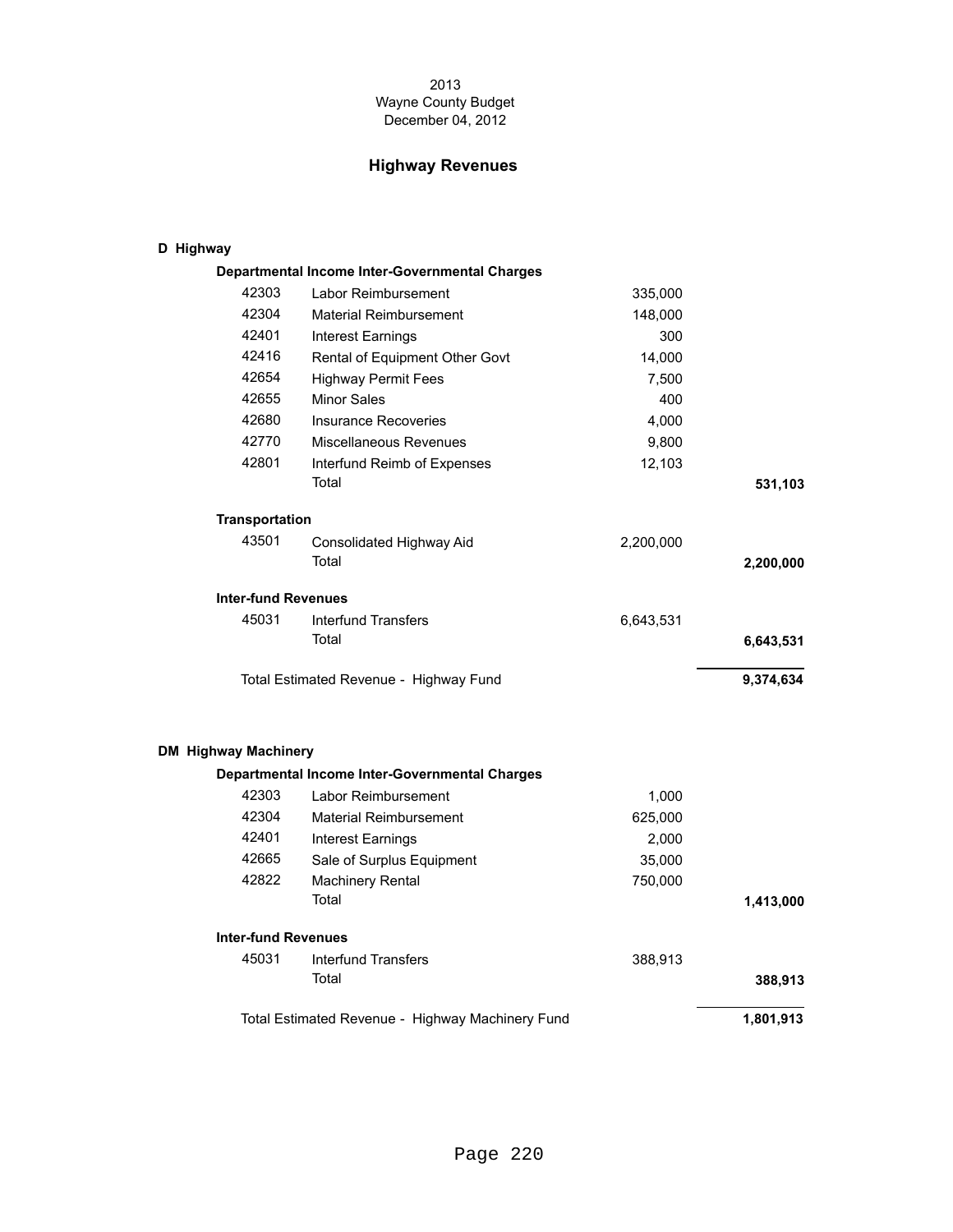### 2013 Wayne County Budget December 04, 2012

| <b>Grand Total Estimated Revenues</b><br>other than Real Estate Taxes - All Funds |           | 134,887,712              |
|-----------------------------------------------------------------------------------|-----------|--------------------------|
| <b>LESS Inter-Fund Revenues</b>                                                   |           |                          |
| Special Grant Fund                                                                | 0         |                          |
| County Road Fund                                                                  | 6,643,531 |                          |
| Road Machinery Fund                                                               | 388,913   |                          |
| Enterprise Fund                                                                   | 722,084   |                          |
| Workers Comp Fund                                                                 | 1,426,851 |                          |
| Total                                                                             |           | 9,181,379                |
| <b>LESS Appropriated Cash Surplus</b>                                             |           |                          |
| <b>General Fund</b>                                                               | 4,700,000 |                          |
| County Road                                                                       | 0         |                          |
| <b>Highway Machinery</b>                                                          | 369,800   |                          |
| Nursing Home                                                                      | 350,000   |                          |
| <b>DWI</b>                                                                        | 0         |                          |
| Total                                                                             |           | 5,419,800                |
| Grand Total Estimated Revenue other than Real Estate Taxes,                       |           | $\overline{100}$ and ran |

Inter-Fund transfers, cash surplus - All Funds<br>
120,286,533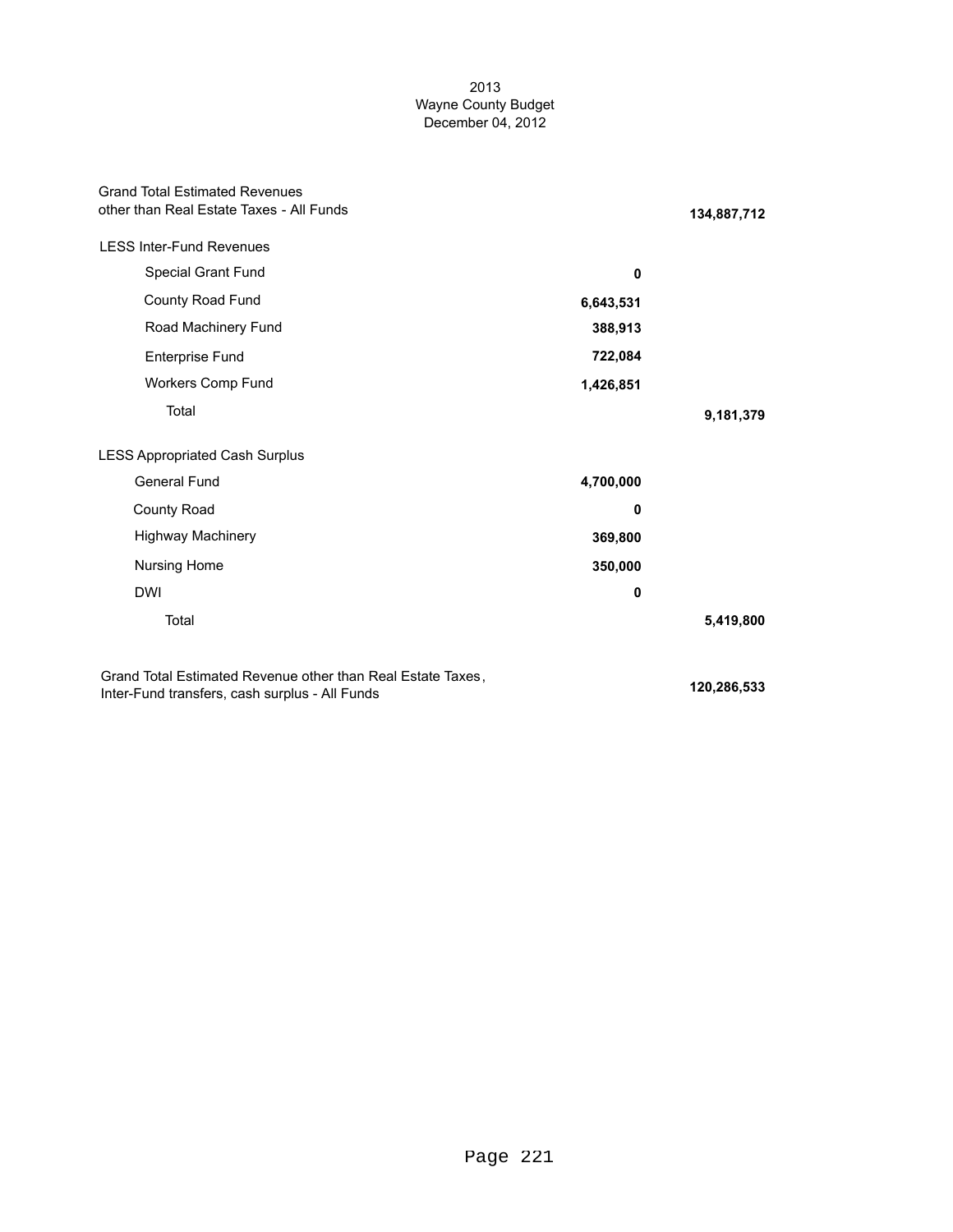## 2013 WAYNE COUNTY BUDGET NOVEMBER 15, 2012 ESTIMATED CASH SURPLUS AT END OF PRESENT FISCAL YEAR

| ESTIMATED GENERAL FUND CASH SURPLUS.  | \$59,000,000 |
|---------------------------------------|--------------|
| AT END OF FISCAL YEAR AFTER DEDUCTING |              |
| ESTIMATED ENCUMBRANCES                |              |

GENERAL FUND CASH SURPLUS  $$4,700,000$ APPROPRIATED BY BOARD TO REDUCE TAX LEVY

# STATEMENT OF RESERVE FUNDS DECEMBER 31, 2011

| <b>LIABILITY &amp; CASUALTY RESERVE</b>                       | \$3,616,677  |
|---------------------------------------------------------------|--------------|
| REPAIR RESERVE FUND<br><b>GENERAL MUNICIPAL LAW, Sec. 6-D</b> | \$284,496    |
| RESERVE FOR UNEMPLOYMENT INSURANCE                            | \$<br>64,890 |
| <b>RESERVE FUND BALANCE-DWI</b>                               | \$<br>12,446 |
| <b>TAX STABALIZATION RESERVE</b>                              | \$1,617,683  |
| <b>CAPITAL MACHINERY RESERVE</b>                              | \$755,877    |
| <b>CAPITAL RESERVE</b>                                        | \$4,476,998  |

## STATEMENT OF DEBT AS OF NOVEMBER 15, 2012

BONDS OUTSTANDING Nursing Home Project \$16,260,000 Public Safety Building \$ 9,335,000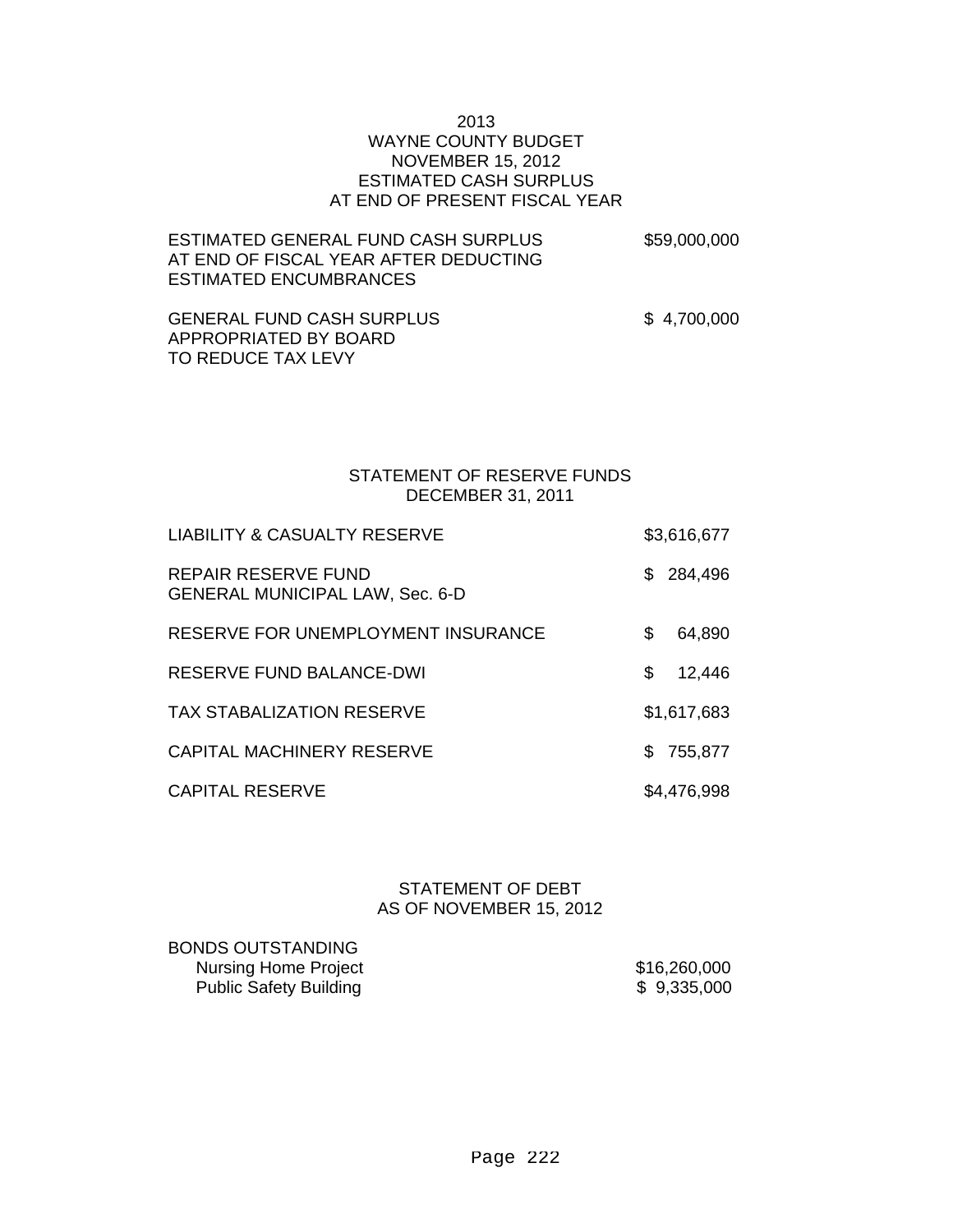## **DEBT SERVICE SCHEDULE**

# **COUNTY OF WAYNE, NEW YORK**

#### **\$13,015,000 PUBLIC IMPROVEMENT REFUNDING (SERIAL) BONDS, 2012**

#### **BOOK ENTRY ONLY BONDS**

#### **TOTAL ISSUE**

*Purpose of Issue: Refunding of series 2004 bonds*

*Bonds Dated: February 22, 2012 Principal Due: June 1, 2012 - 2029 Interest Due: June 1, 2012 and December 1, 2012 and semi-annually thereafter on June 1 and December 1*

*REGISTRAR: CEDE & CO, NEW YORK, NEW YORK AS NOMINEE OF THE DEPOSITORY TRUST COMPANY*

*PAYING AGENT: COUNTY OF WAYNE, NEW YORK*

*OPTIONAL REDEMPTION INFORMATION: FIRST CALL DATE JUNE 1, 2022 @ PAR (100.00%)*

| <b>Fiscal Year</b> | <b>Balance</b>     | Principal    | Coupon          | <b>First Interest</b> | <b>Second Interest</b> | <b>Total</b>    | <b>CUSIP</b>                |
|--------------------|--------------------|--------------|-----------------|-----------------------|------------------------|-----------------|-----------------------------|
| Ending             | <b>Beginning</b>   | Due          | Per             | <b>Payment Due</b>    | <b>Payment Due</b>     | Principal and   | <b>Number</b>               |
| December 31st      | <b>Fiscal Year</b> | June 1st     | <b>Maturity</b> | June 1st              | December 1st           | <i>Interest</i> | *945829*                    |
| 2012               | \$13,015,000       | \$130,000    | 2.000%          | \$123,921.88          | \$224,012.50           | \$477,934.38    | CZ0                         |
| 2013               | 12,885,000         | 30,000       | 2.000%          | 224,012.50            | 223,712.50             | 477,725.00      | DA4                         |
| 2014               | 12,855,000         | 850,000      | 3.000%          | 223,712.50            | 210,962.50             | 1,284,675.00    | D <sub>B</sub> 2            |
| 2015               | 12,005,000         | 840,000      | 3.000%          | 210,962.50            | 198,362.50             | 1,249,325.00    | DC <sub>0</sub>             |
| 2016               | 11,165,000         | 830,000      | 3.250%          | 198,362.50            | 184,875.00             | 1,213,237.50    | D <sub>D</sub> <sub>8</sub> |
| 2017               | 10,335,000         | 825,000      | 3.000%          | 184,875.00            | 172,500.00             | 1,182,375.00    | DE <sub>6</sub>             |
| 2018               | 9,510,000          | 820,000      | 4.000%          | 172,500.00            | 156,100.00             | 1,148,600.00    | DF3                         |
| 2019               | 8,690,000          | 815,000      | 3.000%          | 156,100.00            | 143,875.00             | 1,114,975.00    | DG1                         |
| 2020               | 7,875,000          | 805,000      | 3.000%          | 143,875.00            | 131,800.00             | 1,080,675.00    | DH <sub>9</sub>             |
| 2021               | 7,070,000          | 795,000      | 3.000%          | 131,800.00            | 119,875.00             | 1,046,675.00    | DJ <sub>5</sub>             |
| 2022               | 6,275,000          | 790,000      | 4.500%          | 119,875.00            | 102,100.00             | 1,011,975.00    | DK <sub>2</sub>             |
| 2023               | 5,485,000          | 795,000      | 5.000%          | 102,100.00            | 82,225.00              | 979,325.00      | DL <sub>0</sub>             |
| 2024               | 4,690,000          | 795,000      | 4.000%          | 82,225.00             | 66,325.00              | 943,550.00      | DM <sub>8</sub>             |
| 2025               | 3,895,000          | 790,000      | 4.000%          | 66,325.00             | 50,525.00              | 906,850.00      | DN <sub>6</sub>             |
| 2026               | 3,105,000          | 790,000      | 4.000%          | 50,525.00             | 34,725.00              | 875,250.00      | DP1                         |
| 2027               | 2,315,000          | 785,000      | 3.000%          | 34,725.00             | 22,950.00              | 842,675.00      | DQ <sub>9</sub>             |
| 2028               | 1,530,000          | 770,000      | 3.000%          | 22,950.00             | 11,400.00              | 804,350.00      | DR7                         |
| 2029               | 760,000            | 760,000      | 3.000%          | 11,400.00             | 0.00                   | 771,400.00      | DS <sub>5</sub>             |
| <b>TOTAL</b>       |                    | \$13,015,000 |                 | \$2,260,246.88        | \$2,136,325.00         | \$17,411,571.88 |                             |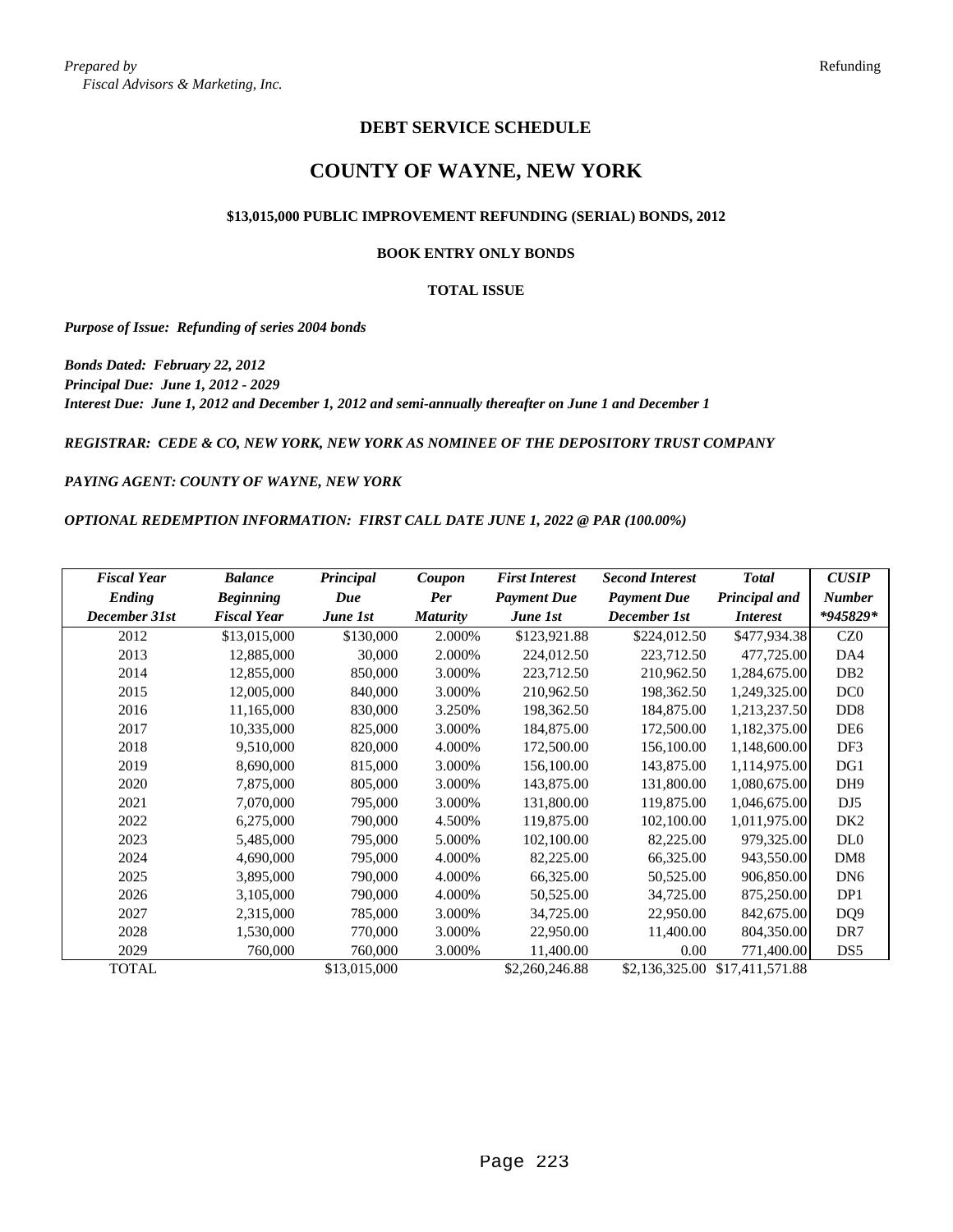## **DEBT SERVICE SCHEDULE**

# **COUNTY OF WAYNE, NEW YORK**

### **\$13,015,000 PUBLIC IMPROVEMENT REFUNDING (SERIAL) BONDS, 2012**

### **UNREFUNDED BOND DEBT SERVICE**

Below is a listing of unrefunded bonds. Portions of the original debt service shall be paid by both the County and the Trustee as outlined below:

### **\$23,181,503 Series 2004**

| <b>Fiscal Year</b> |                                      | Principal         | Coupon          | <b>First Interest</b> | <b>Second Interest</b> | <b>Total</b>    | <b>CUSIP</b>  |
|--------------------|--------------------------------------|-------------------|-----------------|-----------------------|------------------------|-----------------|---------------|
| Ending             |                                      | Due               | Per             | <b>Payment Due</b>    | <b>Payment Due</b>     | Principal and   | <b>Number</b> |
| June 30th          | $\Delta$ Debt service to be paid by: | <b>June 1st</b>   | <b>Maturity</b> | <b>June 1st</b>       | <b>December 1st</b>    | <i>Interest</i> | *945829*      |
| 2012               | Paid by County                       | 825,000           | 4.125% \$       | 88.218.75 \$          | 71,203.13              | 984,421.88      | CC1           |
|                    | Paid by Trustee                      |                   | $0.000\%$       | 273.281.25            | 273.281.25             | 546,562.50      |               |
|                    | <b>Total Original Debt Service</b>   | 825,000           | 4.150%          | 361,500.00            | 344,484.38             | 1,530,984.38    |               |
| 2013               | Paid by County                       | 825,000           | 4.125%          | 71.203.13             | 54,187.50              | 950.390.63      | CD9           |
|                    | Paid by Trustee                      | $\qquad \qquad -$ | $0.000\%$       | 273, 281. 25          | 273,281.25             | 546,562.50      |               |
|                    | <b>Total Original Debt Service</b>   | 825,000           | 4.150%          | 344,484.38            | 327,468.75             | 1.496.953.13    |               |

The County shall make the principal and interest payment as outlined above to DTC.

The Trustee will automatically pay the remaining balance of interest due to DTC as outlined above.

Payments from the County and the Trustee will equal the total original debt service due on the 2004 Series bonds for the above fiscal year.

| <b>Fiscal Year</b><br>Ending |                                      | Principal<br>Due | Coupon<br>Per   | <b>First Interest</b><br><b>Payment Due</b> | <b>Second Interest</b><br><b>Payment Due</b> | <b>Total</b><br><b>Principal</b> and | <b>CUSIP</b><br><b>Number</b> |
|------------------------------|--------------------------------------|------------------|-----------------|---------------------------------------------|----------------------------------------------|--------------------------------------|-------------------------------|
| June 30th                    | $\Delta$ Debt service to be paid by: | <b>June 1st</b>  | <i>Maturity</i> | <b>June 1st</b>                             | December 1st                                 | <i>Interest</i>                      | $*945829*$                    |
| 2030                         | <b>Paid by County</b>                | 850,000          | 4.250%          | 54,187.50                                   | 36,125,00                                    | 940.312.50                           | CW7                           |
|                              | <b>Total Original Debt Service</b>   | 850,000          | 4.250%          | 54,187.50                                   | 36,125,00                                    | 940.312.50                           |                               |
| 2031                         | <b>Paid by County</b>                | 850,000          | 4.250%          | 36,125,00                                   | 18,062.50                                    | 904.187.50                           | CX <sub>5</sub>               |
|                              | <b>Total Original Debt Service</b>   | 850,000          | 4.250%          | 36,125.00                                   | 18,062.50                                    | 904, 187. 50                         |                               |
| 2032                         | Paid by County                       | 850,000          | 4.250%          | 18,062.50                                   |                                              | 868,062.50                           | CY3                           |
|                              | <b>Total Original Debt Service</b>   | 850,000          | 4.250%          | 18,062.50                                   |                                              | 868,062.50                           |                               |

The County shall make the principal and interest payment on the 2030-2032 bonds per the original bond terms.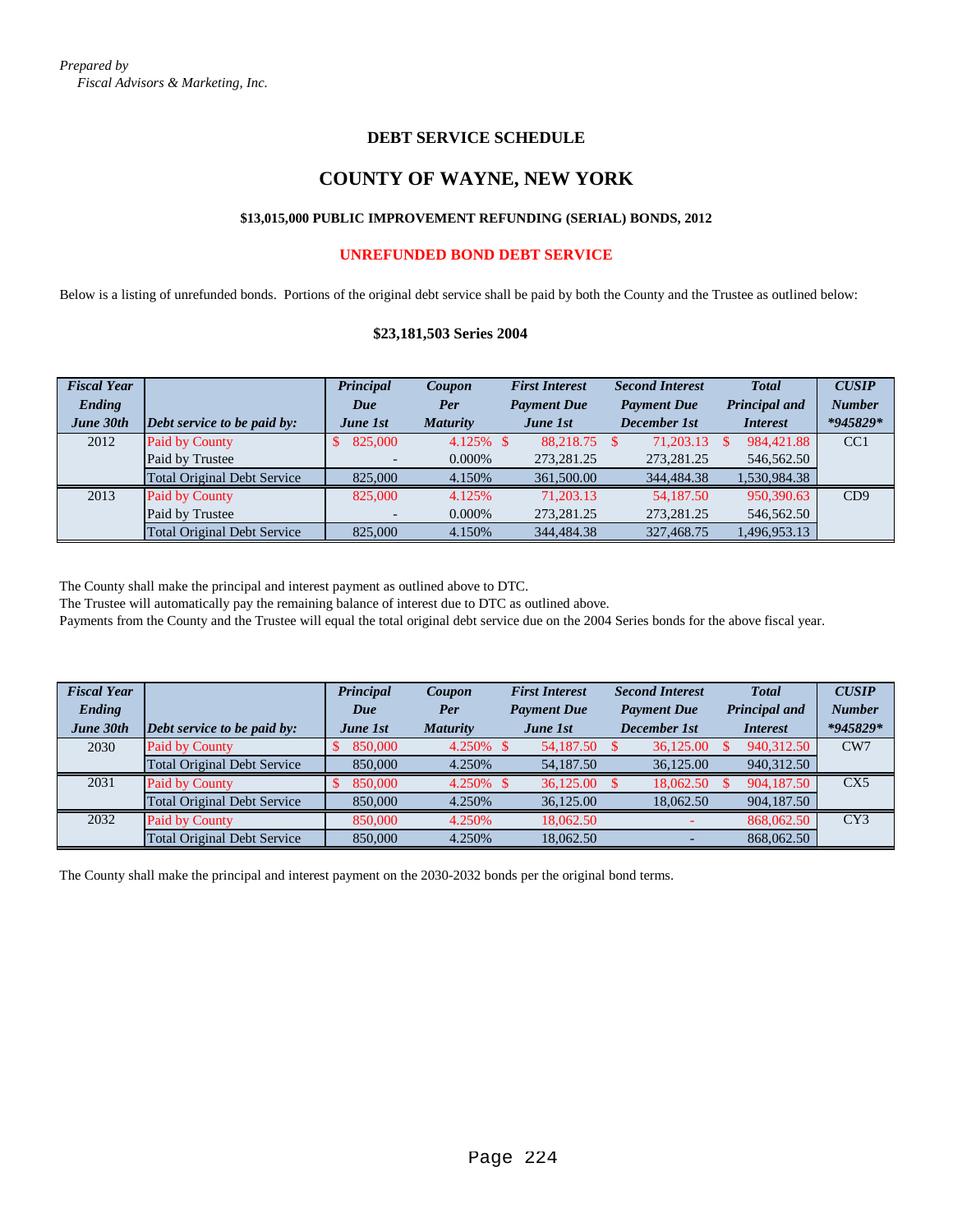# **DEBT SERVICE SCHEDULE**

# **COUNTY OF WAYNE, NEW YORK**

### **\$13,015,000 PUBLIC IMPROVEMENT REFUNDING (SERIAL) BONDS, 2012 And \$4,200,000 PUBLIC IMPROVEMENT (SERIAL) BONDS, 2004 (PORTION NOT REFUNDED)**

#### **BOOK ENTRY ONLY BONDS**

#### **TOTAL ISSUE**

*Purpose of Issue: Refunding of series 2004 bonds & 2004 bonds not refunded*

*Bonds Dated: February 22, 2012, original bonds dated April 1, 2004 Principal Due: June 1, 2012 - 2032 Interest Due: June 1, 2012 and December 1, 2012 and semi-annually thereafter on June 1 and December 1*

*REGISTRAR: CEDE & CO, NEW YORK, NEW YORK AS NOMINEE OF THE DEPOSITORY TRUST COMPANY*

#### *PAYING AGENT: COUNTY OF WAYNE, NEW YORK*

### *OPTIONAL REDEMPTION INFORMATION: FIRST CALL DATE JUNE 1, 2022 @ PAR (100.00%) ON REFUNDING BONDS FIRST CALL DATE JUNE 1, 2013 @ 101.0% NON-REFUNDED BONDS 2030-2032*

| <b>Fiscal Year</b> | <b>Balance</b>     | Principal    | Coupon          | <b>First Interest</b> | <b>Second Interest</b> | <b>Total</b>    | <b>CUSIP</b>                |
|--------------------|--------------------|--------------|-----------------|-----------------------|------------------------|-----------------|-----------------------------|
| <b>Ending</b>      | <b>Beginning</b>   | Due          | <b>Per</b>      | <b>Payment Due</b>    | <b>Payment Due</b>     | Principal and   | <b>Number</b>               |
| December 31st      | <b>Fiscal Year</b> | June 1st     | <b>Maturity</b> | June 1st              | December 1st           | <i>Interest</i> | *945829*                    |
| 2012               | \$17,215,000       | \$955,000    | 2.000%          | \$212,140.63          | \$295,215.63           | \$1,462,356.26  | CC1/CZ0                     |
| 2013               | 16,260,000         | 855,000      | 2.000%          | 295,215.63            | 277,900.00             | 1,428,115.63    | CD9/DA4                     |
| 2014               | 15,405,000         | 850,000      | 3.000%          | 277,900.00            | 265,150.00             | 1,393,050.00    | D <sub>B</sub> 2            |
| 2015               | 14,555,000         | 840,000      | 3.000%          | 265,150.00            | 252,550.00             | 1,357,700.00    | DC <sub>0</sub>             |
| 2016               | 13,715,000         | 830,000      | 3.250%          | 252,550.00            | 239,062.50             | 1,321,612.50    | D <sub>D</sub> <sup>8</sup> |
| 2017               | 12,885,000         | 825,000      | 3.000%          | 239,062.50            | 226,687.50             | 1,290,750.00    | DE <sub>6</sub>             |
| 2018               | 12,060,000         | 820,000      | 4.000%          | 226,687.50            | 210,287.50             | 1,256,975.00    | DF3                         |
| 2019               | 11,240,000         | 815,000      | 3.000%          | 210,287.50            | 198,062.50             | 1,223,350.00    | DG1                         |
| 2020               | 10,425,000         | 805,000      | 3.000%          | 198,062.50            | 185,987.50             | 1,189,050.00    | DH <sub>9</sub>             |
| 2021               | 9,620,000          | 795,000      | 3.000%          | 185,987.50            | 174,062.50             | 1,155,050.00    | DJ <sub>5</sub>             |
| 2022               | 8,825,000          | 790,000      | 4.500%          | 174,062.50            | 156,287.50             | 1,120,350.00    | DK <sub>2</sub>             |
| 2023               | 8,035,000          | 795,000      | 5.000%          | 156,287.50            | 136,412.50             | 1,087,700.00    | DL <sub>0</sub>             |
| 2024               | 7,240,000          | 795,000      | 4.000%          | 136,412.50            | 120,512.50             | 1,051,925.00    | DM <sub>8</sub>             |
| 2025               | 6,445,000          | 790,000      | 4.000%          | 120,512.50            | 104,712.50             | 1,015,225.00    | DN <sub>6</sub>             |
| 2026               | 5,655,000          | 790,000      | 4.000%          | 104,712.50            | 88,912.50              | 983,625.00      | DP1                         |
| 2027               | 4,865,000          | 785,000      | 3.000%          | 88,912.50             | 77,137.50              | 951,050.00      | DQ <sub>9</sub>             |
| 2028               | 4,080,000          | 770,000      | 3.000%          | 77,137.50             | 65,587.50              | 912,725.00      | DR7                         |
| 2029               | 3,310,000          | 760,000      | 3.000%          | 65,587.50             | 54,187.50              | 879,775.00      | DS5                         |
| 2030               | 2,550,000          | 850,000      | 4.250%          | 54,187.50             | 36,125.00              | 940,312.50      | CW7                         |
| 2031               | 1,700,000          | 850,000      | 4.250%          | 36,125.00             | 18,062.50              | 904,187.50      | CX <sub>5</sub>             |
| 2032               | 850,000            | 850,000      | 4.250%          | 18,062.50             | 0.00                   | 868,062.50      | CY3                         |
| <b>TOTAL</b>       |                    | \$17,215,000 |                 | \$3,395,044           | \$3,182,903            | \$23,792,947    |                             |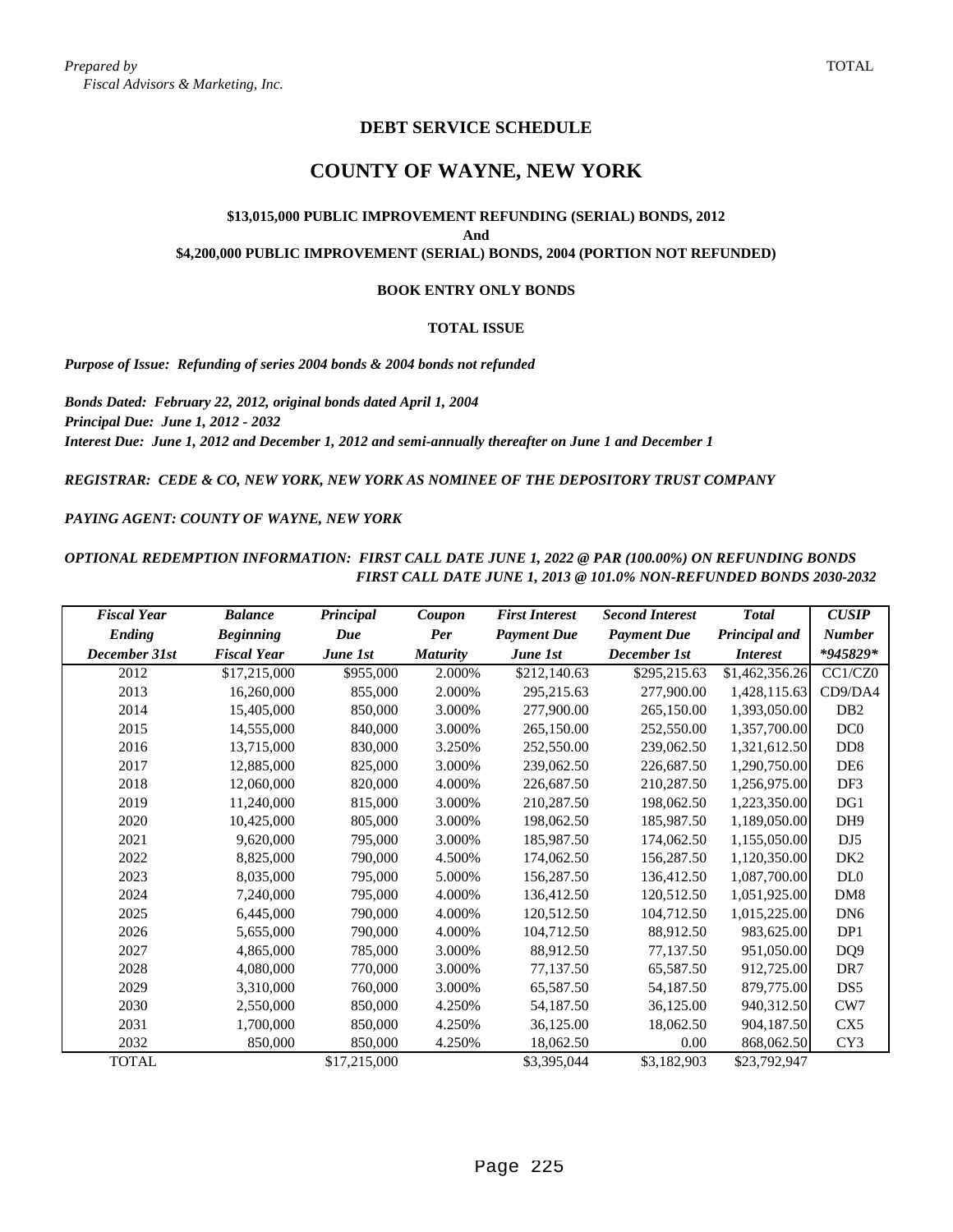#### **State of New York Municipal Bond Bank Agency**

Recovery Act Bonds, Series 2009B

Wayne County - A+ Underlying Rating

#### **Net Debt Service Schedule**

| Date                     | <b>Principal</b>                                                | <b>Interest</b>          | <b>MBBA Fees</b>     | <b>Total P+I</b>           | Federal<br><b>Subsidy</b>    | <b>Net New D/S</b>       | <b>Fiscal Total</b> | Interest w/                  | <b>Fees Interest w/ Sub</b> |
|--------------------------|-----------------------------------------------------------------|--------------------------|----------------------|----------------------------|------------------------------|--------------------------|---------------------|------------------------------|-----------------------------|
| 12/30/2009               |                                                                 |                          |                      |                            |                              |                          |                     |                              |                             |
| 06/10/2010               |                                                                 | 227,195.04               | 4,945.87             | 232,140.91                 | (35, 241.27)                 | 196,899.64               |                     | 232,140.91                   | 191,953.77                  |
| 12/10/2010               | 235,000.00                                                      | 247,849.13               | 5,395.50             | 488,244.63                 | (38, 445.01)                 | 449,799.62               |                     | 253,244.63                   | 209,404.12                  |
| 12/31/2010               |                                                                 |                          |                      |                            |                              |                          | 646,699.26          |                              |                             |
| 06/10/2011               |                                                                 | 245,499.13               | 5,266.25             | 250,765.38                 | (38, 445.01)                 | 212,320.37<br>452,320.37 |                     | 250,765.38                   | 207,054.12                  |
| 12/10/2011<br>12/31/2011 | 240,000.00                                                      | 245,499.13               | 5,266.25             | 490,765.38                 | (38, 445.01)                 |                          | 664,640.74          | 250,765.38                   | 207,054.12                  |
| 06/10/2012               |                                                                 | 242,499.13               | 5,134.25             | 247,633.38                 | (38, 445.01)                 | 209,188.37               |                     | 247,633.38                   | 204,054.12                  |
| 12/10/2012               | 245,000.00                                                      | 242,499.13               | 5,134.25             | 492,633.38                 | (38, 445.01)                 | 454,188.37               |                     | 247,633.38                   | 204,054.12                  |
| 12/31/2012               |                                                                 |                          |                      |                            |                              |                          | 663,376.74          |                              |                             |
| 06/10/2013               |                                                                 | 238,824.13               | 4,999.50             | 243,823.63                 | (38, 445.01)                 | 205,378.62               |                     | 243,823.63                   | 200,379.12                  |
| 12/10/2013<br>12/31/2013 | 255,000.00                                                      | 238,824.13               | 4,999.50             | 498,823.63                 | (38, 445.01)                 | 460,378.62               | 665,757.24          | 243,823.63                   | 200,379.12                  |
| 06/10/2014               |                                                                 | 234,999.13               | 4,859.25             | 239,858.38                 | (38, 445.01)                 | 201,413.37               |                     | 239,858.38                   | 196,554.12                  |
| 12/10/2014               | 260,000.00                                                      | 234,999.13               | 4,859.25             | 499,858.38                 | (38, 445.01)                 | 461,413.37               |                     | 239,858.38                   | 196,554.12                  |
| 12/31/2014               |                                                                 |                          |                      |                            |                              |                          | 662,826.74          |                              |                             |
| 06/10/2015               |                                                                 | 229,799.13               | 4,716.25             | 234,515.38                 | (38, 445.01)                 | 196,070.37               |                     | 234,515.38                   | 191,354.12                  |
| 12/10/2015<br>12/31/2015 | 270,000.00                                                      | 229,799.13               | 4,716.25             | 504,515.38                 | (38, 445.01)                 | 466,070.37               | 662,140.74          | 234,515.38                   | 191,354.12                  |
| 06/10/2016               |                                                                 | 224,399.13               | 4,567.75             | 228,966.88                 | (38, 445.01)                 | 190,521.87               |                     | 228,966.88                   | 185,954.12                  |
| 12/10/2016               | 285,000.00                                                      | 224,399.13               | 4,567.75             | 513,966.88                 | (38, 445.01)                 | 475,521.87               |                     | 228,966.88                   | 185,954.12                  |
| 12/31/2016               |                                                                 |                          |                      |                            |                              |                          | 666,043.74          |                              |                             |
| 06/10/2017               |                                                                 | 218,699.13               | 4,411.00             | 223,110.13                 | (38, 445.01)                 | 184,665.12               |                     | 223,110.13                   | 180,254.12                  |
| 12/10/2017               | 295,000.00                                                      | 218,699.13               | 4,411.00             | 518,110.13                 | (38, 445.01)                 | 479,665.12               |                     | 223,110.13                   | 180,254.12                  |
| 12/31/2017<br>06/10/2018 |                                                                 | 212,799.13               | 4,248.75             | 217,047.88                 | (38, 445.01)                 | 178,602.87               | 664,330.24          | 217,047.88                   | 174,354.12                  |
| 12/10/2018               | 305,000.00                                                      | 212,799.13               | 4,248.75             | 522,047.88                 | (38, 445.01)                 | 483,602.87               |                     | 217,047.88                   | 174,354.12                  |
| 12/31/2018               |                                                                 |                          |                      |                            |                              |                          | 662,205.74          |                              |                             |
| 06/10/2019               |                                                                 | 206,699.13               | 4,081.00             | 210,780.13                 | (38, 445.01)                 | 172,335.12               |                     | 210,780.13                   | 168,254.12                  |
| 12/10/2019               | 320,000.00                                                      | 206,699.13               | 4,081.00             | 530,780.13                 | (38, 445.01)                 | 492,335.12               |                     | 210,780.13                   | 168,254.12                  |
| 12/31/2019               |                                                                 |                          |                      |                            |                              |                          | 664,670.24          |                              |                             |
| 06/10/2020<br>12/10/2020 | 330,000.00                                                      | 200,299.13<br>200,299.13 | 3,905.00             | 204, 204. 13<br>534,204.13 | (38, 445.01)                 | 165,759.12<br>495,759.12 |                     | 204, 204. 13<br>204, 204. 13 | 161,854.12                  |
| 12/31/2020               |                                                                 |                          | 3,905.00             |                            | (38, 445.01)                 |                          | 661,518.24          |                              | 161,854.12                  |
| 06/10/2021               |                                                                 | 192,049.13               | 3,723.50             | 195,772.63                 | (38, 445.01)                 | 157,327.62               |                     | 195,772.63                   | 153,604.12                  |
| 12/10/2021               | 350,000.00                                                      | 192,049.13               | 3,723.50             | 545,772.63                 | (38, 445.01)                 | 507,327.62               |                     | 195,772.63                   | 153,604.12                  |
| 12/31/2021               |                                                                 |                          |                      |                            |                              |                          | 664, 655.24         |                              |                             |
| 06/10/2022               |                                                                 | 183,299.13               | 3,531.00             | 186,830.13                 | (38, 445.01)                 | 148,385.12               |                     | 186,830.13                   | 144,854.12                  |
| 12/10/2022<br>12/31/2022 | 365,000.00                                                      | 183,299.13               | 3,531.00             | 551,830.13                 | (38, 445.01)                 | 513,385.12               | 661,770.24          | 186,830.13                   | 144,854.12                  |
| 06/10/2023               |                                                                 | 174, 174. 13             | 3,330.25             | 177,504.38                 | (38, 445.01)                 | 139,059.37               |                     | 177,504.38                   | 135,729.12                  |
| 12/10/2023               | 385,000.00                                                      | 174,174.13               | 3,330.25             | 562,504.38                 | (38, 445.01)                 | 524,059.37               |                     | 177,504.38                   | 135,729.12                  |
| 12/31/2023               |                                                                 |                          |                      |                            |                              |                          | 663,118.74          |                              |                             |
| 06/10/2024               |                                                                 | 164,549.13               | 3,118.50             | 167,667.63                 | (38, 445.01)                 | 129,222.62               |                     | 167,667.63                   | 126,104.12                  |
| 12/10/2024               | 405,000.00                                                      | 164,549.13               | 3,118.50             | 572,667.63                 | (38, 445.01)                 | 534,222.62               |                     | 167,667.63                   | 126,104.12                  |
| 12/31/2024<br>06/10/2025 |                                                                 | 154,424.13               | 2,895.75             | 157,319.88                 |                              | 118,874.87               | 663,445.24          | 157,319.88                   | 115,979.12                  |
| 12/10/2025               | 425,000.00                                                      | 154,424.13               | 2,895.75             | 582,319.88                 | (38, 445.01)<br>(38, 445.01) | 543,874.87               |                     | 157,319.88                   | 115,979.12                  |
| 12/31/2025               |                                                                 |                          |                      |                            |                              |                          | 662,749.74          |                              |                             |
| 06/10/2026               |                                                                 | 143,799.13               | 2,662.00             | 146,461.13                 | (38, 445.01)                 | 108,016.12               |                     | 146,461.13                   | 105,354.12                  |
| 12/10/2026               | 445,000.00                                                      | 143,799.13               | 2,662.00             | 591,461.13                 | (38, 445.01)                 | 553,016.12               |                     | 146,461.13                   | 105,354.12                  |
| 12/31/2026               |                                                                 |                          |                      |                            |                              |                          | 661,032.24          |                              |                             |
| 06/10/2027               |                                                                 | 132,674.13               | 2,417.25             | 135,091.38                 | (38, 445.01)                 | 96,646.37                |                     | 135,091.38                   | 94,229.12                   |
| 12/10/2027<br>12/31/2027 | 470,000.00                                                      | 132,674.13               | 2,417.25             | 605,091.38                 | (38, 445.01)                 | 566,646.37               | 663,292.74          | 135,091.38                   | 94,229.12                   |
| 06/10/2028               |                                                                 | 120,924.13               | 2,158.75             | 123,082.88                 | (38, 445.01)                 | 84,637.87                |                     | 123,082.88                   | 82,479.12                   |
| 12/10/2028               | 490,000.00                                                      | 120,924.13               | 2,158.75             | 613,082.88                 | (38, 445.01)                 | 574,637.87               |                     | 123,082.88                   | 82,479.12                   |
| 12/31/2028               |                                                                 |                          |                      |                            |                              |                          | 659,275.74          |                              |                             |
| 06/10/2029               |                                                                 | 111,124.13               | 1,889.25             | 113,013.38                 | (38, 445.01)                 | 74,568.37                |                     | 113,013.38                   | 72,679.12                   |
| 12/10/2029               | 510,000.00                                                      | 111,124.13               | 1,889.25             | 623,013.38                 | (38, 445.01)                 | 584, 568. 37             |                     | 113,013.38                   | 72,679.12                   |
| 12/31/2029<br>06/10/2030 |                                                                 | 100,605.38               | 1,608.75             | 102,214.13                 | (38, 445.01)                 | 63,769.12                | 659,136.74          | 102,214.13                   | 62,160.37                   |
| 12/10/2030               | 535,000.00                                                      | 100,605.38               | 1,608.75             | 637,214.13                 | (38, 445.01)                 | 598,769.12               |                     | 102,214.13                   | 62,160.37                   |
| 12/31/2030               |                                                                 |                          |                      |                            |                              |                          | 662,538.24          |                              |                             |
| 06/10/2031               |                                                                 | 82,204.05                | 1.314.50             | 83.518.55                  | (32,004.54)                  | 51,514.01                |                     | 83,518.55                    | 50,199.51                   |
| 12/10/2031               | 560,000.00                                                      | 82,204.05                | 1,314.50             | 643,518.55                 | (32,004.54)                  | 611,514.01               |                     | 83,518.55                    | 50,199.51                   |
| 12/31/2031               |                                                                 |                          |                      |                            |                              |                          | 663,028.02          |                              |                             |
| 06/10/2032               | $\sim$<br>585,000.00                                            | 62,942.85<br>62,942.85   | 1,006.50<br>1,006.50 | 63,949.35<br>648,949.35    | (25, 263.12)<br>(25, 263.12) | 38,686.23<br>623,686.23  |                     | 63,949.35<br>63,949.35       | 37,679.73<br>37,679.73      |
| 12/10/2032<br>12/31/2032 |                                                                 |                          |                      |                            |                              |                          | 662,372.46          |                              |                             |
| 06/10/2033               |                                                                 | 42,821.78                | 684.75               | 43,506.53                  | (18,220.75)                  | 25,285.78                |                     | 43,506.53                    | 24,601.03                   |
| 12/10/2033               | 610,000.00                                                      | 42,821.78                | 684.75               | 653,506.53                 | (18, 220.75)                 | 635,285.78               |                     | 43,506.53                    | 24,601.03                   |
| 12/31/2033               |                                                                 |                          | $\sim$               |                            |                              |                          | 660,571.56          |                              |                             |
| 06/10/2034               |                                                                 | 21,840.83                | 349.25               | 22,190.08                  | (9,828.38)                   | 12,361.70                |                     | 22,190.08                    | 12,012.45                   |
| 12/10/2034               | 635,000.00                                                      | 21,840.83                | 349.25               | 657,190.08                 | (9,828.38)                   | 647,361.70               |                     | 22,190.08                    | 12,012.45                   |
| 12/31/2034               |                                                                 |                          |                      |                            |                              |                          | 659,723.40          |                              |                             |
| Total                    | \$9,810,000.00                                                  | \$8,358,940.89           | \$164,099.37         | \$18,333,040.26            | (1,782,120.26)               | \$16,550,920.00          | \$16,550,920.00     | \$8,523,040.26               | \$6,576,820.63              |
|                          | 1-10-10 Series 2009 WAYNE   Issue Summary   1/15/2010   9:51 AM |                          |                      |                            |                              |                          |                     |                              |                             |

| Jefferies & Company, Inc.         |        |
|-----------------------------------|--------|
| <b>Municipal Securities Group</b> | Page 4 |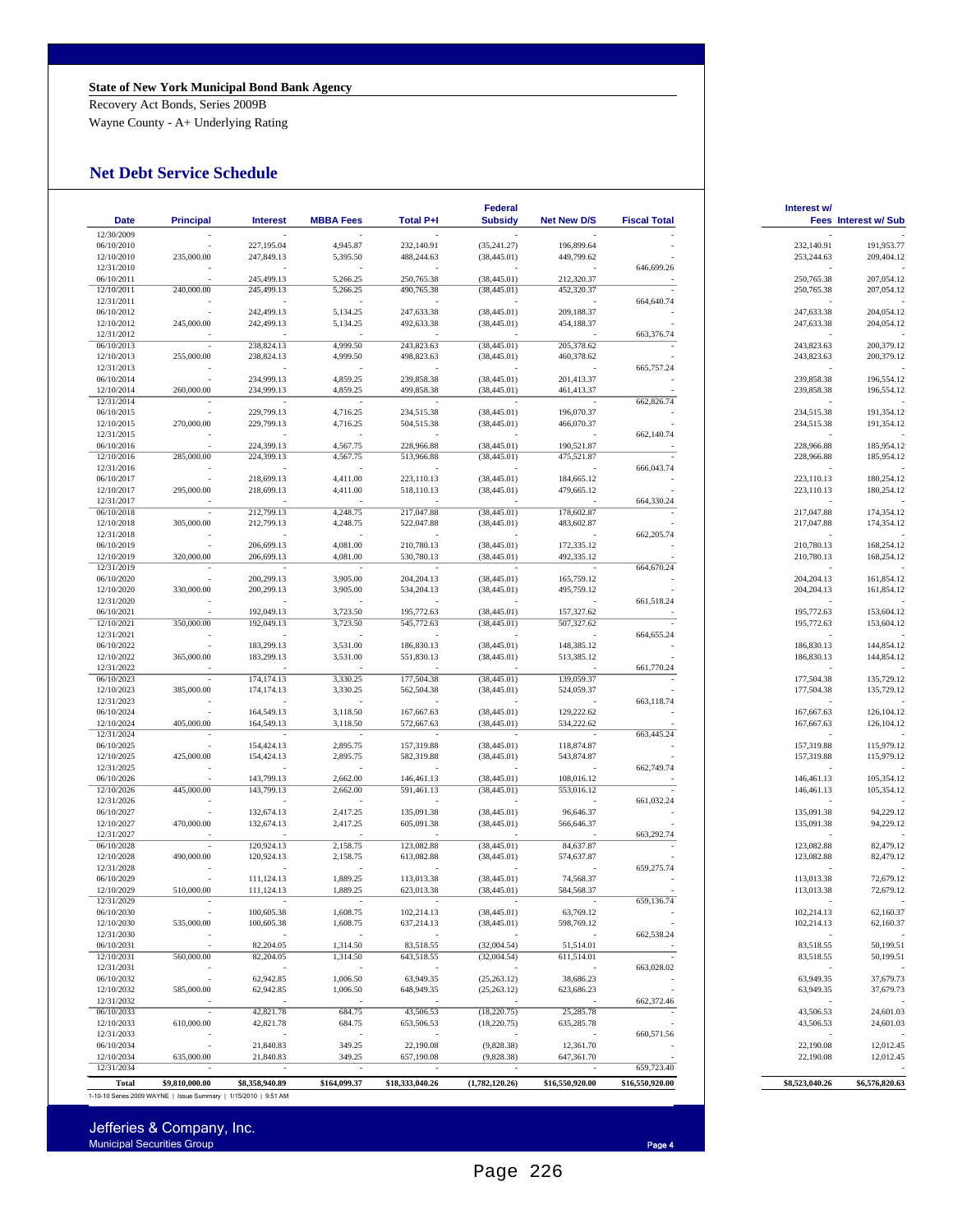|                                                | <b>COST</b> | <b>LINE ITEM</b><br><b>COST</b> | <b>TOTAL</b><br><b>COST</b> |
|------------------------------------------------|-------------|---------------------------------|-----------------------------|
| A1010<br><b>LEGISLATIVE BOARD</b>              |             |                                 | 100                         |
| 2500 OTHER EQUIPMENT                           |             | 100                             |                             |
| <b>GPS</b> device                              | 100         |                                 |                             |
| <b>CLERK LEGISLATIVE BOARD</b><br>A1040        |             |                                 | 500                         |
| 2200 OFFICE EQUIPMENT                          |             | 500                             |                             |
| stand up computer desk                         | 500         |                                 |                             |
| <b>DISTRICT ATTORNEY</b><br>A1165              |             |                                 | 2,987                       |
| 2201 COMPUTER EQUIPMENT                        |             | 2,987                           |                             |
| electronic equipment                           | 2,987       |                                 |                             |
| A1325<br><b>TREASURER</b>                      |             |                                 | 1,600                       |
| 2201 COMPUTER EQUIPMENT                        |             | 1,600                           |                             |
| Misc computer equipment                        | 1,600       |                                 |                             |
| <b>PURCHASING</b><br>A1345                     |             |                                 | 950                         |
| 2200 OFFICE EQUIPMENT                          |             | 250                             |                             |
| chair (1)                                      | 250         |                                 |                             |
| 2201 COMPUTER EQUIPMENT                        |             | 700                             |                             |
| personal computer                              | 700         |                                 |                             |
| <b>ASSESSMENT - REAL PROPERTY TAX</b><br>A1355 |             |                                 | 2,100                       |
| 2201 COMPUTER EQUIPMENT                        |             | 2,100                           |                             |
| personal computer (2)                          | 1,400       |                                 |                             |
| printer                                        | 700         |                                 |                             |
| A1410<br><b>COUNTY CLERK</b>                   |             |                                 | 26,678                      |
| 2200 OFFICE EQUIPMENT                          |             | 26,678                          |                             |
| storage cabinet                                | 199         |                                 |                             |
| map cabinet                                    | 1,660       |                                 |                             |
| extended height stool                          | 187         |                                 |                             |
| lateral file - 5 drawer                        | 1,132       |                                 |                             |
| desktop computer (10)                          | 7,000       |                                 |                             |
| scanner (4)                                    | 2,000       |                                 |                             |
| labelers (4)                                   | 2,000       |                                 |                             |
| high volume scanner                            | 5,000       |                                 |                             |
| map scanner                                    | 7,500       |                                 |                             |
| <b>HUMAN RESOURCES</b><br>A1430                |             |                                 | 1,000                       |
| 2201 COMPUTER EQUIPMENT                        |             | 1,000                           |                             |
| computer/printer                               | 1,000       |                                 |                             |
| <b>BOARD OF ELECTIONS</b><br>A1450             |             |                                 | 1,400                       |
| 2201 COMPUTER EQUIPMENT                        |             | 1,400                           |                             |
| (2) computers                                  | 1,400       |                                 |                             |
| <b>BUILDINGS &amp; GROUNDS</b><br>A1615        |             |                                 | 8,077                       |
| 2200 OFFICE EQUIPMENT                          |             | 500                             |                             |
| Misc office equipment                          | 500         |                                 |                             |
| 2201 COMPUTER EQUIPMENT                        |             | 700                             |                             |
| desktop computer                               | 700         |                                 |                             |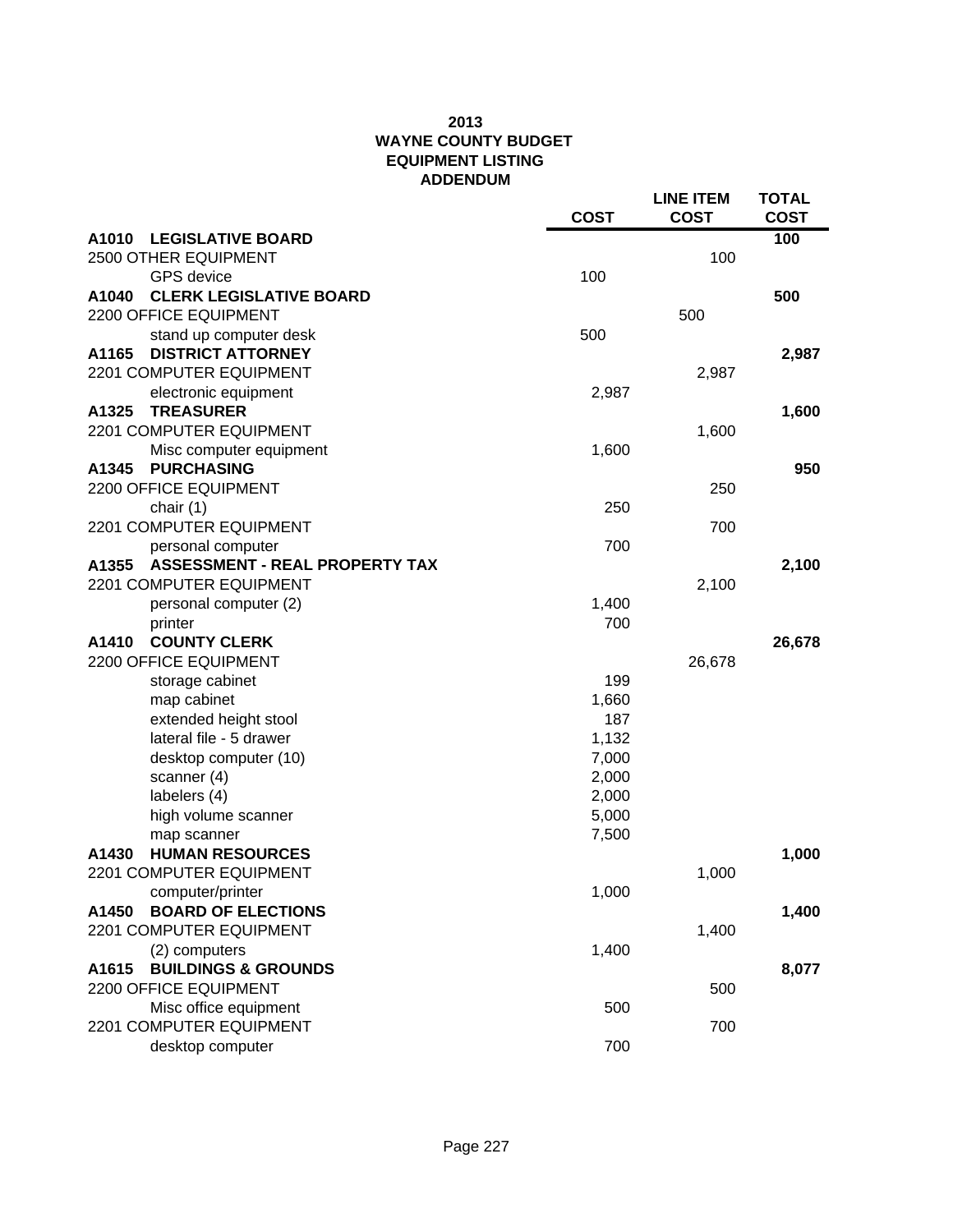|            |                                            | <b>COST</b> | <b>LINE ITEM</b><br><b>COST</b> | <b>TOTAL</b><br><b>COST</b> |
|------------|--------------------------------------------|-------------|---------------------------------|-----------------------------|
| A1615      | <b>BUILDINGS &amp; GROUNDS (continued)</b> |             |                                 |                             |
| 2401 TOOLS |                                            |             | 5,125                           |                             |
|            | drill doctor                               | 190         |                                 |                             |
|            | cut off tool                               | 127         |                                 |                             |
|            | rivet nut gun                              | 104         |                                 |                             |
|            | bench drill press                          | 324         |                                 |                             |
|            | drain cleaning machine                     | 646         |                                 |                             |
|            | drain inspection camera                    | 313         |                                 |                             |
|            | tiller                                     | 708         |                                 |                             |
|            | lock out board                             | 189         |                                 |                             |
|            | wet cut tile saw                           | 419         |                                 |                             |
|            | hand truck                                 | 166         |                                 |                             |
|            | 6' twin step ladder                        | 372         |                                 |                             |
|            | cordless impact driver                     | 300         |                                 |                             |
|            | 1.5" right angle drill                     | 302         |                                 |                             |
|            | salt spreader                              | 350         |                                 |                             |
|            | 18 v cordless wet dry vac                  | 127         |                                 |                             |
|            | amp meter                                  | 212         |                                 |                             |
|            | bench top disc sander                      | 276         |                                 |                             |
| A1615      | <b>BUILDINGS &amp; GROUNDS</b>             |             |                                 |                             |
|            | 2500 OTHER EQUIPMENT                       |             | 1,752                           |                             |
|            | 14000 windowroom AC unit                   | 1,200       |                                 |                             |
|            | pipe truck cart                            | 552         |                                 |                             |
| A1640      | <b>CENTRAL GARAGE</b>                      |             |                                 | 1,700                       |
|            | 2000 EQUIPMENT & OTHER CAP OUTLAY          |             | 1,700                           |                             |
|            | DMV computer upgrade/inpsection program    | 1,700       |                                 |                             |
| A1680      | <b>INFORMATION TECHNOLOGY</b>              |             |                                 | 12,300                      |
|            | 2200 OFFICE EQUIPMENT                      |             | 700                             |                             |
|            | chairs (7)                                 | 700         |                                 |                             |
|            | 2201 COMPUTER EQUIPMENT                    |             | 11,600                          |                             |
|            | laptop (3)                                 | 3,000       |                                 |                             |
|            | desktop (4)                                | 2,800       |                                 |                             |
|            | switches (2)                               | 5,000       |                                 |                             |
|            | printer (2)                                | 800         |                                 |                             |
| A3111      | SHERIFF-RECREATIONAL SAFETY                |             |                                 | 8,160                       |
|            | 2500 OTHER EQUIPMENT                       |             | 8,160                           |                             |
|            | snowmobile trailer                         | 4,600       |                                 |                             |
|            | swowmobile extension bags (4)              | 560         |                                 |                             |
|            | binoculars (2)                             | 280         |                                 |                             |
|            | shot guns (3)                              | 1,800       |                                 |                             |
|            | shot gun lock                              | 120         |                                 |                             |
|            | LED dive lights (5)                        | 800         |                                 |                             |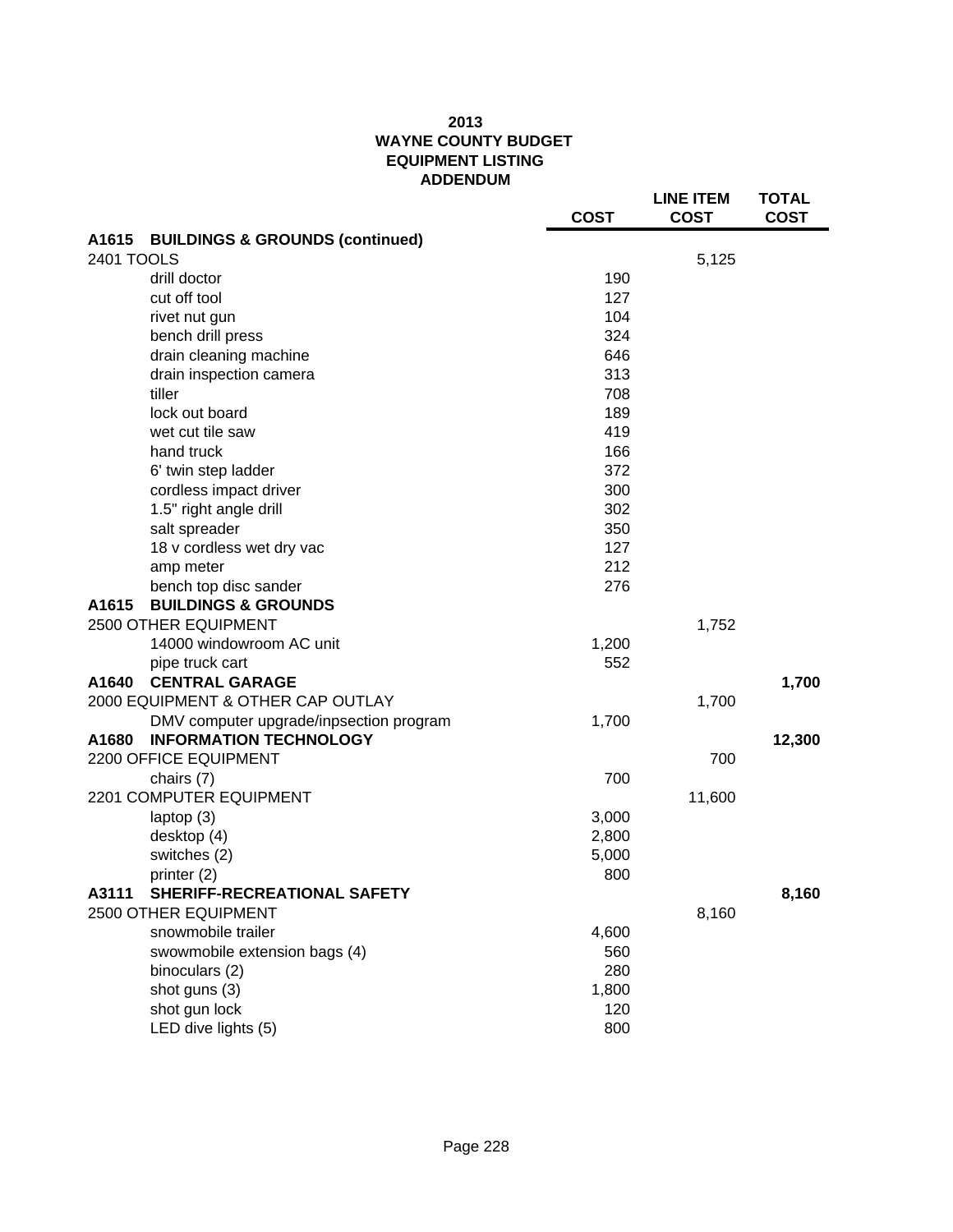|                                            | <b>COST</b>  | <b>LINE ITEM</b><br><b>COST</b> | <b>TOTAL</b><br><b>COST</b> |
|--------------------------------------------|--------------|---------------------------------|-----------------------------|
| A3112 SHERIFF-CIVIL OFFICE                 |              |                                 | 27,285                      |
| 2201 COMPUTER EQUIPMENT                    |              | 1,020                           |                             |
| desktop computer                           | 700          |                                 |                             |
| software                                   | 320          |                                 |                             |
| 2300 MOTOR VEHICLES                        |              | 26,265                          |                             |
| motor vehicle                              | 26,265       |                                 |                             |
| <b>SHERIFF - JUVENILE OFFICE</b><br>A3113  |              |                                 | 8,000                       |
| 2201 COMPUTER EQUIPMENT                    |              | 8,000                           |                             |
| computer                                   | 8,000        |                                 |                             |
| scanner                                    |              |                                 |                             |
| printer                                    |              |                                 |                             |
| camera                                     |              |                                 |                             |
| software                                   |              |                                 |                             |
| <b>SHERIFF-ROAD PATROL</b><br>A3114        |              |                                 | 229,445                     |
| 2201 COMPUTER EQUIPMENT                    |              | 4,560                           |                             |
| computers (3)                              | 2,100        |                                 |                             |
| software (3)                               | 960          |                                 |                             |
| software upgrade licenses (2)              | 1,500        |                                 |                             |
| 2300 Motor Vehicles                        |              | 183,855                         |                             |
| police interceptors (7)                    | 183,855      |                                 |                             |
| 2500 OTHER EQUIPMENT                       |              | 41,030                          |                             |
| tint meter $(5)$                           | 530          |                                 |                             |
| Alco-sensor (5)                            | 2,200        |                                 |                             |
| vehicle partition (7)                      | 4,004        |                                 |                             |
| taser $(16)$                               | 13,456       |                                 |                             |
| spike system (2)                           | 968          |                                 |                             |
| Simunition protective equipment (4)        | 1,032        |                                 |                             |
| defensive tactics training suit (2)        | 2,900        |                                 |                             |
| kickbag                                    | 175          |                                 |                             |
| training bag                               | 231          |                                 |                             |
| training weapons (5)                       | 270          |                                 |                             |
| tactical flashlight (2)                    | 308          |                                 |                             |
| training floor mat (4)                     | 1,356        |                                 |                             |
| shotgun (5)                                | 2,550        |                                 |                             |
| door ram                                   | 350<br>2,750 |                                 |                             |
| hearing protection (11)<br>body armor (10) | 7,950        |                                 |                             |
| <b>SHERIFF-DETECTIVE UNIT</b><br>A3115     |              |                                 | 61,090                      |
| 2201 COMPUTER EQUIPMENT                    |              | 4,560                           |                             |
| desktop (3)                                | 2,100        |                                 |                             |
| software (3)                               | 960          |                                 |                             |
| inventory system                           | 1,500        |                                 |                             |
| 2300 MOTOR VEHICLES                        |              | 52,530                          |                             |
| police interceptors (2)                    | 52,530       |                                 |                             |
| 2500 OTHER EQUIPMENT                       |              | 4,000                           |                             |
| vehicle emergency lighting (2)             | 4,000        |                                 |                             |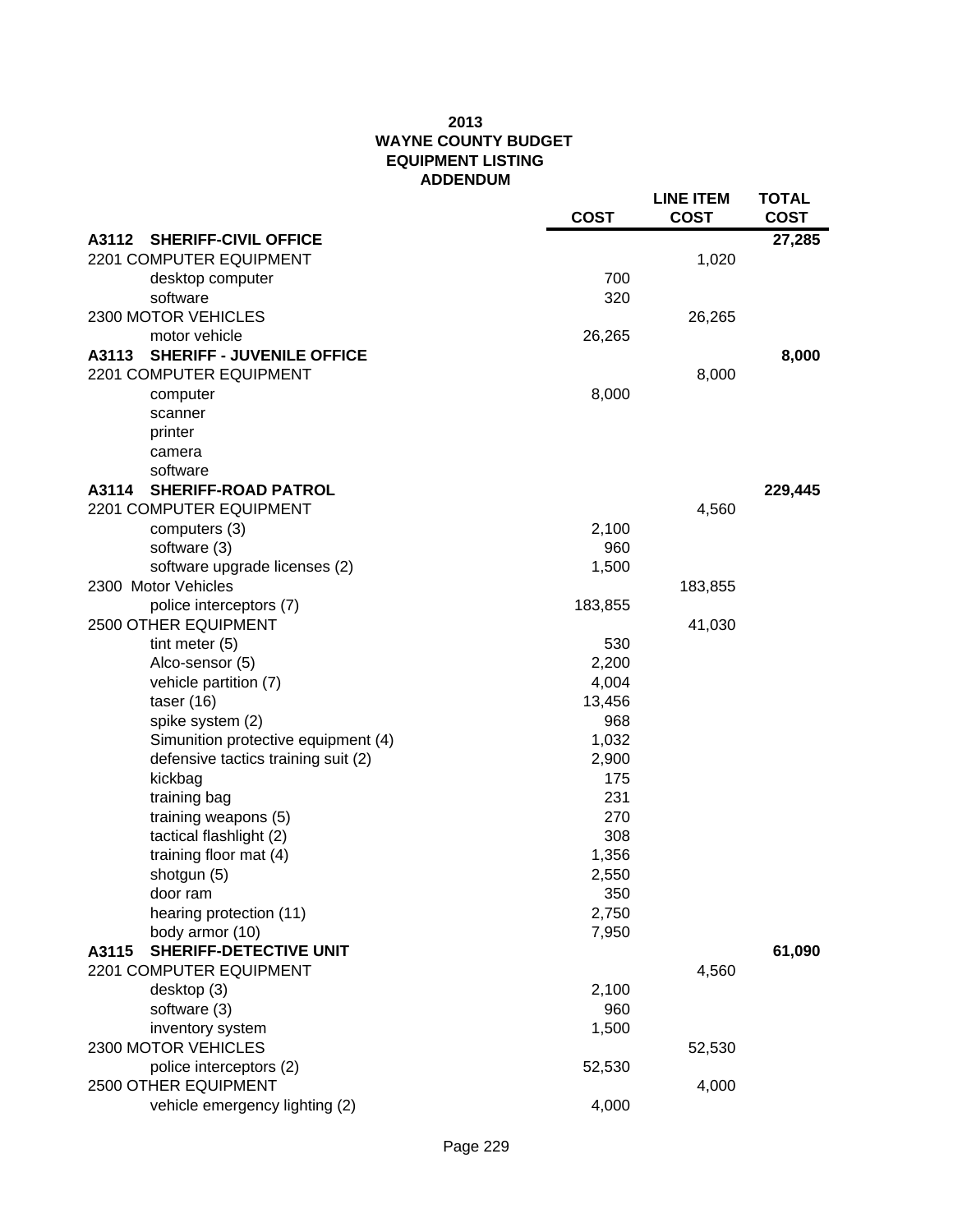|       |                                    | <b>COST</b> | <b>LINE ITEM</b><br><b>COST</b> | <b>TOTAL</b><br><b>COST</b> |
|-------|------------------------------------|-------------|---------------------------------|-----------------------------|
| A3140 | <b>PROBATION DEPARTMENT</b>        |             |                                 | 11,272                      |
|       | 2201 COMPUTER EQUIPMENT            |             | 6,500                           |                             |
|       | laptop $(4)$                       | 3,600       |                                 |                             |
|       | desktop                            | 700         |                                 |                             |
|       | printer                            | 600         |                                 |                             |
|       | software licenses (5)              | 1,600       |                                 |                             |
|       | 2500 OTHER EQUIPMENT               |             | 4,772                           |                             |
|       | safe                               | 1,400       |                                 |                             |
|       | body armor (4)                     | 3,372       |                                 |                             |
| A3150 | <b>SHERIFF-JAIL</b>                |             |                                 | 17,670                      |
|       | 2201 COMPUTER EQUIPMENT            |             | 4,080                           |                             |
|       | desktop computers (4)              | 2,800       |                                 |                             |
|       | software (4)                       | 1,280       |                                 |                             |
|       | 2500 OTHER EQUIPMENT               |             | 13,590                          |                             |
|       | body armor (2)                     | 1,590       |                                 |                             |
|       | security camera (6)                | 12,000      |                                 |                             |
| A3315 | <b>SPECIAL TRAFFIC PROGRAM</b>     |             |                                 | 10,000                      |
|       | 2500 OTHER EQUIPMENT               |             | 10,000                          |                             |
|       | enforcement equipment              | 10,000      |                                 |                             |
| A3640 | <b>EMERGENCY MANAGEMENT OFFICE</b> |             |                                 | 30,609                      |
|       | 2000 EQUIPMENT & OTHER CAP OUTLAY  |             | 21,150                          |                             |
|       | portable signage                   | 7,000       |                                 |                             |
|       | portable air sampling system (3)   | 9,000       |                                 |                             |
|       | electronic dosimetry (5)           | 1,750       |                                 |                             |
|       | portable radio                     | 3,400       |                                 |                             |
|       | 2200 OFFICE EQUIPMENT              |             | 3,159                           |                             |
|       | furniture                          | 3,159       |                                 |                             |
|       | 2201 COMPUTER EQUIPMENT            |             | 6,300                           |                             |
|       | desktop (9)                        | 6,300       |                                 |                             |
| A3642 | <b>E911 COMUNICATIONS</b>          |             |                                 | 1,699                       |
|       | 2200 OFFICE EQUIPMENT              |             | 799                             |                             |
|       | chair $(3)$                        | 799         |                                 |                             |
|       | 2201 COMPUTER EQUIPMENT            |             | 900                             |                             |
|       | laptop                             | 900         |                                 |                             |
| A3644 | <b>ALS SERVICES</b>                |             |                                 | 29,310                      |
|       | 2500 OTHER EQUIPMENT               |             | 29,310                          |                             |
|       | CPR unit (2)                       | 29,310      |                                 |                             |
| A4010 | <b>PUBLIC HEALTH</b>               |             |                                 | 2,050                       |
|       | 2200 OFFICE EQUIPMENT              |             | 450                             |                             |
|       | conference telephone               | 450         |                                 |                             |
|       | 2201 COMPUTER EQUIPMENT            |             | 1,600                           |                             |
|       | desktop                            | 700         |                                 |                             |
|       | printer                            | 900         |                                 |                             |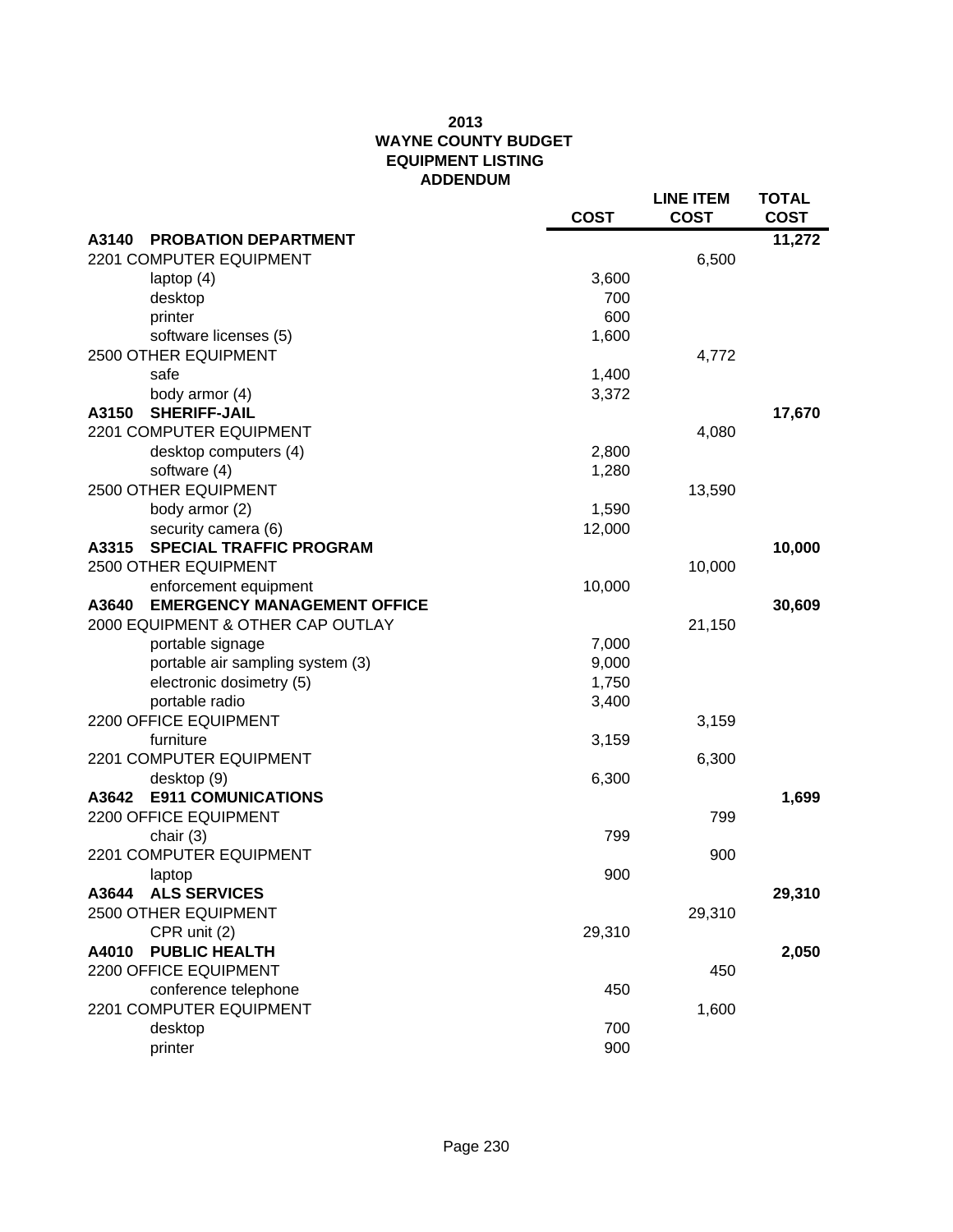|                                                | <b>COST</b> | <b>LINE ITEM</b><br><b>COST</b> | <b>TOTAL</b><br><b>COST</b> |
|------------------------------------------------|-------------|---------------------------------|-----------------------------|
| A4011<br><b>PH-SERVICE</b>                     |             |                                 | 4,832                       |
| 2200 OFFICE EQUIPMENT (BIO)                    |             | 3,032                           |                             |
| smartboard                                     | 720         |                                 |                             |
| digital camera (2)                             | 262         |                                 |                             |
| barcode reader (4)                             | 1,400       |                                 |                             |
| 2200 OFFICE EQUIPMENT (PHS)                    |             |                                 |                             |
| conference telephone                           | 450         |                                 |                             |
| centrifuge                                     | 200         |                                 |                             |
| 2201 COMPUTER EQUIPMENT                        |             | 1,800                           |                             |
| laptop (2)                                     | 1,800       |                                 |                             |
| <b>SOCIAL SERVICES ADMINISTRATION</b><br>A6010 |             |                                 | 50,744                      |
| 2200 OFFICE EQUIPMENT                          |             | 3,500                           |                             |
| chairs (10)                                    | 2,500       |                                 |                             |
| wireless headset (5)                           | 1,000       |                                 |                             |
| 2201 COMPUTER EQUIPMENT                        |             | 23,244                          |                             |
| desktop (26)                                   | 22,100      |                                 |                             |
| laptop battery (6)                             | 744         |                                 |                             |
| 2300 MOTOR VEHICLES                            |             | 24,000                          |                             |
| transport vehicle                              | 24,000      |                                 |                             |
| <b>VETERAN SERVICES</b><br>A6510               |             |                                 | 700                         |
| 2200 OFFICE EQUIPMENT                          |             | 700                             |                             |
| desktop                                        | 700         |                                 |                             |
| <b>CONSUMER AFFAIRS (W&amp;M)</b><br>A6610     |             |                                 | 900                         |
| 2201 COMPUTER EQUIPMENT                        |             | 900                             |                             |
| desktop computer                               | 900         |                                 |                             |
| A7110<br><b>PARKS</b>                          |             |                                 | 11,150                      |
| 2500 OTHER EQUIPMENT                           |             | 11,150                          |                             |
| mower                                          | 9,200       |                                 |                             |
| trimmer $(5)$                                  | 990         |                                 |                             |
| handheld blower                                | 170         |                                 |                             |
| hedge trimmer                                  | 290         |                                 |                             |
| pressure washer                                | 500         |                                 |                             |
| A8020<br><b>PLANNING BOARD</b>                 |             |                                 | 1,355                       |
| 2200 OFFICE EQUIPMENT                          |             | 135                             |                             |
| shredder                                       | 135         |                                 |                             |
| 2201 COMPUTER EQUIPMENT                        |             | 1,220                           |                             |
| laptop                                         | 1,220       |                                 |                             |